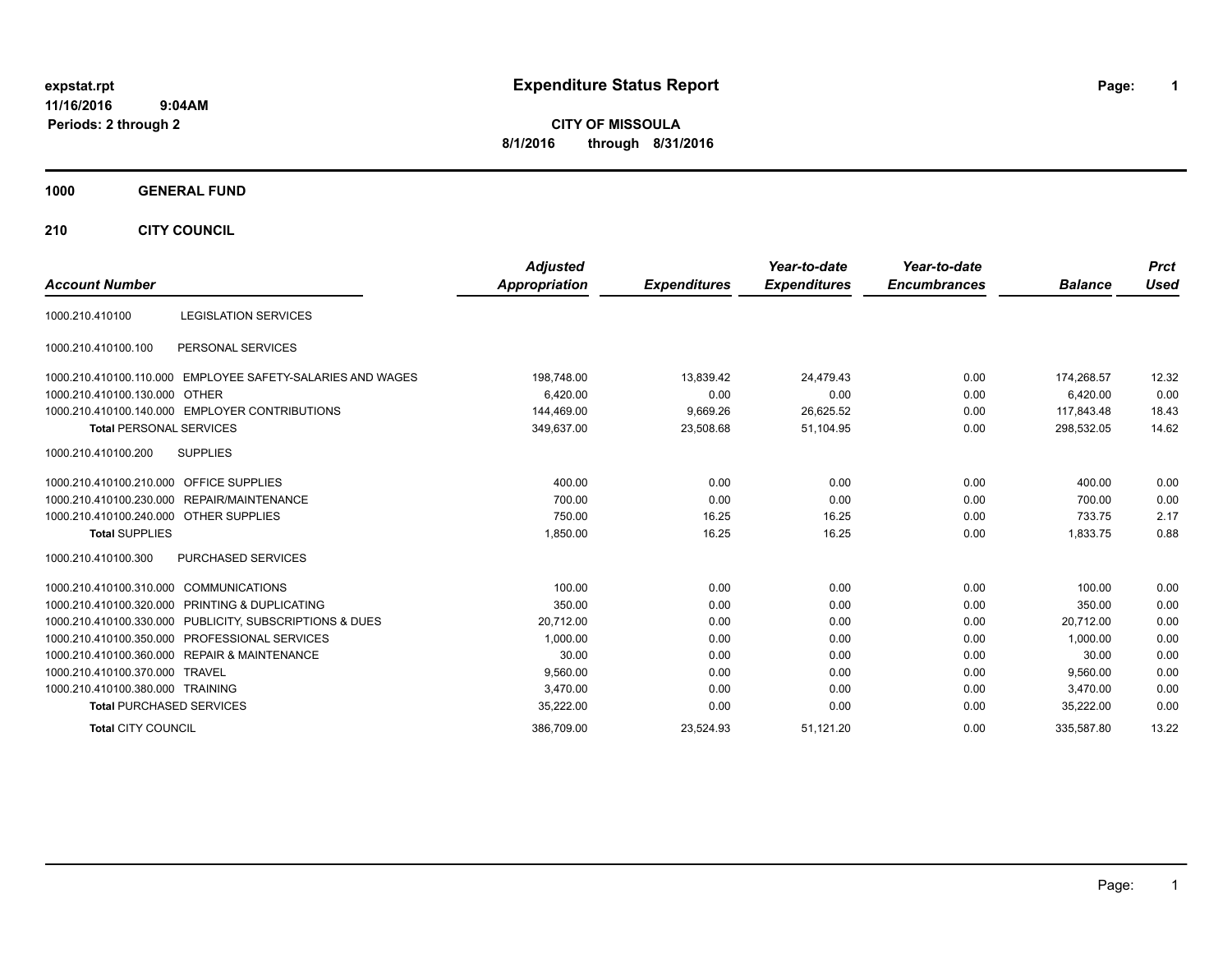**2**

**CITY OF MISSOULA 8/1/2016 through 8/31/2016**

**1000 GENERAL FUND**

**220 MAYOR**

| <b>Account Number</b>                   |                                                         | <b>Adjusted</b><br><b>Appropriation</b> | <b>Expenditures</b> | Year-to-date<br><b>Expenditures</b> | Year-to-date<br><b>Encumbrances</b> | <b>Balance</b> | <b>Prct</b><br><b>Used</b> |
|-----------------------------------------|---------------------------------------------------------|-----------------------------------------|---------------------|-------------------------------------|-------------------------------------|----------------|----------------------------|
| 1000.220.410210                         | <b>ADMINISTRATION</b>                                   |                                         |                     |                                     |                                     |                |                            |
| 1000.220.410210.100                     | PERSONAL SERVICES                                       |                                         |                     |                                     |                                     |                |                            |
|                                         | 1000.220.410210.110.000 SALARIES AND WAGES              | 309,096.00                              | 24,035.28           | 43,057.81                           | 0.00                                | 266,038.19     | 13.93                      |
|                                         | 1000.220.410210.120.000 OVERTIME/TERMINATION            | 500.00                                  | 0.00                | 0.00                                | 0.00                                | 500.00         | 0.00                       |
| 1000.220.410210.130.000                 | <b>OTHER</b>                                            | 6.600.00                                | 0.00                | 0.00                                | 0.00                                | 6,600.00       | 0.00                       |
|                                         | 1000.220.410210.140.000 EMPLOYER CONTRIBUTIONS          | 94,567.00                               | 7,349.68            | 16,824.14                           | 0.00                                | 77,742.86      | 17.79                      |
| <b>Total PERSONAL SERVICES</b>          |                                                         | 410,763.00                              | 31,384.96           | 59,881.95                           | 0.00                                | 350,881.05     | 14.58                      |
| 1000.220.410210.200                     | <b>SUPPLIES</b>                                         |                                         |                     |                                     |                                     |                |                            |
| 1000.220.410210.210.000 OFFICE SUPPLIES |                                                         | 1,004.00                                | 44.98               | 47.56                               | 0.00                                | 956.44         | 4.74                       |
| 1000.220.410210.220.000                 | <b>OPERATING SUPPLIES</b>                               | 1.120.00                                | 0.00                | 0.00                                | 0.00                                | 1.120.00       | 0.00                       |
| 1000.220.410210.230.000                 | REPAIR/MAINTENANCE                                      | 100.00                                  | 0.00                | 0.00                                | 0.00                                | 100.00         | 0.00                       |
| 1000.220.410210.231.000 GASOLINE        |                                                         | 107.00                                  | 0.00                | 0.00                                | 0.00                                | 107.00         | 0.00                       |
| <b>Total SUPPLIES</b>                   |                                                         | 2,331.00                                | 44.98               | 47.56                               | 0.00                                | 2,283.44       | 2.04                       |
| 1000.220.410210.300                     | PURCHASED SERVICES                                      |                                         |                     |                                     |                                     |                |                            |
| 1000.220.410210.310.000                 | <b>COMMUNICATIONS</b>                                   | 890.00                                  | 9.71                | 18.32                               | 0.00                                | 871.68         | 2.06                       |
| 1000.220.410210.320.000                 | PRINTING & DUPLICATING                                  | 956.00                                  | 0.00                | 0.00                                | 0.00                                | 956.00         | 0.00                       |
|                                         | 1000.220.410210.330.000 PUBLICITY, SUBSCRIPTIONS & DUES | 8,214.00                                | 5,524.00            | 6,581.35                            | 0.00                                | 1,632.65       | 80.12                      |
| 1000.220.410210.344.000                 | <b>TELEPHONE SERVICE</b>                                | 4,124.00                                | 198.45              | 198.45                              | 0.00                                | 3,925.55       | 4.81                       |
|                                         | 1000.220.410210.350.000 PROFESSIONAL SERVICES           | 2,072.00                                | 0.00                | 0.00                                | 0.00                                | 2,072.00       | 0.00                       |
|                                         | 1000.220.410210.360.000 REPAIR & MAINTENANCE            | 605.00                                  | 10.76               | 110.76                              | 0.00                                | 494.24         | 18.31                      |
| 1000.220.410210.370.000 TRAVEL          |                                                         | 2,508.00                                | $-848.51$           | $-848.51$                           | 0.00                                | 3,356.51       | 33.83                      |
| 1000.220.410210.380.000 TRAINING        |                                                         | 1,900.00                                | 750.00              | 750.00                              | 0.00                                | 1.150.00       | 39.47                      |
|                                         | 1000.220.410210.390.000 OTHER PURCHASED SERVICES        | 1,050.00                                | 0.00                | 0.00                                | 0.00                                | 1,050.00       | 0.00                       |
| <b>Total PURCHASED SERVICES</b>         |                                                         | 22,319.00                               | 5,644.41            | 6,810.37                            | 0.00                                | 15,508.63      | 30.51                      |
| <b>Total ADMINISTRATION</b>             |                                                         | 435,413.00                              | 37.074.35           | 66,739.88                           | 0.00                                | 368,673.12     | 15.33                      |

1000.220.410225 PUBLIC RELATIONS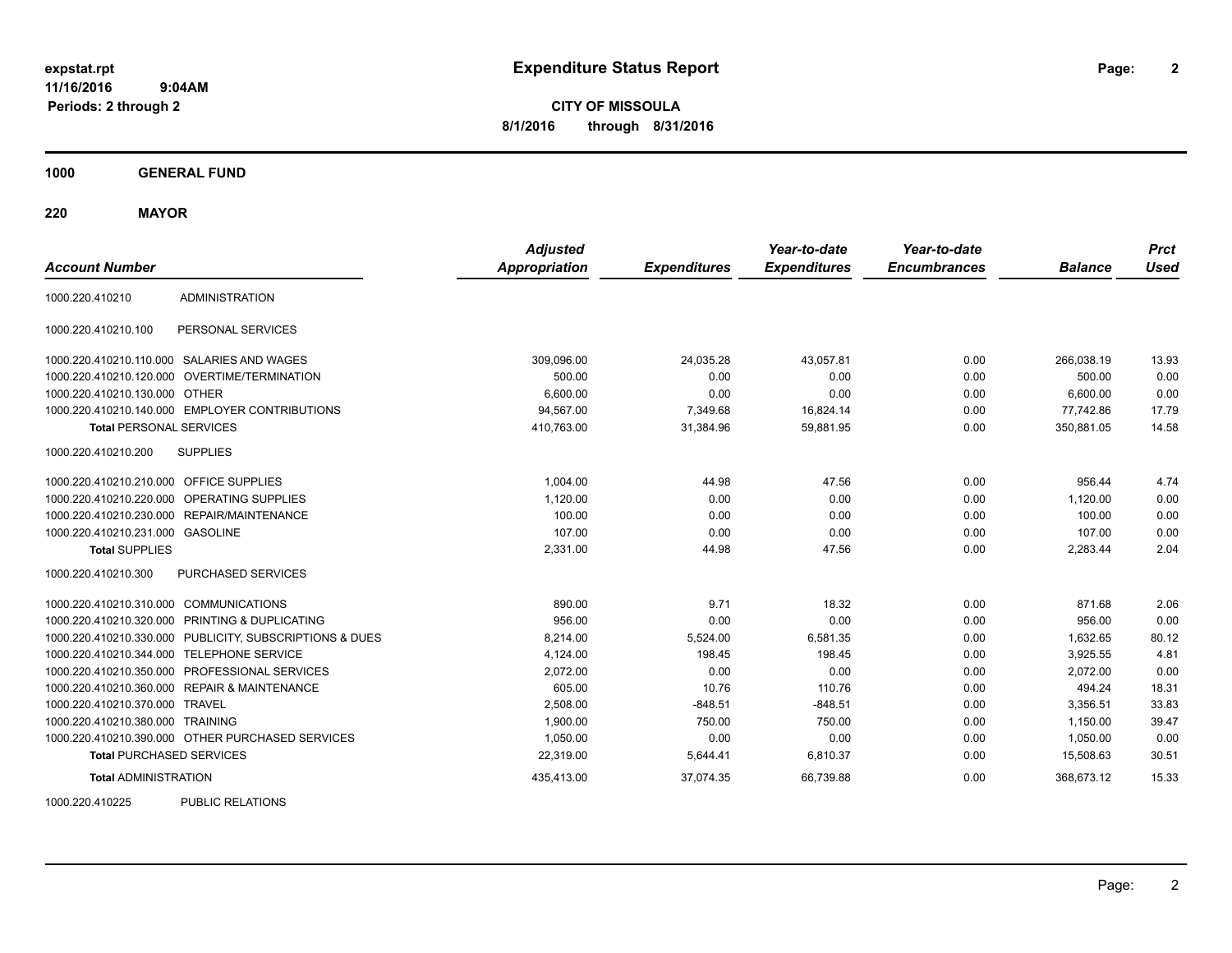**CITY OF MISSOULA 8/1/2016 through 8/31/2016**

**1000 GENERAL FUND**

**220 MAYOR**

| <b>Account Number</b>                                   | <b>Adjusted</b><br><b>Appropriation</b> | <b>Expenditures</b> | Year-to-date<br><b>Expenditures</b> | Year-to-date<br><b>Encumbrances</b> | <b>Balance</b> | <b>Prct</b><br><b>Used</b> |
|---------------------------------------------------------|-----------------------------------------|---------------------|-------------------------------------|-------------------------------------|----------------|----------------------------|
| 1000.220.410225.100<br>PERSONAL SERVICES                |                                         |                     |                                     |                                     |                |                            |
| 1000.220.410225.110.000 SALARIES AND WAGES              | 6,308.00                                | 490.53              | 878.68                              | 0.00                                | 5,429.32       | 13.93                      |
| 1000.220.410225.140.000 EMPLOYER CONTRIBUTIONS          | 1,928.00                                | 149.98              | 343.38                              | 0.00                                | 1,584.62       | 17.81                      |
| <b>Total PERSONAL SERVICES</b>                          | 8,236.00                                | 640.51              | 1,222.06                            | 0.00                                | 7,013.94       | 14.84                      |
| 1000.220.410225.200<br><b>SUPPLIES</b>                  |                                         |                     |                                     |                                     |                |                            |
| 1000.220.410225.240.000 OTHER SUPPLIES                  | 400.00                                  | 0.00                | 0.00                                | 0.00                                | 400.00         | 0.00                       |
| <b>Total SUPPLIES</b>                                   | 400.00                                  | 0.00                | 0.00                                | 0.00                                | 400.00         | 0.00                       |
| 1000.220.410225.300<br>PURCHASED SERVICES               |                                         |                     |                                     |                                     |                |                            |
| 1000.220.410225.330.000 PUBLICITY, SUBSCRIPTIONS & DUES | 1,982.00                                | 32.00               | 322.00                              | 0.00                                | 1,660.00       | 16.25                      |
| 1000.220.410225.390.000 OTHER PURCHASED SERVICES        | 200.00                                  | 0.00                | 0.00                                | 0.00                                | 200.00         | 0.00                       |
| <b>Total PURCHASED SERVICES</b>                         | 2,182.00                                | 32.00               | 322.00                              | 0.00                                | 1,860.00       | 14.76                      |
| <b>Total PUBLIC RELATIONS</b>                           | 10,818.00                               | 672.51              | 1.544.06                            | 0.00                                | 9.273.94       | 14.27                      |
| 1000.220.410250<br><b>ADMINISTRATION</b>                |                                         |                     |                                     |                                     |                |                            |
| PERSONAL SERVICES<br>1000.220.410250.100                |                                         |                     |                                     |                                     |                |                            |
| 1000.220.410250.110.000 SALARIES AND WAGES              | 76,368.00                               | 5,471.40            | 9,842.63                            | 0.00                                | 66,525.37      | 12.89                      |
| 1000.220.410250.140.000 EMPLOYER CONTRIBUTIONS          | 22,059.00                               | 1,675.62            | 3,936.72                            | 0.00                                | 18,122.28      | 17.85                      |
| <b>Total PERSONAL SERVICES</b>                          | 98,427.00                               | 7,147.02            | 13,779.35                           | 0.00                                | 84,647.65      | 14.00                      |
| 1000.220.410250.300<br>PURCHASED SERVICES               |                                         |                     |                                     |                                     |                |                            |
| 1000.220.410250.320.000 PRINTING & DUPLICATING          | 2.100.00                                | 0.00                | 0.00                                | 0.00                                | 2,100.00       | 0.00                       |
| 1000.220.410250.344.000 TELEPHONE SERVICE               | 1,952.00                                | 119.02              | 119.02                              | 0.00                                | 1,832.98       | 6.10                       |
| 1000.220.410250.350.000 PROFESSIONAL SERVICES           | 1,235.00                                | 0.00                | 0.00                                | 0.00                                | 1,235.00       | 0.00                       |
| 1000.220.410250.380.000 TRAINING                        | 420.00                                  | 0.00                | 0.00                                | 0.00                                | 420.00         | 0.00                       |
| <b>Total PURCHASED SERVICES</b>                         | 5,707.00                                | 119.02              | 119.02                              | 0.00                                | 5,587.98       | 2.09                       |
| <b>Total ADMINISTRATION</b>                             | 104,134.00                              | 7,266.04            | 13,898.37                           | 0.00                                | 90,235.63      | 13.35                      |
| <b>Total MAYOR</b>                                      | 550,365.00                              | 45,012.90           | 82,182.31                           | 0.00                                | 468,182.69     | 14.93                      |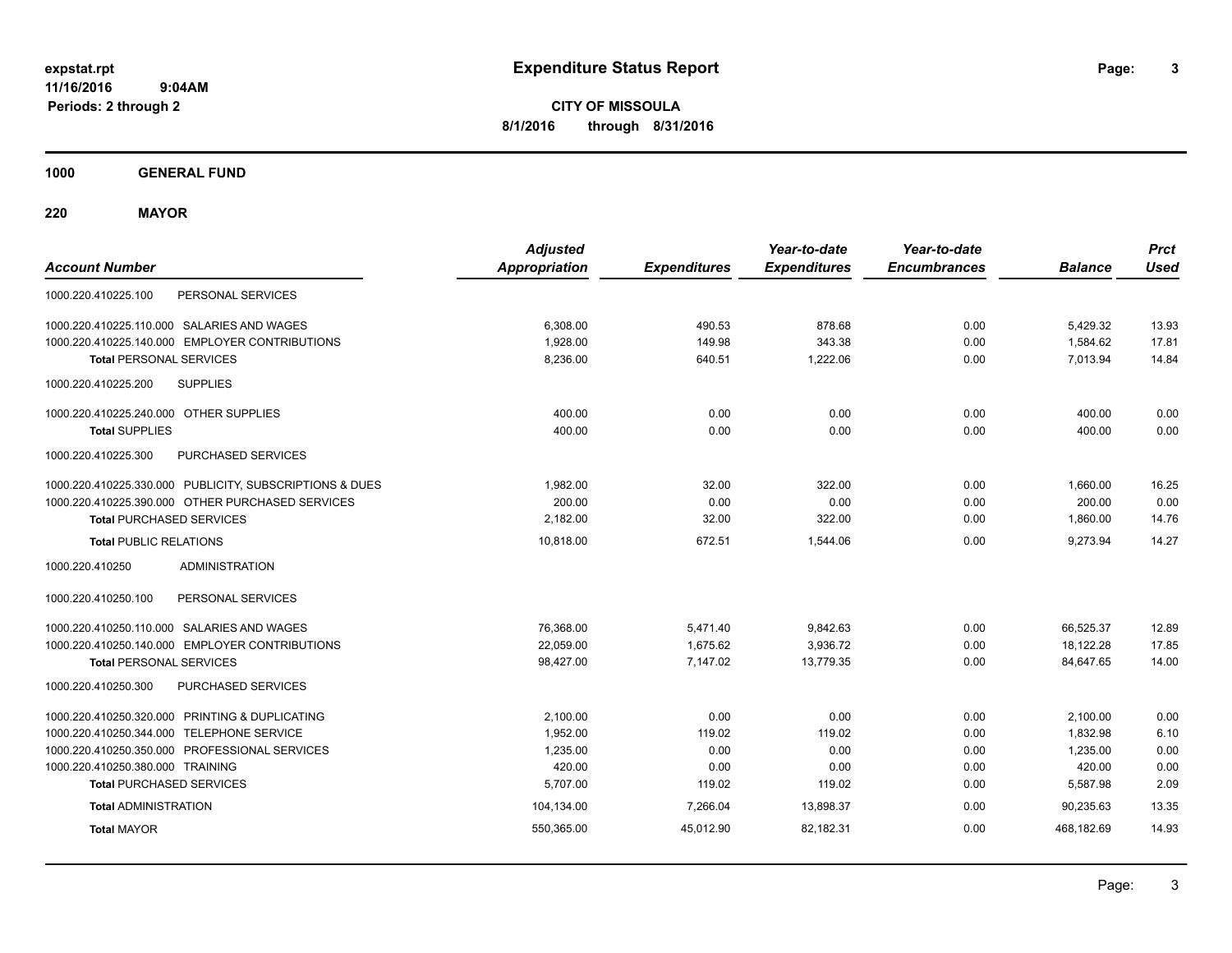**CITY OF MISSOULA 8/1/2016 through 8/31/2016**

**1000 GENERAL FUND**

| <b>Account Number</b>                   |                                                         | <b>Adjusted</b><br><b>Appropriation</b> | <b>Expenditures</b> | Year-to-date<br><b>Expenditures</b> | Year-to-date<br><b>Encumbrances</b> | <b>Balance</b> | <b>Prct</b><br>Used |
|-----------------------------------------|---------------------------------------------------------|-----------------------------------------|---------------------|-------------------------------------|-------------------------------------|----------------|---------------------|
| 1000.221.410810                         | <b>ADMINISTRATION</b>                                   |                                         |                     |                                     |                                     |                |                     |
|                                         |                                                         |                                         |                     |                                     |                                     |                |                     |
| 1000.221.410810.100                     | PERSONAL SERVICES                                       |                                         |                     |                                     |                                     |                |                     |
|                                         | 1000.221.410810.110.000 SALARIES AND WAGES              | 95.811.00                               | 7,044.36            | 12,485.39                           | 0.00                                | 83,325.61      | 13.03               |
|                                         | 1000.221.410810.140.000 EMPLOYER CONTRIBUTIONS          | 33,311.00                               | 2,475.37            | 5,913.91                            | 0.00                                | 27,397.09      | 17.75               |
| <b>Total PERSONAL SERVICES</b>          |                                                         | 129,122.00                              | 9,519.73            | 18,399.30                           | 0.00                                | 110,722.70     | 14.25               |
| 1000.221.410810.200                     | <b>SUPPLIES</b>                                         |                                         |                     |                                     |                                     |                |                     |
| 1000.221.410810.210.000 OFFICE SUPPLIES |                                                         | 1,000.00                                | 16.68               | 26.87                               | 0.00                                | 973.13         | 2.69                |
| <b>Total SUPPLIES</b>                   |                                                         | 1,000.00                                | 16.68               | 26.87                               | 0.00                                | 973.13         | 2.69                |
| 1000.221.410810.300                     | <b>PURCHASED SERVICES</b>                               |                                         |                     |                                     |                                     |                |                     |
| 1000.221.410810.310.000 COMMUNICATIONS  |                                                         | 450.00                                  | 17.68               | 41.02                               | 0.00                                | 408.98         | 9.12                |
|                                         | 1000.221.410810.320.000 PRINTING & DUPLICATING          | 417.00                                  | 0.00                | 0.00                                | 0.00                                | 417.00         | 0.00                |
|                                         | 1000.221.410810.330.000 PUBLICITY, SUBSCRIPTIONS & DUES | 750.00                                  | 429.00              | 429.00                              | 0.00                                | 321.00         | 57.20               |
|                                         | 1000.221.410810.344.000 TELEPHONE SERVICE               | 45.00                                   | 6.63                | 6.63                                | 0.00                                | 38.37          | 14.73               |
|                                         | 1000.221.410810.360.000 REPAIR & MAINTENANCE            | 1.260.00                                | 0.00                | 0.00                                | 0.00                                | 1.260.00       | 0.00                |
| 1000.221.410810.370.000 TRAVEL          |                                                         | 995.00                                  | 0.00                | 0.00                                | 0.00                                | 995.00         | 0.00                |
| 1000.221.410810.380.000 TRAINING        |                                                         | 1,225.00                                | 0.00                | 0.00                                | 0.00                                | 1,225.00       | 0.00                |
| <b>Total PURCHASED SERVICES</b>         |                                                         | 5,142.00                                | 453.31              | 476.65                              | 0.00                                | 4,665.35       | 9.27                |
| <b>Total ADMINISTRATION</b>             |                                                         | 135,264.00                              | 9,989.72            | 18,902.82                           | 0.00                                | 116,361.18     | 13.97               |
| 1000.221.410820                         | <b>TRAINING</b>                                         |                                         |                     |                                     |                                     |                |                     |
| 1000.221.410820.100                     | PERSONAL SERVICES                                       |                                         |                     |                                     |                                     |                |                     |
|                                         | 1000.221.410820.110.000 SALARIES AND WAGES              | 4,823.00                                | 182.91              | 327.41                              | 0.00                                | 4,495.59       | 6.79                |
|                                         | 1000.221.410820.140.000 EMPLOYER CONTRIBUTIONS          | 1,732.00                                | 68.30               | 168.70                              | 0.00                                | 1,563.30       | 9.74                |
| <b>Total PERSONAL SERVICES</b>          |                                                         | 6,555.00                                | 251.21              | 496.11                              | 0.00                                | 6,058.89       | 7.57                |
| 1000.221.410820.200                     | <b>SUPPLIES</b>                                         |                                         |                     |                                     |                                     |                |                     |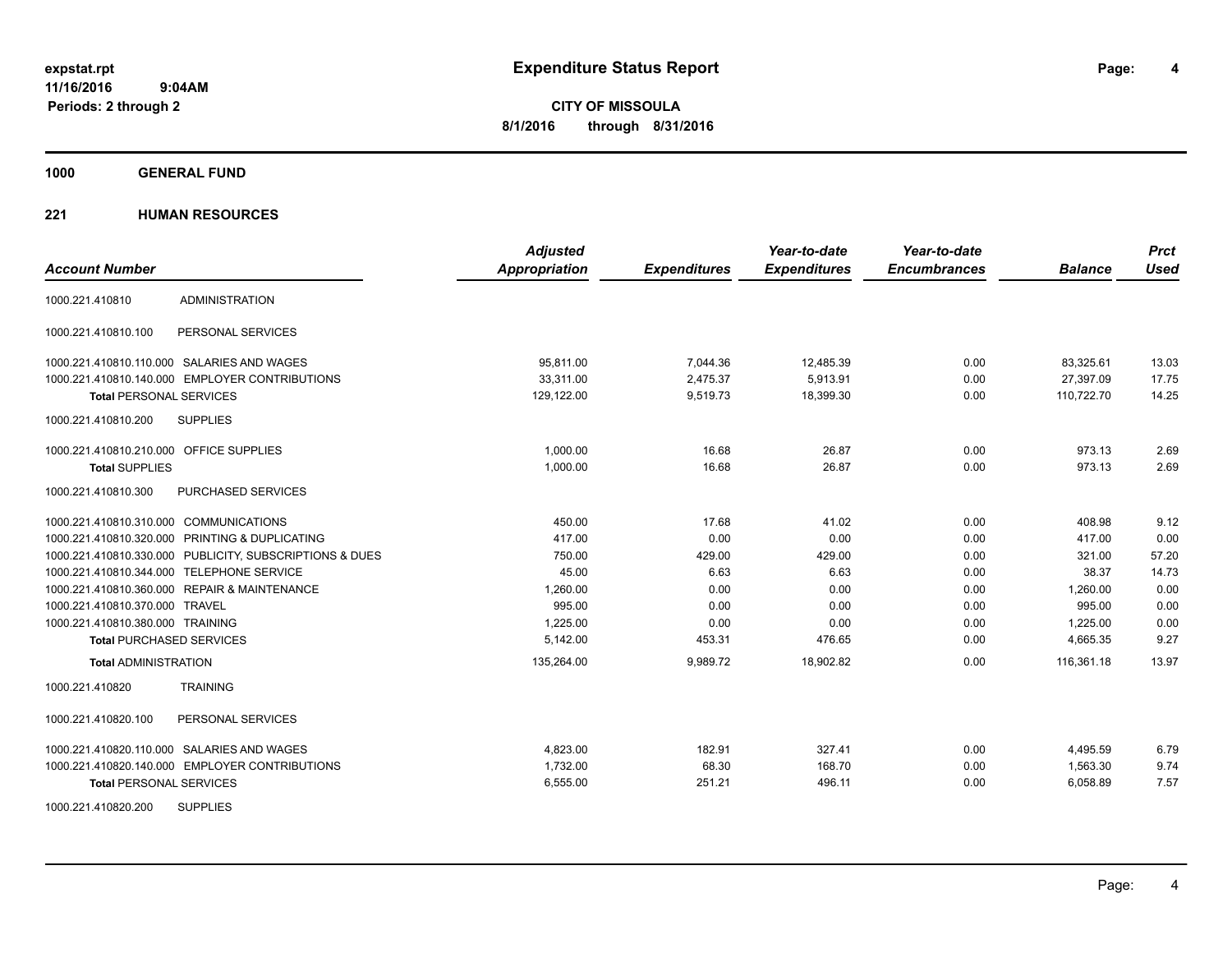**5**

**CITY OF MISSOULA 8/1/2016 through 8/31/2016**

**1000 GENERAL FUND**

| <b>Account Number</b>                                   | <b>Adjusted</b><br><b>Appropriation</b> | <b>Expenditures</b> | Year-to-date<br><b>Expenditures</b> | Year-to-date<br><b>Encumbrances</b> | <b>Balance</b> | <b>Prct</b><br><b>Used</b> |
|---------------------------------------------------------|-----------------------------------------|---------------------|-------------------------------------|-------------------------------------|----------------|----------------------------|
| 1000.221.410820.210.000 OFFICE SUPPLIES                 | 405.00                                  | 0.00                | 0.00                                | 0.00                                | 405.00         | 0.00                       |
| <b>Total SUPPLIES</b>                                   | 405.00                                  | 0.00                | 0.00                                | 0.00                                | 405.00         | 0.00                       |
| 1000.221.410820.300<br>PURCHASED SERVICES               |                                         |                     |                                     |                                     |                |                            |
| 1000.221.410820.320.000 PRINTING & DUPLICATING          | 500.00                                  | 0.00                | 0.00                                | 0.00                                | 500.00         | 0.00                       |
| 1000.221.410820.330.000 PUBLICITY, SUBSCRIPTIONS & DUES | 26.00                                   | 0.00                | 0.00                                | 0.00                                | 26.00          | 0.00                       |
| 1000.221.410820.344.000 TELEPHONE SERVICE               | 34.00                                   | 0.00                | 0.00                                | 0.00                                | 34.00          | 0.00                       |
| 1000.221.410820.350.000 PROFESSIONAL SERVICES           | 2,000.00                                | 0.00                | 0.00                                | 0.00                                | 2,000.00       | 0.00                       |
| 1000.221.410820.360.000 REPAIR & MAINTENANCE            | 1,556.00                                | 0.00                | 0.00                                | 0.00                                | 1,556.00       | 0.00                       |
| 1000.221.410820.370.000 TRAVEL                          | 600.00                                  | 0.00                | 0.00                                | 0.00                                | 600.00         | 0.00                       |
| 1000.221.410820.380.000 TRAINING                        | 1,250.00                                | 755.90              | 755.90                              | 0.00                                | 494.10         | 60.47                      |
| <b>Total PURCHASED SERVICES</b>                         | 5,966.00                                | 755.90              | 755.90                              | 0.00                                | 5,210.10       | 12.67                      |
| <b>Total TRAINING</b>                                   | 12,926.00                               | 1,007.11            | 1,252.01                            | 0.00                                | 11.673.99      | 9.69                       |
| 1000.221.410840<br><b>LABOR RELATIONS</b>               |                                         |                     |                                     |                                     |                |                            |
| 1000.221.410840.100<br>PERSONAL SERVICES                |                                         |                     |                                     |                                     |                |                            |
| 1000.221.410840.110.000 SALARIES AND WAGES              | 43,660.00                               | 3,136.28            | 5,612.66                            | 0.00                                | 38,047.34      | 12.86                      |
| 1000.221.410840.140.000 EMPLOYER CONTRIBUTIONS          | 17.824.00                               | 1,333.56            | 3,366.33                            | 0.00                                | 14,457.67      | 18.89                      |
| <b>Total PERSONAL SERVICES</b>                          | 61,484.00                               | 4,469.84            | 8,978.99                            | 0.00                                | 52,505.01      | 14.60                      |
| 1000.221.410840.200<br><b>SUPPLIES</b>                  |                                         |                     |                                     |                                     |                |                            |
| 1000.221.410840.210.000 OFFICE SUPPLIES                 | 950.00                                  | 0.00                | 0.00                                | 0.00                                | 950.00         | 0.00                       |
| <b>Total SUPPLIES</b>                                   | 950.00                                  | 0.00                | 0.00                                | 0.00                                | 950.00         | 0.00                       |
| PURCHASED SERVICES<br>1000.221.410840.300               |                                         |                     |                                     |                                     |                |                            |
| 1000.221.410840.320.000 PRINTING & DUPLICATING          | 350.00                                  | 0.00                | 0.00                                | 0.00                                | 350.00         | 0.00                       |
| 1000.221.410840.330.000 PUBLICITY, SUBSCRIPTIONS & DUES | 450.00                                  | 0.00                | 0.00                                | 0.00                                | 450.00         | 0.00                       |
| 1000.221.410840.344.000 TELEPHONE SERVICE               | 24.00                                   | 0.00                | 0.00                                | 0.00                                | 24.00          | 0.00                       |
| 1000.221.410840.360.000 REPAIR & MAINTENANCE            | 526.00                                  | 0.00                | 0.00                                | 0.00                                | 526.00         | 0.00                       |
| 1000.221.410840.370.000 TRAVEL                          | 815.00                                  | 0.00                | 0.00                                | 0.00                                | 815.00         | 0.00                       |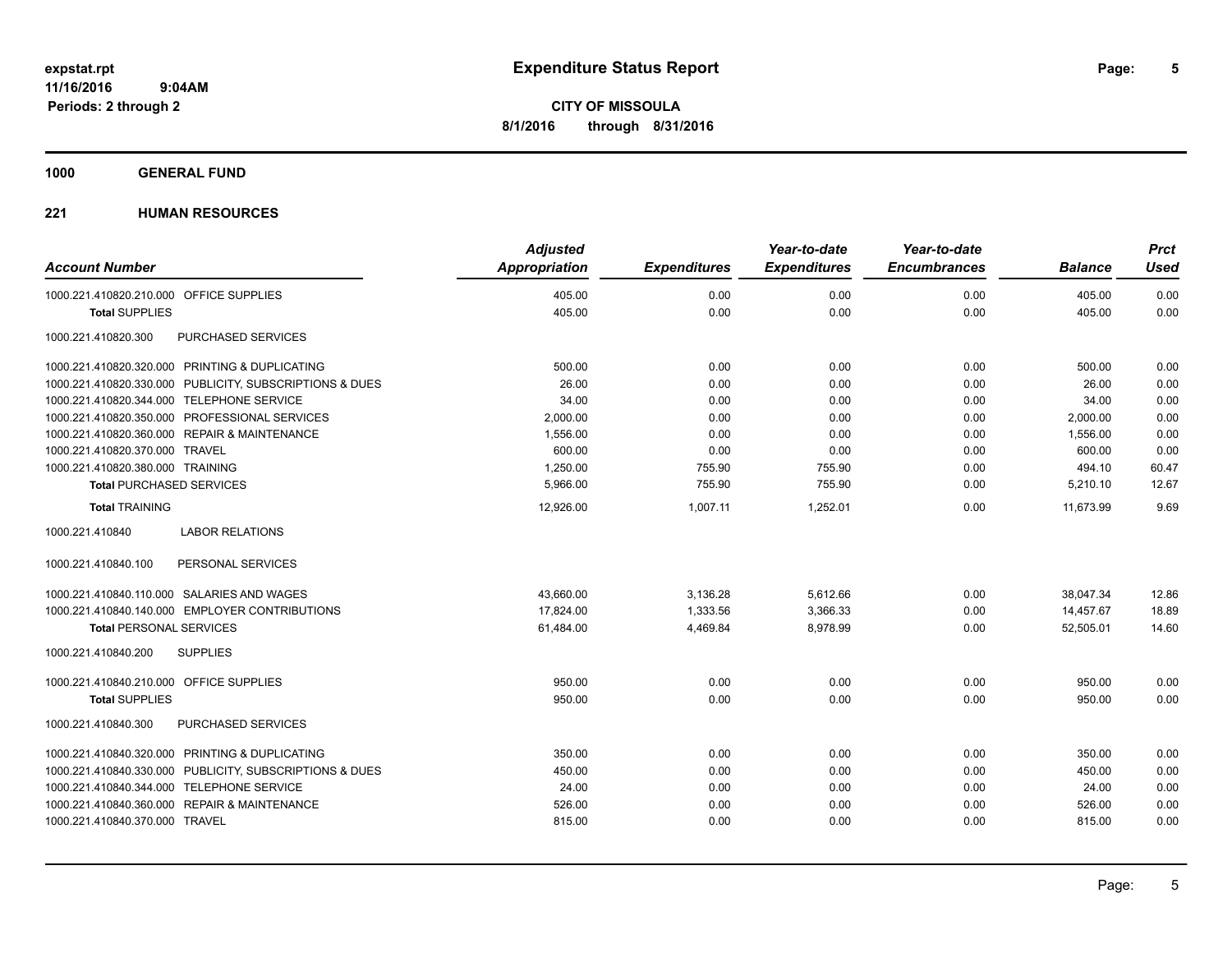**1000 GENERAL FUND**

| <b>Account Number</b>                          | <b>Adjusted</b><br><b>Appropriation</b> | <b>Expenditures</b> | Year-to-date<br><b>Expenditures</b> | Year-to-date<br><b>Encumbrances</b> | <b>Balance</b> | <b>Prct</b><br><b>Used</b> |
|------------------------------------------------|-----------------------------------------|---------------------|-------------------------------------|-------------------------------------|----------------|----------------------------|
| 1000.221.410840.380.000 TRAINING               | 300.00                                  | 0.00                | 0.00                                | 0.00                                | 300.00         | 0.00                       |
| <b>Total PURCHASED SERVICES</b>                | 2,465.00                                | 0.00                | 0.00                                | 0.00                                | 2,465.00       | 0.00                       |
| <b>Total LABOR RELATIONS</b>                   | 64,899.00                               | 4,469.84            | 8,978.99                            | 0.00                                | 55.920.01      | 13.84                      |
| <b>EEO COMPLIANCE</b><br>1000.221.410850       |                                         |                     |                                     |                                     |                |                            |
| PERSONAL SERVICES<br>1000.221.410850.100       |                                         |                     |                                     |                                     |                |                            |
| 1000.221.410850.110.000 SALARIES AND WAGES     | 38.742.00                               | 3,094.76            | 5,540.64                            | 0.00                                | 33,201.36      | 14.30                      |
| 1000.221.410850.140.000 EMPLOYER CONTRIBUTIONS | 13,364.00                               | 1,096.44            | 2,624.93                            | 0.00                                | 10,739.07      | 19.64                      |
| <b>Total PERSONAL SERVICES</b>                 | 52,106.00                               | 4,191.20            | 8,165.57                            | 0.00                                | 43,940.43      | 15.67                      |
| <b>SUPPLIES</b><br>1000.221.410850.200         |                                         |                     |                                     |                                     |                |                            |
| <b>Total SUPPLIES</b>                          | 0.00                                    | 0.00                | 0.00                                | 0.00                                | 0.00           | 0.00                       |
| 1000.221.410850.300<br>PURCHASED SERVICES      |                                         |                     |                                     |                                     |                |                            |
| 1000.221.410850.350.000 PROFESSIONAL SERVICES  | 9,000.00                                | 0.00                | 0.00                                | 0.00                                | 9,000.00       | 0.00                       |
| <b>Total PURCHASED SERVICES</b>                | 9,000.00                                | 0.00                | 0.00                                | 0.00                                | 9,000.00       | 0.00                       |
| <b>CAPITAL OUTLAY</b><br>1000.221.410850.900   |                                         |                     |                                     |                                     |                |                            |
| <b>Total CAPITAL OUTLAY</b>                    | 0.00                                    | 0.00                | 0.00                                | 0.00                                | 0.00           | 0.00                       |
| <b>Total EEO COMPLIANCE</b>                    | 61,106.00                               | 4,191.20            | 8,165.57                            | 0.00                                | 52.940.43      | 13.36                      |
| <b>EMPLOYEE BENEFITS</b><br>1000.221.410860    |                                         |                     |                                     |                                     |                |                            |
| 1000.221.410860.100<br>PERSONAL SERVICES       |                                         |                     |                                     |                                     |                |                            |
| 1000.221.410860.110.000 SALARIES AND WAGES     | 26,202.00                               | 2,619.17            | 4,689.25                            | 0.00                                | 21,512.75      | 17.90                      |
| 1000.221.410860.140.000 EMPLOYER CONTRIBUTIONS | 8.861.00                                | 918.60              | 2,185.91                            | 0.00                                | 6,675.09       | 24.67                      |
| <b>Total PERSONAL SERVICES</b>                 | 35,063.00                               | 3,537.77            | 6,875.16                            | 0.00                                | 28,187.84      | 19.61                      |
| <b>SUPPLIES</b><br>1000.221.410860.200         |                                         |                     |                                     |                                     |                |                            |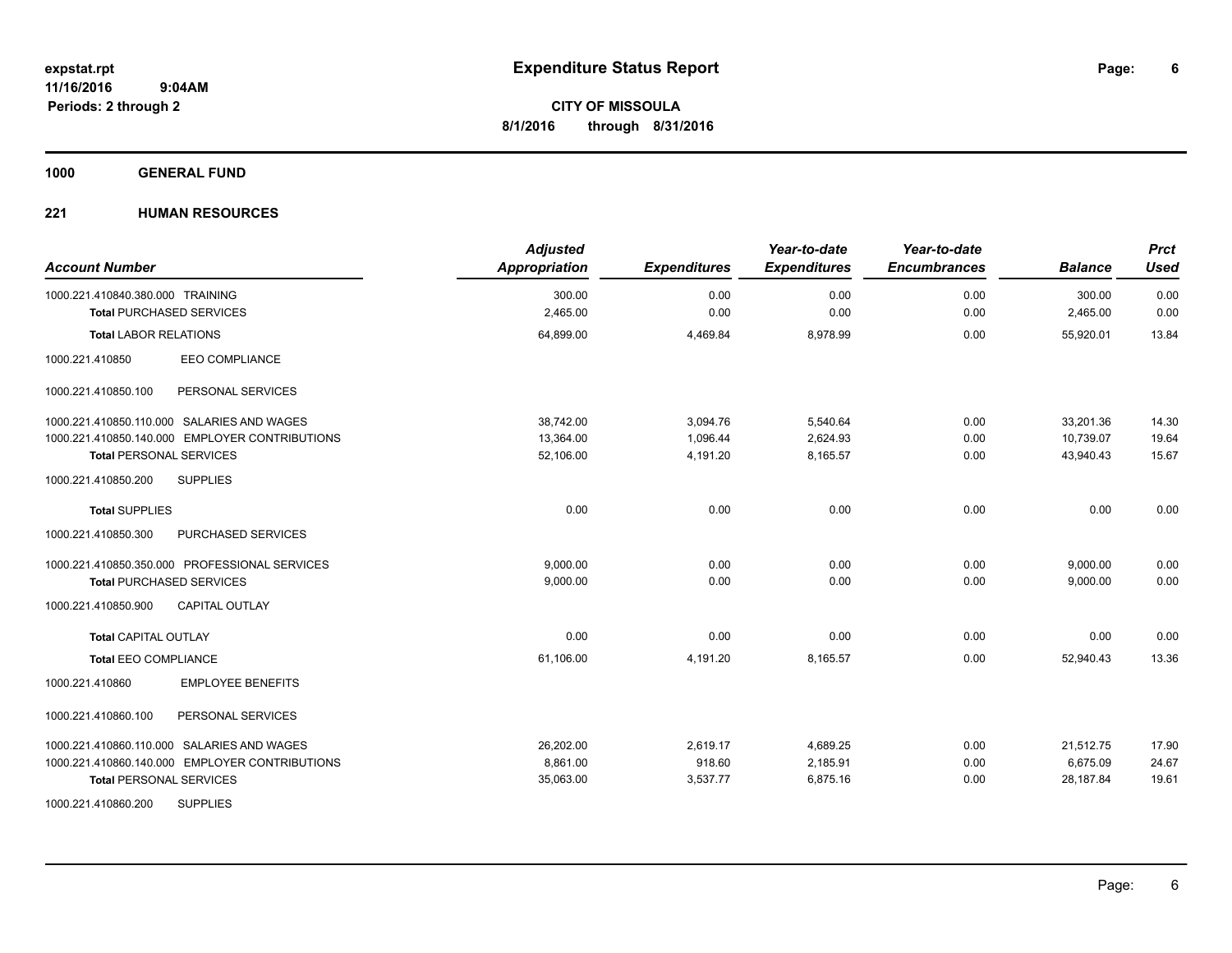**1000 GENERAL FUND**

| <b>Account Number</b>                                   | <b>Adjusted</b><br><b>Appropriation</b> | <b>Expenditures</b> | Year-to-date<br><b>Expenditures</b> | Year-to-date<br><b>Encumbrances</b> | <b>Balance</b> | <b>Prct</b><br>Used |
|---------------------------------------------------------|-----------------------------------------|---------------------|-------------------------------------|-------------------------------------|----------------|---------------------|
|                                                         |                                         |                     |                                     |                                     |                |                     |
| 1000.221.410860.210.000 OFFICE SUPPLIES                 | 760.00                                  | 0.00                | 0.00                                | 0.00                                | 760.00         | 0.00                |
| <b>Total SUPPLIES</b>                                   | 760.00                                  | 0.00                | 0.00                                | 0.00                                | 760.00         | 0.00                |
| PURCHASED SERVICES<br>1000.221.410860.300               |                                         |                     |                                     |                                     |                |                     |
| 1000.221.410860.320.000 PRINTING & DUPLICATING          | 365.00                                  | 0.00                | 0.00                                | 0.00                                | 365.00         | 0.00                |
| 1000.221.410860.330.000 PUBLICITY, SUBSCRIPTIONS & DUES | 865.00                                  | 858.00              | 858.00                              | 0.00                                | 7.00           | 99.19               |
| 1000.221.410860.344.000 TELEPHONE SERVICE               | 87.00                                   | 0.00                | 0.00                                | 0.00                                | 87.00          | 0.00                |
| 1000.221.410860.360.000 REPAIR & MAINTENANCE            | 650.00                                  | 0.00                | 0.00                                | 0.00                                | 650.00         | 0.00                |
| 1000.221.410860.370.000 TRAVEL                          | 678.00                                  | 0.00                | 0.00                                | 0.00                                | 678.00         | 0.00                |
| 1000.221.410860.380.000 TRAINING                        | 275.00                                  | 0.00                | 0.00                                | 0.00                                | 275.00         | 0.00                |
| 1000.221.410860.390.000 OTHER PURCHASED SERVICES        | 17,490.00                               | 334.00              | 334.00                              | 0.00                                | 17,156.00      | 1.91                |
| <b>Total PURCHASED SERVICES</b>                         | 20.410.00                               | 1,192.00            | 1,192.00                            | 0.00                                | 19,218.00      | 5.84                |
| <b>Total EMPLOYEE BENEFITS</b>                          | 56,233.00                               | 4,729.77            | 8,067.16                            | 0.00                                | 48,165.84      | 14.35               |
| <b>Total HUMAN RESOURCES</b>                            | 330,428.00                              | 24,387.64           | 45,366.55                           | 0.00                                | 285,061.45     | 13.73               |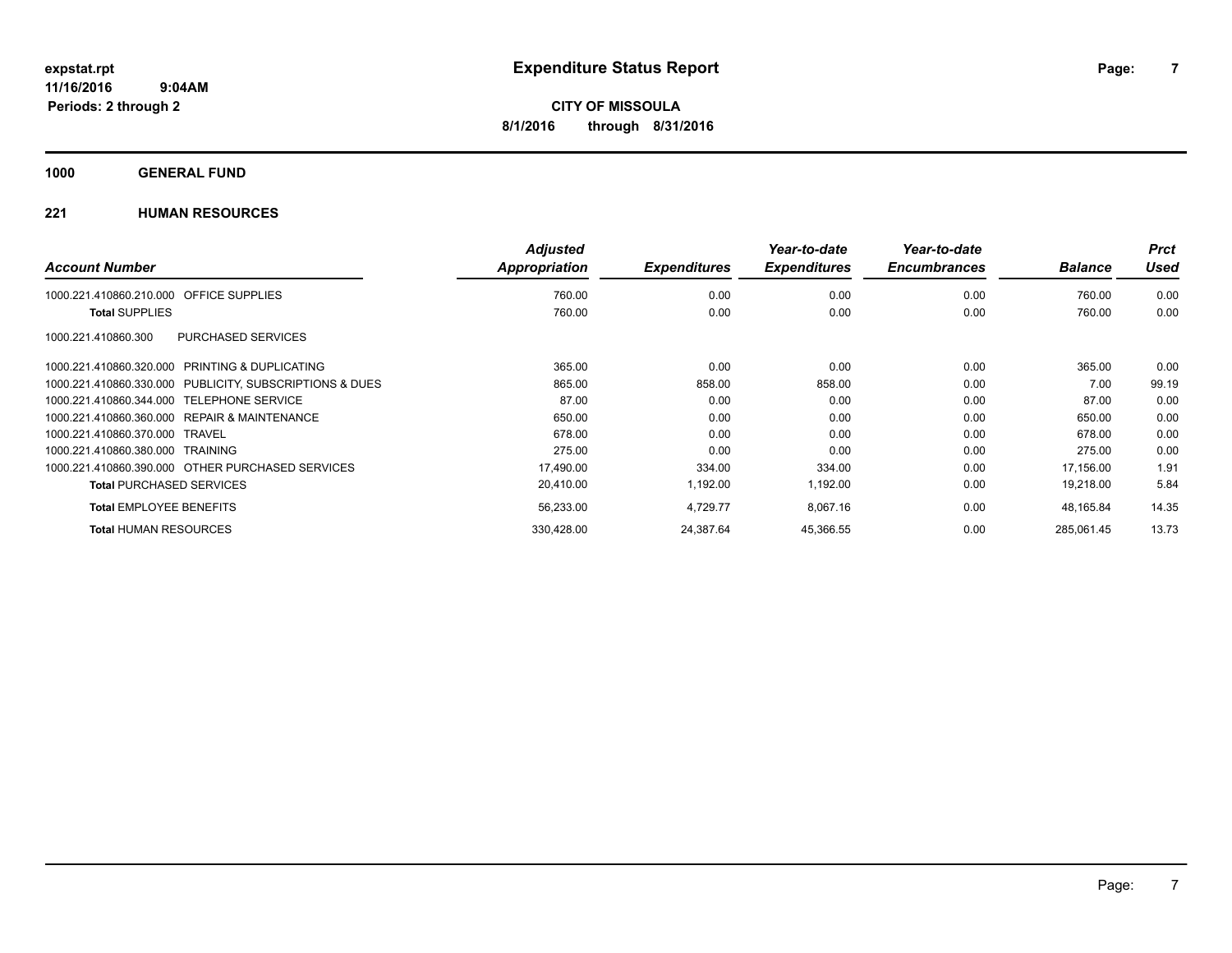**CITY OF MISSOULA 8/1/2016 through 8/31/2016**

**1000 GENERAL FUND**

| <b>Account Number</b>                                                     |                                                                                             | <b>Adjusted</b><br>Appropriation | <b>Expenditures</b> | Year-to-date<br><b>Expenditures</b> | Year-to-date<br><b>Encumbrances</b> | <b>Balance</b>   | <b>Prct</b><br><b>Used</b> |
|---------------------------------------------------------------------------|---------------------------------------------------------------------------------------------|----------------------------------|---------------------|-------------------------------------|-------------------------------------|------------------|----------------------------|
| 1000.223.410101                                                           | <b>NC-GRANT CREEK</b>                                                                       |                                  |                     |                                     |                                     |                  |                            |
| 1000.223.410101.300                                                       | PURCHASED SERVICES                                                                          |                                  |                     |                                     |                                     |                  |                            |
|                                                                           | 1000.223.410101.310.000 GRANT CREEK NC/COMMUNICATIONS<br><b>Total PURCHASED SERVICES</b>    | 328.00<br>328.00                 | 0.00<br>0.00        | 0.00<br>0.00                        | 0.00<br>0.00                        | 328.00<br>328.00 | 0.00<br>0.00               |
| 1000.223.410101.700                                                       | <b>GRANTS &amp; CONTRIBUTIONS</b>                                                           |                                  |                     |                                     |                                     |                  |                            |
|                                                                           | 1000.223.410101.700.000 GRANTS & CONTRIBUTIONS<br><b>Total GRANTS &amp; CONTRIBUTIONS</b>   | 800.00<br>800.00                 | 0.00<br>0.00        | 0.00<br>0.00                        | 0.00<br>0.00                        | 800.00<br>800.00 | 0.00<br>0.00               |
| <b>Total NC-GRANT CREEK</b>                                               |                                                                                             | 1,128.00                         | 0.00                | 0.00                                | 0.00                                | 1,128.00         | 0.00                       |
| 1000.223.410102                                                           | NC-UPPER RATTLESNAKE                                                                        |                                  |                     |                                     |                                     |                  |                            |
| 1000.223.410102.300                                                       | PURCHASED SERVICES                                                                          |                                  |                     |                                     |                                     |                  |                            |
|                                                                           | 1000.223.410102.310.000 UPPER RATTLESNAKE/COMMUNICATIONS<br><b>Total PURCHASED SERVICES</b> | 753.00<br>753.00                 | 0.00<br>0.00        | 0.00<br>0.00                        | 0.00<br>0.00                        | 753.00<br>753.00 | 0.00<br>0.00               |
| 1000.223.410102.700                                                       | <b>GRANTS &amp; CONTRIBUTIONS</b>                                                           |                                  |                     |                                     |                                     |                  |                            |
|                                                                           | 1000.223.410102.700.000 GRANTS & CONTRIBUTIONS<br><b>Total GRANTS &amp; CONTRIBUTIONS</b>   | 800.00<br>800.00                 | 0.00<br>0.00        | 12.00<br>12.00                      | 0.00<br>0.00                        | 788.00<br>788.00 | 1.50<br>1.50               |
|                                                                           | Total NC-UPPER RATTLESNAKE                                                                  | 1,553.00                         | 0.00                | 12.00                               | 0.00                                | 1,541.00         | 0.77                       |
| 1000.223.410103                                                           | <b>NC-LOWER RATTLESNAKE</b>                                                                 |                                  |                     |                                     |                                     |                  |                            |
| 1000.223.410103.300                                                       | PURCHASED SERVICES                                                                          |                                  |                     |                                     |                                     |                  |                            |
| 1000.223.410103.310.000 COMMUNICATIONS<br><b>Total PURCHASED SERVICES</b> |                                                                                             | 413.00<br>413.00                 | 0.00<br>0.00        | 0.00<br>0.00                        | 0.00<br>0.00                        | 413.00<br>413.00 | 0.00<br>0.00               |
| 1000.223.410103.700                                                       | <b>GRANTS &amp; CONTRIBUTIONS</b>                                                           |                                  |                     |                                     |                                     |                  |                            |
|                                                                           | 1000.223.410103.700.000 GRANTS & CONTRIBUTIONS                                              | 800.00                           | 0.00                | 0.00                                | 0.00                                | 800.00           | 0.00                       |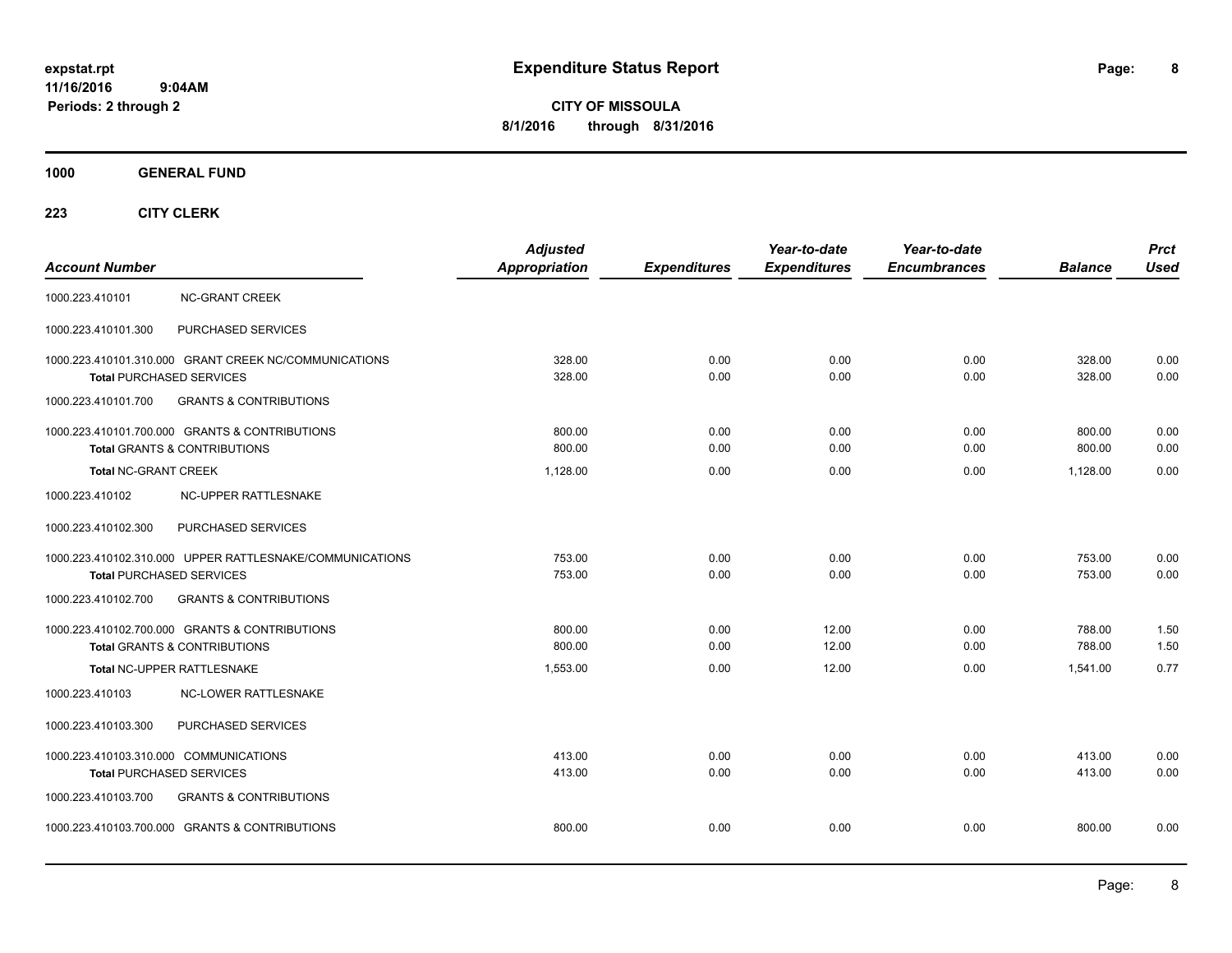**CITY OF MISSOULA 8/1/2016 through 8/31/2016**

**1000 GENERAL FUND**

| <b>Account Number</b>                  |                                                | <b>Adjusted</b><br>Appropriation | <b>Expenditures</b> | Year-to-date<br><b>Expenditures</b> | Year-to-date<br><b>Encumbrances</b> | <b>Balance</b> | <b>Prct</b><br><b>Used</b> |
|----------------------------------------|------------------------------------------------|----------------------------------|---------------------|-------------------------------------|-------------------------------------|----------------|----------------------------|
|                                        | <b>Total GRANTS &amp; CONTRIBUTIONS</b>        | 800.00                           | 0.00                | 0.00                                | 0.00                                | 800.00         | 0.00                       |
|                                        | Total NC-LOWER RATTLESNAKE                     | 1,213.00                         | 0.00                | 0.00                                | 0.00                                | 1,213.00       | 0.00                       |
| 1000.223.410104                        | <b>NC-NORTHSIDE</b>                            |                                  |                     |                                     |                                     |                |                            |
| 1000.223.410104.300                    | PURCHASED SERVICES                             |                                  |                     |                                     |                                     |                |                            |
| 1000.223.410104.310.000 COMMUNICATIONS |                                                | 627.00                           | 0.00                | 0.00                                | 0.00                                | 627.00         | 0.00                       |
| <b>Total PURCHASED SERVICES</b>        |                                                | 627.00                           | 0.00                | 0.00                                | 0.00                                | 627.00         | 0.00                       |
| 1000.223.410104.700                    | <b>GRANTS &amp; CONTRIBUTIONS</b>              |                                  |                     |                                     |                                     |                |                            |
|                                        | 1000.223.410104.700.000 GRANTS & CONTRIBUTIONS | 800.00                           | 50.00               | 65.49                               | 0.00                                | 734.51         | 8.19                       |
|                                        | <b>Total GRANTS &amp; CONTRIBUTIONS</b>        | 800.00                           | 50.00               | 65.49                               | 0.00                                | 734.51         | 8.19                       |
| Total NC-NORTHSIDE                     |                                                | 1,427.00                         | 50.00               | 65.49                               | 0.00                                | 1,361.51       | 4.59                       |
| 1000.223.410105                        | NC-WESTSIDE                                    |                                  |                     |                                     |                                     |                |                            |
| 1000.223.410105.300                    | PURCHASED SERVICES                             |                                  |                     |                                     |                                     |                |                            |
| 1000.223.410105.310.000 COMMUNICATIONS |                                                | 1,183.00                         | 0.00                | 0.00                                | 0.00                                | 1,183.00       | 0.00                       |
| <b>Total PURCHASED SERVICES</b>        |                                                | 1,183.00                         | 0.00                | 0.00                                | 0.00                                | 1,183.00       | 0.00                       |
| 1000.223.410105.700                    | <b>GRANTS &amp; CONTRIBUTIONS</b>              |                                  |                     |                                     |                                     |                |                            |
|                                        | 1000.223.410105.700.000 GRANTS & CONTRIBUTIONS | 800.00                           | 50.00               | 65.49                               | 0.00                                | 734.51         | 8.19                       |
|                                        | Total GRANTS & CONTRIBUTIONS                   | 800.00                           | 50.00               | 65.49                               | 0.00                                | 734.51         | 8.19                       |
| <b>Total NC-WESTSIDE</b>               |                                                | 1,983.00                         | 50.00               | 65.49                               | 0.00                                | 1,917.51       | 3.30                       |
| 1000.223.410106                        | NC-HEART OF MISSOULA                           |                                  |                     |                                     |                                     |                |                            |
| 1000.223.410106.300                    | PURCHASED SERVICES                             |                                  |                     |                                     |                                     |                |                            |
| 1000.223.410106.310.000 COMMUNICATIONS |                                                | 637.00                           | 0.00                | 0.00                                | 0.00                                | 637.00         | 0.00                       |
| <b>Total PURCHASED SERVICES</b>        |                                                | 637.00                           | 0.00                | 0.00                                | 0.00                                | 637.00         | 0.00                       |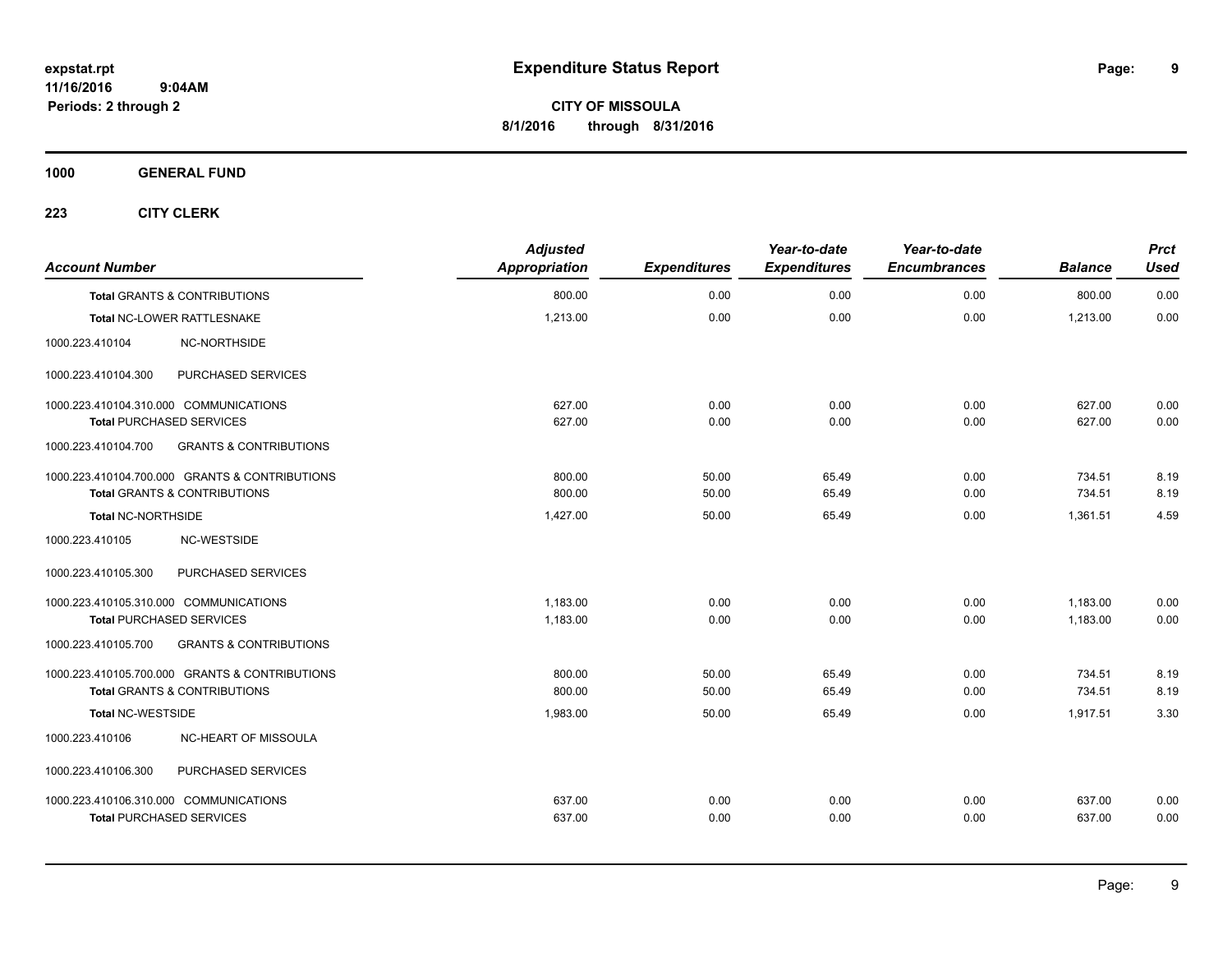**CITY OF MISSOULA 8/1/2016 through 8/31/2016**

**1000 GENERAL FUND**

**223 CITY CLERK**

| <b>Account Number</b>                                                                     | <b>Adjusted</b><br><b>Appropriation</b> | <b>Expenditures</b> | Year-to-date<br><b>Expenditures</b> | Year-to-date<br><b>Encumbrances</b> | <b>Balance</b>       | <b>Prct</b><br><b>Used</b> |
|-------------------------------------------------------------------------------------------|-----------------------------------------|---------------------|-------------------------------------|-------------------------------------|----------------------|----------------------------|
| 1000.223.410106.700<br><b>GRANTS &amp; CONTRIBUTIONS</b>                                  |                                         |                     |                                     |                                     |                      |                            |
| 1000.223.410106.700.000 GRANTS & CONTRIBUTIONS<br><b>Total GRANTS &amp; CONTRIBUTIONS</b> | 800.00<br>800.00                        | 0.00<br>0.00        | 0.00<br>0.00                        | 0.00<br>0.00                        | 800.00<br>800.00     | 0.00<br>0.00               |
| Total NC-HEART OF MISSOULA                                                                | 1,437.00                                | 0.00                | 0.00                                | 0.00                                | 1,437.00             | 0.00                       |
| 1000.223.410107<br>NC-UNIVERSITY DISTRICT                                                 |                                         |                     |                                     |                                     |                      |                            |
| PURCHASED SERVICES<br>1000.223.410107.300                                                 |                                         |                     |                                     |                                     |                      |                            |
| 1000.223.410107.310.000 COMMUNICATIONS<br><b>Total PURCHASED SERVICES</b>                 | 1.683.00<br>1,683.00                    | 0.00<br>0.00        | 0.00<br>0.00                        | 0.00<br>0.00                        | 1.683.00<br>1,683.00 | 0.00<br>0.00               |
| 1000.223.410107.700<br><b>GRANTS &amp; CONTRIBUTIONS</b>                                  |                                         |                     |                                     |                                     |                      |                            |
| 1000.223.410107.700.000 GRANTS & CONTRIBUTIONS<br><b>Total GRANTS &amp; CONTRIBUTIONS</b> | 800.00<br>800.00                        | 0.00<br>0.00        | 0.00<br>0.00                        | 0.00<br>0.00                        | 800.00<br>800.00     | 0.00<br>0.00               |
| Total NC-UNIVERSITY DISTRICT                                                              | 2,483.00                                | 0.00                | 0.00                                | 0.00                                | 2,483.00             | 0.00                       |
| NC-RIVERFRONT<br>1000.223.410108                                                          |                                         |                     |                                     |                                     |                      |                            |
| 1000.223.410108.300<br>PURCHASED SERVICES                                                 |                                         |                     |                                     |                                     |                      |                            |
| 1000.223.410108.310.000 COMMUNICATIONS<br><b>Total PURCHASED SERVICES</b>                 | 587.00<br>587.00                        | 0.00<br>0.00        | 0.00<br>0.00                        | 0.00<br>0.00                        | 587.00<br>587.00     | 0.00<br>0.00               |
| <b>GRANTS &amp; CONTRIBUTIONS</b><br>1000.223.410108.700                                  |                                         |                     |                                     |                                     |                      |                            |
| 1000.223.410108.700.000 GRANTS & CONTRIBUTIONS<br><b>Total GRANTS &amp; CONTRIBUTIONS</b> | 800.00<br>800.00                        | 0.00<br>0.00        | 13.30<br>13.30                      | 0.00<br>0.00                        | 786.70<br>786.70     | 1.66<br>1.66               |
| <b>Total NC-RIVERFRONT</b>                                                                | 1.387.00                                | 0.00                | 13.30                               | 0.00                                | 1,373.70             | 0.96                       |
| <b>NC-EMMA DICKENSON &amp; ORCHARD HOMES</b><br>1000.223.410109                           |                                         |                     |                                     |                                     |                      |                            |

1000.223.410109.300 PURCHASED SERVICES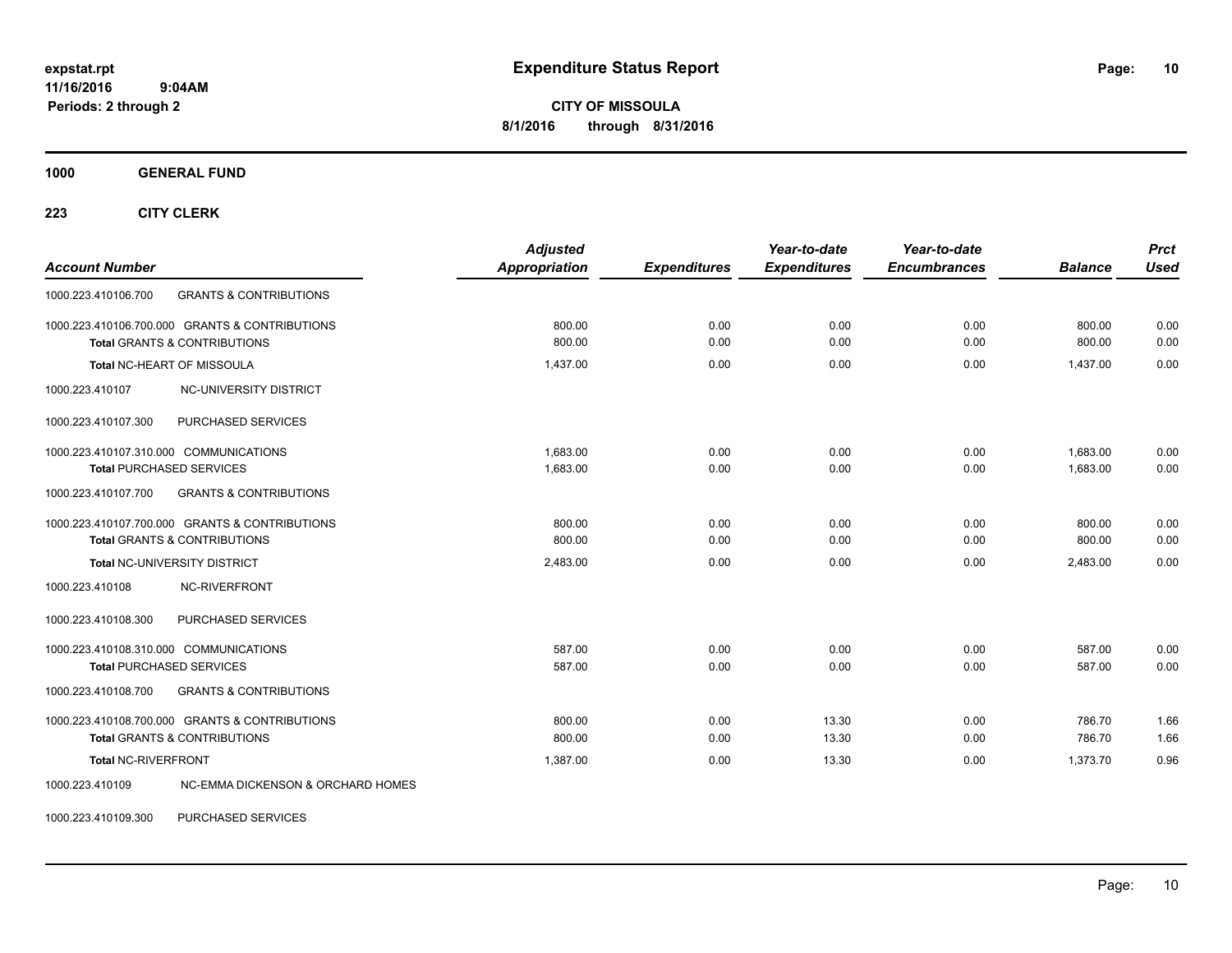**1000 GENERAL FUND**

| <b>Account Number</b>                  |                                                    | <b>Adjusted</b><br>Appropriation | <b>Expenditures</b> | Year-to-date<br><b>Expenditures</b> | Year-to-date<br><b>Encumbrances</b> | <b>Balance</b>   | <b>Prct</b><br><b>Used</b> |
|----------------------------------------|----------------------------------------------------|----------------------------------|---------------------|-------------------------------------|-------------------------------------|------------------|----------------------------|
| 1000.223.410109.310.000 COMMUNICATIONS | <b>Total PURCHASED SERVICES</b>                    | 723.00<br>723.00                 | 0.00<br>0.00        | 467.78<br>467.78                    | 0.00<br>0.00                        | 255.22<br>255.22 | 64.70<br>64.70             |
| 1000.223.410109.700                    | <b>GRANTS &amp; CONTRIBUTIONS</b>                  |                                  |                     |                                     |                                     |                  |                            |
|                                        | 1000.223.410109.700.000 GRANTS & CONTRIBUTIONS     | 800.00                           | 0.00                | 184.68                              | 0.00                                | 615.32           | 23.09                      |
|                                        | <b>Total GRANTS &amp; CONTRIBUTIONS</b>            | 800.00                           | 0.00                | 184.68                              | 0.00                                | 615.32           | 23.09                      |
|                                        | <b>Total NC-EMMA DICKENSON &amp; ORCHARD HOMES</b> | 1,523.00                         | 0.00                | 652.46                              | 0.00                                | 870.54           | 42.84                      |
| 1000.223.410110                        | <b>NC-FRANKLIN TO FORT</b>                         |                                  |                     |                                     |                                     |                  |                            |
| 1000.223.410110.300                    | PURCHASED SERVICES                                 |                                  |                     |                                     |                                     |                  |                            |
| 1000.223.410110.310.000 COMMUNICATIONS |                                                    | 1.735.00                         | 933.76              | 991.49                              | 0.00                                | 743.51           | 57.15                      |
|                                        | <b>Total PURCHASED SERVICES</b>                    | 1,735.00                         | 933.76              | 991.49                              | 0.00                                | 743.51           | 57.15                      |
| 1000.223.410110.700                    | <b>GRANTS &amp; CONTRIBUTIONS</b>                  |                                  |                     |                                     |                                     |                  |                            |
|                                        | 1000.223.410110.700.000 GRANTS & CONTRIBUTIONS     | 800.00                           | 353.95              | 353.95                              | 0.00                                | 446.05           | 44.24                      |
|                                        | <b>Total GRANTS &amp; CONTRIBUTIONS</b>            | 800.00                           | 353.95              | 353.95                              | 0.00                                | 446.05           | 44.24                      |
| <b>Total NC-FRANKLIN TO FORT</b>       |                                                    | 2,535.00                         | 1.287.71            | 1,345.44                            | 0.00                                | 1,189.56         | 53.07                      |
| 1000.223.410111                        | <b>NC-ROSE PARK</b>                                |                                  |                     |                                     |                                     |                  |                            |
| 1000.223.410111.300                    | PURCHASED SERVICES                                 |                                  |                     |                                     |                                     |                  |                            |
| 1000.223.410111.310.000 COMMUNICATIONS |                                                    | 1.081.00                         | 0.00                | 0.00                                | 0.00                                | 1,081.00         | 0.00                       |
|                                        | <b>Total PURCHASED SERVICES</b>                    | 1,081.00                         | 0.00                | 0.00                                | 0.00                                | 1,081.00         | 0.00                       |
| 1000.223.410111.700                    | <b>GRANTS &amp; CONTRIBUTIONS</b>                  |                                  |                     |                                     |                                     |                  |                            |
|                                        | 1000.223.410111.700.000 GRANTS & CONTRIBUTIONS     | 800.00                           | 0.00                | 0.00                                | 0.00                                | 800.00           | 0.00                       |
|                                        | <b>Total GRANTS &amp; CONTRIBUTIONS</b>            | 800.00                           | 0.00                | 0.00                                | 0.00                                | 800.00           | 0.00                       |
| <b>Total NC-ROSE PARK</b>              |                                                    | 1.881.00                         | 0.00                | 0.00                                | 0.00                                | 1.881.00         | 0.00                       |
| 1000.223.410112                        | NC-FARVIEWS & PATTEE CANYON                        |                                  |                     |                                     |                                     |                  |                            |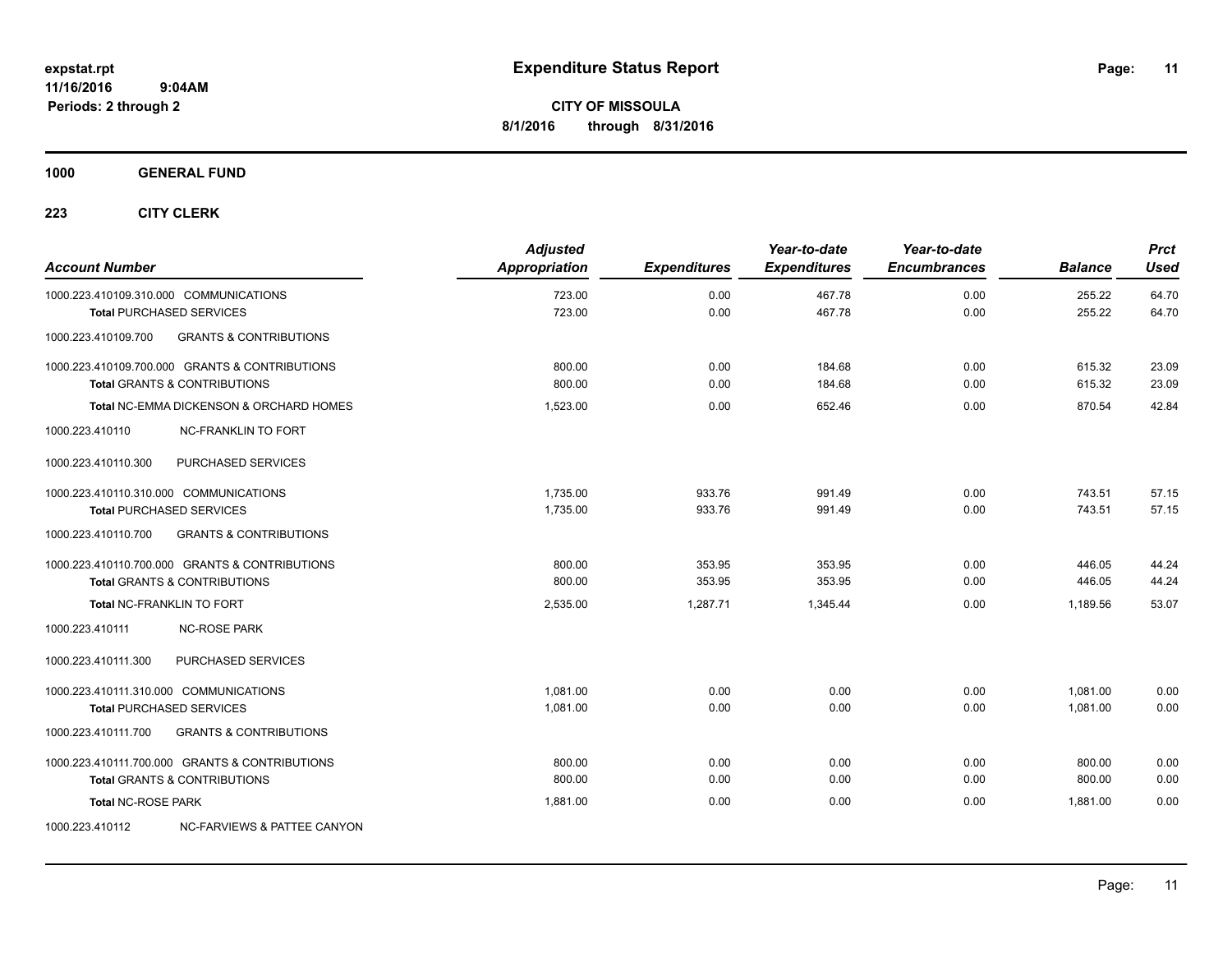**CITY OF MISSOULA 8/1/2016 through 8/31/2016**

## **1000 GENERAL FUND**

|                                                          | <b>Adjusted</b> |                     | Year-to-date        | Year-to-date        |                | <b>Prct</b> |
|----------------------------------------------------------|-----------------|---------------------|---------------------|---------------------|----------------|-------------|
| <b>Account Number</b>                                    | Appropriation   | <b>Expenditures</b> | <b>Expenditures</b> | <b>Encumbrances</b> | <b>Balance</b> | <b>Used</b> |
| PURCHASED SERVICES<br>1000.223.410112.300                |                 |                     |                     |                     |                |             |
| 1000.223.410112.310.000 COMMUNICATIONS                   | 716.00          | 0.00                | 0.00                | 0.00                | 716.00         | 0.00        |
| <b>Total PURCHASED SERVICES</b>                          | 716.00          | 0.00                | 0.00                | 0.00                | 716.00         | 0.00        |
| 1000.223.410112.700<br><b>GRANTS &amp; CONTRIBUTIONS</b> |                 |                     |                     |                     |                |             |
| 1000.223.410112.700.000 GRANTS & CONTRIBUTIONS           | 800.00          | 0.00                | 230.21              | 0.00                | 569.79         | 28.78       |
| <b>Total GRANTS &amp; CONTRIBUTIONS</b>                  | 800.00          | 0.00                | 230.21              | 0.00                | 569.79         | 28.78       |
| Total NC-FARVIEWS & PATTEE CANYON                        | 1,516.00        | 0.00                | 230.21              | 0.00                | 1.285.79       | 15.19       |
| <b>NC-SOUTHGATE &amp; TRIANGLE</b><br>1000.223.410113    |                 |                     |                     |                     |                |             |
| 1000.223.410113.300<br>PURCHASED SERVICES                |                 |                     |                     |                     |                |             |
| 1000.223.410113.310.000 COMMUNICATIONS                   | 625.00          | 0.00                | 0.00                | 0.00                | 625.00         | 0.00        |
| <b>Total PURCHASED SERVICES</b>                          | 625.00          | 0.00                | 0.00                | 0.00                | 625.00         | 0.00        |
| 1000.223.410113.700<br><b>GRANTS &amp; CONTRIBUTIONS</b> |                 |                     |                     |                     |                |             |
| 1000.223.410113.700.000 GRANTS & CONTRIBUTIONS           | 800.00          | 12.98               | 12.98               | 0.00                | 787.02         | 1.62        |
| <b>Total GRANTS &amp; CONTRIBUTIONS</b>                  | 800.00          | 12.98               | 12.98               | 0.00                | 787.02         | 1.62        |
| Total NC-SOUTHGATE & TRIANGLE                            | 1.425.00        | 12.98               | 12.98               | 0.00                | 1.412.02       | 0.91        |
| 1000.223.410114<br><b>NC-LEWIS &amp; CLARK</b>           |                 |                     |                     |                     |                |             |
| PURCHASED SERVICES<br>1000.223.410114.300                |                 |                     |                     |                     |                |             |
| 1000.223.410114.310.000 COMMUNICATIONS                   | 669.00          | 0.00                | 0.00                | 0.00                | 669.00         | 0.00        |
| <b>Total PURCHASED SERVICES</b>                          | 669.00          | 0.00                | 0.00                | 0.00                | 669.00         | 0.00        |
| <b>GRANTS &amp; CONTRIBUTIONS</b><br>1000.223.410114.700 |                 |                     |                     |                     |                |             |
| 1000.223.410114.700.000 GRANTS & CONTRIBUTIONS           | 800.00          | 0.00                | 0.00                | 0.00                | 800.00         | 0.00        |
| <b>Total GRANTS &amp; CONTRIBUTIONS</b>                  | 800.00          | 0.00                | 0.00                | 0.00                | 800.00         | 0.00        |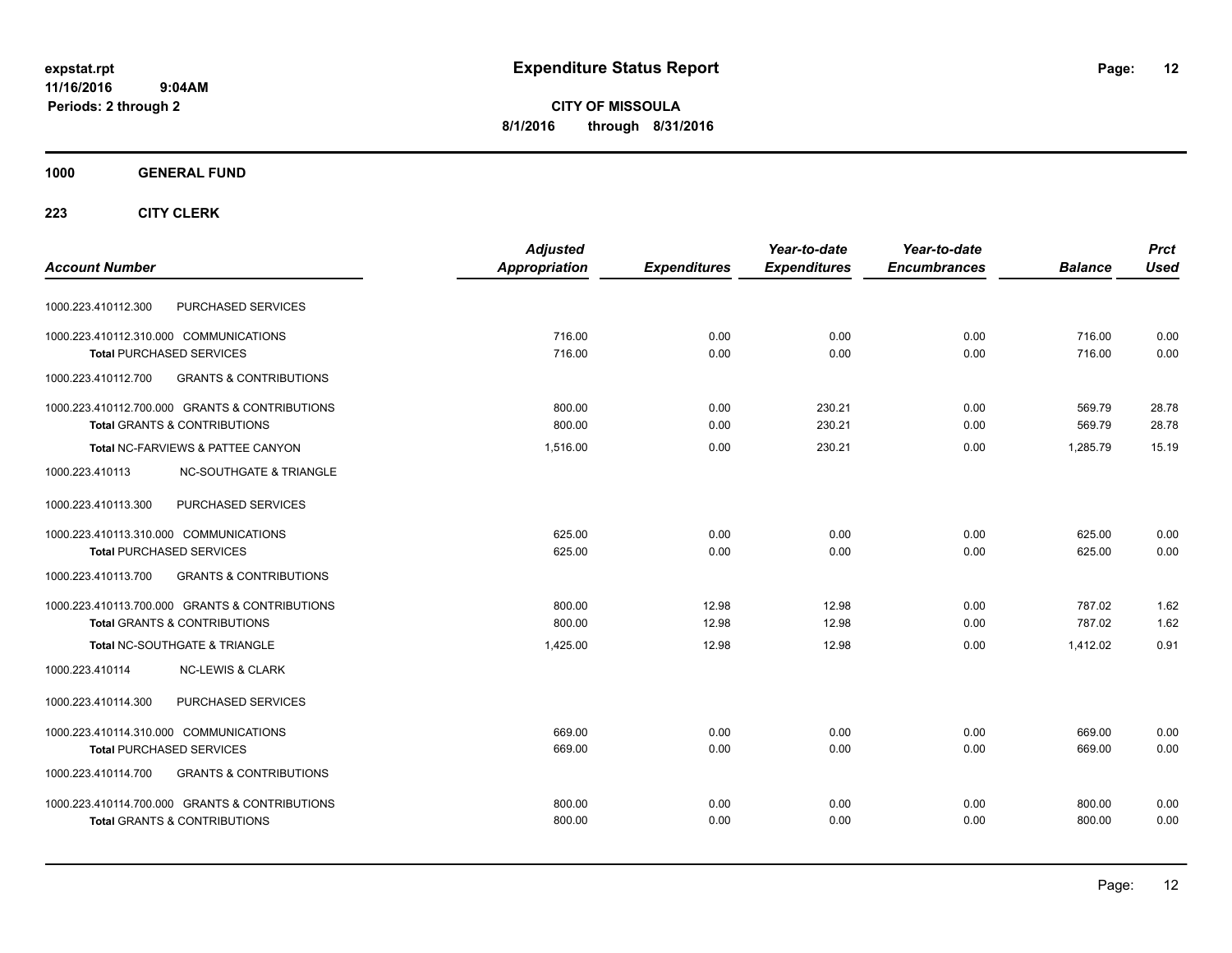**CITY OF MISSOULA 8/1/2016 through 8/31/2016**

**1000 GENERAL FUND**

| <b>Account Number</b>  |                                                                                           | <b>Adjusted</b><br><b>Appropriation</b> | <b>Expenditures</b> | Year-to-date<br><b>Expenditures</b> | Year-to-date<br><b>Encumbrances</b> | <b>Balance</b>   | <b>Prct</b><br><b>Used</b> |
|------------------------|-------------------------------------------------------------------------------------------|-----------------------------------------|---------------------|-------------------------------------|-------------------------------------|------------------|----------------------------|
| Total NC-LEWIS & CLARK |                                                                                           | 1,469.00                                | 0.00                | 0.00                                | 0.00                                | 1,469.00         | 0.00                       |
| 1000.223.410115        | NC-S 39TH                                                                                 |                                         |                     |                                     |                                     |                  |                            |
| 1000.223.410115.300    | PURCHASED SERVICES                                                                        |                                         |                     |                                     |                                     |                  |                            |
|                        | 1000.223.410115.310.000 COMMUNICATIONS<br><b>Total PURCHASED SERVICES</b>                 | 548.00<br>548.00                        | 0.00<br>0.00        | 0.00<br>0.00                        | 0.00<br>0.00                        | 548.00<br>548.00 | 0.00<br>0.00               |
| 1000.223.410115.700    | <b>GRANTS &amp; CONTRIBUTIONS</b>                                                         |                                         |                     |                                     |                                     |                  |                            |
|                        | 1000.223.410115.700.000 GRANTS & CONTRIBUTIONS<br><b>Total GRANTS &amp; CONTRIBUTIONS</b> | 800.00<br>800.00                        | 0.00<br>0.00        | 0.00<br>0.00                        | 0.00<br>0.00                        | 800.00<br>800.00 | 0.00<br>0.00               |
| Total NC-S 39TH        |                                                                                           | 1,348.00                                | 0.00                | 0.00                                | 0.00                                | 1.348.00         | 0.00                       |
| 1000.223.410116        | NC-MOOSE CAN GULLY                                                                        |                                         |                     |                                     |                                     |                  |                            |
| 1000.223.410116.300    | PURCHASED SERVICES                                                                        |                                         |                     |                                     |                                     |                  |                            |
|                        | 1000.223.410116.310.000 COMMUNICATIONS<br><b>Total PURCHASED SERVICES</b>                 | 983.00<br>983.00                        | 0.00<br>0.00        | 0.00<br>0.00                        | 0.00<br>0.00                        | 983.00<br>983.00 | 0.00<br>0.00               |
| 1000.223.410116.700    | <b>GRANTS &amp; CONTRIBUTIONS</b>                                                         |                                         |                     |                                     |                                     |                  |                            |
|                        | 1000.223.410116.700.000 GRANTS & CONTRIBUTIONS<br><b>Total GRANTS &amp; CONTRIBUTIONS</b> | 800.00<br>800.00                        | 0.00<br>0.00        | 0.00<br>0.00                        | 0.00<br>0.00                        | 800.00<br>800.00 | 0.00<br>0.00               |
|                        | Total NC-MOOSE CAN GULLY                                                                  | 1,783.00                                | 0.00                | 0.00                                | 0.00                                | 1,783.00         | 0.00                       |
| 1000.223.410117        | <b>NC-MILLER CREEK</b>                                                                    |                                         |                     |                                     |                                     |                  |                            |
| 1000.223.410117.300    | PURCHASED SERVICES                                                                        |                                         |                     |                                     |                                     |                  |                            |
|                        | 1000.223.410117.310.000 COMMUNICATIONS<br><b>Total PURCHASED SERVICES</b>                 | 704.00<br>704.00                        | 394.06<br>394.06    | 394.06<br>394.06                    | 0.00<br>0.00                        | 309.94<br>309.94 | 55.97<br>55.97             |
| 1000.223.410117.700    | <b>GRANTS &amp; CONTRIBUTIONS</b>                                                         |                                         |                     |                                     |                                     |                  |                            |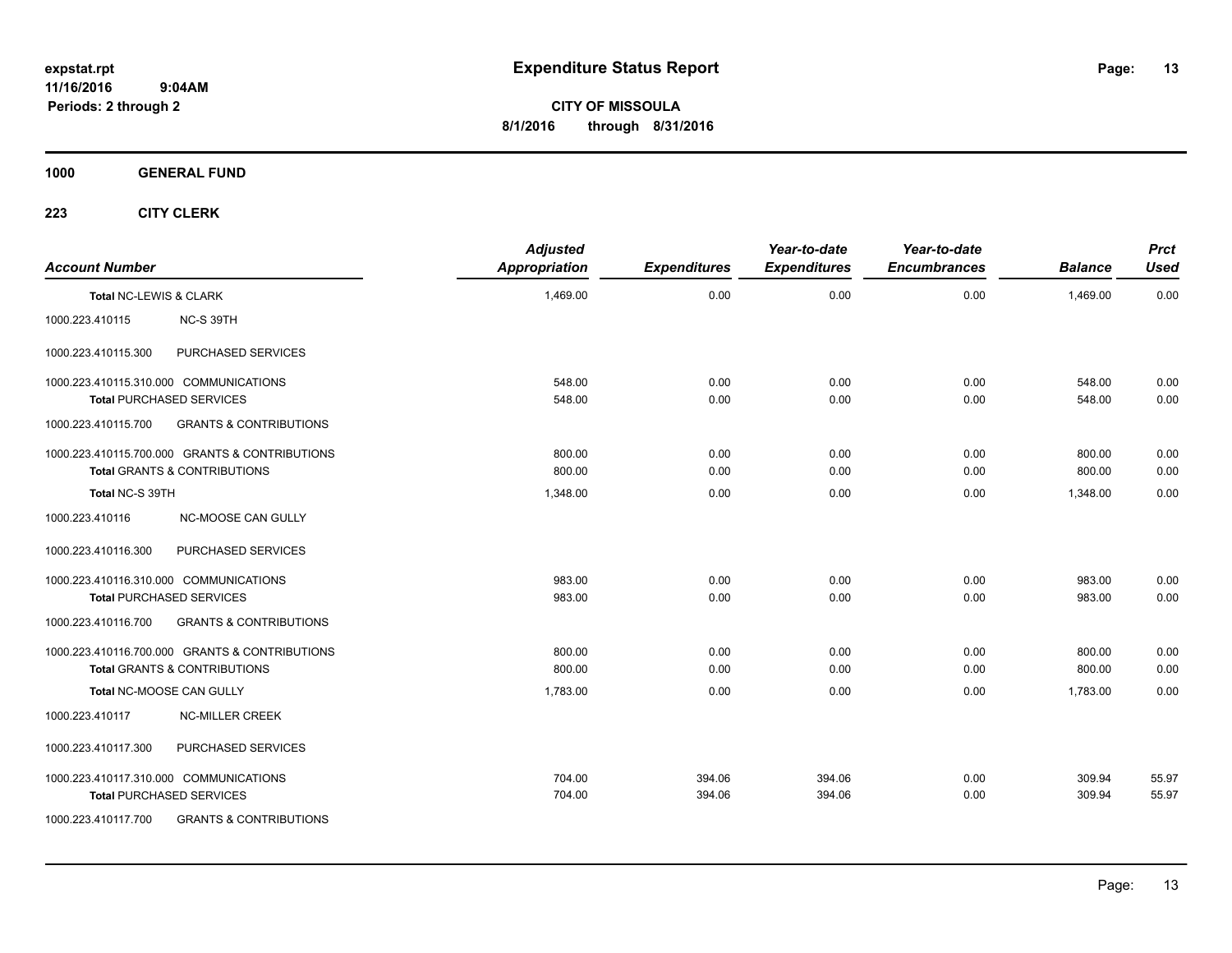**CITY OF MISSOULA 8/1/2016 through 8/31/2016**

**1000 GENERAL FUND**

| <b>Account Number</b>                                      | <b>Adjusted</b><br>Appropriation | <b>Expenditures</b> | Year-to-date<br><b>Expenditures</b> | Year-to-date<br><b>Encumbrances</b> | <b>Balance</b> | <b>Prct</b><br><b>Used</b> |
|------------------------------------------------------------|----------------------------------|---------------------|-------------------------------------|-------------------------------------|----------------|----------------------------|
| 1000.223.410117.700.000 GRANTS & CONTRIBUTIONS             | 800.00                           | 368.49              | 368.49                              | 0.00                                | 431.51         | 46.06                      |
| <b>Total GRANTS &amp; CONTRIBUTIONS</b>                    | 800.00                           | 368.49              | 368.49                              | 0.00                                | 431.51         | 46.06                      |
| <b>Total NC-MILLER CREEK</b>                               | 1,504.00                         | 762.55              | 762.55                              | 0.00                                | 741.45         | 50.70                      |
| 1000.223.410118<br>MULLAN ROAD NC                          |                                  |                     |                                     |                                     |                |                            |
| PURCHASED SERVICES<br>1000.223.410118.300                  |                                  |                     |                                     |                                     |                |                            |
| 1000.223.410118.310.000 COMMUNICATIONS                     | 724.00                           | 0.00                | 0.00                                | 0.00                                | 724.00         | 0.00                       |
| <b>Total PURCHASED SERVICES</b>                            | 724.00                           | 0.00                | 0.00                                | 0.00                                | 724.00         | 0.00                       |
| <b>GRANTS &amp; CONTRIBUTIONS</b><br>1000.223.410118.700   |                                  |                     |                                     |                                     |                |                            |
| 1000.223.410118.700.000 GRANTS & CONTRIBUTIONS             | 800.00                           | 0.00                | 0.00                                | 0.00                                | 800.00         | 0.00                       |
| <b>Total GRANTS &amp; CONTRIBUTIONS</b>                    | 800.00                           | 0.00                | 0.00                                | 0.00                                | 800.00         | 0.00                       |
| <b>Total MULLAN ROAD NC</b>                                | 1,524.00                         | 0.00                | 0.00                                | 0.00                                | 1,524.00       | 0.00                       |
| EAST MISSOULA NC<br>1000.223.410119                        |                                  |                     |                                     |                                     |                |                            |
| PURCHASED SERVICES<br>1000.223.410119.300                  |                                  |                     |                                     |                                     |                |                            |
| 1000.223.410119.310.000 COMMUNICATIONS                     | 12.00                            | 0.00                | 0.00                                | 0.00                                | 12.00          | 0.00                       |
| <b>Total PURCHASED SERVICES</b>                            | 12.00                            | 0.00                | 0.00                                | 0.00                                | 12.00          | 0.00                       |
| 1000.223.410119.700<br><b>GRANTS &amp; CONTRIBUTIONS</b>   |                                  |                     |                                     |                                     |                |                            |
| 1000.223.410119.700.000 EAST MISSOULA NEIGHBORHOOD COUNCIL | 800.00                           | 0.00                | 0.00                                | 0.00                                | 800.00         | 0.00                       |
| <b>Total GRANTS &amp; CONTRIBUTIONS</b>                    | 800.00                           | 0.00                | 0.00                                | 0.00                                | 800.00         | 0.00                       |
| Total EAST MISSOULA NC                                     | 812.00                           | 0.00                | 0.00                                | 0.00                                | 812.00         | 0.00                       |
| 1000.223.410120<br><b>COMMUNITY FORUM/NC LIAISON</b>       |                                  |                     |                                     |                                     |                |                            |
| PURCHASED SERVICES<br>1000.223.410120.300                  |                                  |                     |                                     |                                     |                |                            |
| 1000.223.410120.320.000 PRINTING & DUPLICATING             | 500.00                           | 67.65               | 67.65                               | 0.00                                | 432.35         | 13.53                      |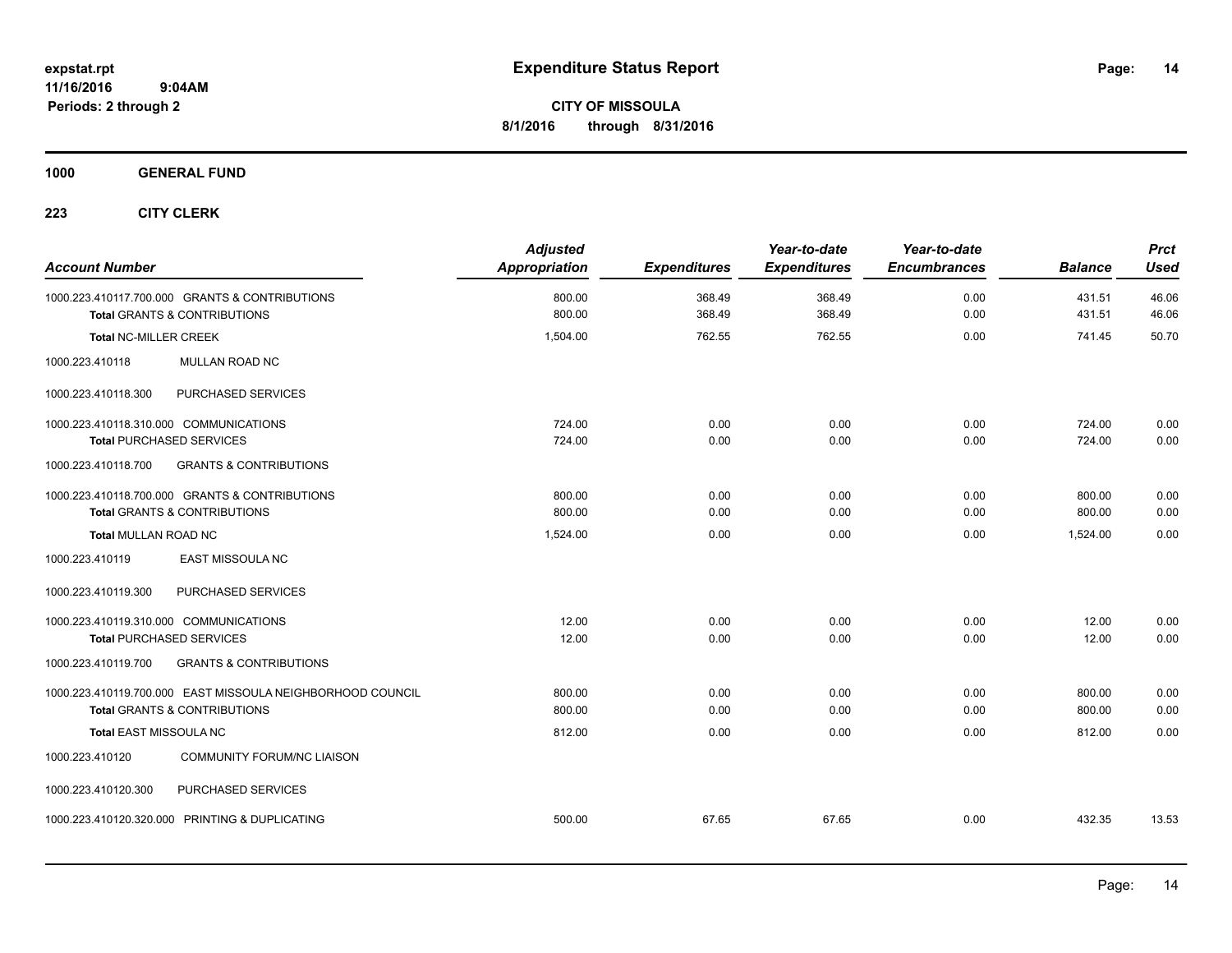**CITY OF MISSOULA 8/1/2016 through 8/31/2016**

**1000 GENERAL FUND**

| <b>Account Number</b>                                                     |                                                                                           | <b>Adjusted</b><br>Appropriation | <b>Expenditures</b> | Year-to-date<br><b>Expenditures</b> | Year-to-date<br><b>Encumbrances</b> | <b>Balance</b>         | <b>Prct</b><br>Used |
|---------------------------------------------------------------------------|-------------------------------------------------------------------------------------------|----------------------------------|---------------------|-------------------------------------|-------------------------------------|------------------------|---------------------|
| <b>Total PURCHASED SERVICES</b>                                           |                                                                                           | 500.00                           | 67.65               | 67.65                               | 0.00                                | 432.35                 | 13.53               |
| 1000.223.410120.700                                                       | <b>GRANTS &amp; CONTRIBUTIONS</b>                                                         |                                  |                     |                                     |                                     |                        |                     |
|                                                                           | 1000.223.410120.700.000 GRANTS & CONTRIBUTIONS                                            | 1,700.00                         | 0.00                | 0.00                                | 0.00                                | 1,700.00               | 0.00                |
|                                                                           | 1000.223.410120.700.799 GRANTS & CONTRIBUTIONS<br><b>Total GRANTS &amp; CONTRIBUTIONS</b> | 0.00<br>1,700.00                 | 206.21<br>206.21    | 296.66<br>296.66                    | 0.00<br>0.00                        | $-296.66$<br>1,403.34  | 0.00<br>17.45       |
|                                                                           | <b>Total COMMUNITY FORUM/NC LIAISON</b>                                                   | 2.200.00                         | 273.86              | 364.31                              | 0.00                                | 1.835.69               | 16.56               |
| 1000.223.410121                                                           | NEIGHBORHOOD PROJECT                                                                      |                                  |                     |                                     |                                     |                        |                     |
| 1000.223.410121.700                                                       | <b>GRANTS &amp; CONTRIBUTIONS</b>                                                         |                                  |                     |                                     |                                     |                        |                     |
|                                                                           | 1000.223.410121.700.000 NEIGHBORHOOD PROJECT<br><b>Total NEIGHBORHOOD PROJECT</b>         | 21.000.00<br>21,000.00           | 0.00<br>0.00        | 0.00<br>0.00                        | 0.00<br>0.00                        | 21,000.00<br>21,000.00 | 0.00<br>0.00        |
| 1000.223.410122                                                           | ORCHARD HOMES NEIGHBORHOOD COUNCIL                                                        |                                  |                     |                                     |                                     |                        |                     |
| 1000.223.410122.300                                                       | PURCHASED SERVICES                                                                        |                                  |                     |                                     |                                     |                        |                     |
| 1000.223.410122.310.000 COMMUNICATIONS<br><b>Total PURCHASED SERVICES</b> |                                                                                           | 242.00<br>242.00                 | 0.00<br>0.00        | 0.00<br>0.00                        | 0.00<br>0.00                        | 242.00<br>242.00       | 0.00<br>0.00        |
| 1000.223.410122.700                                                       | <b>GRANTS &amp; CONTRIBUTIONS</b>                                                         |                                  |                     |                                     |                                     |                        |                     |
|                                                                           | 1000.223.410122.700.000 ORCHARD HOMES NEIGHBORHOOD COUNCIL                                | 800.00                           | 0.00                | 0.00                                | 0.00                                | 800.00                 | 0.00                |
|                                                                           | <b>Total GRANTS &amp; CONTRIBUTIONS</b>                                                   | 800.00                           | 0.00                | 0.00                                | 0.00                                | 800.00                 | 0.00                |
|                                                                           | Total ORCHARD HOMES NEIGHBORHOOD COUNCIL                                                  | 1,042.00                         | 0.00                | 0.00                                | 0.00                                | 1,042.00               | 0.00                |
| 1000.223.410125                                                           | NEIGHBORHOOD OFFICE                                                                       |                                  |                     |                                     |                                     |                        |                     |
| 1000.223.410125.100                                                       | PERSONAL SERVICES                                                                         |                                  |                     |                                     |                                     |                        |                     |
|                                                                           | 1000.223.410125.110.000 SALARIES AND WAGES                                                | 80,194.00                        | 5,812.38            | 10,393.04                           | 0.00                                | 69,800.96              | 12.96               |
|                                                                           | 1000.223.410125.140.000 EMPLOYER CONTRIBUTIONS                                            | 32,160.00                        | 2,498.37            | 6,338.14                            | 0.00                                | 25,821.86              | 19.71               |
| <b>Total PERSONAL SERVICES</b>                                            |                                                                                           | 112,354.00                       | 8,310.75            | 16,731.18                           | 0.00                                | 95,622.82              | 14.89               |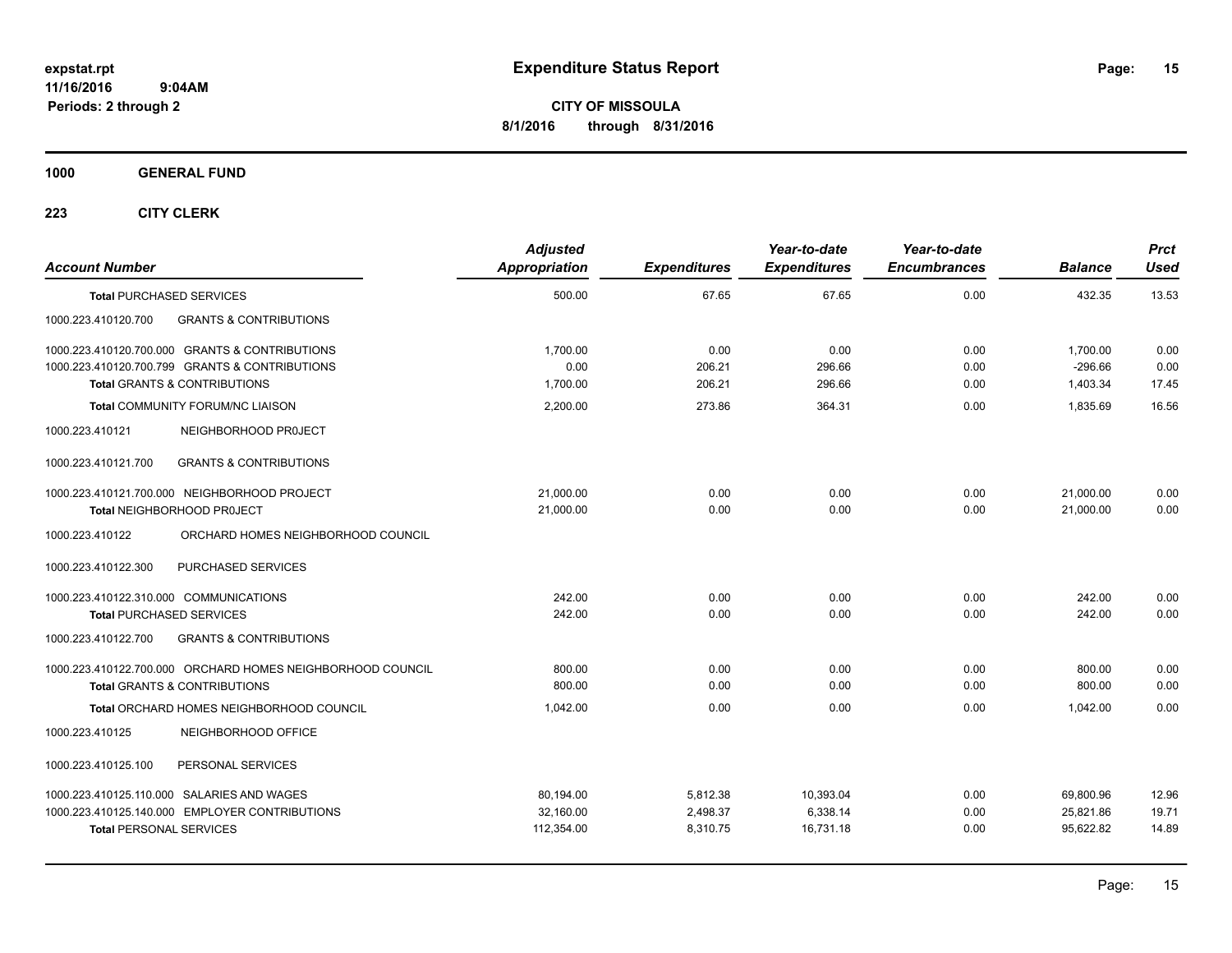**CITY OF MISSOULA 8/1/2016 through 8/31/2016**

## **1000 GENERAL FUND**

|                                                         | <b>Adjusted</b>      |                     | Year-to-date        | Year-to-date        |                | <b>Prct</b> |
|---------------------------------------------------------|----------------------|---------------------|---------------------|---------------------|----------------|-------------|
| <b>Account Number</b>                                   | <b>Appropriation</b> | <b>Expenditures</b> | <b>Expenditures</b> | <b>Encumbrances</b> | <b>Balance</b> | <b>Used</b> |
| <b>SUPPLIES</b><br>1000.223.410125.200                  |                      |                     |                     |                     |                |             |
| 1000.223.410125.210.000 OFFICE SUPPLIES                 | 210.00               | 26.99               | 26.99               | 0.00                | 183.01         | 12.85       |
| 1000.223.410125.220.000 OPERATING SUPPLIES              | 150.00               | 0.00                | 0.00                | 0.00                | 150.00         | 0.00        |
| 1000.223.410125.231.000 GASOLINE                        | 100.00               | 0.00                | 0.00                | 0.00                | 100.00         | 0.00        |
| 1000.223.410125.240.000 OTHER SUPPLIES                  | 65.00                | 0.00                | 0.00                | 0.00                | 65.00          | 0.00        |
| <b>Total SUPPLIES</b>                                   | 525.00               | 26.99               | 26.99               | 0.00                | 498.01         | 5.14        |
| PURCHASED SERVICES<br>1000.223.410125.300               |                      |                     |                     |                     |                |             |
| 1000.223.410125.310.000 COMMUNICATIONS                  | 135.00               | 11.45               | 18.48               | 0.00                | 116.52         | 13.69       |
| 1000.223.410125.320.000 PRINTING & DUPLICATING          | 100.00               | 0.00                | 0.00                | 0.00                | 100.00         | 0.00        |
| 1000.223.410125.330.000 PUBLICITY, SUBSCRIPTIONS & DUES | 200.00               | 0.00                | 0.00                | 0.00                | 200.00         | 0.00        |
| 1000.223.410125.344.000 TELEPHONE SERVICE               | 100.00               | 0.00                | 0.00                | 0.00                | 100.00         | 0.00        |
| 1000.223.410125.350.000 PROFESSIONAL SERVICES           | 3,000.00             | 0.00                | 0.00                | 0.00                | 3,000.00       | 0.00        |
| 1000.223.410125.360.000 REPAIR & MAINTENANCE            | 350.00               | 0.00                | 0.00                | 0.00                | 350.00         | 0.00        |
| 1000.223.410125.370.000 TRAVEL                          | 1,460.00             | 0.00                | 0.00                | 0.00                | 1,460.00       | 0.00        |
| 1000.223.410125.380.000 TRAINING                        | 1,550.00             | 0.00                | 0.00                | 0.00                | 1,550.00       | 0.00        |
| <b>Total PURCHASED SERVICES</b>                         | 6,895.00             | 11.45               | 18.48               | 0.00                | 6,876.52       | 0.27        |
| 1000.223.410125.900<br><b>CAPITAL OUTLAY</b>            |                      |                     |                     |                     |                |             |
| <b>Total CAPITAL OUTLAY</b>                             | 0.00                 | 0.00                | 0.00                | 0.00                | 0.00           | 0.00        |
| Total NEIGHBORHOOD OFFICE                               | 119,774.00           | 8,349.19            | 16,776.65           | 0.00                | 102,997.35     | 14.01       |
| <b>ELECTIONS</b><br>1000.223.410600                     |                      |                     |                     |                     |                |             |
| PURCHASED SERVICES<br>1000.223.410600.300               |                      |                     |                     |                     |                |             |
| <b>Total ELECTIONS</b>                                  | 0.00                 | 0.00                | 0.00                | 0.00                | 0.00           | 0.00        |
| 1000.223.410900<br>RECORDS ADMINISTRATION               |                      |                     |                     |                     |                |             |
| PERSONAL SERVICES<br>1000.223.410900.100                |                      |                     |                     |                     |                |             |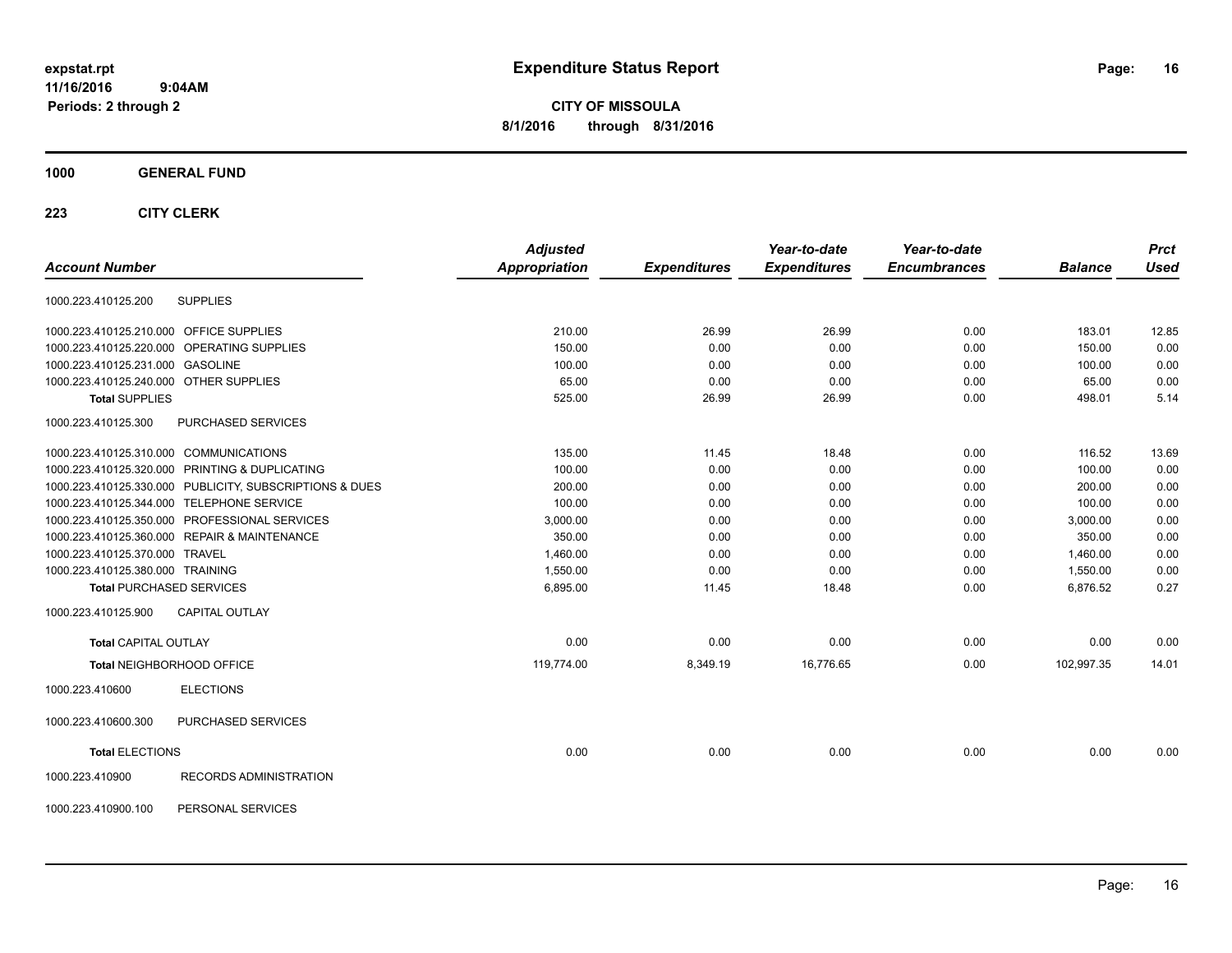**CITY OF MISSOULA 8/1/2016 through 8/31/2016**

**1000 GENERAL FUND**

| <b>Account Number</b>                                   | <b>Adjusted</b><br><b>Appropriation</b> | <b>Expenditures</b> | Year-to-date<br><b>Expenditures</b> | Year-to-date<br><b>Encumbrances</b> | <b>Balance</b> | <b>Prct</b><br><b>Used</b> |
|---------------------------------------------------------|-----------------------------------------|---------------------|-------------------------------------|-------------------------------------|----------------|----------------------------|
| <b>Total RECORDS ADMINISTRATION</b>                     | 0.00                                    | 0.00                | 0.00                                | 0.00                                | 0.00           | 0.00                       |
| <b>ADMINISTRATION</b><br>1000.223.410910                |                                         |                     |                                     |                                     |                |                            |
| 1000.223.410910.100<br>PERSONAL SERVICES                |                                         |                     |                                     |                                     |                |                            |
| 1000.223.410910.110.000 SALARIES AND WAGES              | 150,101.00                              | 11,415.93           | 20,436.04                           | 0.00                                | 129,664.96     | 13.61                      |
| 1000.223.410910.140.000 EMPLOYER CONTRIBUTIONS          | 56,286.00                               | 4,458.24            | 10,774.89                           | 0.00                                | 45,511.11      | 19.14                      |
| <b>Total PERSONAL SERVICES</b>                          | 206,387.00                              | 15.874.17           | 31,210.93                           | 0.00                                | 175.176.07     | 15.12                      |
| 1000.223.410910.200<br><b>SUPPLIES</b>                  |                                         |                     |                                     |                                     |                |                            |
| 1000.223.410910.210.000 OFFICE SUPPLIES                 | 5,091.00                                | 74.62               | 74.62                               | 0.00                                | 5,016.38       | 1.47                       |
| 1000.223.410910.220.000 OPERATING SUPPLIES              | 100.00                                  | 0.00                | 0.00                                | 0.00                                | 100.00         | 0.00                       |
| 1000.223.410910.231.000 GASOLINE                        | 150.00                                  | 0.00                | 0.00                                | 0.00                                | 150.00         | 0.00                       |
| 1000.223.410910.240.000 OTHER SUPPLIES                  | 160.00                                  | 0.00                | 0.00                                | 0.00                                | 160.00         | 0.00                       |
| <b>Total SUPPLIES</b>                                   | 5,501.00                                | 74.62               | 74.62                               | 0.00                                | 5,426.38       | 1.36                       |
| PURCHASED SERVICES<br>1000.223.410910.300               |                                         |                     |                                     |                                     |                |                            |
| 1000.223.410910.310.000 COMMUNICATIONS                  | 4.446.00                                | $-2.771.90$         | 6.306.11                            | 0.00                                | $-1,860.11$    | 141.84                     |
| 1000.223.410910.320.000 PRINTING & DUPLICATING          | 100.00                                  | 0.00                | 0.00                                | 0.00                                | 100.00         | 0.00                       |
| 1000.223.410910.330.000 PUBLICITY, SUBSCRIPTIONS & DUES | 1,725.00                                | 72.50               | 303.50                              | 0.00                                | 1,421.50       | 17.59                      |
| 1000.223.410910.344.000 TELEPHONE SERVICE               | 100.00                                  | 2.80                | 2.80                                | 0.00                                | 97.20          | 2.80                       |
| 1000.223.410910.350.000 PROFESSIONAL SERVICES           | 17,300.00                               | 983.25              | 1,991.25                            | 0.00                                | 15,308.75      | 11.51                      |
| 1000.223.410910.360.000 REPAIR & MAINTENANCE            | 1,100.00                                | 0.00                | 100.00                              | 0.00                                | 1,000.00       | 9.09                       |
| 1000.223.410910.370.000 TRAVEL                          | 3.690.00                                | 0.00                | 0.00                                | 0.00                                | 3,690.00       | 0.00                       |
| 1000.223.410910.380.000 TRAINING                        | 3.070.00                                | 0.00                | 0.00                                | 0.00                                | 3,070.00       | 0.00                       |
| 1000.223.410910.390.000 OTHER PURCHASED SERVICES        | 3.500.00                                | 322.00              | 322.00                              | 0.00                                | 3,178.00       | 9.20                       |
| <b>Total PURCHASED SERVICES</b>                         | 35,031.00                               | $-1,391.35$         | 9,025.66                            | 0.00                                | 26,005.34      | 25.76                      |
| 1000.223.410910.500<br><b>FIXED CHARGES</b>             |                                         |                     |                                     |                                     |                |                            |
| <b>Total FIXED CHARGES</b>                              | 0.00                                    | 0.00                | 0.00                                | 0.00                                | 0.00           | 0.00                       |
| OTHER OBJECTS<br>1000.223.410910.800                    |                                         |                     |                                     |                                     |                |                            |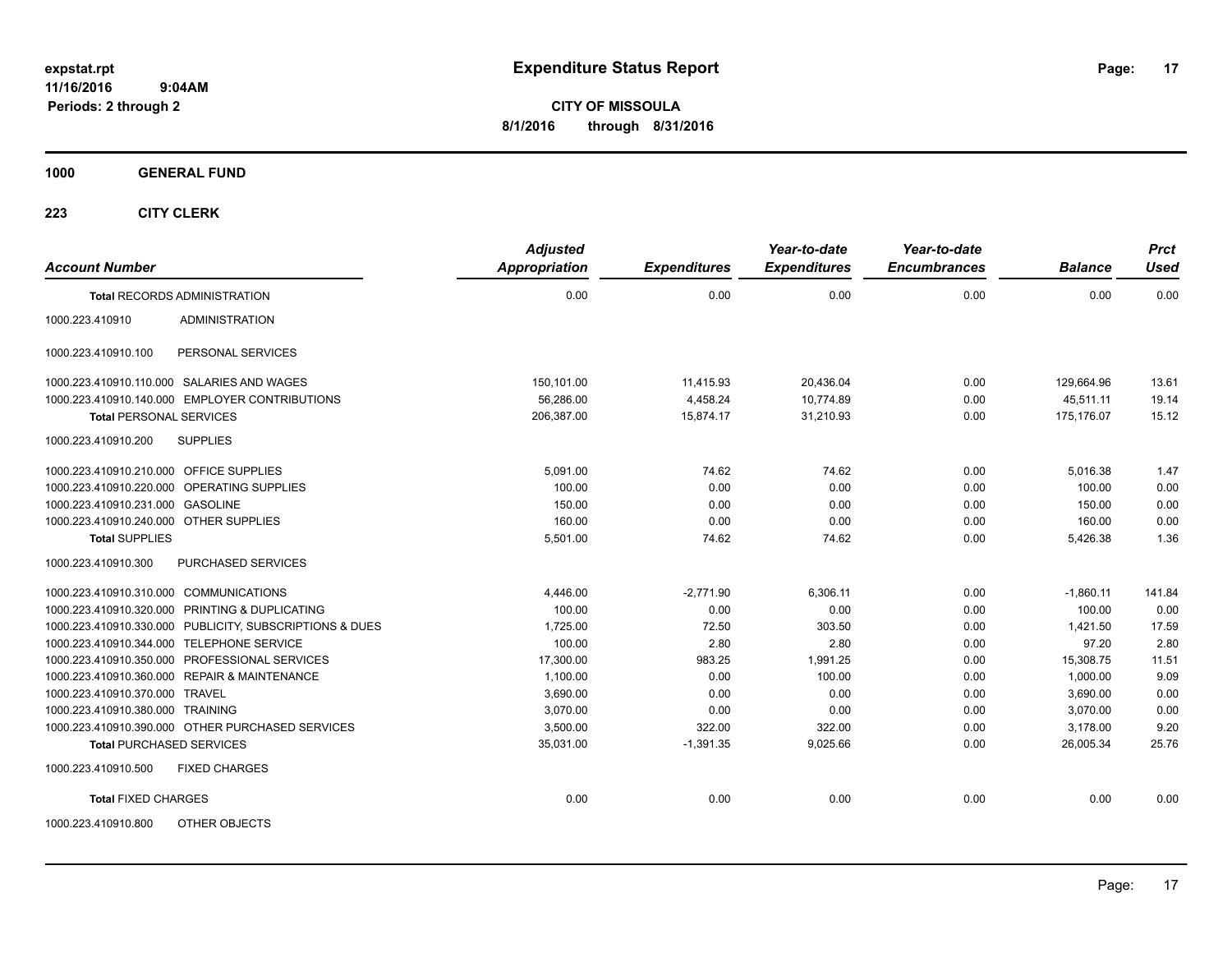**CITY OF MISSOULA 8/1/2016 through 8/31/2016**

**1000 GENERAL FUND**

| <b>Account Number</b>                                    | <b>Adjusted</b><br><b>Appropriation</b> | <b>Expenditures</b> | Year-to-date<br><b>Expenditures</b> | Year-to-date<br><b>Encumbrances</b> | <b>Balance</b> | <b>Prct</b><br><b>Used</b> |
|----------------------------------------------------------|-----------------------------------------|---------------------|-------------------------------------|-------------------------------------|----------------|----------------------------|
| <b>Total OTHER OBJECTS</b>                               | 0.00                                    | 0.00                | 0.00                                | 0.00                                | 0.00           | 0.00                       |
| 1000.223.410910.900<br><b>CAPITAL OUTLAY</b>             |                                         |                     |                                     |                                     |                |                            |
| <b>Total CAPITAL OUTLAY</b>                              | 0.00                                    | 0.00                | 0.00                                | 0.00                                | 0.00           | 0.00                       |
| <b>Total ADMINISTRATION</b>                              | 246,919.00                              | 14,557.44           | 40,311.21                           | 0.00                                | 206,607.79     | 16.33                      |
| <b>VOLUNTEER MISSOULA</b><br>1000.223.411802             |                                         |                     |                                     |                                     |                |                            |
| <b>GRANTS &amp; CONTRIBUTIONS</b><br>1000.223.411802.700 |                                         |                     |                                     |                                     |                |                            |
| 1000.223.411802.700.000 GRANTS & CONTRIBUTIONS           | 10,000.00                               | 0.00                | 0.00                                | 0.00                                | 10,000.00      | 0.00                       |
| <b>Total VOLUNTEER MISSOULA</b>                          | 10,000.00                               | 0.00                | 0.00                                | 0.00                                | 10,000.00      | 0.00                       |
| 1000.223.411854<br>NEIGHBORHOOD AMBASSADOR               |                                         |                     |                                     |                                     |                |                            |
| <b>GRANTS &amp; CONTRIBUTIONS</b><br>1000.223.411854.700 |                                         |                     |                                     |                                     |                |                            |
| 1000.223.411854.700.000 GRANTS & CONTRIBUTIONS           | 10,000.00                               | 0.00                | 0.00                                | 0.00                                | 10,000.00      | 0.00                       |
| Total NEIGHBORHOOD AMBASSADOR                            | 10,000.00                               | 0.00                | 0.00                                | 0.00                                | 10.000.00      | 0.00                       |
| *** Title Not Found ***<br>1000.223.460451               |                                         |                     |                                     |                                     |                |                            |
| <b>GRANTS &amp; CONTRIBUTIONS</b><br>1000.223.460451.700 |                                         |                     |                                     |                                     |                |                            |
| 1000.223.460451.700.000 GRANTS & CONTRIBUTIONS           | 5,880.00                                | 5,875.36            | 5,875.36                            | 0.00                                | 4.64           | 99.92                      |
| Total *** Title Not Found ***                            | 5,880.00                                | 5,875.36            | 5,875.36                            | 0.00                                | 4.64           | 99.92                      |
| <b>Total CITY CLERK</b>                                  | 446,746.00                              | 31,219.09           | 66,487.45                           | 0.00                                | 380,258.55     | 14.88                      |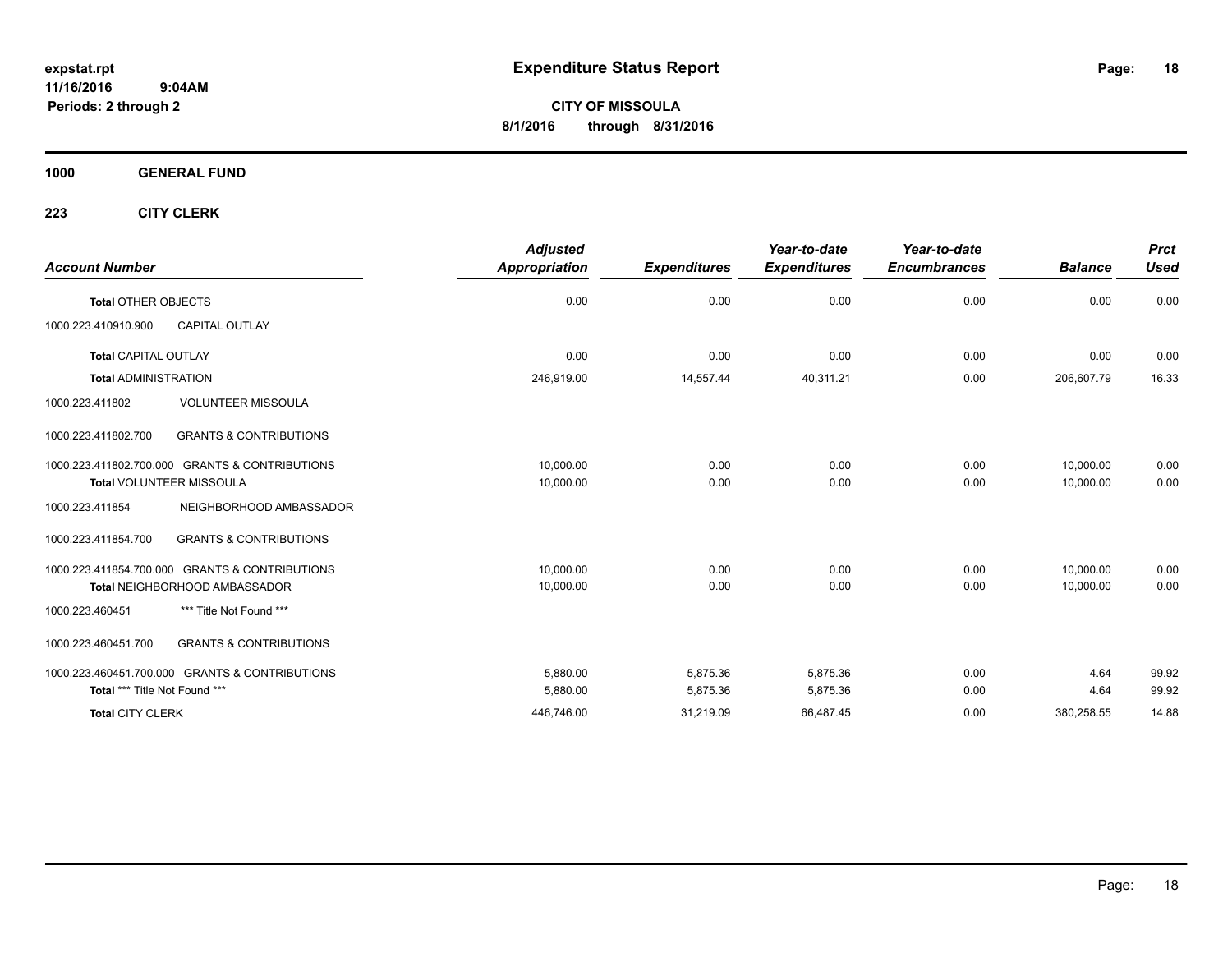**CITY OF MISSOULA 8/1/2016 through 8/31/2016**

**1000 GENERAL FUND**

## **224 INFORMATION SERVICES**

|                                                    | <b>Adjusted</b>      |                     | Year-to-date        | Year-to-date        |                | <b>Prct</b> |
|----------------------------------------------------|----------------------|---------------------|---------------------|---------------------|----------------|-------------|
| <b>Account Number</b>                              | <b>Appropriation</b> | <b>Expenditures</b> | <b>Expenditures</b> | <b>Encumbrances</b> | <b>Balance</b> | <b>Used</b> |
| 1000.224.410580<br><b>INFORMATION TECHNOLOGIES</b> |                      |                     |                     |                     |                |             |
| 1000.224.410580.100<br>PERSONAL SERVICES           |                      |                     |                     |                     |                |             |
| 1000.224.410580.110.000 SALARIES AND WAGES         | 344,500.00           | 26,496.25           | 47,310.99           | 0.00                | 297,189.01     | 13.73       |
| 1000.224.410580.130.000 OTHER                      | 5,400.00             | 0.00                | 0.00                | 0.00                | 5,400.00       | 0.00        |
| 1000.224.410580.140.000 EMPLOYER CONTRIBUTIONS     | 117,907.00           | 9,221.75            | 22,087.62           | 0.00                | 95.819.38      | 18.73       |
| <b>Total PERSONAL SERVICES</b>                     | 467,807.00           | 35,718.00           | 69,398.61           | 0.00                | 398,408.39     | 14.83       |
| <b>SUPPLIES</b><br>1000.224.410580.200             |                      |                     |                     |                     |                |             |
| 1000.224.410580.210.000 OFFICE SUPPLIES            | 1,735.00             | 5.64                | 5.64                | 0.00                | 1,729.36       | 0.33        |
| 1000.224.410580.220.000 OPERATING SUPPLIES         | 12,525.00            | 0.00                | 0.00                | 0.00                | 12,525.00      | 0.00        |
| 1000.224.410580.230.000 REPAIR/MAINTENANCE         | 3,000.00             | 67.97               | 67.97               | 0.00                | 2,932.03       | 2.27        |
| 1000.224.410580.231.000 GASOLINE                   | 250.00               | 11.04               | 11.04               | 0.00                | 238.96         | 4.42        |
| 1000.224.410580.240.000 OTHER SUPPLIES             | 1,900.00             | 0.00                | 0.00                | 0.00                | 1,900.00       | 0.00        |
| <b>Total SUPPLIES</b>                              | 19,410.00            | 84.65               | 84.65               | 0.00                | 19,325.35      | 0.44        |
| 1000.224.410580.300<br>PURCHASED SERVICES          |                      |                     |                     |                     |                |             |
| 1000.224.410580.310.000 COMMUNICATIONS             | 100.00               | 0.00                | 0.00                | 0.00                | 100.00         | 0.00        |
| 1000.224.410580.320.000 PRINTING & DUPLICATING     | 350.00               | 0.00                | 0.00                | 0.00                | 350.00         | 0.00        |
| 1000.224.410580.344.000 TELEPHONE SERVICE          | 129,675.00           | 18,225.14           | 25,516.92           | 0.00                | 104,158.08     | 19.68       |
| 1000.224.410580.350.000 PROFESSIONAL SERVICES      | 4,000.00             | 0.00                | 0.00                | 0.00                | 4,000.00       | 0.00        |
| 1000.224.410580.360.000 REPAIR & MAINTENANCE       | 247,649.00           | 27,665.78           | 46,590.18           | 0.00                | 201,058.82     | 18.81       |
| 1000.224.410580.370.000 TRAVEL                     | 6,809.00             | 729.20              | 729.20              | 0.00                | 6,079.80       | 10.71       |
| 1000.224.410580.380.000 TRAINING                   | 11.981.00            | 690.00              | 690.00              | 0.00                | 11,291.00      | 5.76        |
| 1000.224.410580.390.000 OTHER PURCHASED SERVICES   | 2.150.00             | 0.00                | 0.00                | 0.00                | 2.150.00       | 0.00        |
| <b>Total PURCHASED SERVICES</b>                    | 402,714.00           | 47,310.12           | 73,526.30           | 0.00                | 329,187.70     | 18.26       |
| 1000.224.410580.500<br><b>FIXED CHARGES</b>        |                      |                     |                     |                     |                |             |
| <b>Total FIXED CHARGES</b>                         | 0.00                 | 0.00                | 0.00                | 0.00                | 0.00           | 0.00        |
| <b>CAPITAL OUTLAY</b><br>1000.224.410580.900       |                      |                     |                     |                     |                |             |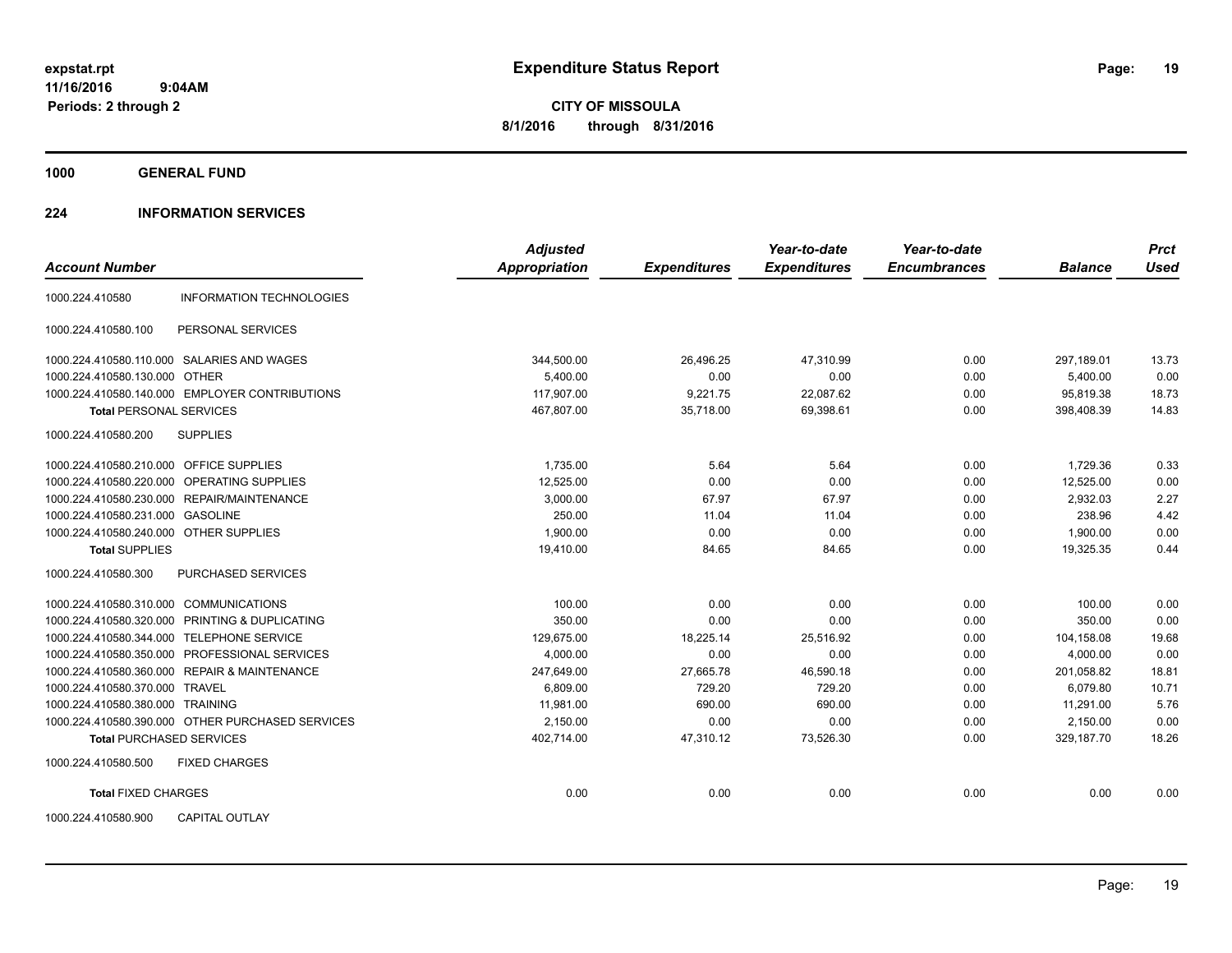**1000 GENERAL FUND**

## **224 INFORMATION SERVICES**

| <b>Account Number</b>                                   | <b>Adjusted</b><br><b>Appropriation</b> | <b>Expenditures</b> | Year-to-date<br><b>Expenditures</b> | Year-to-date<br><b>Encumbrances</b> | <b>Balance</b> | <b>Prct</b><br><b>Used</b> |
|---------------------------------------------------------|-----------------------------------------|---------------------|-------------------------------------|-------------------------------------|----------------|----------------------------|
| <b>Total CAPITAL OUTLAY</b>                             | 0.00                                    | 0.00                | 0.00                                | 0.00                                | 0.00           | 0.00                       |
| <b>Total INFORMATION TECHNOLOGIES</b>                   | 889,931.00                              | 83,112.77           | 143,009.56                          | 0.00                                | 746,921.44     | 16.07                      |
| GIS<br>1000.224.411060                                  |                                         |                     |                                     |                                     |                |                            |
| PERSONAL SERVICES<br>1000.224.411060.100                |                                         |                     |                                     |                                     |                |                            |
| 1000.224.411060.110.000 SALARIES AND WAGES              | 102,950.00                              | 7,834.87            | 14,027.99                           | 0.00                                | 88,922.01      | 13.63                      |
| 1000.224.411060.140.000 GIS-EMPLOYER CONTRIBUTIONS      | 38,501.00                               | 3,039.61            | 7,306.45                            | 0.00                                | 31.194.55      | 18.98                      |
| <b>Total PERSONAL SERVICES</b>                          | 141,451.00                              | 10,874.48           | 21,334.44                           | 0.00                                | 120,116.56     | 15.08                      |
| <b>SUPPLIES</b><br>1000.224.411060.200                  |                                         |                     |                                     |                                     |                |                            |
| 1000.224.411060.210.000 OFFICE SUPPLIES                 | 3,500.00                                | 5.64                | 5.64                                | 0.00                                | 3,494.36       | 0.16                       |
| 1000.224.411060.220.000 OPERATING SUPPLIES              | 684.00                                  | 0.00                | 0.00                                | 0.00                                | 684.00         | 0.00                       |
| 1000.224.411060.230.000 REPAIR/MAINTENANCE              | 2,140.00                                | 0.00                | 0.00                                | 0.00                                | 2,140.00       | 0.00                       |
| <b>GASOLINE</b><br>1000.224.411060.231.000              | 500.00                                  | 11.05               | 11.05                               | 0.00                                | 488.95         | 2.21                       |
| 1000.224.411060.240.000 OTHER SUPPLIES                  | 1.000.00                                | 0.00                | 0.00                                | 0.00                                | 1,000.00       | 0.00                       |
| <b>Total SUPPLIES</b>                                   | 7,824.00                                | 16.69               | 16.69                               | 0.00                                | 7,807.31       | 0.21                       |
| 1000.224.411060.300<br>PURCHASED SERVICES               |                                         |                     |                                     |                                     |                |                            |
| 1000.224.411060.330.000 PUBLICITY, SUBSCRIPTIONS & DUES | 500.00                                  | 0.00                | 0.00                                | 0.00                                | 500.00         | 0.00                       |
| 1000.224.411060.344.000<br><b>TELEPHONE SERVICE</b>     | 1,370.00                                | 0.06                | 0.06                                | 0.00                                | 1,369.94       | 0.00                       |
| 1000.224.411060.350.000 PROFESSIONAL SERVICES           | 380.00                                  | 0.00                | 0.00                                | 0.00                                | 380.00         | 0.00                       |
| 1000.224.411060.360.000 REPAIR & MAINTENANCE            | 172,800.00                              | 7,451.76            | 7.451.76                            | 0.00                                | 165.348.24     | 4.31                       |
| 1000.224.411060.370.000 TRAVEL                          | 2,450.00                                | 0.00                | 0.00                                | 0.00                                | 2,450.00       | 0.00                       |
| 1000.224.411060.380.000 TRAINING                        | 2,425.00                                | 0.00                | 0.00                                | 0.00                                | 2,425.00       | 0.00                       |
| 1000.224.411060.390.000 OTHER PURCHASED SERVICES        | 1,550.00                                | 0.00                | 0.00                                | 0.00                                | 1,550.00       | 0.00                       |
| <b>Total PURCHASED SERVICES</b>                         | 181,475.00                              | 7,451.82            | 7,451.82                            | 0.00                                | 174,023.18     | 4.11                       |
| <b>Total GIS</b>                                        | 330,750.00                              | 18,342.99           | 28.802.95                           | 0.00                                | 301,947.05     | 8.71                       |
| <b>Total INFORMATION SERVICES</b>                       | 1,220,681.00                            | 101,455.76          | 171,812.51                          | 0.00                                | 1,048,868.49   | 14.08                      |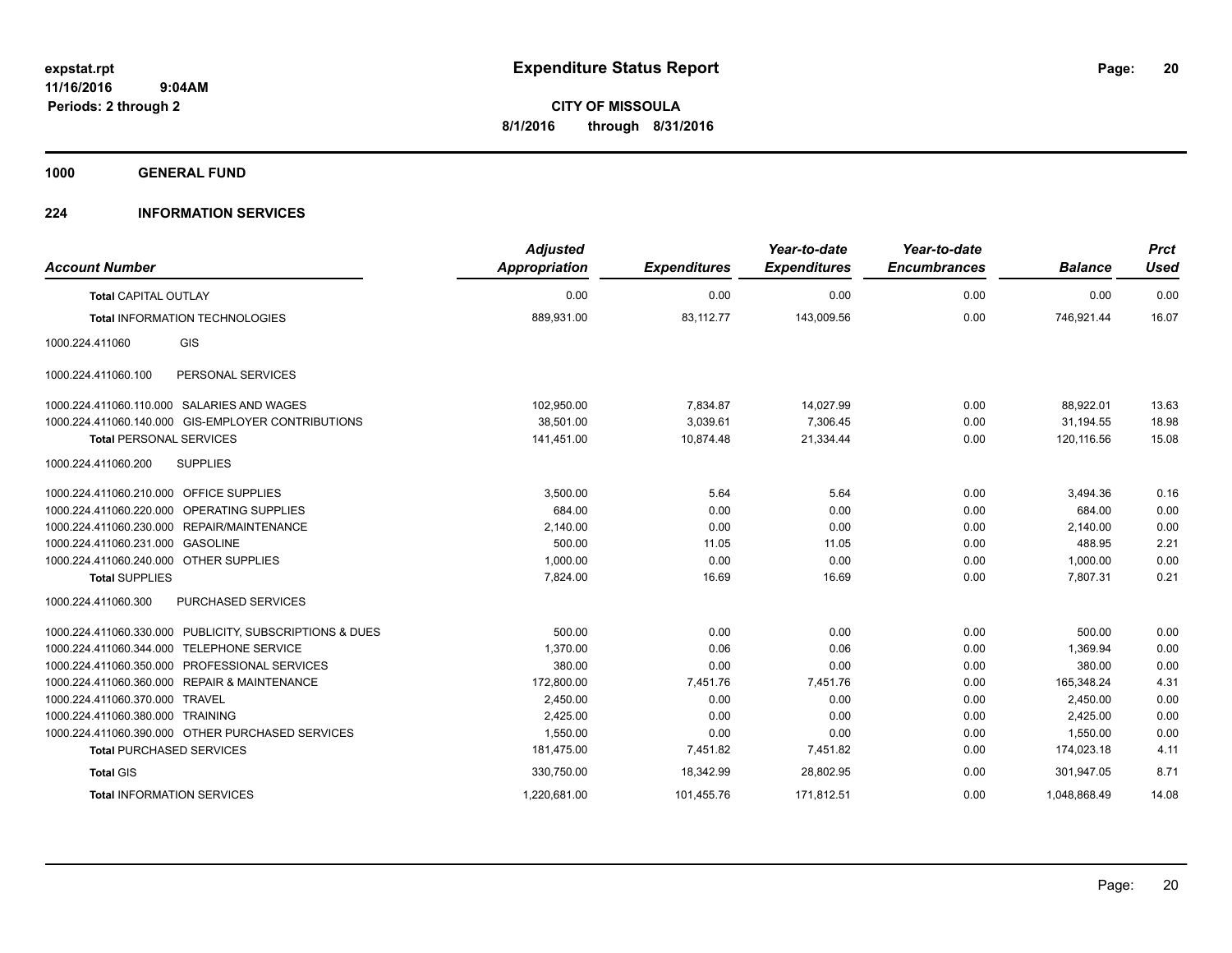**CITY OF MISSOULA 8/1/2016 through 8/31/2016**

**1000 GENERAL FUND**

**230 MUNICIPAL COURT**

| <b>Account Number</b>                                    | <b>Adjusted</b><br><b>Appropriation</b> | <b>Expenditures</b> | Year-to-date<br><b>Expenditures</b> | Year-to-date<br><b>Encumbrances</b> | <b>Balance</b> | <b>Prct</b><br>Used |
|----------------------------------------------------------|-----------------------------------------|---------------------|-------------------------------------|-------------------------------------|----------------|---------------------|
| CITY/MUNICIPAL COURT<br>1000.230.410360                  |                                         |                     |                                     |                                     |                |                     |
| PERSONAL SERVICES<br>1000.230.410360.100                 |                                         |                     |                                     |                                     |                |                     |
| 1000.230.410360.110.000 SALARIES AND WAGES               | 853,094.00                              | 57,888.60           | 103,586.36                          | 0.00                                | 749,507.64     | 12.14               |
| 1000.230.410360.120.000 OVERTIME/TERMINATION             | 10,000.00                               | 450.99              | 830.69                              | 0.00                                | 9,169.31       | 8.31                |
| 1000.230.410360.140.000 EMPLOYER CONTRIBUTIONS           | 334.107.00                              | 22,953.60           | 55,399.45                           | 0.00                                | 278.707.55     | 16.58               |
| <b>Total PERSONAL SERVICES</b>                           | 1,197,201.00                            | 81,293.19           | 159,816.50                          | 0.00                                | 1,037,384.50   | 13.35               |
| <b>SUPPLIES</b><br>1000.230.410360.200                   |                                         |                     |                                     |                                     |                |                     |
| 1000.230.410360.210.000 OFFICE SUPPLIES                  | 6,181.00                                | 188.37              | 188.37                              | 0.00                                | 5,992.63       | 3.05                |
| <b>OPERATING SUPPLIES</b><br>1000.230.410360.220.000     | 4,972.00                                | 275.88              | 275.88                              | 0.00                                | 4,696.12       | 5.55                |
| 1000.230.410360.240.000 OTHER SUPPLIES                   | 6,496.00                                | 0.00                | 0.00                                | 0.00                                | 6,496.00       | 0.00                |
| <b>Total SUPPLIES</b>                                    | 17,649.00                               | 464.25              | 464.25                              | 0.00                                | 17,184.75      | 2.63                |
| 1000.230.410360.300<br>PURCHASED SERVICES                |                                         |                     |                                     |                                     |                |                     |
| 1000.230.410360.310.000 COMMUNICATIONS                   | 11,911.00                               | 949.90              | 1,775.43                            | 0.00                                | 10,135.57      | 14.91               |
| 1000.230.410360.320.000 PRINTING & DUPLICATING           | 1,187.00                                | 0.00                | 0.00                                | 0.00                                | 1,187.00       | 0.00                |
| 1000.230.410360.330.000 PUBLICITY, SUBSCRIPTIONS & DUES  | 10,196.00                               | 454.00              | 854.00                              | 0.00                                | 9,342.00       | 8.38                |
| 1000.230.410360.344.000 TELEPHONE SERVICE                | 1,584.00                                | 299.08              | 299.08                              | 0.00                                | 1.284.92       | 18.88               |
| 1000.230.410360.350.000 PROFESSIONAL SERVICES            | 188,969.00                              | 0.00                | 0.00                                | 0.00                                | 188,969.00     | 0.00                |
| 1000.230.410360.350.005 PROFESSIONAL SERVICES            | 0.00                                    | 2,129.58            | 3,164.43                            | 0.00                                | $-3,164.43$    | 0.00                |
| 1000.230.410360.360.000 REPAIR & MAINTENANCE             | 3,790.00                                | 0.00                | 0.00                                | 0.00                                | 3,790.00       | 0.00                |
| 1000.230.410360.370.000 TRAVEL                           | 5.174.00                                | 1,970.40            | 1,970.40                            | 0.00                                | 3.203.60       | 38.08               |
| 1000.230.410360.380.000 TRAINING                         | 9,000.00                                | 0.00                | 770.00                              | 0.00                                | 8,230.00       | 8.56                |
| 1000.230.410360.390.000 OTHER PURCHASED SERVICES         | 6.263.00                                | 213.00              | 213.00                              | 0.00                                | 6,050.00       | 3.40                |
| <b>Total PURCHASED SERVICES</b>                          | 238,074.00                              | 6,015.96            | 9,046.34                            | 0.00                                | 229,027.66     | 3.80                |
| 1000.230.410360.500<br><b>FIXED CHARGES</b>              |                                         |                     |                                     |                                     |                |                     |
| <b>Total FIXED CHARGES</b>                               | 0.00                                    | 0.00                | 0.00                                | 0.00                                | 0.00           | 0.00                |
| <b>GRANTS &amp; CONTRIBUTIONS</b><br>1000.230.410360.700 |                                         |                     |                                     |                                     |                |                     |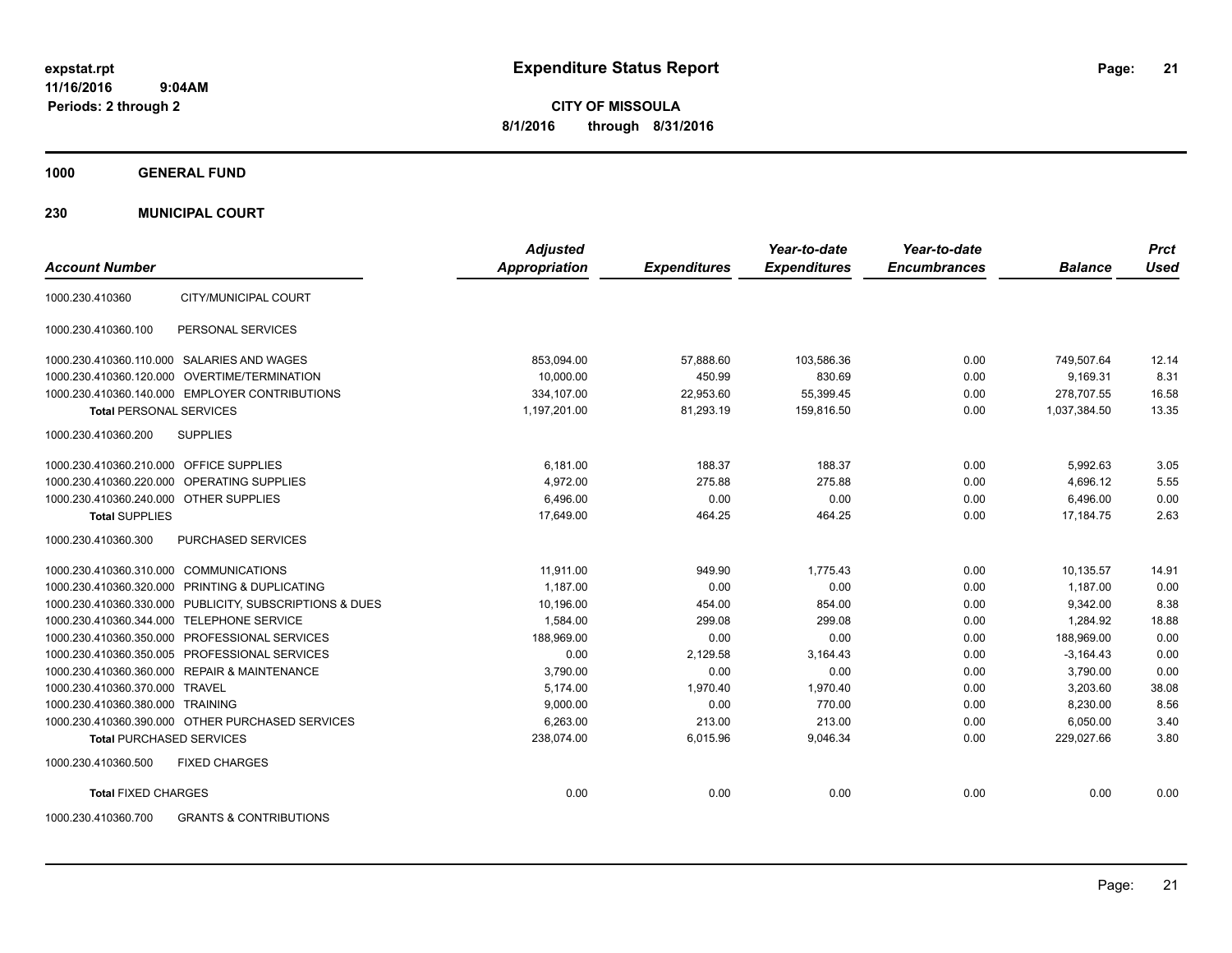**1000 GENERAL FUND**

## **230 MUNICIPAL COURT**

| <b>Account Number</b>                                                                                   | <b>Adjusted</b><br><b>Appropriation</b> | <b>Expenditures</b> | Year-to-date<br><b>Expenditures</b> | Year-to-date<br><b>Encumbrances</b> | <b>Balance</b>       | <b>Prct</b><br><b>Used</b> |
|---------------------------------------------------------------------------------------------------------|-----------------------------------------|---------------------|-------------------------------------|-------------------------------------|----------------------|----------------------------|
| 1000.230.410360.700.000<br><b>GRANTS &amp; CONTRIBUTIONS</b><br><b>Total GRANTS &amp; CONTRIBUTIONS</b> | 2,500.00<br>2,500.00                    | 0.00<br>0.00        | 0.00<br>0.00                        | 0.00<br>0.00                        | 2,500.00<br>2,500.00 | 0.00<br>0.00               |
| <b>CAPITAL OUTLAY</b><br>1000.230.410360.900                                                            |                                         |                     |                                     |                                     |                      |                            |
| <b>Total CAPITAL OUTLAY</b>                                                                             | 0.00                                    | 0.00                | 0.00                                | 0.00                                | 0.00                 | 0.00                       |
| <b>Total CITY/MUNICIPAL COURT</b>                                                                       | 1,455,424.00                            | 87,773.40           | 169,327.09                          | 0.00                                | 1,286,096.91         | 11.63                      |
| <b>MCS</b><br>1000.230.411853                                                                           |                                         |                     |                                     |                                     |                      |                            |
| 1000.230.411853.300<br><b>PURCHASED SERVICES</b>                                                        |                                         |                     |                                     |                                     |                      |                            |
| MCS-OTHER PURCHASED SERVICES<br>1000.230.411853.390.000                                                 | 68.400.00                               | 0.00                | 0.00                                | 0.00                                | 68,400.00            | 0.00                       |
| <b>Total MCS</b>                                                                                        | 68,400.00                               | 0.00                | 0.00                                | 0.00                                | 68,400.00            | 0.00                       |
| <b>Total MUNICIPAL COURT</b>                                                                            | 1,523,824.00                            | 87.773.40           | 169,327.09                          | 0.00                                | 1,354,496.91         | 11.11                      |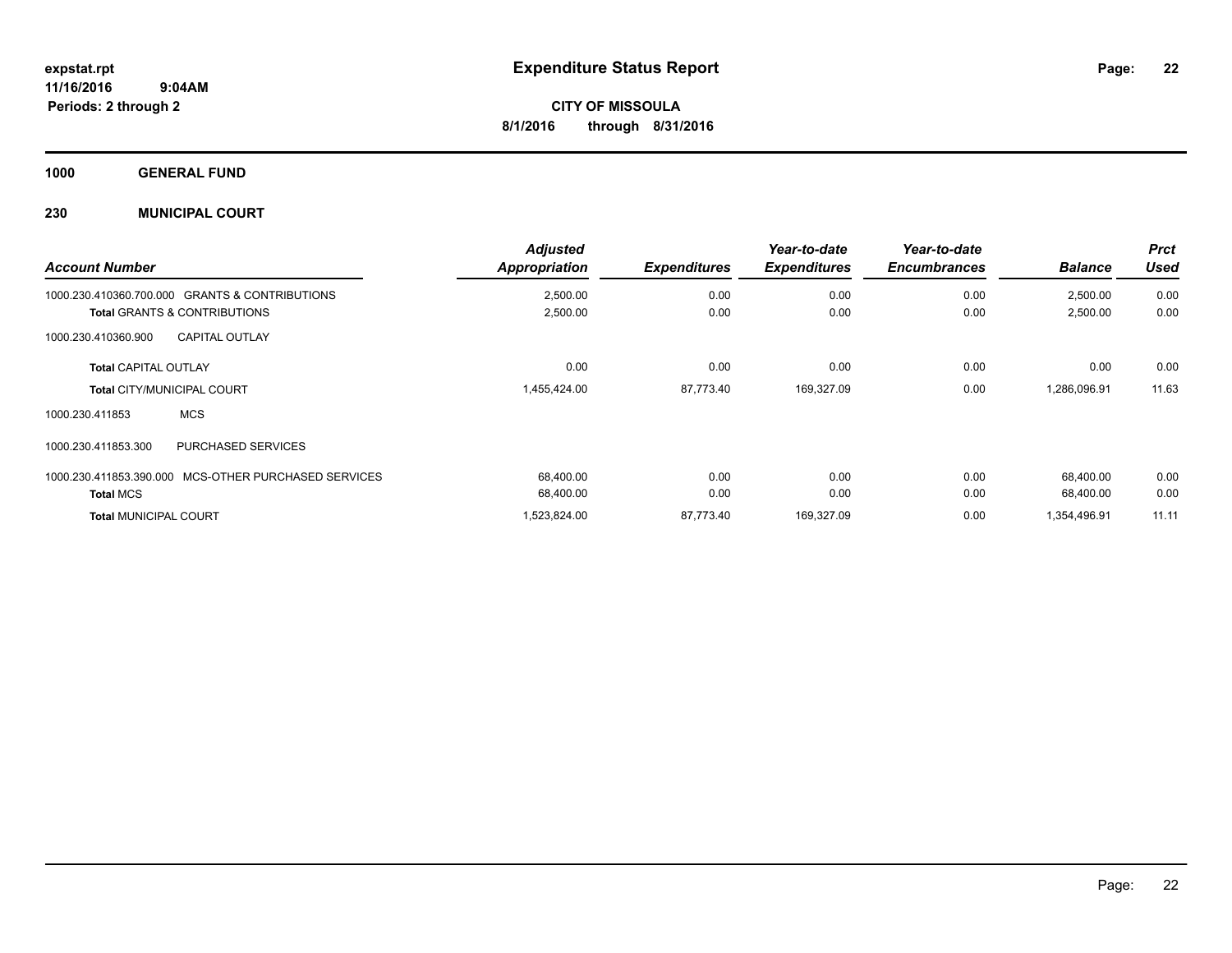**CITY OF MISSOULA 8/1/2016 through 8/31/2016**

**1000 GENERAL FUND**

| <b>Account Number</b>                                                            | <b>Adjusted</b><br><b>Appropriation</b> | <b>Expenditures</b>  | Year-to-date<br><b>Expenditures</b> | Year-to-date<br><b>Encumbrances</b> | <b>Balance</b>         | <b>Prct</b><br><b>Used</b> |
|----------------------------------------------------------------------------------|-----------------------------------------|----------------------|-------------------------------------|-------------------------------------|------------------------|----------------------------|
| <b>BUDGETING</b><br>1000.240.410520                                              |                                         |                      |                                     |                                     |                        |                            |
| 1000.240.410520.100<br>PERSONAL SERVICES                                         |                                         |                      |                                     |                                     |                        |                            |
| 1000.240.410520.110.000 SALARIES AND WAGES                                       | 85,237.00                               | 6,006.42             | 10,810.24                           | 0.00                                | 74,426.76              | 12.68                      |
| 1000.240.410520.140.000 EMPLOYER CONTRIBUTIONS<br><b>Total PERSONAL SERVICES</b> | 29,176.00<br>114,413.00                 | 2,061.99<br>8,068.41 | 4,869.73<br>15,679.97               | 0.00<br>0.00                        | 24,306.27<br>98,733.03 | 16.69<br>13.70             |
| 1000.240.410520.200<br><b>SUPPLIES</b>                                           |                                         |                      |                                     |                                     |                        |                            |
| OFFICE SUPPLIES<br>1000.240.410520.210.000                                       | 160.00                                  | 15.48                | 15.48                               | 0.00                                | 144.52                 | 9.68                       |
| 1000.240.410520.220.000<br><b>OPERATING SUPPLIES</b>                             | 285.00                                  | 0.00                 | 0.00                                | 0.00                                | 285.00                 | 0.00                       |
| <b>Total SUPPLIES</b>                                                            | 445.00                                  | 15.48                | 15.48                               | 0.00                                | 429.52                 | 3.48                       |
| 1000.240.410520.300<br>PURCHASED SERVICES                                        |                                         |                      |                                     |                                     |                        |                            |
| 1000.240.410520.320.000 PRINTING & DUPLICATING                                   | 823.00                                  | 81.86                | 81.86                               | 0.00                                | 741.14                 | 9.95                       |
| 1000.240.410520.350.000 PROFESSIONAL SERVICES                                    | 148,289.00                              | 0.00                 | 0.00                                | 0.00                                | 148,289.00             | 0.00                       |
| <b>Total PURCHASED SERVICES</b>                                                  | 149,112.00                              | 81.86                | 81.86                               | 0.00                                | 149,030.14             | 0.05                       |
| <b>Total BUDGETING</b>                                                           | 263,970.00                              | 8,165.75             | 15,777.31                           | 0.00                                | 248,192.69             | 5.98                       |
| <b>TREASURY</b><br>1000.240.410540                                               |                                         |                      |                                     |                                     |                        |                            |
| PERSONAL SERVICES<br>1000.240.410540.100                                         |                                         |                      |                                     |                                     |                        |                            |
| 1000.240.410540.110.000 SALARIES AND WAGES                                       | 266,276.00                              | 10,609.31            | 18,999.95                           | 0.00                                | 247,276.05             | 7.14                       |
| 1000.240.410540.140.000 EMPLOYER CONTRIBUTIONS                                   | 98,231.00                               | 4,405.20             | 11,088.17                           | 0.00                                | 87,142.83              | 11.29                      |
| <b>Total PERSONAL SERVICES</b>                                                   | 364,507.00                              | 15,014.51            | 30,088.12                           | 0.00                                | 334,418.88             | 8.25                       |
| <b>SUPPLIES</b><br>1000.240.410540.200                                           |                                         |                      |                                     |                                     |                        |                            |
| <b>OFFICE SUPPLIES</b><br>1000.240.410540.210.000                                | 1,402.00                                | 87.64                | 127.64                              | 0.00                                | 1.274.36               | 9.10                       |
| <b>OPERATING SUPPLIES</b><br>1000.240.410540.220.000                             | 303.00                                  | 0.00                 | 151.96                              | 0.00                                | 151.04                 | 50.15                      |
| <b>Total SUPPLIES</b>                                                            | 1,705.00                                | 87.64                | 279.60                              | 0.00                                | 1,425.40               | 16.40                      |
| PURCHASED SERVICES<br>1000.240.410540.300                                        |                                         |                      |                                     |                                     |                        |                            |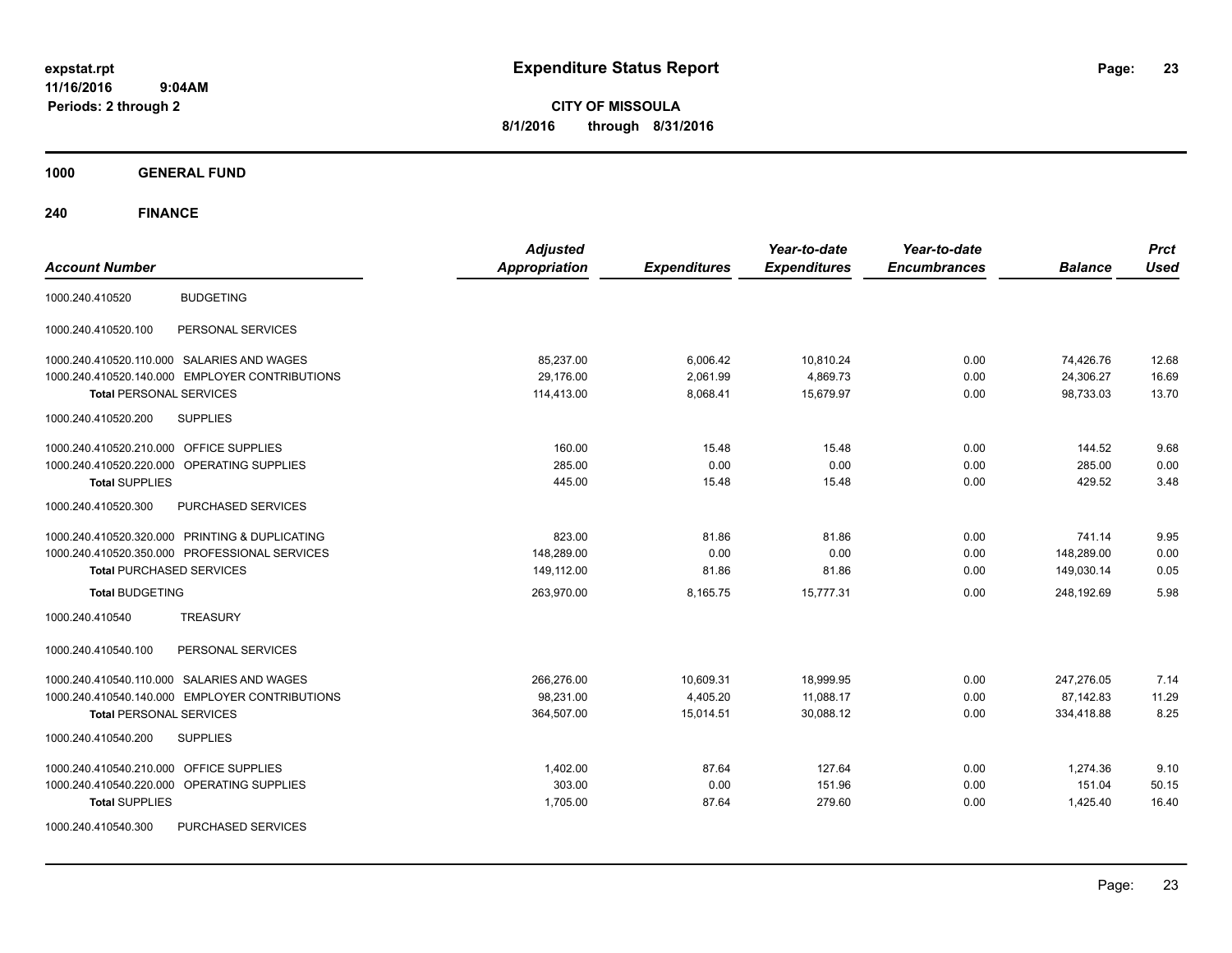**CITY OF MISSOULA 8/1/2016 through 8/31/2016**

**1000 GENERAL FUND**

| <b>Account Number</b>                                   | <b>Adjusted</b><br><b>Appropriation</b> | <b>Expenditures</b> | Year-to-date<br><b>Expenditures</b> | Year-to-date<br><b>Encumbrances</b> | <b>Balance</b> | <b>Prct</b><br><b>Used</b> |
|---------------------------------------------------------|-----------------------------------------|---------------------|-------------------------------------|-------------------------------------|----------------|----------------------------|
| 1000.240.410540.310.000 COMMUNICATIONS                  | 5,518.00                                | 484.86              | 1,026.15                            | 0.00                                | 4,491.85       | 18.60                      |
| 1000.240.410540.320.000 PRINTING & DUPLICATING          | 448.00                                  | 133.40              | 133.40                              | 0.00                                | 314.60         | 29.78                      |
| 1000.240.410540.330.000 PUBLICITY, SUBSCRIPTIONS & DUES | 10.00                                   | 0.00                | 0.00                                | 0.00                                | 10.00          | 0.00                       |
| 1000.240.410540.344.000 TELEPHONE SERVICE               | 25.00                                   | 0.00                | 0.00                                | 0.00                                | 25.00          | 0.00                       |
| 1000.240.410540.350.000 PROFESSIONAL SERVICES           | 11,911.00                               | 300.00              | 300.00                              | 0.00                                | 11,611.00      | 2.52                       |
| 1000.240.410540.360.000 REPAIR & MAINTENANCE            | 26.00                                   | 0.00                | 0.00                                | 0.00                                | 26.00          | 0.00                       |
| 1000.240.410540.370.000 TRAVEL                          | 4,125.00                                | 0.00                | 0.00                                | 0.00                                | 4,125.00       | 0.00                       |
| 1000.240.410540.380.000 TRAINING                        | 2.000.00                                | 0.00                | 0.00                                | 0.00                                | 2,000.00       | 0.00                       |
| <b>Total PURCHASED SERVICES</b>                         | 24.063.00                               | 918.26              | 1,459.55                            | 0.00                                | 22.603.45      | 6.07                       |
| <b>FIXED CHARGES</b><br>1000.240.410540.500             |                                         |                     |                                     |                                     |                |                            |
| 1000.240.410540.500.000 FIXED CHARGES                   | 500.00                                  | 0.00                | 0.00                                | 0.00                                | 500.00         | 0.00                       |
| <b>Total FIXED CHARGES</b>                              | 500.00                                  | 0.00                | 0.00                                | 0.00                                | 500.00         | 0.00                       |
| 1000.240.410540.900<br><b>CAPITAL OUTLAY</b>            |                                         |                     |                                     |                                     |                |                            |
| <b>Total CAPITAL OUTLAY</b>                             | 0.00                                    | 0.00                | 0.00                                | 0.00                                | 0.00           | 0.00                       |
| <b>Total TREASURY</b>                                   | 390.775.00                              | 16,020.41           | 31,827.27                           | 0.00                                | 358,947.73     | 8.14                       |
| <b>ACCOUNTING</b><br>1000.240.410550                    |                                         |                     |                                     |                                     |                |                            |
| 1000.240.410550.100<br>PERSONAL SERVICES                |                                         |                     |                                     |                                     |                |                            |
| 1000.240.410550.110.000 SALARIES AND WAGES              | 341,365.00                              | 32,705.05           | 57,650.71                           | 0.00                                | 283,714.29     | 16.89                      |
| 1000.240.410550.120.000 OVERTIME/TERMINATION            | 1,000.00                                | 0.00                | 0.00                                | 0.00                                | 1.000.00       | 0.00                       |
| 1000.240.410550.140.000 EMPLOYER CONTRIBUTIONS          | 134,888.00                              | 11,950.46           | 28,500.62                           | 0.00                                | 106,387.38     | 21.13                      |
| <b>Total PERSONAL SERVICES</b>                          | 477,253.00                              | 44,655.51           | 86,151.33                           | 0.00                                | 391,101.67     | 18.05                      |
| 1000.240.410550.200<br><b>SUPPLIES</b>                  |                                         |                     |                                     |                                     |                |                            |
| 1000.240.410550.210.000 OFFICE SUPPLIES                 | 2,374.00                                | 146.92              | 206.91                              | 0.00                                | 2,167.09       | 8.72                       |
| 1000.240.410550.220.000 OPERATING SUPPLIES              | 2,064.00                                | 422.95              | 650.89                              | 0.00                                | 1,413.11       | 31.54                      |
| 1000.240.410550.230.000 REPAIR/MAINTENANCE              | 300.00                                  | 0.00                | 0.00                                | 0.00                                | 300.00         | 0.00                       |
| 1000.240.410550.231.000 GASOLINE                        | 92.00                                   | 0.00                | 0.00                                | 0.00                                | 92.00          | 0.00                       |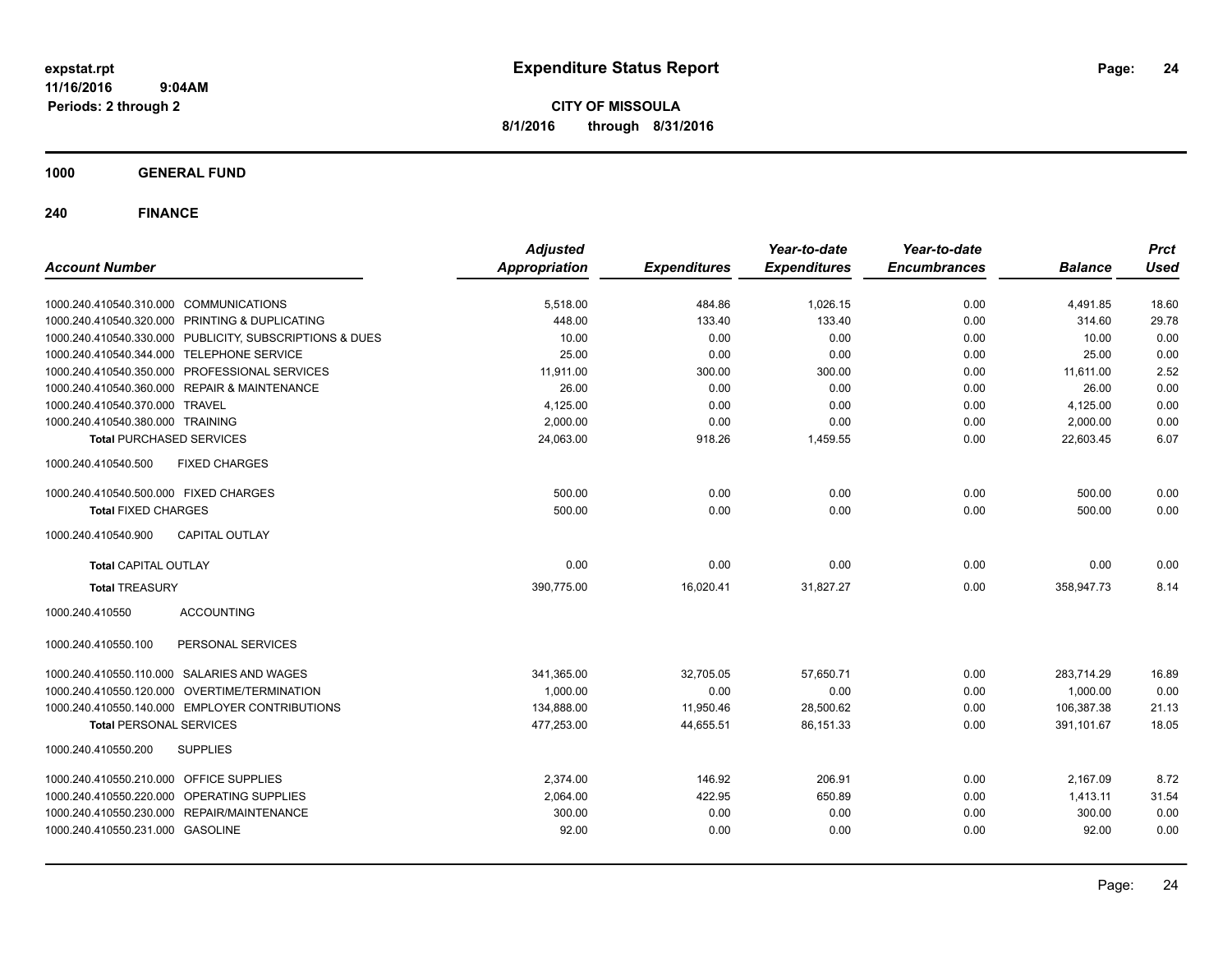**CITY OF MISSOULA 8/1/2016 through 8/31/2016**

**1000 GENERAL FUND**

| 0.00<br>0.00<br>0.00<br>500.00<br>1000.240.410550.240.000 OTHER SUPPLIES<br>500.00<br>5,330.00<br>569.87<br>857.80<br>0.00<br>4,472.20<br><b>Total SUPPLIES</b><br>1000.240.410550.300<br>PURCHASED SERVICES<br>1000.240.410550.310.000 COMMUNICATIONS<br>36,270.00<br>0.00<br>16,547.10<br>19,722.90<br>0.00<br>1000.240.410550.320.000 PRINTING & DUPLICATING<br>200.11<br>2,014.00<br>200.11<br>0.00<br>1.813.89<br>0.00<br>1000.240.410550.330.000 PUBLICITY, SUBSCRIPTIONS & DUES<br>3,400.00<br>0.00<br>0.00<br>3,400.00<br>1000.240.410550.344.000 TELEPHONE SERVICE<br>1,200.00<br>5.95<br>5.95<br>0.00<br>1,194.05<br>1000.240.410550.350.000 PROFESSIONAL SERVICES<br>144,665.00<br>1,150.00<br>1,150.00<br>0.00<br>143,515.00<br>1000.240.410550.360.000 REPAIR & MAINTENANCE<br>674.00<br>0.00<br>0.00<br>0.00<br>674.00<br>1000.240.410550.370.000 TRAVEL<br>3,520.00<br>0.00<br>0.00<br>0.00<br>3,520.00<br>1000.240.410550.380.000 TRAINING<br>3,805.00<br>0.00<br>0.00<br>0.00<br>3,805.00<br>195,548.00<br>1,356.06<br>17,903.16<br>0.00<br><b>Total PURCHASED SERVICES</b><br>177,644.84<br><b>FIXED CHARGES</b><br>1000.240.410550.500 | <b>Account Number</b> | <b>Adjusted</b><br><b>Appropriation</b> | <b>Expenditures</b> | Year-to-date<br><b>Expenditures</b> | Year-to-date<br><b>Encumbrances</b> | <b>Balance</b> | <b>Prct</b><br><b>Used</b> |
|-----------------------------------------------------------------------------------------------------------------------------------------------------------------------------------------------------------------------------------------------------------------------------------------------------------------------------------------------------------------------------------------------------------------------------------------------------------------------------------------------------------------------------------------------------------------------------------------------------------------------------------------------------------------------------------------------------------------------------------------------------------------------------------------------------------------------------------------------------------------------------------------------------------------------------------------------------------------------------------------------------------------------------------------------------------------------------------------------------------------------------------------------------------|-----------------------|-----------------------------------------|---------------------|-------------------------------------|-------------------------------------|----------------|----------------------------|
|                                                                                                                                                                                                                                                                                                                                                                                                                                                                                                                                                                                                                                                                                                                                                                                                                                                                                                                                                                                                                                                                                                                                                           |                       |                                         |                     |                                     |                                     |                | 0.00                       |
|                                                                                                                                                                                                                                                                                                                                                                                                                                                                                                                                                                                                                                                                                                                                                                                                                                                                                                                                                                                                                                                                                                                                                           |                       |                                         |                     |                                     |                                     |                | 16.09                      |
|                                                                                                                                                                                                                                                                                                                                                                                                                                                                                                                                                                                                                                                                                                                                                                                                                                                                                                                                                                                                                                                                                                                                                           |                       |                                         |                     |                                     |                                     |                |                            |
|                                                                                                                                                                                                                                                                                                                                                                                                                                                                                                                                                                                                                                                                                                                                                                                                                                                                                                                                                                                                                                                                                                                                                           |                       |                                         |                     |                                     |                                     |                | 45.62                      |
|                                                                                                                                                                                                                                                                                                                                                                                                                                                                                                                                                                                                                                                                                                                                                                                                                                                                                                                                                                                                                                                                                                                                                           |                       |                                         |                     |                                     |                                     |                | 9.94                       |
|                                                                                                                                                                                                                                                                                                                                                                                                                                                                                                                                                                                                                                                                                                                                                                                                                                                                                                                                                                                                                                                                                                                                                           |                       |                                         |                     |                                     |                                     |                | 0.00                       |
|                                                                                                                                                                                                                                                                                                                                                                                                                                                                                                                                                                                                                                                                                                                                                                                                                                                                                                                                                                                                                                                                                                                                                           |                       |                                         |                     |                                     |                                     |                | 0.50                       |
|                                                                                                                                                                                                                                                                                                                                                                                                                                                                                                                                                                                                                                                                                                                                                                                                                                                                                                                                                                                                                                                                                                                                                           |                       |                                         |                     |                                     |                                     |                | 0.79                       |
|                                                                                                                                                                                                                                                                                                                                                                                                                                                                                                                                                                                                                                                                                                                                                                                                                                                                                                                                                                                                                                                                                                                                                           |                       |                                         |                     |                                     |                                     |                | 0.00                       |
|                                                                                                                                                                                                                                                                                                                                                                                                                                                                                                                                                                                                                                                                                                                                                                                                                                                                                                                                                                                                                                                                                                                                                           |                       |                                         |                     |                                     |                                     |                | 0.00                       |
|                                                                                                                                                                                                                                                                                                                                                                                                                                                                                                                                                                                                                                                                                                                                                                                                                                                                                                                                                                                                                                                                                                                                                           |                       |                                         |                     |                                     |                                     |                | 0.00                       |
|                                                                                                                                                                                                                                                                                                                                                                                                                                                                                                                                                                                                                                                                                                                                                                                                                                                                                                                                                                                                                                                                                                                                                           |                       |                                         |                     |                                     |                                     |                | 9.16                       |
|                                                                                                                                                                                                                                                                                                                                                                                                                                                                                                                                                                                                                                                                                                                                                                                                                                                                                                                                                                                                                                                                                                                                                           |                       |                                         |                     |                                     |                                     |                |                            |
| 0.00<br>0.00<br>0.00<br>0.00<br>0.00<br><b>Total FIXED CHARGES</b>                                                                                                                                                                                                                                                                                                                                                                                                                                                                                                                                                                                                                                                                                                                                                                                                                                                                                                                                                                                                                                                                                        |                       |                                         |                     |                                     |                                     |                | 0.00                       |
| 1000.240.410550.900<br><b>CAPITAL OUTLAY</b>                                                                                                                                                                                                                                                                                                                                                                                                                                                                                                                                                                                                                                                                                                                                                                                                                                                                                                                                                                                                                                                                                                              |                       |                                         |                     |                                     |                                     |                |                            |
| 0.00<br>0.00<br>0.00<br>0.00<br>0.00<br><b>Total CAPITAL OUTLAY</b>                                                                                                                                                                                                                                                                                                                                                                                                                                                                                                                                                                                                                                                                                                                                                                                                                                                                                                                                                                                                                                                                                       |                       |                                         |                     |                                     |                                     |                | 0.00                       |
| 678.131.00<br>46.581.44<br>104.912.29<br>0.00<br>573,218.71<br><b>Total ACCOUNTING</b>                                                                                                                                                                                                                                                                                                                                                                                                                                                                                                                                                                                                                                                                                                                                                                                                                                                                                                                                                                                                                                                                    |                       |                                         |                     |                                     |                                     |                | 15.47                      |
| <b>FINANCIAL REPORTING</b><br>1000.240.410552                                                                                                                                                                                                                                                                                                                                                                                                                                                                                                                                                                                                                                                                                                                                                                                                                                                                                                                                                                                                                                                                                                             |                       |                                         |                     |                                     |                                     |                |                            |
| PERSONAL SERVICES<br>1000.240.410552.100                                                                                                                                                                                                                                                                                                                                                                                                                                                                                                                                                                                                                                                                                                                                                                                                                                                                                                                                                                                                                                                                                                                  |                       |                                         |                     |                                     |                                     |                |                            |
| 1000.240.410552.110.000 SALARIES AND WAGES<br>49.218.00<br>3,771.50<br>6,789.73<br>0.00<br>42,428.27                                                                                                                                                                                                                                                                                                                                                                                                                                                                                                                                                                                                                                                                                                                                                                                                                                                                                                                                                                                                                                                      |                       |                                         |                     |                                     |                                     |                | 13.80                      |
| 1000.240.410552.140.000 EMPLOYER CONTRIBUTIONS<br>17.599.00<br>1.295.34<br>3.073.98<br>0.00<br>14,525.02                                                                                                                                                                                                                                                                                                                                                                                                                                                                                                                                                                                                                                                                                                                                                                                                                                                                                                                                                                                                                                                  |                       |                                         |                     |                                     |                                     |                | 17.47                      |
| 66,817.00<br>5,066.84<br>9,863.71<br>0.00<br>56,953.29<br><b>Total PERSONAL SERVICES</b>                                                                                                                                                                                                                                                                                                                                                                                                                                                                                                                                                                                                                                                                                                                                                                                                                                                                                                                                                                                                                                                                  |                       |                                         |                     |                                     |                                     |                | 14.76                      |
| <b>SUPPLIES</b><br>1000.240.410552.200                                                                                                                                                                                                                                                                                                                                                                                                                                                                                                                                                                                                                                                                                                                                                                                                                                                                                                                                                                                                                                                                                                                    |                       |                                         |                     |                                     |                                     |                |                            |
| 1000.240.410552.210.000 OFFICE SUPPLIES<br>129.00<br>0.00<br>0.00<br>0.00<br>129.00                                                                                                                                                                                                                                                                                                                                                                                                                                                                                                                                                                                                                                                                                                                                                                                                                                                                                                                                                                                                                                                                       |                       |                                         |                     |                                     |                                     |                | 0.00                       |
| 0.00<br>1000.240.410552.220.000 OPERATING SUPPLIES<br>390.00<br>0.00<br>0.00<br>390.00                                                                                                                                                                                                                                                                                                                                                                                                                                                                                                                                                                                                                                                                                                                                                                                                                                                                                                                                                                                                                                                                    |                       |                                         |                     |                                     |                                     |                | 0.00                       |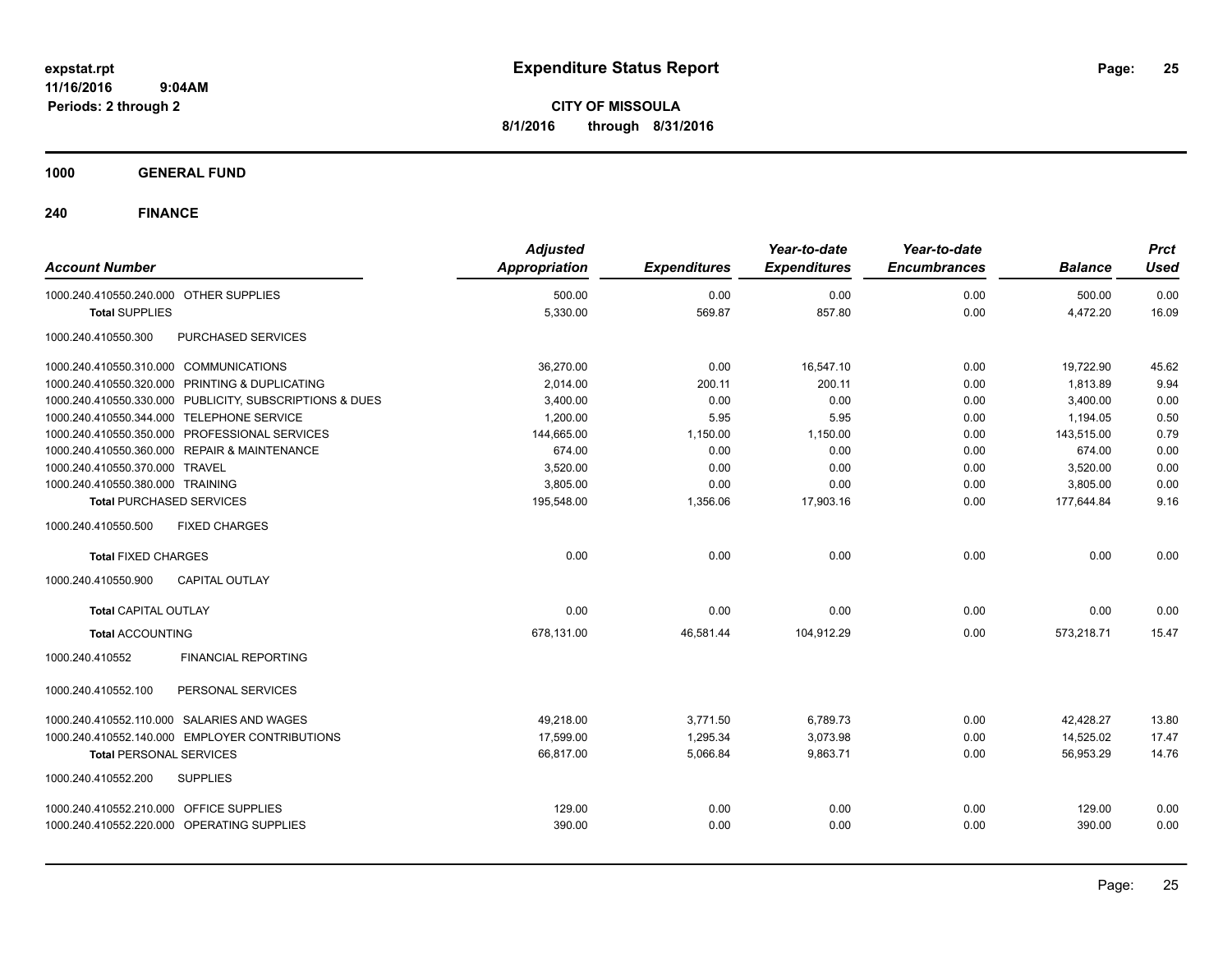**CITY OF MISSOULA 8/1/2016 through 8/31/2016**

**1000 GENERAL FUND**

| <b>Account Number</b>                          | <b>Adjusted</b><br>Appropriation | <b>Expenditures</b> | Year-to-date<br><b>Expenditures</b> | Year-to-date<br><b>Encumbrances</b> | <b>Balance</b> | <b>Prct</b><br><b>Used</b> |
|------------------------------------------------|----------------------------------|---------------------|-------------------------------------|-------------------------------------|----------------|----------------------------|
| <b>Total SUPPLIES</b>                          | 519.00                           | 0.00                | 0.00                                | 0.00                                | 519.00         | 0.00                       |
| 1000.240.410552.300<br>PURCHASED SERVICES      |                                  |                     |                                     |                                     |                |                            |
| 1000.240.410552.310.000 COMMUNICATIONS         | 321.00                           | 0.00                | 0.00                                | 0.00                                | 321.00         | 0.00                       |
| 1000.240.410552.320.000 PRINTING & DUPLICATING | 2,195.00                         | 333.77              | 333.77                              | 0.00                                | 1,861.23       | 15.21                      |
| 1000.240.410552.350.000 PROFESSIONAL SERVICES  | 10,530.00                        | 0.00                | 0.00                                | 0.00                                | 10,530.00      | 0.00                       |
| 1000.240.410552.370.000 TRAVEL                 | 600.00                           | 0.00                | 0.00                                | 0.00                                | 600.00         | 0.00                       |
| 1000.240.410552.380.000 TRAINING               | 1,525.00                         | 0.00                | 0.00                                | 0.00                                | 1,525.00       | 0.00                       |
| <b>Total PURCHASED SERVICES</b>                | 15,171.00                        | 333.77              | 333.77                              | 0.00                                | 14,837.23      | 2.20                       |
| <b>CAPITAL OUTLAY</b><br>1000.240.410552.900   |                                  |                     |                                     |                                     |                |                            |
| <b>Total CAPITAL OUTLAY</b>                    | 0.00                             | 0.00                | 0.00                                | 0.00                                | 0.00           | 0.00                       |
| <b>Total FINANCIAL REPORTING</b>               | 82,507.00                        | 5,400.61            | 10,197.48                           | 0.00                                | 72,309.52      | 12.36                      |
| <b>Total FINANCE</b>                           | 1,415,383.00                     | 76,168.21           | 162,714.35                          | 0.00                                | 1,252,668.65   | 11.50                      |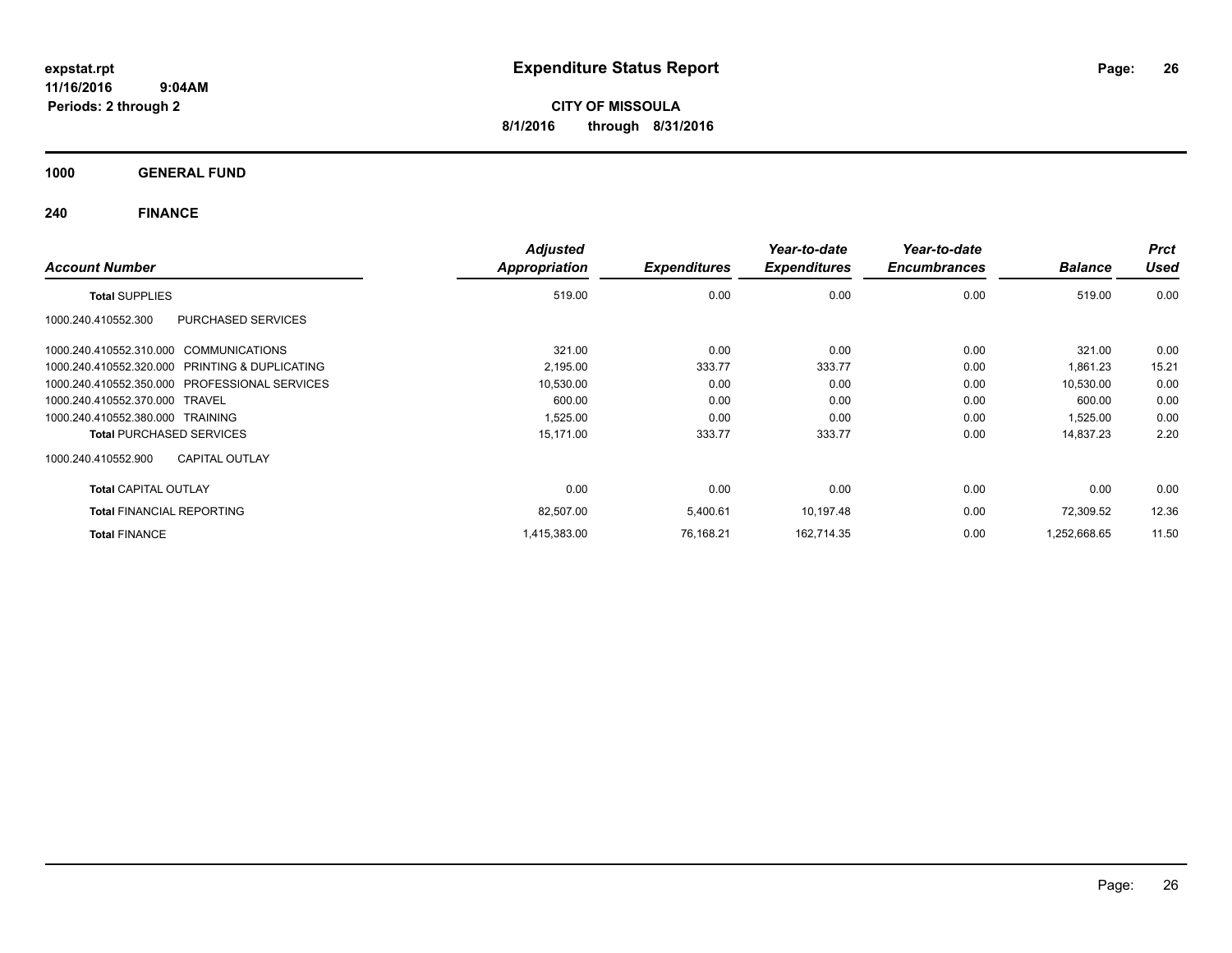**CITY OF MISSOULA 8/1/2016 through 8/31/2016**

**1000 GENERAL FUND**

### **245 CENTRALIZED SERVICES**

|                                         |                                                         | <b>Adjusted</b> |                     | Year-to-date        | Year-to-date        |                | <b>Prct</b> |
|-----------------------------------------|---------------------------------------------------------|-----------------|---------------------|---------------------|---------------------|----------------|-------------|
| <b>Account Number</b>                   |                                                         | Appropriation   | <b>Expenditures</b> | <b>Expenditures</b> | <b>Encumbrances</b> | <b>Balance</b> | <b>Used</b> |
| 1000.245.410810                         | <b>ADMINISTRATION</b>                                   |                 |                     |                     |                     |                |             |
| 1000.245.410810.100                     | PERSONAL SERVICES                                       |                 |                     |                     |                     |                |             |
| 1000.245.410810.110.000                 | CENTRALIZED SERVICES/SALARIES AND WAGES                 | 123,332.00      | 9,390.40            | 16,828.35           | 0.00                | 106,503.65     | 13.64       |
|                                         | 1000.245.410810.140.000 EMPLOYER CONTRIBUTIONS          | 34.477.00       | 2.649.99            | 5.686.70            | 0.00                | 28.790.30      | 16.49       |
| <b>Total PERSONAL SERVICES</b>          |                                                         | 157,809.00      | 12,040.39           | 22,515.05           | 0.00                | 135,293.95     | 14.27       |
| 1000.245.410810.200                     | <b>SUPPLIES</b>                                         |                 |                     |                     |                     |                |             |
| 1000.245.410810.210.000 OFFICE SUPPLIES |                                                         | 500.00          | 0.00                | 0.00                | 0.00                | 500.00         | 0.00        |
|                                         | 1000.245.410810.220.000 OPERATING SUPPLIES              | 350.00          | 0.00                | 0.00                | 0.00                | 350.00         | 0.00        |
| 1000.245.410810.231.000 GASOLINE        |                                                         | 175.00          | 0.00                | 0.00                | 0.00                | 175.00         | 0.00        |
| <b>Total SUPPLIES</b>                   |                                                         | 1,025.00        | 0.00                | 0.00                | 0.00                | 1,025.00       | 0.00        |
| 1000.245.410810.300                     | PURCHASED SERVICES                                      |                 |                     |                     |                     |                |             |
| 1000.245.410810.310.000 COMMUNICATIONS  |                                                         | 100.00          | 0.00                | 0.00                | 0.00                | 100.00         | 0.00        |
|                                         | 1000.245.410810.320.000 PRINTING & DUPLICATING          | 200.00          | 0.00                | 0.00                | 0.00                | 200.00         | 0.00        |
|                                         | 1000.245.410810.330.000 PUBLICITY, SUBSCRIPTIONS & DUES | 200.00          | 0.00                | 0.00                | 0.00                | 200.00         | 0.00        |
|                                         | 1000.245.410810.344.000 TELEPHONE SERVICE               | 500.00          | 2.81                | 2.81                | 0.00                | 497.19         | 0.56        |
|                                         | 1000.245.410810.350.000 PROFESSIONAL SERVICES           | 40,000.00       | 0.00                | 0.00                | 0.00                | 40,000.00      | 0.00        |
| 1000.245.410810.370.000 TRAVEL          |                                                         | 1,000.00        | 0.00                | 0.00                | 0.00                | 1.000.00       | 0.00        |
| 1000.245.410810.380.000 TRAINING        |                                                         | 1.500.00        | 0.00                | 0.00                | 0.00                | 1.500.00       | 0.00        |
| <b>Total PURCHASED SERVICES</b>         |                                                         | 43,500.00       | 2.81                | 2.81                | 0.00                | 43,497.19      | 0.01        |
| 1000.245.410810.700                     | <b>GRANTS &amp; CONTRIBUTIONS</b>                       |                 |                     |                     |                     |                |             |
|                                         | 1000.245.410810.700.000 GRANTS & CONTRIBUTIONS          | 5,000.00        | 0.00                | 0.00                | 0.00                | 5,000.00       | 0.00        |
|                                         | <b>Total GRANTS &amp; CONTRIBUTIONS</b>                 | 5,000.00        | 0.00                | 0.00                | 0.00                | 5,000.00       | 0.00        |
| <b>Total ADMINISTRATION</b>             |                                                         | 207,334.00      | 12.043.20           | 22,517.86           | 0.00                | 184.816.14     | 10.86       |
| 1000.245.410835                         | *** Title Not Found ***                                 |                 |                     |                     |                     |                |             |

1000.245.410835.100 PERSONAL SERVICES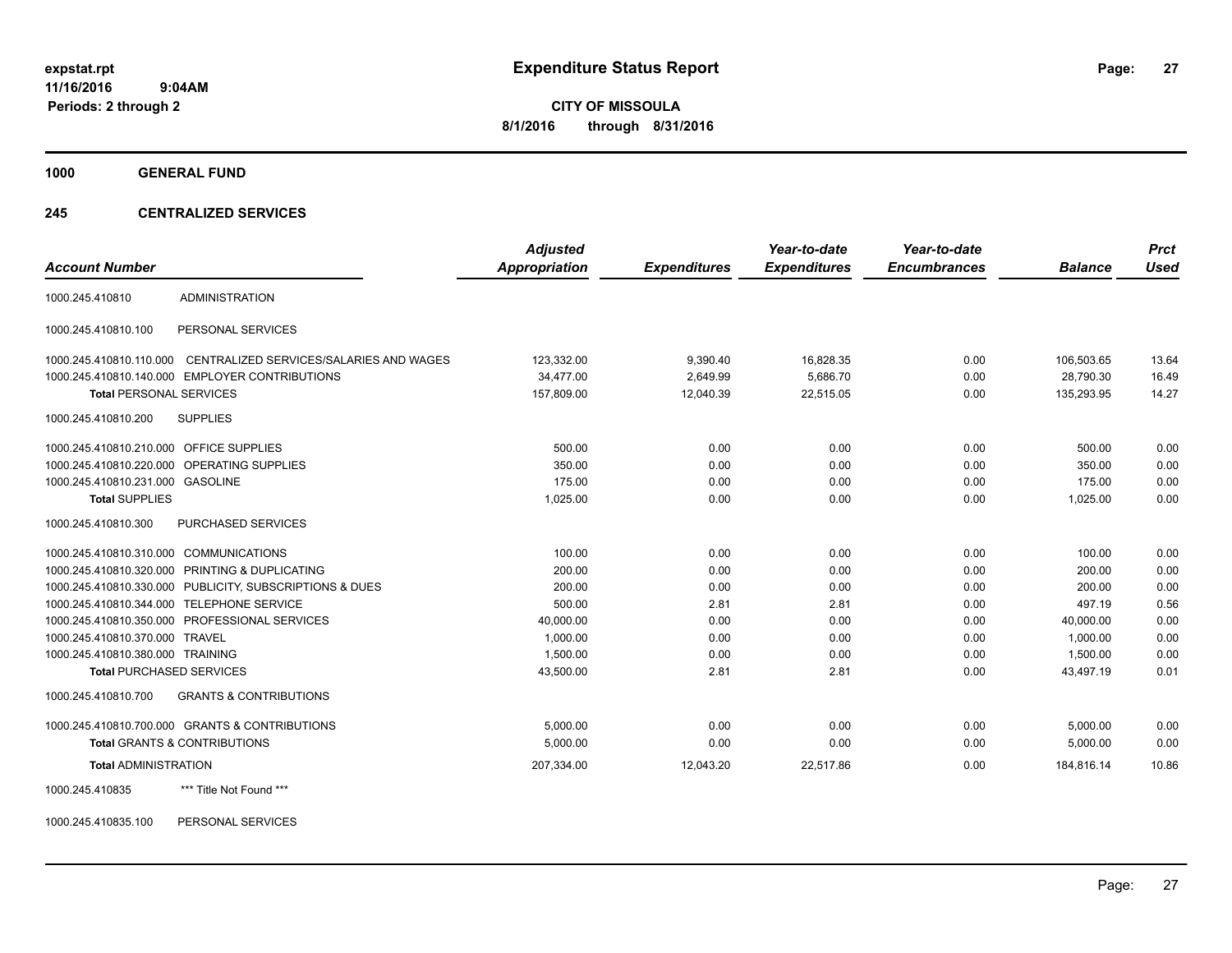**1000 GENERAL FUND**

## **245 CENTRALIZED SERVICES**

| <b>Account Number</b>                                            | <b>Adjusted</b><br>Appropriation | <b>Expenditures</b> | Year-to-date<br><b>Expenditures</b> | Year-to-date<br><b>Encumbrances</b> | <b>Balance</b> | <b>Prct</b><br><b>Used</b> |
|------------------------------------------------------------------|----------------------------------|---------------------|-------------------------------------|-------------------------------------|----------------|----------------------------|
| 1000.245.410835.110.000 SALARIES AND WAGES                       | 66,812.00                        | 6,620.26            | 11,858.83                           | 0.00                                | 54,953.17      | 17.75                      |
| 1000.245.410835.140.000 EMPLOYER CONTRIBUTIONS                   | 22,895.00                        | 2,098.95            | 4,696.45                            | 0.00                                | 18,198.55      | 20.51                      |
| <b>Total PERSONAL SERVICES</b>                                   | 89,707.00                        | 8,719.21            | 16,555.28                           | 0.00                                | 73,151.72      | 18.45                      |
| <b>SUPPLIES</b><br>1000.245.410835.200                           |                                  |                     |                                     |                                     |                |                            |
| 1000.245.410835.210.000 OFFICE SUPPLIES                          | 200.00                           | 0.00                | 0.00                                | 0.00                                | 200.00         | 0.00                       |
| 1000.245.410835.220.000 OPERATING SUPPLIES                       | 300.00                           | 0.00                | 0.00                                | 0.00                                | 300.00         | 0.00                       |
| 1000.245.410835.231.000 GASOLINE                                 | 172.00                           | 0.00                | 0.00                                | 0.00                                | 172.00         | 0.00                       |
| <b>Total SUPPLIES</b>                                            | 672.00                           | 0.00                | 0.00                                | 0.00                                | 672.00         | 0.00                       |
| 1000.245.410835.300<br>PURCHASED SERVICES                        |                                  |                     |                                     |                                     |                |                            |
| 1000.245.410835.310.000 COMMUNICATIONS                           | 100.00                           | 0.00                | 0.00                                | 0.00                                | 100.00         | 0.00                       |
| 1000.245.410835.320.000 PRINTING & DUPLICATING                   | 100.00                           | 0.00                | 0.00                                | 0.00                                | 100.00         | 0.00                       |
| 1000.245.410835.330.000 PUBLICITY, SUBSCRIPTIONS & DUES          | 150.00                           | 0.00                | 0.00                                | 0.00                                | 150.00         | 0.00                       |
| 1000.245.410835.344.000 TELEPHONE SERVICE                        | 145.00                           | 62.17               | 62.17                               | 0.00                                | 82.83          | 42.88                      |
| <b>Total PURCHASED SERVICES</b>                                  | 495.00                           | 62.17               | 62.17                               | 0.00                                | 432.83         | 12.56                      |
| Total *** Title Not Found ***                                    | 90,874.00                        | 8,781.38            | 16,617.45                           | 0.00                                | 74,256.55      | 18.29                      |
| *** Title Not Found ***<br>1000.245.411010                       |                                  |                     |                                     |                                     |                |                            |
| 1000.245.411010.100<br>PERSONAL SERVICES                         |                                  |                     |                                     |                                     |                |                            |
| Total *** Title Not Found ***                                    | 0.00                             | 0.00                | 0.00                                | 0.00                                | 0.00           | 0.00                       |
| 1000.245.411231<br><b>ENERGY CONSERVATION</b>                    |                                  |                     |                                     |                                     |                |                            |
| 1000.245.411231.100<br>PERSONAL SERVICES                         |                                  |                     |                                     |                                     |                |                            |
| ENERGY COORDINATOR/SALARIES AND WAGES<br>1000.245.411231.110.000 | 52,397.00                        | 3,975.48            | 7,123.49                            | 0.00                                | 45,273.51      | 13.60                      |
| 1000.245.411231.140.000 EMPLOYER CONTRIBUTIONS                   | 21,027.00                        | 1,629.65            | 3,855.88                            | 0.00                                | 17.171.12      | 18.34                      |
| <b>Total PERSONAL SERVICES</b>                                   | 73,424.00                        | 5,605.13            | 10,979.37                           | 0.00                                | 62,444.63      | 14.95                      |
| <b>SUPPLIES</b><br>1000.245.411231.200                           |                                  |                     |                                     |                                     |                |                            |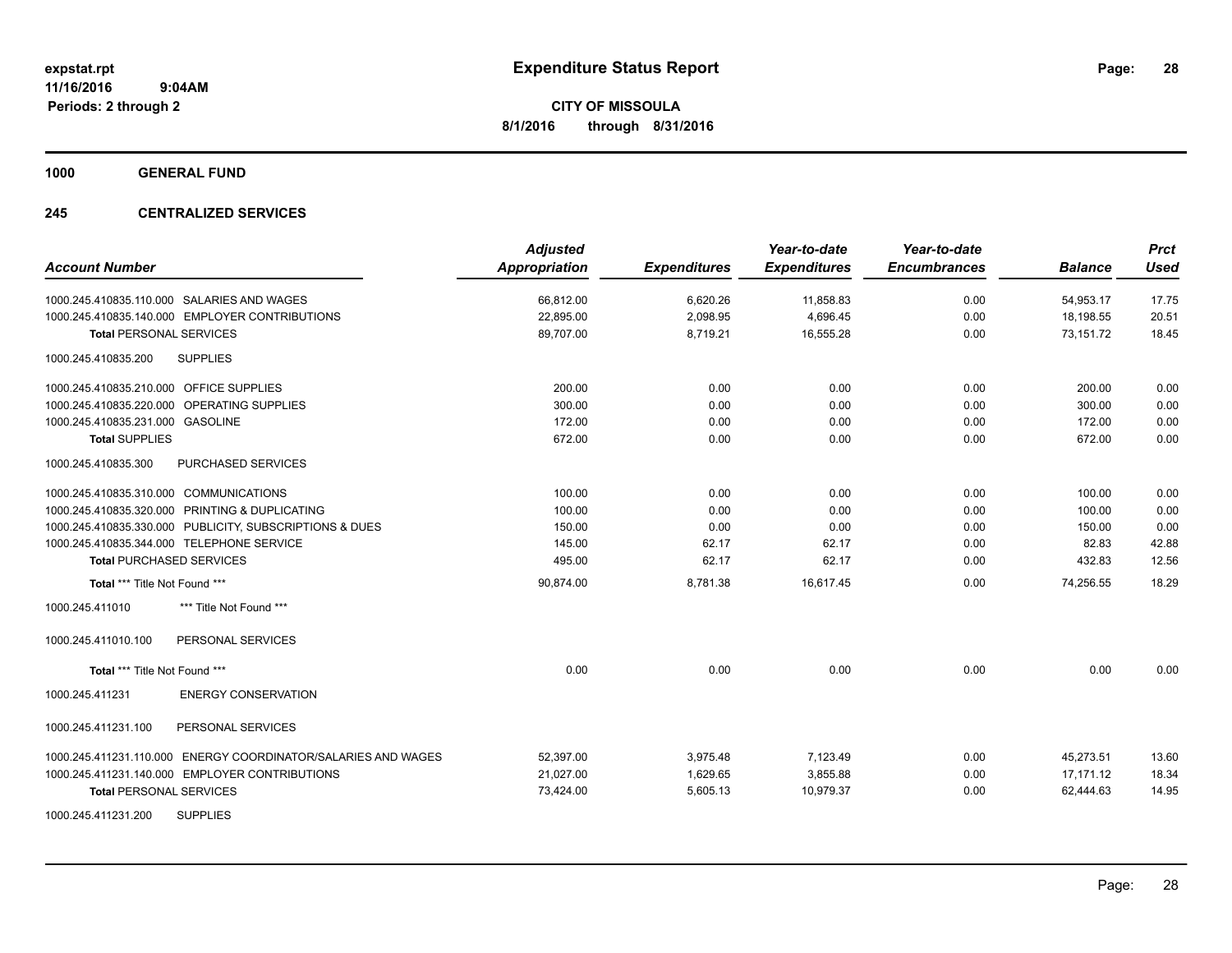**1000 GENERAL FUND**

## **245 CENTRALIZED SERVICES**

|                                                         | <b>Adjusted</b> |                     | Year-to-date<br><b>Expenditures</b> | Year-to-date<br><b>Encumbrances</b> |                | <b>Prct</b> |
|---------------------------------------------------------|-----------------|---------------------|-------------------------------------|-------------------------------------|----------------|-------------|
| <b>Account Number</b>                                   | Appropriation   | <b>Expenditures</b> |                                     |                                     | <b>Balance</b> | <b>Used</b> |
| <b>OFFICE SUPPLIES</b><br>1000.245.411231.210.000       | 500.00          | 0.00                | 0.00                                | 0.00                                | 500.00         | 0.00        |
| 1000.245.411231.220.000 OPERATING SUPPLIES              | 350.00          | 0.00                | 0.00                                | 0.00                                | 350.00         | 0.00        |
| 1000.245.411231.231.000 GASOLINE                        | 175.00          | 0.00                | 0.00                                | 0.00                                | 175.00         | 0.00        |
| <b>Total SUPPLIES</b>                                   | 1,025.00        | 0.00                | 0.00                                | 0.00                                | 1,025.00       | 0.00        |
| <b>PURCHASED SERVICES</b><br>1000.245.411231.300        |                 |                     |                                     |                                     |                |             |
| 1000.245.411231.310.000 COMMUNICATIONS                  | 200.00          | 0.00                | 0.00                                | 0.00                                | 200.00         | 0.00        |
| 1000.245.411231.320.000 PRINTING & DUPLICATING          | 250.00          | 2.54                | 2.54                                | 0.00                                | 247.46         | 1.02        |
| 1000.245.411231.330.000 PUBLICITY, SUBSCRIPTIONS & DUES | 200.00          | 0.00                | 1,150.00                            | 0.00                                | $-950.00$      | 575.00      |
| 1000.245.411231.344.000 TELEPHONE SERVICE               | 200.00          | 0.00                | 0.00                                | 0.00                                | 200.00         | 0.00        |
| 1000.245.411231.350.000 PROFESSIONAL SERVICES           | 11,500.00       | 0.00                | 0.00                                | 0.00                                | 11,500.00      | 0.00        |
| 1000.245.411231.370.000 TRAVEL                          | 1,000.00        | 0.00                | 0.00                                | 0.00                                | 1,000.00       | 0.00        |
| 1000.245.411231.380.000 TRAINING                        | 1,500.00        | 0.00                | 0.00                                | 0.00                                | 1,500.00       | 0.00        |
| <b>Total PURCHASED SERVICES</b>                         | 14,850.00       | 2.54                | 1,152.54                            | 0.00                                | 13,697.46      | 7.76        |
| <b>Total ENERGY CONSERVATION</b>                        | 89,299.00       | 5,607.67            | 12,131.91                           | 0.00                                | 77.167.09      | 13.59       |
| <b>Total CENTRALIZED SERVICES</b>                       | 387,507.00      | 26,432.25           | 51,267.22                           | 0.00                                | 336,239.78     | 13.23       |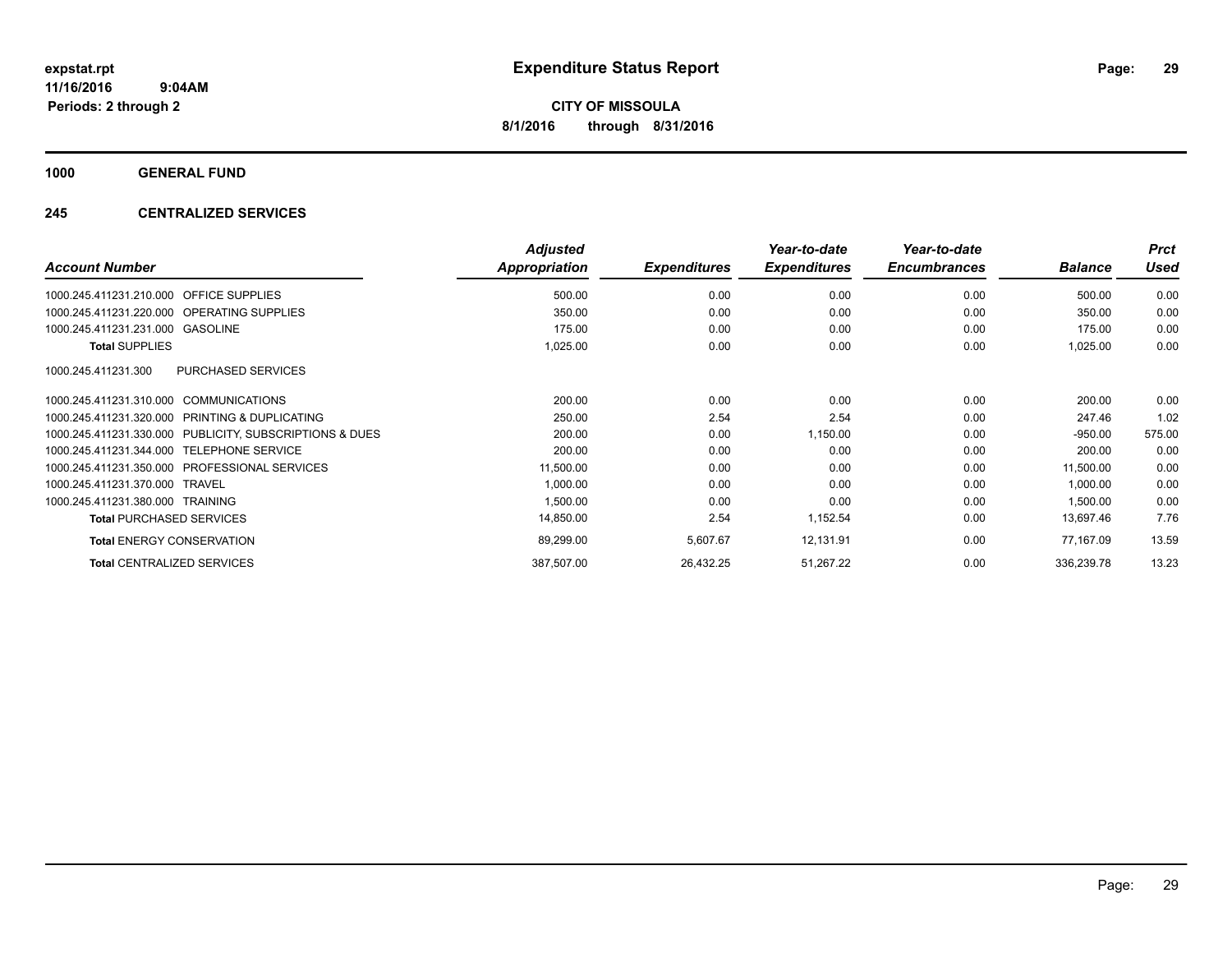**1000 GENERAL FUND**

|                                   | <b>Adjusted</b>                                                                                                                                                                                                                                                                                                                                                                                                                                                                                                                                                                                                                                                                                                              |                     | Year-to-date        | Year-to-date        |                | <b>Prct</b> |
|-----------------------------------|------------------------------------------------------------------------------------------------------------------------------------------------------------------------------------------------------------------------------------------------------------------------------------------------------------------------------------------------------------------------------------------------------------------------------------------------------------------------------------------------------------------------------------------------------------------------------------------------------------------------------------------------------------------------------------------------------------------------------|---------------------|---------------------|---------------------|----------------|-------------|
|                                   | <b>Appropriation</b>                                                                                                                                                                                                                                                                                                                                                                                                                                                                                                                                                                                                                                                                                                         | <b>Expenditures</b> | <b>Expenditures</b> | <b>Encumbrances</b> | <b>Balance</b> | <b>Used</b> |
| *** Title Not Found ***           |                                                                                                                                                                                                                                                                                                                                                                                                                                                                                                                                                                                                                                                                                                                              |                     |                     |                     |                |             |
| <b>GRANTS &amp; CONTRIBUTIONS</b> |                                                                                                                                                                                                                                                                                                                                                                                                                                                                                                                                                                                                                                                                                                                              |                     |                     |                     |                |             |
|                                   | 10,780.00                                                                                                                                                                                                                                                                                                                                                                                                                                                                                                                                                                                                                                                                                                                    | 0.00                | 0.00                | 0.00                | 10,780.00      | 0.00        |
|                                   | 10,780.00                                                                                                                                                                                                                                                                                                                                                                                                                                                                                                                                                                                                                                                                                                                    | 0.00                | 0.00                | 0.00                | 10,780.00      | 0.00        |
| <b>ADMINISTRATION</b>             |                                                                                                                                                                                                                                                                                                                                                                                                                                                                                                                                                                                                                                                                                                                              |                     |                     |                     |                |             |
| PERSONAL SERVICES                 |                                                                                                                                                                                                                                                                                                                                                                                                                                                                                                                                                                                                                                                                                                                              |                     |                     |                     |                |             |
|                                   | 111,905.00                                                                                                                                                                                                                                                                                                                                                                                                                                                                                                                                                                                                                                                                                                                   | 15,571.37           | 26,938.08           | 0.00                | 84,966.92      | 24.07       |
|                                   | 1,155.00                                                                                                                                                                                                                                                                                                                                                                                                                                                                                                                                                                                                                                                                                                                     | 0.00                | 0.00                | 0.00                | 1,155.00       | 0.00        |
|                                   | 40,111.00                                                                                                                                                                                                                                                                                                                                                                                                                                                                                                                                                                                                                                                                                                                    | 6,465.16            | 14,433.54           | 0.00                | 25,677.46      | 35.98       |
|                                   | 153,171.00                                                                                                                                                                                                                                                                                                                                                                                                                                                                                                                                                                                                                                                                                                                   | 22,036.53           | 41,371.62           | 0.00                | 111,799.38     | 27.01       |
| <b>SUPPLIES</b>                   |                                                                                                                                                                                                                                                                                                                                                                                                                                                                                                                                                                                                                                                                                                                              |                     |                     |                     |                |             |
|                                   | 7.100.00                                                                                                                                                                                                                                                                                                                                                                                                                                                                                                                                                                                                                                                                                                                     | 538.57              | 582.68              | 0.00                | 6.517.32       | 8.21        |
| OFFICE SUPPLIES                   | 0.00                                                                                                                                                                                                                                                                                                                                                                                                                                                                                                                                                                                                                                                                                                                         | 1.77                | 1.77                | 0.00                | $-1.77$        | 0.00        |
| ADMIN-OPERATING SUPPLIES          | 181.00                                                                                                                                                                                                                                                                                                                                                                                                                                                                                                                                                                                                                                                                                                                       | 0.00                | 0.00                | 0.00                | 181.00         | 0.00        |
| REPAIR/MAINTENANCE                | 50.00                                                                                                                                                                                                                                                                                                                                                                                                                                                                                                                                                                                                                                                                                                                        | 0.00                | 0.00                | 0.00                | 50.00          | 0.00        |
| <b>GASOLINE</b>                   | 916.00                                                                                                                                                                                                                                                                                                                                                                                                                                                                                                                                                                                                                                                                                                                       | 0.00                | 0.00                | 0.00                | 916.00         | 0.00        |
|                                   | 100.00                                                                                                                                                                                                                                                                                                                                                                                                                                                                                                                                                                                                                                                                                                                       |                     |                     |                     | 100.00         | 0.00        |
|                                   |                                                                                                                                                                                                                                                                                                                                                                                                                                                                                                                                                                                                                                                                                                                              |                     |                     |                     |                | 7.00        |
| PURCHASED SERVICES                |                                                                                                                                                                                                                                                                                                                                                                                                                                                                                                                                                                                                                                                                                                                              |                     |                     |                     |                |             |
| <b>COMMUNICATIONS</b>             | 3,343.00                                                                                                                                                                                                                                                                                                                                                                                                                                                                                                                                                                                                                                                                                                                     | 0.00                | 0.00                | 0.00                | 3,343.00       | 0.00        |
| <b>COMMUNICATIONS</b>             | 0.00                                                                                                                                                                                                                                                                                                                                                                                                                                                                                                                                                                                                                                                                                                                         | 0.44                | 2.85                | 0.00                | $-2.85$        | 0.00        |
| PRINTING & DUPLICATING            | 1,365.00                                                                                                                                                                                                                                                                                                                                                                                                                                                                                                                                                                                                                                                                                                                     | 120.18              | 120.18              | 0.00                | 1,244.82       | 8.80        |
| PUBLICITY, SUBSCRIPTIONS & DUES   | 1,370.00                                                                                                                                                                                                                                                                                                                                                                                                                                                                                                                                                                                                                                                                                                                     | 0.00                | 0.00                | 0.00                | 1,370.00       | 0.00        |
| <b>TELEPHONE SERVICE</b>          | 700.00                                                                                                                                                                                                                                                                                                                                                                                                                                                                                                                                                                                                                                                                                                                       | 52.29               | 52.29               | 0.00                | 647.71         | 7.47        |
| PROFESSIONAL SERVICES             | 110,500.00                                                                                                                                                                                                                                                                                                                                                                                                                                                                                                                                                                                                                                                                                                                   | 3,036.92            | 3,549.16            | 0.00                | 106,950.84     | 3.21        |
|                                   | 650.00                                                                                                                                                                                                                                                                                                                                                                                                                                                                                                                                                                                                                                                                                                                       | 0.00                | 0.00                | 0.00                | 650.00         | 0.00        |
|                                   | 1000.250.411000.700.000 MISSOULA RAVALI TMA<br>Total *** Title Not Found ***<br>1000.250.411010.110.000 ADMIN/SALARIES AND WAGES<br>1000.250.411010.120.000 ADMIN-OVERTIME/TERMINATION<br>1000.250.411010.140.000 ADMIN/EMPLOYER CONTRIBUTIONS<br><b>Total PERSONAL SERVICES</b><br>1000.250.411010.210.000 OFFICE SUPPLIES<br>1000.250.411010.210.301<br>1000.250.411010.220.000<br>1000.250.411010.230.000<br>1000.250.411010.231.000<br>1000.250.411010.240.000 OTHER SUPPLIES<br><b>Total SUPPLIES</b><br>1000.250.411010.310.000<br>1000.250.411010.310.351<br>1000.250.411010.320.000<br>1000.250.411010.330.000<br>1000.250.411010.344.000<br>1000.250.411010.350.000<br>1000.250.411010.360.000 REPAIR & MAINTENANCE | 8,347.00            | 0.00<br>540.34      | 0.00<br>584.45      | 0.00<br>0.00   | 7,762.55    |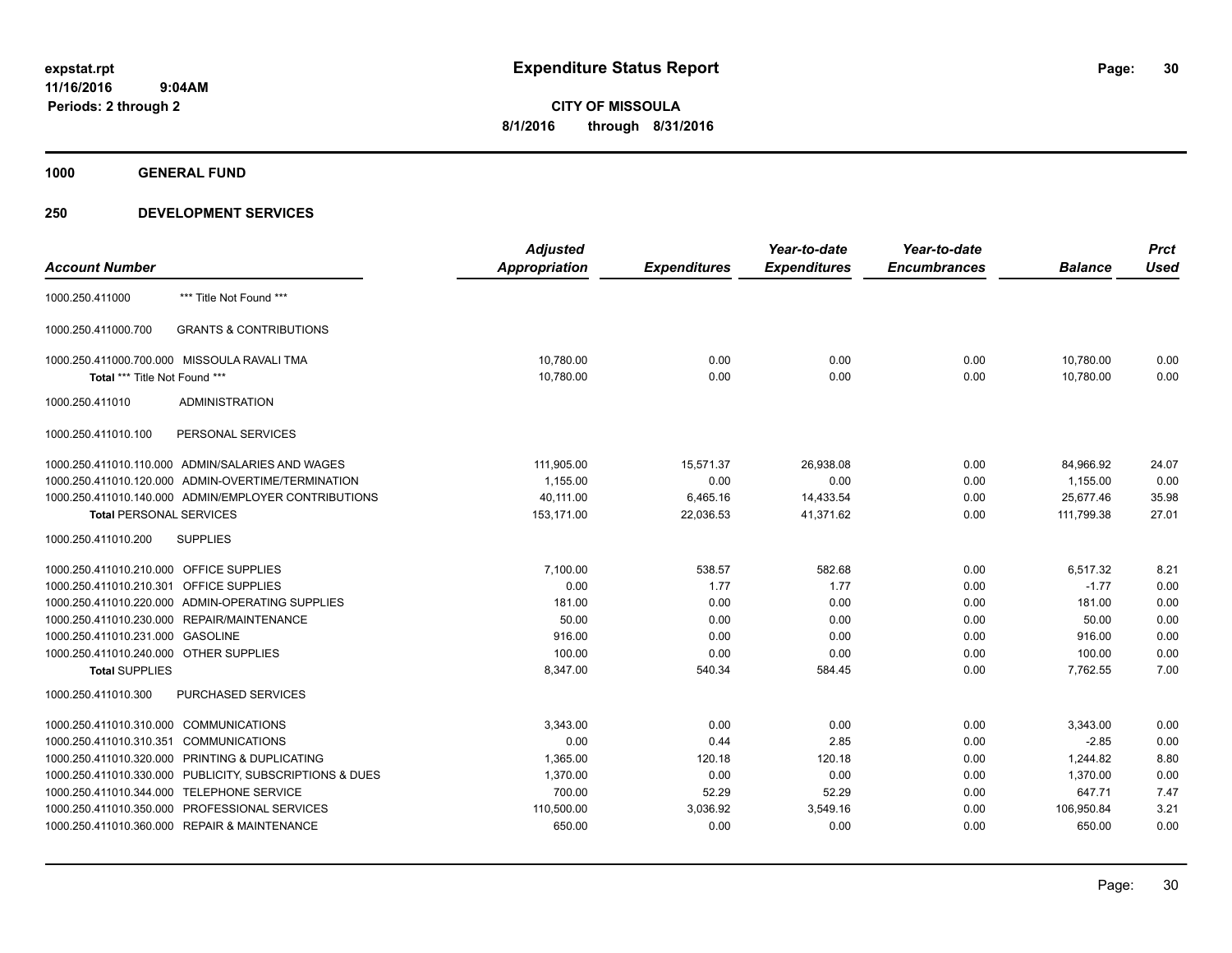**1000 GENERAL FUND**

| <b>Account Number</b>                                                  | <b>Adjusted</b><br><b>Appropriation</b> | <b>Expenditures</b> | Year-to-date<br><b>Expenditures</b> | Year-to-date<br><b>Encumbrances</b> | <b>Balance</b> | <b>Prct</b><br><b>Used</b> |
|------------------------------------------------------------------------|-----------------------------------------|---------------------|-------------------------------------|-------------------------------------|----------------|----------------------------|
| 1000.250.411010.370.000<br><b>TRAVEL</b>                               | 1,500.00                                | 0.00                | 0.00                                | 0.00                                | 1,500.00       | 0.00                       |
| 1000.250.411010.380.000 TRAINING                                       | 1,300.00                                | 0.00                | 0.00                                | 0.00                                | 1,300.00       | 0.00                       |
| <b>Total PURCHASED SERVICES</b>                                        | 120,728.00                              | 3,209.83            | 3,724.48                            | 0.00                                | 117,003.52     | 3.09                       |
| <b>Total ADMINISTRATION</b>                                            | 282,246.00                              | 25,786.70           | 45,680.55                           | 0.00                                | 236,565.45     | 16.18                      |
| <b>GRANTS &amp; COMMUNITY PROGRAM CONTRIBUTIONS</b><br>1000.250.411030 |                                         |                     |                                     |                                     |                |                            |
| 1000.250.411030.300<br>PURCHASED SERVICES                              |                                         |                     |                                     |                                     |                |                            |
| 1000.250.411030.390.000 GCP CONTRIBUTION                               | 169.309.00                              | 0.00                | 0.00                                | 0.00                                | 169,309.00     | 0.00                       |
| <b>Total GRANTS &amp; COMMUNITY PROGRAM CONTRIBUTIONS</b>              | 169,309.00                              | 0.00                | 0.00                                | 0.00                                | 169,309.00     | 0.00                       |
| 1000.250.411031<br>PLANNING SUBSIDY                                    |                                         |                     |                                     |                                     |                |                            |
| OTHER OBJECTS<br>1000.250.411031.800                                   |                                         |                     |                                     |                                     |                |                            |
| 1000.250.411031.820.000 PLANNING SUBSIDY                               | 18,900.00                               | 0.00                | 0.00                                | 0.00                                | 18,900.00      | 0.00                       |
| <b>Total PLANNING SUBSIDY</b>                                          | 18,900.00                               | 0.00                | 0.00                                | 0.00                                | 18,900.00      | 0.00                       |
| <b>DEVELOPMENT &amp; PERMIT REVIEWS</b><br>1000.250.411050             |                                         |                     |                                     |                                     |                |                            |
| PERSONAL SERVICES<br>1000.250.411050.100                               |                                         |                     |                                     |                                     |                |                            |
| 1000.250.411050.110.000 DEV & PERMIT REVIEW/SALARIES AND WAGES         | 700,118.00                              | 56,277.21           | 97,722.15                           | 0.00                                | 602,395.85     | 13.96                      |
| 1000.250.411050.120.000 OVERTIME/TERMINATION                           | 684.00                                  | 0.00                | 0.00                                | 0.00                                | 684.00         | 0.00                       |
| 1000.250.411050.140.000 EMPLOYER CONTRIBUTIONS                         | 236,773.00                              | 20,494.49           | 47,757.28                           | 0.00                                | 189,015.72     | 20.17                      |
| <b>Total PERSONAL SERVICES</b>                                         | 937,575.00                              | 76,771.70           | 145,479.43                          | 0.00                                | 792,095.57     | 15.52                      |
| <b>SUPPLIES</b><br>1000.250.411050.200                                 |                                         |                     |                                     |                                     |                |                            |
| 1000.250.411050.210.000 DEV & PERMIT REVIEW-OFFICE SUPPLIES            | 4,998.00                                | 295.30              | 307.15                              | 0.00                                | 4,690.85       | 6.15                       |
| 1000.250.411050.210.301 OFFICE SUPPLIES                                | 0.00                                    | 1.00                | 1.00                                | 0.00                                | $-1.00$        | 0.00                       |
| 1000.250.411050.220.000 OPERATING SUPPLIES                             | 700.00                                  | 0.00                | 0.00                                | 0.00                                | 700.00         | 0.00                       |
| 1000.250.411050.230.000 REPAIR/MAINTENANCE                             | 1,300.00                                | 90.96               | 90.96                               | 0.00                                | 1,209.04       | 7.00                       |
| 1000.250.411050.231.000 DEV & PERMIT REVIEW-GASOLINE                   | 4,841.00                                | 143.97              | 143.97                              | 0.00                                | 4,697.03       | 2.97                       |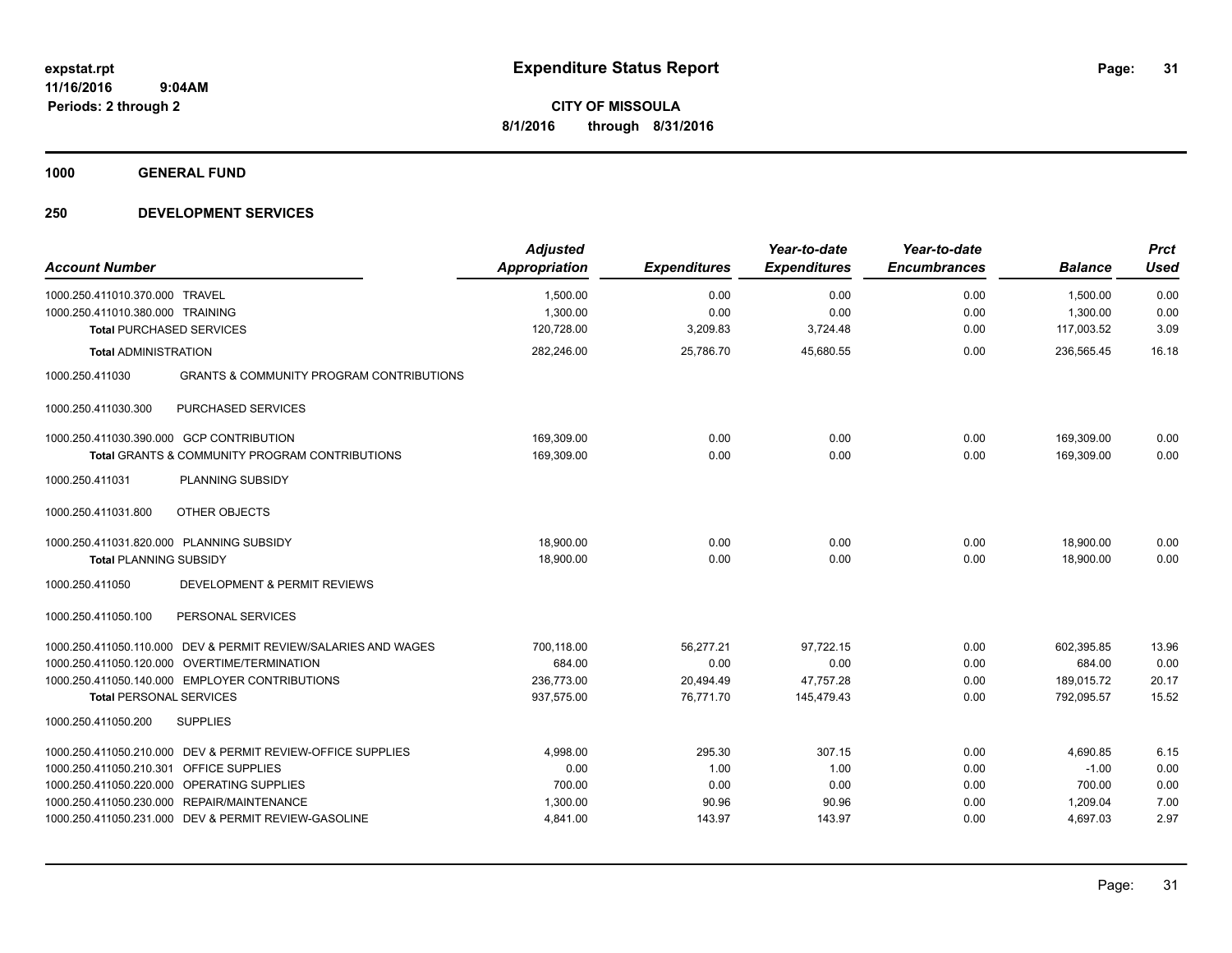**1000 GENERAL FUND**

## **250 DEVELOPMENT SERVICES**

| <b>Account Number</b>                        |                                                         | <b>Adjusted</b><br><b>Appropriation</b> | <b>Expenditures</b> | Year-to-date<br><b>Expenditures</b> | Year-to-date<br><b>Encumbrances</b> | <b>Balance</b> | <b>Prct</b><br><b>Used</b> |
|----------------------------------------------|---------------------------------------------------------|-----------------------------------------|---------------------|-------------------------------------|-------------------------------------|----------------|----------------------------|
|                                              |                                                         |                                         |                     |                                     |                                     |                |                            |
| 1000.250.411050.240.000 OTHER SUPPLIES       |                                                         | 505.00                                  | 0.00                | 7.74                                | 0.00                                | 497.26         | 1.53                       |
| <b>Total SUPPLIES</b>                        |                                                         | 12,344.00                               | 531.23              | 550.82                              | 0.00                                | 11,793.18      | 4.46                       |
| 1000.250.411050.300                          | PURCHASED SERVICES                                      |                                         |                     |                                     |                                     |                |                            |
| 1000.250.411050.310.000                      | <b>COMMUNICATIONS</b>                                   | 7.750.00                                | 0.00                | 0.00                                | 0.00                                | 7,750.00       | 0.00                       |
| 1000.250.411050.310.351                      | <b>COMMUNICATIONS</b>                                   | 0.00                                    | 608.44              | 1,389.47                            | 0.00                                | $-1,389.47$    | 0.00                       |
|                                              | 1000.250.411050.320.000 PRINTING & DUPLICATING          | 5,189.00                                | 95.19               | 95.19                               | 0.00                                | 5,093.81       | 1.83                       |
|                                              | 1000.250.411050.330.000 PUBLICITY, SUBSCRIPTIONS & DUES | 3,980.00                                | 449.00              | 449.00                              | 0.00                                | 3,531.00       | 11.28                      |
| 1000.250.411050.344.000                      | <b>TELEPHONE SERVICE</b>                                | 5,345.00                                | 517.58              | 517.58                              | 0.00                                | 4,827.42       | 9.68                       |
| 1000.250.411050.350.000                      | PROFESSIONAL SERVICES                                   | 24,856.00                               | 2,479.01            | 2,881.04                            | 0.00                                | 21,974.96      | 11.59                      |
| 1000.250.411050.360.000 REPAIR & MAINTENANCE |                                                         | 1,275.00                                | 0.00                | 0.00                                | 0.00                                | 1,275.00       | 0.00                       |
|                                              | 1000.250.411050.370.000 DEV & PERMIT REVIEW-TRAVEL      | 9.373.00                                | 0.00                | 0.00                                | 0.00                                | 9.373.00       | 0.00                       |
| 1000.250.411050.380.000 TRAINING             |                                                         | 7,839.00                                | 0.00                | 0.00                                | 0.00                                | 7,839.00       | 0.00                       |
|                                              | 1000.250.411050.390.000 OTHER PURCHASED SERVICES        | 400.00                                  | 0.00                | 0.00                                | 0.00                                | 400.00         | 0.00                       |
| <b>Total PURCHASED SERVICES</b>              |                                                         | 66,007.00                               | 4,149.22            | 5,332.28                            | 0.00                                | 60,674.72      | 8.08                       |
|                                              | Total DEVELOPMENT & PERMIT REVIEWS                      | 1,015,926.00                            | 81,452.15           | 151,362.53                          | 0.00                                | 864,563.47     | 14.90                      |
| 1000.250.411055                              | CODE COMPLIANCE                                         |                                         |                     |                                     |                                     |                |                            |
| 1000.250.411055.100                          | PERSONAL SERVICES                                       |                                         |                     |                                     |                                     |                |                            |
| 1000.250.411055.110.000 SALARIES AND WAGES   |                                                         | 0.00                                    | 1,300.00            | 2,339.77                            | 0.00                                | $-2,339.77$    | 0.00                       |
|                                              | 1000.250.411055.140.000 EMPLOYER CONTRIBUTIONS          | 0.00                                    | 384.28              | 4,826.33                            | 0.00                                | $-4,826.33$    | 0.00                       |
| <b>Total PERSONAL SERVICES</b>               |                                                         | 0.00                                    | 1,684.28            | 7,166.10                            | 0.00                                | $-7,166.10$    | 0.00                       |
| 1000.250.411055.300                          | <b>PURCHASED SERVICES</b>                               |                                         |                     |                                     |                                     |                |                            |
| <b>Total PURCHASED SERVICES</b>              |                                                         | 0.00                                    | 0.00                | 0.00                                | 0.00                                | 0.00           | 0.00                       |
| <b>Total CODE COMPLIANCE</b>                 |                                                         | 0.00                                    | 1,684.28            | 7,166.10                            | 0.00                                | $-7,166.10$    | 0.00                       |
| 1000.250.411071                              | <b>MOUNTAIN LINE SUBSIDY</b>                            |                                         |                     |                                     |                                     |                |                            |

1000.250.411071.700 GRANTS & CONTRIBUTIONS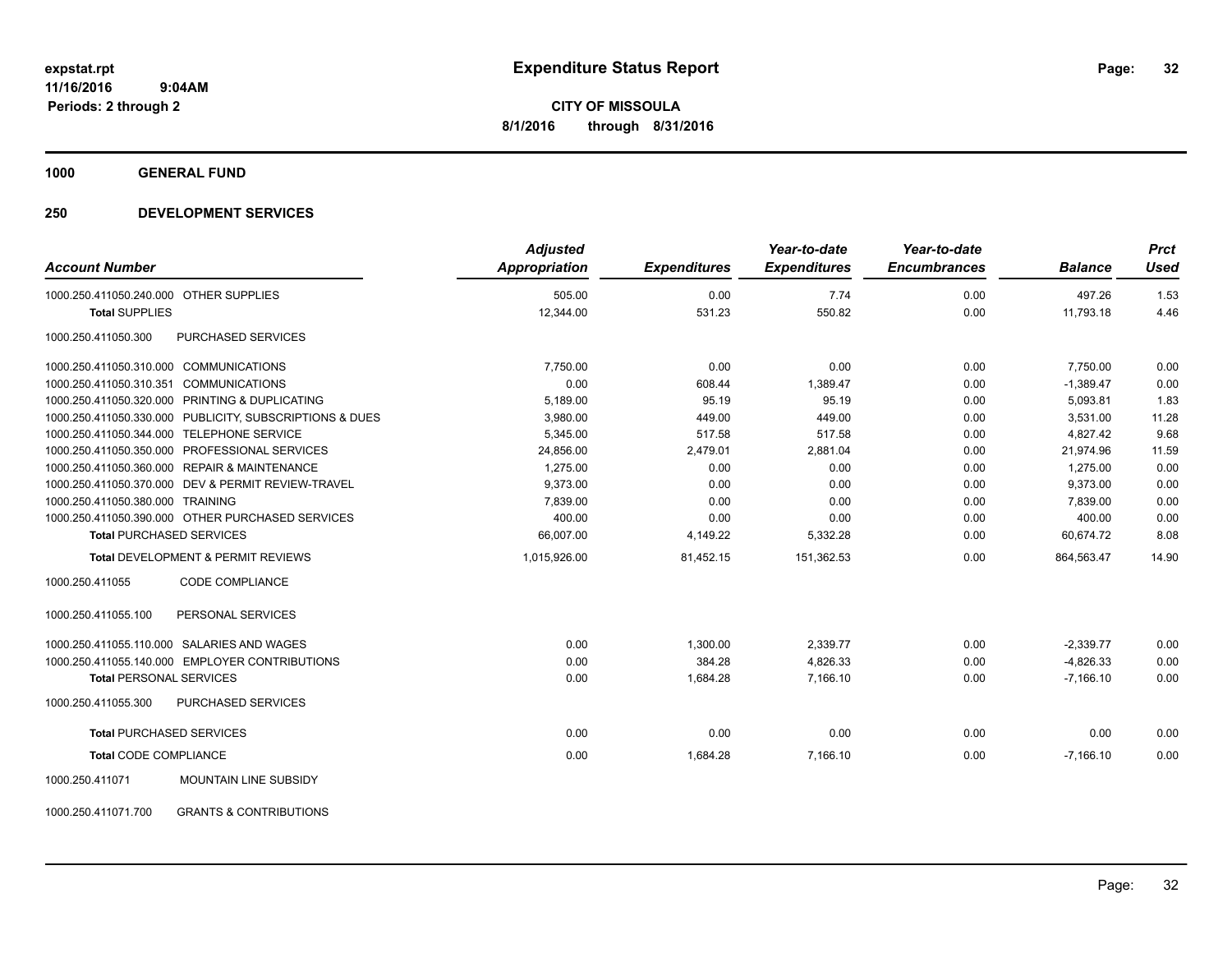**1000 GENERAL FUND**

| <b>Account Number</b>      |                                                                               | <b>Adjusted</b><br><b>Appropriation</b> | <b>Expenditures</b> | Year-to-date<br><b>Expenditures</b> | Year-to-date<br><b>Encumbrances</b> | <b>Balance</b>           | <b>Prct</b><br><b>Used</b> |
|----------------------------|-------------------------------------------------------------------------------|-----------------------------------------|---------------------|-------------------------------------|-------------------------------------|--------------------------|----------------------------|
|                            | 1000.250.411071.700.000 GRANTS & CONTRIBUTIONS<br>Total MOUNTAIN LINE SUBSIDY | 100,000.00<br>100,000.00                | 0.00<br>0.00        | 0.00<br>0.00                        | 0.00<br>0.00                        | 100,000.00<br>100,000.00 | 0.00<br>0.00               |
| 1000.250.411080            | <b>MIM MDT</b>                                                                |                                         |                     |                                     |                                     |                          |                            |
| 1000.250.411080.800        | <b>OTHER OBJECTS</b>                                                          |                                         |                     |                                     |                                     |                          |                            |
| <b>Total MIM MDT</b>       | 1000.250.411080.820.000 MIM & BIKE PED SUBSIDY                                | 9,900.00<br>9,900.00                    | 0.00<br>0.00        | 0.00<br>0.00                        | 0.00<br>0.00                        | 9,900.00<br>9,900.00     | 0.00<br>0.00               |
| 1000.250.411081            | <b>MIM-TRANSIT</b>                                                            |                                         |                     |                                     |                                     |                          |                            |
| 1000.250.411081.100        | PERSONAL SERVICES                                                             |                                         |                     |                                     |                                     |                          |                            |
|                            | <b>Total PERSONAL SERVICES</b>                                                | 0.00                                    | 0.00                | 0.00                                | 0.00                                | 0.00                     | 0.00                       |
| 1000.250.411081.200        | <b>SUPPLIES</b>                                                               |                                         |                     |                                     |                                     |                          |                            |
| <b>Total SUPPLIES</b>      |                                                                               | 0.00                                    | 0.00                | 0.00                                | 0.00                                | 0.00                     | 0.00                       |
| 1000.250.411081.300        | PURCHASED SERVICES                                                            |                                         |                     |                                     |                                     |                          |                            |
|                            | <b>Total PURCHASED SERVICES</b>                                               | 0.00                                    | 0.00                | 0.00                                | 0.00                                | 0.00                     | 0.00                       |
| 1000.250.411081.500        | <b>FIXED CHARGES</b>                                                          |                                         |                     |                                     |                                     |                          |                            |
| <b>Total FIXED CHARGES</b> |                                                                               | 0.00                                    | 0.00                | 0.00                                | 0.00                                | 0.00                     | 0.00                       |
| 1000.250.411081.700        | <b>GRANTS &amp; CONTRIBUTIONS</b>                                             |                                         |                     |                                     |                                     |                          |                            |
|                            | <b>Total GRANTS &amp; CONTRIBUTIONS</b>                                       | 0.00                                    | 0.00                | 0.00                                | 0.00                                | 0.00                     | 0.00                       |
| 1000.250.411081.900        | <b>CAPITAL OUTLAY</b>                                                         |                                         |                     |                                     |                                     |                          |                            |
| <b>Total MIM-TRANSIT</b>   |                                                                               | 0.00                                    | 0.00                | 0.00                                | 0.00                                | 0.00                     | 0.00                       |
| 1000.250.411084            | *** Title Not Found ***                                                       |                                         |                     |                                     |                                     |                          |                            |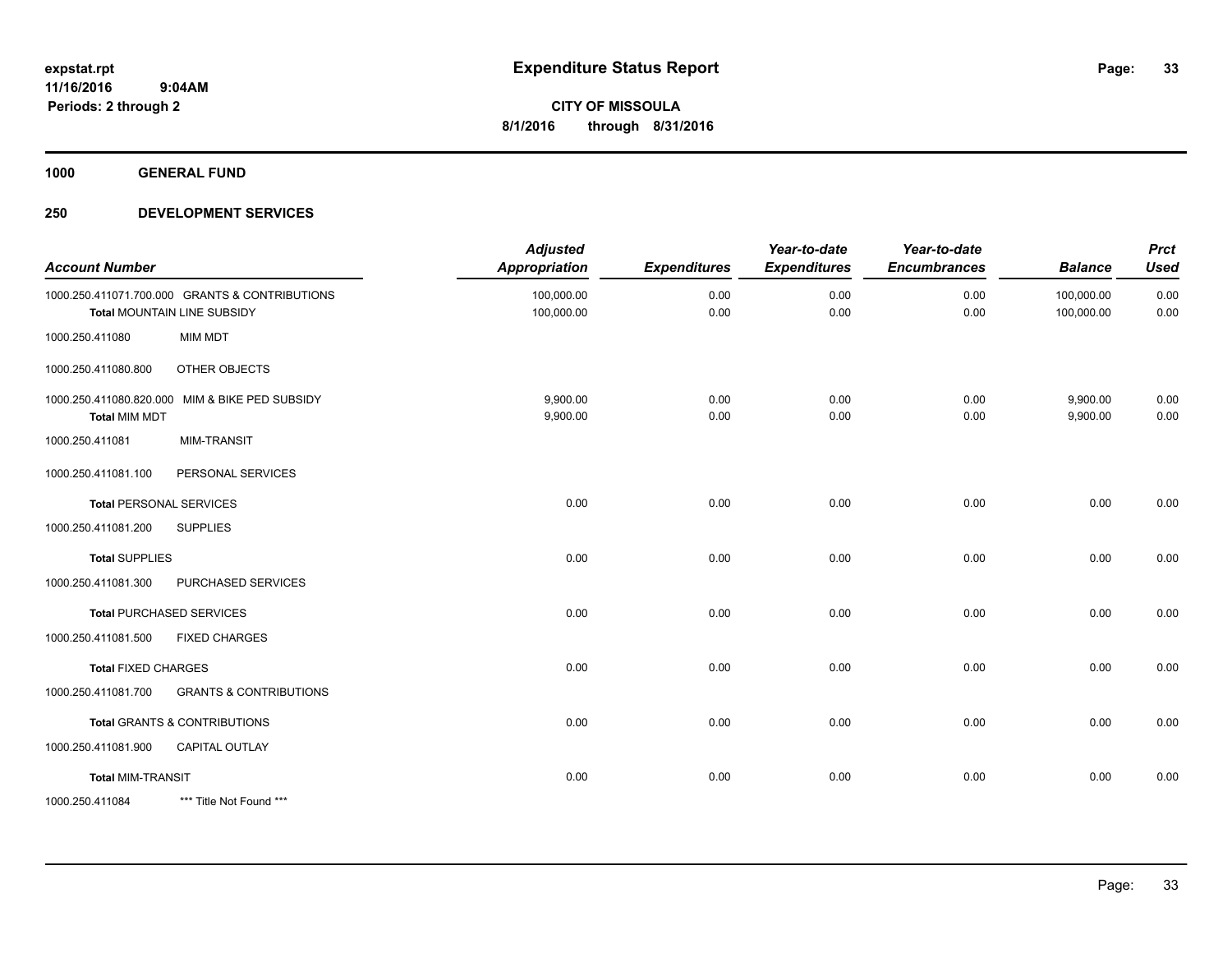**1000 GENERAL FUND**

| <b>Used</b><br><b>Balance</b><br>82,086.00<br>0.00<br>0.00<br>82,086.00 |
|-------------------------------------------------------------------------|
|                                                                         |
|                                                                         |
|                                                                         |
|                                                                         |
|                                                                         |
|                                                                         |
| 0.00<br>0.00                                                            |
|                                                                         |
| 0.00<br>0.00                                                            |
|                                                                         |
|                                                                         |
| 0.00<br>0.00                                                            |
|                                                                         |
| 0.00<br>0.00                                                            |
|                                                                         |
|                                                                         |
| 0.00<br>0.00                                                            |
|                                                                         |
|                                                                         |
| 0.00<br>0.00                                                            |
|                                                                         |
|                                                                         |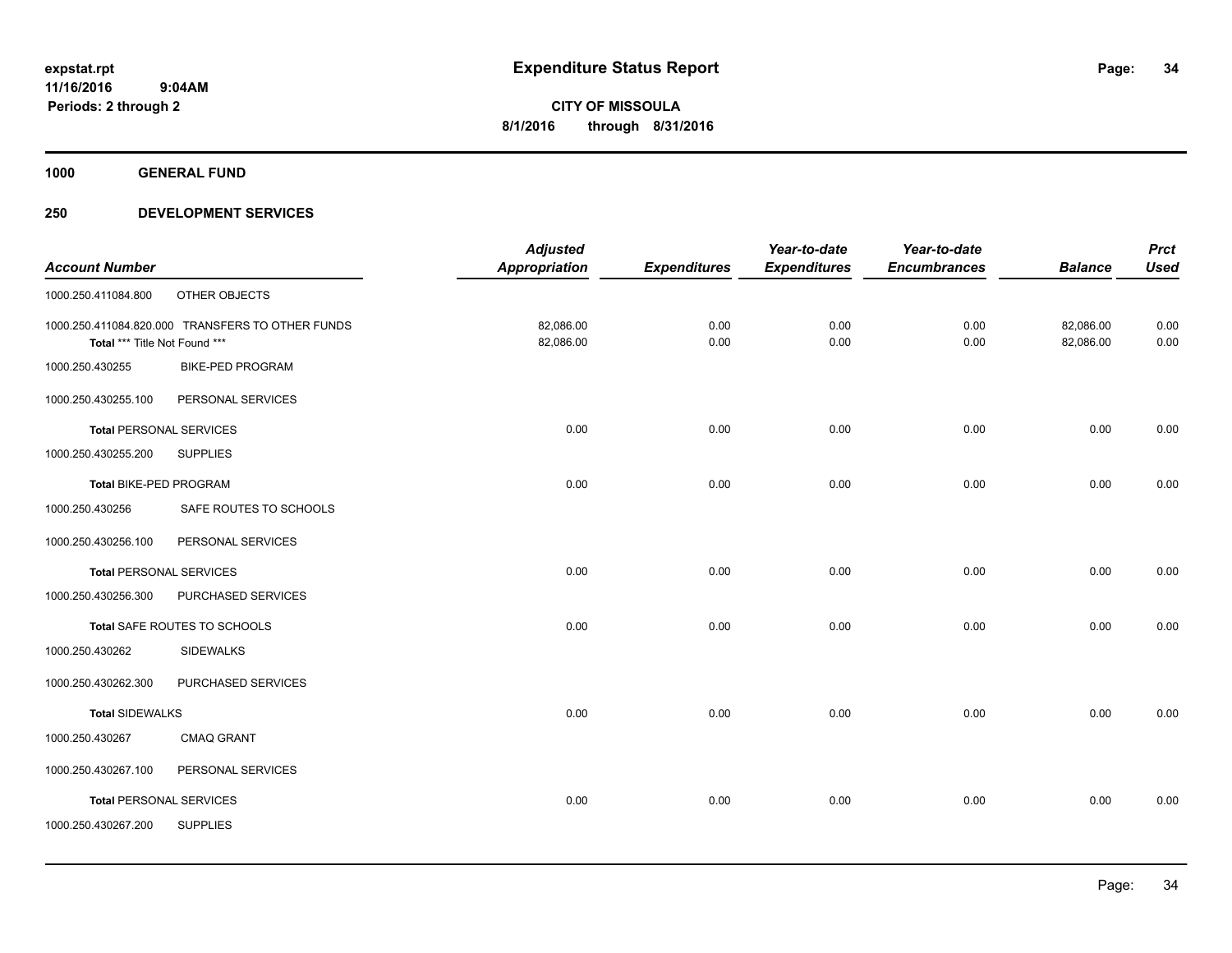**1000 GENERAL FUND**

|                                                         | <b>Adjusted</b>      |                     | Year-to-date        | Year-to-date        |                | <b>Prct</b> |
|---------------------------------------------------------|----------------------|---------------------|---------------------|---------------------|----------------|-------------|
| <b>Account Number</b>                                   | <b>Appropriation</b> | <b>Expenditures</b> | <b>Expenditures</b> | <b>Encumbrances</b> | <b>Balance</b> | <b>Used</b> |
| <b>Total SUPPLIES</b>                                   | 0.00                 | 0.00                | 0.00                | 0.00                | 0.00           | 0.00        |
| 1000.250.430267.300<br>PURCHASED SERVICES               |                      |                     |                     |                     |                |             |
| <b>Total PURCHASED SERVICES</b>                         | 0.00                 | 0.00                | 0.00                | 0.00                | 0.00           | 0.00        |
| 1000.250.430267.500<br><b>FIXED CHARGES</b>             |                      |                     |                     |                     |                |             |
| <b>Total CMAQ GRANT</b>                                 | 0.00                 | 0.00                | 0.00                | 0.00                | 0.00           | 0.00        |
| <b>ENGINEERING</b><br>1000.250.431400                   |                      |                     |                     |                     |                |             |
| 1000.250.431400.100<br>PERSONAL SERVICES                |                      |                     |                     |                     |                |             |
| 1000.250.431400.110.000 ENGINEERING/SALARIES AND WAGES  | 459,224.00           | 32,847.36           | 58,837.00           | 0.00                | 400,387.00     | 12.81       |
| 1000.250.431400.120.00 OVERTIME/TERMINATION             | 2.437.00             | 0.00                | 0.00                | 0.00                | 2,437.00       | 0.00        |
| 1000.250.431400.140.000 EMPLOYER CONTRIBUTIONS          | 154,334.00           | 11,488.85           | 25,018.43           | 0.00                | 129,315.57     | 16.21       |
| <b>Total PERSONAL SERVICES</b>                          | 615,995.00           | 44,336.21           | 83,855.43           | 0.00                | 532,139.57     | 13.61       |
| 1000.250.431400.200<br><b>SUPPLIES</b>                  |                      |                     |                     |                     |                |             |
| 1000.250.431400.210.000 ENGINEERING-OFFICE SUPPLIES     | 1,423.00             | 288.54              | 355.34              | 0.00                | 1,067.66       | 24.97       |
| 1000.250.431400.210.301 OFFICE SUPPLIES                 | 0.00                 | 42.51               | 42.51               | 0.00                | $-42.51$       | 0.00        |
| 1000.250.431400.220.000 OPERATING SUPPLIES              | 525.00               | 0.00                | 0.00                | 0.00                | 525.00         | 0.00        |
| 1000.250.431400.230.000 REPAIR/MAINTENANCE              | 1.650.00             | 241.36              | 241.36              | 0.00                | 1,408.64       | 14.63       |
| 1000.250.431400.231.000 ENGINEERING-GASOLINE            | 8,568.00             | 394.28              | 394.28              | 0.00                | 8,173.72       | 4.60        |
| 1000.250.431400.240.000 OTHER SUPPLIES                  | 650.00               | 163.96              | 163.96              | 0.00                | 486.04         | 25.22       |
| <b>Total SUPPLIES</b>                                   | 12,816.00            | 1,130.65            | 1,197.45            | 0.00                | 11,618.55      | 9.34        |
| 1000.250.431400.300<br>PURCHASED SERVICES               |                      |                     |                     |                     |                |             |
| 1000.250.431400.310.000 COMMUNICATIONS                  | 4,395.00             | 0.00                | 0.00                | 0.00                | 4,395.00       | 0.00        |
| 1000.250.431400.310.351 COMMUNICATIONS                  | 0.00                 | 21.14               | 47.04               | 0.00                | $-47.04$       | 0.00        |
| 1000.250.431400.320.000 PRINTING & DUPLICATING          | 770.00               | 25.02               | 25.02               | 0.00                | 744.98         | 3.25        |
| 1000.250.431400.330.000 PUBLICITY, SUBSCRIPTIONS & DUES | 6,025.00             | 0.00                | 0.00                | 0.00                | 6,025.00       | 0.00        |
| 1000.250.431400.344.000 TELEPHONE SERVICE               | 5,425.00             | 713.89              | 713.89              | 0.00                | 4,711.11       | 13.16       |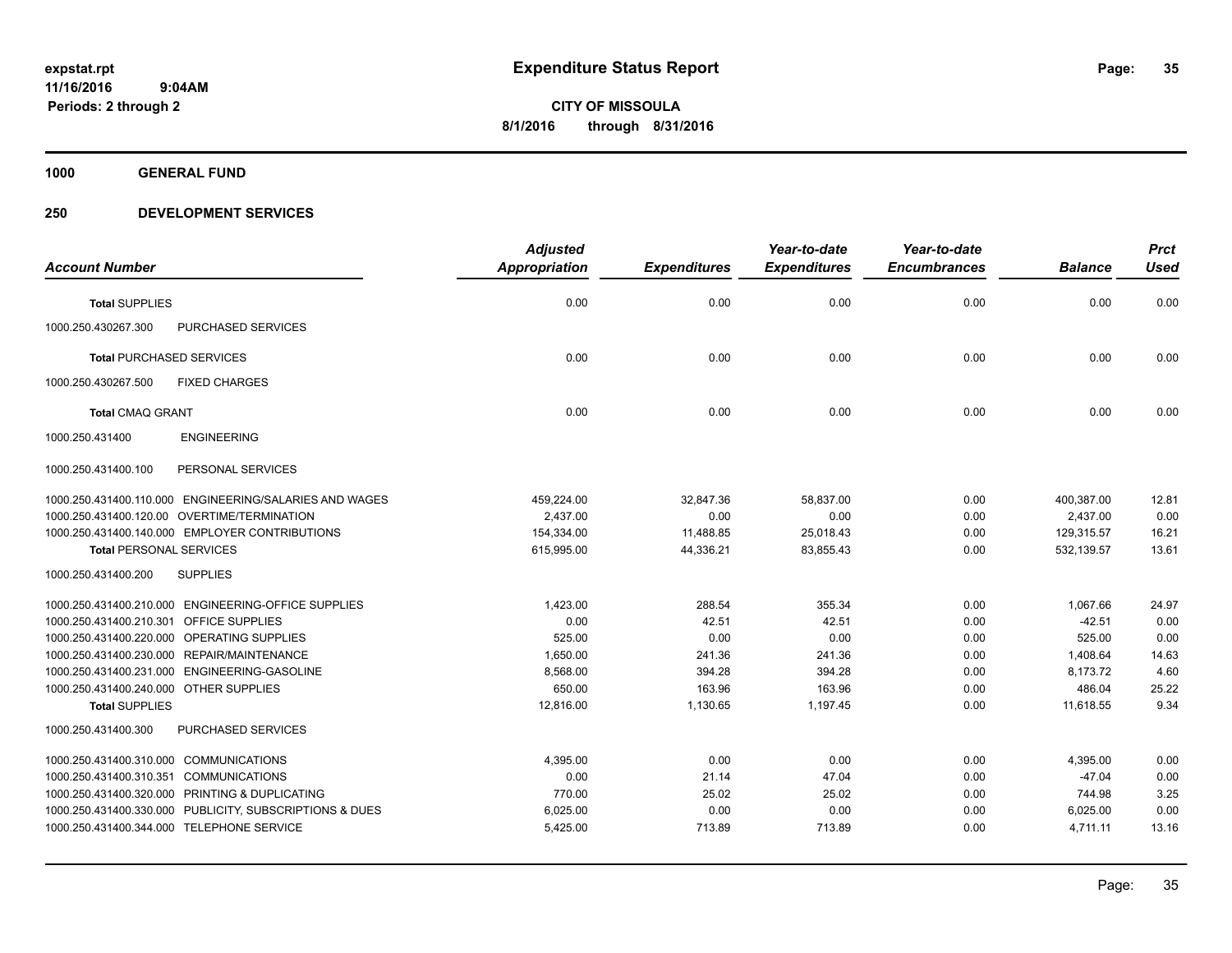**1000 GENERAL FUND**

| <b>Account Number</b>          |                                                       | <b>Adjusted</b><br><b>Appropriation</b> | <b>Expenditures</b> | Year-to-date<br><b>Expenditures</b> | Year-to-date<br><b>Encumbrances</b> | <b>Balance</b> | <b>Prct</b><br><b>Used</b> |
|--------------------------------|-------------------------------------------------------|-----------------------------------------|---------------------|-------------------------------------|-------------------------------------|----------------|----------------------------|
|                                | 1000.250.431400.350.000 PROFESSIONAL SERVICES         | 63,580.00                               | 16,806.61           | 16,806.61                           | 0.00                                | 46,773.39      | 26.43                      |
| 1000.250.431400.360.000        | <b>ENGINEERING-REPAIR &amp; MAINTENANCE</b>           | 730.00                                  | 0.00                | 0.00                                | 0.00                                | 730.00         | 0.00                       |
|                                | 1000.250.431400.370.000 ENGINEERING-TRAVEL            | 2,850.00                                | 0.00                | 0.00                                | 0.00                                | 2,850.00       | 0.00                       |
| 1000.250.431400.380.000        | TRAINING                                              | 3,100.00                                | 0.00                | 0.00                                | 0.00                                | 3,100.00       | 0.00                       |
|                                | 1000.250.431400.390.000 OTHER PURCHASED SERVICES      | 550.00                                  | 0.00                | 0.00                                | 0.00                                | 550.00         | 0.00                       |
|                                | <b>Total PURCHASED SERVICES</b>                       | 87,425.00                               | 17,566.66           | 17,592.56                           | 0.00                                | 69,832.44      | 20.12                      |
| 1000.250.431400.900            | <b>CAPITAL OUTLAY</b>                                 |                                         |                     |                                     |                                     |                |                            |
| <b>Total CAPITAL OUTLAY</b>    |                                                       | 0.00                                    | 0.00                | 0.00                                | 0.00                                | 0.00           | 0.00                       |
| <b>Total ENGINEERING</b>       |                                                       | 716,236.00                              | 63,033.52           | 102,645.44                          | 0.00                                | 613,590.56     | 14.33                      |
| 1000.250.460460                | <b>HISTORIC PRESERVATION</b>                          |                                         |                     |                                     |                                     |                |                            |
| 1000.250.460460.800            | OTHER OBJECTS                                         |                                         |                     |                                     |                                     |                |                            |
|                                | 1000.250.460460.820.000 HISTORIC PRESERVATION SUBSIDY | 64,834.00                               | 0.00                | 0.00                                | 0.00                                | 64,834.00      | 0.00                       |
|                                | Total HISTORIC PRESERVATION                           | 64,834.00                               | 0.00                | 0.00                                | 0.00                                | 64,834.00      | 0.00                       |
| 1000.250.510110                | <b>MERCHANT SERVICES</b>                              |                                         |                     |                                     |                                     |                |                            |
| 1000.250.510110.500            | <b>FIXED CHARGES</b>                                  |                                         |                     |                                     |                                     |                |                            |
| <b>Total MERCHANT SERVICES</b> |                                                       | 0.00                                    | 0.00                | 0.00                                | 0.00                                | 0.00           | 0.00                       |
|                                | <b>Total DEVELOPMENT SERVICES</b>                     | 2,470,217.00                            | 171,956.65          | 306,854.62                          | 0.00                                | 2,163,362.38   | 12.42                      |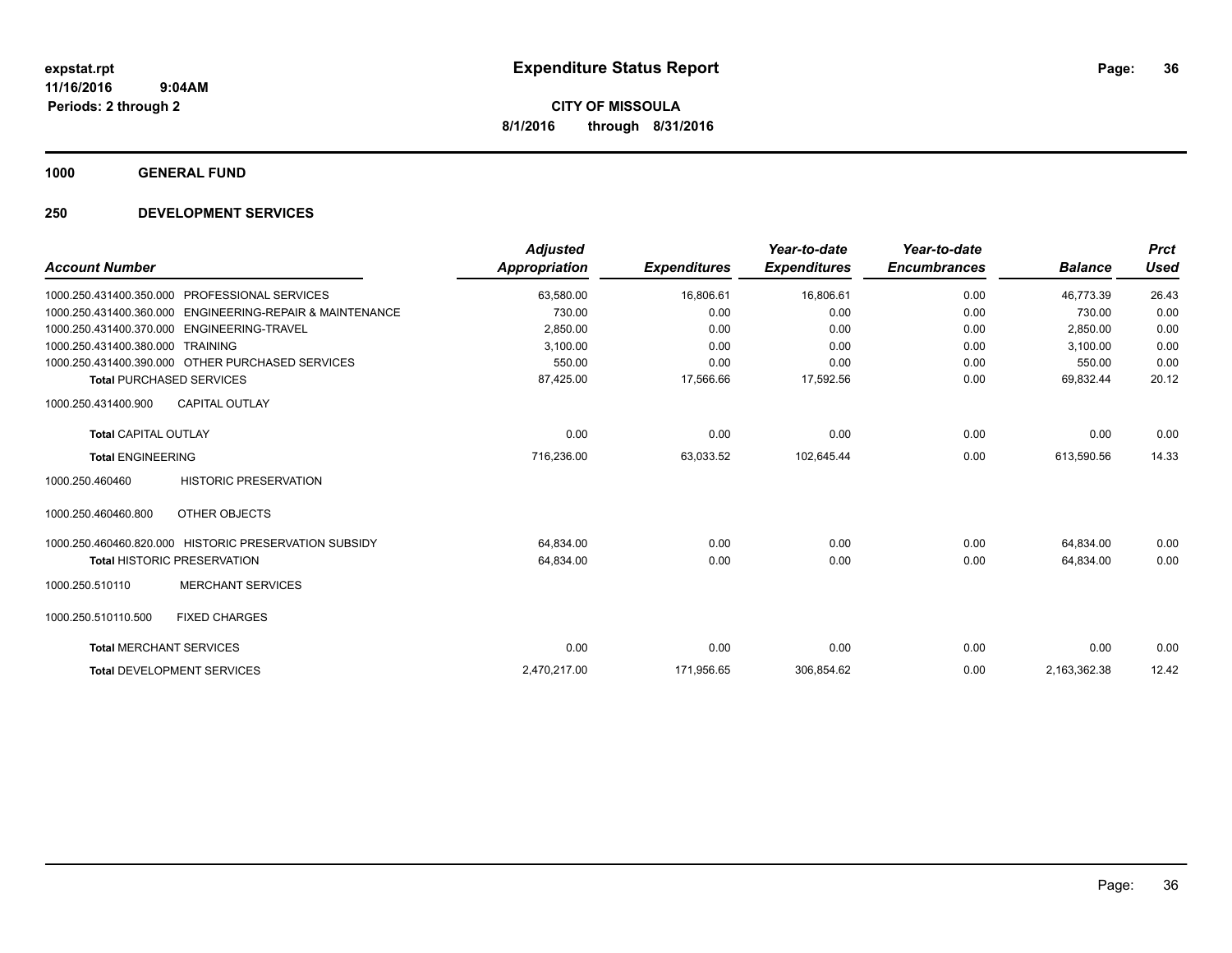**1000 GENERAL FUND**

### **255 HOUSING & COMMUNITY DEVELOPMENT**

| <b>Account Number</b>                                 |                                                | <b>Adjusted</b><br><b>Appropriation</b> | <b>Expenditures</b>  | Year-to-date<br><b>Expenditures</b> | Year-to-date<br><b>Encumbrances</b> | <b>Balance</b>             | <b>Prct</b><br><b>Used</b> |
|-------------------------------------------------------|------------------------------------------------|-----------------------------------------|----------------------|-------------------------------------|-------------------------------------|----------------------------|----------------------------|
| 1000.255.411850                                       | ECONOMIC DEVELOPMENT                           |                                         |                      |                                     |                                     |                            |                            |
| 1000.255.411850.700                                   | <b>GRANTS &amp; CONTRIBUTIONS</b>              |                                         |                      |                                     |                                     |                            |                            |
|                                                       | Total ECONOMIC DEVELOPMENT                     | 0.00                                    | 0.00                 | 0.00                                | 0.00                                | 0.00                       | 0.00                       |
| 1000.255.450131                                       | <b>GENERAL ASSISTANCE</b>                      |                                         |                      |                                     |                                     |                            |                            |
| 1000.255.450131.700                                   | <b>GRANTS &amp; CONTRIBUTIONS</b>              |                                         |                      |                                     |                                     |                            |                            |
|                                                       | <b>Total GENERAL ASSISTANCE</b>                | 0.00                                    | 0.00                 | 0.00                                | 0.00                                | 0.00                       | 0.00                       |
| 1000.255.460300                                       | OTHER COMMUNITY EVENTS                         |                                         |                      |                                     |                                     |                            |                            |
| 1000.255.460300.700                                   | <b>GRANTS &amp; CONTRIBUTIONS</b>              |                                         |                      |                                     |                                     |                            |                            |
|                                                       | Total OTHER COMMUNITY EVENTS                   | 0.00                                    | 0.00                 | 0.00                                | 0.00                                | 0.00                       | 0.00                       |
| 1000.255.460453                                       | <b>BANDS</b>                                   |                                         |                      |                                     |                                     |                            |                            |
| 1000.255.460453.700                                   | <b>GRANTS &amp; CONTRIBUTIONS</b>              |                                         |                      |                                     |                                     |                            |                            |
| <b>Total BANDS</b>                                    |                                                | 0.00                                    | 0.00                 | 0.00                                | 0.00                                | 0.00                       | 0.00                       |
| 1000.255.470210                                       | <b>ADMINISTRATION</b>                          |                                         |                      |                                     |                                     |                            |                            |
| 1000.255.470210.100                                   | PERSONAL SERVICES                              |                                         |                      |                                     |                                     |                            |                            |
|                                                       | 1000.255.470210.110.000 SALARIES AND WAGES     | 0.00                                    | 6,228.41             | 7,467.90                            | 0.00                                | $-7,467.90$                | 0.00                       |
|                                                       | 1000.255.470210.140.000 EMPLOYER CONTRIBUTIONS | 0.00<br>0.00                            | 1,042.14<br>7,270.55 | 1,249.54<br>8,717.44                | 0.00<br>0.00                        | $-1,249.54$<br>$-8,717.44$ | 0.00<br>0.00               |
| <b>Total PERSONAL SERVICES</b><br>1000.255.470210.200 | <b>SUPPLIES</b>                                |                                         |                      |                                     |                                     |                            |                            |
| 1000.255.470210.210.000 OFFICE SUPPLIES               |                                                | 0.00                                    | 2,380.54             | 2,380.54                            | 0.00                                | $-2,380.54$                | 0.00                       |
| <b>Total SUPPLIES</b>                                 |                                                | 0.00                                    | 2,380.54             | 2,380.54                            | 0.00                                | $-2,380.54$                | 0.00                       |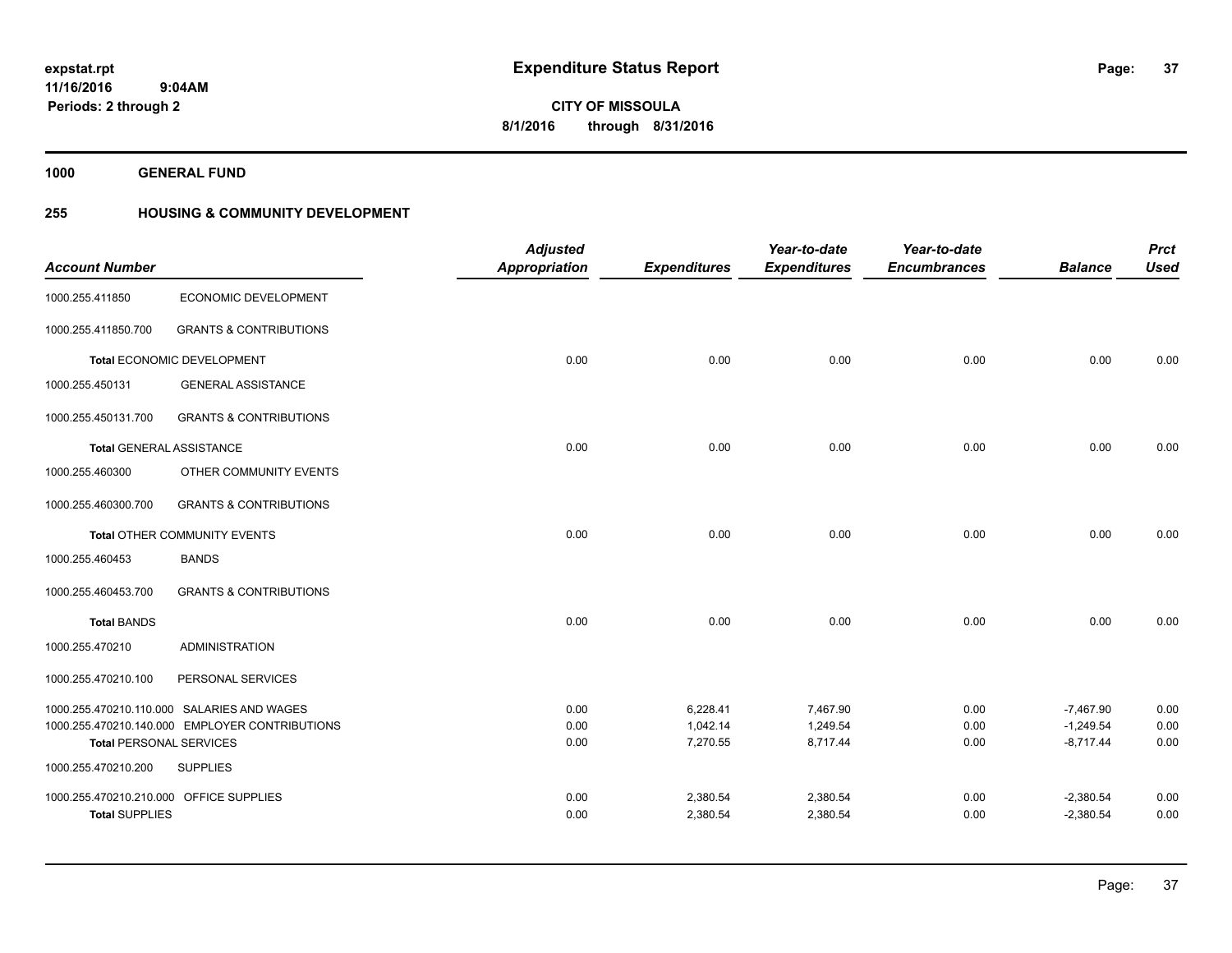**1000 GENERAL FUND**

### **255 HOUSING & COMMUNITY DEVELOPMENT**

| <b>Account Number</b>                            | <b>Adjusted</b><br><b>Appropriation</b> | <b>Expenditures</b> | Year-to-date<br><b>Expenditures</b> | Year-to-date<br><b>Encumbrances</b> | <b>Balance</b> | <b>Prct</b><br>Used |
|--------------------------------------------------|-----------------------------------------|---------------------|-------------------------------------|-------------------------------------|----------------|---------------------|
| <b>PURCHASED SERVICES</b><br>1000.255.470210.300 |                                         |                     |                                     |                                     |                |                     |
| <b>Total PURCHASED SERVICES</b>                  | 0.00                                    | 0.00                | 0.00                                | 0.00                                | 0.00           | 0.00                |
| 1000.255.470210.500<br><b>FIXED CHARGES</b>      |                                         |                     |                                     |                                     |                |                     |
| <b>Total FIXED CHARGES</b>                       | 0.00                                    | 0.00                | 0.00                                | 0.00                                | 0.00           | 0.00                |
| <b>Total HOUSING &amp; COMMUNITY DEVELOPMENT</b> | 0.00                                    | 9.651.09            | 11,097.98                           | 0.00                                | $-11.097.98$   | 0.00                |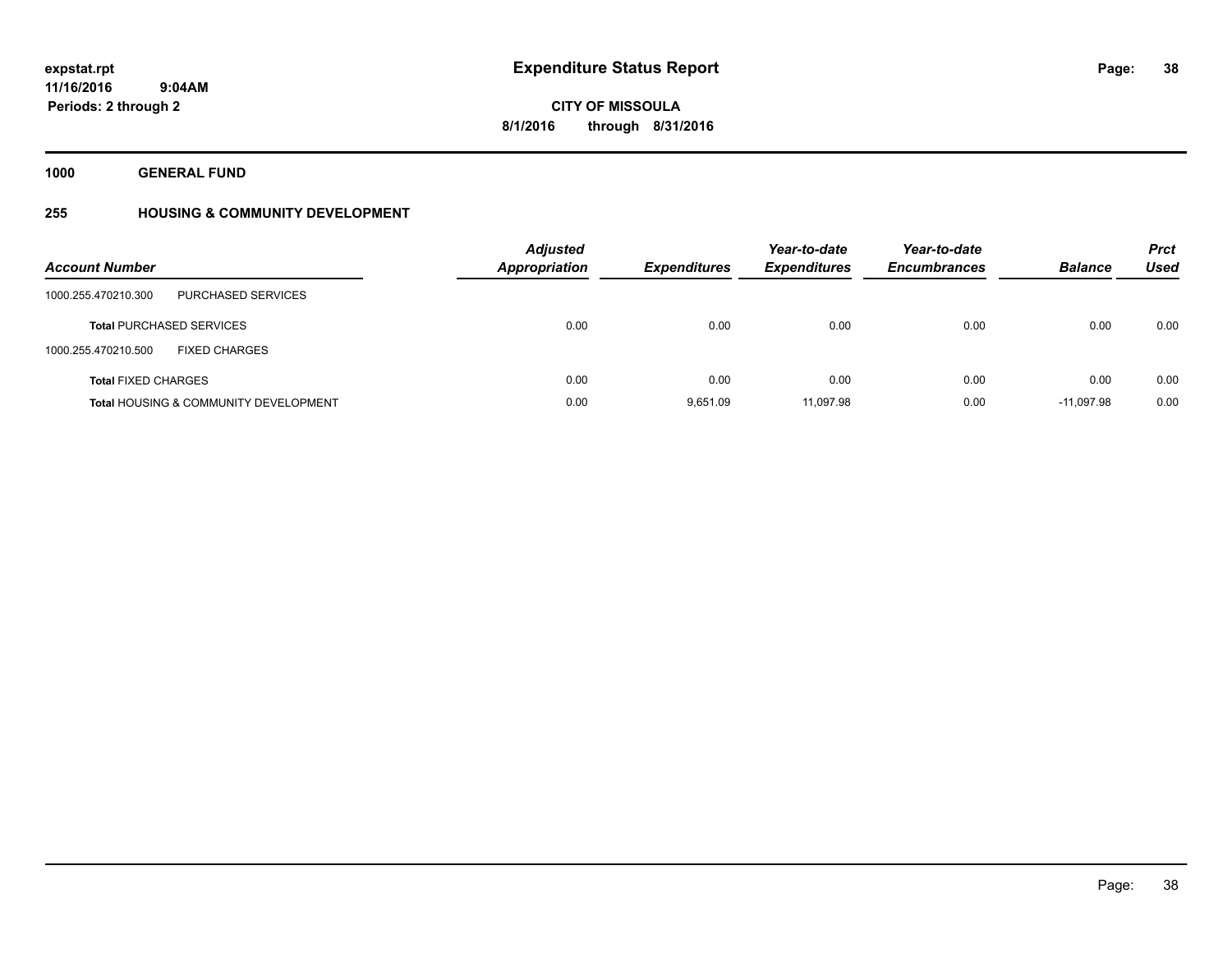**CITY OF MISSOULA 8/1/2016 through 8/31/2016**

**1000 GENERAL FUND**

**270 CITY ATTORNEY**

| <b>Account Number</b>          |                                                                                                       | <b>Adjusted</b><br>Appropriation   | <b>Expenditures</b>  | Year-to-date<br><b>Expenditures</b> | Year-to-date<br><b>Encumbrances</b> | <b>Balance</b>                     | <b>Prct</b><br><b>Used</b> |
|--------------------------------|-------------------------------------------------------------------------------------------------------|------------------------------------|----------------------|-------------------------------------|-------------------------------------|------------------------------------|----------------------------|
| 1000.270.410360                | ALTERNATIVE DISPUTE RESOLUTION                                                                        |                                    |                      |                                     |                                     |                                    |                            |
| 1000.270.410360.700            | <b>GRANTS &amp; CONTRIBUTIONS</b>                                                                     |                                    |                      |                                     |                                     |                                    |                            |
|                                | 1000.270.410360.700.000 ALTERNATIVE DISPUTE RESOLUTION<br>Total ALTERNATIVE DISPUTE RESOLUTION        | 7,200.00<br>7,200.00               | 0.00<br>0.00         | 0.00<br>0.00                        | 0.00<br>0.00                        | 7,200.00<br>7,200.00               | 0.00<br>0.00               |
| 1000.270.410371                | SEXUAL ASSUALT PREVENTION CAMPAIGN                                                                    |                                    |                      |                                     |                                     |                                    |                            |
| 1000.270.410371.700            | <b>GRANTS &amp; CONTRIBUTIONS</b>                                                                     |                                    |                      |                                     |                                     |                                    |                            |
|                                | 1000.270.410371.700.000 SEXUAL ASSUAL PREVENTION CAMPAIGN<br>Total SEXUAL ASSUALT PREVENTION CAMPAIGN | 160,618.00<br>160,618.00           | 0.00<br>0.00         | 0.00<br>0.00                        | 0.00<br>0.00                        | 160,618.00<br>160,618.00           | 0.00<br>0.00               |
| 1000.270.411115                | <b>VICTIM SERVICES</b>                                                                                |                                    |                      |                                     |                                     |                                    |                            |
| 1000.270.411115.100            | PERSONAL SERVICES                                                                                     |                                    |                      |                                     |                                     |                                    |                            |
| <b>Total PERSONAL SERVICES</b> | 1000.270.411115.110.000 SALARIES AND WAGES<br>1000.270.411115.140.000 EMPLOYER CONTRIBUTIONS          | 17,911.00<br>5,837.00<br>23,748.00 | 0.00<br>0.00<br>0.00 | 0.00<br>0.00<br>0.00                | 0.00<br>0.00<br>0.00                | 17,911.00<br>5,837.00<br>23,748.00 | 0.00<br>0.00<br>0.00       |
| 1000.270.411115.300            | PURCHASED SERVICES                                                                                    |                                    |                      |                                     |                                     |                                    |                            |
|                                | <b>Total PURCHASED SERVICES</b>                                                                       | 0.00                               | 0.00                 | 0.00                                | 0.00                                | 0.00                               | 0.00                       |
| 1000.270.411115.900            | <b>CAPITAL OUTLAY</b>                                                                                 |                                    |                      |                                     |                                     |                                    |                            |
| <b>Total CAPITAL OUTLAY</b>    |                                                                                                       | 0.00                               | 0.00                 | 0.00                                | 0.00                                | 0.00                               | 0.00                       |
| <b>Total VICTIM SERVICES</b>   |                                                                                                       | 23,748.00                          | 0.00                 | 0.00                                | 0.00                                | 23,748.00                          | 0.00                       |
| 1000.270.411120                | ADMINISTRATION & CIVIL LAW                                                                            |                                    |                      |                                     |                                     |                                    |                            |
| 1000.270.411120.100            | PERSONAL SERVICES                                                                                     |                                    |                      |                                     |                                     |                                    |                            |
|                                | 1000.270.411120.110.000 SALARIES AND WAGES                                                            | 341.611.00                         | 37.967.01            | 68.048.87                           | 0.00                                | 273.562.13                         | 19.92                      |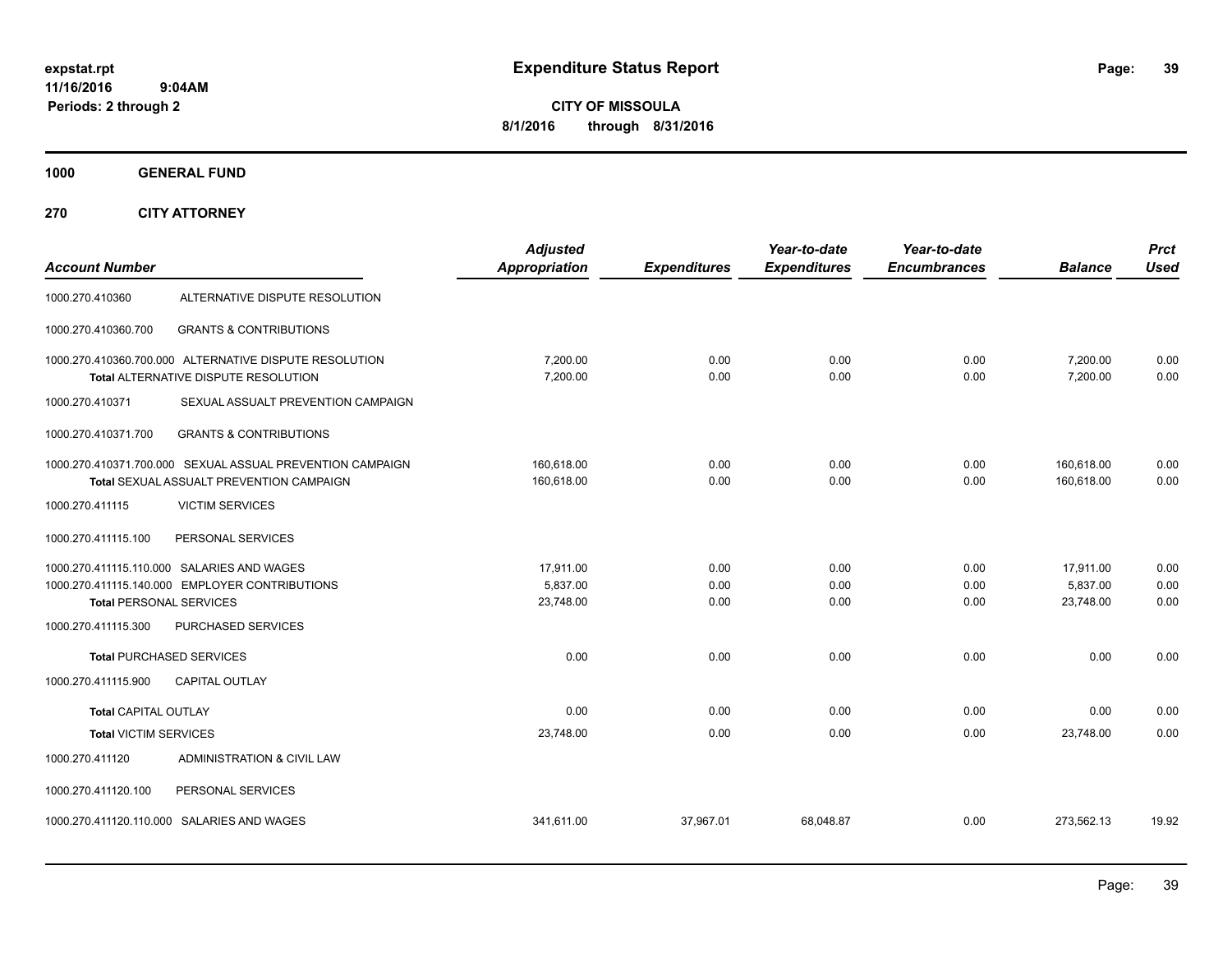**1000 GENERAL FUND**

**270 CITY ATTORNEY**

| <b>Account Number</b>                                   | <b>Adjusted</b><br>Appropriation | <b>Expenditures</b> | Year-to-date<br><b>Expenditures</b> | Year-to-date<br><b>Encumbrances</b> | <b>Balance</b> | <b>Prct</b><br><b>Used</b> |
|---------------------------------------------------------|----------------------------------|---------------------|-------------------------------------|-------------------------------------|----------------|----------------------------|
| 1000.270.411120.120.000 OVERTIME/TERMINATION            | 5,000.00                         | 272.21              | 658.31                              | 0.00                                | 4,341.69       | 13.17                      |
| 1000.270.411120.140.000 EMPLOYER CONTRIBUTIONS          | 101,401.00                       | 11,832.29           | 26,880.82                           | 0.00                                | 74,520.18      | 26.51                      |
| <b>Total PERSONAL SERVICES</b>                          | 448,012.00                       | 50.071.51           | 95.588.00                           | 0.00                                | 352.424.00     | 21.34                      |
| 1000.270.411120.200<br><b>SUPPLIES</b>                  |                                  |                     |                                     |                                     |                |                            |
| 1000.270.411120.210.000 OFFICE SUPPLIES                 | 2,959.00                         | 96.73               | 162.53                              | 0.00                                | 2,796.47       | 5.49                       |
| 1000.270.411120.220.000 OPERATING SUPPLIES              | 550.00                           | 0.00                | 0.00                                | 0.00                                | 550.00         | 0.00                       |
| 1000.270.411120.231.000 GASOLINE                        | 163.00                           | 56.84               | 56.84                               | 0.00                                | 106.16         | 34.87                      |
| <b>Total SUPPLIES</b>                                   | 3,672.00                         | 153.57              | 219.37                              | 0.00                                | 3,452.63       | 5.97                       |
| 1000.270.411120.300<br>PURCHASED SERVICES               |                                  |                     |                                     |                                     |                |                            |
| 1000.270.411120.310.000 COMMUNICATIONS                  | 500.00                           | 0.00                | 0.00                                | 0.00                                | 500.00         | 0.00                       |
| 1000.270.411120.320.000 PRINTING & DUPLICATING          | 275.00                           | 300.30              | 300.30                              | 0.00                                | $-25.30$       | 109.20                     |
| 1000.270.411120.330.000 PUBLICITY, SUBSCRIPTIONS & DUES | 7,605.00                         | 2,793.00            | 2,793.00                            | 0.00                                | 4,812.00       | 36.73                      |
| 1000.270.411120.344.000 TELEPHONE SERVICE               | 132.00                           | 13.44               | 13.44                               | 0.00                                | 118.56         | 10.18                      |
| 1000.270.411120.350.000 PROFESSIONAL SERVICES           | 900.00                           | 0.00                | 0.00                                | 0.00                                | 900.00         | 0.00                       |
| 1000.270.411120.360.000 REPAIR & MAINTENANCE            | 1,258.00                         | 40.48               | 40.48                               | 0.00                                | 1.217.52       | 3.22                       |
| 1000.270.411120.370.000 TRAVEL                          | 2,200.00                         | 0.00                | 0.00                                | 0.00                                | 2,200.00       | 0.00                       |
| 1000.270.411120.380.000 TRAINING                        | 3.511.00                         | 149.00              | 149.00                              | 0.00                                | 3,362.00       | 4.24                       |
| <b>Total PURCHASED SERVICES</b>                         | 16,381.00                        | 3,296.22            | 3,296.22                            | 0.00                                | 13,084.78      | 20.12                      |
| OTHER OBJECTS<br>1000.270.411120.800                    |                                  |                     |                                     |                                     |                |                            |
| <b>Total OTHER OBJECTS</b>                              | 0.00                             | 0.00                | 0.00                                | 0.00                                | 0.00           | 0.00                       |
| <b>CAPITAL OUTLAY</b><br>1000.270.411120.900            |                                  |                     |                                     |                                     |                |                            |
| <b>Total CAPITAL OUTLAY</b>                             | 0.00                             | 0.00                | 0.00                                | 0.00                                | 0.00           | 0.00                       |
| <b>Total ADMINISTRATION &amp; CIVIL LAW</b>             | 468,065.00                       | 53,521.30           | 99,103.59                           | 0.00                                | 368,961.41     | 21.17                      |
| 1000.270.411125<br><b>CRIMINAL LAW</b>                  |                                  |                     |                                     |                                     |                |                            |

1000.270.411125.100 PERSONAL SERVICES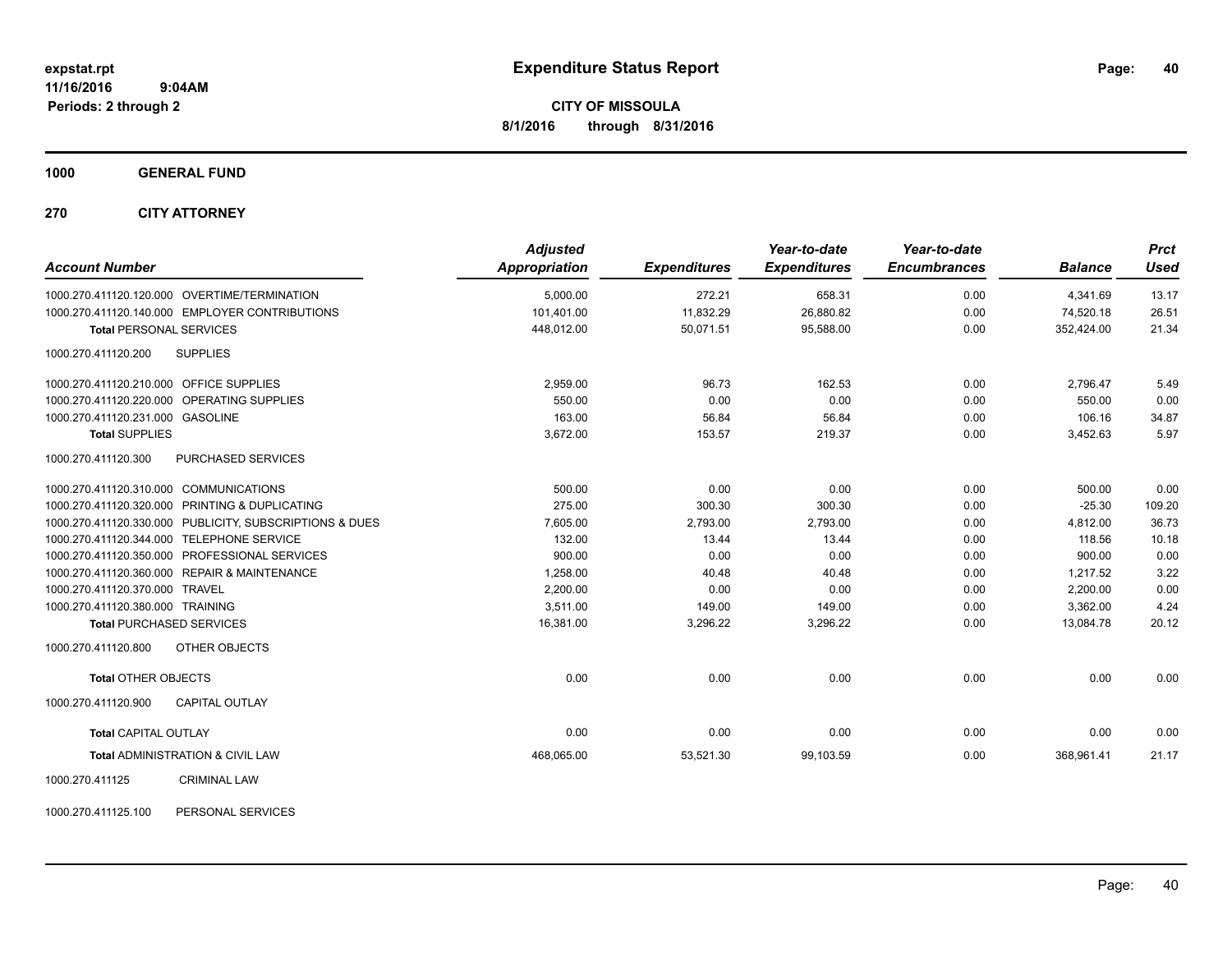**CITY OF MISSOULA 8/1/2016 through 8/31/2016**

**1000 GENERAL FUND**

**270 CITY ATTORNEY**

| <b>Account Number</b>                                   | <b>Adjusted</b><br>Appropriation | <b>Expenditures</b> | Year-to-date<br><b>Expenditures</b> | Year-to-date<br><b>Encumbrances</b> | <b>Balance</b> | <b>Prct</b><br><b>Used</b> |
|---------------------------------------------------------|----------------------------------|---------------------|-------------------------------------|-------------------------------------|----------------|----------------------------|
| 1000.270.411125.110.000 SALARIES AND WAGES              | 607.744.00                       | 34,347.07           | 60.086.70                           | 0.00                                | 547.657.30     | 9.89                       |
| 1000.270.411125.120.000 OVERTIME/TERMINATION            | 0.00                             | 30.24               | 73.14                               | 0.00                                | $-73.14$       | 0.00                       |
| 1000.270.411125.140.000 EMPLOYER CONTRIBUTIONS          | 211,044.00                       | 11,333.16           | 28,994.43                           | 0.00                                | 182,049.57     | 13.74                      |
| <b>Total PERSONAL SERVICES</b>                          | 818,788.00                       | 45,710.47           | 89,154.27                           | 0.00                                | 729,633.73     | 10.89                      |
| 1000.270.411125.200<br><b>SUPPLIES</b>                  |                                  |                     |                                     |                                     |                |                            |
| 1000.270.411125.210.000 OFFICE SUPPLIES                 | 3,159.00                         | 10.70               | 10.70                               | 0.00                                | 3,148.30       | 0.34                       |
| 1000.270.411125.220.000 OPERATING SUPPLIES              | 700.00                           | 0.00                | 0.00                                | 0.00                                | 700.00         | 0.00                       |
| 1000.270.411125.231.000 GASOLINE                        | 100.00                           | 0.00                | 0.00                                | 0.00                                | 100.00         | 0.00                       |
| <b>Total SUPPLIES</b>                                   | 3,959.00                         | 10.70               | 10.70                               | 0.00                                | 3,948.30       | 0.27                       |
| 1000.270.411125.300<br>PURCHASED SERVICES               |                                  |                     |                                     |                                     |                |                            |
| 1000.270.411125.310.000 COMMUNICATIONS                  | 850.00                           | 97.76               | 203.86                              | 0.00                                | 646.14         | 23.98                      |
| 1000.270.411125.320.000 PRINTING & DUPLICATING          | 275.00                           | 0.00                | 0.00                                | 0.00                                | 275.00         | 0.00                       |
| 1000.270.411125.330.000 PUBLICITY, SUBSCRIPTIONS & DUES | 5,395.00                         | 0.00                | 0.00                                | 0.00                                | 5,395.00       | 0.00                       |
| 1000.270.411125.344.000 TELEPHONE SERVICE               | 132.00                           | 0.00                | 0.00                                | 0.00                                | 132.00         | 0.00                       |
| 1000.270.411125.350.000 PROFESSIONAL SERVICES           | 2,350.00                         | 164.57              | 209.77                              | 0.00                                | 2,140.23       | 8.93                       |
| 1000.270.411125.360.000 REPAIR & MAINTENANCE            | 18,189.00                        | 0.00                | 17,977.00                           | 0.00                                | 212.00         | 98.83                      |
| 1000.270.411125.370.000 TRAVEL                          | 3,800.00                         | 0.00                | $-48.00$                            | 0.00                                | 3,848.00       | 1.26                       |
| 1000.270.411125.380.000 TRAINING                        | 5,489.00                         | 298.00              | 298.00                              | 0.00                                | 5,191.00       | 5.43                       |
| <b>Total PURCHASED SERVICES</b>                         | 36,480.00                        | 560.33              | 18,640.63                           | 0.00                                | 17,839.37      | 51.10                      |
| 1000.270.411125.500<br><b>FIXED CHARGES</b>             |                                  |                     |                                     |                                     |                |                            |
| <b>Total FIXED CHARGES</b>                              | 0.00                             | 0.00                | 0.00                                | 0.00                                | 0.00           | 0.00                       |
| 1000.270.411125.900<br><b>CAPITAL OUTLAY</b>            |                                  |                     |                                     |                                     |                |                            |
| <b>Total CAPITAL OUTLAY</b>                             | 0.00                             | 0.00                | 0.00                                | 0.00                                | 0.00           | 0.00                       |
| <b>Total CRIMINAL LAW</b>                               | 859,227.00                       | 46,281.50           | 107,805.60                          | 0.00                                | 751,421.40     | 12.55                      |
| <b>Total CITY ATTORNEY</b>                              | 1,518,858.00                     | 99,802.80           | 206,909.19                          | 0.00                                | 1,311,948.81   | 13.62                      |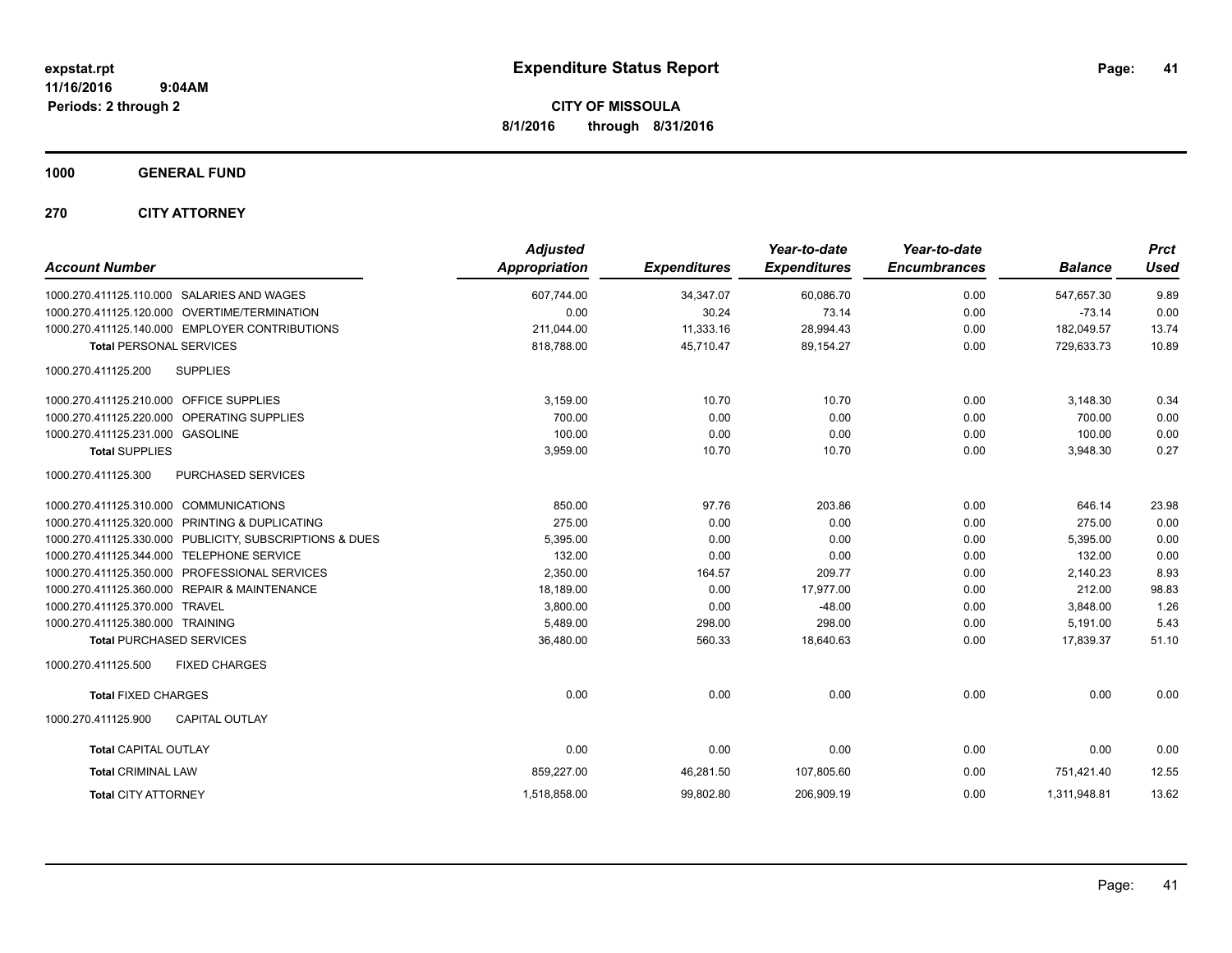**1000 GENERAL FUND**

|                                                         | <b>Adjusted</b> |                     | Year-to-date        | Year-to-date        |                | <b>Prct</b> |
|---------------------------------------------------------|-----------------|---------------------|---------------------|---------------------|----------------|-------------|
| <b>Account Number</b>                                   | Appropriation   | <b>Expenditures</b> | <b>Expenditures</b> | <b>Encumbrances</b> | <b>Balance</b> | <b>Used</b> |
| PUBLIC WORKS ADMINISTRATION<br>1000.280.430100          |                 |                     |                     |                     |                |             |
| PERSONAL SERVICES<br>1000.280.430100.100                |                 |                     |                     |                     |                |             |
| 1000.280.430100.110.000 SALARIES AND WAGES              | 116,829.00      | 11.743.51           | 20,843.18           | 0.00                | 95.985.82      | 17.84       |
| 1000.280.430100.120.000 OVERTIME/TERMINATION            | 477.00          | 0.00                | 0.00                | 0.00                | 477.00         | 0.00        |
| 1000.280.430100.140.000 EMPLOYER CONTRIBUTIONS          | 33,262.00       | 3,045.19            | 6,359.38            | 0.00                | 26,902.62      | 19.12       |
| <b>Total PERSONAL SERVICES</b>                          | 150,568.00      | 14,788.70           | 27,202.56           | 0.00                | 123,365.44     | 18.07       |
| <b>SUPPLIES</b><br>1000.280.430100.200                  |                 |                     |                     |                     |                |             |
| 1000.280.430100.210.000 OFFICE SUPPLIES                 | 450.00          | 142.63              | 142.63              | 0.00                | 307.37         | 31.70       |
| 1000.280.430100.230.000<br>REPAIR/MAINTENANCE           | 50.00           | 0.00                | 0.00                | 0.00                | 50.00          | 0.00        |
| 1000.280.430100.231.000 GASOLINE                        | 249.00          | 0.00                | 0.00                | 0.00                | 249.00         | 0.00        |
| <b>Total SUPPLIES</b>                                   | 749.00          | 142.63              | 142.63              | 0.00                | 606.37         | 19.04       |
| 1000.280.430100.300<br>PURCHASED SERVICES               |                 |                     |                     |                     |                |             |
| 1000.280.430100.310.000 COMMUNICATIONS                  | 300.00          | 8.41                | 8.41                | 0.00                | 291.59         | 2.80        |
| 1000.280.430100.310.351 COMMUNICATIONS~POSTAGE          | 0.00            | 3.89                | 3.89                | 0.00                | $-3.89$        | 0.00        |
| 1000.280.430100.320.000 PRINTING & DUPLICATING          | 200.00          | 0.00                | 0.00                | 0.00                | 200.00         | 0.00        |
| 1000.280.430100.330.000 PUBLICITY, SUBSCRIPTIONS & DUES | 920.00          | 198.00              | 198.00              | 0.00                | 722.00         | 21.52       |
| 1000.280.430100.344.000 TELEPHONE SERVICE               | 733.00          | 105.76              | 105.76              | 0.00                | 627.24         | 14.43       |
| 1000.280.430100.344.391 TELEPHONE SERVICE               | 0.00            | 1.06                | 1.06                | 0.00                | $-1.06$        | 0.00        |
| 1000.280.430100.360.000 REPAIR & MAINTENANCE            | 100.00          | 0.00                | 0.00                | 0.00                | 100.00         | 0.00        |
| 1000.280.430100.370.000 TRAVEL                          | 700.00          | 0.00                | 0.00                | 0.00                | 700.00         | 0.00        |
| 1000.280.430100.380.000 TRAINING                        | 800.00          | 0.00                | 0.00                | 0.00                | 800.00         | 0.00        |
| <b>Total PURCHASED SERVICES</b>                         | 3,753.00        | 317.12              | 317.12              | 0.00                | 3,435.88       | 8.45        |
| <b>FIXED CHARGES</b><br>1000.280.430100.500             |                 |                     |                     |                     |                |             |
| <b>Total FIXED CHARGES</b>                              | 0.00            | 0.00                | 0.00                | 0.00                | 0.00           | 0.00        |
| 1000.280.430100.800<br>OTHER OBJECTS                    |                 |                     |                     |                     |                |             |
| <b>Total OTHER OBJECTS</b>                              | 0.00            | 0.00                | 0.00                | 0.00                | 0.00           | 0.00        |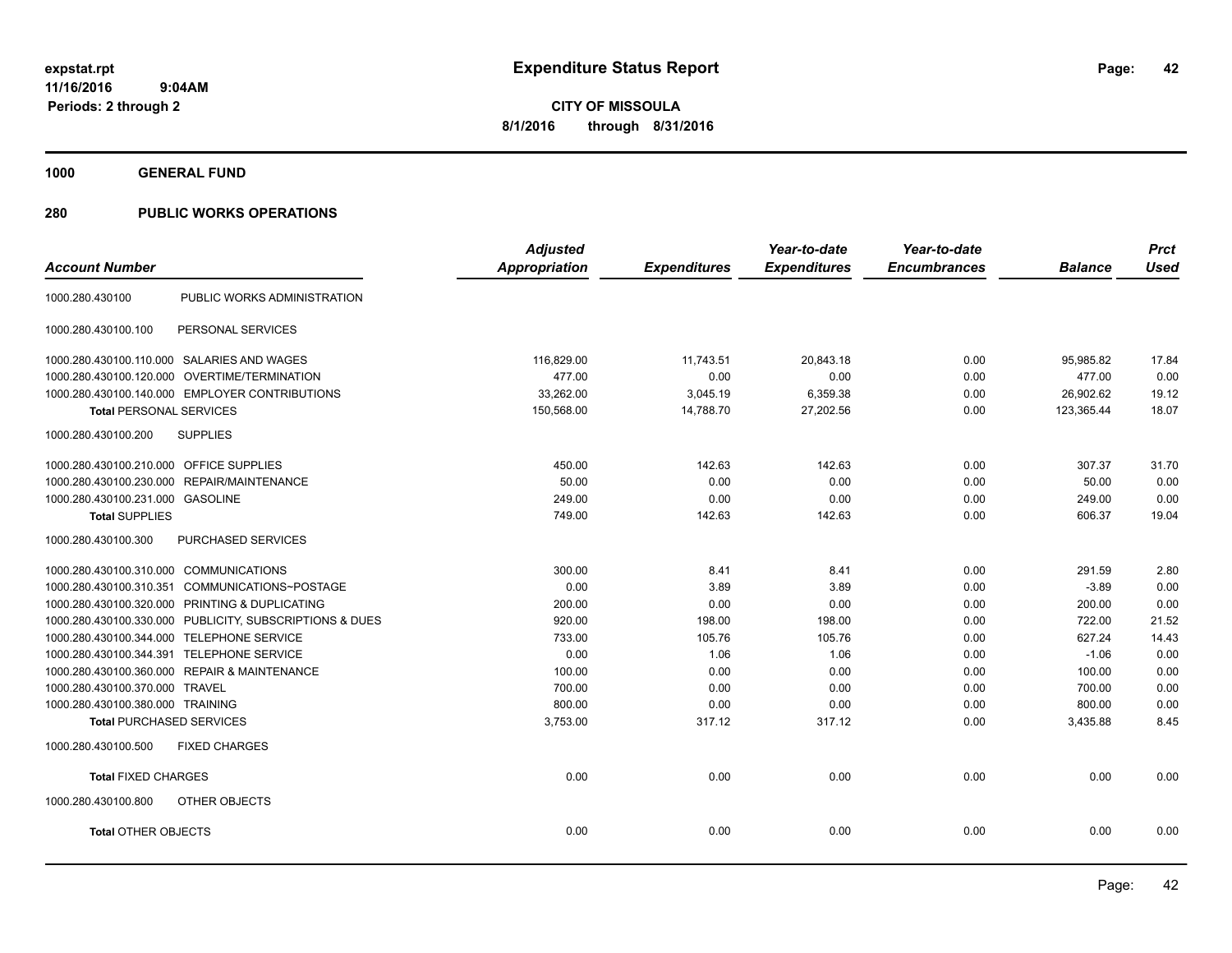**1000 GENERAL FUND**

### **280 PUBLIC WORKS OPERATIONS**

| <b>Account Number</b>                                           |                                                                                                                                              | <b>Adjusted</b><br>Appropriation                     | <b>Expenditures</b>                       | Year-to-date<br><b>Expenditures</b>        | Year-to-date<br><b>Encumbrances</b>  | <b>Balance</b>                                       | <b>Prct</b><br><b>Used</b>              |
|-----------------------------------------------------------------|----------------------------------------------------------------------------------------------------------------------------------------------|------------------------------------------------------|-------------------------------------------|--------------------------------------------|--------------------------------------|------------------------------------------------------|-----------------------------------------|
|                                                                 | <b>Total PUBLIC WORKS ADMINISTRATION</b>                                                                                                     | 155,070.00                                           | 15,248.45                                 | 27,662.31                                  | 0.00                                 | 127,407.69                                           | 17.84                                   |
| 1000.280.430250                                                 | REIMBURSABLE SERVICES                                                                                                                        |                                                      |                                           |                                            |                                      |                                                      |                                         |
| 1000.280.430250.200                                             | <b>SUPPLIES</b>                                                                                                                              |                                                      |                                           |                                            |                                      |                                                      |                                         |
| 1000.280.430250.230.000<br><b>Total SUPPLIES</b>                | <b>REPAIR/MAINTENANCE</b>                                                                                                                    | 10.000.00<br>10,000.00                               | 0.00<br>0.00                              | 0.00<br>0.00                               | 0.00<br>0.00                         | 10,000.00<br>10,000.00                               | 0.00<br>0.00                            |
| 1000.280.430250.300                                             | PURCHASED SERVICES                                                                                                                           |                                                      |                                           |                                            |                                      |                                                      |                                         |
| <b>Total PURCHASED SERVICES</b>                                 | 1000.280.430250.360.000 REPAIR & MAINTENANCE<br>1000.280.430250.360.300 REPAIR & MAINTENANCE                                                 | 10.000.00<br>0.00<br>10,000.00                       | 0.00<br>4,915.00<br>4,915.00              | 0.00<br>4,915.00<br>4,915.00               | 0.00<br>0.00<br>0.00                 | 10,000.00<br>$-4,915.00$<br>5,085.00                 | 0.00<br>0.00<br>49.15                   |
|                                                                 | <b>Total REIMBURSABLE SERVICES</b>                                                                                                           | 20,000.00                                            | 4,915.00                                  | 4,915.00                                   | 0.00                                 | 15,085.00                                            | 24.58                                   |
| 1000.280.430263                                                 | <b>STREET LIGHTING</b>                                                                                                                       |                                                      |                                           |                                            |                                      |                                                      |                                         |
| 1000.280.430263.100                                             | PERSONAL SERVICES                                                                                                                            |                                                      |                                           |                                            |                                      |                                                      |                                         |
| 1000.280.430263.130.000 OTHER<br><b>Total PERSONAL SERVICES</b> | 1000.280.430263.110.000 SALARIES AND WAGES<br>1000.280.430263.120.000 OVERTIME/TERMINATION<br>1000.280.430263.140.000 EMPLOYER CONTRIBUTIONS | 3,833.00<br>624.00<br>256.00<br>2,090.00<br>6,803.00 | 253.19<br>0.00<br>0.00<br>98.74<br>351.93 | 454.67<br>0.00<br>0.00<br>233.14<br>687.81 | 0.00<br>0.00<br>0.00<br>0.00<br>0.00 | 3,378.33<br>624.00<br>256.00<br>1,856.86<br>6,115.19 | 11.86<br>0.00<br>0.00<br>11.16<br>10.11 |
| 1000.280.430263.300                                             | PURCHASED SERVICES                                                                                                                           |                                                      |                                           |                                            |                                      |                                                      |                                         |
| <b>Total PURCHASED SERVICES</b><br><b>Total STREET LIGHTING</b> | 1000.280.430263.341.000 ELECTRICITY & NATURAL GAS                                                                                            | 123.400.00<br>123,400.00<br>130,203.00               | 10.323.51<br>10,323.51<br>10,675.44       | 10,323.51<br>10,323.51<br>11,011.32        | 0.00<br>0.00<br>0.00                 | 113.076.49<br>113.076.49<br>119,191.68               | 8.37<br>8.37<br>8.46                    |
| 1000.280.430264                                                 | <b>TRAFFIC SIGNAL MAINTENANCE</b>                                                                                                            |                                                      |                                           |                                            |                                      |                                                      |                                         |

1000.280.430264.100 PERSONAL SERVICES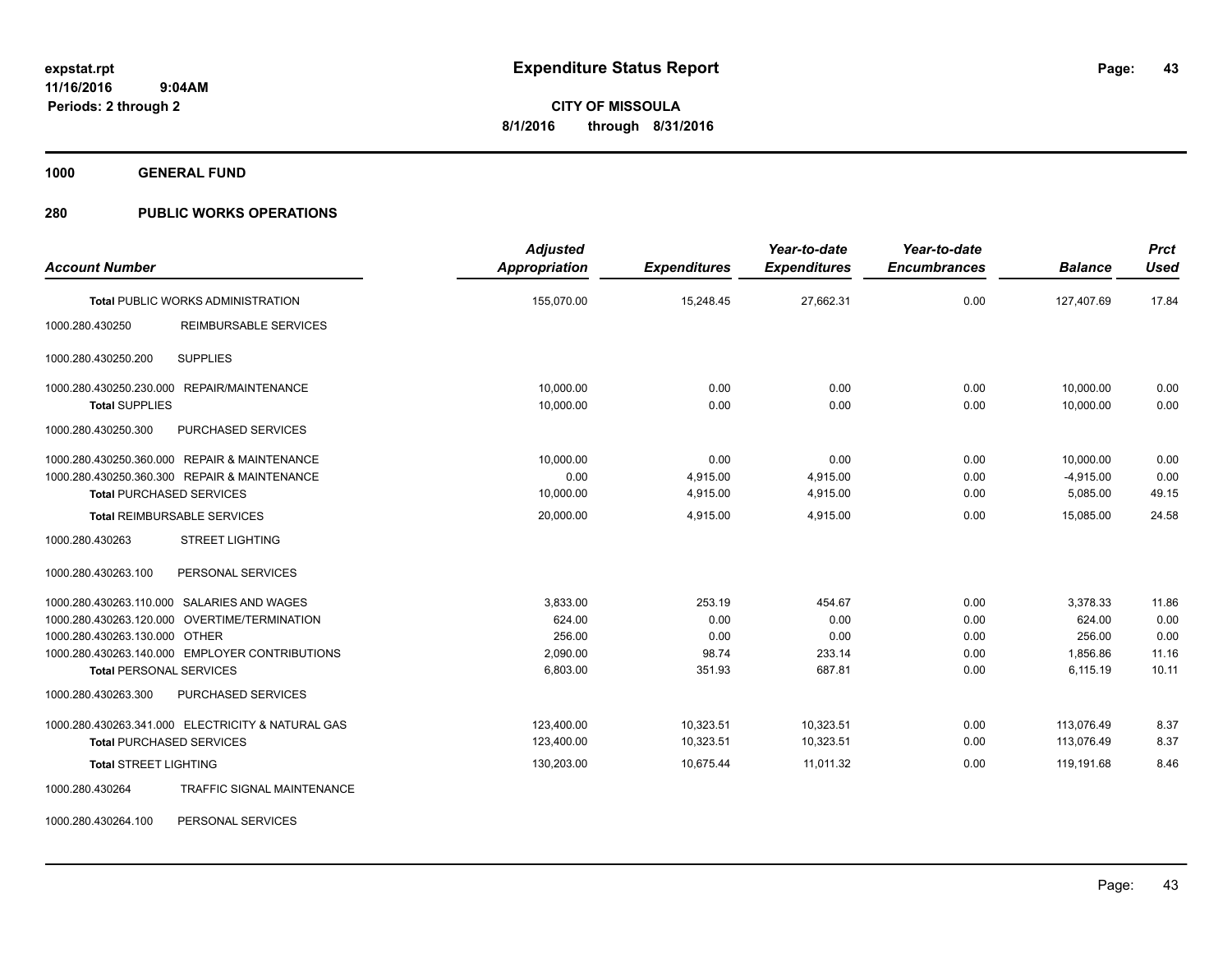**1000 GENERAL FUND**

|                                                   | <b>Adjusted</b> |                     | Year-to-date        | Year-to-date        |                | <b>Prct</b> |
|---------------------------------------------------|-----------------|---------------------|---------------------|---------------------|----------------|-------------|
| <b>Account Number</b>                             | Appropriation   | <b>Expenditures</b> | <b>Expenditures</b> | <b>Encumbrances</b> | <b>Balance</b> | <b>Used</b> |
| 1000.280.430264.110.000 SALARIES AND WAGES        | 86,250.00       | 5,696.50            | 10,230.03           | 0.00                | 76,019.97      | 11.86       |
| 1000.280.430264.120.000 OVERTIME/TERMINATION      | 2,017.00        | 0.00                | 0.00                | 0.00                | 2,017.00       | 0.00        |
| 1000.280.430264.130.000 OTHER                     | 5,758.00        | 0.00                | 0.00                | 0.00                | 5,758.00       | 0.00        |
| 1000.280.430264.140.000 EMPLOYER CONTRIBUTIONS    | 44,095.00       | 2,222.12            | 5,246.70            | 0.00                | 38,848.30      | 11.90       |
| <b>Total PERSONAL SERVICES</b>                    | 138,120.00      | 7,918.62            | 15,476.73           | 0.00                | 122.643.27     | 11.21       |
| 1000.280.430264.200<br><b>SUPPLIES</b>            |                 |                     |                     |                     |                |             |
| 1000.280.430264.210.000 OFFICE SUPPLIES           | 350.00          | 0.00                | 0.00                | 0.00                | 350.00         | 0.00        |
| 1000.280.430264.220.000 OPERATING SUPPLIES        | 235.00          | 0.00                | 0.00                | 0.00                | 235.00         | 0.00        |
| 1000.280.430264.230.000 REPAIR/MAINTENANCE        | 1,060.00        | 0.00                | 0.00                | 0.00                | 1,060.00       | 0.00        |
| 1000.280.430264.231.000<br><b>GASOLINE</b>        | 2,799.00        | 159.98              | 159.98              | 0.00                | 2,639.02       | 5.72        |
| 1000.280.430264.240.000 OTHER SUPPLIES            | 9,880.00        | 0.00                | 92.64               | 0.00                | 9,787.36       | 0.94        |
| <b>Total SUPPLIES</b>                             | 14,324.00       | 159.98              | 252.62              | 0.00                | 14,071.38      | 1.76        |
| PURCHASED SERVICES<br>1000.280.430264.300         |                 |                     |                     |                     |                |             |
| 1000.280.430264.341.000 ELECTRICITY & NATURAL GAS | 15,236.00       | 769.27              | 829.12              | 0.00                | 14,406.88      | 5.44        |
| 1000.280.430264.350.000 PROFESSIONAL SERVICES     | 200.00          | 0.00                | 0.00                | 0.00                | 200.00         | 0.00        |
| 1000.280.430264.360.000 REPAIR & MAINTENANCE      | 1,100.00        | 657.80              | 657.80              | 0.00                | 442.20         | 59.80       |
| 1000.280.430264.370.000 TRAVEL                    | 150.00          | 0.00                | 0.00                | 0.00                | 150.00         | 0.00        |
| 1000.280.430264.380.000 TRAINING                  | 450.00          | 0.00                | 0.00                | 0.00                | 450.00         | 0.00        |
| <b>Total PURCHASED SERVICES</b>                   | 17,136.00       | 1,427.07            | 1,486.92            | 0.00                | 15,649.08      | 8.68        |
| <b>Total TRAFFIC SIGNAL MAINTENANCE</b>           | 169,580.00      | 9,505.67            | 17,216.27           | 0.00                | 152,363.73     | 10.15       |
| 1000.280.430265<br><b>SIGNING &amp; STRIPING</b>  |                 |                     |                     |                     |                |             |
| PERSONAL SERVICES<br>1000.280.430265.100          |                 |                     |                     |                     |                |             |
| 1000.280.430265.110.000 SALARIES AND WAGES        | 200,051.00      | 18,483.63           | 32,182.00           | 0.00                | 167,869.00     | 16.09       |
| 1000.280.430265.120.000 OVERTIME/TERMINATION      | 110.00          | 0.00                | 0.00                | 0.00                | 110.00         | 0.00        |
| 1000.280.430265.130.000 OTHER                     | 2,440.00        | 52.50               | 73.50               | 0.00                | 2,366.50       | 3.01        |
| 1000.280.430265.140.000 EMPLOYER CONTRIBUTIONS    | 101,110.00      | 9,222.21            | 19,879.20           | 0.00                | 81,230.80      | 19.66       |
| <b>Total PERSONAL SERVICES</b>                    | 303,711.00      | 27,758.34           | 52,134.70           | 0.00                | 251,576.30     | 17.17       |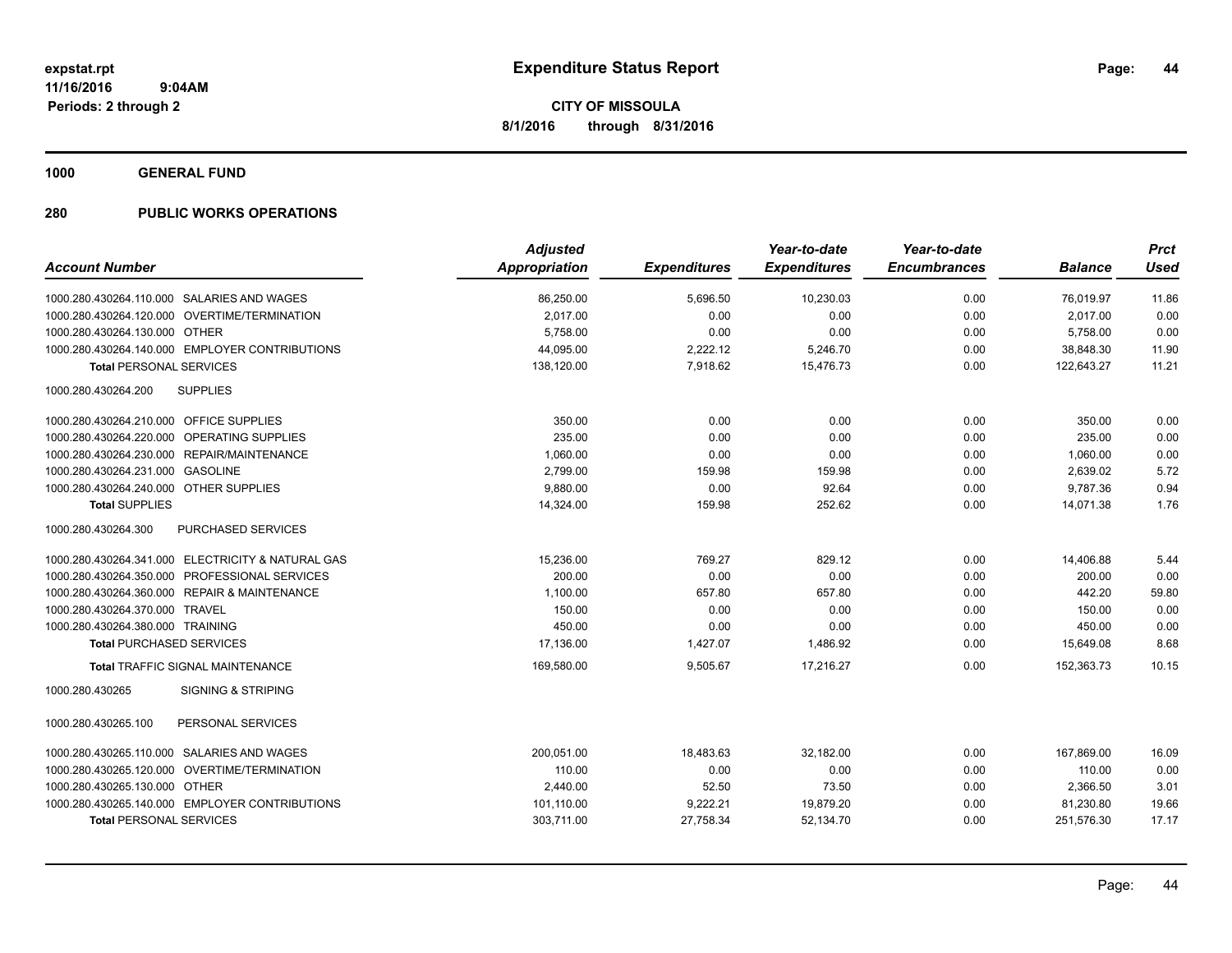**1000 GENERAL FUND**

| <b>Adjusted</b>                                                             | Year-to-date        | Year-to-date        |                | <b>Prct</b> |
|-----------------------------------------------------------------------------|---------------------|---------------------|----------------|-------------|
| Appropriation<br><b>Expenditures</b><br><b>Account Number</b>               | <b>Expenditures</b> | <b>Encumbrances</b> | <b>Balance</b> | <b>Used</b> |
| <b>SUPPLIES</b><br>1000.280.430265.200                                      |                     |                     |                |             |
| 1000.280.430265.210.000<br><b>OFFICE SUPPLIES</b><br>350.00<br>0.00         | 0.00                | 0.00                | 350.00         | 0.00        |
| <b>OPERATING SUPPLIES</b><br>1,700.00<br>0.00<br>1000.280.430265.220.000    | 95.94               | 0.00                | 1.604.06       | 5.64        |
| REPAIR/MAINTENANCE<br>1000.280.430265.230.000<br>40,700.00<br>246.16        | 295.92              | 0.00                | 40,404.08      | 0.73        |
| REPAIR/MAINTENANCE~VEHICLE PARTS<br>0.00<br>9.99<br>1000.280.430265.230.321 | 9.99                | 0.00                | $-9.99$        | 0.00        |
| 1000.280.430265.231.000 GASOLINE<br>3,739.00<br>270.56                      | 270.56              | 0.00                | 3,468.44       | 7.24        |
| 1000.280.430265.240.000 OTHER SUPPLIES<br>6,604.93<br>21,210.00             | 6,604.93            | 0.00                | 14,605.07      | 31.14       |
| <b>Total SUPPLIES</b><br>7,131.64<br>67,699.00                              | 7,277.34            | 0.00                | 60,421.66      | 10.75       |
| 1000.280.430265.300<br>PURCHASED SERVICES                                   |                     |                     |                |             |
| 1000.280.430265.344.000 TELEPHONE SERVICE<br>0.68<br>558.00                 | 0.68                | 0.00                | 557.32         | 0.12        |
| 69.96<br>1000.280.430265.344.399 TELEPHONE SERVICE<br>0.00                  | 140.51              | 0.00                | $-140.51$      | 0.00        |
| 1000.280.430265.345.000 GARBAGE<br>475.00<br>15.60                          | 31.20               | 0.00                | 443.80         | 6.57        |
| 1000.280.430265.350.000 PROFESSIONAL SERVICES<br>457.00<br>0.00             | 0.00                | 0.00                | 457.00         | 0.00        |
| 1000.280.430265.360.000 REPAIR & MAINTENANCE<br>1,700.00<br>0.00            | 0.00                | 0.00                | 1,700.00       | 0.00        |
| 700.00<br>0.00<br>1000.280.430265.370.000 TRAVEL                            | 0.00                | 0.00                | 700.00         | 0.00        |
| 950.00<br>330.90<br>1000.280.430265.380.000 TRAINING                        | 330.90              | 0.00                | 619.10         | 34.83       |
| 4,840.00<br>417.14<br><b>Total PURCHASED SERVICES</b>                       | 503.29              | 0.00                | 4,336.71       | 10.40       |
| 1000.280.430265.900<br><b>CAPITAL OUTLAY</b>                                |                     |                     |                |             |
| <b>Total CAPITAL OUTLAY</b><br>0.00<br>0.00                                 | 0.00                | 0.00                | 0.00           | 0.00        |
| <b>Total SIGNING &amp; STRIPING</b><br>376,250.00<br>35,307.12              | 59,915.33           | 0.00                | 316,334.67     | 15.92       |
| <b>COMMUNICATIONS</b><br>1000.280.430270                                    |                     |                     |                |             |
| PERSONAL SERVICES<br>1000.280.430270.100                                    |                     |                     |                |             |
| 1000.280.430270.110.000 SALARIES AND WAGES<br>101,583.00<br>6,709.14        | 12,048.57           | 0.00                | 89,534.43      | 11.86       |
| 1000.280.430270.120.000 OVERTIME/TERMINATION<br>440.00<br>0.00              | 0.00                | 0.00                | 440.00         | 0.00        |
| 1000.280.430270.130.000 OTHER<br>0.00<br>6.782.00                           | 0.00                | 0.00                | 6,782.00       | 0.00        |
| 1000.280.430270.140.000 EMPLOYER CONTRIBUTIONS<br>2,617.24<br>51,456.00     | 6,179.63            | 0.00                | 45,276.37      | 12.01       |
| <b>Total PERSONAL SERVICES</b><br>160,261.00<br>9,326.38                    | 18,228.20           | 0.00                | 142,032.80     | 11.37       |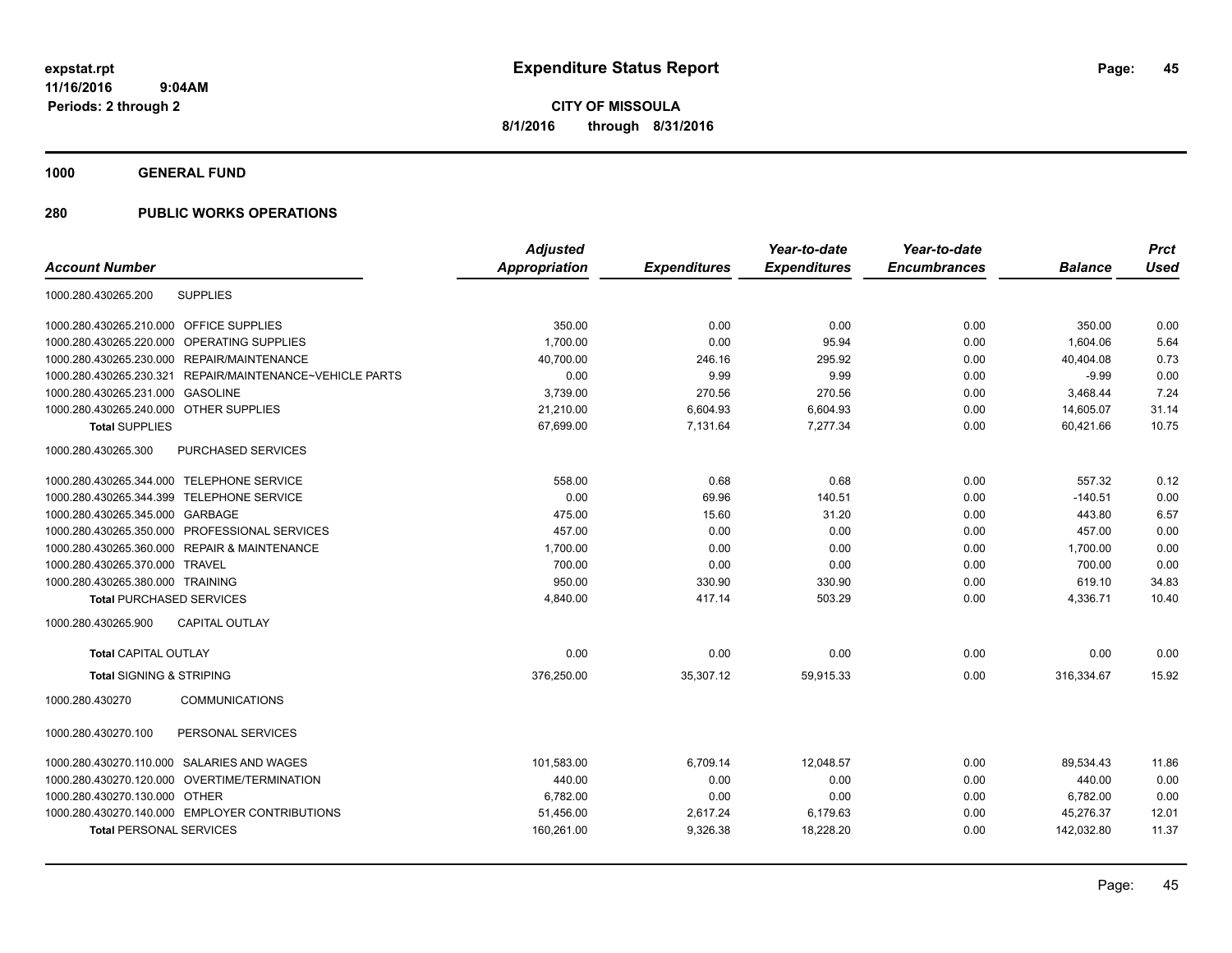**Periods: 2 through 2**

**CITY OF MISSOULA 8/1/2016 through 8/31/2016**

**1000 GENERAL FUND**

|                                                         | <b>Adjusted</b> |                     | Year-to-date        | Year-to-date        |                | <b>Prct</b> |
|---------------------------------------------------------|-----------------|---------------------|---------------------|---------------------|----------------|-------------|
| <b>Account Number</b>                                   | Appropriation   | <b>Expenditures</b> | <b>Expenditures</b> | <b>Encumbrances</b> | <b>Balance</b> | Used        |
| <b>SUPPLIES</b><br>1000.280.430270.200                  |                 |                     |                     |                     |                |             |
| 1000.280.430270.230.000<br>REPAIR/MAINTENANCE           | 8,050.00        | 2,459.37            | 2,459.37            | 0.00                | 5,590.63       | 30.55       |
| <b>GASOLINE</b><br>1000.280.430270.231.000              | 2,493.00        | 0.00                | 0.00                | 0.00                | 2,493.00       | 0.00        |
| <b>Total SUPPLIES</b>                                   | 10,543.00       | 2,459.37            | 2,459.37            | 0.00                | 8,083.63       | 23.33       |
| 1000.280.430270.300<br>PURCHASED SERVICES               |                 |                     |                     |                     |                |             |
| 1000.280.430270.330.000 PUBLICITY, SUBSCRIPTIONS & DUES | 180.00          | 0.00                | 0.00                | 0.00                | 180.00         | 0.00        |
| ELECTRICITY & NATURAL GAS<br>1000.280.430270.341.000    | 2,573.00        | 92.43               | 92.43               | 0.00                | 2,480.57       | 3.59        |
| 1000.280.430270.344.000<br><b>TELEPHONE SERVICE</b>     | 513.00          | 6.75                | 6.75                | 0.00                | 506.25         | 1.32        |
| 1000.280.430270.344.400<br><b>TELEPHONE SERVICE</b>     | 0.00            | 60.21               | 120.71              | 0.00                | $-120.71$      | 0.00        |
| 1000.280.430270.350.000 PROFESSIONAL SERVICES           | 100.00          | 0.00                | 0.00                | 0.00                | 100.00         | 0.00        |
| 1000.280.430270.360.000 REPAIR & MAINTENANCE            | 3,000.00        | 0.00                | 0.00                | 0.00                | 3,000.00       | 0.00        |
| <b>Total PURCHASED SERVICES</b>                         | 6,366.00        | 159.39              | 219.89              | 0.00                | 6,146.11       | 3.45        |
| <b>Total COMMUNICATIONS</b>                             | 177,170.00      | 11,945.14           | 20,907.46           | 0.00                | 156,262.54     | 11.80       |
| <b>Total PUBLIC WORKS OPERATIONS</b>                    | 1,028,273.00    | 87,596.82           | 141,627.69          | 0.00                | 886,645.31     | 13.77       |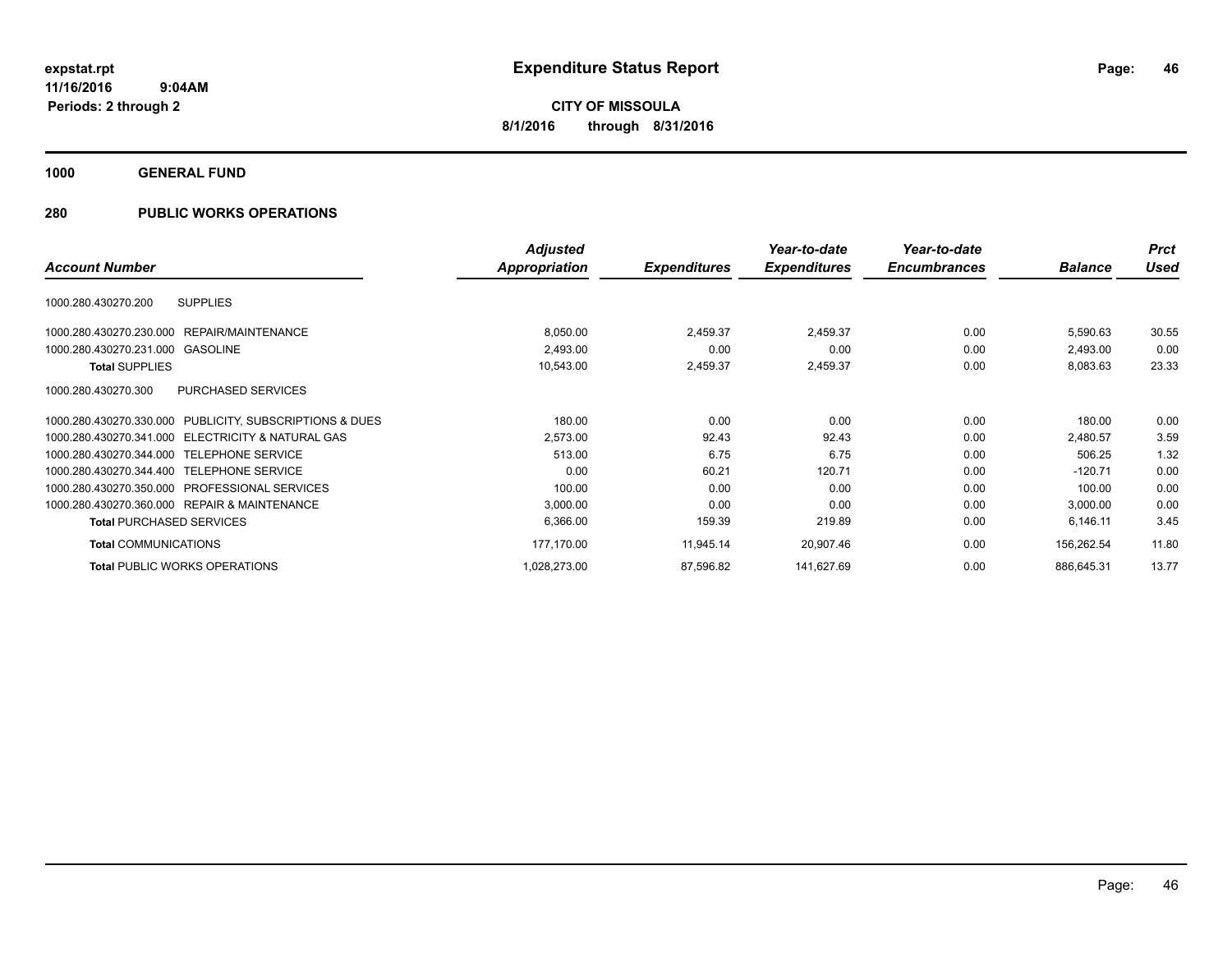**CITY OF MISSOULA 8/1/2016 through 8/31/2016**

**1000 GENERAL FUND**

| <b>Account Number</b>                   |                                                        | <b>Adjusted</b><br><b>Appropriation</b> | <b>Expenditures</b> | Year-to-date<br><b>Expenditures</b> | Year-to-date<br><b>Encumbrances</b> | <b>Balance</b> | <b>Prct</b><br><b>Used</b> |
|-----------------------------------------|--------------------------------------------------------|-----------------------------------------|---------------------|-------------------------------------|-------------------------------------|----------------|----------------------------|
| 1000.290.420110                         | <b>ADMINISTRATION</b>                                  |                                         |                     |                                     |                                     |                |                            |
| 1000.290.420110.100                     | PERSONAL SERVICES                                      |                                         |                     |                                     |                                     |                |                            |
| 1000.290.420110.110.000                 | SALARIES AND WAGES                                     | 747,373.00                              | 54,822.15           | 98,299.58                           | 0.00                                | 649,073.42     | 13.15                      |
| 1000.290.420110.115.000                 | SALARIES/HEALTH INSURANCE BENEFIT                      | 0.00                                    | 3,510.00            | 4,563.00                            | 0.00                                | $-4,563.00$    | 0.00                       |
|                                         | 1000.290.420110.120.000 OVERTIME/TERMINATION           | 9,246.00                                | 84.33               | 180.94                              | 0.00                                | 9.065.06       | 1.96                       |
|                                         | 1000.290.420110.121.000 OUTSIDE HIRE OVERTIME          | 75.000.00                               | 29,863.05           | 37,964.55                           | 0.00                                | 37.035.45      | 50.62                      |
|                                         | 1000.290.420110.123.000 CELL PHONE OVERTIME            | 60,690.00                               | 0.00                | 0.00                                | 0.00                                | 60,690.00      | 0.00                       |
| 1000.290.420110.130.000                 | <b>OTHER</b>                                           | 4,994.00                                | 3,500.00            | 3,500.00                            | 0.00                                | 1,494.00       | 70.08                      |
| 1000.290.420110.133.000                 | EDUCATION COMPENSATION                                 | 0.00                                    | 50.00               | 90.00                               | 0.00                                | $-90.00$       | 0.00                       |
| 1000.290.420110.140.000                 | <b>EMPLOYER CONTRIBUTIONS</b>                          | 432,448.00                              | 17,962.19           | 36,574.80                           | 0.00                                | 395,873.20     | 8.46                       |
|                                         | 1000.290.420110.141.000 STATE RETIREMENT CONTRIBUTIONS | 0.00                                    | 0.00                | 10.038.99                           | 0.00                                | $-10.038.99$   | 0.00                       |
| <b>Total PERSONAL SERVICES</b>          |                                                        | 1,329,751.00                            | 109,791.72          | 191,211.86                          | 0.00                                | 1,138,539.14   | 14.38                      |
| 1000.290.420110.200                     | <b>SUPPLIES</b>                                        |                                         |                     |                                     |                                     |                |                            |
| 1000.290.420110.210.000 OFFICE SUPPLIES |                                                        | 11.650.00                               | 1.557.07            | 1.657.07                            | 0.00                                | 9.992.93       | 14.22                      |
| 1000.290.420110.220.000                 | <b>OPERATING SUPPLIES</b>                              | 22,750.00                               | 674.35              | 1,080.77                            | 0.00                                | 21.669.23      | 4.75                       |
| 1000.290.420110.230.000                 | <b>REPAIR/MAINTENANCE</b>                              | 900.00                                  | 26.72               | 26.72                               | 0.00                                | 873.28         | 2.97                       |
| 1000.290.420110.231.000 GASOLINE        |                                                        | 3,515.00                                | 362.71              | 362.71                              | 0.00                                | 3,152.29       | 10.32                      |
| <b>Total SUPPLIES</b>                   |                                                        | 38,815.00                               | 2,620.85            | 3,127.27                            | 0.00                                | 35,687.73      | 8.06                       |
| 1000.290.420110.300                     | <b>PURCHASED SERVICES</b>                              |                                         |                     |                                     |                                     |                |                            |
| 1000.290.420110.310.000                 | <b>COMMUNICATIONS</b>                                  | 4,712.00                                | 247.10              | 756.62                              | 0.00                                | 3,955.38       | 16.06                      |
| 1000.290.420110.320.000                 | PRINTING & DUPLICATING                                 | 500.00                                  | 79.42               | 79.42                               | 0.00                                | 420.58         | 15.88                      |
| 1000.290.420110.330.000                 | PUBLICITY, SUBSCRIPTIONS & DUES                        | 12,538.00                               | 1,121.80            | 8,059.80                            | 0.00                                | 4,478.20       | 64.28                      |
| 1000.290.420110.344.000                 | <b>TELEPHONE SERVICE</b>                               | 47,692.00                               | 4,598.97            | 4,598.97                            | 0.00                                | 43,093.03      | 9.64                       |
| 1000.290.420110.350.000                 | PROFESSIONAL SERVICES                                  | 7,920.00                                | 2,972.20            | 3,689.60                            | 0.00                                | 4,230.40       | 46.59                      |
| 1000.290.420110.360.000                 | <b>REPAIR &amp; MAINTENANCE</b>                        | 66,700.00                               | 0.00                | 63,414.61                           | 0.00                                | 3,285.39       | 95.07                      |
|                                         | 1000.290.420110.392.000 DONATIONS AND SALES            | 0.00                                    | 0.00                | $-167.00$                           | 0.00                                | 167.00         | 0.00                       |
| <b>Total PURCHASED SERVICES</b>         |                                                        | 140,062.00                              | 9,019.49            | 80,432.02                           | 0.00                                | 59,629.98      | 57.43                      |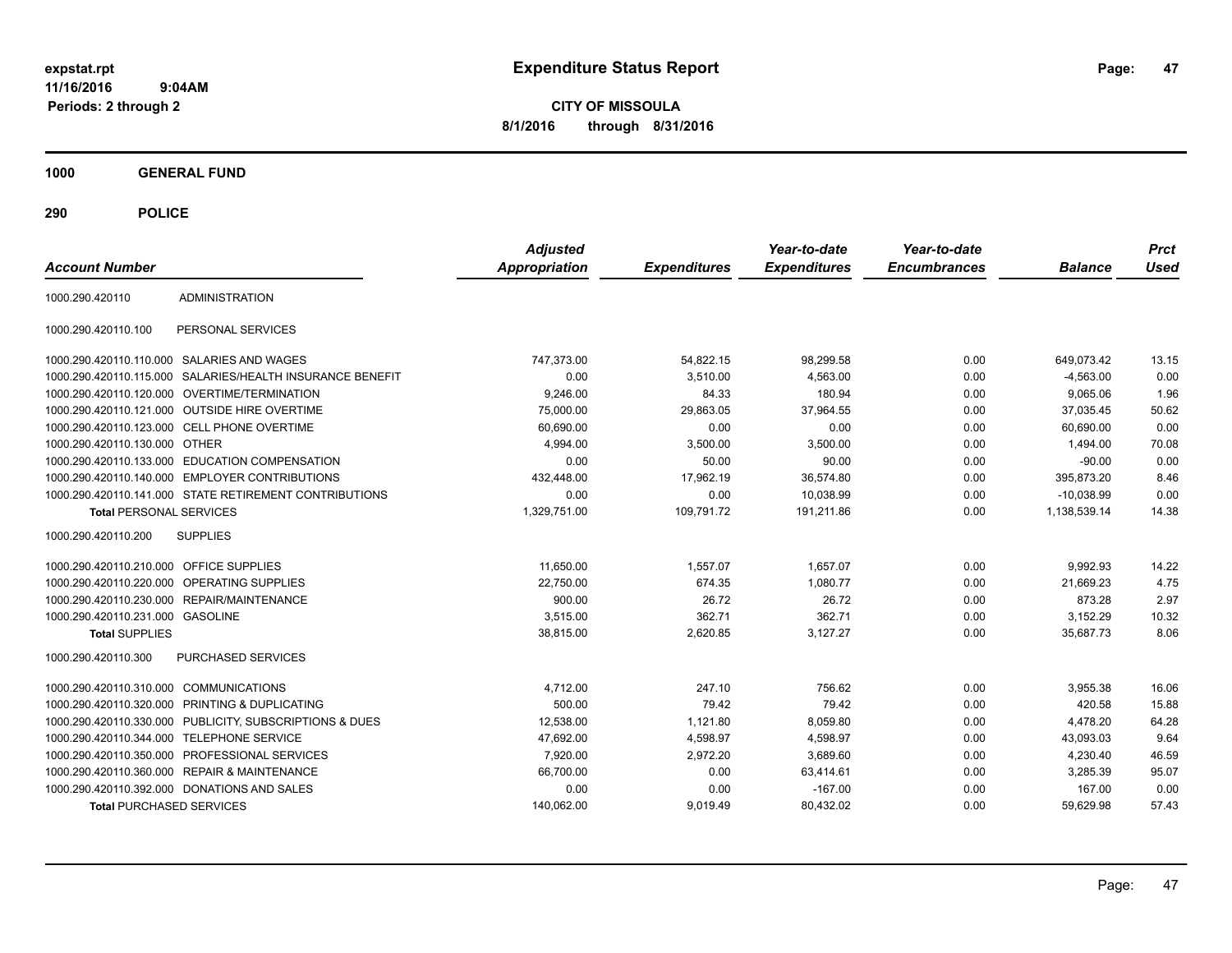**CITY OF MISSOULA 8/1/2016 through 8/31/2016**

**1000 GENERAL FUND**

| <b>Account Number</b>                                                                            | <b>Adjusted</b><br><b>Appropriation</b> | <b>Expenditures</b> | Year-to-date<br><b>Expenditures</b> | Year-to-date<br><b>Encumbrances</b> | <b>Balance</b>        | <b>Prct</b><br><b>Used</b> |
|--------------------------------------------------------------------------------------------------|-----------------------------------------|---------------------|-------------------------------------|-------------------------------------|-----------------------|----------------------------|
| <b>FIXED CHARGES</b><br>1000.290.420110.500                                                      |                                         |                     |                                     |                                     |                       |                            |
| 1000.290.420110.500.000 FIXED CHARGES                                                            | 71.214.00                               | 6,316.97            | 18,126.91                           | 0.00                                | 53,087.09             | 25.45                      |
| <b>Total FIXED CHARGES</b>                                                                       | 71,214.00                               | 6,316.97            | 18,126.91                           | 0.00                                | 53,087.09             | 25.45                      |
| 1000.290.420110.700<br><b>GRANTS &amp; CONTRIBUTIONS</b>                                         |                                         |                     |                                     |                                     |                       |                            |
| 1000.290.420110.700.000 GRANTS & CONTRIBUTIONS                                                   | 4,000.00                                | 0.00                | 0.00                                | 0.00                                | 4,000.00              | 0.00                       |
| <b>Total GRANTS &amp; CONTRIBUTIONS</b>                                                          | 4,000.00                                | 0.00                | 0.00                                | 0.00                                | 4,000.00              | 0.00                       |
| 1000.290.420110.800<br>OTHER OBJECTS                                                             |                                         |                     |                                     |                                     |                       |                            |
| 1000.290.420110.820.000 TRANSFERS TO LAW ENFORCEMENT BLOCK GRANT                                 | 6,000.00                                | 0.00                | 0.00                                | 0.00                                | 6,000.00              | 0.00                       |
| <b>Total OTHER OBJECTS</b>                                                                       | 6,000.00                                | 0.00                | 0.00                                | 0.00                                | 6,000.00              | 0.00                       |
| <b>CAPITAL OUTLAY</b><br>1000.290.420110.900                                                     |                                         |                     |                                     |                                     |                       |                            |
| <b>Total CAPITAL OUTLAY</b>                                                                      | 0.00                                    | 0.00                | 0.00                                | 0.00                                | 0.00                  | 0.00                       |
| <b>Total ADMINISTRATION</b>                                                                      | 1,589,842.00                            | 127,749.03          | 292,898.06                          | 0.00                                | 1,296,943.94          | 18.42                      |
| 1000.290.420130<br>PERSONNEL TRAINING                                                            |                                         |                     |                                     |                                     |                       |                            |
| 1000.290.420130.100<br>PERSONAL SERVICES                                                         |                                         |                     |                                     |                                     |                       |                            |
| 1000.290.420130.110.000 SALARIES AND WAGES                                                       | 70.063.00                               | 5,313.37            | 9,515.02                            | 0.00                                | 60.547.98             | 13.58                      |
| 1000.290.420130.115.000 SALARIES/HEALTH INSURANCE BENEFIT                                        | 0.00                                    | 702.00              | 912.60                              | 0.00                                | $-912.60$             | 0.00                       |
| 1000.290.420130.120.000 OVERTIME/TERMINATION                                                     | 1,168.00                                | 0.00                | 0.00                                | 0.00                                | 1,168.00              | 0.00                       |
| 1000.290.420130.130.000 OTHER                                                                    | 713.00                                  | 700.00              | 700.00                              | 0.00                                | 13.00                 | 98.18                      |
| 1000.290.420130.133.000 EDUCATION COMPENSATION<br>1000.290.420130.140.000 EMPLOYER CONTRIBUTIONS | 0.00<br>48,796.00                       | 20.00<br>1,373.82   | 36.00<br>2,510.86                   | 0.00<br>0.00                        | $-36.00$<br>46,285.14 | 0.00<br>5.15               |
| 1000.290.420130.141.000 STATE RETIREMENT CONTRIBUTIONS                                           | 0.00                                    | 0.00                | 1.643.72                            | 0.00                                | $-1,643.72$           | 0.00                       |
| <b>Total PERSONAL SERVICES</b>                                                                   | 120,740.00                              | 8,109.19            | 15.318.20                           | 0.00                                | 105.421.80            | 12.69                      |
| 1000.290.420130.200<br><b>SUPPLIES</b>                                                           |                                         |                     |                                     |                                     |                       |                            |
| 1000.290.420130.210.000 OFFICE SUPPLIES                                                          | 200.00                                  | 0.00                | 0.00                                | 0.00                                | 200.00                | 0.00                       |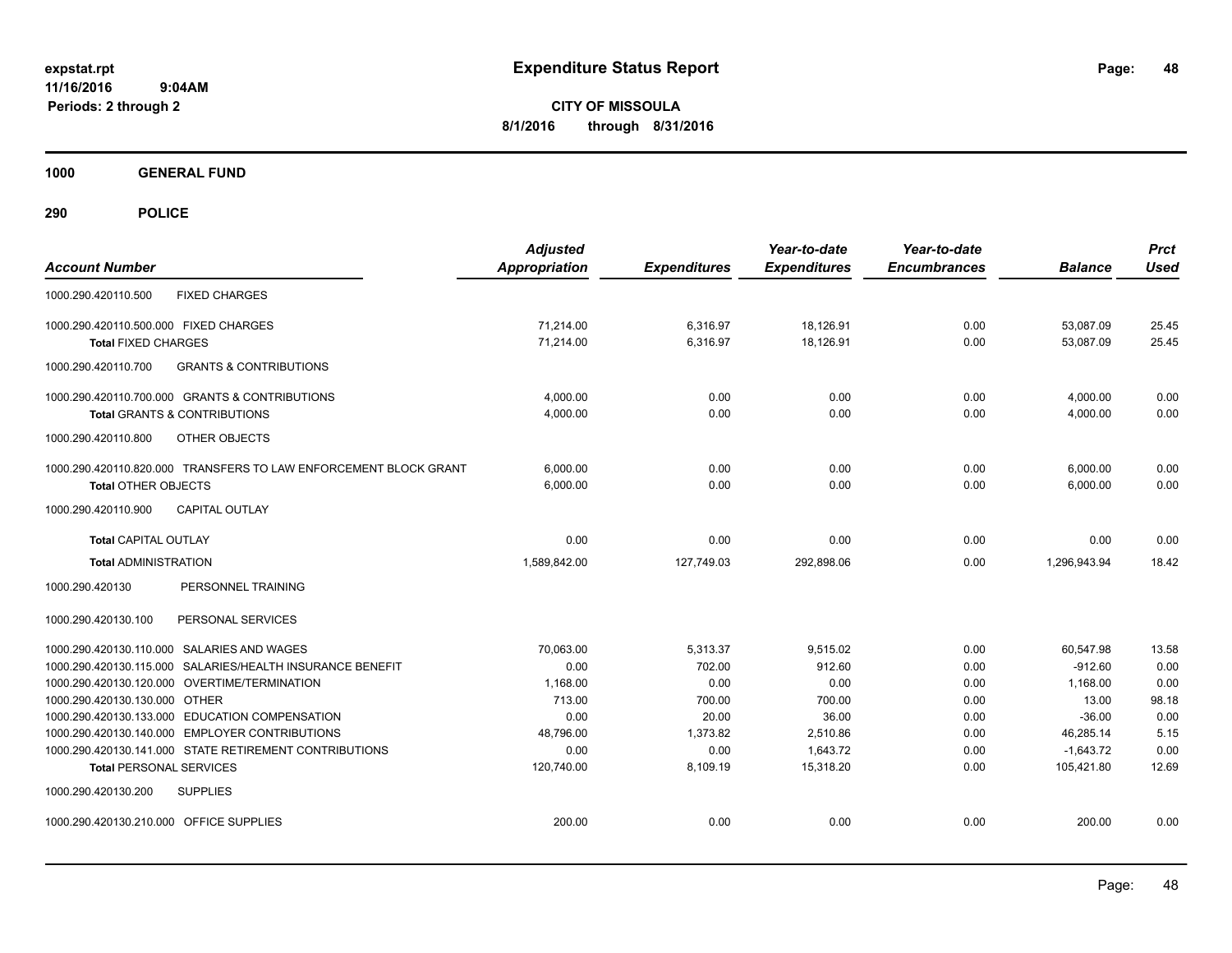**CITY OF MISSOULA 8/1/2016 through 8/31/2016**

**1000 GENERAL FUND**

| <b>Account Number</b>                                     | <b>Adjusted</b><br>Appropriation | <b>Expenditures</b> | Year-to-date<br><b>Expenditures</b> | Year-to-date<br><b>Encumbrances</b> | <b>Balance</b> | <b>Prct</b><br><b>Used</b> |
|-----------------------------------------------------------|----------------------------------|---------------------|-------------------------------------|-------------------------------------|----------------|----------------------------|
| 1000.290.420130.220.000 OPERATING SUPPLIES                | 28,485.00                        | 14,426.00           | 14,976.00                           | 0.00                                | 13,509.00      | 52.58                      |
| <b>Total SUPPLIES</b>                                     | 28,685.00                        | 14,426.00           | 14,976.00                           | 0.00                                | 13,709.00      | 52.21                      |
| PURCHASED SERVICES<br>1000.290.420130.300                 |                                  |                     |                                     |                                     |                |                            |
| 1000.290.420130.320.000 PRINTING & DUPLICATING            | 350.00                           | 0.00                | 0.00                                | 0.00                                | 350.00         | 0.00                       |
| 1000.290.420130.360.000 REPAIR & MAINTENANCE              | 100.00                           | 0.00                | 0.00                                | 0.00                                | 100.00         | 0.00                       |
| 1000.290.420130.370.000 TRAVEL                            | 29,500.00                        | 6,077.72            | 6,373.72                            | 0.00                                | 23.126.28      | 21.61                      |
| 1000.290.420130.380.000 TRAINING                          | 35,200.00                        | 2,668.00            | 3,758.00                            | 0.00                                | 31,442.00      | 10.68                      |
| 1000.290.420130.390.000 OTHER PURCHASED SERVICES          | 25,000.00                        | 0.00                | 0.00                                | 0.00                                | 25,000.00      | 0.00                       |
| 1000.290.420130.390.031 MISC TRAINING/TRAVEL EXPENSES     | 0.00                             | 0.00                | 1,274.00                            | 0.00                                | $-1,274.00$    | 0.00                       |
| <b>Total PURCHASED SERVICES</b>                           | 90,150.00                        | 8,745.72            | 11,405.72                           | 0.00                                | 78,744.28      | 12.65                      |
| <b>Total PERSONNEL TRAINING</b>                           | 239,575.00                       | 31.280.91           | 41.699.92                           | 0.00                                | 197.875.08     | 17.41                      |
| 1000.290.420141<br><b>CRIMINAL INVESTIGATION</b>          |                                  |                     |                                     |                                     |                |                            |
| 1000.290.420141.100<br>PERSONAL SERVICES                  |                                  |                     |                                     |                                     |                |                            |
| 1000.290.420141.110.000 SALARIES AND WAGES                | 1.291.963.00                     | 89.858.01           | 163.671.43                          | 0.00                                | 1,128,291.57   | 12.67                      |
| 1000.290.420141.115.000 SALARIES/HEALTH INSURANCE BENEFIT | 0.00                             | 10,179.00           | 13,338.00                           | 0.00                                | $-13,338.00$   | 0.00                       |
| 1000.290.420141.120.000 OVERTIME/TERMINATION              | 50,611.00                        | 6,471.02            | 9.778.40                            | 0.00                                | 40,832.60      | 19.32                      |
| 1000.290.420141.122.000 COURT & CELL PHONE OT             | 4,129.00                         | 0.00                | 0.00                                | 0.00                                | 4,129.00       | 0.00                       |
| 1000.290.420141.130.000 OTHER                             | 10.702.00                        | 10.500.00           | 10.500.00                           | 0.00                                | 202.00         | 98.11                      |
| 1000.290.420141.133.000 EDUCATION COMPENSATION            | 0.00                             | 190.00              | 350.00                              | 0.00                                | $-350.00$      | 0.00                       |
| 1000.290.420141.140.000 EMPLOYER CONTRIBUTIONS            | 858,863.00                       | 24,046.93           | 46,323.48                           | 0.00                                | 812,539.52     | 5.39                       |
| 1000.290.420141.141.000 STATE RETIREMENT CONTRIBUTIONS    | 0.00                             | 0.00                | 25,936.94                           | 0.00                                | $-25,936.94$   | 0.00                       |
| <b>Total PERSONAL SERVICES</b>                            | 2,216,268.00                     | 141,244.96          | 269,898.25                          | 0.00                                | 1,946,369.75   | 12.18                      |
| <b>SUPPLIES</b><br>1000.290.420141.200                    |                                  |                     |                                     |                                     |                |                            |
| 1000.290.420141.210.000 OFFICE SUPPLIES                   | 2,500.00                         | 90.00               | 90.00                               | 0.00                                | 2,410.00       | 3.60                       |
| 1000.290.420141.220.000 OPERATING SUPPLIES                | 3,500.00                         | 188.99              | 188.99                              | 0.00                                | 3,311.01       | 5.40                       |
| 1000.290.420141.230.000 REPAIR/MAINTENANCE                | 3,900.00                         | 439.14              | 439.14                              | 0.00                                | 3,460.86       | 11.26                      |
| 1000.290.420141.231.000 GASOLINE                          | 7,744.00                         | 971.91              | 971.91                              | 0.00                                | 6,772.09       | 12.55                      |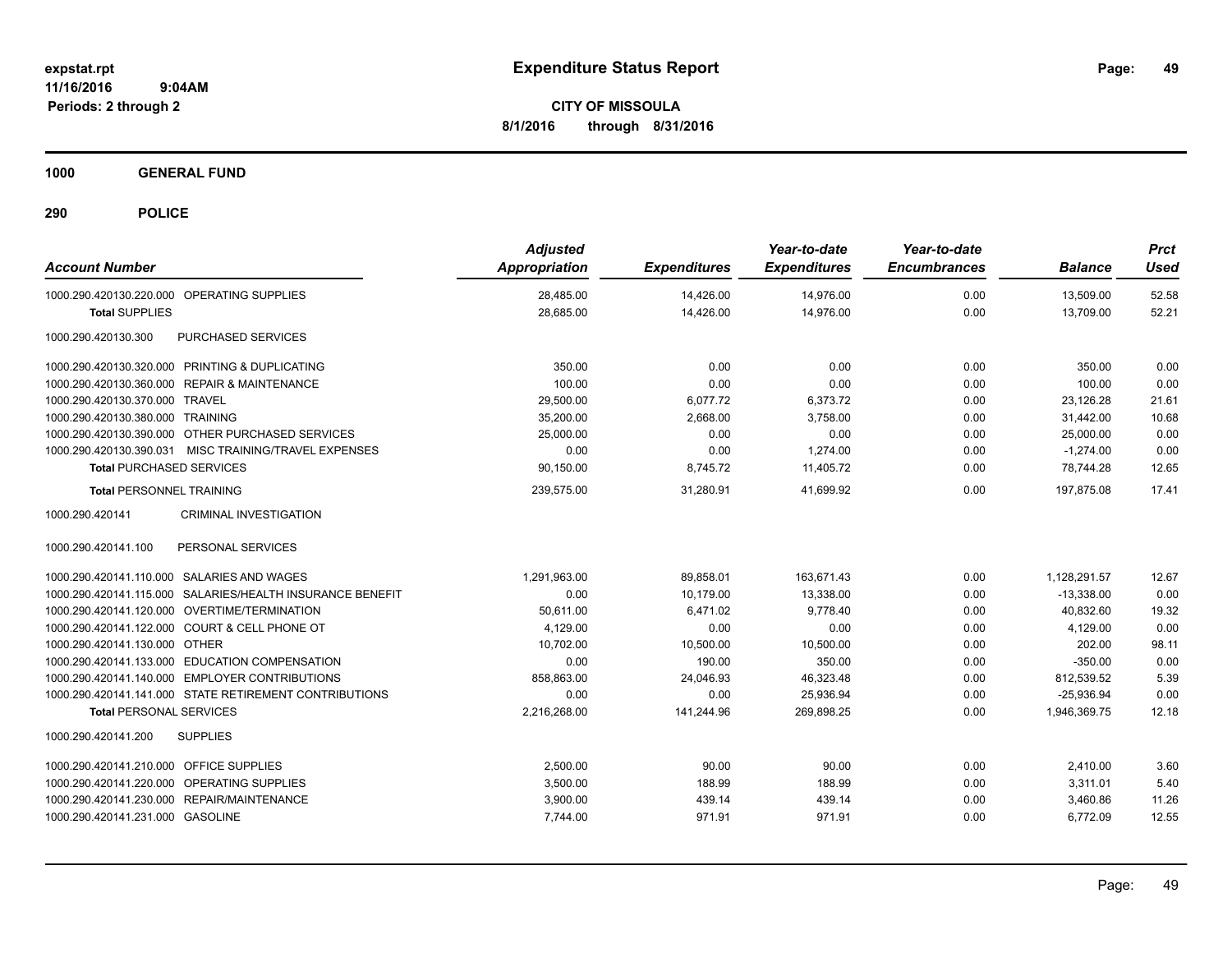**CITY OF MISSOULA 8/1/2016 through 8/31/2016**

**1000 GENERAL FUND**

| <b>Account Number</b>                                     | <b>Adjusted</b><br><b>Appropriation</b> | <b>Expenditures</b> | Year-to-date<br><b>Expenditures</b> | Year-to-date<br><b>Encumbrances</b> | <b>Balance</b> | <b>Prct</b><br><b>Used</b> |
|-----------------------------------------------------------|-----------------------------------------|---------------------|-------------------------------------|-------------------------------------|----------------|----------------------------|
| <b>Total SUPPLIES</b>                                     | 17,644.00                               | 1,690.04            | 1,690.04                            | 0.00                                | 15,953.96      | 9.58                       |
| 1000.290.420141.300<br>PURCHASED SERVICES                 |                                         |                     |                                     |                                     |                |                            |
| 1000.290.420141.310.000 COMMUNICATIONS                    | 200.00                                  | 0.00                | 0.00                                | 0.00                                | 200.00         | 0.00                       |
| 1000.290.420141.320.000 PRINTING & DUPLICATING            | 1,300.00                                | 0.00                | 0.00                                | 0.00                                | 1,300.00       | 0.00                       |
| 1000.290.420141.350.000 PROFESSIONAL SERVICES             | 2,500.00                                | 0.00                | 150.00                              | 0.00                                | 2,350.00       | 6.00                       |
| 1000.290.420141.360.000 REPAIR & MAINTENANCE              | 1,500.00                                | 0.00                | 0.00                                | 0.00                                | 1,500.00       | 0.00                       |
| <b>Total PURCHASED SERVICES</b>                           | 5,500.00                                | 0.00                | 150.00                              | 0.00                                | 5,350.00       | 2.73                       |
| 1000.290.420141.900<br><b>CAPITAL OUTLAY</b>              |                                         |                     |                                     |                                     |                |                            |
| <b>Total CAPITAL OUTLAY</b>                               | 0.00                                    | 0.00                | 0.00                                | 0.00                                | 0.00           | 0.00                       |
| Total CRIMINAL INVESTIGATION                              | 2,239,412.00                            | 142,935.00          | 271,738.29                          | 0.00                                | 1,967,673.71   | 12.13                      |
| 1000.290.420142<br><b>NARCOTICS</b>                       |                                         |                     |                                     |                                     |                |                            |
| 1000.290.420142.100<br>PERSONAL SERVICES                  |                                         |                     |                                     |                                     |                |                            |
| 1000.290.420142.110.000 SALARIES AND WAGES                | 287.614.00                              | 16,516.88           | 29,459.22                           | 0.00                                | 258,154.78     | 10.24                      |
| 1000.290.420142.115.000 SALARIES/HEALTH INSURANCE BENEFIT | 0.00                                    | 2,106.00            | 2.737.80                            | 0.00                                | $-2,737.80$    | 0.00                       |
| 1000.290.420142.120.000 OVERTIME/TERMINATION              | 5,061.00                                | 504.86              | 689.36                              | 0.00                                | 4,371.64       | 13.62                      |
| 1000.290.420142.122.000 COURT & CELL PHONE OT             | 924.00                                  | 0.00                | 0.00                                | 0.00                                | 924.00         | 0.00                       |
| 1000.290.420142.130.000 OTHER                             | 2,854.00                                | 2,100.00            | 2,100.00                            | 0.00                                | 754.00         | 73.58                      |
| 1000.290.420142.133.000 EDUCATION COMPENSATION            | 0.00                                    | 20.00               | 36.00                               | 0.00                                | $-36.00$       | 0.00                       |
| 1000.290.420142.140.000 EMPLOYER CONTRIBUTIONS            | 199,016.00                              | 4,132.19            | 7,636.86                            | 0.00                                | 191,379.14     | 3.84                       |
| 1000.290.420142.141.000 STATE RETIREMENT CONTRIBUTIONS    | 0.00                                    | 0.00                | 5,056.12                            | 0.00                                | $-5,056.12$    | 0.00                       |
| <b>Total PERSONAL SERVICES</b>                            | 495,469.00                              | 25,379.93           | 47,715.36                           | 0.00                                | 447,753.64     | 9.63                       |
| <b>SUPPLIES</b><br>1000.290.420142.200                    |                                         |                     |                                     |                                     |                |                            |
| 1000.290.420142.210.000 OFFICE SUPPLIES                   | 100.00                                  | 0.00                | 0.00                                | 0.00                                | 100.00         | 0.00                       |
| 1000.290.420142.220.000 OPERATING SUPPLIES                | 200.00                                  | 0.00                | 0.00                                | 0.00                                | 200.00         | 0.00                       |
| 1000.290.420142.230.000 REPAIR/MAINTENANCE                | 700.00                                  | 0.00                | 0.00                                | 0.00                                | 700.00         | 0.00                       |
| 1000.290.420142.231.000 GASOLINE                          | 2,674.00                                | 144.24              | 144.24                              | 0.00                                | 2,529.76       | 5.39                       |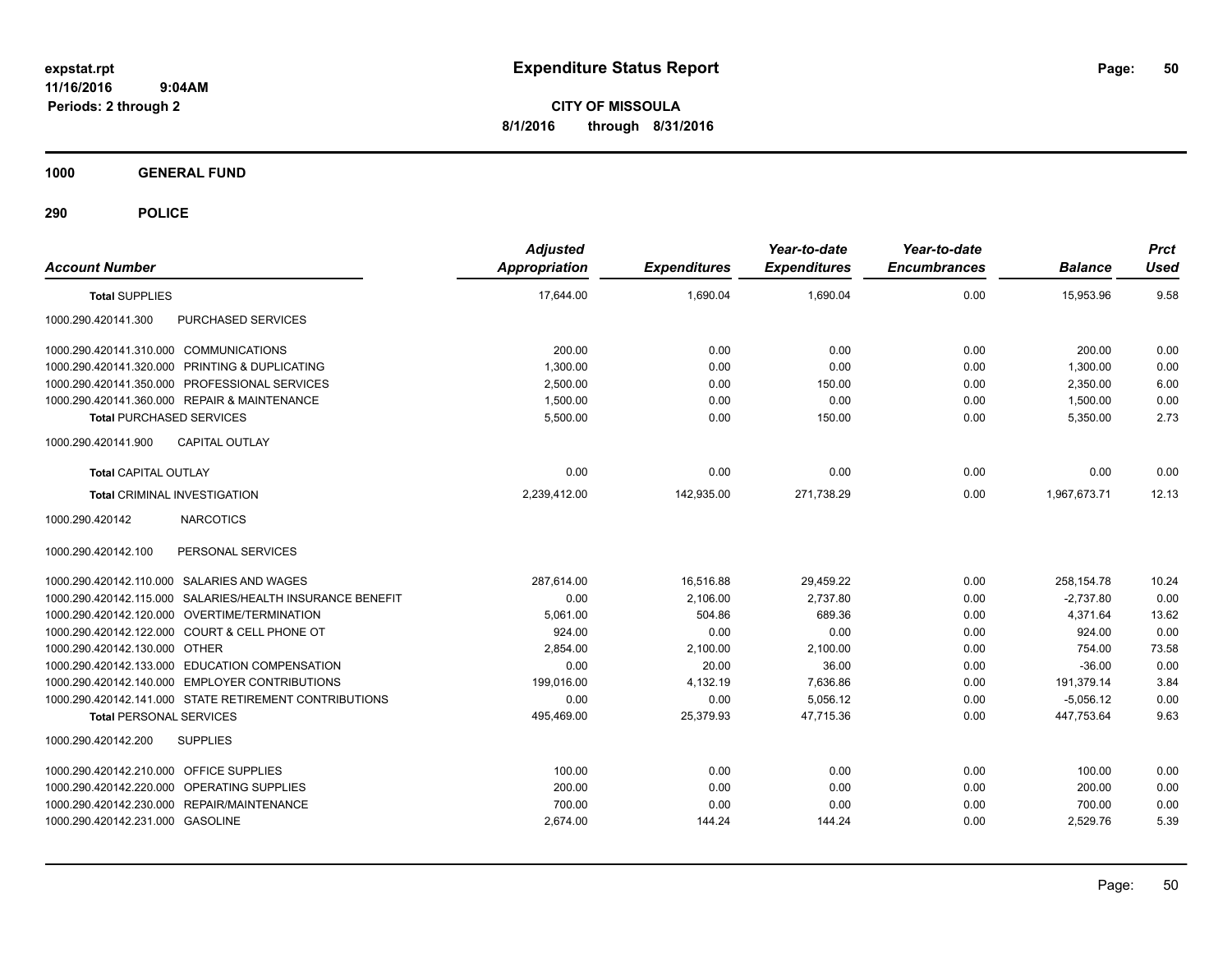**CITY OF MISSOULA 8/1/2016 through 8/31/2016**

**1000 GENERAL FUND**

| <b>Account Number</b>                                           | <b>Adjusted</b><br><b>Appropriation</b> | <b>Expenditures</b> | Year-to-date<br><b>Expenditures</b> | Year-to-date<br><b>Encumbrances</b> | <b>Balance</b> | <b>Prct</b><br><b>Used</b> |
|-----------------------------------------------------------------|-----------------------------------------|---------------------|-------------------------------------|-------------------------------------|----------------|----------------------------|
| <b>Total SUPPLIES</b>                                           | 3.674.00                                | 144.24              | 144.24                              | 0.00                                | 3.529.76       | 3.93                       |
| 1000.290.420142.300<br>PURCHASED SERVICES                       |                                         |                     |                                     |                                     |                |                            |
| 1000.290.420142.320.000 PRINTING & DUPLICATING                  | 100.00                                  | 0.00                | 0.00                                | 0.00                                | 100.00         | 0.00                       |
| 1000.290.420142.350.000 PROFESSIONAL SERVICES                   | 300.00                                  | 0.00                | 0.00                                | 0.00                                | 300.00         | 0.00                       |
| 1000.290.420142.360.000 REPAIR & MAINTENANCE                    | 300.00                                  | 0.00                | 0.00                                | 0.00                                | 300.00         | 0.00                       |
| <b>Total PURCHASED SERVICES</b>                                 | 700.00                                  | 0.00                | 0.00                                | 0.00                                | 700.00         | 0.00                       |
| <b>Total NARCOTICS</b>                                          | 499,843.00                              | 25,524.17           | 47,859.60                           | 0.00                                | 451.983.40     | 9.57                       |
| 1000.290.420143<br>REIMBURSABLE SERVICES/COMPLIANCE CHECKS      |                                         |                     |                                     |                                     |                |                            |
| PERSONAL SERVICES<br>1000.290.420143.100                        |                                         |                     |                                     |                                     |                |                            |
| 1000.290.420143.120.000 REIMBURSABLE SVS/COMPLIANCE CHECKS      | 0.00                                    | 0.00                | 497.35                              | 0.00                                | $-497.35$      | 0.00                       |
| 1000.290.420143.140.000 REIMBURSABLE SVS/EMPLOYER CONTRIBUTIONS | 0.00                                    | 0.00                | 34.31                               | 0.00                                | $-34.31$       | 0.00                       |
| <b>Total PERSONAL SERVICES</b>                                  | 0.00                                    | 0.00                | 531.66                              | 0.00                                | $-531.66$      | 0.00                       |
| PURCHASED SERVICES<br>1000.290.420143.300                       |                                         |                     |                                     |                                     |                |                            |
| <b>Total PURCHASED SERVICES</b>                                 | 0.00                                    | 0.00                | 0.00                                | 0.00                                | 0.00           | 0.00                       |
| Total REIMBURSABLE SERVICES/COMPLIANCE CHECKS                   | 0.00                                    | 0.00                | 531.66                              | 0.00                                | $-531.66$      | 0.00                       |
| 1000.290.420150<br><b>TRAFFIC POLICING-UNIFORM</b>              |                                         |                     |                                     |                                     |                |                            |
| PERSONAL SERVICES<br>1000.290.420150.100                        |                                         |                     |                                     |                                     |                |                            |
| 1000.290.420150.110.000 SALARIES AND WAGES                      | 4,255,923.00                            | 303,189.77          | 546,539.43                          | 0.00                                | 3,709,383.57   | 12.84                      |
| 1000.290.420150.115.000 SALARIES/HEALTH INSURANCE BENEFIT       | 0.00                                    | 41,418.00           | 53,632.80                           | 0.00                                | $-53.632.80$   | 0.00                       |
| 1000.290.420150.120.000 OVERTIME/TERMINATION                    | 168,267.00                              | 16,405.43           | 30,637.16                           | 0.00                                | 137,629.84     | 18.21                      |
| 1000.290.420150.122.000 COURT & CELL PHONE OT                   | 13,986.00                               | 1,512.55            | 3,052.36                            | 0.00                                | 10,933.64      | 21.82                      |
| 1000.290.420150.130.000 OTHER                                   | 44.948.00                               | 39,626.75           | 39,626.75                           | 0.00                                | 5.321.25       | 88.16                      |
| 1000.290.420150.133.000 EDUCATION COMPENSATION                  | 0.00                                    | 860.00              | 1,556.00                            | 0.00                                | $-1,556.00$    | 0.00                       |
| 1000.290.420150.140.000 EMPLOYER CONTRIBUTIONS                  | 3,021,519.00                            | 78,236.01           | 144,419.53                          | 0.00                                | 2,877,099.47   | 4.78                       |
| 1000.290.420150.141.000 STATE RETIREMENT CONTRIBUTIONS          | 0.00                                    | 0.00                | 93.260.75                           | 0.00                                | $-93.260.75$   | 0.00                       |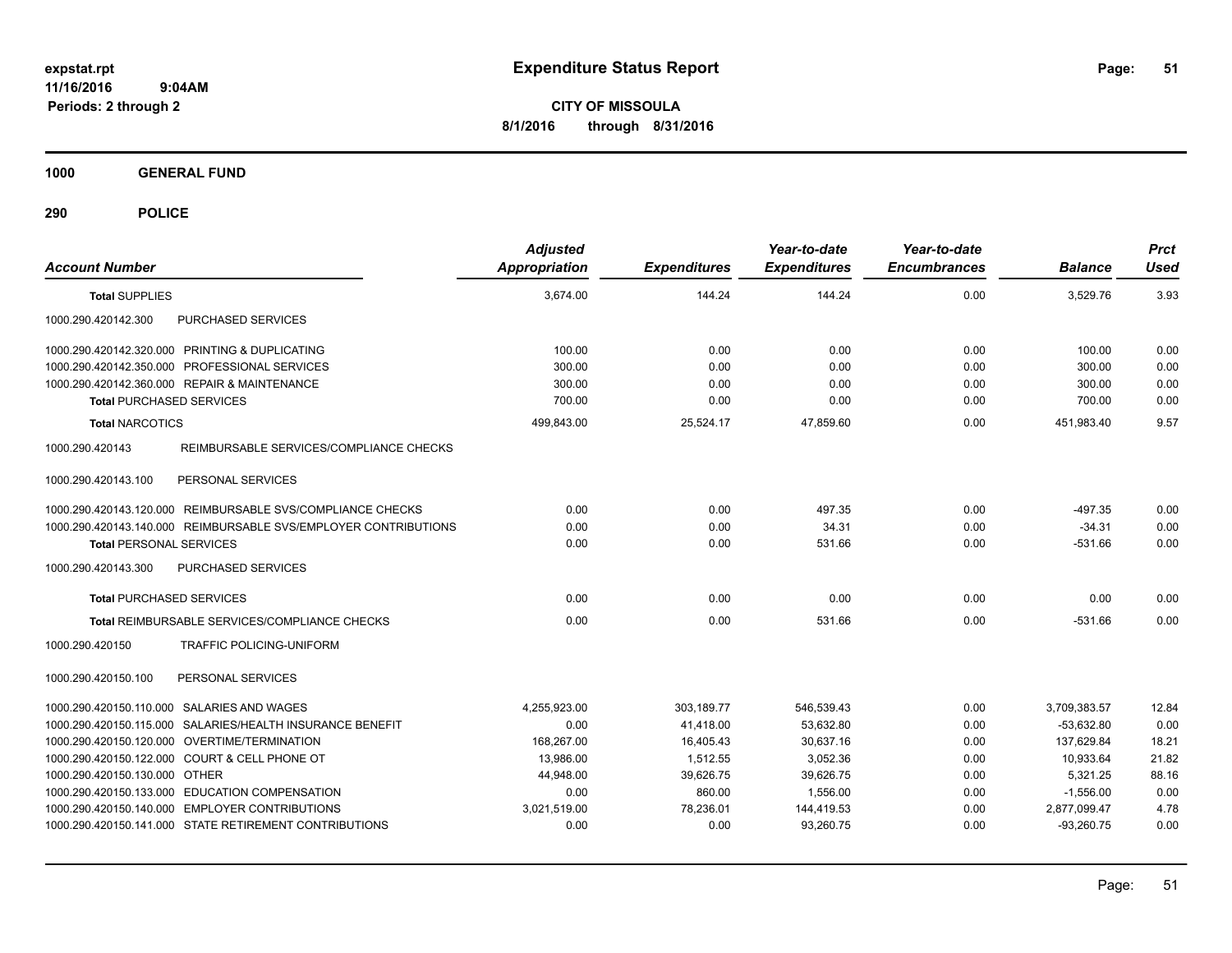**CITY OF MISSOULA 8/1/2016 through 8/31/2016**

**1000 GENERAL FUND**

| <b>Account Number</b>                                     | <b>Adjusted</b><br><b>Appropriation</b> | <b>Expenditures</b> | Year-to-date<br><b>Expenditures</b> | Year-to-date<br><b>Encumbrances</b> | <b>Balance</b> | <b>Prct</b><br><b>Used</b> |
|-----------------------------------------------------------|-----------------------------------------|---------------------|-------------------------------------|-------------------------------------|----------------|----------------------------|
| <b>Total PERSONAL SERVICES</b>                            | 7,504,643.00                            | 481,248.51          | 912,724.78                          | 0.00                                | 6,591,918.22   | 12.16                      |
| 1000.290.420150.200<br><b>SUPPLIES</b>                    |                                         |                     |                                     |                                     |                |                            |
| 1000.290.420150.210.000 OFFICE SUPPLIES                   | 2,494.00                                | 59.97               | 59.97                               | 0.00                                | 2,434.03       | 2.40                       |
| 1000.290.420150.220.000 OPERATING SUPPLIES                | 23,524.00                               | 1,247.51            | 1,751.50                            | 0.00                                | 21,772.50      | 7.45                       |
| 1000.290.420150.230.000 REPAIR/MAINTENANCE                | 35,784.00                               | 6,302.02            | 4,885.70                            | 0.00                                | 30,898.30      | 13.65                      |
| 1000.290.420150.231.000 GASOLINE                          | 145,486.00                              | 9,573.91            | 9.573.91                            | 0.00                                | 135,912.09     | 6.58                       |
| <b>Total SUPPLIES</b>                                     | 207,288.00                              | 17.183.41           | 16,271.08                           | 0.00                                | 191.016.92     | 7.85                       |
| 1000.290.420150.300<br>PURCHASED SERVICES                 |                                         |                     |                                     |                                     |                |                            |
| 1000.290.420150.320.000 PRINTING & DUPLICATING            | 6,209.00                                | 1,411.00            | 1,411.00                            | 0.00                                | 4,798.00       | 22.73                      |
| 1000.290.420150.344.000 TELEPHONE SERVICE                 | 680.00                                  | 0.00                | 0.00                                | 0.00                                | 680.00         | 0.00                       |
| 1000.290.420150.350.000 PROFESSIONAL SERVICES             | 4.425.00                                | 21.65               | 540.61                              | 0.00                                | 3.884.39       | 12.22                      |
| 1000.290.420150.360.000 REPAIR & MAINTENANCE              | 15,130.00                               | 459.00              | 579.75                              | 0.00                                | 14.550.25      | 3.83                       |
| <b>Total PURCHASED SERVICES</b>                           | 26.444.00                               | 1.891.65            | 2,531.36                            | 0.00                                | 23.912.64      | 9.57                       |
| CAPITAL OUTLAY<br>1000.290.420150.900                     |                                         |                     |                                     |                                     |                |                            |
| <b>Total CAPITAL OUTLAY</b>                               | 0.00                                    | 0.00                | 0.00                                | 0.00                                | 0.00           | 0.00                       |
| <b>Total TRAFFIC POLICING-UNIFORM</b>                     | 7,738,375.00                            | 500,323.57          | 931,527.22                          | 0.00                                | 6.806.847.78   | 12.04                      |
| <b>ACCIDENT INVESTIGATION</b><br>1000.290.420151          |                                         |                     |                                     |                                     |                |                            |
| 1000.290.420151.100<br>PERSONAL SERVICES                  |                                         |                     |                                     |                                     |                |                            |
| 1000.290.420151.110.000 SALARIES AND WAGES                | 557.541.00                              | 49,474.43           | 86.811.69                           | 0.00                                | 470,729.31     | 15.57                      |
| 1000.290.420151.115.000 SALARIES/HEALTH INSURANCE BENEFIT | 0.00                                    | 5.265.00            | 6.739.20                            | 0.00                                | $-6.739.20$    | 0.00                       |
| 1000.290.420151.120.000 OVERTIME/TERMINATION              | 14,599.00                               | 2,351.81            | 5,384.85                            | 0.00                                | 9,214.15       | 36.89                      |
| 1000.290.420151.122.000 COURT & CELL PHONE OT             | 1,740.00                                | 0.00                | 0.00                                | 0.00                                | 1,740.00       | 0.00                       |
| 1000.290.420151.130.000 OTHER                             | 3,567.00                                | 5,600.00            | 5,600.00                            | 0.00                                | $-2,033.00$    | 156.99                     |
| 1000.290.420151.133.000 EDUCATION COMPENSATION            | 0.00                                    | 90.00               | 154.00                              | 0.00                                | $-154.00$      | 0.00                       |
| 1000.290.420151.140.000 EMPLOYER CONTRIBUTIONS            | 356,036.00                              | 14,607.99           | 29,032.44                           | 0.00                                | 327,003.56     | 8.15                       |
| 1000.290.420151.141.000 STATE RETIREMENT CONTRIBUTIONS    | 0.00                                    | 0.00                | 14,409.06                           | 0.00                                | $-14,409.06$   | 0.00                       |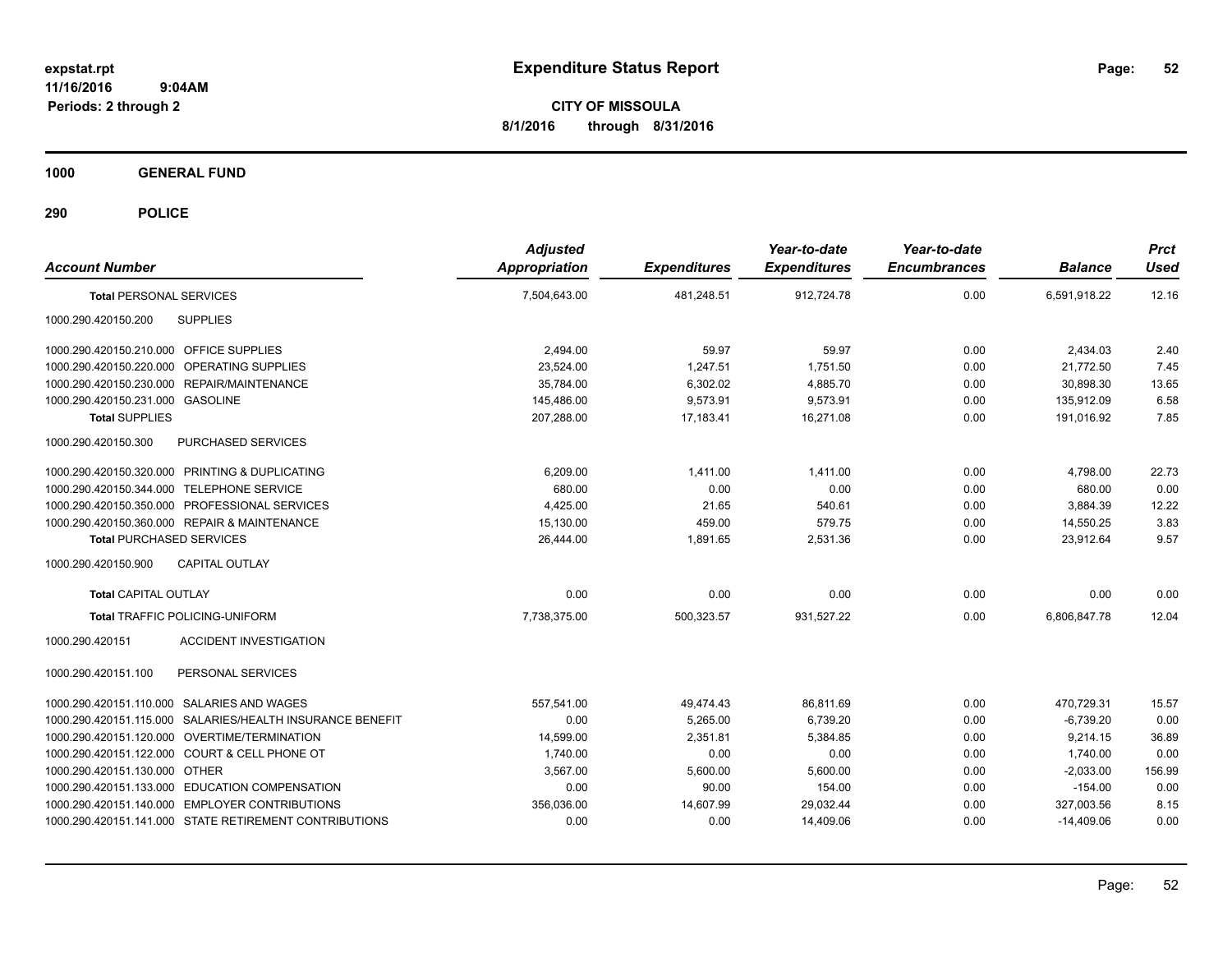**CITY OF MISSOULA 8/1/2016 through 8/31/2016**

**1000 GENERAL FUND**

| <b>Account Number</b>                                     | <b>Adjusted</b><br><b>Appropriation</b> | <b>Expenditures</b> | Year-to-date<br><b>Expenditures</b> | Year-to-date<br><b>Encumbrances</b> | <b>Balance</b> | <b>Prct</b><br><b>Used</b> |
|-----------------------------------------------------------|-----------------------------------------|---------------------|-------------------------------------|-------------------------------------|----------------|----------------------------|
| <b>Total PERSONAL SERVICES</b>                            | 933,483.00                              | 77,389.23           | 148,131.24                          | 0.00                                | 785,351.76     | 15.87                      |
| 1000.290.420151.200<br><b>SUPPLIES</b>                    |                                         |                     |                                     |                                     |                |                            |
| 1000.290.420151.210.000 OFFICE SUPPLIES                   | 200.00                                  | 0.00                | 0.00                                | 0.00                                | 200.00         | 0.00                       |
| 1000.290.420151.220.000 OPERATING SUPPLIES                | 2,966.00                                | 639.72              | 639.72                              | 0.00                                | 2,326.28       | 21.57                      |
| 1000.290.420151.230.000 REPAIR/MAINTENANCE                | 4.151.00                                | 43.47               | 155.42                              | 0.00                                | 3,995.58       | 3.74                       |
| 1000.290.420151.231.000 GASOLINE                          | 13,423.00                               | 975.30              | 975.30                              | 0.00                                | 12.447.70      | 7.27                       |
| <b>Total SUPPLIES</b>                                     | 20.740.00                               | 1.658.49            | 1.770.44                            | 0.00                                | 18.969.56      | 8.54                       |
| 1000.290.420151.300<br>PURCHASED SERVICES                 |                                         |                     |                                     |                                     |                |                            |
| 1000.290.420151.320.000 PRINTING & DUPLICATING            | 207.00                                  | 98.04               | 98.04                               | 0.00                                | 108.96         | 47.36                      |
| 1000.290.420151.350.000 PROFESSIONAL SERVICES             | 300.00                                  | 0.00                | 0.00                                | 0.00                                | 300.00         | 0.00                       |
| 1000.290.420151.360.000 REPAIR & MAINTENANCE              | 5.615.00                                | 3,217.29            | 3,260.29                            | 0.00                                | 2,354.71       | 58.06                      |
| <b>Total PURCHASED SERVICES</b>                           | 6,122.00                                | 3,315.33            | 3,358.33                            | 0.00                                | 2.763.67       | 54.86                      |
| 1000.290.420151.900<br><b>CAPITAL OUTLAY</b>              |                                         |                     |                                     |                                     |                |                            |
| <b>Total CAPITAL OUTLAY</b>                               | 0.00                                    | 0.00                | 0.00                                | 0.00                                | 0.00           | 0.00                       |
| <b>Total ACCIDENT INVESTIGATION</b>                       | 960,345.00                              | 82,363.05           | 153,260.01                          | 0.00                                | 807,084.99     | 15.96                      |
| <b>PLANS UNIT</b><br>1000.290.420152                      |                                         |                     |                                     |                                     |                |                            |
| PERSONAL SERVICES<br>1000.290.420152.100                  |                                         |                     |                                     |                                     |                |                            |
| 1000.290.420152.110.000 SALARIES AND WAGES                | 237,505.00                              | 12,496.10           | 22,458.67                           | 0.00                                | 215,046.33     | 9.46                       |
| 1000.290.420152.115.000 SALARIES/HEALTH INSURANCE BENEFIT | 0.00                                    | 1,404.00            | 1,825.20                            | 0.00                                | $-1,825.20$    | 0.00                       |
| 1000.290.420152.120.000 OVERTIME/TERMINATION              | 2,920.00                                | 253.99              | 767.04                              | 0.00                                | 2,152.96       | 26.27                      |
| 1000.290.420152.122.000 COURT & CELL PHONE OT             | 752.00                                  | 0.00                | 0.00                                | 0.00                                | 752.00         | 0.00                       |
| 1000.290.420152.130.000 OTHER                             | 2,140.00                                | 1,400.00            | 1,400.00                            | 0.00                                | 740.00         | 65.42                      |
| 1000.290.420152.140.000 EMPLOYER CONTRIBUTIONS            | 160,217.00                              | 3,077.19            | 5,636.38                            | 0.00                                | 154,580.62     | 3.52                       |
| 1000.290.420152.141.000 STATE RETIREMENT CONTRIBUTIONS    | 0.00                                    | 0.00                | 3,859.19                            | 0.00                                | $-3,859.19$    | 0.00                       |
| <b>Total PERSONAL SERVICES</b>                            | 403,534.00                              | 18,631.28           | 35,946.48                           | 0.00                                | 367,587.52     | 8.91                       |
| <b>SUPPLIES</b><br>1000.290.420152.200                    |                                         |                     |                                     |                                     |                |                            |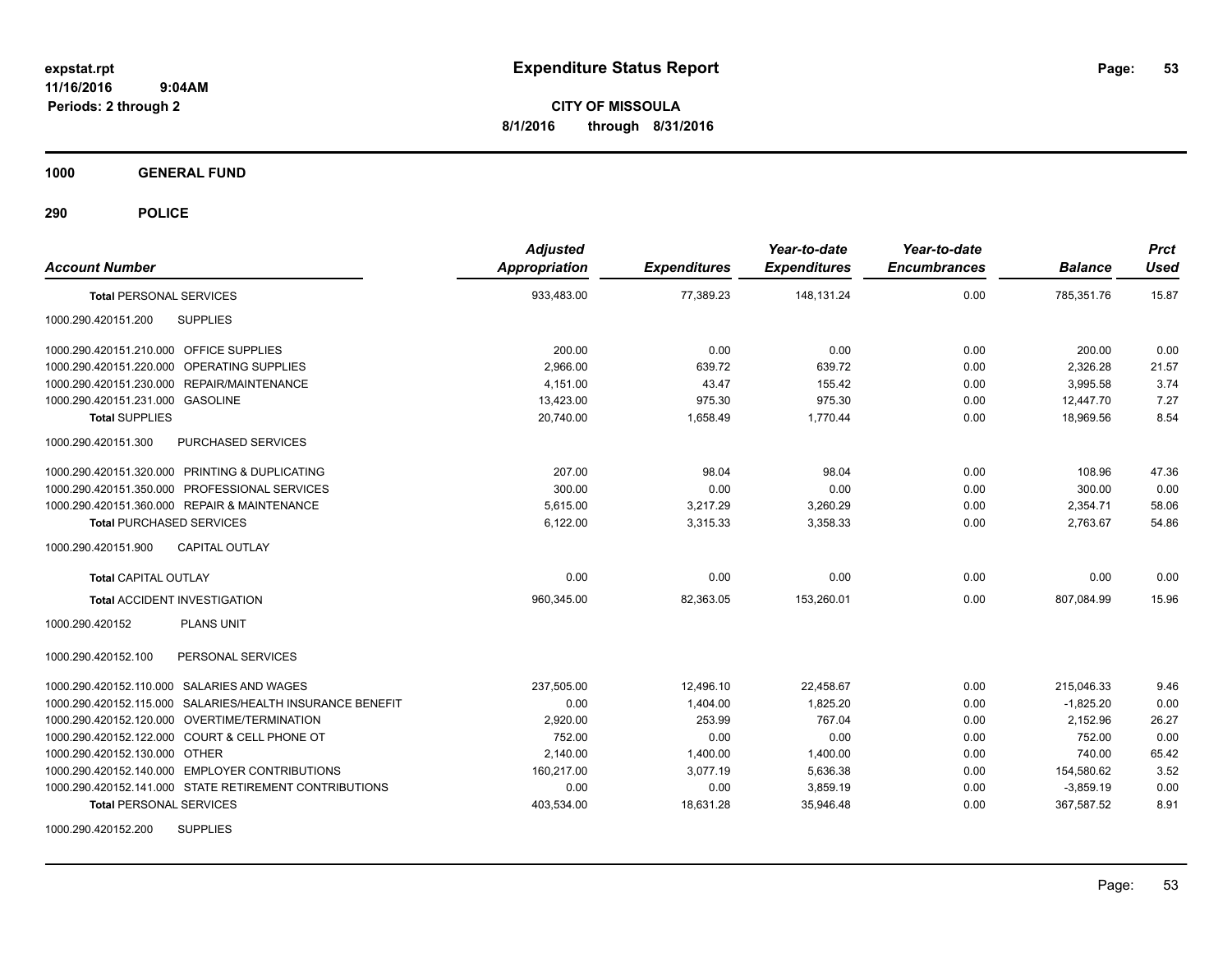**CITY OF MISSOULA 8/1/2016 through 8/31/2016**

**1000 GENERAL FUND**

| <b>Account Number</b>                                     | <b>Adjusted</b><br><b>Appropriation</b> | <b>Expenditures</b> | Year-to-date<br><b>Expenditures</b> | Year-to-date<br><b>Encumbrances</b> | <b>Balance</b> | <b>Prct</b><br><b>Used</b> |
|-----------------------------------------------------------|-----------------------------------------|---------------------|-------------------------------------|-------------------------------------|----------------|----------------------------|
| 1000.290.420152.210.000 OFFICE SUPPLIES                   | 200.00                                  | 0.00                | 0.00                                | 0.00                                | 200.00         | 0.00                       |
| OPERATING SUPPLIES<br>1000.290.420152.220.000             | 2,000.00                                | 0.00                | 0.00                                | 0.00                                | 2,000.00       | 0.00                       |
| <b>Total SUPPLIES</b>                                     | 2,200.00                                | 0.00                | 0.00                                | 0.00                                | 2,200.00       | 0.00                       |
| 1000.290.420152.300<br>PURCHASED SERVICES                 |                                         |                     |                                     |                                     |                |                            |
| 1000.290.420152.320.000 PRINTING & DUPLICATING            | 200.00                                  | 0.00                | 0.00                                | 0.00                                | 200.00         | 0.00                       |
| 1000.290.420152.350.000 PROFESSIONAL SERVICES             | 150.00                                  | 0.00                | 0.00                                | 0.00                                | 150.00         | 0.00                       |
| 1000.290.420152.360.000 REPAIR & MAINTENANCE              | 500.00                                  | 0.00                | 0.00                                | 0.00                                | 500.00         | 0.00                       |
| <b>Total PURCHASED SERVICES</b>                           | 850.00                                  | 0.00                | 0.00                                | 0.00                                | 850.00         | 0.00                       |
| <b>Total PLANS UNIT</b>                                   | 406,584.00                              | 18,631.28           | 35,946.48                           | 0.00                                | 370,637.52     | 8.84                       |
| 1000.290.420153<br><b>COMMUNITY RESOURCE</b>              |                                         |                     |                                     |                                     |                |                            |
| PERSONAL SERVICES<br>1000.290.420153.100                  |                                         |                     |                                     |                                     |                |                            |
| 1000.290.420153.110.000 CRO/SALARIES AND WAGES            | 579,787.00                              | 44,274.40           | 79,478.15                           | 0.00                                | 500,308.85     | 13.71                      |
| 1000.290.420153.115.000 SALARIES/HEALTH INSURANCE BENEFIT | 0.00                                    | 4.914.00            | 6.388.20                            | 0.00                                | $-6,388.20$    | 0.00                       |
| 1000.290.420153.120.000 OVERTIME/TERMINATION              | 3,893.00                                | 835.10              | 1,490.72                            | 0.00                                | 2,402.28       | 38.29                      |
| 1000.290.420153.122.000 COURT & CELL PHONE OT             | 1,811.00                                | 0.00                | 0.00                                | 0.00                                | 1,811.00       | 0.00                       |
| 1000.290.420153.130.000 OTHER                             | 4,281.00                                | 4,900.00            | 4,900.00                            | 0.00                                | $-619.00$      | 114.46                     |
| 1000.290.420153.133.000 EDUCATION COMPENSATION            | 0.00                                    | 50.00               | 90.00                               | 0.00                                | $-90.00$       | 0.00                       |
| 1000.290.420153.140.000 EMPLOYER CONTRIBUTIONS            | 386.633.00                              | 12.395.11           | 24.741.18                           | 0.00                                | 361.891.82     | 6.40                       |
| 1000.290.420153.141.000 STATE RETIREMENT CONTRIBUTIONS    | 0.00                                    | 0.00                | 13.638.98                           | 0.00                                | $-13,638.98$   | 0.00                       |
| <b>Total PERSONAL SERVICES</b>                            | 976,405.00                              | 67,368.61           | 130.727.23                          | 0.00                                | 845.677.77     | 13.39                      |
| 1000.290.420153.200<br><b>SUPPLIES</b>                    |                                         |                     |                                     |                                     |                |                            |
| <b>OFFICE SUPPLIES</b><br>1000.290.420153.210.000         | 1.340.00                                | 0.00                | 0.00                                | 0.00                                | 1,340.00       | 0.00                       |
| 1000.290.420153.220.000 OPERATING SUPPLIES                | 3,500.00                                | 249.98              | 249.98                              | 0.00                                | 3,250.02       | 7.14                       |
| 1000.290.420153.230.000 REPAIR/MAINTENANCE                | 1,100.00                                | 0.00                | 0.00                                | 0.00                                | 1,100.00       | 0.00                       |
| 1000.290.420153.231.000 GASOLINE                          | 3,561.00                                | 0.00                | 0.00                                | 0.00                                | 3,561.00       | 0.00                       |
| <b>Total SUPPLIES</b>                                     | 9,501.00                                | 249.98              | 249.98                              | 0.00                                | 9,251.02       | 2.63                       |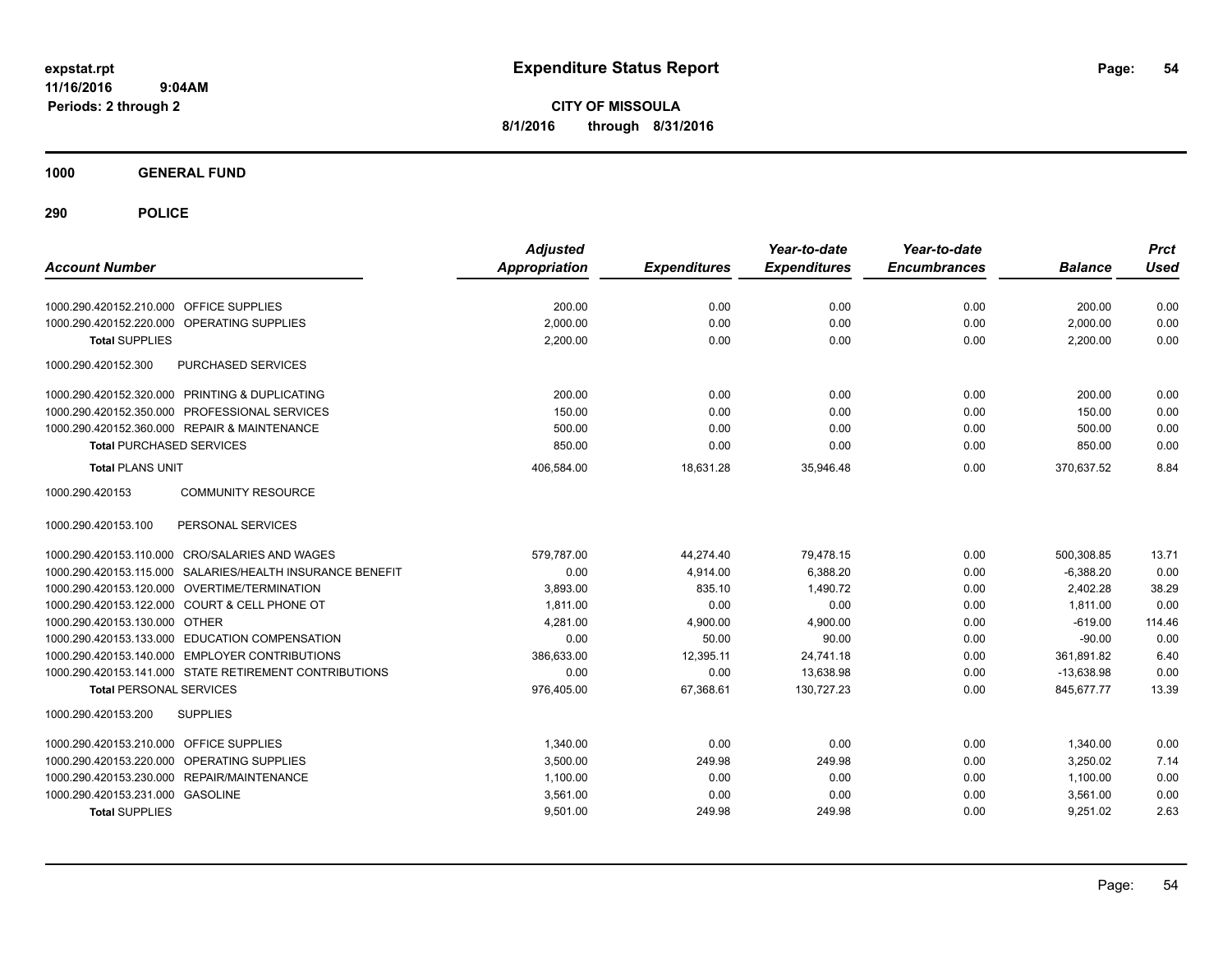**CITY OF MISSOULA 8/1/2016 through 8/31/2016**

**1000 GENERAL FUND**

| <b>Account Number</b>                                   | <b>Adjusted</b><br><b>Appropriation</b> | <b>Expenditures</b> | Year-to-date<br><b>Expenditures</b> | Year-to-date<br><b>Encumbrances</b> | <b>Balance</b> | <b>Prct</b><br><b>Used</b> |
|---------------------------------------------------------|-----------------------------------------|---------------------|-------------------------------------|-------------------------------------|----------------|----------------------------|
| <b>PURCHASED SERVICES</b><br>1000.290.420153.300        |                                         |                     |                                     |                                     |                |                            |
| 1000.290.420153.320.000 PRINTING & DUPLICATING          | 580.00                                  | 0.00                | 0.00                                | 0.00                                | 580.00         | 0.00                       |
| 1000.290.420153.360.000 REPAIR & MAINTENANCE            | 500.00                                  | 0.00                | 0.00                                | 0.00                                | 500.00         | 0.00                       |
| <b>Total PURCHASED SERVICES</b>                         | 1,080.00                                | 0.00                | 0.00                                | 0.00                                | 1,080.00       | 0.00                       |
| 1000.290.420153.900<br><b>CAPITAL OUTLAY</b>            |                                         |                     |                                     |                                     |                |                            |
| <b>Total CAPITAL OUTLAY</b>                             | 0.00                                    | 0.00                | 0.00                                | 0.00                                | 0.00           | 0.00                       |
| <b>Total COMMUNITY RESOURCE</b>                         | 986,986.00                              | 67,618.59           | 130,977.21                          | 0.00                                | 856,008.79     | 13.27                      |
| 1000.290.420154<br>ABANDONED VEHICLE PROGRAM            |                                         |                     |                                     |                                     |                |                            |
| PERSONAL SERVICES<br>1000.290.420154.100                |                                         |                     |                                     |                                     |                |                            |
| 1000.290.420154.110.000 SALARIES AND WAGES              | 38,119.00                               | 2,912.76            | 5,215.61                            | 0.00                                | 32,903.39      | 13.68                      |
| OVERTIME/TERMINATION<br>1000.290.420154.120.000         | 973.00                                  | 0.00                | 12.47                               | 0.00                                | 960.53         | 1.28                       |
| 1000.290.420154.140.000 EMPLOYER CONTRIBUTIONS          | 16,199.00                               | 1,276.93            | 3,218.69                            | 0.00                                | 12,980.31      | 19.87                      |
| <b>Total PERSONAL SERVICES</b>                          | 55,291.00                               | 4,189.69            | 8,446.77                            | 0.00                                | 46,844.23      | 15.28                      |
| 1000.290.420154.200<br><b>SUPPLIES</b>                  |                                         |                     |                                     |                                     |                |                            |
| 1000.290.420154.210.000 OFFICE SUPPLIES                 | 240.00                                  | 0.00                | 0.00                                | 0.00                                | 240.00         | 0.00                       |
| 1000.290.420154.220.000 OPERATING SUPPLIES              | 400.00                                  | 24.32               | 24.32                               | 0.00                                | 375.68         | 6.08                       |
| <b>Total SUPPLIES</b>                                   | 640.00                                  | 24.32               | 24.32                               | 0.00                                | 615.68         | 3.80                       |
| 1000.290.420154.300<br>PURCHASED SERVICES               |                                         |                     |                                     |                                     |                |                            |
| 1000.290.420154.310.000 COMMUNICATIONS                  | 2,484.00                                | 0.00                | 0.00                                | 0.00                                | 2,484.00       | 0.00                       |
| 1000.290.420154.320.000 PRINTING & DUPLICATING          | 768.00                                  | 213.58              | 213.58                              | 0.00                                | 554.42         | 27.81                      |
| 1000.290.420154.330.000 PUBLICITY, SUBSCRIPTIONS & DUES | 2,400.00                                | 0.00                | 0.00                                | 0.00                                | 2,400.00       | 0.00                       |
| 1000.290.420154.350.000 PROFESSIONAL SERVICES           | 12,429.00                               | 6.75                | 6.75                                | 0.00                                | 12,422.25      | 0.05                       |
| 1000.290.420154.350.011 PROFESSIONAL SERVICES           | 0.00                                    | 160.00              | 160.00                              | 0.00                                | $-160.00$      | 0.00                       |
| 1000.290.420154.350.012 PROFESSIONAL SERVICES           | 0.00                                    | 500.00              | 500.00                              | 0.00                                | $-500.00$      | 0.00                       |
| <b>Total PURCHASED SERVICES</b>                         | 18,081.00                               | 880.33              | 880.33                              | 0.00                                | 17,200.67      | 4.87                       |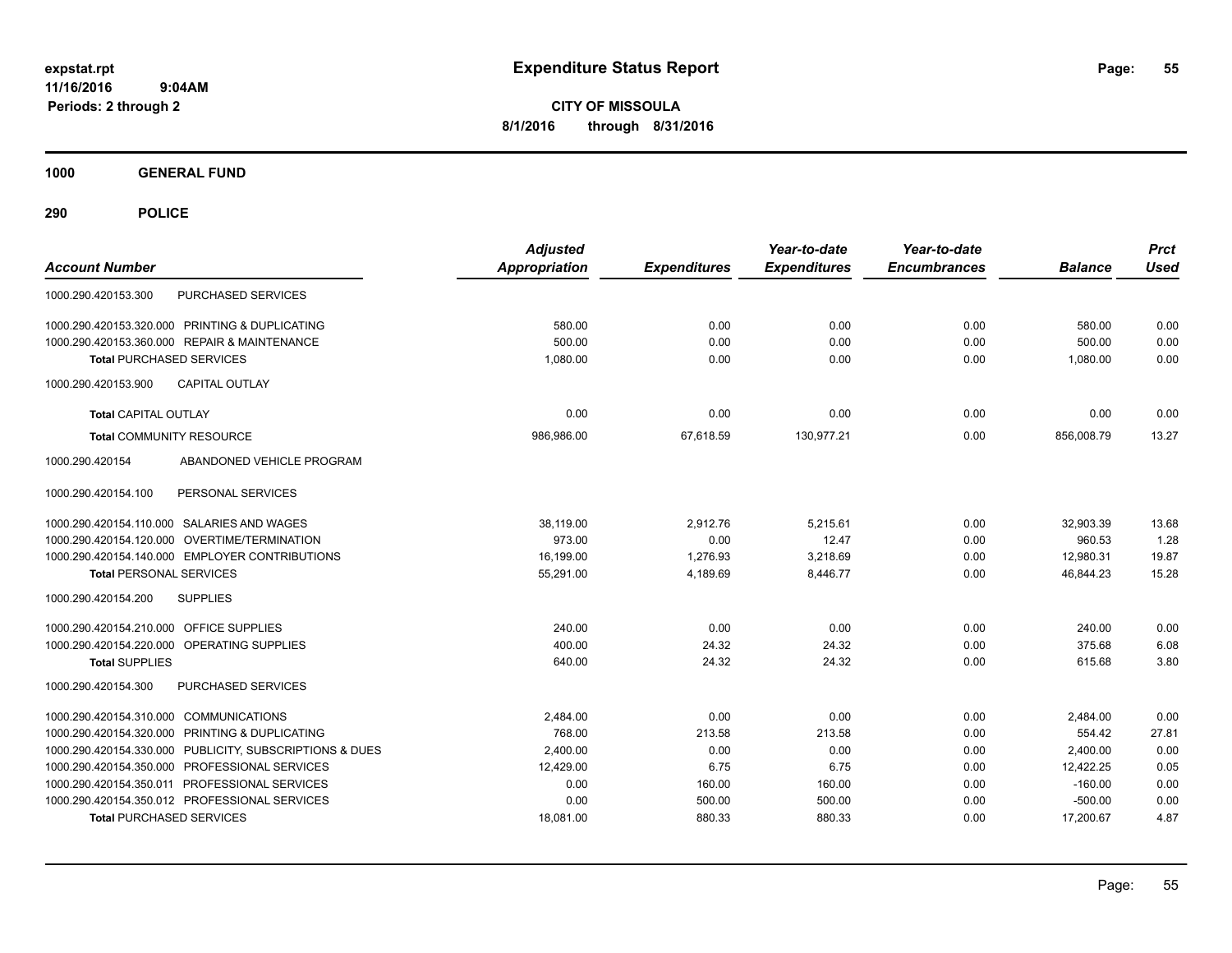**CITY OF MISSOULA 8/1/2016 through 8/31/2016**

**1000 GENERAL FUND**

| <b>Account Number</b>                          | <b>Adjusted</b><br><b>Appropriation</b> | <b>Expenditures</b> | Year-to-date<br><b>Expenditures</b> | Year-to-date<br><b>Encumbrances</b> | <b>Balance</b> | <b>Prct</b><br><b>Used</b> |
|------------------------------------------------|-----------------------------------------|---------------------|-------------------------------------|-------------------------------------|----------------|----------------------------|
| Total ABANDONED VEHICLE PROGRAM                | 74.012.00                               | 5,094.34            | 9.351.42                            | 0.00                                | 64,660.58      | 12.64                      |
| <b>COMMUNICATIONS</b><br>1000.290.420160       |                                         |                     |                                     |                                     |                |                            |
| PERSONAL SERVICES<br>1000.290.420160.100       |                                         |                     |                                     |                                     |                |                            |
| 1000.290.420160.110.000 SALARIES AND WAGES     | 257,927.00                              | 19,147.49           | 33,526.56                           | 0.00                                | 224,400.44     | 13.00                      |
| 1000.290.420160.120.000 OVERTIME/TERMINATION   | 9,733.00                                | 240.00              | 320.00                              | 0.00                                | 9.413.00       | 3.29                       |
| 1000.290.420160.140.000 EMPLOYER CONTRIBUTIONS | 102,210.00                              | 7,020.30            | 17,095.65                           | 0.00                                | 85,114.35      | 16.73                      |
| <b>Total PERSONAL SERVICES</b>                 | 369,870.00                              | 26,407.79           | 50,942.21                           | 0.00                                | 318,927.79     | 13.77                      |
| <b>SUPPLIES</b><br>1000.290.420160.200         |                                         |                     |                                     |                                     |                |                            |
| 1000.290.420160.210.000 OFFICE SUPPLIES        | 400.00                                  | 0.00                | 0.00                                | 0.00                                | 400.00         | 0.00                       |
| 1000.290.420160.220.000 OPERATING SUPPLIES     | 800.00                                  | 0.00                | 20.02                               | 0.00                                | 779.98         | 2.50                       |
| <b>Total SUPPLIES</b>                          | 1,200.00                                | 0.00                | 20.02                               | 0.00                                | 1,179.98       | 1.67                       |
| 1000.290.420160.300<br>PURCHASED SERVICES      |                                         |                     |                                     |                                     |                |                            |
| 1000.290.420160.310.000 COMMUNICATIONS         | 14,200.00                               | 0.00                | 16,772.48                           | 0.00                                | $-2,572.48$    | 118.12                     |
| 1000.290.420160.320.000 PRINTING & DUPLICATING | 150.00                                  | 0.00                | 0.00                                | 0.00                                | 150.00         | 0.00                       |
| <b>Total PURCHASED SERVICES</b>                | 14,350.00                               | 0.00                | 16,772.48                           | 0.00                                | $-2,422.48$    | 116.88                     |
| <b>Total COMMUNICATIONS</b>                    | 385,420.00                              | 26,407.79           | 67,734.71                           | 0.00                                | 317,685.29     | 17.57                      |
| <b>RECORDS</b><br>1000.290.420170              |                                         |                     |                                     |                                     |                |                            |
| PERSONAL SERVICES<br>1000.290.420170.100       |                                         |                     |                                     |                                     |                |                            |
| 1000.290.420170.110.000 SALARIES AND WAGES     | 147,886.00                              | 11,283.49           | 20,104.49                           | 0.00                                | 127,781.51     | 13.59                      |
| 1000.290.420170.120.000 OVERTIME/TERMINATION   | 779.00                                  | 141.82              | 162.93                              | 0.00                                | 616.07         | 20.92                      |
| 1000.290.420170.140.000 EMPLOYER CONTRIBUTIONS | 63,593.00                               | 5,031.40            | 12,719.65                           | 0.00                                | 50,873.35      | 20.00                      |
| <b>Total PERSONAL SERVICES</b>                 | 212,258.00                              | 16,456.71           | 32,987.07                           | 0.00                                | 179,270.93     | 15.54                      |
| 1000.290.420170.200<br><b>SUPPLIES</b>         |                                         |                     |                                     |                                     |                |                            |
| 1000.290.420170.210.000 OFFICE SUPPLIES        | 800.00                                  | 0.00                | 0.00                                | 0.00                                | 800.00         | 0.00                       |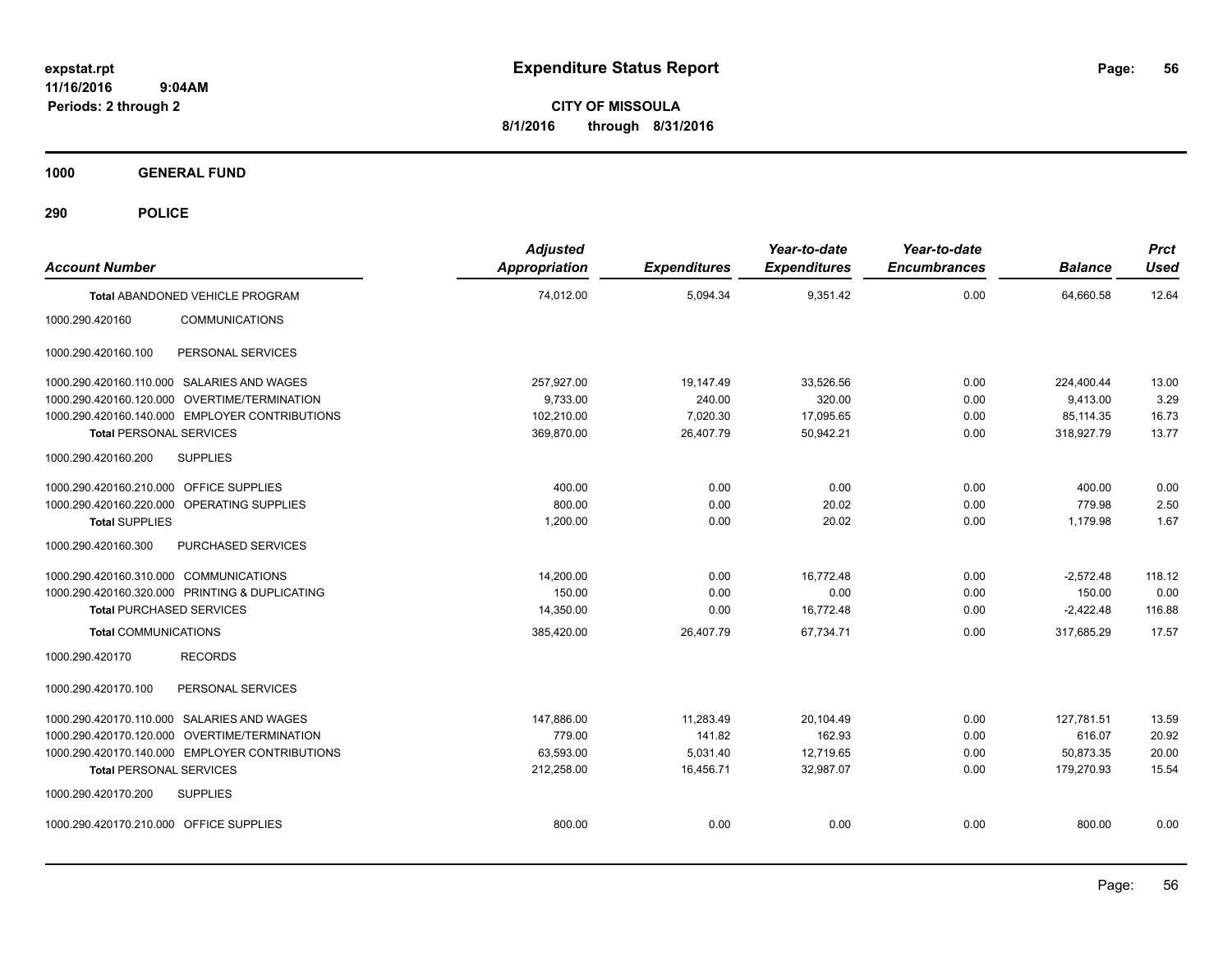**CITY OF MISSOULA 8/1/2016 through 8/31/2016**

**1000 GENERAL FUND**

| <b>Account Number</b>                                               | <b>Adjusted</b><br><b>Appropriation</b> | <b>Expenditures</b> | Year-to-date<br><b>Expenditures</b> | Year-to-date<br><b>Encumbrances</b> | <b>Balance</b>     | <b>Prct</b><br><b>Used</b> |
|---------------------------------------------------------------------|-----------------------------------------|---------------------|-------------------------------------|-------------------------------------|--------------------|----------------------------|
| 1000.290.420170.220.000 OPERATING SUPPLIES<br><b>Total SUPPLIES</b> | 850.00<br>1,650.00                      | 0.00<br>0.00        | 0.00<br>0.00                        | 0.00<br>0.00                        | 850.00<br>1,650.00 | 0.00<br>0.00               |
| 1000.290.420170.300<br>PURCHASED SERVICES                           |                                         |                     |                                     |                                     |                    |                            |
| <b>Total PURCHASED SERVICES</b>                                     | 0.00                                    | 0.00                | 0.00                                | 0.00                                | 0.00               | 0.00                       |
| 1000.290.420170.500<br><b>FIXED CHARGES</b>                         |                                         |                     |                                     |                                     |                    |                            |
| <b>Total FIXED CHARGES</b>                                          | 0.00                                    | 0.00                | 0.00                                | 0.00                                | 0.00               | 0.00                       |
| 1000.290.420170.900<br><b>CAPITAL OUTLAY</b>                        |                                         |                     |                                     |                                     |                    |                            |
| <b>Total CAPITAL OUTLAY</b>                                         | 0.00                                    | 0.00                | 0.00                                | 0.00                                | 0.00               | 0.00                       |
| <b>Total RECORDS</b>                                                | 213,908.00                              | 16,456.71           | 32,987.07                           | 0.00                                | 180,920.93         | 15.42                      |
| 1000.290.420182<br><b>EVIDENCE</b>                                  |                                         |                     |                                     |                                     |                    |                            |
| PERSONAL SERVICES<br>1000.290.420182.100                            |                                         |                     |                                     |                                     |                    |                            |
| 1000.290.420182.110.000 SALARIES AND WAGES                          | 115.324.00                              | 8,805.95            | 15,760.00                           | 0.00                                | 99,564.00          | 13.67                      |
| 1000.290.420182.120.000 OVERTIME/TERMINATION                        | 2,433.00                                | 166.80              | 200.85                              | 0.00                                | 2,232.15           | 8.26                       |
| 1000.290.420182.140.000 EMPLOYER CONTRIBUTIONS                      | 47,691.00                               | 3,782.57            | 9,548.04                            | 0.00                                | 38,142.96          | 20.02                      |
| <b>Total PERSONAL SERVICES</b>                                      | 165,448.00                              | 12,755.32           | 25,508.89                           | 0.00                                | 139,939.11         | 15.42                      |
| 1000.290.420182.200<br><b>SUPPLIES</b>                              |                                         |                     |                                     |                                     |                    |                            |
| 1000.290.420182.210.000 OFFICE SUPPLIES                             | 800.00                                  | 0.00                | 0.00                                | 0.00                                | 800.00             | 0.00                       |
| 1000.290.420182.220.000 OPERATING SUPPLIES                          | 5,800.00                                | 322.38              | 322.38                              | 0.00                                | 5,477.62           | 5.56                       |
| 1000.290.420182.230.000 REPAIR/MAINTENANCE                          | 500.00                                  | 0.00                | 0.00                                | 0.00                                | 500.00             | 0.00                       |
| 1000.290.420182.231.000 GASOLINE                                    | 479.00                                  | 36.52               | 36.52                               | 0.00                                | 442.48             | 7.62                       |
| <b>Total SUPPLIES</b>                                               | 7,579.00                                | 358.90              | 358.90                              | 0.00                                | 7,220.10           | 4.74                       |
| 1000.290.420182.300<br>PURCHASED SERVICES                           |                                         |                     |                                     |                                     |                    |                            |
| 1000.290.420182.310.000 COMMUNICATIONS                              | 300.00                                  | 0.00                | 0.00                                | 0.00                                | 300.00             | 0.00                       |
| 1000.290.420182.320.000 PRINTING & DUPLICATING                      | 1,000.00                                | 0.00                | 0.00                                | 0.00                                | 1,000.00           | 0.00                       |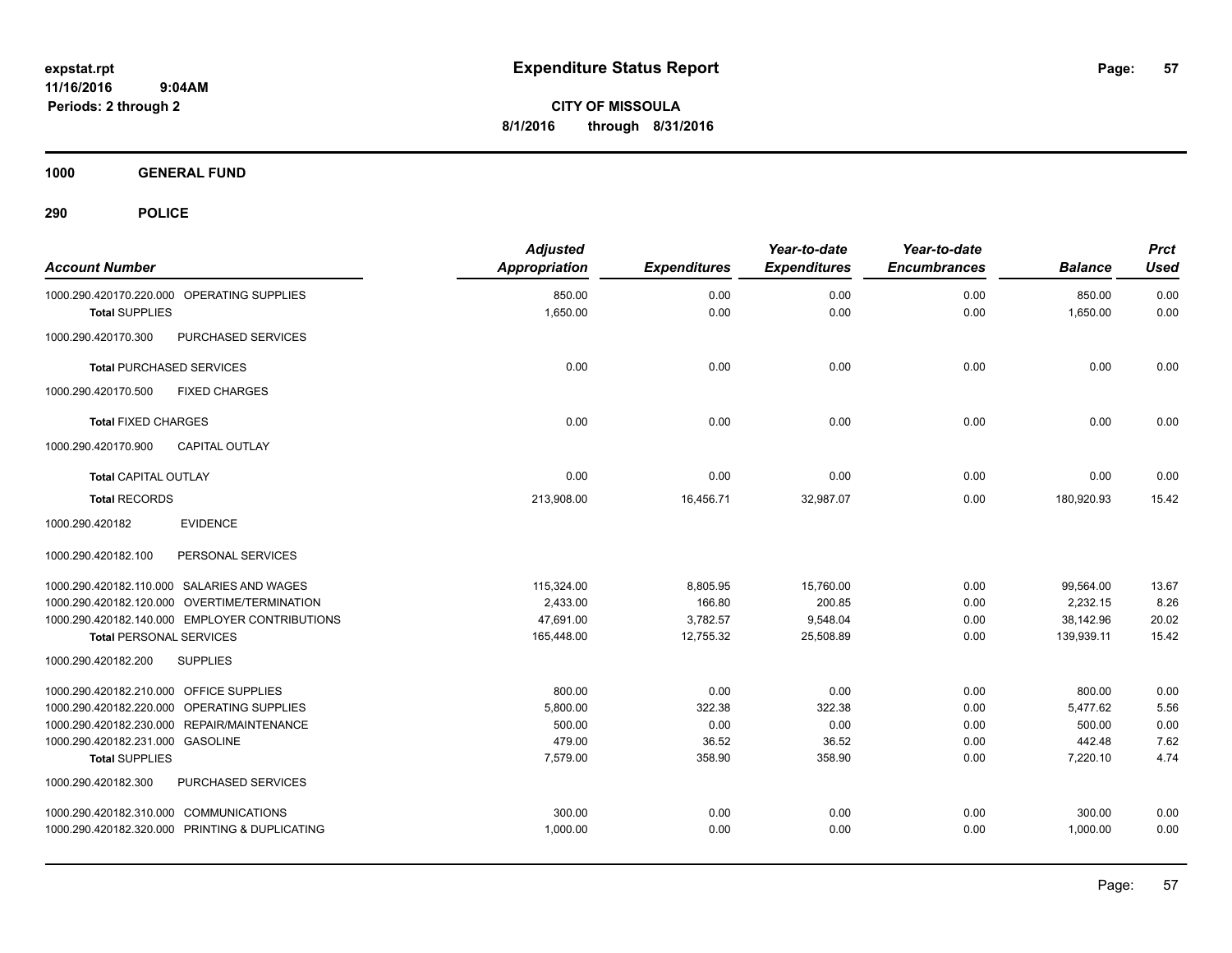**CITY OF MISSOULA 8/1/2016 through 8/31/2016**

**1000 GENERAL FUND**

| <b>Account Number</b>                            | <b>Adjusted</b><br>Appropriation | <b>Expenditures</b> | Year-to-date<br><b>Expenditures</b> | Year-to-date<br><b>Encumbrances</b> | <b>Balance</b> | <b>Prct</b><br><b>Used</b> |
|--------------------------------------------------|----------------------------------|---------------------|-------------------------------------|-------------------------------------|----------------|----------------------------|
| 1000.290.420182.350.000 PROFESSIONAL SERVICES    | 42,956.00                        | 193.00              | 193.00                              | 0.00                                | 42,763.00      | 0.45                       |
| 1000.290.420182.360.000 REPAIR & MAINTENANCE     | 150.00                           | 0.00                | 0.00                                | 0.00                                | 150.00         | 0.00                       |
| <b>Total PURCHASED SERVICES</b>                  | 44,406.00                        | 193.00              | 193.00                              | 0.00                                | 44,213.00      | 0.43                       |
| <b>FIXED CHARGES</b><br>1000.290.420182.500      |                                  |                     |                                     |                                     |                |                            |
| 1000.290.420182.500.000 FIXED CHARGES            | 650.00                           | 0.00                | 412.00                              | 0.00                                | 238.00         | 63.38                      |
| <b>Total FIXED CHARGES</b>                       | 650.00                           | 0.00                | 412.00                              | 0.00                                | 238.00         | 63.38                      |
| <b>Total EVIDENCE</b>                            | 218,083.00                       | 13,307.22           | 26,472.79                           | 0.00                                | 191.610.21     | 12.14                      |
| 1000.290.420185<br><b>SPECIAL TEAMS</b>          |                                  |                     |                                     |                                     |                |                            |
| 1000.290.420185.100<br>PERSONAL SERVICES         |                                  |                     |                                     |                                     |                |                            |
| <b>Total PERSONAL SERVICES</b>                   | 0.00                             | 0.00                | 0.00                                | 0.00                                | 0.00           | 0.00                       |
| 1000.290.420185.200<br><b>SUPPLIES</b>           |                                  |                     |                                     |                                     |                |                            |
| 1000.290.420185.220.000 OPERATING SUPPLIES       | 19,112.00                        | 15.45               | 15.45                               | 0.00                                | 19,096.55      | 0.08                       |
| 1000.290.420185.230.000 REPAIR/MAINTENANCE       | 200.00                           | 36.61               | 36.61                               | 0.00                                | 163.39         | 18.31                      |
| 1000.290.420185.231.000 GASOLINE                 | 239.00                           | 23.99               | 23.99                               | 0.00                                | 215.01         | 10.04                      |
| <b>Total SUPPLIES</b>                            | 19,551.00                        | 76.05               | 76.05                               | 0.00                                | 19,474.95      | 0.39                       |
| PURCHASED SERVICES<br>1000.290.420185.300        |                                  |                     |                                     |                                     |                |                            |
| 1000.290.420185.350.000 PROFESSIONAL SERVICES    | 175.00                           | 0.00                | 0.00                                | 0.00                                | 175.00         | 0.00                       |
| 1000.290.420185.360.000 REPAIR & MAINTENANCE     | 350.00                           | 0.00                | 0.00                                | 0.00                                | 350.00         | 0.00                       |
| <b>Total PURCHASED SERVICES</b>                  | 525.00                           | 0.00                | 0.00                                | 0.00                                | 525.00         | 0.00                       |
| <b>Total SPECIAL TEAMS</b>                       | 20,076.00                        | 76.05               | 76.05                               | 0.00                                | 19,999.95      | 0.38                       |
| 1000.290.420199<br>CONTINGENCY-NEW AWARD FUNDING |                                  |                     |                                     |                                     |                |                            |
| PERSONAL SERVICES<br>1000.290.420199.100         |                                  |                     |                                     |                                     |                |                            |
| <b>Total PERSONAL SERVICES</b>                   | 0.00                             | 0.00                | 0.00                                | 0.00                                | 0.00           | 0.00                       |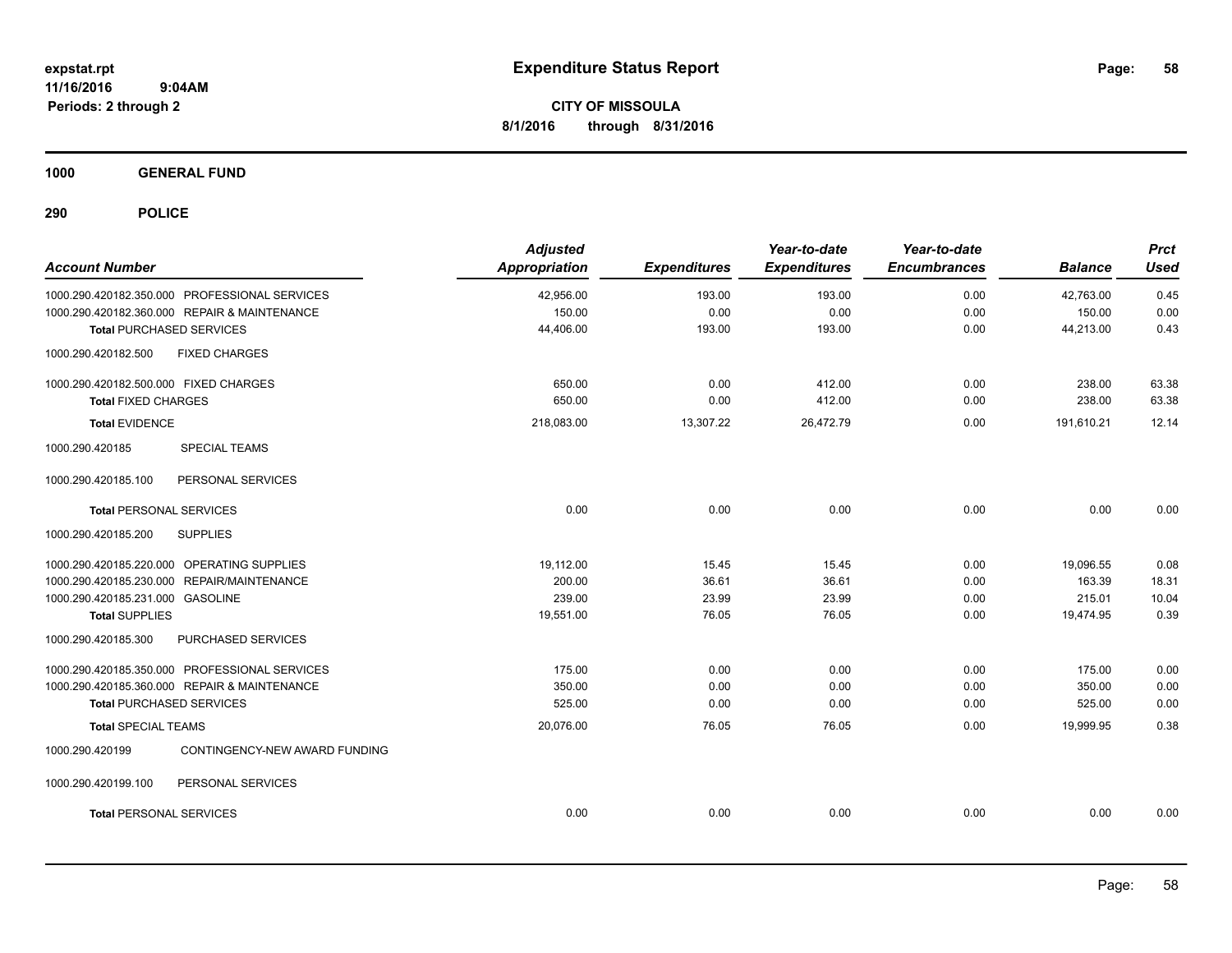**CITY OF MISSOULA 8/1/2016 through 8/31/2016**

**1000 GENERAL FUND**

|                               |                                            | <b>Adjusted</b>      |                     | Year-to-date        | Year-to-date        |                | <b>Prct</b> |
|-------------------------------|--------------------------------------------|----------------------|---------------------|---------------------|---------------------|----------------|-------------|
| <b>Account Number</b>         |                                            | <b>Appropriation</b> | <b>Expenditures</b> | <b>Expenditures</b> | <b>Encumbrances</b> | <b>Balance</b> | <b>Used</b> |
| 1000.290.420199.200           | <b>SUPPLIES</b>                            |                      |                     |                     |                     |                |             |
| <b>Total SUPPLIES</b>         |                                            | 0.00                 | 0.00                | 0.00                | 0.00                | 0.00           | 0.00        |
| 1000.290.420199.300           | <b>PURCHASED SERVICES</b>                  |                      |                     |                     |                     |                |             |
|                               | <b>Total PURCHASED SERVICES</b>            | 0.00                 | 0.00                | 0.00                | 0.00                | 0.00           | 0.00        |
| 1000.290.420199.900           | <b>CAPITAL OUTLAY</b>                      |                      |                     |                     |                     |                |             |
|                               | <b>Total CONTINGENCY-NEW AWARD FUNDING</b> | 0.00                 | 0.00                | 0.00                | 0.00                | 0.00           | 0.00        |
| 1000.290.420256               | *** Title Not Found ***                    |                      |                     |                     |                     |                |             |
| 1000.290.420256.100           | PERSONAL SERVICES                          |                      |                     |                     |                     |                |             |
| Total *** Title Not Found *** |                                            | 0.00                 | 0.00                | 0.00                | 0.00                | 0.00           | 0.00        |
| <b>Total POLICE</b>           |                                            | 15,572,461.00        | 1,057,767.71        | 2,043,060.49        | 0.00                | 13,529,400.51  | 13.12       |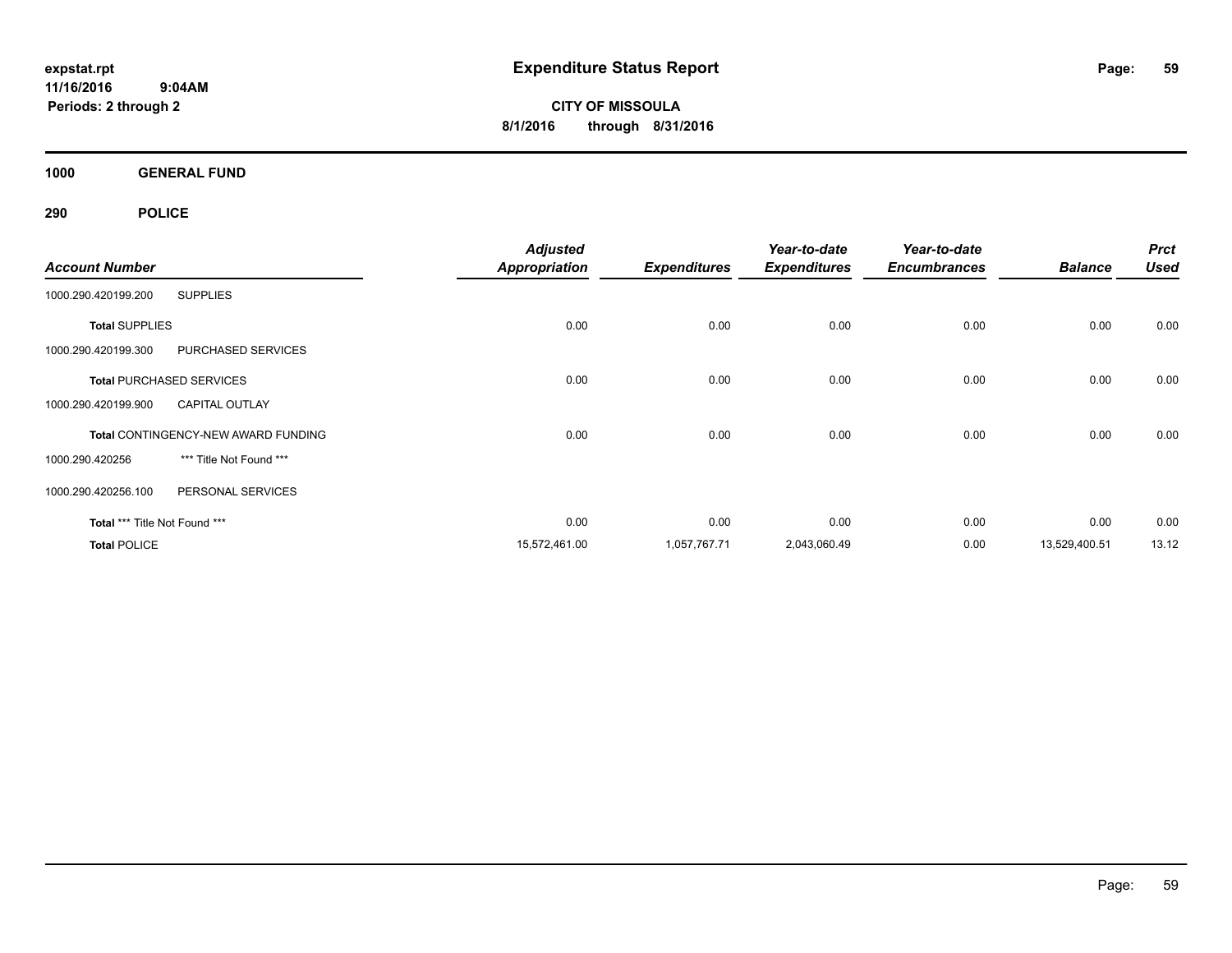**CITY OF MISSOULA 8/1/2016 through 8/31/2016**

**1000 GENERAL FUND**

| <b>Account Number</b>                   |                                                         | <b>Adjusted</b><br><b>Appropriation</b> | <b>Expenditures</b> | Year-to-date<br><b>Expenditures</b> | Year-to-date<br><b>Encumbrances</b> | <b>Balance</b> | <b>Prct</b><br><b>Used</b> |
|-----------------------------------------|---------------------------------------------------------|-----------------------------------------|---------------------|-------------------------------------|-------------------------------------|----------------|----------------------------|
| 1000.300.420410                         | <b>ADMINISTRATION</b>                                   |                                         |                     |                                     |                                     |                |                            |
| 1000.300.420410.100                     | PERSONAL SERVICES                                       |                                         |                     |                                     |                                     |                |                            |
|                                         | 1000.300.420410.110.000 SALARIES AND WAGES              | 462,190.00                              | 35,225.60           | 63.078.00                           | 0.00                                | 399.112.00     | 13.65                      |
| 1000.300.420410.115.000                 | SALARIES/HEALTH INSURANCE BENEFIT                       | 25,695.00                               | 2,106.00            | 2,737.80                            | 0.00                                | 22,957.20      | 10.65                      |
| 1000.300.420410.130.000                 | <b>OTHER</b>                                            | 0.00                                    | 1,875.00            | 1,875.00                            | 0.00                                | $-1,875.00$    | 0.00                       |
| 1000.300.420410.140.000                 | <b>EMPLOYER CONTRIBUTIONS</b>                           | 125,417.00                              | 9,836.78            | 20,568.70                           | 0.00                                | 104,848.30     | 16.40                      |
|                                         | 1000.300.420410.141.000 STATE RETIREMENT CONTRIBUTIONS  | 119,128.00                              | 0.00                | 7,220.65                            | 0.00                                | 111,907.35     | 6.06                       |
| <b>Total PERSONAL SERVICES</b>          |                                                         | 732,430.00                              | 49,043.38           | 95,480.15                           | 0.00                                | 636,949.85     | 13.04                      |
| 1000.300.420410.200                     | <b>SUPPLIES</b>                                         |                                         |                     |                                     |                                     |                |                            |
| 1000.300.420410.210.000 OFFICE SUPPLIES |                                                         | 8.471.00                                | 944.39              | 944.39                              | 0.00                                | 7.526.61       | 11.15                      |
| 1000.300.420410.220.000                 | OPERATING SUPPLIES                                      | 2,822.00                                | 614.82              | 614.82                              | 0.00                                | 2.207.18       | 21.79                      |
| 1000.300.420410.230.000                 | REPAIR/MAINTENANCE                                      | 300.00                                  | 0.00                | 0.00                                | 0.00                                | 300.00         | 0.00                       |
| 1000.300.420410.240.000                 | <b>OTHER SUPPLIES</b>                                   | 593.00                                  | 0.00                | 0.00                                | 0.00                                | 593.00         | 0.00                       |
| <b>Total SUPPLIES</b>                   |                                                         | 12,186.00                               | 1,559.21            | 1,559.21                            | 0.00                                | 10,626.79      | 12.80                      |
| 1000.300.420410.300                     | <b>PURCHASED SERVICES</b>                               |                                         |                     |                                     |                                     |                |                            |
| 1000.300.420410.310.000 COMMUNICATIONS  |                                                         | 577.00                                  | 19.03               | 35.06                               | 0.00                                | 541.94         | 6.08                       |
| 1000.300.420410.320.000                 | <b>PRINTING &amp; DUPLICATING</b>                       | 240.00                                  | 0.00                | 0.00                                | 0.00                                | 240.00         | 0.00                       |
|                                         | 1000.300.420410.330.000 PUBLICITY, SUBSCRIPTIONS & DUES | 1,238.00                                | 150.00              | 150.00                              | 0.00                                | 1,088.00       | 12.12                      |
|                                         | 1000.300.420410.350.000 PROFESSIONAL SERVICES           | 192.00                                  | 0.00                | 192.00                              | 0.00                                | 0.00           | 100.00                     |
|                                         | 1000.300.420410.360.000 REPAIR & MAINTENANCE            | 12,177.00                               | 0.00                | 0.00                                | 0.00                                | 12,177.00      | 0.00                       |
| 1000.300.420410.370.000                 | <b>TRAVEL</b>                                           | 4.240.00                                | 0.00                | 0.00                                | 0.00                                | 4,240.00       | 0.00                       |
| 1000.300.420410.380.000 TRAINING        |                                                         | 1,054.00                                | 0.00                | 0.00                                | 0.00                                | 1,054.00       | 0.00                       |
| <b>Total PURCHASED SERVICES</b>         |                                                         | 19,718.00                               | 169.03              | 377.06                              | 0.00                                | 19,340.94      | 1.91                       |
| 1000.300.420410.700                     | <b>GRANTS &amp; CONTRIBUTIONS</b>                       |                                         |                     |                                     |                                     |                |                            |
|                                         | 1000.300.420410.700.000 GRANTS & CONTRIBUTIONS          | 2,700.00                                | 0.00                | 0.00                                | 0.00                                | 2,700.00       | 0.00                       |
|                                         | <b>Total GRANTS &amp; CONTRIBUTIONS</b>                 | 2,700.00                                | 0.00                | 0.00                                | 0.00                                | 2,700.00       | 0.00                       |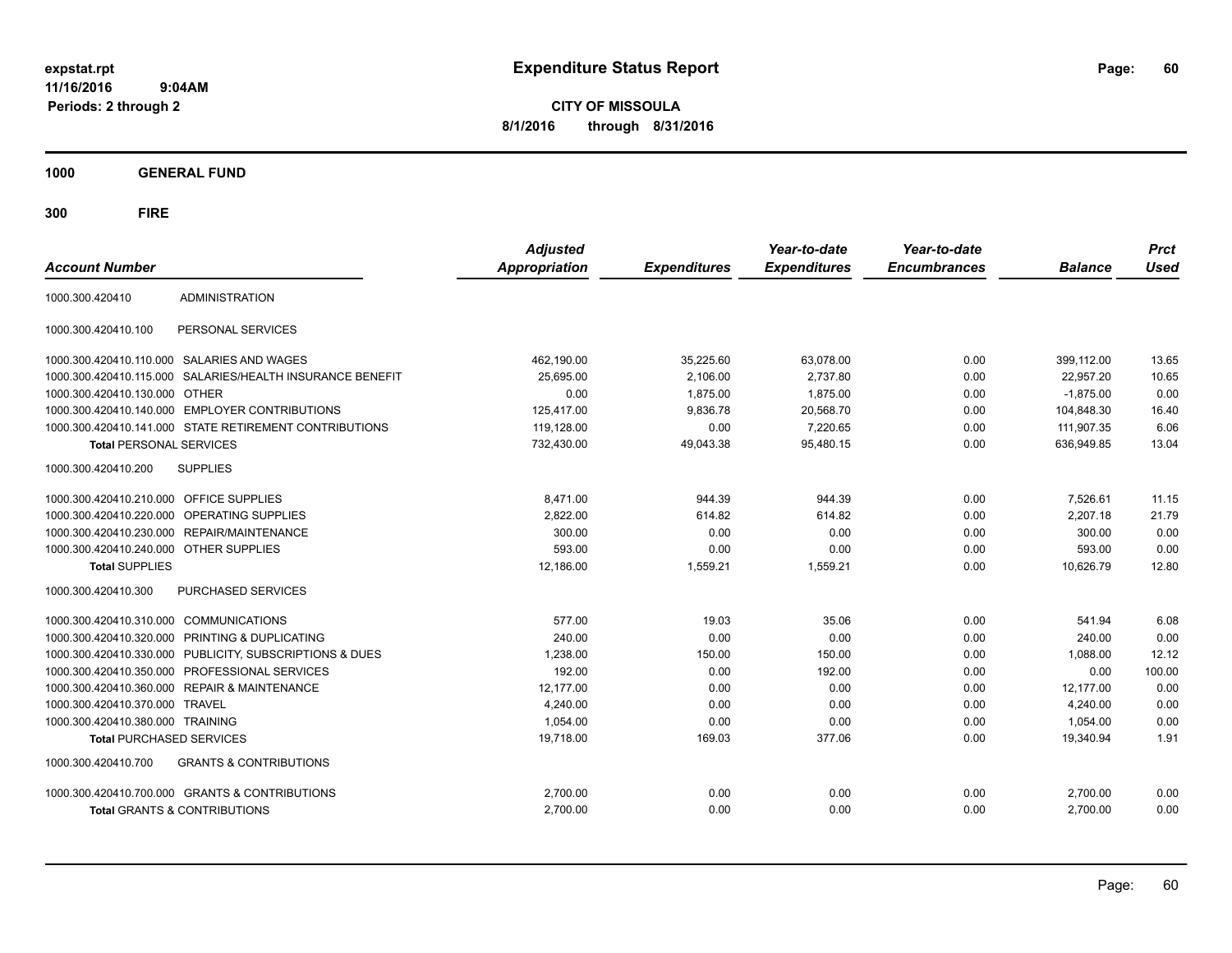**CITY OF MISSOULA 8/1/2016 through 8/31/2016**

**1000 GENERAL FUND**

**300 FIRE**

| <b>Account Number</b>                             | <b>Adjusted</b><br><b>Appropriation</b> | <b>Expenditures</b> | Year-to-date<br><b>Expenditures</b> | Year-to-date<br><b>Encumbrances</b> | <b>Balance</b> | <b>Prct</b><br><b>Used</b> |
|---------------------------------------------------|-----------------------------------------|---------------------|-------------------------------------|-------------------------------------|----------------|----------------------------|
| OTHER OBJECTS<br>1000.300.420410.800              |                                         |                     |                                     |                                     |                |                            |
| <b>Total OTHER OBJECTS</b>                        | 0.00                                    | 0.00                | 0.00                                | 0.00                                | 0.00           | 0.00                       |
| <b>Total ADMINISTRATION</b>                       | 767,034.00                              | 50,771.62           | 97,416.42                           | 0.00                                | 669,617.58     | 12.70                      |
| <b>FACILITY</b><br>1000.300.420420                |                                         |                     |                                     |                                     |                |                            |
| 1000.300.420420.100<br>PERSONAL SERVICES          |                                         |                     |                                     |                                     |                |                            |
| <b>Total PERSONAL SERVICES</b>                    | 0.00                                    | 0.00                | 0.00                                | 0.00                                | 0.00           | 0.00                       |
| 1000.300.420420.200<br><b>SUPPLIES</b>            |                                         |                     |                                     |                                     |                |                            |
| 1000.300.420420.210.000 OFFICE SUPPLIES           | 7.245.00                                | 0.00                | 0.00                                | 0.00                                | 7,245.00       | 0.00                       |
| 1000.300.420420.220.000 OPERATING SUPPLIES        | 6,448.00                                | 0.00                | 0.00                                | 0.00                                | 6,448.00       | 0.00                       |
| 1000.300.420420.230.000 REPAIR/MAINTENANCE        | 14,000.00                               | 1,749.19            | 1,879.16                            | 0.00                                | 12,120.84      | 13.42                      |
| <b>Total SUPPLIES</b>                             | 27,693.00                               | 1,749.19            | 1,879.16                            | 0.00                                | 25,813.84      | 6.79                       |
| PURCHASED SERVICES<br>1000.300.420420.300         |                                         |                     |                                     |                                     |                |                            |
| 1000.300.420420.340.000 SEWER                     | 1,429.00                                | 0.00                | 549.60                              | 0.00                                | 879.40         | 38.46                      |
| 1000.300.420420.341.000 ELECTRICITY & NATURAL GAS | 69,567.00                               | 4,915.29            | 4,915.29                            | 0.00                                | 64,651.71      | 7.07                       |
| 1000.300.420420.343.000 WATER CHARGES             | 14,677.00                               | 1,218.59            | 1,218.59                            | 0.00                                | 13,458.41      | 8.30                       |
| 1000.300.420420.344.000 TELEPHONE SERVICE         | 19,484.00                               | 1,767.60            | 1,767.60                            | 0.00                                | 17,716.40      | 9.07                       |
| 1000.300.420420.345.000 GARBAGE                   | 5,680.00                                | 454.55              | 909.10                              | 0.00                                | 4,770.90       | 16.01                      |
| 1000.300.420420.360.000 REPAIR & MAINTENANCE      | 26.258.00                               | 5,036.32            | 6,650.25                            | 0.00                                | 19.607.75      | 25.33                      |
| <b>Total PURCHASED SERVICES</b>                   | 137,095.00                              | 13,392.35           | 16,010.43                           | 0.00                                | 121,084.57     | 11.68                      |
| <b>FIXED CHARGES</b><br>1000.300.420420.500       |                                         |                     |                                     |                                     |                |                            |
| 1000.300.420420.500.000 FIXED CHARGES             | 226.00                                  | 0.00                | 0.00                                | 0.00                                | 226.00         | 0.00                       |
| <b>Total FIXED CHARGES</b>                        | 226.00                                  | 0.00                | 0.00                                | 0.00                                | 226.00         | 0.00                       |
| <b>Total FACILITY</b>                             | 165,014.00                              | 15,141.54           | 17,889.59                           | 0.00                                | 147,124.41     | 10.84                      |
| DEDCOMMEL TOAINING<br>LONDON DOG DOON             |                                         |                     |                                     |                                     |                |                            |

1000.300.420430 PERSONNEL TRAINING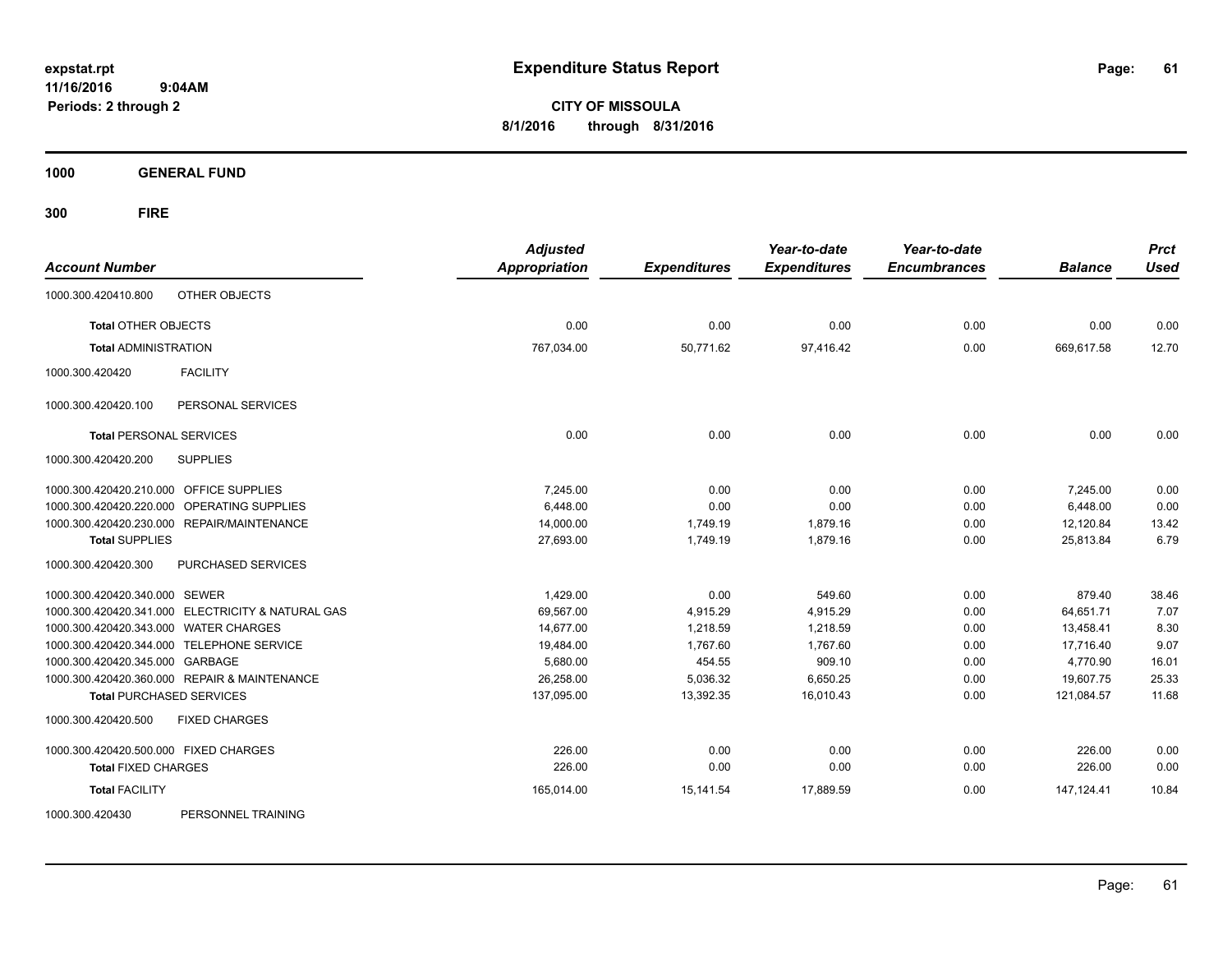**CITY OF MISSOULA 8/1/2016 through 8/31/2016**

**1000 GENERAL FUND**

| PERSONAL SERVICES<br>1000.300.420430.100<br><b>SALARIES AND WAGES</b><br>90,817.00<br>6,978.29<br>12,695.46<br>78,121.54<br>1000.300.420430.110.000<br>0.00<br>702.00<br>7,371.00<br>SALARIES/HEALTH INSURANCE BENEFIT<br>8,424.00<br>1,053.00<br>0.00<br>1000.300.420430.115.000<br>1000.300.420430.120.000 OVERTIME/TERMINATION<br>0.00<br>0.00<br>0.00<br>5,288.00<br>5,288.00 | 13.98<br>12.50 |
|-----------------------------------------------------------------------------------------------------------------------------------------------------------------------------------------------------------------------------------------------------------------------------------------------------------------------------------------------------------------------------------|----------------|
|                                                                                                                                                                                                                                                                                                                                                                                   |                |
|                                                                                                                                                                                                                                                                                                                                                                                   |                |
|                                                                                                                                                                                                                                                                                                                                                                                   |                |
|                                                                                                                                                                                                                                                                                                                                                                                   | 0.00           |
| 625.00<br>625.00<br>$-625.00$<br>1000.300.420430.130.000<br><b>OTHER</b><br>0.00<br>0.00                                                                                                                                                                                                                                                                                          | 0.00           |
| 1000.300.420430.140.000 EMPLOYER CONTRIBUTIONS<br>20,845.00<br>1,198.43<br>2,589.99<br>0.00<br>18,255.01                                                                                                                                                                                                                                                                          | 12.42          |
| 0.00<br>1000.300.420430.141.000 STATE RETIREMENT CONTRIBUTIONS<br>32.362.00<br>2,475.43<br>0.00<br>29,886.57                                                                                                                                                                                                                                                                      | 7.65           |
| <b>Total PERSONAL SERVICES</b><br>157,736.00<br>9,503.72<br>19,438.88<br>0.00<br>138,297.12                                                                                                                                                                                                                                                                                       | 12.32          |
| <b>SUPPLIES</b><br>1000.300.420430.200                                                                                                                                                                                                                                                                                                                                            |                |
| 0.00<br>0.00<br>1000.300.420430.210.000 OFFICE SUPPLIES<br>96.00<br>0.00<br>96.00                                                                                                                                                                                                                                                                                                 | 0.00           |
| OPERATING SUPPLIES<br>1000.300.420430.220.000<br>3,701.00<br>131.48<br>131.48<br>0.00<br>3,569.52                                                                                                                                                                                                                                                                                 | 3.55           |
| 320.00<br>0.00<br>0.00<br>1000.300.420430.230.000 REPAIR/MAINTENANCE<br>0.00<br>320.00                                                                                                                                                                                                                                                                                            | 0.00           |
| 4,117.00<br>131.48<br>131.48<br><b>Total SUPPLIES</b><br>0.00<br>3,985.52                                                                                                                                                                                                                                                                                                         | 3.19           |
| PURCHASED SERVICES<br>1000.300.420430.300                                                                                                                                                                                                                                                                                                                                         |                |
| 1000.300.420430.320.000 PRINTING & DUPLICATING<br>0.00<br>0.00<br>0.00<br>192.00<br>192.00                                                                                                                                                                                                                                                                                        | 0.00           |
| 1000.300.420430.330.000 PUBLICITY, SUBSCRIPTIONS & DUES<br>322.00<br>0.00<br>0.00<br>0.00<br>322.00                                                                                                                                                                                                                                                                               | 0.00           |
| 1000.300.420430.370.000 TRAVEL<br>1,148.00<br>0.00<br>0.00<br>0.00<br>1,148.00                                                                                                                                                                                                                                                                                                    | 0.00           |
| 1000.300.420430.380.000 TRAINING<br>480.00<br>0.00<br>0.00<br>480.00<br>0.00                                                                                                                                                                                                                                                                                                      | 0.00           |
| <b>Total PURCHASED SERVICES</b><br>2,142.00<br>0.00<br>0.00<br>0.00<br>2,142.00                                                                                                                                                                                                                                                                                                   | 0.00           |
| 19,570.36<br>144,424.64<br><b>Total PERSONNEL TRAINING</b><br>163,995.00<br>9,635.20<br>0.00                                                                                                                                                                                                                                                                                      | 11.93          |
| 1000.300.420440<br><b>FIRE PREVENTION</b>                                                                                                                                                                                                                                                                                                                                         |                |
| PERSONAL SERVICES<br>1000.300.420440.100                                                                                                                                                                                                                                                                                                                                          |                |
| SALARIES AND WAGES<br>422,496.00<br>31,867.10<br>58,028.00<br>0.00<br>364,468.00<br>1000.300.420440.110.000                                                                                                                                                                                                                                                                       | 13.73          |
| SALARIES/HEALTH INSURANCE BENEFIT<br>42,120.00<br>3,510.00<br>5,265.00<br>0.00<br>36,855.00<br>1000.300.420440.115.000                                                                                                                                                                                                                                                            | 12.50          |
| OVERTIME/TERMINATION<br>22,749.00<br>1,720.72<br>2,241.65<br>0.00<br>20.507.35<br>1000.300.420440.120.000                                                                                                                                                                                                                                                                         | 9.85           |
| <b>OTHER</b><br>0.00<br>3,125.00<br>3,125.00<br>$-3,125.00$<br>1000.300.420440.130.000<br>0.00                                                                                                                                                                                                                                                                                    | 0.00           |
| 1000.300.420440.140.000 EMPLOYER CONTRIBUTIONS<br>97,835.00<br>7,245.15<br>13,515.55<br>0.00<br>84,319.45                                                                                                                                                                                                                                                                         | 13.81          |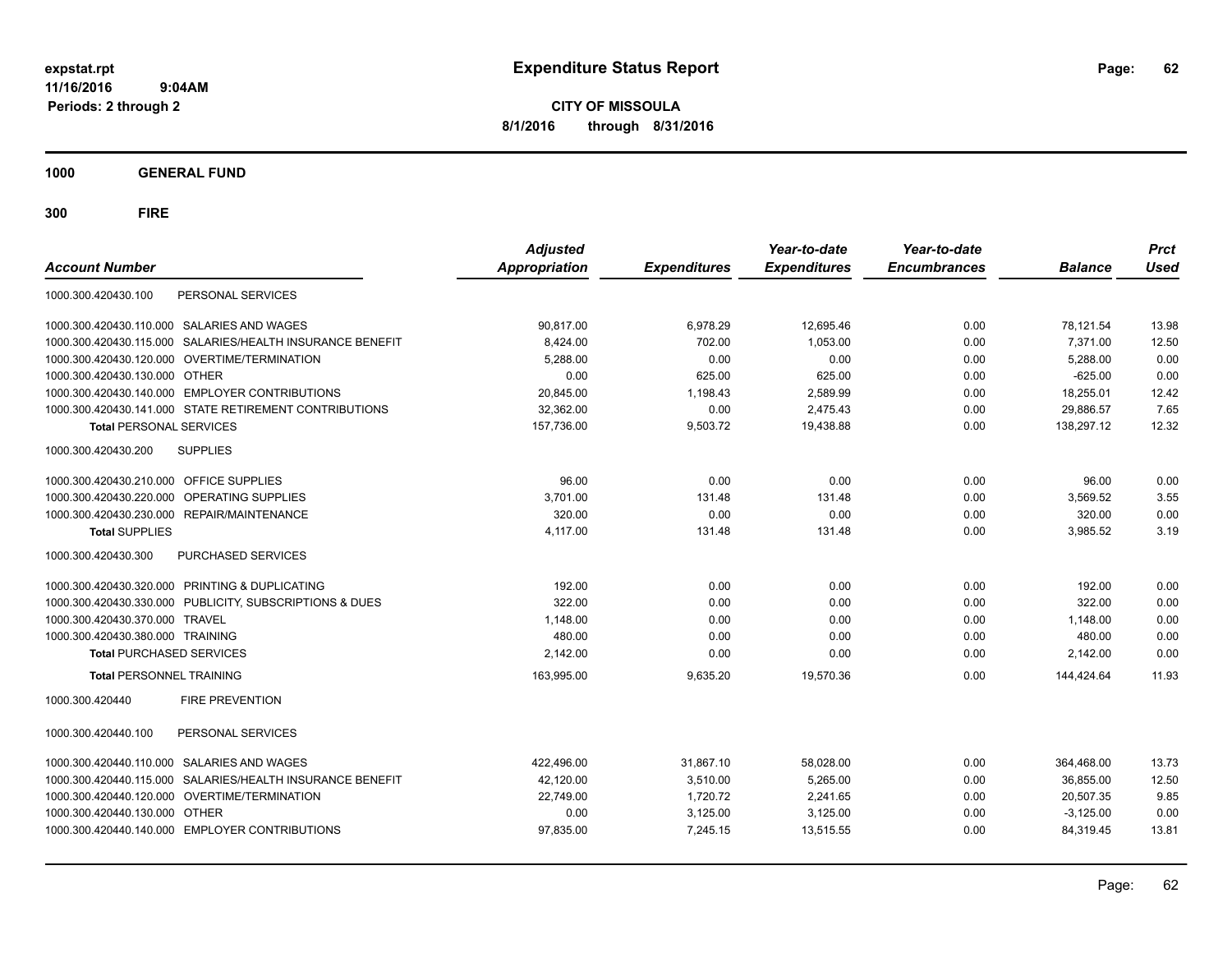**CITY OF MISSOULA 8/1/2016 through 8/31/2016**

**1000 GENERAL FUND**

| <b>Account Number</b>                                        | <b>Adjusted</b><br><b>Appropriation</b> | <b>Expenditures</b> | Year-to-date<br><b>Expenditures</b> | Year-to-date<br><b>Encumbrances</b> | <b>Balance</b> | <b>Prct</b><br><b>Used</b> |
|--------------------------------------------------------------|-----------------------------------------|---------------------|-------------------------------------|-------------------------------------|----------------|----------------------------|
| 1000.300.420440.141.000 STATE RETIREMENT CONTRIBUTIONS       | 151,511.00                              | 0.00                | 11,395.24                           | 0.00                                | 140,115.76     | 7.52                       |
| <b>Total PERSONAL SERVICES</b>                               | 736,711.00                              | 47,467.97           | 93,570.44                           | 0.00                                | 643,140.56     | 12.70                      |
| <b>SUPPLIES</b><br>1000.300.420440.200                       |                                         |                     |                                     |                                     |                |                            |
| 1000.300.420440.210.000 OFFICE SUPPLIES                      | 144.00                                  | 0.00                | 0.00                                | 0.00                                | 144.00         | 0.00                       |
| 1000.300.420440.220.000 OPERATING SUPPLIES                   | 4,956.00                                | 0.00                | 0.00                                | 0.00                                | 4,956.00       | 0.00                       |
| 1000.300.420440.230.000 REPAIR/MAINTENANCE                   | 1,540.00                                | 0.00                | 0.00                                | 0.00                                | 1,540.00       | 0.00                       |
| <b>Total SUPPLIES</b>                                        | 6,640.00                                | 0.00                | 0.00                                | 0.00                                | 6,640.00       | 0.00                       |
| 1000.300.420440.300<br>PURCHASED SERVICES                    |                                         |                     |                                     |                                     |                |                            |
| 1000.300.420440.320.000 PRINTING & DUPLICATING               | 192.00                                  | 0.00                | 0.00                                | 0.00                                | 192.00         | 0.00                       |
| 1000.300.420440.330.000 PUBLICITY, SUBSCRIPTIONS & DUES      | 4,916.00                                | 989.00              | 2,294.00                            | 0.00                                | 2,622.00       | 46.66                      |
| 1000.300.420440.370.000 TRAVEL                               | 5,448.00                                | 167.32              | 167.32                              | 0.00                                | 5,280.68       | 3.07                       |
| 1000.300.420440.380.000 TRAINING                             | 2.506.00                                | 0.00                | 0.00                                | 0.00                                | 2,506.00       | 0.00                       |
| <b>Total PURCHASED SERVICES</b>                              | 13,062.00                               | 1,156.32            | 2,461.32                            | 0.00                                | 10,600.68      | 18.84                      |
| <b>Total FIRE PREVENTION</b>                                 | 756,413.00                              | 48,624.29           | 96,031.76                           | 0.00                                | 660.381.24     | 12.70                      |
| 1000.300.420450<br><b>FIRE GRANTS</b>                        |                                         |                     |                                     |                                     |                |                            |
| <b>PURCHASED SERVICES</b><br>1000.300.420450.300             |                                         |                     |                                     |                                     |                |                            |
| <b>Total FIRE GRANTS</b>                                     | 0.00                                    | 0.00                | 0.00                                | 0.00                                | 0.00           | 0.00                       |
| <b>EMS</b><br>1000.300.420455                                |                                         |                     |                                     |                                     |                |                            |
| 1000.300.420455.100<br>PERSONAL SERVICES                     |                                         |                     |                                     |                                     |                |                            |
| <b>SALARIES AND WAGES</b><br>1000.300.420455.110.000         | 86,575.00                               | 6,720.73            | 12,241.37                           | 0.00                                | 74,333.63      | 14.14                      |
| SALARIES/HEALTH INSURANCE BENEFIT<br>1000.300.420455.115.000 | 8,424.00                                | 702.00              | 1.053.00                            | 0.00                                | 7.371.00       | 12.50                      |
| 1000.300.420455.120.000 OVERTIME/TERMINATION                 | 5,132.00                                | 0.00                | 0.00                                | 0.00                                | 5.132.00       | 0.00                       |
| 1000.300.420455.130.000 OTHER                                | 0.00                                    | 625.00              | 625.00                              | 0.00                                | $-625.00$      | 0.00                       |
| 1000.300.420455.140.000 EMPLOYER CONTRIBUTIONS               | 19,987.00                               | 1,348.20            | 2,661.90                            | 0.00                                | 17,325.10      | 13.32                      |
| 1000.300.420455.141.000 STATE RETIREMENT CONTRIBUTIONS       | 30,979.00                               | 0.00                | 2,395.84                            | 0.00                                | 28,583.16      | 7.73                       |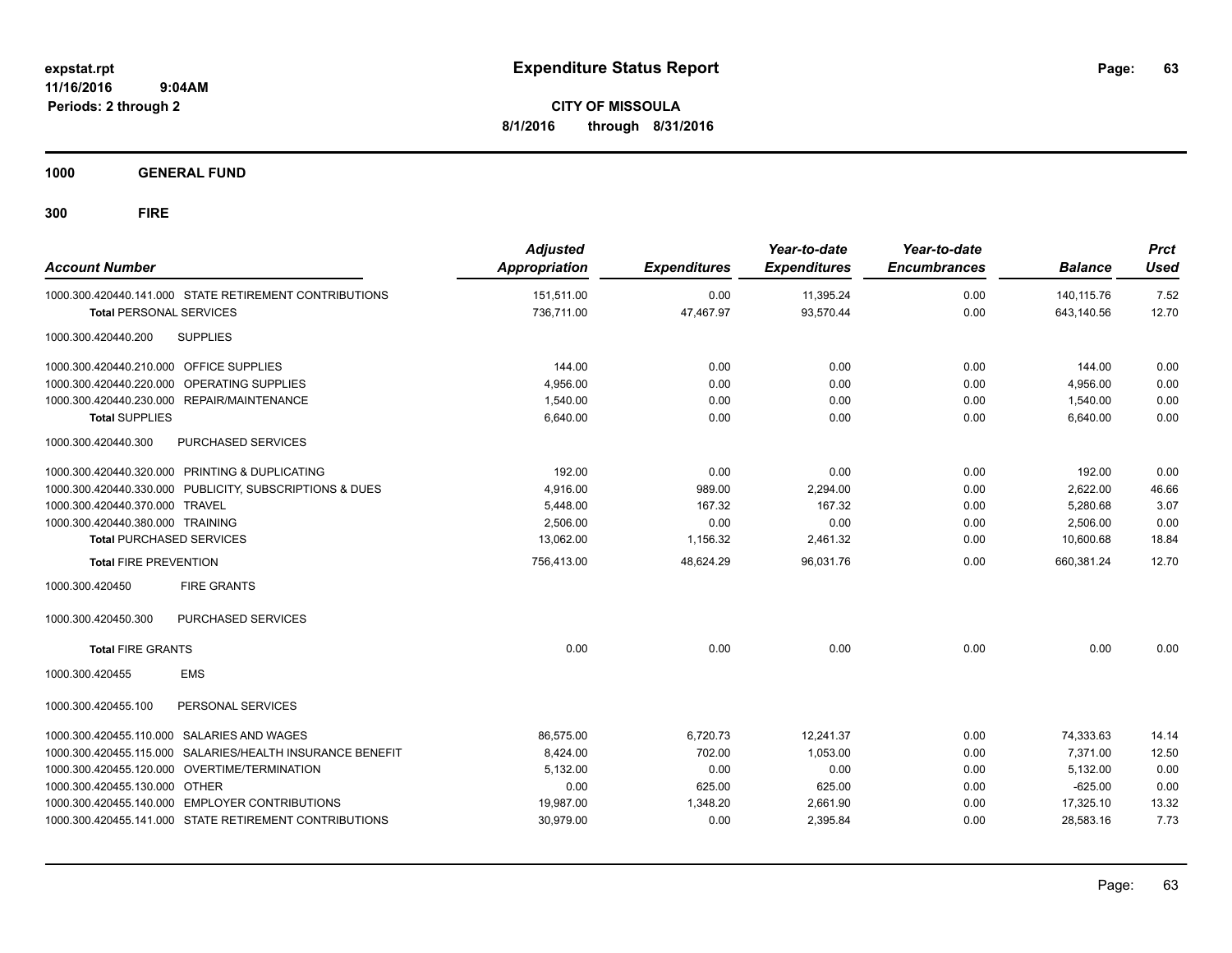**CITY OF MISSOULA 8/1/2016 through 8/31/2016**

**1000 GENERAL FUND**

| <b>Account Number</b>                                     | <b>Adjusted</b><br><b>Appropriation</b> | <b>Expenditures</b> | Year-to-date<br><b>Expenditures</b> | Year-to-date<br><b>Encumbrances</b> | <b>Balance</b> | <b>Prct</b><br><b>Used</b> |
|-----------------------------------------------------------|-----------------------------------------|---------------------|-------------------------------------|-------------------------------------|----------------|----------------------------|
| <b>Total PERSONAL SERVICES</b>                            | 151,097.00                              | 9,395.93            | 18,977.11                           | 0.00                                | 132,119.89     | 12.56                      |
| <b>SUPPLIES</b><br>1000.300.420455.200                    |                                         |                     |                                     |                                     |                |                            |
| 1000.300.420455.220.000 OPERATING SUPPLIES                | 18,581.00                               | 2,904.42            | 3,123.42                            | 0.00                                | 15.457.58      | 16.81                      |
| 1000.300.420455.230.000 REPAIR/MAINTENANCE                | 320.00                                  | 0.00                | 0.00                                | 0.00                                | 320.00         | 0.00                       |
| <b>Total SUPPLIES</b>                                     | 18,901.00                               | 2,904.42            | 3,123.42                            | 0.00                                | 15,777.58      | 16.53                      |
| 1000.300.420455.300<br>PURCHASED SERVICES                 |                                         |                     |                                     |                                     |                |                            |
| 1000.300.420455.330.000 PUBLICITY, SUBSCRIPTIONS & DUES   | 3.984.00                                | 0.00                | 0.00                                | 0.00                                | 3,984.00       | 0.00                       |
| 1000.300.420455.350.000 PROFESSIONAL SERVICES             | 5,000.00                                | 0.00                | 0.00                                | 0.00                                | 5,000.00       | 0.00                       |
| 1000.300.420455.360.000 REPAIR & MAINTENANCE              | 4,500.00                                | 0.00                | 0.00                                | 0.00                                | 4,500.00       | 0.00                       |
| 1000.300.420455.370.000 TRAVEL                            | 1,023.00                                | 0.00                | 0.00                                | 0.00                                | 1,023.00       | 0.00                       |
| 1000.300.420455.380.000 TRAINING                          | 1,920.00                                | 55.80               | 55.80                               | 0.00                                | 1,864.20       | 2.91                       |
| 1000.300.420455.390.000 OTHER PURCHASED SERVICES          | 10,080.00                               | 0.00                | 0.00                                | 0.00                                | 10.080.00      | 0.00                       |
| <b>Total PURCHASED SERVICES</b>                           | 26,507.00                               | 55.80               | 55.80                               | 0.00                                | 26,451.20      | 0.21                       |
| <b>Total EMS</b>                                          | 196,505.00                              | 12,356.15           | 22.156.33                           | 0.00                                | 174.348.67     | 11.28                      |
| 1000.300.420460<br><b>OPERATIONS</b>                      |                                         |                     |                                     |                                     |                |                            |
| PERSONAL SERVICES<br>1000.300.420460.100                  |                                         |                     |                                     |                                     |                |                            |
| 1000.300.420460.110.000 SALARIES AND WAGES                | 5,629,678.00                            | 423,350.71          | 772,232.85                          | 0.00                                | 4,857,445.15   | 13.72                      |
| 1000.300.420460.115.000 SALARIES/HEALTH INSURANCE BENEFIT | 673,920.00                              | 55,458.00           | 83,187.00                           | 0.00                                | 590,733.00     | 12.34                      |
| 1000.300.420460.120.000 OVERTIME/TERMINATION              | 787,235.00                              | 137,947.21          | 177,514.41                          | 0.00                                | 609,720.59     | 22.55                      |
| 1000.300.420460.130.000 OTHER                             | 57.500.00                               | 49.375.00           | 49.375.00                           | 0.00                                | 8,125.00       | 85.87                      |
| 1000.300.420460.140.000 EMPLOYER CONTRIBUTIONS            | 1,384,955.00                            | 108,968.45          | 196,282.44                          | 0.00                                | 1,188,672.56   | 14.17                      |
| 1000.300.420460.141.000 STATE RETIREMENT CONTRIBUTIONS    | 2,046,640.00                            | 0.00                | 153.953.37                          | 0.00                                | 1,892,686.63   | 7.52                       |
| <b>Total PERSONAL SERVICES</b>                            | 10,579,928.00                           | 775,099.37          | 1,432,545.07                        | 0.00                                | 9.147.382.93   | 13.54                      |
| <b>SUPPLIES</b><br>1000.300.420460.200                    |                                         |                     |                                     |                                     |                |                            |
| 1000.300.420460.220.000 OPERATING SUPPLIES                | 180.436.00                              | 16,169.32           | 17,464.15                           | 0.00                                | 162.971.85     | 9.68                       |
| 1000.300.420460.230.000 REPAIR/MAINTENANCE                | 41,420.00                               | 2,510.79            | 3,007.19                            | 0.00                                | 38,412.81      | 7.26                       |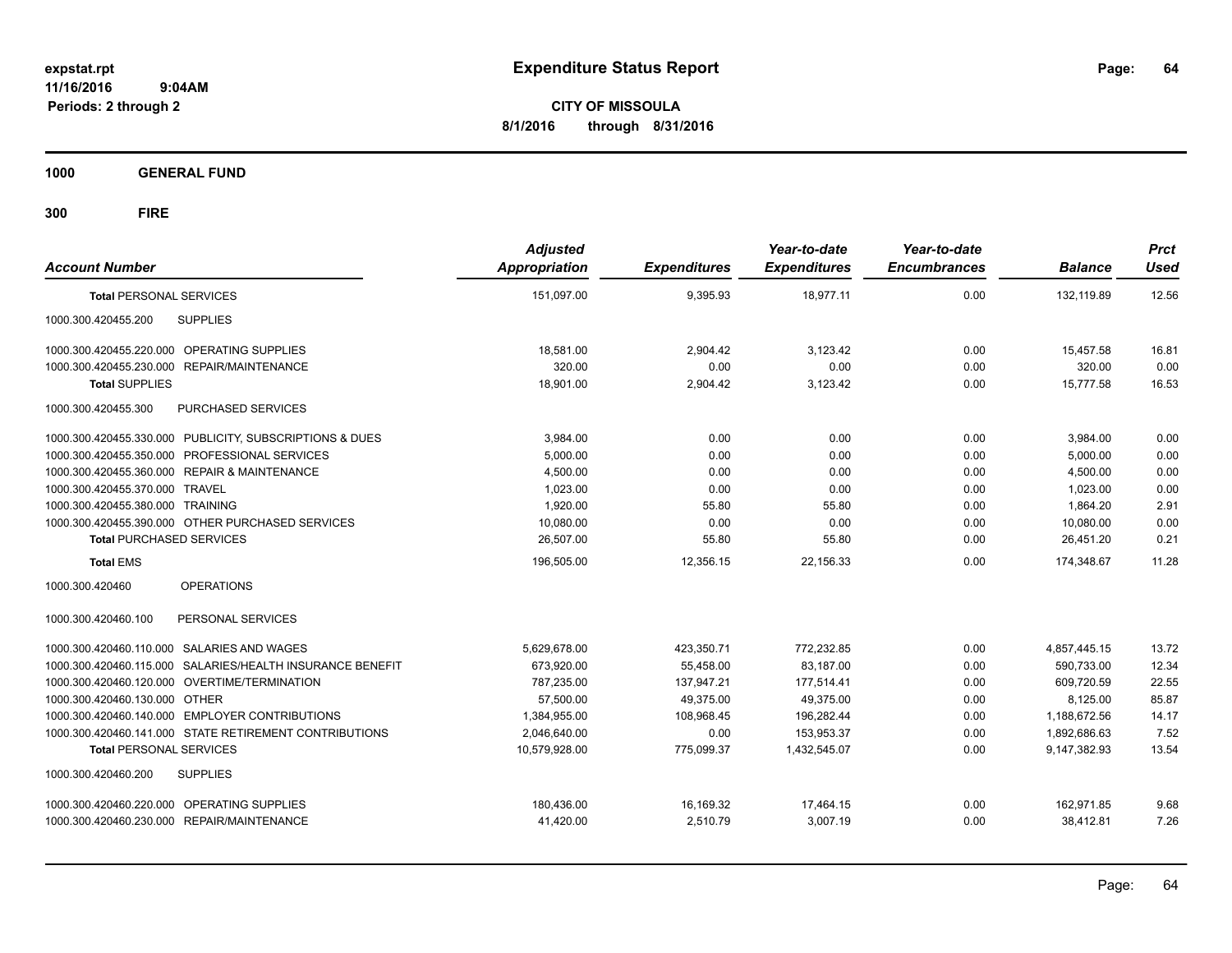**CITY OF MISSOULA 8/1/2016 through 8/31/2016**

**1000 GENERAL FUND**

| <b>Account Number</b>                                     | <b>Adjusted</b><br><b>Appropriation</b> | <b>Expenditures</b> | Year-to-date<br><b>Expenditures</b> | Year-to-date<br><b>Encumbrances</b> | <b>Balance</b> | <b>Prct</b><br>Used |
|-----------------------------------------------------------|-----------------------------------------|---------------------|-------------------------------------|-------------------------------------|----------------|---------------------|
| 1000.300.420460.231.000 GASOLINE                          | 61,827.00                               | 3,055.91            | 3,055.91                            | 0.00                                | 58.771.09      | 4.94                |
| <b>Total SUPPLIES</b>                                     | 283,683.00                              | 21,736.02           | 23,527.25                           | 0.00                                | 260, 155.75    | 8.29                |
| 1000.300.420460.300<br><b>PURCHASED SERVICES</b>          |                                         |                     |                                     |                                     |                |                     |
| 1000.300.420460.320.000 PRINTING & DUPLICATING            | 864.00                                  | 258.55              | 258.55                              | 0.00                                | 605.45         | 29.92               |
| 1000.300.420460.330.000 PUBLICITY, SUBSCRIPTIONS & DUES   | 312.00                                  | 0.00                | 0.00                                | 0.00                                | 312.00         | 0.00                |
| 1000.300.420460.350.000 PROFESSIONAL SERVICES             | 19,080.00                               | 0.00                | 0.00                                | 0.00                                | 19,080.00      | 0.00                |
| 1000.300.420460.360.000 REPAIR & MAINTENANCE              | 22,400.00                               | 1,994.22            | 1,994.22                            | 0.00                                | 20,405.78      | 8.90                |
| 1000.300.420460.370.000 TRAVEL                            | 6,158.00                                | 0.00                | 0.00                                | 0.00                                | 6,158.00       | 0.00                |
| 1000.300.420460.380.000 TRAINING                          | 6.556.00                                | 70.45               | 70.45                               | 0.00                                | 6.485.55       | 1.07                |
| 1000.300.420460.390.000 OTHER PURCHASED SERVICES          | 1.500.00                                | 0.00                | 0.00                                | 0.00                                | 1.500.00       | 0.00                |
| <b>Total PURCHASED SERVICES</b>                           | 56,870.00                               | 2,323.22            | 2,323.22                            | 0.00                                | 54,546.78      | 4.09                |
| <b>CAPITAL OUTLAY</b><br>1000.300.420460.900              |                                         |                     |                                     |                                     |                |                     |
| <b>Total CAPITAL OUTLAY</b>                               | 0.00                                    | 0.00                | 0.00                                | 0.00                                | 0.00           | 0.00                |
| <b>Total OPERATIONS</b>                                   | 10,920,481.00                           | 799,158.61          | 1,458,395.54                        | 0.00                                | 9,462,085.46   | 13.35               |
| 1000.300.420490<br><b>MAINTENANCE</b>                     |                                         |                     |                                     |                                     |                |                     |
| PERSONAL SERVICES<br>1000.300.420490.100                  |                                         |                     |                                     |                                     |                |                     |
| 1000.300.420490.110.000 SALARIES AND WAGES                | 163,504.00                              | 12,436.20           | 22,642.15                           | 0.00                                | 140,861.85     | 13.85               |
| 1000.300.420490.115.000 SALARIES/HEALTH INSURANCE BENEFIT | 16,848.00                               | 1,404.00            | 2,106.00                            | 0.00                                | 14.742.00      | 12.50               |
| 1000.300.420490.120.000 OVERTIME/TERMINATION              | 10.568.00                               | 82.98               | 508.52                              | 0.00                                | 10.059.48      | 4.81                |
| 1000.300.420490.130.000 OTHER                             | 0.00                                    | 1,250.00            | 1,250.00                            | 0.00                                | $-1,250.00$    | 0.00                |
| 1000.300.420490.140.000 EMPLOYER CONTRIBUTIONS            | 38,024.00                               | 2,941.91            | 5,409.78                            | 0.00                                | 32,614.22      | 14.23               |
| 1000.300.420490.141.000 STATE RETIREMENT CONTRIBUTIONS    | 58,813.00                               | 0.00                | 4,452.62                            | 0.00                                | 54,360.38      | 7.57                |
| <b>Total PERSONAL SERVICES</b>                            | 287.757.00                              | 18.115.09           | 36.369.07                           | 0.00                                | 251,387.93     | 12.64               |
| 1000.300.420490.200<br><b>SUPPLIES</b>                    |                                         |                     |                                     |                                     |                |                     |
| 1000.300.420490.210.000 OFFICE SUPPLIES                   | 48.00                                   | 0.00                | 0.00                                | 0.00                                | 48.00          | 0.00                |
| 1000.300.420490.230.000 REPAIR/MAINTENANCE                | 3,600.00                                | 5,292.56            | 5,349.53                            | 0.00                                | $-1,749.53$    | 148.60              |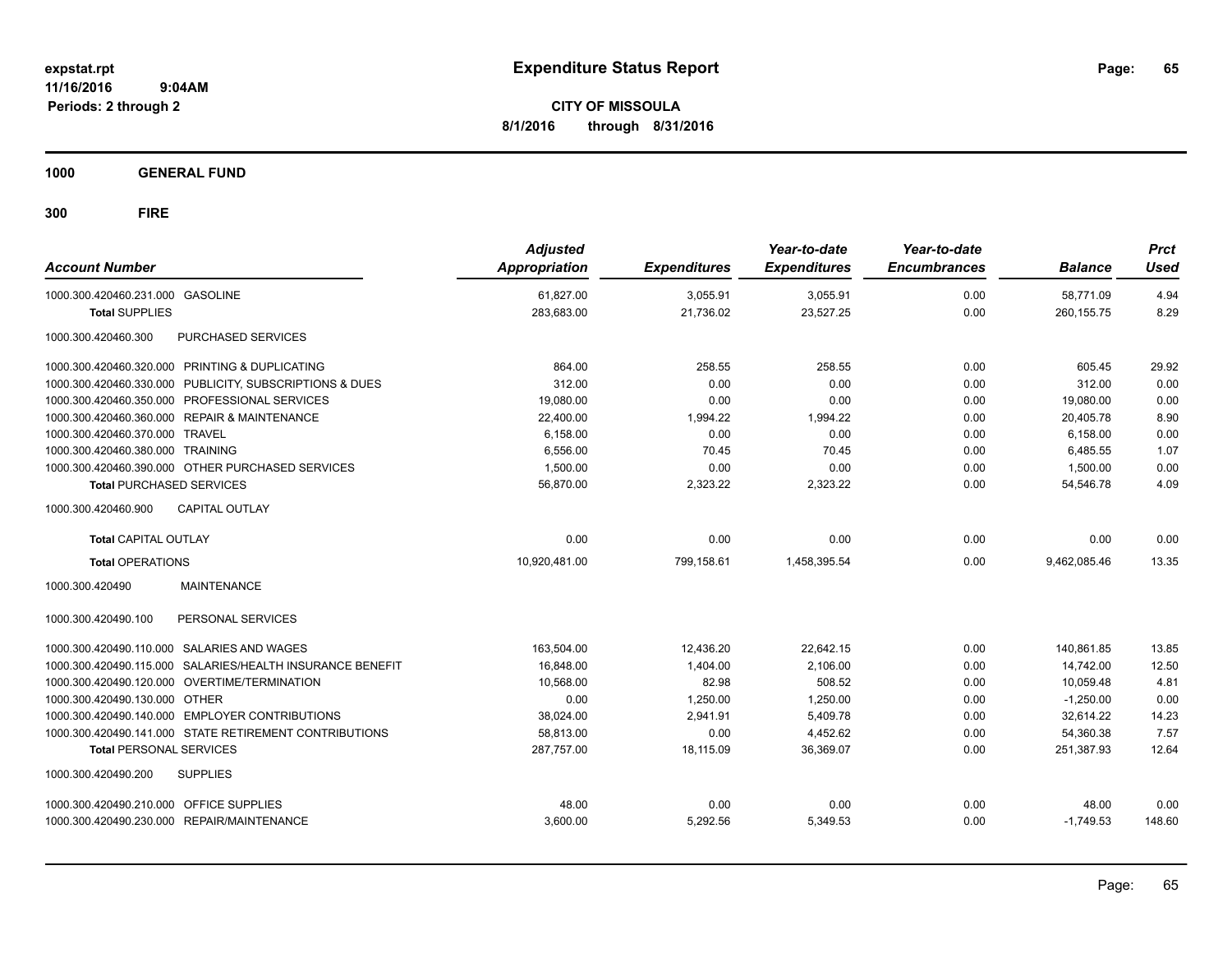**CITY OF MISSOULA 8/1/2016 through 8/31/2016**

**1000 GENERAL FUND**

| <b>Account Number</b>                                      | <b>Adjusted</b><br>Appropriation | <b>Expenditures</b> | Year-to-date<br><b>Expenditures</b> | Year-to-date<br><b>Encumbrances</b> | <b>Balance</b> | <b>Prct</b><br>Used |
|------------------------------------------------------------|----------------------------------|---------------------|-------------------------------------|-------------------------------------|----------------|---------------------|
| <b>Total SUPPLIES</b>                                      | 3,648.00                         | 5,292.56            | 5,349.53                            | 0.00                                | $-1,701.53$    | 146.64              |
| PURCHASED SERVICES<br>1000.300.420490.300                  |                                  |                     |                                     |                                     |                |                     |
| 1000.300.420490.330.000 PUBLICITY, SUBSCRIPTIONS & DUES    | 91.00                            | 0.00                | 0.00                                | 0.00                                | 91.00          | 0.00                |
| <b>REPAIR &amp; MAINTENANCE</b><br>1000.300.420490.360.000 | 1.700.00                         | 1.695.00            | 1.695.00                            | 0.00                                | 5.00           | 99.71               |
| 1000.300.420490.370.000 TRAVEL                             | 2.000.00                         | 0.00                | 0.00                                | 0.00                                | 2.000.00       | 0.00                |
| 1000.300.420490.380.000 TRAINING                           | 1.500.00                         | 0.00                | 0.00                                | 0.00                                | 1,500.00       | 0.00                |
| <b>Total PURCHASED SERVICES</b>                            | 5.291.00                         | 1.695.00            | 1,695.00                            | 0.00                                | 3,596.00       | 32.04               |
| <b>Total MAINTENANCE</b>                                   | 296.696.00                       | 25.102.65           | 43.413.60                           | 0.00                                | 253.282.40     | 14.63               |
| <b>Total FIRE</b>                                          | 13,266,138.00                    | 960.790.06          | 1.754.873.60                        | 0.00                                | 11.511.264.40  | 13.23               |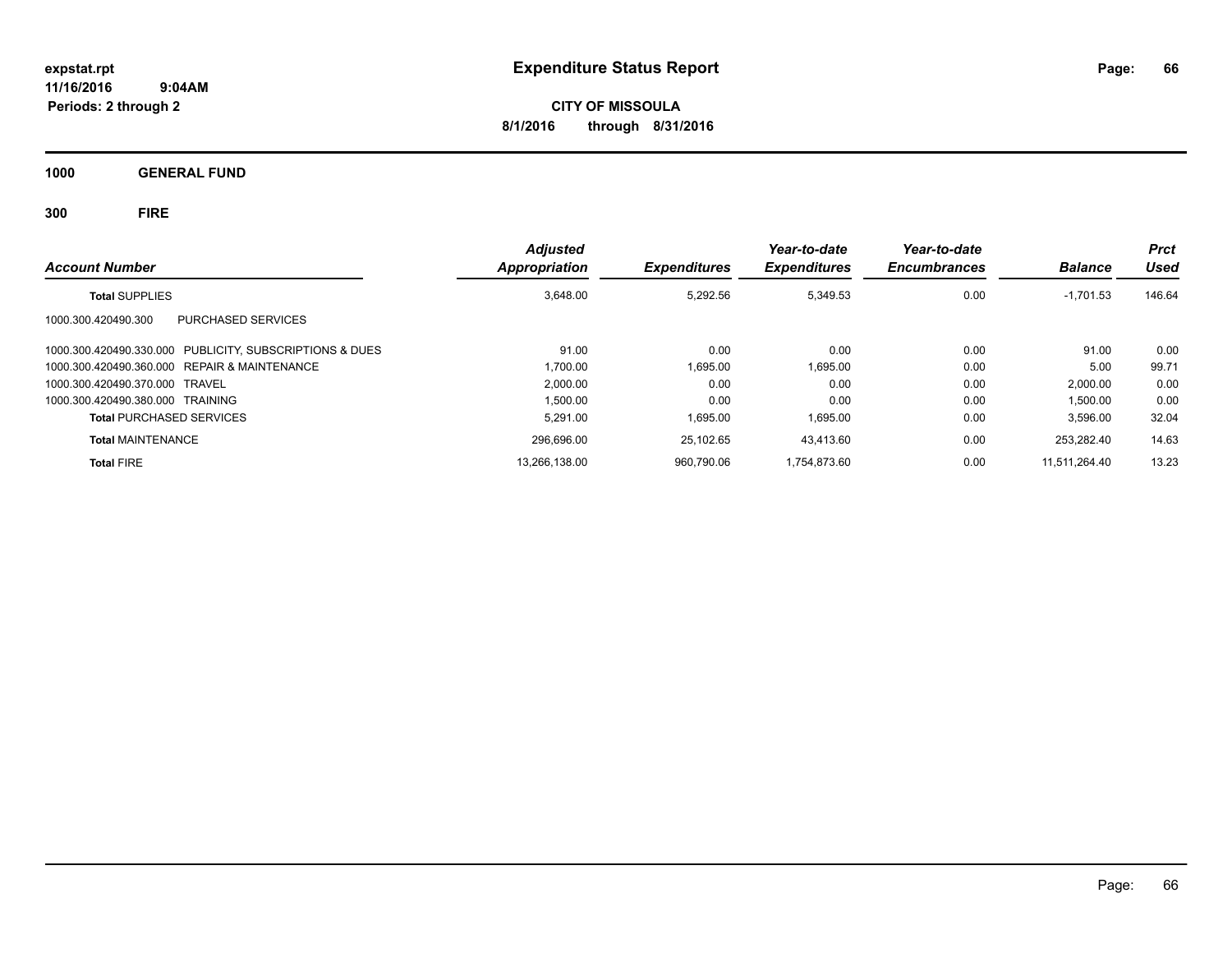**1000 GENERAL FUND**

|                                         |                                                         | <b>Adjusted</b> |                     | Year-to-date        | Year-to-date        |                | <b>Prct</b> |
|-----------------------------------------|---------------------------------------------------------|-----------------|---------------------|---------------------|---------------------|----------------|-------------|
| <b>Account Number</b>                   |                                                         | Appropriation   | <b>Expenditures</b> | <b>Expenditures</b> | <b>Encumbrances</b> | <b>Balance</b> | <b>Used</b> |
| 1000.320.420460                         | <b>OPERATIONS</b>                                       |                 |                     |                     |                     |                |             |
| 1000.320.420460.100                     | PERSONAL SERVICES                                       |                 |                     |                     |                     |                |             |
| <b>Total OPERATIONS</b>                 |                                                         | 0.00            | 0.00                | 0.00                | 0.00                | 0.00           | 0.00        |
| 1000.320.430210                         | <b>ADMINISTRATION</b>                                   |                 |                     |                     |                     |                |             |
| 1000.320.430210.100                     | PERSONAL SERVICES                                       |                 |                     |                     |                     |                |             |
|                                         | 1000.320.430210.110.000 SALARIES AND WAGES              | 107,914.00      | 7,669.57            | 14,265.07           | 0.00                | 93,648.93      | 13.22       |
|                                         | 1000.320.430210.120.000 OVERTIME/TERMINATION            | 0.00            | 58.43               | 58.43               | 0.00                | $-58.43$       | 0.00        |
| 1000.320.430210.130.000 OTHER           |                                                         | 0.00            | 33.80               | 54.08               | 0.00                | $-54.08$       | 0.00        |
|                                         | 1000.320.430210.140.000 EMPLOYER CONTRIBUTIONS          | 59,685.00       | 4,436.98            | 9,948.49            | 0.00                | 49,736.51      | 16.67       |
| <b>Total PERSONAL SERVICES</b>          |                                                         | 167,599.00      | 12,198.78           | 24,326.07           | 0.00                | 143,272.93     | 14.51       |
| 1000.320.430210.200                     | <b>SUPPLIES</b>                                         |                 |                     |                     |                     |                |             |
| 1000.320.430210.210.000 OFFICE SUPPLIES |                                                         | 1.600.00        | 0.00                | 0.00                | 0.00                | 1,600.00       | 0.00        |
|                                         | 1000.320.430210.220.000 OPERATING SUPPLIES              | 8,440.00        | 888.66              | 888.66              | 0.00                | 7,551.34       | 10.53       |
| <b>Total SUPPLIES</b>                   |                                                         | 10,040.00       | 888.66              | 888.66              | 0.00                | 9,151.34       | 8.85        |
| 1000.320.430210.300                     | PURCHASED SERVICES                                      |                 |                     |                     |                     |                |             |
|                                         | 1000.320.430210.320.000 PRINTING & DUPLICATING          | 7,000.00        | 0.00                | 0.00                | 0.00                | 7,000.00       | 0.00        |
|                                         | 1000.320.430210.330.000 PUBLICITY, SUBSCRIPTIONS & DUES | 3,000.00        | 427.64              | 427.64              | 0.00                | 2,572.36       | 14.25       |
| 1000.320.430210.370.000 TRAVEL          |                                                         | 2,300.00        | 0.00                | 0.00                | 0.00                | 2,300.00       | 0.00        |
| 1000.320.430210.380.000 TRAINING        |                                                         | 1,500.00        | 150.00              | 150.00              | 0.00                | 1,350.00       | 10.00       |
|                                         | <b>Total PURCHASED SERVICES</b>                         | 13,800.00       | 577.64              | 577.64              | 0.00                | 13,222.36      | 4.19        |
| 1000.320.430210.900                     | <b>CAPITAL OUTLAY</b>                                   |                 |                     |                     |                     |                |             |
| <b>Total CAPITAL OUTLAY</b>             |                                                         | 0.00            | 0.00                | 0.00                | 0.00                | 0.00           | 0.00        |
| <b>Total ADMINISTRATION</b>             |                                                         | 191,439.00      | 13,665.08           | 25,792.37           | 0.00                | 165,646.63     | 13.47       |
| 1000.320.430220                         | <b>FACILITY</b>                                         |                 |                     |                     |                     |                |             |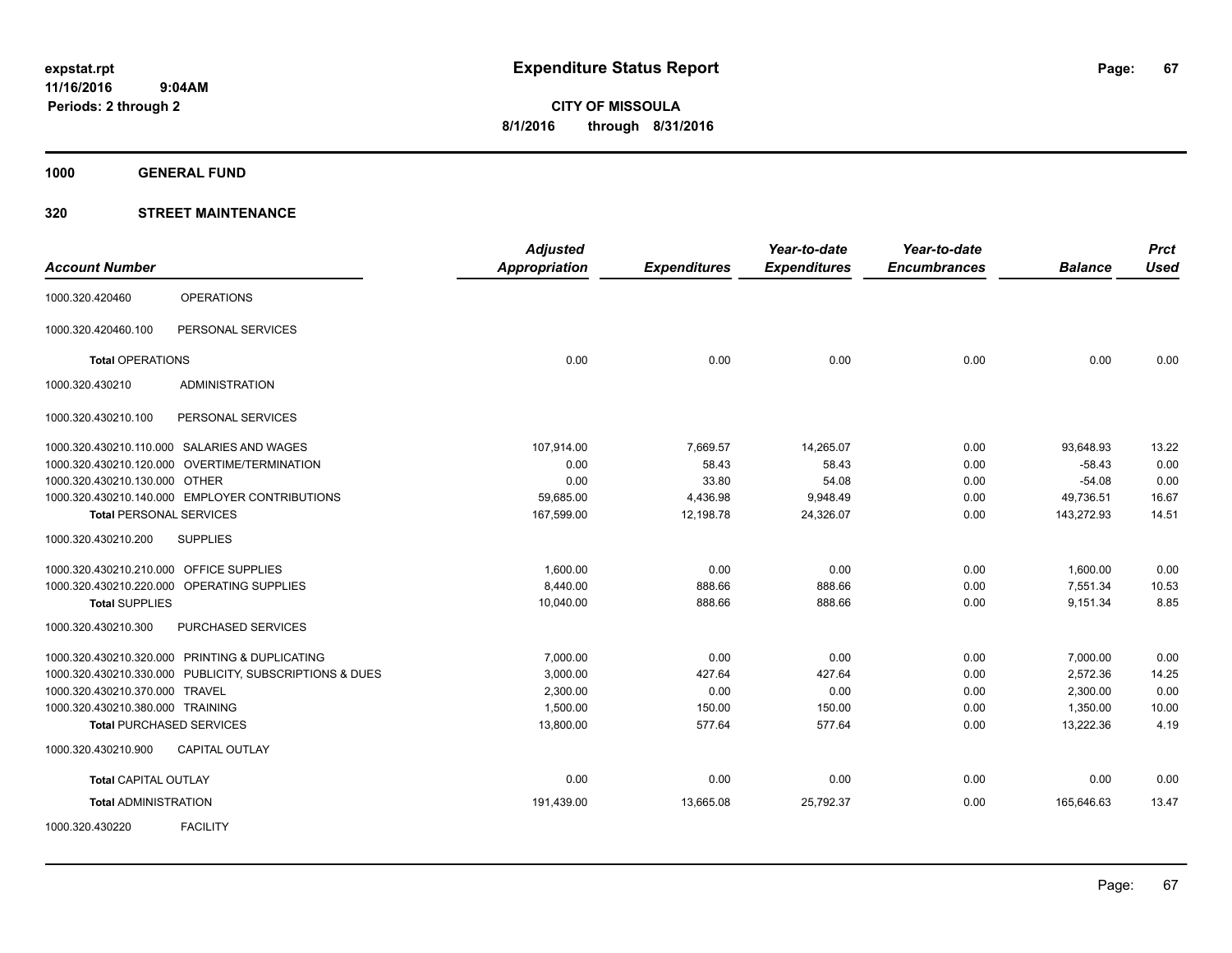**CITY OF MISSOULA 8/1/2016 through 8/31/2016**

**1000 GENERAL FUND**

|                                                | <b>Adjusted</b>      |                     | Year-to-date        | Year-to-date        |                | <b>Prct</b> |
|------------------------------------------------|----------------------|---------------------|---------------------|---------------------|----------------|-------------|
| <b>Account Number</b>                          | <b>Appropriation</b> | <b>Expenditures</b> | <b>Expenditures</b> | <b>Encumbrances</b> | <b>Balance</b> | <b>Used</b> |
| PERSONAL SERVICES<br>1000.320.430220.100       |                      |                     |                     |                     |                |             |
|                                                |                      |                     |                     |                     |                |             |
| 1000.320.430220.110.000 SALARIES AND WAGES     | 49,692.00            | 3,529.53            | 6,564.91            | 0.00                | 43,127.09      | 13.21       |
| 1000.320.430220.120.000 OVERTIME/TERMINATION   | 0.00                 | 26.93               | 26.93               | 0.00                | $-26.93$       | 0.00        |
| 1000.320.430220.130.000 OTHER                  | 0.00                 | 15.60               | 24.96               | 0.00                | $-24.96$       | 0.00        |
| 1000.320.430220.140.000 EMPLOYER CONTRIBUTIONS | 27,484.00            | 2,042.21            | 4,579.01            | 0.00                | 22,904.99      | 16.66       |
| <b>Total PERSONAL SERVICES</b>                 | 77,176.00            | 5,614.27            | 11,195.81           | 0.00                | 65,980.19      | 14.51       |
| <b>SUPPLIES</b><br>1000.320.430220.200         |                      |                     |                     |                     |                |             |
| 1000.320.430220.220.000 OPERATING SUPPLIES     | 8,000.00             | 133.48              | 202.11              | 0.00                | 7,797.89       | 2.53        |
| <b>Total SUPPLIES</b>                          | 8,000.00             | 133.48              | 202.11              | 0.00                | 7,797.89       | 2.53        |
| 1000.320.430220.300<br>PURCHASED SERVICES      |                      |                     |                     |                     |                |             |
| 1000.320.430220.343.000 WATER CHARGES          | 0.00                 | 1,678.74            | 1.678.74            | 0.00                | $-1,678.74$    | 0.00        |
| 1000.320.430220.344.000 TELEPHONE SERVICE      | 7,000.00             | 0.11                | 0.11                | 0.00                | 6,999.89       | 0.00        |
| 1000.320.430220.345.000 GARBAGE                | 1,821.00             | 0.00                | 0.00                | 0.00                | 1,821.00       | 0.00        |
| 1000.320.430220.350.000 PROFESSIONAL SERVICES  | 0.00                 | 25.00               | 25.00               | 0.00                | $-25.00$       | 0.00        |
| 1000.320.430220.360.000 REPAIR & MAINTENANCE   | 1,650.00             | 0.00                | 0.00                | 0.00                | 1,650.00       | 0.00        |
| <b>Total PURCHASED SERVICES</b>                | 10,471.00            | 1,703.85            | 1,703.85            | 0.00                | 8,767.15       | 16.27       |
| 1000.320.430220.500<br><b>FIXED CHARGES</b>    |                      |                     |                     |                     |                |             |
| 1000.320.430220.500.000 FIXED CHARGES          | 9,000.00             | 0.00                | 0.00                | 0.00                | 9,000.00       | 0.00        |
| <b>Total FIXED CHARGES</b>                     | 9,000.00             | 0.00                | 0.00                | 0.00                | 9,000.00       | 0.00        |
| <b>Total FACILITY</b>                          | 104,647.00           | 7,451.60            | 13,101.77           | 0.00                | 91,545.23      | 12.52       |
| 1000.320.430230<br><b>STREET RESTORATION</b>   |                      |                     |                     |                     |                |             |
| PERSONAL SERVICES<br>1000.320.430230.100       |                      |                     |                     |                     |                |             |
| 1000.320.430230.110.000 SALARIES AND WAGES     | 323,245.00           | 23,195.40           | 43,143.45           | 0.00                | 280,101.55     | 13.35       |
| 1000.320.430230.120.000 OVERTIME/TERMINATION   | 3,000.00             | 176.77              | 176.77              | 0.00                | 2,823.23       | 5.89        |
| 1000.320.430230.130.000 OTHER                  | 0.00                 | 101.92              | 163.02              | 0.00                | $-163.02$      | 0.00        |
|                                                |                      |                     |                     |                     |                |             |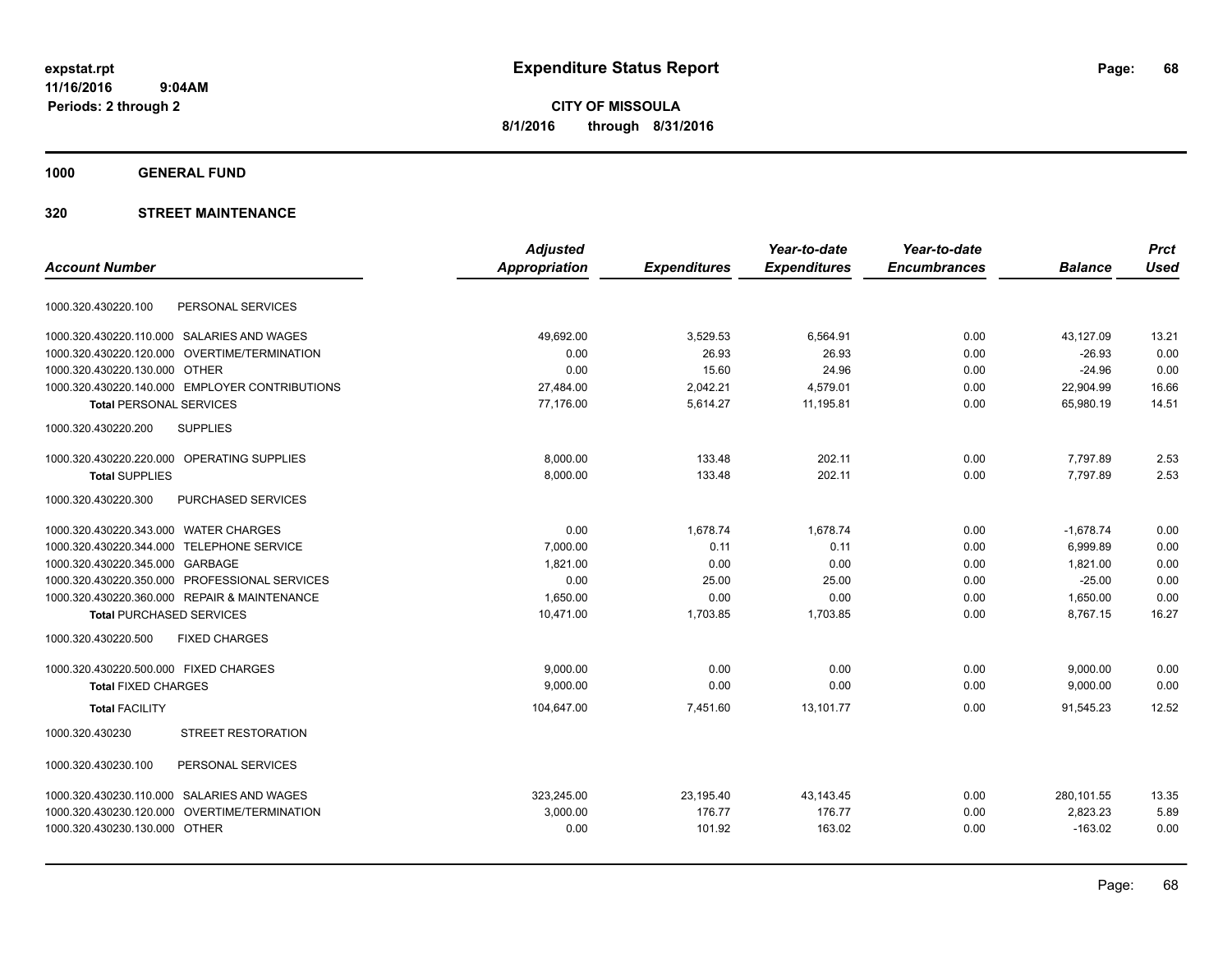**1000 GENERAL FUND**

| <b>Account Number</b>                      |                                                | <b>Adjusted</b><br><b>Appropriation</b> | <b>Expenditures</b> | Year-to-date<br><b>Expenditures</b> | Year-to-date<br><b>Encumbrances</b> | <b>Balance</b> | <b>Prct</b><br><b>Used</b> |
|--------------------------------------------|------------------------------------------------|-----------------------------------------|---------------------|-------------------------------------|-------------------------------------|----------------|----------------------------|
|                                            | 1000.320.430230.140.000 EMPLOYER CONTRIBUTIONS | 180,441.00                              | 13,417.59           | 30,085.48                           | 0.00                                | 150,355.52     | 16.67                      |
| <b>Total PERSONAL SERVICES</b>             |                                                | 506,686.00                              | 36,891.68           | 73,568.72                           | 0.00                                | 433,117.28     | 14.52                      |
| 1000.320.430230.200                        | <b>SUPPLIES</b>                                |                                         |                     |                                     |                                     |                |                            |
|                                            | 1000.320.430230.220.000 OPERATING SUPPLIES     | 1,599.00                                | 0.00                | 0.00                                | 0.00                                | 1,599.00       | 0.00                       |
|                                            | 1000.320.430230.230.000 REPAIR/MAINTENANCE     | 25,009.00                               | 0.00                | 1,415.00                            | 0.00                                | 23,594.00      | 5.66                       |
| 1000.320.430230.231.000 GASOLINE           |                                                | 74,487.00                               | 9,764.81            | 9,764.81                            | 0.00                                | 64,722.19      | 13.11                      |
| <b>Total SUPPLIES</b>                      |                                                | 101,095.00                              | 9,764.81            | 11,179.81                           | 0.00                                | 89,915.19      | 11.06                      |
| 1000.320.430230.300                        | PURCHASED SERVICES                             |                                         |                     |                                     |                                     |                |                            |
| 1000.320.430230.345.000 GARBAGE            |                                                | 5,408.00                                | 0.00                | 0.00                                | 0.00                                | 5,408.00       | 0.00                       |
|                                            | 1000.320.430230.350.000 PROFESSIONAL SERVICES  | 1,000.00                                | 0.00                | 0.00                                | 0.00                                | 1,000.00       | 0.00                       |
|                                            | 1000.320.430230.360.000 REPAIR & MAINTENANCE   | 2,000.00                                | 0.00                | 0.00                                | 0.00                                | 2,000.00       | 0.00                       |
| <b>Total PURCHASED SERVICES</b>            |                                                | 8,408.00                                | 0.00                | 0.00                                | 0.00                                | 8,408.00       | 0.00                       |
| 1000.320.430230.400                        | <b>BUILDING MATERIALS</b>                      |                                         |                     |                                     |                                     |                |                            |
| 1000.320.430230.400.000 BUILDING MATERIALS |                                                | 17,598.00                               | 3,591.00            | 3,591.00                            | 0.00                                | 14,007.00      | 20.41                      |
| <b>Total BUILDING MATERIALS</b>            |                                                | 17,598.00                               | 3,591.00            | 3,591.00                            | 0.00                                | 14,007.00      | 20.41                      |
| 1000.320.430230.500                        | <b>FIXED CHARGES</b>                           |                                         |                     |                                     |                                     |                |                            |
| 1000.320.430230.500.000 FIXED CHARGES      |                                                | 5,500.00                                | 415.00              | 415.00                              | 0.00                                | 5,085.00       | 7.55                       |
| <b>Total FIXED CHARGES</b>                 |                                                | 5,500.00                                | 415.00              | 415.00                              | 0.00                                | 5,085.00       | 7.55                       |
| 1000.320.430230.900                        | <b>CAPITAL OUTLAY</b>                          |                                         |                     |                                     |                                     |                |                            |
| <b>Total CAPITAL OUTLAY</b>                |                                                | 0.00                                    | 0.00                | 0.00                                | 0.00                                | 0.00           | 0.00                       |
| <b>Total STREET RESTORATION</b>            |                                                | 639,287.00                              | 50,662.49           | 88,754.53                           | 0.00                                | 550,532.47     | 13.88                      |
| 1000.320.430240                            | STREET MAINTENANCE                             |                                         |                     |                                     |                                     |                |                            |
| 1000.320.430240.100                        | PERSONAL SERVICES                              |                                         |                     |                                     |                                     |                |                            |
|                                            | 1000.320.430240.110.000 SALARIES AND WAGES     | 437,588.00                              | 31,486.03           | 58,564.28                           | 0.00                                | 379,023.72     | 13.38                      |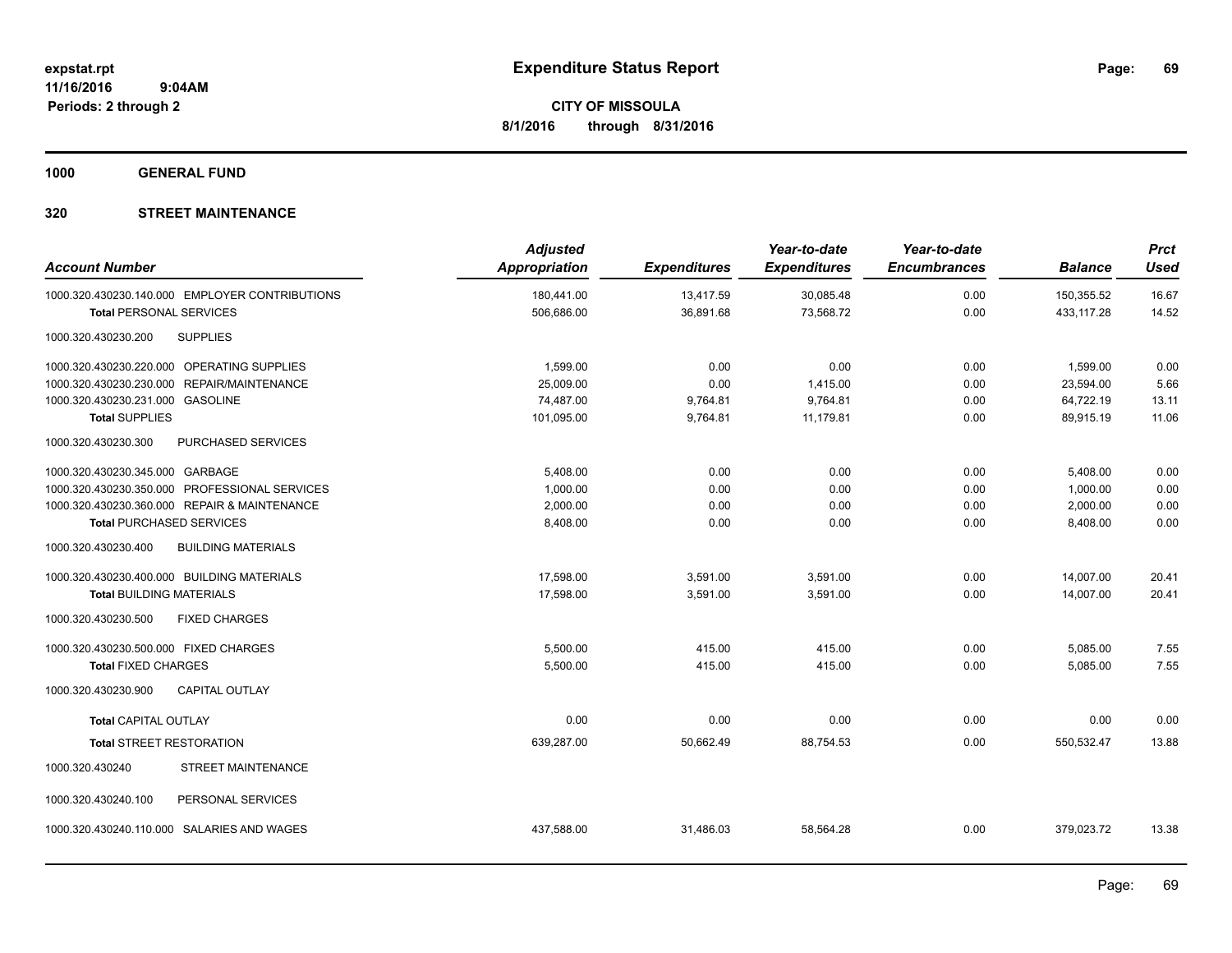**1000 GENERAL FUND**

### **320 STREET MAINTENANCE**

| <b>Account Number</b>                            | <b>Adjusted</b><br><b>Appropriation</b> | <b>Expenditures</b> | Year-to-date<br><b>Expenditures</b> | Year-to-date<br><b>Encumbrances</b> | <b>Balance</b> | <b>Prct</b><br>Used |
|--------------------------------------------------|-----------------------------------------|---------------------|-------------------------------------|-------------------------------------|----------------|---------------------|
|                                                  |                                         |                     |                                     |                                     |                |                     |
| 1000.320.430240.120.000 OVERTIME/TERMINATION     | 2,100.00                                | 239.96              | 239.96                              | 0.00                                | 1,860.04       | 11.43               |
| 1000.320.430240.130.000 OTHER                    | 3,000.00                                | 138.32              | 221.26                              | 0.00                                | 2,778.74       | 7.38                |
| 1000.320.430240.140.000 EMPLOYER CONTRIBUTIONS   | 244,844.00                              | 18,213.36           | 40,838.78                           | 0.00                                | 204,005.22     | 16.68               |
| <b>Total PERSONAL SERVICES</b>                   | 687,532.00                              | 50,077.67           | 99,864.28                           | 0.00                                | 587,667.72     | 14.53               |
| 1000.320.430240.200<br><b>SUPPLIES</b>           |                                         |                     |                                     |                                     |                |                     |
| 1000.320.430240.220.000 OPERATING SUPPLIES       | 1,599.00                                | 0.00                | 0.00                                | 0.00                                | 1,599.00       | 0.00                |
| 1000.320.430240.230.000 REPAIR/MAINTENANCE       | 19,455.00                               | 0.00                | 0.00                                | 0.00                                | 19,455.00      | 0.00                |
| 1000.320.430240.231.000 GASOLINE                 | 14,132.00                               | 208.89              | 287.76                              | 0.00                                | 13,844.24      | 2.04                |
| <b>Total SUPPLIES</b>                            | 35,186.00                               | 208.89              | 287.76                              | 0.00                                | 34,898.24      | 0.82                |
| PURCHASED SERVICES<br>1000.320.430240.300        |                                         |                     |                                     |                                     |                |                     |
| 1000.320.430240.345.000 GARBAGE                  | 2,163.00                                | 0.00                | 0.00                                | 0.00                                | 2,163.00       | 0.00                |
| 1000.320.430240.350.000 PROFESSIONAL SERVICES    | 2,000.00                                | 0.00                | 0.00                                | 0.00                                | 2,000.00       | 0.00                |
| <b>Total PURCHASED SERVICES</b>                  | 4,163.00                                | 0.00                | 0.00                                | 0.00                                | 4,163.00       | 0.00                |
| 1000.320.430240.400<br><b>BUILDING MATERIALS</b> |                                         |                     |                                     |                                     |                |                     |
| 1000.320.430240.400.000 BUILDING MATERIALS       | 44,665.00                               | 0.00                | 0.00                                | 0.00                                | 44,665.00      | 0.00                |
| <b>Total BUILDING MATERIALS</b>                  | 44,665.00                               | 0.00                | 0.00                                | 0.00                                | 44,665.00      | 0.00                |
| <b>FIXED CHARGES</b><br>1000.320.430240.500      |                                         |                     |                                     |                                     |                |                     |
| 1000.320.430240.500.000 FIXED CHARGES            | 5,000.00                                | 2,811.25            | 2,811.25                            | 0.00                                | 2,188.75       | 56.23               |
| <b>Total FIXED CHARGES</b>                       | 5,000.00                                | 2,811.25            | 2,811.25                            | 0.00                                | 2,188.75       | 56.23               |
| <b>CAPITAL OUTLAY</b><br>1000.320.430240.900     |                                         |                     |                                     |                                     |                |                     |
| <b>Total CAPITAL OUTLAY</b>                      | 0.00                                    | 0.00                | 0.00                                | 0.00                                | 0.00           | 0.00                |
| <b>Total STREET MAINTENANCE</b>                  | 776,546.00                              | 53,097.81           | 102,963.29                          | 0.00                                | 673,582.71     | 13.26               |
| ICE & SNOW REMOVAL<br>1000.320.430251            |                                         |                     |                                     |                                     |                |                     |

1000.320.430251.100 PERSONAL SERVICES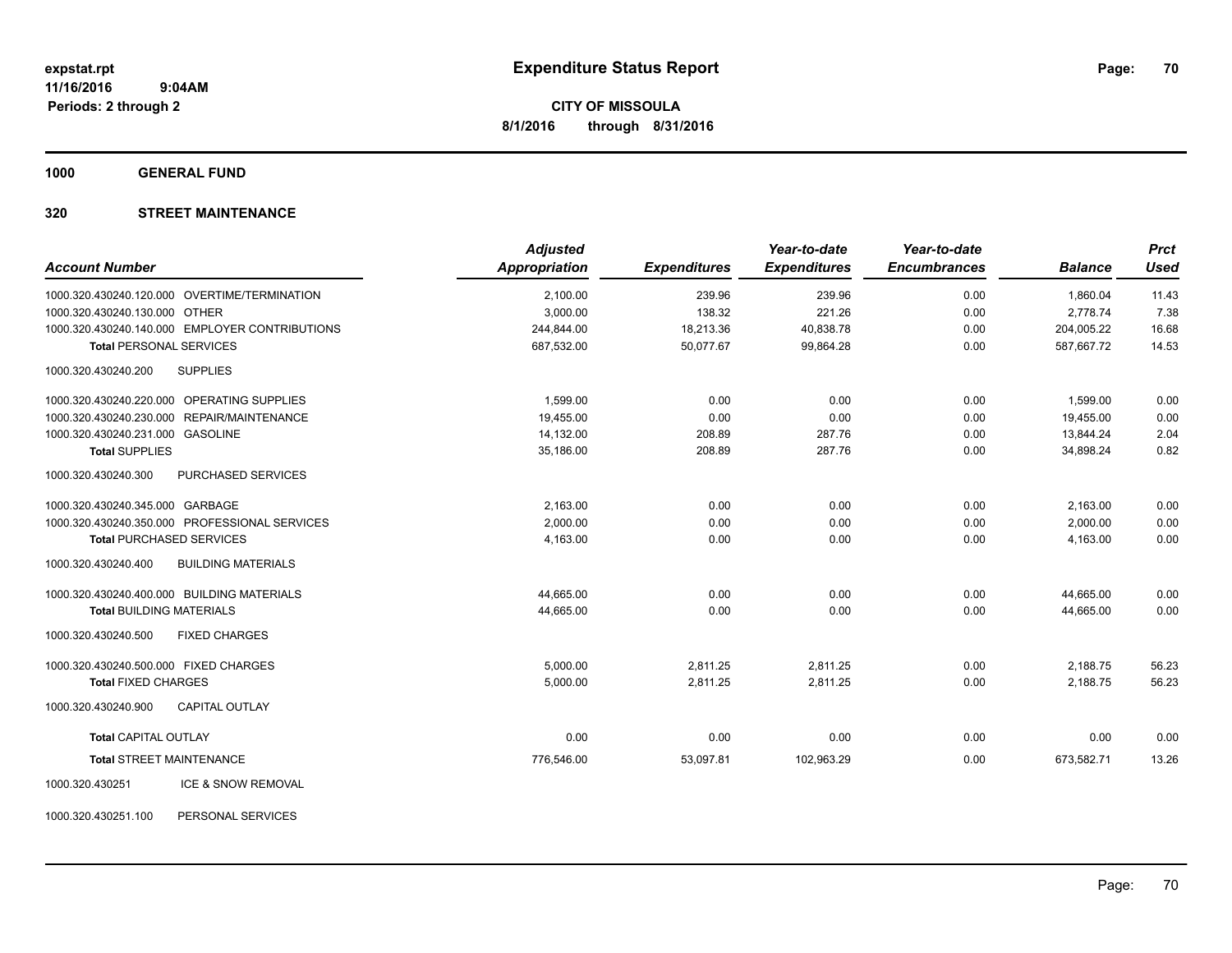**1000 GENERAL FUND**

| <b>Adjusted</b> |                      | Year-to-date        | Year-to-date        |                     | <b>Prct</b>    |
|-----------------|----------------------|---------------------|---------------------|---------------------|----------------|
|                 |                      |                     |                     |                     | <b>Used</b>    |
| 146,630.00      | 10,785.21            | 20,060.57           | 0.00                | 126,569.43          | 13.68          |
| 4.950.00        | 82.22                | 82.22               | 0.00                | 4,867.78            | 1.66           |
| 0.00            | 47.32                | 75.66               | 0.00                | $-75.66$            | 0.00           |
| 83,836.00       | 6,237.68             | 13,987.40           | 0.00                | 69,848.60           | 16.68          |
| 235,416.00      | 17,152.43            | 34,205.85           | 0.00                | 201,210.15          | 14.53          |
|                 |                      |                     |                     |                     |                |
| 148,548.00      | 0.00                 | 0.00                | 0.00                | 148,548.00          | 0.00           |
| 14,316.00       | 0.00                 | 0.00                | 0.00                | 14,316.00           | 0.00           |
| 86,170.00       | 0.00                 | 0.00                | 0.00                | 86,170.00           | 0.00           |
| 249,034.00      | 0.00                 | 0.00                | 0.00                | 249,034.00          | 0.00           |
|                 |                      |                     |                     |                     |                |
| 5,000.00        | 0.00                 | 0.00                | 0.00                | 5,000.00            | 0.00           |
| 5.000.00        | 0.00                 | 0.00                | 0.00                | 5.000.00            | 0.00           |
|                 |                      |                     |                     |                     |                |
| 2,000.00        | 0.00                 | 0.00                | 0.00                | 2,000.00            | 0.00           |
| 2,000.00        | 0.00                 | 0.00                | 0.00                | 2,000.00            | 0.00           |
|                 |                      |                     |                     |                     |                |
| 0.00            | 0.00                 | 0.00                | 0.00                | 0.00                | 0.00           |
| 491,450.00      | 17,152.43            | 34,205.85           | 0.00                | 457,244.15          | 6.96           |
|                 |                      |                     |                     |                     |                |
|                 |                      |                     |                     |                     |                |
| 369,472.00      | 26,838.30            | 49,919.03           | 0.00                | 319,552.97          | 13.51          |
| 4,950.00        | 204.50               | 204.50              | 0.00                | 4,745.50            | 4.13           |
| 3,000.00        | 118.04               | 188.76              | 0.00                | 2,811.24            | 6.29           |
| 208,746.00      | 13,222.05            | 32,506.97           | 0.00                | 176,239.03          | 15.57          |
|                 | <b>Appropriation</b> | <b>Expenditures</b> | <b>Expenditures</b> | <b>Encumbrances</b> | <b>Balance</b> |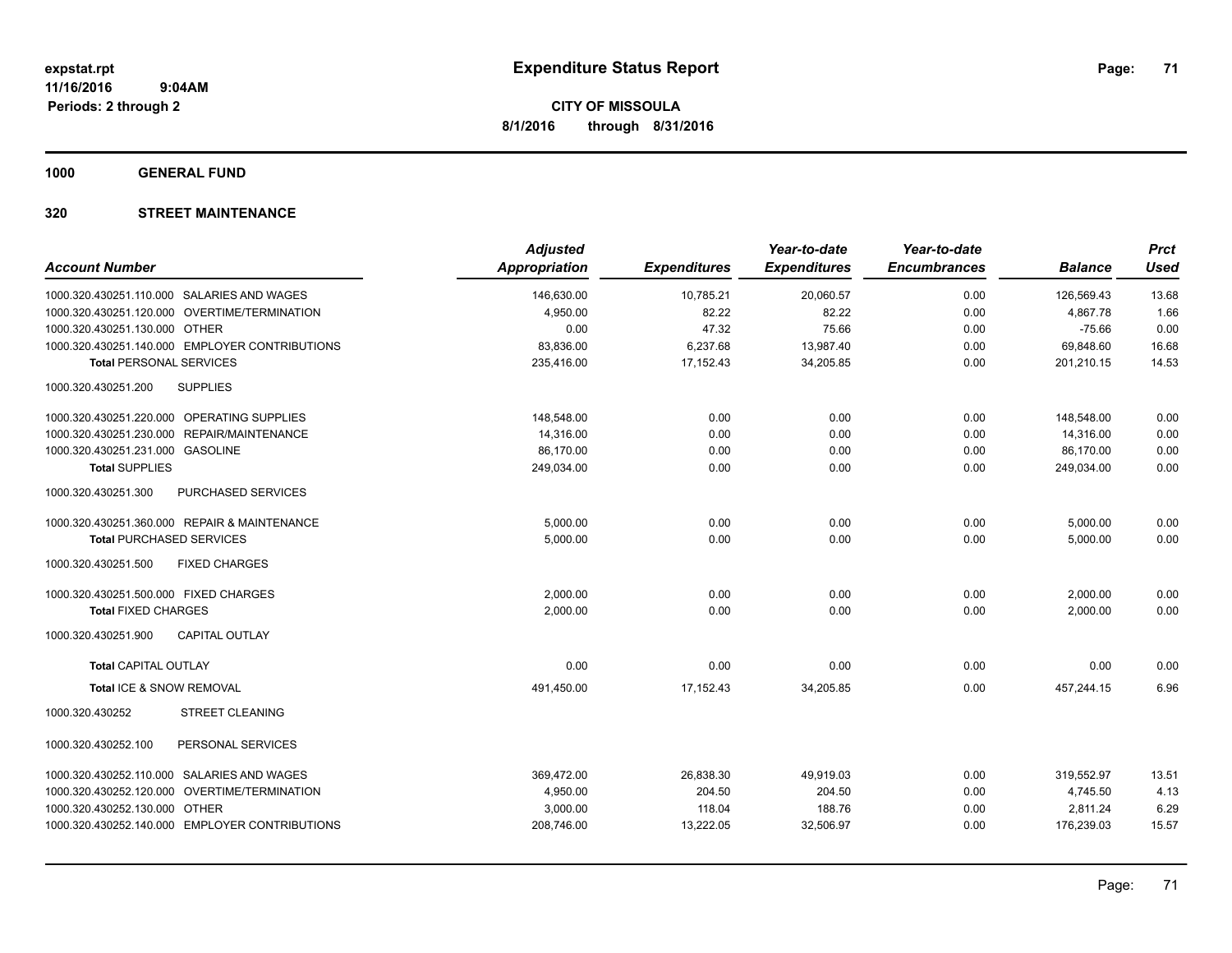**1000 GENERAL FUND**

| <b>Account Number</b>                                | <b>Adjusted</b><br>Appropriation | <b>Expenditures</b> | Year-to-date<br><b>Expenditures</b> | Year-to-date<br><b>Encumbrances</b> | <b>Balance</b> | <b>Prct</b><br><b>Used</b> |
|------------------------------------------------------|----------------------------------|---------------------|-------------------------------------|-------------------------------------|----------------|----------------------------|
| <b>Total PERSONAL SERVICES</b>                       | 586,168.00                       | 40,382.89           | 82,819.26                           | 0.00                                | 503,348.74     | 14.13                      |
| <b>SUPPLIES</b><br>1000.320.430252.200               |                                  |                     |                                     |                                     |                |                            |
| 1000.320.430252.220.000 OPERATING SUPPLIES           | 2,132.00                         | 0.00                | 0.00                                | 0.00                                | 2,132.00       | 0.00                       |
| 1000.320.430252.230.000 REPAIR/MAINTENANCE           | 25,435.00                        | 0.00                | 0.00                                | 0.00                                | 25,435.00      | 0.00                       |
| 1000.320.430252.231.000 GASOLINE                     | 43.814.00                        | 0.00                | 0.00                                | 0.00                                | 43,814.00      | 0.00                       |
| <b>Total SUPPLIES</b>                                | 71,381.00                        | 0.00                | 0.00                                | 0.00                                | 71,381.00      | 0.00                       |
| 1000.320.430252.300<br>PURCHASED SERVICES            |                                  |                     |                                     |                                     |                |                            |
| 1000.320.430252.350.000 PROFESSIONAL SERVICES        | 500.00                           | 0.00                | 0.00                                | 0.00                                | 500.00         | 0.00                       |
| 1000.320.430252.360.000 REPAIR & MAINTENANCE         | 14,000.00                        | 0.00                | 0.00                                | 0.00                                | 14,000.00      | 0.00                       |
| <b>Total PURCHASED SERVICES</b>                      | 14,500.00                        | 0.00                | 0.00                                | 0.00                                | 14,500.00      | 0.00                       |
| 1000.320.430252.400<br><b>BUILDING MATERIALS</b>     |                                  |                     |                                     |                                     |                |                            |
| <b>Total BUILDING MATERIALS</b>                      | 0.00                             | 0.00                | 0.00                                | 0.00                                | 0.00           | 0.00                       |
| 1000.320.430252.500<br><b>FIXED CHARGES</b>          |                                  |                     |                                     |                                     |                |                            |
| 1000.320.430252.500.000 FIXED CHARGES                | 9,000.00                         | 0.00                | 0.00                                | 0.00                                | 9,000.00       | 0.00                       |
| <b>Total FIXED CHARGES</b>                           | 9,000.00                         | 0.00                | 0.00                                | 0.00                                | 9,000.00       | 0.00                       |
| <b>Total STREET CLEANING</b>                         | 681,049.00                       | 40,382.89           | 82,819.26                           | 0.00                                | 598,229.74     | 12.16                      |
| <b>COMMUNICATIONS MAINTENANCE</b><br>1000.320.430270 |                                  |                     |                                     |                                     |                |                            |
| PERSONAL SERVICES<br>1000.320.430270.100             |                                  |                     |                                     |                                     |                |                            |
| <b>Total PERSONAL SERVICES</b>                       | 0.00                             | 0.00                | 0.00                                | 0.00                                | 0.00           | 0.00                       |
| 1000.320.430270.200<br><b>SUPPLIES</b>               |                                  |                     |                                     |                                     |                |                            |
| <b>Total SUPPLIES</b>                                | 0.00                             | 0.00                | 0.00                                | 0.00                                | 0.00           | 0.00                       |
| 1000.320.430270.900<br><b>CAPITAL OUTLAY</b>         |                                  |                     |                                     |                                     |                |                            |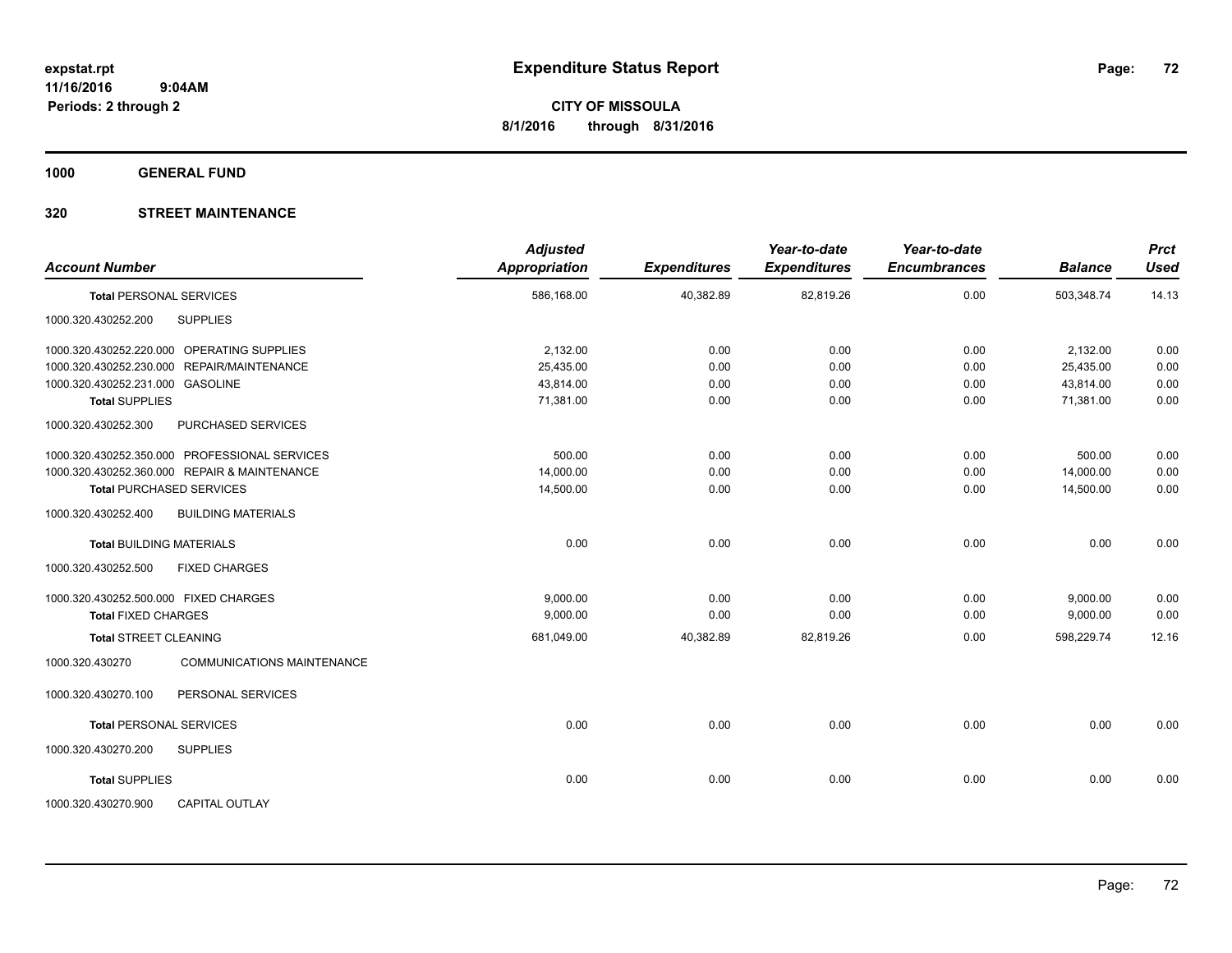**1000 GENERAL FUND**

### **320 STREET MAINTENANCE**

| <b>Account Number</b>                |                                         | <b>Adjusted</b><br>Appropriation | <b>Expenditures</b> | Year-to-date<br><b>Expenditures</b> | Year-to-date<br><b>Encumbrances</b> | <b>Balance</b> | <b>Prct</b><br><b>Used</b> |
|--------------------------------------|-----------------------------------------|----------------------------------|---------------------|-------------------------------------|-------------------------------------|----------------|----------------------------|
| 1000.320.430270.930.000 IMPROVEMENTS |                                         | 104,814.00                       | 21.600.21           | 21.600.21                           | 0.00                                | 83.213.79      | 20.61                      |
|                                      | <b>Total COMMUNICATIONS MAINTENANCE</b> | 104,814.00                       | 21,600.21           | 21.600.21                           | 0.00                                | 83,213.79      | 20.61                      |
| 1000.320.490504                      | <b>DEBT SERVICE</b>                     |                                  |                     |                                     |                                     |                |                            |
| 1000.320.490504.600                  | <b>DEBT SERVICE</b>                     |                                  |                     |                                     |                                     |                |                            |
| <b>Total DEBT SERVICE</b>            |                                         | 0.00                             | 0.00                | 0.00                                | 0.00                                | 0.00           | 0.00                       |
|                                      | <b>Total STREET MAINTENANCE</b>         | 2,989,232.00                     | 204.012.51          | 369.237.28                          | 0.00                                | 2,619,994.72   | 12.35                      |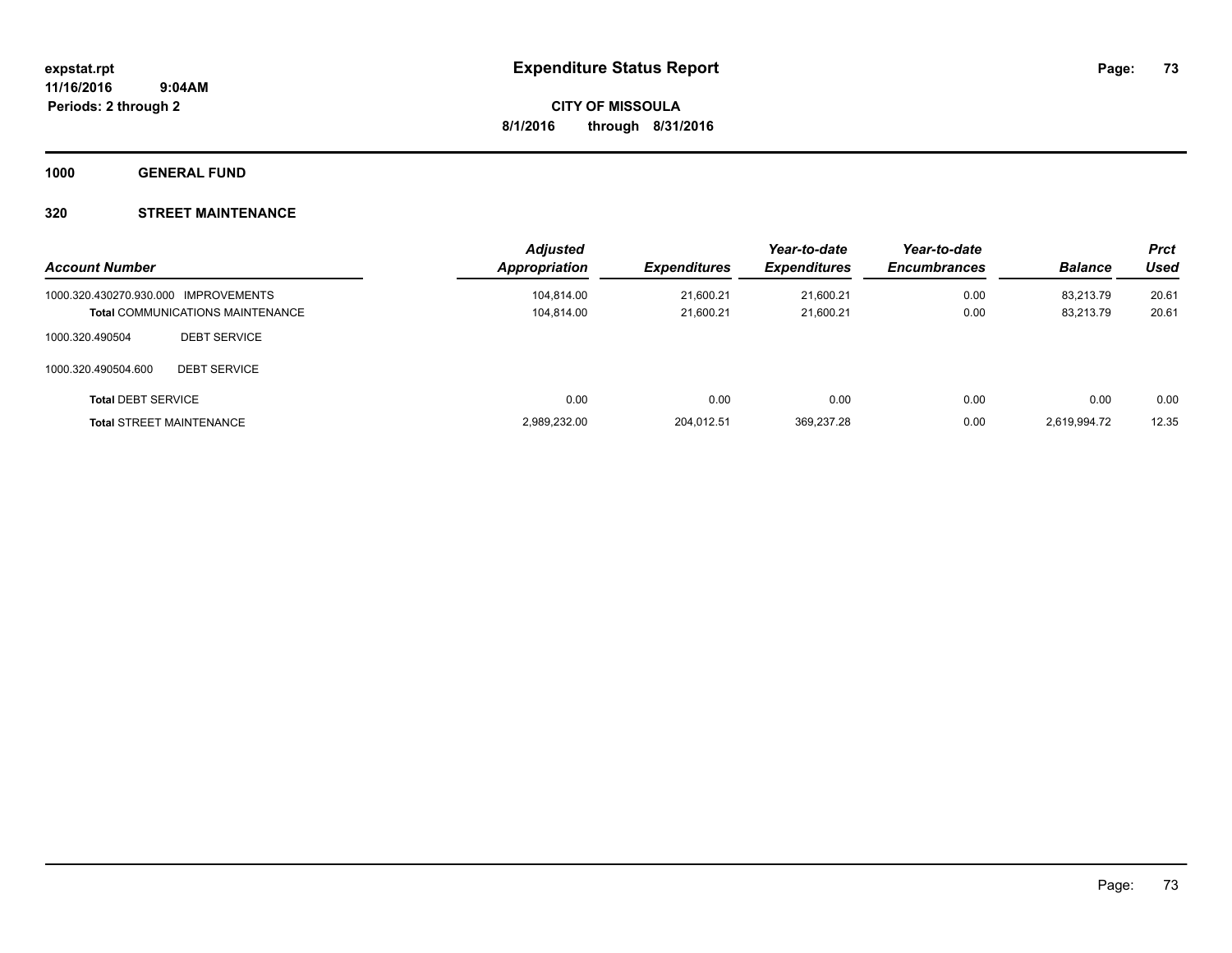**1000 GENERAL FUND**

|                                                            | <b>Adjusted</b>      |                     | Year-to-date        | Year-to-date        |                | <b>Prct</b> |
|------------------------------------------------------------|----------------------|---------------------|---------------------|---------------------|----------------|-------------|
| <b>Account Number</b>                                      | <b>Appropriation</b> | <b>Expenditures</b> | <b>Expenditures</b> | <b>Encumbrances</b> | <b>Balance</b> | <b>Used</b> |
| <b>FACILITY MAINTENANCE</b><br>1000.321.411810             |                      |                     |                     |                     |                |             |
| PERSONAL SERVICES<br>1000.321.411810.100                   |                      |                     |                     |                     |                |             |
| 1000.321.411810.110.000 SALARIES AND WAGES                 | 52,283.00            | 3,349.14            | 6.041.37            | 0.00                | 46.241.63      | 11.56       |
| 1000.321.411810.130.000 OTHER                              | 1,040.00             | 9.84                | 15.76               | 0.00                | 1,024.24       | 1.52        |
| 1000.321.411810.140.000 EMPLOYER CONTRIBUTIONS             | 22,275.00            | 1,488.71            | 3,330.89            | 0.00                | 18,944.11      | 14.95       |
| <b>Total PERSONAL SERVICES</b>                             | 75,598.00            | 4,847.69            | 9,388.02            | 0.00                | 66,209.98      | 12.42       |
| <b>SUPPLIES</b><br>1000.321.411810.200                     |                      |                     |                     |                     |                |             |
| 1000.321.411810.220.000 OPERATING SUPPLIES                 | 450.00               | 0.00                | 0.00                | 0.00                | 450.00         | 0.00        |
| 1000.321.411810.231.000 GASOLINE                           | 170.00               | 0.00                | 0.00                | 0.00                | 170.00         | 0.00        |
| 1000.321.411810.240.000 OTHER SUPPLIES                     | 6,070.00             | 0.00                | 0.00                | 0.00                | 6,070.00       | 0.00        |
| <b>Total SUPPLIES</b>                                      | 6,690.00             | 0.00                | 0.00                | 0.00                | 6,690.00       | 0.00        |
| 1000.321.411810.300<br><b>PURCHASED SERVICES</b>           |                      |                     |                     |                     |                |             |
| 1000.321.411810.340.000 SEWER                              | 767.00               | 0.00                | 0.00                | 0.00                | 767.00         | 0.00        |
| 1000.321.411810.341.000 ELECTRICITY & NATURAL GAS          | 26,886.00            | 63.37               | 63.37               | 0.00                | 26,822.63      | 0.24        |
| 1000.321.411810.343.000 WATER CHARGES                      | 957.00               | 0.00                | 0.00                | 0.00                | 957.00         | 0.00        |
| 1000.321.411810.360.000 REPAIR & MAINTENANCE               | 10,020.00            | 0.00                | 0.00                | 0.00                | 10,020.00      | 0.00        |
| 1000.321.411810.370.000 TRAVEL                             | 150.00               | 0.00                | 0.00                | 0.00                | 150.00         | 0.00        |
| <b>Total PURCHASED SERVICES</b>                            | 38,780.00            | 63.37               | 63.37               | 0.00                | 38.716.63      | 0.16        |
| 1000.321.411810.900<br><b>CAPITAL OUTLAY</b>               |                      |                     |                     |                     |                |             |
| <b>Total CAPITAL OUTLAY</b>                                | 0.00                 | 0.00                | 0.00                | 0.00                | 0.00           | 0.00        |
| <b>Total FACILITY MAINTENANCE</b>                          | 121,068.00           | 4,911.06            | 9,451.39            | 0.00                | 111,616.61     | 7.81        |
| 1000.321.430220<br><b>CITY HALL UTILITIES</b>              |                      |                     |                     |                     |                |             |
| 1000.321.430220.200<br><b>SUPPLIES</b>                     |                      |                     |                     |                     |                |             |
| 1000.321.430220.240.000 CITY HALL UTILITIES/OTHER SUPPLIES | 2,340.00             | 86.30               | 135.83              | 0.00                | 2,204.17       | 5.80        |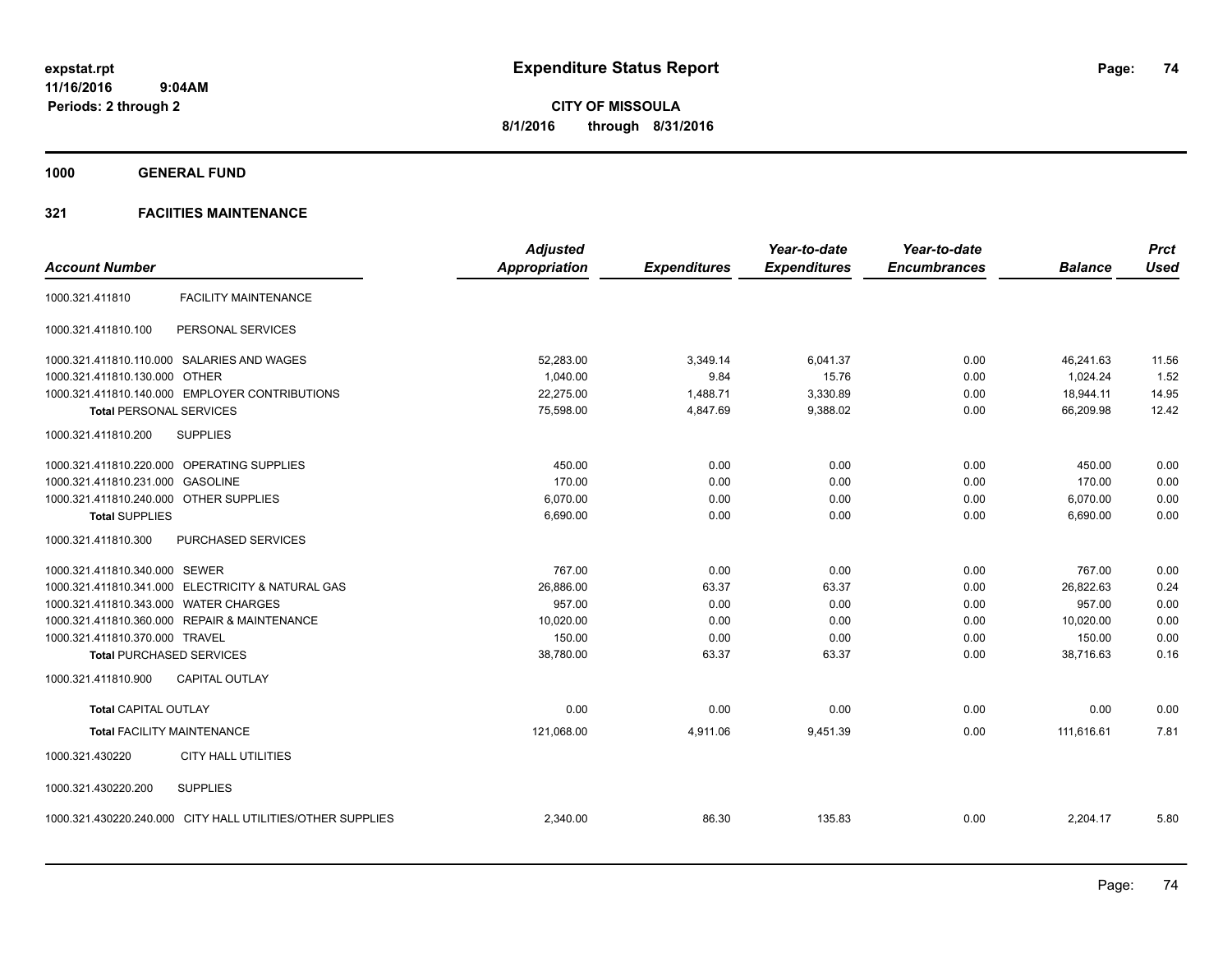**1000 GENERAL FUND**

| <b>Account Number</b>                     |                                                            | <b>Adjusted</b><br>Appropriation | <b>Expenditures</b> | Year-to-date<br><b>Expenditures</b> | Year-to-date<br><b>Encumbrances</b> | <b>Balance</b> | <b>Prct</b><br><b>Used</b> |
|-------------------------------------------|------------------------------------------------------------|----------------------------------|---------------------|-------------------------------------|-------------------------------------|----------------|----------------------------|
| <b>Total SUPPLIES</b>                     |                                                            | 2,340.00                         | 86.30               | 135.83                              | 0.00                                | 2,204.17       | 5.80                       |
| 1000.321.430220.300                       | PURCHASED SERVICES                                         |                                  |                     |                                     |                                     |                |                            |
| 1000.321.430220.340.000 CITY HALL/SEWER   |                                                            | 1,269.00                         | 0.00                | 546.32                              | 0.00                                | 722.68         | 43.05                      |
|                                           | 1000.321.430220.341.000 CITYHALL/ELECTRICITY & NATURAL GAS | 82,108.00                        | 11,305.32           | 11.305.32                           | 0.00                                | 70.802.68      | 13.77                      |
|                                           | 1000.321.430220.343.000 CITYHALL/WATER CHARGES             | 7,677.00                         | 441.82              | 441.82                              | 0.00                                | 7,235.18       | 5.76                       |
|                                           | 1000.321.430220.344.000 CITYHALL/TELEPHONE SERVICE         | 637.00                           | 0.00                | 0.00                                | 0.00                                | 637.00         | 0.00                       |
| 1000.321.430220.345.000 CITY HALL/GARBAGE |                                                            | 9,022.00                         | 464.08              | 927.88                              | 0.00                                | 8,094.12       | 10.28                      |
|                                           | 1000.321.430220.350.000 PROFESSIONAL SERVICES              | 1,720.00                         | 0.00                | 0.00                                | 0.00                                | 1,720.00       | 0.00                       |
|                                           | 1000.321.430220.360.000 CITY HALL/REPAIR & MAINTENANCE     | 170,086.00                       | 14,504.20           | 26,892.81                           | 0.00                                | 143,193.19     | 15.81                      |
| <b>Total PURCHASED SERVICES</b>           |                                                            | 272,519.00                       | 26,715.42           | 40,114.15                           | 0.00                                | 232,404.85     | 14.72                      |
| 1000.321.430220.900                       | <b>CAPITAL OUTLAY</b>                                      |                                  |                     |                                     |                                     |                |                            |
| <b>Total CAPITAL OUTLAY</b>               |                                                            | 0.00                             | 0.00                | 0.00                                | 0.00                                | 0.00           | 0.00                       |
| Total CITY HALL UTILITIES                 |                                                            | 274,859.00                       | 26,801.72           | 40,249.98                           | 0.00                                | 234,609.02     | 14.64                      |
| 1000.321.431310                           | <b>ADMINISTRATION</b>                                      |                                  |                     |                                     |                                     |                |                            |
| 1000.321.431310.100                       | PERSONAL SERVICES                                          |                                  |                     |                                     |                                     |                |                            |
|                                           | 1000.321.431310.110.000 SALARIES AND WAGES                 | 114,514.00                       | 7,655.15            | 13,808.98                           | 0.00                                | 100,705.02     | 12.06                      |
| 1000.321.431310.130.000 OTHER             |                                                            | 0.00                             | 22.39               | 35.82                               | 0.00                                | $-35.82$       | 0.00                       |
|                                           | 1000.321.431310.140.000 EMPLOYER CONTRIBUTIONS             | 46,902.00                        | 3,403.51            | 7,614.38                            | 0.00                                | 39,287.62      | 16.23                      |
| <b>Total PERSONAL SERVICES</b>            |                                                            | 161,416.00                       | 11,081.05           | 21,459.18                           | 0.00                                | 139,956.82     | 13.29                      |
| 1000.321.431310.200                       | <b>SUPPLIES</b>                                            |                                  |                     |                                     |                                     |                |                            |
| 1000.321.431310.210.000 OFFICE SUPPLIES   |                                                            | 1,000.00                         | 0.00                | 0.00                                | 0.00                                | 1.000.00       | 0.00                       |
|                                           | 1000.321.431310.220.000 OPERATING SUPPLIES                 | 150.00                           | 0.00                | 0.00                                | 0.00                                | 150.00         | 0.00                       |
| <b>Total SUPPLIES</b>                     |                                                            | 1,150.00                         | 0.00                | 0.00                                | 0.00                                | 1,150.00       | 0.00                       |
| 1000.321.431310.300                       | PURCHASED SERVICES                                         |                                  |                     |                                     |                                     |                |                            |
| 1000.321.431310.310.000 COMMUNICATIONS    |                                                            | 150.00                           | 0.00                | 0.00                                | 0.00                                | 150.00         | 0.00                       |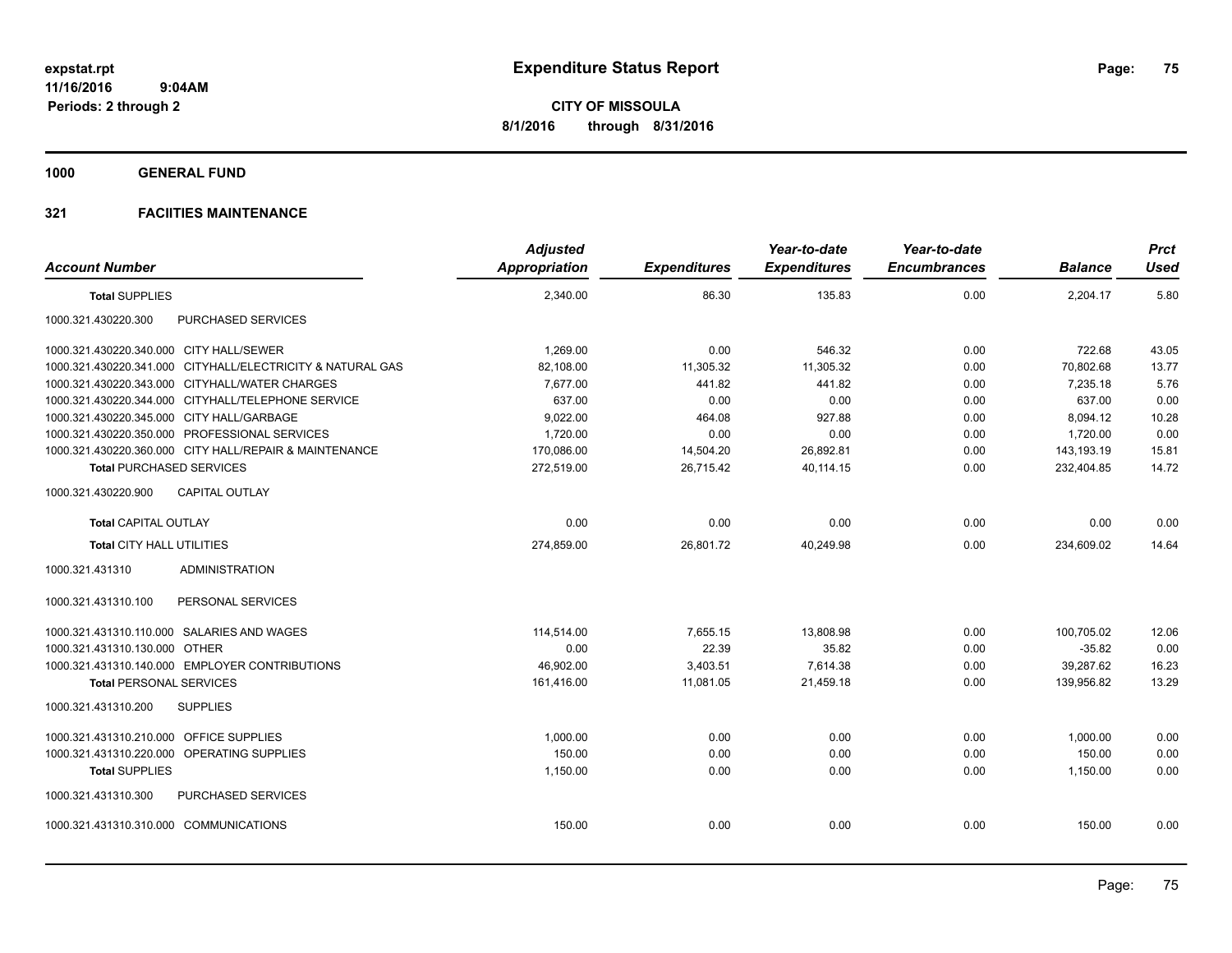**1000 GENERAL FUND**

|                                        |                                                         | <b>Adjusted</b>      |                     | Year-to-date        | Year-to-date        |                | <b>Prct</b> |
|----------------------------------------|---------------------------------------------------------|----------------------|---------------------|---------------------|---------------------|----------------|-------------|
| <b>Account Number</b>                  |                                                         | <b>Appropriation</b> | <b>Expenditures</b> | <b>Expenditures</b> | <b>Encumbrances</b> | <b>Balance</b> | <b>Used</b> |
|                                        | 1000.321.431310.320.000 PRINTING & DUPLICATING          | 100.00               | 0.00                | 0.00                | 0.00                | 100.00         | 0.00        |
|                                        | 1000.321.431310.330.000 PUBLICITY, SUBSCRIPTIONS & DUES | 230.00               | 0.00                | 0.00                | 0.00                | 230.00         | 0.00        |
| <b>Total PURCHASED SERVICES</b>        |                                                         | 480.00               | 0.00                | 0.00                | 0.00                | 480.00         | 0.00        |
| 1000.321.431310.800                    | OTHER OBJECTS                                           |                      |                     |                     |                     |                |             |
| <b>Total OTHER OBJECTS</b>             |                                                         | 0.00                 | 0.00                | 0.00                | 0.00                | 0.00           | 0.00        |
| <b>Total ADMINISTRATION</b>            |                                                         | 163.046.00           | 11.081.05           | 21,459.18           | 0.00                | 141.586.82     | 13.16       |
| 1000.321.431330                        | <b>EQUIPMENT MAINTENANCE</b>                            |                      |                     |                     |                     |                |             |
| 1000.321.431330.100                    | PERSONAL SERVICES                                       |                      |                     |                     |                     |                |             |
|                                        | 1000.321.431330.110.000 SALARIES AND WAGES              | 483,904.00           | 36,840.75           | 66,455.68           | 0.00                | 417,448.32     | 13.73       |
|                                        | 1000.321.431330.120.000 OVERTIME/TERMINATION            | 2,000.00             | 0.00                | 0.00                | 0.00                | 2,000.00       | 0.00        |
| 1000.321.431330.130.000 OTHER          |                                                         | 1,440.00             | 107.77              | 172.42              | 0.00                | 1,267.58       | 11.97       |
|                                        | 1000.321.431330.140.000 EMPLOYER CONTRIBUTIONS          | 221,602.00           | 16,379.24           | 36,642.79           | 0.00                | 184,959.21     | 16.54       |
| <b>Total PERSONAL SERVICES</b>         |                                                         | 708,946.00           | 53,327.76           | 103,270.89          | 0.00                | 605,675.11     | 14.57       |
| 1000.321.431330.200                    | <b>SUPPLIES</b>                                         |                      |                     |                     |                     |                |             |
|                                        | 1000.321.431330.220.000 OPERATING SUPPLIES              | 17,600.00            | 7,904.25            | 9,167.69            | 0.00                | 8,432.31       | 52.09       |
|                                        | 1000.321.431330.230.000 REPAIR/MAINTENANCE              | 39,399.00            | 2,391.81            | 2.790.10            | 0.00                | 36,608.90      | 7.08        |
| 1000.321.431330.231.000 GASOLINE       |                                                         | 3,032.00             | 0.00                | 0.00                | 0.00                | 3,032.00       | 0.00        |
| 1000.321.431330.240.000 OTHER SUPPLIES |                                                         | 2,600.00             | 0.00                | 0.00                | 0.00                | 2,600.00       | 0.00        |
| <b>Total SUPPLIES</b>                  |                                                         | 62,631.00            | 10,296.06           | 11,957.79           | 0.00                | 50,673.21      | 19.09       |
| 1000.321.431330.300                    | <b>PURCHASED SERVICES</b>                               |                      |                     |                     |                     |                |             |
|                                        | 1000.321.431330.320.000 PRINTING & DUPLICATING          | 250.00               | 0.00                | 0.00                | 0.00                | 250.00         | 0.00        |
|                                        | 1000.321.431330.350.000 PROFESSIONAL SERVICES           | 7,624.00             | 1,500.00            | 3,000.00            | 0.00                | 4,624.00       | 39.35       |
|                                        | 1000.321.431330.360.000 REPAIR & MAINTENANCE            | 15,920.00            | 445.32              | 776.52              | 0.00                | 15,143.48      | 4.88        |
| 1000.321.431330.370.000 TRAVEL         |                                                         | 900.00               | 0.00                | 0.00                | 0.00                | 900.00         | 0.00        |
| 1000.321.431330.380.000 TRAINING       |                                                         | 850.00               | 0.00                | 0.00                | 0.00                | 850.00         | 0.00        |
| <b>Total PURCHASED SERVICES</b>        |                                                         | 25,544.00            | 1,945.32            | 3,776.52            | 0.00                | 21,767.48      | 14.78       |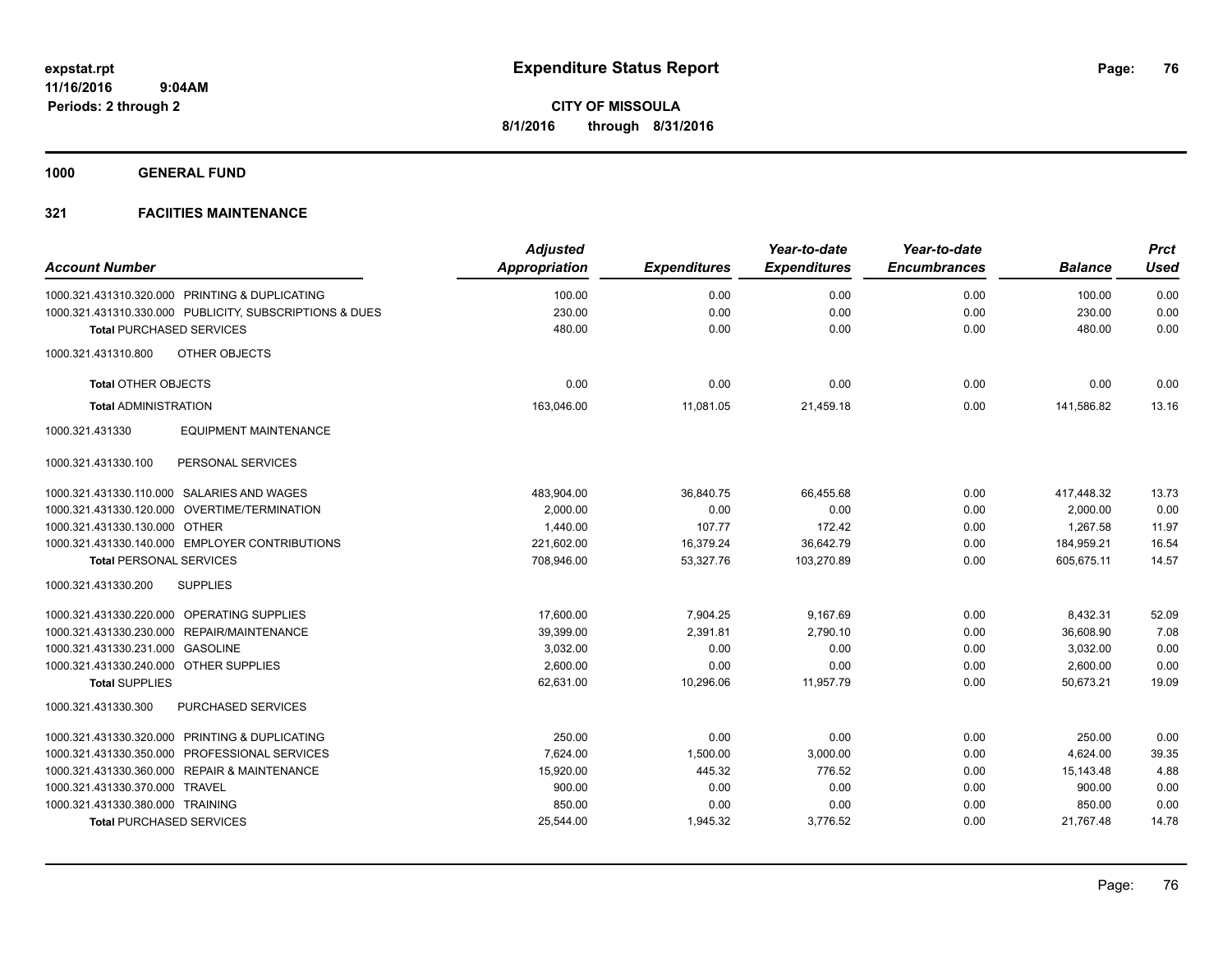**1000 GENERAL FUND**

### **321 FACIITIES MAINTENANCE**

|                                                   | <b>Adjusted</b>      |                     | Year-to-date        | Year-to-date        |                | <b>Prct</b> |
|---------------------------------------------------|----------------------|---------------------|---------------------|---------------------|----------------|-------------|
| <b>Account Number</b>                             | <b>Appropriation</b> | <b>Expenditures</b> | <b>Expenditures</b> | <b>Encumbrances</b> | <b>Balance</b> | <b>Used</b> |
| 1000.321.431330.900<br><b>CAPITAL OUTLAY</b>      |                      |                     |                     |                     |                |             |
| <b>Total CAPITAL OUTLAY</b>                       | 0.00                 | 0.00                | 0.00                | 0.00                | 0.00           | 0.00        |
| <b>Total EQUIPMENT MAINTENANCE</b>                | 797,121.00           | 65,569.14           | 119,005.20          | 0.00                | 678,115.80     | 14.93       |
| 1000.321.431350<br><b>VEHICLE FACILITY</b>        |                      |                     |                     |                     |                |             |
| PERSONAL SERVICES<br>1000.321.431350.100          |                      |                     |                     |                     |                |             |
| <b>Total PERSONAL SERVICES</b>                    | 0.00                 | 0.00                | 0.00                | 0.00                | 0.00           | 0.00        |
| 1000.321.431350.200<br><b>SUPPLIES</b>            |                      |                     |                     |                     |                |             |
| 1000.321.431350.210.000 OFFICE SUPPLIES           | 0.00                 | 18.48               | 21.65               | 0.00                | $-21.65$       | 0.00        |
| 1000.321.431350.220.000 OPERATING SUPPLIES        | 16,692.00            | 0.00                | 0.00                | 0.00                | 16,692.00      | 0.00        |
| <b>Total SUPPLIES</b>                             | 16,692.00            | 18.48               | 21.65               | 0.00                | 16,670.35      | 0.13        |
| 1000.321.431350.300<br>PURCHASED SERVICES         |                      |                     |                     |                     |                |             |
| 1000.321.431350.340.000 SEWER                     | 767.00               | 0.00                | 172.82              | 0.00                | 594.18         | 22.53       |
| 1000.321.431350.341.000 ELECTRICITY & NATURAL GAS | 100,439.00           | 2,389.60            | 2,389.60            | 0.00                | 98,049.40      | 2.38        |
| 1000.321.431350.343.000 WATER CHARGES             | 3,722.00             | 109.23              | 109.23              | 0.00                | 3,612.77       | 2.93        |
| 1000.321.431350.344.000 TELEPHONE SERVICE         | 1,953.00             | 118.54              | 118.54              | 0.00                | 1,834.46       | 6.07        |
| 1000.321.431350.345.000 GARBAGE                   | 4,231.00             | 249.90              | 499.80              | 0.00                | 3,731.20       | 11.81       |
| 1000.321.431350.350.000 PROFESSIONAL SERVICES     | 5,300.00             | 45.00               | 45.00               | 0.00                | 5,255.00       | 0.85        |
| 1000.321.431350.360.000 REPAIR & MAINTENANCE      | 28,795.00            | 933.95              | 3,882.95            | 0.00                | 24,912.05      | 13.48       |
| <b>Total PURCHASED SERVICES</b>                   | 145,207.00           | 3,846.22            | 7,217.94            | 0.00                | 137,989.06     | 4.97        |
| 1000.321.431350.900<br><b>CAPITAL OUTLAY</b>      |                      |                     |                     |                     |                |             |
| <b>Total CAPITAL OUTLAY</b>                       | 0.00                 | 0.00                | 0.00                | 0.00                | 0.00           | 0.00        |
| <b>Total VEHICLE FACILITY</b>                     | 161,899.00           | 3,864.70            | 7,239.59            | 0.00                | 154,659.41     | 4.47        |
| <b>ART MUSEUM</b><br>1000.321.460452              |                      |                     |                     |                     |                |             |

1000.321.460452.200 SUPPLIES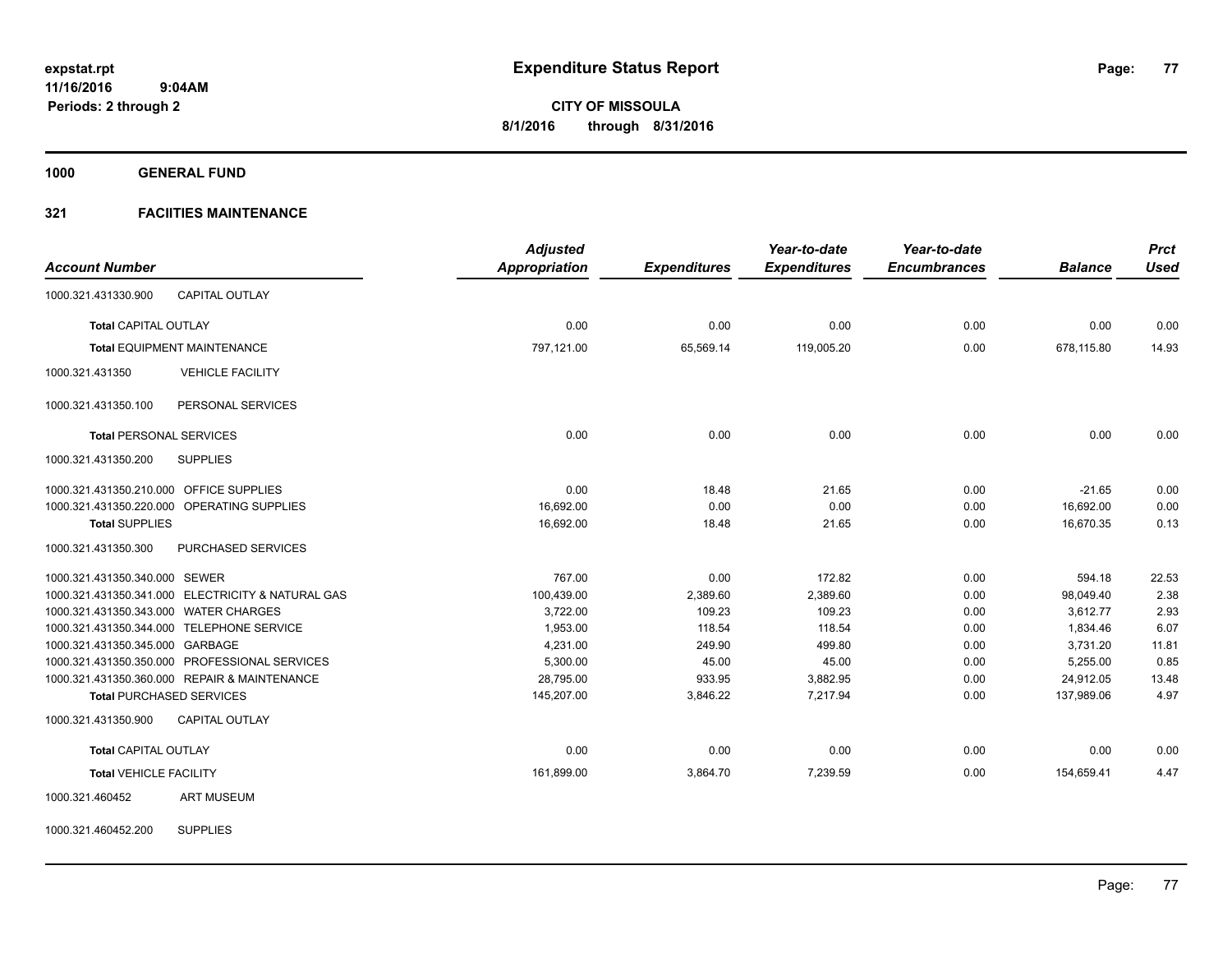**1000 GENERAL FUND**

| <b>Account Number</b>                                   | <b>Adjusted</b><br>Appropriation | <b>Expenditures</b> | Year-to-date<br><b>Expenditures</b> | Year-to-date<br><b>Encumbrances</b> | <b>Balance</b> | Prct<br>Used |
|---------------------------------------------------------|----------------------------------|---------------------|-------------------------------------|-------------------------------------|----------------|--------------|
| <b>Total SUPPLIES</b>                                   | 0.00                             | 0.00                | 0.00                                | 0.00                                | 0.00           | 0.00         |
| <b>PURCHASED SERVICES</b><br>1000.321.460452.300        |                                  |                     |                                     |                                     |                |              |
| 1000.321.460452.360.000 ART MUSEUM-REPAIR & MAINTENANCE | 44,525.00                        | 62.00               | 62.00                               | 0.00                                | 44.463.00      | 0.14         |
| <b>Total ART MUSEUM</b>                                 | 44,525.00                        | 62.00               | 62.00                               | 0.00                                | 44.463.00      | 0.14         |
| <b>Total FACIITIES MAINTENANCE</b>                      | 1.562.518.00                     | 112.289.67          | 197.467.34                          | 0.00                                | 1,365,050.66   | 12.64        |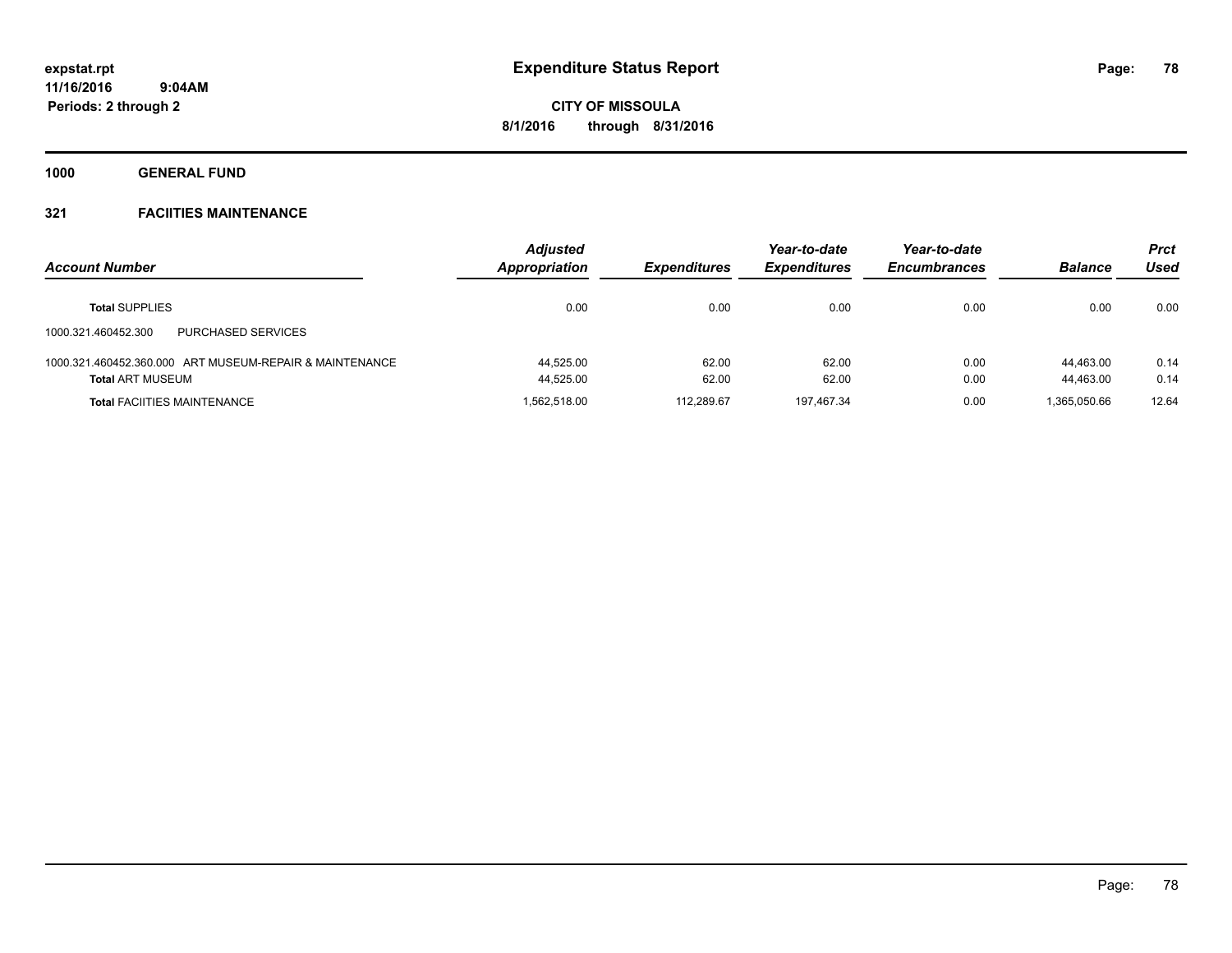**CITY OF MISSOULA 8/1/2016 through 8/31/2016**

**1000 GENERAL FUND**

**340 CEMETERY**

| <b>Account Number</b>                                   | <b>Adjusted</b><br><b>Appropriation</b> | <b>Expenditures</b> | Year-to-date<br><b>Expenditures</b> | Year-to-date<br><b>Encumbrances</b> | <b>Balance</b> | <b>Prct</b><br><b>Used</b> |
|---------------------------------------------------------|-----------------------------------------|---------------------|-------------------------------------|-------------------------------------|----------------|----------------------------|
| <b>ADMINISTRATION</b><br>1000.340.430910                |                                         |                     |                                     |                                     |                |                            |
| PERSONAL SERVICES<br>1000.340.430910.100                |                                         |                     |                                     |                                     |                |                            |
| 1000.340.430910.110.000 SALARIES AND WAGES              | 89,190.00                               | 6,005.50            | 10,754.11                           | 0.00                                | 78,435.89      | 12.06                      |
| 1000.340.430910.120.000 OVERTIME/TERMINATION            | 5.000.00                                | 28.66               | 28.66                               | 0.00                                | 4,971.34       | 0.57                       |
| 1000.340.430910.140.000 EMPLOYER CONTRIBUTIONS          | 33,066.00                               | 2,157.62            | 5,221.05                            | 0.00                                | 27,844.95      | 15.79                      |
| <b>Total PERSONAL SERVICES</b>                          | 127,256.00                              | 8,191.78            | 16,003.82                           | 0.00                                | 111,252.18     | 12.58                      |
| <b>SUPPLIES</b><br>1000.340.430910.200                  |                                         |                     |                                     |                                     |                |                            |
| 1000.340.430910.210.000 OFFICE SUPPLIES                 | 2.770.00                                | 80.74               | 80.74                               | 0.00                                | 2,689.26       | 2.91                       |
| <b>Total SUPPLIES</b>                                   | 2,770.00                                | 80.74               | 80.74                               | 0.00                                | 2,689.26       | 2.91                       |
| 1000.340.430910.300<br>PURCHASED SERVICES               |                                         |                     |                                     |                                     |                |                            |
| 1000.340.430910.310.000 COMMUNICATIONS                  | 1.933.00                                | 38.06               | 62.83                               | 0.00                                | 1,870.17       | 3.25                       |
| 1000.340.430910.320.000 PRINTING & DUPLICATING          | 775.00                                  | 0.00                | 0.00                                | 0.00                                | 775.00         | 0.00                       |
| 1000.340.430910.330.000 PUBLICITY, SUBSCRIPTIONS & DUES | 813.00                                  | 0.00                | 0.00                                | 0.00                                | 813.00         | 0.00                       |
| 1000.340.430910.344.000 TELEPHONE SERVICE               | 2,100.00                                | 97.95               | 201.34                              | 0.00                                | 1,898.66       | 9.59                       |
| 1000.340.430910.350.000 PROFESSIONAL SERVICES           | 600.00                                  | 0.00                | 0.00                                | 0.00                                | 600.00         | 0.00                       |
| 1000.340.430910.360.000 REPAIR & MAINTENANCE            | 600.00                                  | 26.45               | 26.45                               | 0.00                                | 573.55         | 4.41                       |
| 1000.340.430910.370.000 TRAVEL                          | 500.00                                  | 0.00                | 0.00                                | 0.00                                | 500.00         | 0.00                       |
| 1000.340.430910.380.000 TRAINING                        | 1,006.00                                | 0.00                | 0.00                                | 0.00                                | 1,006.00       | 0.00                       |
| <b>Total PURCHASED SERVICES</b>                         | 8,327.00                                | 162.46              | 290.62                              | 0.00                                | 8,036.38       | 3.49                       |
| 1000.340.430910.800<br>OTHER OBJECTS                    |                                         |                     |                                     |                                     |                |                            |
| <b>Total OTHER OBJECTS</b>                              | 0.00                                    | 0.00                | 0.00                                | 0.00                                | 0.00           | 0.00                       |
| 1000.340.430910.900<br><b>CAPITAL OUTLAY</b>            |                                         |                     |                                     |                                     |                |                            |
| <b>Total CAPITAL OUTLAY</b>                             | 0.00                                    | 0.00                | 0.00                                | 0.00                                | 0.00           | 0.00                       |
| <b>Total ADMINISTRATION</b>                             | 138,353.00                              | 8,434.98            | 16,375.18                           | 0.00                                | 121,977.82     | 11.84                      |
| <b>FACILITIES</b><br>1000.340.430920                    |                                         |                     |                                     |                                     |                |                            |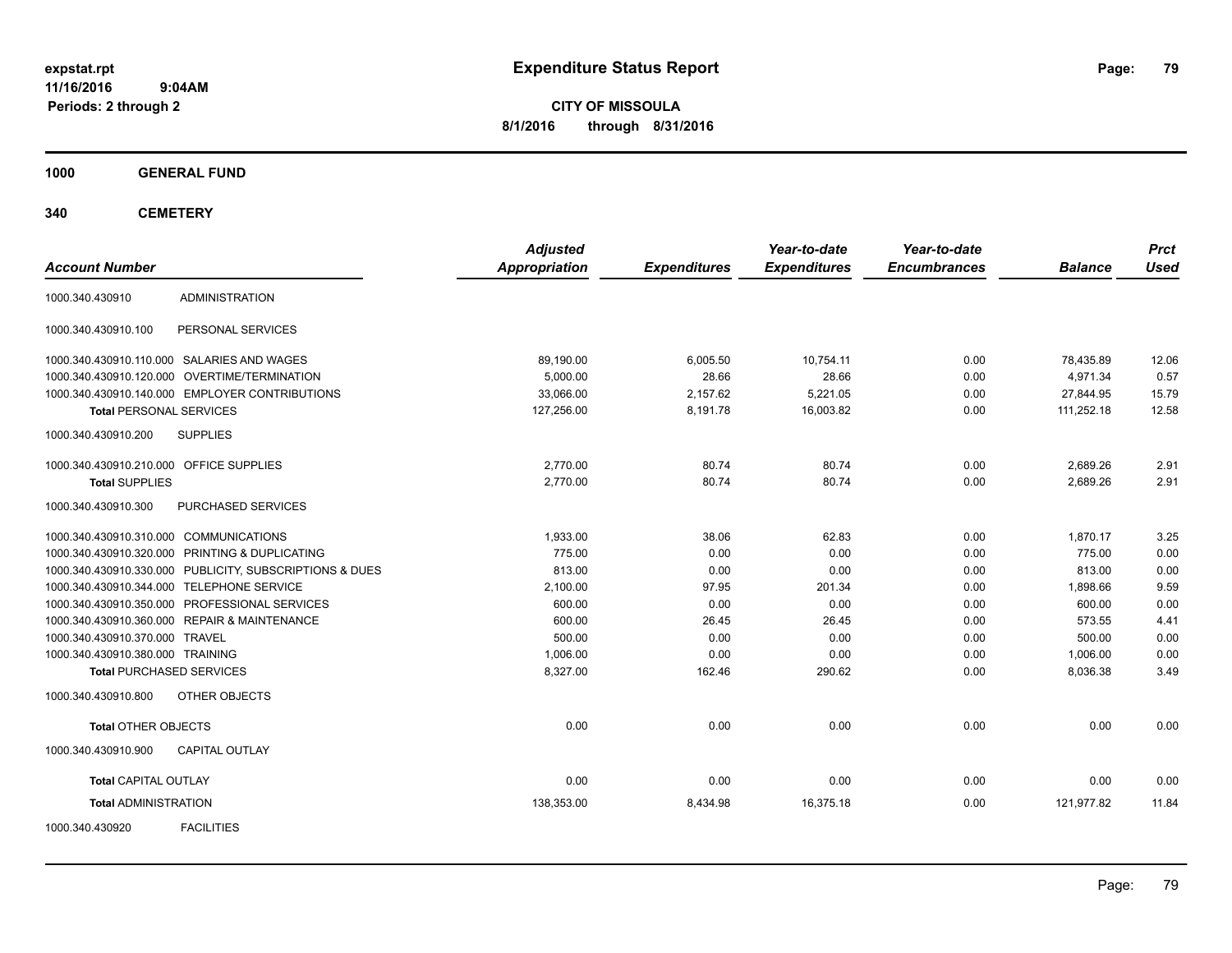**CITY OF MISSOULA 8/1/2016 through 8/31/2016**

**1000 GENERAL FUND**

**340 CEMETERY**

| <b>Account Number</b>                 |                                                   | <b>Adjusted</b>      |                     | Year-to-date        | Year-to-date        | <b>Balance</b> | <b>Prct</b><br><b>Used</b> |
|---------------------------------------|---------------------------------------------------|----------------------|---------------------|---------------------|---------------------|----------------|----------------------------|
|                                       |                                                   | <b>Appropriation</b> | <b>Expenditures</b> | <b>Expenditures</b> | <b>Encumbrances</b> |                |                            |
| 1000.340.430920.100                   | PERSONAL SERVICES                                 |                      |                     |                     |                     |                |                            |
|                                       | 1000.340.430920.110.000 SALARIES AND WAGES        | 6,738.00             | 817.60              | 1,462.88            | 0.00                | 5,275.12       | 21.71                      |
| 1000.340.430920.120.000               | OVERTIME/TERMINATION                              | 0.00                 | 45.68               | 45.68               | 0.00                | $-45.68$       | 0.00                       |
|                                       | 1000.340.430920.140.000 EMPLOYER CONTRIBUTIONS    | 2,957.00             | 358.68              | 848.68              | 0.00                | 2,108.32       | 28.70                      |
| <b>Total PERSONAL SERVICES</b>        |                                                   | 9,695.00             | 1,221.96            | 2,357.24            | 0.00                | 7,337.76       | 24.31                      |
| 1000.340.430920.200                   | <b>SUPPLIES</b>                                   |                      |                     |                     |                     |                |                            |
| 1000.340.430920.220.000               | OPERATING SUPPLIES                                | 2,050.00             | 0.00                | 0.00                | 0.00                | 2,050.00       | 0.00                       |
|                                       | 1000.340.430920.230.000 REPAIR/MAINTENANCE        | 500.00               | 0.00                | 0.00                | 0.00                | 500.00         | 0.00                       |
| <b>Total SUPPLIES</b>                 |                                                   | 2,550.00             | 0.00                | 0.00                | 0.00                | 2,550.00       | 0.00                       |
| 1000.340.430920.300                   | PURCHASED SERVICES                                |                      |                     |                     |                     |                |                            |
|                                       | 1000.340.430920.341.000 ELECTRICITY & NATURAL GAS | 10.617.00            | 401.44              | 401.44              | 0.00                | 10,215.56      | 3.78                       |
| 1000.340.430920.343.000 WATER CHARGES |                                                   | 1.082.00             | 65.61               | 65.61               | 0.00                | 1,016.39       | 6.06                       |
| 1000.340.430920.345.000 GARBAGE       |                                                   | 984.00               | 81.15               | 162.30              | 0.00                | 821.70         | 16.49                      |
|                                       | 1000.340.430920.350.000 PROFESSIONAL SERVICES     | 400.00               | 0.00                | 0.00                | 0.00                | 400.00         | 0.00                       |
|                                       | 1000.340.430920.360.000 REPAIR & MAINTENANCE      | 2,145.00             | 0.00                | 0.00                | 0.00                | 2,145.00       | 0.00                       |
| <b>Total PURCHASED SERVICES</b>       |                                                   | 15,228.00            | 548.20              | 629.35              | 0.00                | 14.598.65      | 4.13                       |
| 1000.340.430920.400                   | <b>BUILDING MATERIALS</b>                         |                      |                     |                     |                     |                |                            |
| <b>Total BUILDING MATERIALS</b>       |                                                   | 0.00                 | 0.00                | 0.00                | 0.00                | 0.00           | 0.00                       |
| 1000.340.430920.900                   | <b>CAPITAL OUTLAY</b>                             |                      |                     |                     |                     |                |                            |
| <b>Total CAPITAL OUTLAY</b>           |                                                   | 0.00                 | 0.00                | 0.00                | 0.00                | 0.00           | 0.00                       |
| <b>Total FACILITIES</b>               |                                                   | 27,473.00            | 1,770.16            | 2,986.59            | 0.00                | 24,486.41      | 10.87                      |
| 1000.340.430930                       | <b>GROUNDS MAINTENANCE</b>                        |                      |                     |                     |                     |                |                            |

1000.340.430930.100 PERSONAL SERVICES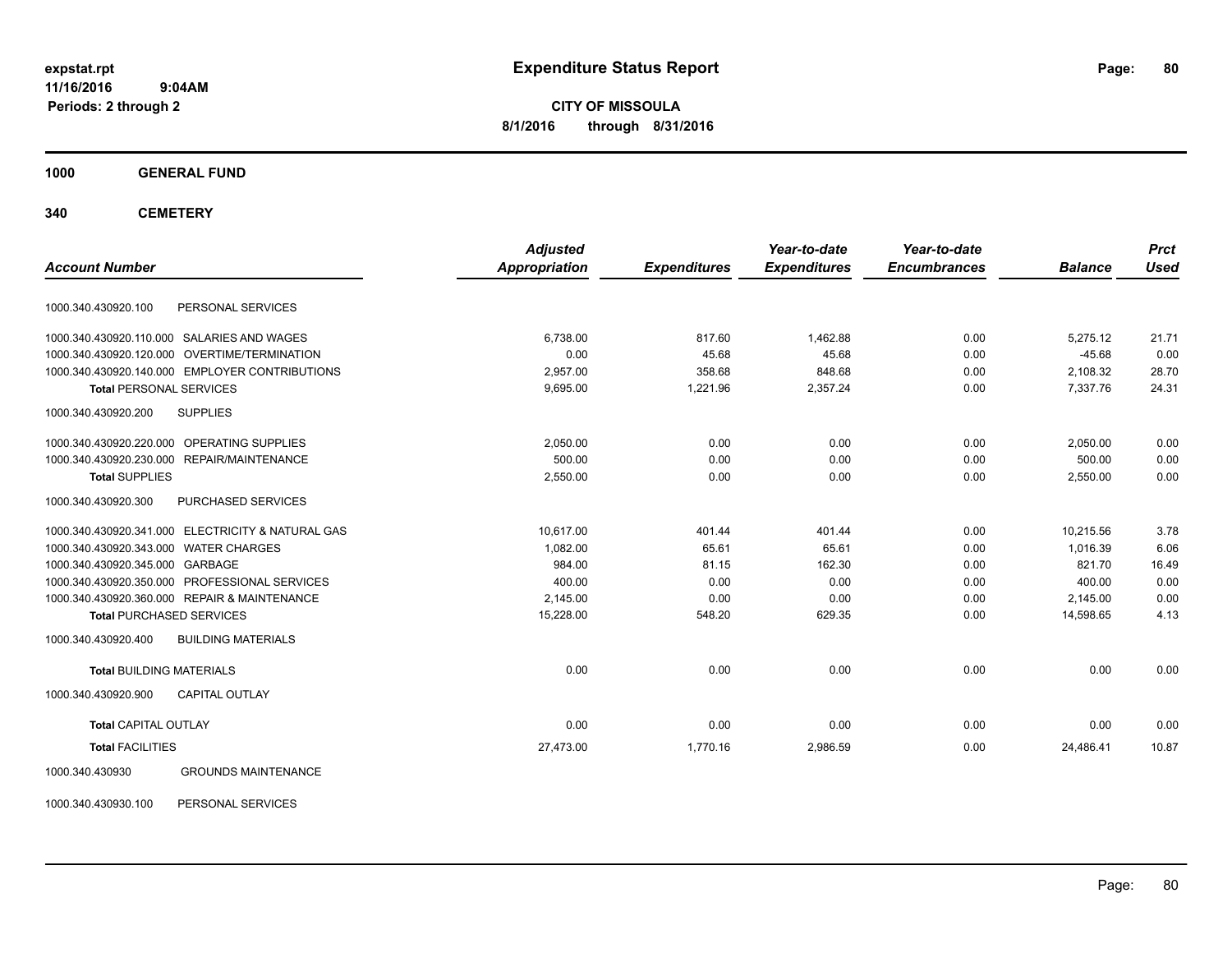**CITY OF MISSOULA 8/1/2016 through 8/31/2016**

**1000 GENERAL FUND**

**340 CEMETERY**

| <b>Account Number</b>                             | <b>Adjusted</b><br><b>Appropriation</b> | <b>Expenditures</b> | Year-to-date<br><b>Expenditures</b> | Year-to-date<br><b>Encumbrances</b> | <b>Balance</b> | <b>Prct</b><br><b>Used</b> |
|---------------------------------------------------|-----------------------------------------|---------------------|-------------------------------------|-------------------------------------|----------------|----------------------------|
| 1000.340.430930.110.000 SALARIES AND WAGES        | 198,640.00                              | 16,883.09           | 30,197.87                           | 0.00                                | 168,442.13     | 15.20                      |
| 1000.340.430930.120.000 OVERTIME/TERMINATION      | 0.00                                    | 753.13              | 753.13                              | 0.00                                | $-753.13$      | 0.00                       |
| 1000.340.430930.140.000 EMPLOYER CONTRIBUTIONS    | 90,397.00                               | 7.732.21            | 18.700.68                           | 0.00                                | 71.696.32      | 20.69                      |
| <b>Total PERSONAL SERVICES</b>                    | 289,037.00                              | 25,368.43           | 49,651.68                           | 0.00                                | 239,385.32     | 17.18                      |
| <b>SUPPLIES</b><br>1000.340.430930.200            |                                         |                     |                                     |                                     |                |                            |
| 1000.340.430930.220.000 OPERATING SUPPLIES        | 32,252.00                               | 829.54              | 1,015.81                            | 0.00                                | 31,236.19      | 3.15                       |
| 1000.340.430930.230.000 REPAIR/MAINTENANCE        | 19,620.00                               | 1,151.64            | 3,042.34                            | 0.00                                | 16.577.66      | 15.51                      |
| 1000.340.430930.231.000 GASOLINE                  | 14,398.00                               | 874.24              | 874.24                              | 0.00                                | 13,523.76      | 6.07                       |
| <b>Total SUPPLIES</b>                             | 66,270.00                               | 2,855.42            | 4,932.39                            | 0.00                                | 61,337.61      | 7.44                       |
| 1000.340.430930.300<br>PURCHASED SERVICES         |                                         |                     |                                     |                                     |                |                            |
| 1000.340.430930.341.000 ELECTRICITY & NATURAL GAS | 7,963.00                                | 1,580.39            | 1,580.39                            | 0.00                                | 6,382.61       | 19.85                      |
| 1000.340.430930.344.000 TELEPHONE SERVICE         | 300.00                                  | 51.37               | 102.74                              | 0.00                                | 197.26         | 34.25                      |
| 1000.340.430930.345.000 GARBAGE                   | 302.00                                  | 0.00                | 0.00                                | 0.00                                | 302.00         | 0.00                       |
| 1000.340.430930.360.000 REPAIR & MAINTENANCE      | 955.00                                  | 0.00                | 0.00                                | 0.00                                | 955.00         | 0.00                       |
| 1000.340.430930.390.000 OTHER PURCHASED SERVICES  | 3,342.00                                | 303.75              | 423.75                              | 0.00                                | 2,918.25       | 12.68                      |
| <b>Total PURCHASED SERVICES</b>                   | 12,862.00                               | 1,935.51            | 2,106.88                            | 0.00                                | 10.755.12      | 16.38                      |
| 1000.340.430930.400<br><b>BUILDING MATERIALS</b>  |                                         |                     |                                     |                                     |                |                            |
| <b>Total BUILDING MATERIALS</b>                   | 0.00                                    | 0.00                | 0.00                                | 0.00                                | 0.00           | 0.00                       |
| 1000.340.430930.500<br><b>FIXED CHARGES</b>       |                                         |                     |                                     |                                     |                |                            |
| 1000.340.430930.530.000 EQUIPMENT RENTAL          | 500.00                                  | 10.50               | 10.50                               | 0.00                                | 489.50         | 2.10                       |
| <b>Total FIXED CHARGES</b>                        | 500.00                                  | 10.50               | 10.50                               | 0.00                                | 489.50         | 2.10                       |
| 1000.340.430930.900<br><b>CAPITAL OUTLAY</b>      |                                         |                     |                                     |                                     |                |                            |
| <b>Total CAPITAL OUTLAY</b>                       | 0.00                                    | 0.00                | 0.00                                | 0.00                                | 0.00           | 0.00                       |
| <b>Total GROUNDS MAINTENANCE</b>                  | 368,669.00                              | 30,169.86           | 56,701.45                           | 0.00                                | 311,967.55     | 15.38                      |
| <b>BURIALS</b><br>1000.340.430940                 |                                         |                     |                                     |                                     |                |                            |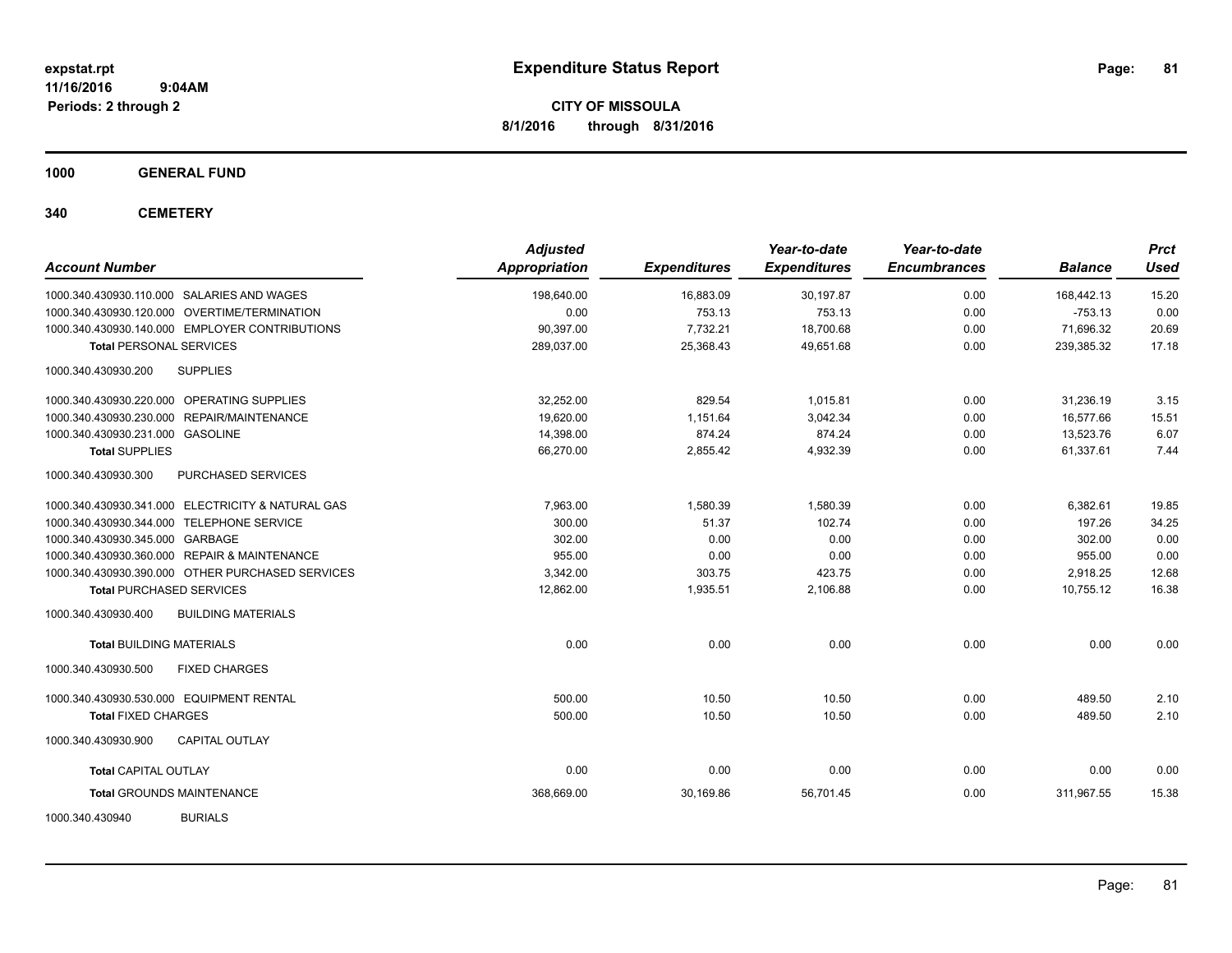**CITY OF MISSOULA 8/1/2016 through 8/31/2016**

**1000 GENERAL FUND**

**340 CEMETERY**

| <b>Account Number</b>                            | <b>Adjusted</b><br>Appropriation | <b>Expenditures</b> | Year-to-date<br><b>Expenditures</b> | Year-to-date<br><b>Encumbrances</b> | <b>Balance</b> | <b>Prct</b><br><b>Used</b> |
|--------------------------------------------------|----------------------------------|---------------------|-------------------------------------|-------------------------------------|----------------|----------------------------|
| PERSONAL SERVICES<br>1000.340.430940.100         |                                  |                     |                                     |                                     |                |                            |
| SALARIES AND WAGES<br>1000.340.430940.110.000    | 73,736.00                        | 6,682.50            | 11,956.18                           | 0.00                                | 61,779.82      | 16.21                      |
| 1000.340.430940.120.000<br>OVERTIME/TERMINATION  | 0.00                             | 310.47              | 310.47                              | 0.00                                | $-310.47$      | 0.00                       |
| 1000.340.430940.140.000 EMPLOYER CONTRIBUTIONS   | 32,199.00                        | 2,932.83            | 7.014.24                            | 0.00                                | 25,184.76      | 21.78                      |
| <b>Total PERSONAL SERVICES</b>                   | 105,935.00                       | 9,925.80            | 19,280.89                           | 0.00                                | 86,654.11      | 18.20                      |
| 1000.340.430940.200<br><b>SUPPLIES</b>           |                                  |                     |                                     |                                     |                |                            |
| 1000.340.430940.220.000 OPERATING SUPPLIES       | 1,500.00                         | 0.00                | 0.00                                | 0.00                                | 1,500.00       | 0.00                       |
| <b>Total SUPPLIES</b>                            | 1,500.00                         | 0.00                | 0.00                                | 0.00                                | 1,500.00       | 0.00                       |
| PURCHASED SERVICES<br>1000.340.430940.300        |                                  |                     |                                     |                                     |                |                            |
| 1000.340.430940.380.000 TRAINING                 | 5,000.00                         | 0.00                | 0.00                                | 0.00                                | 5,000.00       | 0.00                       |
| <b>Total PURCHASED SERVICES</b>                  | 5,000.00                         | 0.00                | 0.00                                | 0.00                                | 5,000.00       | 0.00                       |
| <b>BUILDING MATERIALS</b><br>1000.340.430940.400 |                                  |                     |                                     |                                     |                |                            |
| <b>Total BUILDING MATERIALS</b>                  | 0.00                             | 0.00                | 0.00                                | 0.00                                | 0.00           | 0.00                       |
| 1000.340.430940.800<br>OTHER OBJECTS             |                                  |                     |                                     |                                     |                |                            |
| 1000.340.430940.845.000 CONTINGENCY              | 8,185.00                         | 1,864.00            | 1,864.00                            | 0.00                                | 6,321.00       | 22.77                      |
| <b>Total OTHER OBJECTS</b>                       | 8,185.00                         | 1,864.00            | 1,864.00                            | 0.00                                | 6,321.00       | 22.77                      |
| CAPITAL OUTLAY<br>1000.340.430940.900            |                                  |                     |                                     |                                     |                |                            |
| <b>Total CAPITAL OUTLAY</b>                      | 0.00                             | 0.00                | 0.00                                | 0.00                                | 0.00           | 0.00                       |
| <b>Total BURIALS</b>                             | 120,620.00                       | 11,789.80           | 21,144.89                           | 0.00                                | 99,475.11      | 17.53                      |
| <b>Total CEMETERY</b>                            | 655,115.00                       | 52,164.80           | 97,208.11                           | 0.00                                | 557,906.89     | 14.84                      |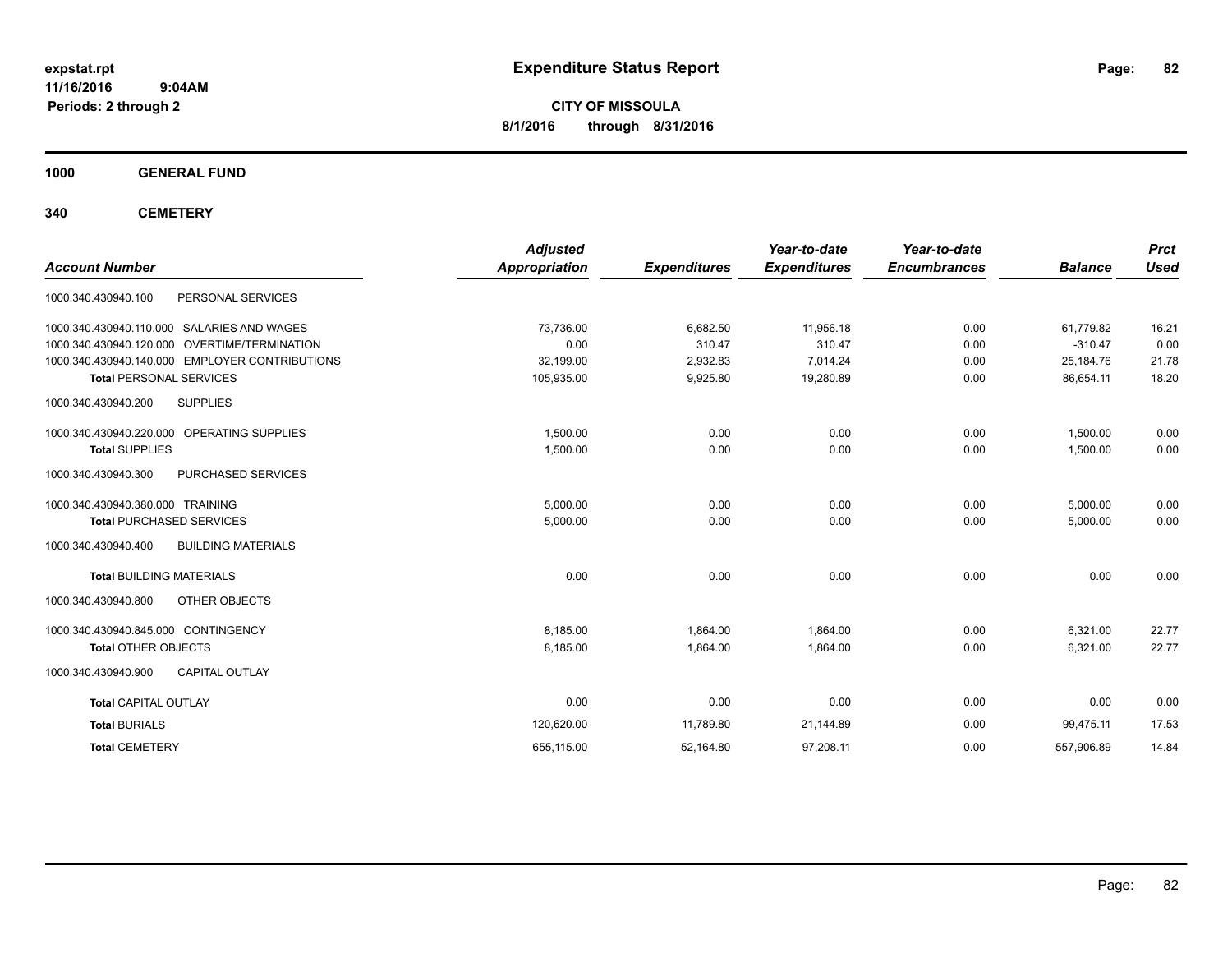**CITY OF MISSOULA 8/1/2016 through 8/31/2016**

**1000 GENERAL FUND**

| <b>Account Number</b>            |                                                         | <b>Adjusted</b><br><b>Appropriation</b> | <b>Expenditures</b> | Year-to-date<br><b>Expenditures</b> | Year-to-date<br><b>Encumbrances</b> | <b>Balance</b> | <b>Prct</b><br><b>Used</b> |
|----------------------------------|---------------------------------------------------------|-----------------------------------------|---------------------|-------------------------------------|-------------------------------------|----------------|----------------------------|
|                                  |                                                         |                                         |                     |                                     |                                     |                |                            |
| 1000.370.460410                  | PARKS & RECREATION ADMINISTRATION                       |                                         |                     |                                     |                                     |                |                            |
| 1000.370.460410.100              | PERSONAL SERVICES                                       |                                         |                     |                                     |                                     |                |                            |
|                                  | 1000.370.460410.110.000 SALARIES AND WAGES              | 261,011.00                              | 20,373.57           | 36.489.19                           | 0.00                                | 224,521.81     | 13.98                      |
| 1000.370.460410.120.000          | <b>OVERTIME/TERMINATION</b>                             | 700.00                                  | 0.00                | 0.00                                | 0.00                                | 700.00         | 0.00                       |
| 1000.370.460410.140.000          | <b>EMPLOYER CONTRIBUTIONS</b>                           | 86,105.00                               | 6,786.40            | 15,887.46                           | 0.00                                | 70,217.54      | 18.45                      |
| <b>Total PERSONAL SERVICES</b>   |                                                         | 347.816.00                              | 27,159.97           | 52.376.65                           | 0.00                                | 295,439.35     | 15.06                      |
| 1000.370.460410.200              | <b>SUPPLIES</b>                                         |                                         |                     |                                     |                                     |                |                            |
| 1000.370.460410.210.000          | <b>OFFICE SUPPLIES</b>                                  | 2.095.00                                | 169.85              | 194.30                              | 0.00                                | 1,900.70       | 9.27                       |
| 1000.370.460410.220.000          | OPERATING SUPPLIES                                      | 1,500.00                                | 280.30              | 280.30                              | 0.00                                | 1,219.70       | 18.69                      |
| <b>Total SUPPLIES</b>            |                                                         | 3,595.00                                | 450.15              | 474.60                              | 0.00                                | 3,120.40       | 13.20                      |
| 1000.370.460410.300              | <b>PURCHASED SERVICES</b>                               |                                         |                     |                                     |                                     |                |                            |
| 1000.370.460410.310.000          | <b>COMMUNICATIONS</b>                                   | 3,463.00                                | 332.05              | 664.51                              | 0.00                                | 2,798.49       | 19.19                      |
|                                  | 1000.370.460410.320.000 PRINTING & DUPLICATING          | 900.00                                  | 0.00                | 0.00                                | 0.00                                | 900.00         | 0.00                       |
|                                  | 1000.370.460410.330.000 PUBLICITY, SUBSCRIPTIONS & DUES | 550.00                                  | 0.00                | 168.03                              | 0.00                                | 381.97         | 30.55                      |
|                                  | 1000.370.460410.341.000 ELECTRICITY & NATURAL GAS       | 15,834.00                               | 0.00                | 0.00                                | 0.00                                | 15,834.00      | 0.00                       |
| 1000.370.460410.343.000          | <b>WATER CHARGES</b>                                    | 3.396.00                                | 0.00                | 0.00                                | 0.00                                | 3.396.00       | 0.00                       |
| 1000.370.460410.344.000          | <b>TELEPHONE SERVICE</b>                                | 1,319.00                                | 84.02               | 84.02                               | 0.00                                | 1,234.98       | 6.37                       |
| 1000.370.460410.350.000          | PROFESSIONAL SERVICES                                   | 18,725.00                               | 50.00               | 50.00                               | 0.00                                | 18,675.00      | 0.27                       |
| 1000.370.460410.360.000          | <b>REPAIR &amp; MAINTENANCE</b>                         | 4,867.00                                | 440.75              | 440.75                              | 0.00                                | 4,426.25       | 9.06                       |
| 1000.370.460410.370.000 TRAVEL   |                                                         | 350.00                                  | 0.00                | 0.00                                | 0.00                                | 350.00         | 0.00                       |
| 1000.370.460410.380.000 TRAINING |                                                         | 800.00                                  | 0.00                | 0.00                                | 0.00                                | 800.00         | 0.00                       |
| <b>Total PURCHASED SERVICES</b>  |                                                         | 50,204.00                               | 906.82              | 1,407.31                            | 0.00                                | 48.796.69      | 2.80                       |
| 1000.370.460410.800              | OTHER OBJECTS                                           |                                         |                     |                                     |                                     |                |                            |
|                                  | 1000.370.460410.820.000 TRANSFERS TO OTHER FUNDS        | 7,810.00                                | 0.00                | 0.00                                | 0.00                                | 7,810.00       | 0.00                       |
| <b>Total OTHER OBJECTS</b>       |                                                         | 7,810.00                                | 0.00                | 0.00                                | 0.00                                | 7,810.00       | 0.00                       |
|                                  | <b>Total PARKS &amp; RECREATION ADMINISTRATION</b>      | 409,425.00                              | 28,516.94           | 54,258.56                           | 0.00                                | 355.166.44     | 13.25                      |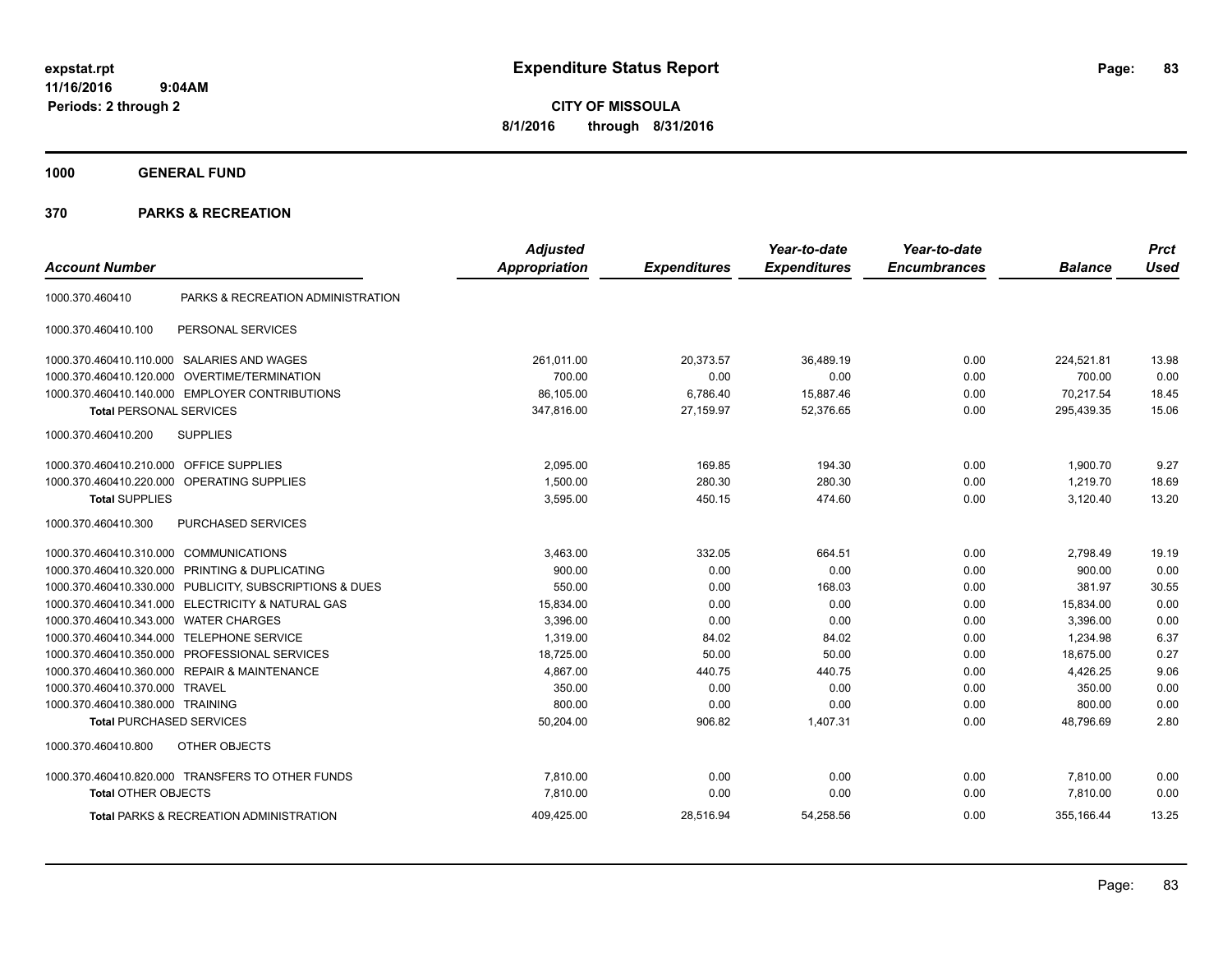**CITY OF MISSOULA 8/1/2016 through 8/31/2016**

**1000 GENERAL FUND**

|                                         |                                                         | <b>Adjusted</b>      |                     | Year-to-date        | Year-to-date        |                | <b>Prct</b> |
|-----------------------------------------|---------------------------------------------------------|----------------------|---------------------|---------------------|---------------------|----------------|-------------|
| <b>Account Number</b>                   |                                                         | <b>Appropriation</b> | <b>Expenditures</b> | <b>Expenditures</b> | <b>Encumbrances</b> | <b>Balance</b> | <b>Used</b> |
| 1000.370.460411                         | <b>NMT ADMIN</b>                                        |                      |                     |                     |                     |                |             |
| 1000.370.460411.100                     | PERSONAL SERVICES                                       |                      |                     |                     |                     |                |             |
|                                         | 1000.370.460411.110.000 SALARIES AND WAGES              | 51,116.00            | 3,886.59            | 6,962.48            | 0.00                | 44,153.52      | 13.62       |
|                                         | 1000.370.460411.140.000 EMPLOYER CONTRIBUTIONS          | 17,807.00            | 1.384.80            | 3,418.38            | 0.00                | 14.388.62      | 19.20       |
| <b>Total PERSONAL SERVICES</b>          |                                                         | 68,923.00            | 5,271.39            | 10,380.86           | 0.00                | 58,542.14      | 15.06       |
| 1000.370.460411.200                     | <b>SUPPLIES</b>                                         |                      |                     |                     |                     |                |             |
| 1000.370.460411.210.000 OFFICE SUPPLIES |                                                         | 300.00               | 0.00                | 0.00                | 0.00                | 300.00         | 0.00        |
|                                         | 1000.370.460411.220.000 OPERATING SUPPLIES              | 400.00               | 0.00                | 0.00                | 0.00                | 400.00         | 0.00        |
| <b>Total SUPPLIES</b>                   |                                                         | 700.00               | 0.00                | 0.00                | 0.00                | 700.00         | 0.00        |
| 1000.370.460411.300                     | PURCHASED SERVICES                                      |                      |                     |                     |                     |                |             |
| 1000.370.460411.310.000 COMMUNICATIONS  |                                                         | 150.00               | 0.00                | 0.00                | 0.00                | 150.00         | 0.00        |
|                                         | 1000.370.460411.320.000 PRINTING & DUPLICATING          | 350.00               | 122.36              | 122.36              | 0.00                | 227.64         | 34.96       |
|                                         | 1000.370.460411.330.000 PUBLICITY, SUBSCRIPTIONS & DUES | 1,150.00             | 0.00                | 0.00                | 0.00                | 1,150.00       | 0.00        |
| 1000.370.460411.344.000                 | TELEPHONE SERVICE                                       | 795.00               | 45.63               | 45.63               | 0.00                | 749.37         | 5.74        |
|                                         | 1000.370.460411.350.000 PROFESSIONAL SERVICES           | 1.436.00             | 0.00                | 0.00                | 0.00                | 1,436.00       | 0.00        |
|                                         | 1000.370.460411.360.000 REPAIR & MAINTENANCE            | 1,346.00             | 0.00                | 0.00                | 0.00                | 1,346.00       | 0.00        |
| 1000.370.460411.370.000 TRAVEL          |                                                         | 300.00               | 0.00                | 0.00                | 0.00                | 300.00         | 0.00        |
| 1000.370.460411.380.000 TRAINING        |                                                         | 200.00               | 0.00                | 0.00                | 0.00                | 200.00         | 0.00        |
|                                         | 1000.370.460411.390.000 OTHER PURCHASED SERVICES        | 8,497.00             | 0.00                | 0.00                | 0.00                | 8,497.00       | 0.00        |
| <b>Total PURCHASED SERVICES</b>         |                                                         | 14,224.00            | 167.99              | 167.99              | 0.00                | 14,056.01      | 1.18        |
| <b>Total NMT ADMIN</b>                  |                                                         | 83,847.00            | 5,439.38            | 10,548.85           | 0.00                | 73,298.15      | 12.58       |
| 1000.370.460413                         | PARKS PROJECTS                                          |                      |                     |                     |                     |                |             |
| 1000.370.460413.100                     | PERSONAL SERVICES                                       |                      |                     |                     |                     |                |             |
|                                         | 1000.370.460413.110.000 SALARIES AND WAGES              | 57,397.00            | 4,370.03            | 7,826.31            | 0.00                | 49,570.69      | 13.64       |
|                                         | 1000.370.460413.140.000 EMPLOYER CONTRIBUTIONS          | 18,864.00            | 1,481.53            | 3,581.36            | 0.00                | 15,282.64      | 18.99       |
| <b>Total PERSONAL SERVICES</b>          |                                                         | 76,261.00            | 5,851.56            | 11,407.67           | 0.00                | 64,853.33      | 14.96       |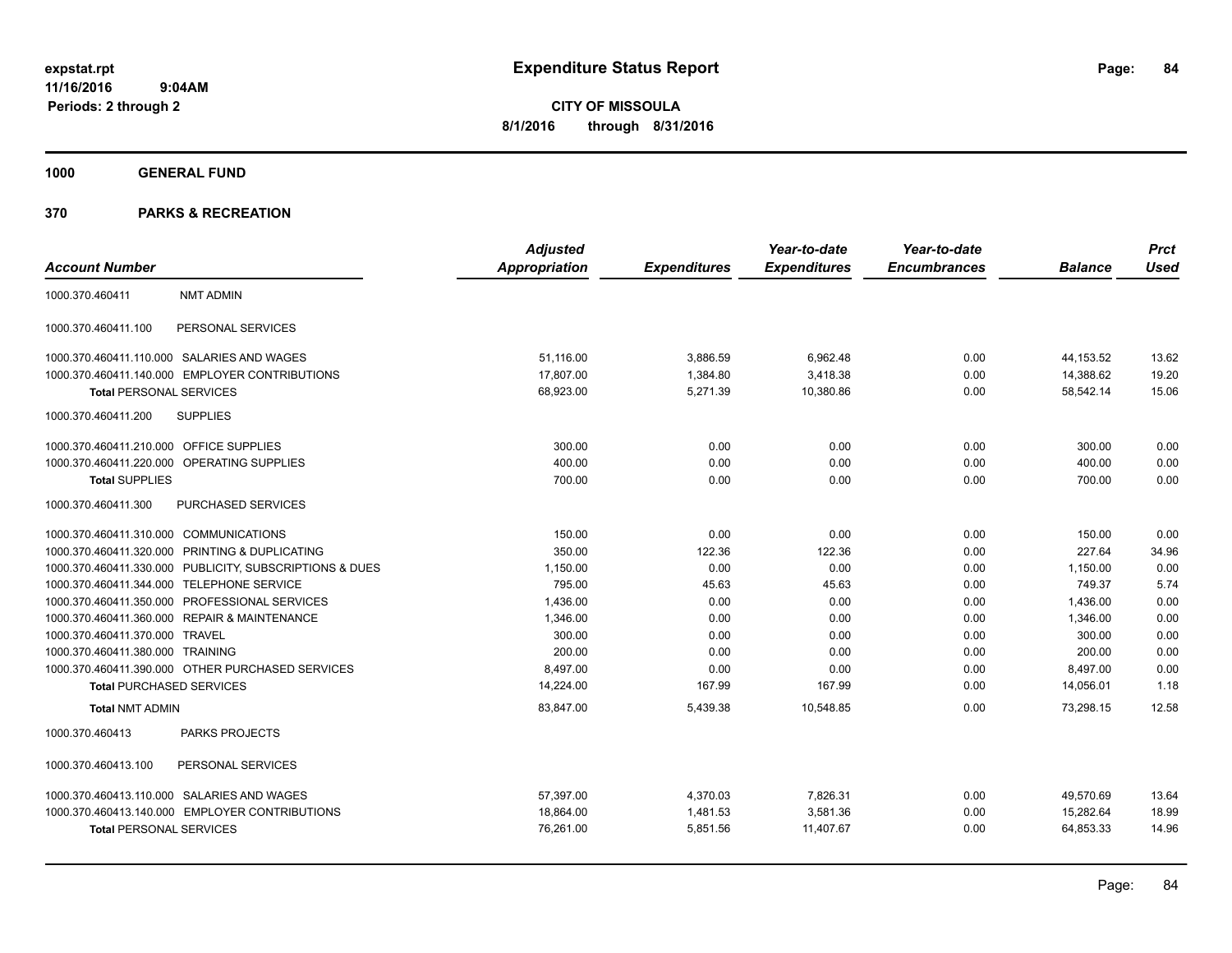**CITY OF MISSOULA 8/1/2016 through 8/31/2016**

### **1000 GENERAL FUND**

|                                                  | <b>Adjusted</b>      |                     | Year-to-date        | Year-to-date        |                | <b>Prct</b> |
|--------------------------------------------------|----------------------|---------------------|---------------------|---------------------|----------------|-------------|
| <b>Account Number</b>                            | <b>Appropriation</b> | <b>Expenditures</b> | <b>Expenditures</b> | <b>Encumbrances</b> | <b>Balance</b> | <b>Used</b> |
| <b>SUPPLIES</b><br>1000.370.460413.200           |                      |                     |                     |                     |                |             |
| 1000.370.460413.210.000 OFFICE SUPPLIES          | 100.00               | 0.00                | 0.00                | 0.00                | 100.00         | 0.00        |
| 1000.370.460413.220.000 OPERATING SUPPLIES       | 550.00               | 0.00                | 0.00                | 0.00                | 550.00         | 0.00        |
| <b>Total SUPPLIES</b>                            | 650.00               | 0.00                | 0.00                | 0.00                | 650.00         | 0.00        |
| PURCHASED SERVICES<br>1000.370.460413.300        |                      |                     |                     |                     |                |             |
| 1000.370.460413.320.000 PRINTING & DUPLICATING   | 150.00               | 0.00                | 0.00                | 0.00                | 150.00         | 0.00        |
| 1000.370.460413.344.000 TELEPHONE SERVICE        | 700.00               | 58.72               | 58.72               | 0.00                | 641.28         | 8.39        |
| 1000.370.460413.350.000 PROFESSIONAL SERVICES    | 150.00               | 0.00                | 0.00                | 0.00                | 150.00         | 0.00        |
| 1000.370.460413.360.000 REPAIR & MAINTENANCE     | 1,500.00             | 0.00                | 0.00                | 0.00                | 1,500.00       | 0.00        |
| 1000.370.460413.370.000 TRAVEL                   | 300.00               | 0.00                | 0.00                | 0.00                | 300.00         | 0.00        |
| 1000.370.460413.380.000 TRAINING                 | 200.00               | 0.00                | 0.00                | 0.00                | 200.00         | 0.00        |
| 1000.370.460413.390.000 OTHER PURCHASED SERVICES | 137.00               | 0.00                | 0.00                | 0.00                | 137.00         | 0.00        |
| <b>Total PURCHASED SERVICES</b>                  | 3,137.00             | 58.72               | 58.72               | 0.00                | 3,078.28       | 1.87        |
| <b>Total PARKS PROJECTS</b>                      | 80,048.00            | 5,910.28            | 11,466.39           | 0.00                | 68,581.61      | 14.32       |
| 1000.370.460431<br>OPEN SPACE                    |                      |                     |                     |                     |                |             |
| 1000.370.460431.100<br>PERSONAL SERVICES         |                      |                     |                     |                     |                |             |
| 1000.370.460431.110.000 SALARIES AND WAGES       | 58,088.00            | 4,418.53            | 7,916.51            | 0.00                | 50,171.49      | 13.63       |
| 1000.370.460431.140.000 EMPLOYER CONTRIBUTIONS   | 18,981.00            | 1,478.76            | 3,576.88            | 0.00                | 15,404.12      | 18.84       |
| <b>Total PERSONAL SERVICES</b>                   | 77,069.00            | 5,897.29            | 11,493.39           | 0.00                | 65,575.61      | 14.91       |
| 1000.370.460431.200<br><b>SUPPLIES</b>           |                      |                     |                     |                     |                |             |
| 1000.370.460431.210.000 OFFICE SUPPLIES          | 200.00               | 0.00                | 0.00                | 0.00                | 200.00         | 0.00        |
| 1000.370.460431.220.000 OPERATING SUPPLIES       | 300.00               | 0.00                | 0.00                | 0.00                | 300.00         | 0.00        |
| <b>Total SUPPLIES</b>                            | 500.00               | 0.00                | 0.00                | 0.00                | 500.00         | 0.00        |
| PURCHASED SERVICES<br>1000.370.460431.300        |                      |                     |                     |                     |                |             |
| 1000.370.460431.320.000 PRINTING & DUPLICATING   | 300.00               | 0.00                | 0.00                | 0.00                | 300.00         | 0.00        |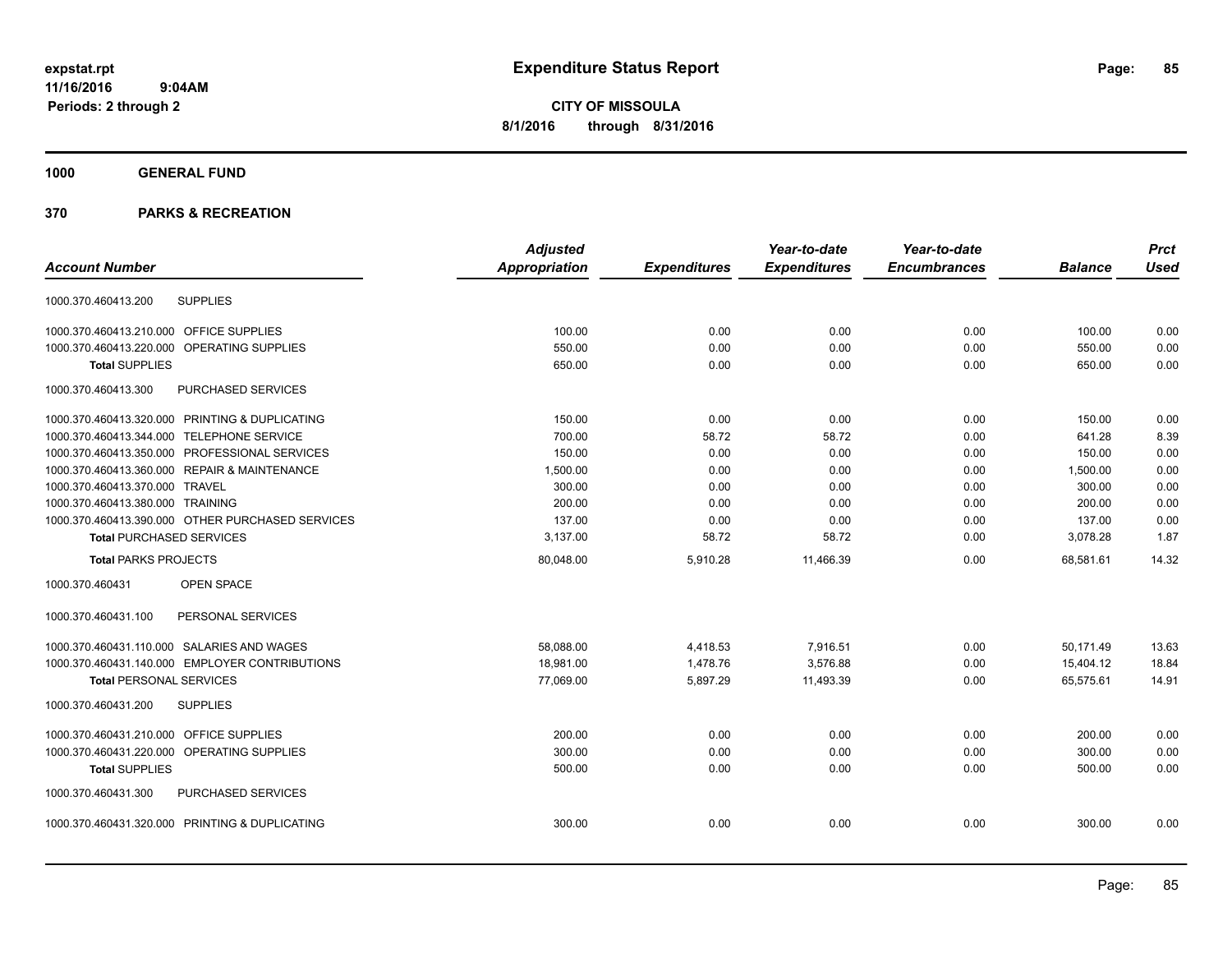**1000 GENERAL FUND**

| <b>Account Number</b>                                   | <b>Adjusted</b><br><b>Appropriation</b> | <b>Expenditures</b> | Year-to-date<br><b>Expenditures</b> | Year-to-date<br><b>Encumbrances</b> | <b>Balance</b> | <b>Prct</b><br><b>Used</b> |
|---------------------------------------------------------|-----------------------------------------|---------------------|-------------------------------------|-------------------------------------|----------------|----------------------------|
| 1000.370.460431.330.000 PUBLICITY, SUBSCRIPTIONS & DUES | 400.00                                  | 0.00                | 0.00                                | 0.00                                | 400.00         | 0.00                       |
| 1000.370.460431.344.000 TELEPHONE SERVICE               | 425.00                                  | 37.45               | 37.45                               | 0.00                                | 387.55         | 8.81                       |
| 1000.370.460431.350.000 PROFESSIONAL SERVICES           | 2,200.00                                | 0.00                | 0.00                                | 0.00                                | 2,200.00       | 0.00                       |
| 1000.370.460431.370.000 TRAVEL                          | 300.00                                  | 0.00                | 0.00                                | 0.00                                | 300.00         | 0.00                       |
| 1000.370.460431.380.000 TRAINING                        | 200.00                                  | 0.00                | 0.00                                | 0.00                                | 200.00         | 0.00                       |
| <b>Total PURCHASED SERVICES</b>                         | 3,825.00                                | 37.45               | 37.45                               | 0.00                                | 3,787.55       | 0.98                       |
| <b>Total OPEN SPACE</b>                                 | 81,394.00                               | 5,934.74            | 11,530.84                           | 0.00                                | 69,863.16      | 14.17                      |
| PARK ADMIN<br>1000.370.460432                           |                                         |                     |                                     |                                     |                |                            |
| PERSONAL SERVICES<br>1000.370.460432.100                |                                         |                     |                                     |                                     |                |                            |
| 1000.370.460432.110.000 SALARIES AND WAGES              | 97,990.00                               | 8,359.41            | 14,211.74                           | 0.00                                | 83,778.26      | 14.50                      |
| 1000.370.460432.130.000<br><b>OTHER</b>                 | 7.880.00                                | 0.00                | 0.00                                | 0.00                                | 7.880.00       | 0.00                       |
| 1000.370.460432.140.000 EMPLOYER CONTRIBUTIONS          | 46,769.00                               | 2,976.22            | 8,594.70                            | 0.00                                | 38,174.30      | 18.38                      |
| <b>Total PERSONAL SERVICES</b>                          | 152,639.00                              | 11,335.63           | 22,806.44                           | 0.00                                | 129.832.56     | 14.94                      |
| 1000.370.460432.200<br><b>SUPPLIES</b>                  |                                         |                     |                                     |                                     |                |                            |
| 1000.370.460432.210.000 OFFICE SUPPLIES                 | 1,520.00                                | 161.86              | 161.86                              | 0.00                                | 1,358.14       | 10.65                      |
| 1000.370.460432.220.000 OPERATING SUPPLIES              | 6,650.00                                | 1,755.57            | 1,755.57                            | 0.00                                | 4,894.43       | 26.40                      |
| <b>Total SUPPLIES</b>                                   | 8,170.00                                | 1,917.43            | 1,917.43                            | 0.00                                | 6,252.57       | 23.47                      |
| PURCHASED SERVICES<br>1000.370.460432.300               |                                         |                     |                                     |                                     |                |                            |
| 1000.370.460432.310.000 COMMUNICATIONS                  | 100.00                                  | 0.00                | 0.00                                | 0.00                                | 100.00         | 0.00                       |
| 1000.370.460432.320.000 PRINTING & DUPLICATING          | 150.00                                  | 0.00                | 0.00                                | 0.00                                | 150.00         | 0.00                       |
| 1000.370.460432.330.000 PUBLICITY, SUBSCRIPTIONS & DUES | 500.00                                  | 0.00                | 0.00                                | 0.00                                | 500.00         | 0.00                       |
| 1000.370.460432.340.000 SEWER                           | 2,208.00                                | 0.00                | 942.92                              | 0.00                                | 1,265.08       | 42.70                      |
| 1000.370.460432.344.000 TELEPHONE SERVICE               | 14,429.00                               | 1,363.98            | 1,363.98                            | 0.00                                | 13,065.02      | 9.45                       |
| 1000.370.460432.350.000 PROFESSIONAL SERVICES           | 20,112.00                               | 0.00                | 0.00                                | 0.00                                | 20,112.00      | 0.00                       |
| 1000.370.460432.390.000 OTHER PURCHASED SERVICES        | 2,345.00                                | 0.00                | 0.00                                | 0.00                                | 2,345.00       | 0.00                       |
| <b>Total PURCHASED SERVICES</b>                         | 39,844.00                               | 1,363.98            | 2,306.90                            | 0.00                                | 37,537.10      | 5.79                       |
| 1000.370.460432.900<br><b>CAPITAL OUTLAY</b>            |                                         |                     |                                     |                                     |                |                            |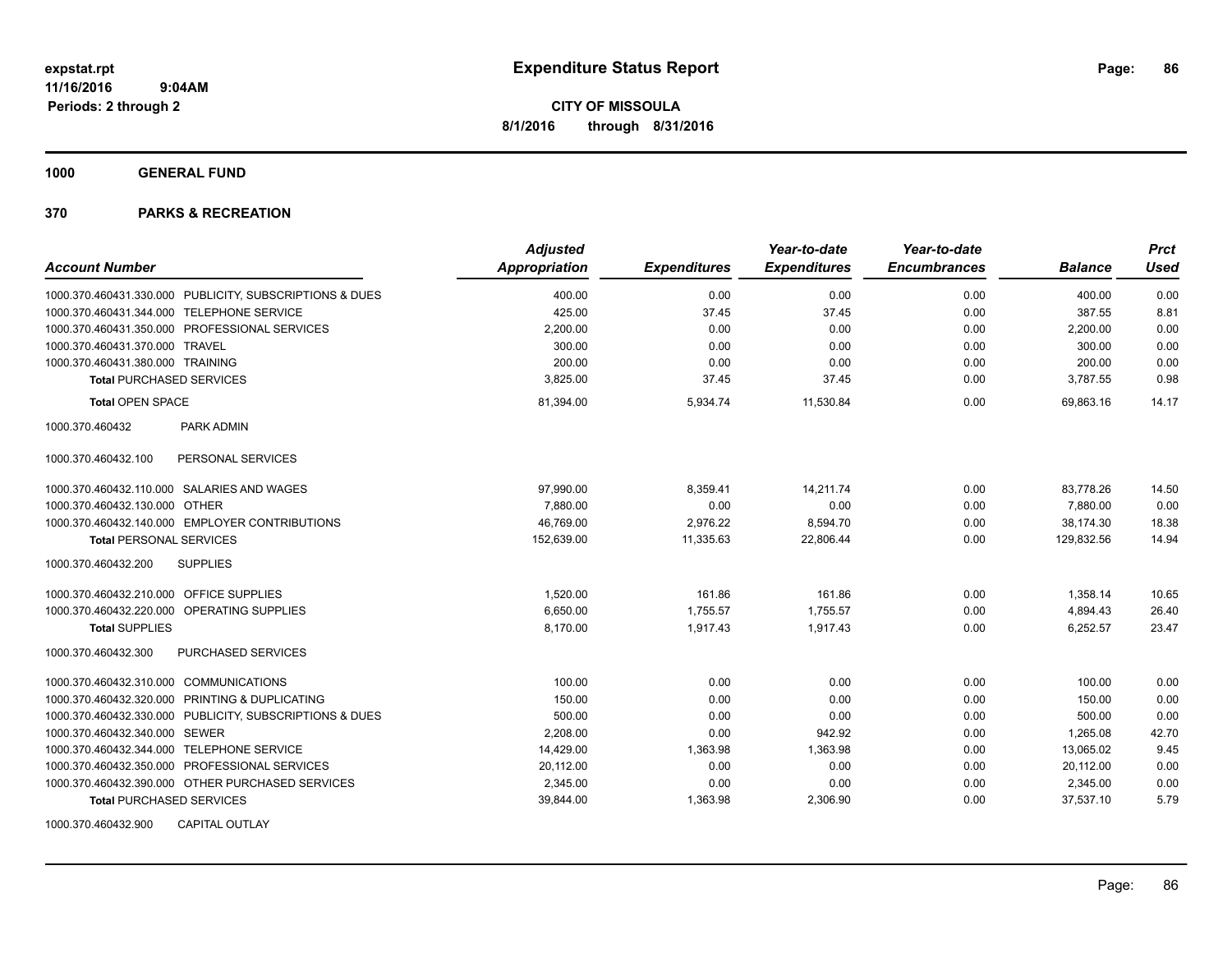**1000 GENERAL FUND**

|                                                         | <b>Adjusted</b>      |                     | Year-to-date        | Year-to-date        |                | <b>Prct</b> |
|---------------------------------------------------------|----------------------|---------------------|---------------------|---------------------|----------------|-------------|
| <b>Account Number</b>                                   | <b>Appropriation</b> | <b>Expenditures</b> | <b>Expenditures</b> | <b>Encumbrances</b> | <b>Balance</b> | <b>Used</b> |
| <b>Total CAPITAL OUTLAY</b>                             | 0.00                 | 0.00                | 0.00                | 0.00                | 0.00           | 0.00        |
| <b>Total PARK ADMIN</b>                                 | 200,653.00           | 14,617.04           | 27,030.77           | 0.00                | 173,622.23     | 13.47       |
| <b>GREENWAYS &amp; HORTICULTURE</b><br>1000.370.460434  |                      |                     |                     |                     |                |             |
| PERSONAL SERVICES<br>1000.370.460434.100                |                      |                     |                     |                     |                |             |
| 1000.370.460434.110.000 SALARIES AND WAGES              | 149,345.00           | 8,861.17            | 15,913.38           | 0.00                | 133,431.62     | 10.66       |
| 1000.370.460434.140.000 EMPLOYER CONTRIBUTIONS          | 50,541.00            | 3,507.37            | 8,146.99            | 0.00                | 42,394.01      | 16.12       |
| Total GREENWAYS & HORTICULTURE                          | 199,886.00           | 12,368.54           | 24,060.37           | 0.00                | 175,825.63     | 12.04       |
| <b>URBAN FORESTRY</b><br>1000.370.460439                |                      |                     |                     |                     |                |             |
| 1000.370.460439.100<br>PERSONAL SERVICES                |                      |                     |                     |                     |                |             |
| 1000.370.460439.110.000 SALARIES AND WAGES              | 191,744.00           | 12,110.69           | 21,710.40           | 0.00                | 170,033.60     | 11.32       |
| 1000.370.460439.120.000 OVERTIME/TERMINATION            | 1,750.00             | 0.00                | 0.00                | 0.00                | 1,750.00       | 0.00        |
| 1000.370.460439.140.000 EMPLOYER CONTRIBUTIONS          | 77,344.00            | 4,886.76            | 11,542.04           | 0.00                | 65,801.96      | 14.92       |
| <b>Total PERSONAL SERVICES</b>                          | 270,838.00           | 16,997.45           | 33,252.44           | 0.00                | 237,585.56     | 12.28       |
| <b>SUPPLIES</b><br>1000.370.460439.200                  |                      |                     |                     |                     |                |             |
| 1000.370.460439.220.000 OPERATING SUPPLIES              | 2,132.00             | 0.00                | 0.00                | 0.00                | 2,132.00       | 0.00        |
| 1000.370.460439.230.000 REPAIR/MAINTENANCE              | 581.00               | 0.00                | 0.00                | 0.00                | 581.00         | 0.00        |
| <b>Total SUPPLIES</b>                                   | 2,713.00             | 0.00                | 0.00                | 0.00                | 2,713.00       | 0.00        |
| PURCHASED SERVICES<br>1000.370.460439.300               |                      |                     |                     |                     |                |             |
| 1000.370.460439.310.000 COMMUNICATIONS                  | 145.00               | 0.00                | 0.00                | 0.00                | 145.00         | 0.00        |
| 1000.370.460439.320.000 PRINTING & DUPLICATING          | 100.00               | 0.00                | 0.00                | 0.00                | 100.00         | 0.00        |
| 1000.370.460439.330.000 PUBLICITY, SUBSCRIPTIONS & DUES | 700.00               | 78.50               | 78.50               | 0.00                | 621.50         | 11.21       |
| 1000.370.460439.350.000 PROFESSIONAL SERVICES           | 525.00               | 0.00                | 0.00                | 0.00                | 525.00         | 0.00        |
| 1000.370.460439.360.000 REPAIR & MAINTENANCE            | 22,382.00            | 0.00                | 0.00                | 0.00                | 22,382.00      | 0.00        |
| <b>Total PURCHASED SERVICES</b>                         | 23,852.00            | 78.50               | 78.50               | 0.00                | 23,773.50      | 0.33        |
| <b>Total URBAN FORESTRY</b>                             | 297,403.00           | 17.075.95           | 33,330.94           | 0.00                | 264,072.06     | 11.21       |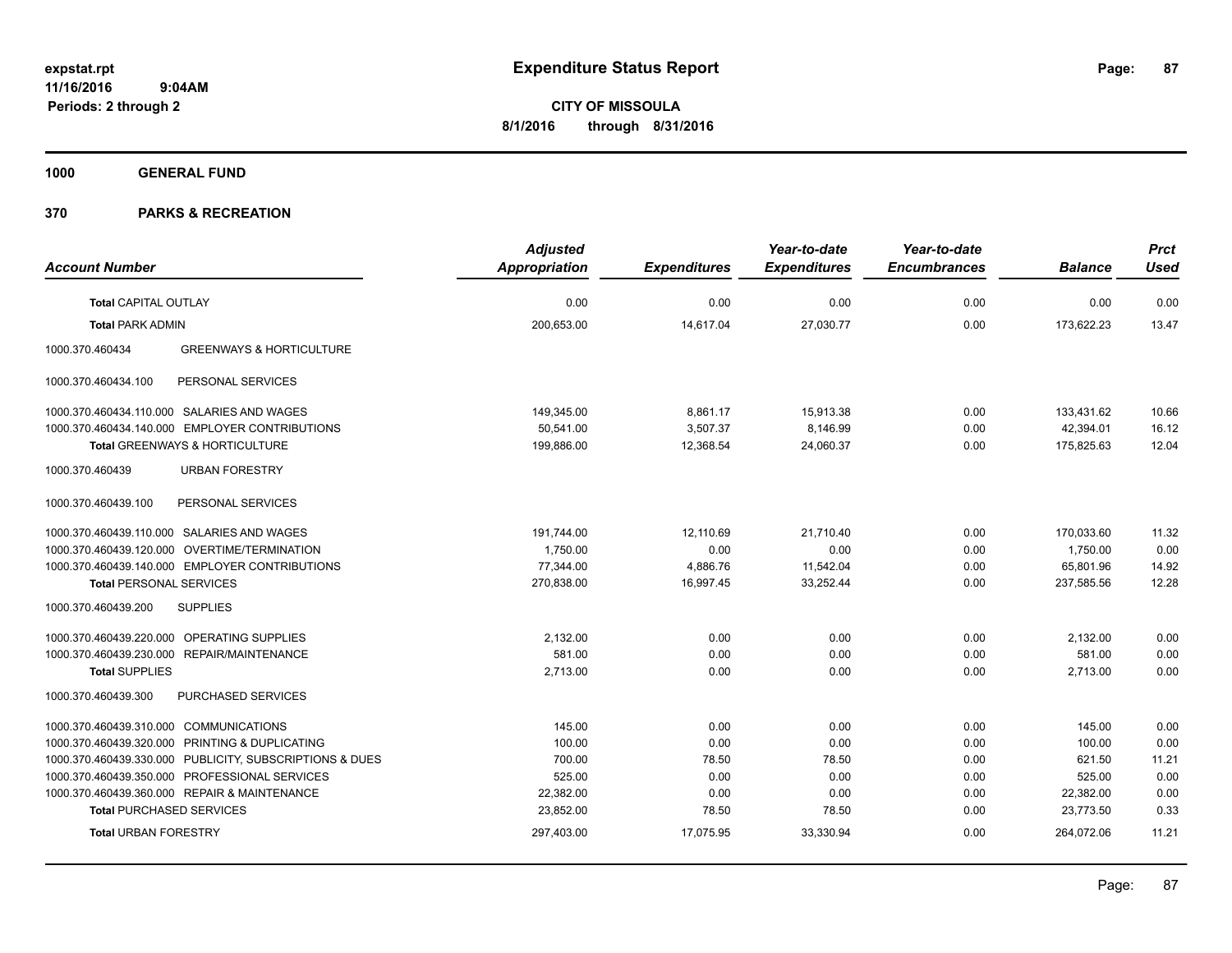# **CITY OF MISSOULA 8/1/2016 through 8/31/2016**

#### **1000 GENERAL FUND**

#### **370 PARKS & RECREATION**

| <b>Account Number</b>                   |                                                         | <b>Adjusted</b><br>Appropriation | <b>Expenditures</b> | Year-to-date<br><b>Expenditures</b> | Year-to-date<br><b>Encumbrances</b> | <b>Balance</b> | <b>Prct</b><br><b>Used</b> |
|-----------------------------------------|---------------------------------------------------------|----------------------------------|---------------------|-------------------------------------|-------------------------------------|----------------|----------------------------|
| 1000.370.460441                         | <b>RECREATION</b>                                       |                                  |                     |                                     |                                     |                |                            |
| 1000.370.460441.100                     | PERSONAL SERVICES                                       |                                  |                     |                                     |                                     |                |                            |
|                                         | 1000.370.460441.110.000 SALARIES AND WAGES              | 135,685.00                       | 10,455.18           | 18,818.79                           | 0.00                                | 116,866.21     | 13.87                      |
|                                         | 1000.370.460441.120.000 OVERTIME/TERMINATION            | 700.00                           | 0.00                | 0.00                                | 0.00                                | 700.00         | 0.00                       |
| 1000.370.460441.130.000 OTHER           |                                                         | 4,880.00                         | 0.00                | 0.00                                | 0.00                                | 4,880.00       | 0.00                       |
|                                         | 1000.370.460441.140.000 EMPLOYER CONTRIBUTIONS          | 52,322.00                        | 4,074.69            | 10,104.13                           | 0.00                                | 42,217.87      | 19.31                      |
| <b>Total PERSONAL SERVICES</b>          |                                                         | 193,587.00                       | 14,529.87           | 28,922.92                           | 0.00                                | 164,664.08     | 14.94                      |
| 1000.370.460441.200                     | <b>SUPPLIES</b>                                         |                                  |                     |                                     |                                     |                |                            |
| 1000.370.460441.210.000 OFFICE SUPPLIES |                                                         | 300.00                           | 0.00                | 0.00                                | 0.00                                | 300.00         | 0.00                       |
| <b>Total SUPPLIES</b>                   |                                                         | 300.00                           | 0.00                | 0.00                                | 0.00                                | 300.00         | 0.00                       |
| 1000.370.460441.300                     | PURCHASED SERVICES                                      |                                  |                     |                                     |                                     |                |                            |
|                                         | 1000.370.460441.320.000 PRINTING & DUPLICATING          | 2,150.00                         | 0.00                | 0.00                                | 0.00                                | 2,150.00       | 0.00                       |
|                                         | 1000.370.460441.330.000 PUBLICITY, SUBSCRIPTIONS & DUES | 1,490.00                         | 0.00                | 0.00                                | 0.00                                | 1,490.00       | 0.00                       |
|                                         | 1000.370.460441.344.000 TELEPHONE SERVICE               | 696.00                           | 41.11               | 41.11                               | 0.00                                | 654.89         | 5.91                       |
|                                         | 1000.370.460441.350.000 PROFESSIONAL SERVICES           | 1,360.00                         | 0.00                | 0.00                                | 0.00                                | 1,360.00       | 0.00                       |
|                                         | 1000.370.460441.360.000 REPAIR & MAINTENANCE            | 1.200.00                         | 0.00                | 0.00                                | 0.00                                | 1,200.00       | 0.00                       |
| 1000.370.460441.370.000 TRAVEL          |                                                         | 1,200.00                         | 0.00                | 0.00                                | 0.00                                | 1,200.00       | 0.00                       |
| 1000.370.460441.380.000 TRAINING        |                                                         | 900.00                           | 0.00                | 0.00                                | 0.00                                | 900.00         | 0.00                       |
| <b>Total PURCHASED SERVICES</b>         |                                                         | 8.996.00                         | 41.11               | 41.11                               | 0.00                                | 8,954.89       | 0.46                       |
| 1000.370.460441.800                     | OTHER OBJECTS                                           |                                  |                     |                                     |                                     |                |                            |
|                                         | 1000.370.460441.820.000 TRANSFERS TO OTHER FUNDS        | 10.000.00                        | 0.00                | 0.00                                | 0.00                                | 10.000.00      | 0.00                       |
| <b>Total OTHER OBJECTS</b>              |                                                         | 10,000.00                        | 0.00                | 0.00                                | 0.00                                | 10,000.00      | 0.00                       |
| <b>Total RECREATION</b>                 |                                                         | 212,883.00                       | 14,570.98           | 28,964.03                           | 0.00                                | 183,918.97     | 13.61                      |
| 1000.370.460470                         | <b>RECREATION MORE</b>                                  |                                  |                     |                                     |                                     |                |                            |

1000.370.460470.100 PERSONAL SERVICES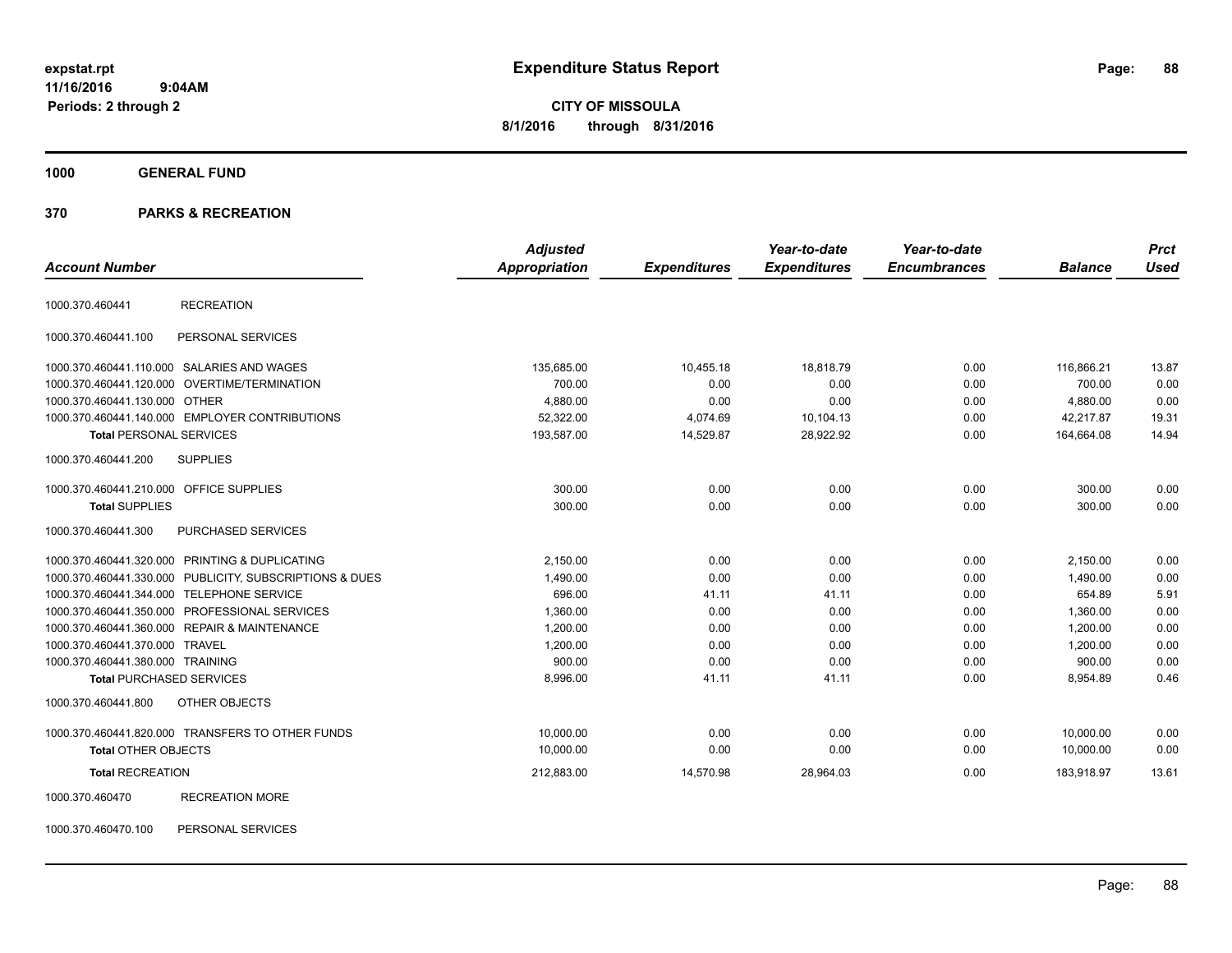**1000 GENERAL FUND**

|                                                         | <b>Adjusted</b>      |                     | Year-to-date        | Year-to-date        |                | <b>Prct</b> |
|---------------------------------------------------------|----------------------|---------------------|---------------------|---------------------|----------------|-------------|
| <b>Account Number</b>                                   | <b>Appropriation</b> | <b>Expenditures</b> | <b>Expenditures</b> | <b>Encumbrances</b> | <b>Balance</b> | <b>Used</b> |
| 1000.370.460470.110.000 SALARIES AND WAGES              | 154.948.00           | 29,249.64           | 57,286.33           | 0.00                | 97.661.67      | 36.97       |
| 1000.370.460470.120.000 OVERTIME/TERMINATION            | 0.00                 | 483.18              | 1,296.27            | 0.00                | $-1,296.27$    | 0.00        |
| 1000.370.460470.140.000 EMPLOYER CONTRIBUTIONS          | 47,721.00            | 6,406.52            | 14,080.88           | 0.00                | 33,640.12      | 29.51       |
| <b>Total PERSONAL SERVICES</b>                          | 202,669.00           | 36,139.34           | 72,663.48           | 0.00                | 130,005.52     | 35.85       |
| 1000.370.460470.200<br><b>SUPPLIES</b>                  |                      |                     |                     |                     |                |             |
| 1000.370.460470.210.000 OFFICE SUPPLIES                 | 100.00               | 30.81               | 30.81               | 0.00                | 69.19          | 30.81       |
| 1000.370.460470.220.000 OPERATING SUPPLIES              | 8,567.00             | 4,919.06            | 5,174.85            | 0.00                | 3,392.15       | 60.40       |
| <b>Total SUPPLIES</b>                                   | 8,667.00             | 4,949.87            | 5,205.66            | 0.00                | 3,461.34       | 60.06       |
| PURCHASED SERVICES<br>1000.370.460470.300               |                      |                     |                     |                     |                |             |
| 1000.370.460470.320.000 PRINTING & DUPLICATING          | 1,200.00             | 0.00                | 0.00                | 0.00                | 1,200.00       | 0.00        |
| 1000.370.460470.330.000 PUBLICITY, SUBSCRIPTIONS & DUES | 780.00               | 0.00                | 0.00                | 0.00                | 780.00         | 0.00        |
| 1000.370.460470.344.000 TELEPHONE SERVICE               | 428.00               | 24.11               | 24.11               | 0.00                | 403.89         | 5.63        |
| 1000.370.460470.390.000 OTHER PURCHASED SERVICES        | 21,372.00            | 577.50              | 967.50              | 0.00                | 20,404.50      | 4.53        |
| <b>Total PURCHASED SERVICES</b>                         | 23,780.00            | 601.61              | 991.61              | 0.00                | 22,788.39      | 4.17        |
| <b>Total RECREATION MORE</b>                            | 235,116.00           | 41,690.82           | 78,860.75           | 0.00                | 156,255.25     | 33.54       |
| <b>RECREATION ADULTS</b><br>1000.370.460471             |                      |                     |                     |                     |                |             |
| 1000.370.460471.100<br>PERSONAL SERVICES                |                      |                     |                     |                     |                |             |
| 1000.370.460471.110.000 SALARIES AND WAGES              | 110,718.00           | 11,015.80           | 20,013.27           | 0.00                | 90,704.73      | 18.08       |
| 1000.370.460471.140.000 EMPLOYER CONTRIBUTIONS          | 32.586.00            | 2.784.59            | 5.970.17            | 0.00                | 26.615.83      | 18.32       |
| <b>Total PERSONAL SERVICES</b>                          | 143,304.00           | 13,800.39           | 25,983.44           | 0.00                | 117,320.56     | 18.13       |
| 1000.370.460471.200<br><b>SUPPLIES</b>                  |                      |                     |                     |                     |                |             |
| 1000.370.460471.210.000 OFFICE SUPPLIES                 | 600.00               | 0.00                | 0.00                | 0.00                | 600.00         | 0.00        |
| 1000.370.460471.210.147 OFFICE SUPPLIES                 | 0.00                 | 7.80                | 7.80                | 0.00                | $-7.80$        | 0.00        |
| 1000.370.460471.220.000 OPERATING SUPPLIES              | 8,892.00             | 121.72              | 121.72              | 0.00                | 8,770.28       | 1.37        |
| 1000.370.460471.220.147 OPERATING SUPPLIES              | 0.00                 | 2,699.45            | 4,184.03            | 0.00                | $-4,184.03$    | 0.00        |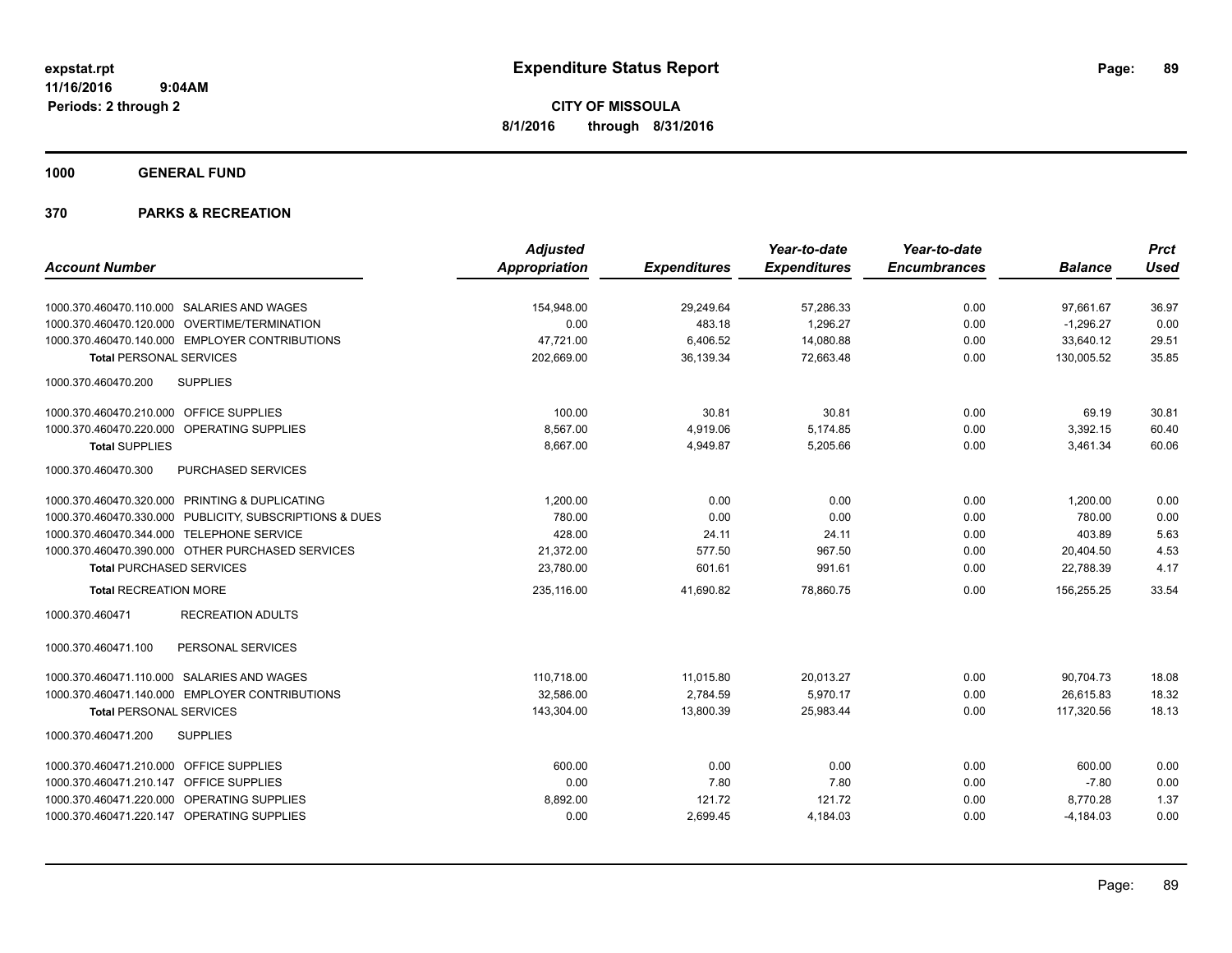**1000 GENERAL FUND**

| <b>Account Number</b>                                   | <b>Adjusted</b><br>Appropriation | <b>Expenditures</b> | Year-to-date<br><b>Expenditures</b> | Year-to-date<br><b>Encumbrances</b> | <b>Balance</b> | <b>Prct</b><br><b>Used</b> |
|---------------------------------------------------------|----------------------------------|---------------------|-------------------------------------|-------------------------------------|----------------|----------------------------|
| 1000.370.460471.220.193 OPERATING SUPPLIES              | 0.00                             | 0.00                | 187.50                              | 0.00                                | $-187.50$      | 0.00                       |
| <b>Total SUPPLIES</b>                                   | 9,492.00                         | 2,828.97            | 4,501.05                            | 0.00                                | 4,990.95       | 47.42                      |
| PURCHASED SERVICES<br>1000.370.460471.300               |                                  |                     |                                     |                                     |                |                            |
| 1000.370.460471.310.000 COMMUNICATIONS                  | 460.00                           | 0.00                | 0.00                                | 0.00                                | 460.00         | 0.00                       |
| 1000.370.460471.320.000 PRINTING & DUPLICATING          | 1,800.00                         | 0.00                | 0.00                                | 0.00                                | 1,800.00       | 0.00                       |
| 1000.370.460471.330.000 PUBLICITY, SUBSCRIPTIONS & DUES | 1,220.00                         | 0.00                | 0.00                                | 0.00                                | 1.220.00       | 0.00                       |
| 1000.370.460471.344.000 TELEPHONE SERVICE               | 567.00                           | 50.72               | 60.33                               | 0.00                                | 506.67         | 10.64                      |
| 1000.370.460471.350.147 PROFESSIONAL SERVICES           | 0.00                             | 30.00               | 30.00                               | 0.00                                | $-30.00$       | 0.00                       |
| 1000.370.460471.390.000 OTHER PURCHASED SERVICES        | 10,000.00                        | 0.00                | 0.00                                | 0.00                                | 10,000.00      | 0.00                       |
| <b>Total PURCHASED SERVICES</b>                         | 14,047.00                        | 80.72               | 90.33                               | 0.00                                | 13,956.67      | 0.64                       |
| <b>Total RECREATION ADULTS</b>                          | 166.843.00                       | 16.710.08           | 30.574.82                           | 0.00                                | 136.268.18     | 18.33                      |
| 1000.370.460472<br><b>RECREATION YOUTH</b>              |                                  |                     |                                     |                                     |                |                            |
| PERSONAL SERVICES<br>1000.370.460472.100                |                                  |                     |                                     |                                     |                |                            |
| 1000.370.460472.110.000 SALARIES AND WAGES              | 105,185.00                       | 14,768.10           | 29,328.83                           | 0.00                                | 75.856.17      | 27.88                      |
| 1000.370.460472.120.000 OVERTIME/TERMINATION            | 0.00                             | 15.18               | 15.18                               | 0.00                                | $-15.18$       | 0.00                       |
| 1000.370.460472.140.000 EMPLOYER CONTRIBUTIONS          | 26,260.00                        | 2,999.32            | 6,710.02                            | 0.00                                | 19,549.98      | 25.55                      |
| <b>Total PERSONAL SERVICES</b>                          | 131,445.00                       | 17,782.60           | 36,054.03                           | 0.00                                | 95,390.97      | 27.43                      |
| 1000.370.460472.200<br><b>SUPPLIES</b>                  |                                  |                     |                                     |                                     |                |                            |
| 1000.370.460472.210.000 OFFICE SUPPLIES                 | 100.00                           | 0.00                | 0.00                                | 0.00                                | 100.00         | 0.00                       |
| 1000.370.460472.220.000 OPERATING SUPPLIES              | 16,006.00                        | 76.69               | 76.69                               | 0.00                                | 15,929.31      | 0.48                       |
| 1000.370.460472.220.145 OPERATING SUPPLIES              | 0.00                             | 20.26               | 20.26                               | 0.00                                | $-20.26$       | 0.00                       |
| 1000.370.460472.220.147 OPERATING SUPPLIES              | 0.00                             | 0.00                | 187.50                              | 0.00                                | $-187.50$      | 0.00                       |
| 1000.370.460472.220.190 OPERATING SUPPLIES              | 0.00                             | 420.88              | 1,566.87                            | 0.00                                | $-1,566.87$    | 0.00                       |
| 1000.370.460472.220.192 OPERATING SUPPLIES              | 0.00                             | 248.65              | 248.65                              | 0.00                                | $-248.65$      | 0.00                       |
| 1000.370.460472.220.193 OPERATING SUPPLIES              | 0.00                             | 0.00                | 821.50                              | 0.00                                | $-821.50$      | 0.00                       |
| <b>Total SUPPLIES</b>                                   | 16,106.00                        | 766.48              | 2,921.47                            | 0.00                                | 13,184.53      | 18.14                      |
| 1000.370.460472.300<br><b>PURCHASED SERVICES</b>        |                                  |                     |                                     |                                     |                |                            |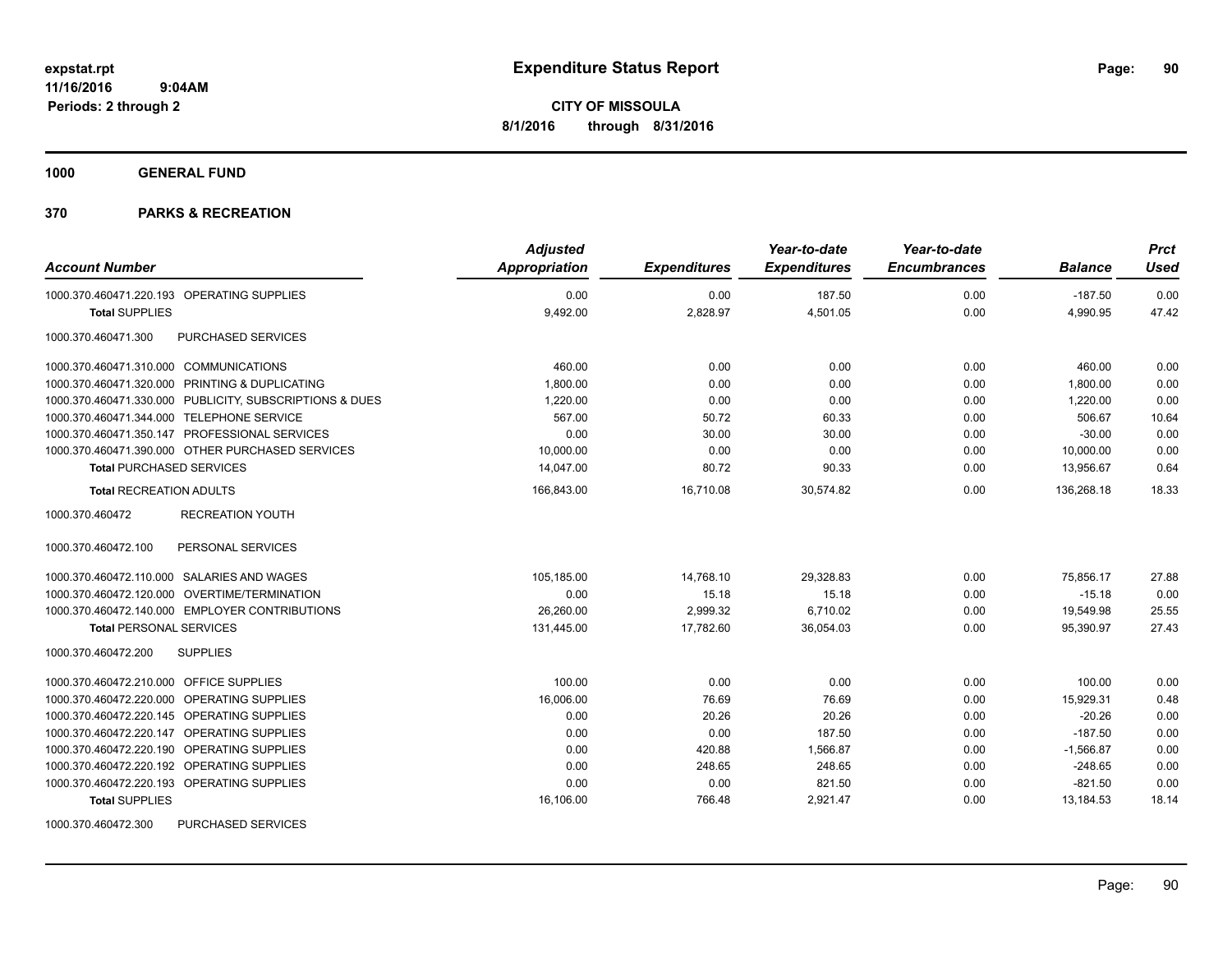**1000 GENERAL FUND**

| <b>Account Number</b>                                   | <b>Adjusted</b><br><b>Appropriation</b> | <b>Expenditures</b> | Year-to-date<br><b>Expenditures</b> | Year-to-date<br><b>Encumbrances</b> | <b>Balance</b> | <b>Prct</b><br><b>Used</b> |
|---------------------------------------------------------|-----------------------------------------|---------------------|-------------------------------------|-------------------------------------|----------------|----------------------------|
|                                                         |                                         |                     |                                     |                                     |                |                            |
| 1000.370.460472.320.000 PRINTING & DUPLICATING          | 1,300.00                                | 0.00                | 0.00                                | 0.00                                | 1,300.00       | 0.00                       |
| 1000.370.460472.330.000 PUBLICITY, SUBSCRIPTIONS & DUES | 1,500.00                                | 0.00                | 0.00                                | 0.00                                | 1,500.00       | 0.00                       |
| 1000.370.460472.341.000 ELECTRICITY & NATURAL GAS       | 1,225.00                                | 0.00                | 0.00                                | 0.00                                | 1,225.00       | 0.00                       |
| 1000.370.460472.343.000 WATER CHARGES                   | 601.00                                  | 0.00                | 0.00                                | 0.00                                | 601.00         | 0.00                       |
| 1000.370.460472.344.000 TELEPHONE SERVICE               | 662.00                                  | 101.97              | 101.97                              | 0.00                                | 560.03         | 15.40                      |
| 1000.370.460472.345.000 GARBAGE                         | 468.00                                  | 282.41              | 282.41                              | 0.00                                | 185.59         | 60.34                      |
| 1000.370.460472.350.000 PROFESSIONAL SERVICES           | 2.487.00                                | 0.00                | 0.00                                | 0.00                                | 2.487.00       | 0.00                       |
| 1000.370.460472.350.190 PROFESSIONAL SERVICES           | 0.00                                    | 970.00              | 1,464.20                            | 0.00                                | $-1,464.20$    | 0.00                       |
| 1000.370.460472.390.000 OTHER PURCHASED SERVICES        | 500.00                                  | 0.00                | 0.00                                | 0.00                                | 500.00         | 0.00                       |
| <b>Total PURCHASED SERVICES</b>                         | 8.743.00                                | 1,354.38            | 1,848.58                            | 0.00                                | 6,894.42       | 21.14                      |
| <b>Total RECREATION YOUTH</b>                           | 156,294.00                              | 19,903.46           | 40,824.08                           | 0.00                                | 115,469.92     | 26.12                      |
| <b>RECREATION SPECIAL EVENTS</b><br>1000.370.460473     |                                         |                     |                                     |                                     |                |                            |
| <b>SUPPLIES</b><br>1000.370.460473.200                  |                                         |                     |                                     |                                     |                |                            |
| 1000.370.460473.220.000 OPERATING SUPPLIES              | 2,328.00                                | 197.39              | 197.39                              | 0.00                                | 2,130.61       | 8.48                       |
| 1000.370.460473.220.147 OPERATING SUPPLIES              | 0.00                                    | 25.00               | 25.00                               | 0.00                                | $-25.00$       | 0.00                       |
| <b>Total SUPPLIES</b>                                   | 2,328.00                                | 222.39              | 222.39                              | 0.00                                | 2,105.61       | 9.55                       |
| 1000.370.460473.300<br>PURCHASED SERVICES               |                                         |                     |                                     |                                     |                |                            |
| <b>Total PURCHASED SERVICES</b>                         | 0.00                                    | 0.00                | 0.00                                | 0.00                                | 0.00           | 0.00                       |
| <b>Total RECREATION SPECIAL EVENTS</b>                  | 2,328.00                                | 222.39              | 222.39                              | 0.00                                | 2,105.61       | 9.55                       |
| 1000.370.460474<br><b>SPRAY DECKS</b>                   |                                         |                     |                                     |                                     |                |                            |
| 1000.370.460474.100<br>PERSONAL SERVICES                |                                         |                     |                                     |                                     |                |                            |
| 1000.370.460474.110.000 SALARIES AND WAGES              | 8,106.00                                | 0.00                | 0.00                                | 0.00                                | 8,106.00       | 0.00                       |
| 1000.370.460474.140.000 EMPLOYER CONTRIBUTIONS          | 1,145.00                                | 0.00                | 0.00                                | 0.00                                | 1,145.00       | 0.00                       |
| <b>Total PERSONAL SERVICES</b>                          | 9,251.00                                | 0.00                | 0.00                                | 0.00                                | 9,251.00       | 0.00                       |
| <b>SUPPLIES</b><br>1000.370.460474.200                  |                                         |                     |                                     |                                     |                |                            |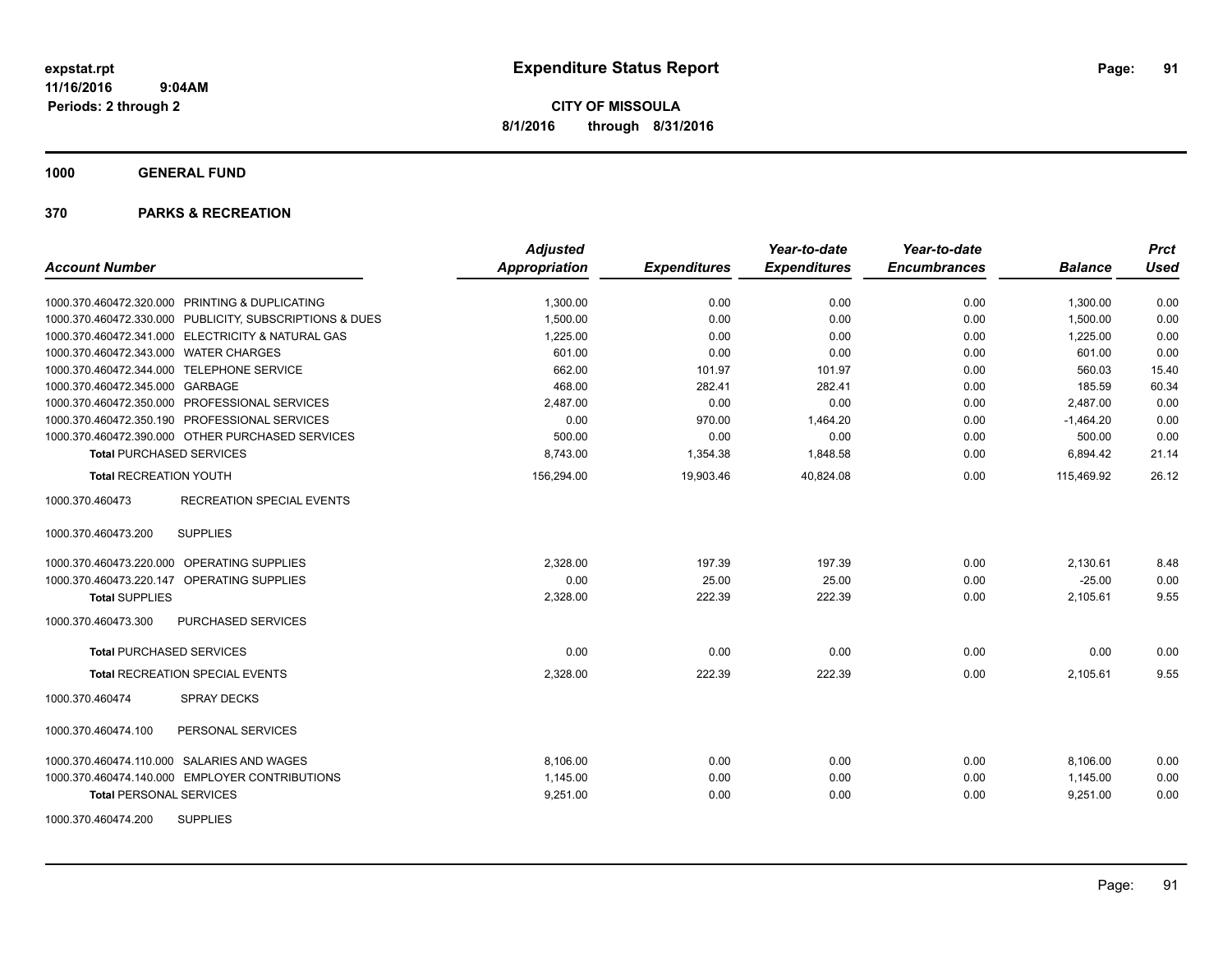**1000 GENERAL FUND**

|                                                         | <b>Adjusted</b>      |                     | Year-to-date        | Year-to-date        |                | <b>Prct</b> |
|---------------------------------------------------------|----------------------|---------------------|---------------------|---------------------|----------------|-------------|
| <b>Account Number</b>                                   | <b>Appropriation</b> | <b>Expenditures</b> | <b>Expenditures</b> | <b>Encumbrances</b> | <b>Balance</b> | <b>Used</b> |
| 1000.370.460474.220.000 OPERATING SUPPLIES              | 1,535.00             | 0.00                | 0.00                | 0.00                | 1,535.00       | 0.00        |
| 1000.370.460474.230.000 REPAIR/MAINTENANCE              | 5,424.00             | 2,610.10            | 2,610.10            | 0.00                | 2,813.90       | 48.12       |
| <b>Total SUPPLIES</b>                                   | 6,959.00             | 2,610.10            | 2,610.10            | 0.00                | 4,348.90       | 37.51       |
| 1000.370.460474.300<br>PURCHASED SERVICES               |                      |                     |                     |                     |                |             |
| 1000.370.460474.330.000 PUBLICITY, SUBSCRIPTIONS & DUES | 750.00               | 0.00                | 0.00                | 0.00                | 750.00         | 0.00        |
| 1000.370.460474.360.000 REPAIR & MAINTENANCE            | 2,050.00             | 0.00                | 0.00                | 0.00                | 2,050.00       | 0.00        |
| <b>Total PURCHASED SERVICES</b>                         | 2,800.00             | 0.00                | 0.00                | 0.00                | 2,800.00       | 0.00        |
| <b>CAPITAL OUTLAY</b><br>1000.370.460474.900            |                      |                     |                     |                     |                |             |
| <b>Total CAPITAL OUTLAY</b>                             | 0.00                 | 0.00                | 0.00                | 0.00                | 0.00           | 0.00        |
| <b>Total SPRAY DECKS</b>                                | 19,010.00            | 2,610.10            | 2,610.10            | 0.00                | 16,399.90      | 13.73       |
| 1000.370.460476<br>YOUTH DRUG                           |                      |                     |                     |                     |                |             |
| 1000.370.460476.100<br>PERSONAL SERVICES                |                      |                     |                     |                     |                |             |
| 1000.370.460476.110.000 SALARIES AND WAGES              | 9,446.00             | 0.00                | 0.00                | 0.00                | 9,446.00       | 0.00        |
| 1000.370.460476.140.000 EMPLOYER CONTRIBUTIONS          | 1,339.00             | 0.00                | 0.00                | 0.00                | 1,339.00       | 0.00        |
| <b>Total PERSONAL SERVICES</b>                          | 10,785.00            | 0.00                | 0.00                | 0.00                | 10,785.00      | 0.00        |
| 1000.370.460476.200<br><b>SUPPLIES</b>                  |                      |                     |                     |                     |                |             |
| 1000.370.460476.210.000 OFFICE SUPPLIES                 | 150.00               | 0.00                | 0.00                | 0.00                | 150.00         | 0.00        |
| 1000.370.460476.220.000 OPERATING SUPPLIES              | 2,200.00             | 0.00                | 0.00                | 0.00                | 2,200.00       | 0.00        |
| <b>Total SUPPLIES</b>                                   | 2,350.00             | 0.00                | 0.00                | 0.00                | 2,350.00       | 0.00        |
| PURCHASED SERVICES<br>1000.370.460476.300               |                      |                     |                     |                     |                |             |
| 1000.370.460476.320.000 PRINTING & DUPLICATING          | 250.00               | 0.00                | 0.00                | 0.00                | 250.00         | 0.00        |
| 1000.370.460476.330.000 PUBLICITY, SUBSCRIPTIONS & DUES | 100.00               | 0.00                | 0.00                | 0.00                | 100.00         | 0.00        |
| 1000.370.460476.350.000 PROFESSIONAL SERVICES           | 1,200.00             | 0.00                | 0.00                | 0.00                | 1,200.00       | 0.00        |
| <b>Total PURCHASED SERVICES</b>                         | 1,550.00             | 0.00                | 0.00                | 0.00                | 1,550.00       | 0.00        |
| <b>Total YOUTH DRUG</b>                                 | 14,685.00            | 0.00                | 0.00                | 0.00                | 14,685.00      | 0.00        |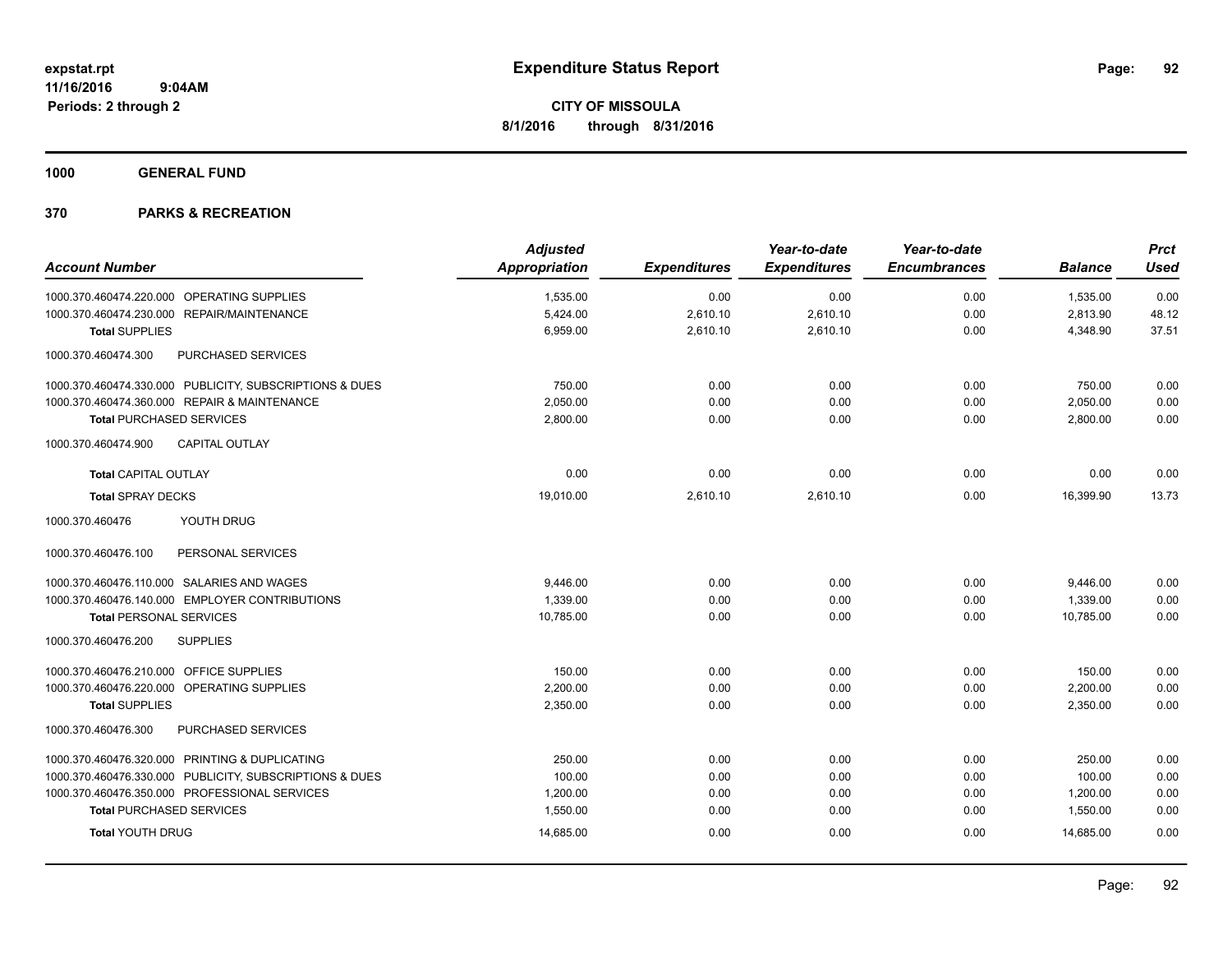**CITY OF MISSOULA 8/1/2016 through 8/31/2016**

**1000 GENERAL FUND**

| <b>Account Number</b>                             | <b>Adjusted</b><br><b>Appropriation</b> | <b>Expenditures</b> | Year-to-date<br><b>Expenditures</b> | Year-to-date<br><b>Encumbrances</b> | <b>Balance</b> | <b>Prct</b><br><b>Used</b> |
|---------------------------------------------------|-----------------------------------------|---------------------|-------------------------------------|-------------------------------------|----------------|----------------------------|
| <b>GRILL VAN</b><br>1000.370.460477               |                                         |                     |                                     |                                     |                |                            |
| <b>SUPPLIES</b><br>1000.370.460477.200            |                                         |                     |                                     |                                     |                |                            |
| 1000.370.460477.220.000 OPERATING SUPPLIES        | 12,754.00                               | 0.00                | 0.00                                | 0.00                                | 12,754.00      | 0.00                       |
| 1000.370.460477.230.000 REPAIR/MAINTENANCE        | 29,102.00                               | 9,928.43            | 9,928.43                            | 0.00                                | 19,173.57      | 34.12                      |
| <b>Total SUPPLIES</b>                             | 41,856.00                               | 9,928.43            | 9,928.43                            | 0.00                                | 31,927.57      | 23.72                      |
| PURCHASED SERVICES<br>1000.370.460477.300         |                                         |                     |                                     |                                     |                |                            |
| 1000.370.460477.350.000 PROFESSIONAL SERVICES     | 900.00                                  | 657.80              | 657.80                              | 0.00                                | 242.20         | 73.09                      |
| 1000.370.460477.360.000 REPAIR & MAINTENANCE      | 5,228.00                                | 1,760.00            | 1,760.00                            | 0.00                                | 3,468.00       | 33.66                      |
| <b>Total PURCHASED SERVICES</b>                   | 6,128.00                                | 2,417.80            | 2,417.80                            | 0.00                                | 3,710.20       | 39.45                      |
| <b>Total GRILL VAN</b>                            | 47,984.00                               | 12,346.23           | 12,346.23                           | 0.00                                | 35.637.77      | 25.73                      |
| <b>CONSERVATION LANDS MGMT</b><br>1000.370.460484 |                                         |                     |                                     |                                     |                |                            |
| PERSONAL SERVICES<br>1000.370.460484.100          |                                         |                     |                                     |                                     |                |                            |
| 1000.370.460484.110.000 SALARIES AND WAGES        | 190,912.00                              | 17,677.69           | 30,585.41                           | 0.00                                | 160,326.59     | 16.02                      |
| 1000.370.460484.120.000 OVERTIME/TERMINATION      | 1,750.00                                | 0.00                | 0.00                                | 0.00                                | 1,750.00       | 0.00                       |
| 1000.370.460484.140.000 EMPLOYER CONTRIBUTIONS    | 69,519.00                               | 6,923.50            | 15,843.68                           | 0.00                                | 53,675.32      | 22.79                      |
| <b>Total PERSONAL SERVICES</b>                    | 262,181.00                              | 24,601.19           | 46,429.09                           | 0.00                                | 215,751.91     | 17.71                      |
| 1000.370.460484.200<br><b>SUPPLIES</b>            |                                         |                     |                                     |                                     |                |                            |
| 1000.370.460484.220.000 OPERATING SUPPLIES        | 6,337.00                                | 0.00                | 0.00                                | 0.00                                | 6,337.00       | 0.00                       |
| 1000.370.460484.230.000 REPAIR/MAINTENANCE        | 10.364.00                               | 42.94               | 42.94                               | 0.00                                | 10,321.06      | 0.41                       |
| <b>Total SUPPLIES</b>                             | 16,701.00                               | 42.94               | 42.94                               | 0.00                                | 16,658.06      | 0.26                       |
| PURCHASED SERVICES<br>1000.370.460484.300         |                                         |                     |                                     |                                     |                |                            |
| 1000.370.460484.350.000 PROFESSIONAL SERVICES     | 6,228.00                                | 0.00                | 0.00                                | 0.00                                | 6,228.00       | 0.00                       |
| 1000.370.460484.390.000 OTHER PURCHASED SERVICES  | 520.00                                  | 0.00                | 0.00                                | 0.00                                | 520.00         | 0.00                       |
| <b>Total PURCHASED SERVICES</b>                   | 6,748.00                                | 0.00                | 0.00                                | 0.00                                | 6,748.00       | 0.00                       |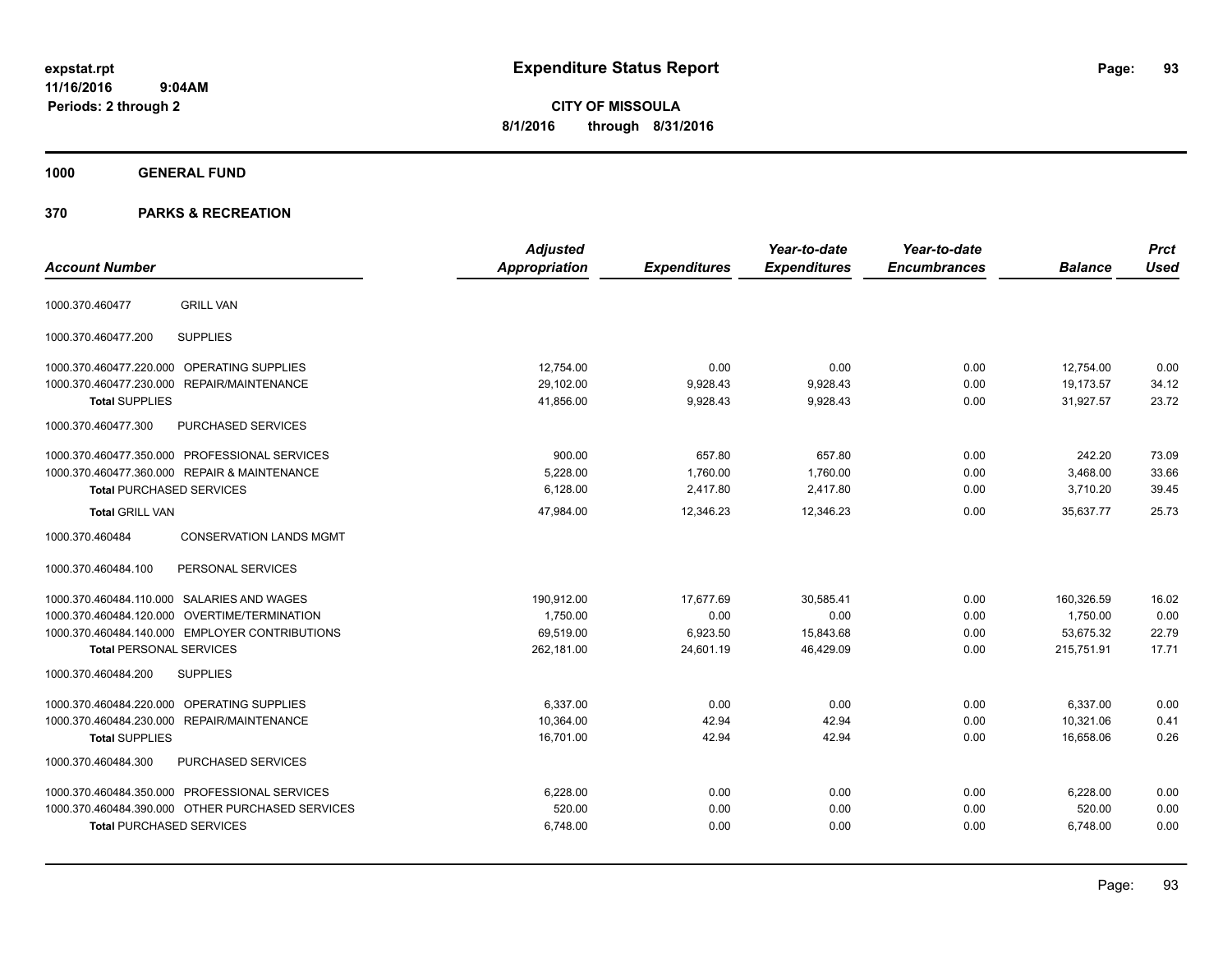**1000 GENERAL FUND**

| <b>Account Number</b>                            | <b>Adjusted</b><br>Appropriation | <b>Expenditures</b> | Year-to-date<br><b>Expenditures</b> | Year-to-date<br><b>Encumbrances</b> | <b>Balance</b> | <b>Prct</b><br><b>Used</b> |
|--------------------------------------------------|----------------------------------|---------------------|-------------------------------------|-------------------------------------|----------------|----------------------------|
| <b>Total CONSERVATION LANDS MGMT</b>             | 285,630.00                       | 24,644.13           | 46,472.03                           | 0.00                                | 239, 157.97    | 16.27                      |
| 1000.370.460485<br><b>SAFETY &amp; TRAINING</b>  |                                  |                     |                                     |                                     |                |                            |
| <b>SUPPLIES</b><br>1000.370.460485.200           |                                  |                     |                                     |                                     |                |                            |
| 1000.370.460485.220.000 OPERATING SUPPLIES       | 5,980.00                         | 1,029.36            | 1.029.36                            | 0.00                                | 4,950.64       | 17.21                      |
| <b>Total SUPPLIES</b>                            | 5,980.00                         | 1,029.36            | 1,029.36                            | 0.00                                | 4,950.64       | 17.21                      |
| 1000.370.460485.300<br><b>PURCHASED SERVICES</b> |                                  |                     |                                     |                                     |                |                            |
| 1000.370.460485.310.000 COMMUNICATIONS           | 50.00                            | 0.00                | 0.00                                | 0.00                                | 50.00          | 0.00                       |
| 1000.370.460485.320.000 PRINTING & DUPLICATING   | 50.00                            | 0.00                | 0.00                                | 0.00                                | 50.00          | 0.00                       |
| 1000.370.460485.370.000 TRAVEL                   | 3,744.00                         | 0.00                | 0.00                                | 0.00                                | 3,744.00       | 0.00                       |
| 1000.370.460485.380.000 TRAINING                 | 2,936.00                         | 0.00                | 0.00                                | 0.00                                | 2,936.00       | 0.00                       |
| <b>Total PURCHASED SERVICES</b>                  | 6,780.00                         | 0.00                | 0.00                                | 0.00                                | 6,780.00       | 0.00                       |
| <b>Total SAFETY &amp; TRAINING</b>               | 12,760.00                        | 1,029.36            | 1,029.36                            | 0.00                                | 11,730.64      | 8.07                       |
| <b>CURRENTS POOL EXPENSES</b><br>1000.370.460490 |                                  |                     |                                     |                                     |                |                            |
| <b>SUPPLIES</b><br>1000.370.460490.200           |                                  |                     |                                     |                                     |                |                            |
| <b>Total CURRENTS POOL EXPENSES</b>              | 0.00                             | 0.00                | 0.00                                | 0.00                                | 0.00           | 0.00                       |
| PARK MAINTENANCE CONTRACTS<br>1000.370.460500    |                                  |                     |                                     |                                     |                |                            |
| <b>SUPPLIES</b><br>1000.370.460500.200           |                                  |                     |                                     |                                     |                |                            |
| OPERATING SUPPLIES<br>1000.370.460500.220.000    | 6,540.00                         | 0.00                | 0.00                                | 0.00                                | 6,540.00       | 0.00                       |
| 1000.370.460500.230.000 REPAIR/MAINTENANCE       | 3,939.00                         | 188.68              | 188.68                              | 0.00                                | 3,750.32       | 4.79                       |
| <b>Total SUPPLIES</b>                            | 10,479.00                        | 188.68              | 188.68                              | 0.00                                | 10,290.32      | 1.80                       |
| 1000.370.460500.300<br>PURCHASED SERVICES        |                                  |                     |                                     |                                     |                |                            |
| <b>Total PURCHASED SERVICES</b>                  | 0.00                             | 0.00                | 0.00                                | 0.00                                | 0.00           | 0.00                       |
| <b>Total PARK MAINTENANCE CONTRACTS</b>          | 10,479.00                        | 188.68              | 188.68                              | 0.00                                | 10,290.32      | 1.80                       |
|                                                  |                                  |                     |                                     |                                     |                |                            |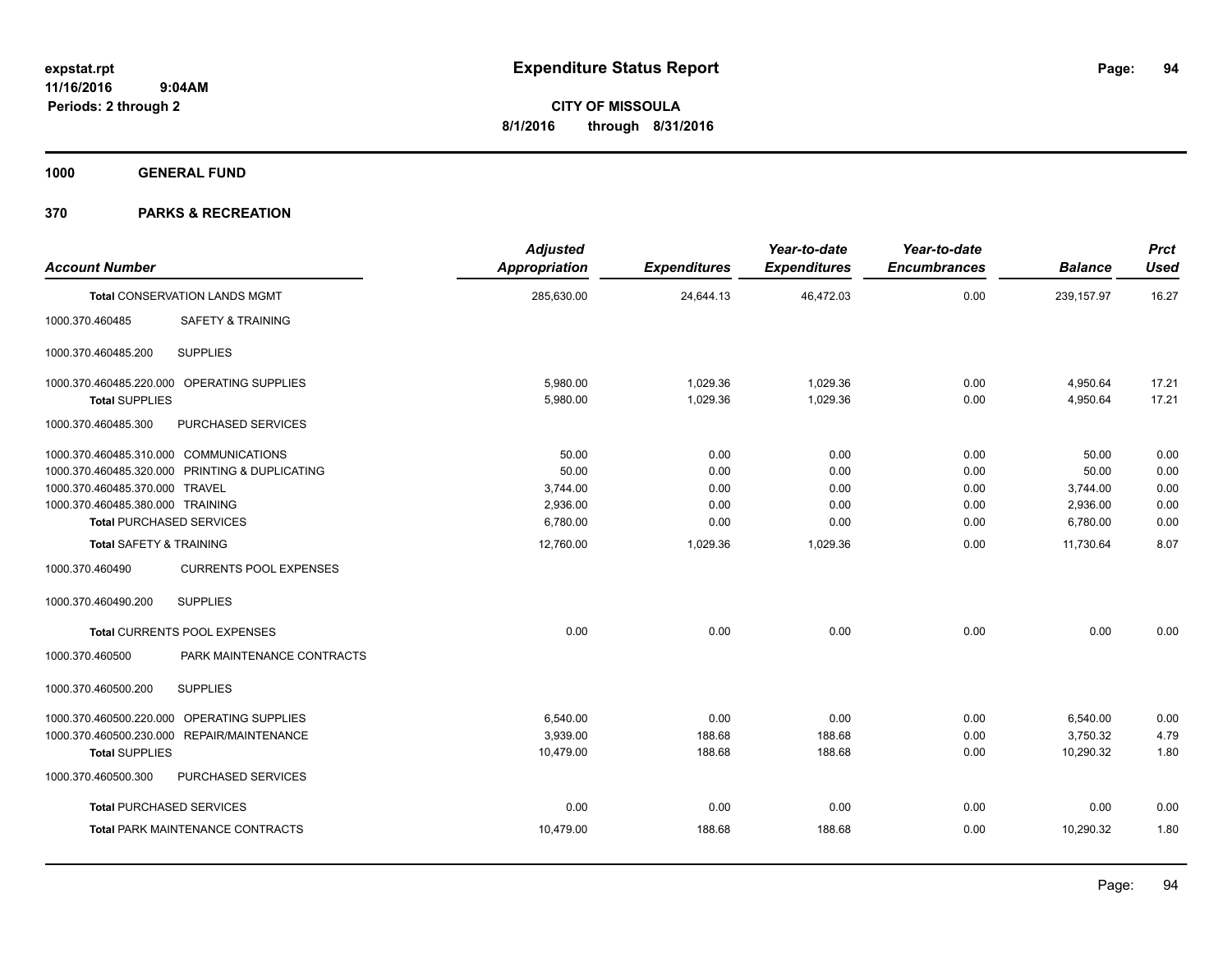**CITY OF MISSOULA 8/1/2016 through 8/31/2016**

**1000 GENERAL FUND**

| <b>Account Number</b>                                  | <b>Adjusted</b><br><b>Appropriation</b> | <b>Expenditures</b> | Year-to-date<br><b>Expenditures</b> | Year-to-date<br><b>Encumbrances</b> | <b>Balance</b> | <b>Prct</b><br><b>Used</b> |
|--------------------------------------------------------|-----------------------------------------|---------------------|-------------------------------------|-------------------------------------|----------------|----------------------------|
| PARK MAINTENANCE ROUTINE<br>1000.370.460501            |                                         |                     |                                     |                                     |                |                            |
| PERSONAL SERVICES<br>1000.370.460501.100               |                                         |                     |                                     |                                     |                |                            |
| 1000.370.460501.110.000 SALARIES AND WAGES             | 619.633.00                              | 65.188.21           | 118.025.94                          | 0.00                                | 501.607.06     | 19.05                      |
| 1000.370.460501.120.000 OVERTIME/TERMINATION           | 2,100.00                                | 13.67               | 189.60                              | 0.00                                | 1,910.40       | 9.03                       |
| 1000.370.460501.140.000 EMPLOYER CONTRIBUTIONS         | 227,628.00                              | 22,840.28           | 50.778.92                           | 0.00                                | 176,849.08     | 22.31                      |
| <b>Total PERSONAL SERVICES</b>                         | 849,361.00                              | 88,042.16           | 168,994.46                          | 0.00                                | 680,366.54     | 19.90                      |
| 1000.370.460501.200<br><b>SUPPLIES</b>                 |                                         |                     |                                     |                                     |                |                            |
| 1000.370.460501.220.000 OPERATING SUPPLIES             | 5,319.00                                | 0.00                | 0.00                                | 0.00                                | 5,319.00       | 0.00                       |
| 1000.370.460501.230.000 REPAIR/MAINTENANCE             | 5.275.00                                | 0.00                | 0.00                                | 0.00                                | 5,275.00       | 0.00                       |
| 1000.370.460501.231.000 GASOLINE                       | 79,836.00                               | 0.00                | 0.00                                | 0.00                                | 79,836.00      | 0.00                       |
| <b>Total SUPPLIES</b>                                  | 90,430.00                               | 0.00                | 0.00                                | 0.00                                | 90.430.00      | 0.00                       |
| 1000.370.460501.300<br>PURCHASED SERVICES              |                                         |                     |                                     |                                     |                |                            |
| 1000.370.460501.341.000 ELECTRICITY & NATURAL GAS      | 92.573.00                               | 540.44              | 540.44                              | 0.00                                | 92.032.56      | 0.58                       |
| 1000.370.460501.343.000 WATER CHARGES                  | 152,803.00                              | 34,040.01           | 34,040.01                           | 0.00                                | 118,762.99     | 22.28                      |
| 1000.370.460501.345.000 GARBAGE                        | 28,946.00                               | 3,378.80            | 6.747.47                            | 0.00                                | 22.198.53      | 23.31                      |
| 1000.370.460501.350.000 PROFESSIONAL SERVICES          | 2.347.00                                | 0.00                | 0.00                                | 0.00                                | 2,347.00       | 0.00                       |
| 1000.370.460501.360.000 REPAIR & MAINTENANCE           | 3.183.00                                | 0.00                | 0.00                                | 0.00                                | 3,183.00       | 0.00                       |
| <b>Total PURCHASED SERVICES</b>                        | 279,852.00                              | 37,959.25           | 41,327.92                           | 0.00                                | 238,524.08     | 14.77                      |
| OTHER OBJECTS<br>1000.370.460501.800                   |                                         |                     |                                     |                                     |                |                            |
| Total OTHER OBJECTS                                    | 0.00                                    | 0.00                | 0.00                                | 0.00                                | 0.00           | 0.00                       |
| <b>Total PARK MAINTENANCE ROUTINE</b>                  | 1,219,643.00                            | 126,001.41          | 210,322.38                          | 0.00                                | 1,009,320.62   | 17.24                      |
| 1000.370.460502<br><b>HICKORY FACILITY MAINTENANCE</b> |                                         |                     |                                     |                                     |                |                            |
| 1000.370.460502.100<br>PERSONAL SERVICES               |                                         |                     |                                     |                                     |                |                            |
| <b>Total PERSONAL SERVICES</b>                         | 0.00                                    | 0.00                | 0.00                                | 0.00                                | 0.00           | 0.00                       |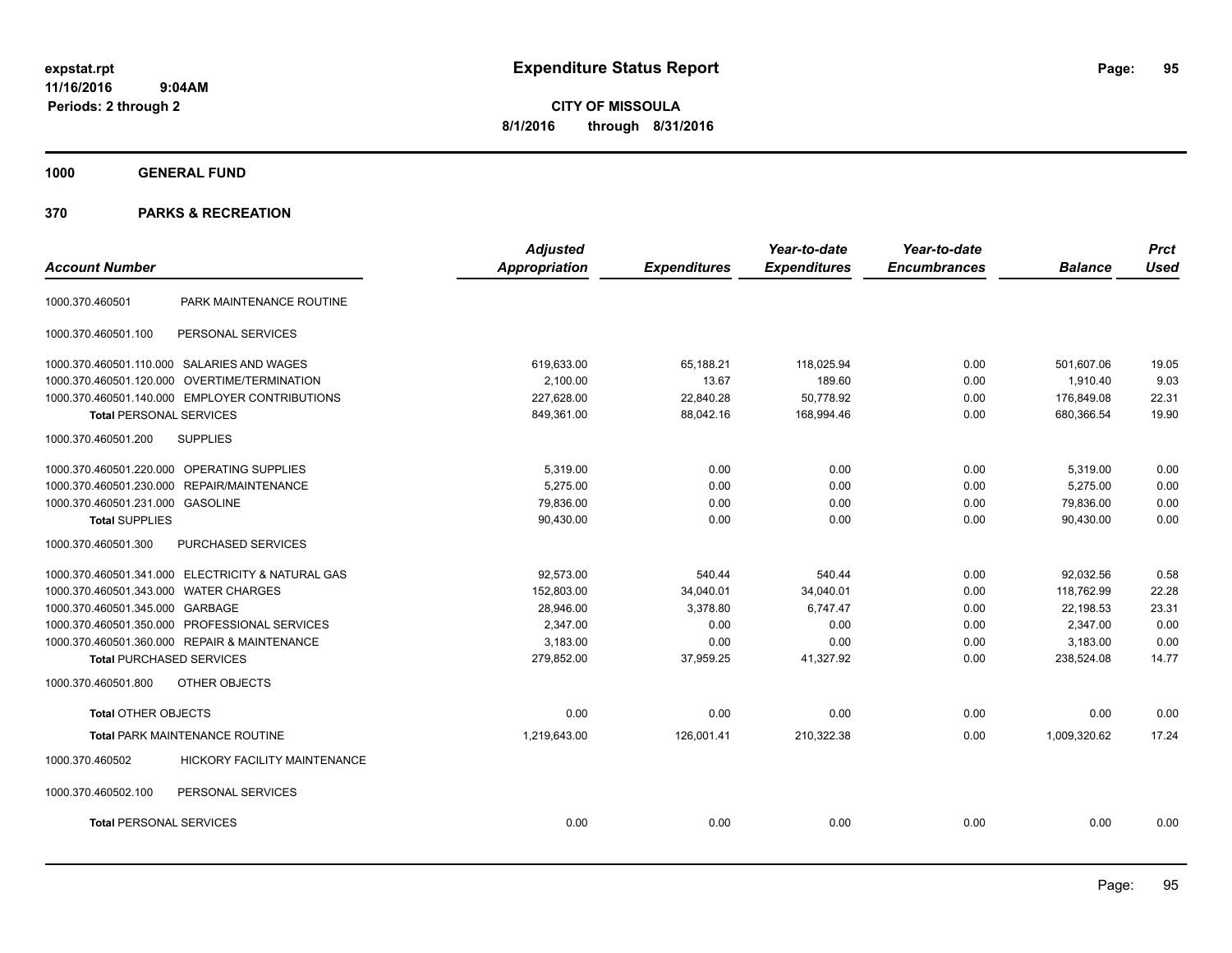**1000 GENERAL FUND**

| <b>Account Number</b>                            | <b>Adjusted</b><br><b>Appropriation</b> |                     | Year-to-date<br><b>Expenditures</b> | Year-to-date<br><b>Encumbrances</b> | <b>Balance</b> | <b>Prct</b><br><b>Used</b> |
|--------------------------------------------------|-----------------------------------------|---------------------|-------------------------------------|-------------------------------------|----------------|----------------------------|
|                                                  |                                         | <b>Expenditures</b> |                                     |                                     |                |                            |
| <b>SUPPLIES</b><br>1000.370.460502.200           |                                         |                     |                                     |                                     |                |                            |
| OPERATING SUPPLIES<br>1000.370.460502.220.000    | 3,200.00                                | 457.94              | 457.94                              | 0.00                                | 2,742.06       | 14.31                      |
| REPAIR/MAINTENANCE<br>1000.370.460502.230.000    | 1,500.00                                | 0.00                | 0.00                                | 0.00                                | 1,500.00       | 0.00                       |
| <b>Total SUPPLIES</b>                            | 4,700.00                                | 457.94              | 457.94                              | 0.00                                | 4,242.06       | 9.74                       |
| 1000.370.460502.300<br>PURCHASED SERVICES        |                                         |                     |                                     |                                     |                |                            |
| 1000.370.460502.350.000 PROFESSIONAL SERVICES    | 3,080.00                                | 15.00               | 15.00                               | 0.00                                | 3,065.00       | 0.49                       |
| 1000.370.460502.360.000 REPAIR & MAINTENANCE     | 6,000.00                                | 0.00                | 817.00                              | 0.00                                | 5,183.00       | 13.62                      |
| <b>Total PURCHASED SERVICES</b>                  | 9,080.00                                | 15.00               | 832.00                              | 0.00                                | 8,248.00       | 9.16                       |
| Total HICKORY FACILITY MAINTENANCE               | 13,780.00                               | 472.94              | 1.289.94                            | 0.00                                | 12.490.06      | 9.36                       |
| SPORTS FACILITIES MAINTENANCE<br>1000.370.460503 |                                         |                     |                                     |                                     |                |                            |
| 1000.370.460503.100<br>PERSONAL SERVICES         |                                         |                     |                                     |                                     |                |                            |
| 1000.370.460503.110.000 SALARIES AND WAGES       | 35,191.00                               | 4,692.16            | 8,434.74                            | 0.00                                | 26,756.26      | 23.97                      |
| 1000.370.460503.140.000 EMPLOYER CONTRIBUTIONS   | 7,940.00                                | 1,054.00            | 1,894.73                            | 0.00                                | 6,045.27       | 23.86                      |
| <b>Total PERSONAL SERVICES</b>                   | 43,131.00                               | 5.746.16            | 10,329.47                           | 0.00                                | 32.801.53      | 23.95                      |
| 1000.370.460503.200<br><b>SUPPLIES</b>           |                                         |                     |                                     |                                     |                |                            |
| 1000.370.460503.220.000 OPERATING SUPPLIES       | 10,211.00                               | 960.00              | 11,024.00                           | 0.00                                | $-813.00$      | 107.96                     |
| 1000.370.460503.230.000 REPAIR/MAINTENANCE       | 12,464.00                               | 0.00                | 0.00                                | 0.00                                | 12,464.00      | 0.00                       |
| <b>Total SUPPLIES</b>                            | 22,675.00                               | 960.00              | 11,024.00                           | 0.00                                | 11,651.00      | 48.62                      |
| 1000.370.460503.300<br>PURCHASED SERVICES        |                                         |                     |                                     |                                     |                |                            |
| <b>Total PURCHASED SERVICES</b>                  | 0.00                                    | 0.00                | 0.00                                | 0.00                                | 0.00           | 0.00                       |
| Total SPORTS FACILITIES MAINTENANCE              | 65,806.00                               | 6,706.16            | 21,353.47                           | 0.00                                | 44,452.53      | 32.45                      |
| PARK SPECIAL DISTRICTS<br>1000.370.460504        |                                         |                     |                                     |                                     |                |                            |
| PERSONAL SERVICES<br>1000.370.460504.100         |                                         |                     |                                     |                                     |                |                            |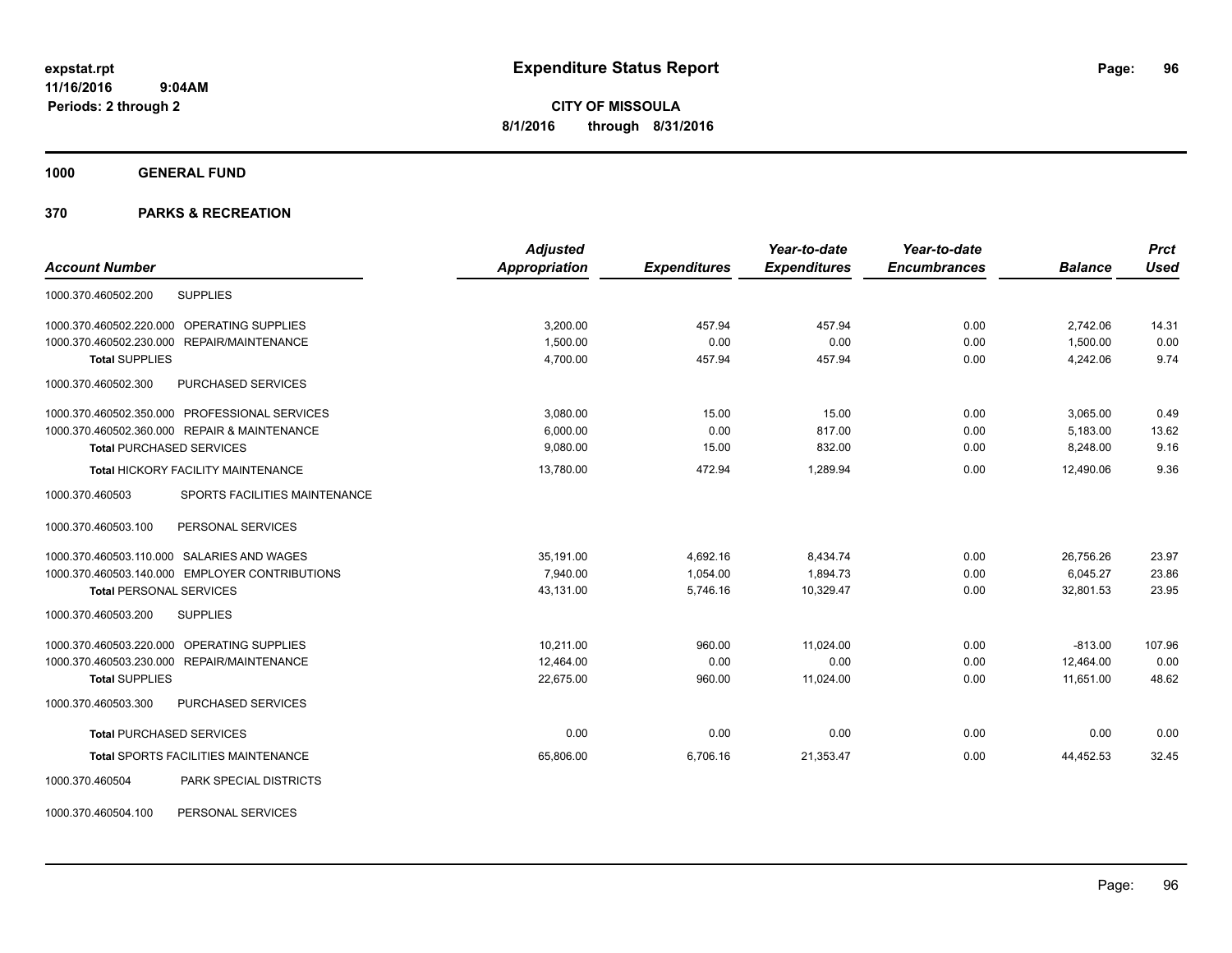**1000 GENERAL FUND**

|                                        | <b>Adjusted</b>      |                     | Year-to-date        | Year-to-date        |                | <b>Prct</b> |
|----------------------------------------|----------------------|---------------------|---------------------|---------------------|----------------|-------------|
| <b>Account Number</b>                  | <b>Appropriation</b> | <b>Expenditures</b> | <b>Expenditures</b> | <b>Encumbrances</b> | <b>Balance</b> | Used        |
| <b>Total PERSONAL SERVICES</b>         | 0.00                 | 0.00                | 0.00                | 0.00                | 0.00           | 0.00        |
| <b>SUPPLIES</b><br>1000.370.460504.200 |                      |                     |                     |                     |                |             |
| <b>Total PARK SPECIAL DISTRICTS</b>    | 0.00                 | 0.00                | 0.00                | 0.00                | 0.00           | 0.00        |
| <b>Total PARKS &amp; RECREATION</b>    | 3,815,897.00         | 356,959.61          | 647,284.98          | 0.00                | 3,168,612.02   | 16.96       |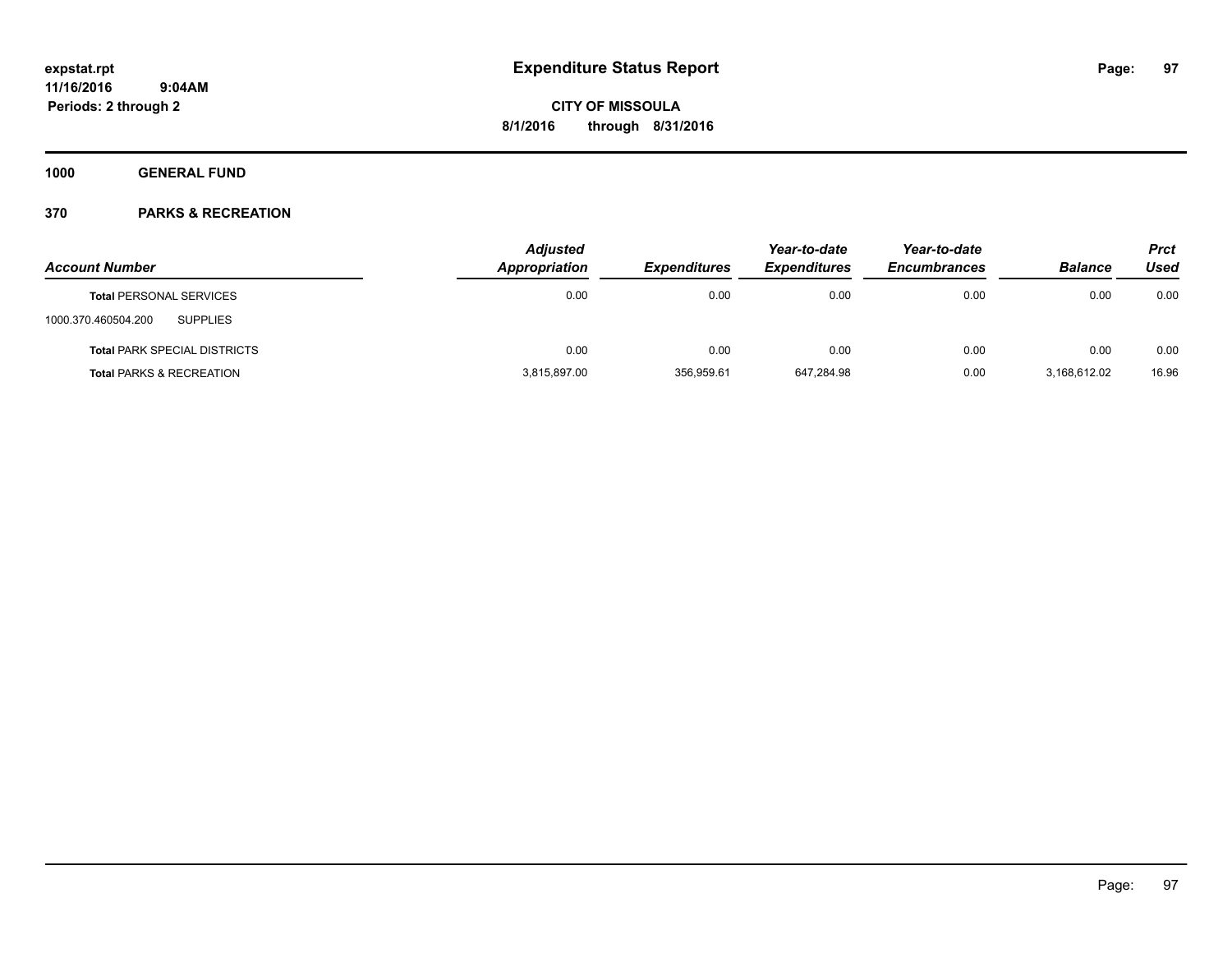**1000 GENERAL FUND**

| <b>Account Number</b>                  |                                                                                          | <b>Adjusted</b><br>Appropriation | <b>Expenditures</b> | Year-to-date<br><b>Expenditures</b> | Year-to-date<br><b>Encumbrances</b> | <b>Balance</b>         | <b>Prct</b><br><b>Used</b> |
|----------------------------------------|------------------------------------------------------------------------------------------|----------------------------------|---------------------|-------------------------------------|-------------------------------------|------------------------|----------------------------|
| 1000.390.410123                        | <b>LEGISLATIVE PROGRAM</b>                                                               |                                  |                     |                                     |                                     |                        |                            |
| 1000.390.410123.300                    | PURCHASED SERVICES                                                                       |                                  |                     |                                     |                                     |                        |                            |
|                                        | 1000.390.410123.350.000 LEGISLATIVE PROGRAM/PROF SVS<br><b>Total LEGISLATIVE PROGRAM</b> | 33,000.00<br>33,000.00           | 0.00<br>0.00        | 0.00<br>0.00                        | 0.00<br>0.00                        | 33,000.00<br>33,000.00 | 0.00<br>0.00               |
| 1000.390.410550                        | <b>ACCOUNTING</b>                                                                        |                                  |                     |                                     |                                     |                        |                            |
| 1000.390.410550.500                    | <b>FIXED CHARGES</b>                                                                     |                                  |                     |                                     |                                     |                        |                            |
| <b>Total ACCOUNTING</b>                |                                                                                          | 0.00                             | 0.00                | 0.00                                | 0.00                                | 0.00                   | 0.00                       |
| 1000.390.410551                        | RESERVE FOR SALARY INCREASES                                                             |                                  |                     |                                     |                                     |                        |                            |
| 1000.390.410551.100                    | PERSONAL SERVICES                                                                        |                                  |                     |                                     |                                     |                        |                            |
| 1000.390.410551.110.000 SALARY RESERVE |                                                                                          | 223,805.00                       | 0.00                | 0.00                                | 0.00                                | 223,805.00             | 0.00                       |
|                                        | 1000.390.410551.120.000 OVERTIME/TERMINATION                                             | $-2,730.00$                      | 0.00                | 0.00                                | 0.00                                | $-2,730.00$            | 0.00                       |
|                                        | 1000.390.410551.140.000 EMPLOYER CONTRIBUTIONS                                           | $-46,098.00$                     | $-2.10$             | $-4.10$                             | 0.00                                | $-46,093.90$           | 0.01                       |
|                                        | Total RESERVE FOR SALARY INCREASES                                                       | 174,977.00                       | $-2.10$             | $-4.10$                             | 0.00                                | 174,981.10             | 0.00                       |
| 1000.390.411810                        | <b>TERMINATION PAY</b>                                                                   |                                  |                     |                                     |                                     |                        |                            |
| 1000.390.411810.100                    | PERSONAL SERVICES                                                                        |                                  |                     |                                     |                                     |                        |                            |
|                                        | 1000.390.411810.120.000 OVERTIME/TERMINATION                                             | 25.000.00                        | 0.00                | 0.00                                | 0.00                                | 25,000.00              | 0.00                       |
| <b>Total TERMINATION PAY</b>           |                                                                                          | 25,000.00                        | 0.00                | 0.00                                | 0.00                                | 25,000.00              | 0.00                       |
| 1000.390.411860                        | SPECIAL IMPROVEMENT ASSESSMENTS                                                          |                                  |                     |                                     |                                     |                        |                            |
| 1000.390.411860.500                    | <b>FIXED CHARGES</b>                                                                     |                                  |                     |                                     |                                     |                        |                            |
|                                        | 1000.390.411860.500.000 SID ASSESSMENTS-FIXED CHARGES                                    | 116,000.00                       | 0.00                | 0.00                                | 0.00                                | 116,000.00             | 0.00                       |
|                                        | <b>Total SPECIAL IMPROVEMENT ASSESSMENTS</b>                                             | 116,000.00                       | 0.00                | 0.00                                | 0.00                                | 116,000.00             | 0.00                       |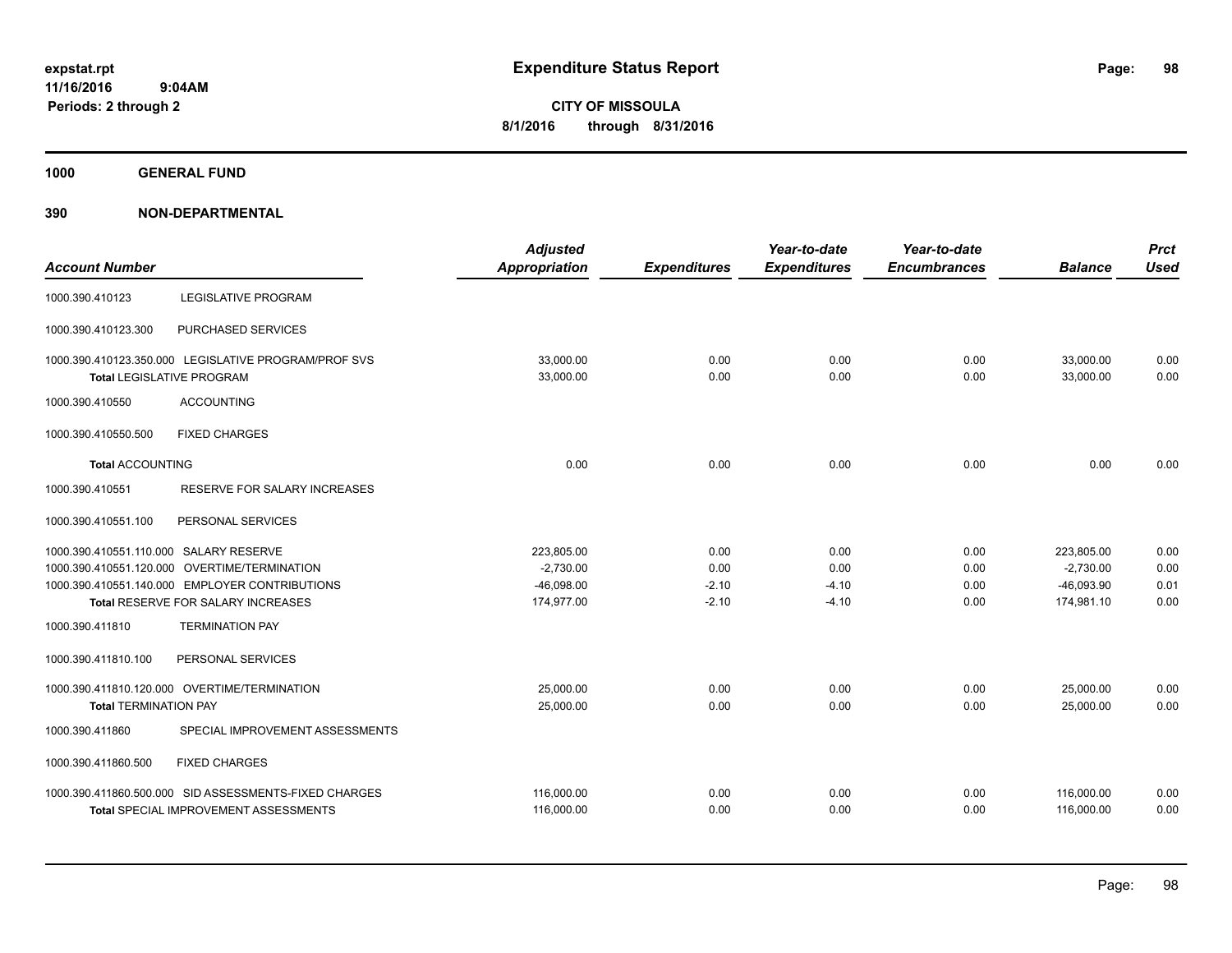**Periods: 2 through 2**

**CITY OF MISSOULA 8/1/2016 through 8/31/2016**

**1000 GENERAL FUND**

**390 NON-DEPARTMENTAL**

 **9:04AM**

| <b>Account Number</b>                  |                                                                                                      | <b>Adjusted</b><br><b>Appropriation</b> | <b>Expenditures</b> | Year-to-date<br><b>Expenditures</b> | Year-to-date<br><b>Encumbrances</b> | <b>Balance</b>               | <b>Prct</b><br><b>Used</b> |
|----------------------------------------|------------------------------------------------------------------------------------------------------|-----------------------------------------|---------------------|-------------------------------------|-------------------------------------|------------------------------|----------------------------|
| 1000.390.420183                        | CELL PHONE EDUCATION CAMPAIGN                                                                        |                                         |                     |                                     |                                     |                              |                            |
| 1000.390.420183.200                    | <b>SUPPLIES</b>                                                                                      |                                         |                     |                                     |                                     |                              |                            |
| 1000.390.420183.240.000 OTHER SUPPLIES | Total CELL PHONE EDUCATION CAMPAIGN                                                                  | 65,000.00<br>65,000.00                  | 0.00<br>0.00        | 0.00<br>0.00                        | 0.00<br>0.00                        | 65,000.00<br>65,000.00       | 0.00<br>0.00               |
| 1000.390.420500                        | PROTECTIVE INSPECTIONS                                                                               |                                         |                     |                                     |                                     |                              |                            |
| 1000.390.420500.500                    | <b>FIXED CHARGES</b>                                                                                 |                                         |                     |                                     |                                     |                              |                            |
|                                        | 1000.390.420500.500.000 BLDG DEPT REIMB FOR GENERAL FUND TIME<br><b>Total PROTECTIVE INSPECTIONS</b> | 5,000.00<br>5,000.00                    | 0.00<br>0.00        | 0.00<br>0.00                        | 0.00<br>0.00                        | 5,000.00<br>5,000.00         | 0.00<br>0.00               |
| 1000.390.440190                        | <b>HEALTH DEPT CONTRIBUTIONS</b>                                                                     |                                         |                     |                                     |                                     |                              |                            |
| 1000.390.440190.700                    | <b>GRANTS &amp; CONTRIBUTIONS</b>                                                                    |                                         |                     |                                     |                                     |                              |                            |
|                                        | 1000.390.440190.700.000 HEALTH DEPT CONTRIBUTIONS<br>Total HEALTH DEPT CONTRIBUTIONS                 | 1,420,333.00<br>1,420,333.00            | 0.00<br>0.00        | 0.00<br>0.00                        | 0.00<br>0.00                        | 1,420,333.00<br>1,420,333.00 | 0.00<br>0.00               |
| 1000.390.440600                        | ANIMAL CONTROL SERVICES                                                                              |                                         |                     |                                     |                                     |                              |                            |
| 1000.390.440600.700                    | <b>GRANTS &amp; CONTRIBUTIONS</b>                                                                    |                                         |                     |                                     |                                     |                              |                            |
|                                        | 1000.390.440600.700.000 ANIMAL CONTROL TRANSFER<br><b>Total ANIMAL CONTROL SERVICES</b>              | 334,186.00<br>334,186.00                | 0.00<br>0.00        | 0.00<br>0.00                        | 0.00<br>0.00                        | 334,186.00<br>334,186.00     | 0.00<br>0.00               |
| 1000.390.450000                        | <b>AGING SERVICES</b>                                                                                |                                         |                     |                                     |                                     |                              |                            |
| 1000.390.450000.700                    | <b>GRANTS &amp; CONTRIBUTIONS</b>                                                                    |                                         |                     |                                     |                                     |                              |                            |
| <b>Total AGING SERVICES</b>            | 1000.390.450000.700.000 AGING SERVICES - GRANTS & CONTRIBUTIONS                                      | 175,000.00<br>175,000.00                | 0.00<br>0.00        | 0.00<br>0.00                        | 0.00<br>0.00                        | 175,000.00<br>175,000.00     | 0.00<br>0.00               |
| 1000.390.460433                        | <b>AQUATICS SUBSIDY</b>                                                                              |                                         |                     |                                     |                                     |                              |                            |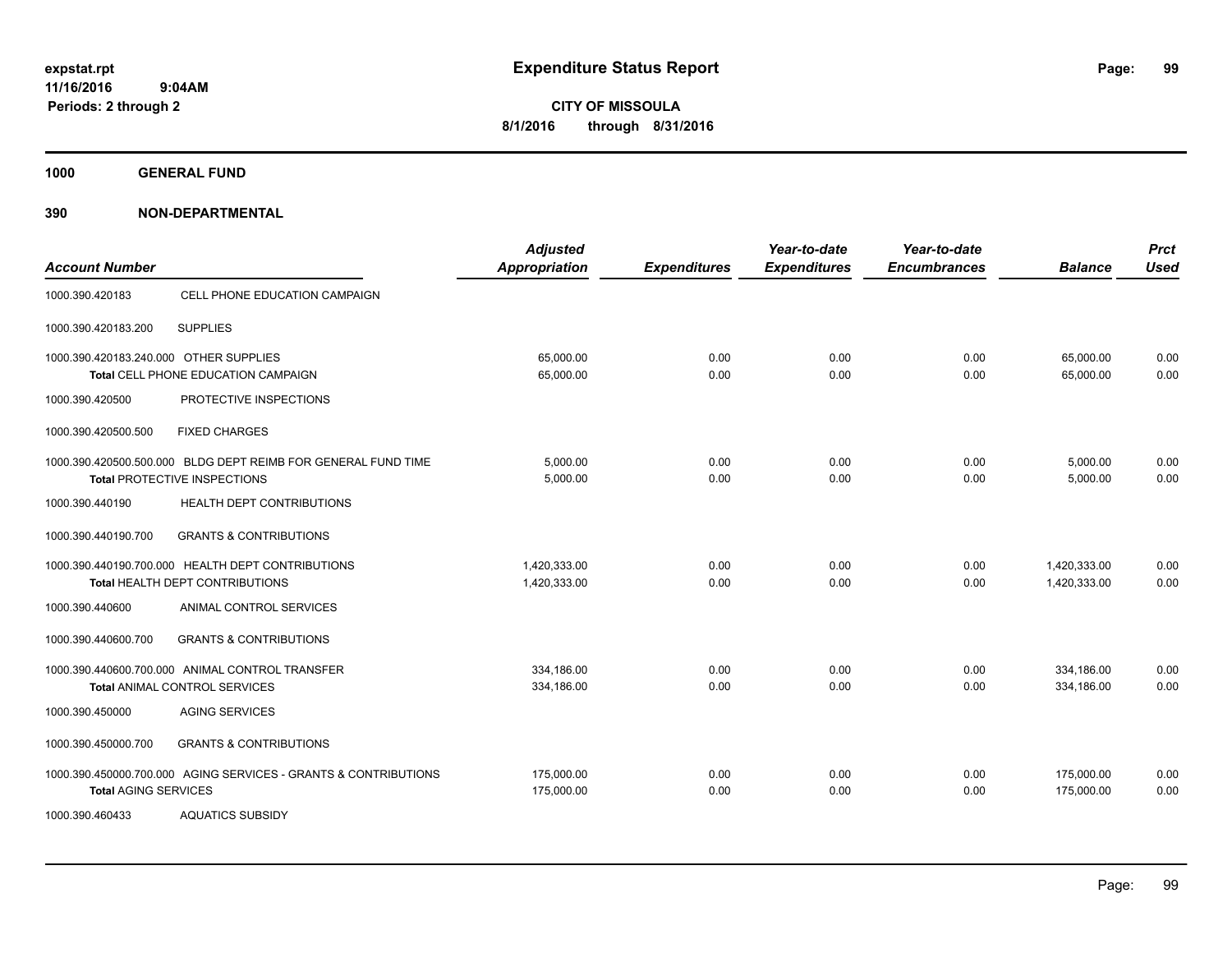**1000 GENERAL FUND**

|                               |                                                               | <b>Adjusted</b>      |                     | Year-to-date        | Year-to-date        |                | <b>Prct</b> |
|-------------------------------|---------------------------------------------------------------|----------------------|---------------------|---------------------|---------------------|----------------|-------------|
| <b>Account Number</b>         |                                                               | <b>Appropriation</b> | <b>Expenditures</b> | <b>Expenditures</b> | <b>Encumbrances</b> | <b>Balance</b> | <b>Used</b> |
| 1000.390.460433.800           | OTHER OBJECTS                                                 |                      |                     |                     |                     |                |             |
|                               | 1000.390.460433.820.000 AQUATICS SUBSIDY/TRANS TO OTHER FUNDS | 203,000.00           | 0.00                | 0.00                | 0.00                | 203,000.00     | 0.00        |
| <b>Total AQUATICS SUBSIDY</b> |                                                               | 203,000.00           | 0.00                | 0.00                | 0.00                | 203,000.00     | 0.00        |
| 1000.390.460451               | *** Title Not Found ***                                       |                      |                     |                     |                     |                |             |
| 1000.390.460451.700           | <b>GRANTS &amp; CONTRIBUTIONS</b>                             |                      |                     |                     |                     |                |             |
| Total *** Title Not Found *** |                                                               | 0.00                 | 0.00                | 0.00                | 0.00                | 0.00           | 0.00        |
| 1000.390.460455               | <b>MUSIC RIGHTS</b>                                           |                      |                     |                     |                     |                |             |
| 1000.390.460455.500           | <b>FIXED CHARGES</b>                                          |                      |                     |                     |                     |                |             |
|                               | 1000.390.460455.500.000 MUSIC RIGHTS/MUSICAL VENUES           | 1,300.00             | 0.00                | 669.50              | 0.00                | 630.50         | 51.50       |
| <b>Total MUSIC RIGHTS</b>     |                                                               | 1,300.00             | 0.00                | 669.50              | 0.00                | 630.50         | 51.50       |
| 1000.390.460460               | HISTORIC PRESERVATION                                         |                      |                     |                     |                     |                |             |
| 1000.390.460460.800           | OTHER OBJECTS                                                 |                      |                     |                     |                     |                |             |
|                               | <b>Total HISTORIC PRESERVATION</b>                            | 0.00                 | 0.00                | 0.00                | 0.00                | 0.00           | 0.00        |
| 1000.390.470324               | <b>BIG SKY TRUST FUND SUPPORT</b>                             |                      |                     |                     |                     |                |             |
| 1000.390.470324.700           | <b>GRANTS &amp; CONTRIBUTIONS</b>                             |                      |                     |                     |                     |                |             |
|                               | Total BIG SKY TRUST FUND SUPPORT                              | 0.00                 | 0.00                | 0.00                | 0.00                | 0.00           | 0.00        |
| 1000.390.480400               | <b>REC/GREEN TAG PROGRAM</b>                                  |                      |                     |                     |                     |                |             |
| 1000.390.480400.300           | PURCHASED SERVICES                                            |                      |                     |                     |                     |                |             |
|                               | <b>Total REC/GREEN TAG PROGRAM</b>                            | 0.00                 | 0.00                | 0.00                | 0.00                | 0.00           | 0.00        |
| 1000.390.490504               | OPERATING EQUIPMENT DEBT SERVICE                              |                      |                     |                     |                     |                |             |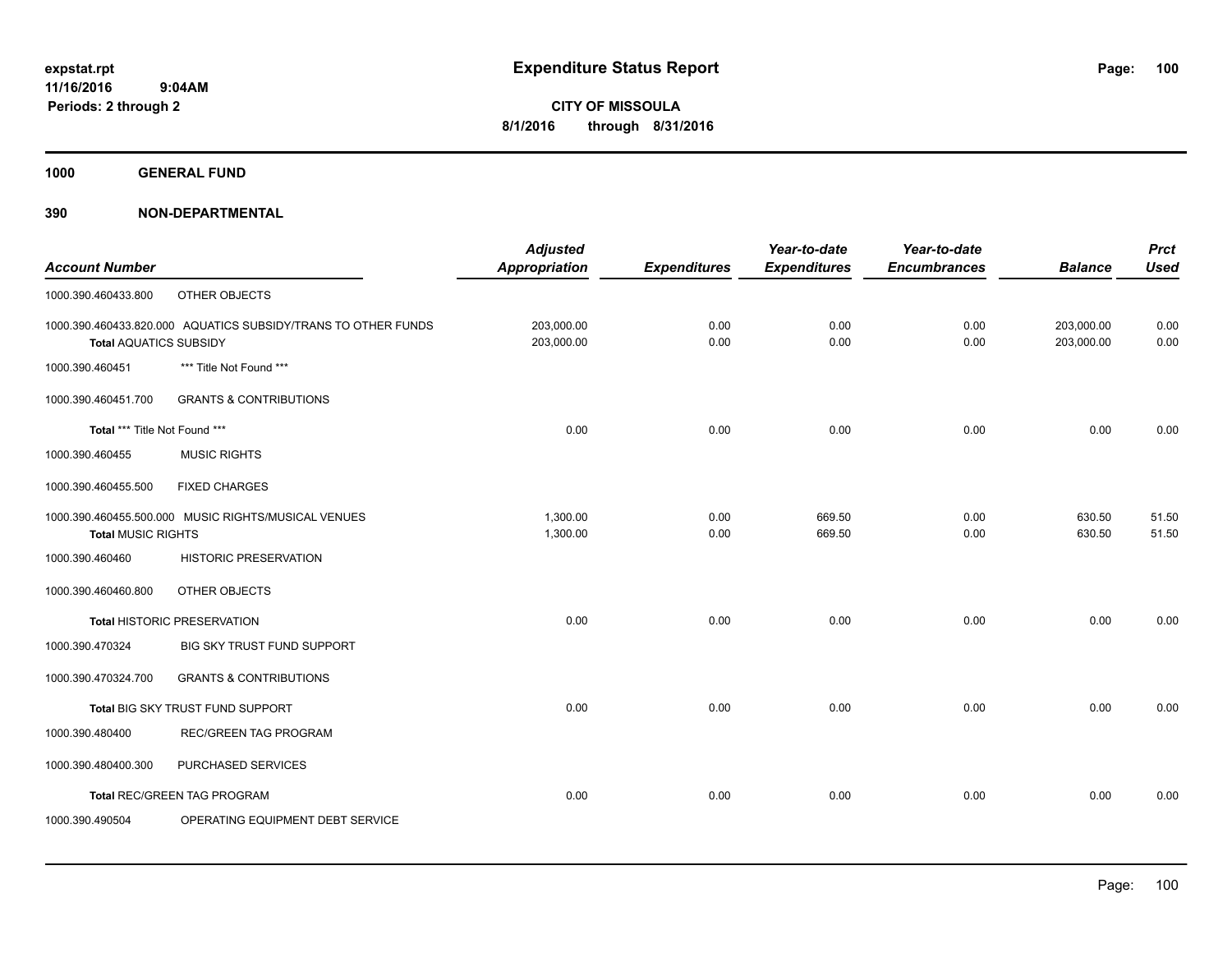**1000 GENERAL FUND**

### **390 NON-DEPARTMENTAL**

| <b>Account Number</b>                    |                                                                                                                                                                   | <b>Adjusted</b><br><b>Appropriation</b> | <b>Expenditures</b>                  | Year-to-date<br><b>Expenditures</b>  | Year-to-date<br><b>Encumbrances</b> | <b>Balance</b>                       | <b>Prct</b><br><b>Used</b> |
|------------------------------------------|-------------------------------------------------------------------------------------------------------------------------------------------------------------------|-----------------------------------------|--------------------------------------|--------------------------------------|-------------------------------------|--------------------------------------|----------------------------|
| 1000.390.490504.600                      | <b>DEBT SERVICE</b>                                                                                                                                               |                                         |                                      |                                      |                                     |                                      |                            |
|                                          | 1000.390.490504.610.000 OPERATING EQUIP DEBT SVS-PRINCIPAL<br>1000.390.490504.620.000 OPERATING EQUIP DEBT SVS-INTEREST<br>Total OPERATING EQUIPMENT DEBT SERVICE | 482,433.00<br>7,466.00<br>489,899.00    | 199,290.31<br>1,624.07<br>200,914.38 | 199,290.31<br>1,624.07<br>200,914.38 | 0.00<br>0.00<br>0.00                | 283,142.69<br>5,841.93<br>288,984.62 | 41.31<br>21.75<br>41.01    |
| 1000.390.490505                          | ACCELA LOAN DEBT SERVICE                                                                                                                                          |                                         |                                      |                                      |                                     |                                      |                            |
| 1000.390.490505.600                      | <b>DEBT SERVICE</b>                                                                                                                                               |                                         |                                      |                                      |                                     |                                      |                            |
| 1000.390.490505.610.000 ACCELA/PRINCIPAL | 1000.390.490505.620.000 INTEREST / SERVICE FEES<br>Total ACCELA LOAN DEBT SERVICE                                                                                 | 93,368.00<br>7.058.00<br>100,426.00     | 0.00<br>0.00<br>0.00                 | 46,441.23<br>3.771.78<br>50,213.01   | 0.00<br>0.00<br>0.00                | 46,926.77<br>3,286.22<br>50,212.99   | 49.74<br>53.44<br>50.00    |
| 1000.390.510110                          | <b>MERCHANT SERVICES</b>                                                                                                                                          |                                         |                                      |                                      |                                     |                                      |                            |
| 1000.390.510110.500                      | <b>FIXED CHARGES</b>                                                                                                                                              |                                         |                                      |                                      |                                     |                                      |                            |
| <b>Total MERCHANT SERVICES</b>           | 1000.390.510110.550.000 MERCHANT SERVICE FEES                                                                                                                     | 29,700.00<br>29,700.00                  | 0.00<br>0.00                         | 0.00<br>0.00                         | 0.00<br>0.00                        | 29,700.00<br>29,700.00               | 0.00<br>0.00               |
| 1000.390.510210                          | *** Title Not Found ***                                                                                                                                           |                                         |                                      |                                      |                                     |                                      |                            |
| 1000.390.510210.200                      | <b>SUPPLIES</b>                                                                                                                                                   |                                         |                                      |                                      |                                     |                                      |                            |
| Total *** Title Not Found ***            |                                                                                                                                                                   | 0.00                                    | 0.00                                 | 0.00                                 | 0.00                                | 0.00                                 | 0.00                       |
| 1000.390.510250                          | REIMBURSABLE LOSSES                                                                                                                                               |                                         |                                      |                                      |                                     |                                      |                            |
| 1000.390.510250.200                      | <b>SUPPLIES</b>                                                                                                                                                   |                                         |                                      |                                      |                                     |                                      |                            |
| <b>Total SUPPLIES</b>                    | 1000.390.510250.230.000 REIMBURSEABLE LOSSES-REPAIR/MAINTENANCE                                                                                                   | 50,000.00<br>50,000.00                  | 0.00<br>0.00                         | 0.00<br>0.00                         | 0.00<br>0.00                        | 50.000.00<br>50,000.00               | 0.00<br>0.00               |

1000.390.510250.300 PURCHASED SERVICES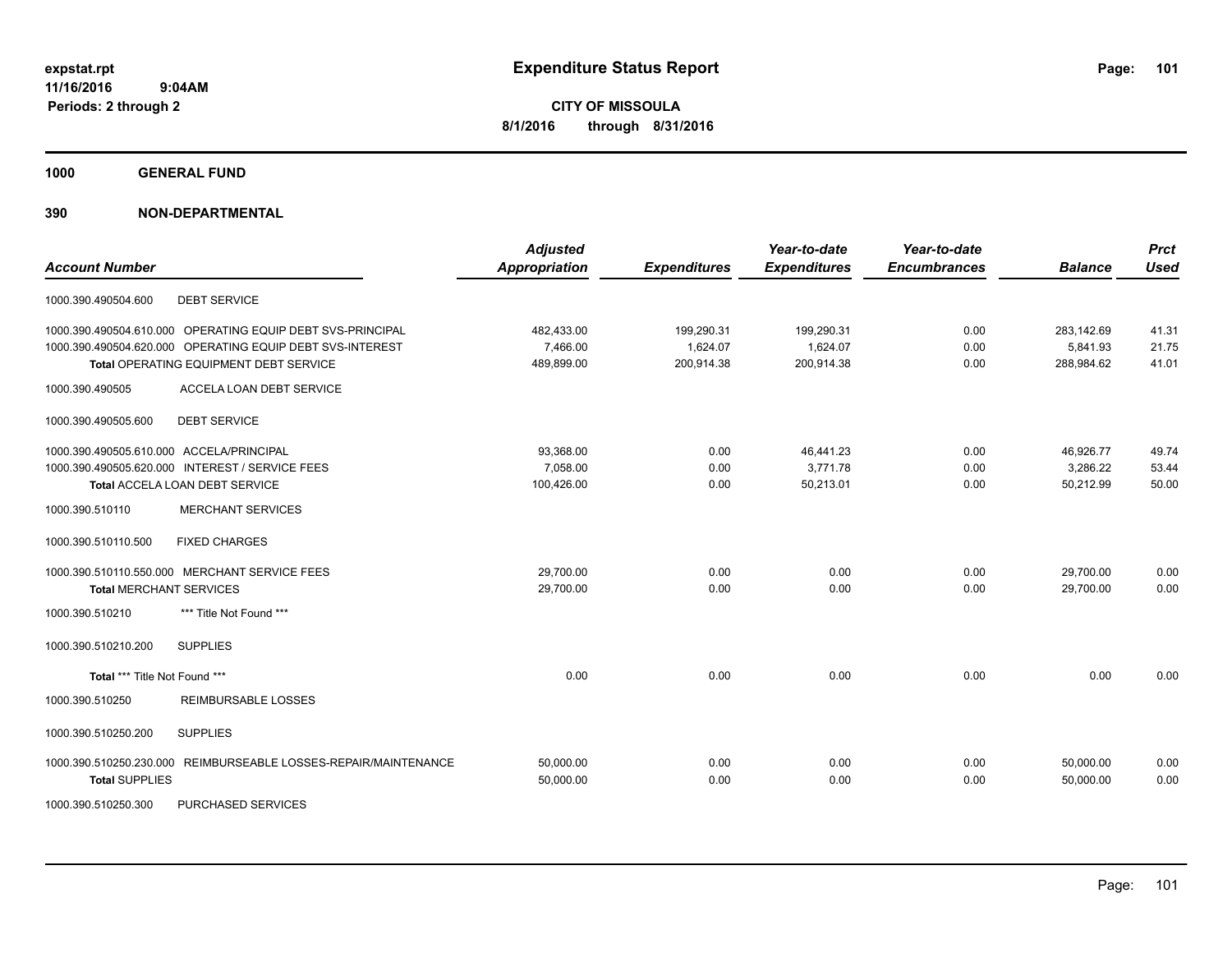**1000 GENERAL FUND**

| <b>Account Number</b>               |                                            | <b>Adjusted</b><br><b>Appropriation</b> | <b>Expenditures</b> | Year-to-date<br><b>Expenditures</b> | Year-to-date<br><b>Encumbrances</b> | <b>Balance</b> | <b>Prct</b><br><b>Used</b> |
|-------------------------------------|--------------------------------------------|-----------------------------------------|---------------------|-------------------------------------|-------------------------------------|----------------|----------------------------|
|                                     | <b>Total PURCHASED SERVICES</b>            | 0.00                                    | 0.00                | 0.00                                | 0.00                                | 0.00           | 0.00                       |
|                                     | <b>Total REIMBURSABLE LOSSES</b>           | 50,000.00                               | 0.00                | 0.00                                | 0.00                                | 50,000.00      | 0.00                       |
| 1000.390.510300                     | <b>CONTINGENCY</b>                         |                                         |                     |                                     |                                     |                |                            |
| 1000.390.510300.300                 | PURCHASED SERVICES                         |                                         |                     |                                     |                                     |                |                            |
| 1000.390.510300.342.000 STORM WATER |                                            | 22,023.00                               | 0.00                | 0.00                                | 0.00                                | 22,023.00      | 0.00                       |
|                                     | <b>Total PURCHASED SERVICES</b>            | 22,023.00                               | 0.00                | 0.00                                | 0.00                                | 22,023.00      | 0.00                       |
| 1000.390.510300.800                 | OTHER OBJECTS                              |                                         |                     |                                     |                                     |                |                            |
| 1000.390.510300.845.000 CONTINGENCY |                                            | 78.496.00                               | 0.00                | 0.00                                | 0.00                                | 78,496.00      | 0.00                       |
| <b>Total OTHER OBJECTS</b>          |                                            | 78,496.00                               | 0.00                | 0.00                                | 0.00                                | 78,496.00      | 0.00                       |
| Total CONTINGENCY                   |                                            | 100,519.00                              | 0.00                | 0.00                                | 0.00                                | 100,519.00     | 0.00                       |
| 1000.390.510301                     | <b>EMERGENCY RESPONSE OVERTIME</b>         |                                         |                     |                                     |                                     |                |                            |
| 1000.390.510301.800                 | OTHER OBJECTS                              |                                         |                     |                                     |                                     |                |                            |
|                                     | 1000.390.510301.845.000 EMERGENCY RESPONSE | 50,000.00                               | 0.00                | 0.00                                | 0.00                                | 50,000.00      | 0.00                       |
|                                     | Total EMERGENCY RESPONSE OVERTIME          | 50,000.00                               | 0.00                | 0.00                                | 0.00                                | 50,000.00      | 0.00                       |
| 1000.390.510303                     | <b>VEHICLE TRANSFERS</b>                   |                                         |                     |                                     |                                     |                |                            |
| 1000.390.510303.900                 | CAPITAL OUTLAY                             |                                         |                     |                                     |                                     |                |                            |
| <b>Total VEHICLE TRANSFERS</b>      |                                            | 0.00                                    | 0.00                | 0.00                                | 0.00                                | 0.00           | 0.00                       |
| 1000.390.510304                     | RESERVE-INSURANCE PREMIUM SAVINGS          |                                         |                     |                                     |                                     |                |                            |
| 1000.390.510304.500                 | <b>FIXED CHARGES</b>                       |                                         |                     |                                     |                                     |                |                            |
|                                     | Total RESERVE-INSURANCE PREMIUM SAVINGS    | 0.00                                    | 0.00                | 0.00                                | 0.00                                | 0.00           | 0.00                       |
| 1000.390.510305                     | <b>BASELINE CUTS/CONTINGENCY</b>           |                                         |                     |                                     |                                     |                |                            |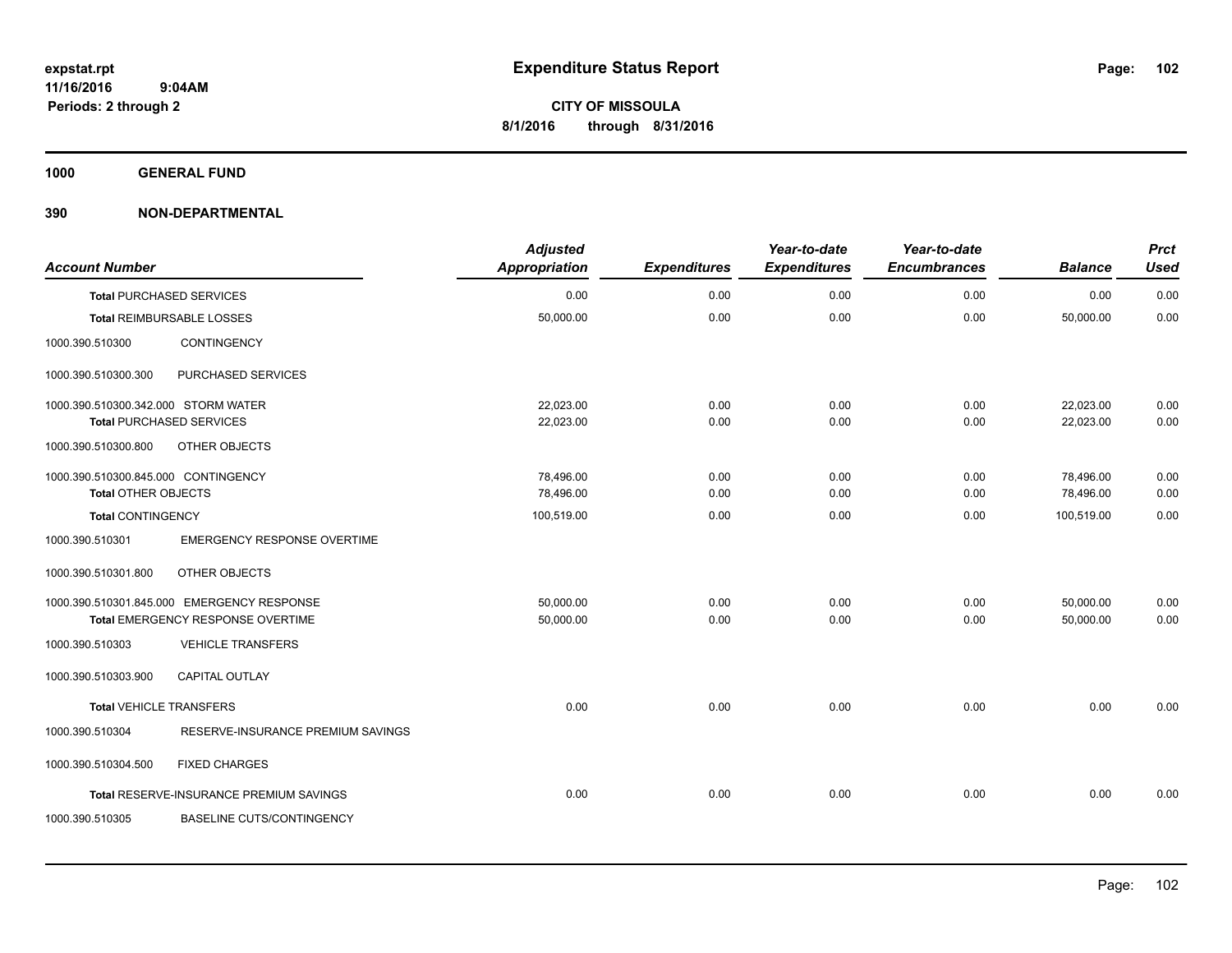**1000 GENERAL FUND**

| <b>Account Number</b>        |                                                                                                  | <b>Adjusted</b><br><b>Appropriation</b> | <b>Expenditures</b>  | Year-to-date<br><b>Expenditures</b> | Year-to-date<br><b>Encumbrances</b> | <b>Balance</b>                 | <b>Prct</b><br><b>Used</b> |
|------------------------------|--------------------------------------------------------------------------------------------------|-----------------------------------------|----------------------|-------------------------------------|-------------------------------------|--------------------------------|----------------------------|
| 1000.390.510305.300          | PURCHASED SERVICES                                                                               |                                         |                      |                                     |                                     |                                |                            |
|                              | <b>Total PURCHASED SERVICES</b>                                                                  | 0.00                                    | 0.00                 | 0.00                                | 0.00                                | 0.00                           | 0.00                       |
| 1000.390.510305.800          | OTHER OBJECTS                                                                                    |                                         |                      |                                     |                                     |                                |                            |
|                              | Total BASELINE CUTS/CONTINGENCY                                                                  | 0.00                                    | 0.00                 | 0.00                                | 0.00                                | 0.00                           | 0.00                       |
| 1000.390.510311              | <b>BASELINE CUTS</b>                                                                             |                                         |                      |                                     |                                     |                                |                            |
| 1000.390.510311.800          | OTHER OBJECTS                                                                                    |                                         |                      |                                     |                                     |                                |                            |
| <b>Total BASELINE CUTS</b>   | 1000.390.510311.850.000 BASELINE CUTS-SALARY SAVINGS                                             | $-135,000.00$<br>$-135,000.00$          | 0.00<br>0.00         | 0.00<br>0.00                        | 0.00<br>0.00                        | $-135,000.00$<br>$-135,000.00$ | 0.00<br>0.00               |
| 1000.390.510330              | COMPREHENSIVE LIABILITY INSURANCE                                                                |                                         |                      |                                     |                                     |                                |                            |
| 1000.390.510330.500          | <b>FIXED CHARGES</b>                                                                             |                                         |                      |                                     |                                     |                                |                            |
|                              | 1000.390.510330.500.000 COMPREHENSIVE INSURANCE-FIXED<br>Total COMPREHENSIVE LIABILITY INSURANCE | 907,563.00<br>907,563.00                | 4,543.68<br>4,543.68 | 417.874.68<br>417,874.68            | 0.00<br>0.00                        | 489,688.32<br>489,688.32       | 46.04<br>46.04             |
| 1000.390.521000              | INTERFUND OPERATING TRANSFERS                                                                    |                                         |                      |                                     |                                     |                                |                            |
| 1000.390.521000.800          | OTHER OBJECTS                                                                                    |                                         |                      |                                     |                                     |                                |                            |
|                              | Total INTERFUND OPERATING TRANSFERS                                                              | 0.00                                    | 0.00                 | 0.00                                | 0.00                                | 0.00                           | 0.00                       |
| 1000.390.521001              | <b>TRANSFER TO CIP</b>                                                                           |                                         |                      |                                     |                                     |                                |                            |
| 1000.390.521001.800          | OTHER OBJECTS                                                                                    |                                         |                      |                                     |                                     |                                |                            |
| <b>Total TRANSFER TO CIP</b> | 1000.390.521001.820.000 TRANSFERS TO CIP                                                         | 1,328,341.00<br>1,328,341.00            | 0.00<br>0.00         | 0.00<br>0.00                        | 0.00<br>0.00                        | 1,328,341.00<br>1,328,341.00   | 0.00<br>0.00               |
| 1000.390.521006              | HEALTH INSURANCE TRANSFER                                                                        |                                         |                      |                                     |                                     |                                |                            |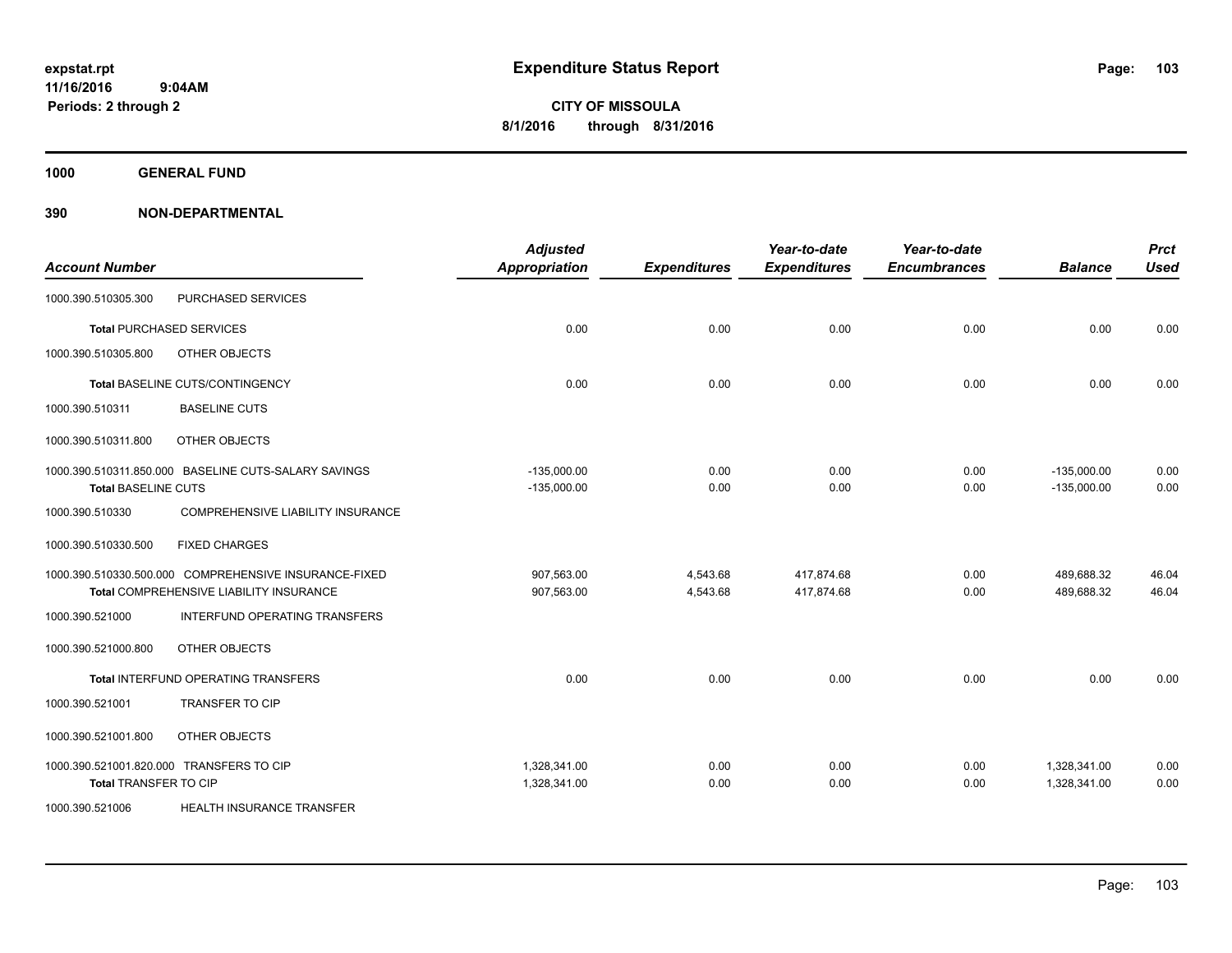**1000 GENERAL FUND**

|                                                   | <b>Adjusted</b>      |                            | Year-to-date        | Year-to-date        |                | <b>Prct</b> |
|---------------------------------------------------|----------------------|----------------------------|---------------------|---------------------|----------------|-------------|
| <b>Account Number</b>                             | <b>Appropriation</b> | <i><b>Expenditures</b></i> | <b>Expenditures</b> | <b>Encumbrances</b> | <b>Balance</b> | Used        |
| 1000.390.521006.800<br>OTHER OBJECTS              |                      |                            |                     |                     |                |             |
| 1000.390.521006.820.000 HEALTH INSURANCE TRANSFER | 442,000.00           | 5.809.65                   | 17.736.94           | 0.00                | 424.263.06     | 4.01        |
| <b>Total HEALTH INSURANCE TRANSFER</b>            | 442,000.00           | 5,809.65                   | 17,736.94           | 0.00                | 424.263.06     | 4.01        |
| <b>Total NON-DEPARTMENTAL</b>                     | 5.916.244.00         | 211.265.61                 | 687.404.41          | 0.00                | 5.228.839.59   | 11.62       |
| <b>Total GENERAL FUND</b>                         | 55,056,596.00        | 3.740.231.51               | 7,263,304.37        | 0.00                | 47.793.291.63  | 13.19       |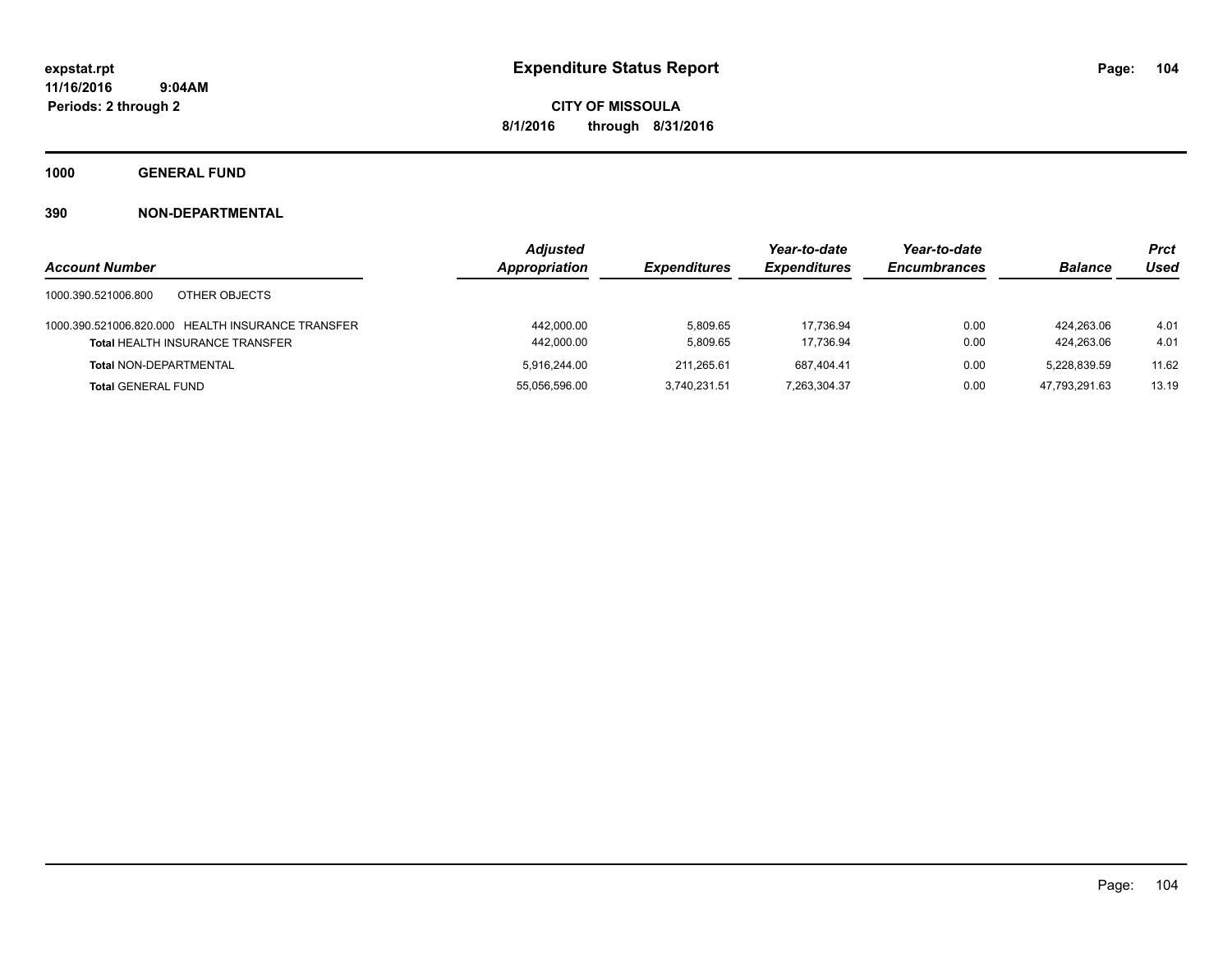### **1211 PARK ACQUISITION & DEVELOPMENT**

|                               |                                 | <b>Adjusted</b>      |                     | Year-to-date        | Year-to-date        |                | <b>Prct</b> |
|-------------------------------|---------------------------------|----------------------|---------------------|---------------------|---------------------|----------------|-------------|
| <b>Account Number</b>         |                                 | <b>Appropriation</b> | <b>Expenditures</b> | <b>Expenditures</b> | <b>Encumbrances</b> | <b>Balance</b> | <b>Used</b> |
| 1211.370.460433               | *** Title Not Found ***         |                      |                     |                     |                     |                |             |
| 1211.370.460433.200           | <b>SUPPLIES</b>                 |                      |                     |                     |                     |                |             |
| <b>Total SUPPLIES</b>         |                                 | 0.00                 | 0.00                | 0.00                | 0.00                | 0.00           | 0.00        |
| 1211.370.460433.300           | PURCHASED SERVICES              |                      |                     |                     |                     |                |             |
| Total *** Title Not Found *** |                                 | 0.00                 | 0.00                | 0.00                | 0.00                | 0.00           | 0.00        |
| 1211.370.460510               | PARK ACQUISITION & DEV          |                      |                     |                     |                     |                |             |
| 1211.370.460510.200           | <b>SUPPLIES</b>                 |                      |                     |                     |                     |                |             |
| <b>Total SUPPLIES</b>         |                                 | 0.00                 | 0.00                | 0.00                | 0.00                | 0.00           | 0.00        |
| 1211.370.460510.300           | PURCHASED SERVICES              |                      |                     |                     |                     |                |             |
|                               | <b>Total PURCHASED SERVICES</b> | 0.00                 | 0.00                | 0.00                | 0.00                | 0.00           | 0.00        |
| 1211.370.460510.800           | OTHER OBJECTS                   |                      |                     |                     |                     |                |             |
| Total OTHER OBJECTS           |                                 | 0.00                 | 0.00                | 0.00                | 0.00                | 0.00           | 0.00        |
| 1211.370.460510.900           | <b>CAPITAL OUTLAY</b>           |                      |                     |                     |                     |                |             |
|                               | Total PARK ACQUISITION & DEV    | 0.00                 | 0.00                | 0.00                | 0.00                | 0.00           | 0.00        |
| 1211.370.460511               | PARK ENTERPRISE                 |                      |                     |                     |                     |                |             |
| 1211.370.460511.900           | <b>CAPITAL OUTLAY</b>           |                      |                     |                     |                     |                |             |
| <b>Total PARK ENTERPRISE</b>  |                                 | 0.00                 | 0.00                | 0.00                | 0.00                | 0.00           | 0.00        |
| 1211.370.510110               | <b>MERCHANT SERVICES</b>        |                      |                     |                     |                     |                |             |
| 1211.370.510110.500           | <b>FIXED CHARGES</b>            |                      |                     |                     |                     |                |             |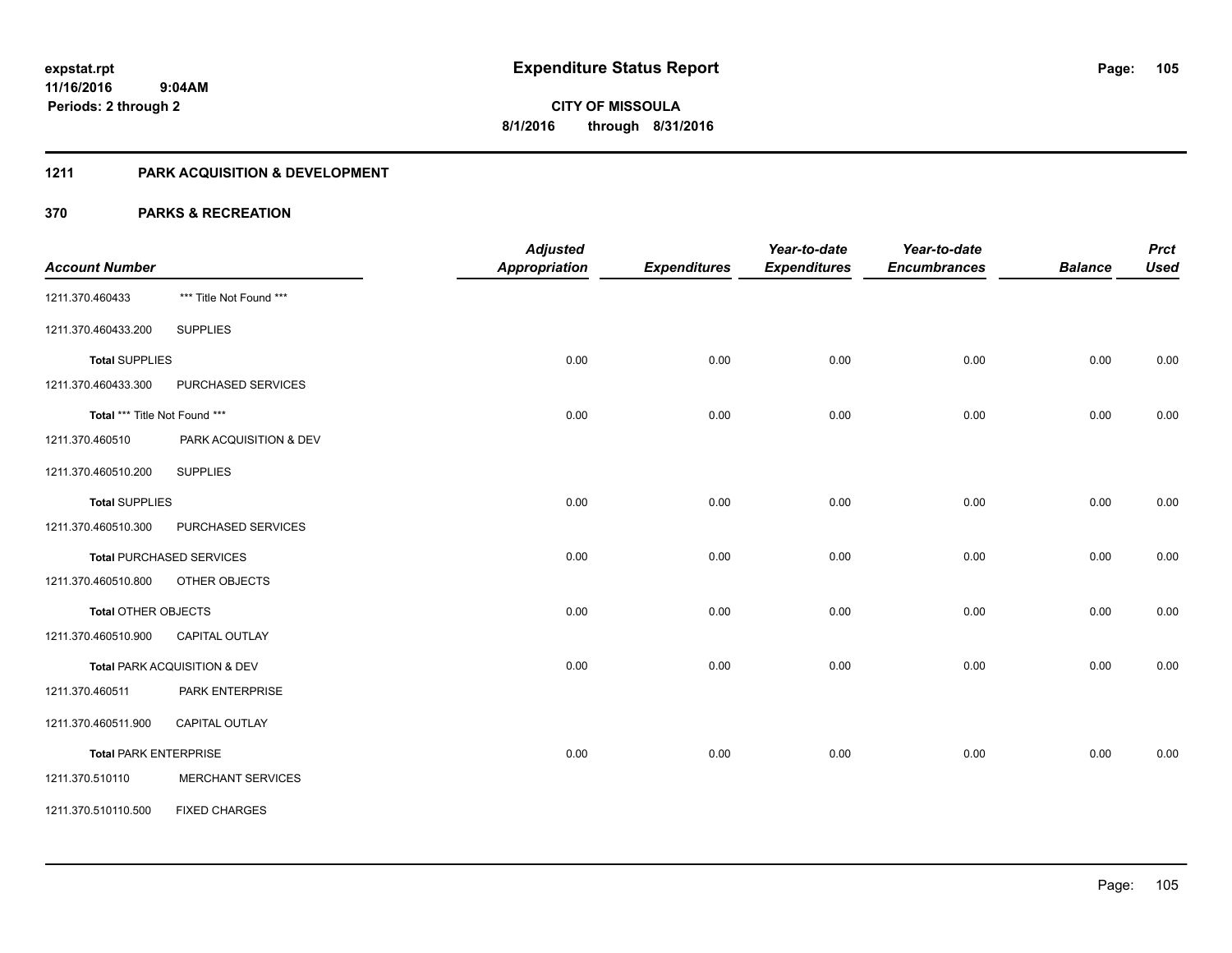**CITY OF MISSOULA 8/1/2016 through 8/31/2016**

### **1211 PARK ACQUISITION & DEVELOPMENT**

| <b>Account Number</b>                           | <b>Adjusted</b><br>Appropriation | <b>Expenditures</b> | Year-to-date<br><b>Expenditures</b> | Year-to-date<br><b>Encumbrances</b> | Balance | Prct<br>Used |
|-------------------------------------------------|----------------------------------|---------------------|-------------------------------------|-------------------------------------|---------|--------------|
| <b>Total MERCHANT SERVICES</b>                  | 0.00                             | 0.00                | 0.00                                | 0.00                                | 0.00    | 0.00         |
| <b>Total PARK ACQUISITION &amp; DEVELOPMENT</b> | 0.00                             | 0.00                | 0.00                                | 0.00                                | 0.00    | 0.00         |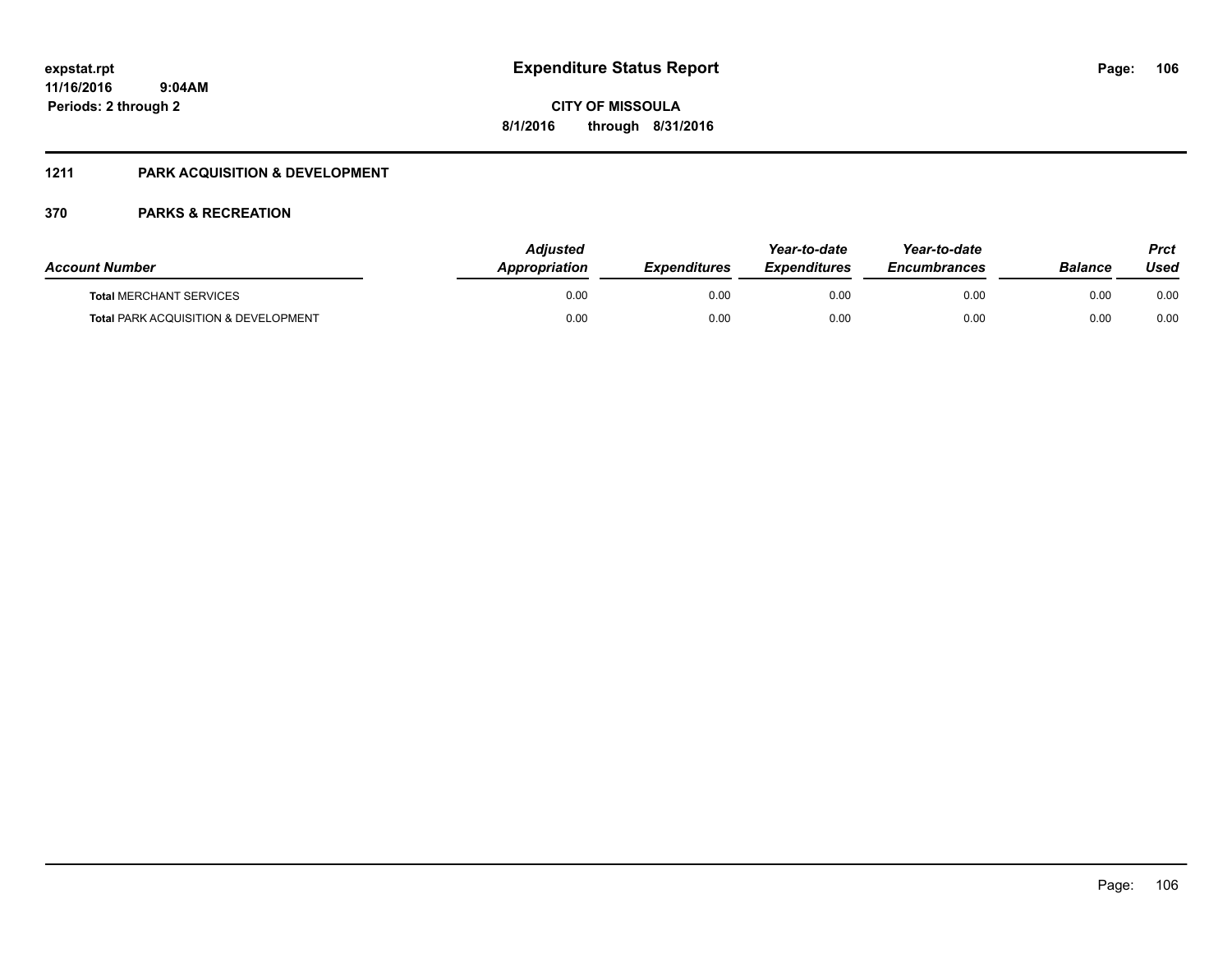#### **1212 PARK ENTERPRISE FUND**

|                       |                                                                                     | <b>Adjusted</b>      |                      | Year-to-date        | Year-to-date        |                            | <b>Prct</b>  |
|-----------------------|-------------------------------------------------------------------------------------|----------------------|----------------------|---------------------|---------------------|----------------------------|--------------|
| <b>Account Number</b> |                                                                                     | <b>Appropriation</b> | <b>Expenditures</b>  | <b>Expenditures</b> | <b>Encumbrances</b> | <b>Balance</b>             | <b>Used</b>  |
| 1212.370.460433       | SILVER SUMMIT PICNIC AREA                                                           |                      |                      |                     |                     |                            |              |
| 1212.370.460433.200   | <b>SUPPLIES</b>                                                                     |                      |                      |                     |                     |                            |              |
| <b>Total SUPPLIES</b> |                                                                                     | 0.00                 | 0.00                 | 0.00                | 0.00                | 0.00                       | 0.00         |
| 1212.370.460433.300   | PURCHASED SERVICES                                                                  |                      |                      |                     |                     |                            |              |
|                       | <b>Total SILVER SUMMIT PICNIC AREA</b>                                              | 0.00                 | 0.00                 | 0.00                | 0.00                | 0.00                       | 0.00         |
| 1212.370.460443       | <b>TRAINING</b>                                                                     |                      |                      |                     |                     |                            |              |
| 1212.370.460443.200   | <b>SUPPLIES</b>                                                                     |                      |                      |                     |                     |                            |              |
| <b>Total TRAINING</b> |                                                                                     | 0.00                 | 0.00                 | 0.00                | 0.00                | 0.00                       | 0.00         |
| 1212.370.460510       | PARK ACQUISITION & DEV                                                              |                      |                      |                     |                     |                            |              |
| 1212.370.460510.200   | <b>SUPPLIES</b>                                                                     |                      |                      |                     |                     |                            |              |
| <b>Total SUPPLIES</b> |                                                                                     | 0.00                 | 0.00                 | 0.00                | 0.00                | 0.00                       | 0.00         |
| 1212.370.460510.300   | PURCHASED SERVICES                                                                  |                      |                      |                     |                     |                            |              |
|                       | Total PARK ACQUISITION & DEV                                                        | 0.00                 | 0.00                 | 0.00                | 0.00                | 0.00                       | 0.00         |
| 1212.370.460511       | PARK ENTERPRISE                                                                     |                      |                      |                     |                     |                            |              |
| 1212.370.460511.200   | <b>SUPPLIES</b>                                                                     |                      |                      |                     |                     |                            |              |
| <b>Total SUPPLIES</b> |                                                                                     | 0.00                 | 0.00                 | 0.00                | 0.00                | 0.00                       | 0.00         |
| 1212.370.460511.300   | PURCHASED SERVICES                                                                  |                      |                      |                     |                     |                            |              |
|                       | 1212.370.460511.390.000 OTHER PURCHASED SERVICES<br><b>Total PURCHASED SERVICES</b> | 0.00                 | 4,162.00<br>4,162.00 | 4,162.00            | 0.00                | $-4,162.00$<br>$-4,162.00$ | 0.00<br>0.00 |
| 1212.370.460511.800   | OTHER OBJECTS                                                                       | 0.00                 |                      | 4,162.00            | 0.00                |                            |              |
|                       |                                                                                     |                      |                      |                     |                     |                            |              |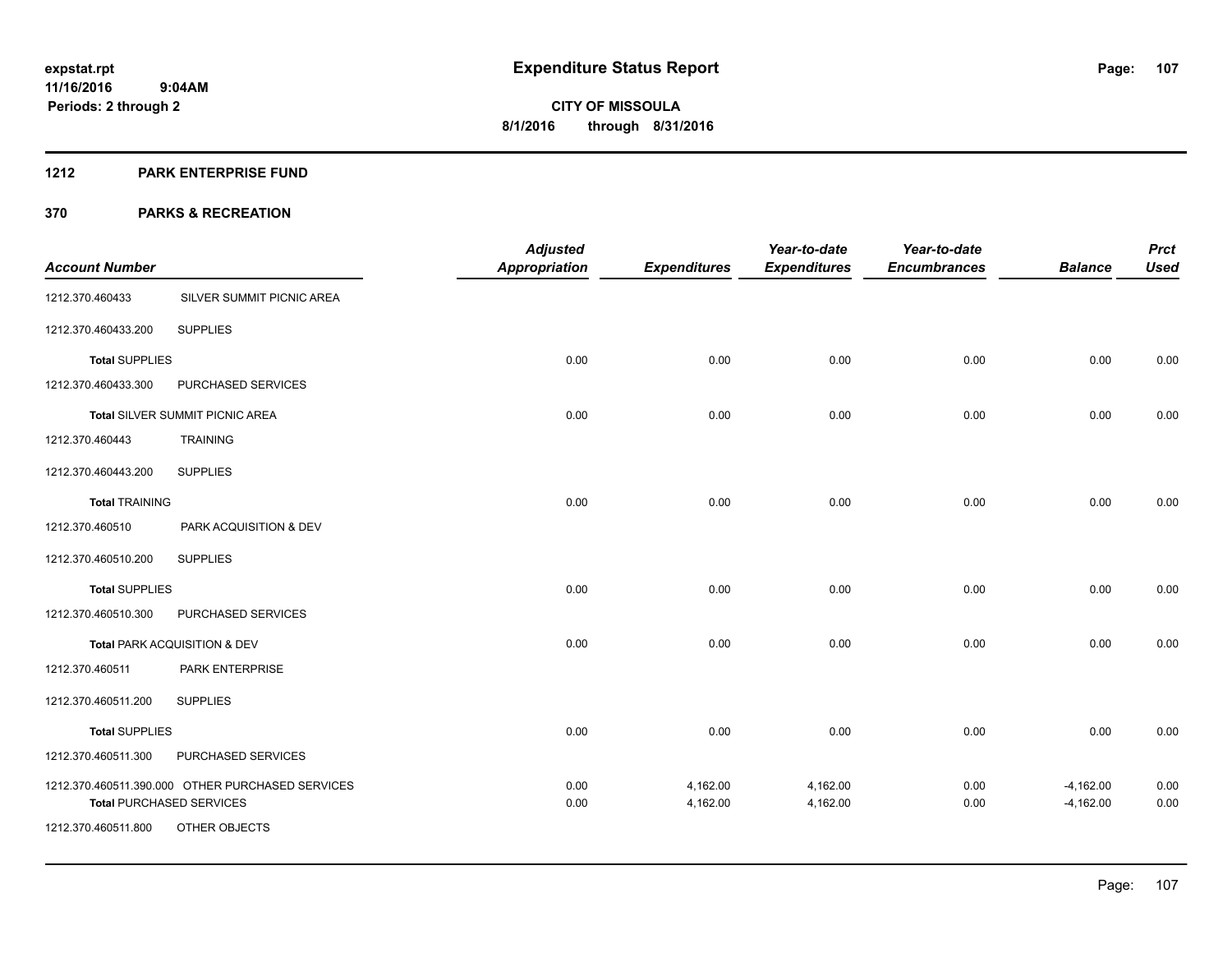### **1212 PARK ENTERPRISE FUND**

| <b>Account Number</b>        |                                   | <b>Adjusted</b><br><b>Appropriation</b> | <b>Expenditures</b> | Year-to-date<br><b>Expenditures</b> | Year-to-date<br><b>Encumbrances</b> | <b>Balance</b> | <b>Prct</b><br><b>Used</b> |
|------------------------------|-----------------------------------|-----------------------------------------|---------------------|-------------------------------------|-------------------------------------|----------------|----------------------------|
|                              |                                   |                                         |                     |                                     |                                     |                |                            |
| <b>Total OTHER OBJECTS</b>   |                                   | 0.00                                    | 0.00                | 0.00                                | 0.00                                | 0.00           | 0.00                       |
| 1212.370.460511.900          | <b>CAPITAL OUTLAY</b>             |                                         |                     |                                     |                                     |                |                            |
| <b>Total CAPITAL OUTLAY</b>  |                                   | 0.00                                    | 0.00                | 0.00                                | 0.00                                | 0.00           | 0.00                       |
| <b>Total PARK ENTERPRISE</b> |                                   | 0.00                                    | 4,162.00            | 4,162.00                            | 0.00                                | $-4,162.00$    | 0.00                       |
| 1212.370.510110              | <b>MERCHANT SERVICES</b>          |                                         |                     |                                     |                                     |                |                            |
| 1212.370.510110.500          | <b>FIXED CHARGES</b>              |                                         |                     |                                     |                                     |                |                            |
|                              | <b>Total MERCHANT SERVICES</b>    | 0.00                                    | 0.00                | 0.00                                | 0.00                                | 0.00           | 0.00                       |
|                              | <b>Total PARK ENTERPRISE FUND</b> | 0.00                                    | 4,162.00            | 4,162.00                            | 0.00                                | $-4,162.00$    | 0.00                       |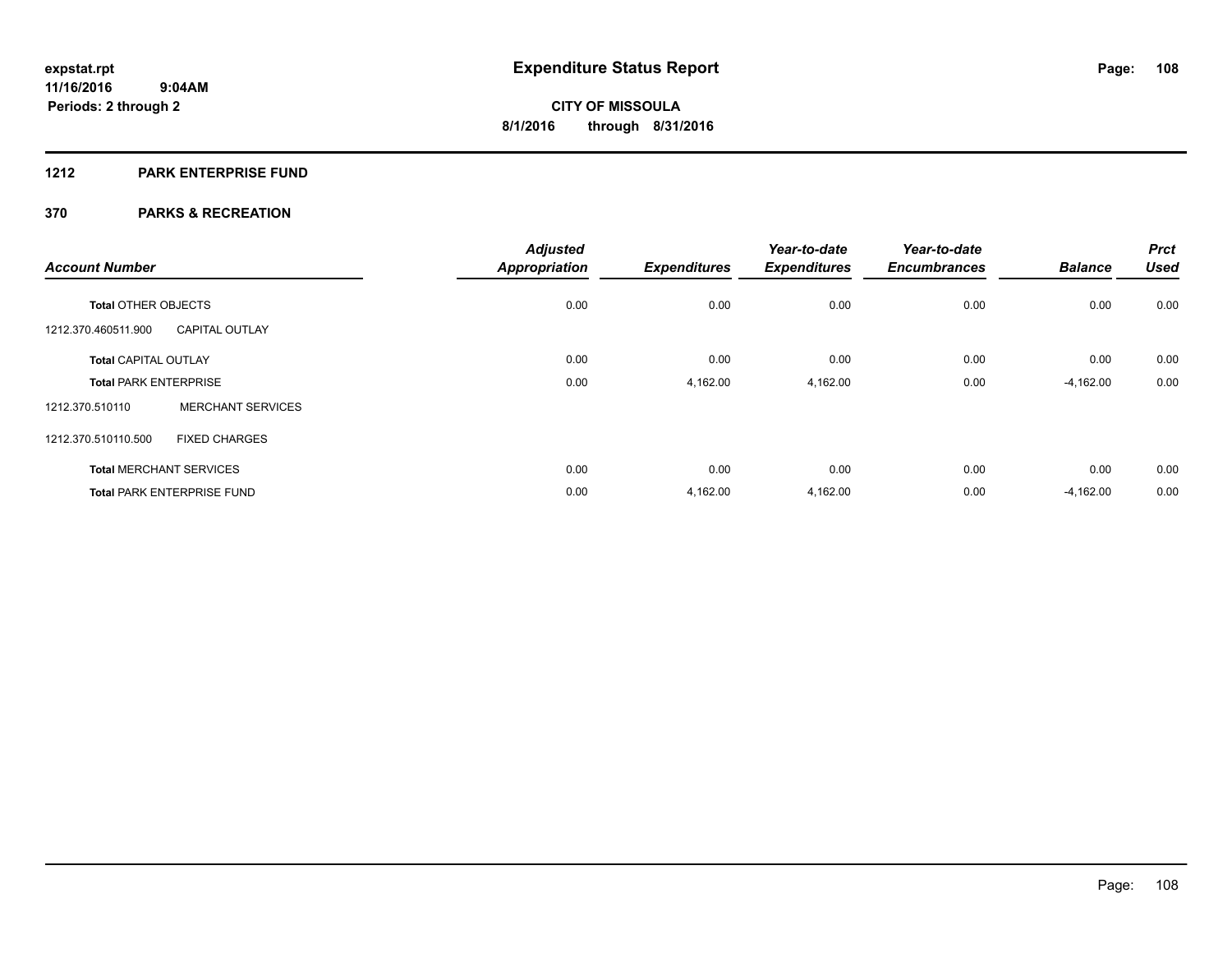# **1216 PARKS & REC TRAILS, DEV**

| <b>Account Number</b>          |                                            | <b>Adjusted</b><br><b>Appropriation</b> | <b>Expenditures</b>  | Year-to-date<br><b>Expenditures</b> | Year-to-date<br><b>Encumbrances</b> | <b>Balance</b>             | <b>Prct</b><br><b>Used</b> |
|--------------------------------|--------------------------------------------|-----------------------------------------|----------------------|-------------------------------------|-------------------------------------|----------------------------|----------------------------|
| 1216.370.460403                | PARK DEVELOPMENT & EXPANSION               |                                         |                      |                                     |                                     |                            |                            |
| 1216.370.460403.900            | <b>CAPITAL OUTLAY</b>                      |                                         |                      |                                     |                                     |                            |                            |
|                                | Total PARK DEVELOPMENT & EXPANSION         | 0.00                                    | 0.00                 | 0.00                                | 0.00                                | 0.00                       | 0.00                       |
| 1216.370.460433                | TRAILHEAD MAPS FOR WAYFINDING              |                                         |                      |                                     |                                     |                            |                            |
| 1216.370.460433.100            | PERSONAL SERVICES                          |                                         |                      |                                     |                                     |                            |                            |
| <b>Total PERSONAL SERVICES</b> |                                            | 0.00                                    | 0.00                 | 0.00                                | 0.00                                | 0.00                       | 0.00                       |
| 1216.370.460433.200            | <b>SUPPLIES</b>                            |                                         |                      |                                     |                                     |                            |                            |
| <b>Total SUPPLIES</b>          | 1216.370.460433.220.000 OPERATING SUPPLIES | 0.00<br>0.00                            | 1,800.00<br>1,800.00 | 1,800.00<br>1,800.00                | 0.00<br>0.00                        | $-1,800.00$<br>$-1,800.00$ | 0.00<br>0.00               |
| 1216.370.460433.300            | PURCHASED SERVICES                         |                                         |                      |                                     |                                     |                            |                            |
|                                | <b>Total PURCHASED SERVICES</b>            | 0.00                                    | 0.00                 | 0.00                                | 0.00                                | 0.00                       | 0.00                       |
|                                | Total TRAILHEAD MAPS FOR WAYFINDING        | 0.00                                    | 1,800.00             | 1,800.00                            | 0.00                                | $-1,800.00$                | 0.00                       |
| 1216.370.460434                | <b>GREENWAYS &amp; HORTICULTURE</b>        |                                         |                      |                                     |                                     |                            |                            |
| 1216.370.460434.200            | <b>SUPPLIES</b>                            |                                         |                      |                                     |                                     |                            |                            |
| <b>Total SUPPLIES</b>          |                                            | 0.00                                    | 0.00                 | 0.00                                | 0.00                                | 0.00                       | 0.00                       |
| 1216.370.460434.300            | PURCHASED SERVICES                         |                                         |                      |                                     |                                     |                            |                            |
|                                | <b>Total PURCHASED SERVICES</b>            | 0.00                                    | 0.00                 | 0.00                                | 0.00                                | 0.00                       | 0.00                       |
| 1216.370.460434.800            | OTHER OBJECTS                              |                                         |                      |                                     |                                     |                            |                            |
| <b>Total OTHER OBJECTS</b>     |                                            | 0.00                                    | 0.00                 | 0.00                                | 0.00                                | 0.00                       | 0.00                       |
| 1216.370.460434.900            | <b>CAPITAL OUTLAY</b>                      |                                         |                      |                                     |                                     |                            |                            |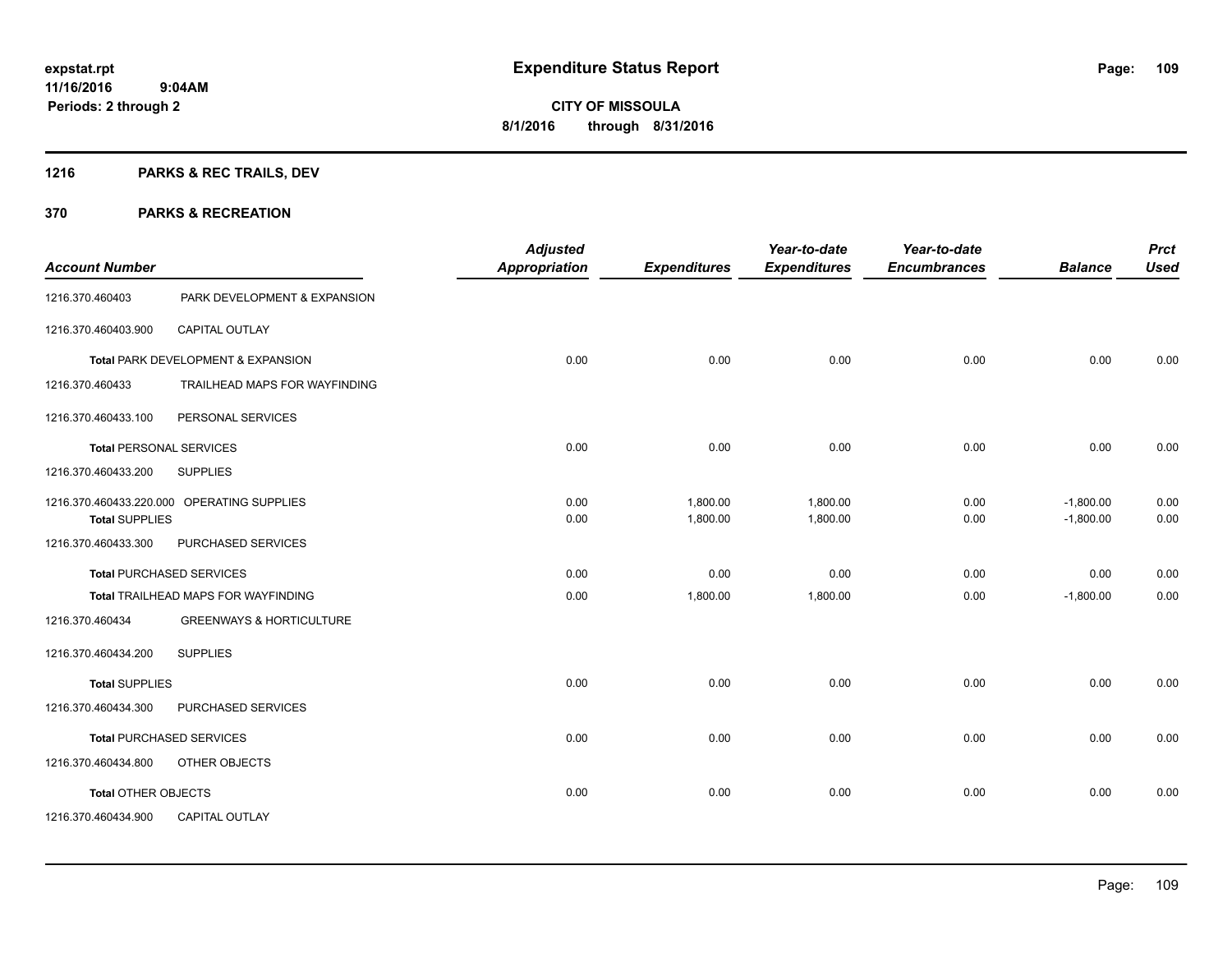# **1216 PARKS & REC TRAILS, DEV**

| <b>Account Number</b>          |                                     | <b>Adjusted</b><br><b>Appropriation</b> | <b>Expenditures</b> | Year-to-date<br><b>Expenditures</b> | Year-to-date<br><b>Encumbrances</b> | <b>Balance</b> | <b>Prct</b><br><b>Used</b> |
|--------------------------------|-------------------------------------|-----------------------------------------|---------------------|-------------------------------------|-------------------------------------|----------------|----------------------------|
|                                | Total GREENWAYS & HORTICULTURE      | 0.00                                    | 0.00                | 0.00                                | 0.00                                | 0.00           | 0.00                       |
| 1216.370.460437                | TREE INVENTORY DNRC GRANT           |                                         |                     |                                     |                                     |                |                            |
| 1216.370.460437.100            | PERSONAL SERVICES                   |                                         |                     |                                     |                                     |                |                            |
| <b>Total PERSONAL SERVICES</b> |                                     | 0.00                                    | 0.00                | 0.00                                | 0.00                                | 0.00           | 0.00                       |
| 1216.370.460437.200            | <b>SUPPLIES</b>                     |                                         |                     |                                     |                                     |                |                            |
|                                | Total TREE INVENTORY DNRC GRANT     | 0.00                                    | 0.00                | 0.00                                | 0.00                                | 0.00           | 0.00                       |
| 1216.370.460438                | MCCORMICK PARK SITE PLAN            |                                         |                     |                                     |                                     |                |                            |
| 1216.370.460438.200            | <b>SUPPLIES</b>                     |                                         |                     |                                     |                                     |                |                            |
| <b>Total SUPPLIES</b>          |                                     | 0.00                                    | 0.00                | 0.00                                | 0.00                                | 0.00           | 0.00                       |
| 1216.370.460438.300            | PURCHASED SERVICES                  |                                         |                     |                                     |                                     |                |                            |
|                                | Total MCCORMICK PARK SITE PLAN      | 0.00                                    | 0.00                | 0.00                                | 0.00                                | 0.00           | 0.00                       |
| 1216.370.460439                | CLARK FORK RIVER ACCESS GRANT       |                                         |                     |                                     |                                     |                |                            |
| 1216.370.460439.300            | PURCHASED SERVICES                  |                                         |                     |                                     |                                     |                |                            |
|                                | Total CLARK FORK RIVER ACCESS GRANT | 0.00                                    | 0.00                | 0.00                                | 0.00                                | 0.00           | 0.00                       |
| 1216.370.460443                | <b>TRAINING</b>                     |                                         |                     |                                     |                                     |                |                            |
| 1216.370.460443.200            | <b>SUPPLIES</b>                     |                                         |                     |                                     |                                     |                |                            |
| <b>Total SUPPLIES</b>          |                                     | 0.00                                    | 0.00                | 0.00                                | 0.00                                | 0.00           | 0.00                       |
| 1216.370.460443.300            | PURCHASED SERVICES                  |                                         |                     |                                     |                                     |                |                            |
| <b>Total TRAINING</b>          |                                     | 0.00                                    | 0.00                | 0.00                                | 0.00                                | 0.00           | 0.00                       |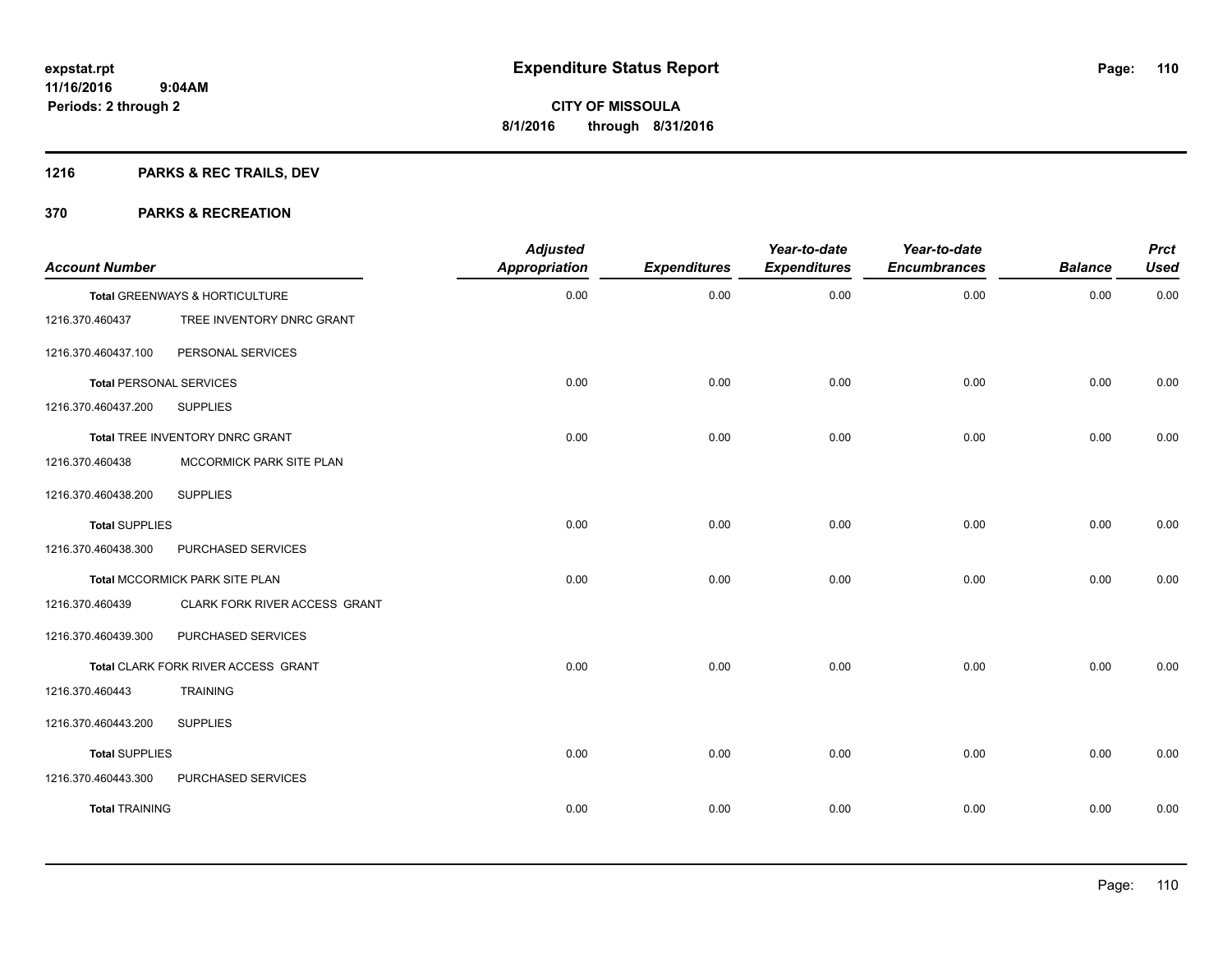# **1216 PARKS & REC TRAILS, DEV**

|                              |                                                  | <b>Adjusted</b>      |                     | Year-to-date        | Year-to-date        |                | <b>Prct</b> |
|------------------------------|--------------------------------------------------|----------------------|---------------------|---------------------|---------------------|----------------|-------------|
| <b>Account Number</b>        |                                                  | <b>Appropriation</b> | <b>Expenditures</b> | <b>Expenditures</b> | <b>Encumbrances</b> | <b>Balance</b> | <b>Used</b> |
| 1216.370.460444              | <b>PLAYGROUNDS</b>                               |                      |                     |                     |                     |                |             |
| 1216.370.460444.300          | PURCHASED SERVICES                               |                      |                     |                     |                     |                |             |
|                              | <b>Total PURCHASED SERVICES</b>                  | 0.00                 | 0.00                | 0.00                | 0.00                | 0.00           | 0.00        |
| 1216.370.460444.900          | <b>CAPITAL OUTLAY</b>                            |                      |                     |                     |                     |                |             |
| <b>Total PLAYGROUNDS</b>     |                                                  | 0.00                 | 0.00                | 0.00                | 0.00                | 0.00           | 0.00        |
| 1216.370.460470              | <b>RECREATION MORE</b>                           |                      |                     |                     |                     |                |             |
| 1216.370.460470.200          | <b>SUPPLIES</b>                                  |                      |                     |                     |                     |                |             |
|                              | 1216.370.460470.220.000 MORE/OPERATING SUPPLIES  | 0.00                 | 1,238.52            | 1,238.52            | 0.00                | $-1,238.52$    | 0.00        |
| <b>Total SUPPLIES</b>        |                                                  | 0.00                 | 1,238.52            | 1,238.52            | 0.00                | $-1,238.52$    | 0.00        |
| 1216.370.460470.300          | PURCHASED SERVICES                               |                      |                     |                     |                     |                |             |
|                              | 1216.370.460470.390.000 OTHER PURCHASED SERVICES | 0.00                 | 19.00               | 19.00               | 0.00                | $-19.00$       | 0.00        |
|                              | <b>Total PURCHASED SERVICES</b>                  | 0.00                 | 19.00               | 19.00               | 0.00                | $-19.00$       | 0.00        |
| 1216.370.460470.900          | <b>CAPITAL OUTLAY</b>                            |                      |                     |                     |                     |                |             |
| Total CAPITAL OUTLAY         |                                                  | 0.00                 | 0.00                | 0.00                | 0.00                | 0.00           | 0.00        |
| <b>Total RECREATION MORE</b> |                                                  | 0.00                 | 1,257.52            | 1,257.52            | 0.00                | $-1,257.52$    | 0.00        |
| 1216.370.460471              | <b>RECREATION ADULTS</b>                         |                      |                     |                     |                     |                |             |
| 1216.370.460471.200          | <b>SUPPLIES</b>                                  |                      |                     |                     |                     |                |             |
| <b>Total SUPPLIES</b>        |                                                  | 0.00                 | 0.00                | 0.00                | 0.00                | 0.00           | 0.00        |
| 1216.370.460471.300          | PURCHASED SERVICES                               |                      |                     |                     |                     |                |             |
|                              | <b>Total PURCHASED SERVICES</b>                  | 0.00                 | 0.00                | 0.00                | 0.00                | 0.00           | 0.00        |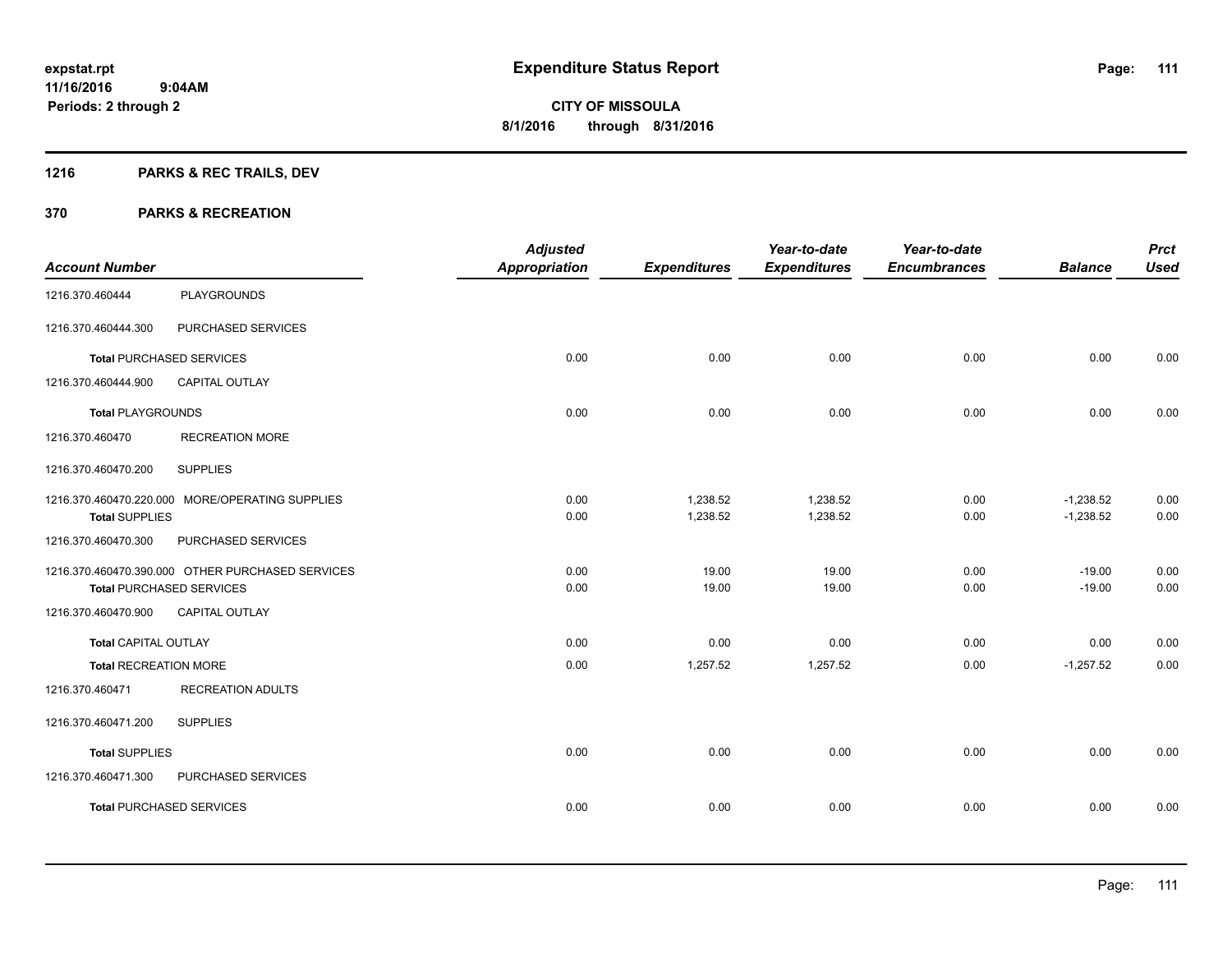# **1216 PARKS & REC TRAILS, DEV**

|                               |                                   | <b>Adjusted</b>      |                     | Year-to-date        | Year-to-date        |                | <b>Prct</b> |
|-------------------------------|-----------------------------------|----------------------|---------------------|---------------------|---------------------|----------------|-------------|
| <b>Account Number</b>         |                                   | <b>Appropriation</b> | <b>Expenditures</b> | <b>Expenditures</b> | <b>Encumbrances</b> | <b>Balance</b> | <b>Used</b> |
| 1216.370.460471.800           | OTHER OBJECTS                     |                      |                     |                     |                     |                |             |
| <b>Total OTHER OBJECTS</b>    |                                   | 0.00                 | 0.00                | 0.00                | 0.00                | 0.00           | 0.00        |
| 1216.370.460471.900           | <b>CAPITAL OUTLAY</b>             |                      |                     |                     |                     |                |             |
| Total RECREATION ADULTS       |                                   | 0.00                 | 0.00                | 0.00                | 0.00                | 0.00           | 0.00        |
| 1216.370.460472               | <b>RECREATION YOUTH</b>           |                      |                     |                     |                     |                |             |
| 1216.370.460472.200           | <b>SUPPLIES</b>                   |                      |                     |                     |                     |                |             |
| <b>Total SUPPLIES</b>         |                                   | 0.00                 | 0.00                | 0.00                | 0.00                | 0.00           | 0.00        |
| 1216.370.460472.300           | PURCHASED SERVICES                |                      |                     |                     |                     |                |             |
|                               | <b>Total PURCHASED SERVICES</b>   | 0.00                 | 0.00                | 0.00                | 0.00                | 0.00           | 0.00        |
| 1216.370.460472.700           | <b>GRANTS &amp; CONTRIBUTIONS</b> |                      |                     |                     |                     |                |             |
|                               | Total GRANTS & CONTRIBUTIONS      | 0.00                 | 0.00                | 0.00                | 0.00                | 0.00           | 0.00        |
| 1216.370.460472.800           | OTHER OBJECTS                     |                      |                     |                     |                     |                |             |
| Total OTHER OBJECTS           |                                   | 0.00                 | 0.00                | 0.00                | 0.00                | 0.00           | 0.00        |
| 1216.370.460472.900           | <b>CAPITAL OUTLAY</b>             |                      |                     |                     |                     |                |             |
| <b>Total RECREATION YOUTH</b> |                                   | 0.00                 | 0.00                | 0.00                | 0.00                | 0.00           | 0.00        |
| 1216.370.460506               | <b>CARAS PARK</b>                 |                      |                     |                     |                     |                |             |
| 1216.370.460506.200           | <b>SUPPLIES</b>                   |                      |                     |                     |                     |                |             |
| <b>Total SUPPLIES</b>         |                                   | 0.00                 | 0.00                | 0.00                | 0.00                | 0.00           | 0.00        |
| 1216.370.460506.300           | PURCHASED SERVICES                |                      |                     |                     |                     |                |             |
|                               | <b>Total PURCHASED SERVICES</b>   | 0.00                 | 0.00                | 0.00                | 0.00                | 0.00           | 0.00        |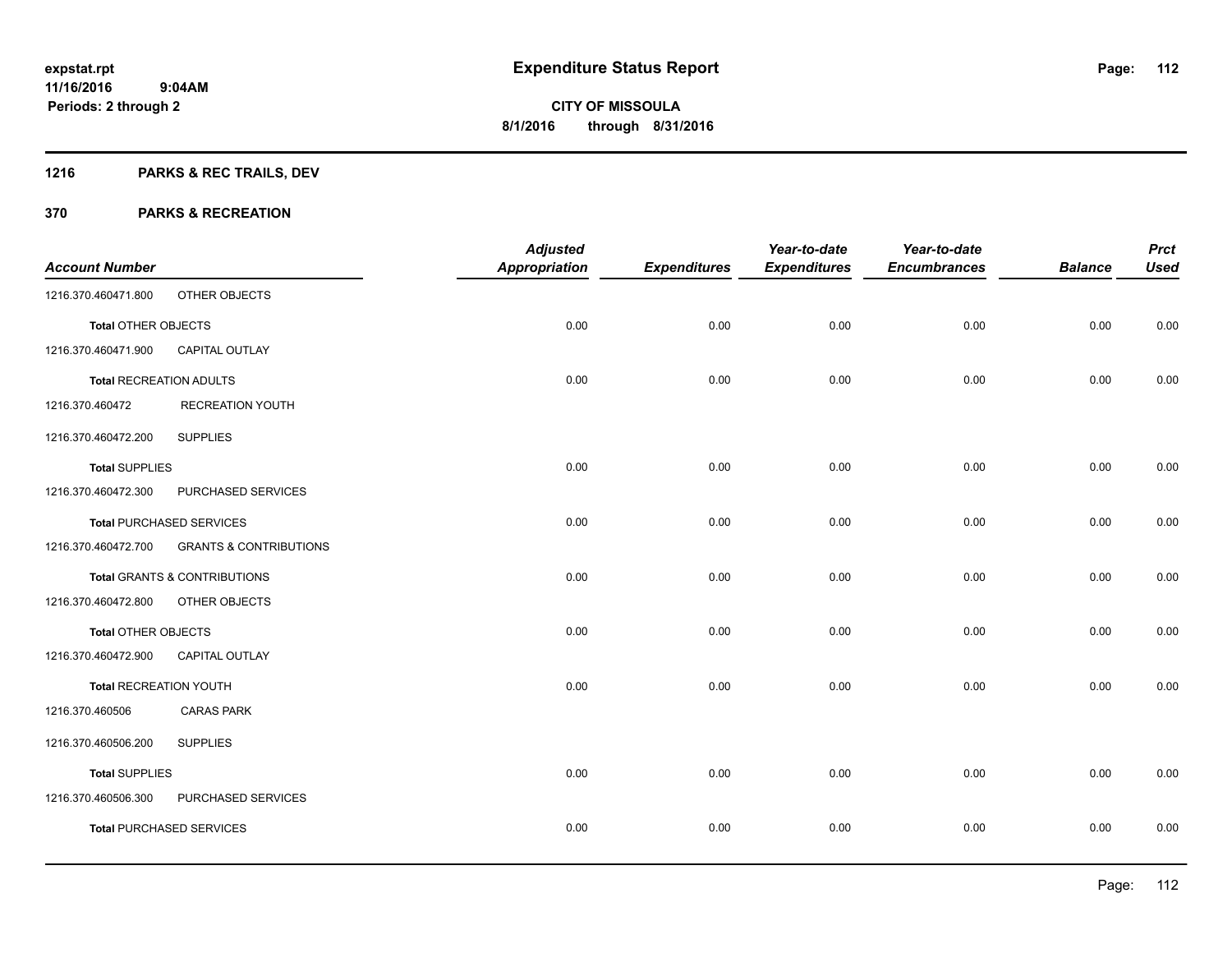# **1216 PARKS & REC TRAILS, DEV**

|                                 |                                                   | <b>Adjusted</b>      |                        | Year-to-date           | Year-to-date        |                              | <b>Prct</b>  |
|---------------------------------|---------------------------------------------------|----------------------|------------------------|------------------------|---------------------|------------------------------|--------------|
| <b>Account Number</b>           |                                                   | <b>Appropriation</b> | <b>Expenditures</b>    | <b>Expenditures</b>    | <b>Encumbrances</b> | <b>Balance</b>               | <b>Used</b>  |
| 1216.370.460506.900             | <b>CAPITAL OUTLAY</b>                             |                      |                        |                        |                     |                              |              |
| <b>Total CARAS PARK</b>         |                                                   | 0.00                 | 0.00                   | 0.00                   | 0.00                | 0.00                         | 0.00         |
| 1216.370.460507                 | <b>COMMUNITY TRAILS</b>                           |                      |                        |                        |                     |                              |              |
| 1216.370.460507.200             | <b>SUPPLIES</b>                                   |                      |                        |                        |                     |                              |              |
| <b>Total SUPPLIES</b>           |                                                   | 0.00                 | 0.00                   | 0.00                   | 0.00                | 0.00                         | 0.00         |
| 1216.370.460507.300             | PURCHASED SERVICES                                |                      |                        |                        |                     |                              |              |
|                                 | <b>Total PURCHASED SERVICES</b>                   | 0.00                 | 0.00                   | 0.00                   | 0.00                | 0.00                         | 0.00         |
| 1216.370.460507.900             | CAPITAL OUTLAY                                    |                      |                        |                        |                     |                              |              |
| <b>Total COMMUNITY TRAILS</b>   |                                                   | 0.00                 | 0.00                   | 0.00                   | 0.00                | 0.00                         | 0.00         |
| 1216.370.460508                 | <b>KIWANIS PARK</b>                               |                      |                        |                        |                     |                              |              |
| 1216.370.460508.900             | <b>CAPITAL OUTLAY</b>                             |                      |                        |                        |                     |                              |              |
| <b>Total KIWANIS PARK</b>       | 1216.370.460508.930.000 KIWANIS PARK IMPROVEMENTS | 0.00<br>0.00         | 90,303.40<br>90,303.40 | 90,303.40<br>90,303.40 | 0.00<br>0.00        | $-90,303.40$<br>$-90,303.40$ | 0.00<br>0.00 |
| 1216.370.460509                 | <b>KIM WILLIAMS TRAIL</b>                         |                      |                        |                        |                     |                              |              |
| 1216.370.460509.900             | <b>CAPITAL OUTLAY</b>                             |                      |                        |                        |                     |                              |              |
| <b>Total KIM WILLIAMS TRAIL</b> |                                                   | 0.00                 | 0.00                   | 0.00                   | 0.00                | 0.00                         | 0.00         |
| 1216.370.460511                 | PARK ENTERPRISE                                   |                      |                        |                        |                     |                              |              |
| 1216.370.460511.200             | <b>SUPPLIES</b>                                   |                      |                        |                        |                     |                              |              |
| <b>Total SUPPLIES</b>           |                                                   | 0.00                 | 0.00                   | 0.00                   | 0.00                | 0.00                         | 0.00         |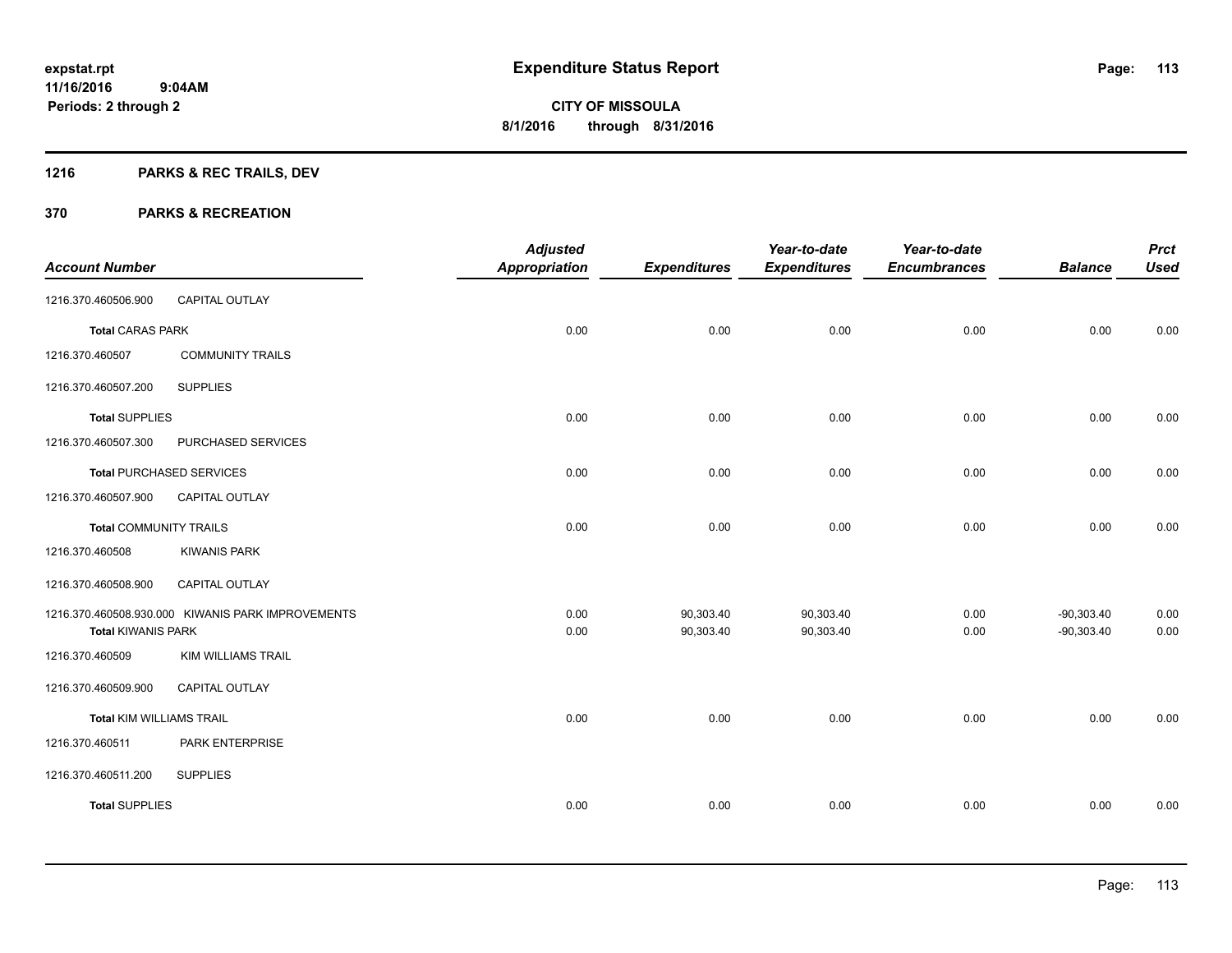# **1216 PARKS & REC TRAILS, DEV**

| <b>Account Number</b>        |                                                          | <b>Adjusted</b><br><b>Appropriation</b> | <b>Expenditures</b> | Year-to-date<br><b>Expenditures</b> | Year-to-date<br><b>Encumbrances</b> | <b>Balance</b> | <b>Prct</b><br><b>Used</b> |
|------------------------------|----------------------------------------------------------|-----------------------------------------|---------------------|-------------------------------------|-------------------------------------|----------------|----------------------------|
|                              |                                                          |                                         |                     |                                     |                                     |                |                            |
| 1216.370.460511.300          | PURCHASED SERVICES                                       |                                         |                     |                                     |                                     |                |                            |
| <b>Total PARK ENTERPRISE</b> |                                                          | 0.00                                    | 0.00                | 0.00                                | 0.00                                | 0.00           | 0.00                       |
| 1216.370.460512              | <b>PARK MEMORIALS</b>                                    |                                         |                     |                                     |                                     |                |                            |
| 1216.370.460512.200          | <b>SUPPLIES</b>                                          |                                         |                     |                                     |                                     |                |                            |
| <b>Total SUPPLIES</b>        |                                                          | 0.00                                    | 0.00                | 0.00                                | 0.00                                | 0.00           | 0.00                       |
| 1216.370.460512.300          | PURCHASED SERVICES                                       |                                         |                     |                                     |                                     |                |                            |
|                              | <b>Total PURCHASED SERVICES</b>                          | 0.00                                    | 0.00                | 0.00                                | 0.00                                | 0.00           | 0.00                       |
| 1216.370.460512.800          | OTHER OBJECTS                                            |                                         |                     |                                     |                                     |                |                            |
| <b>Total OTHER OBJECTS</b>   |                                                          | 0.00                                    | 0.00                | 0.00                                | 0.00                                | 0.00           | 0.00                       |
| 1216.370.460512.900          | <b>CAPITAL OUTLAY</b>                                    |                                         |                     |                                     |                                     |                |                            |
| <b>Total PARK MEMORIALS</b>  |                                                          | 0.00                                    | 0.00                | 0.00                                | 0.00                                | 0.00           | 0.00                       |
| 1216.370.460513              | RECREATIONAL DONATIONS SPEC EVENTS                       |                                         |                     |                                     |                                     |                |                            |
| 1216.370.460513.200          | <b>SUPPLIES</b>                                          |                                         |                     |                                     |                                     |                |                            |
|                              | 1216.370.460513.220.000 REC DONATIONS/OPERATING SUPPLIES | 0.00                                    | 2,789.95            | 3,389.95                            | 0.00                                | $-3,389.95$    | 0.00                       |
| <b>Total SUPPLIES</b>        |                                                          | 0.00                                    | 2,789.95            | 3,389.95                            | 0.00                                | $-3,389.95$    | 0.00                       |
| 1216.370.460513.300          | PURCHASED SERVICES                                       |                                         |                     |                                     |                                     |                |                            |
|                              | <b>Total PURCHASED SERVICES</b>                          | 0.00                                    | 0.00                | 0.00                                | 0.00                                | 0.00           | 0.00                       |
| 1216.370.460513.800          | OTHER OBJECTS                                            |                                         |                     |                                     |                                     |                |                            |
| <b>Total OTHER OBJECTS</b>   |                                                          | 0.00                                    | 0.00                | 0.00                                | 0.00                                | 0.00           | 0.00                       |
| 1216.370.460513.900          | <b>CAPITAL OUTLAY</b>                                    |                                         |                     |                                     |                                     |                |                            |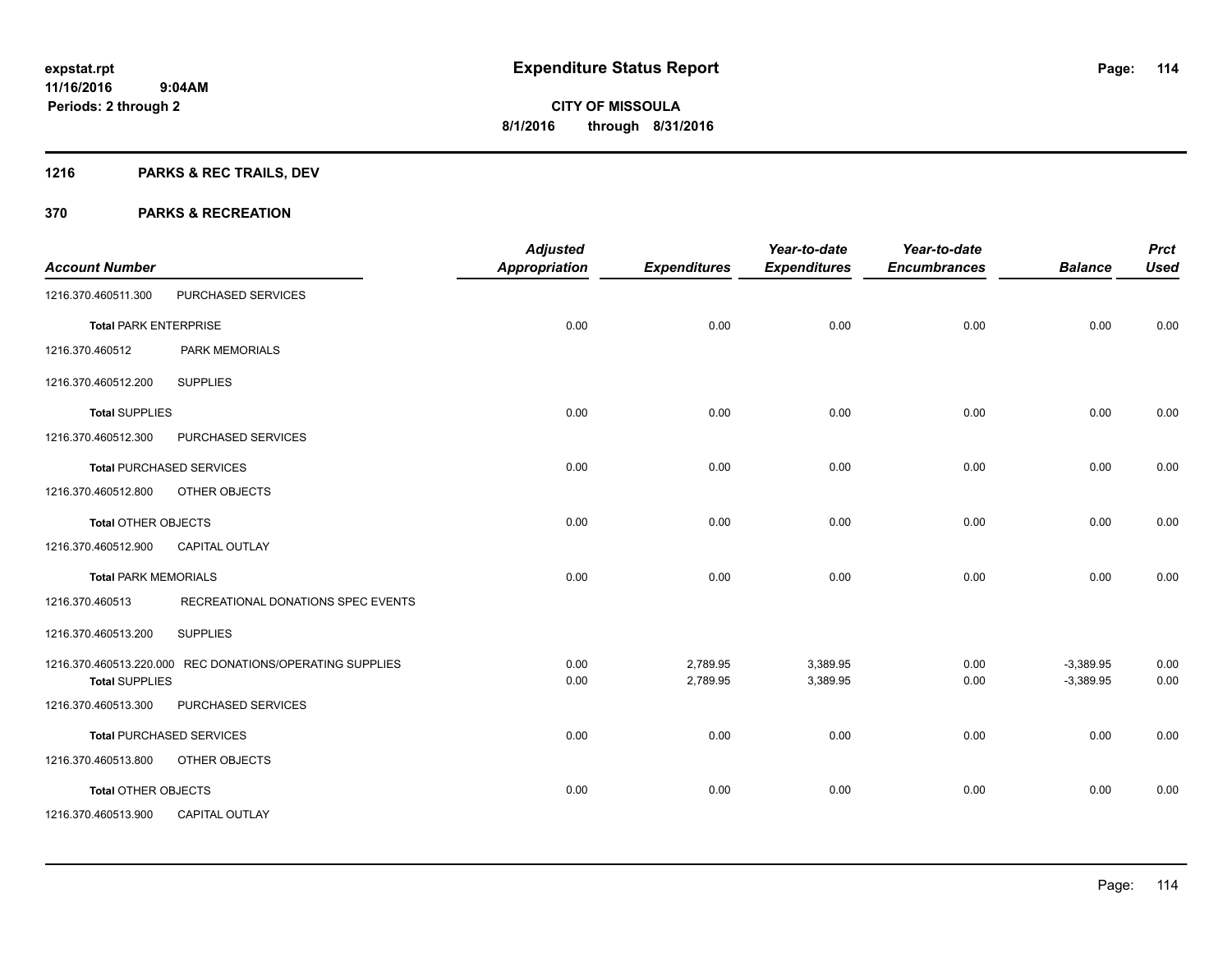# **1216 PARKS & REC TRAILS, DEV**

| <b>Account Number</b>          |                                                           | <b>Adjusted</b><br>Appropriation | <b>Expenditures</b> | Year-to-date<br><b>Expenditures</b> | Year-to-date<br><b>Encumbrances</b> | <b>Balance</b> | <b>Prct</b><br><b>Used</b> |
|--------------------------------|-----------------------------------------------------------|----------------------------------|---------------------|-------------------------------------|-------------------------------------|----------------|----------------------------|
| <b>Total CAPITAL OUTLAY</b>    |                                                           | 0.00                             | 0.00                | 0.00                                | 0.00                                | 0.00           | 0.00                       |
|                                | Total RECREATIONAL DONATIONS SPEC EVENTS                  | 0.00                             | 2,789.95            | 3,389.95                            | 0.00                                | $-3,389.95$    | 0.00                       |
| 1216.370.460514                | <b>URBAN FORESTRY</b>                                     |                                  |                     |                                     |                                     |                |                            |
| 1216.370.460514.100            | PERSONAL SERVICES                                         |                                  |                     |                                     |                                     |                |                            |
| <b>Total PERSONAL SERVICES</b> |                                                           | 0.00                             | 0.00                | 0.00                                | 0.00                                | 0.00           | 0.00                       |
| 1216.370.460514.200            | <b>SUPPLIES</b>                                           |                                  |                     |                                     |                                     |                |                            |
|                                | 1216.370.460514.220.000 URBAN FORESTRY/OPERATING SUPPLIES | 0.00                             | 48.43               | 48.43                               | 0.00                                | $-48.43$       | 0.00                       |
| <b>Total SUPPLIES</b>          |                                                           | 0.00                             | 48.43               | 48.43                               | 0.00                                | $-48.43$       | 0.00                       |
| 1216.370.460514.300            | PURCHASED SERVICES                                        |                                  |                     |                                     |                                     |                |                            |
|                                | <b>Total PURCHASED SERVICES</b>                           | 0.00                             | 0.00                | 0.00                                | 0.00                                | 0.00           | 0.00                       |
| 1216.370.460514.900            | CAPITAL OUTLAY                                            |                                  |                     |                                     |                                     |                |                            |
|                                | 1216.370.460514.940.000 MACHINERY & EQUIPMENT             | 0.00                             | 9,150.00            | 9,150.00                            | 0.00                                | $-9,150.00$    | 0.00                       |
| <b>Total CAPITAL OUTLAY</b>    |                                                           | 0.00                             | 9,150.00            | 9,150.00                            | 0.00                                | $-9,150.00$    | 0.00                       |
| <b>Total URBAN FORESTRY</b>    |                                                           | 0.00                             | 9,198.43            | 9,198.43                            | 0.00                                | $-9,198.43$    | 0.00                       |
| 1216.370.460516                | <b>PARK REVOLVING</b>                                     |                                  |                     |                                     |                                     |                |                            |
| 1216.370.460516.800            | OTHER OBJECTS                                             |                                  |                     |                                     |                                     |                |                            |
| <b>Total PARK REVOLVING</b>    |                                                           | 0.00                             | 0.00                | 0.00                                | 0.00                                | 0.00           | 0.00                       |
| 1216.370.460517                | OPEN SPACE PURCHASE & DONATIONS                           |                                  |                     |                                     |                                     |                |                            |
| 1216.370.460517.200            | <b>SUPPLIES</b>                                           |                                  |                     |                                     |                                     |                |                            |
| <b>Total SUPPLIES</b>          |                                                           | 0.00                             | 0.00                | 0.00                                | 0.00                                | 0.00           | 0.00                       |
| 1216.370.460517.300            | PURCHASED SERVICES                                        |                                  |                     |                                     |                                     |                |                            |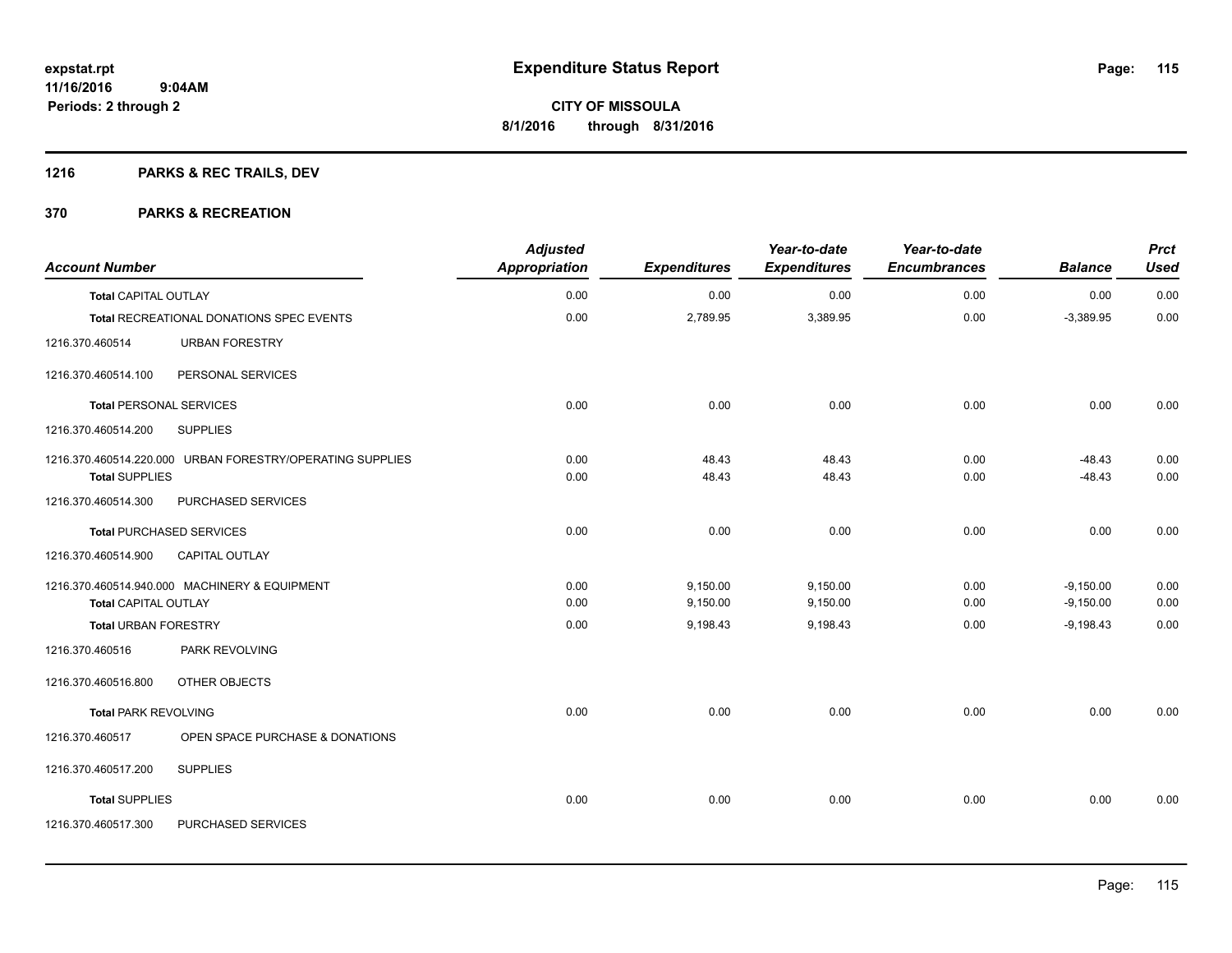# **1216 PARKS & REC TRAILS, DEV**

| <b>Account Number</b>         |                                       | <b>Adjusted</b><br>Appropriation | <b>Expenditures</b> | Year-to-date<br><b>Expenditures</b> | Year-to-date<br><b>Encumbrances</b> | <b>Balance</b> | <b>Prct</b><br><b>Used</b> |
|-------------------------------|---------------------------------------|----------------------------------|---------------------|-------------------------------------|-------------------------------------|----------------|----------------------------|
|                               | <b>Total PURCHASED SERVICES</b>       | 0.00                             | 0.00                | 0.00                                | 0.00                                | 0.00           | 0.00                       |
| 1216.370.460517.900           | <b>CAPITAL OUTLAY</b>                 |                                  |                     |                                     |                                     |                |                            |
|                               | Total OPEN SPACE PURCHASE & DONATIONS | 0.00                             | 0.00                | 0.00                                | 0.00                                | 0.00           | 0.00                       |
| 1216.370.460518               | SILVERS LAGOON                        |                                  |                     |                                     |                                     |                |                            |
| 1216.370.460518.900           | <b>CAPITAL OUTLAY</b>                 |                                  |                     |                                     |                                     |                |                            |
| <b>Total SILVERS LAGOON</b>   |                                       | 0.00                             | 0.00                | 0.00                                | 0.00                                | 0.00           | 0.00                       |
| 1216.370.460519               | <b>AQUATICS CAPITAL</b>               |                                  |                     |                                     |                                     |                |                            |
| 1216.370.460519.200           | <b>SUPPLIES</b>                       |                                  |                     |                                     |                                     |                |                            |
| <b>Total SUPPLIES</b>         |                                       | 0.00                             | 0.00                | 0.00                                | 0.00                                | 0.00           | 0.00                       |
| 1216.370.460519.300           | PURCHASED SERVICES                    |                                  |                     |                                     |                                     |                |                            |
|                               | <b>Total PURCHASED SERVICES</b>       | 0.00                             | 0.00                | 0.00                                | 0.00                                | 0.00           | 0.00                       |
| 1216.370.460519.900           | <b>CAPITAL OUTLAY</b>                 |                                  |                     |                                     |                                     |                |                            |
| <b>Total AQUATICS CAPITAL</b> |                                       | 0.00                             | 0.00                | 0.00                                | 0.00                                | 0.00           | 0.00                       |
| 1216.370.460520               | *** Title Not Found ***               |                                  |                     |                                     |                                     |                |                            |
| 1216.370.460520.200           | <b>SUPPLIES</b>                       |                                  |                     |                                     |                                     |                |                            |
| <b>Total SUPPLIES</b>         |                                       | 0.00                             | 0.00                | 0.00                                | 0.00                                | 0.00           | 0.00                       |
| 1216.370.460520.300           | PURCHASED SERVICES                    |                                  |                     |                                     |                                     |                |                            |
|                               | <b>Total PURCHASED SERVICES</b>       | 0.00                             | 0.00                | 0.00                                | 0.00                                | 0.00           | 0.00                       |
| 1216.370.460520.900           | <b>CAPITAL OUTLAY</b>                 |                                  |                     |                                     |                                     |                |                            |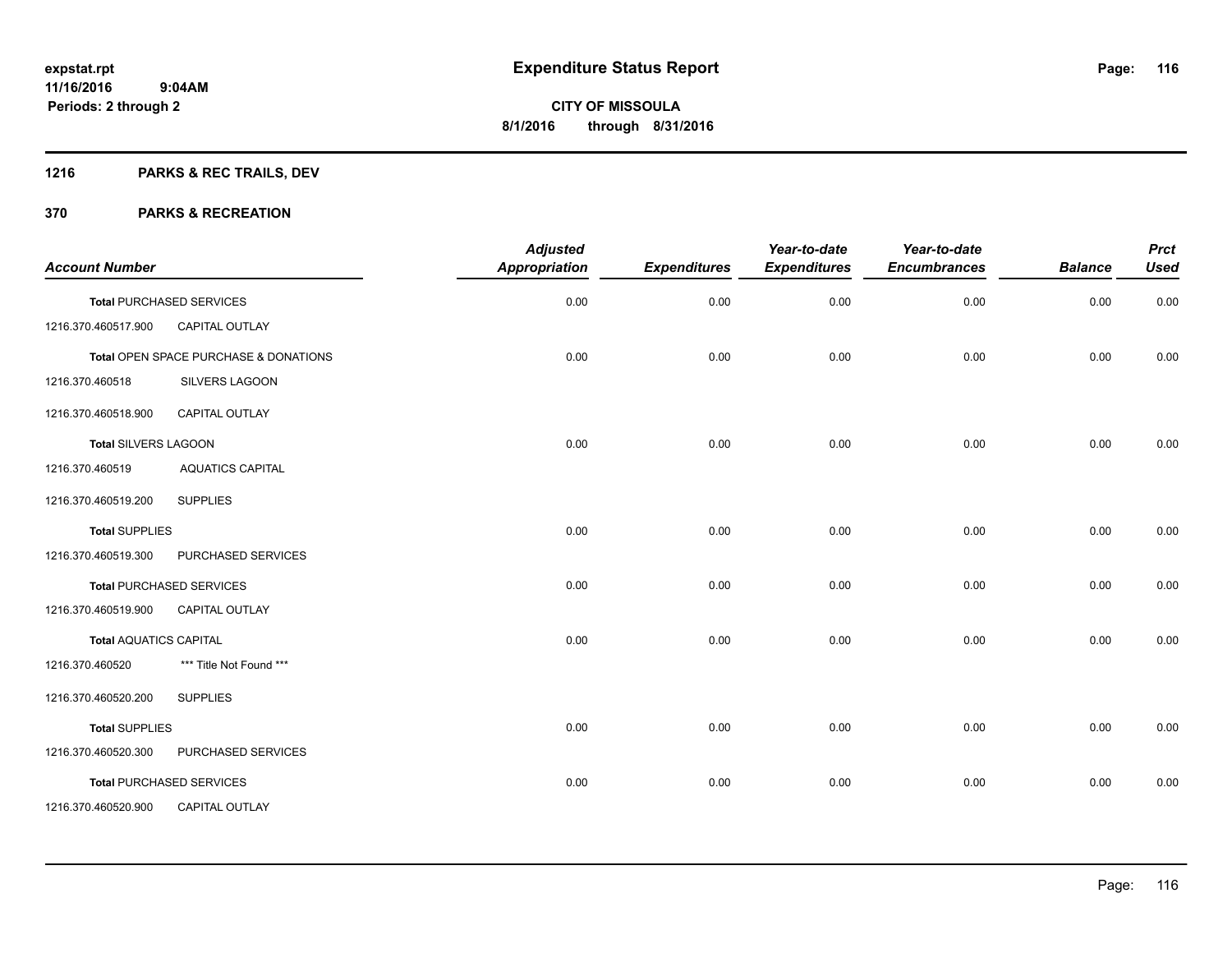# **1216 PARKS & REC TRAILS, DEV**

| <b>Account Number</b>         |                                                                 | <b>Adjusted</b><br><b>Appropriation</b> | <b>Expenditures</b> | Year-to-date<br><b>Expenditures</b> | Year-to-date<br><b>Encumbrances</b> | <b>Balance</b> | <b>Prct</b><br><b>Used</b> |
|-------------------------------|-----------------------------------------------------------------|-----------------------------------------|---------------------|-------------------------------------|-------------------------------------|----------------|----------------------------|
| Total *** Title Not Found *** |                                                                 | 0.00                                    | 0.00                | 0.00                                | 0.00                                | 0.00           | 0.00                       |
| 1216.370.460521               | CONSERVATION LANDS DONATIONS                                    |                                         |                     |                                     |                                     |                |                            |
| 1216.370.460521.100           | PERSONAL SERVICES                                               |                                         |                     |                                     |                                     |                |                            |
|                               | 1216.370.460521.110.000 CONSV LANDS MGMT GRANTS                 | 0.00                                    | 2,122.20            | 5,568.48                            | 0.00                                | $-5,568.48$    | 0.00                       |
|                               | 1216.370.460521.140.000 CONSERVATION LAND MGMT GRANT/EMP CONTRI | 0.00                                    | 299.08              | 784.76                              | 0.00                                | $-784.76$      | 0.00                       |
|                               | <b>Total PERSONAL SERVICES</b>                                  | 0.00                                    | 2,421.28            | 6,353.24                            | 0.00                                | $-6,353.24$    | 0.00                       |
| 1216.370.460521.200           | <b>SUPPLIES</b>                                                 |                                         |                     |                                     |                                     |                |                            |
| <b>Total SUPPLIES</b>         |                                                                 | 0.00                                    | 0.00                | 0.00                                | 0.00                                | 0.00           | 0.00                       |
| 1216.370.460521.300           | PURCHASED SERVICES                                              |                                         |                     |                                     |                                     |                |                            |
|                               | 1216.370.460521.350.086 PROFESSIONAL SERVICES~WEED PROGRAM      | 0.00                                    | 0.00                | 2,160.32                            | 0.00                                | $-2,160.32$    | 0.00                       |
|                               | <b>Total PURCHASED SERVICES</b>                                 | 0.00                                    | 0.00                | 2,160.32                            | 0.00                                | $-2,160.32$    | 0.00                       |
| 1216.370.460521.900           | <b>CAPITAL OUTLAY</b>                                           |                                         |                     |                                     |                                     |                |                            |
| <b>Total CAPITAL OUTLAY</b>   |                                                                 | 0.00                                    | 0.00                | 0.00                                | 0.00                                | 0.00           | 0.00                       |
|                               | <b>Total CONSERVATION LANDS DONATIONS</b>                       | 0.00                                    | 2,421.28            | 8,513.56                            | 0.00                                | $-8,513.56$    | 0.00                       |
| 1216.370.460522               | CONVERSATION LAND DONATIONS                                     |                                         |                     |                                     |                                     |                |                            |
| 1216.370.460522.200           | <b>SUPPLIES</b>                                                 |                                         |                     |                                     |                                     |                |                            |
| <b>Total SUPPLIES</b>         |                                                                 | 0.00                                    | 0.00                | 0.00                                | 0.00                                | 0.00           | 0.00                       |
| 1216.370.460522.900           | <b>CAPITAL OUTLAY</b>                                           |                                         |                     |                                     |                                     |                |                            |
|                               | <b>Total CONVERSATION LAND DONATIONS</b>                        | 0.00                                    | 0.00                | 0.00                                | 0.00                                | 0.00           | 0.00                       |
| 1216.370.460523               | *** Title Not Found ***                                         |                                         |                     |                                     |                                     |                |                            |
| 1216.370.460523.100           | PERSONAL SERVICES                                               |                                         |                     |                                     |                                     |                |                            |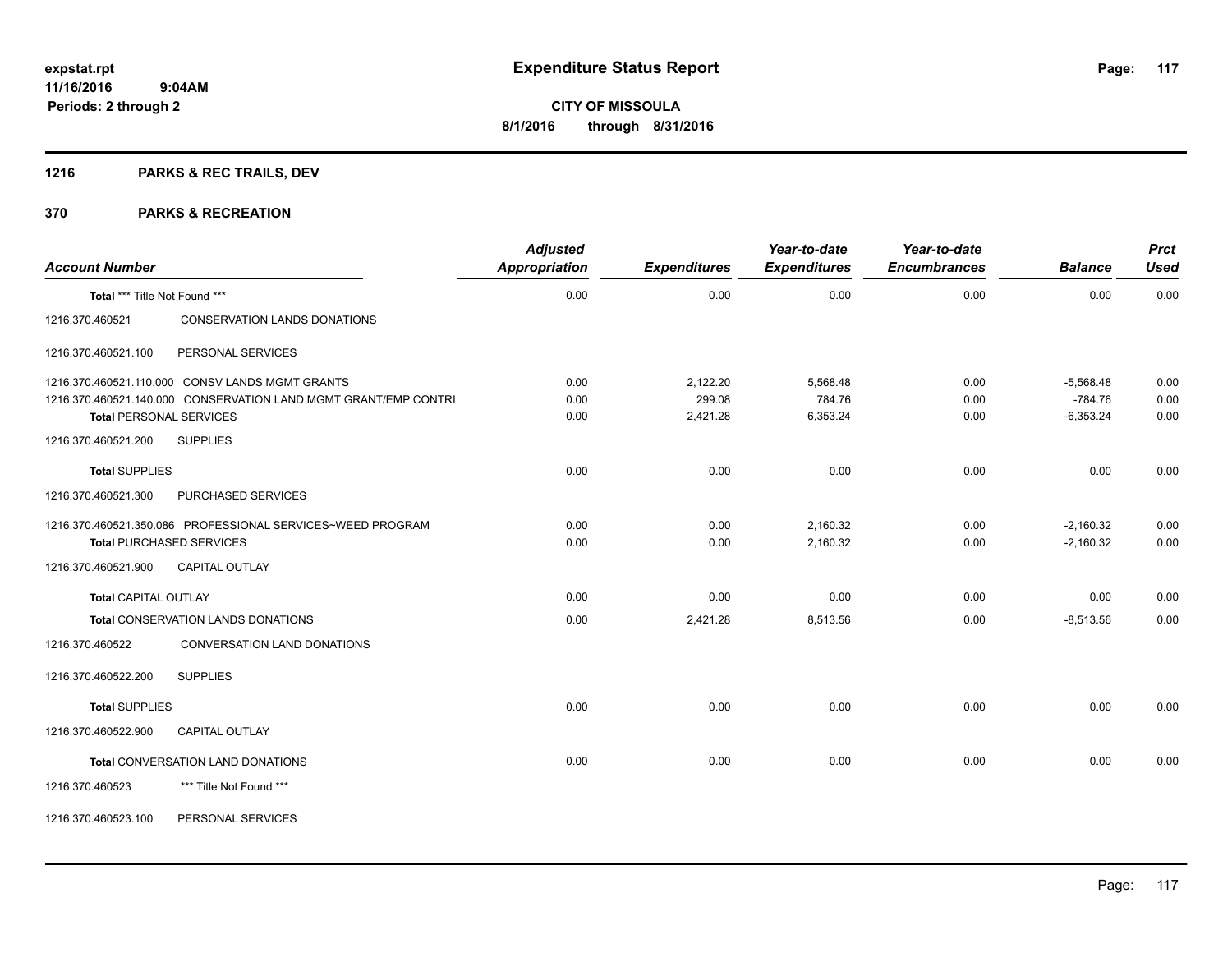# **1216 PARKS & REC TRAILS, DEV**

| <b>Account Number</b>          |                                 | <b>Adjusted</b><br><b>Appropriation</b> | <b>Expenditures</b> | Year-to-date<br><b>Expenditures</b> | Year-to-date<br><b>Encumbrances</b> | <b>Balance</b> | <b>Prct</b><br><b>Used</b> |
|--------------------------------|---------------------------------|-----------------------------------------|---------------------|-------------------------------------|-------------------------------------|----------------|----------------------------|
| <b>Total PERSONAL SERVICES</b> |                                 | 0.00                                    | 0.00                | 0.00                                | 0.00                                | 0.00           | 0.00                       |
| 1216.370.460523.300            | PURCHASED SERVICES              |                                         |                     |                                     |                                     |                |                            |
|                                | <b>Total PURCHASED SERVICES</b> | 0.00                                    | 0.00                | 0.00                                | 0.00                                | 0.00           | 0.00                       |
| 1216.370.460523.900            | <b>CAPITAL OUTLAY</b>           |                                         |                     |                                     |                                     |                |                            |
| Total *** Title Not Found ***  |                                 | 0.00                                    | 0.00                | 0.00                                | 0.00                                | 0.00           | 0.00                       |
| 1216.370.460524                | *** Title Not Found ***         |                                         |                     |                                     |                                     |                |                            |
| 1216.370.460524.100            | PERSONAL SERVICES               |                                         |                     |                                     |                                     |                |                            |
| <b>Total PERSONAL SERVICES</b> |                                 | 0.00                                    | 0.00                | 0.00                                | 0.00                                | 0.00           | 0.00                       |
| 1216.370.460524.200            | <b>SUPPLIES</b>                 |                                         |                     |                                     |                                     |                |                            |
| <b>Total SUPPLIES</b>          |                                 | 0.00                                    | 0.00                | 0.00                                | 0.00                                | 0.00           | 0.00                       |
| 1216.370.460524.300            | PURCHASED SERVICES              |                                         |                     |                                     |                                     |                |                            |
| Total *** Title Not Found ***  |                                 | 0.00                                    | 0.00                | 0.00                                | 0.00                                | 0.00           | 0.00                       |
| 1216.370.510110                | <b>MERCHANT SERVICES</b>        |                                         |                     |                                     |                                     |                |                            |
| 1216.370.510110.500            | <b>FIXED CHARGES</b>            |                                         |                     |                                     |                                     |                |                            |
|                                | <b>Total MERCHANT SERVICES</b>  | 0.00                                    | 0.00                | 0.00                                | 0.00                                | 0.00           | 0.00                       |
|                                | Total PARKS & REC TRAILS, DEV   | 0.00                                    | 107,770.58          | 114,462.86                          | 0.00                                | $-114,462.86$  | 0.00                       |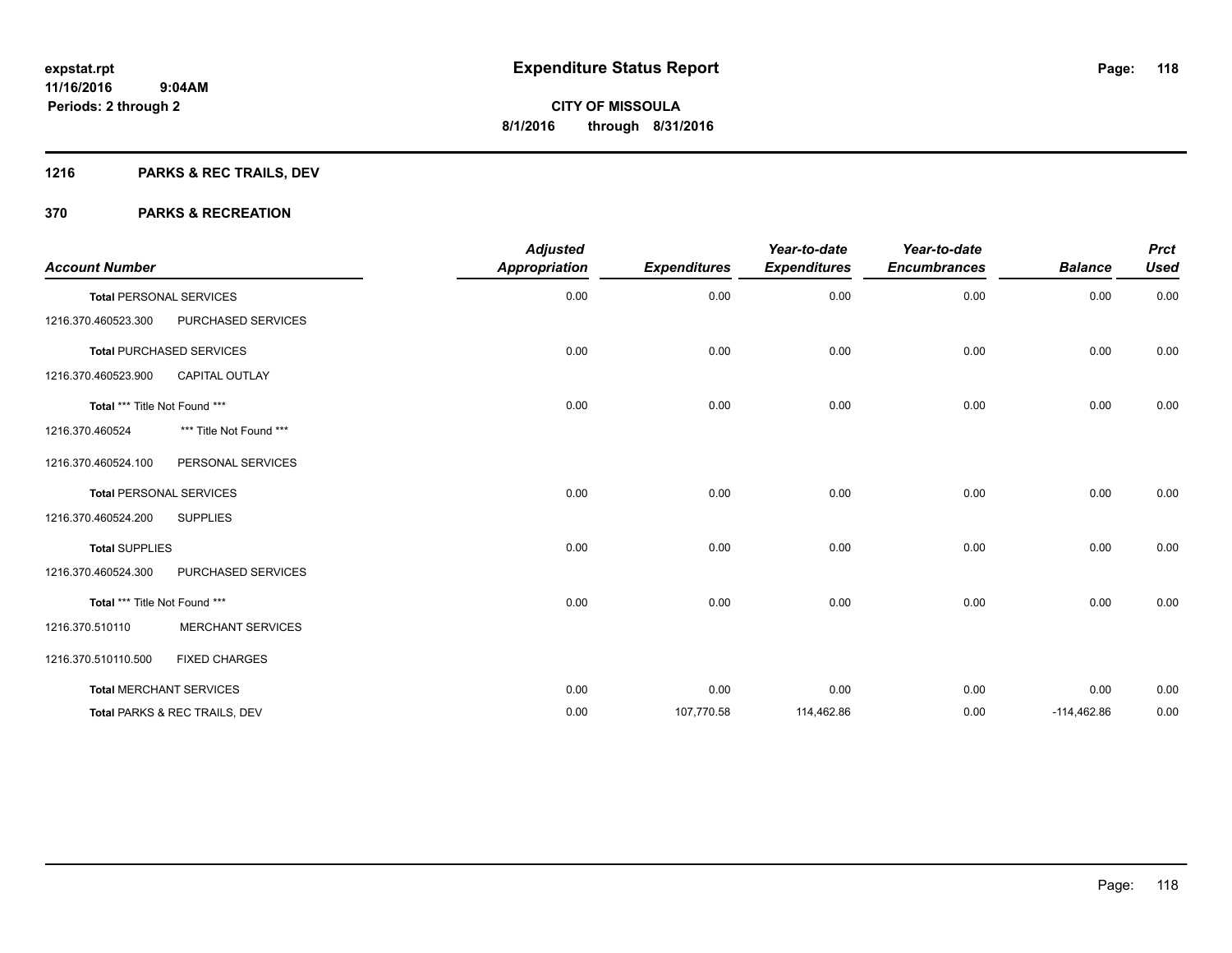## **1217 PARKS CITY LIFE GYM LEASE**

|                                |                                             | <b>Adjusted</b>      |                     | Year-to-date        | Year-to-date        |                | <b>Prct</b> |
|--------------------------------|---------------------------------------------|----------------------|---------------------|---------------------|---------------------|----------------|-------------|
| <b>Account Number</b>          |                                             | <b>Appropriation</b> | <b>Expenditures</b> | <b>Expenditures</b> | <b>Encumbrances</b> | <b>Balance</b> | <b>Used</b> |
| 1217.370.460440                | CITY LIFE GYM LEASE                         |                      |                     |                     |                     |                |             |
| 1217.370.460440.100            | PERSONAL SERVICES                           |                      |                     |                     |                     |                |             |
| <b>Total PERSONAL SERVICES</b> |                                             | 0.00                 | 0.00                | 0.00                | 0.00                | 0.00           | 0.00        |
| 1217.370.460440.200            | <b>SUPPLIES</b>                             |                      |                     |                     |                     |                |             |
| <b>Total SUPPLIES</b>          |                                             | 0.00                 | 0.00                | 0.00                | 0.00                | 0.00           | 0.00        |
| 1217.370.460440.300            | PURCHASED SERVICES                          |                      |                     |                     |                     |                |             |
|                                | <b>Total PURCHASED SERVICES</b>             | 0.00                 | 0.00                | 0.00                | 0.00                | 0.00           | 0.00        |
| 1217.370.460440.500            | <b>FIXED CHARGES</b>                        |                      |                     |                     |                     |                |             |
|                                | 1217.370.460440.500.000 LEASE/FIXED CHARGES | 0.00                 | 0.00                | 4,000.00            | 0.00                | $-4,000.00$    | 0.00        |
| <b>Total FIXED CHARGES</b>     |                                             | 0.00                 | 0.00                | 4,000.00            | 0.00                | $-4,000.00$    | 0.00        |
| 1217.370.460440.900            | <b>CAPITAL OUTLAY</b>                       |                      |                     |                     |                     |                |             |
| <b>Total CAPITAL OUTLAY</b>    |                                             | 0.00                 | 0.00                | 0.00                | 0.00                | 0.00           | 0.00        |
| Total CITY LIFE GYM LEASE      |                                             | 0.00                 | 0.00                | 4,000.00            | 0.00                | $-4,000.00$    | 0.00        |
| 1217.370.460471                | <b>RECREATION ADULTS</b>                    |                      |                     |                     |                     |                |             |
| 1217.370.460471.200            | <b>SUPPLIES</b>                             |                      |                     |                     |                     |                |             |
| <b>Total RECREATION ADULTS</b> |                                             | 0.00                 | 0.00                | 0.00                | 0.00                | 0.00           | 0.00        |
| 1217.370.510110                | <b>MERCHANT SERVICES</b>                    |                      |                     |                     |                     |                |             |
| 1217.370.510110.500            | <b>FIXED CHARGES</b>                        |                      |                     |                     |                     |                |             |
| <b>Total MERCHANT SERVICES</b> |                                             | 0.00                 | 0.00                | 0.00                | 0.00                | 0.00           | 0.00        |
|                                | <b>Total PARKS CITY LIFE GYM LEASE</b>      | 0.00                 | 0.00                | 4,000.00            | 0.00                | $-4,000.00$    | 0.00        |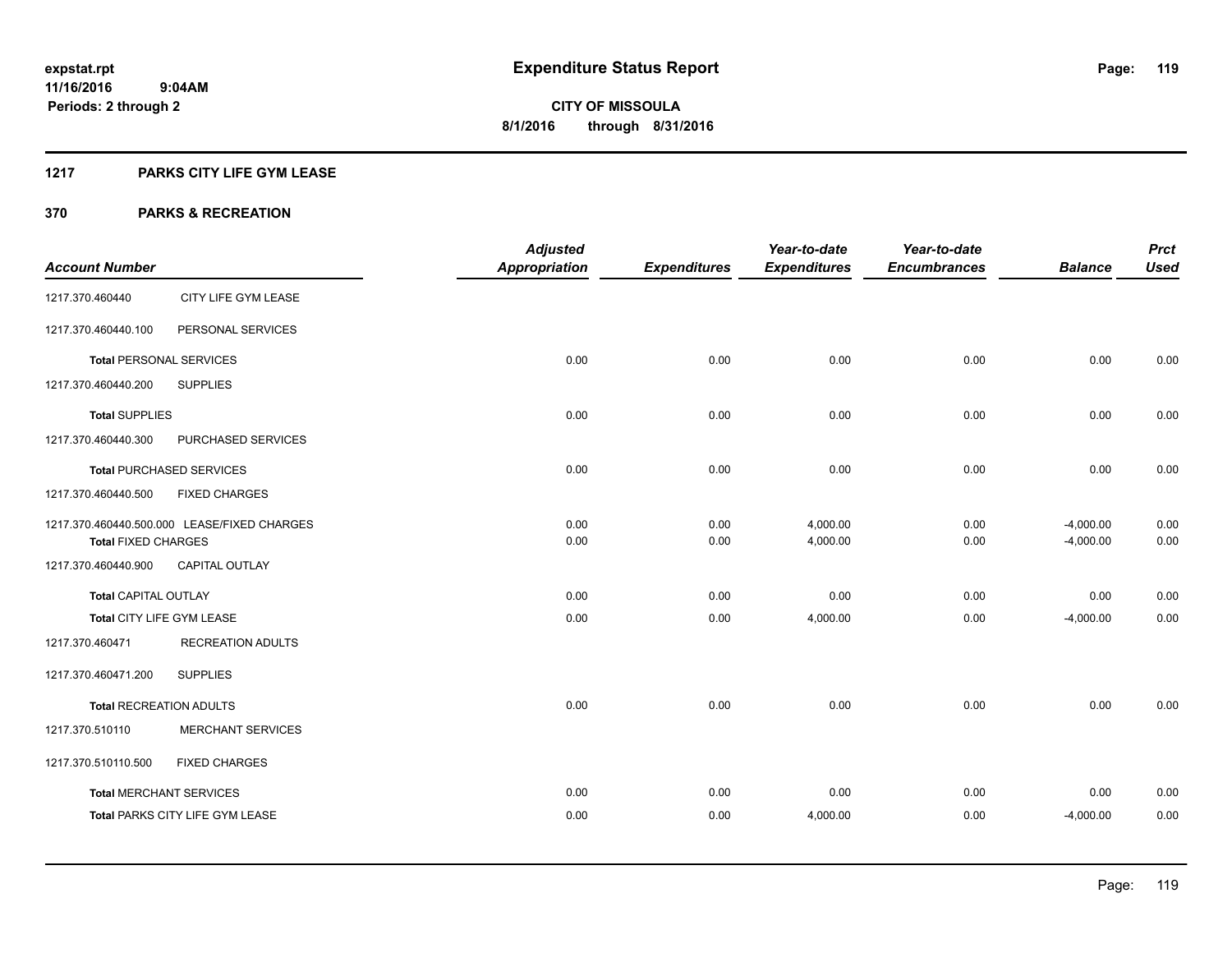#### **1218 ALL ABILITIES PLAYGROUND**

| <b>Account Number</b>    |                                       | <b>Adjusted</b><br><b>Appropriation</b> | <b>Expenditures</b> | Year-to-date<br><b>Expenditures</b> | Year-to-date<br><b>Encumbrances</b> | <b>Balance</b> | <b>Prct</b><br><b>Used</b> |
|--------------------------|---------------------------------------|-----------------------------------------|---------------------|-------------------------------------|-------------------------------------|----------------|----------------------------|
| 1218.370.460444          | <b>PLAYGROUNDS</b>                    |                                         |                     |                                     |                                     |                |                            |
| 1218.370.460444.300      | PURCHASED SERVICES                    |                                         |                     |                                     |                                     |                |                            |
|                          | <b>Total PURCHASED SERVICES</b>       | 0.00                                    | 0.00                | 0.00                                | 0.00                                | 0.00           | 0.00                       |
| 1218.370.460444.900      | <b>CAPITAL OUTLAY</b>                 |                                         |                     |                                     |                                     |                |                            |
| <b>Total PLAYGROUNDS</b> |                                       | 0.00                                    | 0.00                | 0.00                                | 0.00                                | 0.00           | 0.00                       |
| 1218.370.510110          | <b>MERCHANT SERVICES</b>              |                                         |                     |                                     |                                     |                |                            |
| 1218.370.510110.500      | <b>FIXED CHARGES</b>                  |                                         |                     |                                     |                                     |                |                            |
|                          | <b>Total MERCHANT SERVICES</b>        | 0.00                                    | 0.00                | 0.00                                | 0.00                                | 0.00           | 0.00                       |
|                          | <b>Total ALL ABILITIES PLAYGROUND</b> | 0.00                                    | 0.00                | 0.00                                | 0.00                                | 0.00           | 0.00                       |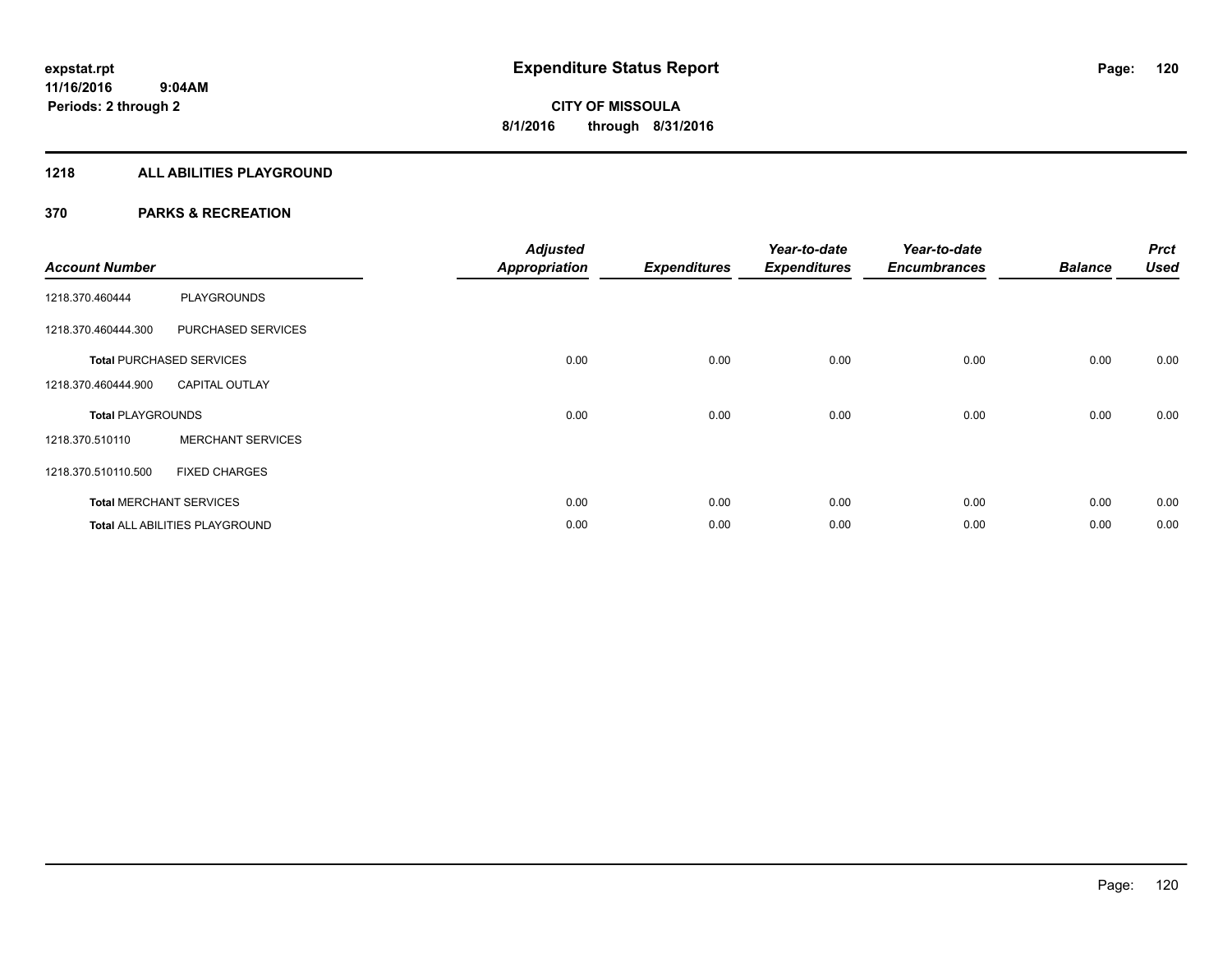#### **1219 FT MISSOULA REGIONAL PARK**

|                                                | <b>Adjusted</b>      |                     | Year-to-date        | Year-to-date        |                | <b>Prct</b> |
|------------------------------------------------|----------------------|---------------------|---------------------|---------------------|----------------|-------------|
| <b>Account Number</b>                          | <b>Appropriation</b> | <b>Expenditures</b> | <b>Expenditures</b> | <b>Encumbrances</b> | <b>Balance</b> | <b>Used</b> |
| CONSTRUCTION<br>1219.370.460401                |                      |                     |                     |                     |                |             |
| PERSONAL SERVICES<br>1219.370.460401.100       |                      |                     |                     |                     |                |             |
| 1219.370.460401.110.000 SALARIES AND WAGES     | 0.00                 | 3,882.25            | 7,020.07            | 0.00                | $-7,020.07$    | 0.00        |
| 1219.370.460401.140.000 EMPLOYER CONTRIBUTIONS | 0.00                 | 324.62              | 1,660.78            | 0.00                | $-1,660.78$    | 0.00        |
| <b>Total PERSONAL SERVICES</b>                 | 0.00                 | 4,206.87            | 8,680.85            | 0.00                | $-8,680.85$    | 0.00        |
| 1219.370.460401.200<br><b>SUPPLIES</b>         |                      |                     |                     |                     |                |             |
| 1219.370.460401.220.000 OPERATING SUPPLIES     | 0.00                 | 504.43              | 504.43              | 0.00                | $-504.43$      | 0.00        |
| <b>Total SUPPLIES</b>                          | 0.00                 | 504.43              | 504.43              | 0.00                | $-504.43$      | 0.00        |
| PURCHASED SERVICES<br>1219.370.460401.300      |                      |                     |                     |                     |                |             |
| 1219.370.460401.344.000 TELEPHONE SERVICE      | 0.00                 | 53.54               | 53.54               | 0.00                | $-53.54$       | 0.00        |
| <b>Total PURCHASED SERVICES</b>                | 0.00                 | 53.54               | 53.54               | 0.00                | $-53.54$       | 0.00        |
| <b>CAPITAL OUTLAY</b><br>1219.370.460401.900   |                      |                     |                     |                     |                |             |
| <b>Total CAPITAL OUTLAY</b>                    | 0.00                 | 0.00                | 0.00                | 0.00                | 0.00           | 0.00        |
| <b>Total CONSTRUCTION</b>                      | 0.00                 | 4,764.84            | 9,238.82            | 0.00                | $-9,238.82$    | 0.00        |
| <b>RECREATION</b><br>1219.370.460441           |                      |                     |                     |                     |                |             |
| 1219.370.460441.100<br>PERSONAL SERVICES       |                      |                     |                     |                     |                |             |
| 1219.370.460441.110.000 SALARIES AND WAGES     | 0.00                 | 3,356.81            | 6,013.16            | 0.00                | $-6,013.16$    | 0.00        |
| 1219.370.460441.140.000 EMPLOYER CONTRIBUTIONS | 0.00                 | 1,570.72            | 2,674.64            | 0.00                | $-2,674.64$    | 0.00        |
| <b>Total PERSONAL SERVICES</b>                 | 0.00                 | 4,927.53            | 8,687.80            | 0.00                | $-8,687.80$    | 0.00        |
| 1219.370.460441.200<br><b>SUPPLIES</b>         |                      |                     |                     |                     |                |             |
| 1219.370.460441.220.000 OPERATING SUPPLIES     | 0.00                 | 534.12              | 534.12              | 0.00                | $-534.12$      | 0.00        |
| <b>Total SUPPLIES</b>                          | 0.00                 | 534.12              | 534.12              | 0.00                | $-534.12$      | 0.00        |
| <b>Total RECREATION</b>                        | 0.00                 | 5,461.65            | 9,221.92            | 0.00                | $-9,221.92$    | 0.00        |
|                                                |                      |                     |                     |                     |                |             |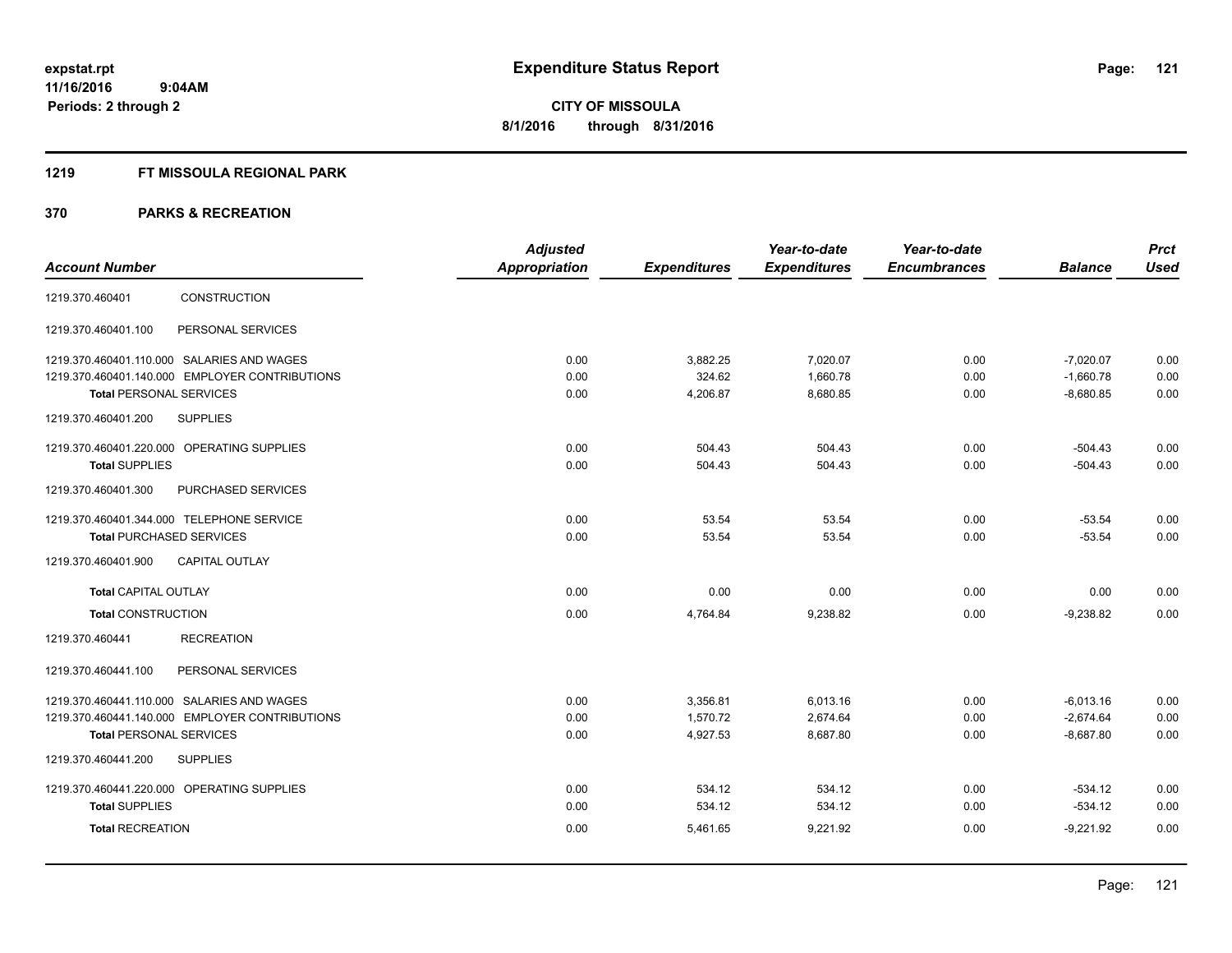#### **1219 FT MISSOULA REGIONAL PARK**

| <b>Account Number</b>         |                                 | <b>Adjusted</b><br><b>Appropriation</b> | <b>Expenditures</b> | Year-to-date<br><b>Expenditures</b> | Year-to-date<br><b>Encumbrances</b> | <b>Balance</b> | <b>Prct</b><br><b>Used</b> |
|-------------------------------|---------------------------------|-----------------------------------------|---------------------|-------------------------------------|-------------------------------------|----------------|----------------------------|
| 1219.370.460444               | <b>PLAYGROUNDS</b>              |                                         |                     |                                     |                                     |                |                            |
| 1219.370.460444.200           | <b>SUPPLIES</b>                 |                                         |                     |                                     |                                     |                |                            |
| <b>Total SUPPLIES</b>         |                                 | 0.00                                    | 0.00                | 0.00                                | 0.00                                | 0.00           | 0.00                       |
| 1219.370.460444.300           | PURCHASED SERVICES              |                                         |                     |                                     |                                     |                |                            |
|                               | <b>Total PURCHASED SERVICES</b> | 0.00                                    | 0.00                | 0.00                                | 0.00                                | 0.00           | 0.00                       |
| 1219.370.460444.900           | <b>CAPITAL OUTLAY</b>           |                                         |                     |                                     |                                     |                |                            |
| <b>Total PLAYGROUNDS</b>      |                                 | 0.00                                    | 0.00                | 0.00                                | 0.00                                | 0.00           | 0.00                       |
| 1219.370.460501               | PARK MAINTENANCE ROUTINE        |                                         |                     |                                     |                                     |                |                            |
| 1219.370.460501.100           | PERSONAL SERVICES               |                                         |                     |                                     |                                     |                |                            |
|                               | Total PARK MAINTENANCE ROUTINE  | 0.00                                    | 0.00                | 0.00                                | 0.00                                | 0.00           | 0.00                       |
| 1219.370.510110               | <b>MERCHANT SERVICES</b>        |                                         |                     |                                     |                                     |                |                            |
| 1219.370.510110.500           | <b>FIXED CHARGES</b>            |                                         |                     |                                     |                                     |                |                            |
|                               | <b>Total MERCHANT SERVICES</b>  | 0.00                                    | 0.00                | 0.00                                | 0.00                                | 0.00           | 0.00                       |
| 1219.370.640444               | *** Title Not Found ***         |                                         |                     |                                     |                                     |                |                            |
| 1219.370.640444.200           | <b>SUPPLIES</b>                 |                                         |                     |                                     |                                     |                |                            |
| Total *** Title Not Found *** |                                 | 0.00                                    | 0.00                | 0.00                                | 0.00                                | 0.00           | 0.00                       |
|                               | Total FT MISSOULA REGIONAL PARK | 0.00                                    | 10,226.49           | 18,460.74                           | 0.00                                | $-18,460.74$   | 0.00                       |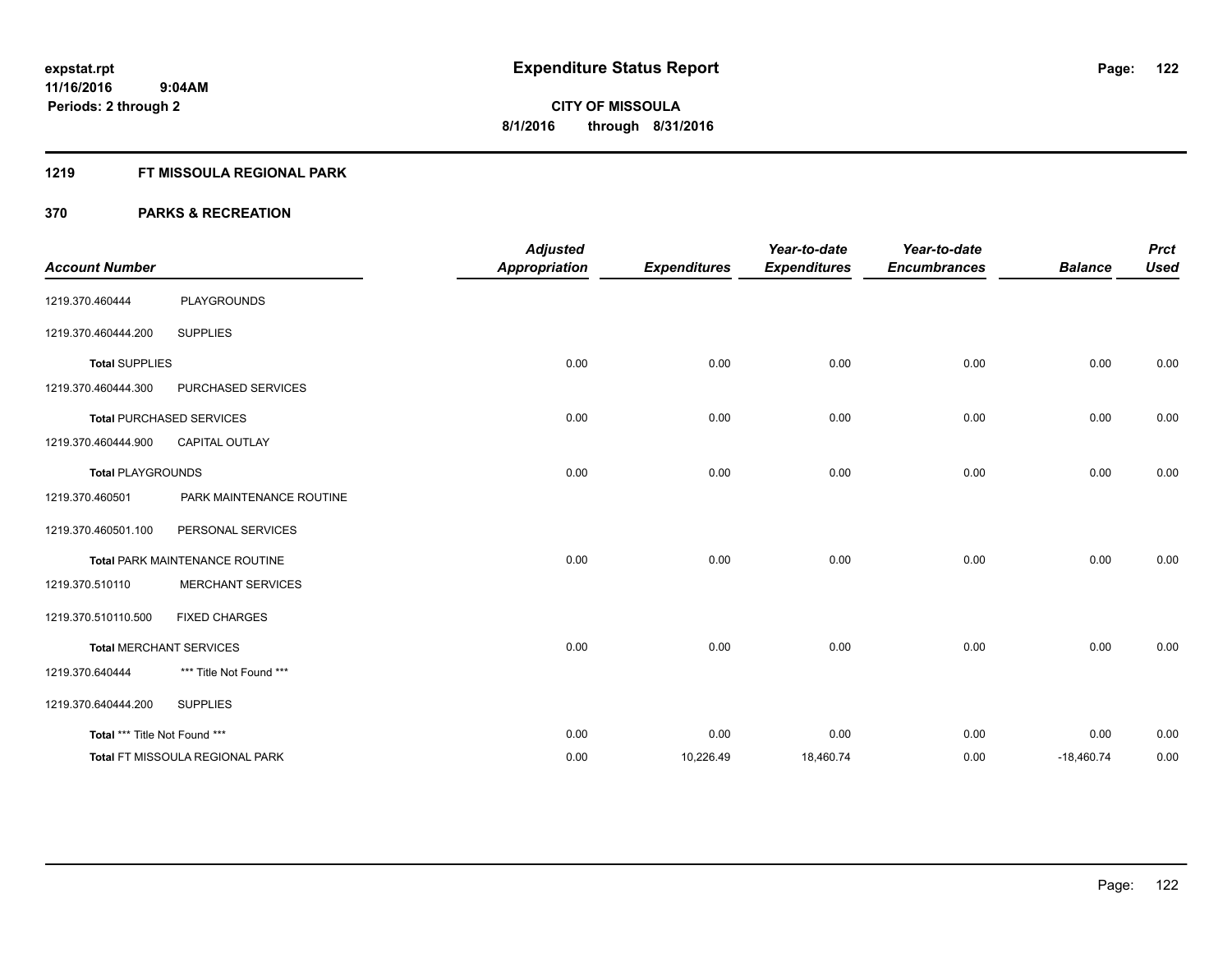**expstat.rpt Expenditure Status Report** 

**11/16/2016 9:04AM Periods: 2 through 2**

**CITY OF MISSOULA 8/1/2016 through 8/31/2016**

#### **1241 CREMAIN WALL & CEMETERY DONATIONS FUND**

**340 CEMETERY**

| <b>Account Number</b>                |                                              | <b>Adjusted</b><br><b>Appropriation</b> | <b>Expenditures</b> | Year-to-date<br><b>Expenditures</b> | Year-to-date<br><b>Encumbrances</b> | <b>Balance</b> | <b>Prct</b><br><b>Used</b> |
|--------------------------------------|----------------------------------------------|-----------------------------------------|---------------------|-------------------------------------|-------------------------------------|----------------|----------------------------|
| 1241.340.430920                      | <b>FACILITIES</b>                            |                                         |                     |                                     |                                     |                |                            |
| 1241.340.430920.900                  | <b>CAPITAL OUTLAY</b>                        |                                         |                     |                                     |                                     |                |                            |
| <b>Total FACILITIES</b>              |                                              | 0.00                                    | 0.00                | 0.00                                | 0.00                                | 0.00           | 0.00                       |
| 1241.340.430921                      | <b>CEMETERY MEMORIAL</b>                     |                                         |                     |                                     |                                     |                |                            |
| 1241.340.430921.900                  | <b>CAPITAL OUTLAY</b>                        |                                         |                     |                                     |                                     |                |                            |
|                                      | <b>Total CEMETERY MEMORIAL</b>               | 0.00                                    | 0.00                | 0.00                                | 0.00                                | 0.00           | 0.00                       |
| 1241.340.430930                      | <b>GROUNDS MAINTENANCE</b>                   |                                         |                     |                                     |                                     |                |                            |
| 1241.340.430930.900                  | CAPITAL OUTLAY                               |                                         |                     |                                     |                                     |                |                            |
| 1241.340.430930.930.000 IMPROVEMENTS |                                              | 0.00                                    | 300.00              | 478.00                              | 0.00                                | $-478.00$      | 0.00                       |
|                                      | <b>Total GROUNDS MAINTENANCE</b>             | 0.00                                    | 300.00              | 478.00                              | 0.00                                | $-478.00$      | 0.00                       |
| 1241.340.510110                      | <b>MERCHANT SERVICES</b>                     |                                         |                     |                                     |                                     |                |                            |
| 1241.340.510110.500                  | <b>FIXED CHARGES</b>                         |                                         |                     |                                     |                                     |                |                            |
| <b>Total MERCHANT SERVICES</b>       |                                              | 0.00                                    | 0.00                | 0.00                                | 0.00                                | 0.00           | 0.00                       |
|                                      | Total CREMAIN WALL & CEMETERY DONATIONS FUND | 0.00                                    | 300.00              | 478.00                              | 0.00                                | $-478.00$      | 0.00                       |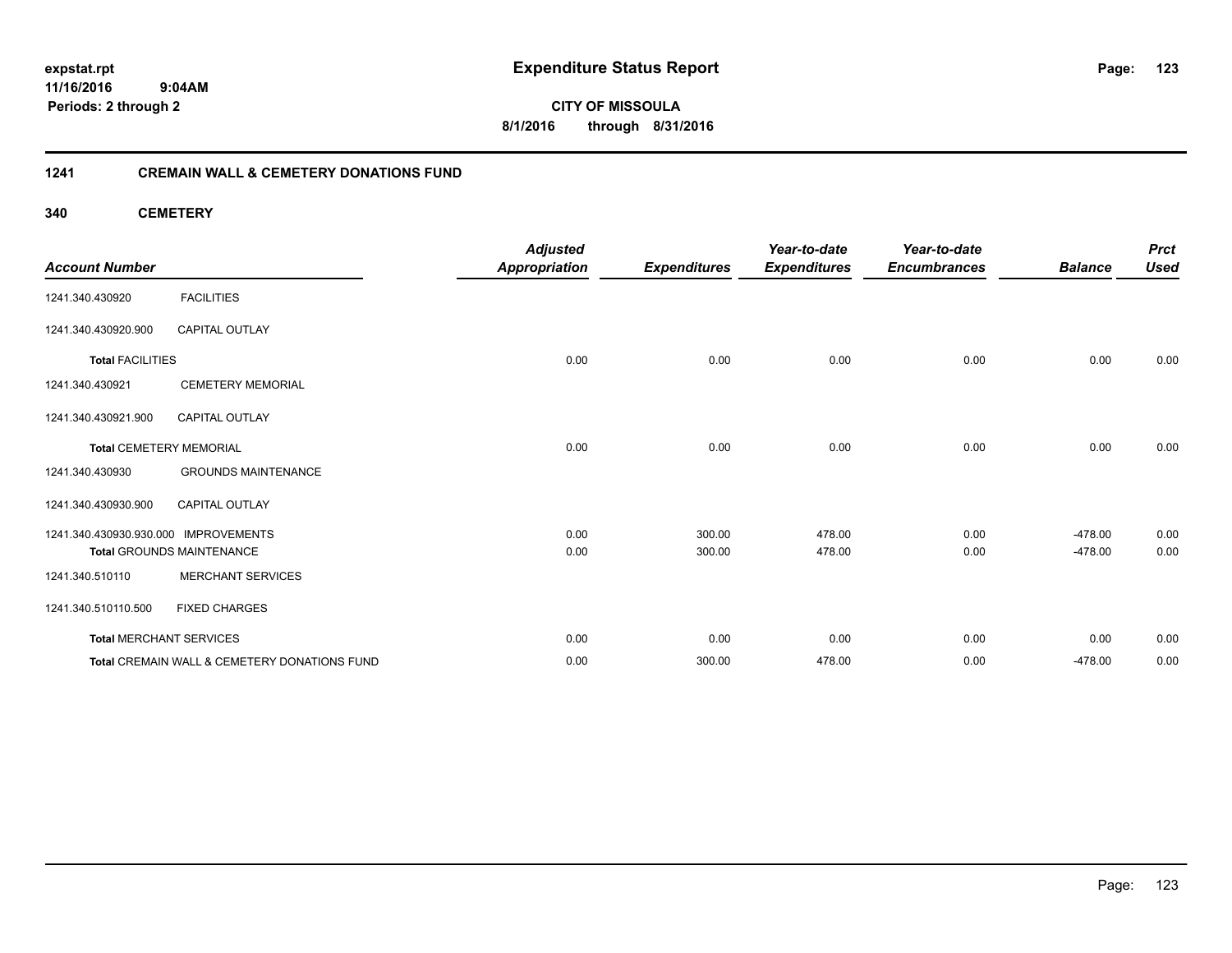# **1242 CEMETERY CARE FUND**

#### **340 CEMETERY**

| <b>Account Number</b>      |                                  | <b>Adjusted</b><br><b>Appropriation</b> | <b>Expenditures</b> | Year-to-date<br><b>Expenditures</b> | Year-to-date<br><b>Encumbrances</b> | <b>Balance</b> | <b>Prct</b><br><b>Used</b> |
|----------------------------|----------------------------------|-----------------------------------------|---------------------|-------------------------------------|-------------------------------------|----------------|----------------------------|
| 1242.340.430920            | <b>FACILITIES</b>                |                                         |                     |                                     |                                     |                |                            |
| 1242.340.430920.800        | OTHER OBJECTS                    |                                         |                     |                                     |                                     |                |                            |
| <b>Total OTHER OBJECTS</b> |                                  | 0.00                                    | 0.00                | 0.00                                | 0.00                                | 0.00           | 0.00                       |
| 1242.340.430920.900        | <b>CAPITAL OUTLAY</b>            |                                         |                     |                                     |                                     |                |                            |
| <b>Total FACILITIES</b>    |                                  | 0.00                                    | 0.00                | 0.00                                | 0.00                                | 0.00           | 0.00                       |
| 1242.340.430930            | <b>GROUNDS MAINTENANCE</b>       |                                         |                     |                                     |                                     |                |                            |
| 1242.340.430930.900        | <b>CAPITAL OUTLAY</b>            |                                         |                     |                                     |                                     |                |                            |
|                            | <b>Total GROUNDS MAINTENANCE</b> | 0.00                                    | 0.00                | 0.00                                | 0.00                                | 0.00           | 0.00                       |
| 1242.340.510110            | <b>MERCHANT SERVICES</b>         |                                         |                     |                                     |                                     |                |                            |
| 1242.340.510110.500        | <b>FIXED CHARGES</b>             |                                         |                     |                                     |                                     |                |                            |
|                            | <b>Total MERCHANT SERVICES</b>   | 0.00                                    | 0.00                | 0.00                                | 0.00                                | 0.00           | 0.00                       |
|                            | <b>Total CEMETERY CARE FUND</b>  | 0.00                                    | 0.00                | 0.00                                | 0.00                                | 0.00           | 0.00                       |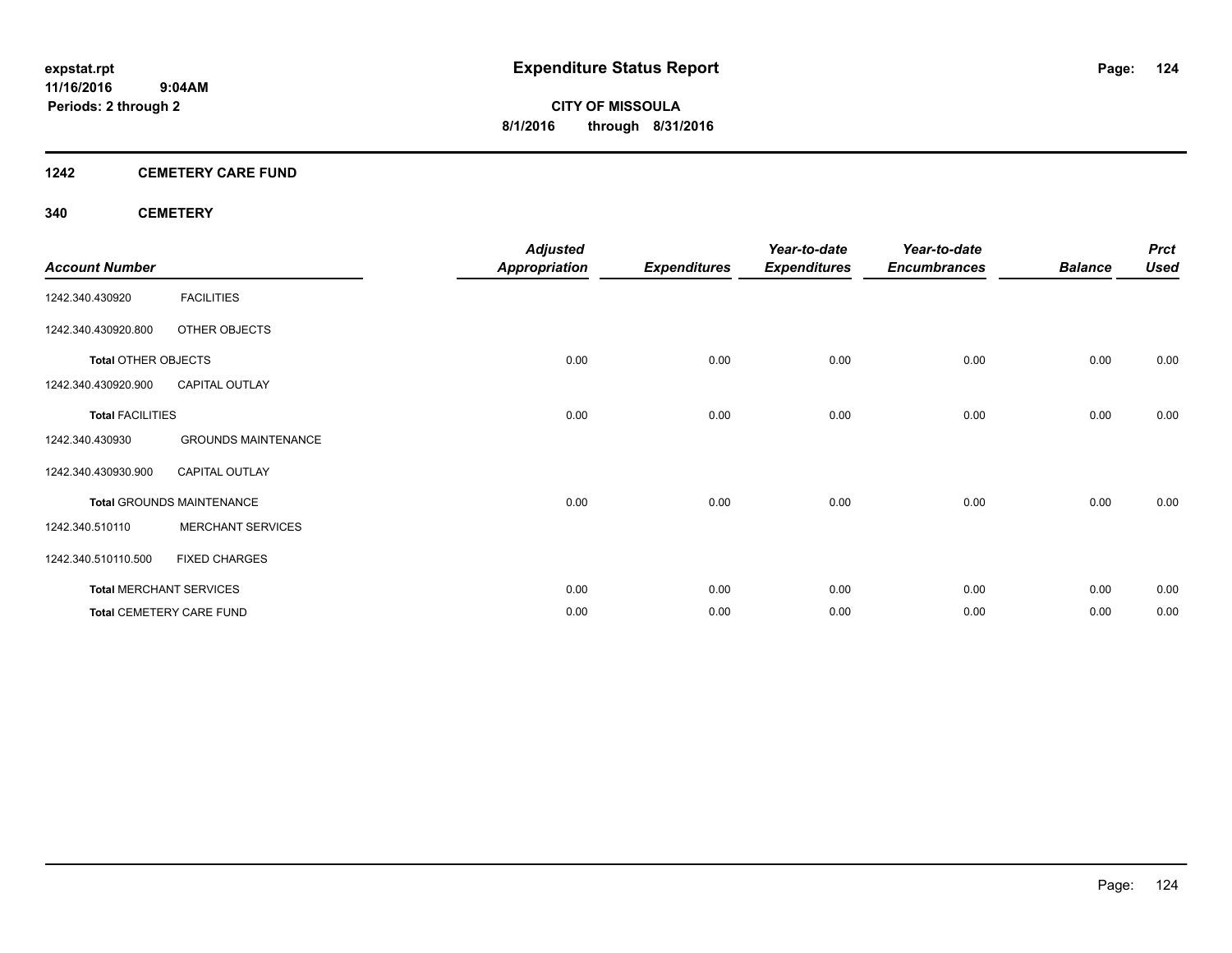## **1243 CEMETERY MEMORIAL FUND**

#### **340 CEMETERY**

| <b>Account Number</b> |                                     | <b>Adjusted</b><br><b>Appropriation</b> | <b>Expenditures</b> | Year-to-date<br><b>Expenditures</b> | Year-to-date<br><b>Encumbrances</b> | <b>Balance</b> | <b>Prct</b><br><b>Used</b> |
|-----------------------|-------------------------------------|-----------------------------------------|---------------------|-------------------------------------|-------------------------------------|----------------|----------------------------|
| 1243.340.430921       | <b>CEMETERY MEMORIAL</b>            |                                         |                     |                                     |                                     |                |                            |
| 1243.340.430921.900   | <b>CAPITAL OUTLAY</b>               |                                         |                     |                                     |                                     |                |                            |
|                       | <b>Total CEMETERY MEMORIAL</b>      | 0.00                                    | 0.00                | 0.00                                | 0.00                                | 0.00           | 0.00                       |
| 1243.340.430930       | <b>GROUNDS MAINTENANCE</b>          |                                         |                     |                                     |                                     |                |                            |
| 1243.340.430930.900   | <b>CAPITAL OUTLAY</b>               |                                         |                     |                                     |                                     |                |                            |
|                       | <b>Total GROUNDS MAINTENANCE</b>    | 0.00                                    | 0.00                | 0.00                                | 0.00                                | 0.00           | 0.00                       |
| 1243.340.510110       | <b>MERCHANT SERVICES</b>            |                                         |                     |                                     |                                     |                |                            |
| 1243.340.510110.500   | <b>FIXED CHARGES</b>                |                                         |                     |                                     |                                     |                |                            |
|                       | <b>Total CEMETERY MEMORIAL FUND</b> | 0.00                                    | 0.00                | 0.00                                | 0.00                                | 0.00           | 0.00                       |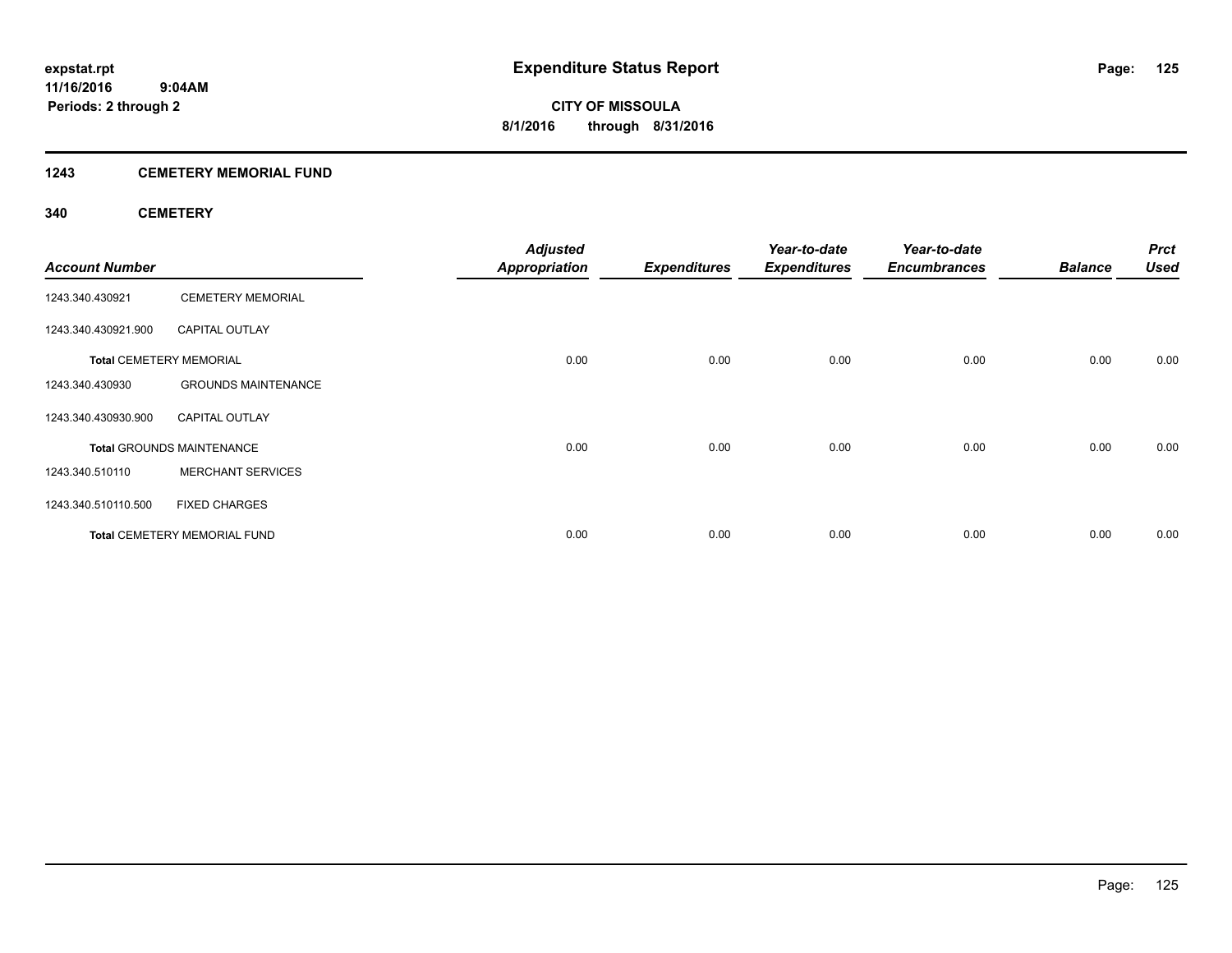#### **1265 TITLE 1 PROJECTS FUND**

# **240 FINANCE**

| <b>Account Number</b>         |                                         | <b>Adjusted</b><br><b>Appropriation</b> | <b>Expenditures</b> | Year-to-date<br><b>Expenditures</b> | Year-to-date<br><b>Encumbrances</b> | <b>Balance</b> | <b>Prct</b><br><b>Used</b> |
|-------------------------------|-----------------------------------------|-----------------------------------------|---------------------|-------------------------------------|-------------------------------------|----------------|----------------------------|
| 1265.240.411850               | ECONOMIC DEVELOPMENT                    |                                         |                     |                                     |                                     |                |                            |
| 1265.240.411850.500           | <b>FIXED CHARGES</b>                    |                                         |                     |                                     |                                     |                |                            |
| <b>Total FIXED CHARGES</b>    |                                         | 0.00                                    | 0.00                | 0.00                                | 0.00                                | 0.00           | 0.00                       |
| 1265.240.411850.700           | <b>GRANTS &amp; CONTRIBUTIONS</b>       |                                         |                     |                                     |                                     |                |                            |
|                               | <b>Total GRANTS &amp; CONTRIBUTIONS</b> | 0.00                                    | 0.00                | 0.00                                | 0.00                                | 0.00           | 0.00                       |
| 1265.240.411850.800           | <b>OTHER OBJECTS</b>                    |                                         |                     |                                     |                                     |                |                            |
|                               | Total ECONOMIC DEVELOPMENT              | 0.00                                    | 0.00                | 0.00                                | 0.00                                | 0.00           | 0.00                       |
| 1265.240.440150               | *** Title Not Found ***                 |                                         |                     |                                     |                                     |                |                            |
| 1265.240.440150.800           | OTHER OBJECTS                           |                                         |                     |                                     |                                     |                |                            |
| Total *** Title Not Found *** |                                         | 0.00                                    | 0.00                | 0.00                                | 0.00                                | 0.00           | 0.00                       |
| 1265.240.470343               | MISSOULA HOUSING CORPORATION            |                                         |                     |                                     |                                     |                |                            |
| 1265.240.470343.700           | <b>GRANTS &amp; CONTRIBUTIONS</b>       |                                         |                     |                                     |                                     |                |                            |
|                               | Total MISSOULA HOUSING CORPORATION      | 0.00                                    | 0.00                | 0.00                                | 0.00                                | 0.00           | 0.00                       |
| 1265.240.510110               | <b>MERCHANT SERVICES</b>                |                                         |                     |                                     |                                     |                |                            |
| 1265.240.510110.500           | <b>FIXED CHARGES</b>                    |                                         |                     |                                     |                                     |                |                            |
|                               | Total TITLE 1 PROJECTS FUND             | 0.00                                    | 0.00                | 0.00                                | 0.00                                | 0.00           | 0.00                       |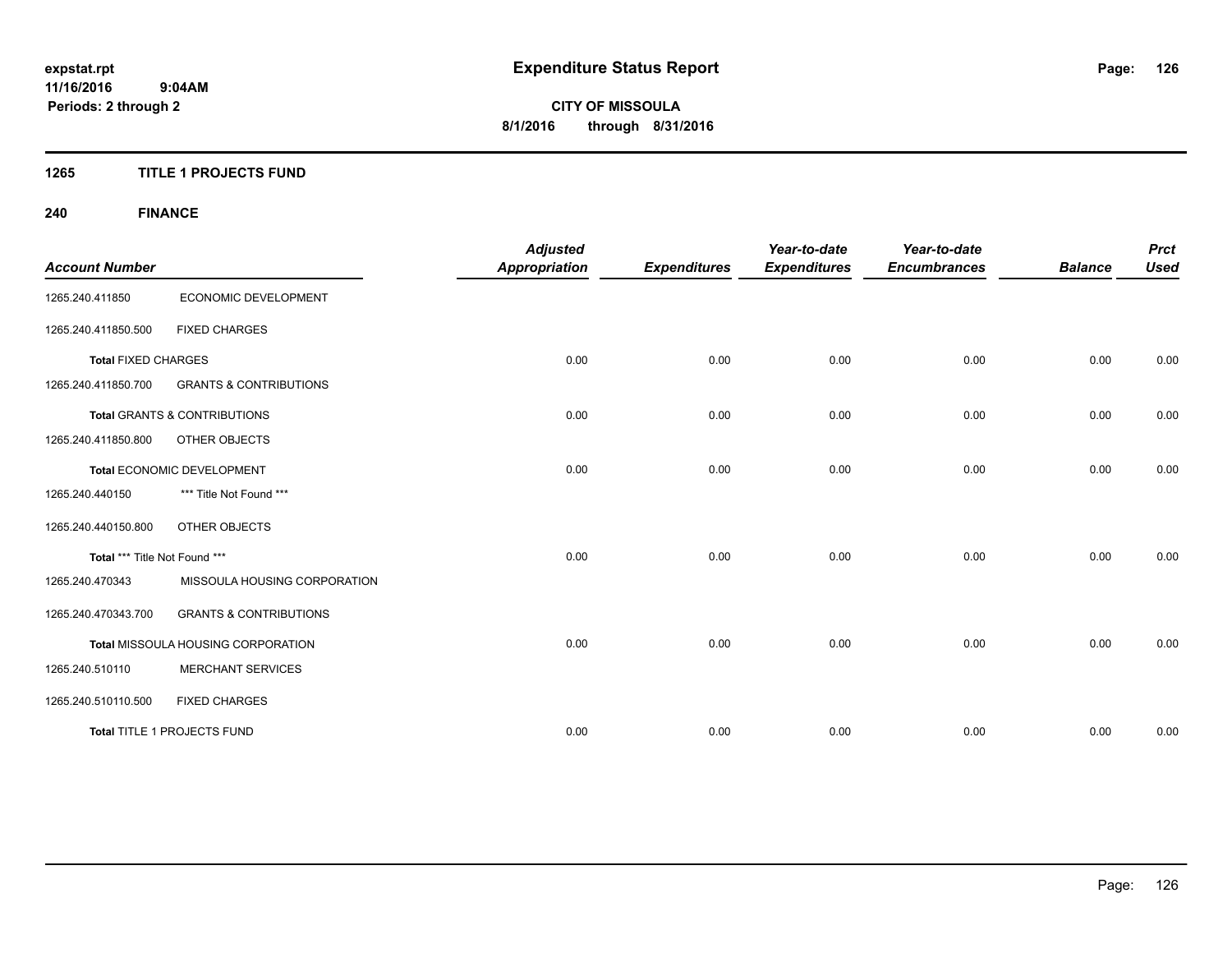**11/16/2016 9:04AM Periods: 2 through 2**

**CITY OF MISSOULA 8/1/2016 through 8/31/2016**

## **1396 PROGRAM INCOME REVOLVING LOAN PROGRAM**

| <b>Account Number</b>      |                                                    | <b>Adjusted</b><br><b>Appropriation</b> | <b>Expenditures</b> | Year-to-date<br><b>Expenditures</b> | Year-to-date<br><b>Encumbrances</b> | <b>Balance</b> | <b>Prct</b><br><b>Used</b> |
|----------------------------|----------------------------------------------------|-----------------------------------------|---------------------|-------------------------------------|-------------------------------------|----------------|----------------------------|
| 1396.390.470200            | <b>HOUSING REHAB</b>                               |                                         |                     |                                     |                                     |                |                            |
| 1396.390.470200.700        | <b>GRANTS &amp; CONTRIBUTIONS</b>                  |                                         |                     |                                     |                                     |                |                            |
| <b>Total HOUSING REHAB</b> |                                                    | 0.00                                    | 0.00                | 0.00                                | 0.00                                | 0.00           | 0.00                       |
| 1396.390.470401            | <b>WORD GRANT</b>                                  |                                         |                     |                                     |                                     |                |                            |
| 1396.390.470401.300        | PURCHASED SERVICES                                 |                                         |                     |                                     |                                     |                |                            |
| <b>Total WORD GRANT</b>    |                                                    | 0.00                                    | 0.00                | 0.00                                | 0.00                                | 0.00           | 0.00                       |
| 1396.390.510110            | <b>MERCHANT SERVICES</b>                           |                                         |                     |                                     |                                     |                |                            |
| 1396.390.510110.500        | <b>FIXED CHARGES</b>                               |                                         |                     |                                     |                                     |                |                            |
|                            | <b>Total MERCHANT SERVICES</b>                     | 0.00                                    | 0.00                | 0.00                                | 0.00                                | 0.00           | 0.00                       |
|                            | <b>Total PROGRAM INCOME REVOLVING LOAN PROGRAM</b> | 0.00                                    | 0.00                | 0.00                                | 0.00                                | 0.00           | 0.00                       |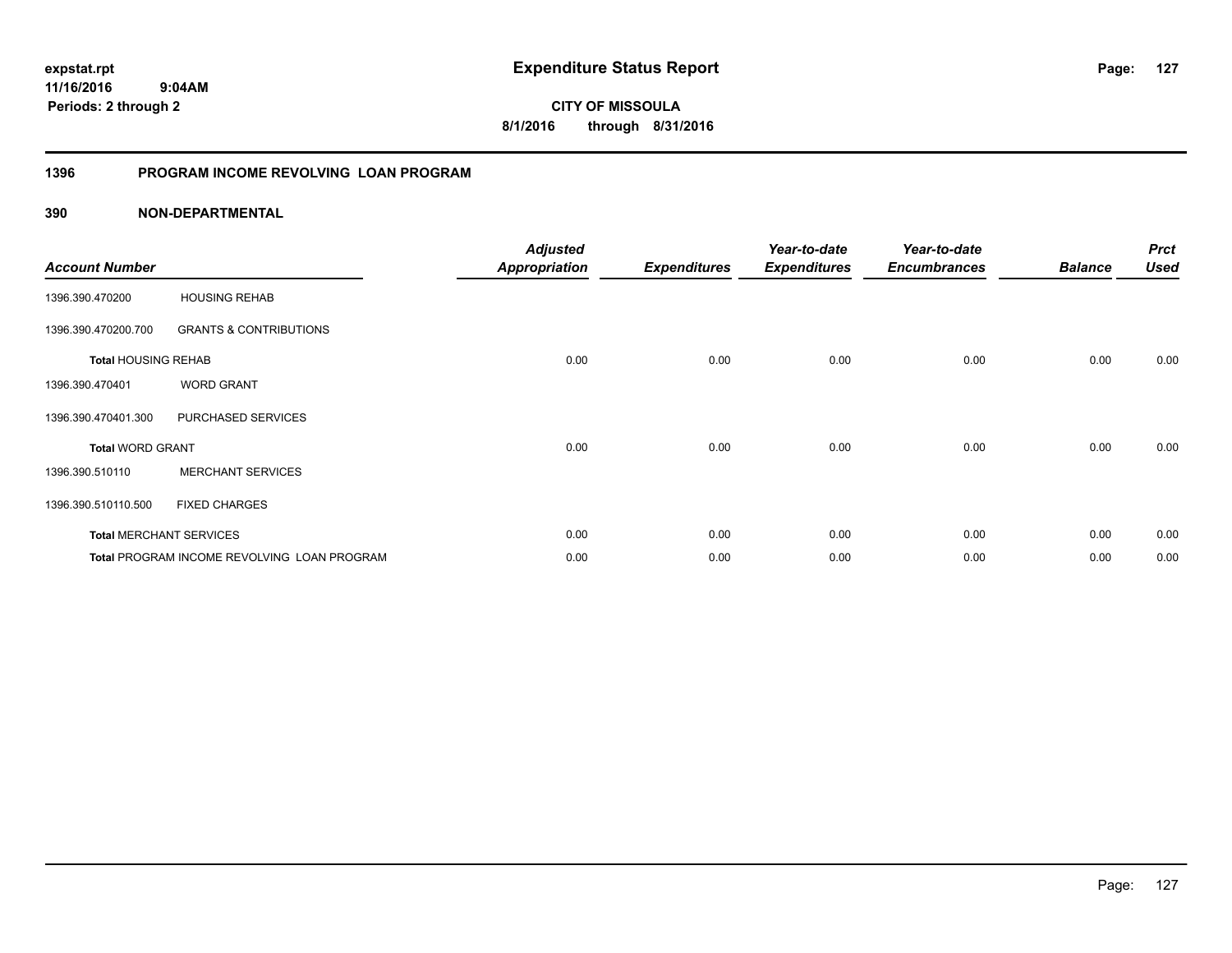## **1397 STATE HOME PROGRAM INCOME**

| <b>Account Number</b>      |                                        | <b>Adjusted</b><br><b>Appropriation</b> | <b>Expenditures</b> | Year-to-date<br><b>Expenditures</b> | Year-to-date<br><b>Encumbrances</b> | <b>Balance</b> | <b>Prct</b><br><b>Used</b> |
|----------------------------|----------------------------------------|-----------------------------------------|---------------------|-------------------------------------|-------------------------------------|----------------|----------------------------|
| 1397.390.470200            | <b>HOUSING REHAB</b>                   |                                         |                     |                                     |                                     |                |                            |
| 1397.390.470200.300        | PURCHASED SERVICES                     |                                         |                     |                                     |                                     |                |                            |
| <b>Total HOUSING REHAB</b> |                                        | 0.00                                    | 0.00                | 0.00                                | 0.00                                | 0.00           | 0.00                       |
| 1397.390.510110            | <b>MERCHANT SERVICES</b>               |                                         |                     |                                     |                                     |                |                            |
| 1397.390.510110.500        | <b>FIXED CHARGES</b>                   |                                         |                     |                                     |                                     |                |                            |
|                            | <b>Total STATE HOME PROGRAM INCOME</b> | 0.00                                    | 0.00                | 0.00                                | 0.00                                | 0.00           | 0.00                       |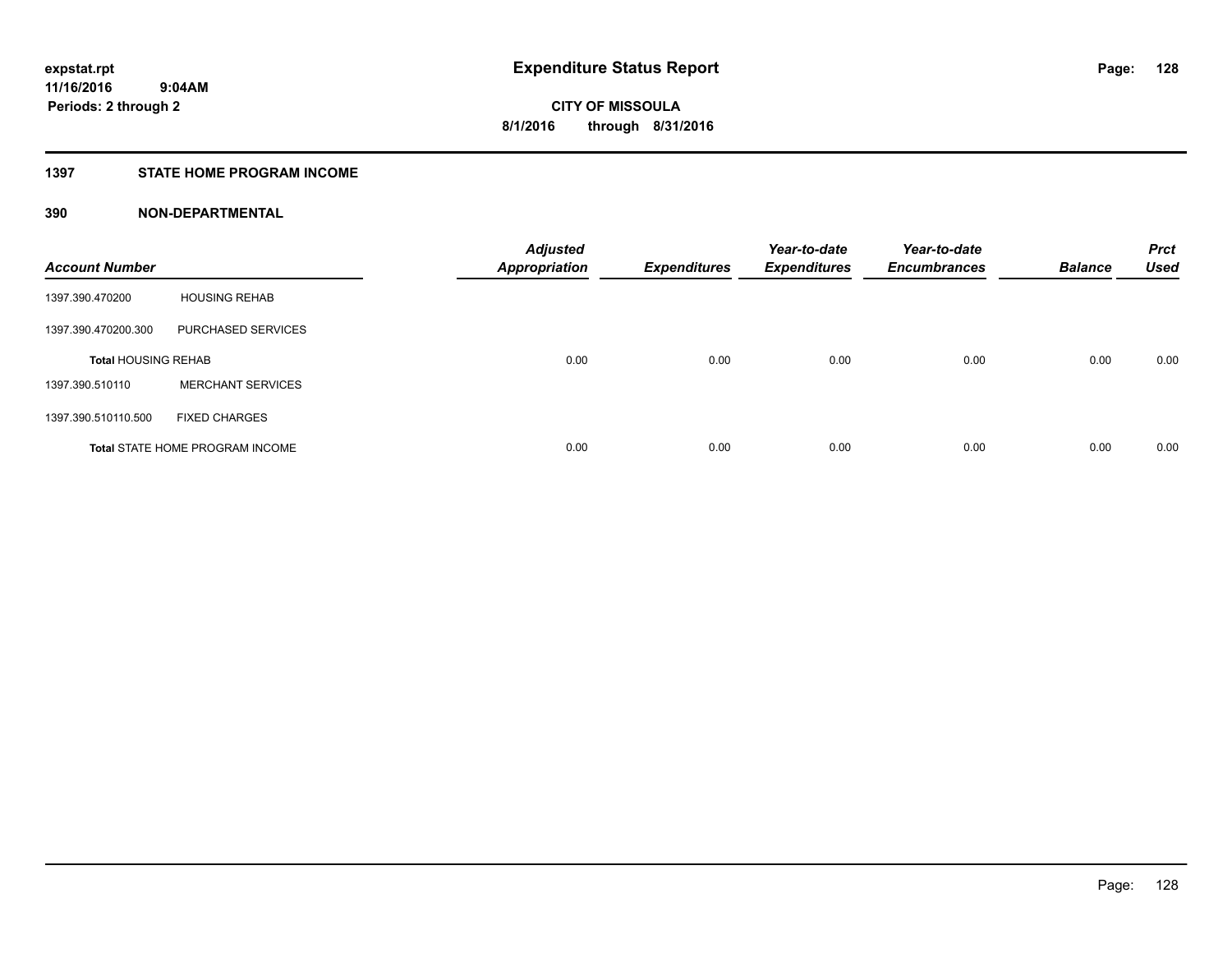**11/16/2016 9:04AM Periods: 2 through 2**

**CITY OF MISSOULA 8/1/2016 through 8/31/2016**

#### **2250 PLANNING FUND**

#### **250 DEVELOPMENT SERVICES**

|                                                         | <b>Adjusted</b> |                     | Year-to-date        | Year-to-date        |                | <b>Prct</b> |
|---------------------------------------------------------|-----------------|---------------------|---------------------|---------------------|----------------|-------------|
| <b>Account Number</b>                                   | Appropriation   | <b>Expenditures</b> | <b>Expenditures</b> | <b>Encumbrances</b> | <b>Balance</b> | <b>Used</b> |
| <b>PLANNING</b><br>2250.250.411030                      |                 |                     |                     |                     |                |             |
| 2250.250.411030.100<br>PERSONAL SERVICES                |                 |                     |                     |                     |                |             |
| 2250.250.411030.110.000 SALARIES AND WAGES              | 263,697.00      | 20,297.27           | 36,059.82           | 0.00                | 227,637.18     | 13.67       |
| 2250.250.411030.140.000 EMPLOYER CONTRIBUTIONS          | 86,784.00       | 7,375.63            | 17,819.02           | 0.00                | 68,964.98      | 20.53       |
| <b>Total PERSONAL SERVICES</b>                          | 350,481.00      | 27,672.90           | 53,878.84           | 0.00                | 296,602.16     | 15.37       |
| <b>SUPPLIES</b><br>2250.250.411030.200                  |                 |                     |                     |                     |                |             |
| 2250.250.411030.210.000 OFFICE SUPPLIES                 | 2,050.00        | 134.78              | 134.78              | 0.00                | 1,915.22       | 6.57        |
| 2250.250.411030.210.301 OFFICE SUPPLIES                 | 0.00            | 10.44               | 10.44               | 0.00                | $-10.44$       | 0.00        |
| 2250.250.411030.220.000 OPERATING SUPPLIES              | 900.00          | 0.00                | 0.00                | 0.00                | 900.00         | 0.00        |
| 2250.250.411030.231.000 GASOLINE                        | 100.00          | 24.85               | 24.85               | 0.00                | 75.15          | 24.85       |
| 2250.250.411030.240.000 OTHER SUPPLIES                  | 800.00          | 0.00                | 0.00                | 0.00                | 800.00         | 0.00        |
| <b>Total SUPPLIES</b>                                   | 3,850.00        | 170.07              | 170.07              | 0.00                | 3,679.93       | 4.42        |
| <b>PURCHASED SERVICES</b><br>2250.250.411030.300        |                 |                     |                     |                     |                |             |
| 2250.250.411030.310.000 COMMUNICATIONS                  | 1,000.00        | 75.24               | 75.24               | 0.00                | 924.76         | 7.52        |
| 2250.250.411030.310.351 COMMUNICATIONS                  | 0.00            | 112.43              | 112.43              | 0.00                | $-112.43$      | 0.00        |
| 2250.250.411030.320.000 PRINTING & DUPLICATING          | 5,500.00        | 84.02               | 84.02               | 0.00                | 5,415.98       | 1.53        |
| 2250.250.411030.330.000 PUBLICITY, SUBSCRIPTIONS & DUES | 4,100.00        | 110.00              | 110.00              | 0.00                | 3,990.00       | 2.68        |
| 2250.250.411030.344.000 TELEPHONE SERVICE               | 125.00          | 3.13                | 3.13                | 0.00                | 121.87         | 2.50        |
| 2250.250.411030.350.000 PROFESSIONAL SERVICES           | 50,000.00       | 135.00              | 135.00              | 0.00                | 49,865.00      | 0.27        |
| 2250.250.411030.360.000 REPAIR & MAINTENANCE            | 1,200.00        | 0.00                | 0.00                | 0.00                | 1,200.00       | 0.00        |
| 2250.250.411030.370.000 TRAVEL                          | 5,185.00        | 0.00                | 0.00                | 0.00                | 5,185.00       | 0.00        |
| 2250.250.411030.380.000 TRAINING                        | 5,200.00        | 0.00                | 0.00                | 0.00                | 5,200.00       | 0.00        |
| 2250.250.411030.390.000 OTHER PURCHASED SERVICES        | 8,000.00        | 0.00                | 0.00                | 0.00                | 8,000.00       | 0.00        |
| <b>Total PURCHASED SERVICES</b>                         | 80,310.00       | 519.82              | 519.82              | 0.00                | 79.790.18      | 0.65        |
| 2250.250.411030.500<br><b>FIXED CHARGES</b>             |                 |                     |                     |                     |                |             |
| 2250.250.411030.500.000 FIXED CHARGES                   | 24,000.00       | 0.00                | 0.00                | 0.00                | 24,000.00      | 0.00        |
| <b>Total FIXED CHARGES</b>                              | 24,000.00       | 0.00                | 0.00                | 0.00                | 24,000.00      | 0.00        |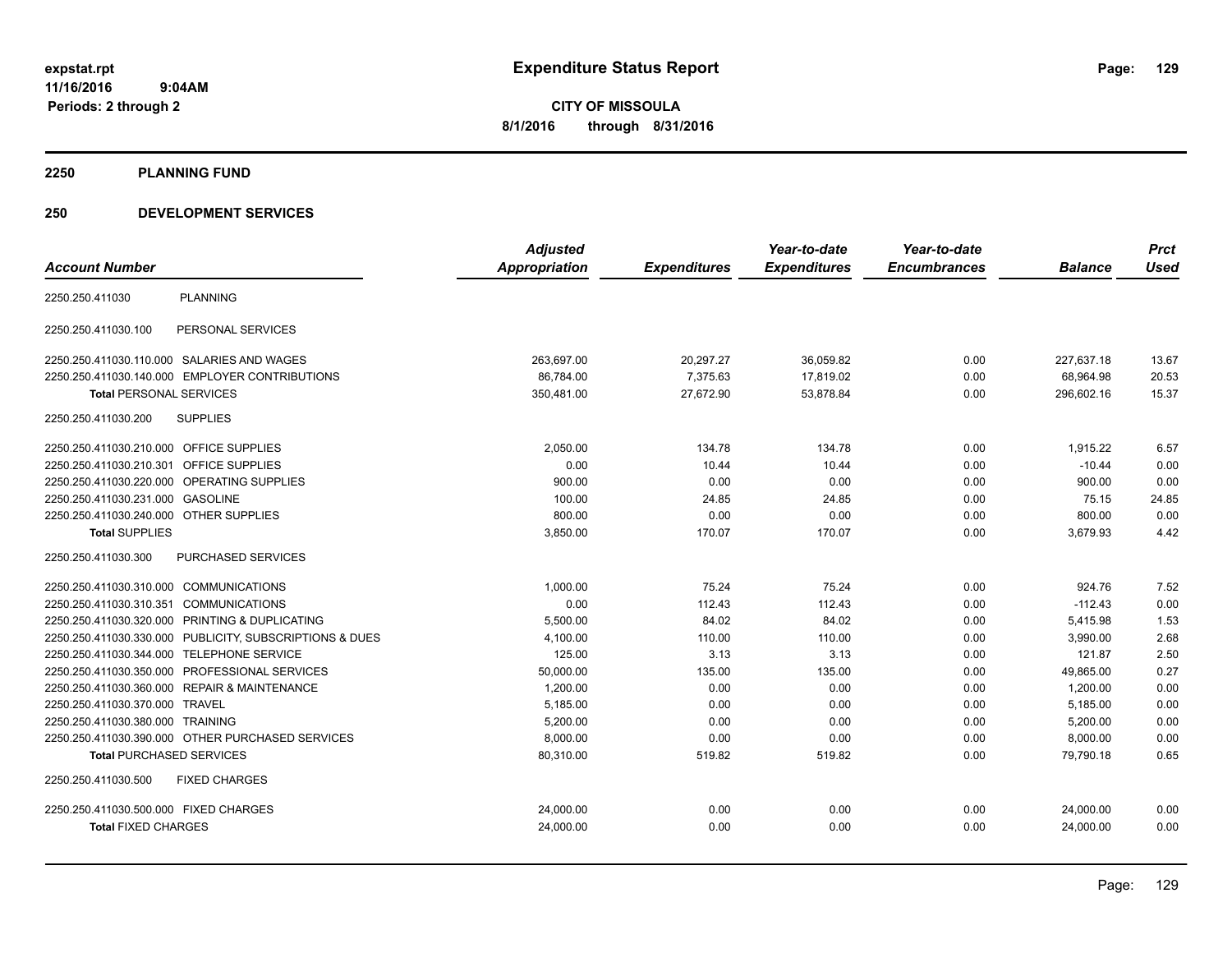**2250 PLANNING FUND**

#### **250 DEVELOPMENT SERVICES**

| <b>Account Number</b>         |                                     | <b>Adjusted</b><br><b>Appropriation</b> | <b>Expenditures</b> | Year-to-date<br><b>Expenditures</b> | Year-to-date<br><b>Encumbrances</b> | <b>Balance</b> | <b>Prct</b><br><b>Used</b> |
|-------------------------------|-------------------------------------|-----------------------------------------|---------------------|-------------------------------------|-------------------------------------|----------------|----------------------------|
| 2250.250.411030.800           | OTHER OBJECTS                       |                                         |                     |                                     |                                     |                |                            |
| <b>Total OTHER OBJECTS</b>    |                                     | 0.00                                    | 0.00                | 0.00                                | 0.00                                | 0.00           | 0.00                       |
| <b>Total PLANNING</b>         |                                     | 458,641.00                              | 28,362.79           | 54,568.73                           | 0.00                                | 404,072.27     | 11.90                      |
| 2250.250.411050               | DEVELOPMENT & PERMIT REVIEWS        |                                         |                     |                                     |                                     |                |                            |
| 2250.250.411050.200           | <b>SUPPLIES</b>                     |                                         |                     |                                     |                                     |                |                            |
|                               | Total DEVELOPMENT & PERMIT REVIEWS  | 0.00                                    | 0.00                | 0.00                                | 0.00                                | 0.00           | 0.00                       |
| 2250.250.430255               | <b>BIKE-PED PROGRAM</b>             |                                         |                     |                                     |                                     |                |                            |
| 2250.250.430255.300           | PURCHASED SERVICES                  |                                         |                     |                                     |                                     |                |                            |
| <b>Total BIKE-PED PROGRAM</b> |                                     | 0.00                                    | 0.00                | 0.00                                | 0.00                                | 0.00           | 0.00                       |
| 2250.250.510110               | <b>MERCHANT SERVICES</b>            |                                         |                     |                                     |                                     |                |                            |
| 2250.250.510110.500           | <b>FIXED CHARGES</b>                |                                         |                     |                                     |                                     |                |                            |
|                               | <b>Total MERCHANT SERVICES</b>      | 0.00                                    | 0.00                | 0.00                                | 0.00                                | 0.00           | 0.00                       |
| 2250.250.521000               | INTERFUND OPERATING TRANSFERS       |                                         |                     |                                     |                                     |                |                            |
| 2250.250.521000.800           | OTHER OBJECTS                       |                                         |                     |                                     |                                     |                |                            |
|                               | Total INTERFUND OPERATING TRANSFERS | 0.00                                    | 0.00                | 0.00                                | 0.00                                | 0.00           | 0.00                       |
| <b>Total PLANNING FUND</b>    |                                     | 458,641.00                              | 28,362.79           | 54,568.73                           | 0.00                                | 404,072.27     | 11.90                      |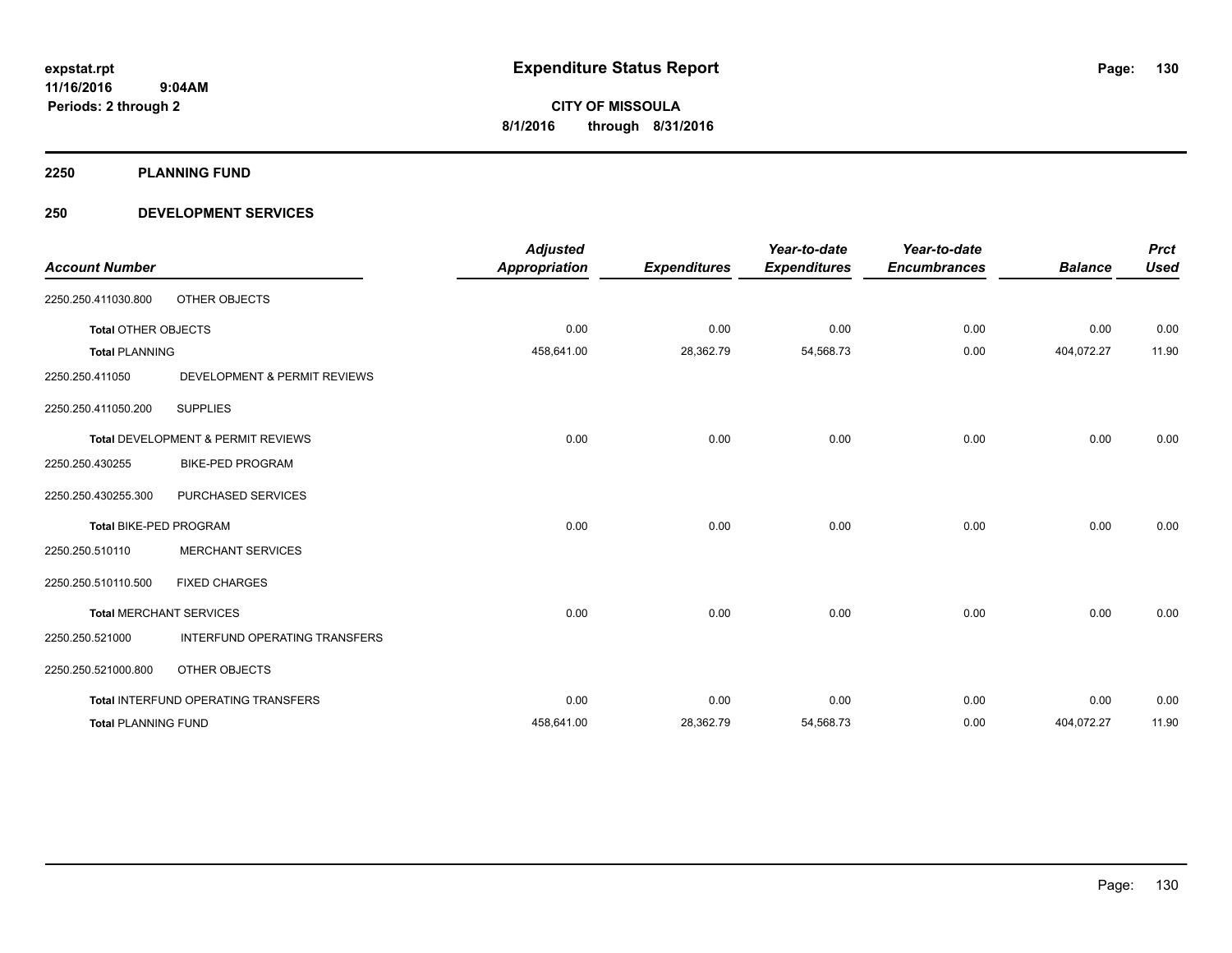#### **2310 PUBLIC SAFETY INFORMATION SYSTEMS**

#### **310 BUILDING INSPECTION**

| <b>Account Number</b>       |                                                | <b>Adjusted</b><br><b>Appropriation</b> | <b>Expenditures</b> | Year-to-date<br><b>Expenditures</b> | Year-to-date<br><b>Encumbrances</b> | <b>Balance</b> | <b>Prct</b><br><b>Used</b> |
|-----------------------------|------------------------------------------------|-----------------------------------------|---------------------|-------------------------------------|-------------------------------------|----------------|----------------------------|
| 2310.310.420510             | <b>ADMINISTRATION</b>                          |                                         |                     |                                     |                                     |                |                            |
| 2310.310.420510.200         | <b>SUPPLIES</b>                                |                                         |                     |                                     |                                     |                |                            |
| <b>Total SUPPLIES</b>       |                                                | 0.00                                    | 0.00                | 0.00                                | 0.00                                | 0.00           | 0.00                       |
| 2310.310.420510.800         | OTHER OBJECTS                                  |                                         |                     |                                     |                                     |                |                            |
| <b>Total OTHER OBJECTS</b>  |                                                | 0.00                                    | 0.00                | 0.00                                | 0.00                                | 0.00           | 0.00                       |
| 2310.310.420510.900         | <b>CAPITAL OUTLAY</b>                          |                                         |                     |                                     |                                     |                |                            |
| <b>Total ADMINISTRATION</b> |                                                | 0.00                                    | 0.00                | 0.00                                | 0.00                                | 0.00           | 0.00                       |
| 2310.310.510110             | <b>MERCHANT SERVICES</b>                       |                                         |                     |                                     |                                     |                |                            |
| 2310.310.510110.500         | <b>FIXED CHARGES</b>                           |                                         |                     |                                     |                                     |                |                            |
|                             | <b>Total PUBLIC SAFETY INFORMATION SYSTEMS</b> | 0.00                                    | 0.00                | 0.00                                | 0.00                                | 0.00           | 0.00                       |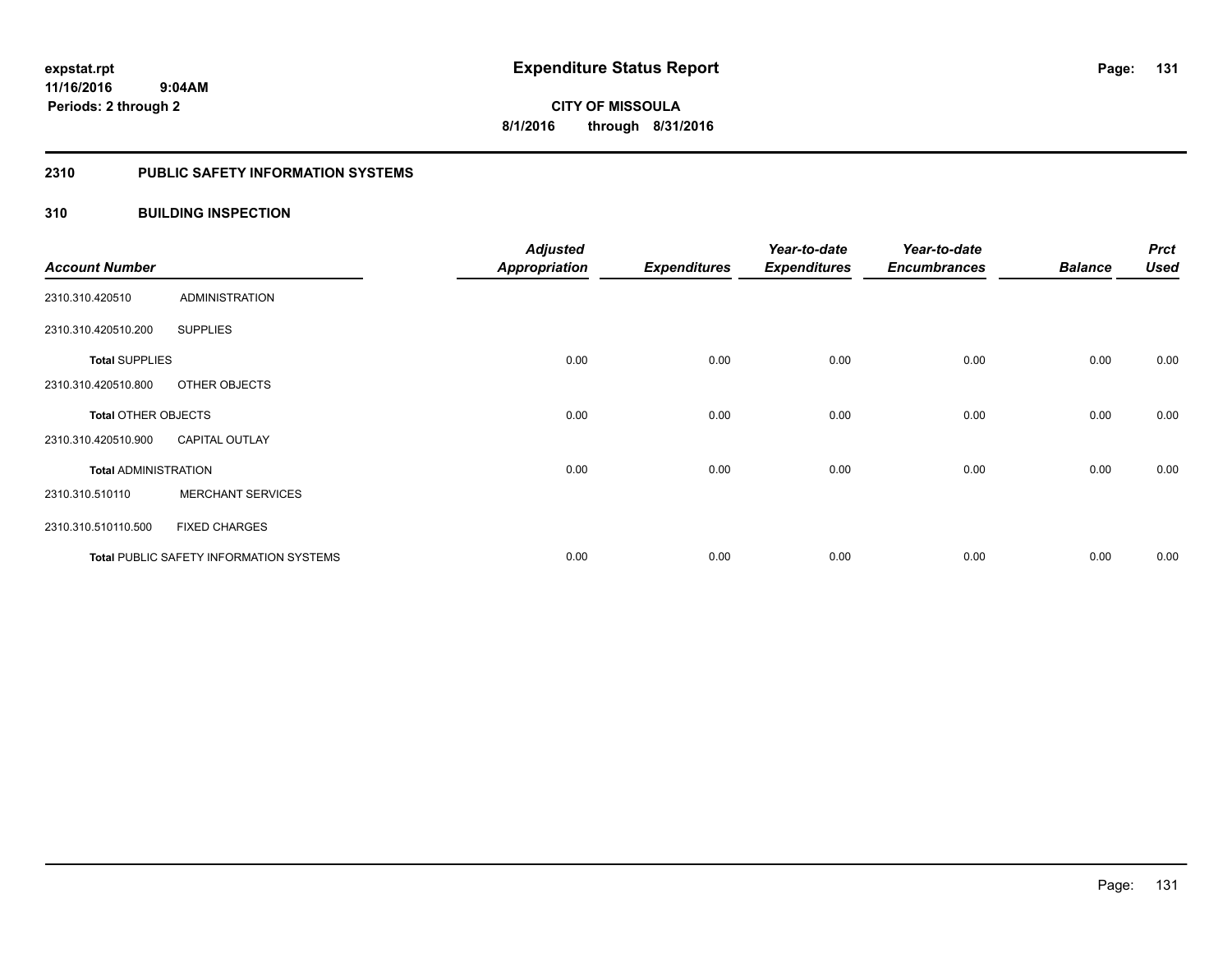## **2321 IMPACT FEE FUND**

| <b>Account Number</b>  |                                                       | <b>Adjusted</b><br><b>Appropriation</b> | <b>Expenditures</b> | Year-to-date<br><b>Expenditures</b> | Year-to-date<br><b>Encumbrances</b> | <b>Balance</b> | <b>Prct</b><br><b>Used</b> |
|------------------------|-------------------------------------------------------|-----------------------------------------|---------------------|-------------------------------------|-------------------------------------|----------------|----------------------------|
| 2321.390.410361        | <b>IMPACT FEE STUDY</b>                               |                                         |                     |                                     |                                     |                |                            |
| 2321.390.410361.300    | PURCHASED SERVICES                                    |                                         |                     |                                     |                                     |                |                            |
| Total IMPACT FEE STUDY |                                                       | 0.00                                    | 0.00                | 0.00                                | 0.00                                | 0.00           | 0.00                       |
| 2321.390.411240        | CITY HALL POLICE RESTROOMS                            |                                         |                     |                                     |                                     |                |                            |
| 2321.390.411240.900    | <b>CAPITAL OUTLAY</b>                                 |                                         |                     |                                     |                                     |                |                            |
|                        | Total CITY HALL POLICE RESTROOMS                      | 0.00                                    | 0.00                | 0.00                                | 0.00                                | 0.00           | 0.00                       |
| 2321.390.430230        | <b>GRANT CREEK I-90 IMPROVEMENTS</b>                  |                                         |                     |                                     |                                     |                |                            |
| 2321.390.430230.900    | <b>CAPITAL OUTLAY</b>                                 |                                         |                     |                                     |                                     |                |                            |
|                        | 2321.390.430230.930.000 GRANT CREEK I-90 MPROVEMENTS  | 0.00                                    | 0.00                | 676.47                              | 0.00                                | $-676.47$      | 0.00                       |
|                        | 2321.390.430230.930.460 GRANT CREEK TRAIL             | 0.00                                    | 0.00                | 66,970.65                           | 0.00                                | $-66,970.65$   | 0.00                       |
|                        | Total GRANT CREEK I-90 IMPROVEMENTS                   | 0.00                                    | 0.00                | 67,647.12                           | 0.00                                | $-67,647.12$   | 0.00                       |
| 2321.390.430247        | HILLVIEW WAY STREET IMPROVEMENTS                      |                                         |                     |                                     |                                     |                |                            |
| 2321.390.430247.900    | CAPITAL OUTLAY                                        |                                         |                     |                                     |                                     |                |                            |
|                        | Total HILLVIEW WAY STREET IMPROVEMENTS                | 0.00                                    | 0.00                | 0.00                                | 0.00                                | 0.00           | 0.00                       |
| 2321.390.430248        | <b>CREGG LN IMPROVEMENTS</b>                          |                                         |                     |                                     |                                     |                |                            |
| 2321.390.430248.900    | <b>CAPITAL OUTLAY</b>                                 |                                         |                     |                                     |                                     |                |                            |
|                        | 2321.390.430248.930.000 CREGG LN IMPROVEMENTS         | 0.00                                    | 887.40              | 887.40                              | 0.00                                | $-887.40$      | 0.00                       |
|                        | 2321.390.430248.930.394 CREGG LANE IMPROVEMENTS-PARKS | 0.00                                    | 852.60              | 852.60                              | 0.00                                | $-852.60$      | 0.00                       |
|                        | <b>Total CREGG LN IMPROVEMENTS</b>                    | 0.00                                    | 1,740.00            | 1,740.00                            | 0.00                                | $-1,740.00$    | 0.00                       |
| 2321.390.430249        | OLD US HWY 93 IMPROVEMENTS                            |                                         |                     |                                     |                                     |                |                            |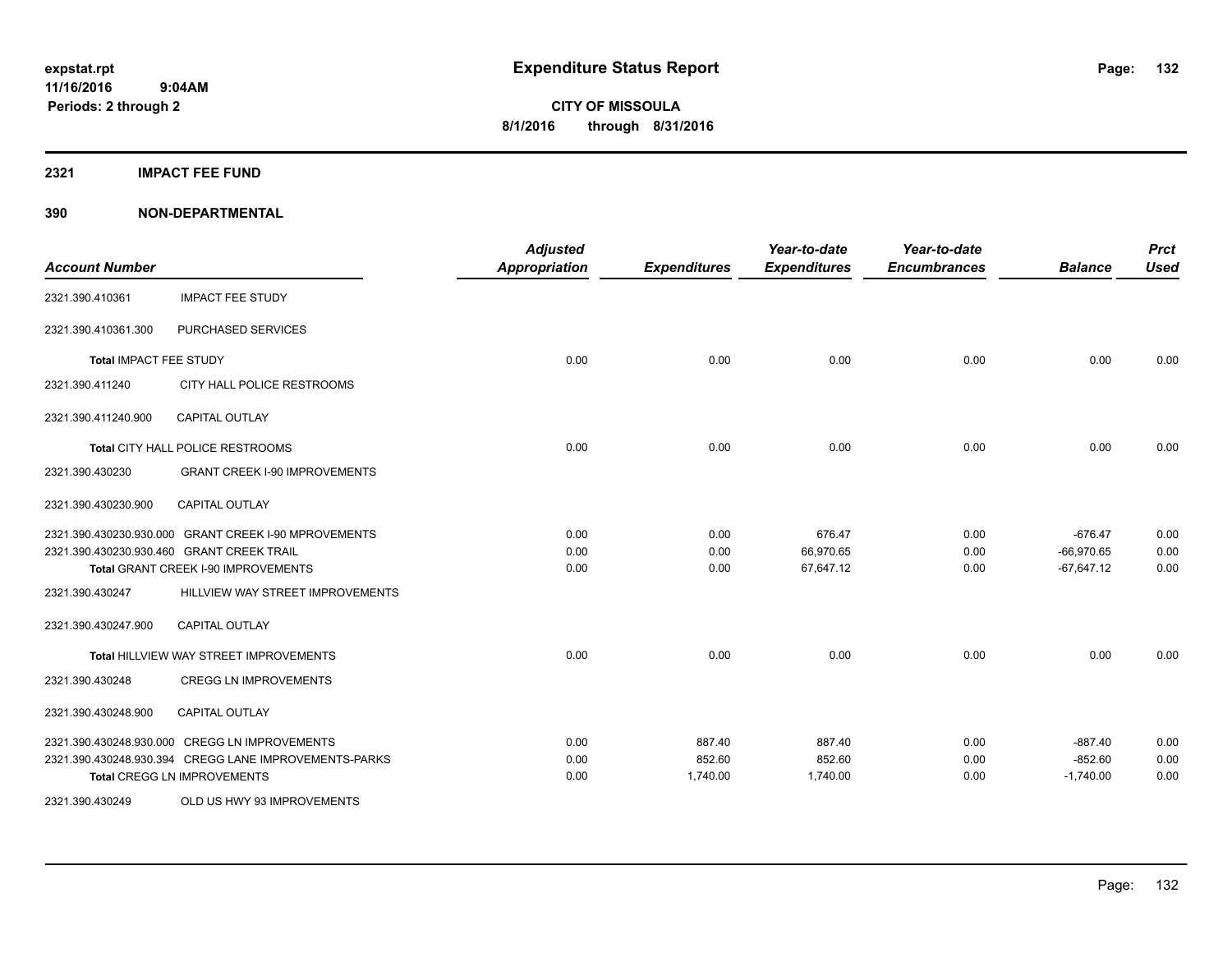**2321 IMPACT FEE FUND**

| <b>Account Number</b> |                                          | <b>Adjusted</b><br>Appropriation | <b>Expenditures</b> | Year-to-date<br><b>Expenditures</b> | Year-to-date<br><b>Encumbrances</b> | <b>Balance</b> | <b>Prct</b><br><b>Used</b> |
|-----------------------|------------------------------------------|----------------------------------|---------------------|-------------------------------------|-------------------------------------|----------------|----------------------------|
| 2321.390.430249.900   | CAPITAL OUTLAY                           |                                  |                     |                                     |                                     |                |                            |
|                       | Total OLD US HWY 93 IMPROVEMENTS         | 0.00                             | 0.00                | 0.00                                | 0.00                                | 0.00           | 0.00                       |
| 2321.390.430255       | <b>GRANT CREEK CABLE RAIL</b>            |                                  |                     |                                     |                                     |                |                            |
| 2321.390.430255.900   | <b>CAPITAL OUTLAY</b>                    |                                  |                     |                                     |                                     |                |                            |
|                       | Total GRANT CREEK CABLE RAIL             | 0.00                             | 0.00                | 0.00                                | 0.00                                | 0.00           | 0.00                       |
| 2321.390.430260       | TRAFFIC & PEDESTRIAN SERVICES            |                                  |                     |                                     |                                     |                |                            |
| 2321.390.430260.300   | PURCHASED SERVICES                       |                                  |                     |                                     |                                     |                |                            |
|                       | <b>Total PURCHASED SERVICES</b>          | 0.00                             | 0.00                | 0.00                                | 0.00                                | 0.00           | 0.00                       |
| 2321.390.430260.900   | <b>CAPITAL OUTLAY</b>                    |                                  |                     |                                     |                                     |                |                            |
|                       | Total TRAFFIC & PEDESTRIAN SERVICES      | 0.00                             | 0.00                | 0.00                                | 0.00                                | 0.00           | 0.00                       |
| 2321.390.430264       | MULLAN/GEO ELMER SIGNAL                  |                                  |                     |                                     |                                     |                |                            |
| 2321.390.430264.300   | PURCHASED SERVICES                       |                                  |                     |                                     |                                     |                |                            |
|                       | Total MULLAN/GEO ELMER SIGNAL            | 0.00                             | 0.00                | 0.00                                | 0.00                                | 0.00           | 0.00                       |
| 2321.390.430279       | E BROADWAY IMPROV/MISSOULA COLLEGE       |                                  |                     |                                     |                                     |                |                            |
| 2321.390.430279.900   | <b>CAPITAL OUTLAY</b>                    |                                  |                     |                                     |                                     |                |                            |
|                       | Total E BROADWAY IMPROV/MISSOULA COLLEGE | 0.00                             | 0.00                | 0.00                                | 0.00                                | 0.00           | 0.00                       |
| 2321.390.430280       | MILLER CR: BRIGGS TO MOCKINGBIRD         |                                  |                     |                                     |                                     |                |                            |
| 2321.390.430280.900   | CAPITAL OUTLAY                           |                                  |                     |                                     |                                     |                |                            |
|                       | Total MILLER CR: BRIGGS TO MOCKINGBIRD   | 0.00                             | 0.00                | 0.00                                | 0.00                                | 0.00           | 0.00                       |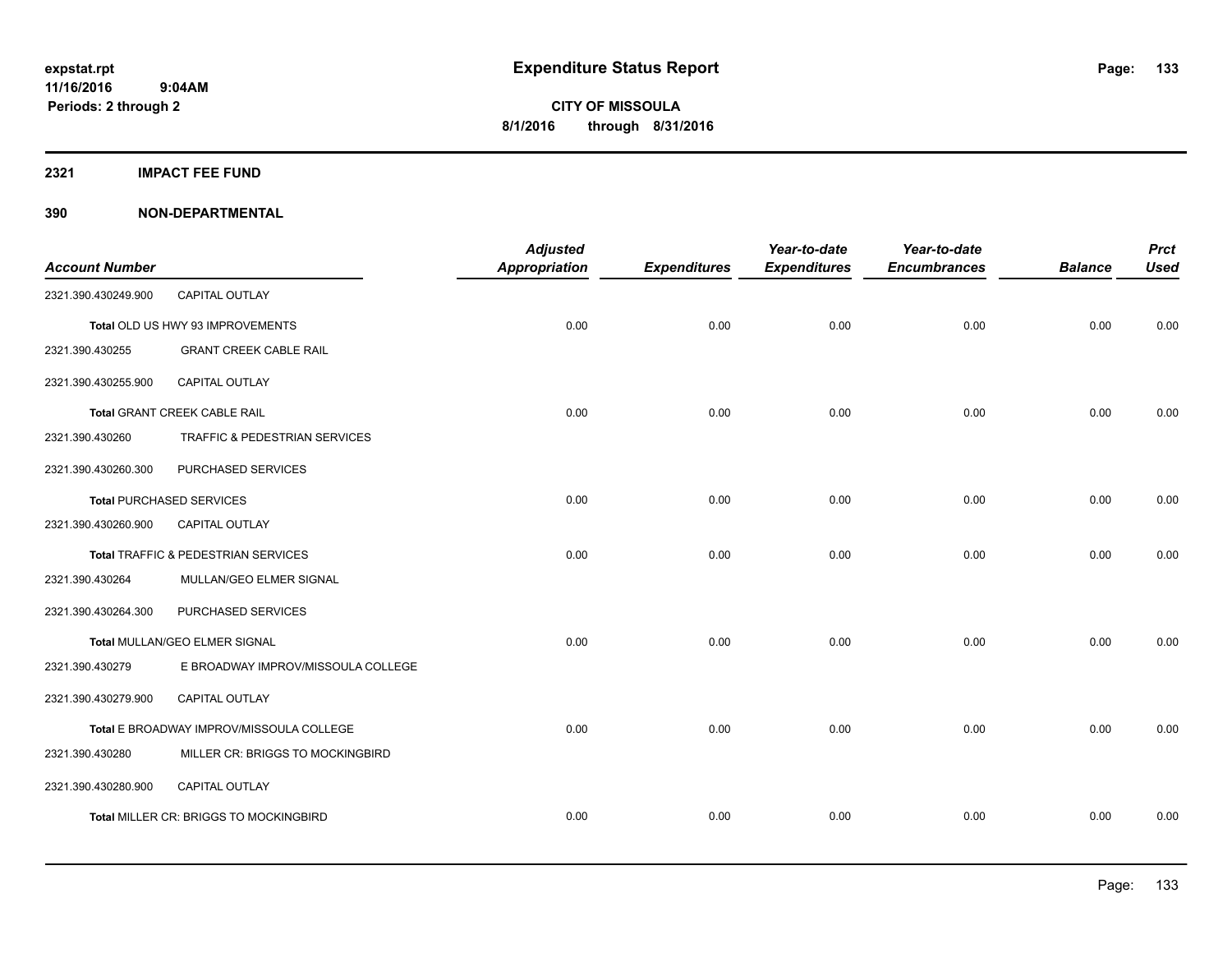**2321 IMPACT FEE FUND**

| <b>Account Number</b>          |                                 | <b>Adjusted</b><br><b>Appropriation</b> | <b>Expenditures</b> | Year-to-date<br><b>Expenditures</b> | Year-to-date<br><b>Encumbrances</b> | <b>Balance</b> | <b>Prct</b><br><b>Used</b> |
|--------------------------------|---------------------------------|-----------------------------------------|---------------------|-------------------------------------|-------------------------------------|----------------|----------------------------|
| 2321.390.430281                | SOUTH 3RD STREET PROJECT        |                                         |                     |                                     |                                     |                |                            |
| 2321.390.430281.300            | PURCHASED SERVICES              |                                         |                     |                                     |                                     |                |                            |
|                                | <b>Total PURCHASED SERVICES</b> | 0.00                                    | 0.00                | 0.00                                | 0.00                                | 0.00           | 0.00                       |
| 2321.390.430281.900            | <b>CAPITAL OUTLAY</b>           |                                         |                     |                                     |                                     |                |                            |
|                                | Total SOUTH 3RD STREET PROJECT  | 0.00                                    | 0.00                | 0.00                                | 0.00                                | 0.00           | 0.00                       |
| 2321.390.460305                | <b>COMMUNITY CENTER</b>         |                                         |                     |                                     |                                     |                |                            |
| 2321.390.460305.900            | CAPITAL OUTLAY                  |                                         |                     |                                     |                                     |                |                            |
| <b>Total COMMUNITY CENTER</b>  |                                 | 0.00                                    | 0.00                | 0.00                                | 0.00                                | 0.00           | 0.00                       |
| 2321.390.460401                | CONSTRUCTION                    |                                         |                     |                                     |                                     |                |                            |
| 2321.390.460401.900            | <b>CAPITAL OUTLAY</b>           |                                         |                     |                                     |                                     |                |                            |
| <b>Total CONSTRUCTION</b>      |                                 | 0.00                                    | 0.00                | 0.00                                | 0.00                                | 0.00           | 0.00                       |
| 2321.390.460404                | <b>EATON TRAIL</b>              |                                         |                     |                                     |                                     |                |                            |
| 2321.390.460404.100            | PERSONAL SERVICES               |                                         |                     |                                     |                                     |                |                            |
| <b>Total PERSONAL SERVICES</b> |                                 | 0.00                                    | 0.00                | 0.00                                | 0.00                                | 0.00           | 0.00                       |
| 2321.390.460404.300            | PURCHASED SERVICES              |                                         |                     |                                     |                                     |                |                            |
|                                | <b>Total PURCHASED SERVICES</b> | 0.00                                    | 0.00                | 0.00                                | 0.00                                | 0.00           | 0.00                       |
| 2321.390.460404.900            | <b>CAPITAL OUTLAY</b>           |                                         |                     |                                     |                                     |                |                            |
| <b>Total EATON TRAIL</b>       |                                 | 0.00                                    | 0.00                | 0.00                                | 0.00                                | 0.00           | 0.00                       |
| 2321.390.460406                | <b>HELLGATE PARK</b>            |                                         |                     |                                     |                                     |                |                            |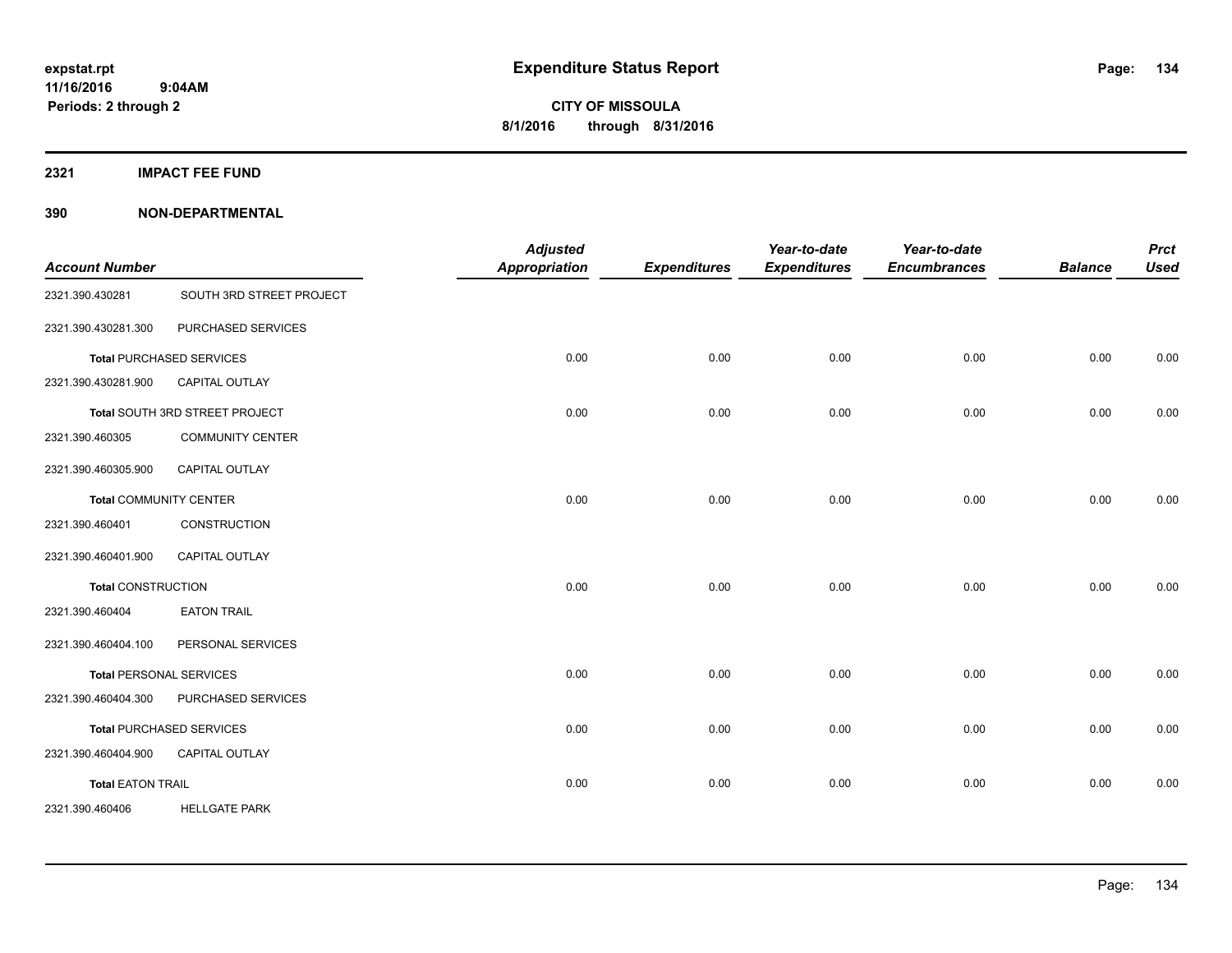**2321 IMPACT FEE FUND**

|                                      |                                         | <b>Adjusted</b> |                     | Year-to-date        | Year-to-date        |                | <b>Prct</b> |
|--------------------------------------|-----------------------------------------|-----------------|---------------------|---------------------|---------------------|----------------|-------------|
| <b>Account Number</b>                |                                         | Appropriation   | <b>Expenditures</b> | <b>Expenditures</b> | <b>Encumbrances</b> | <b>Balance</b> | <b>Used</b> |
| 2321.390.460406.100                  | PERSONAL SERVICES                       |                 |                     |                     |                     |                |             |
| <b>Total PERSONAL SERVICES</b>       |                                         | 0.00            | 0.00                | 0.00                | 0.00                | 0.00           | 0.00        |
| 2321.390.460406.300                  | PURCHASED SERVICES                      |                 |                     |                     |                     |                |             |
|                                      | <b>Total PURCHASED SERVICES</b>         | 0.00            | 0.00                | 0.00                | 0.00                | 0.00           | 0.00        |
| 2321.390.460406.900                  | <b>CAPITAL OUTLAY</b>                   |                 |                     |                     |                     |                |             |
| <b>Total HELLGATE PARK</b>           |                                         | 0.00            | 0.00                | 0.00                | 0.00                | 0.00           | 0.00        |
| 2321.390.460408                      | CONSERVATION LAND MANAGEMENT PLAN       |                 |                     |                     |                     |                |             |
| 2321.390.460408.900                  | CAPITAL OUTLAY                          |                 |                     |                     |                     |                |             |
|                                      | Total CONSERVATION LAND MANAGEMENT PLAN | 0.00            | 0.00                | 0.00                | 0.00                | 0.00           | 0.00        |
| 2321.390.460409                      | MISSOULA TO LOLO TRAIL                  |                 |                     |                     |                     |                |             |
| 2321.390.460409.800                  | OTHER OBJECTS                           |                 |                     |                     |                     |                |             |
| Total OTHER OBJECTS                  |                                         | 0.00            | 0.00                | 0.00                | 0.00                | 0.00           | 0.00        |
| 2321.390.460409.900                  | <b>CAPITAL OUTLAY</b>                   |                 |                     |                     |                     |                |             |
| 2321.390.460409.930.302 IMPROVEMENTS |                                         | 0.00            | 28,210.25           | 28,210.25           | 0.00                | $-28,210.25$   | 0.00        |
|                                      | Total MISSOULA TO LOLO TRAIL            | 0.00            | 28,210.25           | 28,210.25           | 0.00                | $-28,210.25$   | 0.00        |
| 2321.390.460411                      | 44 RANCH IMPROVEMENTS                   |                 |                     |                     |                     |                |             |
| 2321.390.460411.900                  | <b>CAPITAL OUTLAY</b>                   |                 |                     |                     |                     |                |             |
|                                      | Total 44 RANCH IMPROVEMENTS             | 0.00            | 0.00                | 0.00                | 0.00                | 0.00           | 0.00        |
| 2321.390.460412                      | PLEASANT VIEW PARK                      |                 |                     |                     |                     |                |             |
| 2321.390.460412.900                  | <b>CAPITAL OUTLAY</b>                   |                 |                     |                     |                     |                |             |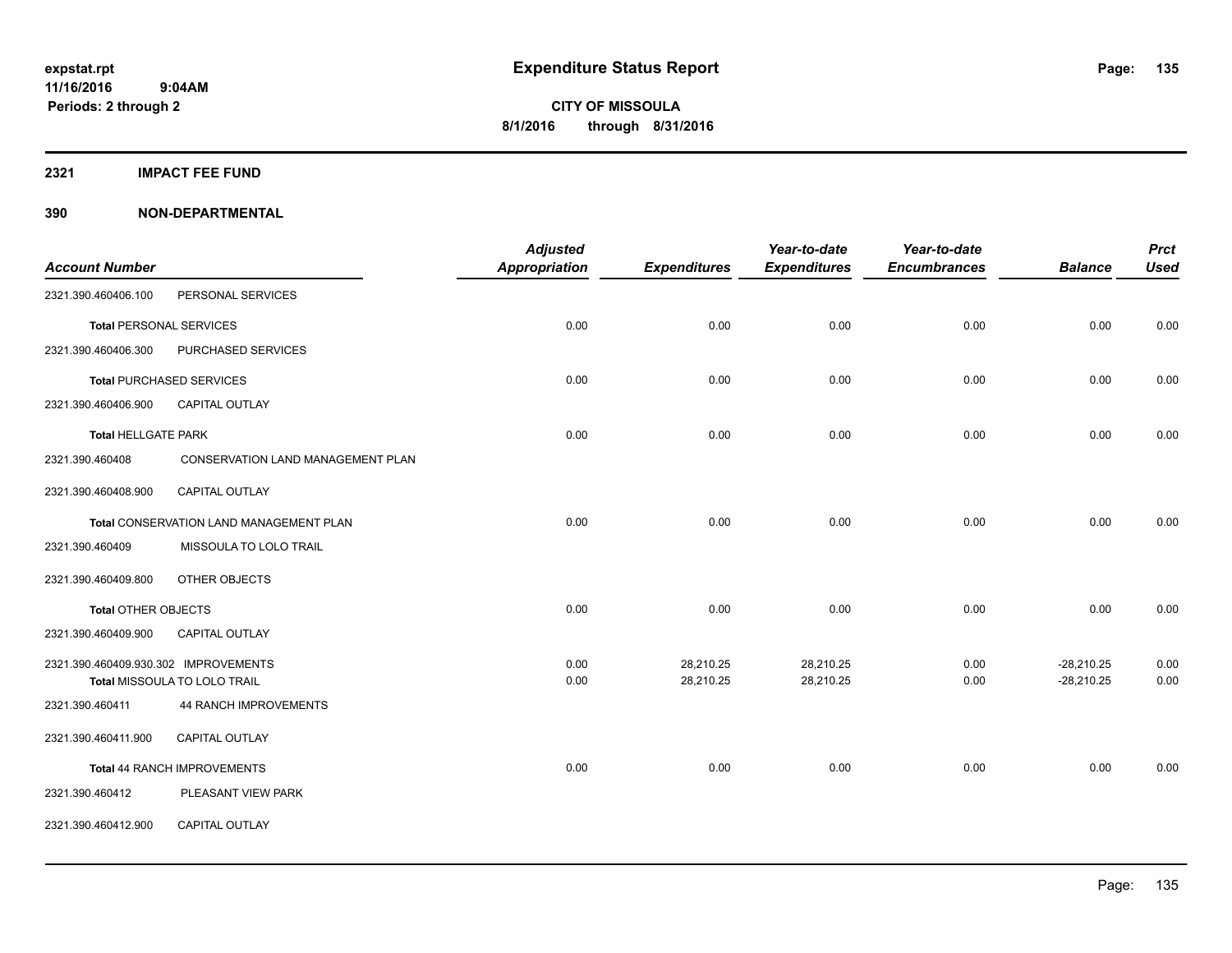## **2321 IMPACT FEE FUND**

| <b>Account Number</b>      |                                                     | <b>Adjusted</b><br><b>Appropriation</b> | <b>Expenditures</b>    | Year-to-date<br><b>Expenditures</b> | Year-to-date<br><b>Encumbrances</b> | <b>Balance</b>                 | <b>Prct</b><br><b>Used</b> |
|----------------------------|-----------------------------------------------------|-----------------------------------------|------------------------|-------------------------------------|-------------------------------------|--------------------------------|----------------------------|
|                            | <b>Total PLEASANT VIEW PARK</b>                     | 0.00                                    | 0.00                   | 0.00                                | 0.00                                | 0.00                           | 0.00                       |
| 2321.390.460444            | PLAYGROUNDS                                         |                                         |                        |                                     |                                     |                                |                            |
| 2321.390.460444.900        | <b>CAPITAL OUTLAY</b>                               |                                         |                        |                                     |                                     |                                |                            |
| <b>Total PLAYGROUNDS</b>   | 2321.390.460444.930.000 PARK TRAIL BOND PLAYGROUNDS | 0.00<br>0.00                            | 55,102.57<br>55,102.57 | 55,102.57<br>55,102.57              | 0.00<br>0.00                        | $-55, 102.57$<br>$-55, 102.57$ | 0.00<br>0.00               |
| 2321.390.510000            | UNALLOCATED IMPACT FEES                             |                                         |                        |                                     |                                     |                                |                            |
| 2321.390.510000.800        | OTHER OBJECTS                                       |                                         |                        |                                     |                                     |                                |                            |
| <b>Total OTHER OBJECTS</b> |                                                     | 0.00                                    | 0.00                   | 0.00                                | 0.00                                | 0.00                           | 0.00                       |
| 2321.390.510000.900        | <b>CAPITAL OUTLAY</b>                               |                                         |                        |                                     |                                     |                                |                            |
|                            | Total UNALLOCATED IMPACT FEES                       | 0.00                                    | 0.00                   | 0.00                                | 0.00                                | 0.00                           | 0.00                       |
| 2321.390.510110            | <b>MERCHANT SERVICES</b>                            |                                         |                        |                                     |                                     |                                |                            |
| 2321.390.510110.500        | <b>FIXED CHARGES</b>                                |                                         |                        |                                     |                                     |                                |                            |
|                            | <b>Total MERCHANT SERVICES</b>                      | 0.00                                    | 0.00                   | 0.00                                | 0.00                                | 0.00                           | 0.00                       |
| Total IMPACT FEE FUND      |                                                     | 0.00                                    | 85,052.82              | 152,699.94                          | 0.00                                | $-152,699.94$                  | 0.00                       |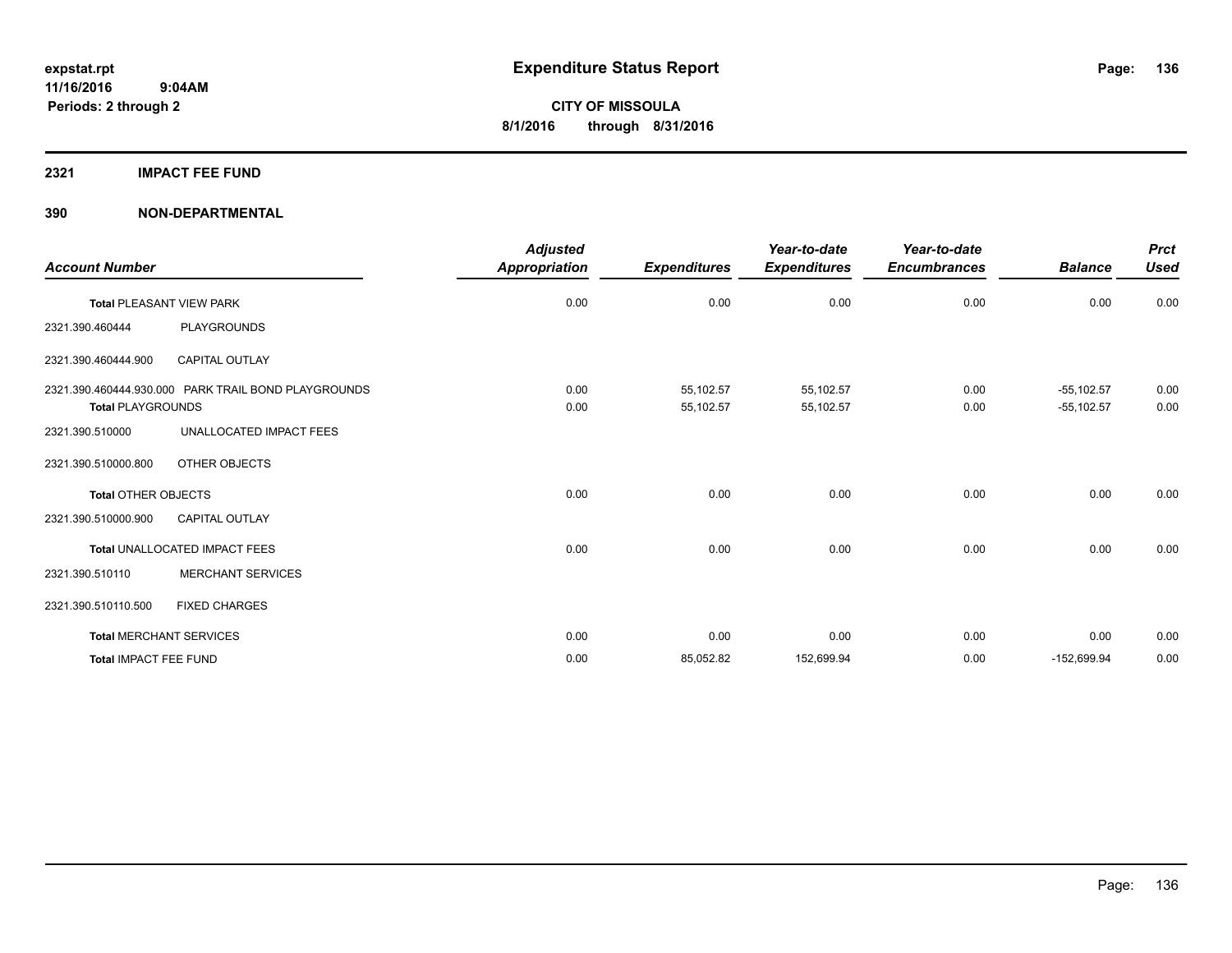# **11/16/2016**

**137**

 **9:04AM Periods: 2 through 2**

**CITY OF MISSOULA 8/1/2016 through 8/31/2016**

#### **2322 GEORGE ELMER/CATTLE DR INTERSECTION**

|                            |                                           | <b>Adjusted</b>      |                     | Year-to-date        | Year-to-date        |                | <b>Prct</b> |
|----------------------------|-------------------------------------------|----------------------|---------------------|---------------------|---------------------|----------------|-------------|
| <b>Account Number</b>      |                                           | <b>Appropriation</b> | <b>Expenditures</b> | <b>Expenditures</b> | <b>Encumbrances</b> | <b>Balance</b> | <b>Used</b> |
| 2322.390.510100            | SPECIAL ASSESSMENTS                       |                      |                     |                     |                     |                |             |
| 2322.390.510100.300        | PURCHASED SERVICES                        |                      |                     |                     |                     |                |             |
|                            | <b>Total PURCHASED SERVICES</b>           | 0.00                 | 0.00                | 0.00                | 0.00                | 0.00           | 0.00        |
| 2322.390.510100.800        | OTHER OBJECTS                             |                      |                     |                     |                     |                |             |
| <b>Total OTHER OBJECTS</b> |                                           | 0.00                 | 0.00                | 0.00                | 0.00                | 0.00           | 0.00        |
| 2322.390.510100.900        | <b>CAPITAL OUTLAY</b>                     |                      |                     |                     |                     |                |             |
|                            | <b>Total SPECIAL ASSESSMENTS</b>          | 0.00                 | 0.00                | 0.00                | 0.00                | 0.00           | 0.00        |
| 2322.390.510110            | <b>MERCHANT SERVICES</b>                  |                      |                     |                     |                     |                |             |
| 2322.390.510110.500        | <b>FIXED CHARGES</b>                      |                      |                     |                     |                     |                |             |
|                            | Total GEORGE ELMER/CATTLE DR INTERSECTION | 0.00                 | 0.00                | 0.00                | 0.00                | 0.00           | 0.00        |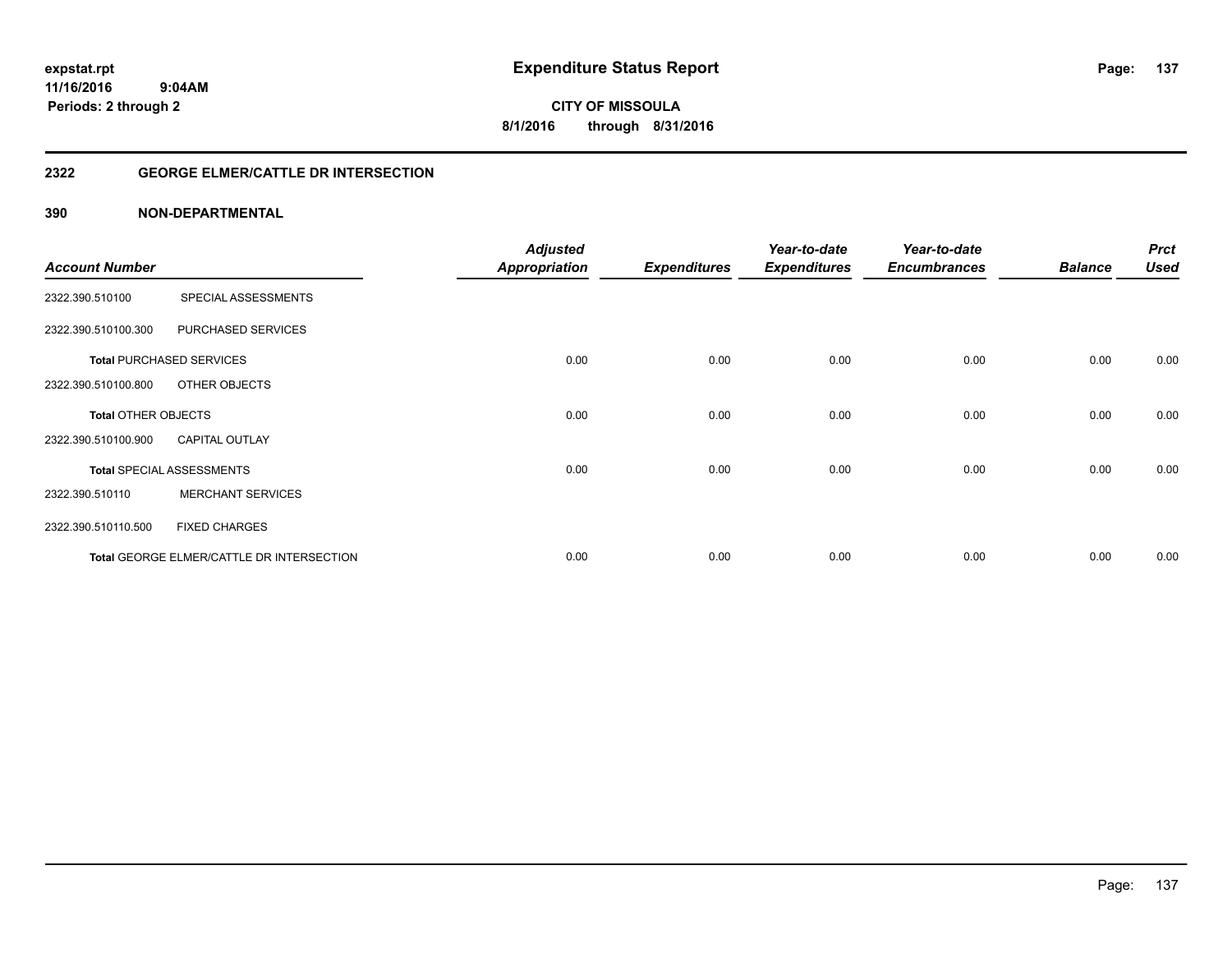**11/16/2016 9:04AM Periods: 2 through 2**

**CITY OF MISSOULA 8/1/2016 through 8/31/2016**

#### **2365 PUBLIC ART FUND**

#### **220 MAYOR**

| <b>Account Number</b>        |                                  | <b>Adjusted</b><br><b>Appropriation</b> |                     | Year-to-date<br><b>Expenditures</b> | Year-to-date<br><b>Encumbrances</b> | <b>Balance</b> | <b>Prct</b><br><b>Used</b> |
|------------------------------|----------------------------------|-----------------------------------------|---------------------|-------------------------------------|-------------------------------------|----------------|----------------------------|
|                              |                                  |                                         | <b>Expenditures</b> |                                     |                                     |                |                            |
| 2365.220.460518              | PUBLIC ART PROJECTS              |                                         |                     |                                     |                                     |                |                            |
| 2365.220.460518.300          | PURCHASED SERVICES               |                                         |                     |                                     |                                     |                |                            |
|                              | <b>Total PURCHASED SERVICES</b>  | 0.00                                    | 0.00                | 0.00                                | 0.00                                | 0.00           | 0.00                       |
| 2365.220.460518.800          | OTHER OBJECTS                    |                                         |                     |                                     |                                     |                |                            |
| <b>Total OTHER OBJECTS</b>   |                                  | 0.00                                    | 0.00                | 0.00                                | 0.00                                | 0.00           | 0.00                       |
| 2365.220.460518.900          | <b>CAPITAL OUTLAY</b>            |                                         |                     |                                     |                                     |                |                            |
| 2365.220.460518.930.000      | <b>IMPROVEMENTS</b>              | 0.00                                    | 5,000.00            | 5,000.00                            | 0.00                                | $-5,000.00$    | 0.00                       |
|                              | <b>Total PUBLIC ART PROJECTS</b> | 0.00                                    | 5,000.00            | 5,000.00                            | 0.00                                | $-5,000.00$    | 0.00                       |
| 2365.220.510110              | <b>MERCHANT SERVICES</b>         |                                         |                     |                                     |                                     |                |                            |
| 2365.220.510110.500          | <b>FIXED CHARGES</b>             |                                         |                     |                                     |                                     |                |                            |
| <b>Total FIXED CHARGES</b>   |                                  | 0.00                                    | 0.00                | 0.00                                | 0.00                                | 0.00           | 0.00                       |
|                              | <b>Total MERCHANT SERVICES</b>   | 0.00                                    | 0.00                | 0.00                                | 0.00                                | 0.00           | 0.00                       |
| <b>Total PUBLIC ART FUND</b> |                                  | 0.00                                    | 5,000.00            | 5,000.00                            | 0.00                                | $-5,000.00$    | 0.00                       |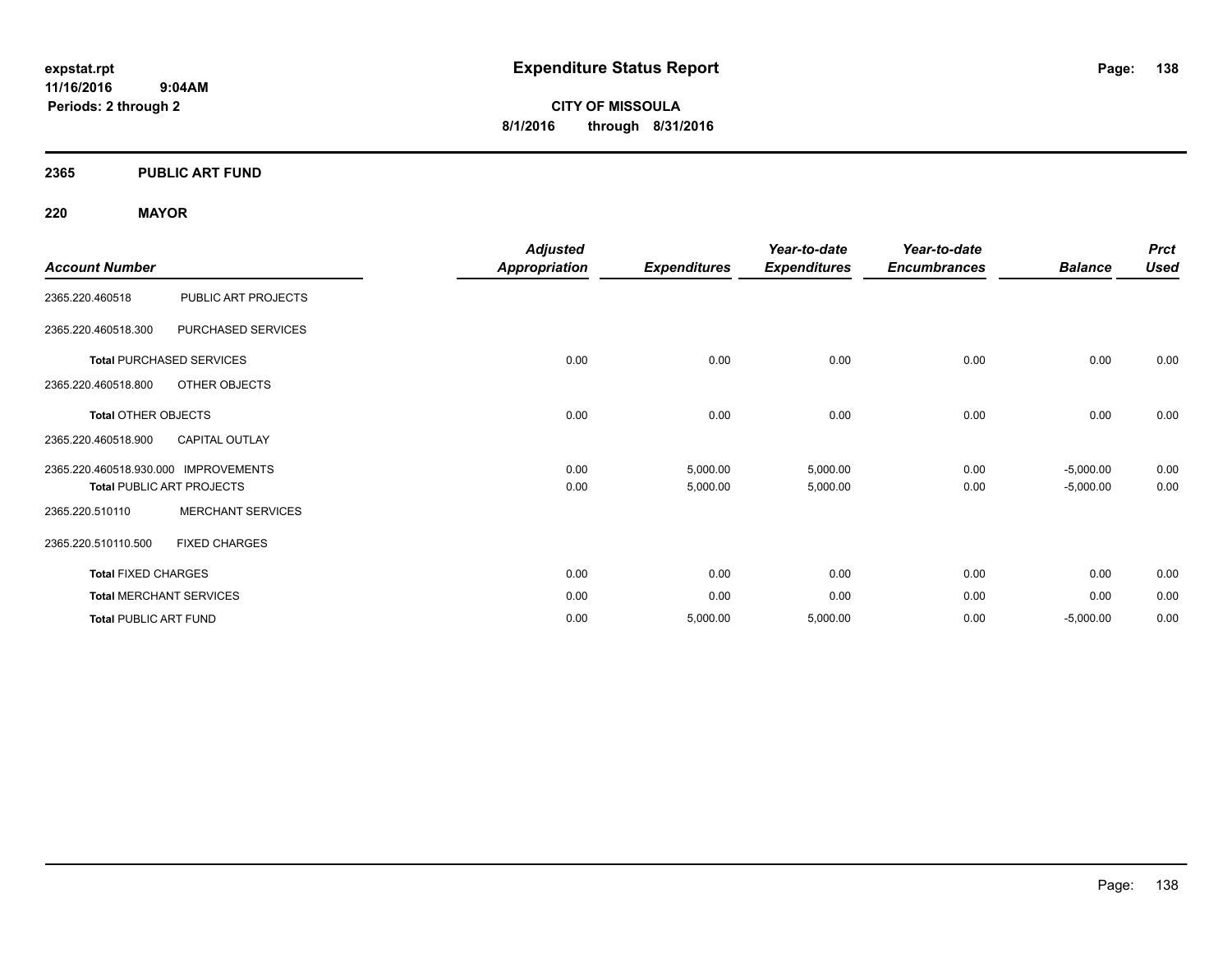#### **2371 EMPLOYEE HEALTH INSURANCE LEVY FUND**

| <b>Account Number</b>          |                                            | <b>Adjusted</b><br>Appropriation | <b>Expenditures</b> | Year-to-date<br><b>Expenditures</b> | Year-to-date<br><b>Encumbrances</b> | <b>Balance</b> | <b>Prct</b><br><b>Used</b> |
|--------------------------------|--------------------------------------------|----------------------------------|---------------------|-------------------------------------|-------------------------------------|----------------|----------------------------|
| 2371.390.510110                | <b>MERCHANT SERVICES</b>                   |                                  |                     |                                     |                                     |                |                            |
| 2371.390.510110.500            | <b>FIXED CHARGES</b>                       |                                  |                     |                                     |                                     |                |                            |
| <b>Total MERCHANT SERVICES</b> |                                            | 0.00                             | 0.00                | 0.00                                | 0.00                                | 0.00           | 0.00                       |
| 2371.390.521000                | INTERFUND OPERATING TRANSFERS              |                                  |                     |                                     |                                     |                |                            |
| 2371.390.521000.800            | OTHER OBJECTS                              |                                  |                     |                                     |                                     |                |                            |
|                                | <b>Total INTERFUND OPERATING TRANSFERS</b> | 0.00                             | 0.00                | 0.00                                | 0.00                                | 0.00           | 0.00                       |
|                                | Total EMPLOYEE HEALTH INSURANCE LEVY FUND  | 0.00                             | 0.00                | 0.00                                | 0.00                                | 0.00           | 0.00                       |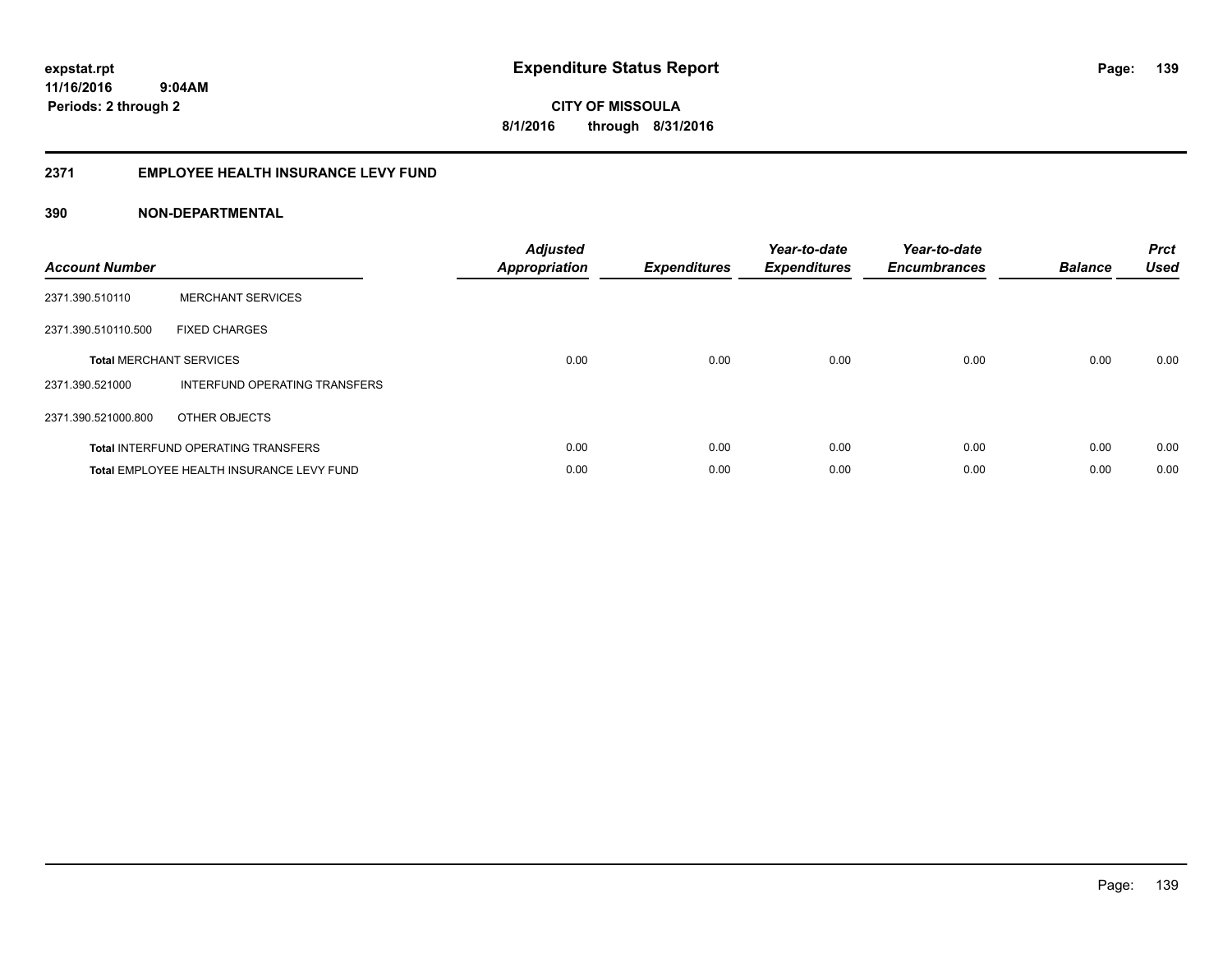#### **2372 PERMISSIVE MEDICAL LEVY**

| <b>Account Number</b>          |                                            | <b>Adjusted</b><br>Appropriation | <b>Expenditures</b> | Year-to-date<br><b>Expenditures</b> | Year-to-date<br><b>Encumbrances</b> | <b>Balance</b> | <b>Prct</b><br><b>Used</b> |
|--------------------------------|--------------------------------------------|----------------------------------|---------------------|-------------------------------------|-------------------------------------|----------------|----------------------------|
| 2372.390.510110                | <b>MERCHANT SERVICES</b>                   |                                  |                     |                                     |                                     |                |                            |
| 2372.390.510110.500            | <b>FIXED CHARGES</b>                       |                                  |                     |                                     |                                     |                |                            |
| <b>Total MERCHANT SERVICES</b> |                                            | 0.00                             | 0.00                | 0.00                                | 0.00                                | 0.00           | 0.00                       |
| 2372.390.521000                | INTERFUND OPERATING TRANSFERS              |                                  |                     |                                     |                                     |                |                            |
| 2372.390.521000.800            | OTHER OBJECTS                              |                                  |                     |                                     |                                     |                |                            |
|                                | <b>Total INTERFUND OPERATING TRANSFERS</b> | 0.00                             | 0.00                | 0.00                                | 0.00                                | 0.00           | 0.00                       |
|                                | <b>Total PERMISSIVE MEDICAL LEVY</b>       | 0.00                             | 0.00                | 0.00                                | 0.00                                | 0.00           | 0.00                       |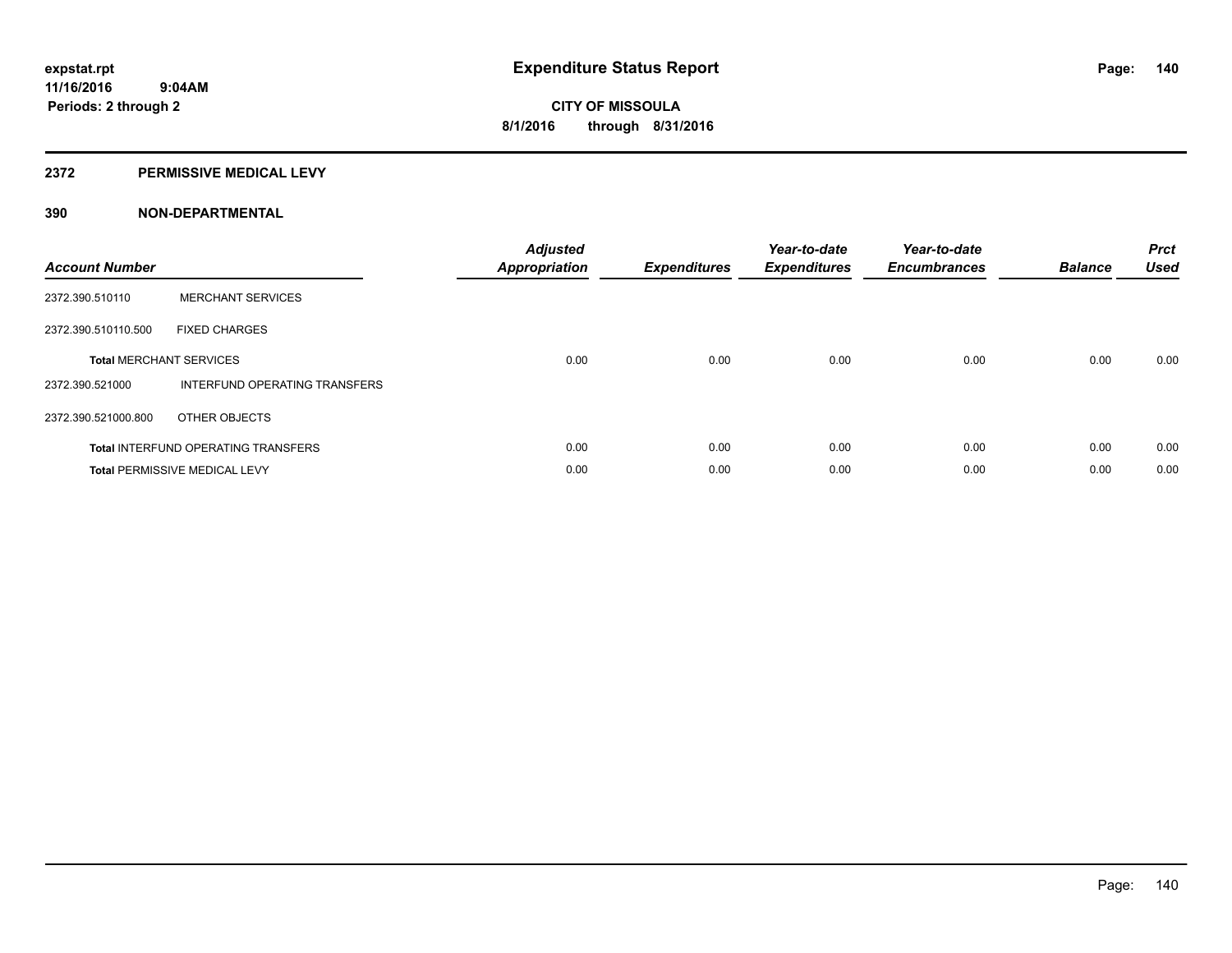**Periods: 2 through 2**

**141**

**CITY OF MISSOULA 8/1/2016 through 8/31/2016**

#### **2389 CABLE TELEVISION FRANCHISE FUND**

|                       |                                       | <b>Adjusted</b>      |                     | Year-to-date        | Year-to-date        |                | <b>Prct</b> |
|-----------------------|---------------------------------------|----------------------|---------------------|---------------------|---------------------|----------------|-------------|
| <b>Account Number</b> |                                       | <b>Appropriation</b> | <b>Expenditures</b> | <b>Expenditures</b> | <b>Encumbrances</b> | <b>Balance</b> | <b>Used</b> |
| 2389.390.411810       | CABLE TV FRANCHISE                    |                      |                     |                     |                     |                |             |
| 2389.390.411810.300   | PURCHASED SERVICES                    |                      |                     |                     |                     |                |             |
|                       | <b>Total PURCHASED SERVICES</b>       | 0.00                 | 0.00                | 0.00                | 0.00                | 0.00           | 0.00        |
| 2389.390.411810.700   | <b>GRANTS &amp; CONTRIBUTIONS</b>     |                      |                     |                     |                     |                |             |
|                       | Total GRANTS & CONTRIBUTIONS          | 0.00                 | 0.00                | 0.00                | 0.00                | 0.00           | 0.00        |
| 2389.390.411810.800   | OTHER OBJECTS                         |                      |                     |                     |                     |                |             |
| Total OTHER OBJECTS   |                                       | 0.00                 | 0.00                | 0.00                | 0.00                | 0.00           | 0.00        |
| 2389.390.411810.900   | <b>CAPITAL OUTLAY</b>                 |                      |                     |                     |                     |                |             |
|                       | <b>Total CABLE TV FRANCHISE</b>       | 0.00                 | 0.00                | 0.00                | 0.00                | 0.00           | 0.00        |
| 2389.390.510110       | <b>MERCHANT SERVICES</b>              |                      |                     |                     |                     |                |             |
| 2389.390.510110.500   | <b>FIXED CHARGES</b>                  |                      |                     |                     |                     |                |             |
|                       | Total CABLE TELEVISION FRANCHISE FUND | 0.00                 | 0.00                | 0.00                | 0.00                | 0.00           | 0.00        |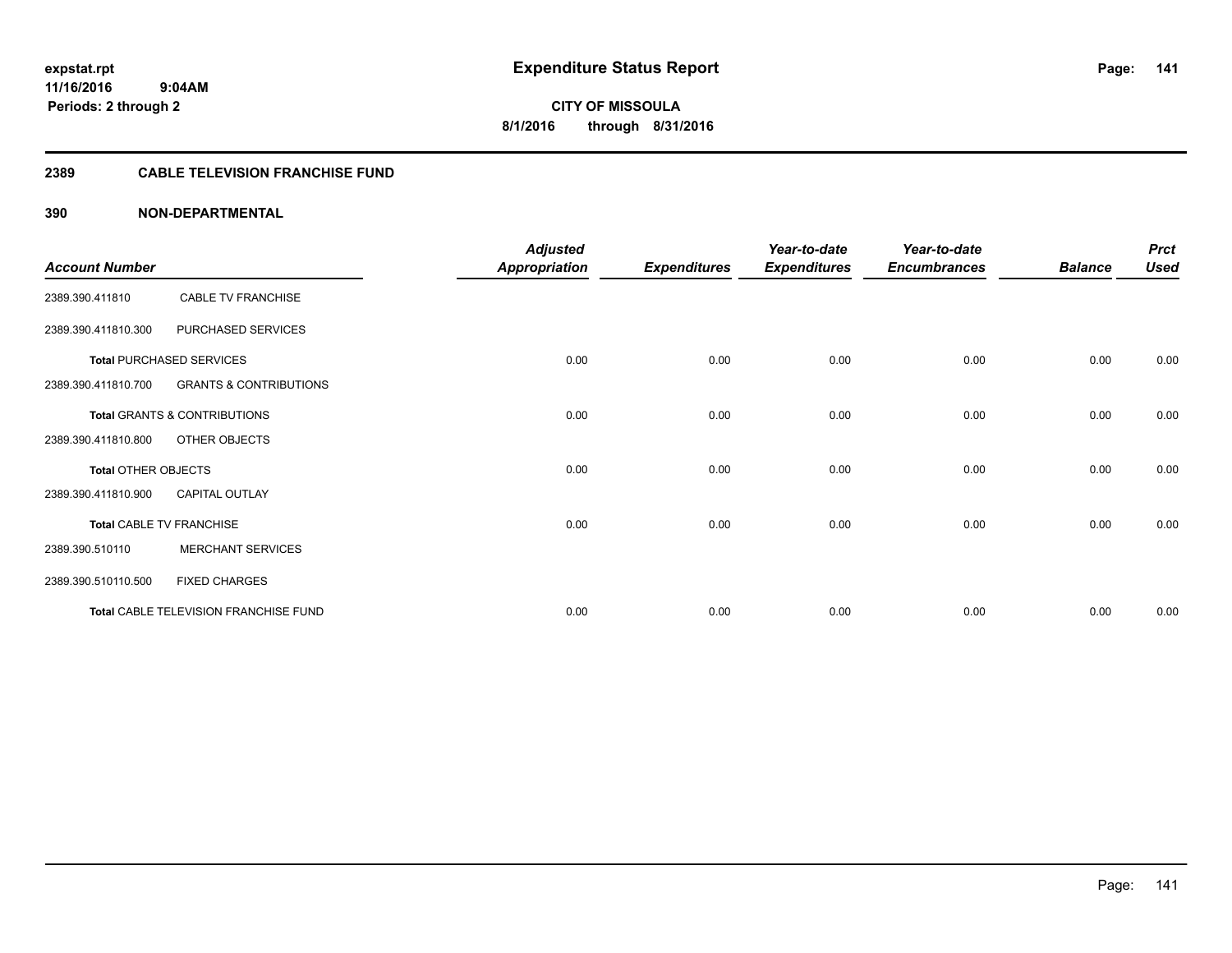**11/16/2016 9:04AM Periods: 2 through 2**

**CITY OF MISSOULA 8/1/2016 through 8/31/2016**

#### **2390 DRUG FORFEITURE FUND**

# **290 POLICE**

| <b>Account Number</b>          |                                            | <b>Adjusted</b><br><b>Appropriation</b> | <b>Expenditures</b> | Year-to-date<br><b>Expenditures</b> | Year-to-date<br><b>Encumbrances</b> | <b>Balance</b>         | <b>Prct</b><br><b>Used</b> |
|--------------------------------|--------------------------------------------|-----------------------------------------|---------------------|-------------------------------------|-------------------------------------|------------------------|----------------------------|
| 2390.290.420142                | <b>NARCOTICS</b>                           |                                         |                     |                                     |                                     |                        |                            |
| 2390.290.420142.100            | PERSONAL SERVICES                          |                                         |                     |                                     |                                     |                        |                            |
| <b>Total PERSONAL SERVICES</b> |                                            | 0.00                                    | 0.00                | 0.00                                | 0.00                                | 0.00                   | 0.00                       |
| 2390.290.420142.200            | <b>SUPPLIES</b>                            |                                         |                     |                                     |                                     |                        |                            |
| <b>Total SUPPLIES</b>          | 2390.290.420142.220.000 OPERATING SUPPLIES | 0.00<br>0.00                            | 486.41<br>486.41    | 569.39<br>569.39                    | 0.00<br>0.00                        | $-569.39$<br>$-569.39$ | 0.00<br>0.00               |
| 2390.290.420142.300            | PURCHASED SERVICES                         |                                         |                     |                                     |                                     |                        |                            |
|                                | <b>Total PURCHASED SERVICES</b>            | 0.00                                    | 0.00                | 0.00                                | 0.00                                | 0.00                   | 0.00                       |
| 2390.290.420142.500            | <b>FIXED CHARGES</b>                       |                                         |                     |                                     |                                     |                        |                            |
| <b>Total FIXED CHARGES</b>     |                                            | 0.00                                    | 0.00                | 0.00                                | 0.00                                | 0.00                   | 0.00                       |
| 2390.290.420142.700            | <b>GRANTS &amp; CONTRIBUTIONS</b>          |                                         |                     |                                     |                                     |                        |                            |
|                                | <b>Total GRANTS &amp; CONTRIBUTIONS</b>    | 0.00                                    | 0.00                | 0.00                                | 0.00                                | 0.00                   | 0.00                       |
| 2390.290.420142.800            | OTHER OBJECTS                              |                                         |                     |                                     |                                     |                        |                            |
| Total OTHER OBJECTS            |                                            | 0.00                                    | 0.00                | 0.00                                | 0.00                                | 0.00                   | 0.00                       |
| 2390.290.420142.900            | CAPITAL OUTLAY                             |                                         |                     |                                     |                                     |                        |                            |
| <b>Total CAPITAL OUTLAY</b>    |                                            | 0.00                                    | 0.00                | 0.00                                | 0.00                                | 0.00                   | 0.00                       |
| <b>Total NARCOTICS</b>         |                                            | 0.00                                    | 486.41              | 569.39                              | 0.00                                | $-569.39$              | 0.00                       |
| 2390.290.510110                | <b>MERCHANT SERVICES</b>                   |                                         |                     |                                     |                                     |                        |                            |
| 2390.290.510110.500            | <b>FIXED CHARGES</b>                       |                                         |                     |                                     |                                     |                        |                            |
| <b>Total MERCHANT SERVICES</b> |                                            | 0.00                                    | 0.00                | 0.00                                | 0.00                                | 0.00                   | 0.00                       |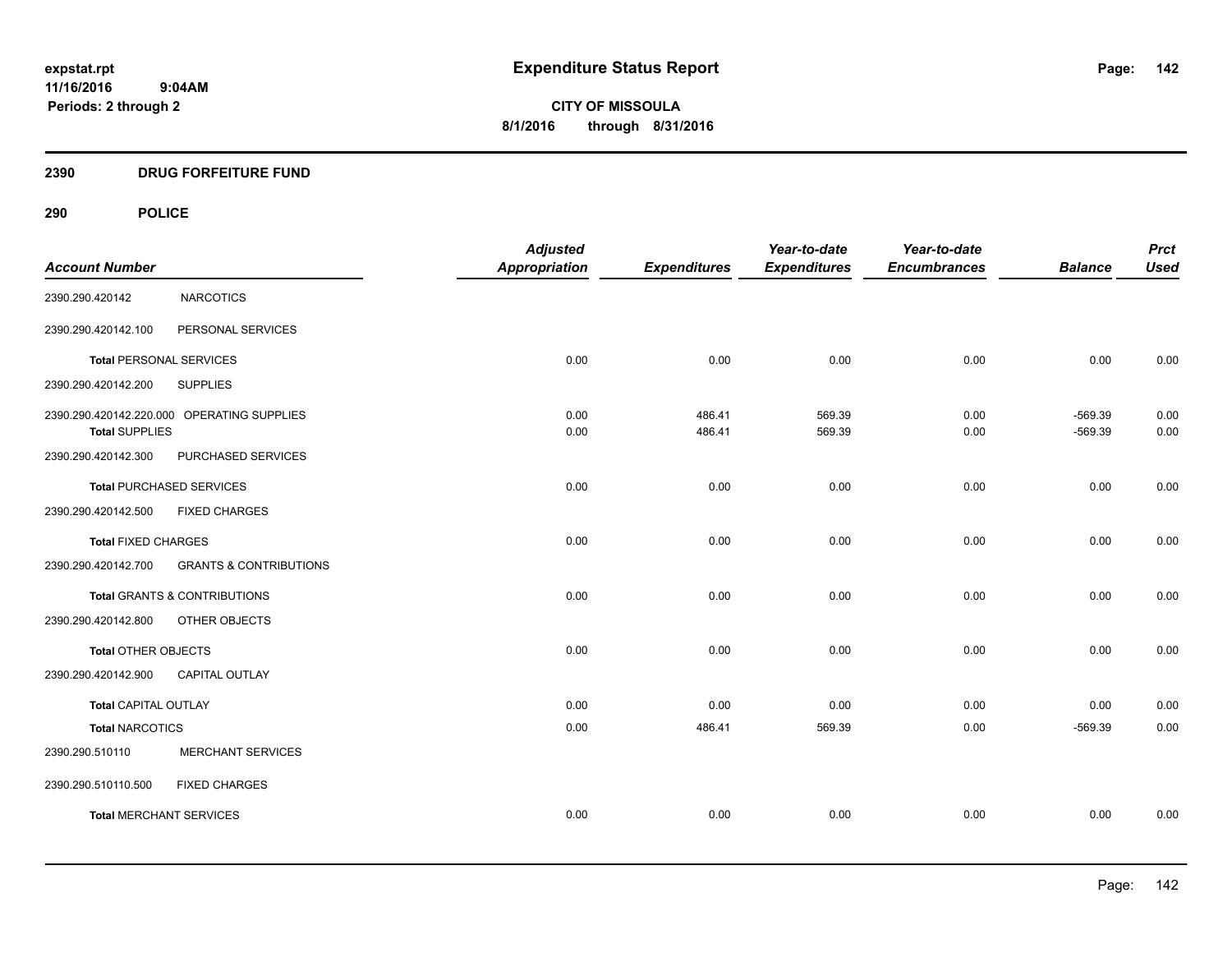**11/16/2016 9:04AM Periods: 2 through 2**

**expstat.rpt Expenditure Status Report** 

**143**

**CITY OF MISSOULA 8/1/2016 through 8/31/2016**

|      | Total DRUG FORFEITURE FUND      | 0.00 | 486.41 | 569.39 | 0.00 | -569.39 | 0.00 |
|------|---------------------------------|------|--------|--------|------|---------|------|
| 2394 | <b>BUILDING INSPECTION FUND</b> |      |        |        |      |         |      |
|      |                                 |      |        |        |      |         |      |

# **310 BUILDING INSPECTION**

| <b>Account Number</b>                   |                                                         | <b>Adjusted</b><br><b>Appropriation</b> | <b>Expenditures</b> | Year-to-date<br><b>Expenditures</b> | Year-to-date<br><b>Encumbrances</b> | <b>Balance</b> | <b>Prct</b><br><b>Used</b> |
|-----------------------------------------|---------------------------------------------------------|-----------------------------------------|---------------------|-------------------------------------|-------------------------------------|----------------|----------------------------|
|                                         |                                                         |                                         |                     |                                     |                                     |                |                            |
| 2394.310.420500                         | PROTECTIVE INSPECTIONS                                  |                                         |                     |                                     |                                     |                |                            |
| 2394.310.420500.100                     | PERSONAL SERVICES                                       |                                         |                     |                                     |                                     |                |                            |
|                                         | 2394.310.420500.110.000 SALARIES AND WAGES              | 700,628.00                              | 40,808.98           | 76,939.53                           | 0.00                                | 623,688.47     | 10.98                      |
|                                         | 2394.310.420500.120.000 OVERTIME/TERMINATION            | 500.00                                  | 0.00                | 0.00                                | 0.00                                | 500.00         | 0.00                       |
| 2394.310.420500.130.000 OTHER           |                                                         | 19,912.00                               | 0.00                | 0.00                                | 0.00                                | 19,912.00      | 0.00                       |
|                                         | 2394.310.420500.140.000 EMPLOYER CONTRIBUTIONS          | 242,010.00                              | 15,251.64           | 36,716.63                           | 0.00                                | 205,293.37     | 15.17                      |
| <b>Total PERSONAL SERVICES</b>          |                                                         | 963,050.00                              | 56,060.62           | 113,656.16                          | 0.00                                | 849,393.84     | 11.80                      |
| 2394.310.420500.200                     | <b>SUPPLIES</b>                                         |                                         |                     |                                     |                                     |                |                            |
| 2394.310.420500.210.000 OFFICE SUPPLIES |                                                         | 2,200.00                                | 3.411.91            | 3.411.91                            | 0.00                                | $-1.211.91$    | 155.09                     |
| 2394.310.420500.210.300                 | <b>OFFICE SUPPLIES</b>                                  | 550.00                                  | 0.00                | 0.00                                | 0.00                                | 550.00         | 0.00                       |
|                                         | 2394.310.420500.220.000 OPERATING SUPPLIES              | 0.00                                    | 1,667.30            | 1.667.30                            | 0.00                                | $-1,667.30$    | 0.00                       |
|                                         | 2394.310.420500.230.000 REPAIR/MAINTENANCE              | 3,000.00                                | 5.50                | 5.50                                | 0.00                                | 2,994.50       | 0.18                       |
| 2394.310.420500.231.000 GASOLINE        |                                                         | 11,475.00                               | 432.71              | 432.71                              | 0.00                                | 11.042.29      | 3.77                       |
|                                         | 2394.310.420500.250.000 SUPPLIES FOR RESALE             | 500.00                                  | 0.00                | 0.00                                | 0.00                                | 500.00         | 0.00                       |
| <b>Total SUPPLIES</b>                   |                                                         | 17,725.00                               | 5,517.42            | 5,517.42                            | 0.00                                | 12,207.58      | 31.13                      |
| 2394.310.420500.300                     | <b>PURCHASED SERVICES</b>                               |                                         |                     |                                     |                                     |                |                            |
| 2394.310.420500.310.000 COMMUNICATIONS  |                                                         | 1,000.00                                | 0.43                | 0.43                                | 0.00                                | 999.57         | 0.04                       |
|                                         | 2394.310.420500.320.000 PRINTING & DUPLICATING          | 7,600.00                                | 2.00                | 2.00                                | 0.00                                | 7,598.00       | 0.03                       |
|                                         | 2394.310.420500.330.000 PUBLICITY, SUBSCRIPTIONS & DUES | 2,100.00                                | 140.00              | 140.00                              | 0.00                                | 1,960.00       | 6.67                       |
|                                         | 2394.310.420500.344.000 TELEPHONE SERVICE               | 13,548.00                               | 1,452.71            | 1,452.71                            | 0.00                                | 12,095.29      | 10.72                      |
|                                         | 2394.310.420500.350.000 PROFESSIONAL SERVICES           | 14,600.00                               | 750.00              | 750.00                              | 0.00                                | 13,850.00      | 5.14                       |
|                                         | 2394.310.420500.360.000 REPAIR & MAINTENANCE            | 33,378.00                               | 0.00                | 0.00                                | 0.00                                | 33,378.00      | 0.00                       |
| 2394.310.420500.370.000 TRAVEL          |                                                         | 5,025.00                                | 0.00                | 0.00                                | 0.00                                | 5,025.00       | 0.00                       |
| 2394.310.420500.380.000 TRAINING        |                                                         | 6,500.00                                | 0.00                | 0.00                                | 0.00                                | 6,500.00       | 0.00                       |
| <b>Total PURCHASED SERVICES</b>         |                                                         | 83,751.00                               | 2,345.14            | 2,345.14                            | 0.00                                | 81,405.86      | 2.80                       |
|                                         |                                                         |                                         |                     |                                     |                                     |                |                            |

2394.310.420500.500 FIXED CHARGES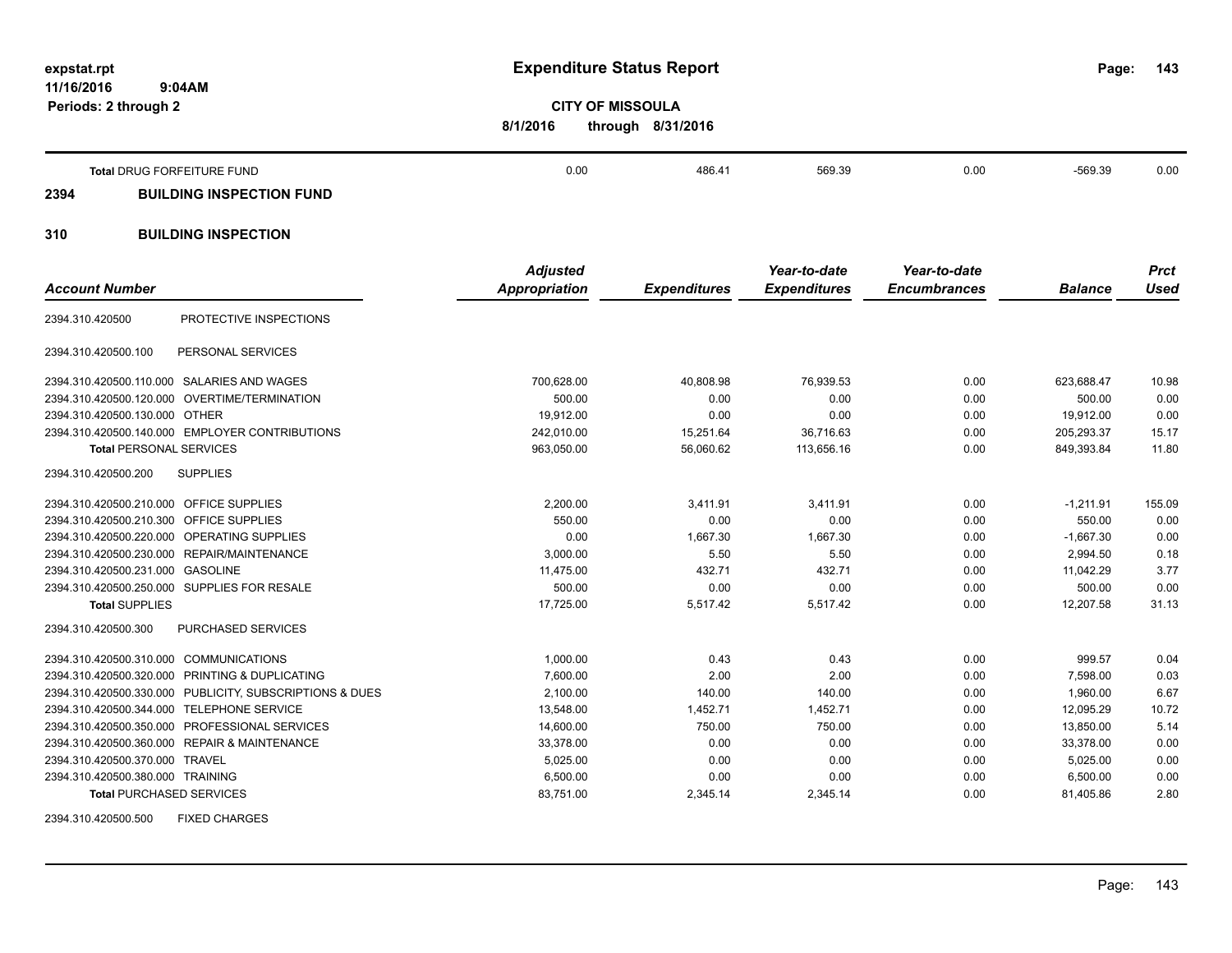#### **2394 BUILDING INSPECTION FUND**

#### **310 BUILDING INSPECTION**

| <b>Account Number</b>                         | <b>Adjusted</b><br><b>Appropriation</b> | <b>Expenditures</b> | Year-to-date<br><b>Expenditures</b> | Year-to-date<br><b>Encumbrances</b> | <b>Balance</b> | <b>Prct</b><br><b>Used</b> |
|-----------------------------------------------|-----------------------------------------|---------------------|-------------------------------------|-------------------------------------|----------------|----------------------------|
| 2394.310.420500.500.000 FIXED CHARGES         | 363,860.00                              | 0.00                | 0.00                                | 0.00                                | 363,860.00     | 0.00                       |
| <b>Total FIXED CHARGES</b>                    | 363,860.00                              | 0.00                | 0.00                                | 0.00                                | 363,860.00     | 0.00                       |
| 2394.310.420500.600<br><b>DEBT SERVICE</b>    |                                         |                     |                                     |                                     |                |                            |
| <b>Total DEBT SERVICE</b>                     | 0.00                                    | 0.00                | 0.00                                | 0.00                                | 0.00           | 0.00                       |
| <b>CAPITAL OUTLAY</b><br>2394.310.420500.900  |                                         |                     |                                     |                                     |                |                            |
| <b>Total CAPITAL OUTLAY</b>                   | 0.00                                    | 0.00                | 0.00                                | 0.00                                | 0.00           | 0.00                       |
| <b>Total PROTECTIVE INSPECTIONS</b>           | 1,428,386.00                            | 63,923.18           | 121,518.72                          | 0.00                                | 1,306,867.28   | 8.51                       |
| <b>MERCHANT SERVICES</b><br>2394.310.510110   |                                         |                     |                                     |                                     |                |                            |
| 2394.310.510110.500<br><b>FIXED CHARGES</b>   |                                         |                     |                                     |                                     |                |                            |
| 2394.310.510110.550.000 MERCHANT SERVICE FEES | 15,400.00                               | 0.00                | 0.00                                | 0.00                                | 15,400.00      | 0.00                       |
| <b>Total MERCHANT SERVICES</b>                | 15,400.00                               | 0.00                | 0.00                                | 0.00                                | 15,400.00      | 0.00                       |
| Total BUILDING INSPECTION FUND                | 1,443,786.00                            | 63,923.18           | 121,518.72                          | 0.00                                | 1,322,267.28   | 8.42                       |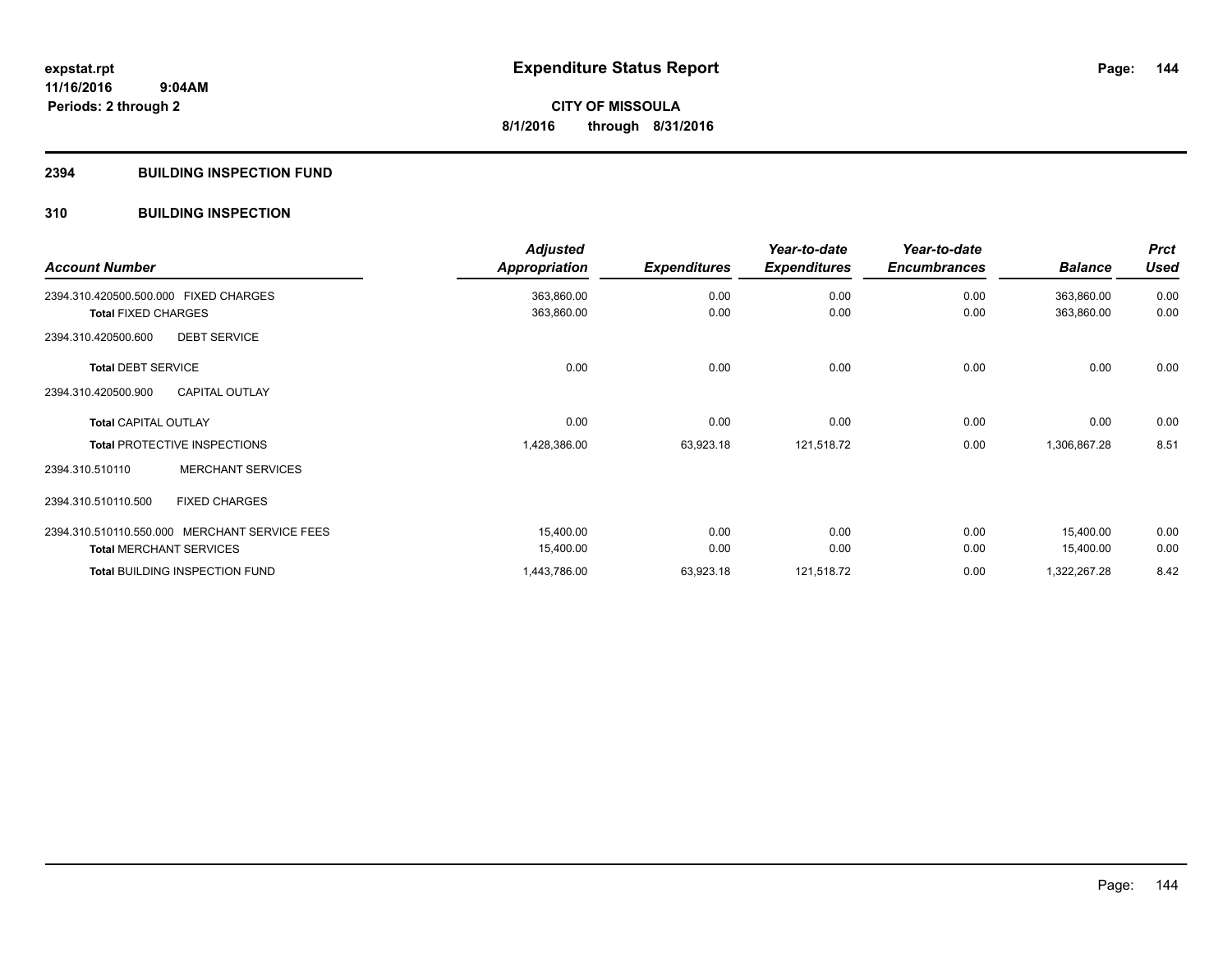**CITY OF MISSOULA 8/1/2016 through 8/31/2016**

### **2395 CITY GRANTS & PROGRAM INCOME FUND**

### **390 NON-DEPARTMENTAL**

|                                |                                   | <b>Adjusted</b>      |                     | Year-to-date        | Year-to-date        |                | <b>Prct</b> |
|--------------------------------|-----------------------------------|----------------------|---------------------|---------------------|---------------------|----------------|-------------|
| <b>Account Number</b>          |                                   | <b>Appropriation</b> | <b>Expenditures</b> | <b>Expenditures</b> | <b>Encumbrances</b> | <b>Balance</b> | <b>Used</b> |
| 2395.390.470200                | <b>HOUSING REHAB</b>              |                      |                     |                     |                     |                |             |
| 2395.390.470200.700            | <b>GRANTS &amp; CONTRIBUTIONS</b> |                      |                     |                     |                     |                |             |
|                                | Total GRANTS & CONTRIBUTIONS      | 0.00                 | 0.00                | 0.00                | 0.00                | 0.00           | 0.00        |
| 2395.390.470200.800            | OTHER OBJECTS                     |                      |                     |                     |                     |                |             |
| <b>Total HOUSING REHAB</b>     |                                   | 0.00                 | 0.00                | 0.00                | 0.00                | 0.00           | 0.00        |
| 2395.390.470210                | <b>ADMINISTRATION</b>             |                      |                     |                     |                     |                |             |
| 2395.390.470210.300            | PURCHASED SERVICES                |                      |                     |                     |                     |                |             |
|                                | <b>Total PURCHASED SERVICES</b>   | 0.00                 | 0.00                | 0.00                | 0.00                | 0.00           | 0.00        |
| 2395.390.470210.800            | OTHER OBJECTS                     |                      |                     |                     |                     |                |             |
| <b>Total ADMINISTRATION</b>    |                                   | 0.00                 | 0.00                | 0.00                | 0.00                | 0.00           | 0.00        |
| 2395.390.470220                | PROPERTY ACQUISITION              |                      |                     |                     |                     |                |             |
| 2395.390.470220.300            | PURCHASED SERVICES                |                      |                     |                     |                     |                |             |
|                                | Total PROPERTY ACQUISITION        | 0.00                 | 0.00                | 0.00                | 0.00                | 0.00           | 0.00        |
| 2395.390.470300                | ECONOMIC DEVELOPMENT              |                      |                     |                     |                     |                |             |
| 2395.390.470300.700            | <b>GRANTS &amp; CONTRIBUTIONS</b> |                      |                     |                     |                     |                |             |
|                                | Total ECONOMIC DEVELOPMENT        | 0.00                 | 0.00                | 0.00                | 0.00                | 0.00           | 0.00        |
| 2395.390.510110                | MERCHANT SERVICES                 |                      |                     |                     |                     |                |             |
| 2395.390.510110.500            | <b>FIXED CHARGES</b>              |                      |                     |                     |                     |                |             |
| <b>Total MERCHANT SERVICES</b> |                                   | 0.00                 | 0.00                | 0.00                | 0.00                | 0.00           | 0.00        |
|                                |                                   |                      |                     |                     |                     |                |             |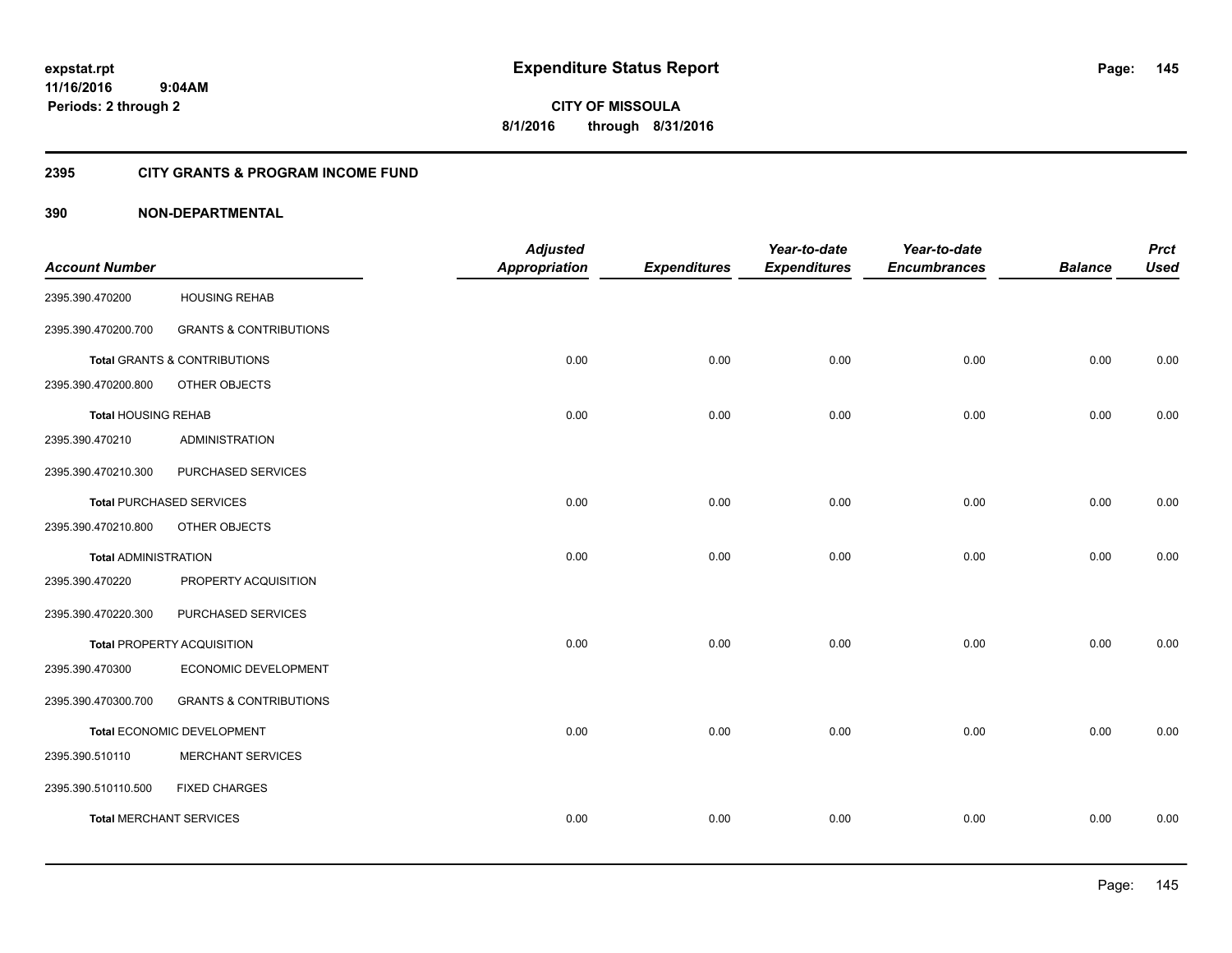| expstat.rpt                        |                                                                                         | <b>Expenditure Status Report</b>    |                     |                                     |                                     | Page:          | 146                        |
|------------------------------------|-----------------------------------------------------------------------------------------|-------------------------------------|---------------------|-------------------------------------|-------------------------------------|----------------|----------------------------|
| 11/16/2016<br>Periods: 2 through 2 | 9:04AM                                                                                  | <b>CITY OF MISSOULA</b><br>8/1/2016 | through 8/31/2016   |                                     |                                     |                |                            |
| 2396                               | Total CITY GRANTS & PROGRAM INCOME FUND<br><b>ENERGY EFFICIENCY REVOLVING LOAN FUND</b> | 0.00                                | 0.00                | 0.00                                | 0.00                                | 0.00           | 0.00                       |
| 390                                | <b>NON-DEPARTMENTAL</b>                                                                 |                                     |                     |                                     |                                     |                |                            |
| <b>Account Number</b>              |                                                                                         | <b>Adjusted</b><br>Appropriation    | <b>Expenditures</b> | Year-to-date<br><b>Expenditures</b> | Year-to-date<br><b>Encumbrances</b> | <b>Balance</b> | <b>Prct</b><br><b>Used</b> |
| 2396.390.510001                    | EECBG REVOLVING LOAN FUND                                                               |                                     |                     |                                     |                                     |                |                            |
| 2396.390.510001.700                | <b>GRANTS &amp; CONTRIBUTIONS</b>                                                       |                                     |                     |                                     |                                     |                |                            |
|                                    | Total ENERGY EFFICIENCY REVOLVING LOAN FUND                                             | 0.00                                | 0.00                | 0.00                                | 0.00                                | 0.00           | 0.00                       |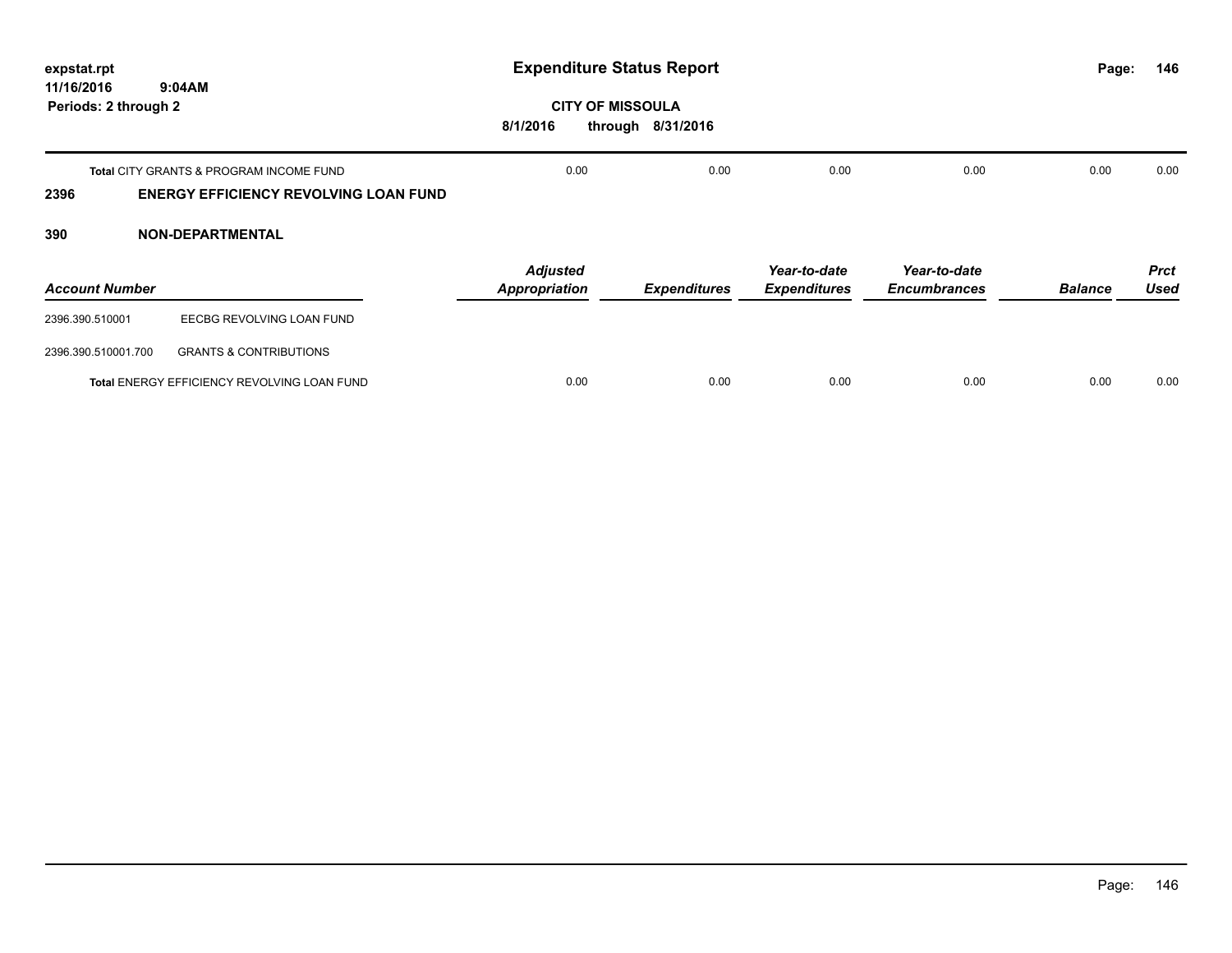**147**

**11/16/2016 9:04AM Periods: 2 through 2**

**CITY OF MISSOULA 8/1/2016 through 8/31/2016**

### **2399 DANGEROUS BUILDING DEMOLITION & REPAIR F**

### **310 BUILDING INSPECTION**

| <b>Account Number</b>       |                                                           | <b>Adjusted</b><br><b>Appropriation</b> | Expenditures | Year-to-date<br><b>Expenditures</b> | Year-to-date<br><b>Encumbrances</b> | <b>Balance</b> | <b>Prct</b><br><b>Used</b> |
|-----------------------------|-----------------------------------------------------------|-----------------------------------------|--------------|-------------------------------------|-------------------------------------|----------------|----------------------------|
| 2399.310.420510             | ADMINISTRATION                                            |                                         |              |                                     |                                     |                |                            |
| 2399.310.420510.800         | OTHER OBJECTS                                             |                                         |              |                                     |                                     |                |                            |
| <b>Total ADMINISTRATION</b> |                                                           | 0.00                                    | 0.00         | 0.00                                | 0.00                                | 0.00           | 0.00                       |
| 2399.310.510110             | <b>MERCHANT SERVICES</b>                                  |                                         |              |                                     |                                     |                |                            |
| 2399.310.510110.500         | <b>FIXED CHARGES</b>                                      |                                         |              |                                     |                                     |                |                            |
|                             | <b>Total DANGEROUS BUILDING DEMOLITION &amp; REPAIR F</b> | 0.00                                    | 0.00         | 0.00                                | 0.00                                | 0.00           | 0.00                       |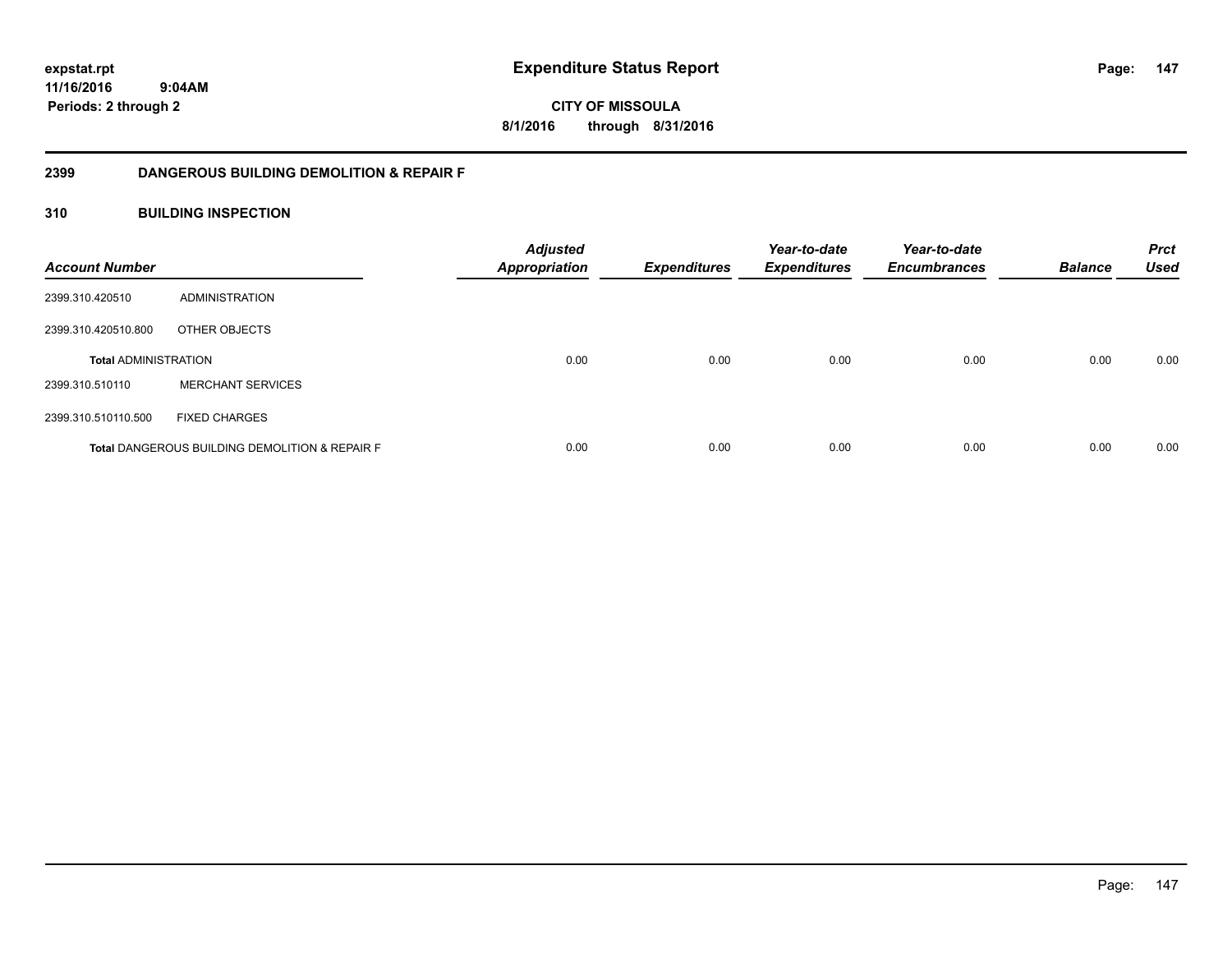**CITY OF MISSOULA 8/1/2016 through 8/31/2016**

#### **2400 STREET LIGHTING ASSESSMENTS FUND**

### **280 PUBLIC WORKS OPERATIONS**

|                                |                                                   | <b>Adjusted</b>      |                     | Year-to-date        | Year-to-date        |                | <b>Prct</b> |
|--------------------------------|---------------------------------------------------|----------------------|---------------------|---------------------|---------------------|----------------|-------------|
| <b>Account Number</b>          |                                                   | <b>Appropriation</b> | <b>Expenditures</b> | <b>Expenditures</b> | <b>Encumbrances</b> | <b>Balance</b> | <b>Used</b> |
| 2400.280.430263                | <b>STREET LIGHTING</b>                            |                      |                     |                     |                     |                |             |
| 2400.280.430263.300            | PURCHASED SERVICES                                |                      |                     |                     |                     |                |             |
|                                | 2400.280.430263.341.000 ELECTRICITY & NATURAL GAS | 0.00                 | 27.160.19           | 27,160.19           | 0.00                | $-27.160.19$   | 0.00        |
| <b>Total STREET LIGHTING</b>   |                                                   | 0.00                 | 27.160.19           | 27,160.19           | 0.00                | $-27,160.19$   | 0.00        |
| 2400.280.510110                | <b>MERCHANT SERVICES</b>                          |                      |                     |                     |                     |                |             |
| 2400.280.510110.500            | <b>FIXED CHARGES</b>                              |                      |                     |                     |                     |                |             |
| <b>Total FIXED CHARGES</b>     |                                                   | 0.00                 | 0.00                | 0.00                | 0.00                | 0.00           | 0.00        |
| <b>Total MERCHANT SERVICES</b> |                                                   | 0.00                 | 0.00                | 0.00                | 0.00                | 0.00           | 0.00        |
|                                | <b>Total STREET LIGHTING ASSESSMENTS FUND</b>     | 0.00                 | 27,160.19           | 27,160.19           | 0.00                | $-27.160.19$   | 0.00        |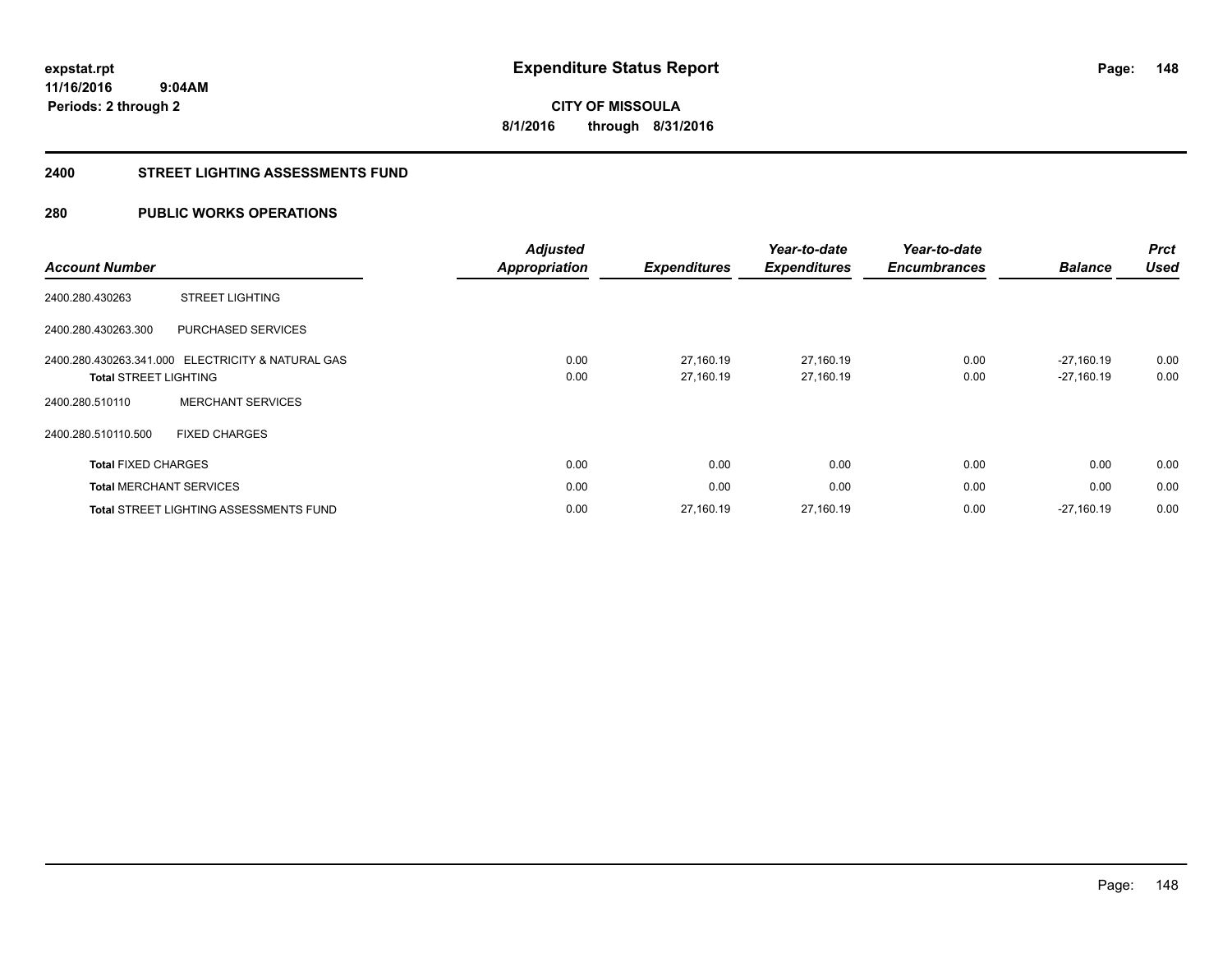**CITY OF MISSOULA 8/1/2016 through 8/31/2016**

#### **2500 STREET MAINTENANCE ASSESSMENT FUND**

### **390 NON-DEPARTMENTAL**

| <b>Account Number</b>           |                                                 | <b>Adjusted</b><br><b>Appropriation</b> | <b>Expenditures</b> | Year-to-date<br><b>Expenditures</b> | Year-to-date<br><b>Encumbrances</b> | <b>Balance</b> | <b>Prct</b><br><b>Used</b> |
|---------------------------------|-------------------------------------------------|-----------------------------------------|---------------------|-------------------------------------|-------------------------------------|----------------|----------------------------|
| 2500.390.510110                 | <b>MERCHANT SERVICES</b>                        |                                         |                     |                                     |                                     |                |                            |
| 2500.390.510110.500             | <b>FIXED CHARGES</b>                            |                                         |                     |                                     |                                     |                |                            |
| <b>Total MERCHANT SERVICES</b>  |                                                 | 0.00                                    | 0.00                | 0.00                                | 0.00                                | 0.00           | 0.00                       |
| 2500.390.521000                 | INTERFUND OPERATING TRANSFERS                   |                                         |                     |                                     |                                     |                |                            |
| 2500.390.521000.300             | PURCHASED SERVICES                              |                                         |                     |                                     |                                     |                |                            |
| 2500.390.521000.345.000 GARBAGE |                                                 | 0.00                                    | 2,011.77            | 4,023.54                            | 0.00                                | $-4,023.54$    | 0.00                       |
| <b>Total PURCHASED SERVICES</b> |                                                 | 0.00                                    | 2,011.77            | 4,023.54                            | 0.00                                | $-4,023.54$    | 0.00                       |
| 2500.390.521000.800             | OTHER OBJECTS                                   |                                         |                     |                                     |                                     |                |                            |
| <b>Total OTHER OBJECTS</b>      |                                                 | 0.00                                    | 0.00                | 0.00                                | 0.00                                | 0.00           | 0.00                       |
|                                 | <b>Total STREET MAINTENANCE ASSESSMENT FUND</b> | 0.00                                    | 2,011.77            | 4,023.54                            | 0.00                                | $-4,023.54$    | 0.00                       |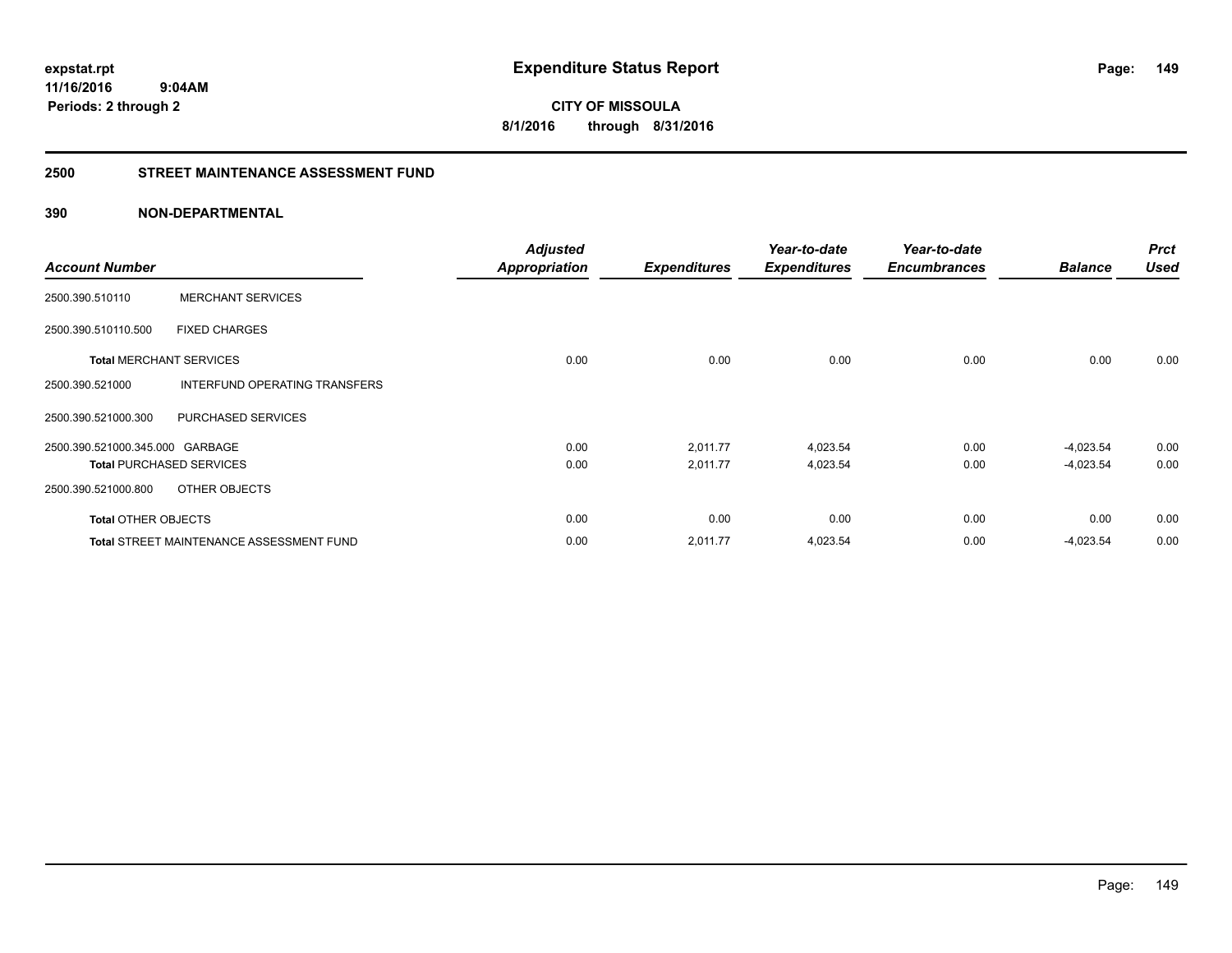**CITY OF MISSOULA 8/1/2016 through 8/31/2016**

### **2510 RUSSELL PARK MAINTENANCE ASSESSMENT FUND**

| <b>Account Number</b> |                                                       | <b>Adjusted</b><br><b>Appropriation</b> | <b>Expenditures</b> | Year-to-date<br><b>Expenditures</b> | Year-to-date<br><b>Encumbrances</b> | <b>Balance</b> | <b>Prct</b><br><b>Used</b> |
|-----------------------|-------------------------------------------------------|-----------------------------------------|---------------------|-------------------------------------|-------------------------------------|----------------|----------------------------|
| 2510.370.460430       | <b>PARKS</b>                                          |                                         |                     |                                     |                                     |                |                            |
| 2510.370.460430.800   | OTHER OBJECTS                                         |                                         |                     |                                     |                                     |                |                            |
| <b>Total PARKS</b>    |                                                       | 0.00                                    | 0.00                | 0.00                                | 0.00                                | 0.00           | 0.00                       |
| 2510.370.510110       | <b>MERCHANT SERVICES</b>                              |                                         |                     |                                     |                                     |                |                            |
| 2510.370.510110.500   | <b>FIXED CHARGES</b>                                  |                                         |                     |                                     |                                     |                |                            |
|                       | <b>Total MERCHANT SERVICES</b>                        | 0.00                                    | 0.00                | 0.00                                | 0.00                                | 0.00           | 0.00                       |
|                       | <b>Total RUSSELL PARK MAINTENANCE ASSESSMENT FUND</b> | 0.00                                    | 0.00                | 0.00                                | 0.00                                | 0.00           | 0.00                       |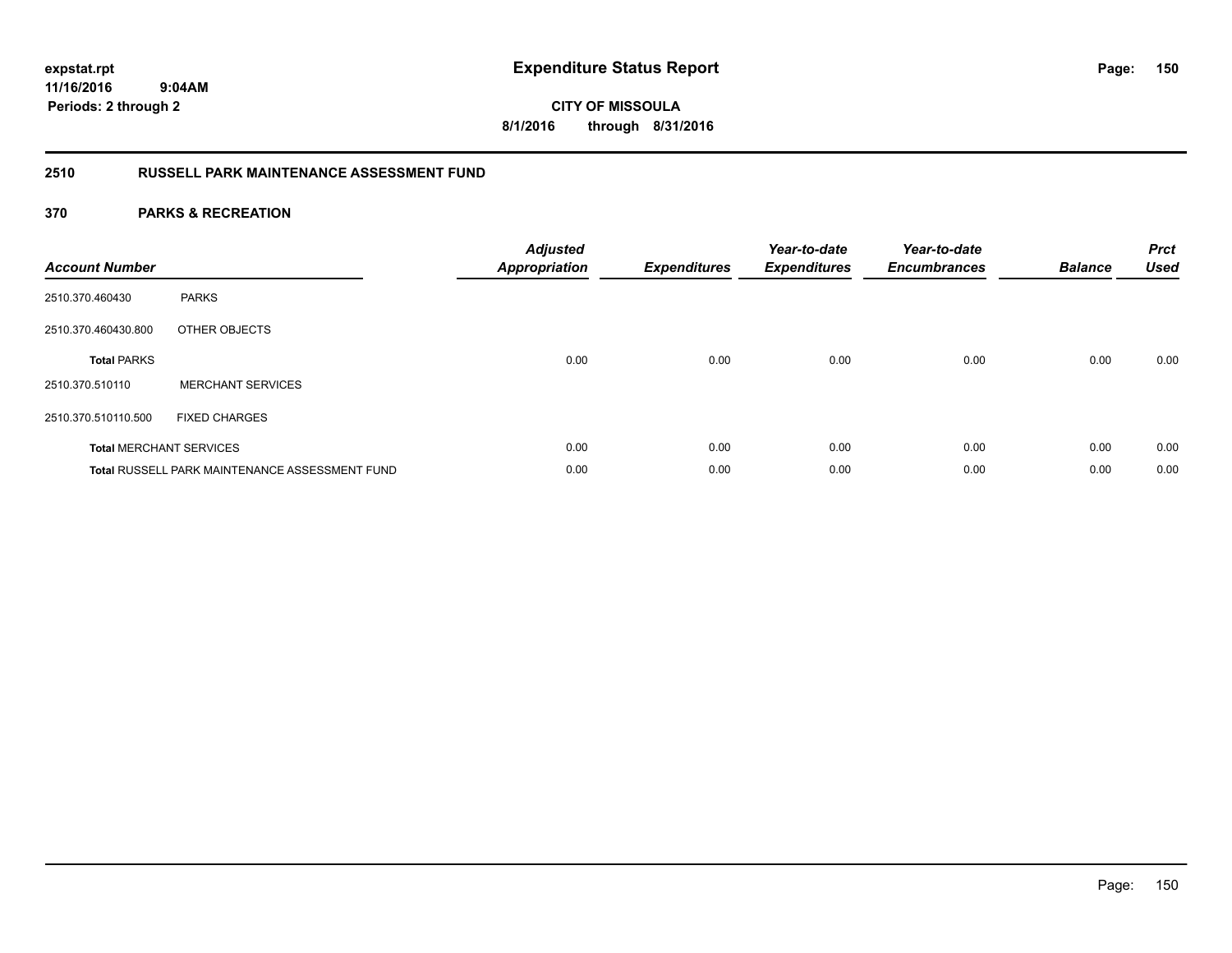**11/16/2016**

**Periods: 2 through 2**

**151**

**CITY OF MISSOULA 8/1/2016 through 8/31/2016**

### **2511 WILLOWWOOD PARK MAINTENANCE ASSESSMENT F**

### **370 PARKS & RECREATION**

 **9:04AM**

| <b>Account Number</b>     |                                                | <b>Adjusted</b><br><b>Appropriation</b> | <b>Expenditures</b> | Year-to-date<br><b>Expenditures</b> | Year-to-date<br><b>Encumbrances</b> | <b>Balance</b> | <b>Prct</b><br><b>Used</b> |
|---------------------------|------------------------------------------------|-----------------------------------------|---------------------|-------------------------------------|-------------------------------------|----------------|----------------------------|
|                           |                                                |                                         |                     |                                     |                                     |                |                            |
| 2511.370.460430           | <b>PARKS</b>                                   |                                         |                     |                                     |                                     |                |                            |
| 2511.370.460430.600       | <b>DEBT SERVICE</b>                            |                                         |                     |                                     |                                     |                |                            |
| <b>Total DEBT SERVICE</b> |                                                | 0.00                                    | 0.00                | 0.00                                | 0.00                                | 0.00           | 0.00                       |
| 2511.370.460430.800       | OTHER OBJECTS                                  |                                         |                     |                                     |                                     |                |                            |
| <b>Total PARKS</b>        |                                                | 0.00                                    | 0.00                | 0.00                                | 0.00                                | 0.00           | 0.00                       |
| 2511.370.510110           | <b>MERCHANT SERVICES</b>                       |                                         |                     |                                     |                                     |                |                            |
| 2511.370.510110.500       | <b>FIXED CHARGES</b>                           |                                         |                     |                                     |                                     |                |                            |
|                           | Total WILLOWWOOD PARK MAINTENANCE ASSESSMENT F | 0.00                                    | 0.00                | 0.00                                | 0.00                                | 0.00           | 0.00                       |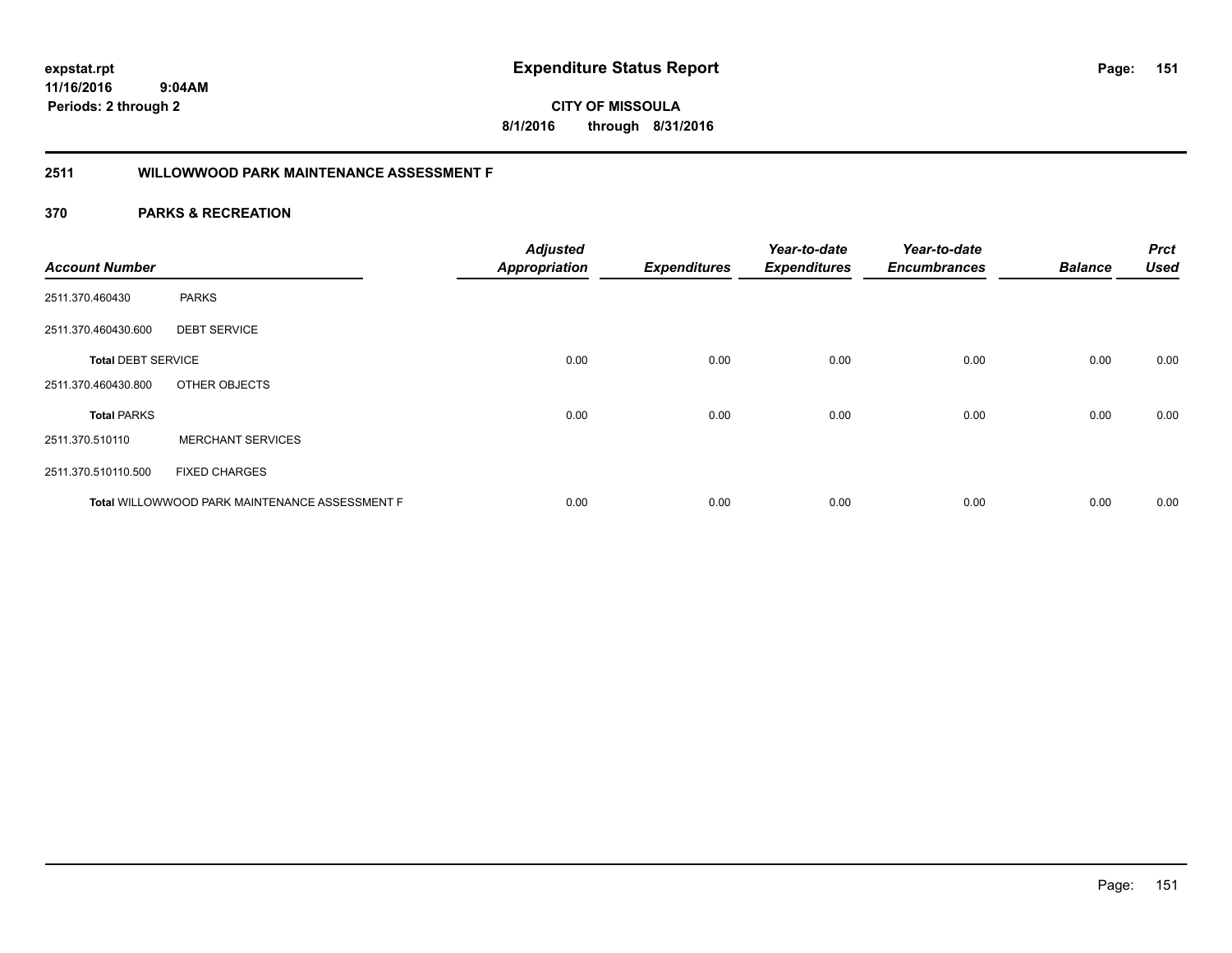### **2512 ROAD DISTRICT #1**

| <b>Account Number</b>               |                                                | <b>Adjusted</b><br><b>Appropriation</b> | <b>Expenditures</b> | Year-to-date<br><b>Expenditures</b> | Year-to-date<br><b>Encumbrances</b> | <b>Balance</b> | <b>Prct</b><br><b>Used</b> |
|-------------------------------------|------------------------------------------------|-----------------------------------------|---------------------|-------------------------------------|-------------------------------------|----------------|----------------------------|
| 2512.320.430100                     | PUBLIC WORKS ADMINISTRATION                    |                                         |                     |                                     |                                     |                |                            |
| 2512.320.430100.100                 | PERSONAL SERVICES                              |                                         |                     |                                     |                                     |                |                            |
|                                     | 2512.320.430100.110.000 SALARIES AND WAGES     | 0.00                                    | 1,256.78            | 2,251.41                            | 0.00                                | $-2,251.41$    | 0.00                       |
|                                     | 2512.320.430100.140.000 EMPLOYER CONTRIBUTIONS | 0.00                                    | 221.63              | 397.03                              | 0.00                                | $-397.03$      | 0.00                       |
| <b>Total PERSONAL SERVICES</b>      |                                                | 0.00                                    | 1,478.41            | 2,648.44                            | 0.00                                | $-2,648.44$    | 0.00                       |
| 2512.320.430100.200                 | <b>SUPPLIES</b>                                |                                         |                     |                                     |                                     |                |                            |
| <b>Total SUPPLIES</b>               |                                                | 0.00                                    | 0.00                | 0.00                                | 0.00                                | 0.00           | 0.00                       |
| 2512.320.430100.300                 | PURCHASED SERVICES                             |                                         |                     |                                     |                                     |                |                            |
|                                     | 2512.320.430100.350.000 PROFESSIONAL SERVICES  | 0.00                                    | 4,491.50            | 4,491.50                            | 0.00                                | $-4,491.50$    | 0.00                       |
|                                     | <b>Total PURCHASED SERVICES</b>                | 0.00                                    | 4,491.50            | 4,491.50                            | 0.00                                | $-4,491.50$    | 0.00                       |
| 2512.320.430100.800                 | OTHER OBJECTS                                  |                                         |                     |                                     |                                     |                |                            |
| 2512.320.430100.845.000 CONTINGENCY |                                                | 0.00                                    | 9,507.97            | 9,507.97                            | 0.00                                | $-9,507.97$    | 0.00                       |
| <b>Total OTHER OBJECTS</b>          |                                                | 0.00                                    | 9,507.97            | 9,507.97                            | 0.00                                | $-9,507.97$    | 0.00                       |
|                                     | <b>Total PUBLIC WORKS ADMINISTRATION</b>       | 0.00                                    | 15,477.88           | 16,647.91                           | 0.00                                | $-16,647.91$   | 0.00                       |
| 2512.320.430220                     | <b>FACILITY</b>                                |                                         |                     |                                     |                                     |                |                            |
| 2512.320.430220.200                 | <b>SUPPLIES</b>                                |                                         |                     |                                     |                                     |                |                            |
| <b>Total SUPPLIES</b>               |                                                | 0.00                                    | 0.00                | 0.00                                | 0.00                                | 0.00           | 0.00                       |
| 2512.320.430220.300                 | PURCHASED SERVICES                             |                                         |                     |                                     |                                     |                |                            |
| <b>Total FACILITY</b>               |                                                | 0.00                                    | 0.00                | 0.00                                | 0.00                                | 0.00           | 0.00                       |
| 2512.320.430230                     | STREET RESTORATION                             |                                         |                     |                                     |                                     |                |                            |
| 2512.320.430230.200                 | <b>SUPPLIES</b>                                |                                         |                     |                                     |                                     |                |                            |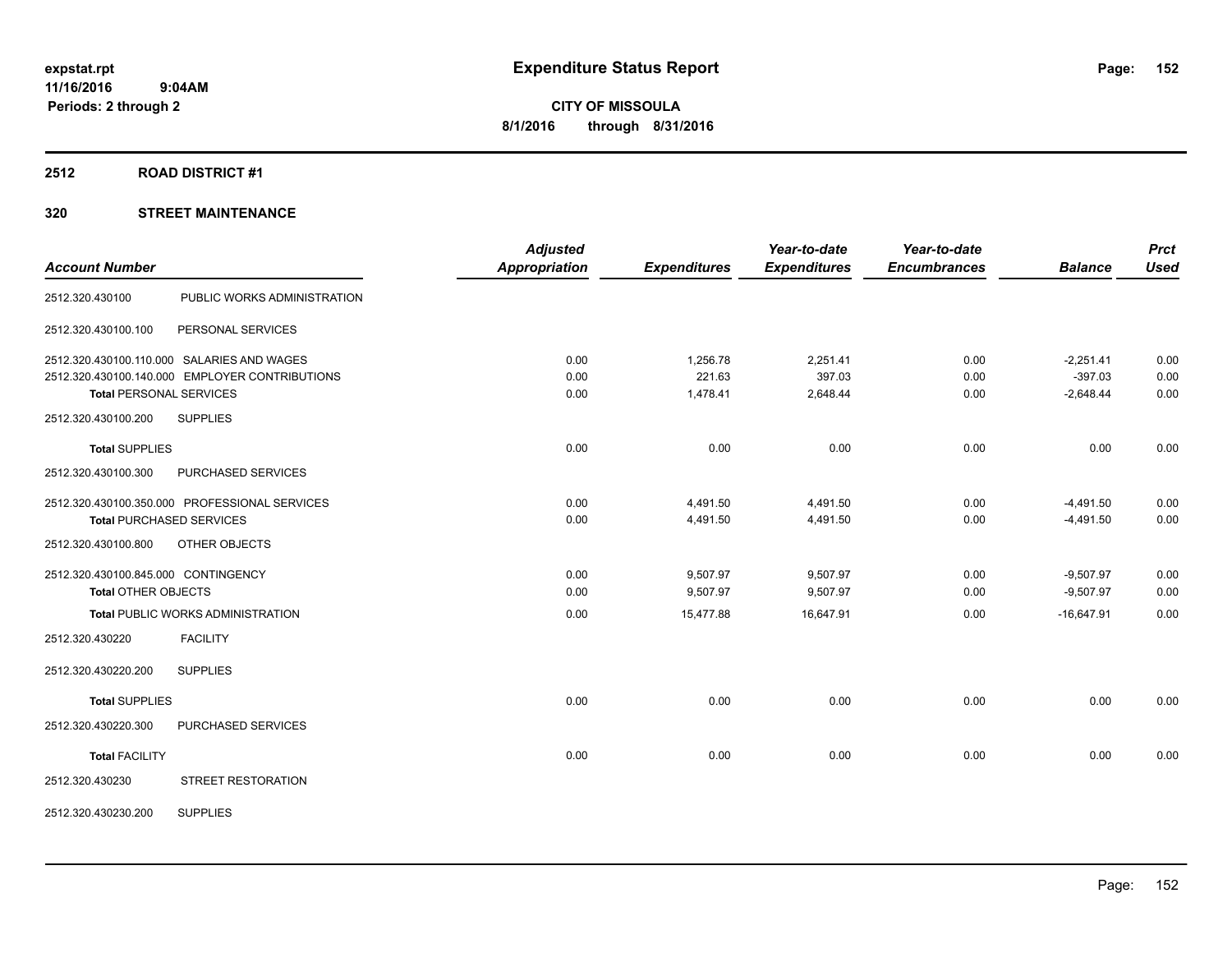### **2512 ROAD DISTRICT #1**

| <b>Account Number</b>                                     | <b>Adjusted</b><br><b>Appropriation</b> | <b>Expenditures</b> | Year-to-date<br><b>Expenditures</b> | Year-to-date<br><b>Encumbrances</b> | <b>Balance</b> | <b>Prct</b><br><b>Used</b> |
|-----------------------------------------------------------|-----------------------------------------|---------------------|-------------------------------------|-------------------------------------|----------------|----------------------------|
| 2512.320.430230.220.000 STREET RESTORATION/OPERATING SUPP | 0.00                                    | 4,941.92            | 4,941.92                            | 0.00                                | $-4,941.92$    | 0.00                       |
| 2512.320.430230.230.000 STREET RESTORATION/MAINT & REPAIR | 0.00                                    | 7,008.59            | 7,008.59                            | 0.00                                | $-7,008.59$    | 0.00                       |
| <b>Total SUPPLIES</b>                                     | 0.00                                    | 11,950.51           | 11,950.51                           | 0.00                                | $-11,950.51$   | 0.00                       |
| 2512.320.430230.400<br><b>BUILDING MATERIALS</b>          |                                         |                     |                                     |                                     |                |                            |
| 2512.320.430230.400.000 BUILDING MATERIALS                | 0.00                                    | 23,720.67           | 23,720.67                           | 0.00                                | $-23,720.67$   | 0.00                       |
| <b>Total BUILDING MATERIALS</b>                           | 0.00                                    | 23,720.67           | 23,720.67                           | 0.00                                | $-23,720.67$   | 0.00                       |
| 2512.320.430230.800<br>OTHER OBJECTS                      |                                         |                     |                                     |                                     |                |                            |
| <b>Total OTHER OBJECTS</b>                                | 0.00                                    | 0.00                | 0.00                                | 0.00                                | 0.00           | 0.00                       |
| 2512.320.430230.900<br><b>CAPITAL OUTLAY</b>              |                                         |                     |                                     |                                     |                |                            |
| <b>Total CAPITAL OUTLAY</b>                               | 0.00                                    | 0.00                | 0.00                                | 0.00                                | 0.00           | 0.00                       |
| <b>Total STREET RESTORATION</b>                           | 0.00                                    | 35,671.18           | 35,671.18                           | 0.00                                | $-35,671.18$   | 0.00                       |
| 2512.320.430234<br><b>CURB &amp; GUTTERS</b>              |                                         |                     |                                     |                                     |                |                            |
| 2512.320.430234.900<br><b>CAPITAL OUTLAY</b>              |                                         |                     |                                     |                                     |                |                            |
| 2512.320.430234.930.000 ADA SIDEWALK ASSISTANCE           | 0.00                                    | 11,836.91           | 11,836.91                           | 0.00                                | $-11,836.91$   | 0.00                       |
| <b>Total CURB &amp; GUTTERS</b>                           | 0.00                                    | 11,836.91           | 11.836.91                           | 0.00                                | $-11.836.91$   | 0.00                       |
| 2512.320.430240<br><b>STREET MAINTENANCE</b>              |                                         |                     |                                     |                                     |                |                            |
| PERSONAL SERVICES<br>2512.320.430240.100                  |                                         |                     |                                     |                                     |                |                            |
| <b>Total PERSONAL SERVICES</b>                            | 0.00                                    | 0.00                | 0.00                                | 0.00                                | 0.00           | 0.00                       |
| 2512.320.430240.200<br><b>SUPPLIES</b>                    |                                         |                     |                                     |                                     |                |                            |
| 2512.320.430240.230.000 STREET MAINT/REPAIR & MAINT       | 0.00                                    | 6,975.00            | 6,975.00                            | 0.00                                | $-6,975.00$    | 0.00                       |
| <b>Total SUPPLIES</b>                                     | 0.00                                    | 6,975.00            | 6,975.00                            | 0.00                                | $-6,975.00$    | 0.00                       |
| <b>BUILDING MATERIALS</b><br>2512.320.430240.400          |                                         |                     |                                     |                                     |                |                            |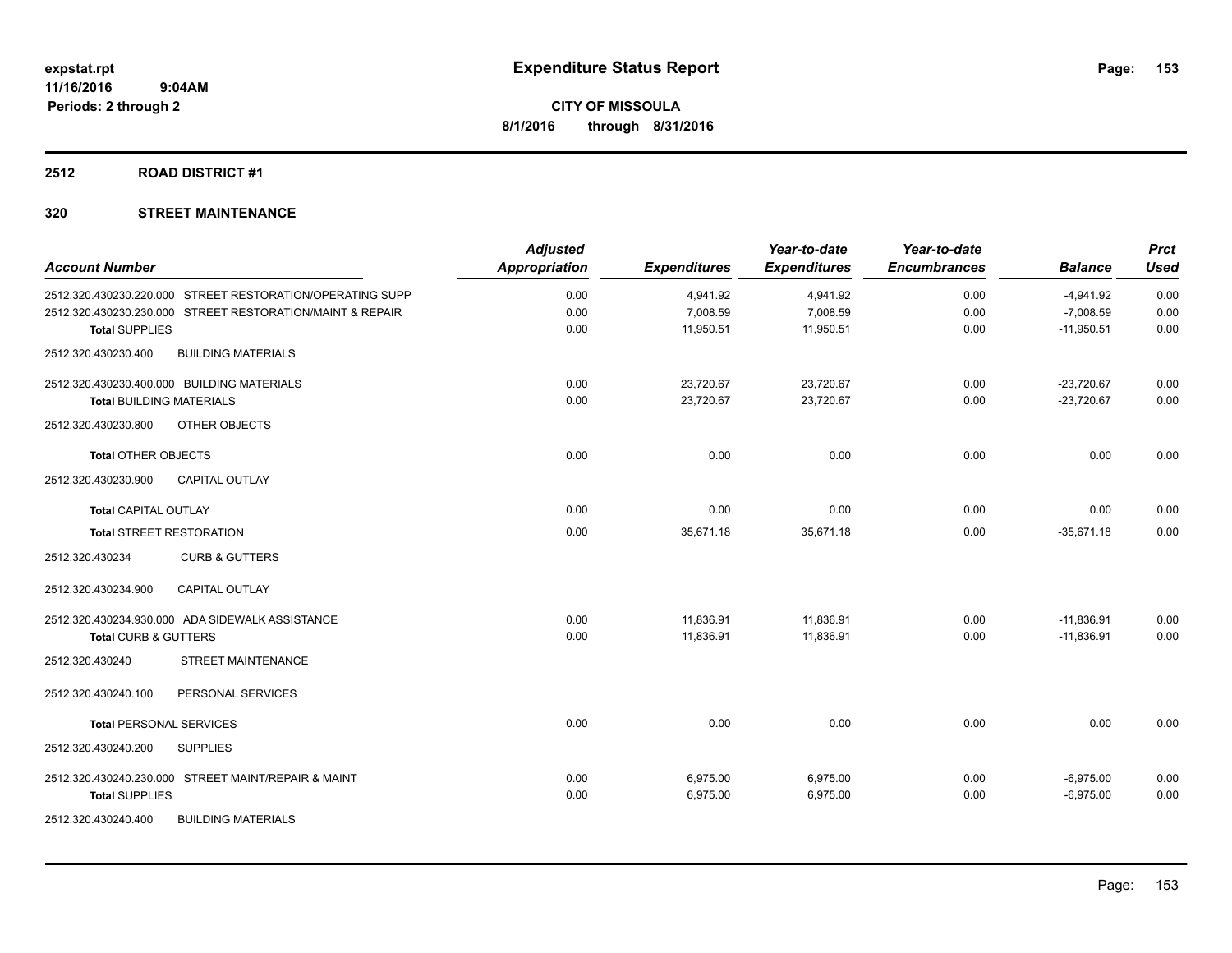#### **2512 ROAD DISTRICT #1**

| <b>Account Number</b>           |                                                                                                                      | <b>Adjusted</b><br><b>Appropriation</b> | <b>Expenditures</b>            | Year-to-date<br><b>Expenditures</b> | Year-to-date<br><b>Encumbrances</b> | <b>Balance</b>                          | <b>Prct</b><br><b>Used</b> |
|---------------------------------|----------------------------------------------------------------------------------------------------------------------|-----------------------------------------|--------------------------------|-------------------------------------|-------------------------------------|-----------------------------------------|----------------------------|
| <b>Total BUILDING MATERIALS</b> | 2512.320.430240.400.000 BUILDING MATERIALS                                                                           | 0.00<br>0.00                            | 19,739.08<br>19,739.08         | 24,785.87<br>24,785.87              | 0.00<br>0.00                        | $-24,785.87$<br>$-24,785.87$            | 0.00<br>0.00               |
|                                 | <b>Total STREET MAINTENANCE</b>                                                                                      | 0.00                                    | 26,714.08                      | 31,760.87                           | 0.00                                | $-31.760.87$                            | 0.00                       |
| 2512.320.430247                 | TRANSFER CENTER IMPROVEMENTS                                                                                         |                                         |                                |                                     |                                     |                                         |                            |
| 2512.320.430247.900             | <b>CAPITAL OUTLAY</b>                                                                                                |                                         |                                |                                     |                                     |                                         |                            |
|                                 | Total TRANSFER CENTER IMPROVEMENTS                                                                                   | 0.00                                    | 0.00                           | 0.00                                | 0.00                                | 0.00                                    | 0.00                       |
| 2512.320.430251                 | ICE & SNOW REMOVAL                                                                                                   |                                         |                                |                                     |                                     |                                         |                            |
| 2512.320.430251.100             | PERSONAL SERVICES                                                                                                    |                                         |                                |                                     |                                     |                                         |                            |
| <b>Total PERSONAL SERVICES</b>  |                                                                                                                      | 0.00                                    | 0.00                           | 0.00                                | 0.00                                | 0.00                                    | 0.00                       |
| 2512.320.430251.200             | <b>SUPPLIES</b>                                                                                                      |                                         |                                |                                     |                                     |                                         |                            |
|                                 | 2512.320.430251.230.000 SNOW/ICE CTRL REPAIR & MAINT<br>Total ICE & SNOW REMOVAL                                     | 0.00<br>0.00                            | 966.94<br>966.94               | 966.94<br>966.94                    | 0.00<br>0.00                        | $-966.94$<br>$-966.94$                  | 0.00<br>0.00               |
| 2512.320.430252                 | <b>STREET CLEANING</b>                                                                                               |                                         |                                |                                     |                                     |                                         |                            |
| 2512.320.430252.200             | <b>SUPPLIES</b>                                                                                                      |                                         |                                |                                     |                                     |                                         |                            |
| <b>Total SUPPLIES</b>           | 2512.320.430252.220.000 STREET CLEANING/OPERATING SUPPLIES<br>2512.320.430252.230.000 STREET CLEANING/REPAIR & MAINT | 0.00<br>0.00<br>0.00                    | 292.00<br>3,510.97<br>3,802.97 | 292.00<br>3,510.97<br>3,802.97      | 0.00<br>0.00<br>0.00                | $-292.00$<br>$-3,510.97$<br>$-3,802.97$ | 0.00<br>0.00<br>0.00       |
| 2512.320.430252.500             | <b>FIXED CHARGES</b>                                                                                                 |                                         |                                |                                     |                                     |                                         |                            |
| <b>Total FIXED CHARGES</b>      |                                                                                                                      | 0.00                                    | 0.00                           | 0.00                                | 0.00                                | 0.00                                    | 0.00                       |
| <b>Total STREET CLEANING</b>    |                                                                                                                      | 0.00                                    | 3,802.97                       | 3,802.97                            | 0.00                                | $-3,802.97$                             | 0.00                       |
| 2512.320.430262                 | <b>SIDEWALKS</b>                                                                                                     |                                         |                                |                                     |                                     |                                         |                            |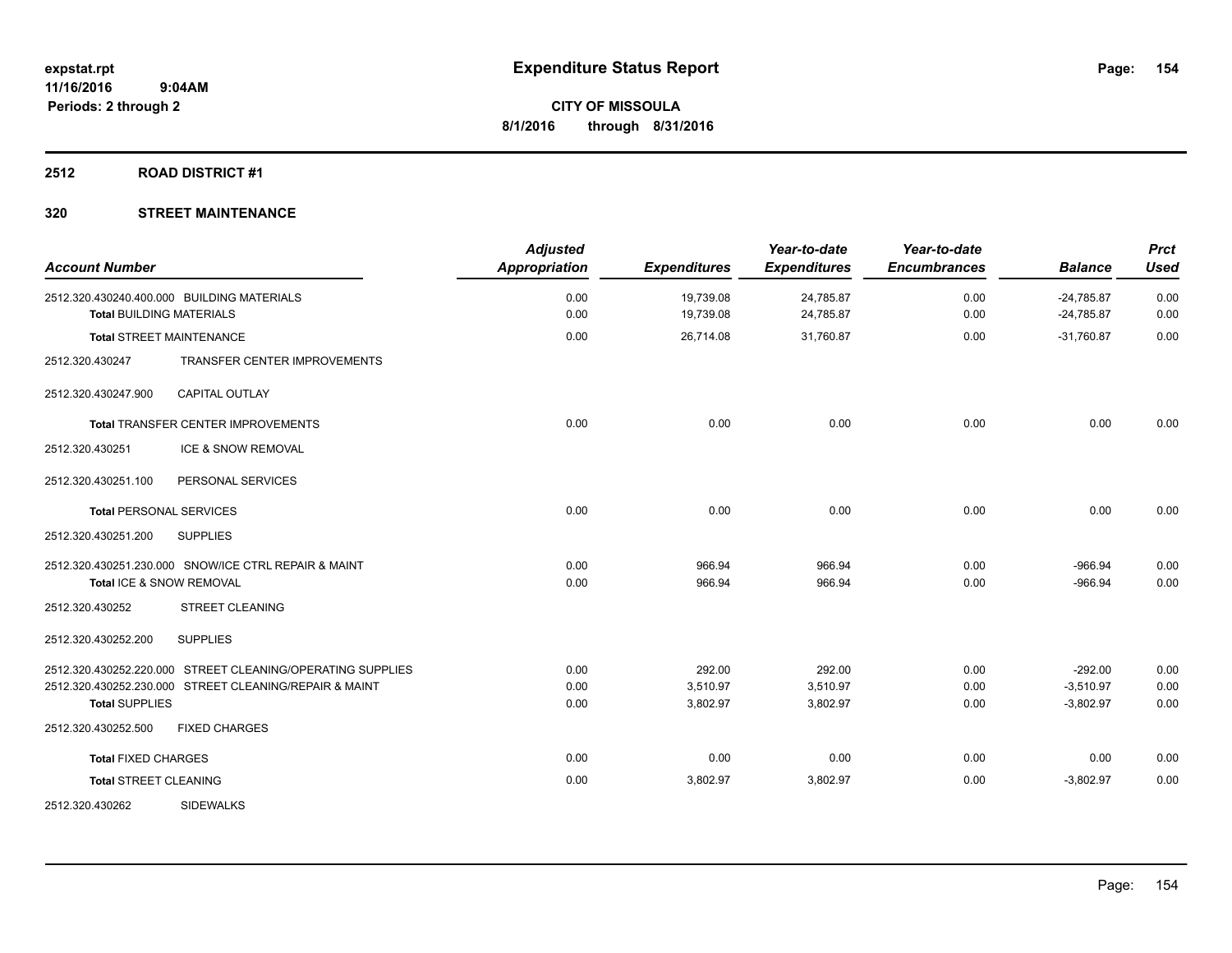#### **2512 ROAD DISTRICT #1**

| <b>Account Number</b>                |                                         | <b>Adjusted</b><br><b>Appropriation</b> | <b>Expenditures</b> | Year-to-date<br><b>Expenditures</b> | Year-to-date<br><b>Encumbrances</b> | <b>Balance</b> | <b>Prct</b><br><b>Used</b> |
|--------------------------------------|-----------------------------------------|-----------------------------------------|---------------------|-------------------------------------|-------------------------------------|----------------|----------------------------|
| 2512.320.430262.300                  | PURCHASED SERVICES                      |                                         |                     |                                     |                                     |                |                            |
|                                      | <b>Total PURCHASED SERVICES</b>         | 0.00                                    | 0.00                | 0.00                                | 0.00                                | 0.00           | 0.00                       |
| 2512.320.430262.900                  | <b>CAPITAL OUTLAY</b>                   |                                         |                     |                                     |                                     |                |                            |
| <b>Total SIDEWALKS</b>               |                                         | 0.00                                    | 0.00                | 0.00                                | 0.00                                | 0.00           | 0.00                       |
| 2512.320.430264                      | TRAFFIC SIGNAL MAINTENANCE              |                                         |                     |                                     |                                     |                |                            |
| 2512.320.430264.900                  | CAPITAL OUTLAY                          |                                         |                     |                                     |                                     |                |                            |
| 2512.320.430264.930.000 IMPROVEMENTS |                                         | 0.00                                    | 20,906.75           | 20,906.75                           | 0.00                                | $-20,906.75$   | 0.00                       |
|                                      | Total TRAFFIC SIGNAL MAINTENANCE        | 0.00                                    | 20,906.75           | 20,906.75                           | 0.00                                | $-20,906.75$   | 0.00                       |
| 2512.320.430265                      | <b>SIGNING &amp; STRIPING</b>           |                                         |                     |                                     |                                     |                |                            |
| 2512.320.430265.200                  | <b>SUPPLIES</b>                         |                                         |                     |                                     |                                     |                |                            |
| <b>Total SIGNING &amp; STRIPING</b>  |                                         | 0.00                                    | 0.00                | 0.00                                | 0.00                                | 0.00           | 0.00                       |
| 2512.320.430270                      | COMMUNICATIONS MAINTENANCE              |                                         |                     |                                     |                                     |                |                            |
| 2512.320.430270.100                  | PERSONAL SERVICES                       |                                         |                     |                                     |                                     |                |                            |
| <b>Total PERSONAL SERVICES</b>       |                                         | 0.00                                    | 0.00                | 0.00                                | 0.00                                | 0.00           | 0.00                       |
| 2512.320.430270.900                  | <b>CAPITAL OUTLAY</b>                   |                                         |                     |                                     |                                     |                |                            |
|                                      | <b>Total COMMUNICATIONS MAINTENANCE</b> | 0.00                                    | 0.00                | 0.00                                | 0.00                                | 0.00           | 0.00                       |
| 2512.320.431200                      | FLOOD CONTROL                           |                                         |                     |                                     |                                     |                |                            |
| 2512.320.431200.100                  | PERSONAL SERVICES                       |                                         |                     |                                     |                                     |                |                            |
| <b>Total PERSONAL SERVICES</b>       |                                         | 0.00                                    | 0.00                | 0.00                                | 0.00                                | 0.00           | 0.00                       |
| 2512.320.431200.200                  | <b>SUPPLIES</b>                         |                                         |                     |                                     |                                     |                |                            |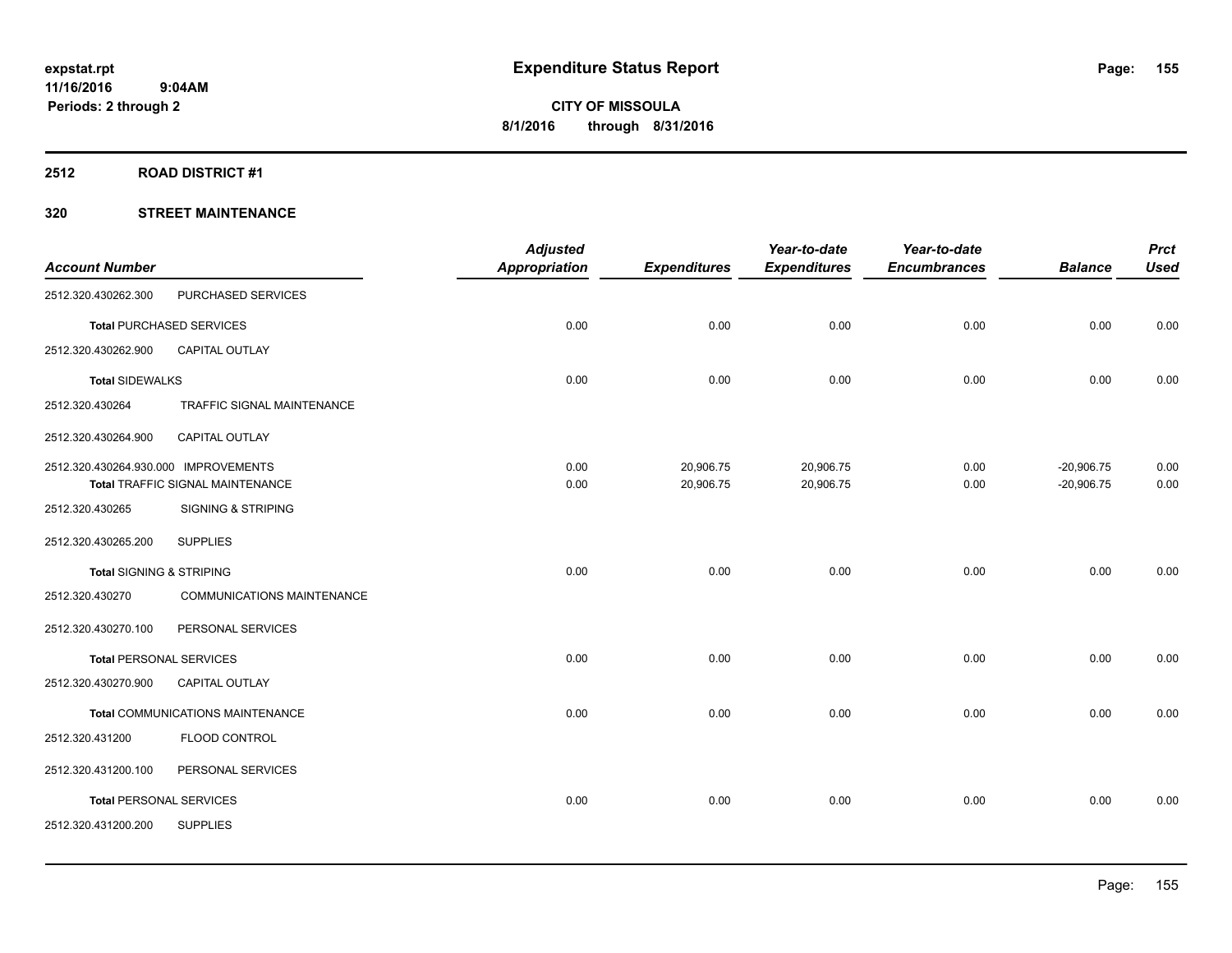#### **2512 ROAD DISTRICT #1**

|                                   |                                                 | <b>Adjusted</b>      |                     | Year-to-date        | Year-to-date        |                | <b>Prct</b> |
|-----------------------------------|-------------------------------------------------|----------------------|---------------------|---------------------|---------------------|----------------|-------------|
| <b>Account Number</b>             |                                                 | <b>Appropriation</b> | <b>Expenditures</b> | <b>Expenditures</b> | <b>Encumbrances</b> | <b>Balance</b> | <b>Used</b> |
| <b>Total SUPPLIES</b>             |                                                 | 0.00                 | 0.00                | 0.00                | 0.00                | 0.00           | 0.00        |
| 2512.320.431200.300               | PURCHASED SERVICES                              |                      |                     |                     |                     |                |             |
| 2512.320.431200.380.000 TRAINING  |                                                 | 0.00                 | 100.00              | 100.00              | 0.00                | $-100.00$      | 0.00        |
| <b>Total PURCHASED SERVICES</b>   |                                                 | 0.00                 | 100.00              | 100.00              | 0.00                | $-100.00$      | 0.00        |
| 2512.320.431200.900               | <b>CAPITAL OUTLAY</b>                           |                      |                     |                     |                     |                |             |
| <b>Total CAPITAL OUTLAY</b>       |                                                 | 0.00                 | 0.00                | 0.00                | 0.00                | 0.00           | 0.00        |
| <b>Total FLOOD CONTROL</b>        |                                                 | 0.00                 | 100.00              | 100.00              | 0.00                | $-100.00$      | 0.00        |
| 2512.320.460434                   | <b>GREENWAYS &amp; HORTICULTURE</b>             |                      |                     |                     |                     |                |             |
| 2512.320.460434.200               | <b>SUPPLIES</b>                                 |                      |                     |                     |                     |                |             |
|                                   | <b>Total GREENWAYS &amp; HORTICULTURE</b>       | 0.00                 | 0.00                | 0.00                | 0.00                | 0.00           | 0.00        |
| 2512.320.490504                   | <b>DEBT SERVICE</b>                             |                      |                     |                     |                     |                |             |
| 2512.320.490504.600               | <b>DEBT SERVICE</b>                             |                      |                     |                     |                     |                |             |
| 2512.320.490504.610.000 PRINCIPAL |                                                 | 0.00                 | 33,762.81           | 33,762.81           | 0.00                | $-33.762.81$   | 0.00        |
|                                   | 2512.320.490504.620.000 INTEREST / SERVICE FEES | 0.00                 | 4,804.78            | 4,804.78            | 0.00                | $-4,804.78$    | 0.00        |
| <b>Total DEBT SERVICE</b>         |                                                 | 0.00                 | 38,567.59           | 38,567.59           | 0.00                | $-38,567.59$   | 0.00        |
| 2512.320.510110                   | <b>MERCHANT SERVICES</b>                        |                      |                     |                     |                     |                |             |
| 2512.320.510110.500               | <b>FIXED CHARGES</b>                            |                      |                     |                     |                     |                |             |
| <b>Total MERCHANT SERVICES</b>    |                                                 | 0.00                 | 0.00                | 0.00                | 0.00                | 0.00           | 0.00        |
| <b>Total STREET MAINTENANCE</b>   |                                                 | 0.00                 | 154,044.30          | 160,261.12          | 0.00                | $-160,261.12$  | 0.00        |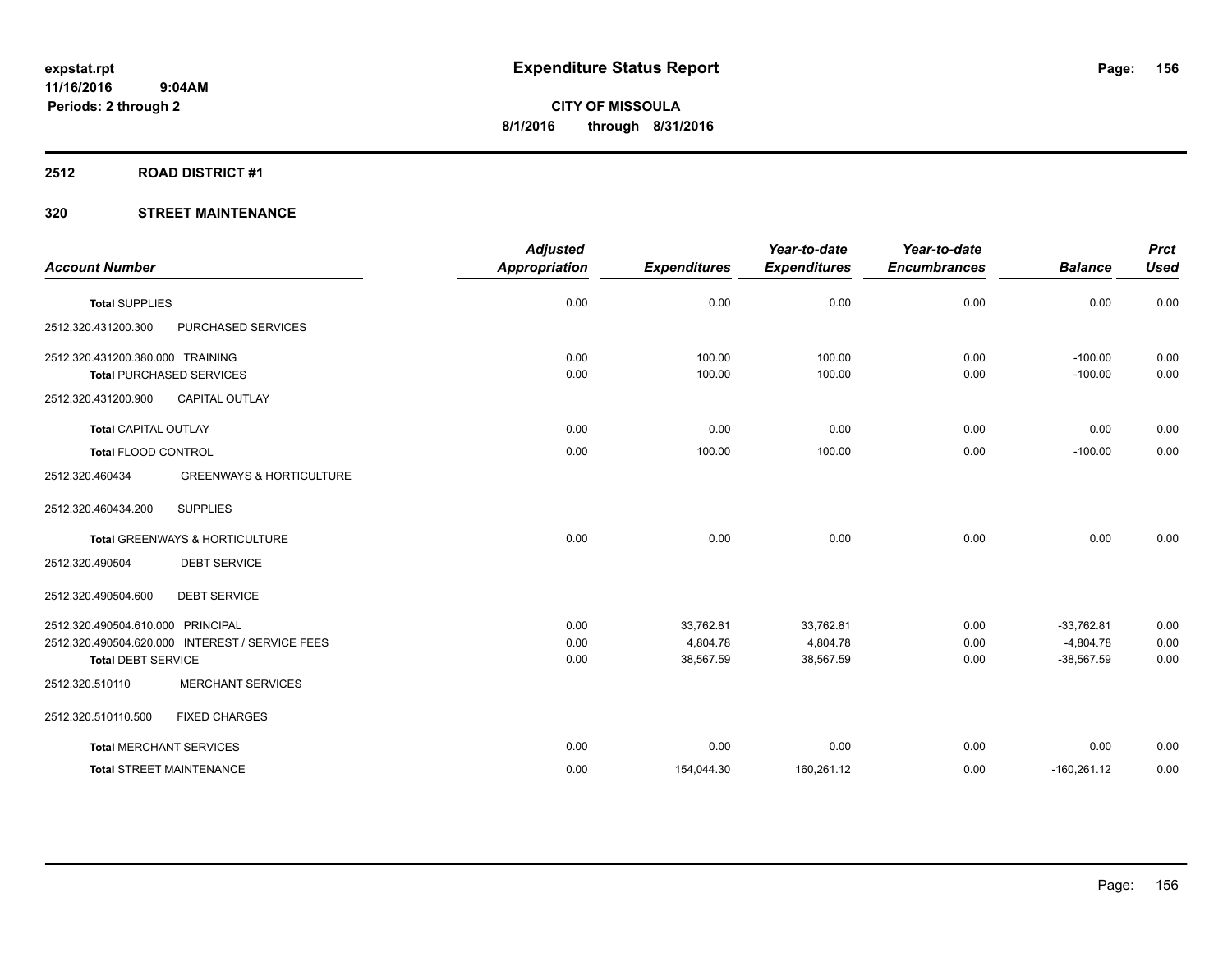**Periods: 2 through 2**

**CITY OF MISSOULA 8/1/2016 through 8/31/2016**

**2512 ROAD DISTRICT #1**

**390 NON-DEPARTMENTAL**

 **9:04AM**

| <b>Account Number</b>         |                              | <b>Adjusted</b><br><b>Appropriation</b> | <b>Expenditures</b> | Year-to-date<br><b>Expenditures</b> | Year-to-date<br><b>Encumbrances</b> | <b>Balance</b> | <b>Prct</b><br><b>Used</b> |
|-------------------------------|------------------------------|-----------------------------------------|---------------------|-------------------------------------|-------------------------------------|----------------|----------------------------|
| 2512.390.510200               | <b>JUDGMENT &amp; LOSSES</b> |                                         |                     |                                     |                                     |                |                            |
| 2512.390.510200.500           | <b>FIXED CHARGES</b>         |                                         |                     |                                     |                                     |                |                            |
| <b>Total NON-DEPARTMENTAL</b> |                              | 0.00                                    | 0.00                | 0.00                                | 0.00                                | 0.00           | 0.00                       |
| <b>Total ROAD DISTRICT#1</b>  |                              | 0.00                                    | 154.044.30          | 160.261.12                          | 0.00                                | $-160.261.12$  | 0.00                       |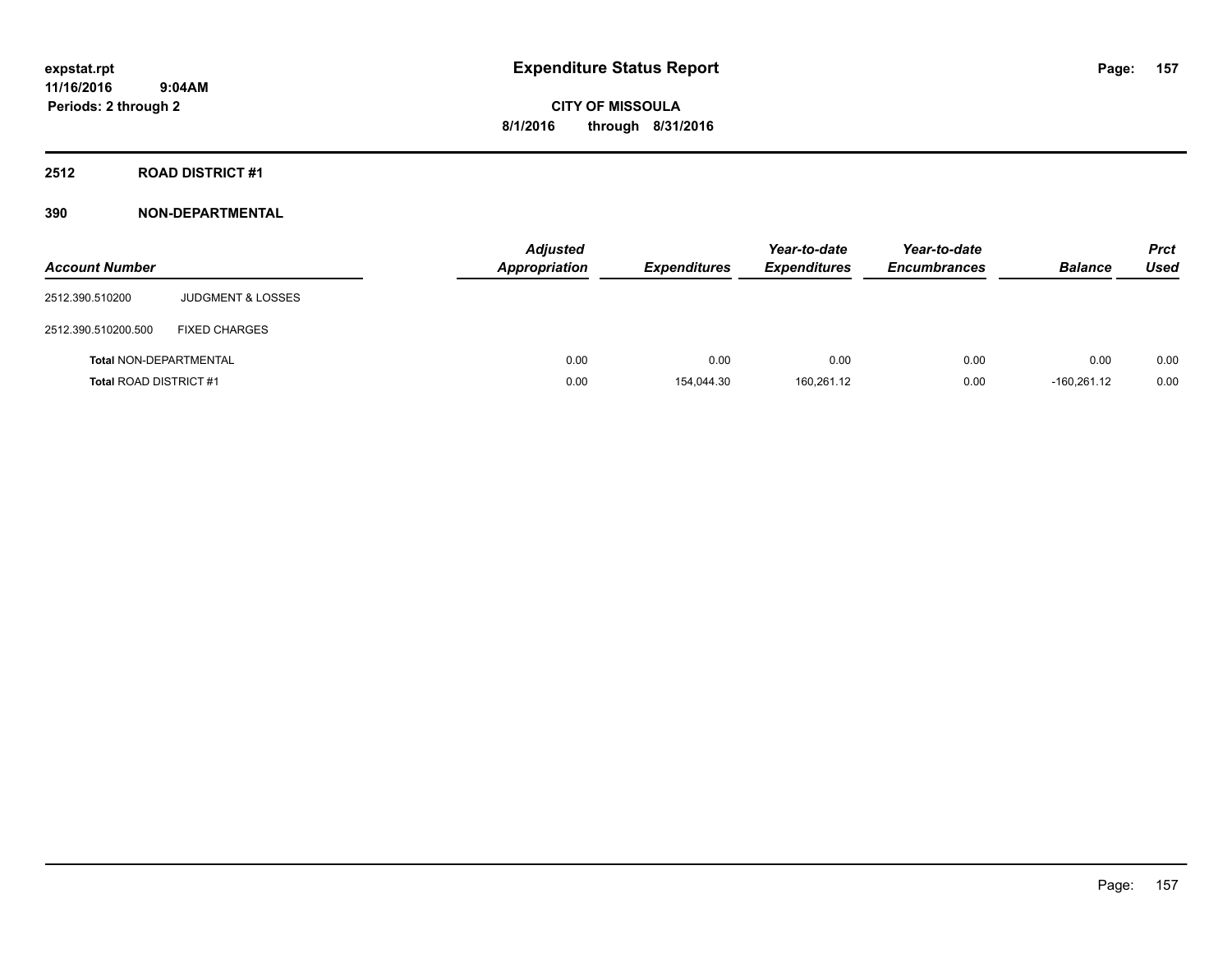### **2513 PARK DISTRICT #1**

|                                |                                                             | <b>Adjusted</b>      |                     | Year-to-date        | Year-to-date        |                | <b>Prct</b> |
|--------------------------------|-------------------------------------------------------------|----------------------|---------------------|---------------------|---------------------|----------------|-------------|
| <b>Account Number</b>          |                                                             | <b>Appropriation</b> | <b>Expenditures</b> | <b>Expenditures</b> | <b>Encumbrances</b> | <b>Balance</b> | <b>Used</b> |
| 2513.370.460400                | <b>RENOVATE REPLACE IMPROV</b>                              |                      |                     |                     |                     |                |             |
| 2513.370.460400.300            | PURCHASED SERVICES                                          |                      |                     |                     |                     |                |             |
|                                | <b>Total PURCHASED SERVICES</b>                             | 0.00                 | 0.00                | 0.00                | 0.00                | 0.00           | 0.00        |
| 2513.370.460400.900            | <b>CAPITAL OUTLAY</b>                                       |                      |                     |                     |                     |                |             |
|                                | 2513.370.460400.930.000 RENOVATE REPLACE IMPROVE            | 0.00                 | 1,536.57            | 1,536.57            | 0.00                | $-1,536.57$    | 0.00        |
|                                | Total RENOVATE REPLACE IMPROV                               | 0.00                 | 1,536.57            | 1,536.57            | 0.00                | $-1,536.57$    | 0.00        |
| 2513.370.460432                | PARK ADMIN                                                  |                      |                     |                     |                     |                |             |
| 2513.370.460432.100            | PERSONAL SERVICES                                           |                      |                     |                     |                     |                |             |
| <b>Total PERSONAL SERVICES</b> |                                                             | 0.00                 | 0.00                | 0.00                | 0.00                | 0.00           | 0.00        |
| 2513.370.460432.200            | <b>SUPPLIES</b>                                             |                      |                     |                     |                     |                |             |
| <b>Total SUPPLIES</b>          |                                                             | 0.00                 | 0.00                | 0.00                | 0.00                | 0.00           | 0.00        |
| 2513.370.460432.300            | PURCHASED SERVICES                                          |                      |                     |                     |                     |                |             |
|                                | 2513.370.460432.350.000 PROFESSIONAL SERVICES               | 0.00                 | 869.41              | 1,765.41            | 0.00                | $-1,765.41$    | 0.00        |
|                                | <b>Total PURCHASED SERVICES</b>                             | 0.00                 | 869.41              | 1,765.41            | 0.00                | $-1,765.41$    | 0.00        |
| 2513.370.460432.600            | <b>DEBT SERVICE</b>                                         |                      |                     |                     |                     |                |             |
| <b>Total DEBT SERVICE</b>      |                                                             | 0.00                 | 0.00                | 0.00                | 0.00                | 0.00           | 0.00        |
| <b>Total PARK ADMIN</b>        |                                                             | 0.00                 | 869.41              | 1,765.41            | 0.00                | $-1,765.41$    | 0.00        |
| 2513.370.460434                | <b>GREENWAYS &amp; HORTICULTURE</b>                         |                      |                     |                     |                     |                |             |
| 2513.370.460434.100            | PERSONAL SERVICES                                           |                      |                     |                     |                     |                |             |
|                                | 2513.370.460434.110.000 GREENWAYS & HORTCULTURE             | 0.00                 | 5,220.11            | 8,457.64            | 0.00                | $-8,457.64$    | 0.00        |
|                                | 2513.370.460434.140.000 GREENWAYS & HORTICLTURE-EMPL CONTRI | 0.00                 | 1,696.72            | 5,223.43            | 0.00                | $-5,223.43$    | 0.00        |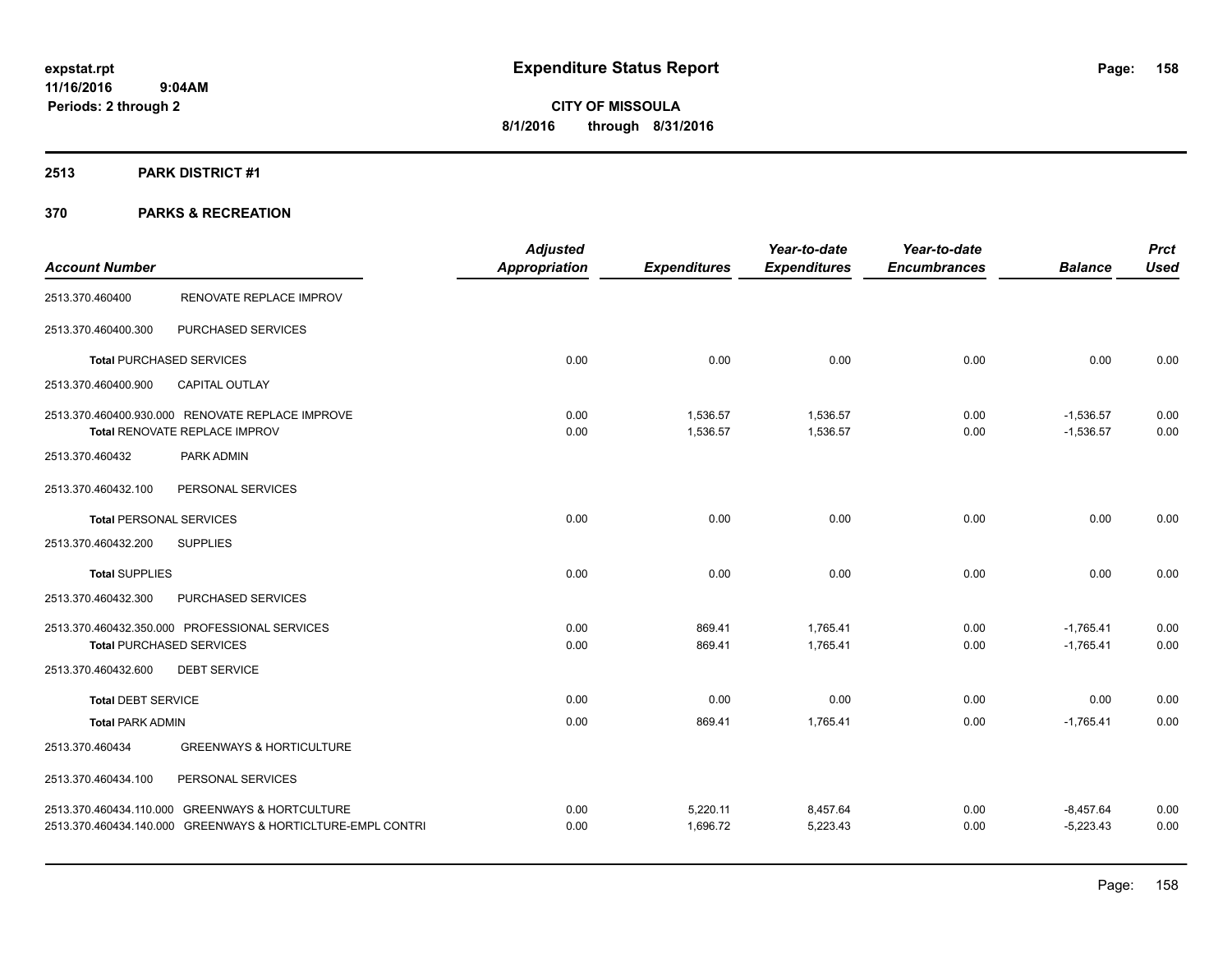#### **2513 PARK DISTRICT #1**

| <b>Account Number</b>                             | <b>Adjusted</b><br>Appropriation | <b>Expenditures</b> | Year-to-date<br><b>Expenditures</b> | Year-to-date<br><b>Encumbrances</b> | <b>Balance</b> | <b>Prct</b><br><b>Used</b> |
|---------------------------------------------------|----------------------------------|---------------------|-------------------------------------|-------------------------------------|----------------|----------------------------|
| <b>Total PERSONAL SERVICES</b>                    | 0.00                             | 6,916.83            | 13,681.07                           | 0.00                                | $-13,681.07$   | 0.00                       |
| <b>SUPPLIES</b><br>2513.370.460434.200            |                                  |                     |                                     |                                     |                |                            |
| 2513.370.460434.220.000 OPERATING SUPPLIES        | 0.00                             | 355.41              | 911.19                              | 0.00                                | $-911.19$      | 0.00                       |
| 2513.370.460434.231.000 GASOLINE                  | 0.00                             | 399.96              | 399.96                              | 0.00                                | $-399.96$      | 0.00                       |
| <b>Total SUPPLIES</b>                             | 0.00                             | 755.37              | 1,311.15                            | 0.00                                | $-1,311.15$    | 0.00                       |
| PURCHASED SERVICES<br>2513.370.460434.300         |                                  |                     |                                     |                                     |                |                            |
| 2513.370.460434.341.000 ELECTRICITY & NATURAL GAS | 0.00                             | 92.77               | 92.77                               | 0.00                                | $-92.77$       | 0.00                       |
| 2513.370.460434.343.000 WATER CHARGES             | 0.00                             | 300.05              | 300.05                              | 0.00                                | $-300.05$      | 0.00                       |
| 2513.370.460434.350.000 PROFESSIONAL SERVICES     | 0.00                             | 2,515.00            | 2,899.50                            | 0.00                                | $-2,899.50$    | 0.00                       |
| 2513.370.460434.360.000 REPAIR & MAINTENANCE      | 0.00                             | 0.00                | 302.60                              | 0.00                                | $-302.60$      | 0.00                       |
| <b>Total PURCHASED SERVICES</b>                   | 0.00                             | 2,907.82            | 3,594.92                            | 0.00                                | $-3,594.92$    | 0.00                       |
| <b>Total GREENWAYS &amp; HORTICULTURE</b>         | 0.00                             | 10.580.02           | 18.587.14                           | 0.00                                | $-18.587.14$   | 0.00                       |
| 2513.370.460439<br><b>URBAN FORESTRY</b>          |                                  |                     |                                     |                                     |                |                            |
| PERSONAL SERVICES<br>2513.370.460439.100          |                                  |                     |                                     |                                     |                |                            |
| 2513.370.460439.110.000 SALARIES AND WAGES        | 0.00                             | 4,748.48            | 8,503.34                            | 0.00                                | $-8,503.34$    | 0.00                       |
| 2513.370.460439.140.000 EMPLOYER CONTRIBUTIONS    | 0.00                             | 2,584.24            | 5,417.43                            | 0.00                                | $-5,417.43$    | 0.00                       |
| <b>Total PERSONAL SERVICES</b>                    | 0.00                             | 7,332.72            | 13,920.77                           | 0.00                                | $-13,920.77$   | 0.00                       |
| 2513.370.460439.200<br><b>SUPPLIES</b>            |                                  |                     |                                     |                                     |                |                            |
| 2513.370.460439.220.000 OPERATING SUPPLIES        | 0.00                             | 389.93              | 399.92                              | 0.00                                | $-399.92$      | 0.00                       |
| 2513.370.460439.230.000 REPAIR/MAINTENANCE        | 0.00                             | 0.00                | 19.98                               | 0.00                                | $-19.98$       | 0.00                       |
| <b>Total SUPPLIES</b>                             | 0.00                             | 389.93              | 419.90                              | 0.00                                | $-419.90$      | 0.00                       |
| 2513.370.460439.300<br>PURCHASED SERVICES         |                                  |                     |                                     |                                     |                |                            |
| <b>Total PURCHASED SERVICES</b>                   | 0.00                             | 0.00                | 0.00                                | 0.00                                | 0.00           | 0.00                       |
| <b>Total URBAN FORESTRY</b>                       | 0.00                             | 7,722.65            | 14,340.67                           | 0.00                                | $-14,340.67$   | 0.00                       |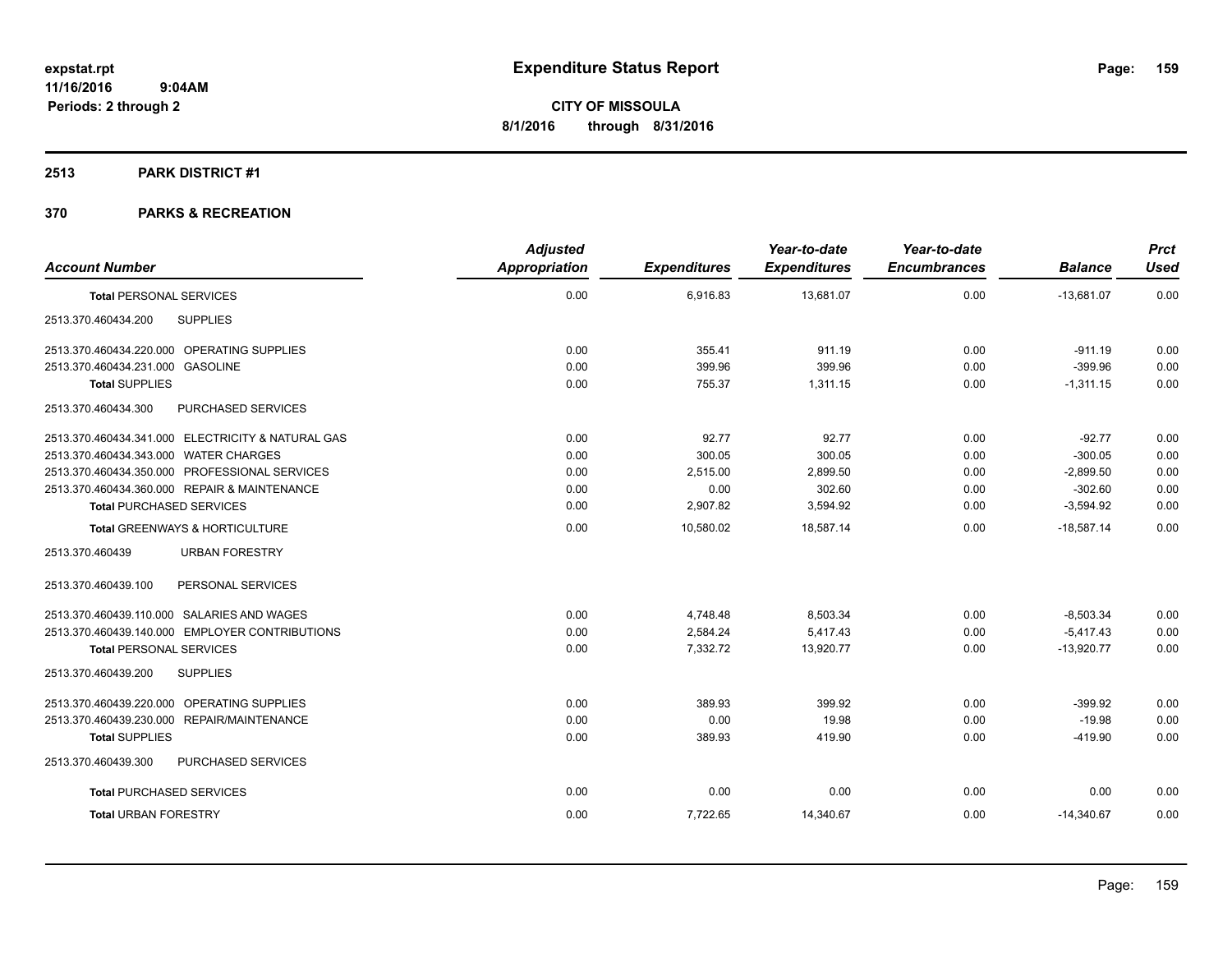#### **2513 PARK DISTRICT #1**

|                                |                                              | <b>Adjusted</b>      |                     | Year-to-date        | Year-to-date        |                        | <b>Prct</b>  |
|--------------------------------|----------------------------------------------|----------------------|---------------------|---------------------|---------------------|------------------------|--------------|
| <b>Account Number</b>          |                                              | <b>Appropriation</b> | <b>Expenditures</b> | <b>Expenditures</b> | <b>Encumbrances</b> | <b>Balance</b>         | <b>Used</b>  |
| 2513.370.460470                | <b>RECREATION MORE</b>                       |                      |                     |                     |                     |                        |              |
| 2513.370.460470.100            | PERSONAL SERVICES                            |                      |                     |                     |                     |                        |              |
| <b>Total PERSONAL SERVICES</b> |                                              | 0.00                 | 0.00                | 0.00                | 0.00                | 0.00                   | 0.00         |
| 2513.370.460470.200            | <b>SUPPLIES</b>                              |                      |                     |                     |                     |                        |              |
| <b>Total SUPPLIES</b>          |                                              | 0.00                 | 0.00                | 0.00                | 0.00                | 0.00                   | 0.00         |
| 2513.370.460470.300            | PURCHASED SERVICES                           |                      |                     |                     |                     |                        |              |
| <b>Total RECREATION MORE</b>   | 2513.370.460470.360.000 REPAIR & MAINTENANCE | 0.00<br>0.00         | 105.21<br>105.21    | 105.21<br>105.21    | 0.00<br>0.00        | $-105.21$<br>$-105.21$ | 0.00<br>0.00 |
| 2513.370.460474                | <b>SPRAY DECKS</b>                           |                      |                     |                     |                     |                        |              |
| 2513.370.460474.200            | <b>SUPPLIES</b>                              |                      |                     |                     |                     |                        |              |
| <b>Total SUPPLIES</b>          |                                              | 0.00                 | 0.00                | 0.00                | 0.00                | 0.00                   | 0.00         |
| 2513.370.460474.300            | PURCHASED SERVICES                           |                      |                     |                     |                     |                        |              |
| <b>Total SPRAY DECKS</b>       |                                              | 0.00                 | 0.00                | 0.00                | 0.00                | 0.00                   | 0.00         |
| 2513.370.460477                | <b>GRILL VAN</b>                             |                      |                     |                     |                     |                        |              |
| 2513.370.460477.200            | <b>SUPPLIES</b>                              |                      |                     |                     |                     |                        |              |
| <b>Total SUPPLIES</b>          |                                              | 0.00                 | 0.00                | 0.00                | 0.00                | 0.00                   | 0.00         |
| 2513.370.460477.300            | PURCHASED SERVICES                           |                      |                     |                     |                     |                        |              |
| <b>Total GRILL VAN</b>         |                                              | 0.00                 | 0.00                | 0.00                | 0.00                | 0.00                   | 0.00         |
| 2513.370.460484                | <b>CONSERVATION LANDS MGMT</b>               |                      |                     |                     |                     |                        |              |
| 2513.370.460484.100            | PERSONAL SERVICES                            |                      |                     |                     |                     |                        |              |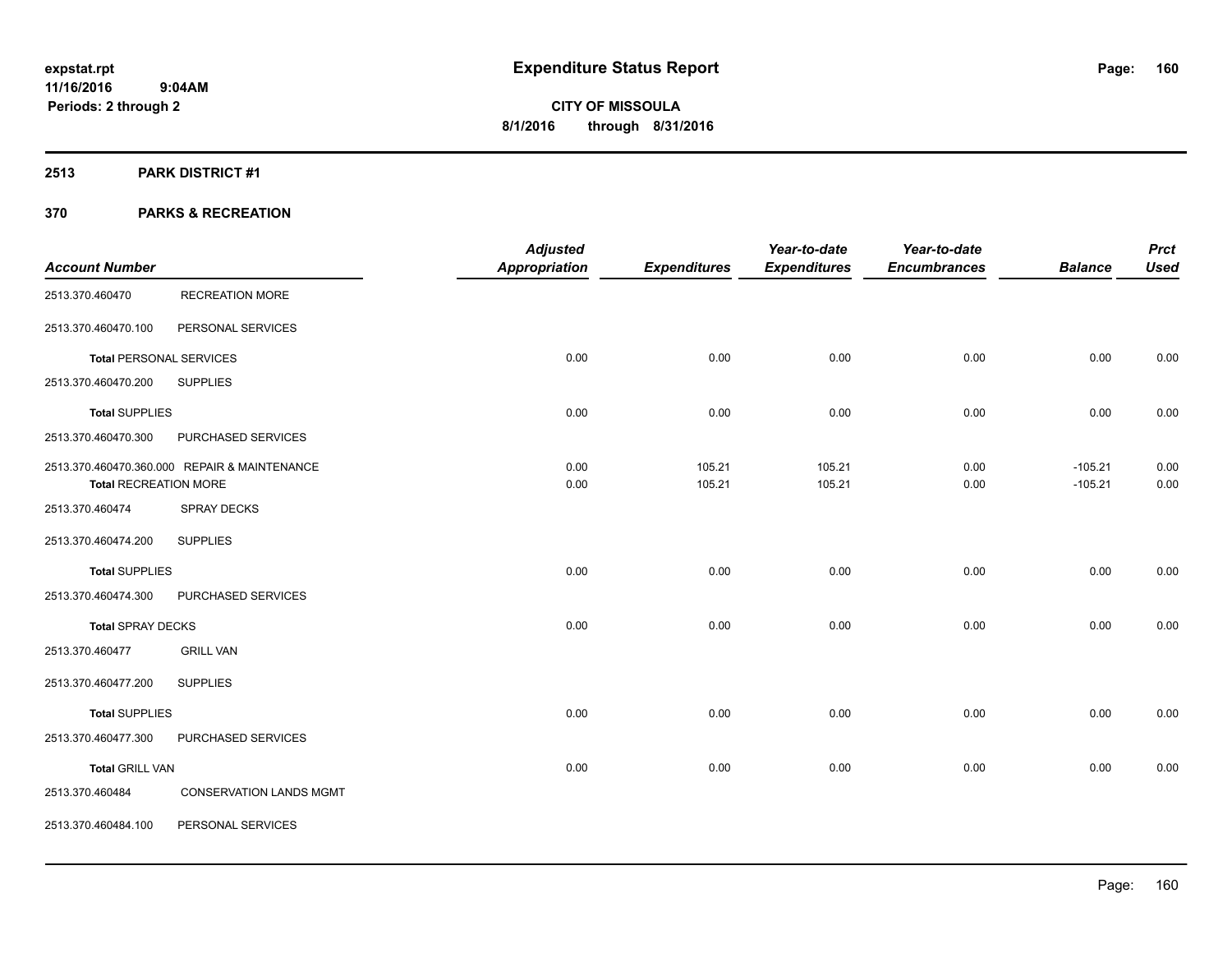#### **2513 PARK DISTRICT #1**

| <b>Account Number</b>                                         | <b>Adjusted</b><br><b>Appropriation</b> | <b>Expenditures</b> | Year-to-date<br><b>Expenditures</b> | Year-to-date<br><b>Encumbrances</b> | <b>Balance</b> | <b>Prct</b><br><b>Used</b> |
|---------------------------------------------------------------|-----------------------------------------|---------------------|-------------------------------------|-------------------------------------|----------------|----------------------------|
|                                                               |                                         |                     |                                     |                                     |                |                            |
| 2513.370.460484.110.000 CONSRVTN LAND MGMT/WAGES              | 0.00                                    | 5,652.37            | 10,056.16                           | 0.00                                | $-10,056.16$   | 0.00                       |
| 2513.370.460484.120.000 OVERTIME/TERMINATION                  | 0.00                                    | 13.18               | 13.18                               | 0.00                                | $-13.18$       | 0.00                       |
| 2513.370.460484.140.000 CONSRVTN LAND MGMT/EMP CONTRIBUTIONS  | 0.00                                    | 1,927.00            | 3,292.99                            | 0.00                                | $-3,292.99$    | 0.00                       |
| <b>Total PERSONAL SERVICES</b>                                | 0.00                                    | 7,592.55            | 13,362.33                           | 0.00                                | $-13,362.33$   | 0.00                       |
| <b>SUPPLIES</b><br>2513.370.460484.200                        |                                         |                     |                                     |                                     |                |                            |
| 2513.370.460484.220.000 OPERATING SUPPLIES                    | 0.00                                    | 123.51              | 355.50                              | 0.00                                | $-355.50$      | 0.00                       |
| 2513.370.460484.230.000 REPAIR/MAINTENANCE                    | 0.00                                    | 550.59              | 550.59                              | 0.00                                | $-550.59$      | 0.00                       |
| <b>Total SUPPLIES</b>                                         | 0.00                                    | 674.10              | 906.09                              | 0.00                                | $-906.09$      | 0.00                       |
| 2513.370.460484.300<br>PURCHASED SERVICES                     |                                         |                     |                                     |                                     |                |                            |
| 2513.370.460484.350.000 PROFESSIONAL SERVICES                 | 0.00                                    | 8,010.29            | 8,524.75                            | 0.00                                | $-8,524.75$    | 0.00                       |
| <b>Total PURCHASED SERVICES</b>                               | 0.00                                    | 8,010.29            | 8,524.75                            | 0.00                                | $-8,524.75$    | 0.00                       |
| <b>Total CONSERVATION LANDS MGMT</b>                          | 0.00                                    | 16,276.94           | 22,793.17                           | 0.00                                | $-22,793.17$   | 0.00                       |
| <b>SAFETY &amp; TRAINING</b><br>2513.370.460485               |                                         |                     |                                     |                                     |                |                            |
| PERSONAL SERVICES<br>2513.370.460485.100                      |                                         |                     |                                     |                                     |                |                            |
| <b>Total PERSONAL SERVICES</b>                                | 0.00                                    | 0.00                | 0.00                                | 0.00                                | 0.00           | 0.00                       |
| 2513.370.460485.300<br>PURCHASED SERVICES                     |                                         |                     |                                     |                                     |                |                            |
| <b>Total SAFETY &amp; TRAINING</b>                            | 0.00                                    | 0.00                | 0.00                                | 0.00                                | 0.00           | 0.00                       |
| PARK MAINTENANCE ROUTINE<br>2513.370.460501                   |                                         |                     |                                     |                                     |                |                            |
| 2513.370.460501.100<br>PERSONAL SERVICES                      |                                         |                     |                                     |                                     |                |                            |
| 2513.370.460501.110.000 PARK MAINT ROUTINE/SALARIES AND WAGES | 0.00                                    | 850.40              | 1,733.54                            | 0.00                                | $-1,733.54$    | 0.00                       |
| 2513.370.460501.140.000 PARK MAINT ROUTINE/WAGES              | 0.00                                    | 119.86              | 244.32                              | 0.00                                | $-244.32$      | 0.00                       |
| <b>Total PERSONAL SERVICES</b>                                | 0.00                                    | 970.26              | 1,977.86                            | 0.00                                | $-1.977.86$    | 0.00                       |
| 2513.370.460501.200<br><b>SUPPLIES</b>                        |                                         |                     |                                     |                                     |                |                            |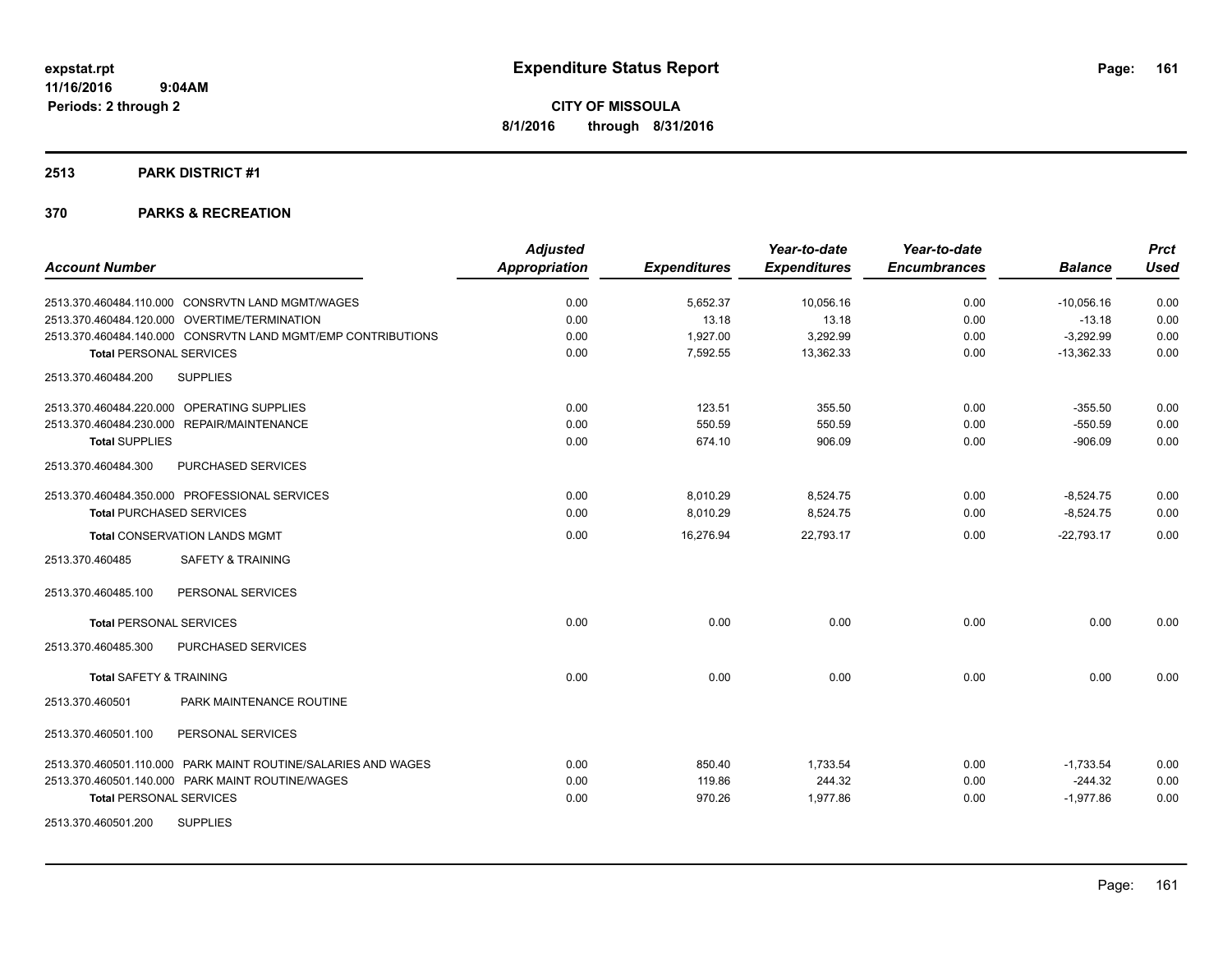### **2513 PARK DISTRICT #1**

|                                       |                                                   | <b>Adjusted</b>      |                     | Year-to-date        | Year-to-date        |                | <b>Prct</b> |
|---------------------------------------|---------------------------------------------------|----------------------|---------------------|---------------------|---------------------|----------------|-------------|
| <b>Account Number</b>                 |                                                   | <b>Appropriation</b> | <b>Expenditures</b> | <b>Expenditures</b> | <b>Encumbrances</b> | <b>Balance</b> | <b>Used</b> |
|                                       | 2513.370.460501.220.000 OPERATING SUPPLIES        | 0.00                 | 10,815.33           | 19,620.28           | 0.00                | $-19,620.28$   | 0.00        |
|                                       | 2513.370.460501.230.000 REPAIR/MAINTENANCE        | 0.00                 | 5,757.37            | 7,064.27            | 0.00                | $-7,064.27$    | 0.00        |
| 2513.370.460501.231.000 GASOLINE      |                                                   | 0.00                 | 8,164.00            | 8.164.00            | 0.00                | $-8.164.00$    | 0.00        |
| <b>Total SUPPLIES</b>                 |                                                   | 0.00                 | 24,736.70           | 34,848.55           | 0.00                | $-34,848.55$   | 0.00        |
| 2513.370.460501.300                   | PURCHASED SERVICES                                |                      |                     |                     |                     |                |             |
|                                       | 2513.370.460501.341.000 ELECTRICITY & NATURAL GAS | 0.00                 | 9,444.24            | 9,444.24            | 0.00                | $-9,444.24$    | 0.00        |
| 2513.370.460501.343.000 WATER CHARGES |                                                   | 0.00                 | 7.275.24            | 7.275.24            | 0.00                | $-7.275.24$    | 0.00        |
| 2513.370.460501.345.000 GARBAGE       |                                                   | 0.00                 | 283.50              | 512.11              | 0.00                | $-512.11$      | 0.00        |
|                                       | 2513.370.460501.350.000 PROFESSIONAL SERVICES     | 0.00                 | 1,660.50            | 1,902.06            | 0.00                | $-1,902.06$    | 0.00        |
|                                       | 2513.370.460501.360.000 REPAIR & MAINTENANCE      | 0.00                 | 12,353.11           | 15,028.11           | 0.00                | $-15,028.11$   | 0.00        |
|                                       | <b>Total PURCHASED SERVICES</b>                   | 0.00                 | 31,016.59           | 34, 161. 76         | 0.00                | $-34,161.76$   | 0.00        |
|                                       | <b>Total PARK MAINTENANCE ROUTINE</b>             | 0.00                 | 56,723.55           | 70,988.17           | 0.00                | $-70,988.17$   | 0.00        |
| 2513.370.460503                       | SPORTS FACILITIES MAINTENANCE                     |                      |                     |                     |                     |                |             |
| 2513.370.460503.200                   | <b>SUPPLIES</b>                                   |                      |                     |                     |                     |                |             |
|                                       | <b>Total SPORTS FACILITIES MAINTENANCE</b>        | 0.00                 | 0.00                | 0.00                | 0.00                | 0.00           | 0.00        |
| 2513.370.460506                       | <b>CARAS PARK IMPROVEMENTS</b>                    |                      |                     |                     |                     |                |             |
| 2513.370.460506.900                   | <b>CAPITAL OUTLAY</b>                             |                      |                     |                     |                     |                |             |
|                                       | <b>Total CARAS PARK IMPROVEMENTS</b>              | 0.00                 | 0.00                | 0.00                | 0.00                | 0.00           | 0.00        |
| 2513.370.490504                       | <b>DEBT SERVICE</b>                               |                      |                     |                     |                     |                |             |
| 2513.370.490504.600                   | <b>DEBT SERVICE</b>                               |                      |                     |                     |                     |                |             |
| 2513.370.490504.610.000 PRINCIPAL     |                                                   | 0.00                 | 168,221.62          | 168,221.62          | 0.00                | $-168,221.62$  | 0.00        |
|                                       | 2513.370.490504.620.000 INTEREST / SERVICE FEES   | 0.00                 | 3,548.83            | 3,548.83            | 0.00                | $-3,548.83$    | 0.00        |
| <b>Total DEBT SERVICE</b>             |                                                   | 0.00                 | 171,770.45          | 171,770.45          | 0.00                | $-171,770.45$  | 0.00        |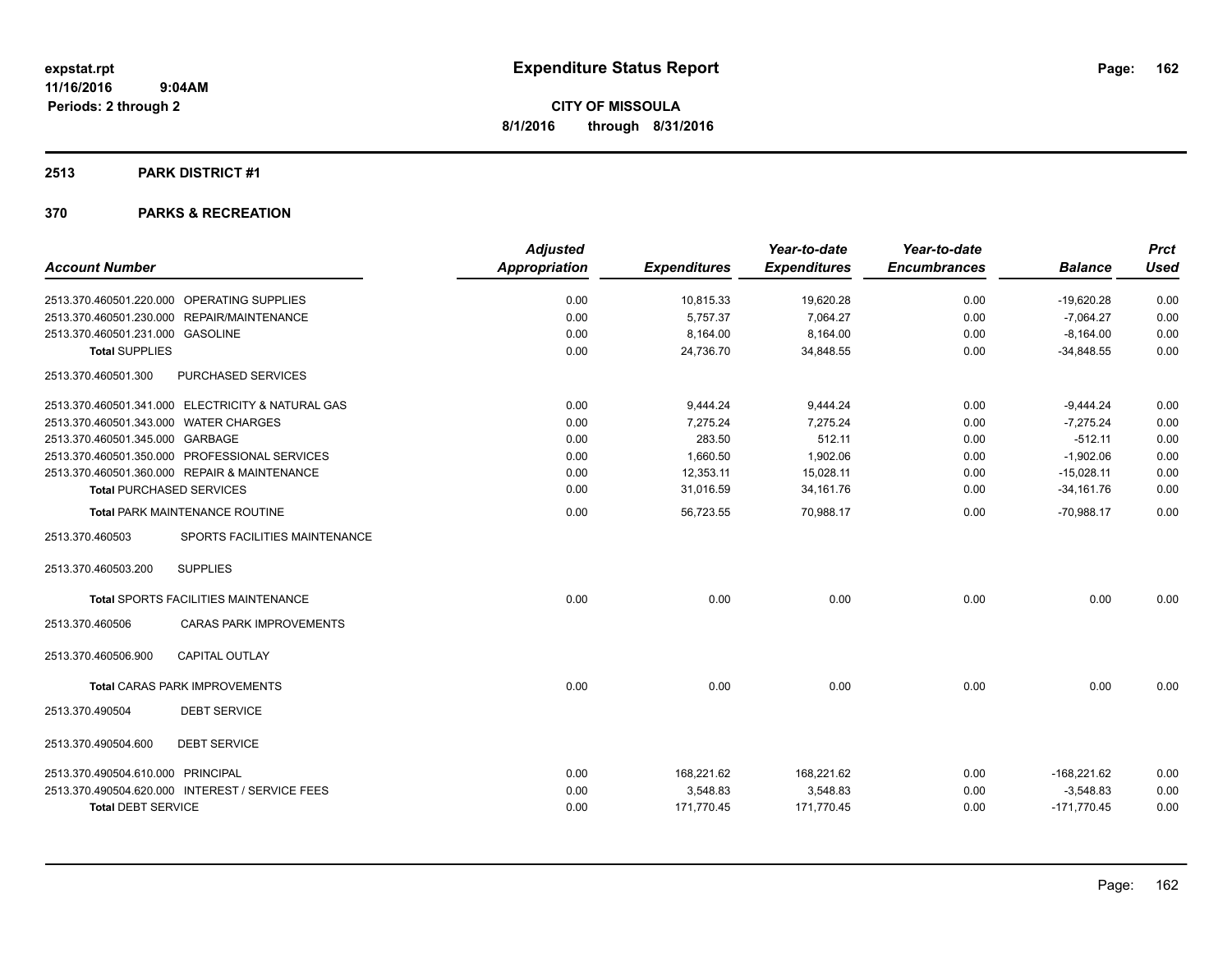### **2513 PARK DISTRICT #1**

| <b>Account Number</b>          |                          | <b>Adjusted</b><br><b>Appropriation</b> | <b>Expenditures</b> | Year-to-date<br><b>Expenditures</b> | Year-to-date<br><b>Encumbrances</b> | <b>Balance</b> | <b>Prct</b><br><b>Used</b> |
|--------------------------------|--------------------------|-----------------------------------------|---------------------|-------------------------------------|-------------------------------------|----------------|----------------------------|
| 2513.370.510110                | <b>MERCHANT SERVICES</b> |                                         |                     |                                     |                                     |                |                            |
| 2513.370.510110.500            | <b>FIXED CHARGES</b>     |                                         |                     |                                     |                                     |                |                            |
| <b>Total MERCHANT SERVICES</b> |                          | 0.00                                    | 0.00                | 0.00                                | 0.00                                | 0.00           | 0.00                       |
| <b>Total PARK DISTRICT #1</b>  |                          | 0.00                                    | 265,584.80          | 301,886.79                          | 0.00                                | $-301.886.79$  | 0.00                       |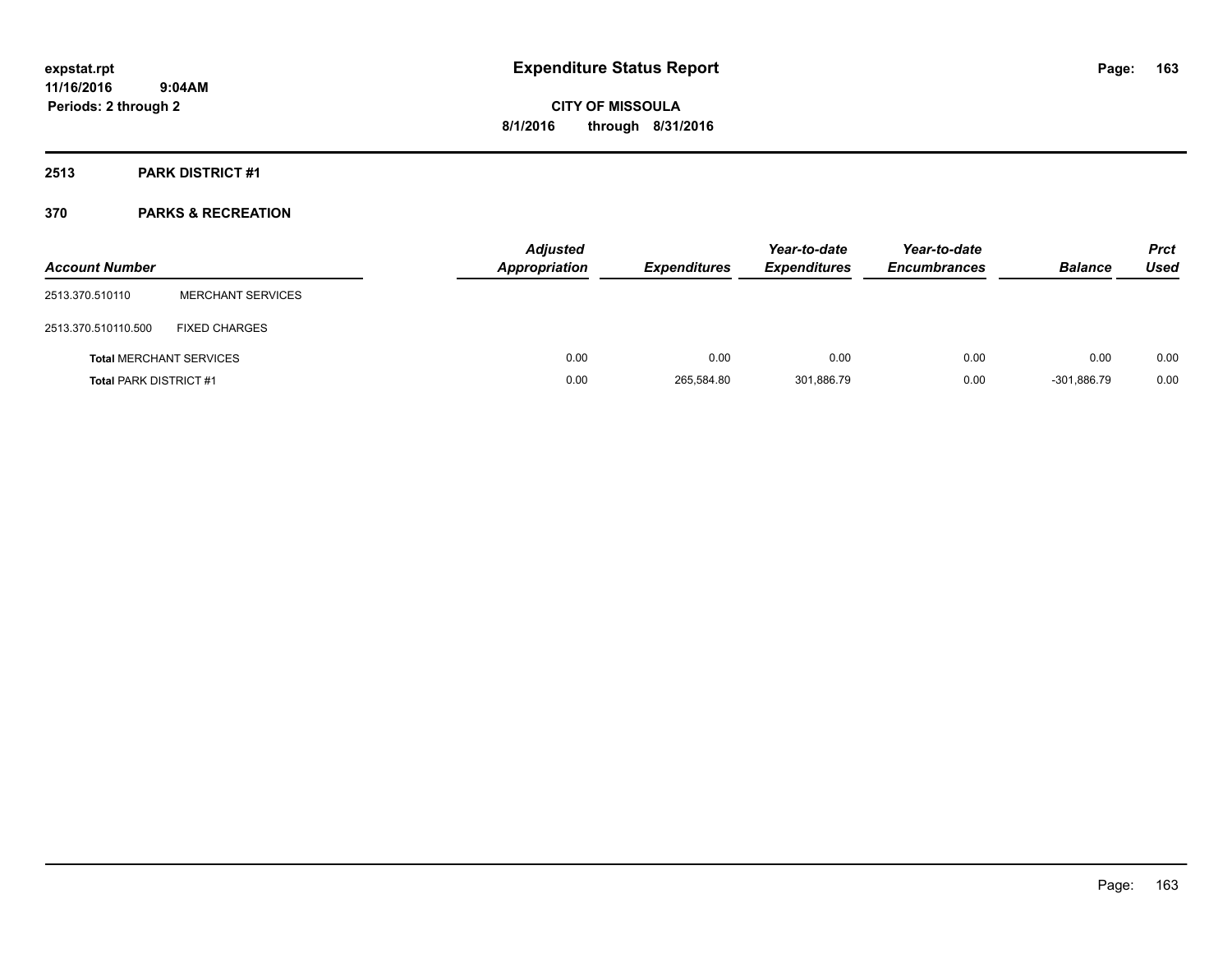### **2514 PUBLIC SAFETY & JUSTICE DISTRICT**

### **297 PUBLIC SAFETY/JUSTICE**

| <b>Account Number</b>      |                                                   | <b>Adjusted</b><br><b>Appropriation</b> | <b>Expenditures</b> | Year-to-date<br><b>Expenditures</b> | Year-to-date<br><b>Encumbrances</b> | <b>Balance</b> | <b>Prct</b><br><b>Used</b> |
|----------------------------|---------------------------------------------------|-----------------------------------------|---------------------|-------------------------------------|-------------------------------------|----------------|----------------------------|
| 2514.297.420000            | <b>PUBLIC SAFETY</b>                              |                                         |                     |                                     |                                     |                |                            |
| 2514.297.420000.300        | PURCHASED SERVICES                                |                                         |                     |                                     |                                     |                |                            |
| <b>Total PUBLIC SAFETY</b> |                                                   | 0.00                                    | 0.00                | 0.00                                | 0.00                                | 0.00           | 0.00                       |
| 2514.297.510110            | <b>MERCHANT SERVICES</b>                          |                                         |                     |                                     |                                     |                |                            |
| 2514.297.510110.500        | <b>FIXED CHARGES</b>                              |                                         |                     |                                     |                                     |                |                            |
|                            | <b>Total PUBLIC SAFETY &amp; JUSTICE DISTRICT</b> | 0.00                                    | 0.00                | 0.00                                | 0.00                                | 0.00           | 0.00                       |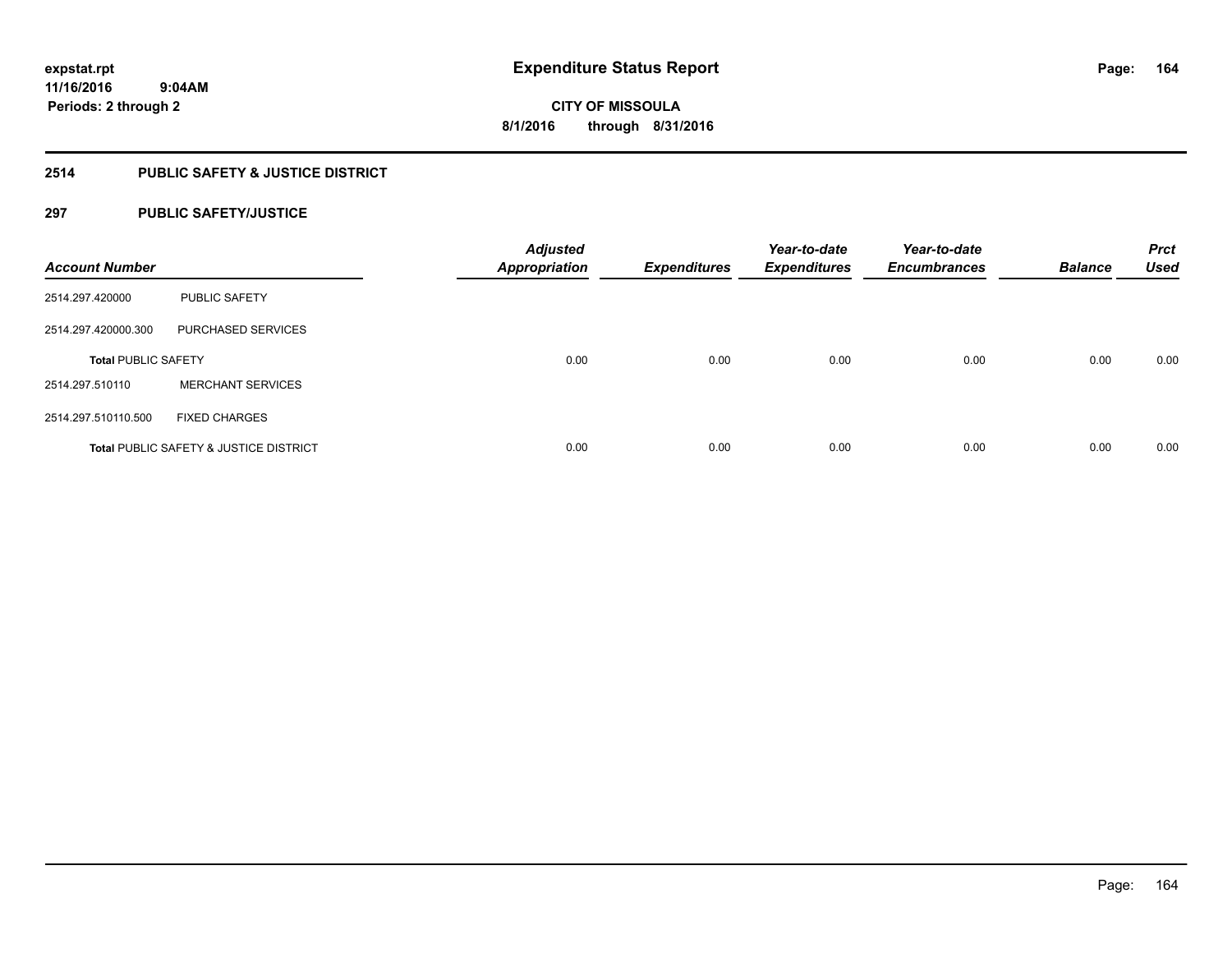### **2820 STATE GAS TAX FUND**

### **280 PUBLIC WORKS OPERATIONS**

|                                      |                                 | <b>Adjusted</b>      |                     | Year-to-date        | Year-to-date        |                | <b>Prct</b> |
|--------------------------------------|---------------------------------|----------------------|---------------------|---------------------|---------------------|----------------|-------------|
| <b>Account Number</b>                |                                 | <b>Appropriation</b> | <b>Expenditures</b> | <b>Expenditures</b> | <b>Encumbrances</b> | <b>Balance</b> | <b>Used</b> |
| 2820.280.430230                      | <b>STREET RESTORATION</b>       |                      |                     |                     |                     |                |             |
| 2820.280.430230.300                  | PURCHASED SERVICES              |                      |                     |                     |                     |                |             |
|                                      | <b>Total PURCHASED SERVICES</b> | 0.00                 | 0.00                | 0.00                | 0.00                | 0.00           | 0.00        |
| 2820.280.430230.500                  | <b>FIXED CHARGES</b>            |                      |                     |                     |                     |                |             |
| <b>Total FIXED CHARGES</b>           |                                 | 0.00                 | 0.00                | 0.00                | 0.00                | 0.00           | 0.00        |
| 2820.280.430230.800                  | OTHER OBJECTS                   |                      |                     |                     |                     |                |             |
| <b>Total OTHER OBJECTS</b>           |                                 | 0.00                 | 0.00                | 0.00                | 0.00                | 0.00           | 0.00        |
| 2820.280.430230.900                  | <b>CAPITAL OUTLAY</b>           |                      |                     |                     |                     |                |             |
| 2820.280.430230.930.000 IMPROVEMENTS |                                 | 0.00                 | 122,586.14          | 125,353.14          | 0.00                | $-125,353.14$  | 0.00        |
|                                      | <b>Total STREET RESTORATION</b> | 0.00                 | 122,586.14          | 125,353.14          | 0.00                | $-125,353.14$  | 0.00        |
| 2820.280.510110                      | <b>MERCHANT SERVICES</b>        |                      |                     |                     |                     |                |             |
| 2820.280.510110.500                  | <b>FIXED CHARGES</b>            |                      |                     |                     |                     |                |             |
| <b>Total FIXED CHARGES</b>           |                                 | 0.00                 | 0.00                | 0.00                | 0.00                | 0.00           | 0.00        |
|                                      | <b>Total MERCHANT SERVICES</b>  | 0.00                 | 0.00                | 0.00                | 0.00                | 0.00           | 0.00        |
|                                      | <b>Total STATE GAS TAX FUND</b> | 0.00                 | 122,586.14          | 125,353.14          | 0.00                | $-125,353.14$  | 0.00        |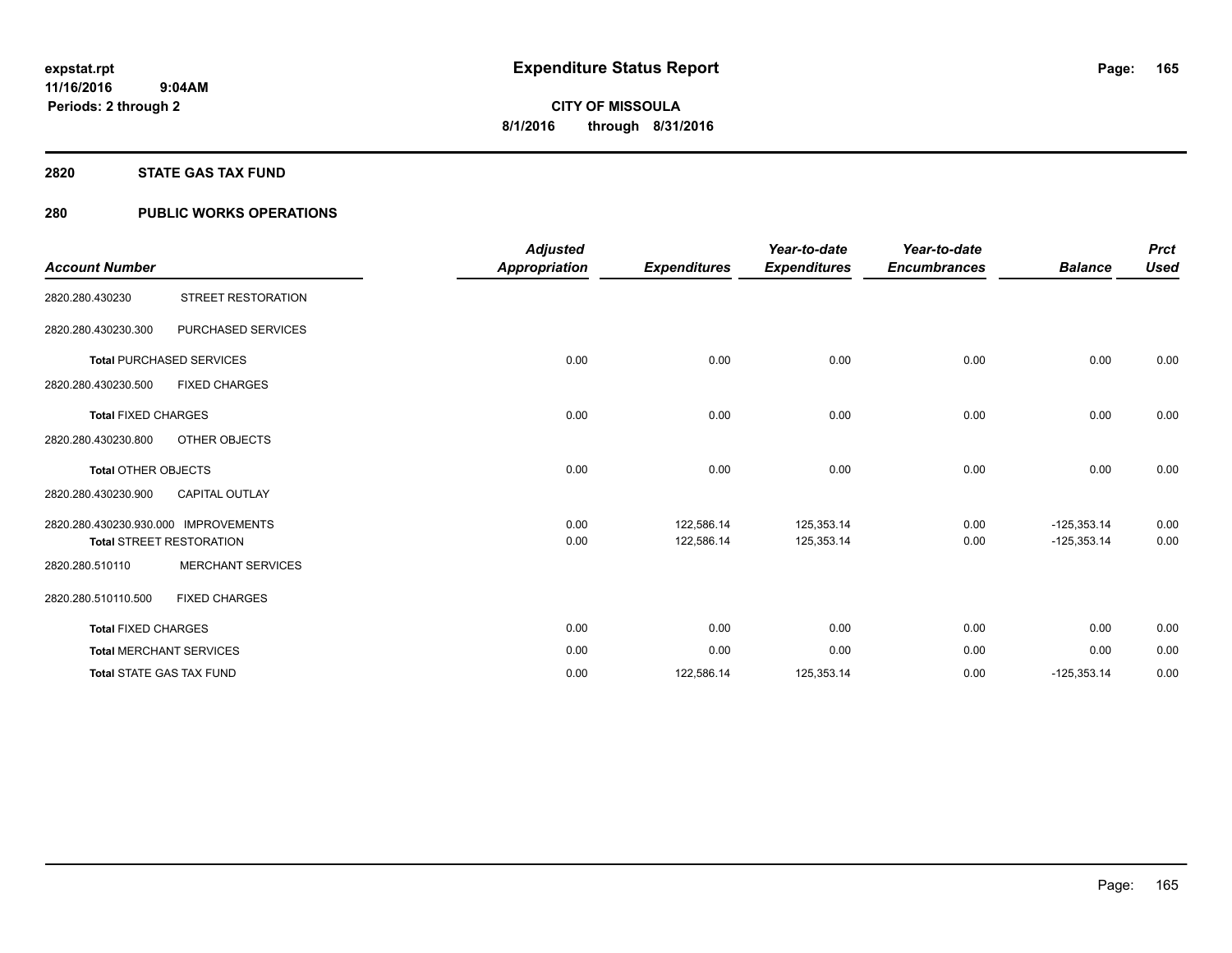### **2917 CRIME VICTIM SURCHARGE**

### **390 NON-DEPARTMENTAL**

| <b>Account Number</b> |                                     | Adjusted<br><b>Appropriation</b> | <b>Expenditures</b> | Year-to-date<br><b>Expenditures</b> | Year-to-date<br><b>Encumbrances</b> | <b>Balance</b> | <b>Prct</b><br><b>Used</b> |
|-----------------------|-------------------------------------|----------------------------------|---------------------|-------------------------------------|-------------------------------------|----------------|----------------------------|
| 2917.390.510110       | <b>MERCHANT SERVICES</b>            |                                  |                     |                                     |                                     |                |                            |
| 2917.390.510110.500   | <b>FIXED CHARGES</b>                |                                  |                     |                                     |                                     |                |                            |
|                       | <b>Total CRIME VICTIM SURCHARGE</b> | 0.00                             | 0.00                | 0.00                                | 0.00                                | 0.00           | 0.00                       |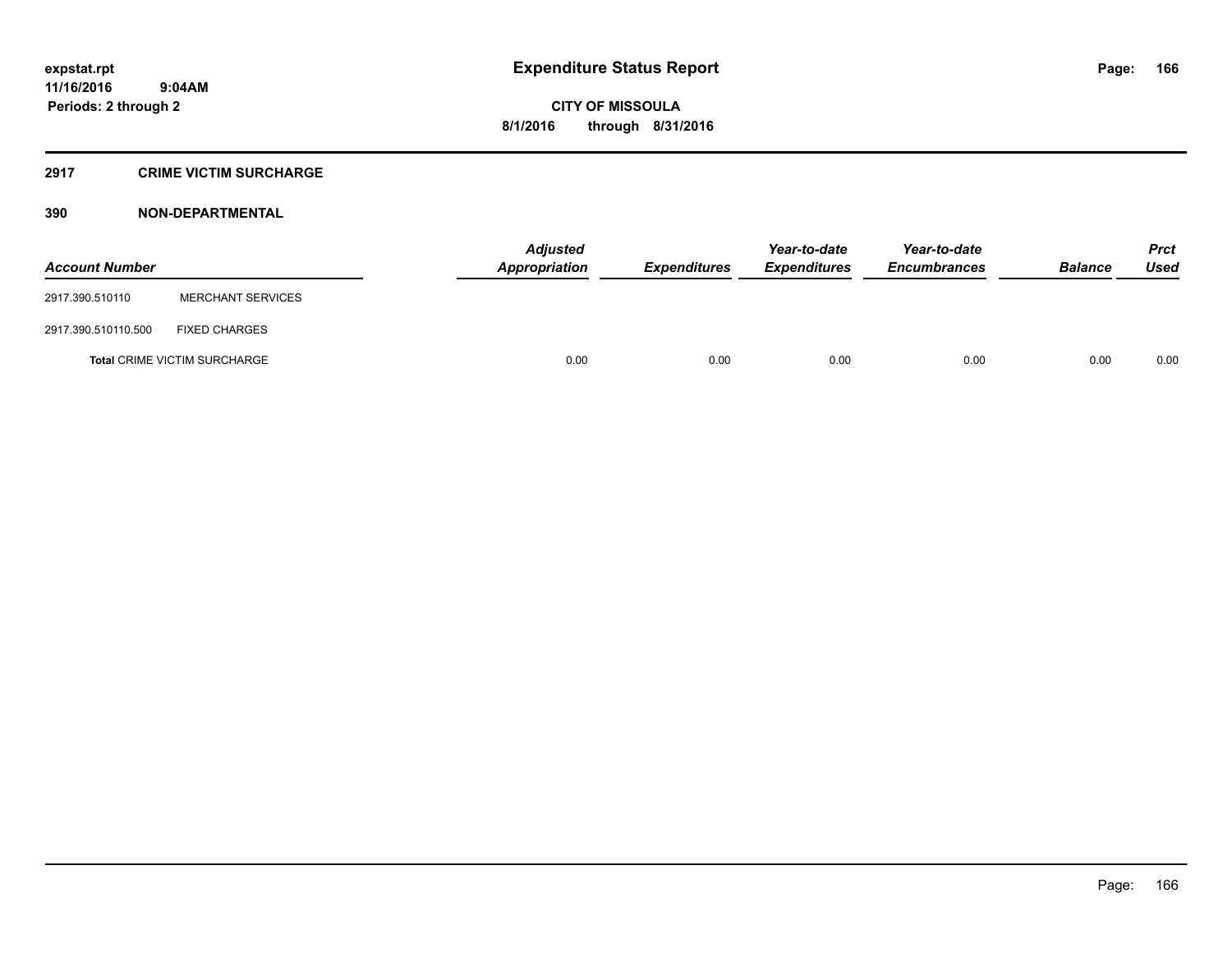**CITY OF MISSOULA 8/1/2016 through 8/31/2016**

### **2918 LAW ENFORCEMENT BLOCK GRANT FUND**

| <b>Account Number</b> |                                   | <b>Adjusted</b><br>Appropriation | <b>Expenditures</b> | Year-to-date<br><b>Expenditures</b> | Year-to-date<br><b>Encumbrances</b> | <b>Balance</b> | <b>Prct</b><br><b>Used</b> |
|-----------------------|-----------------------------------|----------------------------------|---------------------|-------------------------------------|-------------------------------------|----------------|----------------------------|
| 2918.290.420170       | <b>JAG VIII GRANT</b>             |                                  |                     |                                     |                                     |                |                            |
| 2918.290.420170.200   | <b>SUPPLIES</b>                   |                                  |                     |                                     |                                     |                |                            |
| <b>Total SUPPLIES</b> |                                   | 0.00                             | 0.00                | 0.00                                | 0.00                                | 0.00           | 0.00                       |
| 2918.290.420170.300   | PURCHASED SERVICES                |                                  |                     |                                     |                                     |                |                            |
|                       | <b>Total PURCHASED SERVICES</b>   | 0.00                             | 0.00                | 0.00                                | 0.00                                | 0.00           | 0.00                       |
| 2918.290.420170.900   | CAPITAL OUTLAY                    |                                  |                     |                                     |                                     |                |                            |
| Total JAG VIII GRANT  |                                   | 0.00                             | 0.00                | 0.00                                | 0.00                                | 0.00           | 0.00                       |
| 2918.290.420171       | <b>JAG IX GRANT</b>               |                                  |                     |                                     |                                     |                |                            |
| 2918.290.420171.200   | <b>SUPPLIES</b>                   |                                  |                     |                                     |                                     |                |                            |
| <b>Total SUPPLIES</b> |                                   | 0.00                             | 0.00                | 0.00                                | 0.00                                | 0.00           | 0.00                       |
| 2918.290.420171.300   | PURCHASED SERVICES                |                                  |                     |                                     |                                     |                |                            |
|                       | <b>Total PURCHASED SERVICES</b>   | 0.00                             | 0.00                | 0.00                                | 0.00                                | 0.00           | 0.00                       |
| 2918.290.420171.700   | <b>GRANTS &amp; CONTRIBUTIONS</b> |                                  |                     |                                     |                                     |                |                            |
| Total JAG IX GRANT    |                                   | 0.00                             | 0.00                | 0.00                                | 0.00                                | 0.00           | 0.00                       |
| 2918.290.420172       | <b>JAG XII</b>                    |                                  |                     |                                     |                                     |                |                            |
| 2918.290.420172.300   | PURCHASED SERVICES                |                                  |                     |                                     |                                     |                |                            |
|                       | <b>Total PURCHASED SERVICES</b>   | 0.00                             | 0.00                | 0.00                                | 0.00                                | 0.00           | 0.00                       |
| 2918.290.420172.900   | CAPITAL OUTLAY                    |                                  |                     |                                     |                                     |                |                            |
| <b>Total JAG XII</b>  |                                   | 0.00                             | 0.00                | 0.00                                | 0.00                                | 0.00           | 0.00                       |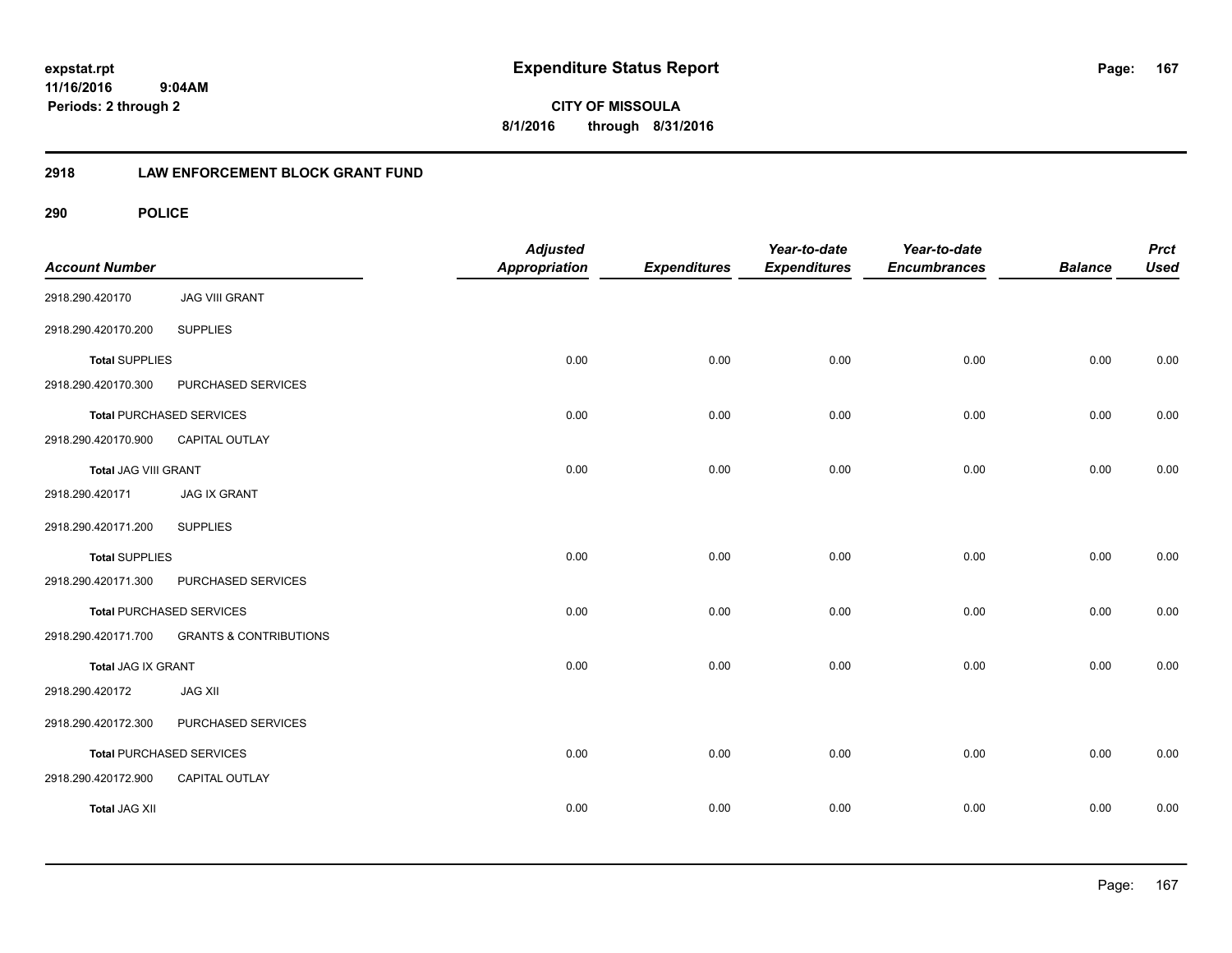**CITY OF MISSOULA 8/1/2016 through 8/31/2016**

### **2918 LAW ENFORCEMENT BLOCK GRANT FUND**

| <b>Account Number</b> |                                   | <b>Adjusted</b><br><b>Appropriation</b> | <b>Expenditures</b> | Year-to-date<br><b>Expenditures</b> | Year-to-date<br><b>Encumbrances</b> | <b>Balance</b> | <b>Prct</b><br><b>Used</b> |
|-----------------------|-----------------------------------|-----------------------------------------|---------------------|-------------------------------------|-------------------------------------|----------------|----------------------------|
| 2918.290.420173       | <b>JAG XI</b>                     |                                         |                     |                                     |                                     |                |                            |
| 2918.290.420173.200   | <b>SUPPLIES</b>                   |                                         |                     |                                     |                                     |                |                            |
| <b>Total SUPPLIES</b> |                                   | 0.00                                    | 0.00                | 0.00                                | 0.00                                | 0.00           | 0.00                       |
| 2918.290.420173.300   | PURCHASED SERVICES                |                                         |                     |                                     |                                     |                |                            |
|                       | <b>Total PURCHASED SERVICES</b>   | 0.00                                    | 0.00                | 0.00                                | 0.00                                | 0.00           | 0.00                       |
| 2918.290.420173.700   | <b>GRANTS &amp; CONTRIBUTIONS</b> |                                         |                     |                                     |                                     |                |                            |
|                       | Total GRANTS & CONTRIBUTIONS      | 0.00                                    | 0.00                | 0.00                                | 0.00                                | 0.00           | 0.00                       |
| 2918.290.420173.900   | <b>CAPITAL OUTLAY</b>             |                                         |                     |                                     |                                     |                |                            |
| <b>Total JAG XI</b>   |                                   | 0.00                                    | 0.00                | 0.00                                | 0.00                                | 0.00           | 0.00                       |
| 2918.290.420174       | <b>JAG V GRANT</b>                |                                         |                     |                                     |                                     |                |                            |
| 2918.290.420174.200   | <b>SUPPLIES</b>                   |                                         |                     |                                     |                                     |                |                            |
| <b>Total SUPPLIES</b> |                                   | 0.00                                    | 0.00                | 0.00                                | 0.00                                | 0.00           | 0.00                       |
| 2918.290.420174.300   | PURCHASED SERVICES                |                                         |                     |                                     |                                     |                |                            |
|                       | <b>Total PURCHASED SERVICES</b>   | 0.00                                    | 0.00                | 0.00                                | 0.00                                | 0.00           | 0.00                       |
| 2918.290.420174.700   | <b>GRANTS &amp; CONTRIBUTIONS</b> |                                         |                     |                                     |                                     |                |                            |
|                       | Total GRANTS & CONTRIBUTIONS      | 0.00                                    | 0.00                | 0.00                                | 0.00                                | 0.00           | 0.00                       |
| 2918.290.420174.900   | CAPITAL OUTLAY                    |                                         |                     |                                     |                                     |                |                            |
| Total JAG V GRANT     |                                   | 0.00                                    | 0.00                | 0.00                                | 0.00                                | 0.00           | 0.00                       |
| 2918.290.420175       | <b>JAG X GRANT</b>                |                                         |                     |                                     |                                     |                |                            |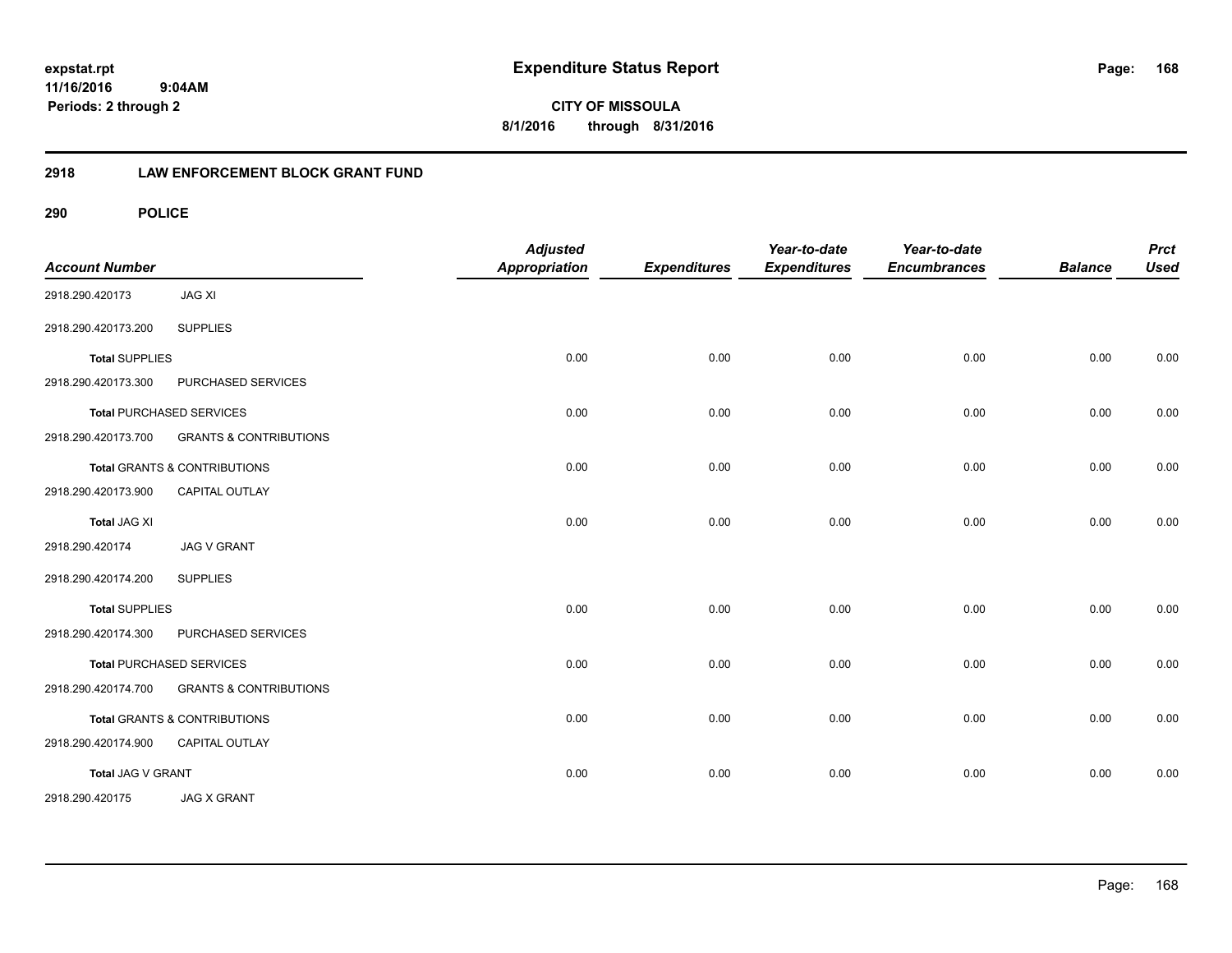**CITY OF MISSOULA 8/1/2016 through 8/31/2016**

### **2918 LAW ENFORCEMENT BLOCK GRANT FUND**

| <b>Account Number</b>       |                                         | <b>Adjusted</b><br><b>Appropriation</b> | <b>Expenditures</b> | Year-to-date<br><b>Expenditures</b> | Year-to-date<br><b>Encumbrances</b> | <b>Balance</b> | <b>Prct</b><br><b>Used</b> |
|-----------------------------|-----------------------------------------|-----------------------------------------|---------------------|-------------------------------------|-------------------------------------|----------------|----------------------------|
| 2918.290.420175.200         | <b>SUPPLIES</b>                         |                                         |                     |                                     |                                     |                |                            |
| <b>Total SUPPLIES</b>       |                                         | 0.00                                    | 0.00                | 0.00                                | 0.00                                | 0.00           | 0.00                       |
| 2918.290.420175.300         | PURCHASED SERVICES                      |                                         |                     |                                     |                                     |                |                            |
| <b>Total JAG X GRANT</b>    |                                         | 0.00                                    | 0.00                | 0.00                                | 0.00                                | 0.00           | 0.00                       |
| 2918.290.420176             | <b>JAG VII GRANT</b>                    |                                         |                     |                                     |                                     |                |                            |
| 2918.290.420176.100         | PERSONAL SERVICES                       |                                         |                     |                                     |                                     |                |                            |
|                             | <b>Total PERSONAL SERVICES</b>          | 0.00                                    | 0.00                | 0.00                                | 0.00                                | 0.00           | 0.00                       |
| 2918.290.420176.200         | <b>SUPPLIES</b>                         |                                         |                     |                                     |                                     |                |                            |
| <b>Total SUPPLIES</b>       |                                         | 0.00                                    | 0.00                | 0.00                                | 0.00                                | 0.00           | 0.00                       |
| 2918.290.420176.300         | PURCHASED SERVICES                      |                                         |                     |                                     |                                     |                |                            |
|                             | <b>Total PURCHASED SERVICES</b>         | 0.00                                    | 0.00                | 0.00                                | 0.00                                | 0.00           | 0.00                       |
| 2918.290.420176.700         | <b>GRANTS &amp; CONTRIBUTIONS</b>       |                                         |                     |                                     |                                     |                |                            |
|                             | <b>Total GRANTS &amp; CONTRIBUTIONS</b> | 0.00                                    | 0.00                | 0.00                                | 0.00                                | 0.00           | 0.00                       |
| 2918.290.420176.900         | CAPITAL OUTLAY                          |                                         |                     |                                     |                                     |                |                            |
| Total JAG VII GRANT         |                                         | 0.00                                    | 0.00                | 0.00                                | 0.00                                | 0.00           | 0.00                       |
| 2918.290.420177             | <b>SMART POLICING</b>                   |                                         |                     |                                     |                                     |                |                            |
| 2918.290.420177.700         | <b>GRANTS &amp; CONTRIBUTIONS</b>       |                                         |                     |                                     |                                     |                |                            |
| <b>Total SMART POLICING</b> |                                         | 0.00                                    | 0.00                | 0.00                                | 0.00                                | 0.00           | 0.00                       |
| 2918.290.420178             | COPS HIRING FY2011                      |                                         |                     |                                     |                                     |                |                            |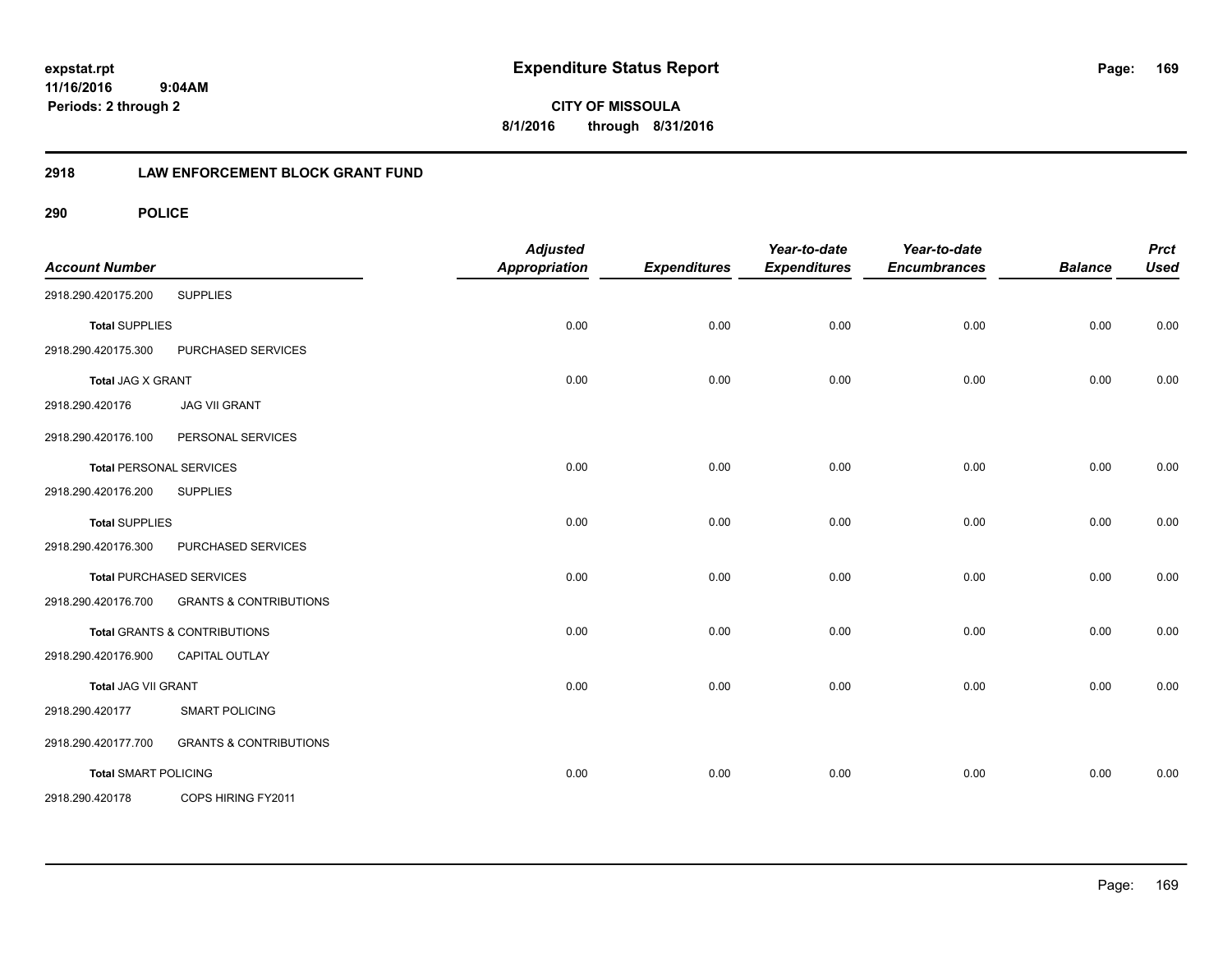**CITY OF MISSOULA 8/1/2016 through 8/31/2016**

### **2918 LAW ENFORCEMENT BLOCK GRANT FUND**

| <b>Account Number</b>          |                                   | <b>Adjusted</b><br><b>Appropriation</b> | <b>Expenditures</b> | Year-to-date<br><b>Expenditures</b> | Year-to-date<br><b>Encumbrances</b> | <b>Balance</b> | <b>Prct</b><br><b>Used</b> |
|--------------------------------|-----------------------------------|-----------------------------------------|---------------------|-------------------------------------|-------------------------------------|----------------|----------------------------|
| 2918.290.420178.100            | PERSONAL SERVICES                 |                                         |                     |                                     |                                     |                |                            |
| <b>Total PERSONAL SERVICES</b> |                                   | 0.00                                    | 0.00                | 0.00                                | 0.00                                | 0.00           | 0.00                       |
| 2918.290.420178.200            | <b>SUPPLIES</b>                   |                                         |                     |                                     |                                     |                |                            |
| <b>Total SUPPLIES</b>          |                                   | 0.00                                    | 0.00                | 0.00                                | 0.00                                | 0.00           | 0.00                       |
| 2918.290.420178.300            | PURCHASED SERVICES                |                                         |                     |                                     |                                     |                |                            |
|                                | <b>Total PURCHASED SERVICES</b>   | 0.00                                    | 0.00                | 0.00                                | 0.00                                | 0.00           | 0.00                       |
| 2918.290.420178.900            | <b>CAPITAL OUTLAY</b>             |                                         |                     |                                     |                                     |                |                            |
| Total COPS HIRING FY2011       |                                   | 0.00                                    | 0.00                | 0.00                                | 0.00                                | 0.00           | 0.00                       |
| 2918.290.420179                | FY14 COPS HIRING GRANT            |                                         |                     |                                     |                                     |                |                            |
| 2918.290.420179.100            | PERSONAL SERVICES                 |                                         |                     |                                     |                                     |                |                            |
|                                | Total FY14 COPS HIRING GRANT      | 0.00                                    | 0.00                | 0.00                                | 0.00                                | 0.00           | 0.00                       |
| 2918.290.420190                | LAW ENFORCEMENT BLOCK GRANT       |                                         |                     |                                     |                                     |                |                            |
| 2918.290.420190.900            | <b>CAPITAL OUTLAY</b>             |                                         |                     |                                     |                                     |                |                            |
|                                | Total LAW ENFORCEMENT BLOCK GRANT | 0.00                                    | 0.00                | 0.00                                | 0.00                                | 0.00           | 0.00                       |
| 2918.290.510110                | <b>MERCHANT SERVICES</b>          |                                         |                     |                                     |                                     |                |                            |
| 2918.290.510110.500            | <b>FIXED CHARGES</b>              |                                         |                     |                                     |                                     |                |                            |
| <b>Total POLICE</b>            |                                   | 0.00                                    | 0.00                | 0.00                                | 0.00                                | 0.00           | 0.00                       |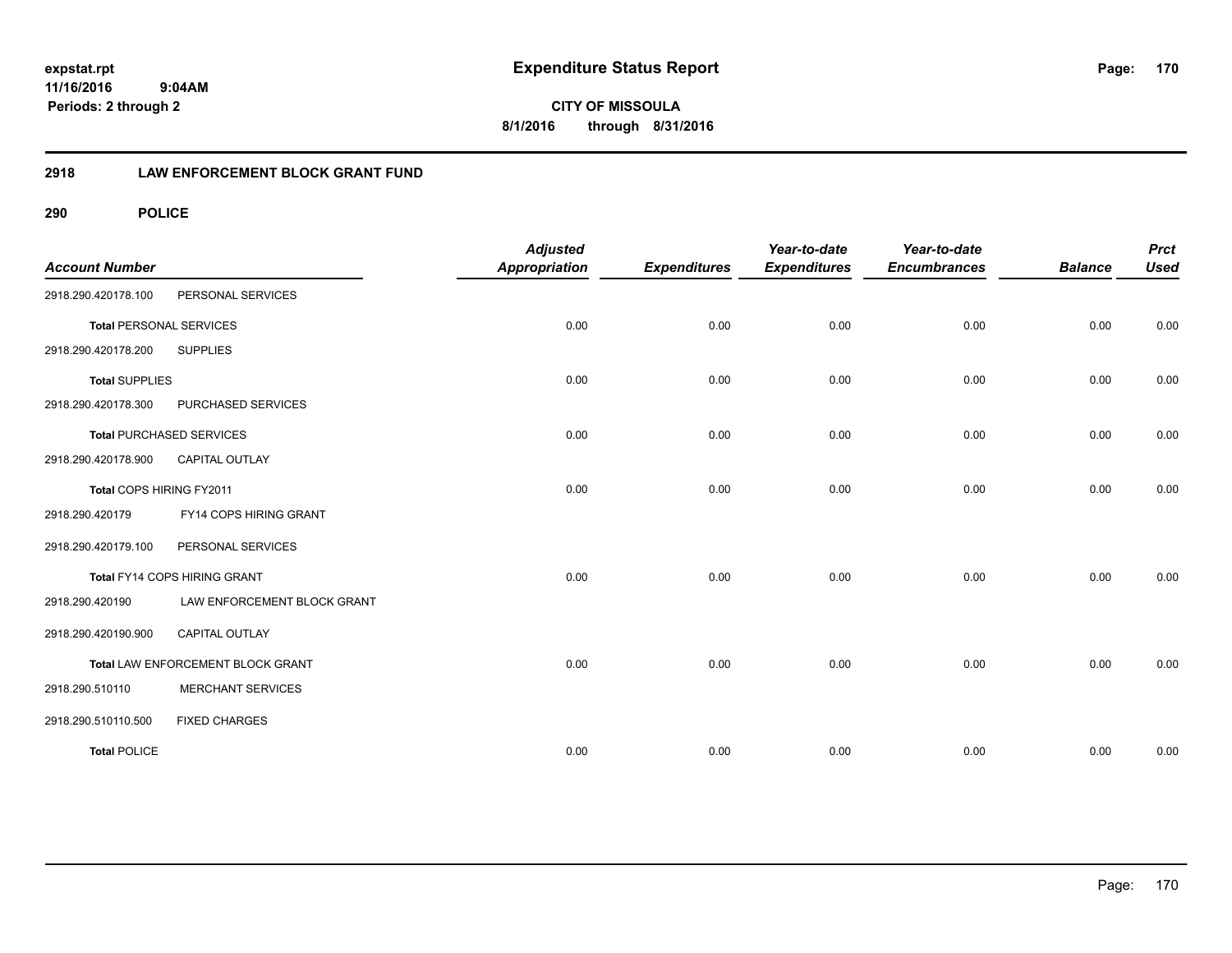**171**

**11/16/2016 9:04AM Periods: 2 through 2**

**CITY OF MISSOULA 8/1/2016 through 8/31/2016**

### **2918 LAW ENFORCEMENT BLOCK GRANT FUND**

### **390 NON-DEPARTMENTAL**

| <b>Account Number</b> |                                        | <b>Adjusted</b><br><b>Appropriation</b> | <b>Expenditures</b> | Year-to-date<br><b>Expenditures</b> | Year-to-date<br><b>Encumbrances</b> | <b>Balance</b> | <b>Prct</b><br><b>Used</b> |
|-----------------------|----------------------------------------|-----------------------------------------|---------------------|-------------------------------------|-------------------------------------|----------------|----------------------------|
| 2918.390.420172       | <b>JAG XII</b>                         |                                         |                     |                                     |                                     |                |                            |
| 2918.390.420172.300   | PURCHASED SERVICES                     |                                         |                     |                                     |                                     |                |                            |
| <b>Total JAG XII</b>  |                                        | 0.00                                    | 0.00                | 0.00                                | 0.00                                | 0.00           | 0.00                       |
| 2918.390.420191       | COPS TECHNOLOGY                        |                                         |                     |                                     |                                     |                |                            |
| 2918.390.420191.500   | <b>FIXED CHARGES</b>                   |                                         |                     |                                     |                                     |                |                            |
| Total COPS TECHNOLOGY |                                        | 0.00                                    | 0.00                | 0.00                                | 0.00                                | 0.00           | 0.00                       |
| 2918.390.510110       | <b>MERCHANT SERVICES</b>               |                                         |                     |                                     |                                     |                |                            |
| 2918.390.510110.500   | <b>FIXED CHARGES</b>                   |                                         |                     |                                     |                                     |                |                            |
|                       | Total LAW ENFORCEMENT BLOCK GRANT FUND | 0.00                                    | 0.00                | 0.00                                | 0.00                                | 0.00           | 0.00                       |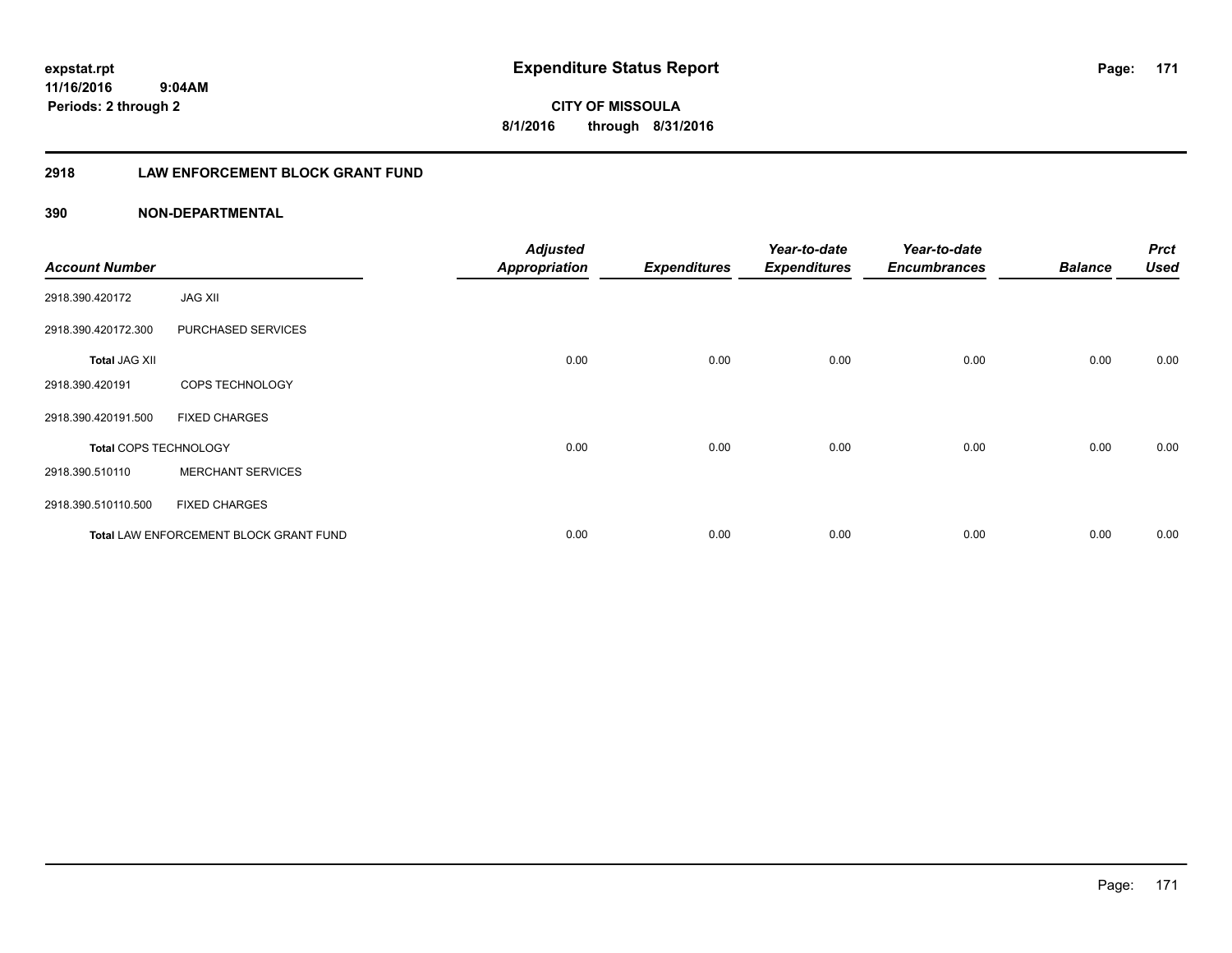**CITY OF MISSOULA 8/1/2016 through 8/31/2016**

**2919 HIDTA FUND**

| <b>Account Number</b>                                    | <b>Adjusted</b><br><b>Appropriation</b> | <b>Expenditures</b> | Year-to-date<br><b>Expenditures</b> | Year-to-date<br><b>Encumbrances</b> | <b>Balance</b> | <b>Prct</b><br><b>Used</b> |
|----------------------------------------------------------|-----------------------------------------|---------------------|-------------------------------------|-------------------------------------|----------------|----------------------------|
| <b>HIDTA STATE FORFEITURES</b><br>2919.290.420142        |                                         |                     |                                     |                                     |                |                            |
| PERSONAL SERVICES<br>2919.290.420142.100                 |                                         |                     |                                     |                                     |                |                            |
| <b>Total PERSONAL SERVICES</b>                           | 0.00                                    | 0.00                | 0.00                                | 0.00                                | 0.00           | 0.00                       |
| 2919.290.420142.200<br><b>SUPPLIES</b>                   |                                         |                     |                                     |                                     |                |                            |
| 2919.290.420142.220.000 OPERATING SUPPLIES               | 0.00                                    | 60.41               | 60.41                               | 0.00                                | $-60.41$       | 0.00                       |
| <b>Total SUPPLIES</b>                                    | 0.00                                    | 60.41               | 60.41                               | 0.00                                | $-60.41$       | 0.00                       |
| PURCHASED SERVICES<br>2919.290.420142.300                |                                         |                     |                                     |                                     |                |                            |
| 2919.290.420142.350.000 PROFESSIONAL SERVICES            | 0.00                                    | 0.00                | 67.50                               | 0.00                                | $-67.50$       | 0.00                       |
| 2919.290.420142.350.011 TOWING/PROFESSIONAL SERVICES     | 0.00                                    | 105.00              | 105.00                              | 0.00                                | $-105.00$      | 0.00                       |
| <b>Total PURCHASED SERVICES</b>                          | 0.00                                    | 105.00              | 172.50                              | 0.00                                | $-172.50$      | 0.00                       |
| <b>FIXED CHARGES</b><br>2919.290.420142.500              |                                         |                     |                                     |                                     |                |                            |
| 2919.290.420142.500.000 FIXED CHARGES                    | 0.00                                    | 1,719.87            | 5,159.61                            | 0.00                                | $-5,159.61$    | 0.00                       |
| <b>Total FIXED CHARGES</b>                               | 0.00                                    | 1,719.87            | 5,159.61                            | 0.00                                | $-5,159.61$    | 0.00                       |
| <b>GRANTS &amp; CONTRIBUTIONS</b><br>2919.290.420142.700 |                                         |                     |                                     |                                     |                |                            |
| 2919.290.420142.700.000 HIDTA STATE FORFEITURE           | 0.00                                    | 191.97              | 191.97                              | 0.00                                | $-191.97$      | 0.00                       |
| 2919.290.420142.700.002 STATE/GRANTS & CONTRIBUTIONS     | 0.00                                    | 15,099.00           | 15,099.00                           | 0.00                                | $-15,099.00$   | 0.00                       |
| <b>Total GRANTS &amp; CONTRIBUTIONS</b>                  | 0.00                                    | 15,290.97           | 15,290.97                           | 0.00                                | $-15,290.97$   | 0.00                       |
| 2919.290.420142.900<br><b>CAPITAL OUTLAY</b>             |                                         |                     |                                     |                                     |                |                            |
| <b>Total CAPITAL OUTLAY</b>                              | 0.00                                    | 0.00                | 0.00                                | 0.00                                | 0.00           | 0.00                       |
| Total HIDTA STATE FORFEITURES                            | 0.00                                    | 17,176.25           | 20,683.49                           | 0.00                                | $-20,683.49$   | 0.00                       |
| 2919.290.510110<br><b>MERCHANT SERVICES</b>              |                                         |                     |                                     |                                     |                |                            |
| <b>FIXED CHARGES</b><br>2919.290.510110.500              |                                         |                     |                                     |                                     |                |                            |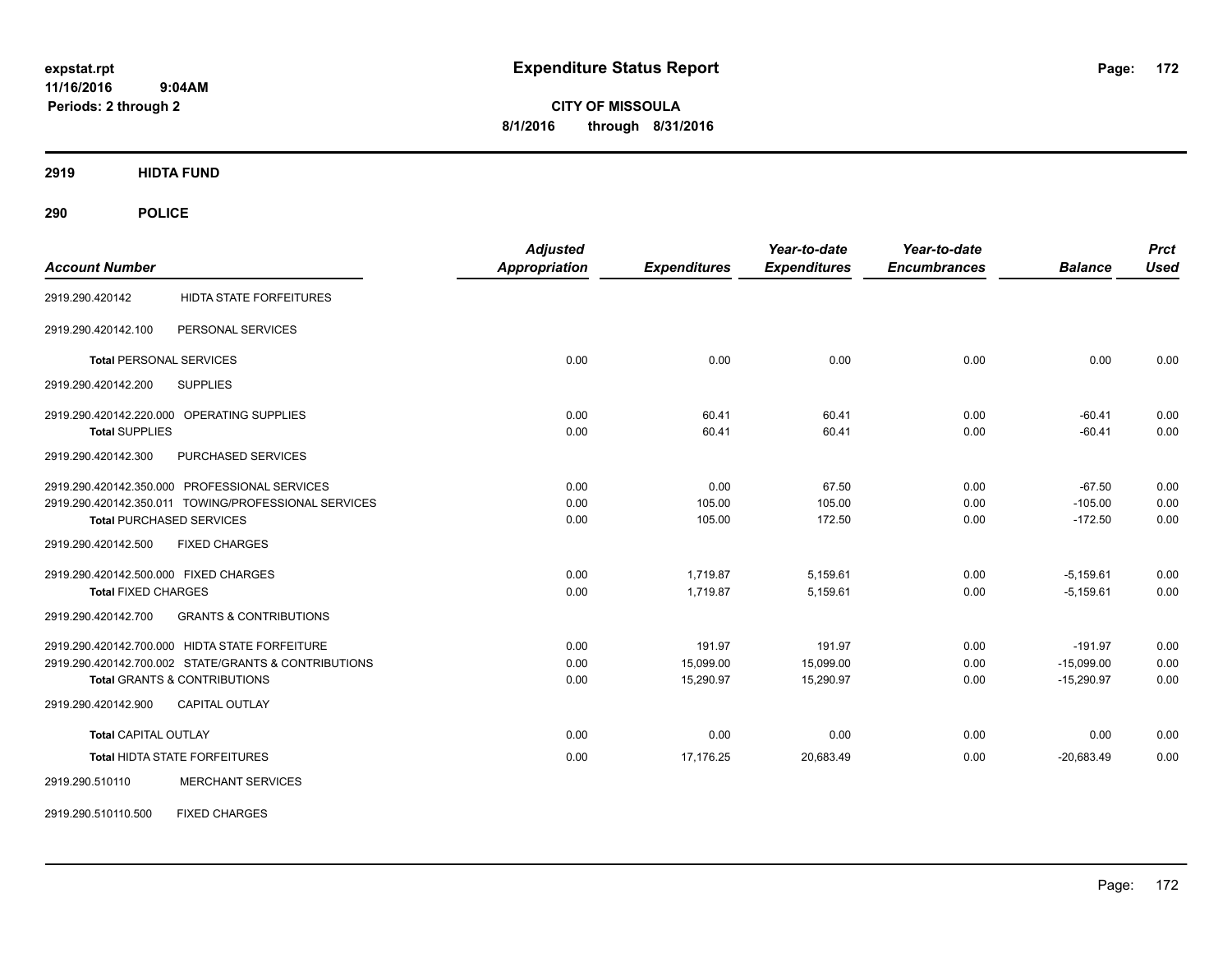**CITY OF MISSOULA 8/1/2016 through 8/31/2016**

**2919 HIDTA FUND**

| <b>Account Number</b>          | Adjusted<br><b>Appropriation</b> | <b>Expenditures</b> | Year-to-date<br><b>Expenditures</b> | Year-to-date<br><b>Encumbrances</b> | <b>Balance</b> | Prct<br>Used |
|--------------------------------|----------------------------------|---------------------|-------------------------------------|-------------------------------------|----------------|--------------|
| <b>Total MERCHANT SERVICES</b> | 0.00                             | 0.00                | 0.00                                | 0.00                                | 0.00           | 0.00         |
| <b>Total HIDTA FUND</b>        | 0.00                             | 17.176.25           | 20,683.49                           | 0.00                                | -20,683.49     | 0.00         |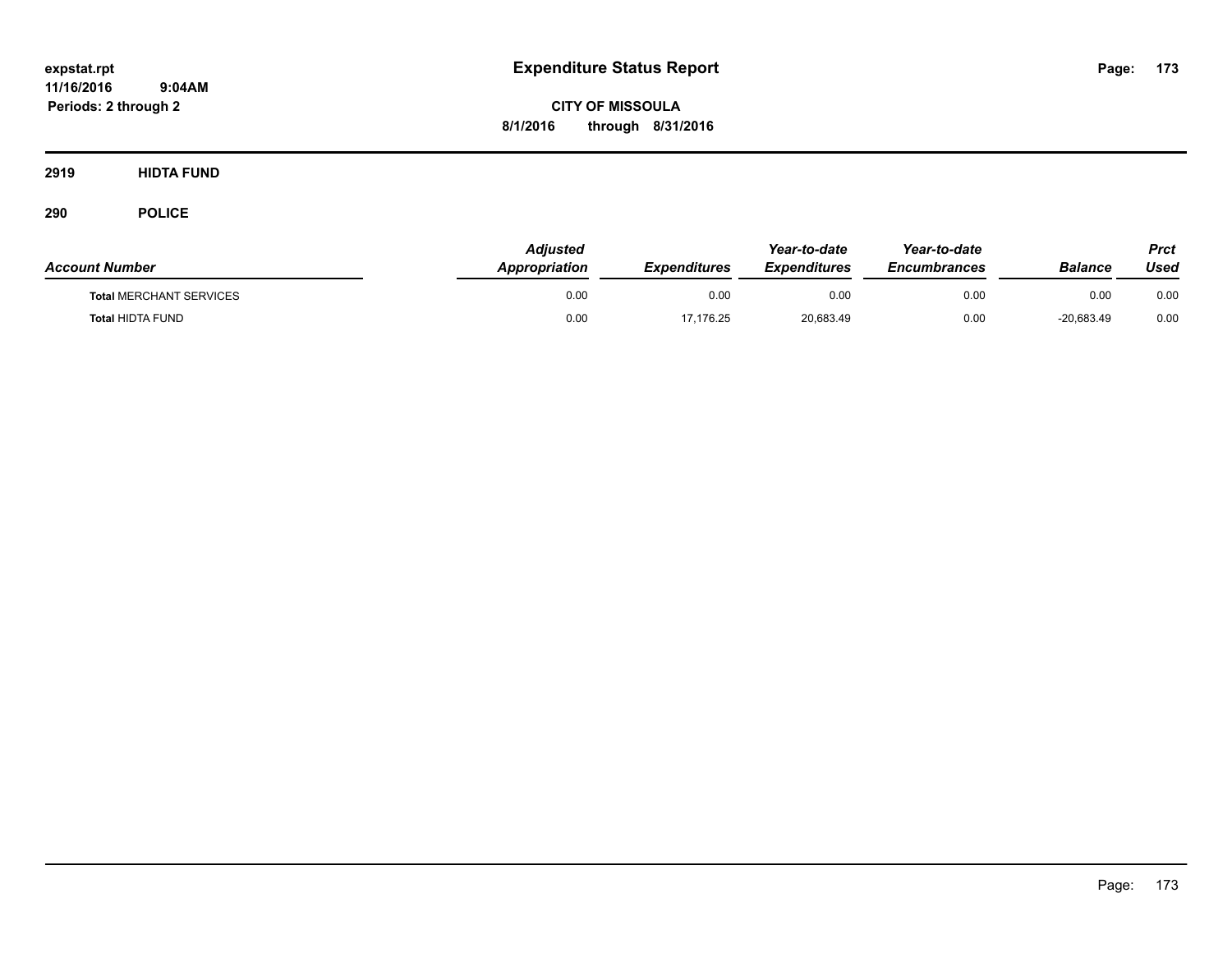**174**

**11/16/2016 9:04AM Periods: 2 through 2**

# **CITY OF MISSOULA 8/1/2016 through 8/31/2016**

### **2939 CDBG PROGRAM INCOME ACCOUNT**

| <b>Account Number</b> |                                                  | <b>Adjusted</b><br><b>Appropriation</b> | <b>Expenditures</b> | Year-to-date<br><b>Expenditures</b> | Year-to-date<br><b>Encumbrances</b> | <b>Balance</b> | <b>Prct</b><br><b>Used</b> |
|-----------------------|--------------------------------------------------|-----------------------------------------|---------------------|-------------------------------------|-------------------------------------|----------------|----------------------------|
| 2939.400.470000       | <b>HOUSING &amp; COMMUNITY DEVELOPMENT</b>       |                                         |                     |                                     |                                     |                |                            |
| 2939.400.470000.300   | PURCHASED SERVICES                               |                                         |                     |                                     |                                     |                |                            |
|                       | <b>Total PURCHASED SERVICES</b>                  | 0.00                                    | 0.00                | 0.00                                | 0.00                                | 0.00           | 0.00                       |
| 2939.400.470000.800   | OTHER OBJECTS                                    |                                         |                     |                                     |                                     |                |                            |
|                       | <b>Total HOUSING &amp; COMMUNITY DEVELOPMENT</b> | 0.00                                    | 0.00                | 0.00                                | 0.00                                | 0.00           | 0.00                       |
| 2939.400.510110       | <b>MERCHANT SERVICES</b>                         |                                         |                     |                                     |                                     |                |                            |
| 2939.400.510110.500   | <b>FIXED CHARGES</b>                             |                                         |                     |                                     |                                     |                |                            |
|                       | <b>Total MERCHANT SERVICES</b>                   | 0.00                                    | 0.00                | 0.00                                | 0.00                                | 0.00           | 0.00                       |
|                       | <b>Total CDBG PROGRAM INCOME ACCOUNT</b>         | 0.00                                    | 0.00                | 0.00                                | 0.00                                | 0.00           | 0.00                       |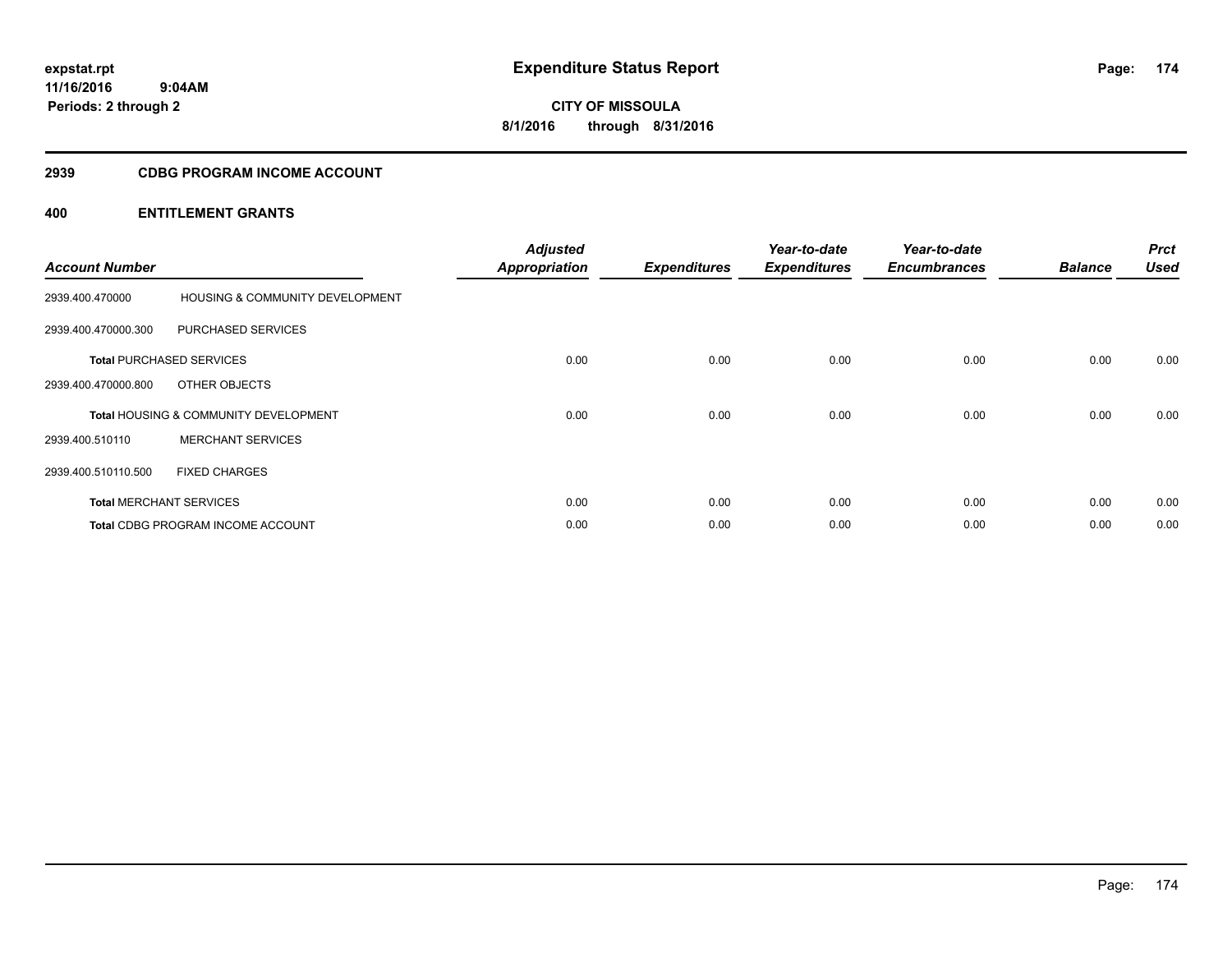**CITY OF MISSOULA 8/1/2016 through 8/31/2016**

**2940 CDBG FUND**

| <b>Account Number</b>           |                                       | <b>Adjusted</b><br><b>Appropriation</b> | <b>Expenditures</b> | Year-to-date<br><b>Expenditures</b> | Year-to-date<br><b>Encumbrances</b> | <b>Balance</b> | <b>Prct</b><br><b>Used</b> |
|---------------------------------|---------------------------------------|-----------------------------------------|---------------------|-------------------------------------|-------------------------------------|----------------|----------------------------|
| 2940.400.470000                 | HOUSING & COMMUNITY DEVELOPMENT       |                                         |                     |                                     |                                     |                |                            |
| 2940.400.470000.700             | <b>GRANTS &amp; CONTRIBUTIONS</b>     |                                         |                     |                                     |                                     |                |                            |
|                                 | Total HOUSING & COMMUNITY DEVELOPMENT | 0.00                                    | 0.00                | 0.00                                | 0.00                                | 0.00           | 0.00                       |
| 2940.400.470001                 | FAIR HOUSING STUDY                    |                                         |                     |                                     |                                     |                |                            |
| 2940.400.470001.700             | <b>GRANTS &amp; CONTRIBUTIONS</b>     |                                         |                     |                                     |                                     |                |                            |
| <b>Total FAIR HOUSING STUDY</b> |                                       | 0.00                                    | 0.00                | 0.00                                | 0.00                                | 0.00           | 0.00                       |
| 2940.400.470291                 | <b>YWCA</b>                           |                                         |                     |                                     |                                     |                |                            |
| 2940.400.470291.700             | <b>GRANTS &amp; CONTRIBUTIONS</b>     |                                         |                     |                                     |                                     |                |                            |
| <b>Total YWCA</b>               |                                       | 0.00                                    | 0.00                | 0.00                                | 0.00                                | 0.00           | 0.00                       |
| 2940.400.470292                 | FY12 homeWORD                         |                                         |                     |                                     |                                     |                |                            |
| 2940.400.470292.700             | <b>GRANTS &amp; CONTRIBUTIONS</b>     |                                         |                     |                                     |                                     |                |                            |
| Total FY12 homeWORD             |                                       | 0.00                                    | 0.00                | 0.00                                | 0.00                                | 0.00           | 0.00                       |
| 2940.400.470293                 | MISSOULA FOOD BANK                    |                                         |                     |                                     |                                     |                |                            |
| 2940.400.470293.700             | <b>GRANTS &amp; CONTRIBUTIONS</b>     |                                         |                     |                                     |                                     |                |                            |
|                                 | Total MISSOULA FOOD BANK              | 0.00                                    | 0.00                | 0.00                                | 0.00                                | 0.00           | 0.00                       |
| 2940.400.470294                 | FY12 WORD                             |                                         |                     |                                     |                                     |                |                            |
| 2940.400.470294.700             | <b>GRANTS &amp; CONTRIBUTIONS</b>     |                                         |                     |                                     |                                     |                |                            |
| Total FY12 WORD                 |                                       | 0.00                                    | 0.00                | 0.00                                | 0.00                                | 0.00           | 0.00                       |
| 2940.400.470296                 | MISSOULA AGING SERVICES               |                                         |                     |                                     |                                     |                |                            |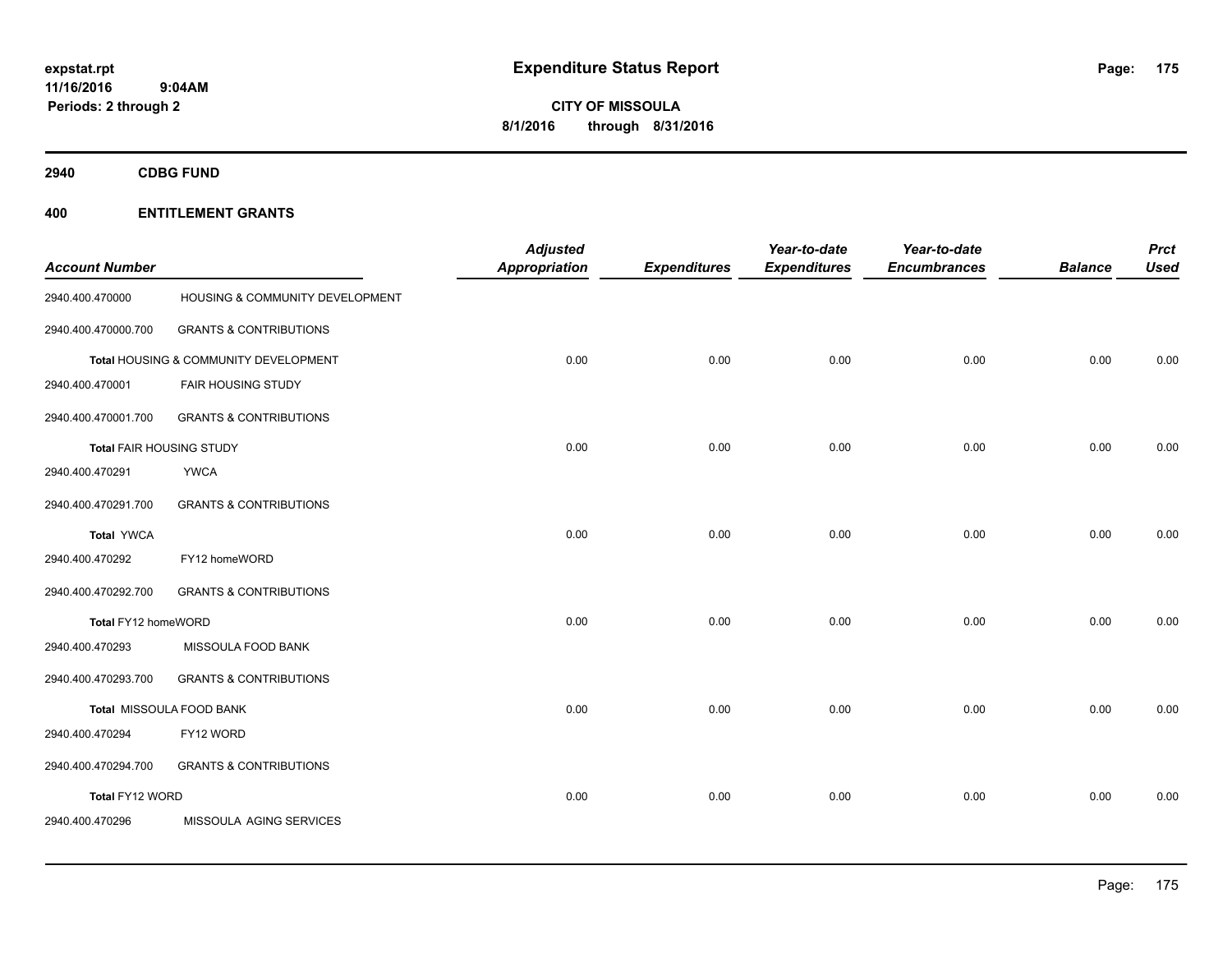**2940 CDBG FUND**

|                       |                                                  | <b>Adjusted</b> |                     | Year-to-date        | Year-to-date        |                | <b>Prct</b> |
|-----------------------|--------------------------------------------------|-----------------|---------------------|---------------------|---------------------|----------------|-------------|
| <b>Account Number</b> |                                                  | Appropriation   | <b>Expenditures</b> | <b>Expenditures</b> | <b>Encumbrances</b> | <b>Balance</b> | <b>Used</b> |
| 2940.400.470296.700   | <b>GRANTS &amp; CONTRIBUTIONS</b>                |                 |                     |                     |                     |                |             |
|                       | Total MISSOULA AGING SERVICES                    | 0.00            | 0.00                | 0.00                | 0.00                | 0.00           | 0.00        |
| 2940.400.470298       | FY12 RAMP                                        |                 |                     |                     |                     |                |             |
| 2940.400.470298.700   | <b>GRANTS &amp; CONTRIBUTIONS</b>                |                 |                     |                     |                     |                |             |
| Total FY12 RAMP       |                                                  | 0.00            | 0.00                | 0.00                | 0.00                | 0.00           | 0.00        |
| 2940.400.470313       | MISSOULA SENIOR CENTER                           |                 |                     |                     |                     |                |             |
| 2940.400.470313.700   | <b>GRANTS &amp; CONTRIBUTIONS</b>                |                 |                     |                     |                     |                |             |
|                       | Total MISSOULA SENIOR CENTER                     | 0.00            | 0.00                | 0.00                | 0.00                | 0.00           | 0.00        |
| 2940.400.470315       | MISSOULA PARKS & REC                             |                 |                     |                     |                     |                |             |
| 2940.400.470315.700   | <b>GRANTS &amp; CONTRIBUTIONS</b>                |                 |                     |                     |                     |                |             |
|                       | Total GRANTS & CONTRIBUTIONS                     | 0.00            | 0.00                | 0.00                | 0.00                | 0.00           | 0.00        |
| 2940.400.470315.800   | OTHER OBJECTS                                    |                 |                     |                     |                     |                |             |
|                       | 2940.400.470315.820.000 TRANSFERS TO OTHER FUNDS | 0.00            | 90,303.40           | 90,303.40           | 0.00                | $-90,303.40$   | 0.00        |
|                       | Total MISSOULA PARKS & REC                       | 0.00            | 90,303.40           | 90,303.40           | 0.00                | $-90,303.40$   | 0.00        |
| 2940.400.470318       | FY12 POVERELLO FACILITY REPAIRS                  |                 |                     |                     |                     |                |             |
| 2940.400.470318.700   | <b>GRANTS &amp; CONTRIBUTIONS</b>                |                 |                     |                     |                     |                |             |
|                       | Total FY12 POVERELLO FACILITY REPAIRS            | 0.00            | 0.00                | 0.00                | 0.00                | 0.00           | 0.00        |
| 2940.400.470335       | <b>GRANT &amp; COMMUNITY PROGRAMS</b>            |                 |                     |                     |                     |                |             |
| 2940.400.470335.300   | <b>PURCHASED SERVICES</b>                        |                 |                     |                     |                     |                |             |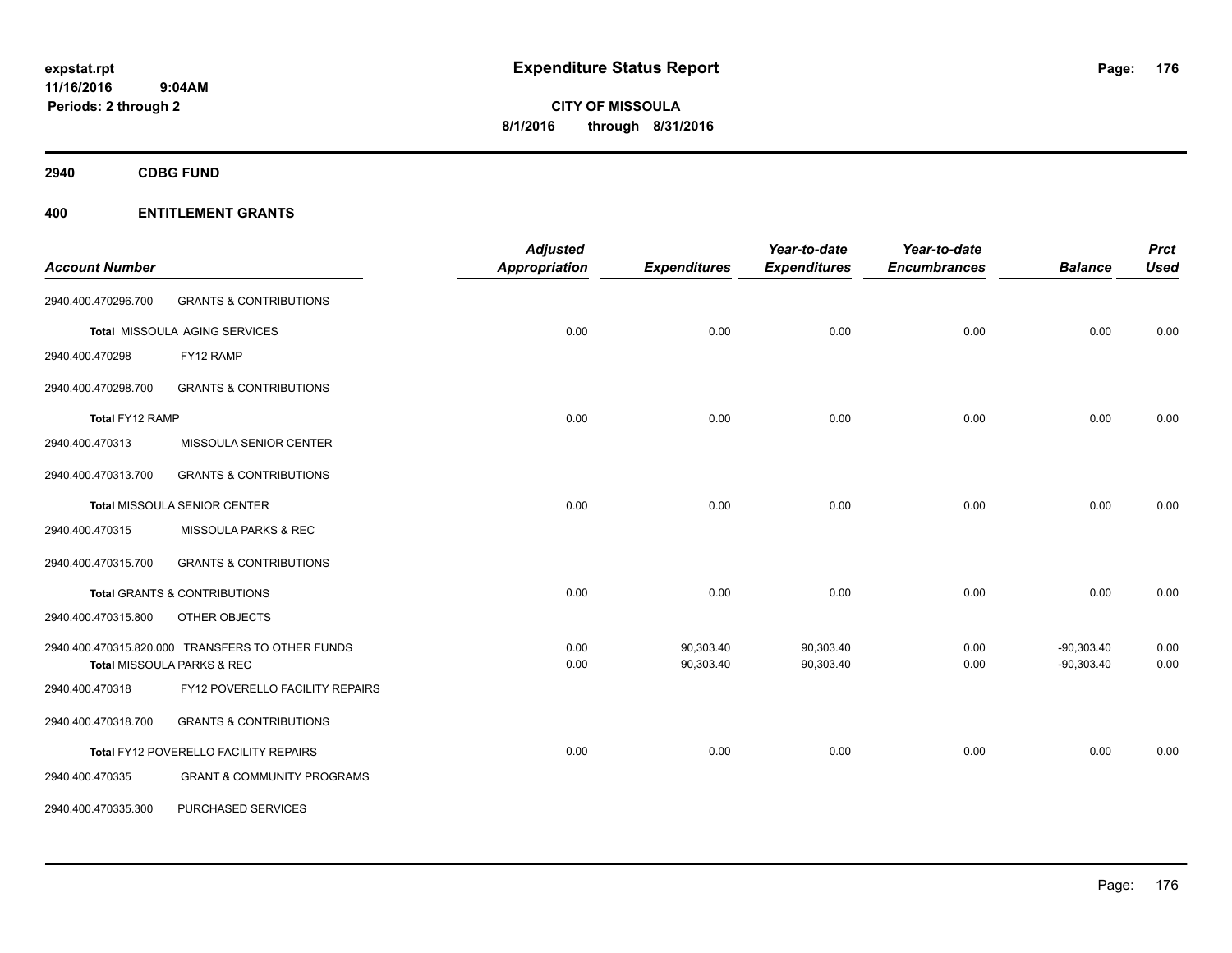**2940 CDBG FUND**

| <b>Account Number</b> |                                         | <b>Adjusted</b><br>Appropriation | <b>Expenditures</b> | Year-to-date<br><b>Expenditures</b> | Year-to-date<br><b>Encumbrances</b> | <b>Balance</b> | <b>Prct</b><br><b>Used</b> |
|-----------------------|-----------------------------------------|----------------------------------|---------------------|-------------------------------------|-------------------------------------|----------------|----------------------------|
|                       | Total GRANT & COMMUNITY PROGRAMS        | 0.00                             | 0.00                | 0.00                                | 0.00                                | 0.00           | 0.00                       |
| 2940.400.470372       | WESTERN MT MENTAL HEALTH CENTER         |                                  |                     |                                     |                                     |                |                            |
| 2940.400.470372.700   | <b>GRANTS &amp; CONTRIBUTIONS</b>       |                                  |                     |                                     |                                     |                |                            |
|                       | Total WESTERN MT MENTAL HEALTH CENTER   | 0.00                             | 0.00                | 0.00                                | 0.00                                | 0.00           | 0.00                       |
| 2940.400.470397       | FY12 GARDEN CITY HARVEST                |                                  |                     |                                     |                                     |                |                            |
| 2940.400.470397.700   | <b>GRANTS &amp; CONTRIBUTIONS</b>       |                                  |                     |                                     |                                     |                |                            |
|                       | Total FY12 GARDEN CITY HARVEST          | 0.00                             | 0.00                | 0.00                                | 0.00                                | 0.00           | 0.00                       |
| 2940.400.470403       | FY12 PARKS & RECREATION GRANTS          |                                  |                     |                                     |                                     |                |                            |
| 2940.400.470403.700   | <b>GRANTS &amp; CONTRIBUTIONS</b>       |                                  |                     |                                     |                                     |                |                            |
|                       | Total FY12 PARKS & RECREATION GRANTS    | 0.00                             | 0.00                | 0.00                                | 0.00                                | 0.00           | 0.00                       |
| 2940.400.470409       | NMCDC FRONT STREET                      |                                  |                     |                                     |                                     |                |                            |
| 2940.400.470409.700   | <b>GRANTS &amp; CONTRIBUTIONS</b>       |                                  |                     |                                     |                                     |                |                            |
|                       | <b>Total NMCDC FRONT STREET</b>         | 0.00                             | 0.00                | 0.00                                | 0.00                                | 0.00           | 0.00                       |
| 2940.400.470439       | FY16 HOMEWORD SWEETGRASS                |                                  |                     |                                     |                                     |                |                            |
| 2940.400.470439.700   | <b>GRANTS &amp; CONTRIBUTIONS</b>       |                                  |                     |                                     |                                     |                |                            |
|                       | Total FY16 HOMEWORD SWEETGRASS          | 0.00                             | 0.00                | 0.00                                | 0.00                                | 0.00           | 0.00                       |
| 2940.400.470440       | FY10 DIST XI HRS/RESIDENCES REHAB       |                                  |                     |                                     |                                     |                |                            |
| 2940.400.470440.700   | <b>GRANTS &amp; CONTRIBUTIONS</b>       |                                  |                     |                                     |                                     |                |                            |
|                       | Total FY10 DIST XI HRS/RESIDENCES REHAB | 0.00                             | 0.00                | 0.00                                | 0.00                                | 0.00           | 0.00                       |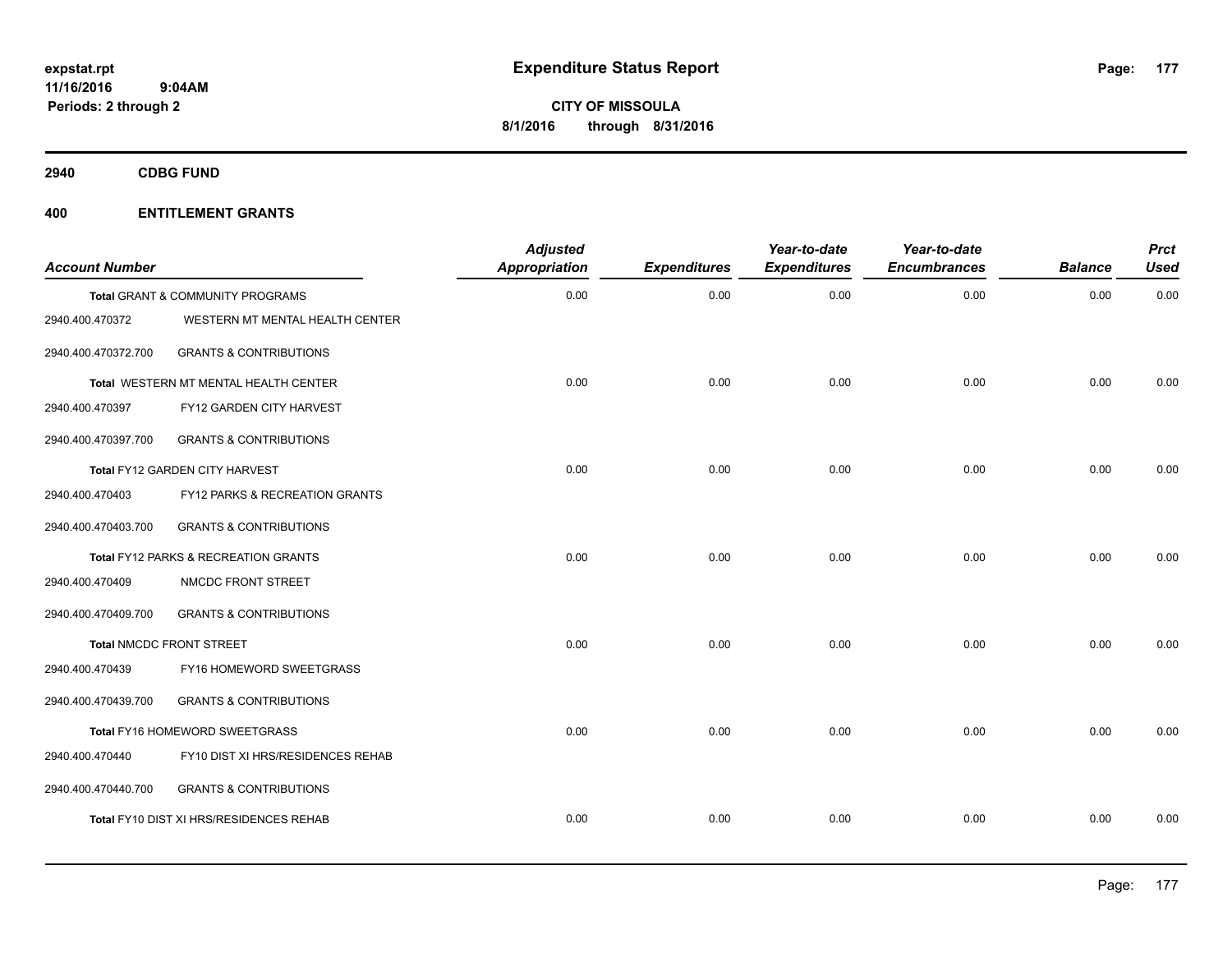**CITY OF MISSOULA 8/1/2016 through 8/31/2016**

**2940 CDBG FUND**

| <b>Account Number</b>  |                                            | <b>Adjusted</b><br><b>Appropriation</b> | <b>Expenditures</b> | Year-to-date<br><b>Expenditures</b> | Year-to-date<br><b>Encumbrances</b> | <b>Balance</b> | <b>Prct</b><br>Used |
|------------------------|--------------------------------------------|-----------------------------------------|---------------------|-------------------------------------|-------------------------------------|----------------|---------------------|
| 2940.400.510110        | <b>MERCHANT SERVICES</b>                   |                                         |                     |                                     |                                     |                |                     |
| 2940.400.510110.500    | <b>FIXED CHARGES</b>                       |                                         |                     |                                     |                                     |                |                     |
|                        | <b>Total MERCHANT SERVICES</b>             | 0.00                                    | 0.00                | 0.00                                | 0.00                                | 0.00           | 0.00                |
| 2940.400.521000        | INTERFUND OPERATING TRANSFERS              |                                         |                     |                                     |                                     |                |                     |
| 2940.400.521000.800    | OTHER OBJECTS                              |                                         |                     |                                     |                                     |                |                     |
|                        | <b>Total INTERFUND OPERATING TRANSFERS</b> | 0.00                                    | 0.00                | 0.00                                | 0.00                                | 0.00           | 0.00                |
| <b>Total CDBG FUND</b> |                                            | 0.00                                    | 90,303.40           | 90,303.40                           | 0.00                                | $-90.303.40$   | 0.00                |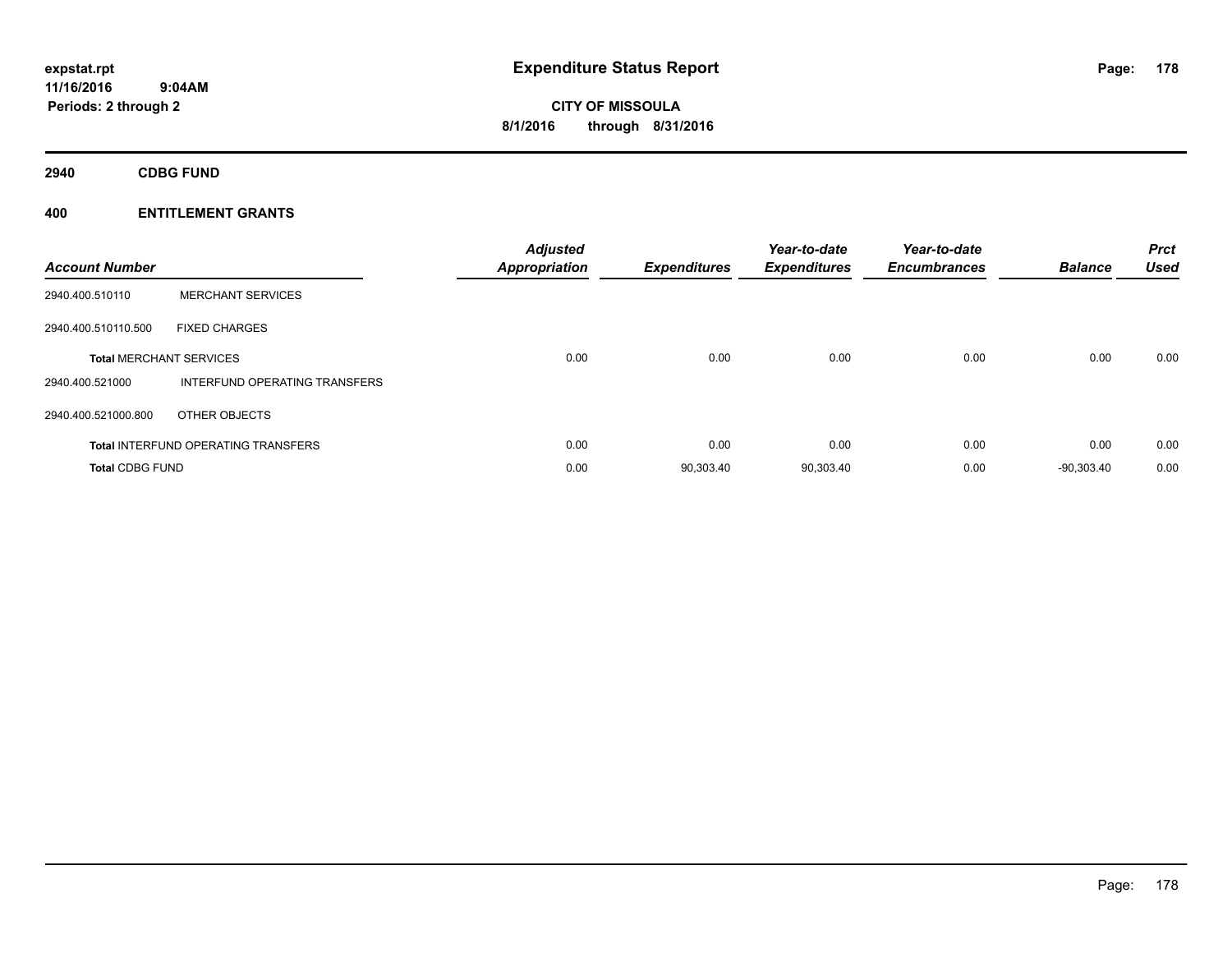**2941 HOME FUND**

|                        |                                             | <b>Adjusted</b>      |                     | Year-to-date        | Year-to-date        |                | <b>Prct</b> |
|------------------------|---------------------------------------------|----------------------|---------------------|---------------------|---------------------|----------------|-------------|
| <b>Account Number</b>  |                                             | <b>Appropriation</b> | <b>Expenditures</b> | <b>Expenditures</b> | <b>Encumbrances</b> | <b>Balance</b> | <b>Used</b> |
| 2941.400.470335        | <b>GRANT &amp; COMMUNITY PROGRAMS</b>       |                      |                     |                     |                     |                |             |
| 2941.400.470335.300    | PURCHASED SERVICES                          |                      |                     |                     |                     |                |             |
|                        | <b>Total PURCHASED SERVICES</b>             | 0.00                 | 0.00                | 0.00                | 0.00                | 0.00           | 0.00        |
| 2941.400.470335.800    | OTHER OBJECTS                               |                      |                     |                     |                     |                |             |
|                        | <b>Total GRANT &amp; COMMUNITY PROGRAMS</b> | 0.00                 | 0.00                | 0.00                | 0.00                | 0.00           | 0.00        |
| 2941.400.470385        | FY16 DISTRICT XI HRC TBRA                   |                      |                     |                     |                     |                |             |
| 2941.400.470385.700    | <b>GRANTS &amp; CONTRIBUTIONS</b>           |                      |                     |                     |                     |                |             |
|                        | Total FY16 DISTRICT XI HRC TBRA             | 0.00                 | 0.00                | 0.00                | 0.00                | 0.00           | 0.00        |
| 2941.400.470405        | HOME PROGRAM INCOME                         |                      |                     |                     |                     |                |             |
| 2941.400.470405.700    | <b>GRANTS &amp; CONTRIBUTIONS</b>           |                      |                     |                     |                     |                |             |
|                        | Total HOME PROGRAM INCOME                   | 0.00                 | 0.00                | 0.00                | 0.00                | 0.00           | 0.00        |
| 2941.400.470407        | FY12 DIST XI HRC                            |                      |                     |                     |                     |                |             |
| 2941.400.470407.700    | <b>GRANTS &amp; CONTRIBUTIONS</b>           |                      |                     |                     |                     |                |             |
| Total FY12 DIST XI HRC |                                             | 0.00                 | 0.00                | 0.00                | 0.00                | 0.00           | 0.00        |
| 2941.400.470439        | HOMEWORD SWEETGRASS                         |                      |                     |                     |                     |                |             |
| 2941.400.470439.700    | <b>GRANTS &amp; CONTRIBUTIONS</b>           |                      |                     |                     |                     |                |             |
|                        | Total HOMEWORD SWEETGRASS                   | 0.00                 | 0.00                | 0.00                | 0.00                | 0.00           | 0.00        |
| 2941.400.470500        | <b>HOME GRANTS</b>                          |                      |                     |                     |                     |                |             |
| 2941.400.470500.700    | <b>GRANTS &amp; CONTRIBUTIONS</b>           |                      |                     |                     |                     |                |             |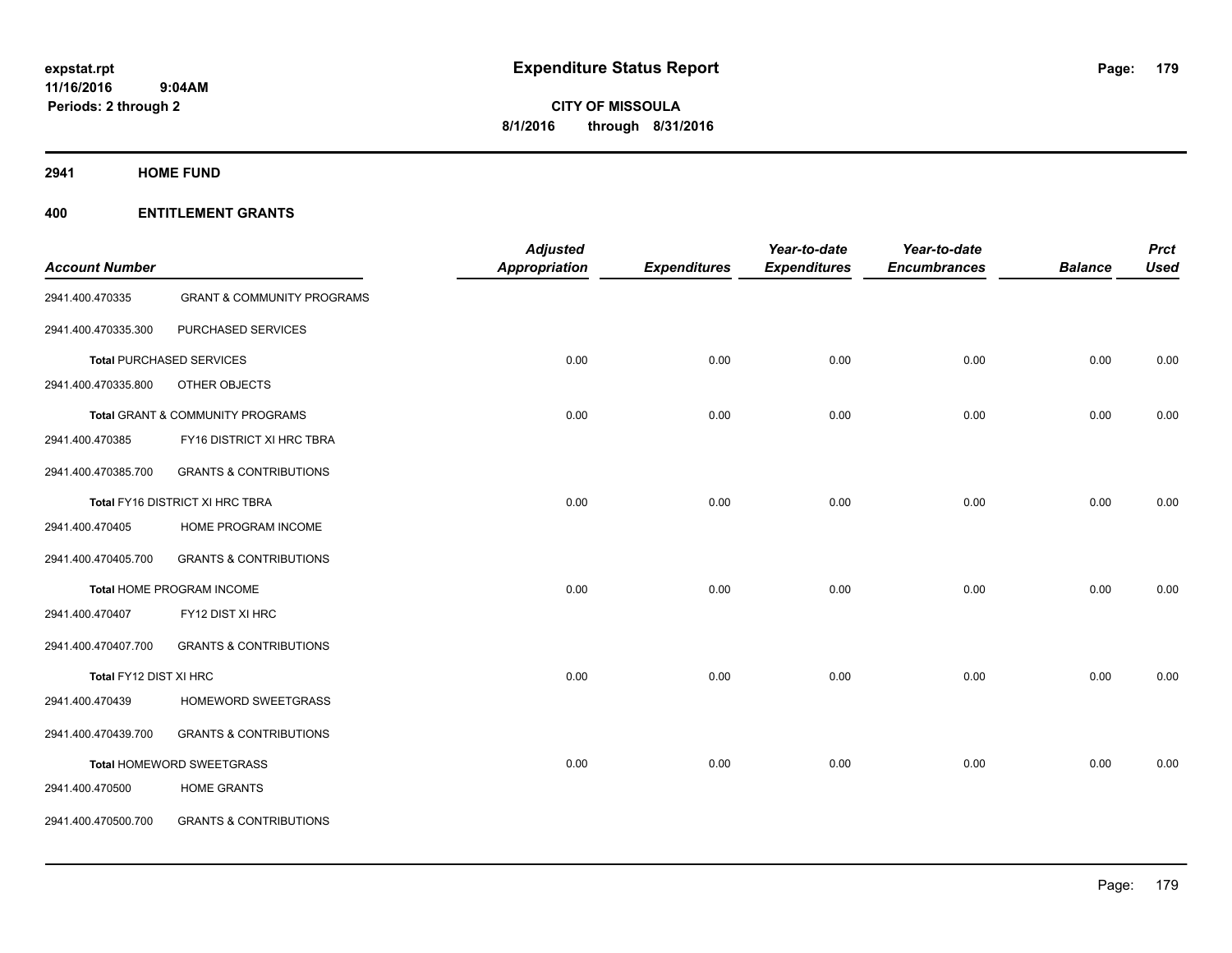**2941 HOME FUND**

| <b>Account Number</b>    |                                   | <b>Adjusted</b><br><b>Appropriation</b> | <b>Expenditures</b> | Year-to-date<br><b>Expenditures</b> | Year-to-date<br><b>Encumbrances</b> | <b>Balance</b> | <b>Prct</b><br><b>Used</b> |
|--------------------------|-----------------------------------|-----------------------------------------|---------------------|-------------------------------------|-------------------------------------|----------------|----------------------------|
| <b>Total HOME GRANTS</b> |                                   | 0.00                                    | 0.00                | 0.00                                | 0.00                                | 0.00           | 0.00                       |
| 2941.400.470520          | FY16 WORD TBRA                    |                                         |                     |                                     |                                     |                |                            |
| 2941.400.470520.700      | <b>GRANTS &amp; CONTRIBUTIONS</b> |                                         |                     |                                     |                                     |                |                            |
| Total FY16 WORD TBRA     |                                   | 0.00                                    | 0.00                | 0.00                                | 0.00                                | 0.00           | 0.00                       |
| 2941.400.510110          | <b>MERCHANT SERVICES</b>          |                                         |                     |                                     |                                     |                |                            |
| 2941.400.510110.500      | <b>FIXED CHARGES</b>              |                                         |                     |                                     |                                     |                |                            |
|                          | <b>Total MERCHANT SERVICES</b>    | 0.00                                    | 0.00                | 0.00                                | 0.00                                | 0.00           | 0.00                       |
| 2941.400.521000          | INTERFUND OPERATING TRANSFERS     |                                         |                     |                                     |                                     |                |                            |
| 2941.400.521000.800      | OTHER OBJECTS                     |                                         |                     |                                     |                                     |                |                            |
| <b>Total HOME FUND</b>   |                                   | 0.00                                    | 0.00                | 0.00                                | 0.00                                | 0.00           | 0.00                       |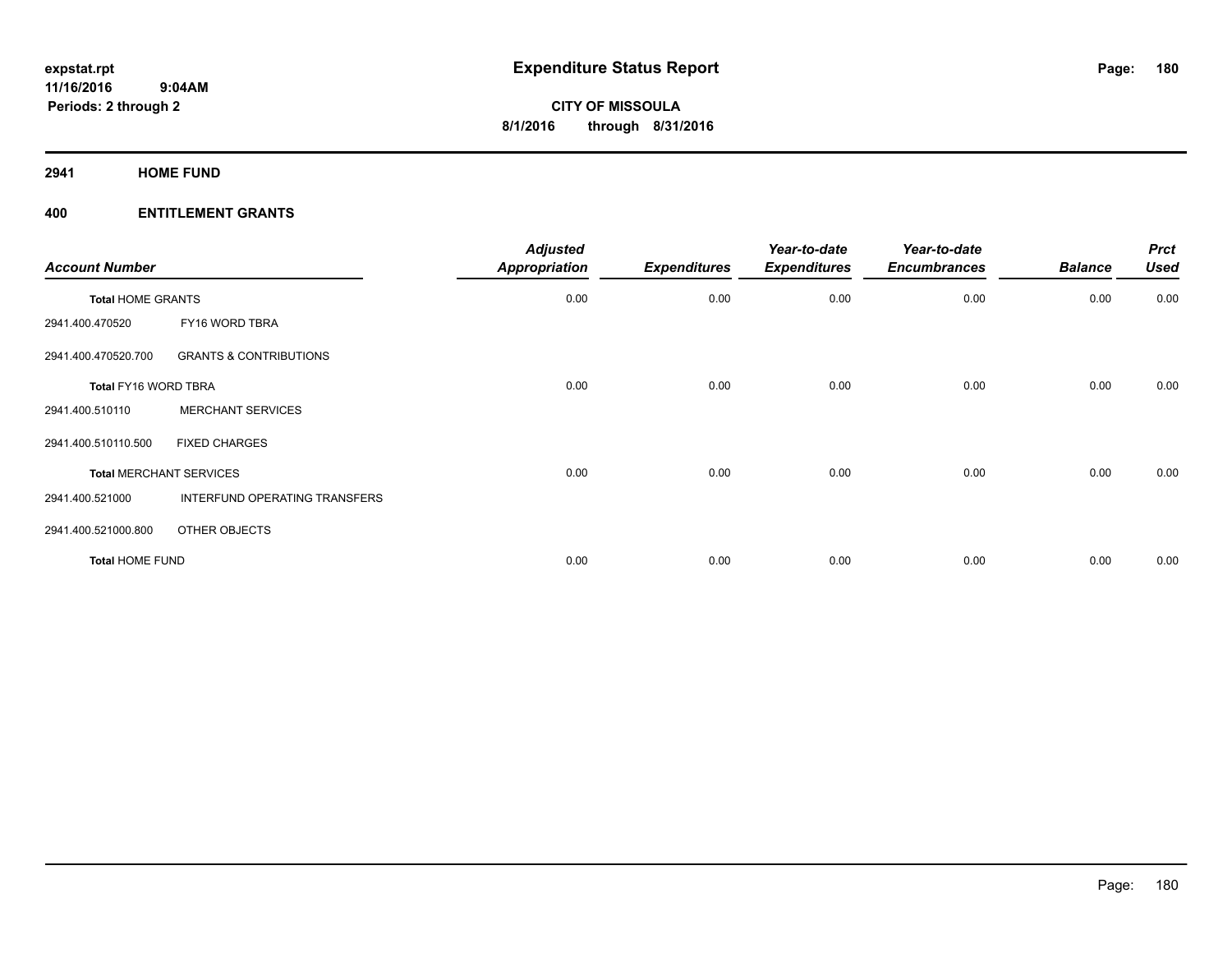#### **2955 TRANSPORTATION**

|                                                          | <b>Adjusted</b> |                     | Year-to-date        | Year-to-date        |                | <b>Prct</b> |
|----------------------------------------------------------|-----------------|---------------------|---------------------|---------------------|----------------|-------------|
| <b>Account Number</b>                                    | Appropriation   | <b>Expenditures</b> | <b>Expenditures</b> | <b>Encumbrances</b> | <b>Balance</b> | <b>Used</b> |
| <b>TRANSPORTATION</b><br>2955.250.411070                 |                 |                     |                     |                     |                |             |
| PERSONAL SERVICES<br>2955.250.411070.100                 |                 |                     |                     |                     |                |             |
| 2955.250.411070.110.000 SALARIES AND WAGES               | 252,822.00      | 18,995.33           | 33,916.92           | 0.00                | 218,905.08     | 13.42       |
| 2955.250.411070.140.000 EMPLOYER CONTRIBUTIONS           | 82,726.00       | 6,532.23            | 15,817.45           | 0.00                | 66,908.55      | 19.12       |
| <b>Total PERSONAL SERVICES</b>                           | 335,548.00      | 25,527.56           | 49,734.37           | 0.00                | 285,813.63     | 14.82       |
| 2955.250.411070.200<br><b>SUPPLIES</b>                   |                 |                     |                     |                     |                |             |
| 2955.250.411070.210.000 OFFICE SUPPLIES                  | 6,000.00        | 438.92              | 438.92              | 0.00                | 5,561.08       | 7.32        |
| 2955.250.411070.220.000<br><b>OPERATING SUPPLIES</b>     | 1,300.00        | 17.98               | 17.98               | 0.00                | 1.282.02       | 1.38        |
| 2955.250.411070.240.000 OTHER SUPPLIES                   | 360.00          | 0.00                | 0.00                | 0.00                | 360.00         | 0.00        |
| <b>Total SUPPLIES</b>                                    | 7,660.00        | 456.90              | 456.90              | 0.00                | 7,203.10       | 5.96        |
| 2955.250.411070.300<br>PURCHASED SERVICES                |                 |                     |                     |                     |                |             |
| 2955.250.411070.310.000 COMMUNICATIONS                   | 500.00          | 0.00                | 0.00                | 0.00                | 500.00         | 0.00        |
| 2955.250.411070.320.000 PRINTING & DUPLICATING           | 5,000.00        | 4.16                | 4.16                | 0.00                | 4,995.84       | 0.08        |
| 2955.250.411070.330.000 PUBLICITY, SUBSCRIPTIONS & DUES  | 3,000.00        | 390.50              | 390.50              | 0.00                | 2,609.50       | 13.02       |
| 2955.250.411070.344.000 TELEPHONE SERVICE                | 500.00          | 1.13                | 1.13                | 0.00                | 498.87         | 0.23        |
| 2955.250.411070.350.000 PROFESSIONAL SERVICES            | 50,000.00       | 624.42              | 624.42              | 0.00                | 49,375.58      | 1.25        |
| 2955.250.411070.360.000 REPAIR & MAINTENANCE             | 8,900.00        | 113.55              | 113.55              | 0.00                | 8,786.45       | 1.28        |
| 2955.250.411070.370.000 TRAVEL                           | 9,000.00        | 36.31               | 36.31               | 0.00                | 8,963.69       | 0.40        |
| 2955.250.411070.380.000 TRAINING                         | 5,500.00        | 0.00                | 0.00                | 0.00                | 5,500.00       | 0.00        |
| <b>Total PURCHASED SERVICES</b>                          | 82,400.00       | 1,170.07            | 1,170.07            | 0.00                | 81,229.93      | 1.42        |
| <b>FIXED CHARGES</b><br>2955.250.411070.500              |                 |                     |                     |                     |                |             |
| 2955.250.411070.500.000 FIXED CHARGES                    | 24,000.00       | 0.00                | 0.00                | 0.00                | 24,000.00      | 0.00        |
| <b>Total FIXED CHARGES</b>                               | 24,000.00       | 0.00                | 0.00                | 0.00                | 24,000.00      | 0.00        |
| <b>GRANTS &amp; CONTRIBUTIONS</b><br>2955.250.411070.700 |                 |                     |                     |                     |                |             |
| 2955.250.411070.700.000 GRANTS & CONTRIBUTIONS           | 144,228.00      | 0.00                | 0.00                | 0.00                | 144,228.00     | 0.00        |
| <b>Total GRANTS &amp; CONTRIBUTIONS</b>                  | 144,228.00      | 0.00                | 0.00                | 0.00                | 144,228.00     | 0.00        |
|                                                          |                 |                     |                     |                     |                |             |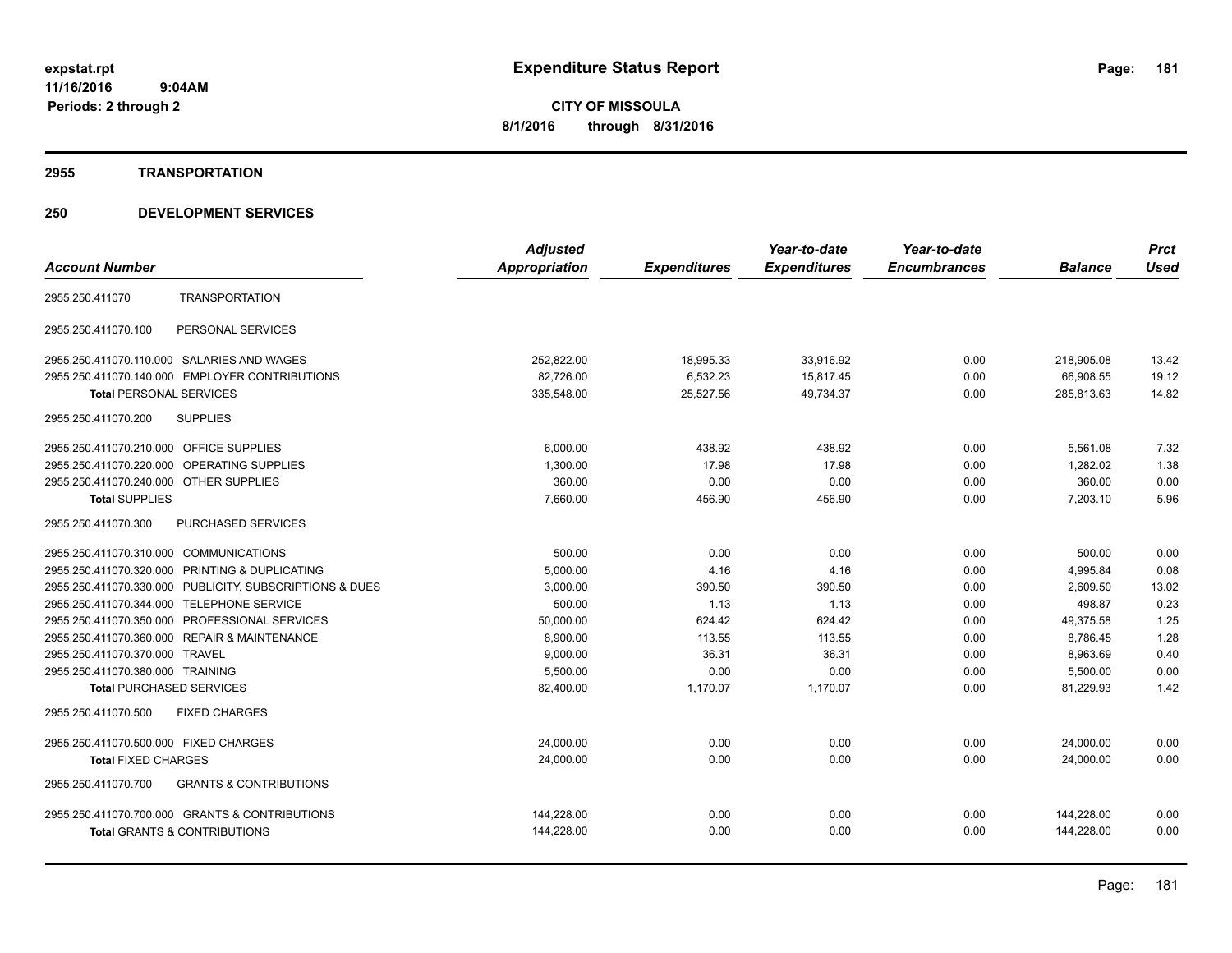#### **2955 TRANSPORTATION**

#### **250 DEVELOPMENT SERVICES**

|                                                               | <b>Adjusted</b>      |                     | Year-to-date        | Year-to-date        |                | <b>Prct</b> |
|---------------------------------------------------------------|----------------------|---------------------|---------------------|---------------------|----------------|-------------|
| <b>Account Number</b>                                         | <b>Appropriation</b> | <b>Expenditures</b> | <b>Expenditures</b> | <b>Encumbrances</b> | <b>Balance</b> | <b>Used</b> |
| OTHER OBJECTS<br>2955.250.411070.800                          |                      |                     |                     |                     |                |             |
| 2955.250.411070.845.000 CONTINGENCY                           | 223,369.00           | 0.00                | 0.00                | 0.00                | 223,369.00     | 0.00        |
| <b>Total OTHER OBJECTS</b>                                    | 223,369.00           | 0.00                | 0.00                | 0.00                | 223,369.00     | 0.00        |
| <b>Total TRANSPORTATION</b>                                   | 817,205.00           | 27,154.53           | 51,361.34           | 0.00                | 765,843.66     | 6.29        |
| <b>MIM MDT</b><br>2955.250.411080                             |                      |                     |                     |                     |                |             |
| PERSONAL SERVICES<br>2955.250.411080.100                      |                      |                     |                     |                     |                |             |
| <b>CMAQ/MIM-SALARIES AND WAGES</b><br>2955.250.411080.110.000 | 165.006.00           | 7.638.89            | 13.763.64           | 0.00                | 151.242.36     | 8.34        |
| OVERTIME/TERMINATION<br>2955.250.411080.120.000               | 0.00                 | 0.00                | 969.58              | 0.00                | $-969.58$      | 0.00        |
| 2955.250.411080.140.000 EMPLOYER CONTRIBUTIONS                | 67,441.00            | 2,565.05            | 6,851.28            | 0.00                | 60,589.72      | 10.16       |
| <b>Total PERSONAL SERVICES</b>                                | 232,447.00           | 10,203.94           | 21,584.50           | 0.00                | 210,862.50     | 9.29        |
| <b>SUPPLIES</b><br>2955.250.411080.200                        |                      |                     |                     |                     |                |             |
| <b>OFFICE SUPPLIES</b><br>2955.250.411080.210.000             | 1,000.00             | 24.64               | 75.17               | 0.00                | 924.83         | 7.52        |
| <b>OPERATING SUPPLIES</b><br>2955.250.411080.220.000          | 35,000.00            | 5,066.03            | 5,066.03            | 0.00                | 29,933.97      | 14.47       |
| <b>Total SUPPLIES</b>                                         | 36,000.00            | 5,090.67            | 5,141.20            | 0.00                | 30,858.80      | 14.28       |
| <b>PURCHASED SERVICES</b><br>2955.250.411080.300              |                      |                     |                     |                     |                |             |
| 2955.250.411080.310.000<br><b>COMMUNICATIONS</b>              | 1,200.00             | 395.63              | 395.63              | 0.00                | 804.37         | 32.97       |
| 2955.250.411080.320.000 PRINTING & DUPLICATING                | 5,000.00             | 2,107.35            | 2,107.35            | 0.00                | 2,892.65       | 42.15       |
| 2955.250.411080.330.000 PUBLICITY, SUBSCRIPTIONS & DUES       | 25,000.00            | 3.577.81            | 3.577.81            | 0.00                | 21,422.19      | 14.31       |
| 2955.250.411080.344.000 TELEPHONE SERVICE                     | 50.00                | 3.28                | 3.28                | 0.00                | 46.72          | 6.56        |
| 2955.250.411080.350.000 PROFESSIONAL SERVICES                 | 14.207.00            | 1,542.82            | 2,075.26            | 0.00                | 12.131.74      | 14.61       |
| 2955.250.411080.370.000 TRAVEL                                | 3,000.00             | 637.20              | 637.20              | 0.00                | 2,362.80       | 21.24       |
| 2955.250.411080.380.000 TRAINING                              | 5,000.00             | 202.82              | 202.82              | 0.00                | 4,797.18       | 4.06        |
| 2955.250.411080.390.000 OTHER PURCHASED SERVICES              | 20,000.00            | 200.00              | 200.00              | 0.00                | 19,800.00      | 1.00        |
| <b>Total PURCHASED SERVICES</b>                               | 73,457.00            | 8,666.91            | 9,199.35            | 0.00                | 64,257.65      | 12.52       |

2955.250.411080.500 FIXED CHARGES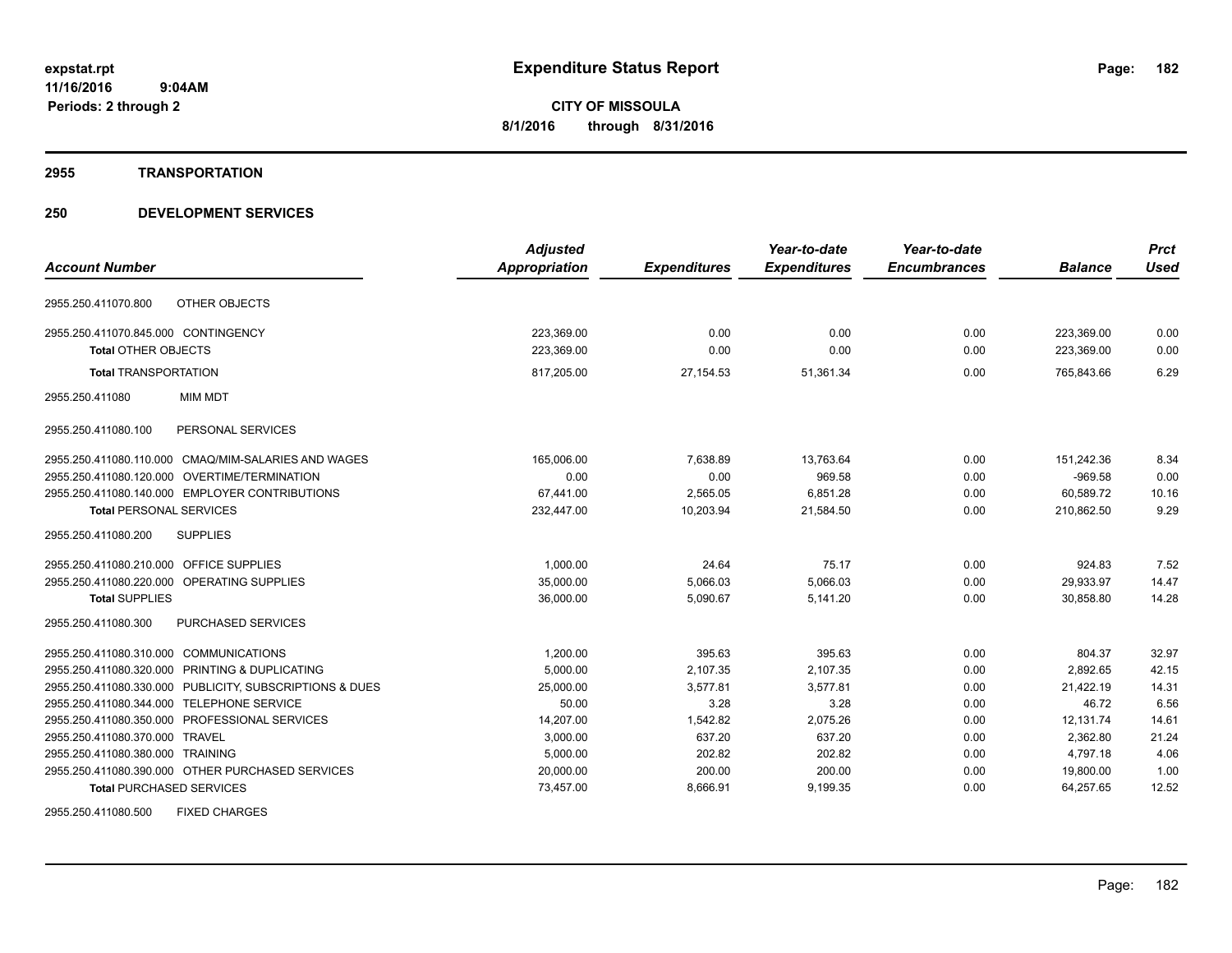#### **2955 TRANSPORTATION**

| <b>Account Number</b>                                                                | <b>Adjusted</b><br><b>Appropriation</b> | <b>Expenditures</b> | Year-to-date<br><b>Expenditures</b> | Year-to-date<br><b>Encumbrances</b> | <b>Balance</b> | <b>Prct</b><br><b>Used</b> |
|--------------------------------------------------------------------------------------|-----------------------------------------|---------------------|-------------------------------------|-------------------------------------|----------------|----------------------------|
| 2955.250.411080.500.000 FIXED CHARGES                                                | 10,000.00                               | 0.00                | 0.00                                | 0.00                                | 10,000.00      | 0.00                       |
| <b>Total FIXED CHARGES</b>                                                           | 10,000.00                               | 0.00                | 0.00                                | 0.00                                | 10,000.00      | 0.00                       |
| 2955.250.411080.700<br><b>GRANTS &amp; CONTRIBUTIONS</b>                             |                                         |                     |                                     |                                     |                |                            |
| 2955.250.411080.700.000 GRANTS & CONTRIBUTIONS                                       | 2,500.00                                | 0.00                | 0.00                                | 0.00                                | 2,500.00       | 0.00                       |
| Total GRANTS & CONTRIBUTIONS                                                         | 2,500.00                                | 0.00                | 0.00                                | 0.00                                | 2,500.00       | 0.00                       |
| OTHER OBJECTS<br>2955.250.411080.800                                                 |                                         |                     |                                     |                                     |                |                            |
| <b>Total OTHER OBJECTS</b>                                                           | 0.00                                    | 0.00                | 0.00                                | 0.00                                | 0.00           | 0.00                       |
| <b>Total MIM MDT</b>                                                                 | 354,404.00                              | 23,961.52           | 35,925.05                           | 0.00                                | 318,478.95     | 10.14                      |
| <b>BIKE-PED PROGRAM</b><br>2955.250.430255                                           |                                         |                     |                                     |                                     |                |                            |
| PERSONAL SERVICES<br>2955.250.430255.100                                             |                                         |                     |                                     |                                     |                |                            |
| 2955.250.430255.110.000 SALARIES AND WAGES                                           | 49,884.00                               | 3,793.84            | 6,797.20                            | 0.00                                | 43,086.80      | 13.63                      |
| 2955.250.430255.140.000 EMPLOYER CONTRIBUTIONS                                       | 17,600.00                               | 1,391.47            | 3,424.90                            | 0.00                                | 14,175.10      | 19.46                      |
| <b>Total PERSONAL SERVICES</b>                                                       | 67,484.00                               | 5,185.31            | 10,222.10                           | 0.00                                | 57,261.90      | 15.15                      |
| 2955.250.430255.200<br><b>SUPPLIES</b>                                               |                                         |                     |                                     |                                     |                |                            |
| 2955.250.430255.210.000 OFFICE SUPPLIES                                              | 1,000.00                                | 0.00                | 0.00                                | 0.00                                | 1,000.00       | 0.00                       |
| <b>Total SUPPLIES</b>                                                                | 1,000.00                                | 0.00                | 0.00                                | 0.00                                | 1,000.00       | 0.00                       |
| PURCHASED SERVICES<br>2955.250.430255.300                                            |                                         |                     |                                     |                                     |                |                            |
| 2955.250.430255.310.000 COMMUNICATIONS                                               | 0.00                                    | 7.75                | 12.52                               | 0.00                                | $-12.52$       | 0.00                       |
| 2955.250.430255.320.000 PRINTING & DUPLICATING                                       | 125.00                                  | 2.97                | 2.97                                | 0.00                                | 122.03         | 2.38                       |
| 2955.250.430255.330.000 PUBLICITY, SUBSCRIPTIONS & DUES                              | 395.00                                  | 0.00                | 0.00                                | 0.00                                | 395.00         | 0.00                       |
| 2955.250.430255.344.000 TELEPHONE SERVICE                                            | 29.00                                   | 8.39                | 8.39                                | 0.00                                | 20.61          | 28.93                      |
| 2955.250.430255.350.000 PROFESSIONAL SERVICES                                        | 4,004.00                                | 0.00                | 0.00                                | 0.00                                | 4,004.00       | 0.00                       |
| 2955.250.430255.370.000 TRAVEL                                                       | 1,200.00                                | 802.37              | 802.37                              | 0.00                                | 397.63         | 66.86                      |
| 2955.250.430255.380.000 TRAINING<br>2955.250.430255.390.000 OTHER PURCHASED SERVICES | 800.00                                  | 585.00              | 585.00                              | 0.00<br>0.00                        | 215.00         | 73.13<br>0.00              |
|                                                                                      | 4,500.00                                | 0.00                | 0.00                                |                                     | 4,500.00       |                            |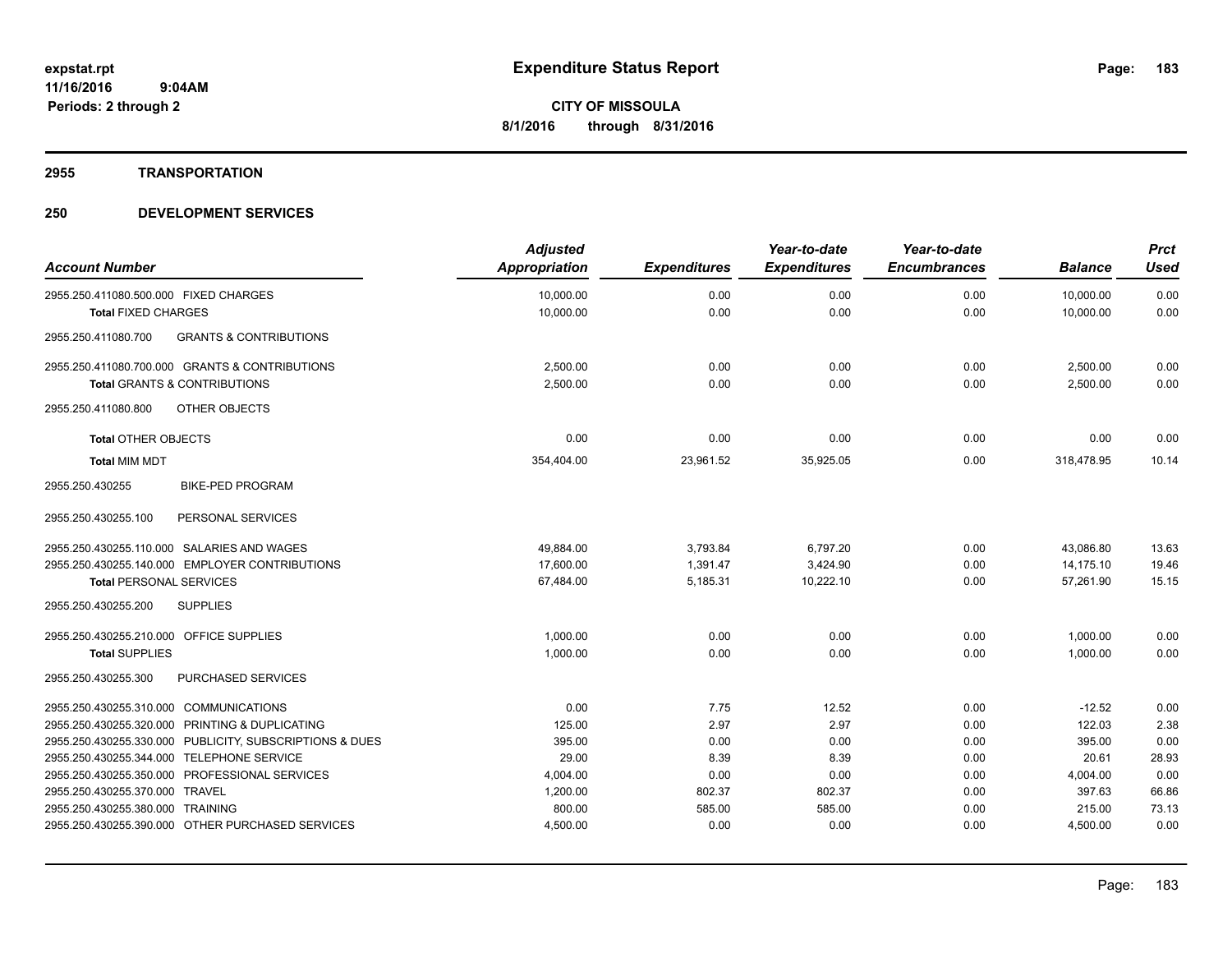#### **2955 TRANSPORTATION**

| <b>Account Number</b>                                               |                                 | <b>Adjusted</b><br><b>Appropriation</b> | <b>Expenditures</b> | Year-to-date<br><b>Expenditures</b> | Year-to-date<br><b>Encumbrances</b> | <b>Balance</b>       | <b>Prct</b><br><b>Used</b> |
|---------------------------------------------------------------------|---------------------------------|-----------------------------------------|---------------------|-------------------------------------|-------------------------------------|----------------------|----------------------------|
|                                                                     | <b>Total PURCHASED SERVICES</b> | 11,053.00                               | 1,406.48            | 1,411.25                            | 0.00                                | 9,641.75             | 12.77                      |
| 2955.250.430255.500                                                 | <b>FIXED CHARGES</b>            |                                         |                     |                                     |                                     |                      |                            |
| 2955.250.430255.500.000 FIXED CHARGES<br><b>Total FIXED CHARGES</b> |                                 | 4,592.00<br>4,592.00                    | 0.00<br>0.00        | 0.00<br>0.00                        | 0.00<br>0.00                        | 4,592.00<br>4,592.00 | 0.00<br>0.00               |
| 2955.250.430255.900                                                 | <b>CAPITAL OUTLAY</b>           |                                         |                     |                                     |                                     |                      |                            |
| Total CAPITAL OUTLAY                                                |                                 | 0.00                                    | 0.00                | 0.00                                | 0.00                                | 0.00                 | 0.00                       |
| Total BIKE-PED PROGRAM                                              |                                 | 84,129.00                               | 6,591.79            | 11,633.35                           | 0.00                                | 72,495.65            | 13.83                      |
| 2955.250.430257                                                     | <b>BICYCLE COMMUTER NETWORK</b> |                                         |                     |                                     |                                     |                      |                            |
| 2955.250.430257.200                                                 | <b>SUPPLIES</b>                 |                                         |                     |                                     |                                     |                      |                            |
| <b>Total SUPPLIES</b>                                               |                                 | 0.00                                    | 0.00                | 0.00                                | 0.00                                | 0.00                 | 0.00                       |
| 2955.250.430257.900                                                 | <b>CAPITAL OUTLAY</b>           |                                         |                     |                                     |                                     |                      |                            |
|                                                                     | Total BICYCLE COMMUTER NETWORK  | 0.00                                    | 0.00                | 0.00                                | 0.00                                | 0.00                 | 0.00                       |
| 2955.250.430267                                                     | <b>CMAQ GRANT</b>               |                                         |                     |                                     |                                     |                      |                            |
| 2955.250.430267.200                                                 | <b>SUPPLIES</b>                 |                                         |                     |                                     |                                     |                      |                            |
| <b>Total CMAQ GRANT</b>                                             |                                 | 0.00                                    | 0.00                | 0.00                                | 0.00                                | 0.00                 | 0.00                       |
| 2955.250.510110                                                     | <b>MERCHANT SERVICES</b>        |                                         |                     |                                     |                                     |                      |                            |
| 2955.250.510110.500                                                 | <b>FIXED CHARGES</b>            |                                         |                     |                                     |                                     |                      |                            |
|                                                                     | <b>Total MERCHANT SERVICES</b>  | 0.00                                    | 0.00                | 0.00                                | 0.00                                | 0.00                 | 0.00                       |
| 2955.250.521000                                                     | INTERFUND OPERATING TRANSFERS   |                                         |                     |                                     |                                     |                      |                            |
| 2955.250.521000.800                                                 | OTHER OBJECTS                   |                                         |                     |                                     |                                     |                      |                            |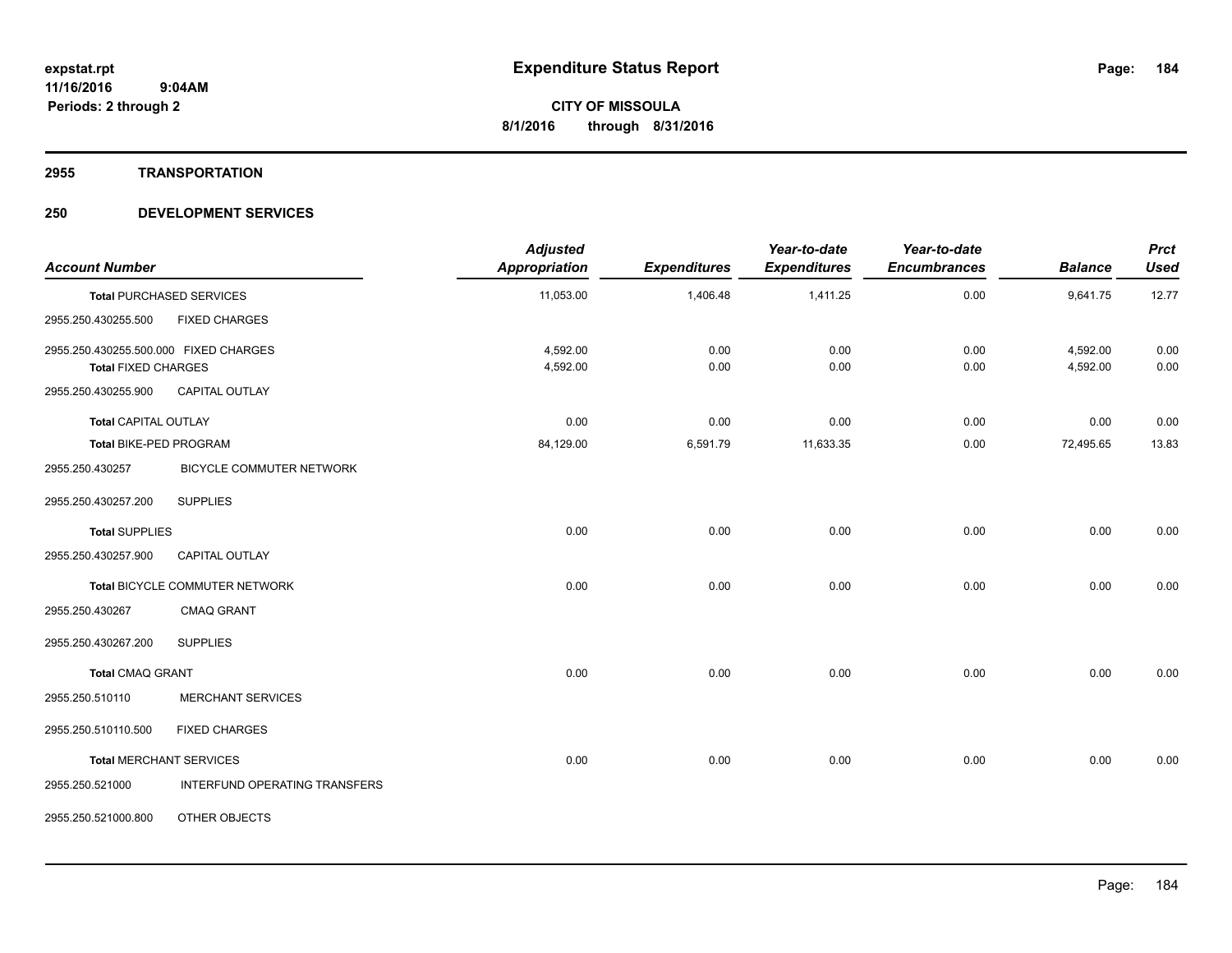#### **2955 TRANSPORTATION**

| <b>Account Number</b>                      | Adiusted<br>Appropriation | <b>Expenditures</b> | Year-to-date<br><b>Expenditures</b> | Year-to-date<br><b>Encumbrances</b> | Balance     | Prct<br>Used |
|--------------------------------------------|---------------------------|---------------------|-------------------------------------|-------------------------------------|-------------|--------------|
| <b>Total INTERFUND OPERATING TRANSFERS</b> | 0.00                      | 0.00                | 0.00                                | 0.00                                | 0.00        | 0.00         |
| <b>Total TRANSPORTATION</b>                | .255,738.00               | 57,707.84           | 98,919.74                           | 0.00                                | .156.818.26 | 7.88         |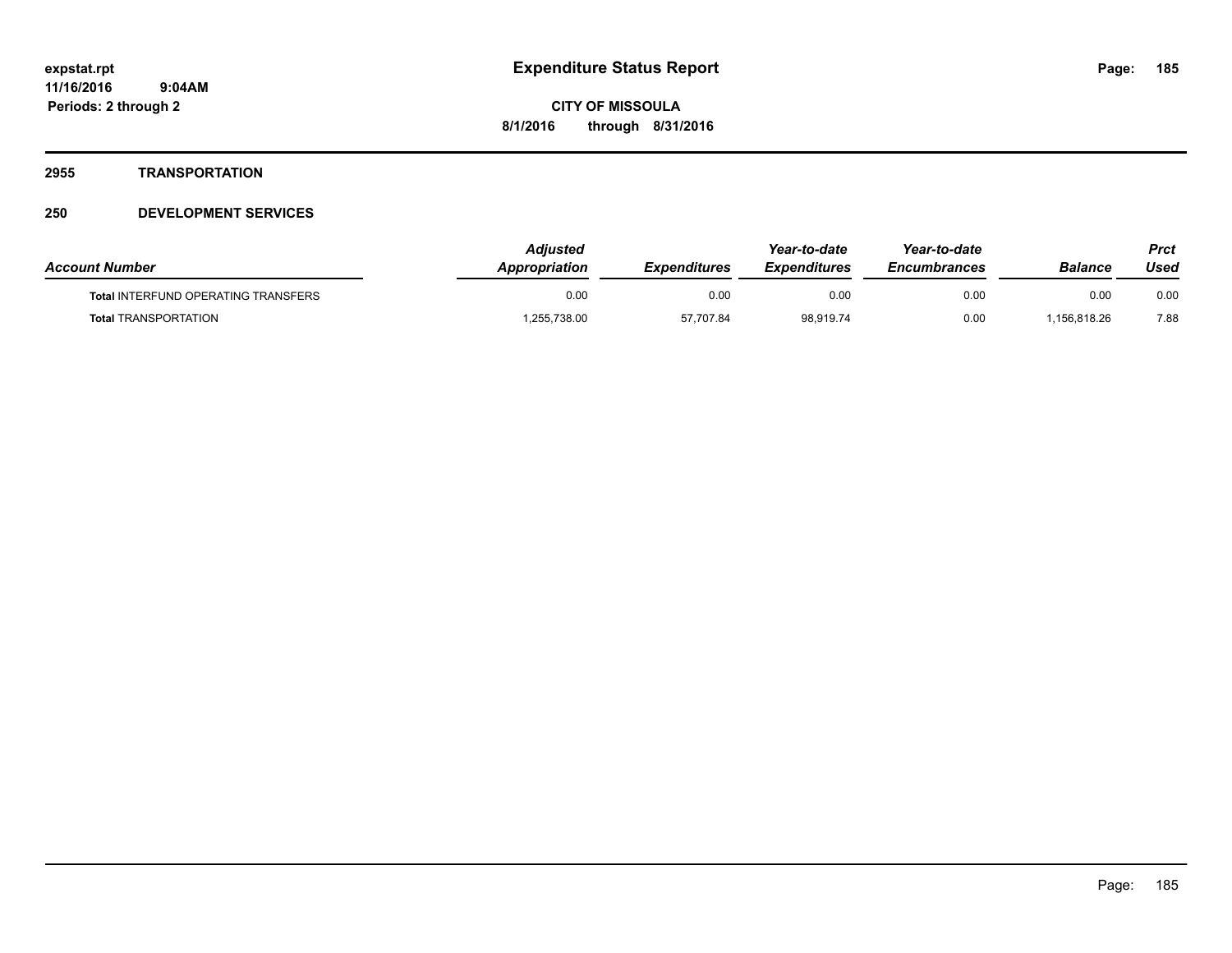### **2987 FEDERAL TRANSPORTATION FUND**

#### **370 PARKS & RECREATION**

| <b>Account Number</b>                |                          | <b>Adjusted</b><br><b>Appropriation</b> | <b>Expenditures</b> | Year-to-date<br><b>Expenditures</b> | Year-to-date<br><b>Encumbrances</b> | <b>Balance</b> | <b>Prct</b><br><b>Used</b> |
|--------------------------------------|--------------------------|-----------------------------------------|---------------------|-------------------------------------|-------------------------------------|----------------|----------------------------|
| 2987.370.430258                      | *** Title Not Found ***  |                                         |                     |                                     |                                     |                |                            |
| 2987.370.430258.100                  | PERSONAL SERVICES        |                                         |                     |                                     |                                     |                |                            |
| <b>Total *** Title Not Found ***</b> |                          | 0.00                                    | 0.00                | 0.00                                | 0.00                                | 0.00           | 0.00                       |
| 2987.370.510110                      | <b>MERCHANT SERVICES</b> |                                         |                     |                                     |                                     |                |                            |
| 2987.370.510110.500                  | <b>FIXED CHARGES</b>     |                                         |                     |                                     |                                     |                |                            |
| <b>Total PARKS &amp; RECREATION</b>  |                          | 0.00                                    | 0.00                | 0.00                                | 0.00                                | 0.00           | 0.00                       |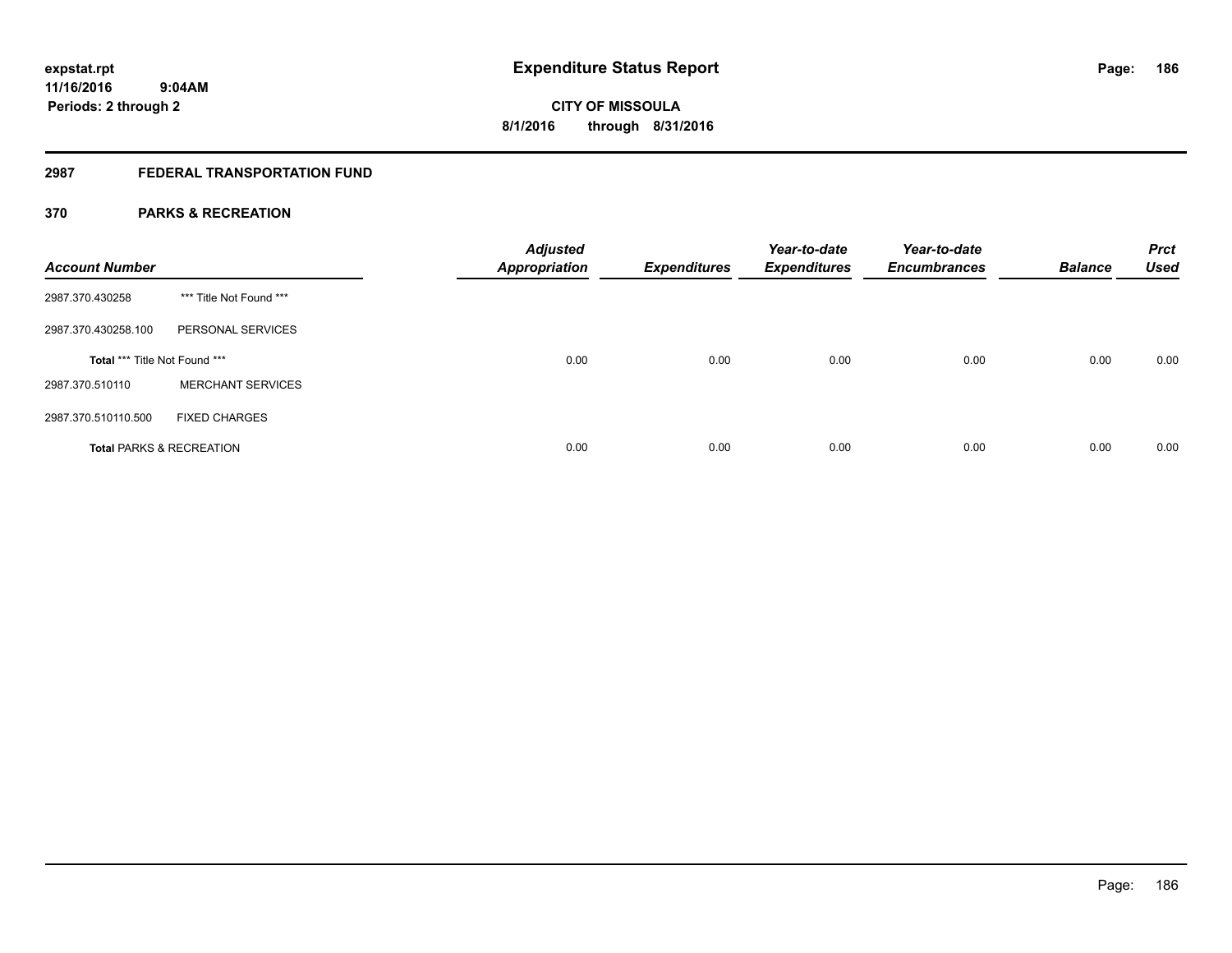#### **2987 FEDERAL TRANSPORTATION FUND**

|                                |                                 | <b>Adjusted</b>      |                     | Year-to-date        | Year-to-date        |                | <b>Prct</b> |
|--------------------------------|---------------------------------|----------------------|---------------------|---------------------|---------------------|----------------|-------------|
| <b>Account Number</b>          |                                 | <b>Appropriation</b> | <b>Expenditures</b> | <b>Expenditures</b> | <b>Encumbrances</b> | <b>Balance</b> | <b>Used</b> |
| 2987.390.430233                | *** Title Not Found ***         |                      |                     |                     |                     |                |             |
| 2987.390.430233.900            | <b>CAPITAL OUTLAY</b>           |                      |                     |                     |                     |                |             |
| Total *** Title Not Found ***  |                                 | 0.00                 | 0.00                | 0.00                | 0.00                | 0.00           | 0.00        |
| 2987.390.430256                | SAFE ROUTES TO SCHOOLS          |                      |                     |                     |                     |                |             |
| 2987.390.430256.900            | CAPITAL OUTLAY                  |                      |                     |                     |                     |                |             |
|                                | Total SAFE ROUTES TO SCHOOLS    | 0.00                 | 0.00                | 0.00                | 0.00                | 0.00           | 0.00        |
| 2987.390.430257                | BICYCLE COMMUTER NETWORK        |                      |                     |                     |                     |                |             |
| 2987.390.430257.900            | <b>CAPITAL OUTLAY</b>           |                      |                     |                     |                     |                |             |
|                                | Total BICYCLE COMMUTER NETWORK  | 0.00                 | 0.00                | 0.00                | 0.00                | 0.00           | 0.00        |
| 2987.390.430258                | <b>GRANT CREEK TRAIL BCN</b>    |                      |                     |                     |                     |                |             |
| 2987.390.430258.100            | PERSONAL SERVICES               |                      |                     |                     |                     |                |             |
| <b>Total PERSONAL SERVICES</b> |                                 | 0.00                 | 0.00                | 0.00                | 0.00                | 0.00           | 0.00        |
| 2987.390.430258.900            | CAPITAL OUTLAY                  |                      |                     |                     |                     |                |             |
|                                | Total GRANT CREEK TRAIL BCN     | 0.00                 | 0.00                | 0.00                | 0.00                | 0.00           | 0.00        |
| 2987.390.430259                | RTLSNK CR/BRDWAY CROSSING       |                      |                     |                     |                     |                |             |
| 2987.390.430259.900            | CAPITAL OUTLAY                  |                      |                     |                     |                     |                |             |
|                                | Total RTLSNK CR/BRDWAY CROSSING | 0.00                 | 0.00                | 0.00                | 0.00                | 0.00           | 0.00        |
| 2987.390.430262                | MASTER SIDEWALK PLAN            |                      |                     |                     |                     |                |             |
| 2987.390.430262.900            | CAPITAL OUTLAY                  |                      |                     |                     |                     |                |             |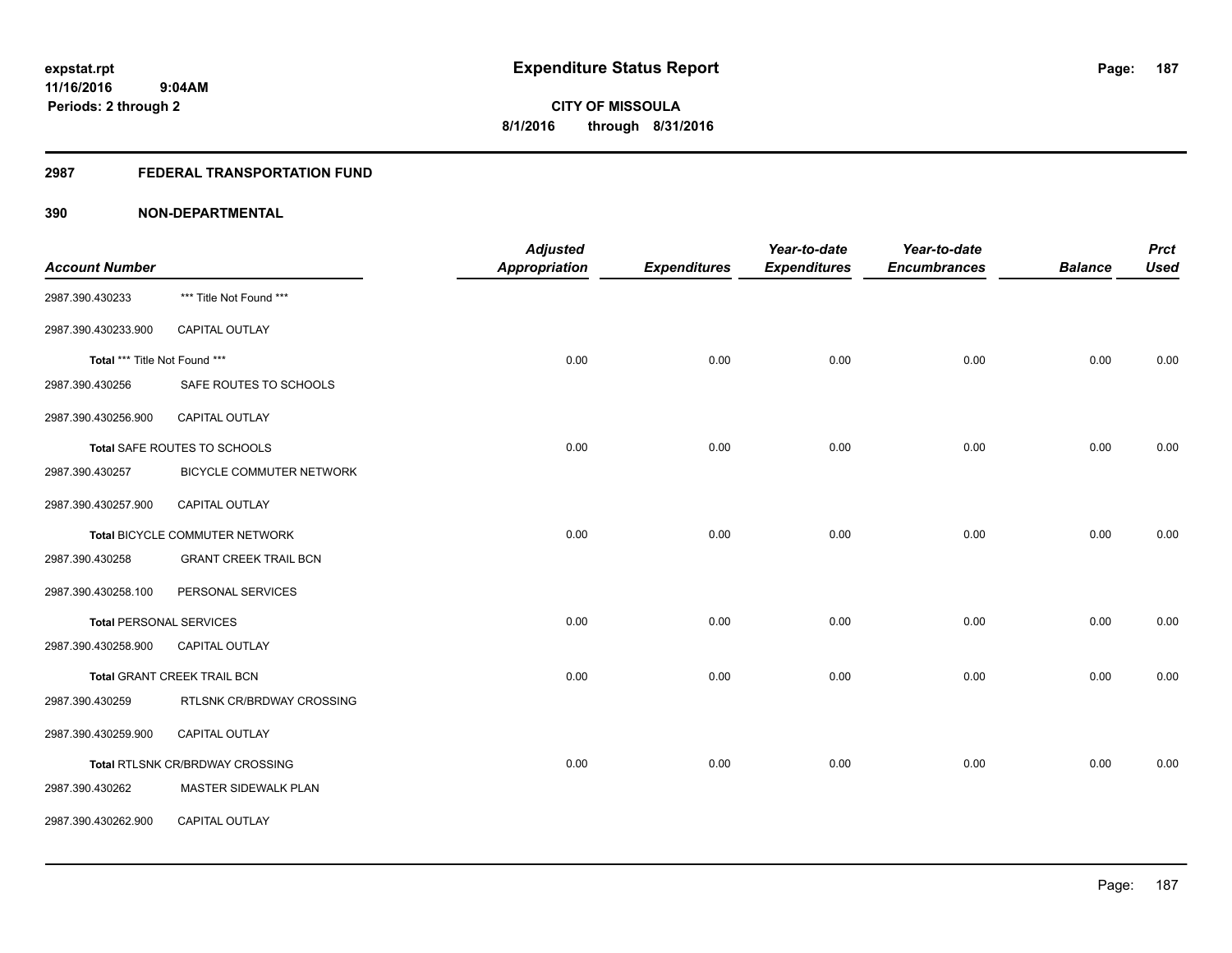#### **2987 FEDERAL TRANSPORTATION FUND**

| <b>Account Number</b>      |                                            | <b>Adjusted</b><br><b>Appropriation</b> | <b>Expenditures</b> | Year-to-date<br><b>Expenditures</b> | Year-to-date<br><b>Encumbrances</b> | <b>Balance</b> | <b>Prct</b><br><b>Used</b> |
|----------------------------|--------------------------------------------|-----------------------------------------|---------------------|-------------------------------------|-------------------------------------|----------------|----------------------------|
|                            | <b>Total MASTER SIDEWALK PLAN</b>          | 0.00                                    | 0.00                | 0.00                                | 0.00                                | 0.00           | 0.00                       |
| 2987.390.430271            | HIGGINS HILL/BECKWITH RECONSTRUCTION       |                                         |                     |                                     |                                     |                |                            |
| 2987.390.430271.900        | CAPITAL OUTLAY                             |                                         |                     |                                     |                                     |                |                            |
|                            | Total HIGGINS HILL/BECKWITH RECONSTRUCTION | 0.00                                    | 0.00                | 0.00                                | 0.00                                | 0.00           | 0.00                       |
| 2987.390.430272            | SIGNALIZATION                              |                                         |                     |                                     |                                     |                |                            |
| 2987.390.430272.900        | CAPITAL OUTLAY                             |                                         |                     |                                     |                                     |                |                            |
| <b>Total SIGNALIZATION</b> |                                            | 0.00                                    | 0.00                | 0.00                                | 0.00                                | 0.00           | 0.00                       |
| 2987.390.430276            | RUSSELL S 3RD IMPROVEMENTS                 |                                         |                     |                                     |                                     |                |                            |
| 2987.390.430276.900        | <b>CAPITAL OUTLAY</b>                      |                                         |                     |                                     |                                     |                |                            |
|                            | Total RUSSELL S 3RD IMPROVEMENTS           | 0.00                                    | 0.00                | 0.00                                | 0.00                                | 0.00           | 0.00                       |
| 2987.390.430278            | LOLO ST-BRIDGE TO DUNCAN S/C               |                                         |                     |                                     |                                     |                |                            |
| 2987.390.430278.900        | CAPITAL OUTLAY                             |                                         |                     |                                     |                                     |                |                            |
|                            | Total LOLO ST-BRIDGE TO DUNCAN S/C         | 0.00                                    | 0.00                | 0.00                                | 0.00                                | 0.00           | 0.00                       |
| 2987.390.430279            | E BROADWAY IMPROV/MISSOULA COLLEGE         |                                         |                     |                                     |                                     |                |                            |
| 2987.390.430279.900        | <b>CAPITAL OUTLAY</b>                      |                                         |                     |                                     |                                     |                |                            |
|                            | Total E BROADWAY IMPROV/MISSOULA COLLEGE   | 0.00                                    | 0.00                | 0.00                                | 0.00                                | 0.00           | 0.00                       |
| 2987.390.460405            | PLAYFAIR PARK - MINOR IMPROVEMENTS         |                                         |                     |                                     |                                     |                |                            |
| 2987.390.460405.900        | CAPITAL OUTLAY                             |                                         |                     |                                     |                                     |                |                            |
|                            | Total PLAYFAIR PARK - MINOR IMPROVEMENTS   | 0.00                                    | 0.00                | 0.00                                | 0.00                                | 0.00           | 0.00                       |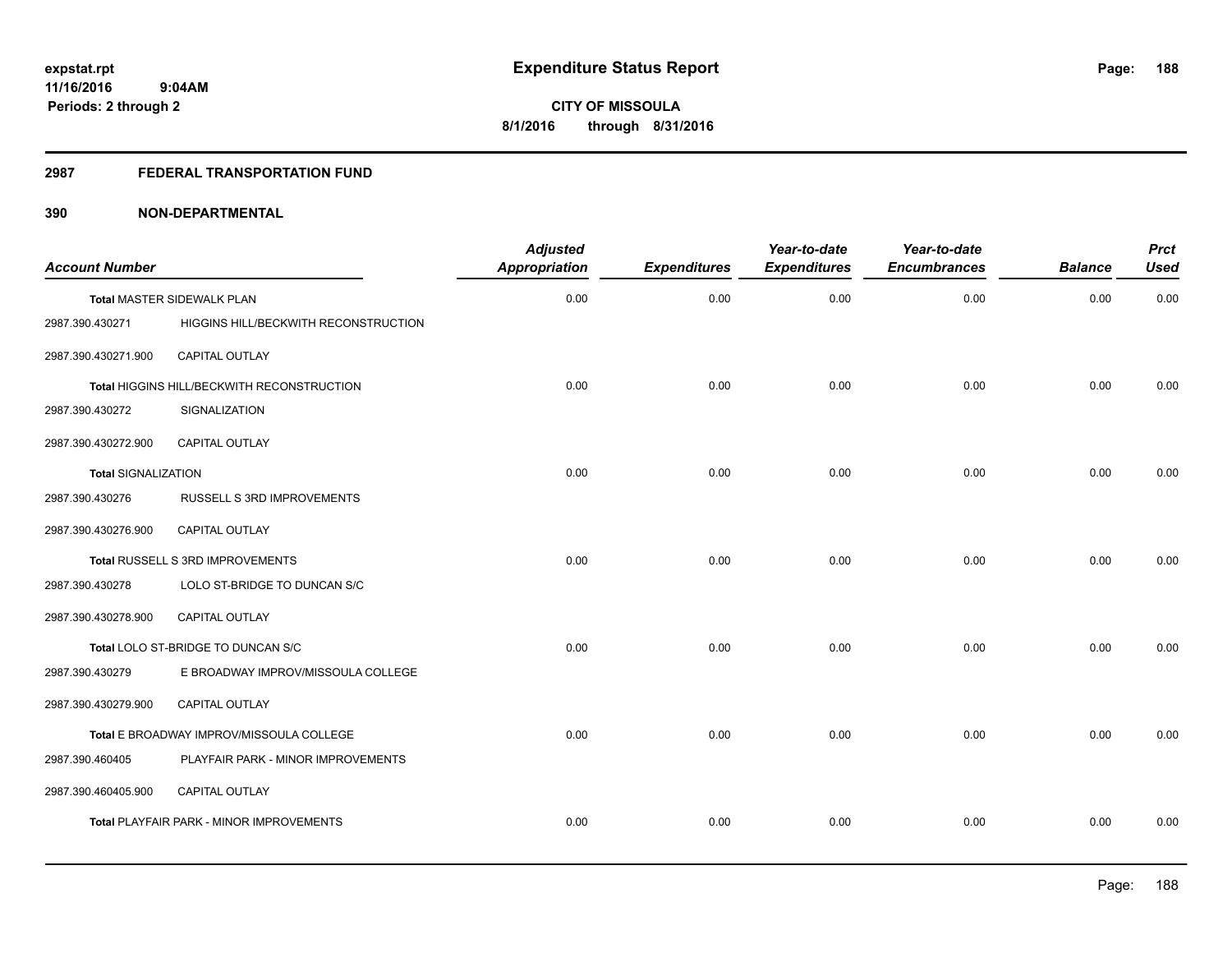#### **2987 FEDERAL TRANSPORTATION FUND**

| <b>Account Number</b>           |                                   | <b>Adjusted</b><br><b>Appropriation</b> | <b>Expenditures</b> | Year-to-date<br><b>Expenditures</b> | Year-to-date<br><b>Encumbrances</b> | <b>Balance</b> | <b>Prct</b><br><b>Used</b> |
|---------------------------------|-----------------------------------|-----------------------------------------|---------------------|-------------------------------------|-------------------------------------|----------------|----------------------------|
| 2987.390.460415                 | SOUTH HILLS TRAIL SYSTEM          |                                         |                     |                                     |                                     |                |                            |
| 2987.390.460415.900             | <b>CAPITAL OUTLAY</b>             |                                         |                     |                                     |                                     |                |                            |
|                                 | Total SOUTH HILLS TRAIL SYSTEM    | 0.00                                    | 0.00                | 0.00                                | 0.00                                | 0.00           | 0.00                       |
| 2987.390.460435                 | SILVER PARK MILL SITE             |                                         |                     |                                     |                                     |                |                            |
| 2987.390.460435.900             | <b>CAPITAL OUTLAY</b>             |                                         |                     |                                     |                                     |                |                            |
|                                 | Total SILVER PARK MILL SITE       | 0.00                                    | 0.00                | 0.00                                | 0.00                                | 0.00           | 0.00                       |
| 2987.390.460509                 | <b>KIM WILLIAMS TRAIL</b>         |                                         |                     |                                     |                                     |                |                            |
| 2987.390.460509.900             | <b>CAPITAL OUTLAY</b>             |                                         |                     |                                     |                                     |                |                            |
| <b>Total KIM WILLIAMS TRAIL</b> |                                   | 0.00                                    | 0.00                | 0.00                                | 0.00                                | 0.00           | 0.00                       |
| 2987.390.510000                 | <b>MISCELLANEOUS</b>              |                                         |                     |                                     |                                     |                |                            |
| 2987.390.510000.800             | OTHER OBJECTS                     |                                         |                     |                                     |                                     |                |                            |
| <b>Total MISCELLANEOUS</b>      |                                   | 0.00                                    | 0.00                | 0.00                                | 0.00                                | 0.00           | 0.00                       |
| 2987.390.510110                 | <b>MERCHANT SERVICES</b>          |                                         |                     |                                     |                                     |                |                            |
| 2987.390.510110.500             | <b>FIXED CHARGES</b>              |                                         |                     |                                     |                                     |                |                            |
|                                 | Total FEDERAL TRANSPORTATION FUND | 0.00                                    | 0.00                | 0.00                                | 0.00                                | 0.00           | 0.00                       |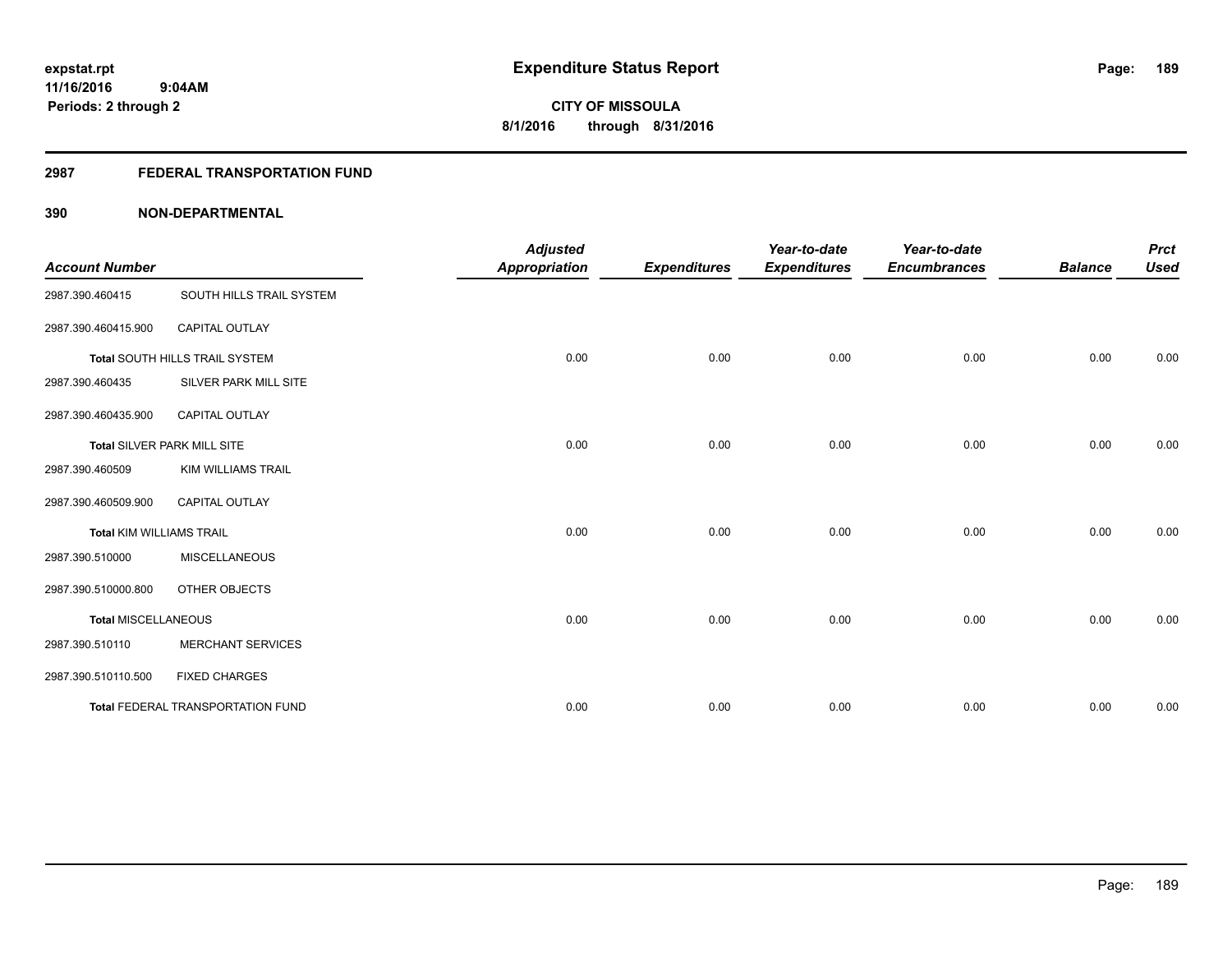#### **2988 GRANTS & DONATIONS FUND**

#### **223 CITY CLERK**

| <b>Account Number</b>      |                          | <b>Adjusted</b><br><b>Appropriation</b> | <b>Expenditures</b> | Year-to-date<br><b>Expenditures</b> | Year-to-date<br><b>Encumbrances</b> | <b>Balance</b> | <b>Prct</b><br><b>Used</b> |
|----------------------------|--------------------------|-----------------------------------------|---------------------|-------------------------------------|-------------------------------------|----------------|----------------------------|
| 2988.223.420000            | <b>PUBLIC SAFETY</b>     |                                         |                     |                                     |                                     |                |                            |
| 2988.223.420000.200        | <b>SUPPLIES</b>          |                                         |                     |                                     |                                     |                |                            |
| <b>Total PUBLIC SAFETY</b> |                          | 0.00                                    | 0.00                | 0.00                                | 0.00                                | 0.00           | 0.00                       |
| 2988.223.510110            | <b>MERCHANT SERVICES</b> |                                         |                     |                                     |                                     |                |                            |
| 2988.223.510110.500        | <b>FIXED CHARGES</b>     |                                         |                     |                                     |                                     |                |                            |
| <b>Total CITY CLERK</b>    |                          | 0.00                                    | 0.00                | 0.00                                | 0.00                                | 0.00           | 0.00                       |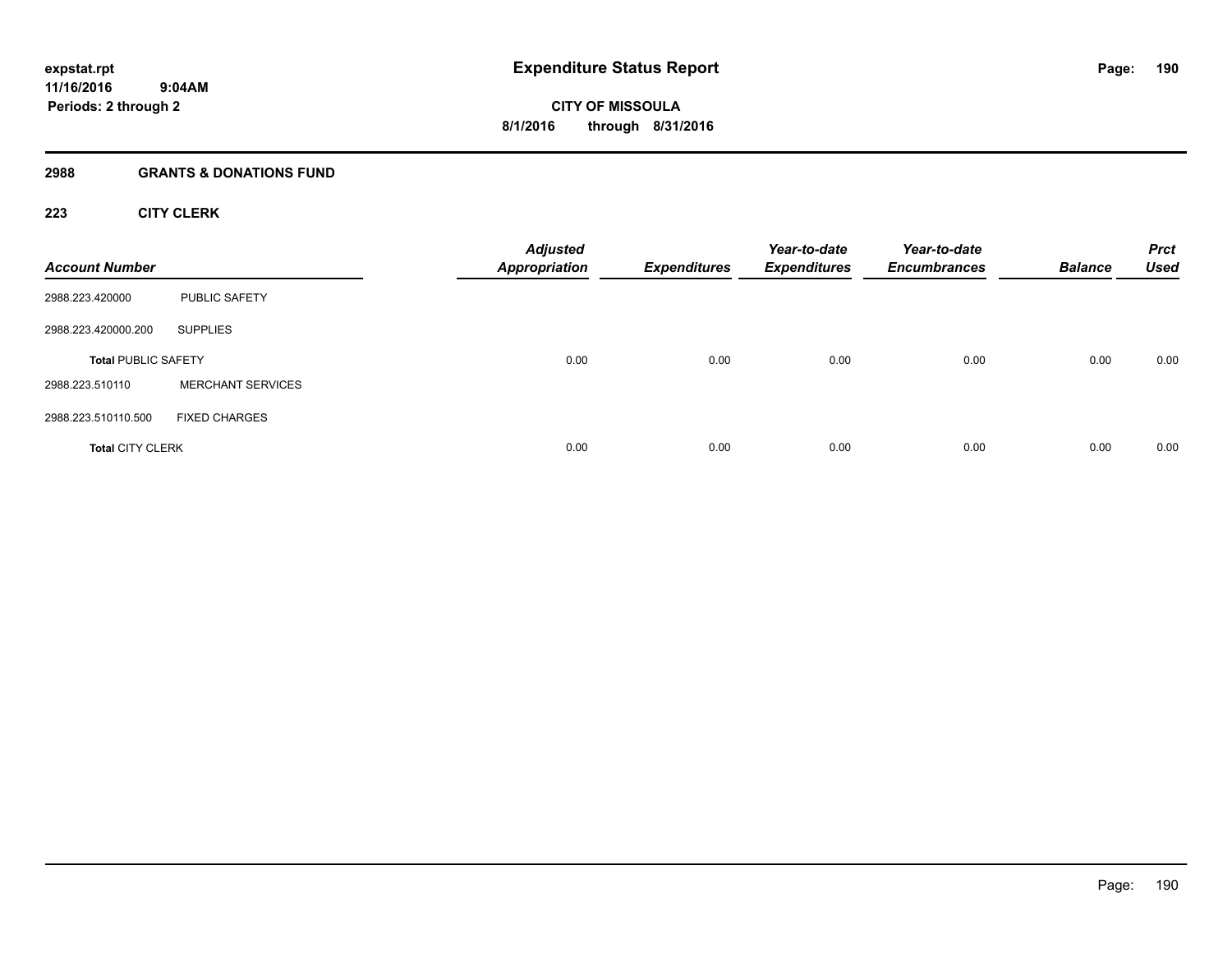#### **2988 GRANTS & DONATIONS FUND**

#### **270 CITY ATTORNEY**

| <b>Account Number</b>      |                                | <b>Adjusted</b><br><b>Appropriation</b> | <b>Expenditures</b> | Year-to-date<br><b>Expenditures</b> | Year-to-date<br><b>Encumbrances</b> | <b>Balance</b> | <b>Prct</b><br>Used |
|----------------------------|--------------------------------|-----------------------------------------|---------------------|-------------------------------------|-------------------------------------|----------------|---------------------|
| 2988.270.411121            | DV ACCOUNTABILITY GRANT        |                                         |                     |                                     |                                     |                |                     |
| 2988.270.411121.100        | PERSONAL SERVICES              |                                         |                     |                                     |                                     |                |                     |
|                            | <b>Total PERSONAL SERVICES</b> | 0.00                                    | 0.00                | 0.00                                | 0.00                                | 0.00           | 0.00                |
| 2988.270.411121.300        | PURCHASED SERVICES             |                                         |                     |                                     |                                     |                |                     |
| <b>Total CITY ATTORNEY</b> |                                | 0.00                                    | 0.00                | 0.00                                | 0.00                                | 0.00           | 0.00                |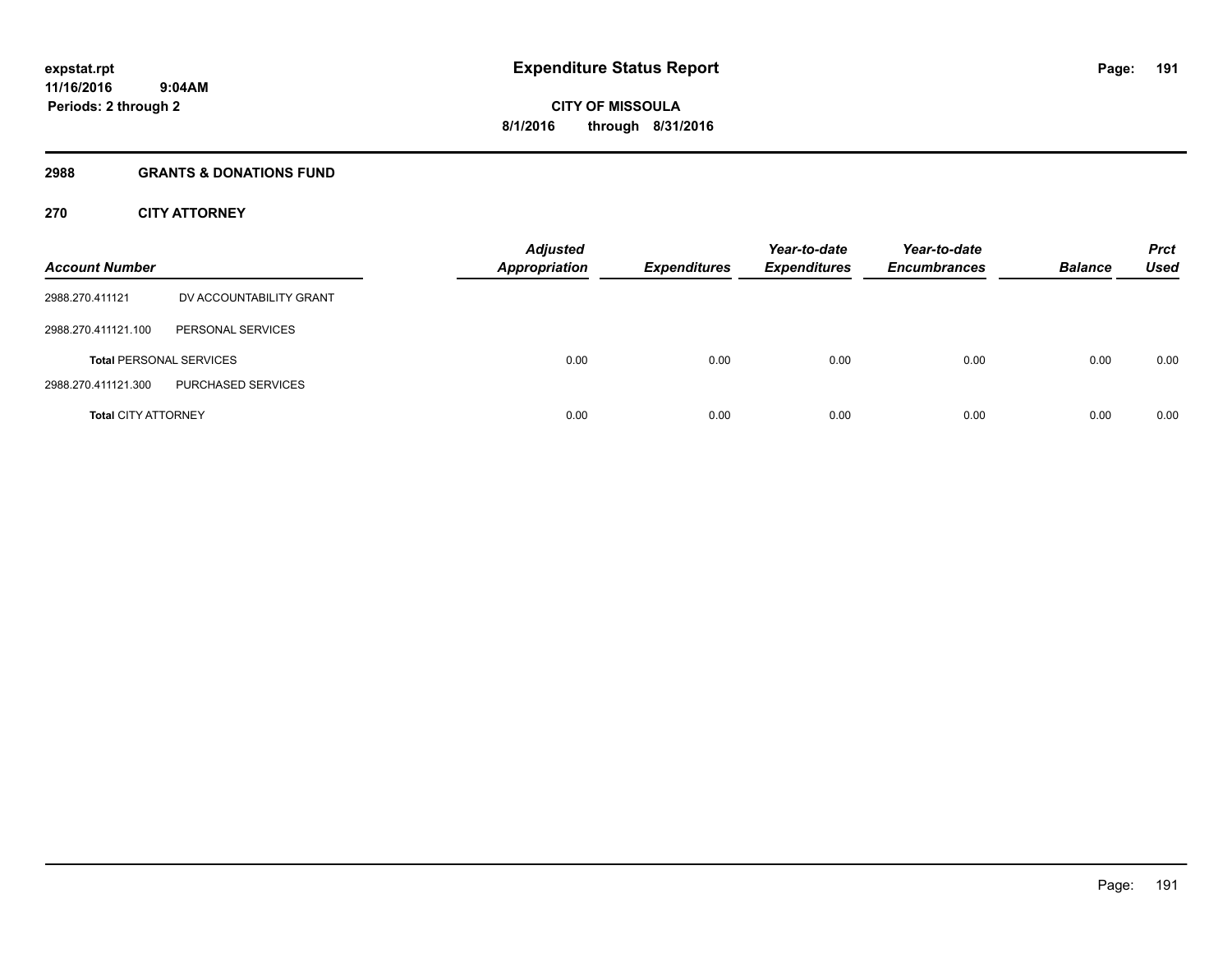#### **2988 GRANTS & DONATIONS FUND**

| <b>Account Number</b>          |                             | <b>Adjusted</b><br><b>Appropriation</b> | <b>Expenditures</b> | Year-to-date<br><b>Expenditures</b> | Year-to-date<br><b>Encumbrances</b> | <b>Balance</b> | <b>Prct</b><br><b>Used</b> |
|--------------------------------|-----------------------------|-----------------------------------------|---------------------|-------------------------------------|-------------------------------------|----------------|----------------------------|
| 2988.290.420161                | <b>ICAC GOOGLE</b>          |                                         |                     |                                     |                                     |                |                            |
| 2988.290.420161.100            | PERSONAL SERVICES           |                                         |                     |                                     |                                     |                |                            |
| <b>Total PERSONAL SERVICES</b> |                             | 0.00                                    | 0.00                | 0.00                                | 0.00                                | 0.00           | 0.00                       |
| 2988.290.420161.900            | CAPITAL OUTLAY              |                                         |                     |                                     |                                     |                |                            |
| Total ICAC GOOGLE              |                             | 0.00                                    | 0.00                | 0.00                                | 0.00                                | 0.00           | 0.00                       |
| 2988.290.420186                | FY15 HITDA                  |                                         |                     |                                     |                                     |                |                            |
| 2988.290.420186.200            | <b>SUPPLIES</b>             |                                         |                     |                                     |                                     |                |                            |
| <b>Total SUPPLIES</b>          |                             | 0.00                                    | 0.00                | 0.00                                | 0.00                                | 0.00           | 0.00                       |
| 2988.290.420186.300            | PURCHASED SERVICES          |                                         |                     |                                     |                                     |                |                            |
| Total FY15 HITDA               |                             | 0.00                                    | 0.00                | 0.00                                | 0.00                                | 0.00           | 0.00                       |
| 2988.290.420190                | LAW ENFORCEMENT BLOCK GRANT |                                         |                     |                                     |                                     |                |                            |
| 2988.290.420190.100            | PERSONAL SERVICES           |                                         |                     |                                     |                                     |                |                            |
| <b>Total POLICE</b>            |                             | 0.00                                    | 0.00                | 0.00                                | 0.00                                | 0.00           | 0.00                       |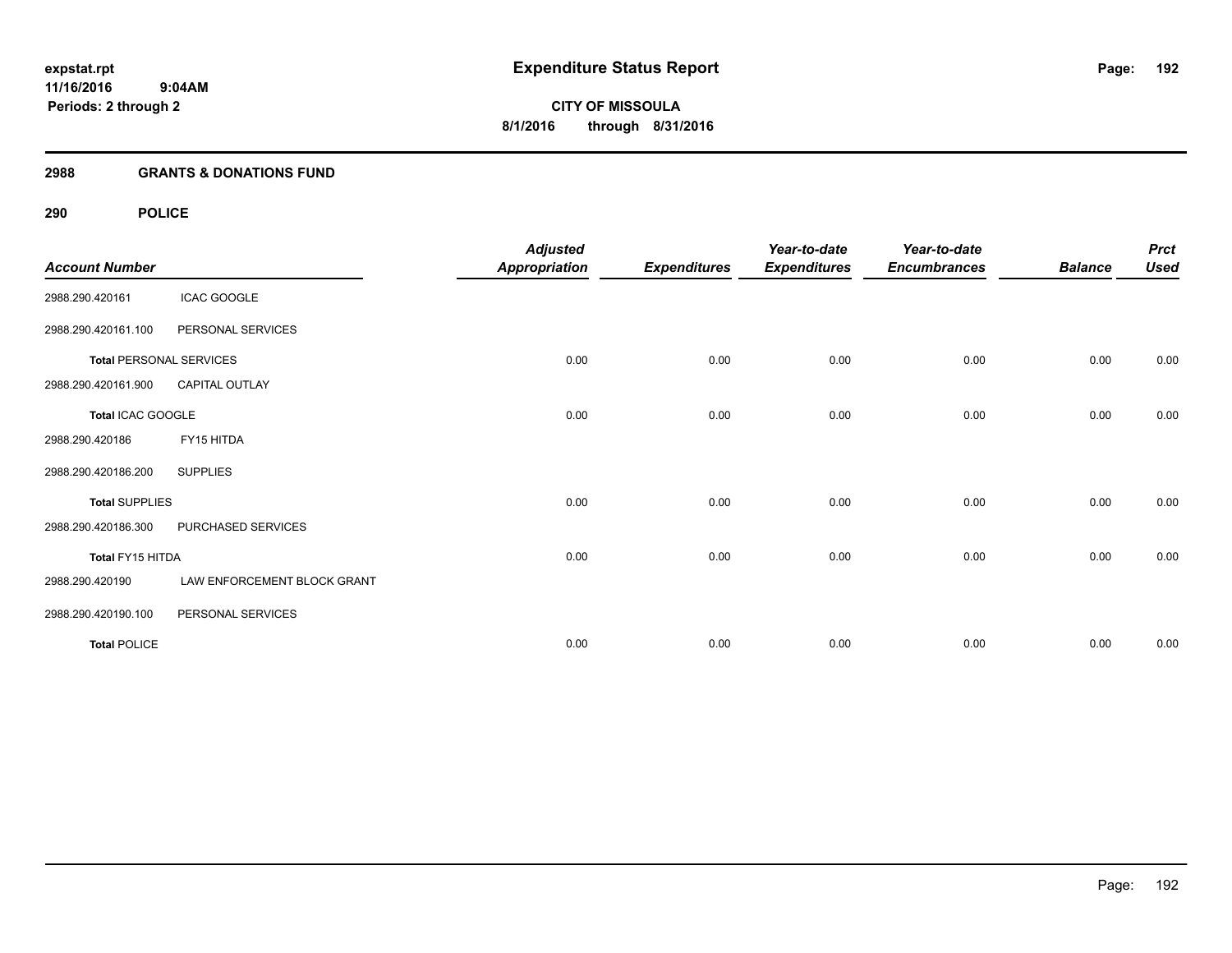**Periods: 2 through 2**

**CITY OF MISSOULA 8/1/2016 through 8/31/2016**

#### **2988 GRANTS & DONATIONS FUND**

**300 FIRE**

| <b>Account Number</b>  |                         | <b>Adjusted</b><br><b>Appropriation</b> | <b>Expenditures</b> | Year-to-date<br><b>Expenditures</b> | Year-to-date<br><b>Encumbrances</b> | <b>Balance</b> | <b>Prct</b><br><b>Used</b> |
|------------------------|-------------------------|-----------------------------------------|---------------------|-------------------------------------|-------------------------------------|----------------|----------------------------|
| 2988.300.420731        | <b>AFG GRANT</b>        |                                         |                     |                                     |                                     |                |                            |
| 2988.300.420731.900    | <b>CAPITAL OUTLAY</b>   |                                         |                     |                                     |                                     |                |                            |
| <b>Total AFG GRANT</b> |                         | 0.00                                    | 0.00                | 0.00                                | 0.00                                | 0.00           | 0.00                       |
| 2988.300.720731        | *** Title Not Found *** |                                         |                     |                                     |                                     |                |                            |
| 2988.300.720731.900    | <b>CAPITAL OUTLAY</b>   |                                         |                     |                                     |                                     |                |                            |
| <b>Total FIRE</b>      |                         | 0.00                                    | 0.00                | 0.00                                | 0.00                                | 0.00           | 0.00                       |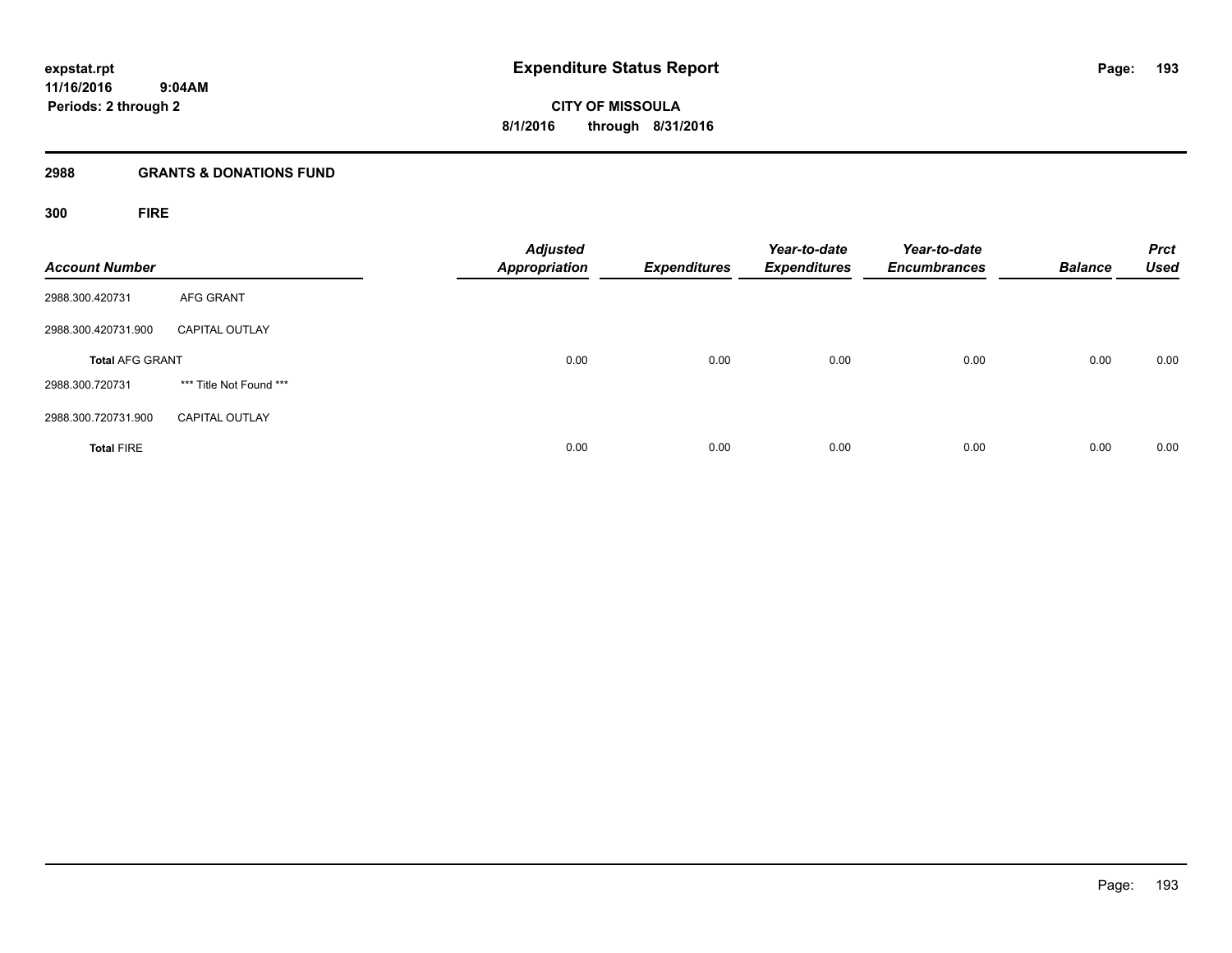#### **2988 GRANTS & DONATIONS FUND**

| <b>Account Number</b>    |                                         | <b>Adjusted</b><br><b>Appropriation</b> | <b>Expenditures</b> | Year-to-date<br><b>Expenditures</b> | Year-to-date<br><b>Encumbrances</b> | <b>Balance</b> | <b>Prct</b><br><b>Used</b> |
|--------------------------|-----------------------------------------|-----------------------------------------|---------------------|-------------------------------------|-------------------------------------|----------------|----------------------------|
| 2988.390.410105          | WAPIKIYA HOMEOWNERS ASSN GRANT          |                                         |                     |                                     |                                     |                |                            |
| 2988.390.410105.200      | <b>SUPPLIES</b>                         |                                         |                     |                                     |                                     |                |                            |
|                          | Total WAPIKIYA HOMEOWNERS ASSN GRANT    | 0.00                                    | 0.00                | 0.00                                | 0.00                                | 0.00           | 0.00                       |
| 2988.390.420000          | <b>MISC GRANTS</b>                      |                                         |                     |                                     |                                     |                |                            |
| 2988.390.420000.700      | <b>GRANTS &amp; CONTRIBUTIONS</b>       |                                         |                     |                                     |                                     |                |                            |
|                          | <b>Total GRANTS &amp; CONTRIBUTIONS</b> | 0.00                                    | 0.00                | 0.00                                | 0.00                                | 0.00           | 0.00                       |
| 2988.390.420000.800      | OTHER OBJECTS                           |                                         |                     |                                     |                                     |                |                            |
| <b>Total MISC GRANTS</b> |                                         | 0.00                                    | 0.00                | 0.00                                | 0.00                                | 0.00           | 0.00                       |
| 2988.390.420110          | COPS TECHNOLOGY GRANT(D0J)              |                                         |                     |                                     |                                     |                |                            |
| 2988.390.420110.900      | CAPITAL OUTLAY                          |                                         |                     |                                     |                                     |                |                            |
|                          | Total COPS TECHNOLOGY GRANT(D0J)        | 0.00                                    | 0.00                | 0.00                                | 0.00                                | 0.00           | 0.00                       |
| 2988.390.420112          | COPS TECH GRANT X2 \$750,000            |                                         |                     |                                     |                                     |                |                            |
| 2988.390.420112.300      | PURCHASED SERVICES                      |                                         |                     |                                     |                                     |                |                            |
|                          | <b>Total PURCHASED SERVICES</b>         | 0.00                                    | 0.00                | 0.00                                | 0.00                                | 0.00           | 0.00                       |
| 2988.390.420112.900      | <b>CAPITAL OUTLAY</b>                   |                                         |                     |                                     |                                     |                |                            |
|                          | Total COPS TECH GRANT X2 \$750,000      | 0.00                                    | 0.00                | 0.00                                | 0.00                                | 0.00           | 0.00                       |
| 2988.390.420143          | ANTI-GRAFFITI PROJECT                   |                                         |                     |                                     |                                     |                |                            |
| 2988.390.420143.200      | <b>SUPPLIES</b>                         |                                         |                     |                                     |                                     |                |                            |
|                          | Total ANTI-GRAFFITI PROJECT             | 0.00                                    | 0.00                | 0.00                                | 0.00                                | 0.00           | 0.00                       |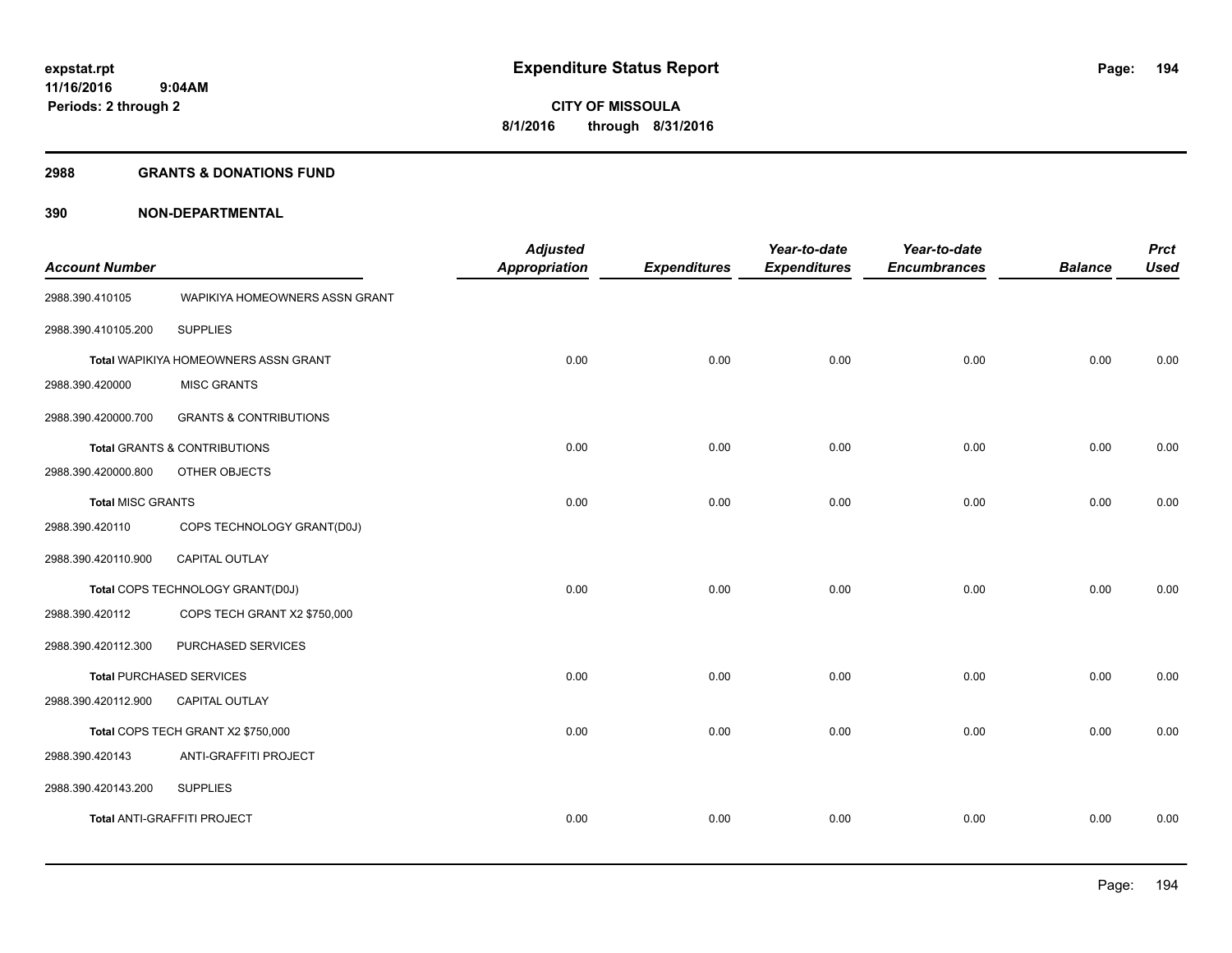#### **2988 GRANTS & DONATIONS FUND**

| <b>Account Number</b>          |                                       | <b>Adjusted</b><br><b>Appropriation</b> | <b>Expenditures</b> | Year-to-date<br><b>Expenditures</b> | Year-to-date<br><b>Encumbrances</b> | <b>Balance</b> | <b>Prct</b><br><b>Used</b> |
|--------------------------------|---------------------------------------|-----------------------------------------|---------------------|-------------------------------------|-------------------------------------|----------------|----------------------------|
| 2988.390.420144                | BIAS CRIME CONTROL CAMPAIGN           |                                         |                     |                                     |                                     |                |                            |
| 2988.390.420144.300            | PURCHASED SERVICES                    |                                         |                     |                                     |                                     |                |                            |
|                                | Total BIAS CRIME CONTROL CAMPAIGN     | 0.00                                    | 0.00                | 0.00                                | 0.00                                | 0.00           | 0.00                       |
| 2988.390.420145                | FY10 UNDERAGE DRINKING                |                                         |                     |                                     |                                     |                |                            |
| 2988.390.420145.100            | PERSONAL SERVICES                     |                                         |                     |                                     |                                     |                |                            |
|                                | <b>Total PERSONAL SERVICES</b>        | 0.00                                    | 0.00                | 0.00                                | 0.00                                | 0.00           | 0.00                       |
| 2988.390.420145.300            | PURCHASED SERVICES                    |                                         |                     |                                     |                                     |                |                            |
|                                | Total FY10 UNDERAGE DRINKING          | 0.00                                    | 0.00                | 0.00                                | 0.00                                | 0.00           | 0.00                       |
| 2988.390.420150                | TRAFFIC POLICING-UNIFORM              |                                         |                     |                                     |                                     |                |                            |
| 2988.390.420150.900            | <b>CAPITAL OUTLAY</b>                 |                                         |                     |                                     |                                     |                |                            |
|                                | <b>Total TRAFFIC POLICING-UNIFORM</b> | 0.00                                    | 0.00                | 0.00                                | 0.00                                | 0.00           | 0.00                       |
| 2988.390.420160                | FY09 POLICE ICAC FEDERAL GRANT        |                                         |                     |                                     |                                     |                |                            |
| 2988.390.420160.100            | PERSONAL SERVICES                     |                                         |                     |                                     |                                     |                |                            |
| <b>Total PERSONAL SERVICES</b> |                                       | 0.00                                    | 0.00                | 0.00                                | 0.00                                | 0.00           | 0.00                       |
| 2988.390.420160.200            | <b>SUPPLIES</b>                       |                                         |                     |                                     |                                     |                |                            |
| <b>Total SUPPLIES</b>          |                                       | 0.00                                    | 0.00                | 0.00                                | 0.00                                | 0.00           | 0.00                       |
| 2988.390.420160.300            | PURCHASED SERVICES                    |                                         |                     |                                     |                                     |                |                            |
|                                | <b>Total PURCHASED SERVICES</b>       | 0.00                                    | 0.00                | 0.00                                | 0.00                                | 0.00           | 0.00                       |
| 2988.390.420160.400            | <b>BUILDING MATERIALS</b>             |                                         |                     |                                     |                                     |                |                            |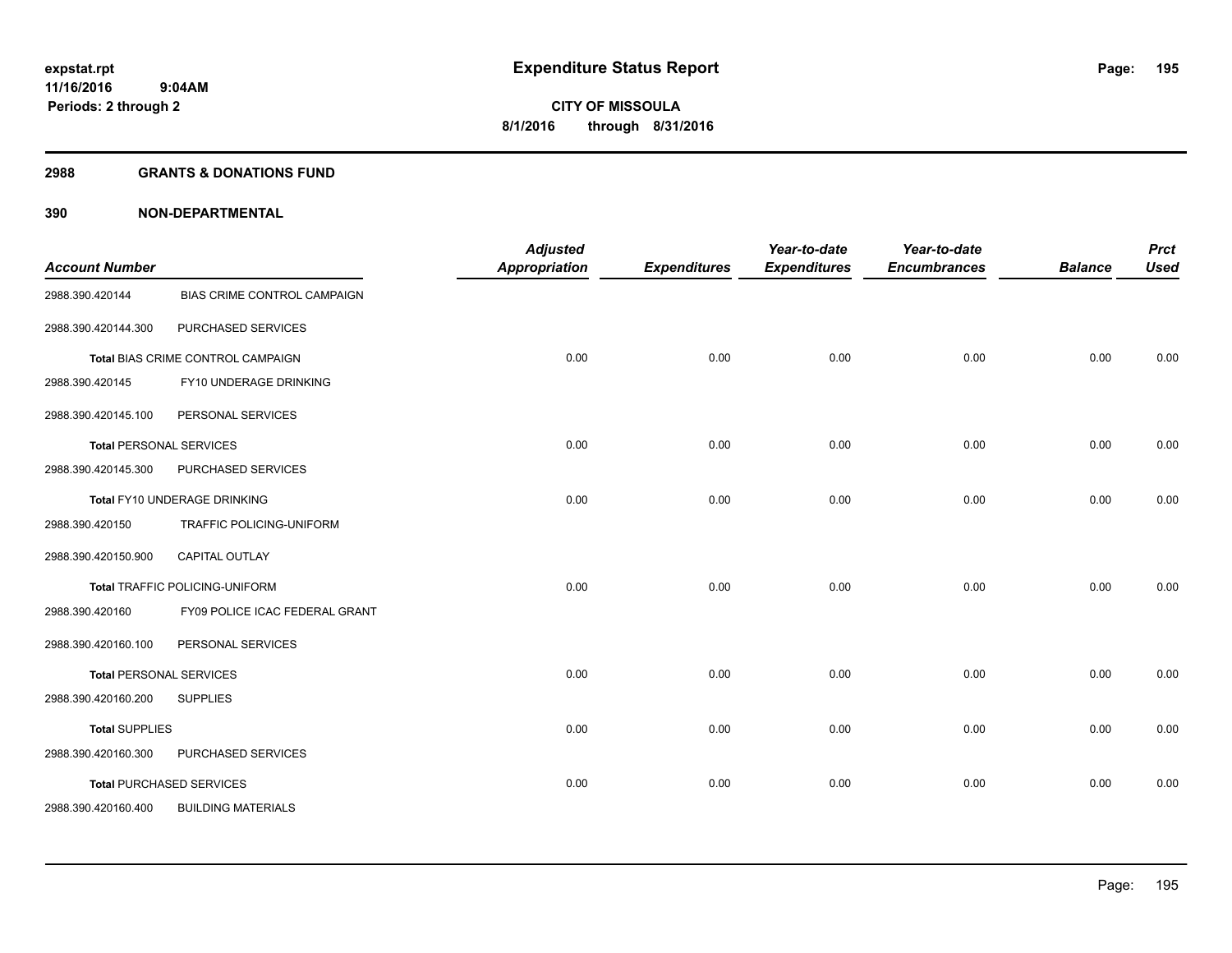#### **2988 GRANTS & DONATIONS FUND**

| <b>Account Number</b>                                     | <b>Adjusted</b><br><b>Appropriation</b> | <b>Expenditures</b> | Year-to-date<br><b>Expenditures</b> | Year-to-date<br><b>Encumbrances</b> | <b>Balance</b> | <b>Prct</b><br><b>Used</b> |
|-----------------------------------------------------------|-----------------------------------------|---------------------|-------------------------------------|-------------------------------------|----------------|----------------------------|
| <b>Total BUILDING MATERIALS</b>                           | 0.00                                    | 0.00                | 0.00                                | 0.00                                | 0.00           | 0.00                       |
| <b>FIXED CHARGES</b><br>2988.390.420160.500               |                                         |                     |                                     |                                     |                |                            |
| <b>Total FIXED CHARGES</b>                                | 0.00                                    | 0.00                | 0.00                                | 0.00                                | 0.00           | 0.00                       |
| 2988.390.420160.800<br>OTHER OBJECTS                      |                                         |                     |                                     |                                     |                |                            |
| <b>Total OTHER OBJECTS</b>                                | 0.00                                    | 0.00                | 0.00                                | 0.00                                | 0.00           | 0.00                       |
| 2988.390.420160.900<br>CAPITAL OUTLAY                     |                                         |                     |                                     |                                     |                |                            |
| Total FY09 POLICE ICAC FEDERAL GRANT                      | 0.00                                    | 0.00                | 0.00                                | 0.00                                | 0.00           | 0.00                       |
| FY09 POLICE TRAINING SIMULATOR GRANT<br>2988.390.420161   |                                         |                     |                                     |                                     |                |                            |
| 2988.390.420161.100<br>PERSONAL SERVICES                  |                                         |                     |                                     |                                     |                |                            |
| 2988.390.420161.110.000 ICAC GOOGLE-SALARIES AND WAGES    | 0.00                                    | 0.00                | 4,260.60                            | 0.00                                | $-4,260.60$    | 0.00                       |
| 2988.390.420161.115.000 SALARIES/HEALTH INSURANCE BENEFIT | 0.00                                    | 0.00                | 210.60                              | 0.00                                | $-210.60$      | 0.00                       |
| 2988.390.420161.140.000 EMPLOYER CONTRIBUTIONS            | 0.00                                    | 0.00                | 1,155.83                            | 0.00                                | $-1,155.83$    | 0.00                       |
| <b>Total PERSONAL SERVICES</b>                            | 0.00                                    | 0.00                | 5,627.03                            | 0.00                                | $-5,627.03$    | 0.00                       |
| 2988.390.420161.200<br><b>SUPPLIES</b>                    |                                         |                     |                                     |                                     |                |                            |
| <b>Total SUPPLIES</b>                                     | 0.00                                    | 0.00                | 0.00                                | 0.00                                | 0.00           | 0.00                       |
| Total FY09 POLICE TRAINING SIMULATOR GRANT                | 0.00                                    | 0.00                | 5,627.03                            | 0.00                                | $-5,627.03$    | 0.00                       |
| 2988.390.420180<br><b>BULLETPROOF VEST PROGRAM</b>        |                                         |                     |                                     |                                     |                |                            |
| 2988.390.420180.200<br><b>SUPPLIES</b>                    |                                         |                     |                                     |                                     |                |                            |
| Total BULLETPROOF VEST PROGRAM                            | 0.00                                    | 0.00                | 0.00                                | 0.00                                | 0.00           | 0.00                       |
| 2988.390.420181<br>FY16 HIDTA                             |                                         |                     |                                     |                                     |                |                            |
| 2988.390.420181.100<br>PERSONAL SERVICES                  |                                         |                     |                                     |                                     |                |                            |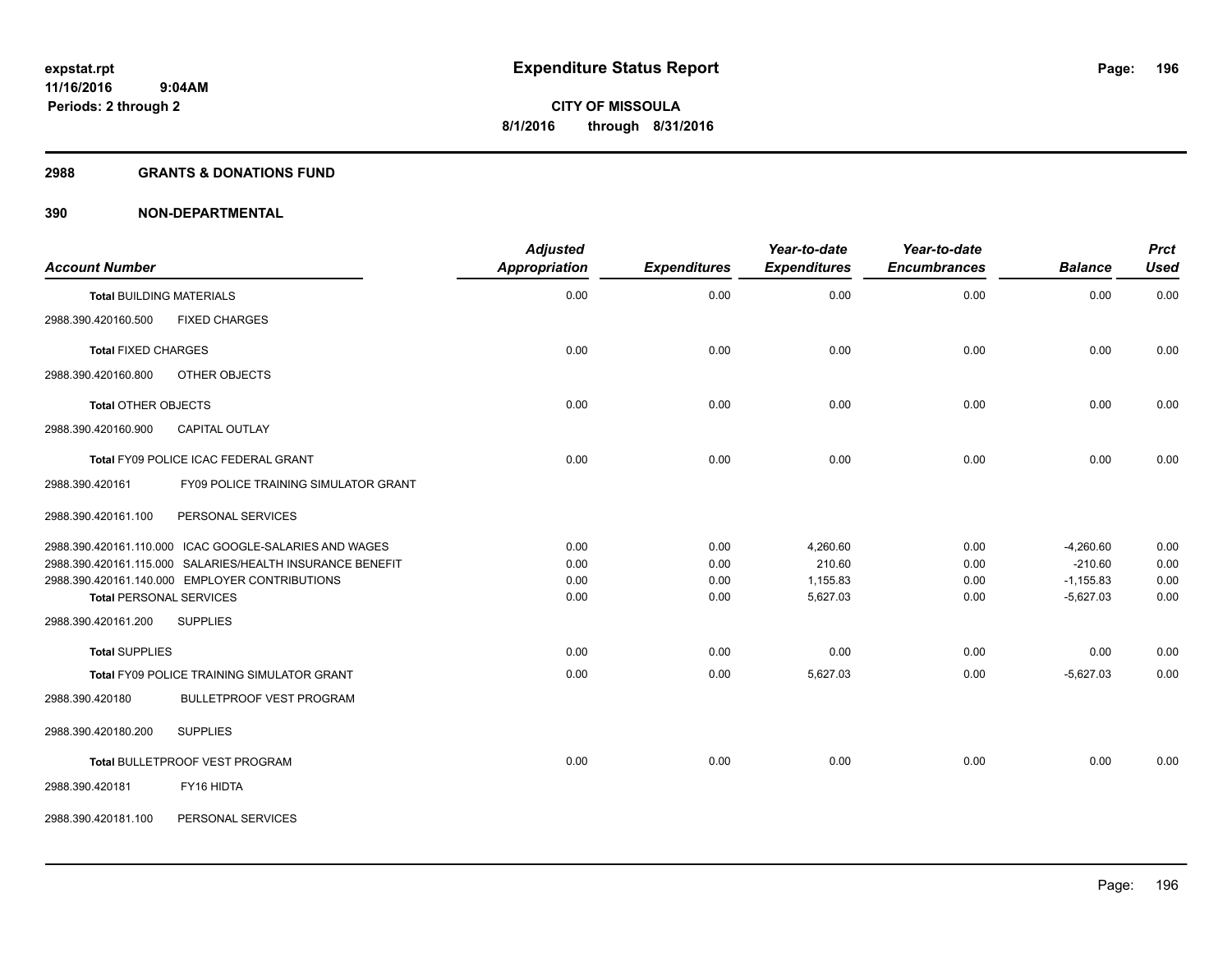#### **2988 GRANTS & DONATIONS FUND**

|                                |                                                           | <b>Adjusted</b>      |                     | Year-to-date        | Year-to-date        |                | <b>Prct</b> |
|--------------------------------|-----------------------------------------------------------|----------------------|---------------------|---------------------|---------------------|----------------|-------------|
| <b>Account Number</b>          |                                                           | <b>Appropriation</b> | <b>Expenditures</b> | <b>Expenditures</b> | <b>Encumbrances</b> | <b>Balance</b> | <b>Used</b> |
|                                | 2988.390.420181.120.000 FY12 HIDTA-OVERTIME/TERMINATION   | 0.00                 | 0.00                | 282.33              | 0.00                | $-282.33$      | 0.00        |
|                                | 2988.390.420181.140.000 FY12 HIDTA-EMPLOYER CONTRIBUTIONS | 0.00                 | 0.00                | 19.14               | 0.00                | $-19.14$       | 0.00        |
| <b>Total PERSONAL SERVICES</b> |                                                           | 0.00                 | 0.00                | 301.47              | 0.00                | $-301.47$      | 0.00        |
| 2988.390.420181.200            | <b>SUPPLIES</b>                                           |                      |                     |                     |                     |                |             |
| <b>Total SUPPLIES</b>          |                                                           | 0.00                 | 0.00                | 0.00                | 0.00                | 0.00           | 0.00        |
| 2988.390.420181.300            | PURCHASED SERVICES                                        |                      |                     |                     |                     |                |             |
|                                | 2988.390.420181.350.000 FY12 HIDTA-PROFESSIONAL SERVICES  | 0.00                 | 0.00                | 51.00               | 0.00                | $-51.00$       | 0.00        |
|                                | <b>Total PURCHASED SERVICES</b>                           | 0.00                 | 0.00                | 51.00               | 0.00                | $-51.00$       | 0.00        |
| 2988.390.420181.500            | <b>FIXED CHARGES</b>                                      |                      |                     |                     |                     |                |             |
|                                | 2988.390.420181.500.000 FACILITY LEASE-FIXED CHARGES      | 0.00                 | 0.00                | 5,669.70            | 0.00                | $-5,669.70$    | 0.00        |
| <b>Total FIXED CHARGES</b>     |                                                           | 0.00                 | 0.00                | 5,669.70            | 0.00                | $-5,669.70$    | 0.00        |
| 2988.390.420181.900            | <b>CAPITAL OUTLAY</b>                                     |                      |                     |                     |                     |                |             |
| <b>Total CAPITAL OUTLAY</b>    |                                                           | 0.00                 | 0.00                | 0.00                | 0.00                | 0.00           | 0.00        |
| Total FY16 HIDTA               |                                                           | 0.00                 | 0.00                | 6,022.17            | 0.00                | $-6,022.17$    | 0.00        |
| 2988.390.420184                | <b>DUI TASK FORCE GRANT</b>                               |                      |                     |                     |                     |                |             |
| 2988.390.420184.100            | PERSONAL SERVICES                                         |                      |                     |                     |                     |                |             |
| <b>Total PERSONAL SERVICES</b> |                                                           | 0.00                 | 0.00                | 0.00                | 0.00                | 0.00           | 0.00        |
| 2988.390.420184.200            | <b>SUPPLIES</b>                                           |                      |                     |                     |                     |                |             |
|                                | Total DUI TASK FORCE GRANT                                | 0.00                 | 0.00                | 0.00                | 0.00                | 0.00           | 0.00        |
| 2988.390.420185                | DUI - COPS IN SHOPS                                       |                      |                     |                     |                     |                |             |
| 2988.390.420185.100            | PERSONAL SERVICES                                         |                      |                     |                     |                     |                |             |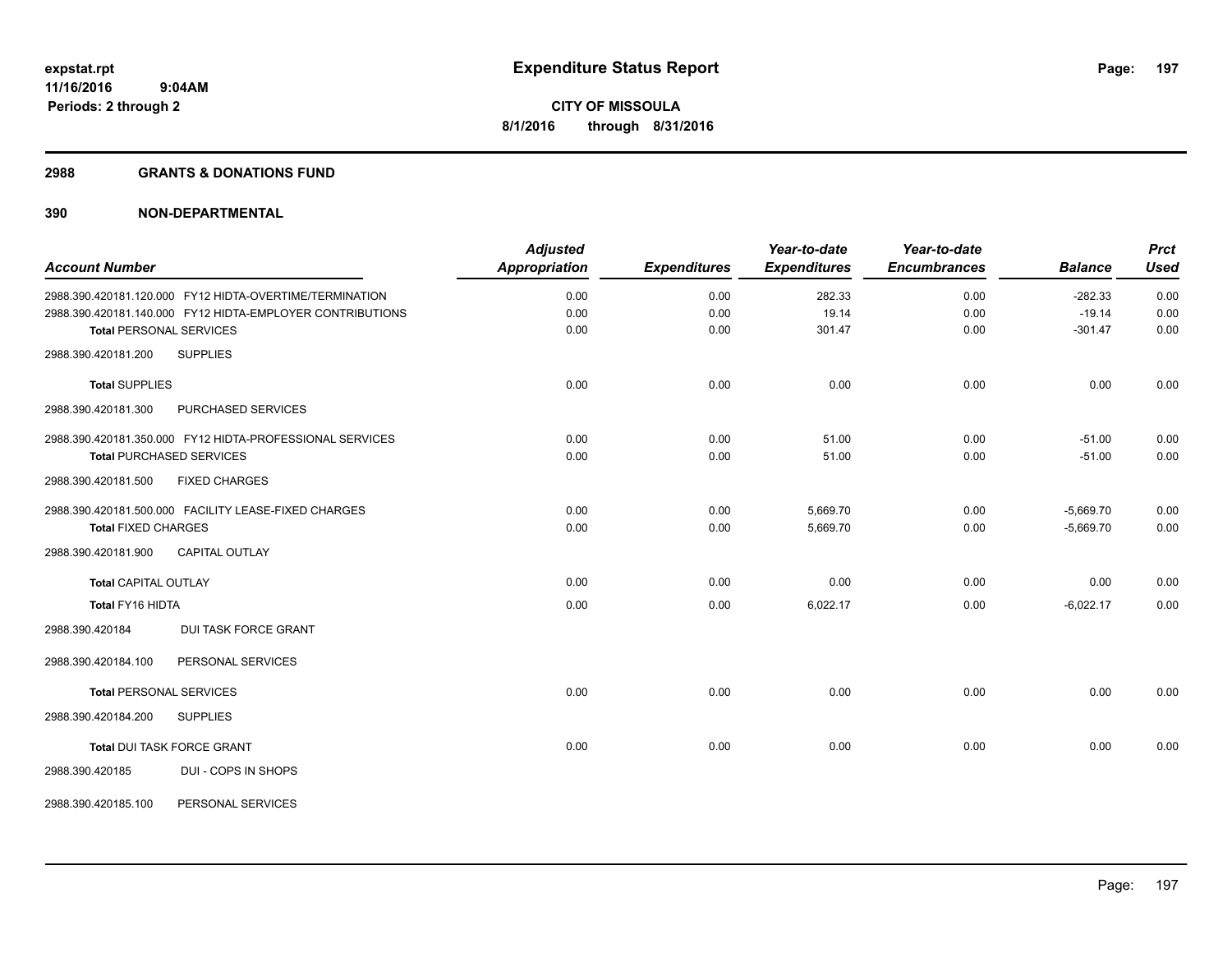#### **2988 GRANTS & DONATIONS FUND**

| <b>Account Number</b>          |                                                              | <b>Adjusted</b><br><b>Appropriation</b> | <b>Expenditures</b> | Year-to-date<br><b>Expenditures</b> | Year-to-date<br><b>Encumbrances</b> | <b>Balance</b>        | <b>Prct</b><br><b>Used</b> |
|--------------------------------|--------------------------------------------------------------|-----------------------------------------|---------------------|-------------------------------------|-------------------------------------|-----------------------|----------------------------|
| <b>Total PERSONAL SERVICES</b> |                                                              | 0.00                                    | 0.00                | 0.00                                | 0.00                                | 0.00                  | 0.00                       |
| 2988.390.420185.200            | <b>SUPPLIES</b>                                              |                                         |                     |                                     |                                     |                       |                            |
| Total DUI - COPS IN SHOPS      |                                                              | 0.00                                    | 0.00                | 0.00                                | 0.00                                | 0.00                  | 0.00                       |
| 2988.390.420186                | FY15 HITDA                                                   |                                         |                     |                                     |                                     |                       |                            |
| 2988.390.420186.100            | PERSONAL SERVICES                                            |                                         |                     |                                     |                                     |                       |                            |
| <b>Total PERSONAL SERVICES</b> |                                                              | 0.00                                    | 0.00                | 0.00                                | 0.00                                | 0.00                  | 0.00                       |
| 2988.390.420186.200            | <b>SUPPLIES</b>                                              |                                         |                     |                                     |                                     |                       |                            |
| <b>Total SUPPLIES</b>          |                                                              | 0.00                                    | 0.00                | 0.00                                | 0.00                                | 0.00                  | 0.00                       |
| 2988.390.420186.300            | PURCHASED SERVICES                                           |                                         |                     |                                     |                                     |                       |                            |
|                                | <b>Total PURCHASED SERVICES</b>                              | 0.00                                    | 0.00                | 0.00                                | 0.00                                | 0.00                  | 0.00                       |
| 2988.390.420186.500            | <b>FIXED CHARGES</b>                                         |                                         |                     |                                     |                                     |                       |                            |
| Total FY15 HITDA               |                                                              | 0.00                                    | 0.00                | 0.00                                | 0.00                                | 0.00                  | 0.00                       |
| 2988.390.420190                | STATE OT SEAT BELT GRANT                                     |                                         |                     |                                     |                                     |                       |                            |
| 2988.390.420190.100            | PERSONAL SERVICES                                            |                                         |                     |                                     |                                     |                       |                            |
|                                | 2988.390.420190.120.000 OVERTIME/TERMINATION - MDOT/SEATBELT | 0.00                                    | 0.00                | 393.49                              | 0.00                                | $-393.49$             | 0.00                       |
| <b>Total PERSONAL SERVICES</b> | 2988.390.420190.140.000 EMPLOYER CONTRIBUTIONS-MDOT/SEATBELT | 0.00<br>0.00                            | 0.00<br>0.00        | 25.64<br>419.13                     | 0.00<br>0.00                        | $-25.64$<br>$-419.13$ | 0.00<br>0.00               |
| 2988.390.420190.200            | <b>SUPPLIES</b>                                              |                                         |                     |                                     |                                     |                       |                            |
| <b>Total SUPPLIES</b>          |                                                              | 0.00                                    | 0.00                | 0.00                                | 0.00                                | 0.00                  | 0.00                       |
| 2988.390.420190.300            | PURCHASED SERVICES                                           |                                         |                     |                                     |                                     |                       |                            |
|                                | <b>Total PURCHASED SERVICES</b>                              | 0.00                                    | 0.00                | 0.00                                | 0.00                                | 0.00                  | 0.00                       |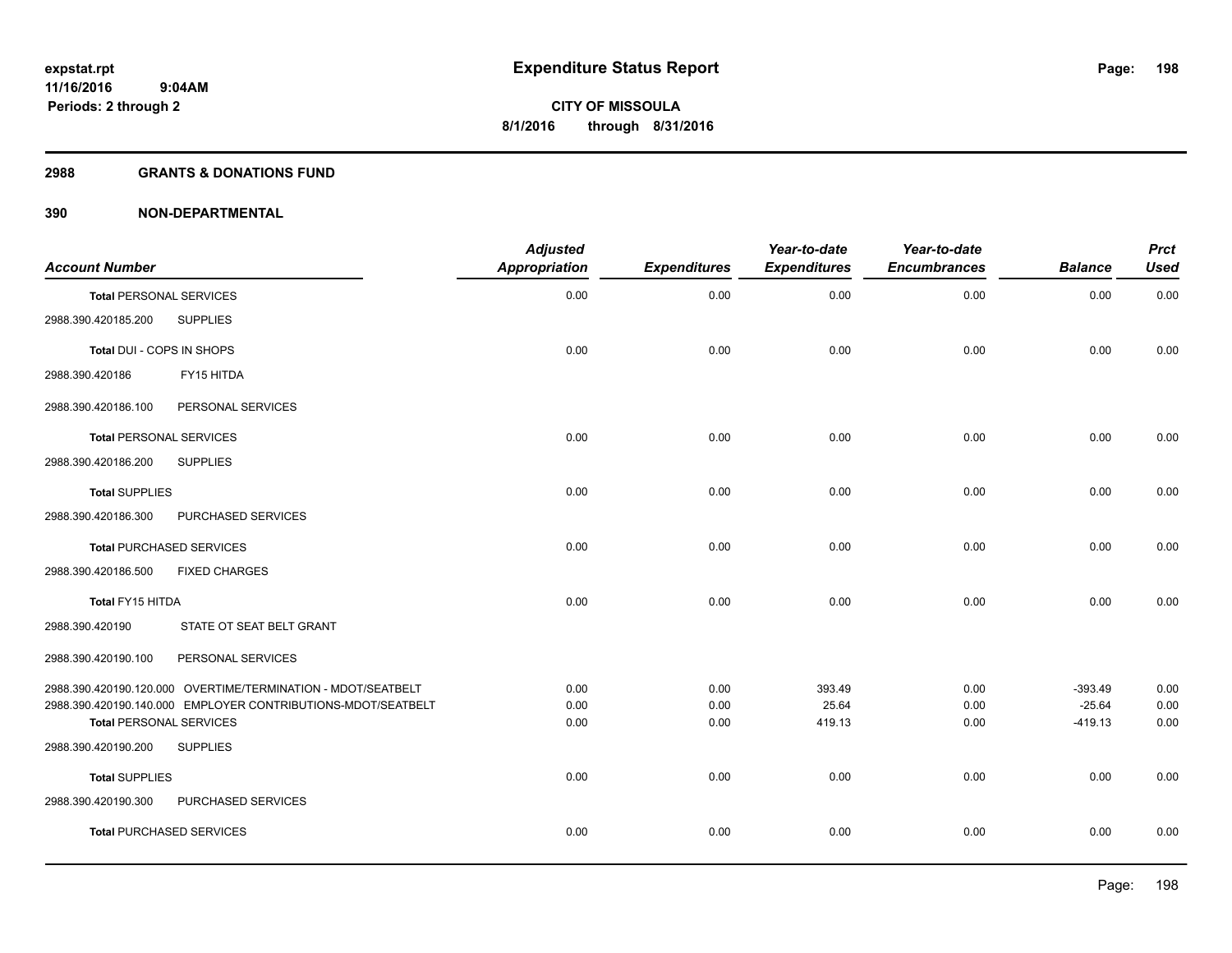#### **2988 GRANTS & DONATIONS FUND**

| Year-to-date<br><b>Prct</b><br><b>Encumbrances</b><br><b>Balance</b><br><b>Used</b> | Year-to-date<br><b>Expenditures</b> | <b>Expenditures</b> | <b>Adjusted</b><br><b>Appropriation</b> |                                      | <b>Account Number</b>           |
|-------------------------------------------------------------------------------------|-------------------------------------|---------------------|-----------------------------------------|--------------------------------------|---------------------------------|
|                                                                                     |                                     |                     |                                         |                                      |                                 |
| 0.00<br>0.00<br>$-419.13$                                                           | 419.13                              | 0.00                | 0.00                                    | Total STATE OT SEAT BELT GRANT       |                                 |
|                                                                                     |                                     |                     |                                         | HIDTA INITIATIVE                     | 2988.390.420191                 |
|                                                                                     |                                     |                     |                                         | PERSONAL SERVICES                    | 2988.390.420191.100             |
| 0.00<br>0.00<br>0.00                                                                | 0.00                                | 0.00                | 0.00                                    |                                      | Total HIDTA INITIATIVE          |
|                                                                                     |                                     |                     |                                         | UNDERAGE DRINKING GRANT              | 2988.390.420192                 |
|                                                                                     |                                     |                     |                                         | PERSONAL SERVICES                    | 2988.390.420192.100             |
| 0.00<br>0.00<br>0.00                                                                | 0.00                                | 0.00                | 0.00                                    | Total UNDERAGE DRINKING GRANT        |                                 |
|                                                                                     |                                     |                     |                                         | FY13 HIDTA                           | 2988.390.420193                 |
|                                                                                     |                                     |                     |                                         | PERSONAL SERVICES                    | 2988.390.420193.100             |
| 0.00<br>0.00<br>0.00                                                                | 0.00                                | 0.00                | 0.00                                    |                                      | <b>Total PERSONAL SERVICES</b>  |
|                                                                                     |                                     |                     |                                         | <b>SUPPLIES</b>                      | 2988.390.420193.200             |
| 0.00<br>0.00<br>0.00                                                                | 0.00                                | 0.00                | 0.00                                    |                                      | <b>Total SUPPLIES</b>           |
|                                                                                     |                                     |                     |                                         | PURCHASED SERVICES                   | 2988.390.420193.300             |
| 0.00<br>0.00<br>0.00                                                                | 0.00                                | 0.00                | 0.00                                    |                                      | <b>Total PURCHASED SERVICES</b> |
|                                                                                     |                                     |                     |                                         | <b>FIXED CHARGES</b>                 | 2988.390.420193.500             |
| 0.00<br>0.00<br>0.00                                                                | 0.00                                | 0.00                | 0.00                                    |                                      | Total FY13 HIDTA                |
|                                                                                     |                                     |                     |                                         | UNDERAGE DRINKING GRANT              | 2988.390.420194                 |
|                                                                                     |                                     |                     |                                         | PERSONAL SERVICES                    | 2988.390.420194.100             |
| 0.00<br>0.00<br>0.00                                                                | 0.00                                | 0.00                | 0.00                                    | <b>Total UNDERAGE DRINKING GRANT</b> |                                 |
|                                                                                     |                                     |                     |                                         |                                      |                                 |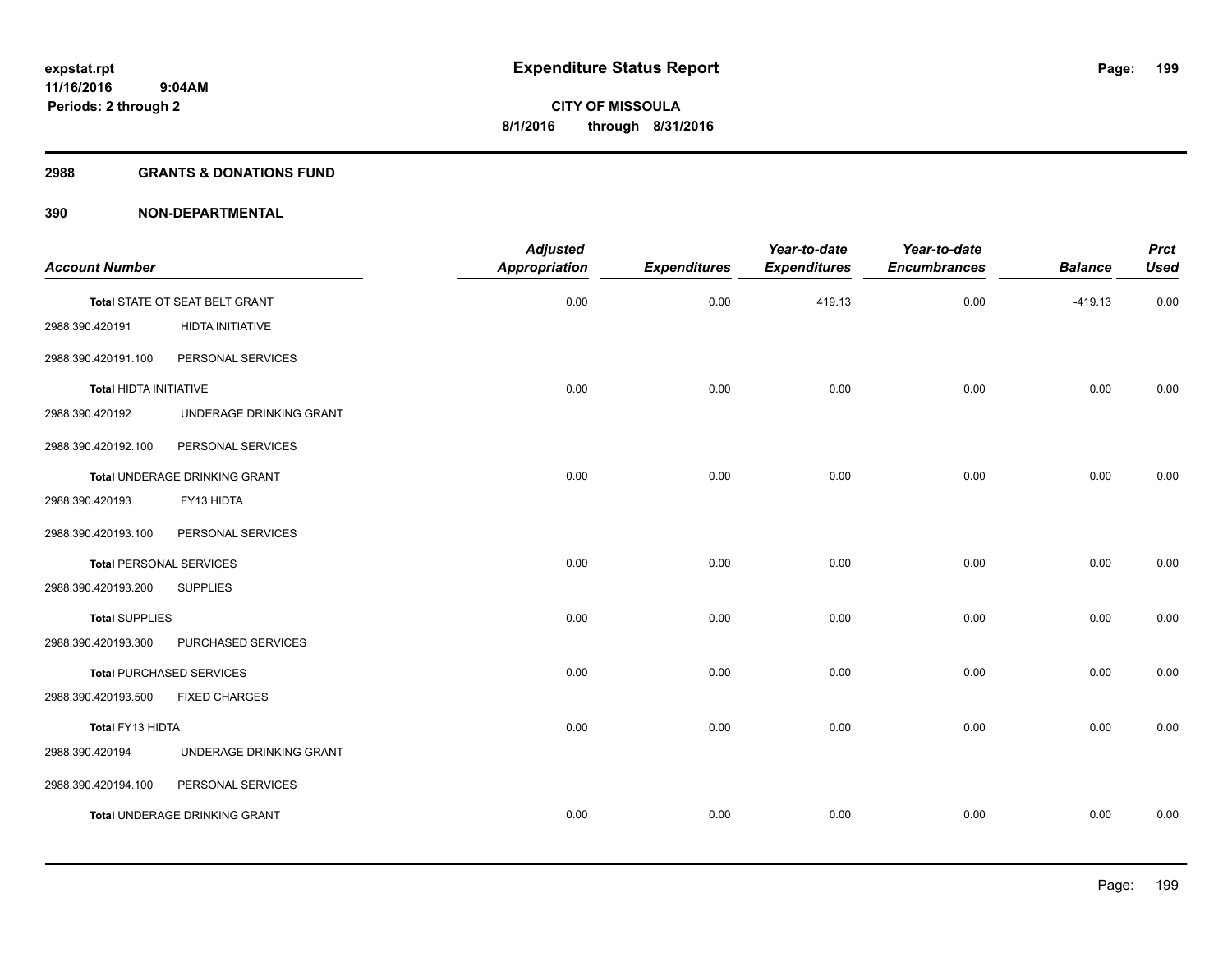#### **2988 GRANTS & DONATIONS FUND**

|                            |                                 | <b>Adjusted</b>      |                     | Year-to-date        | Year-to-date        |                | <b>Prct</b> |
|----------------------------|---------------------------------|----------------------|---------------------|---------------------|---------------------|----------------|-------------|
| <b>Account Number</b>      |                                 | <b>Appropriation</b> | <b>Expenditures</b> | <b>Expenditures</b> | <b>Encumbrances</b> | <b>Balance</b> | <b>Used</b> |
| 2988.390.420195            | FY09 HIDTA                      |                      |                     |                     |                     |                |             |
| 2988.390.420195.100        | PERSONAL SERVICES               |                      |                     |                     |                     |                |             |
|                            | <b>Total PERSONAL SERVICES</b>  | 0.00                 | 0.00                | 0.00                | 0.00                | 0.00           | 0.00        |
| 2988.390.420195.200        | <b>SUPPLIES</b>                 |                      |                     |                     |                     |                |             |
| <b>Total SUPPLIES</b>      |                                 | 0.00                 | 0.00                | 0.00                | 0.00                | 0.00           | 0.00        |
| 2988.390.420195.300        | PURCHASED SERVICES              |                      |                     |                     |                     |                |             |
|                            | <b>Total PURCHASED SERVICES</b> | 0.00                 | 0.00                | 0.00                | 0.00                | 0.00           | 0.00        |
| 2988.390.420195.500        | <b>FIXED CHARGES</b>            |                      |                     |                     |                     |                |             |
| Total FY09 HIDTA           |                                 | 0.00                 | 0.00                | 0.00                | 0.00                | 0.00           | 0.00        |
| 2988.390.420196            | <b>HIDTA 2010</b>               |                      |                     |                     |                     |                |             |
| 2988.390.420196.100        | PERSONAL SERVICES               |                      |                     |                     |                     |                |             |
|                            | <b>Total PERSONAL SERVICES</b>  | 0.00                 | 0.00                | 0.00                | 0.00                | 0.00           | 0.00        |
| 2988.390.420196.200        | <b>SUPPLIES</b>                 |                      |                     |                     |                     |                |             |
| <b>Total SUPPLIES</b>      |                                 | 0.00                 | 0.00                | 0.00                | 0.00                | 0.00           | 0.00        |
| 2988.390.420196.300        | PURCHASED SERVICES              |                      |                     |                     |                     |                |             |
|                            | <b>Total PURCHASED SERVICES</b> | 0.00                 | 0.00                | 0.00                | 0.00                | 0.00           | 0.00        |
| 2988.390.420196.500        | <b>FIXED CHARGES</b>            |                      |                     |                     |                     |                |             |
| <b>Total FIXED CHARGES</b> |                                 | 0.00                 | 0.00                | 0.00                | 0.00                | 0.00           | 0.00        |
| 2988.390.420196.900        | CAPITAL OUTLAY                  |                      |                     |                     |                     |                |             |
| Total HIDTA 2010           |                                 | 0.00                 | 0.00                | 0.00                | 0.00                | 0.00           | 0.00        |
|                            |                                 |                      |                     |                     |                     |                |             |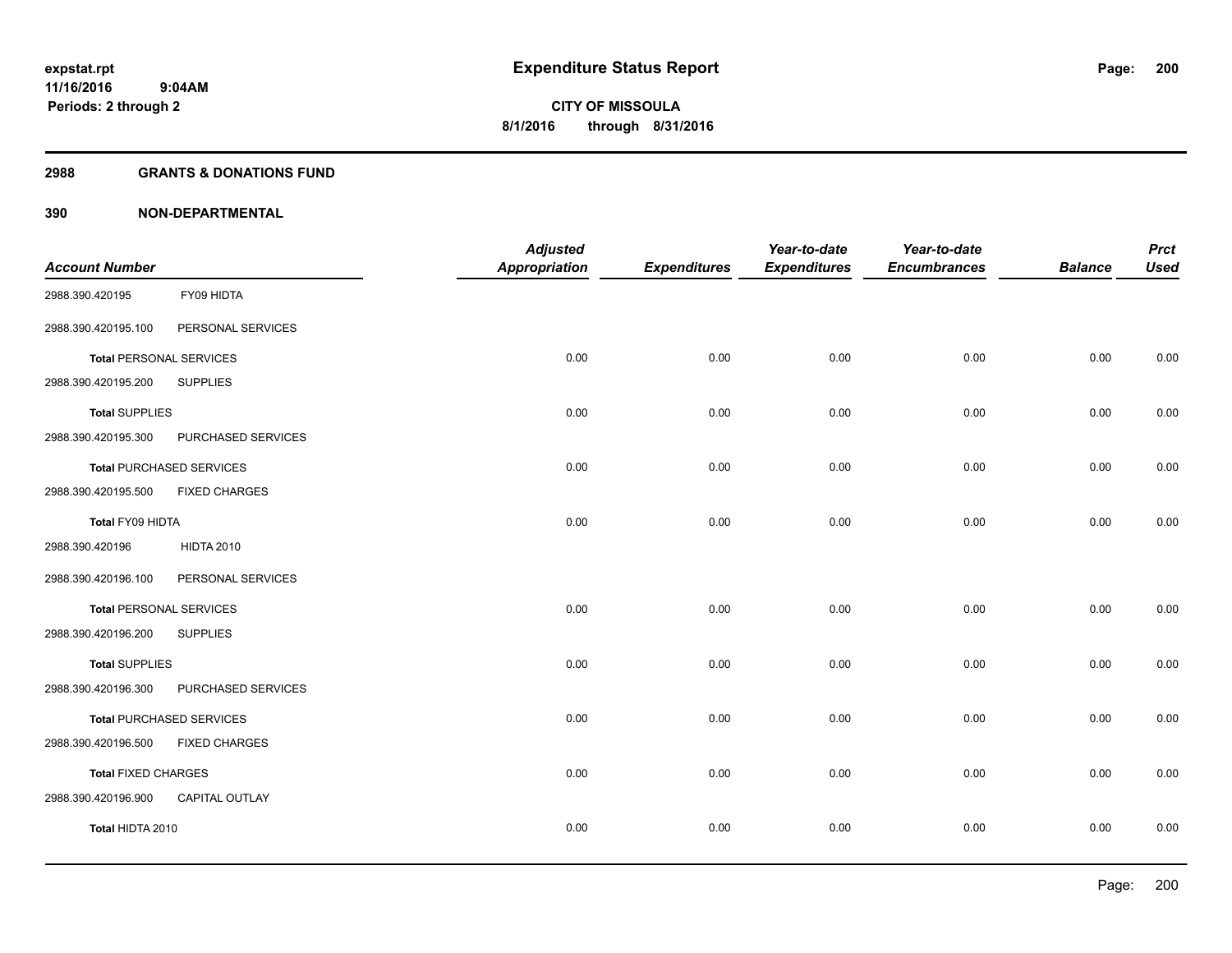#### **2988 GRANTS & DONATIONS FUND**

| <b>Account Number</b>         |                                   | <b>Adjusted</b><br><b>Appropriation</b> | <b>Expenditures</b> | Year-to-date<br><b>Expenditures</b> | Year-to-date<br><b>Encumbrances</b> | <b>Balance</b> | <b>Prct</b><br><b>Used</b> |
|-------------------------------|-----------------------------------|-----------------------------------------|---------------------|-------------------------------------|-------------------------------------|----------------|----------------------------|
| 2988.390.420432               | <b>FIRE EXPLORERS</b>             |                                         |                     |                                     |                                     |                |                            |
| 2988.390.420432.700           | <b>GRANTS &amp; CONTRIBUTIONS</b> |                                         |                     |                                     |                                     |                |                            |
| <b>Total FIRE EXPLORERS</b>   |                                   | 0.00                                    | 0.00                | 0.00                                | 0.00                                | 0.00           | 0.00                       |
| 2988.390.420433               | <b>COMBAT CHALLENGE</b>           |                                         |                     |                                     |                                     |                |                            |
| 2988.390.420433.200           | <b>SUPPLIES</b>                   |                                         |                     |                                     |                                     |                |                            |
| <b>Total SUPPLIES</b>         |                                   | 0.00                                    | 0.00                | 0.00                                | 0.00                                | 0.00           | 0.00                       |
| 2988.390.420433.300           | PURCHASED SERVICES                |                                         |                     |                                     |                                     |                |                            |
|                               | <b>Total PURCHASED SERVICES</b>   | 0.00                                    | 0.00                | 0.00                                | 0.00                                | 0.00           | 0.00                       |
| 2988.390.420433.700           | <b>GRANTS &amp; CONTRIBUTIONS</b> |                                         |                     |                                     |                                     |                |                            |
| <b>Total COMBAT CHALLENGE</b> |                                   | 0.00                                    | 0.00                | 0.00                                | 0.00                                | 0.00           | 0.00                       |
| 2988.390.430100               | <b>GREEN BLOCKS PILOT PROJECT</b> |                                         |                     |                                     |                                     |                |                            |
| 2988.390.430100.300           | PURCHASED SERVICES                |                                         |                     |                                     |                                     |                |                            |
|                               | Total PURCHASED SERVICES          | 0.00                                    | 0.00                | 0.00                                | 0.00                                | 0.00           | 0.00                       |
| 2988.390.430100.700           | <b>GRANTS &amp; CONTRIBUTIONS</b> |                                         |                     |                                     |                                     |                |                            |
|                               | Total GREEN BLOCKS PILOT PROJECT  | 0.00                                    | 0.00                | 0.00                                | 0.00                                | 0.00           | 0.00                       |
| 2988.390.430230               | STREET RESTORATION                |                                         |                     |                                     |                                     |                |                            |
| 2988.390.430230.900           | CAPITAL OUTLAY                    |                                         |                     |                                     |                                     |                |                            |
|                               | <b>Total STREET RESTORATION</b>   | 0.00                                    | 0.00                | 0.00                                | 0.00                                | 0.00           | 0.00                       |
| 2988.390.430243               | SCHILLING ST FOOT BRIDGE          |                                         |                     |                                     |                                     |                |                            |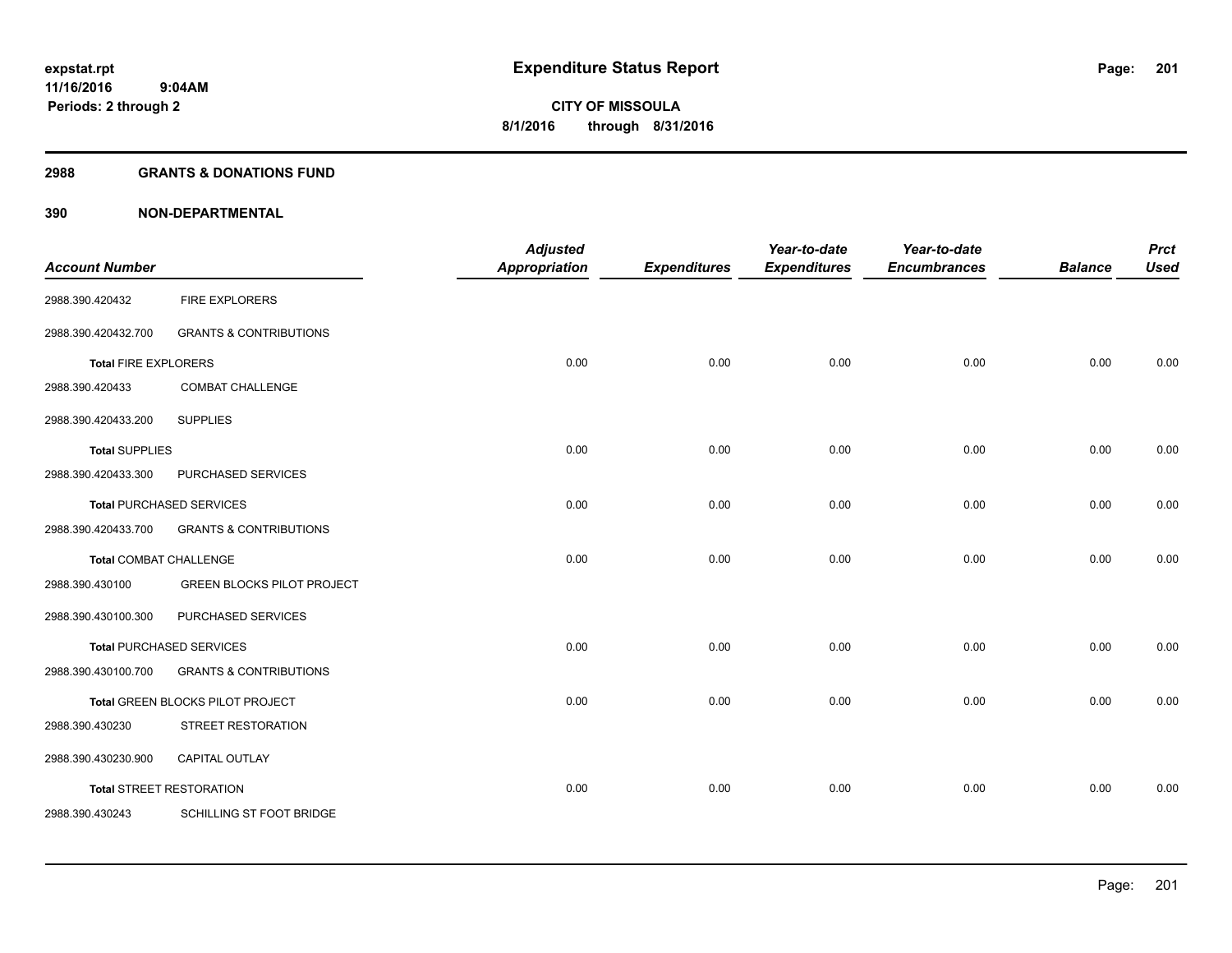#### **2988 GRANTS & DONATIONS FUND**

| <b>Account Number</b>  |                                         | <b>Adjusted</b><br><b>Appropriation</b> | <b>Expenditures</b> | Year-to-date<br><b>Expenditures</b> | Year-to-date<br><b>Encumbrances</b> | <b>Balance</b> | <b>Prct</b><br><b>Used</b> |
|------------------------|-----------------------------------------|-----------------------------------------|---------------------|-------------------------------------|-------------------------------------|----------------|----------------------------|
| 2988.390.430243.200    | <b>SUPPLIES</b>                         |                                         |                     |                                     |                                     |                |                            |
|                        | Total SCHILLING ST FOOT BRIDGE          | 0.00                                    | 0.00                | 0.00                                | 0.00                                | 0.00           | 0.00                       |
| 2988.390.430300        | <b>EECBG</b>                            |                                         |                     |                                     |                                     |                |                            |
| 2988.390.430300.300    | PURCHASED SERVICES                      |                                         |                     |                                     |                                     |                |                            |
| <b>Total EECBG</b>     |                                         | 0.00                                    | 0.00                | 0.00                                | 0.00                                | 0.00           | 0.00                       |
| 2988.390.470404        | <b>BROWNFIELDS CLEANUP RLF</b>          |                                         |                     |                                     |                                     |                |                            |
| 2988.390.470404.700    | <b>GRANTS &amp; CONTRIBUTIONS</b>       |                                         |                     |                                     |                                     |                |                            |
|                        | <b>Total GRANTS &amp; CONTRIBUTIONS</b> | 0.00                                    | 0.00                | 0.00                                | 0.00                                | 0.00           | 0.00                       |
| 2988.390.470404.800    | OTHER OBJECTS                           |                                         |                     |                                     |                                     |                |                            |
|                        | Total BROWNFIELDS CLEANUP RLF           | 0.00                                    | 0.00                | 0.00                                | 0.00                                | 0.00           | 0.00                       |
| 2988.390.470405        | <b>BROWNFIELDS ASSESSMENT</b>           |                                         |                     |                                     |                                     |                |                            |
| 2988.390.470405.700    | <b>GRANTS &amp; CONTRIBUTIONS</b>       |                                         |                     |                                     |                                     |                |                            |
|                        | <b>Total GRANTS &amp; CONTRIBUTIONS</b> | 0.00                                    | 0.00                | 0.00                                | 0.00                                | 0.00           | 0.00                       |
| 2988.390.470405.800    | OTHER OBJECTS                           |                                         |                     |                                     |                                     |                |                            |
|                        | Total BROWNFIELDS ASSESSMENT            | 0.00                                    | 0.00                | 0.00                                | 0.00                                | 0.00           | 0.00                       |
| Total NON-DEPARTMENTAL |                                         | 0.00                                    | 0.00                | 12,068.33                           | 0.00                                | $-12,068.33$   | 0.00                       |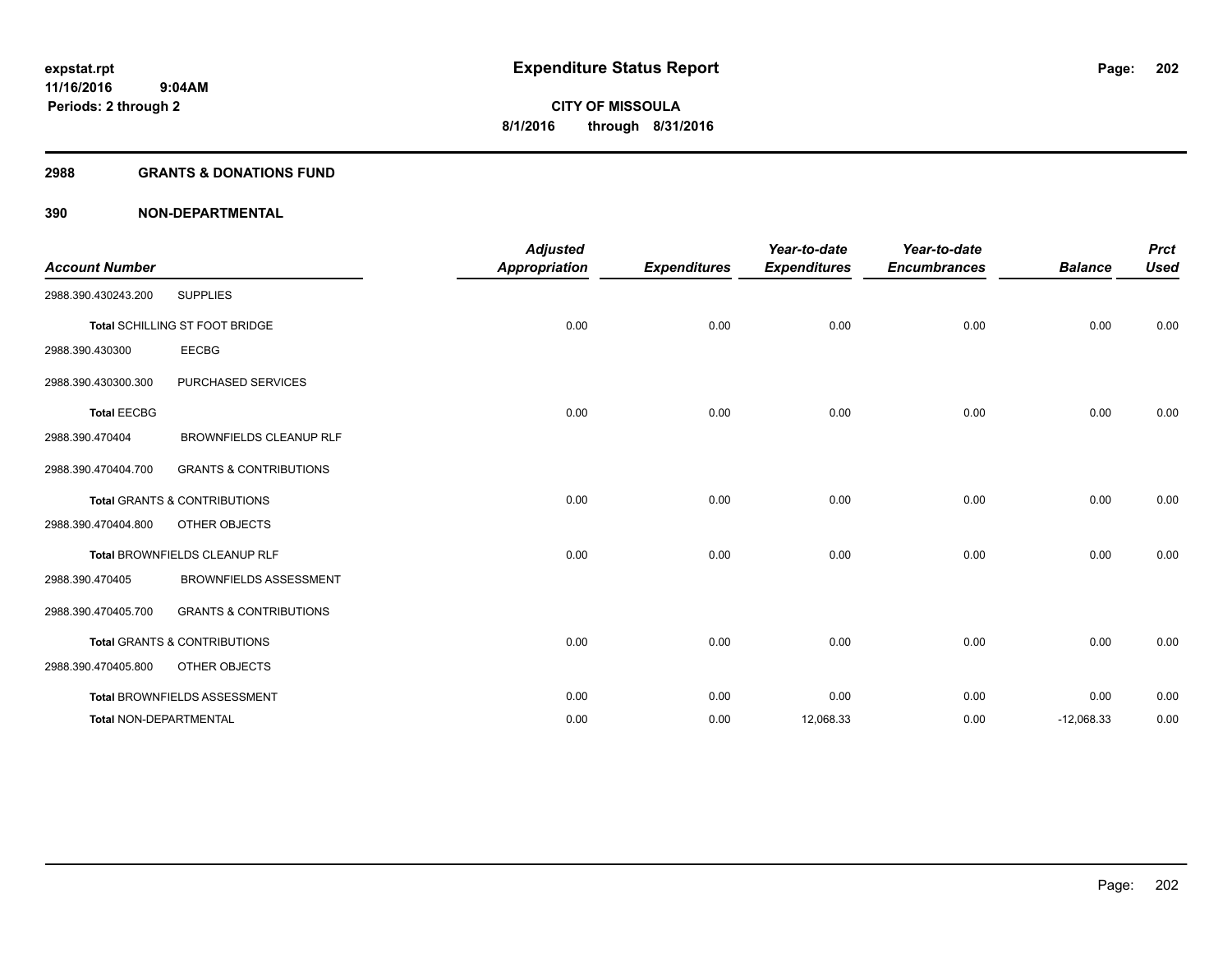#### **2988 GRANTS & DONATIONS FUND**

### **400 ENTITLEMENT GRANTS**

| <b>Account Number</b>           |                                          | <b>Adjusted</b><br><b>Appropriation</b> | <b>Expenditures</b> | Year-to-date<br><b>Expenditures</b> | Year-to-date<br><b>Encumbrances</b> | <b>Balance</b> | <b>Prct</b><br>Used |
|---------------------------------|------------------------------------------|-----------------------------------------|---------------------|-------------------------------------|-------------------------------------|----------------|---------------------|
| 2988.400.470322                 | RIVERTOP RENEWABLES/BSTFG                |                                         |                     |                                     |                                     |                |                     |
| 2988.400.470322.700             | <b>GRANTS &amp; CONTRIBUTIONS</b>        |                                         |                     |                                     |                                     |                |                     |
| <b>Total ENTITLEMENT GRANTS</b> |                                          | 0.00                                    | 0.00                | 0.00                                | 0.00                                | 0.00           | 0.00                |
|                                 | <b>Total GRANTS &amp; DONATIONS FUND</b> | 0.00                                    | 0.00                | 12.068.33                           | 0.00                                | $-12.068.33$   | 0.00                |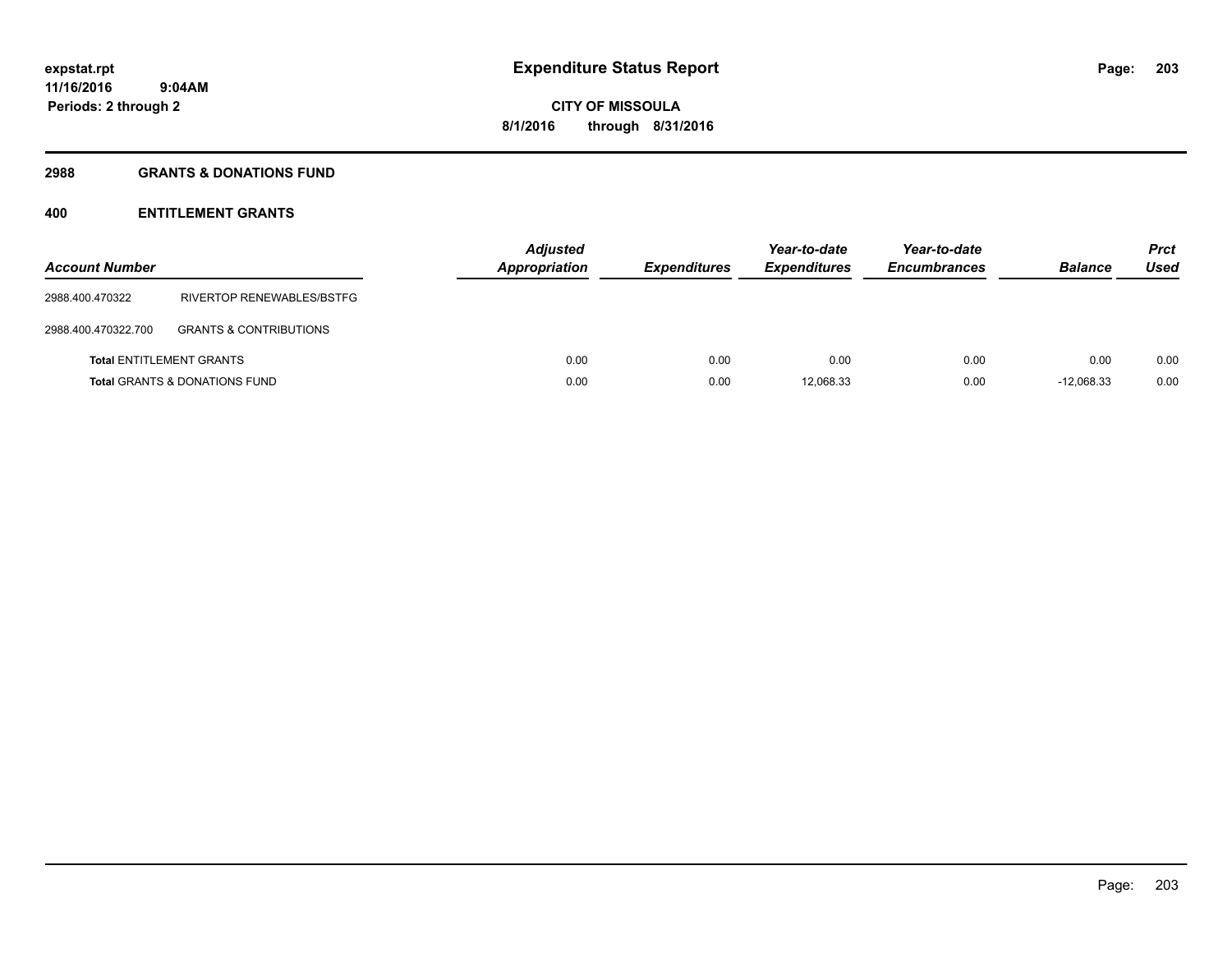**11/16/2016 9:04AM Periods: 2 through 2**

**CITY OF MISSOULA 8/1/2016 through 8/31/2016**

#### **2989 POLICE GRANTS & DONATIONS**

| <b>Account Number</b>                                                 |                                               | <b>Adjusted</b><br><b>Appropriation</b> | <b>Expenditures</b>        | Year-to-date<br><b>Expenditures</b> | Year-to-date<br><b>Encumbrances</b> | <b>Balance</b>                      | <b>Prct</b><br><b>Used</b> |
|-----------------------------------------------------------------------|-----------------------------------------------|-----------------------------------------|----------------------------|-------------------------------------|-------------------------------------|-------------------------------------|----------------------------|
| 2989.290.420000                                                       | PUBLIC SAFETY                                 |                                         |                            |                                     |                                     |                                     |                            |
| 2989.290.420000.700                                                   | <b>GRANTS &amp; CONTRIBUTIONS</b>             |                                         |                            |                                     |                                     |                                     |                            |
| <b>Total PUBLIC SAFETY</b>                                            |                                               | 0.00                                    | 0.00                       | 0.00                                | 0.00                                | 0.00                                | 0.00                       |
| 2989.290.420143                                                       | <b>ANTI-GRAFFITI</b>                          |                                         |                            |                                     |                                     |                                     |                            |
| 2989.290.420143.200                                                   | <b>SUPPLIES</b>                               |                                         |                            |                                     |                                     |                                     |                            |
| 2989.290.420143.210.000 OFFICE SUPPLIES<br><b>Total ANTI-GRAFFITI</b> |                                               | 0.00<br>0.00                            | 299.99<br>299.99           | 299.99<br>299.99                    | 0.00<br>0.00                        | $-299.99$<br>$-299.99$              | 0.00<br>0.00               |
| 2989.290.420144                                                       | <b>BIAS CRIME CAMPAIGN</b>                    |                                         |                            |                                     |                                     |                                     |                            |
| 2989.290.420144.300                                                   | PURCHASED SERVICES                            |                                         |                            |                                     |                                     |                                     |                            |
| <b>Total BIAS CRIME CAMPAIGN</b>                                      |                                               | 0.00                                    | 0.00                       | 0.00                                | 0.00                                | 0.00                                | 0.00                       |
| 2989.290.420150                                                       | STATE EQUIPMENT GRANT                         |                                         |                            |                                     |                                     |                                     |                            |
| 2989.290.420150.200                                                   | <b>SUPPLIES</b>                               |                                         |                            |                                     |                                     |                                     |                            |
|                                                                       | Total STATE EQUIPMENT GRANT                   | 0.00                                    | 0.00                       | 0.00                                | 0.00                                | 0.00                                | 0.00                       |
| 2989.290.420160                                                       | <b>ICAC</b>                                   |                                         |                            |                                     |                                     |                                     |                            |
| 2989.290.420160.100                                                   | PERSONAL SERVICES                             |                                         |                            |                                     |                                     |                                     |                            |
| <b>Total PERSONAL SERVICES</b>                                        |                                               | 0.00                                    | 0.00                       | 0.00                                | 0.00                                | 0.00                                | 0.00                       |
| 2989.290.420160.300                                                   | PURCHASED SERVICES                            |                                         |                            |                                     |                                     |                                     |                            |
| 2989.290.420160.370.000 TRAVEL<br><b>Total ICAC</b>                   | 2989.290.420160.350.000 PROFESSIONAL SERVICES | 0.00<br>0.00<br>0.00                    | 229.93<br>114.96<br>344.89 | 229.93<br>114.96<br>344.89          | 0.00<br>0.00<br>0.00                | $-229.93$<br>$-114.96$<br>$-344.89$ | 0.00<br>0.00<br>0.00       |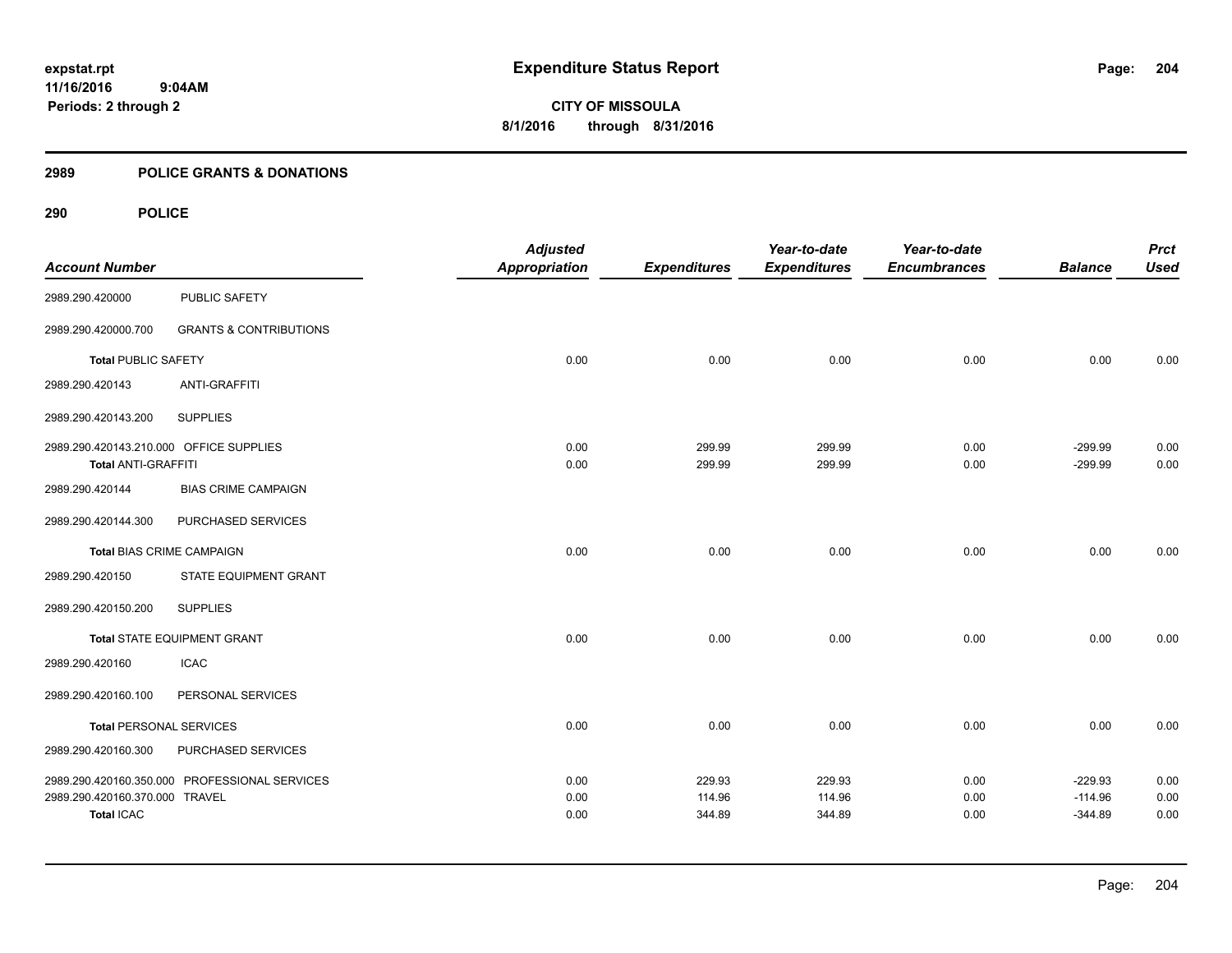#### **2989 POLICE GRANTS & DONATIONS**

| <b>Account Number</b>                   |                                                           | <b>Adjusted</b><br><b>Appropriation</b> | <b>Expenditures</b> | Year-to-date<br><b>Expenditures</b> | Year-to-date<br><b>Encumbrances</b> | <b>Balance</b> | <b>Prct</b><br><b>Used</b> |
|-----------------------------------------|-----------------------------------------------------------|-----------------------------------------|---------------------|-------------------------------------|-------------------------------------|----------------|----------------------------|
| 2989.290.420161                         | ICAC GOOGLE                                               |                                         |                     |                                     |                                     |                |                            |
| 2989.290.420161.100                     | PERSONAL SERVICES                                         |                                         |                     |                                     |                                     |                |                            |
|                                         | 2989.290.420161.110.000 SALARIES AND WAGES                | 0.00                                    | 5,349.24            | 5.349.24                            | 0.00                                | $-5,349.24$    | 0.00                       |
|                                         | 2989.290.420161.115.000 SALARIES/HEALTH INSURANCE BENEFIT | 0.00                                    | 702.00              | 702.00                              | 0.00                                | $-702.00$      | 0.00                       |
|                                         | 2989.290.420161.120.000 OVERTIME/TERMINATION              | 0.00                                    | 929.97              | 929.97                              | 0.00                                | $-929.97$      | 0.00                       |
| 2989.290.420161.130.000 OTHER           |                                                           | 0.00                                    | 700.00              | 700.00                              | 0.00                                | $-700.00$      | 0.00                       |
|                                         | 2989.290.420161.133.000 EDUCATION COMPENSATION            | 0.00                                    | 20.00               | 20.00                               | 0.00                                | $-20.00$       | 0.00                       |
|                                         | 2989.290.420161.140.000 EMPLOYER CONTRIBUTIONS            | 0.00                                    | 1,423.49            | 1,423.49                            | 0.00                                | $-1,423.49$    | 0.00                       |
| Total ICAC GOOGLE                       |                                                           | 0.00                                    | 9,124.70            | 9,124.70                            | 0.00                                | $-9,124.70$    | 0.00                       |
| 2989.290.420180                         | <b>BULLETPROOF VEST PROGRAM</b>                           |                                         |                     |                                     |                                     |                |                            |
| 2989.290.420180.200                     | <b>SUPPLIES</b>                                           |                                         |                     |                                     |                                     |                |                            |
|                                         | <b>Total BULLETPROOF VEST PROGRAM</b>                     | 0.00                                    | 0.00                | 0.00                                | 0.00                                | 0.00           | 0.00                       |
| 2989.290.420181                         | 2016 HIDTA                                                |                                         |                     |                                     |                                     |                |                            |
| 2989.290.420181.100                     | PERSONAL SERVICES                                         |                                         |                     |                                     |                                     |                |                            |
|                                         | 2989.290.420181.120.000 OVERTIME/TERMINATION              | 0.00                                    | 381.42              | 491.17                              | 0.00                                | $-491.17$      | 0.00                       |
|                                         | 2989.290.420181.140.000 EMPLOYER CONTRIBUTIONS            | 0.00                                    | 25.64               | 33.34                               | 0.00                                | $-33.34$       | 0.00                       |
| <b>Total PERSONAL SERVICES</b>          |                                                           | 0.00                                    | 407.06              | 524.51                              | 0.00                                | $-524.51$      | 0.00                       |
| 2989.290.420181.200                     | <b>SUPPLIES</b>                                           |                                         |                     |                                     |                                     |                |                            |
| 2989.290.420181.210.000 OFFICE SUPPLIES |                                                           | 0.00                                    | 111.78              | 111.78                              | 0.00                                | $-111.78$      | 0.00                       |
|                                         | 2989.290.420181.220.000 OPERATING SUPPLIES                | 0.00                                    | 45.00               | 45.00                               | 0.00                                | $-45.00$       | 0.00                       |
| <b>Total SUPPLIES</b>                   |                                                           | 0.00                                    | 156.78              | 156.78                              | 0.00                                | $-156.78$      | 0.00                       |
| 2989.290.420181.300                     | PURCHASED SERVICES                                        |                                         |                     |                                     |                                     |                |                            |
|                                         | 2989.290.420181.344.000 TELEPHONE SERVICE                 | 0.00                                    | 498.16              | 498.16                              | 0.00                                | $-498.16$      | 0.00                       |
|                                         | 2989.290.420181.350.000 PROFESSIONAL SERVICES             | 0.00                                    | 451.00              | 451.00                              | 0.00                                | $-451.00$      | 0.00                       |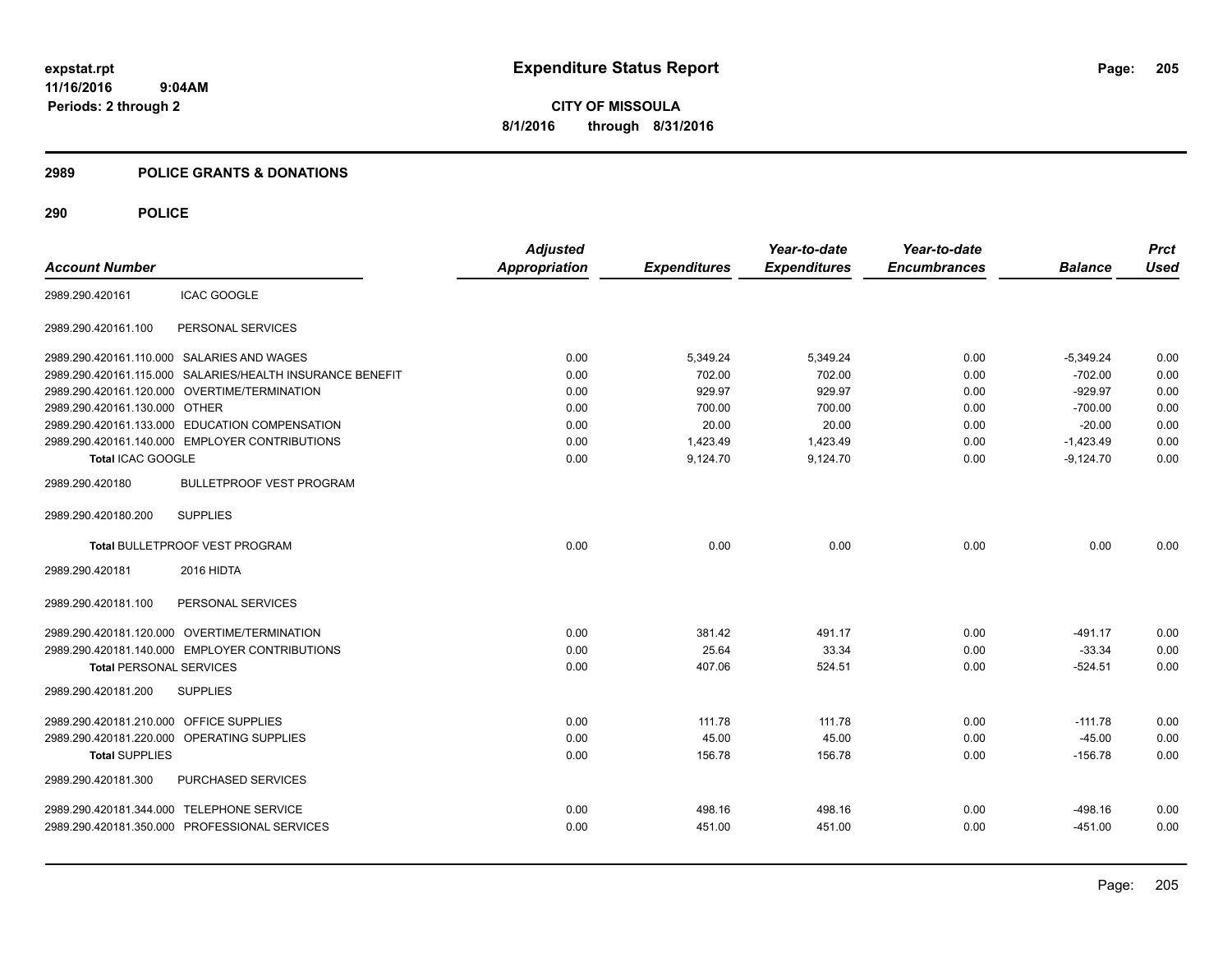#### **2989 POLICE GRANTS & DONATIONS**

| <b>Account Number</b>                          | <b>Adjusted</b><br>Appropriation | <b>Expenditures</b> | Year-to-date<br><b>Expenditures</b> | Year-to-date<br><b>Encumbrances</b> | <b>Balance</b> | <b>Prct</b><br><b>Used</b> |
|------------------------------------------------|----------------------------------|---------------------|-------------------------------------|-------------------------------------|----------------|----------------------------|
| <b>Total PURCHASED SERVICES</b>                | 0.00                             | 949.16              | 949.16                              | 0.00                                | $-949.16$      | 0.00                       |
| 2989.290.420181.500<br><b>FIXED CHARGES</b>    |                                  |                     |                                     |                                     |                |                            |
| 2989.290.420181.500.000 FIXED CHARGES          | 0.00                             | 5,669.70            | 11,339.40                           | 0.00                                | $-11,339.40$   | 0.00                       |
| <b>Total FIXED CHARGES</b>                     | 0.00                             | 5,669.70            | 11,339.40                           | 0.00                                | $-11,339.40$   | 0.00                       |
| Total 2016 HIDTA                               | 0.00                             | 7,182.70            | 12,969.85                           | 0.00                                | $-12,969.85$   | 0.00                       |
| <b>DUI TASK FORCES</b><br>2989.290.420184      |                                  |                     |                                     |                                     |                |                            |
| 2989.290.420184.100<br>PERSONAL SERVICES       |                                  |                     |                                     |                                     |                |                            |
| <b>Total DUI TASK FORCES</b>                   | 0.00                             | 0.00                | 0.00                                | 0.00                                | 0.00           | 0.00                       |
| STATE OT SEAT BELT GRANT<br>2989.290.420190    |                                  |                     |                                     |                                     |                |                            |
| PERSONAL SERVICES<br>2989.290.420190.100       |                                  |                     |                                     |                                     |                |                            |
| 2989.290.420190.110.113 SALARIES AND WAGES     | 0.00                             | 0.00                | 248.53                              | 0.00                                | $-248.53$      | 0.00                       |
| 2989.290.420190.120.000 OVERTIME/TERMINATION   | 0.00                             | 805.19              | 2,570.85                            | 0.00                                | $-2,570.85$    | 0.00                       |
| 2989.290.420190.120.113 OVERTIME/TERMINATION   | 0.00                             | 62.13               | 62.13                               | 0.00                                | $-62.13$       | 0.00                       |
| 2989.290.420190.140.000 EMPLOYER CONTRIBUTIONS | 0.00                             | 57.99               | 194.12                              | 0.00                                | $-194.12$      | 0.00                       |
| <b>Total PERSONAL SERVICES</b>                 | 0.00                             | 925.31              | 3,075.63                            | 0.00                                | $-3,075.63$    | 0.00                       |
| PURCHASED SERVICES<br>2989.290.420190.300      |                                  |                     |                                     |                                     |                |                            |
| 2989.290.420190.370.000 TRAVEL                 | 0.00                             | 1,196.50            | 1,196.50                            | 0.00                                | $-1,196.50$    | 0.00                       |
| <b>Total PURCHASED SERVICES</b>                | 0.00                             | 1,196.50            | 1,196.50                            | 0.00                                | $-1,196.50$    | 0.00                       |
| Total STATE OT SEAT BELT GRANT                 | 0.00                             | 2,121.81            | 4,272.13                            | 0.00                                | $-4,272.13$    | 0.00                       |
| 2017 HIDTA<br>2989.290.420195                  |                                  |                     |                                     |                                     |                |                            |
| 2989.290.420195.100<br>PERSONAL SERVICES       |                                  |                     |                                     |                                     |                |                            |
| <b>Total PERSONAL SERVICES</b>                 | 0.00                             | 0.00                | 0.00                                | 0.00                                | 0.00           | 0.00                       |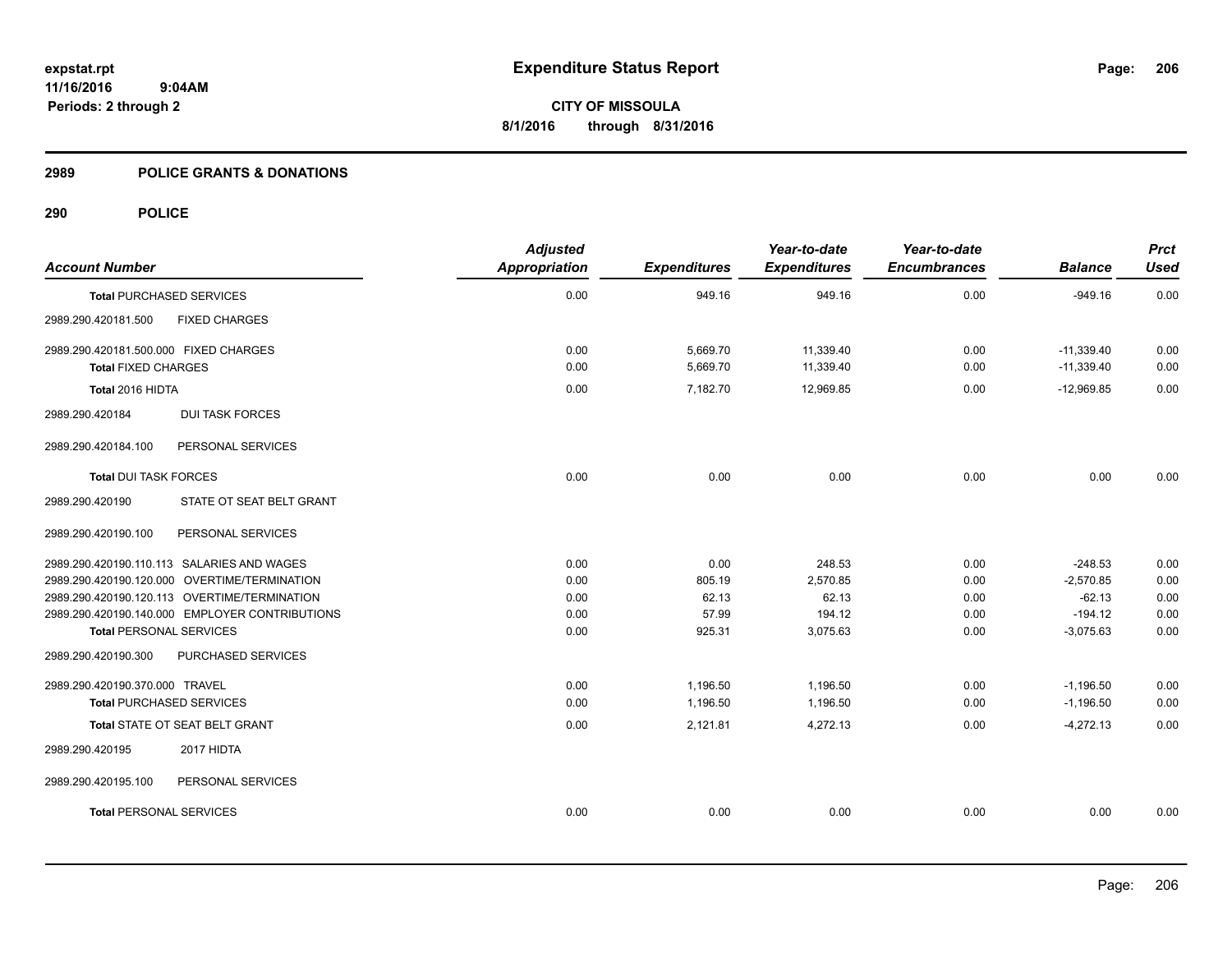**11/16/2016 9:04AM Periods: 2 through 2**

**CITY OF MISSOULA 8/1/2016 through 8/31/2016**

### **2989 POLICE GRANTS & DONATIONS**

| <b>Account Number</b>                            | <b>Adjusted</b><br><b>Appropriation</b> | <b>Expenditures</b> | Year-to-date<br><b>Expenditures</b> | Year-to-date<br><b>Encumbrances</b> | <b>Balance</b> | <b>Prct</b><br><b>Used</b> |
|--------------------------------------------------|-----------------------------------------|---------------------|-------------------------------------|-------------------------------------|----------------|----------------------------|
| 2989.290.420195.200<br><b>SUPPLIES</b>           |                                         |                     |                                     |                                     |                |                            |
| <b>Total SUPPLIES</b>                            | 0.00                                    | 0.00                | 0.00                                | 0.00                                | 0.00           | 0.00                       |
| <b>PURCHASED SERVICES</b><br>2989.290.420195.300 |                                         |                     |                                     |                                     |                |                            |
| <b>Total PURCHASED SERVICES</b>                  | 0.00                                    | 0.00                | 0.00                                | 0.00                                | 0.00           | 0.00                       |
| 2989.290.420195.500<br><b>FIXED CHARGES</b>      |                                         |                     |                                     |                                     |                |                            |
| Total 2017 HIDTA                                 | 0.00                                    | 0.00                | 0.00                                | 0.00                                | 0.00           | 0.00                       |
| <b>Total POLICE GRANTS &amp; DONATIONS</b>       | 0.00                                    | 19,074.09           | 27,011.56                           | 0.00                                | $-27,011.56$   | 0.00                       |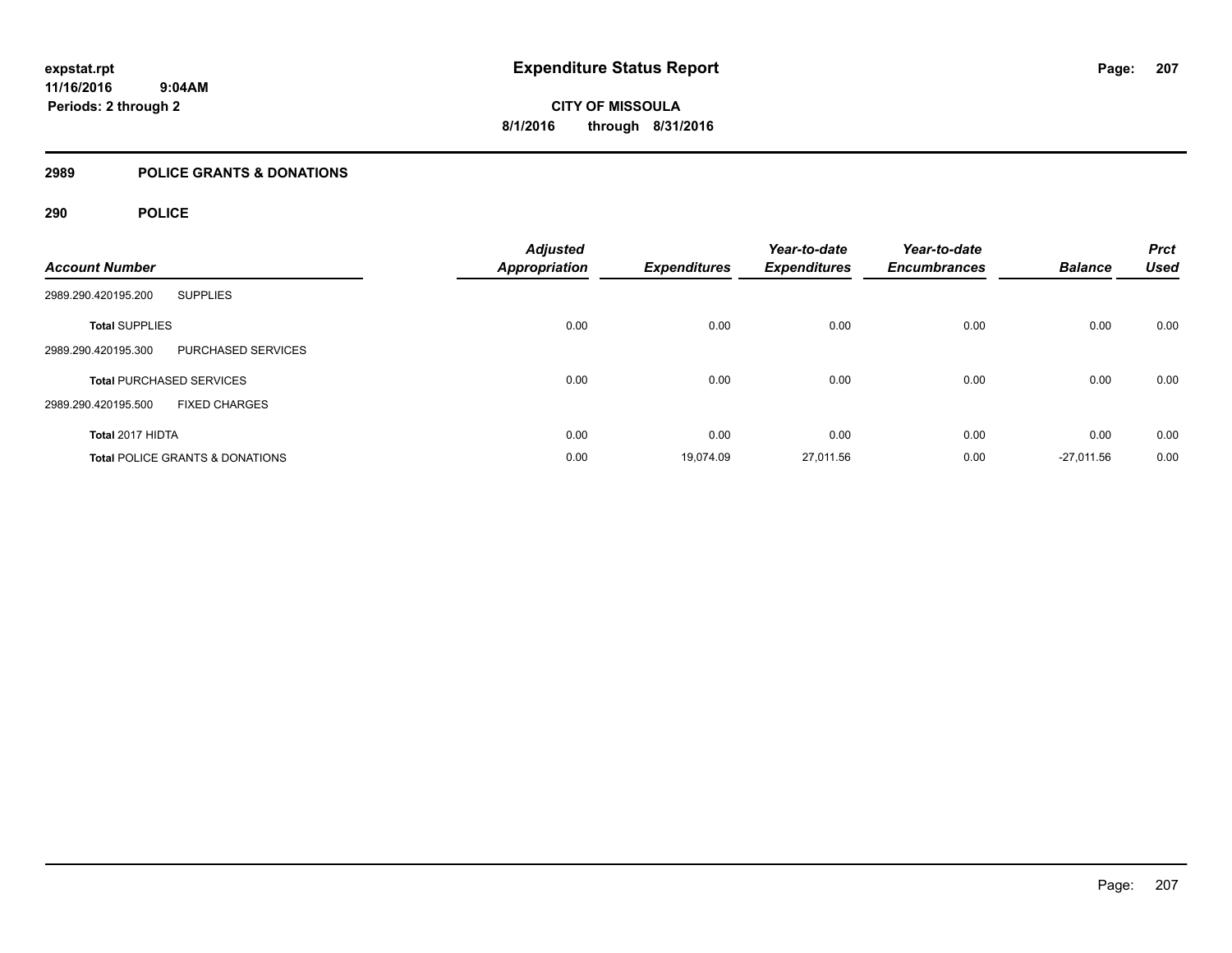#### **3000 SID REVOLVING FUND**

| <b>Account Number</b>           |                                            | <b>Adjusted</b><br>Appropriation | <b>Expenditures</b> | Year-to-date<br><b>Expenditures</b> | Year-to-date<br><b>Encumbrances</b> | <b>Balance</b> | <b>Prct</b><br><b>Used</b> |
|---------------------------------|--------------------------------------------|----------------------------------|---------------------|-------------------------------------|-------------------------------------|----------------|----------------------------|
| 3000.390.510110                 | <b>MERCHANT SERVICES</b>                   |                                  |                     |                                     |                                     |                |                            |
| 3000.390.510110.500             | <b>FIXED CHARGES</b>                       |                                  |                     |                                     |                                     |                |                            |
|                                 | <b>Total MERCHANT SERVICES</b>             | 0.00                             | 0.00                | 0.00                                | 0.00                                | 0.00           | 0.00                       |
| 3000.390.521000                 | INTERFUND OPERATING TRANSFERS              |                                  |                     |                                     |                                     |                |                            |
| 3000.390.521000.800             | OTHER OBJECTS                              |                                  |                     |                                     |                                     |                |                            |
|                                 | <b>Total INTERFUND OPERATING TRANSFERS</b> | 0.00                             | 0.00                | 0.00                                | 0.00                                | 0.00           | 0.00                       |
| <b>Total SID REVOLVING FUND</b> |                                            | 0.00                             | 0.00                | 0.00                                | 0.00                                | 0.00           | 0.00                       |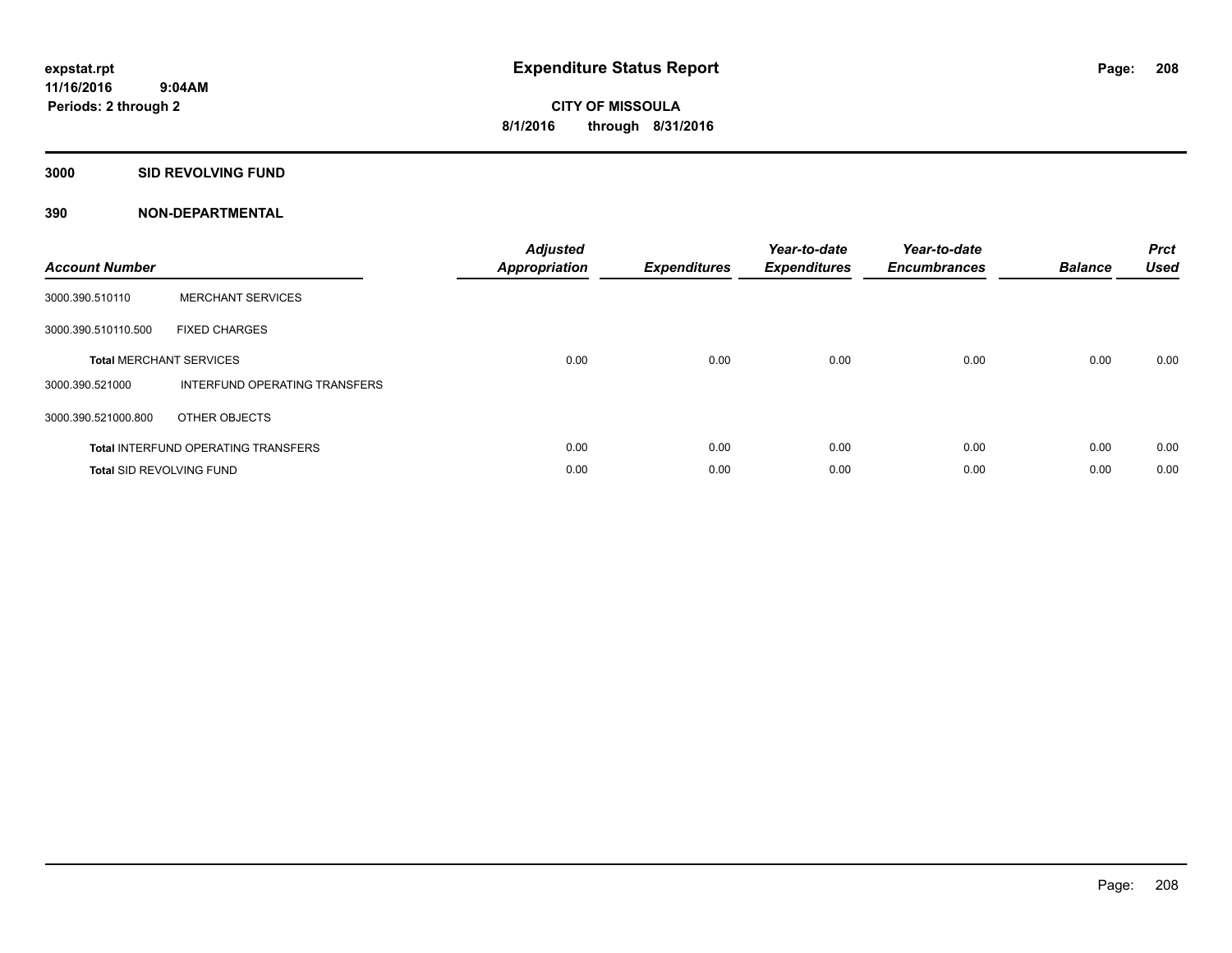**11/16/2016 9:04AM Periods: 2 through 2**

**CITY OF MISSOULA 8/1/2016 through 8/31/2016**

**3005 SID REBATES**

| <b>Account Number</b>    |                          | <b>Adjusted</b><br>Appropriation | <b>Expenditures</b> | Year-to-date<br><b>Expenditures</b> | Year-to-date<br><b>Encumbrances</b> | <b>Balance</b> | <b>Prct</b><br>Used |
|--------------------------|--------------------------|----------------------------------|---------------------|-------------------------------------|-------------------------------------|----------------|---------------------|
| 3005.390.510110          | <b>MERCHANT SERVICES</b> |                                  |                     |                                     |                                     |                |                     |
| 3005.390.510110.500      | <b>FIXED CHARGES</b>     |                                  |                     |                                     |                                     |                |                     |
| <b>Total SID REBATES</b> |                          | 0.00                             | 0.00                | 0.00                                | 0.00                                | 0.00           | 0.00                |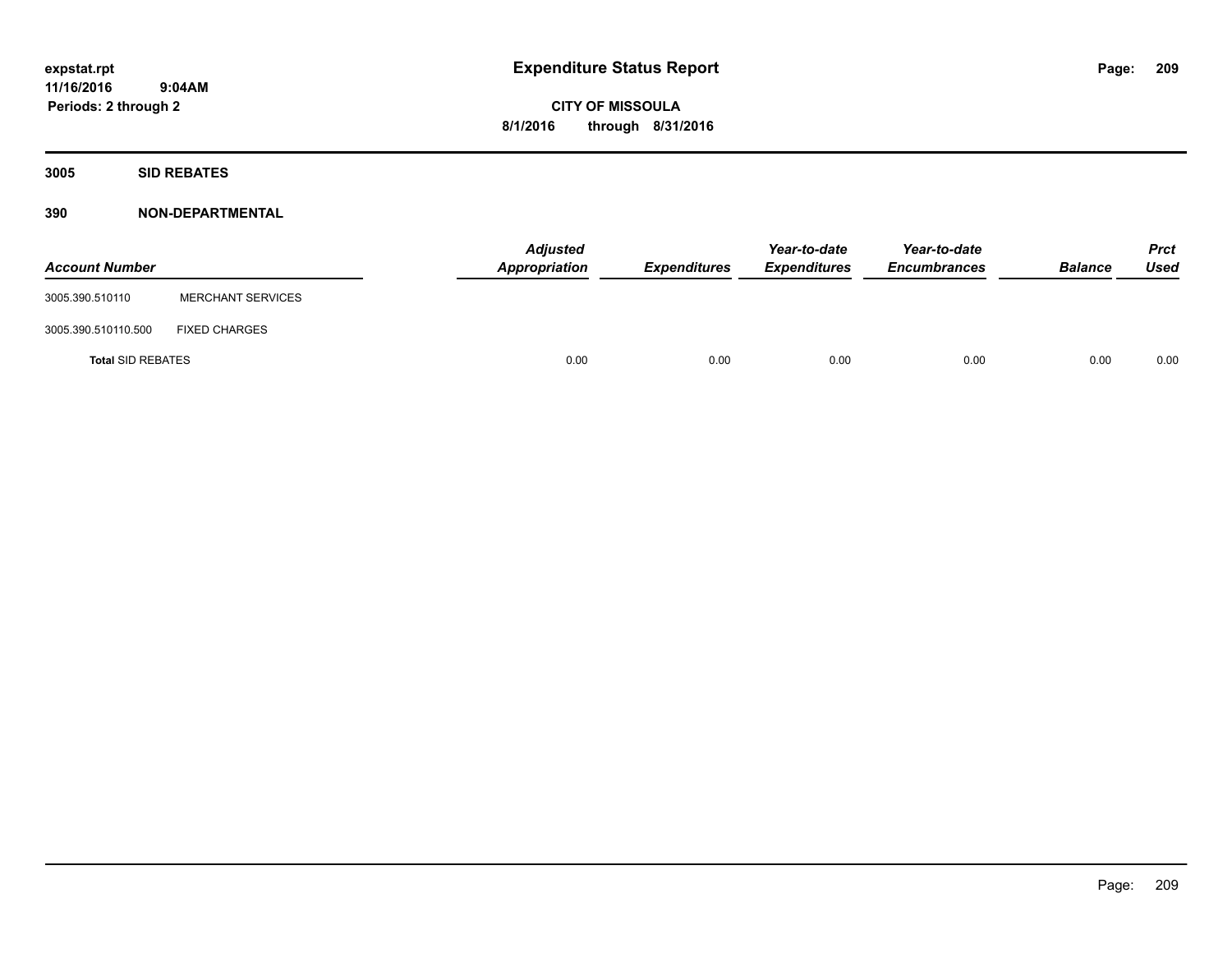**210**

**11/16/2016 9:04AM Periods: 2 through 2**

**CITY OF MISSOULA 8/1/2016 through 8/31/2016**

### **3065 1998 PUBLIC SAFETY G O BONDS FUND**

**000 \*\*\* Title Not Found \*\*\***

| <b>Account Number</b>         |                         | <b>Adjusted</b><br>Appropriation | <b>Expenditures</b> | Year-to-date<br><b>Expenditures</b> | Year-to-date<br><b>Encumbrances</b> | <b>Balance</b> | <b>Prct</b><br>Used |
|-------------------------------|-------------------------|----------------------------------|---------------------|-------------------------------------|-------------------------------------|----------------|---------------------|
| 3065.000.520100               | *** Title Not Found *** |                                  |                     |                                     |                                     |                |                     |
| 3065.000.520100.800           | OTHER OBJECTS           |                                  |                     |                                     |                                     |                |                     |
| Total *** Title Not Found *** |                         | 0.00                             | 0.00                | 0.00                                | 0.00                                | 0.00           | 0.00                |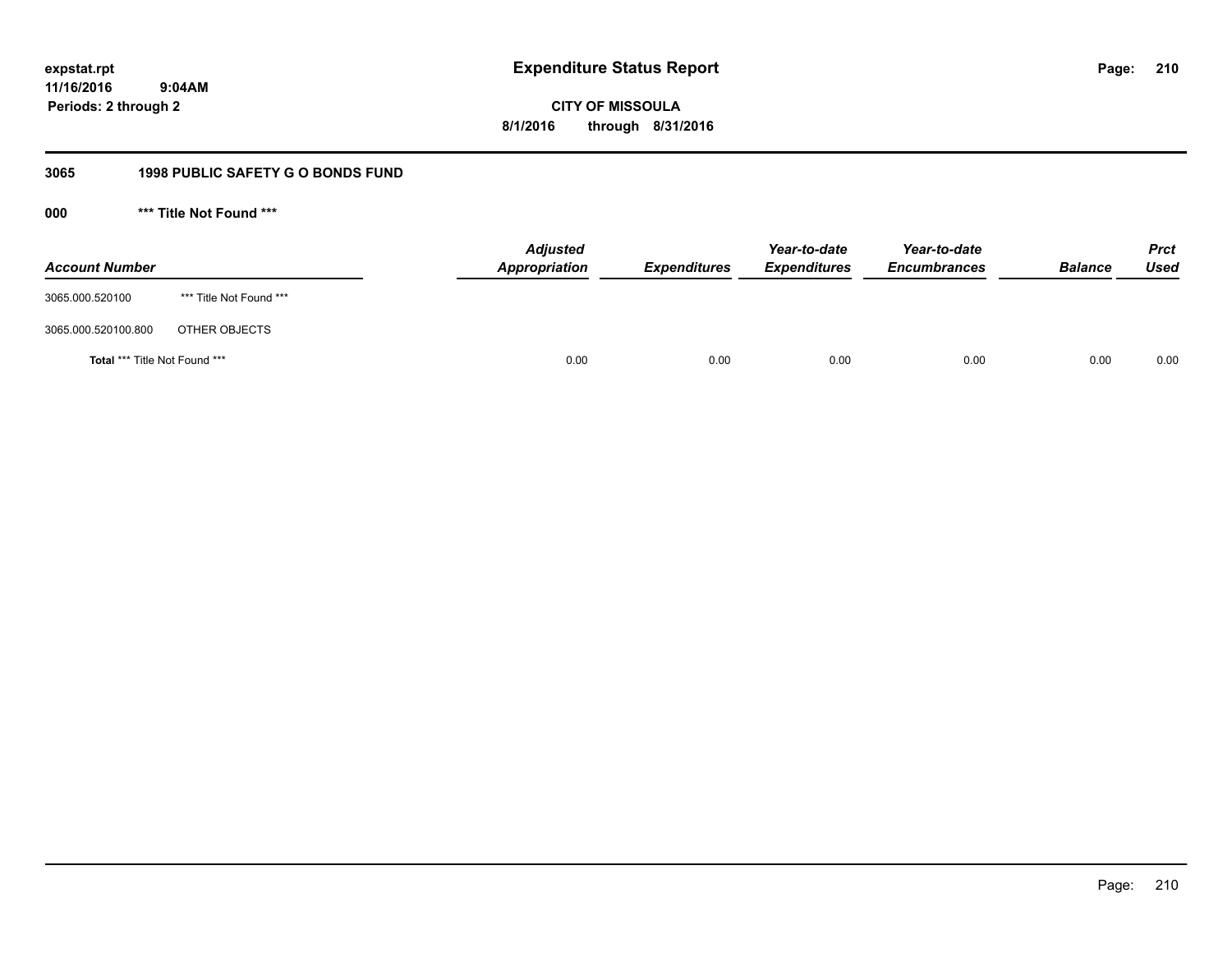**211**

**11/16/2016 9:04AM Periods: 2 through 2**

**CITY OF MISSOULA 8/1/2016 through 8/31/2016**

### **3065 1998 PUBLIC SAFETY G O BONDS FUND**

| <b>Account Number</b>          |                                         | <b>Adjusted</b><br>Appropriation | <b>Expenditures</b> | Year-to-date<br><b>Expenditures</b> | Year-to-date<br><b>Encumbrances</b> | <b>Balance</b> | <b>Prct</b><br>Used |
|--------------------------------|-----------------------------------------|----------------------------------|---------------------|-------------------------------------|-------------------------------------|----------------|---------------------|
| 3065.390.510110                | <b>MERCHANT SERVICES</b>                |                                  |                     |                                     |                                     |                |                     |
| 3065.390.510110.500            | <b>FIXED CHARGES</b>                    |                                  |                     |                                     |                                     |                |                     |
| <b>Total MERCHANT SERVICES</b> |                                         | 0.00                             | 0.00                | 0.00                                | 0.00                                | 0.00           | 0.00                |
|                                | Total 1998 PUBLIC SAFETY G O BONDS FUND | 0.00                             | 0.00                | 0.00                                | 0.00                                | 0.00           | 0.00                |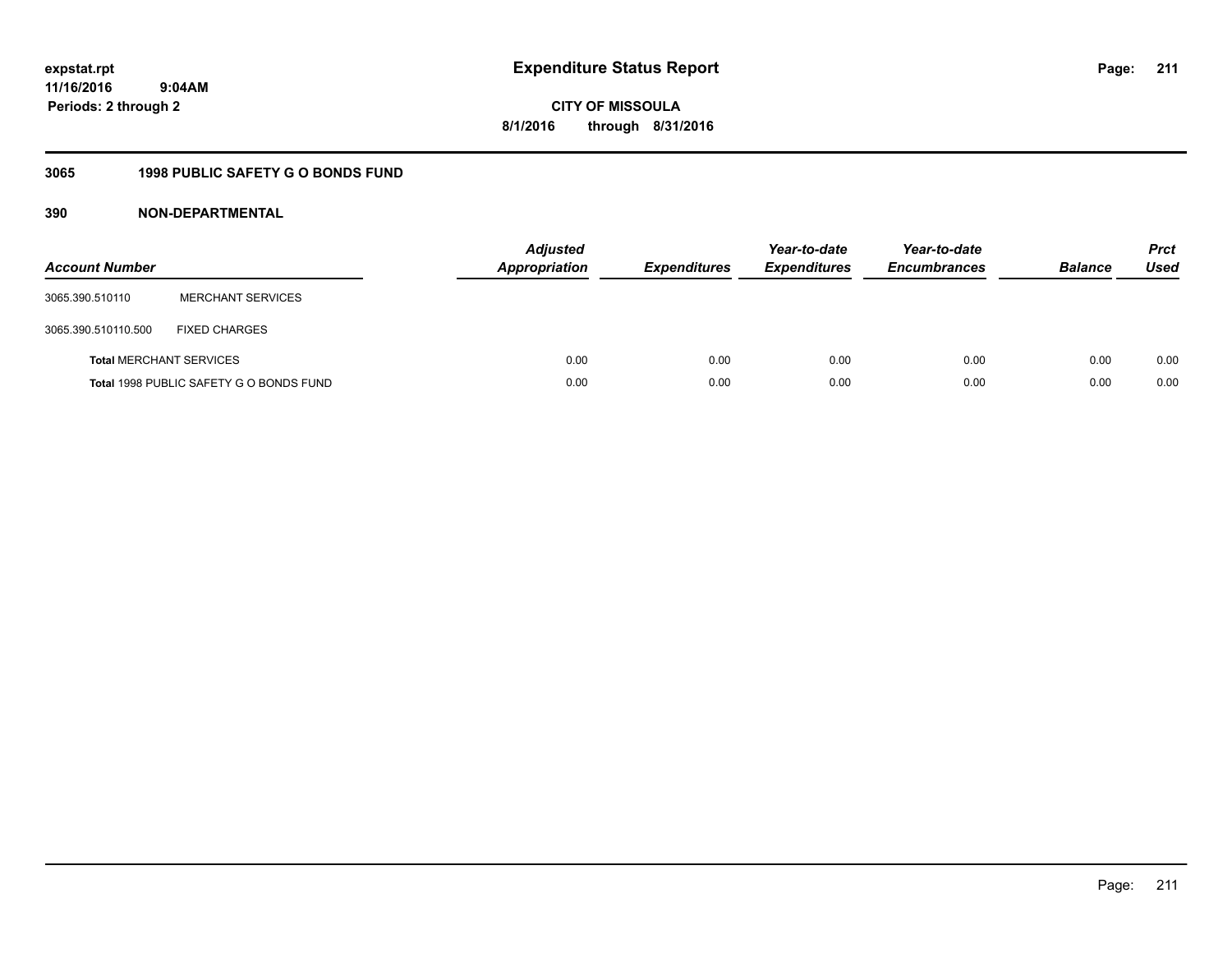#### **3070 1996 OPEN SPACE GO BONDS**

| <b>Account Number</b> |                                       | <b>Adjusted</b><br><b>Appropriation</b> | <b>Expenditures</b> | Year-to-date<br><b>Expenditures</b> | Year-to-date<br><b>Encumbrances</b> | <b>Balance</b> | <b>Prct</b><br><b>Used</b> |
|-----------------------|---------------------------------------|-----------------------------------------|---------------------|-------------------------------------|-------------------------------------|----------------|----------------------------|
| 3070.390.490100       | <b>GO BONDS</b>                       |                                         |                     |                                     |                                     |                |                            |
| 3070.390.490100.800   | OTHER OBJECTS                         |                                         |                     |                                     |                                     |                |                            |
| <b>Total GO BONDS</b> |                                       | 0.00                                    | 0.00                | 0.00                                | 0.00                                | 0.00           | 0.00                       |
| 3070.390.510110       | <b>MERCHANT SERVICES</b>              |                                         |                     |                                     |                                     |                |                            |
| 3070.390.510110.500   | <b>FIXED CHARGES</b>                  |                                         |                     |                                     |                                     |                |                            |
|                       | <b>Total MERCHANT SERVICES</b>        | 0.00                                    | 0.00                | 0.00                                | 0.00                                | 0.00           | 0.00                       |
|                       | <b>Total 1996 OPEN SPACE GO BONDS</b> | 0.00                                    | 0.00                | 0.00                                | 0.00                                | 0.00           | 0.00                       |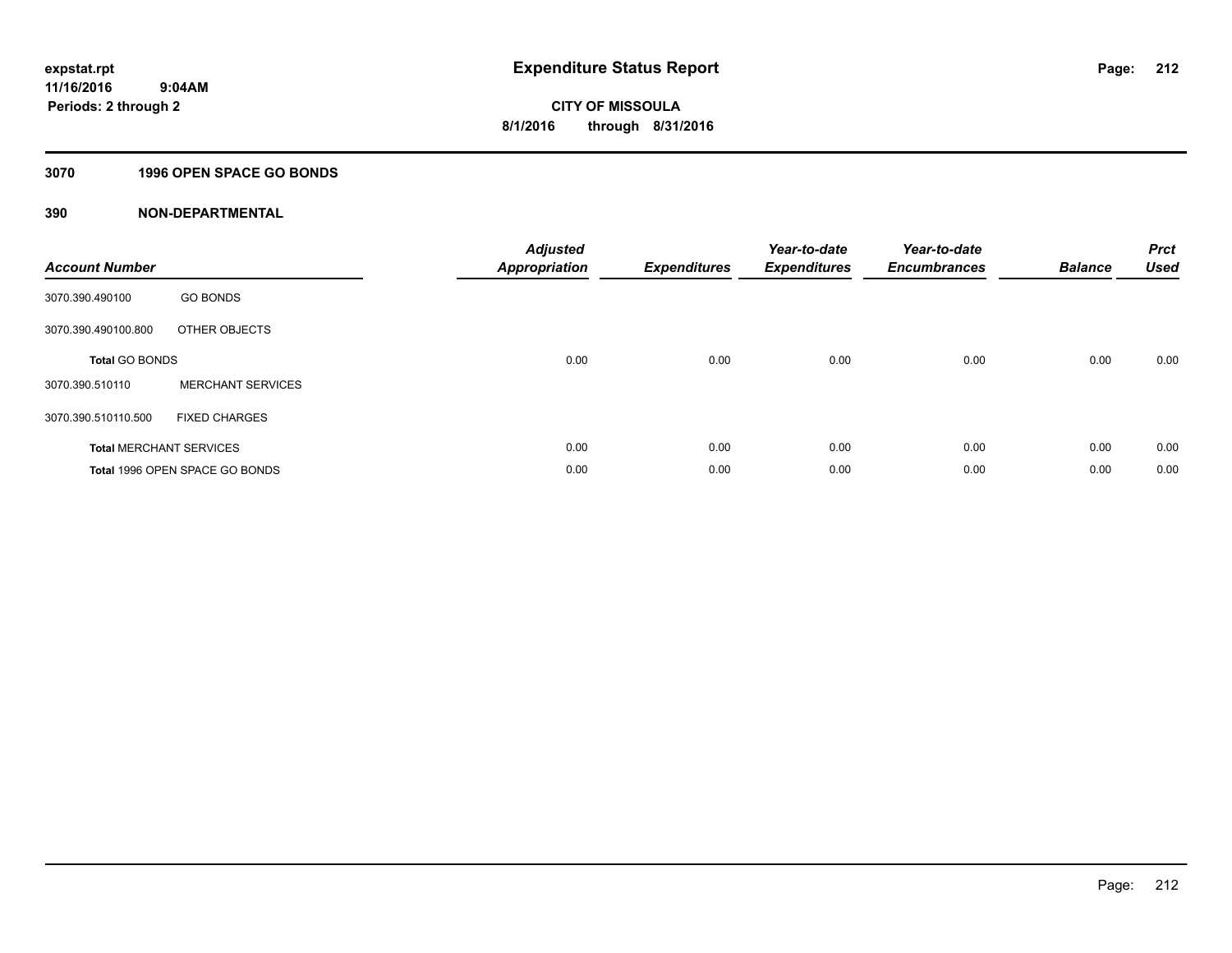### **3075 1997 OPEN SPACE G O BOND FUND**

| <b>Account Number</b> |                                     | <b>Adjusted</b><br>Appropriation | <b>Expenditures</b> | Year-to-date<br><b>Expenditures</b> | Year-to-date<br><b>Encumbrances</b> | <b>Balance</b> | <b>Prct</b><br><b>Used</b> |
|-----------------------|-------------------------------------|----------------------------------|---------------------|-------------------------------------|-------------------------------------|----------------|----------------------------|
| 3075.390.490100       | <b>GO BONDS</b>                     |                                  |                     |                                     |                                     |                |                            |
| 3075.390.490100.800   | OTHER OBJECTS                       |                                  |                     |                                     |                                     |                |                            |
| <b>Total GO BONDS</b> |                                     | 0.00                             | 0.00                | 0.00                                | 0.00                                | 0.00           | 0.00                       |
| 3075.390.510110       | <b>MERCHANT SERVICES</b>            |                                  |                     |                                     |                                     |                |                            |
| 3075.390.510110.500   | <b>FIXED CHARGES</b>                |                                  |                     |                                     |                                     |                |                            |
|                       | <b>Total MERCHANT SERVICES</b>      | 0.00                             | 0.00                | 0.00                                | 0.00                                | 0.00           | 0.00                       |
|                       | Total 1997 OPEN SPACE G O BOND FUND | 0.00                             | 0.00                | 0.00                                | 0.00                                | 0.00           | 0.00                       |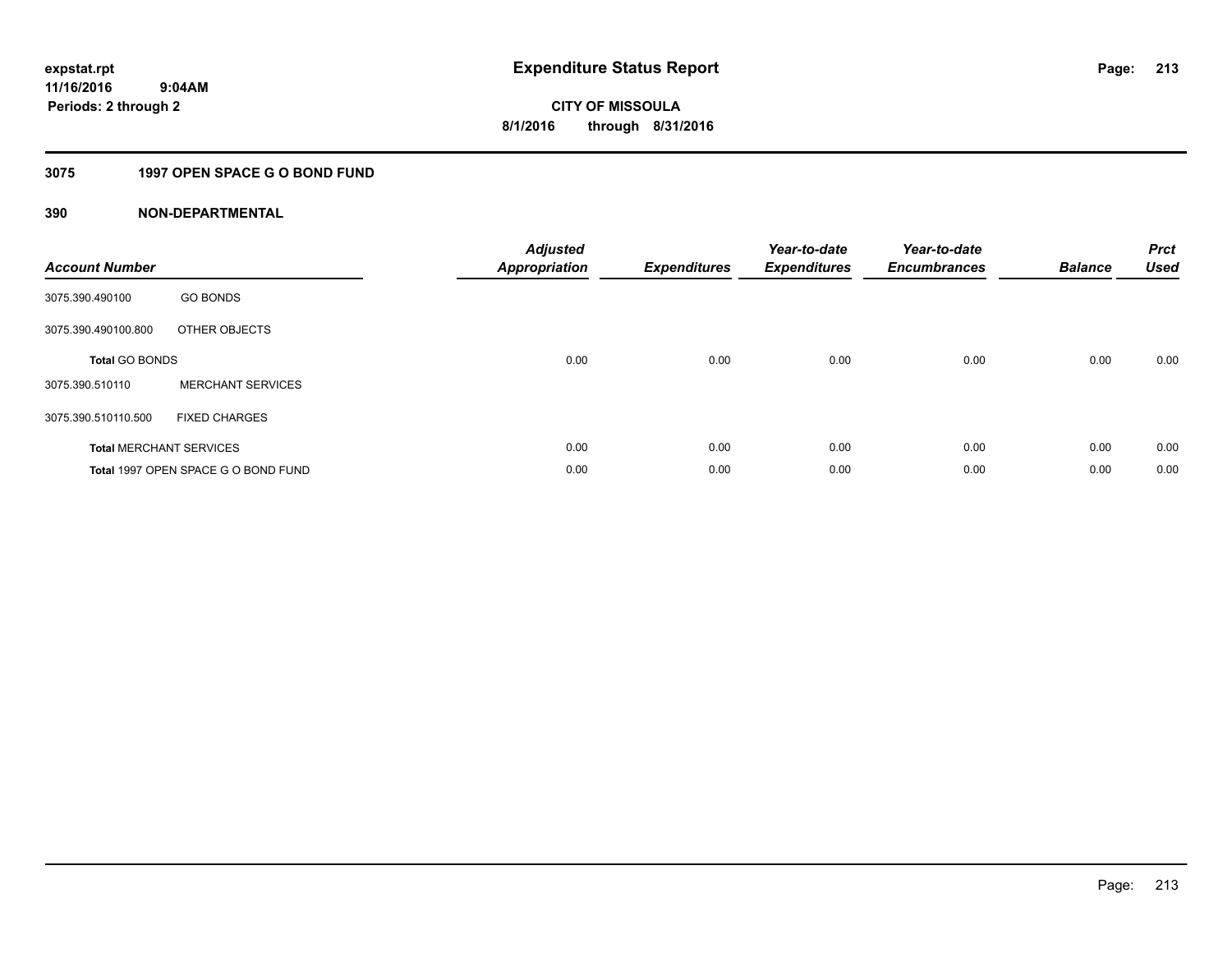# **11/16/2016**

**214**

 **9:04AM Periods: 2 through 2**

**CITY OF MISSOULA 8/1/2016 through 8/31/2016**

#### **3080 1994 FIRE EQUIP/CITY HALLS REFUND BOND F**

| <b>Account Number</b>     |                                                | <b>Adjusted</b><br><b>Appropriation</b> | <b>Expenditures</b> | Year-to-date<br><b>Expenditures</b> | Year-to-date<br><b>Encumbrances</b> | <b>Balance</b> | <b>Prct</b><br><b>Used</b> |
|---------------------------|------------------------------------------------|-----------------------------------------|---------------------|-------------------------------------|-------------------------------------|----------------|----------------------------|
| 3080.390.490100           | <b>GO BONDS</b>                                |                                         |                     |                                     |                                     |                |                            |
| 3080.390.490100.600       | <b>DEBT SERVICE</b>                            |                                         |                     |                                     |                                     |                |                            |
| <b>Total DEBT SERVICE</b> |                                                | 0.00                                    | 0.00                | 0.00                                | 0.00                                | 0.00           | 0.00                       |
| 3080.390.490100.800       | OTHER OBJECTS                                  |                                         |                     |                                     |                                     |                |                            |
| <b>Total GO BONDS</b>     |                                                | 0.00                                    | 0.00                | 0.00                                | 0.00                                | 0.00           | 0.00                       |
| 3080.390.510110           | <b>MERCHANT SERVICES</b>                       |                                         |                     |                                     |                                     |                |                            |
| 3080.390.510110.500       | <b>FIXED CHARGES</b>                           |                                         |                     |                                     |                                     |                |                            |
|                           | <b>Total MERCHANT SERVICES</b>                 | 0.00                                    | 0.00                | 0.00                                | 0.00                                | 0.00           | 0.00                       |
|                           | Total 1994 FIRE EQUIP/CITY HALLS REFUND BOND F | 0.00                                    | 0.00                | 0.00                                | 0.00                                | 0.00           | 0.00                       |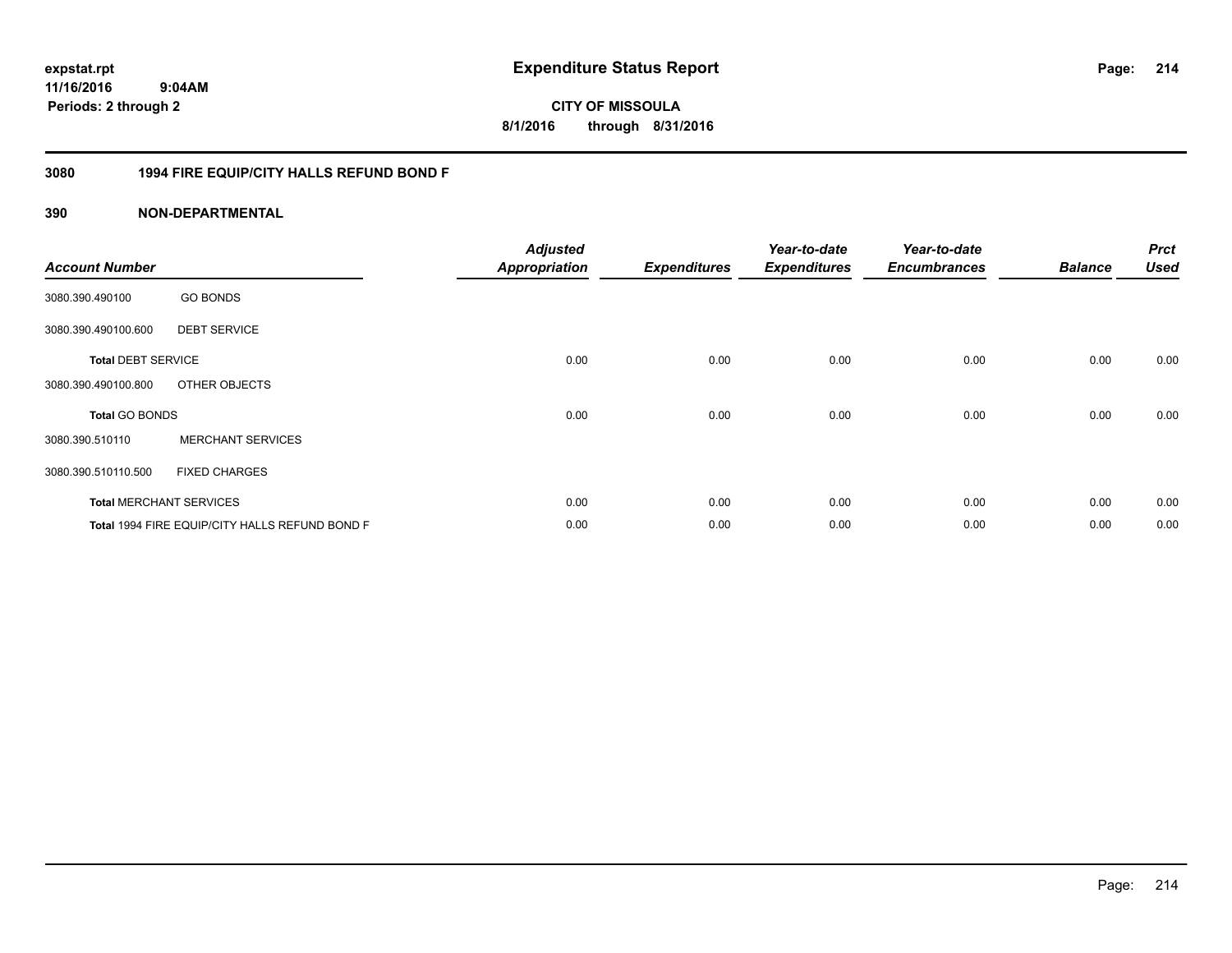### **3085 1993 FIRE STATION G O BOND FUND**

| <b>Account Number</b> |                                       | <b>Adjusted</b><br>Appropriation | <b>Expenditures</b> | Year-to-date<br><b>Expenditures</b> | Year-to-date<br><b>Encumbrances</b> | <b>Balance</b> | <b>Prct</b><br><b>Used</b> |
|-----------------------|---------------------------------------|----------------------------------|---------------------|-------------------------------------|-------------------------------------|----------------|----------------------------|
| 3085.390.490100       | <b>GO BONDS</b>                       |                                  |                     |                                     |                                     |                |                            |
| 3085.390.490100.800   | OTHER OBJECTS                         |                                  |                     |                                     |                                     |                |                            |
| <b>Total GO BONDS</b> |                                       | 0.00                             | 0.00                | 0.00                                | 0.00                                | 0.00           | 0.00                       |
| 3085.390.510110       | <b>MERCHANT SERVICES</b>              |                                  |                     |                                     |                                     |                |                            |
| 3085.390.510110.500   | <b>FIXED CHARGES</b>                  |                                  |                     |                                     |                                     |                |                            |
|                       | <b>Total MERCHANT SERVICES</b>        | 0.00                             | 0.00                | 0.00                                | 0.00                                | 0.00           | 0.00                       |
|                       | Total 1993 FIRE STATION G O BOND FUND | 0.00                             | 0.00                | 0.00                                | 0.00                                | 0.00           | 0.00                       |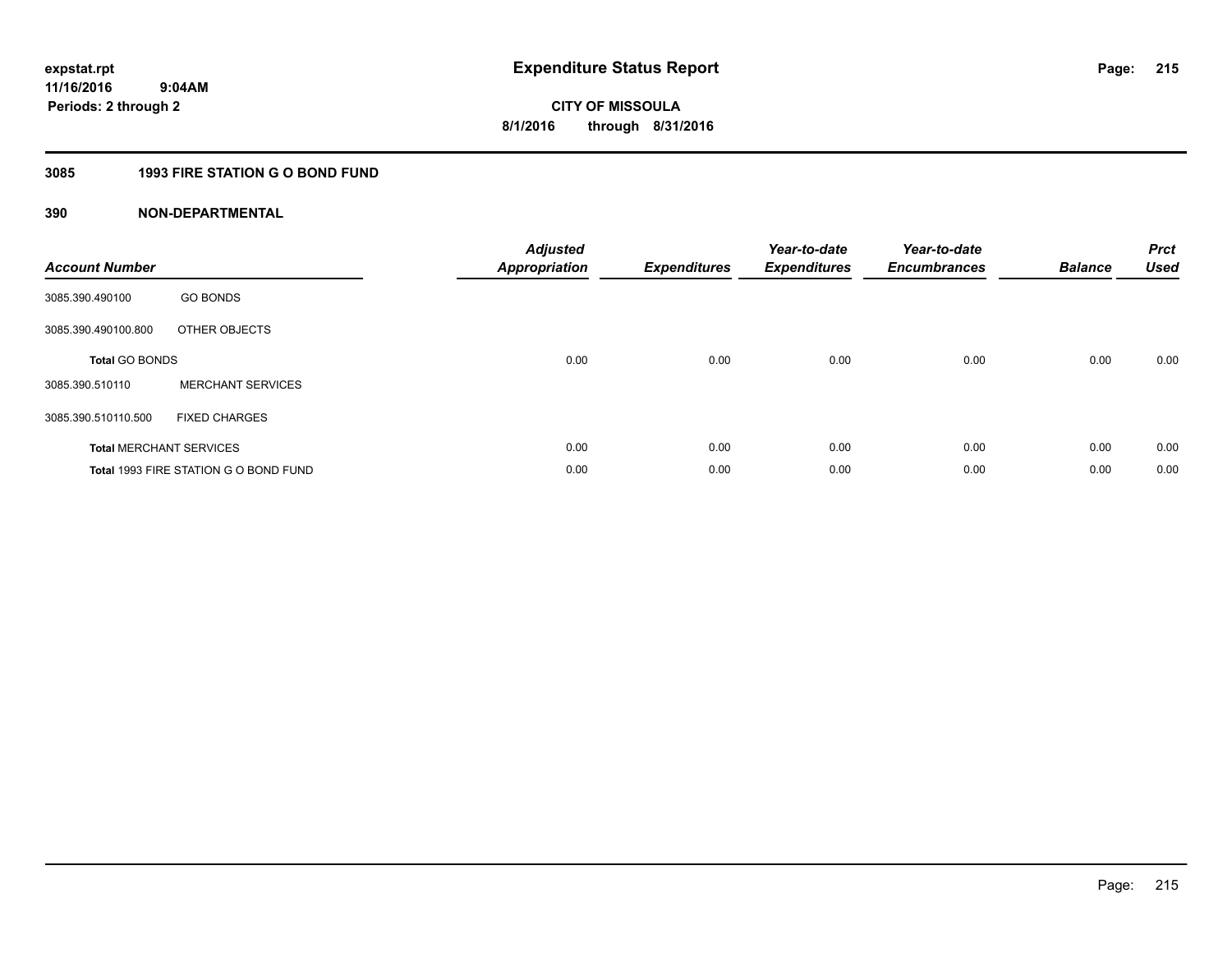#### **3090 2004 AQUATICS BOND**

| <b>Account Number</b>     |                                | <b>Adjusted</b><br><b>Appropriation</b> | <b>Expenditures</b> | Year-to-date<br><b>Expenditures</b> | Year-to-date<br><b>Encumbrances</b> | <b>Balance</b> | <b>Prct</b><br><b>Used</b> |
|---------------------------|--------------------------------|-----------------------------------------|---------------------|-------------------------------------|-------------------------------------|----------------|----------------------------|
| 3090.390.490100           | <b>GO BONDS</b>                |                                         |                     |                                     |                                     |                |                            |
| 3090.390.490100.600       | <b>DEBT SERVICE</b>            |                                         |                     |                                     |                                     |                |                            |
| <b>Total DEBT SERVICE</b> |                                | 0.00                                    | 0.00                | 0.00                                | 0.00                                | 0.00           | 0.00                       |
| 3090.390.490100.800       | OTHER OBJECTS                  |                                         |                     |                                     |                                     |                |                            |
| <b>Total GO BONDS</b>     |                                | 0.00                                    | 0.00                | 0.00                                | 0.00                                | 0.00           | 0.00                       |
| 3090.390.510110           | <b>MERCHANT SERVICES</b>       |                                         |                     |                                     |                                     |                |                            |
| 3090.390.510110.500       | <b>FIXED CHARGES</b>           |                                         |                     |                                     |                                     |                |                            |
|                           | <b>Total MERCHANT SERVICES</b> | 0.00                                    | 0.00                | 0.00                                | 0.00                                | 0.00           | 0.00                       |
| Total 2004 AQUATICS BOND  |                                | 0.00                                    | 0.00                | 0.00                                | 0.00                                | 0.00           | 0.00                       |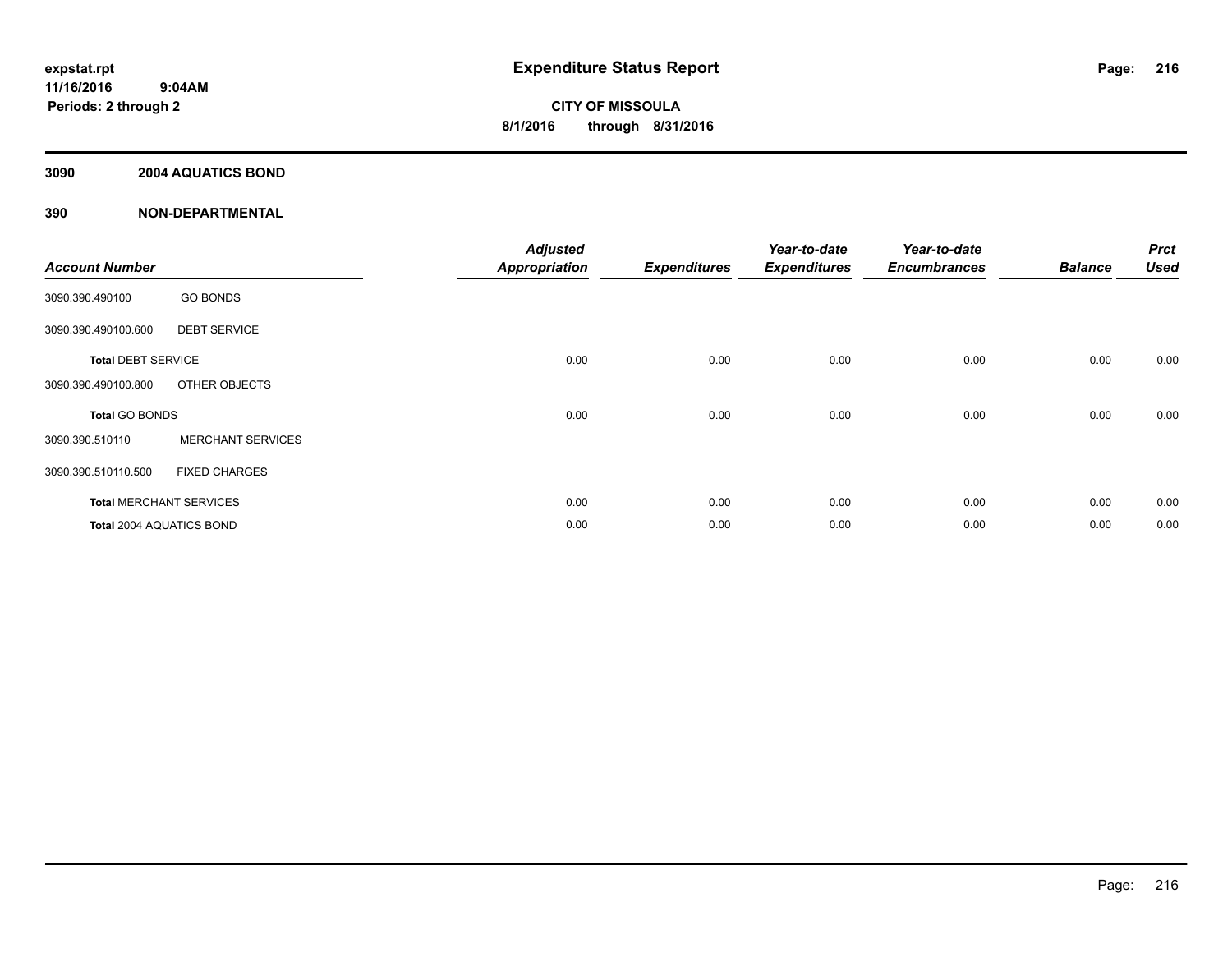**CITY OF MISSOULA 8/1/2016 through 8/31/2016**

# **3091 SERIES 2012A AQUATICS REFUNDING BOND**

| <b>Account Number</b>     |                                                   | <b>Adjusted</b><br><b>Appropriation</b> | <b>Expenditures</b> | Year-to-date<br><b>Expenditures</b> | Year-to-date<br><b>Encumbrances</b> | <b>Balance</b> | <b>Prct</b><br><b>Used</b> |
|---------------------------|---------------------------------------------------|-----------------------------------------|---------------------|-------------------------------------|-------------------------------------|----------------|----------------------------|
| 3091.390.490100           | <b>GO BONDS</b>                                   |                                         |                     |                                     |                                     |                |                            |
| 3091.390.490100.600       | <b>DEBT SERVICE</b>                               |                                         |                     |                                     |                                     |                |                            |
| <b>Total DEBT SERVICE</b> |                                                   | 0.00                                    | 0.00                | 0.00                                | 0.00                                | 0.00           | 0.00                       |
| 3091.390.490100.800       | OTHER OBJECTS                                     |                                         |                     |                                     |                                     |                |                            |
| <b>Total GO BONDS</b>     |                                                   | 0.00                                    | 0.00                | 0.00                                | 0.00                                | 0.00           | 0.00                       |
| 3091.390.510110           | <b>MERCHANT SERVICES</b>                          |                                         |                     |                                     |                                     |                |                            |
| 3091.390.510110.500       | <b>FIXED CHARGES</b>                              |                                         |                     |                                     |                                     |                |                            |
|                           | <b>Total MERCHANT SERVICES</b>                    | 0.00                                    | 0.00                | 0.00                                | 0.00                                | 0.00           | 0.00                       |
|                           | <b>Total SERIES 2012A AQUATICS REFUNDING BOND</b> | 0.00                                    | 0.00                | 0.00                                | 0.00                                | 0.00           | 0.00                       |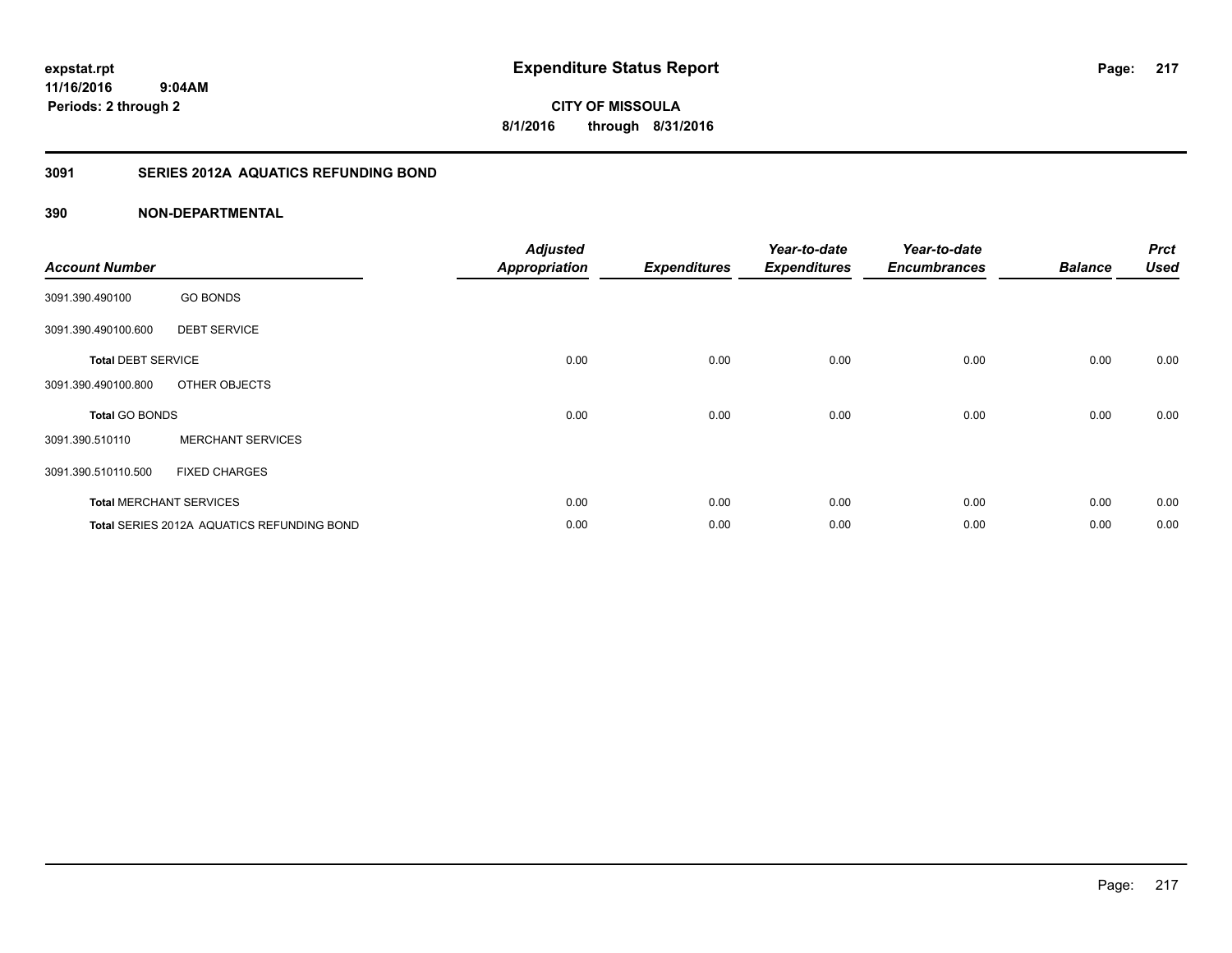## **3092 Series 2013A GO REFUNDING BONDS**

| <b>Account Number</b>          |                                       | <b>Adjusted</b><br><b>Appropriation</b> | <b>Expenditures</b> | Year-to-date<br><b>Expenditures</b> | Year-to-date<br><b>Encumbrances</b> | <b>Balance</b> | <b>Prct</b><br><b>Used</b> |
|--------------------------------|---------------------------------------|-----------------------------------------|---------------------|-------------------------------------|-------------------------------------|----------------|----------------------------|
| 3092.390.490100                | <b>GO BONDS</b>                       |                                         |                     |                                     |                                     |                |                            |
| 3092.390.490100.600            | <b>DEBT SERVICE</b>                   |                                         |                     |                                     |                                     |                |                            |
| <b>Total GO BONDS</b>          |                                       | 0.00                                    | 0.00                | 0.00                                | 0.00                                | 0.00           | 0.00                       |
| 3092.390.510110                | <b>MERCHANT SERVICES</b>              |                                         |                     |                                     |                                     |                |                            |
| 3092.390.510110.500            | <b>FIXED CHARGES</b>                  |                                         |                     |                                     |                                     |                |                            |
| <b>Total MERCHANT SERVICES</b> |                                       | 0.00                                    | 0.00                | 0.00                                | 0.00                                | 0.00           | 0.00                       |
| 3092.390.521000                | INTERFUND OPERATING TRANSFERS         |                                         |                     |                                     |                                     |                |                            |
| 3092.390.521000.800            | OTHER OBJECTS                         |                                         |                     |                                     |                                     |                |                            |
|                                | Total INTERFUND OPERATING TRANSFERS   | 0.00                                    | 0.00                | 0.00                                | 0.00                                | 0.00           | 0.00                       |
|                                | Total Series 2013A GO REFUNDING BONDS | 0.00                                    | 0.00                | 0.00                                | 0.00                                | 0.00           | 0.00                       |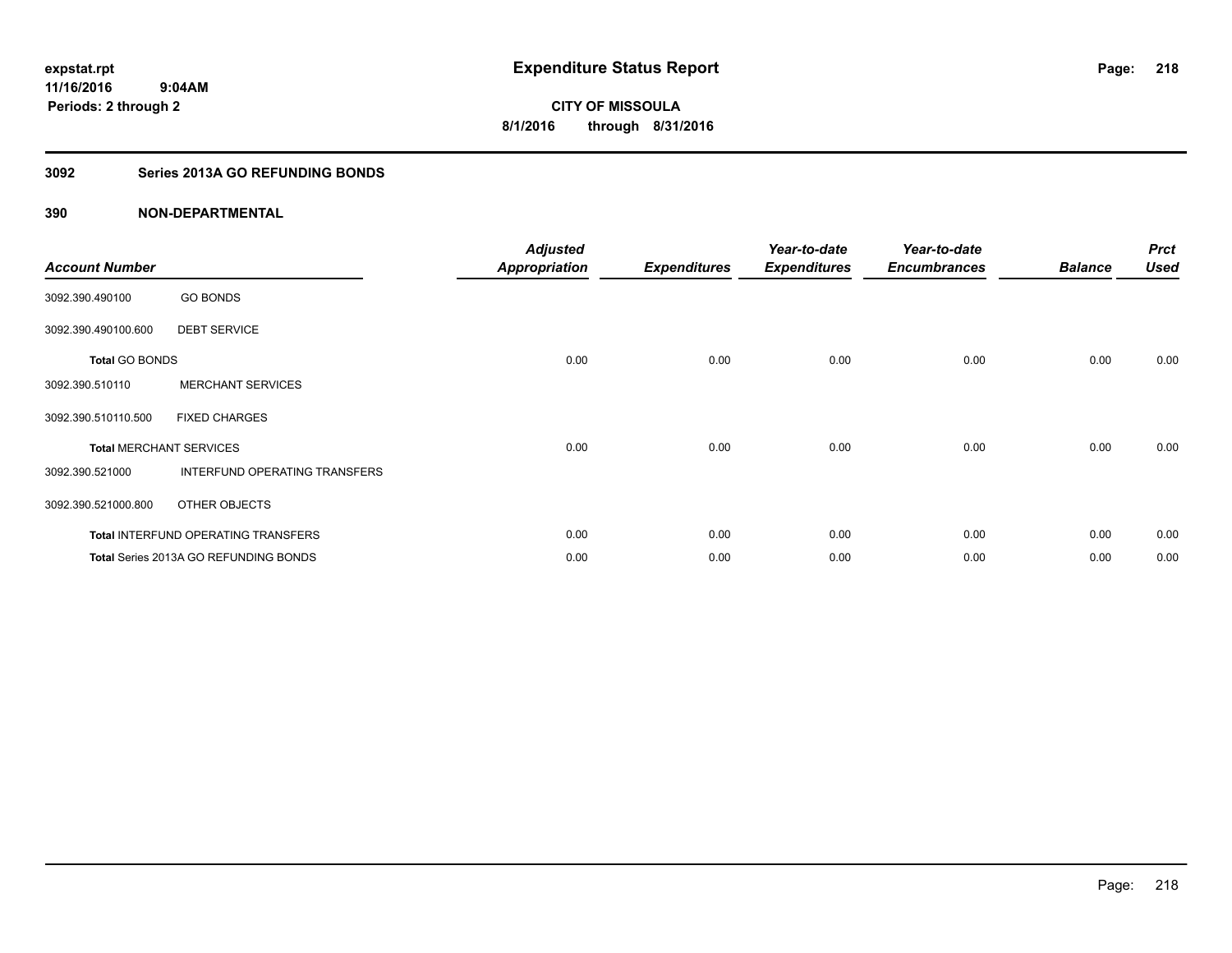**CITY OF MISSOULA 8/1/2016 through 8/31/2016**

#### **3095 2004 REFUNDING BONDS DEBT SERVICE**

| <b>Account Number</b>          |                                                | <b>Adjusted</b><br><b>Appropriation</b> | <b>Expenditures</b> | Year-to-date<br><b>Expenditures</b> | Year-to-date<br><b>Encumbrances</b> | <b>Balance</b> | <b>Prct</b><br><b>Used</b> |
|--------------------------------|------------------------------------------------|-----------------------------------------|---------------------|-------------------------------------|-------------------------------------|----------------|----------------------------|
| 3095.390.490100                | <b>GO BONDS</b>                                |                                         |                     |                                     |                                     |                |                            |
| 3095.390.490100.600            | <b>DEBT SERVICE</b>                            |                                         |                     |                                     |                                     |                |                            |
| <b>Total GO BONDS</b>          |                                                | 0.00                                    | 0.00                | 0.00                                | 0.00                                | 0.00           | 0.00                       |
| 3095.390.510110                | <b>MERCHANT SERVICES</b>                       |                                         |                     |                                     |                                     |                |                            |
| 3095.390.510110.500            | <b>FIXED CHARGES</b>                           |                                         |                     |                                     |                                     |                |                            |
| <b>Total MERCHANT SERVICES</b> |                                                | 0.00                                    | 0.00                | 0.00                                | 0.00                                | 0.00           | 0.00                       |
|                                | <b>Total 2004 REFUNDING BONDS DEBT SERVICE</b> | 0.00                                    | 0.00                | 0.00                                | 0.00                                | 0.00           | 0.00                       |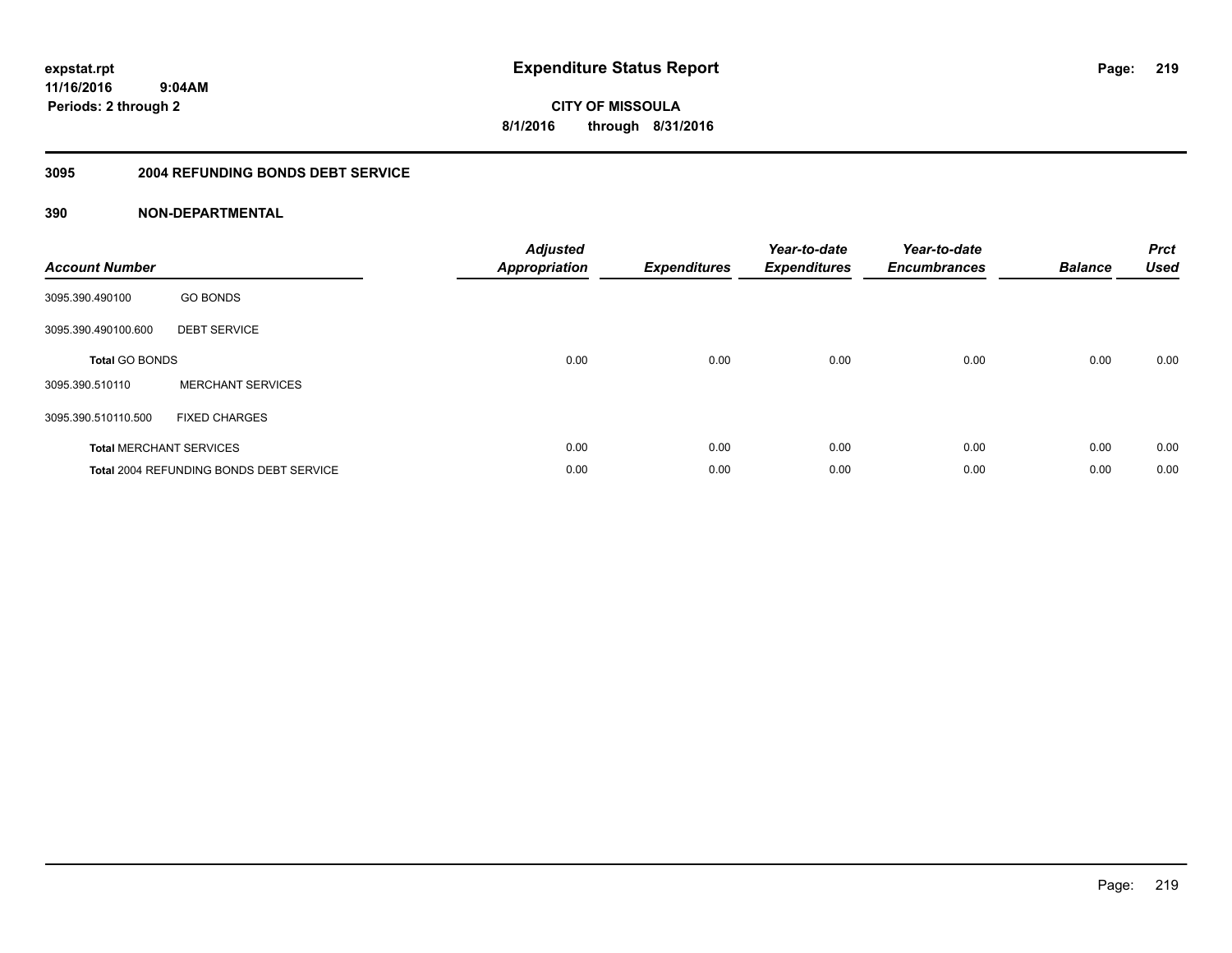#### **3096 NEW FIRE STATION GO BOND**

|                                |                                                 | <b>Adjusted</b>      |                     | Year-to-date        | Year-to-date        |                | <b>Prct</b> |
|--------------------------------|-------------------------------------------------|----------------------|---------------------|---------------------|---------------------|----------------|-------------|
| <b>Account Number</b>          |                                                 | <b>Appropriation</b> | <b>Expenditures</b> | <b>Expenditures</b> | <b>Encumbrances</b> | <b>Balance</b> | Used        |
| 3096.390.490100                | <b>GO BONDS</b>                                 |                      |                     |                     |                     |                |             |
| 3096.390.490100.600            | <b>DEBT SERVICE</b>                             |                      |                     |                     |                     |                |             |
|                                | 3096.390.490100.620.000 INTEREST / SERVICE FEES | 0.00                 | 350.00              | 350.00              | 0.00                | $-350.00$      | 0.00        |
| <b>Total DEBT SERVICE</b>      |                                                 | 0.00                 | 350.00              | 350.00              | 0.00                | $-350.00$      | 0.00        |
| 3096.390.490100.800            | OTHER OBJECTS                                   |                      |                     |                     |                     |                |             |
| <b>Total OTHER OBJECTS</b>     |                                                 | 0.00                 | 0.00                | 0.00                | 0.00                | 0.00           | 0.00        |
| <b>Total GO BONDS</b>          |                                                 | 0.00                 | 350.00              | 350.00              | 0.00                | $-350.00$      | 0.00        |
| 3096.390.510110                | <b>MERCHANT SERVICES</b>                        |                      |                     |                     |                     |                |             |
| 3096.390.510110.500            | <b>FIXED CHARGES</b>                            |                      |                     |                     |                     |                |             |
| <b>Total MERCHANT SERVICES</b> |                                                 | 0.00                 | 0.00                | 0.00                | 0.00                | 0.00           | 0.00        |
|                                | <b>Total NEW FIRE STATION GO BOND</b>           | 0.00                 | 350.00              | 350.00              | 0.00                | $-350.00$      | 0.00        |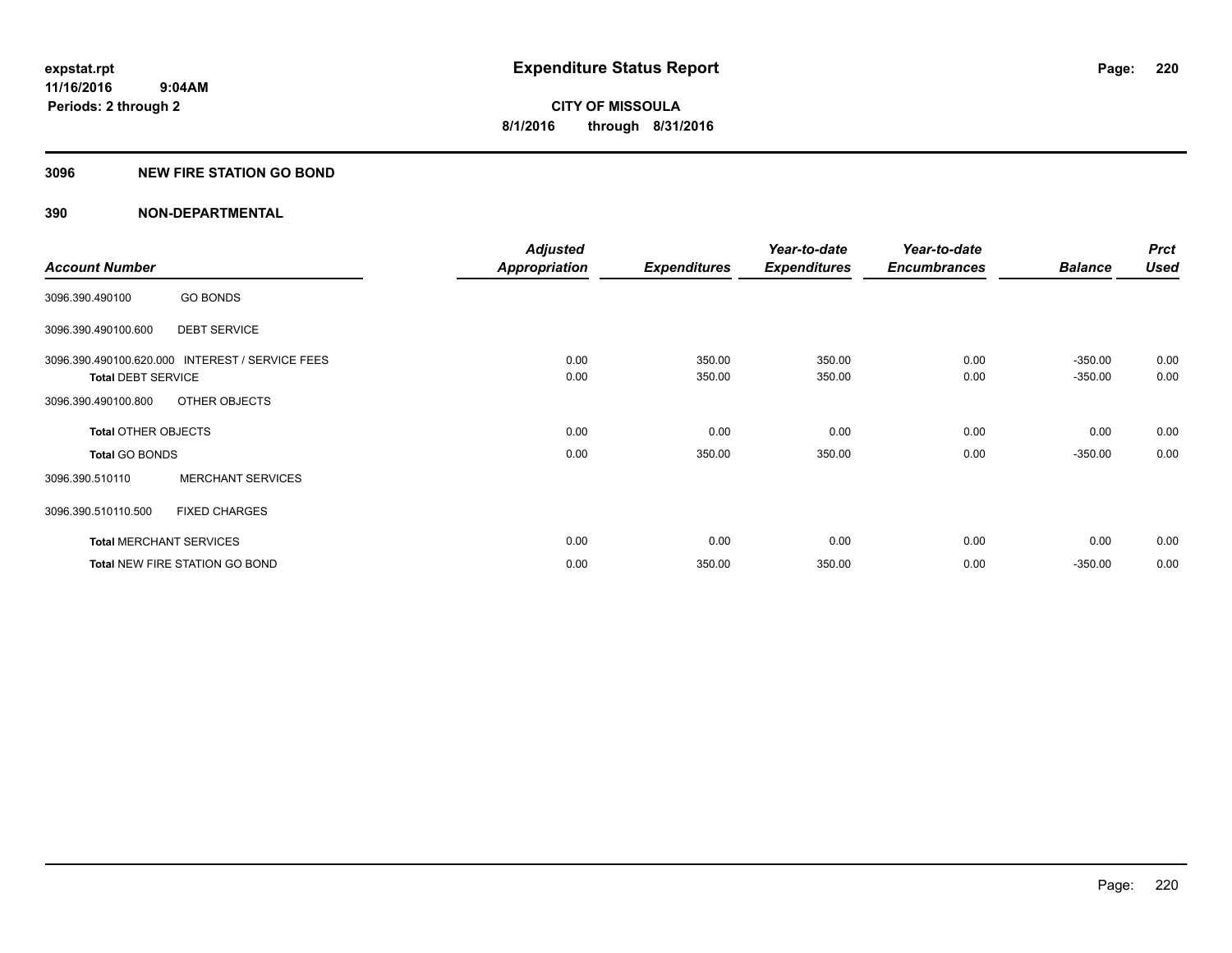#### **3097 2007 REFUNDING BONDS**

| <b>Account Number</b>      |                                | <b>Adjusted</b><br><b>Appropriation</b> | <b>Expenditures</b> | Year-to-date<br><b>Expenditures</b> | Year-to-date<br><b>Encumbrances</b> | <b>Balance</b> | <b>Prct</b><br><b>Used</b> |
|----------------------------|--------------------------------|-----------------------------------------|---------------------|-------------------------------------|-------------------------------------|----------------|----------------------------|
| 3097.390.490100            | <b>GO BONDS</b>                |                                         |                     |                                     |                                     |                |                            |
| 3097.390.490100.600        | <b>DEBT SERVICE</b>            |                                         |                     |                                     |                                     |                |                            |
| <b>Total GO BONDS</b>      |                                | 0.00                                    | 0.00                | 0.00                                | 0.00                                | 0.00           | 0.00                       |
| 3097.390.490500            | <b>DEBT PAYMENTS</b>           |                                         |                     |                                     |                                     |                |                            |
| 3097.390.490500.500        | <b>FIXED CHARGES</b>           |                                         |                     |                                     |                                     |                |                            |
| <b>Total DEBT PAYMENTS</b> |                                | 0.00                                    | 0.00                | 0.00                                | 0.00                                | 0.00           | 0.00                       |
| 3097.390.510110            | <b>MERCHANT SERVICES</b>       |                                         |                     |                                     |                                     |                |                            |
| 3097.390.510110.500        | <b>FIXED CHARGES</b>           |                                         |                     |                                     |                                     |                |                            |
|                            | <b>Total MERCHANT SERVICES</b> | 0.00                                    | 0.00                | 0.00                                | 0.00                                | 0.00           | 0.00                       |
|                            | Total 2007 REFUNDING BONDS     | 0.00                                    | 0.00                | 0.00                                | 0.00                                | 0.00           | 0.00                       |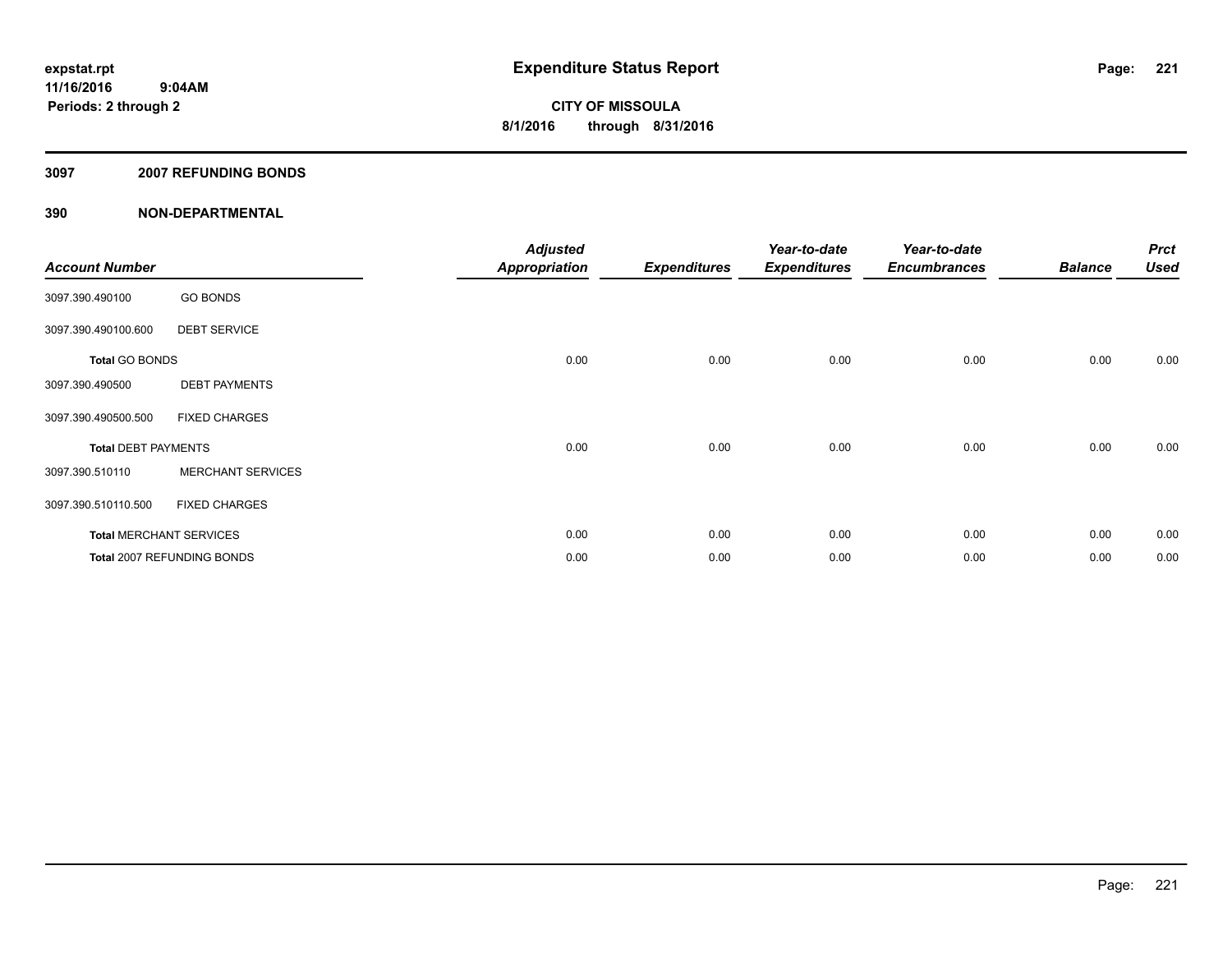**CITY OF MISSOULA 8/1/2016 through 8/31/2016**

## **3100 SIDEWALK & CURB WARRANTS FUND**

| <b>Account Number</b> |                                                | <b>Adjusted</b><br><b>Appropriation</b> | <b>Expenditures</b> | Year-to-date<br><b>Expenditures</b> | Year-to-date<br><b>Encumbrances</b> | <b>Balance</b> | <b>Prct</b><br><b>Used</b> |
|-----------------------|------------------------------------------------|-----------------------------------------|---------------------|-------------------------------------|-------------------------------------|----------------|----------------------------|
| 3100.390.490300       | SPECIAL IMPROVEMENTS BONDS                     |                                         |                     |                                     |                                     |                |                            |
| 3100.390.490300.600   | <b>DEBT SERVICE</b>                            |                                         |                     |                                     |                                     |                |                            |
|                       | <b>Total SPECIAL IMPROVEMENTS BONDS</b>        | 0.00                                    | 0.00                | 0.00                                | 0.00                                | 0.00           | 0.00                       |
| 3100.390.510110       | <b>MERCHANT SERVICES</b>                       |                                         |                     |                                     |                                     |                |                            |
| 3100.390.510110.500   | <b>FIXED CHARGES</b>                           |                                         |                     |                                     |                                     |                |                            |
|                       | <b>Total MERCHANT SERVICES</b>                 | 0.00                                    | 0.00                | 0.00                                | 0.00                                | 0.00           | 0.00                       |
| 3100.390.521000       | INTERFUND OPERATING TRANSFERS                  |                                         |                     |                                     |                                     |                |                            |
| 3100.390.521000.800   | OTHER OBJECTS                                  |                                         |                     |                                     |                                     |                |                            |
|                       | <b>Total INTERFUND OPERATING TRANSFERS</b>     | 0.00                                    | 0.00                | 0.00                                | 0.00                                | 0.00           | 0.00                       |
|                       | <b>Total SIDEWALK &amp; CURB WARRANTS FUND</b> | 0.00                                    | 0.00                | 0.00                                | 0.00                                | 0.00           | 0.00                       |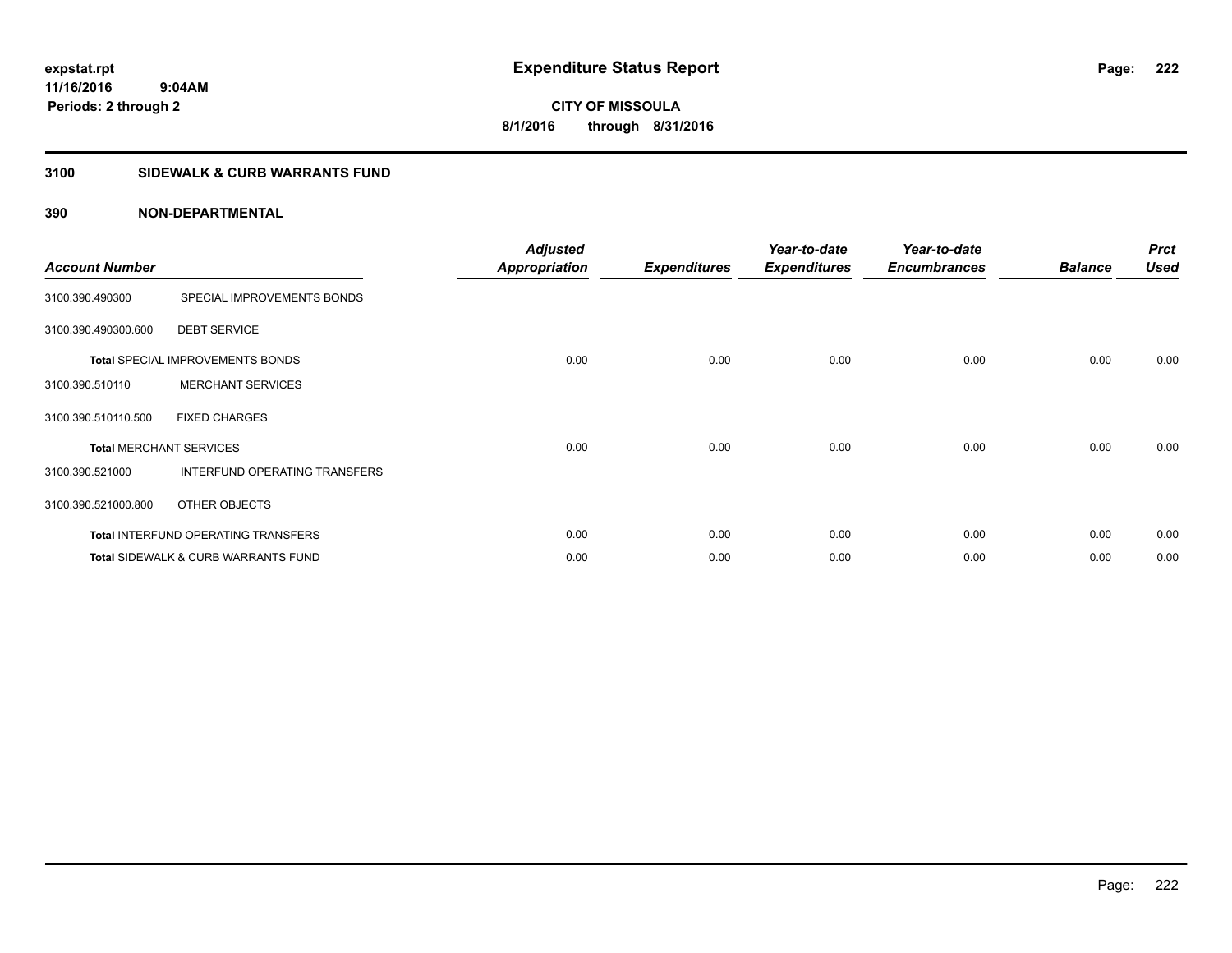**CITY OF MISSOULA 8/1/2016 through 8/31/2016**

## **3200 FY99 SIDEWALK & CURB DEBT SERVICE FUND**

| <b>Account Number</b>     |                                              | <b>Adjusted</b><br><b>Appropriation</b> | <b>Expenditures</b> | Year-to-date<br><b>Expenditures</b> | Year-to-date<br><b>Encumbrances</b> | <b>Balance</b> | <b>Prct</b><br><b>Used</b> |
|---------------------------|----------------------------------------------|-----------------------------------------|---------------------|-------------------------------------|-------------------------------------|----------------|----------------------------|
| 3200.390.490300           | SPECIAL IMPROVEMENTS BONDS                   |                                         |                     |                                     |                                     |                |                            |
| 3200.390.490300.600       | <b>DEBT SERVICE</b>                          |                                         |                     |                                     |                                     |                |                            |
|                           | Total SPECIAL IMPROVEMENTS BONDS             | 0.00                                    | 0.00                | 0.00                                | 0.00                                | 0.00           | 0.00                       |
| 3200.390.510100           | SPECIAL ASSESSMENTS                          |                                         |                     |                                     |                                     |                |                            |
| 3200.390.510100.600       | <b>DEBT SERVICE</b>                          |                                         |                     |                                     |                                     |                |                            |
| <b>Total DEBT SERVICE</b> |                                              | 0.00                                    | 0.00                | 0.00                                | 0.00                                | 0.00           | 0.00                       |
| 3200.390.510100.800       | OTHER OBJECTS                                |                                         |                     |                                     |                                     |                |                            |
|                           | <b>Total SPECIAL ASSESSMENTS</b>             | 0.00                                    | 0.00                | 0.00                                | 0.00                                | 0.00           | 0.00                       |
| 3200.390.510110           | <b>MERCHANT SERVICES</b>                     |                                         |                     |                                     |                                     |                |                            |
| 3200.390.510110.500       | <b>FIXED CHARGES</b>                         |                                         |                     |                                     |                                     |                |                            |
|                           | <b>Total MERCHANT SERVICES</b>               | 0.00                                    | 0.00                | 0.00                                | 0.00                                | 0.00           | 0.00                       |
|                           | Total FY99 SIDEWALK & CURB DEBT SERVICE FUND | 0.00                                    | 0.00                | 0.00                                | 0.00                                | 0.00           | 0.00                       |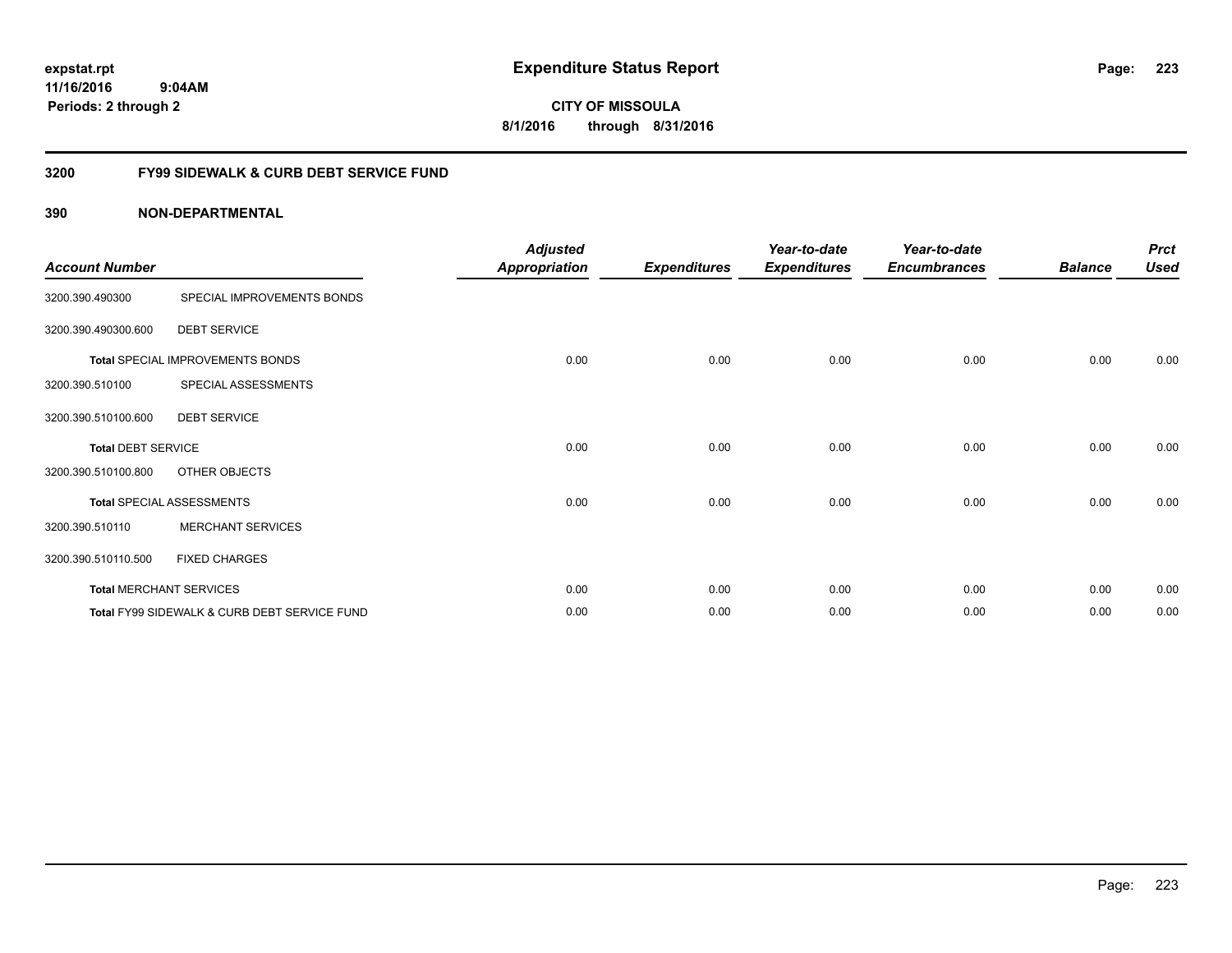**CITY OF MISSOULA 8/1/2016 through 8/31/2016**

## **3300 FY00 SIDEWALK & CURB DEBT SERVICE FUND**

| <b>Account Number</b> |                                              | <b>Adjusted</b><br><b>Appropriation</b> | <b>Expenditures</b> | Year-to-date<br><b>Expenditures</b> | Year-to-date<br><b>Encumbrances</b> | <b>Balance</b> | <b>Prct</b><br><b>Used</b> |
|-----------------------|----------------------------------------------|-----------------------------------------|---------------------|-------------------------------------|-------------------------------------|----------------|----------------------------|
| 3300.390.510100       | SPECIAL ASSESSMENTS                          |                                         |                     |                                     |                                     |                |                            |
| 3300.390.510100.600   | <b>DEBT SERVICE</b>                          |                                         |                     |                                     |                                     |                |                            |
|                       | <b>Total SPECIAL ASSESSMENTS</b>             | 0.00                                    | 0.00                | 0.00                                | 0.00                                | 0.00           | 0.00                       |
| 3300.390.510110       | <b>MERCHANT SERVICES</b>                     |                                         |                     |                                     |                                     |                |                            |
| 3300.390.510110.500   | <b>FIXED CHARGES</b>                         |                                         |                     |                                     |                                     |                |                            |
|                       | <b>Total MERCHANT SERVICES</b>               | 0.00                                    | 0.00                | 0.00                                | 0.00                                | 0.00           | 0.00                       |
|                       | Total FY00 SIDEWALK & CURB DEBT SERVICE FUND | 0.00                                    | 0.00                | 0.00                                | 0.00                                | 0.00           | 0.00                       |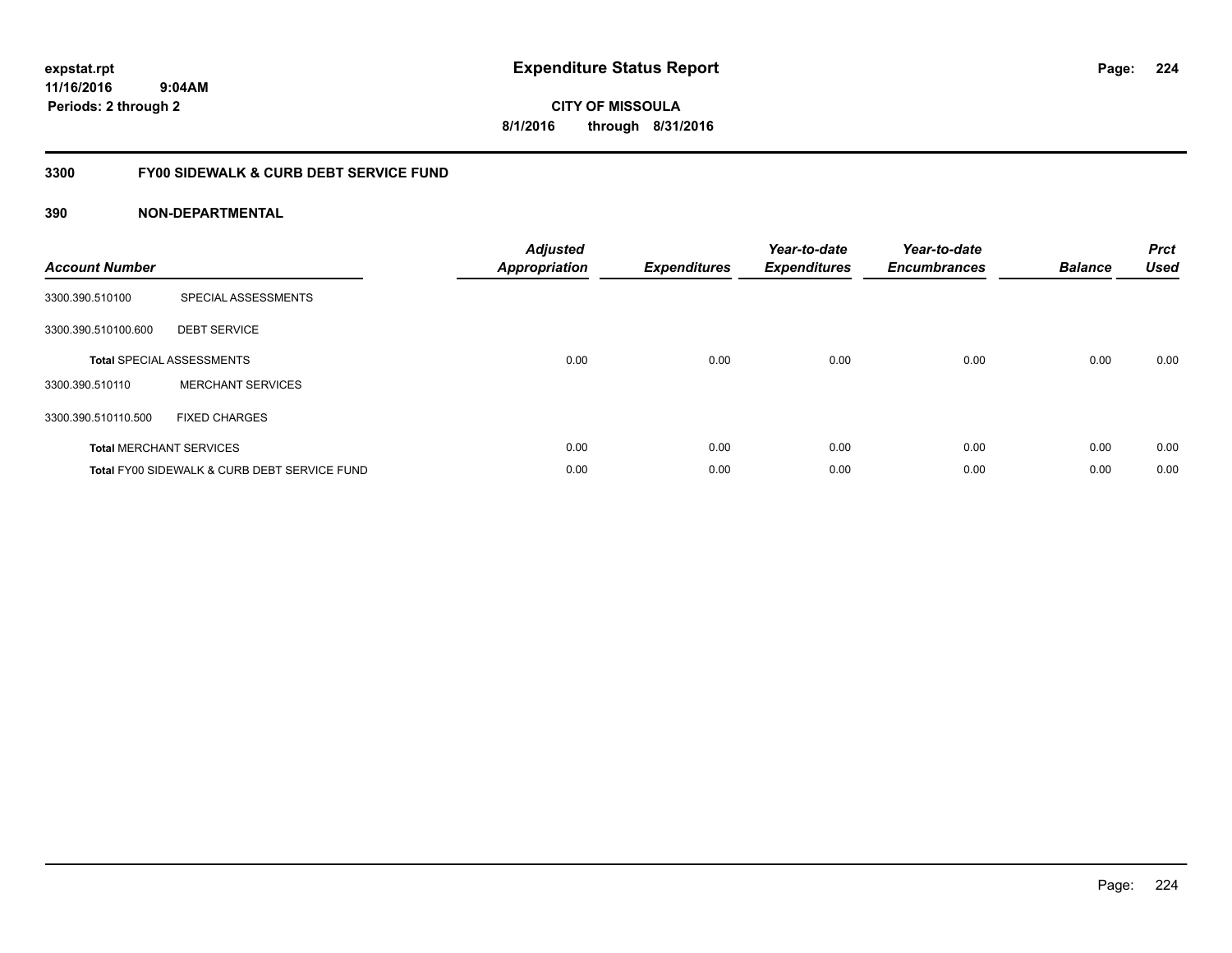**Periods: 2 through 2**

**CITY OF MISSOULA 8/1/2016 through 8/31/2016**

**3305 JUDGMENT LEVIES**

| <b>Account Number</b>        |                     | <b>Adjusted</b><br><b>Appropriation</b> | <b>Expenditures</b> | Year-to-date<br><b>Expenditures</b> | Year-to-date<br><b>Encumbrances</b> | <b>Balance</b> | <b>Prct</b><br><b>Used</b> |
|------------------------------|---------------------|-----------------------------------------|---------------------|-------------------------------------|-------------------------------------|----------------|----------------------------|
| 3305.390.490550              | JUDGMENT LEVY DEBT  |                                         |                     |                                     |                                     |                |                            |
| 3305.390.490550.600          | <b>DEBT SERVICE</b> |                                         |                     |                                     |                                     |                |                            |
| <b>Total DEBT SERVICE</b>    |                     | 0.00                                    | 0.00                | 0.00                                | 0.00                                | 0.00           | 0.00                       |
| 3305.390.490550.800          | OTHER OBJECTS       |                                         |                     |                                     |                                     |                |                            |
| <b>Total JUDGMENT LEVIES</b> |                     | 0.00                                    | 0.00                | 0.00                                | 0.00                                | 0.00           | 0.00                       |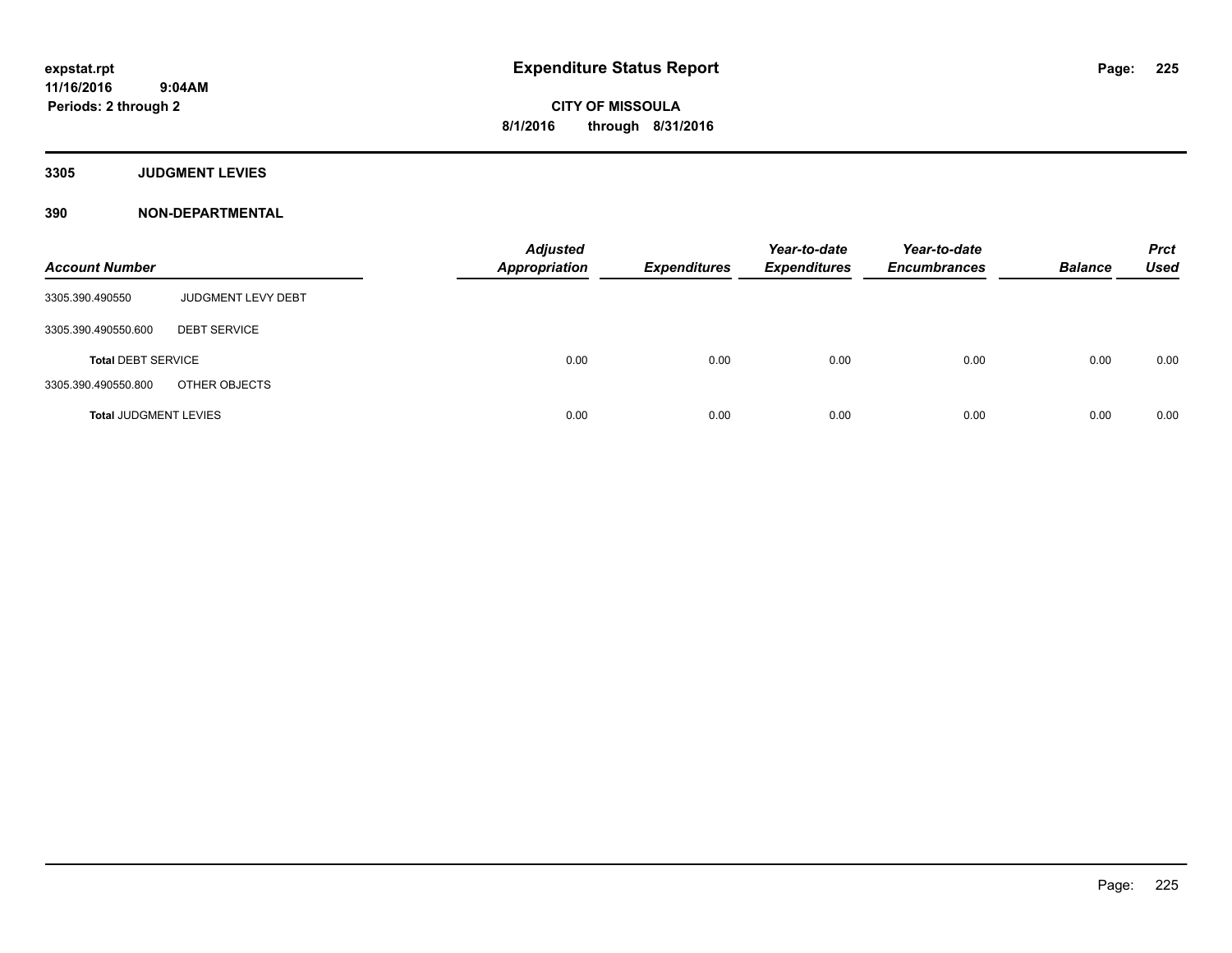**226**

**11/16/2016 9:04AM Periods: 2 through 2**

**CITY OF MISSOULA 8/1/2016 through 8/31/2016**

## **3400 FY01 SIDEWALK & CURB DEBT SERVICE FUND**

**000 \*\*\* Title Not Found \*\*\***

| <b>Account Number</b>         |                         | <b>Adjusted</b><br>Appropriation | <b>Expenditures</b> | Year-to-date<br><b>Expenditures</b> | Year-to-date<br><b>Encumbrances</b> | <b>Balance</b> | <b>Prct</b><br>Used |
|-------------------------------|-------------------------|----------------------------------|---------------------|-------------------------------------|-------------------------------------|----------------|---------------------|
| 3400.000.520100               | *** Title Not Found *** |                                  |                     |                                     |                                     |                |                     |
| 3400.000.520100.800           | OTHER OBJECTS           |                                  |                     |                                     |                                     |                |                     |
| Total *** Title Not Found *** |                         | 0.00                             | 0.00                | 0.00                                | 0.00                                | 0.00           | 0.00                |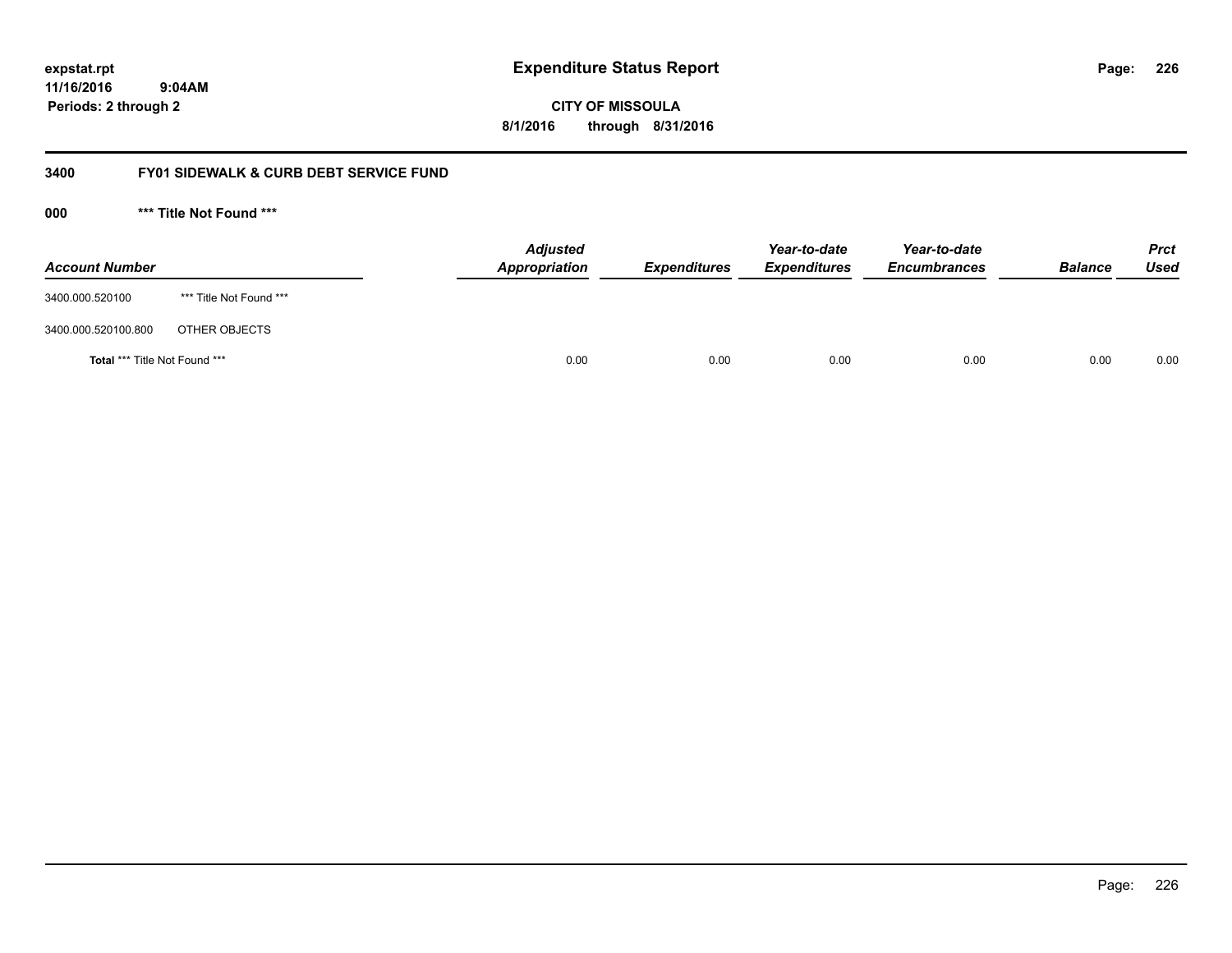**CITY OF MISSOULA 8/1/2016 through 8/31/2016**

## **3400 FY01 SIDEWALK & CURB DEBT SERVICE FUND**

| <b>Account Number</b>     |                                              | <b>Adjusted</b><br><b>Appropriation</b> | <b>Expenditures</b> | Year-to-date<br><b>Expenditures</b> | Year-to-date<br><b>Encumbrances</b> | <b>Balance</b> | <b>Prct</b><br><b>Used</b> |
|---------------------------|----------------------------------------------|-----------------------------------------|---------------------|-------------------------------------|-------------------------------------|----------------|----------------------------|
|                           |                                              |                                         |                     |                                     |                                     |                |                            |
| 3400.390.510100           | SPECIAL ASSESSMENTS                          |                                         |                     |                                     |                                     |                |                            |
| 3400.390.510100.600       | <b>DEBT SERVICE</b>                          |                                         |                     |                                     |                                     |                |                            |
| <b>Total DEBT SERVICE</b> |                                              | 0.00                                    | 0.00                | 0.00                                | 0.00                                | 0.00           | 0.00                       |
| 3400.390.510100.800       | OTHER OBJECTS                                |                                         |                     |                                     |                                     |                |                            |
|                           | <b>Total SPECIAL ASSESSMENTS</b>             | 0.00                                    | 0.00                | 0.00                                | 0.00                                | 0.00           | 0.00                       |
| 3400.390.510110           | <b>MERCHANT SERVICES</b>                     |                                         |                     |                                     |                                     |                |                            |
| 3400.390.510110.500       | <b>FIXED CHARGES</b>                         |                                         |                     |                                     |                                     |                |                            |
|                           | Total FY01 SIDEWALK & CURB DEBT SERVICE FUND | 0.00                                    | 0.00                | 0.00                                | 0.00                                | 0.00           | 0.00                       |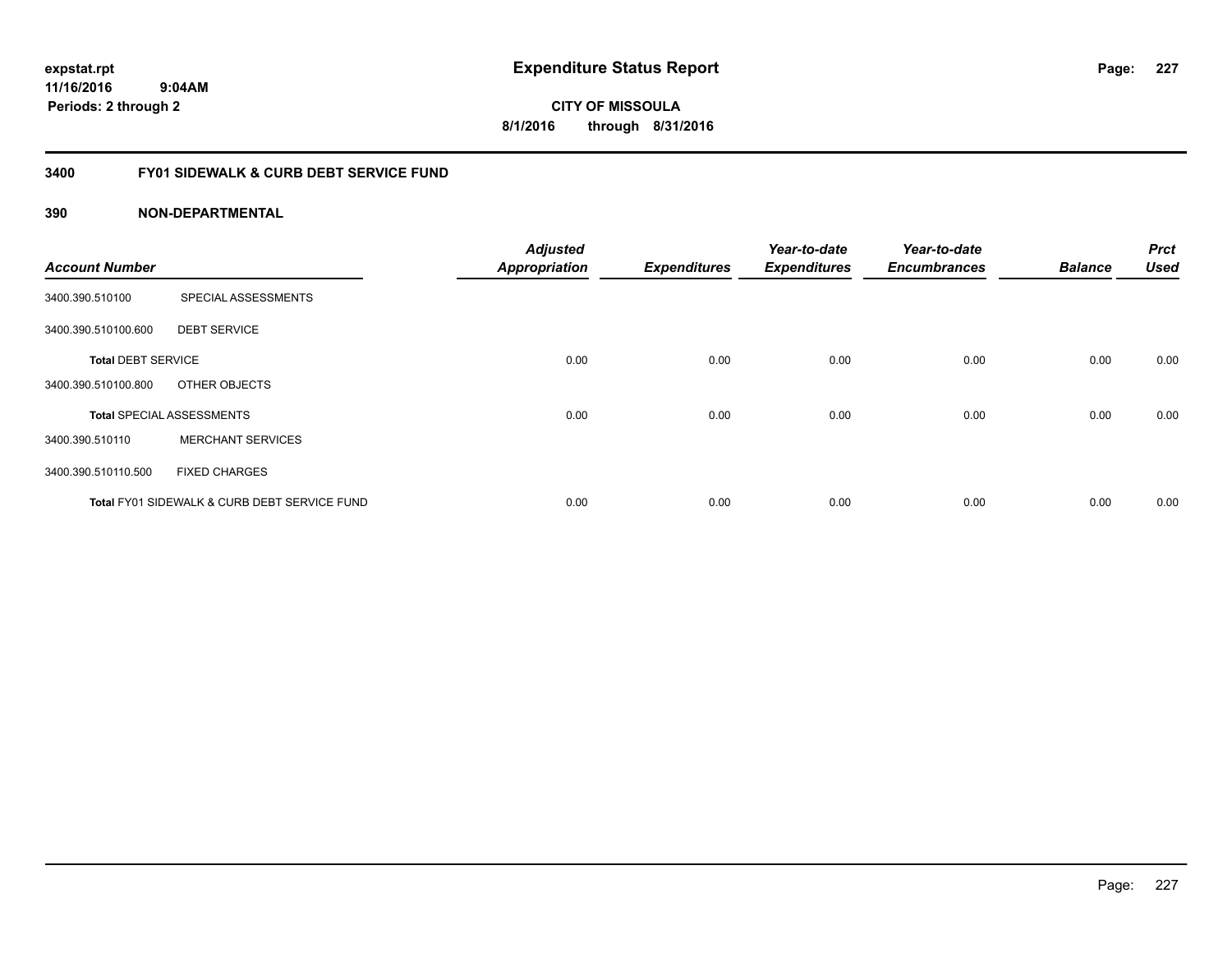**228**

**11/16/2016 9:04AM Periods: 2 through 2**

# **CITY OF MISSOULA 8/1/2016 through 8/31/2016**

## **3410 FY02 SIDEWALK & CURB DEBT SERVICE FUND**

**000 \*\*\* Title Not Found \*\*\***

| <b>Account Number</b>         |                         | <b>Adjusted</b><br>Appropriation | <b>Expenditures</b> | Year-to-date<br><b>Expenditures</b> | Year-to-date<br><b>Encumbrances</b> | <b>Balance</b> | <b>Prct</b><br>Used |
|-------------------------------|-------------------------|----------------------------------|---------------------|-------------------------------------|-------------------------------------|----------------|---------------------|
| 3410.000.520100               | *** Title Not Found *** |                                  |                     |                                     |                                     |                |                     |
| 3410.000.520100.800           | OTHER OBJECTS           |                                  |                     |                                     |                                     |                |                     |
| Total *** Title Not Found *** |                         | 0.00                             | 0.00                | 0.00                                | 0.00                                | 0.00           | 0.00                |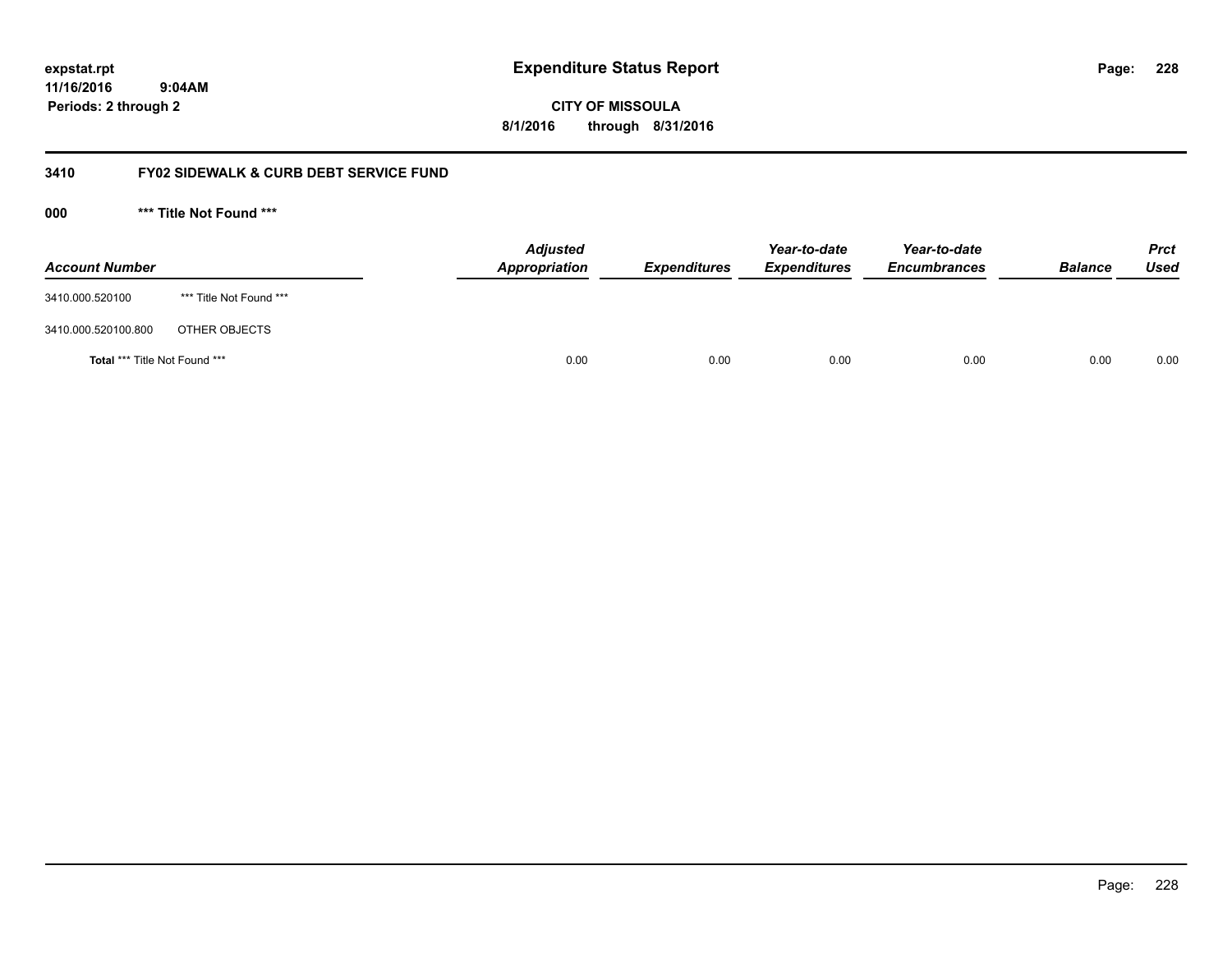**CITY OF MISSOULA 8/1/2016 through 8/31/2016**

## **3410 FY02 SIDEWALK & CURB DEBT SERVICE FUND**

| <b>Account Number</b> |                                              | <b>Adjusted</b><br>Appropriation | <b>Expenditures</b> | Year-to-date<br><b>Expenditures</b> | Year-to-date<br><b>Encumbrances</b> | <b>Balance</b> | <b>Prct</b><br><b>Used</b> |
|-----------------------|----------------------------------------------|----------------------------------|---------------------|-------------------------------------|-------------------------------------|----------------|----------------------------|
| 3410.390.510100       | SPECIAL ASSESSMENTS                          |                                  |                     |                                     |                                     |                |                            |
| 3410.390.510100.600   | <b>DEBT SERVICE</b>                          |                                  |                     |                                     |                                     |                |                            |
|                       | <b>Total SPECIAL ASSESSMENTS</b>             | 0.00                             | 0.00                | 0.00                                | 0.00                                | 0.00           | 0.00                       |
| 3410.390.510110       | <b>MERCHANT SERVICES</b>                     |                                  |                     |                                     |                                     |                |                            |
| 3410.390.510110.500   | <b>FIXED CHARGES</b>                         |                                  |                     |                                     |                                     |                |                            |
|                       | <b>Total MERCHANT SERVICES</b>               | 0.00                             | 0.00                | 0.00                                | 0.00                                | 0.00           | 0.00                       |
|                       | Total FY02 SIDEWALK & CURB DEBT SERVICE FUND | 0.00                             | 0.00                | 0.00                                | 0.00                                | 0.00           | 0.00                       |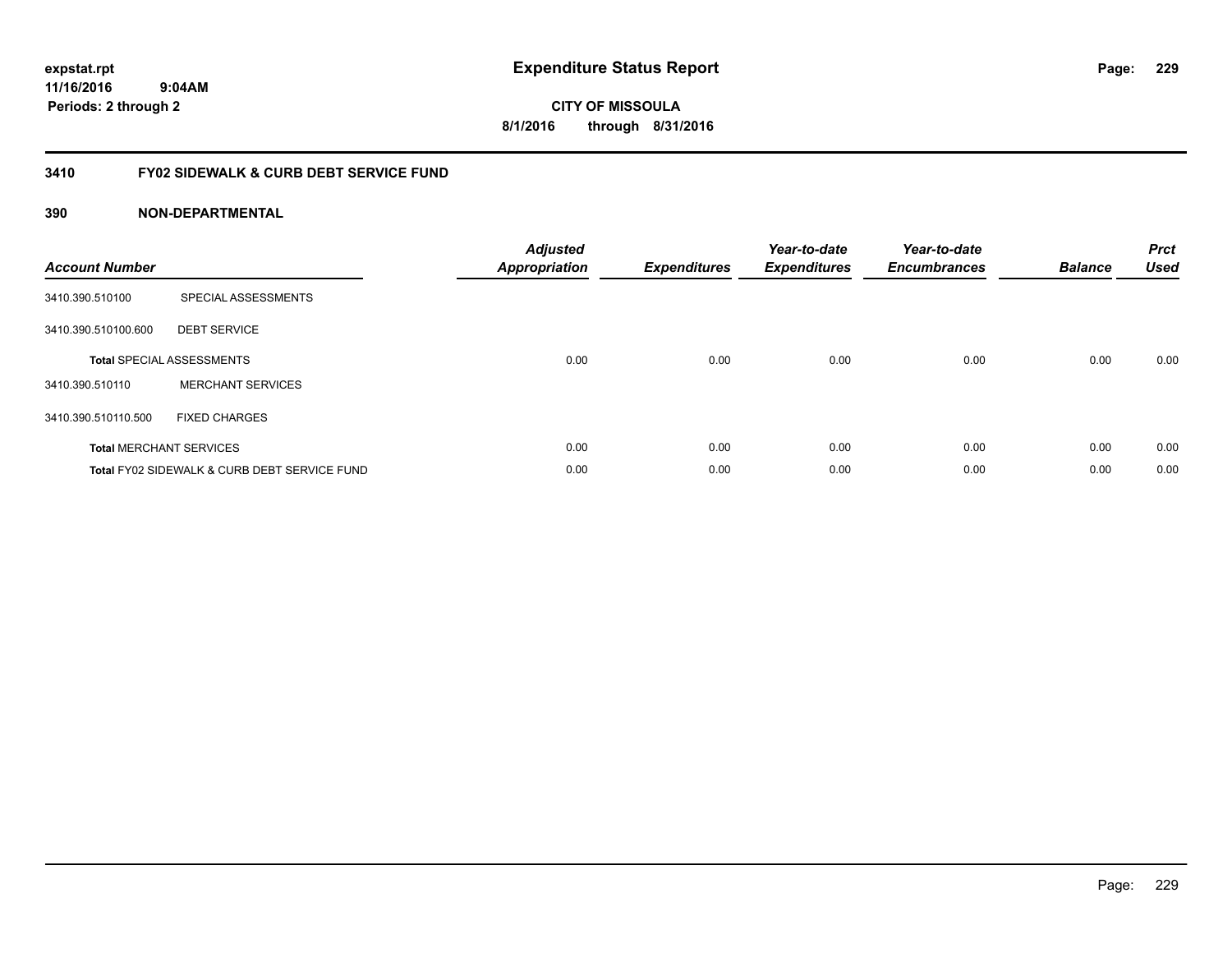**CITY OF MISSOULA 8/1/2016 through 8/31/2016**

## **3420 FY03 SIDEWALK & CURB DEBT SERVICE**

| <b>Account Number</b> |                                                                                     | <b>Adjusted</b><br><b>Appropriation</b> | <b>Expenditures</b> | Year-to-date<br><b>Expenditures</b> | Year-to-date<br><b>Encumbrances</b> | <b>Balance</b>         | <b>Prct</b><br><b>Used</b> |
|-----------------------|-------------------------------------------------------------------------------------|-----------------------------------------|---------------------|-------------------------------------|-------------------------------------|------------------------|----------------------------|
| 3420.390.510100       | SPECIAL ASSESSMENTS                                                                 |                                         |                     |                                     |                                     |                        |                            |
| 3420.390.510100.600   | <b>DEBT SERVICE</b>                                                                 |                                         |                     |                                     |                                     |                        |                            |
|                       | 3420.390.510100.620.000 INTEREST / SERVICE FEES<br><b>Total SPECIAL ASSESSMENTS</b> | 0.00<br>0.00                            | 0.00<br>0.00        | 350.00<br>350.00                    | 0.00<br>0.00                        | $-350.00$<br>$-350.00$ | 0.00<br>0.00               |
| 3420.390.510110       | <b>MERCHANT SERVICES</b>                                                            |                                         |                     |                                     |                                     |                        |                            |
| 3420.390.510110.500   | <b>FIXED CHARGES</b>                                                                |                                         |                     |                                     |                                     |                        |                            |
|                       | <b>Total MERCHANT SERVICES</b>                                                      | 0.00                                    | 0.00                | 0.00                                | 0.00                                | 0.00                   | 0.00                       |
|                       | <b>Total FY03 SIDEWALK &amp; CURB DEBT SERVICE</b>                                  | 0.00                                    | 0.00                | 350.00                              | 0.00                                | $-350.00$              | 0.00                       |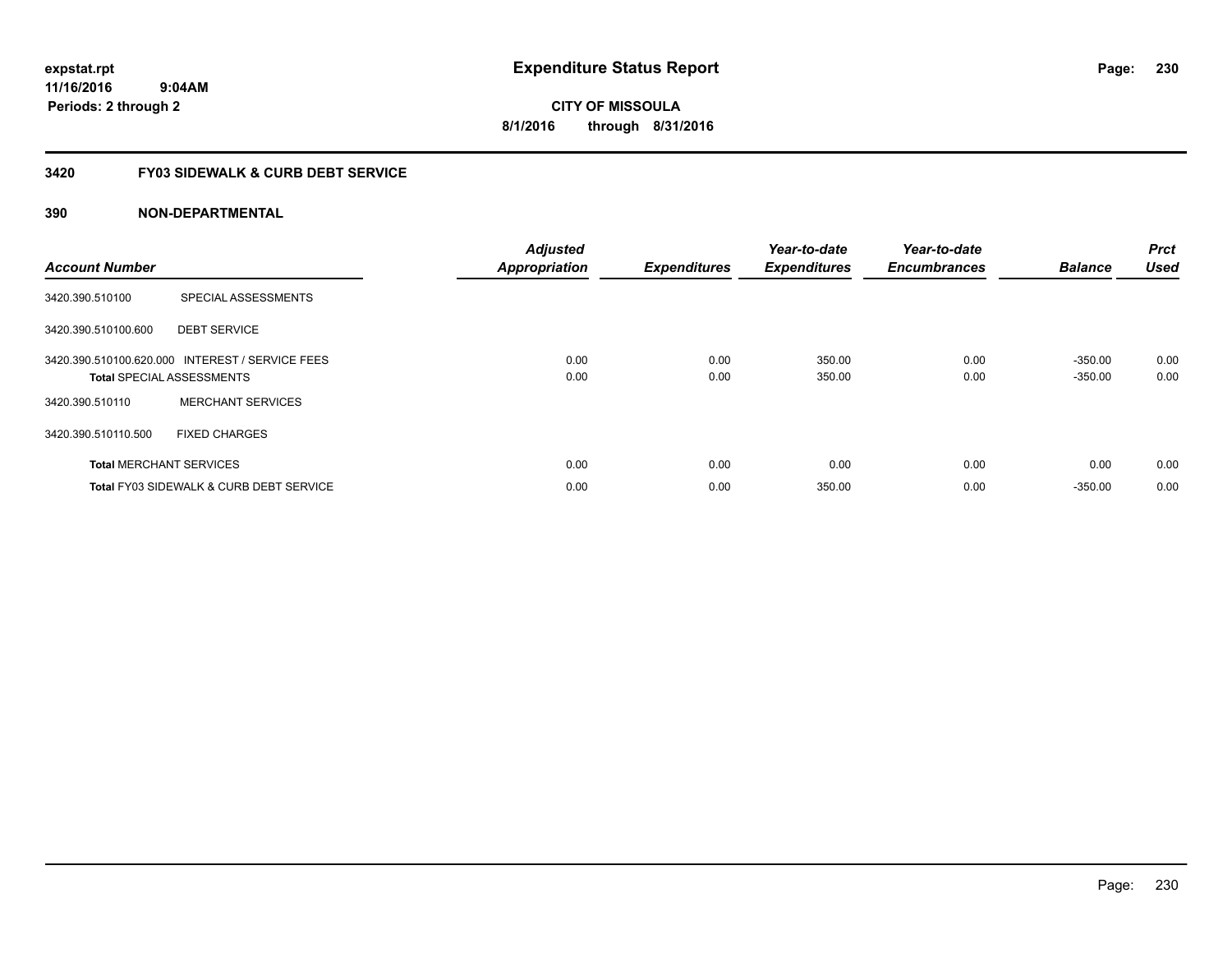**CITY OF MISSOULA 8/1/2016 through 8/31/2016**

## **3430 FY04 SIDEWALK CURB DEBT SERVICE**

| <b>Account Number</b> |                                              | <b>Adjusted</b><br><b>Appropriation</b> | <b>Expenditures</b> | Year-to-date<br><b>Expenditures</b> | Year-to-date<br><b>Encumbrances</b> | <b>Balance</b> | <b>Prct</b><br><b>Used</b> |
|-----------------------|----------------------------------------------|-----------------------------------------|---------------------|-------------------------------------|-------------------------------------|----------------|----------------------------|
| 3430.390.510100       | SPECIAL ASSESSMENTS                          |                                         |                     |                                     |                                     |                |                            |
| 3430.390.510100.600   | <b>DEBT SERVICE</b>                          |                                         |                     |                                     |                                     |                |                            |
|                       | <b>Total SPECIAL ASSESSMENTS</b>             | 0.00                                    | 0.00                | 0.00                                | 0.00                                | 0.00           | 0.00                       |
| 3430.390.510110       | <b>MERCHANT SERVICES</b>                     |                                         |                     |                                     |                                     |                |                            |
| 3430.390.510110.500   | <b>FIXED CHARGES</b>                         |                                         |                     |                                     |                                     |                |                            |
|                       | <b>Total MERCHANT SERVICES</b>               | 0.00                                    | 0.00                | 0.00                                | 0.00                                | 0.00           | 0.00                       |
|                       | <b>Total FY04 SIDEWALK CURB DEBT SERVICE</b> | 0.00                                    | 0.00                | 0.00                                | 0.00                                | 0.00           | 0.00                       |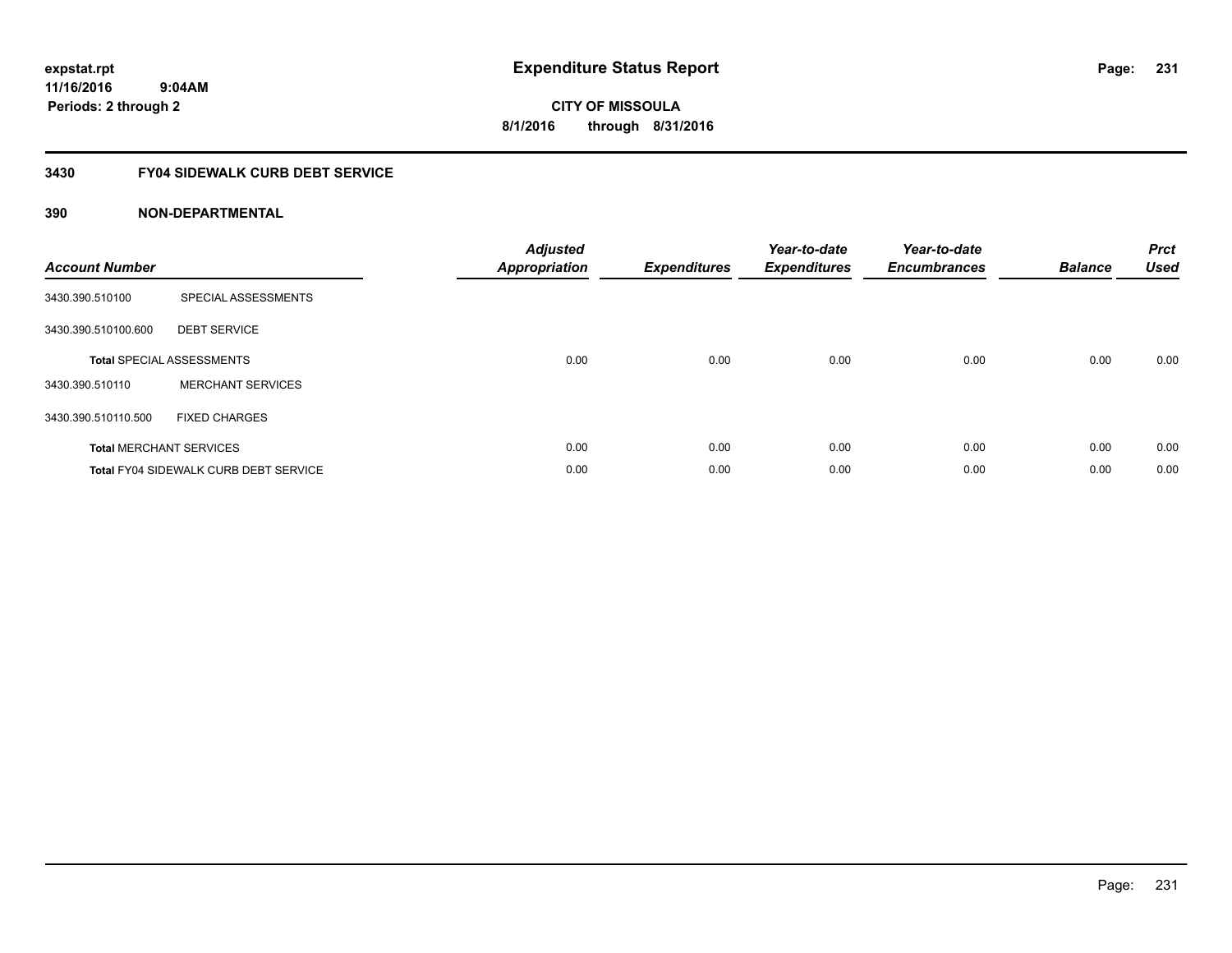## **3440 FY 05 SIDEWALK AND CURB**

| <b>Account Number</b> |                                      | <b>Adjusted</b><br>Appropriation | <b>Expenditures</b> | Year-to-date<br><b>Expenditures</b> | Year-to-date<br><b>Encumbrances</b> | <b>Balance</b> | <b>Prct</b><br><b>Used</b> |
|-----------------------|--------------------------------------|----------------------------------|---------------------|-------------------------------------|-------------------------------------|----------------|----------------------------|
| 3440.390.510100       | SPECIAL ASSESSMENTS                  |                                  |                     |                                     |                                     |                |                            |
| 3440.390.510100.600   | <b>DEBT SERVICE</b>                  |                                  |                     |                                     |                                     |                |                            |
|                       | <b>Total SPECIAL ASSESSMENTS</b>     | 0.00                             | 0.00                | 0.00                                | 0.00                                | 0.00           | 0.00                       |
| 3440.390.510110       | <b>MERCHANT SERVICES</b>             |                                  |                     |                                     |                                     |                |                            |
| 3440.390.510110.500   | <b>FIXED CHARGES</b>                 |                                  |                     |                                     |                                     |                |                            |
|                       | <b>Total MERCHANT SERVICES</b>       | 0.00                             | 0.00                | 0.00                                | 0.00                                | 0.00           | 0.00                       |
|                       | <b>Total FY 05 SIDEWALK AND CURB</b> | 0.00                             | 0.00                | 0.00                                | 0.00                                | 0.00           | 0.00                       |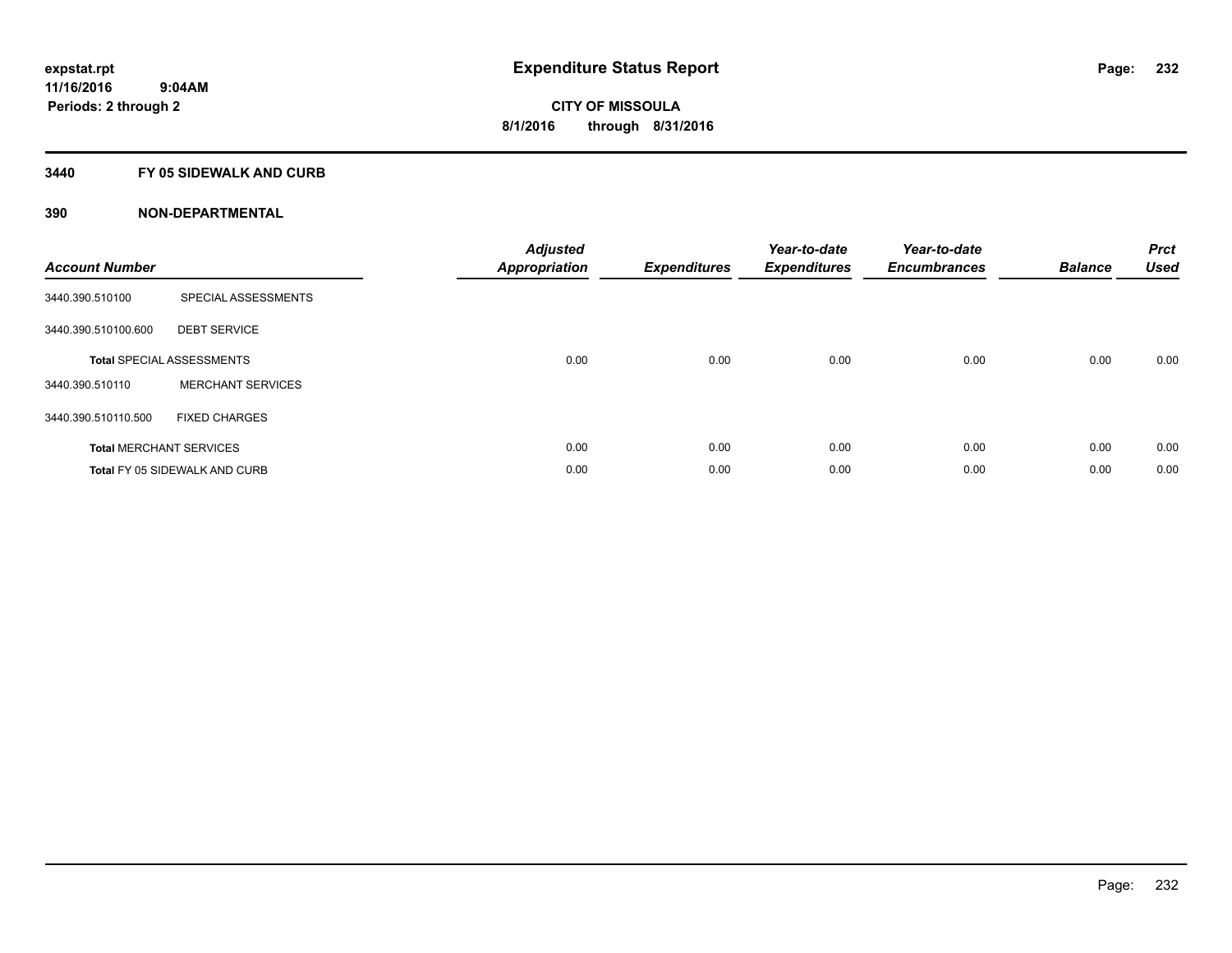## **3450 FY 06 SIDEWALK AND CURB**

| <b>Account Number</b> |                                      | <b>Adjusted</b><br>Appropriation | <b>Expenditures</b> | Year-to-date<br><b>Expenditures</b> | Year-to-date<br><b>Encumbrances</b> | <b>Balance</b> | <b>Prct</b><br><b>Used</b> |
|-----------------------|--------------------------------------|----------------------------------|---------------------|-------------------------------------|-------------------------------------|----------------|----------------------------|
| 3450.390.510100       | SPECIAL ASSESSMENTS                  |                                  |                     |                                     |                                     |                |                            |
| 3450.390.510100.600   | <b>DEBT SERVICE</b>                  |                                  |                     |                                     |                                     |                |                            |
|                       | <b>Total SPECIAL ASSESSMENTS</b>     | 0.00                             | 0.00                | 0.00                                | 0.00                                | 0.00           | 0.00                       |
| 3450.390.510110       | <b>MERCHANT SERVICES</b>             |                                  |                     |                                     |                                     |                |                            |
| 3450.390.510110.500   | <b>FIXED CHARGES</b>                 |                                  |                     |                                     |                                     |                |                            |
|                       | <b>Total MERCHANT SERVICES</b>       | 0.00                             | 0.00                | 0.00                                | 0.00                                | 0.00           | 0.00                       |
|                       | <b>Total FY 06 SIDEWALK AND CURB</b> | 0.00                             | 0.00                | 0.00                                | 0.00                                | 0.00           | 0.00                       |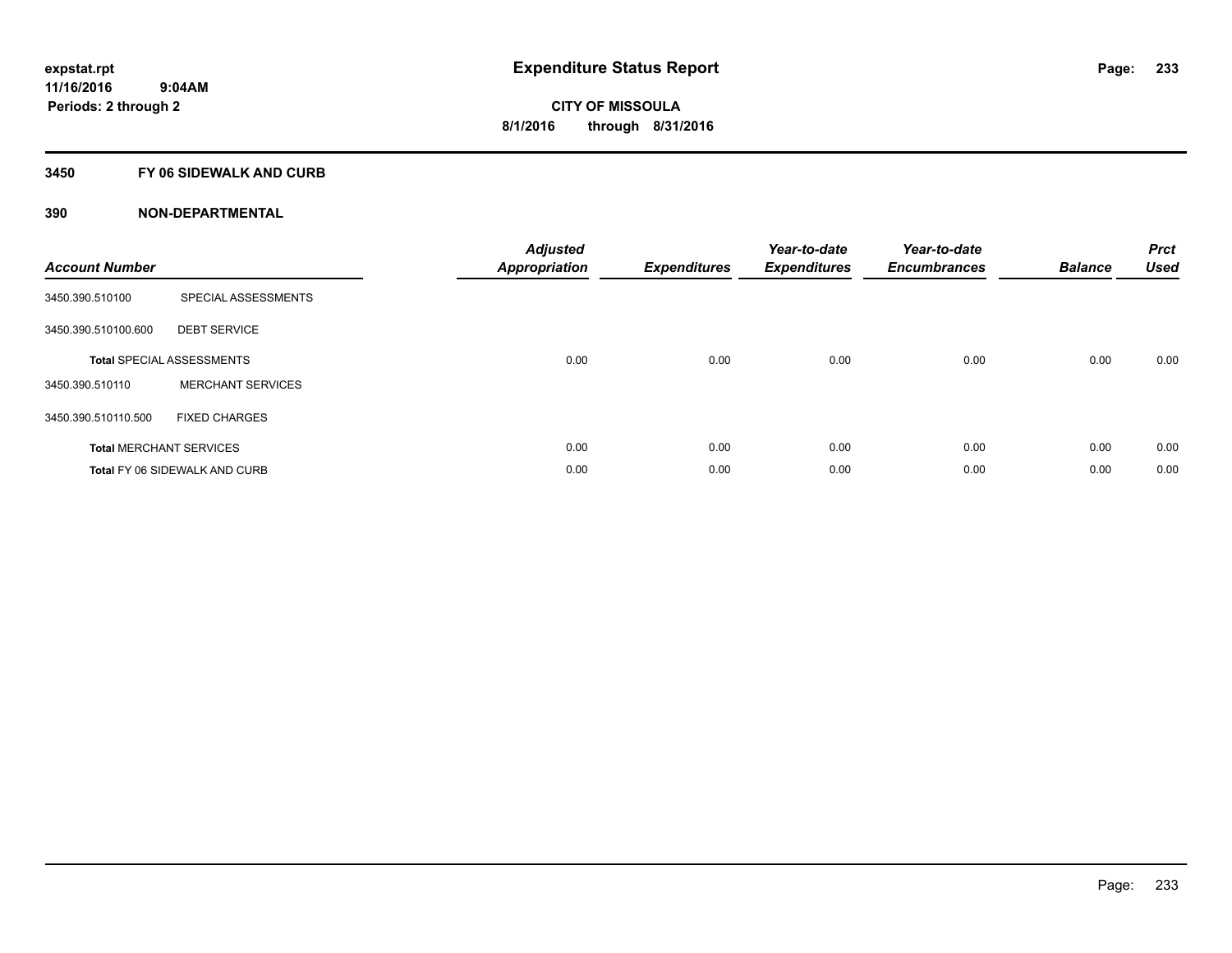## **3460 FY07 SIDEWALK AND CURB DEBT**

| <b>Account Number</b>      |                                          | <b>Adjusted</b><br><b>Appropriation</b> | <b>Expenditures</b> | Year-to-date<br><b>Expenditures</b> | Year-to-date<br><b>Encumbrances</b> | <b>Balance</b> | <b>Prct</b><br><b>Used</b> |
|----------------------------|------------------------------------------|-----------------------------------------|---------------------|-------------------------------------|-------------------------------------|----------------|----------------------------|
| 3460.390.510100            | SPECIAL ASSESSMENTS                      |                                         |                     |                                     |                                     |                |                            |
| 3460.390.510100.600        | <b>DEBT SERVICE</b>                      |                                         |                     |                                     |                                     |                |                            |
|                            | <b>Total SPECIAL ASSESSMENTS</b>         | 0.00                                    | 0.00                | 0.00                                | 0.00                                | 0.00           | 0.00                       |
| 3460.390.510110            | <b>MERCHANT SERVICES</b>                 |                                         |                     |                                     |                                     |                |                            |
| 3460.390.510110.500        | <b>FIXED CHARGES</b>                     |                                         |                     |                                     |                                     |                |                            |
| <b>Total FIXED CHARGES</b> |                                          | 0.00                                    | 0.00                | 0.00                                | 0.00                                | 0.00           | 0.00                       |
|                            | <b>Total FY07 SIDEWALK AND CURB DEBT</b> | 0.00                                    | 0.00                | 0.00                                | 0.00                                | 0.00           | 0.00                       |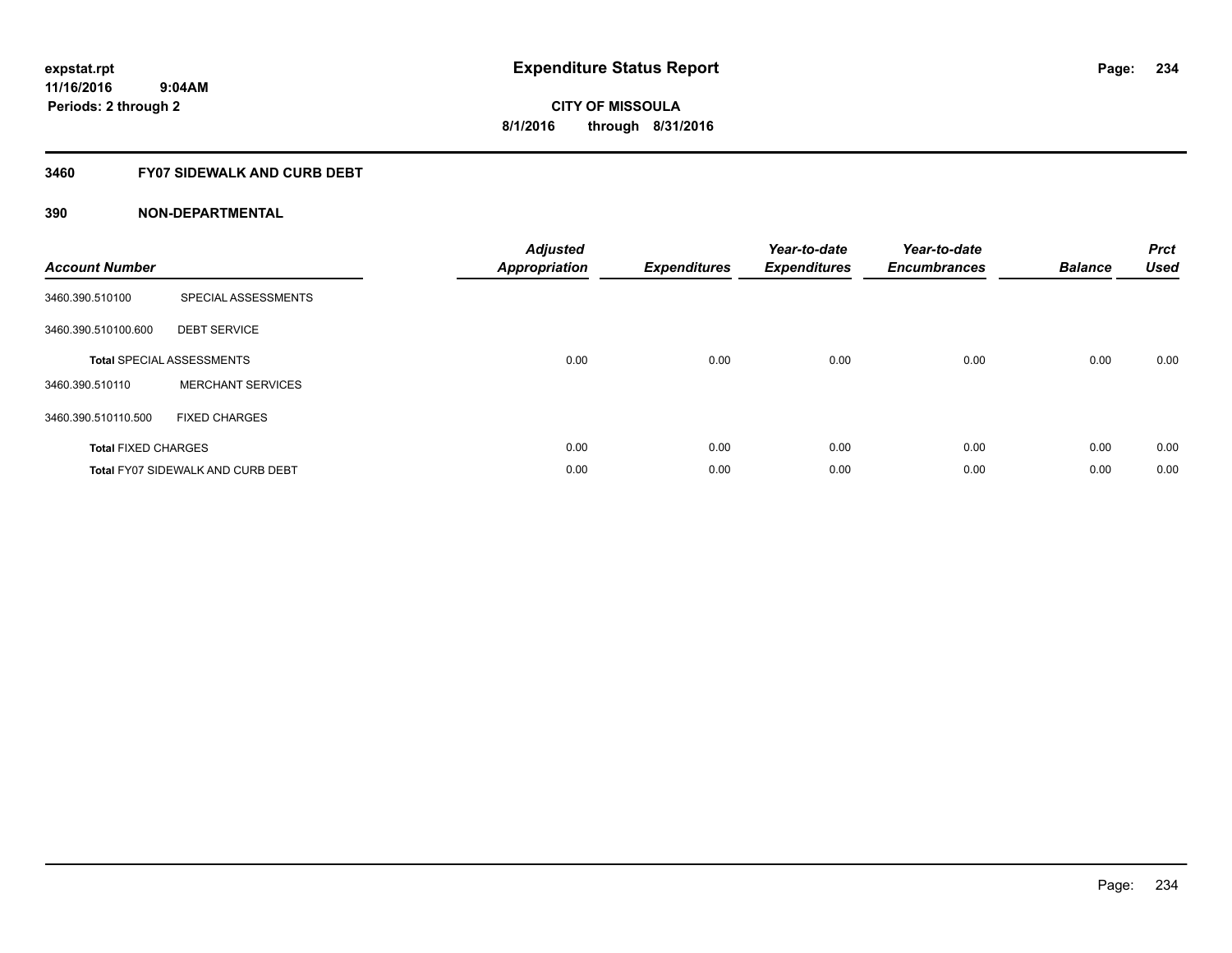## **3461 SERIES 2008A SIDEWALK AND CURB**

# **280 PUBLIC WORKS OPERATIONS**

| <b>Account Number</b>          |                                      | <b>Adjusted</b><br><b>Appropriation</b> | <b>Expenditures</b> | Year-to-date<br><b>Expenditures</b> | Year-to-date<br><b>Encumbrances</b> | <b>Balance</b> | <b>Prct</b><br><b>Used</b> |
|--------------------------------|--------------------------------------|-----------------------------------------|---------------------|-------------------------------------|-------------------------------------|----------------|----------------------------|
| 3461.280.510110                | <b>MERCHANT SERVICES</b>             |                                         |                     |                                     |                                     |                |                            |
| 3461.280.510110.500            | <b>FIXED CHARGES</b>                 |                                         |                     |                                     |                                     |                |                            |
| <b>Total MERCHANT SERVICES</b> |                                      | 0.00                                    | 0.00                | 0.00                                | 0.00                                | 0.00           | 0.00                       |
| 3461.280.521000                | INTERFUND OPERATING TRANSFERS        |                                         |                     |                                     |                                     |                |                            |
| 3461.280.521000.800            | OTHER OBJECTS                        |                                         |                     |                                     |                                     |                |                            |
|                                | <b>Total PUBLIC WORKS OPERATIONS</b> | 0.00                                    | 0.00                | 0.00                                | 0.00                                | 0.00           | 0.00                       |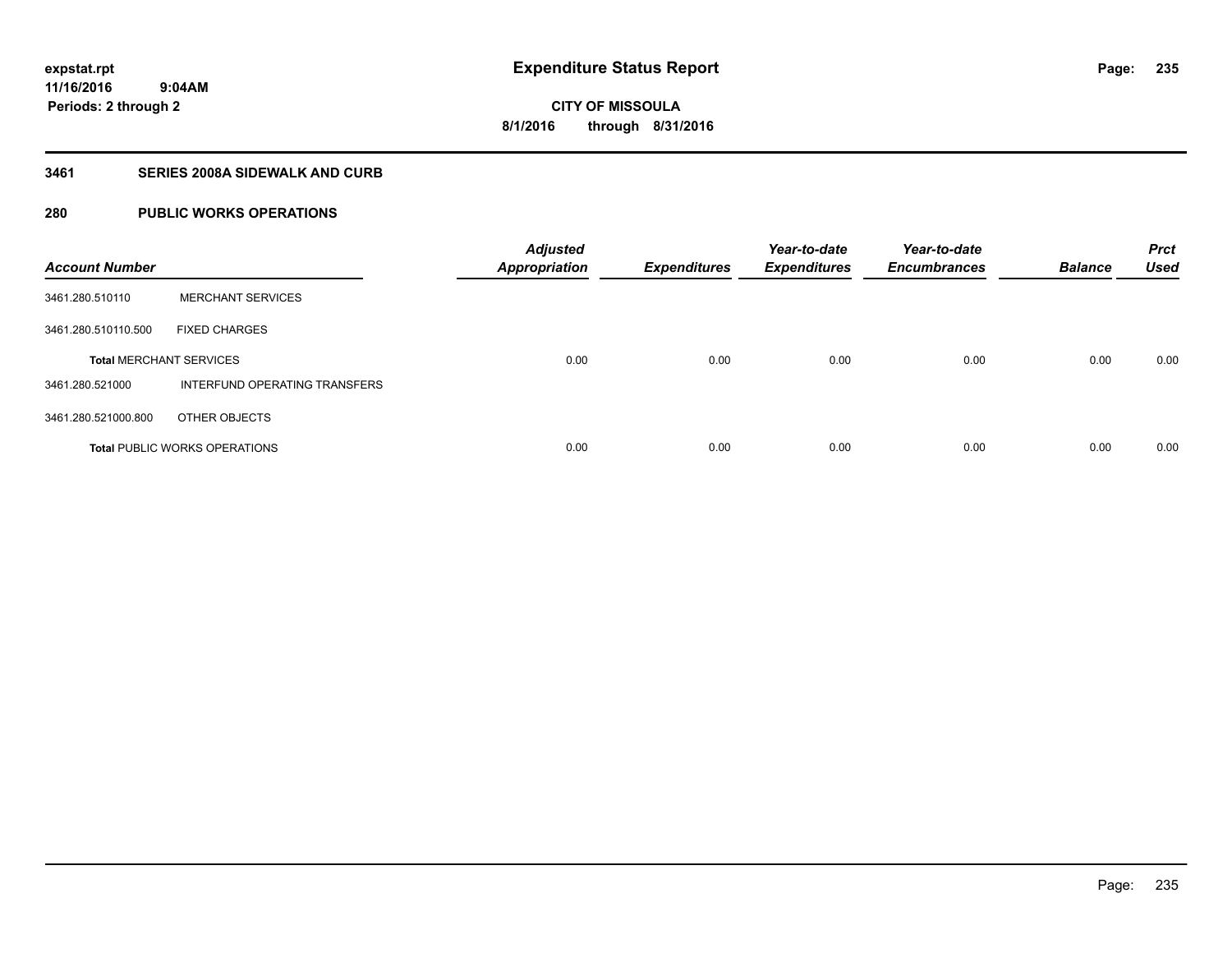# **3461 SERIES 2008A SIDEWALK AND CURB**

| <b>Account Number</b>          |                                            | <b>Adjusted</b><br><b>Appropriation</b> | <b>Expenditures</b> | Year-to-date<br><b>Expenditures</b> | Year-to-date<br><b>Encumbrances</b> | <b>Balance</b> | <b>Prct</b><br><b>Used</b> |
|--------------------------------|--------------------------------------------|-----------------------------------------|---------------------|-------------------------------------|-------------------------------------|----------------|----------------------------|
| 3461.390.510100                | SPECIAL ASSESSMENTS                        |                                         |                     |                                     |                                     |                |                            |
| 3461.390.510100.600            | <b>DEBT SERVICE</b>                        |                                         |                     |                                     |                                     |                |                            |
|                                | <b>Total SPECIAL ASSESSMENTS</b>           | 0.00                                    | 0.00                | 0.00                                | 0.00                                | 0.00           | 0.00                       |
| 3461.390.510110                | <b>MERCHANT SERVICES</b>                   |                                         |                     |                                     |                                     |                |                            |
| 3461.390.510110.500            | <b>FIXED CHARGES</b>                       |                                         |                     |                                     |                                     |                |                            |
| <b>Total MERCHANT SERVICES</b> |                                            | 0.00                                    | 0.00                | 0.00                                | 0.00                                | 0.00           | 0.00                       |
| 3461.390.521000                | INTERFUND OPERATING TRANSFERS              |                                         |                     |                                     |                                     |                |                            |
| 3461.390.521000.800            | OTHER OBJECTS                              |                                         |                     |                                     |                                     |                |                            |
|                                | <b>Total INTERFUND OPERATING TRANSFERS</b> | 0.00                                    | 0.00                | 0.00                                | 0.00                                | 0.00           | 0.00                       |
|                                | Total SERIES 2008A SIDEWALK AND CURB       | 0.00                                    | 0.00                | 0.00                                | 0.00                                | 0.00           | 0.00                       |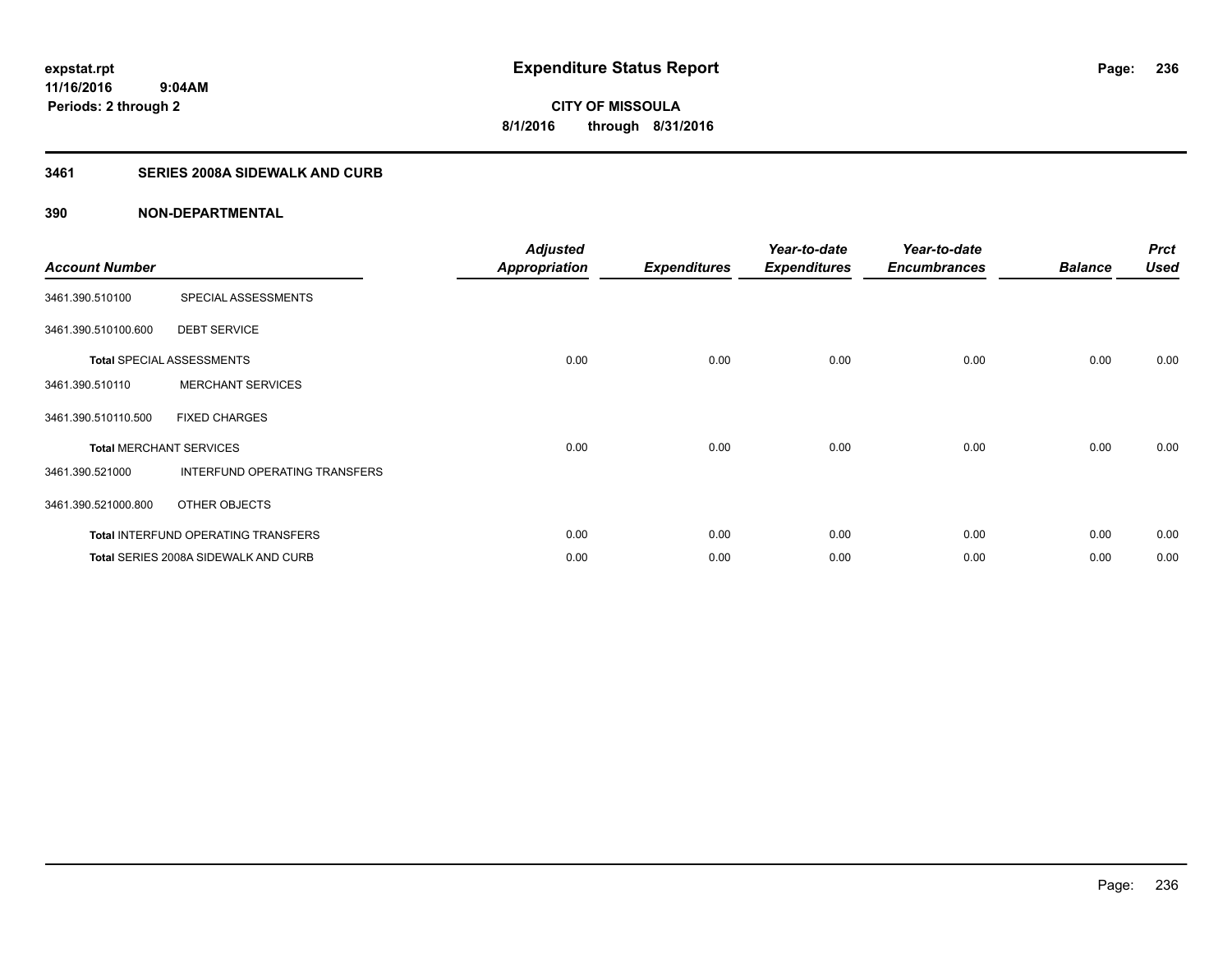#### **3462 SERIES 2009 SIDEWALK AND CURB**

| <b>Account Number</b> |                                                                                     | <b>Adjusted</b><br><b>Appropriation</b> | <b>Expenditures</b> | Year-to-date<br><b>Expenditures</b> | Year-to-date<br><b>Encumbrances</b> | <b>Balance</b>         | <b>Prct</b><br><b>Used</b> |
|-----------------------|-------------------------------------------------------------------------------------|-----------------------------------------|---------------------|-------------------------------------|-------------------------------------|------------------------|----------------------------|
| 3462.390.510100       | SPECIAL ASSESSMENTS                                                                 |                                         |                     |                                     |                                     |                        |                            |
| 3462.390.510100.600   | <b>DEBT SERVICE</b>                                                                 |                                         |                     |                                     |                                     |                        |                            |
|                       | 3462.390.510100.620.000 INTEREST / SERVICE FEES<br><b>Total SPECIAL ASSESSMENTS</b> | 0.00<br>0.00                            | 300.00<br>300.00    | 300.00<br>300.00                    | 0.00<br>0.00                        | $-300.00$<br>$-300.00$ | 0.00<br>0.00               |
| 3462.390.510110       | <b>MERCHANT SERVICES</b>                                                            |                                         |                     |                                     |                                     |                        |                            |
| 3462.390.510110.500   | <b>FIXED CHARGES</b>                                                                |                                         |                     |                                     |                                     |                        |                            |
|                       | <b>Total MERCHANT SERVICES</b>                                                      | 0.00                                    | 0.00                | 0.00                                | 0.00                                | 0.00                   | 0.00                       |
| 3462.390.521000       | INTERFUND OPERATING TRANSFERS                                                       |                                         |                     |                                     |                                     |                        |                            |
| 3462.390.521000.800   | OTHER OBJECTS                                                                       |                                         |                     |                                     |                                     |                        |                            |
|                       | <b>Total INTERFUND OPERATING TRANSFERS</b>                                          | 0.00                                    | 0.00                | 0.00                                | 0.00                                | 0.00                   | 0.00                       |
|                       | Total SERIES 2009 SIDEWALK AND CURB                                                 | 0.00                                    | 300.00              | 300.00                              | 0.00                                | $-300.00$              | 0.00                       |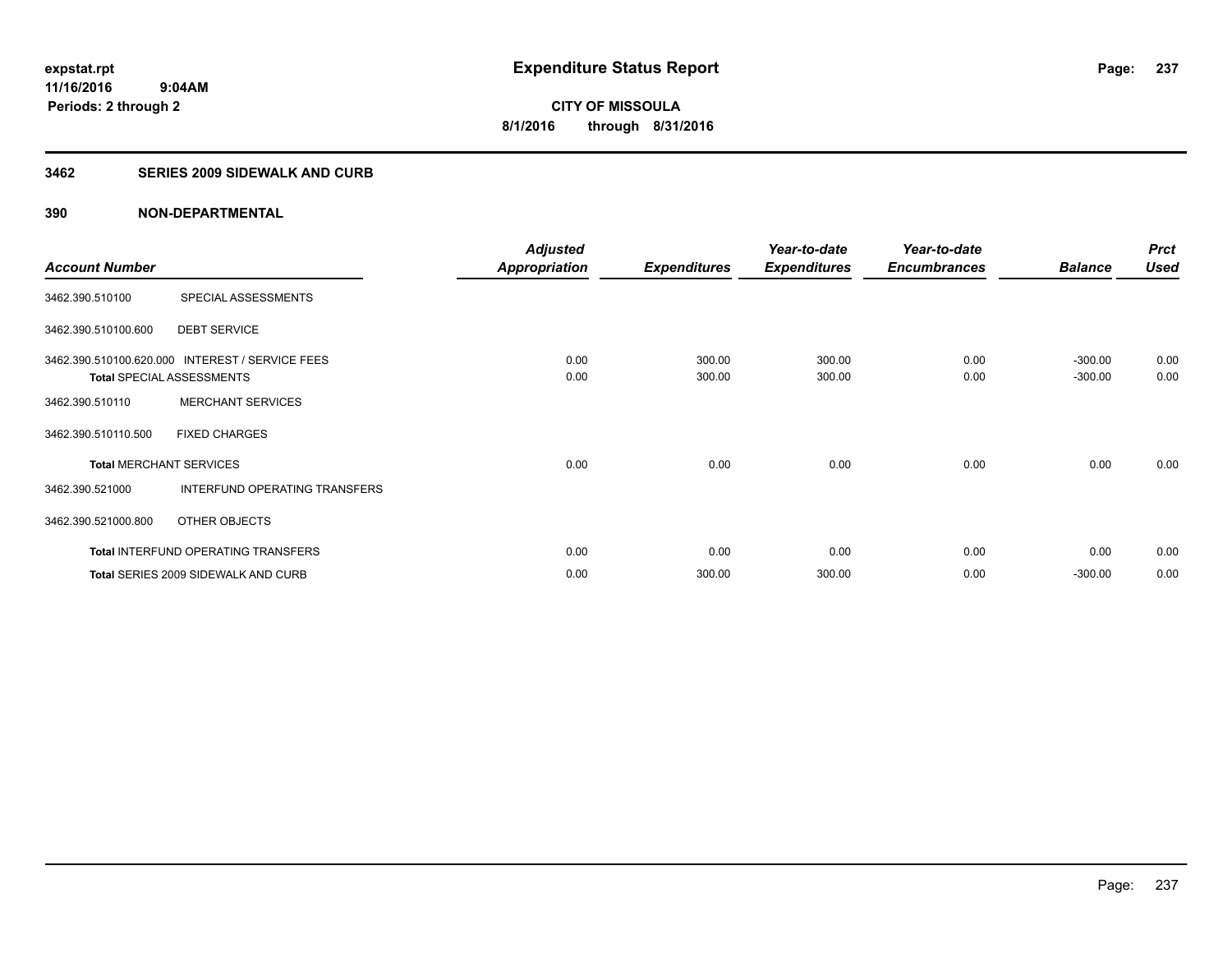#### **3463 SERIES 2010 SIDEWALK AND CURB**

| <b>Account Number</b> |                                                                                     | <b>Adjusted</b><br><b>Appropriation</b> | <b>Expenditures</b> | Year-to-date<br><b>Expenditures</b> | Year-to-date<br><b>Encumbrances</b> | <b>Balance</b>         | <b>Prct</b><br><b>Used</b> |
|-----------------------|-------------------------------------------------------------------------------------|-----------------------------------------|---------------------|-------------------------------------|-------------------------------------|------------------------|----------------------------|
| 3463.390.510100       | SPECIAL ASSESSMENTS                                                                 |                                         |                     |                                     |                                     |                        |                            |
| 3463.390.510100.600   | <b>DEBT SERVICE</b>                                                                 |                                         |                     |                                     |                                     |                        |                            |
|                       | 3463.390.510100.620.000 INTEREST / SERVICE FEES<br><b>Total SPECIAL ASSESSMENTS</b> | 0.00<br>0.00                            | 350.00<br>350.00    | 350.00<br>350.00                    | 0.00<br>0.00                        | $-350.00$<br>$-350.00$ | 0.00<br>0.00               |
| 3463.390.510110       | <b>MERCHANT SERVICES</b>                                                            |                                         |                     |                                     |                                     |                        |                            |
| 3463.390.510110.500   | <b>FIXED CHARGES</b>                                                                |                                         |                     |                                     |                                     |                        |                            |
|                       | <b>Total MERCHANT SERVICES</b>                                                      | 0.00                                    | 0.00                | 0.00                                | 0.00                                | 0.00                   | 0.00                       |
|                       | Total SERIES 2010 SIDEWALK AND CURB                                                 | 0.00                                    | 350.00              | 350.00                              | 0.00                                | $-350.00$              | 0.00                       |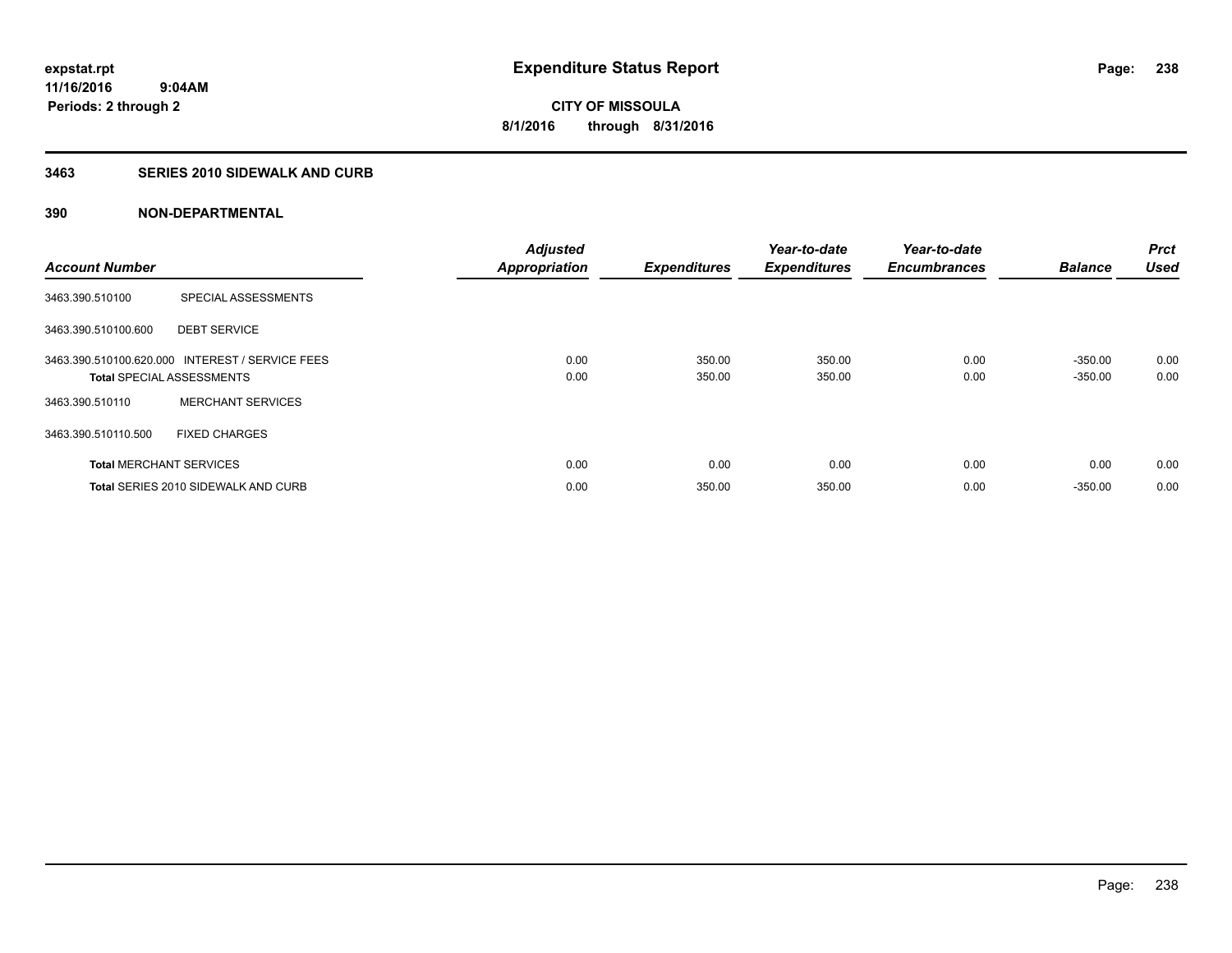#### **3464 FY12 S/C DEBT SERVICE**

| <b>Account Number</b> |                                                                                     | <b>Adjusted</b><br><b>Appropriation</b> | <b>Expenditures</b> | Year-to-date<br><b>Expenditures</b> | Year-to-date<br><b>Encumbrances</b> | <b>Balance</b>         | <b>Prct</b><br><b>Used</b> |
|-----------------------|-------------------------------------------------------------------------------------|-----------------------------------------|---------------------|-------------------------------------|-------------------------------------|------------------------|----------------------------|
| 3464.390.510100       | SPECIAL ASSESSMENTS                                                                 |                                         |                     |                                     |                                     |                        |                            |
| 3464.390.510100.600   | <b>DEBT SERVICE</b>                                                                 |                                         |                     |                                     |                                     |                        |                            |
|                       | 3464.390.510100.620.000 INTEREST / SERVICE FEES<br><b>Total SPECIAL ASSESSMENTS</b> | 0.00<br>0.00                            | 350.00<br>350.00    | 350.00<br>350.00                    | 0.00<br>0.00                        | $-350.00$<br>$-350.00$ | 0.00<br>0.00               |
| 3464.390.510110       | <b>MERCHANT SERVICES</b>                                                            |                                         |                     |                                     |                                     |                        |                            |
| 3464.390.510110.500   | <b>FIXED CHARGES</b>                                                                |                                         |                     |                                     |                                     |                        |                            |
|                       | <b>Total MERCHANT SERVICES</b>                                                      | 0.00                                    | 0.00                | 0.00                                | 0.00                                | 0.00                   | 0.00                       |
|                       | Total FY12 S/C DEBT SERVICE                                                         | 0.00                                    | 350.00              | 350.00                              | 0.00                                | $-350.00$              | 0.00                       |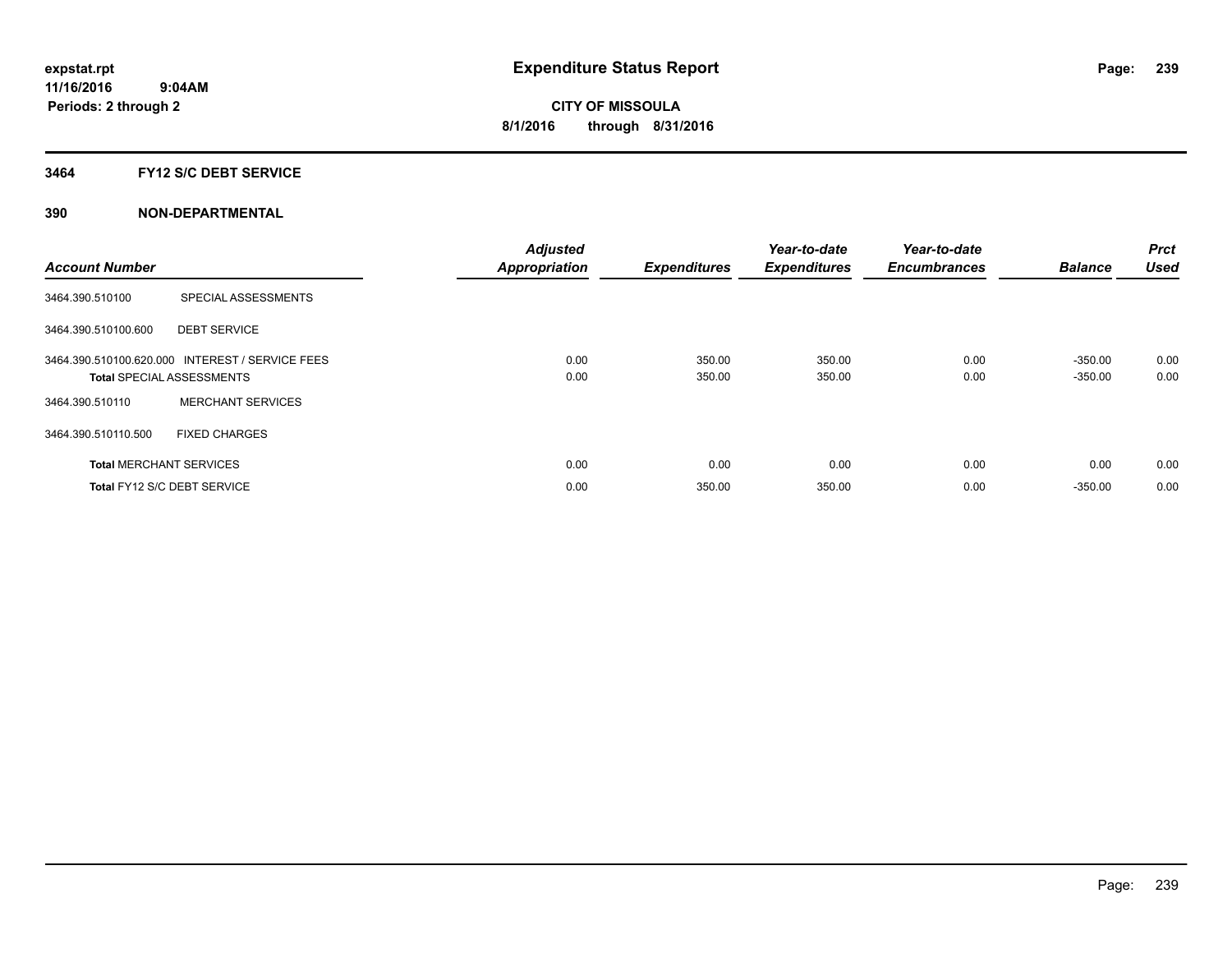**CITY OF MISSOULA 8/1/2016 through 8/31/2016**

## **3465 FY13 SIDEWALK/CURB DEBT SERVICE**

| <b>Account Number</b> |                                       | <b>Adjusted</b><br><b>Appropriation</b> | <b>Expenditures</b> | Year-to-date<br><b>Expenditures</b> | Year-to-date<br><b>Encumbrances</b> | <b>Balance</b> | <b>Prct</b><br><b>Used</b> |
|-----------------------|---------------------------------------|-----------------------------------------|---------------------|-------------------------------------|-------------------------------------|----------------|----------------------------|
| 3465.390.510100       | SPECIAL ASSESSMENTS                   |                                         |                     |                                     |                                     |                |                            |
| 3465.390.510100.600   | <b>DEBT SERVICE</b>                   |                                         |                     |                                     |                                     |                |                            |
|                       | <b>Total SPECIAL ASSESSMENTS</b>      | 0.00                                    | 0.00                | 0.00                                | 0.00                                | 0.00           | 0.00                       |
| 3465.390.510110       | <b>MERCHANT SERVICES</b>              |                                         |                     |                                     |                                     |                |                            |
| 3465.390.510110.500   | <b>FIXED CHARGES</b>                  |                                         |                     |                                     |                                     |                |                            |
|                       | <b>Total MERCHANT SERVICES</b>        | 0.00                                    | 0.00                | 0.00                                | 0.00                                | 0.00           | 0.00                       |
|                       | Total FY13 SIDEWALK/CURB DEBT SERVICE | 0.00                                    | 0.00                | 0.00                                | 0.00                                | 0.00           | 0.00                       |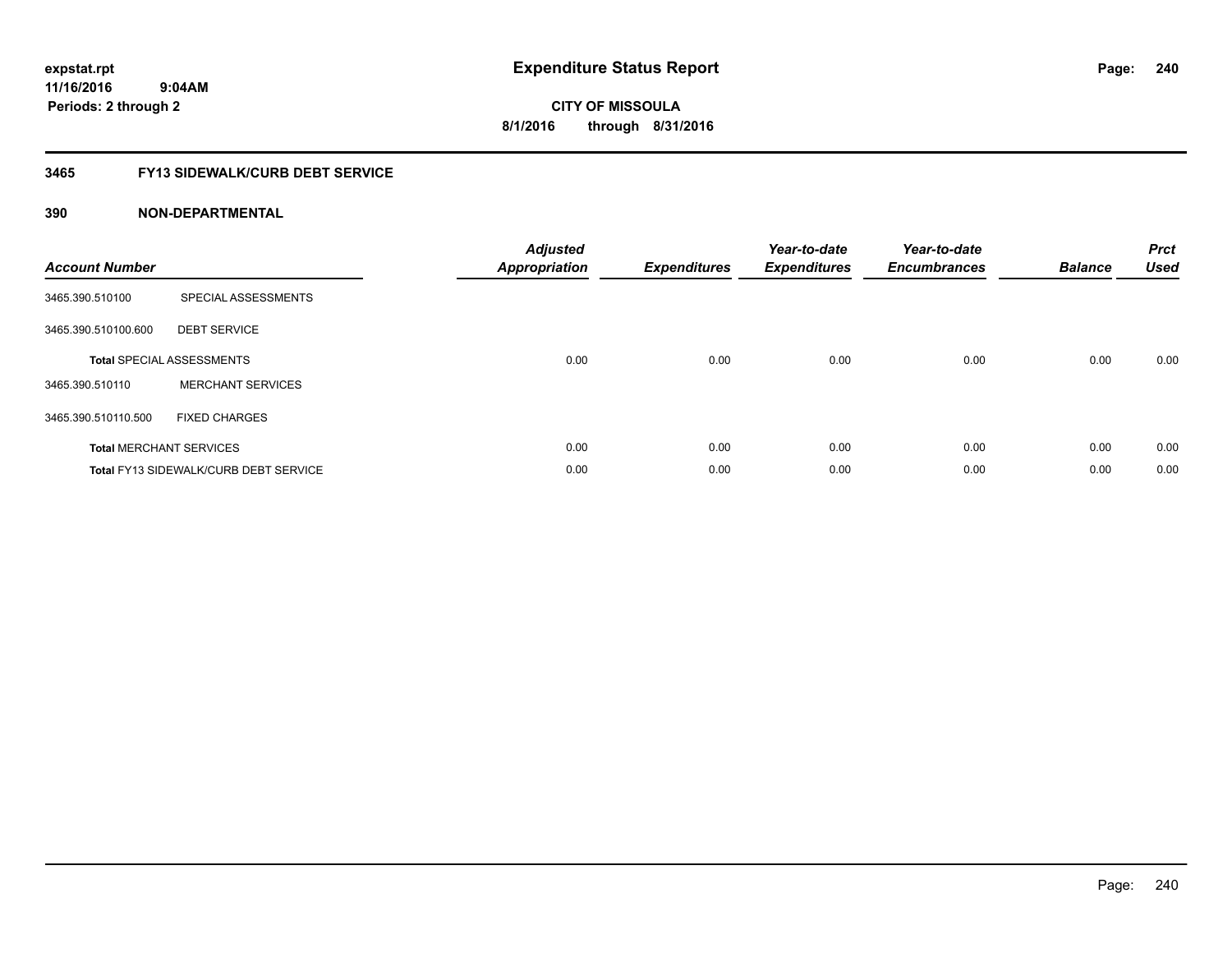**CITY OF MISSOULA 8/1/2016 through 8/31/2016**

## **3466 FY15 SIDEWALK/CURB DEBT SERVICE**

| <b>Account Number</b> |                                              | <b>Adjusted</b><br><b>Appropriation</b> | <b>Expenditures</b> | Year-to-date<br><b>Expenditures</b> | Year-to-date<br><b>Encumbrances</b> | <b>Balance</b> | <b>Prct</b><br><b>Used</b> |
|-----------------------|----------------------------------------------|-----------------------------------------|---------------------|-------------------------------------|-------------------------------------|----------------|----------------------------|
| 3466.390.510100       | SPECIAL ASSESSMENTS                          |                                         |                     |                                     |                                     |                |                            |
|                       |                                              |                                         |                     |                                     |                                     |                |                            |
| 3466.390.510100.300   | PURCHASED SERVICES                           |                                         |                     |                                     |                                     |                |                            |
|                       | <b>Total PURCHASED SERVICES</b>              | 0.00                                    | 0.00                | 0.00                                | 0.00                                | 0.00           | 0.00                       |
| 3466.390.510100.600   | <b>DEBT SERVICE</b>                          |                                         |                     |                                     |                                     |                |                            |
|                       | <b>Total SPECIAL ASSESSMENTS</b>             | 0.00                                    | 0.00                | 0.00                                | 0.00                                | 0.00           | 0.00                       |
| 3466.390.510110       | <b>MERCHANT SERVICES</b>                     |                                         |                     |                                     |                                     |                |                            |
| 3466.390.510110.500   | <b>FIXED CHARGES</b>                         |                                         |                     |                                     |                                     |                |                            |
|                       | <b>Total MERCHANT SERVICES</b>               | 0.00                                    | 0.00                | 0.00                                | 0.00                                | 0.00           | 0.00                       |
|                       | <b>Total FY15 SIDEWALK/CURB DEBT SERVICE</b> | 0.00                                    | 0.00                | 0.00                                | 0.00                                | 0.00           | 0.00                       |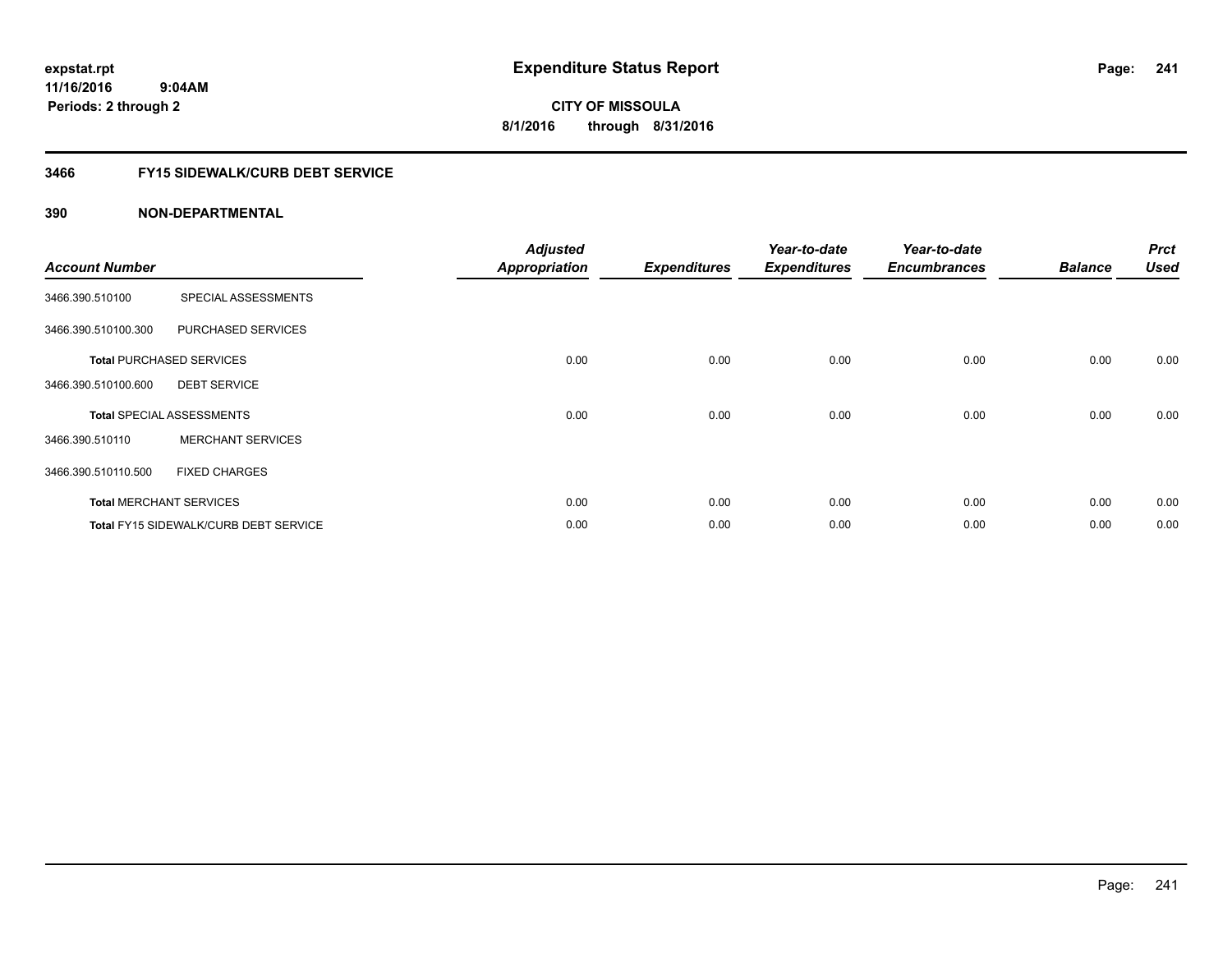#### **3467 FY16 SIDEWALK/CURB DEBT SERVICE**

|                                |                                                 | <b>Adjusted</b> |                     | Year-to-date        | Year-to-date        |                | <b>Prct</b> |
|--------------------------------|-------------------------------------------------|-----------------|---------------------|---------------------|---------------------|----------------|-------------|
| <b>Account Number</b>          |                                                 | Appropriation   | <b>Expenditures</b> | <b>Expenditures</b> | <b>Encumbrances</b> | <b>Balance</b> | <b>Used</b> |
| 3467.390.510000                | <b>MISCELLANEOUS</b>                            |                 |                     |                     |                     |                |             |
| 3467.390.510000.600            | <b>DEBT SERVICE</b>                             |                 |                     |                     |                     |                |             |
|                                | 3467.390.510000.620.000 INTEREST / SERVICE FEES | 0.00            | 7,950.00            | 7,950.00            | 0.00                | $-7,950.00$    | 0.00        |
| <b>Total MISCELLANEOUS</b>     |                                                 | 0.00            | 7,950.00            | 7,950.00            | 0.00                | $-7,950.00$    | 0.00        |
| 3467.390.510100                | SPECIAL ASSESSMENTS                             |                 |                     |                     |                     |                |             |
| 3467.390.510100.300            | PURCHASED SERVICES                              |                 |                     |                     |                     |                |             |
|                                | <b>Total PURCHASED SERVICES</b>                 | 0.00            | 0.00                | 0.00                | 0.00                | 0.00           | 0.00        |
| 3467.390.510100.600            | <b>DEBT SERVICE</b>                             |                 |                     |                     |                     |                |             |
|                                | 3467.390.510100.620.000 INTEREST / SERVICE FEES | 0.00            | 3,500.00            | 3,500.00            | 0.00                | $-3,500.00$    | 0.00        |
|                                | <b>Total SPECIAL ASSESSMENTS</b>                | 0.00            | 3,500.00            | 3,500.00            | 0.00                | $-3,500.00$    | 0.00        |
| 3467.390.510110                | <b>MERCHANT SERVICES</b>                        |                 |                     |                     |                     |                |             |
| 3467.390.510110.500            | <b>FIXED CHARGES</b>                            |                 |                     |                     |                     |                |             |
| <b>Total MERCHANT SERVICES</b> |                                                 | 0.00            | 0.00                | 0.00                | 0.00                | 0.00           | 0.00        |
|                                | <b>Total FY16 SIDEWALK/CURB DEBT SERVICE</b>    | 0.00            | 11,450.00           | 11,450.00           | 0.00                | $-11,450.00$   | 0.00        |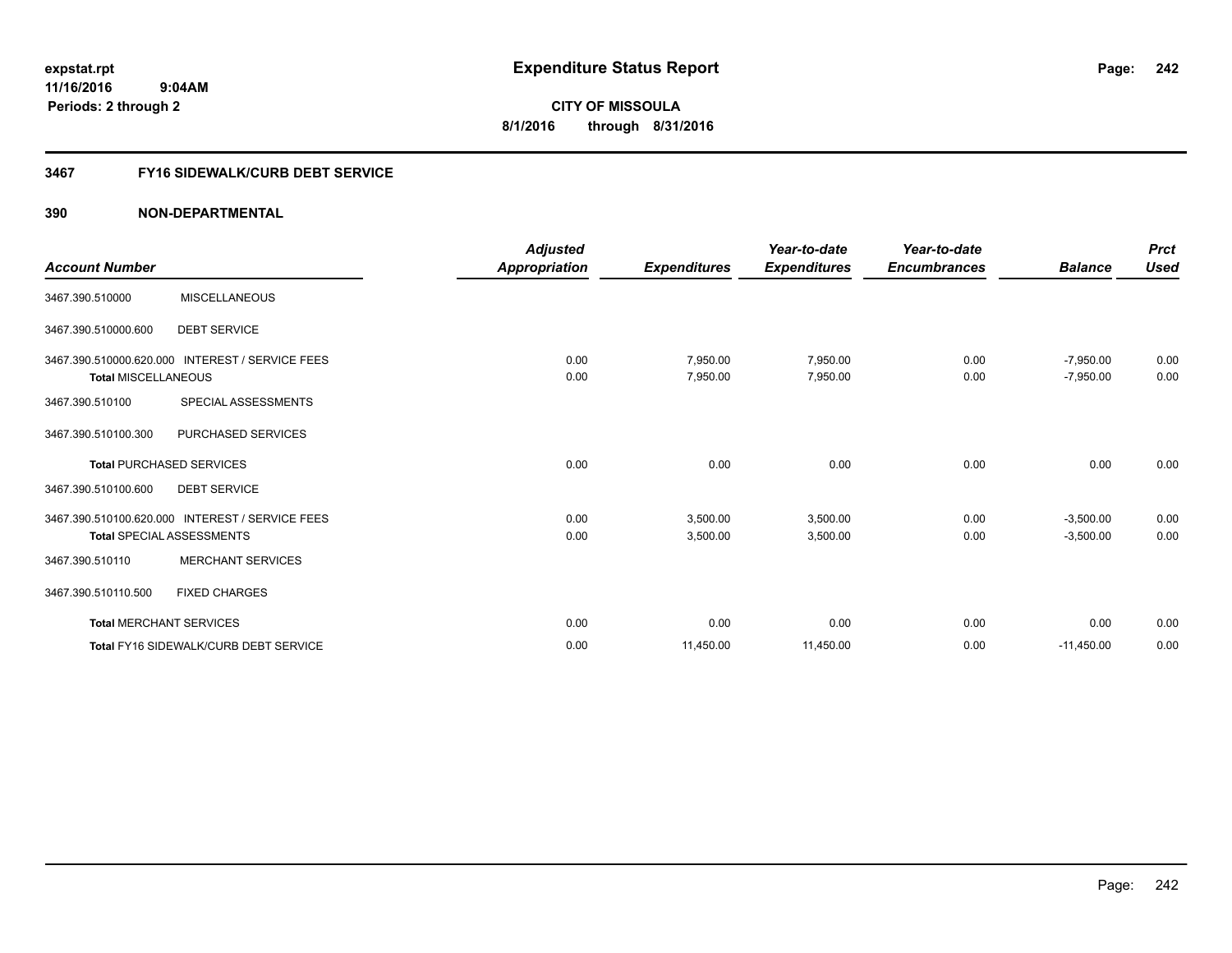## **3491 SID 491 DEBT SERVICE FUND**

| <b>Account Number</b> |                                 | <b>Adjusted</b><br>Appropriation | <b>Expenditures</b> | Year-to-date<br><b>Expenditures</b> | Year-to-date<br><b>Encumbrances</b> | <b>Balance</b> | <b>Prct</b><br><b>Used</b> |
|-----------------------|---------------------------------|----------------------------------|---------------------|-------------------------------------|-------------------------------------|----------------|----------------------------|
| 3491.390.510100       | SPECIAL ASSESSMENTS             |                                  |                     |                                     |                                     |                |                            |
| 3491.390.510100.600   | <b>DEBT SERVICE</b>             |                                  |                     |                                     |                                     |                |                            |
|                       | Total SID 491 DEBT SERVICE FUND | 0.00                             | 0.00                | 0.00                                | 0.00                                | 0.00           | 0.00                       |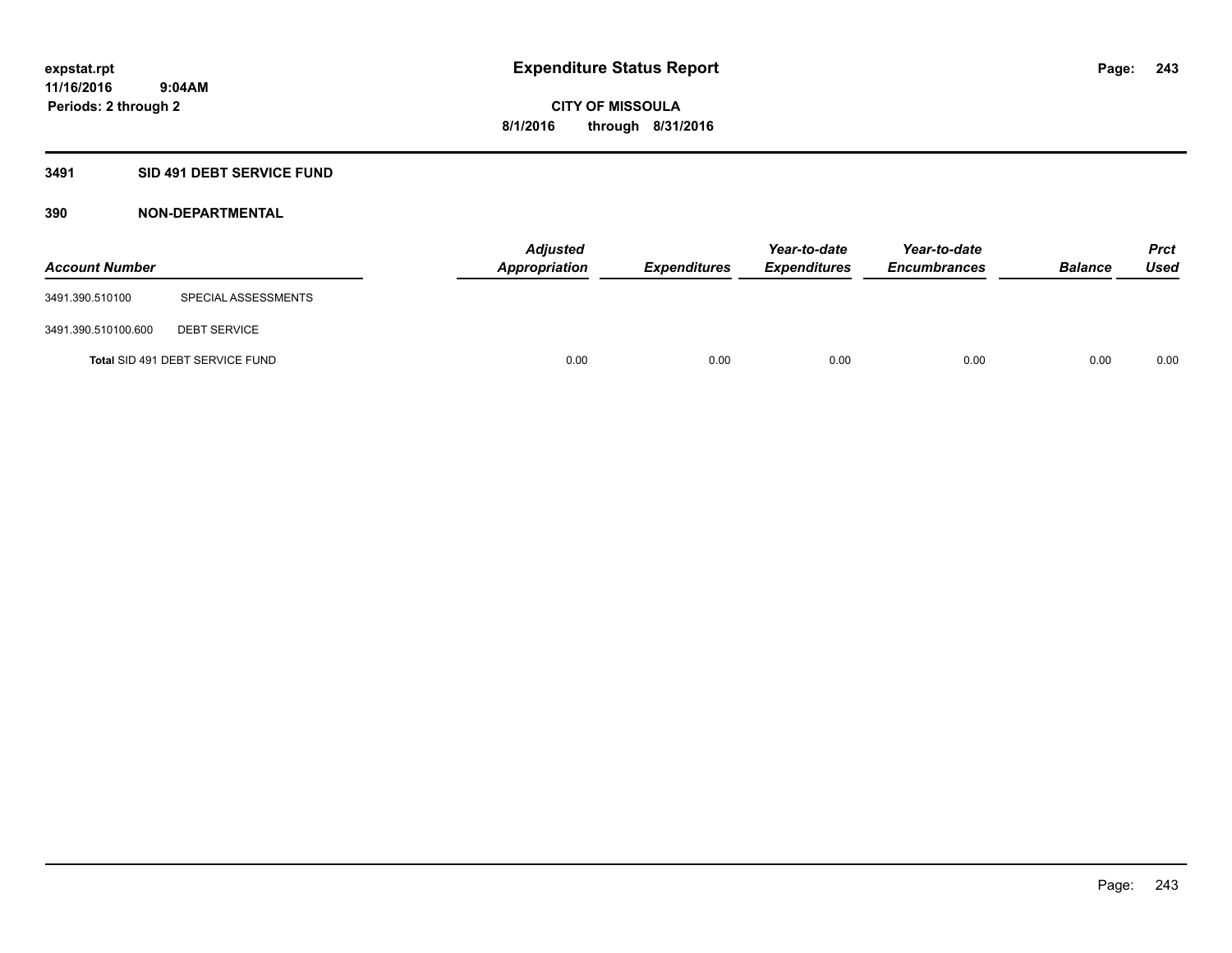#### **3495 SID 495 DEBT SERVICE FUND**

**000 \*\*\* Title Not Found \*\*\***

| <b>Account Number</b>                |                         | <b>Adjusted</b><br>Appropriation | <b>Expenditures</b> | Year-to-date<br><b>Expenditures</b> | Year-to-date<br><b>Encumbrances</b> | <b>Balance</b> | <b>Prct</b><br>Used |
|--------------------------------------|-------------------------|----------------------------------|---------------------|-------------------------------------|-------------------------------------|----------------|---------------------|
| 3495.000.520100                      | *** Title Not Found *** |                                  |                     |                                     |                                     |                |                     |
| 3495.000.520100.800                  | OTHER OBJECTS           |                                  |                     |                                     |                                     |                |                     |
| <b>Total *** Title Not Found ***</b> |                         | 0.00                             | 0.00                | 0.00                                | 0.00                                | 0.00           | 0.00                |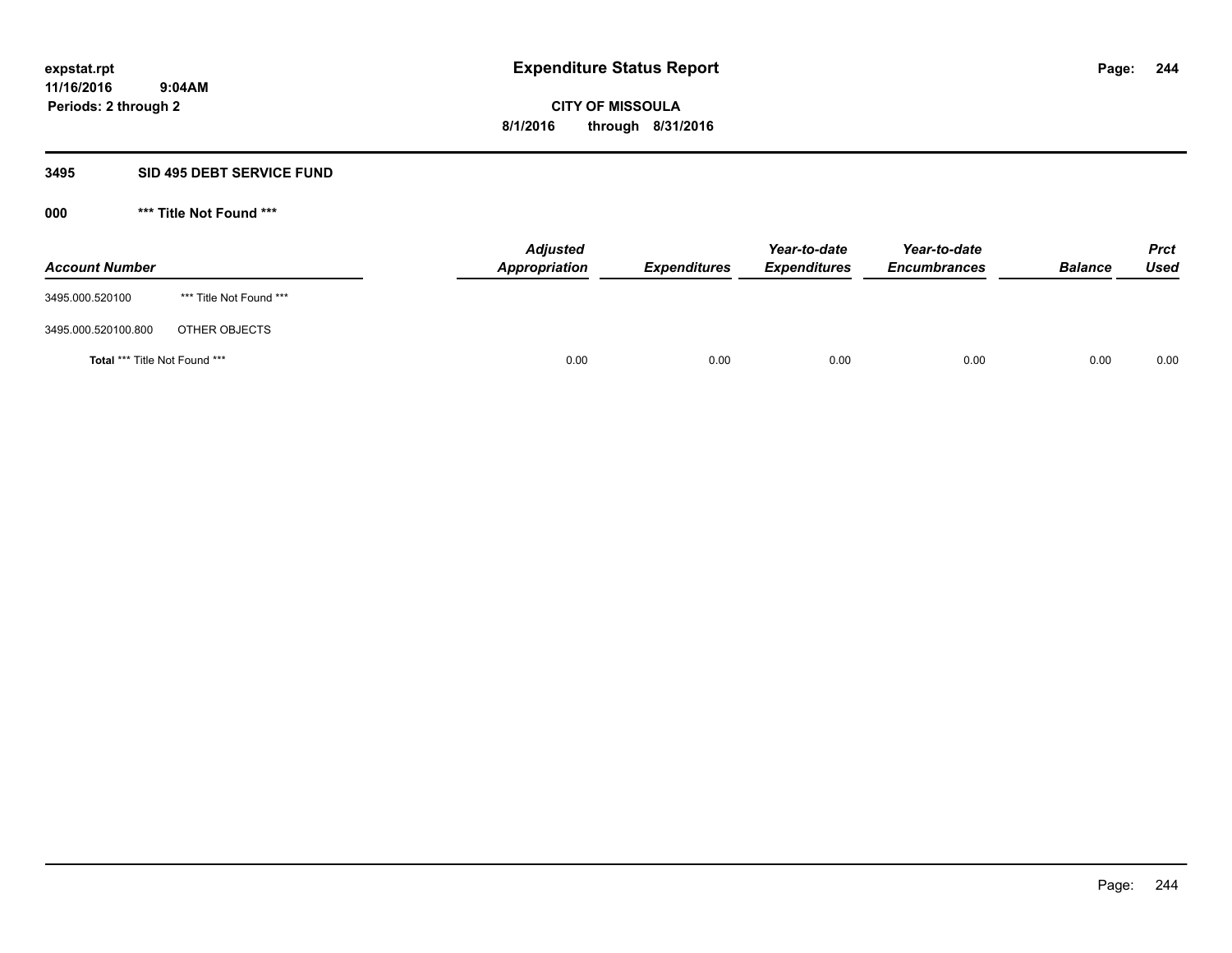#### **3495 SID 495 DEBT SERVICE FUND**

| <b>Account Number</b> |                                  | <b>Adjusted</b><br><b>Appropriation</b> | <b>Expenditures</b> | Year-to-date<br><b>Expenditures</b> | Year-to-date<br><b>Encumbrances</b> | <b>Balance</b> | <b>Prct</b><br><b>Used</b> |
|-----------------------|----------------------------------|-----------------------------------------|---------------------|-------------------------------------|-------------------------------------|----------------|----------------------------|
| 3495.390.510100       | SPECIAL ASSESSMENTS              |                                         |                     |                                     |                                     |                |                            |
| 3495.390.510100.800   | OTHER OBJECTS                    |                                         |                     |                                     |                                     |                |                            |
|                       | <b>Total SPECIAL ASSESSMENTS</b> | 0.00                                    | 0.00                | 0.00                                | 0.00                                | 0.00           | 0.00                       |
| 3495.390.510110       | <b>MERCHANT SERVICES</b>         |                                         |                     |                                     |                                     |                |                            |
| 3495.390.510110.500   | <b>FIXED CHARGES</b>             |                                         |                     |                                     |                                     |                |                            |
|                       | Total SID 495 DEBT SERVICE FUND  | 0.00                                    | 0.00                | 0.00                                | 0.00                                | 0.00           | 0.00                       |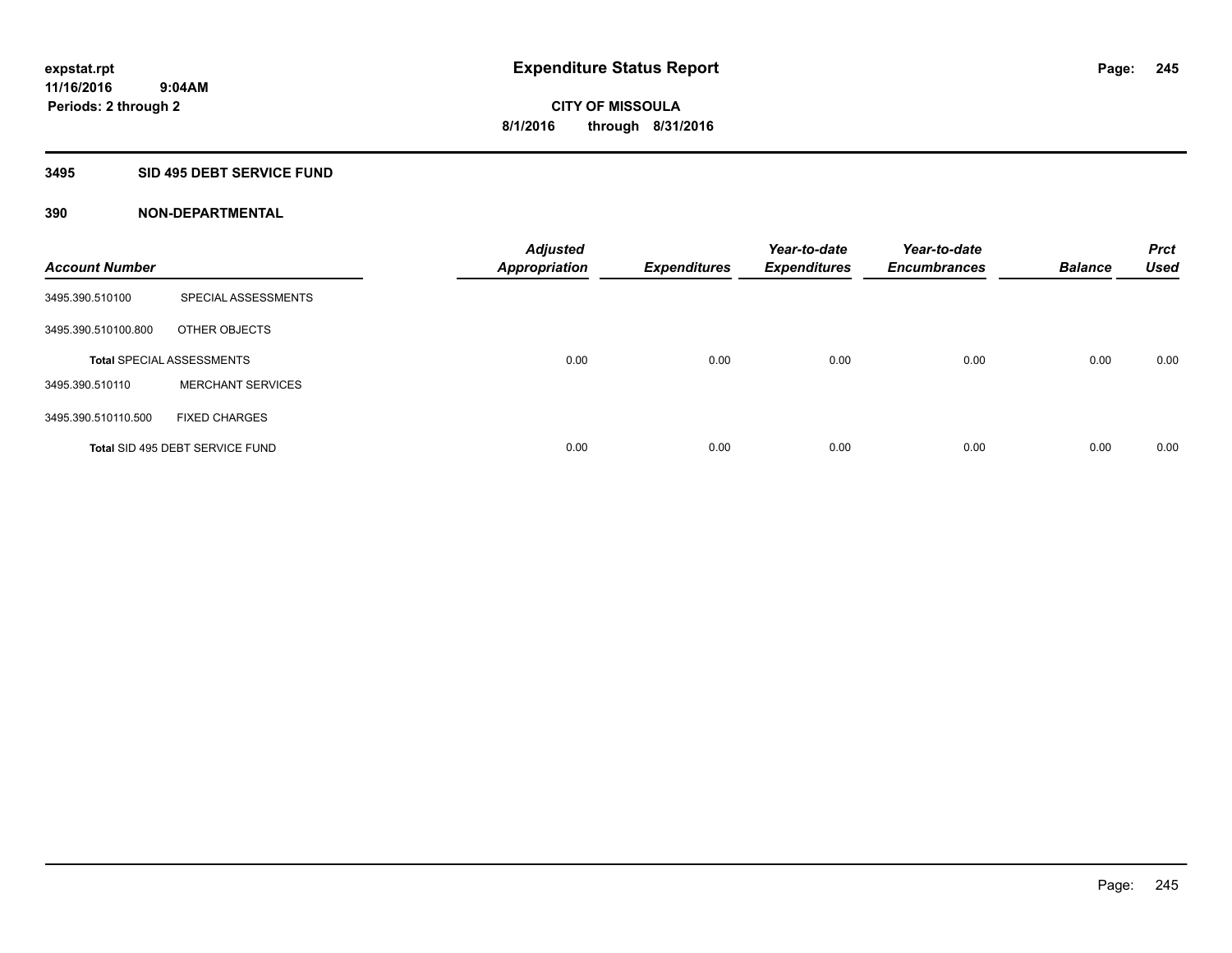#### **3497 SID 497 DEBT SERVICE FUND**

**000 \*\*\* Title Not Found \*\*\***

| <b>Account Number</b>                |                         | <b>Adjusted</b><br>Appropriation | <b>Expenditures</b> | Year-to-date<br><b>Expenditures</b> | Year-to-date<br><b>Encumbrances</b> | <b>Balance</b> | <b>Prct</b><br>Used |
|--------------------------------------|-------------------------|----------------------------------|---------------------|-------------------------------------|-------------------------------------|----------------|---------------------|
| 3497.000.520100                      | *** Title Not Found *** |                                  |                     |                                     |                                     |                |                     |
| 3497.000.520100.800                  | OTHER OBJECTS           |                                  |                     |                                     |                                     |                |                     |
| <b>Total *** Title Not Found ***</b> |                         | 0.00                             | 0.00                | 0.00                                | 0.00                                | 0.00           | 0.00                |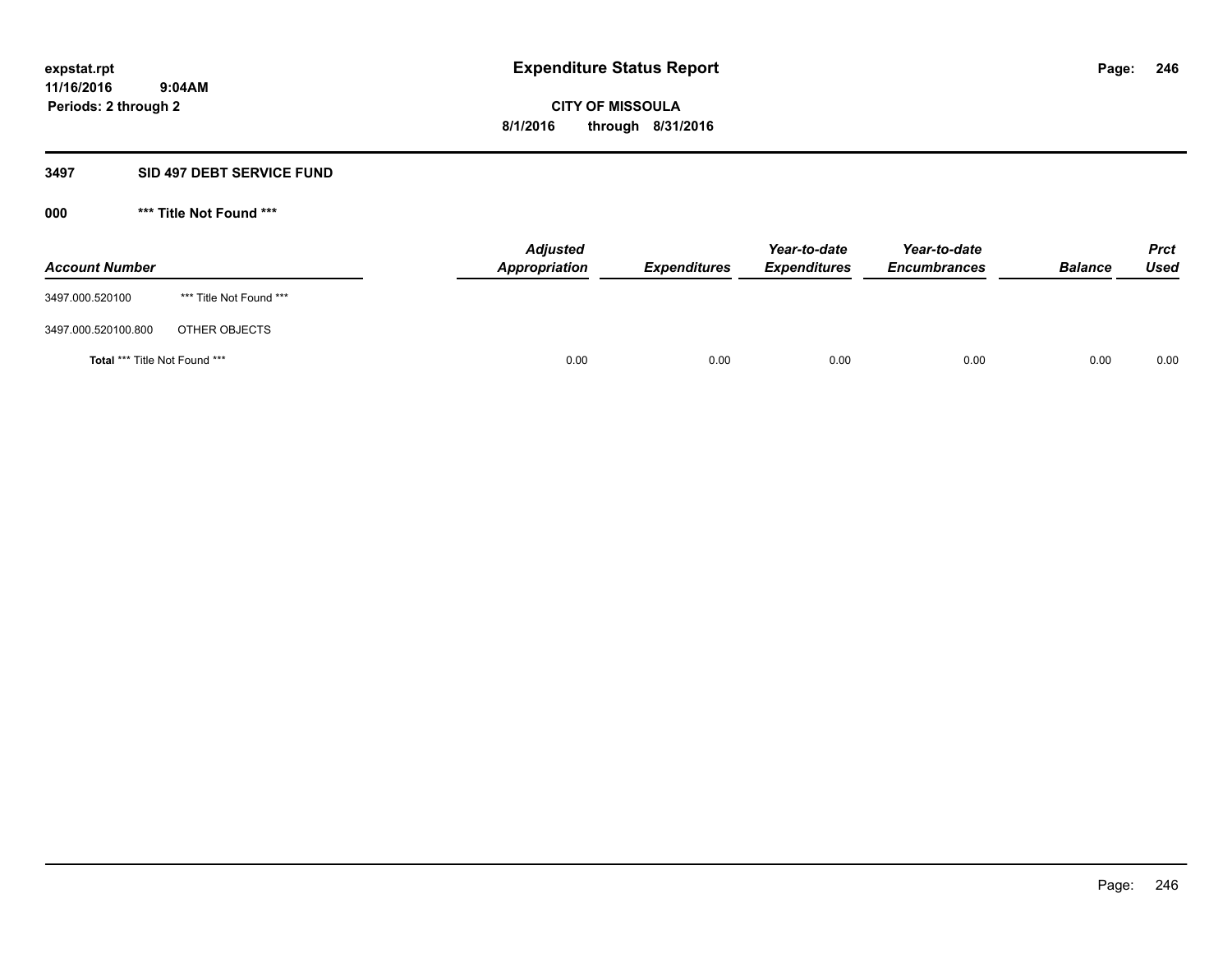#### **3497 SID 497 DEBT SERVICE FUND**

|                            |                                  | <b>Adjusted</b>      |                     | Year-to-date        | Year-to-date        |                | <b>Prct</b> |
|----------------------------|----------------------------------|----------------------|---------------------|---------------------|---------------------|----------------|-------------|
| <b>Account Number</b>      |                                  | <b>Appropriation</b> | <b>Expenditures</b> | <b>Expenditures</b> | <b>Encumbrances</b> | <b>Balance</b> | <b>Used</b> |
| 3497.390.510000            | <b>MISCELLANEOUS</b>             |                      |                     |                     |                     |                |             |
| 3497.390.510000.800        | OTHER OBJECTS                    |                      |                     |                     |                     |                |             |
| <b>Total MISCELLANEOUS</b> |                                  | 0.00                 | 0.00                | 0.00                | 0.00                | 0.00           | 0.00        |
| 3497.390.510100            | SPECIAL ASSESSMENTS              |                      |                     |                     |                     |                |             |
| 3497.390.510100.600        | <b>DEBT SERVICE</b>              |                      |                     |                     |                     |                |             |
| <b>Total DEBT SERVICE</b>  |                                  | 0.00                 | 0.00                | 0.00                | 0.00                | 0.00           | 0.00        |
| 3497.390.510100.800        | OTHER OBJECTS                    |                      |                     |                     |                     |                |             |
|                            | <b>Total SPECIAL ASSESSMENTS</b> | 0.00                 | 0.00                | 0.00                | 0.00                | 0.00           | 0.00        |
| 3497.390.510110            | <b>MERCHANT SERVICES</b>         |                      |                     |                     |                     |                |             |
| 3497.390.510110.500        | <b>FIXED CHARGES</b>             |                      |                     |                     |                     |                |             |
|                            | Total SID 497 DEBT SERVICE FUND  | 0.00                 | 0.00                | 0.00                | 0.00                | 0.00           | 0.00        |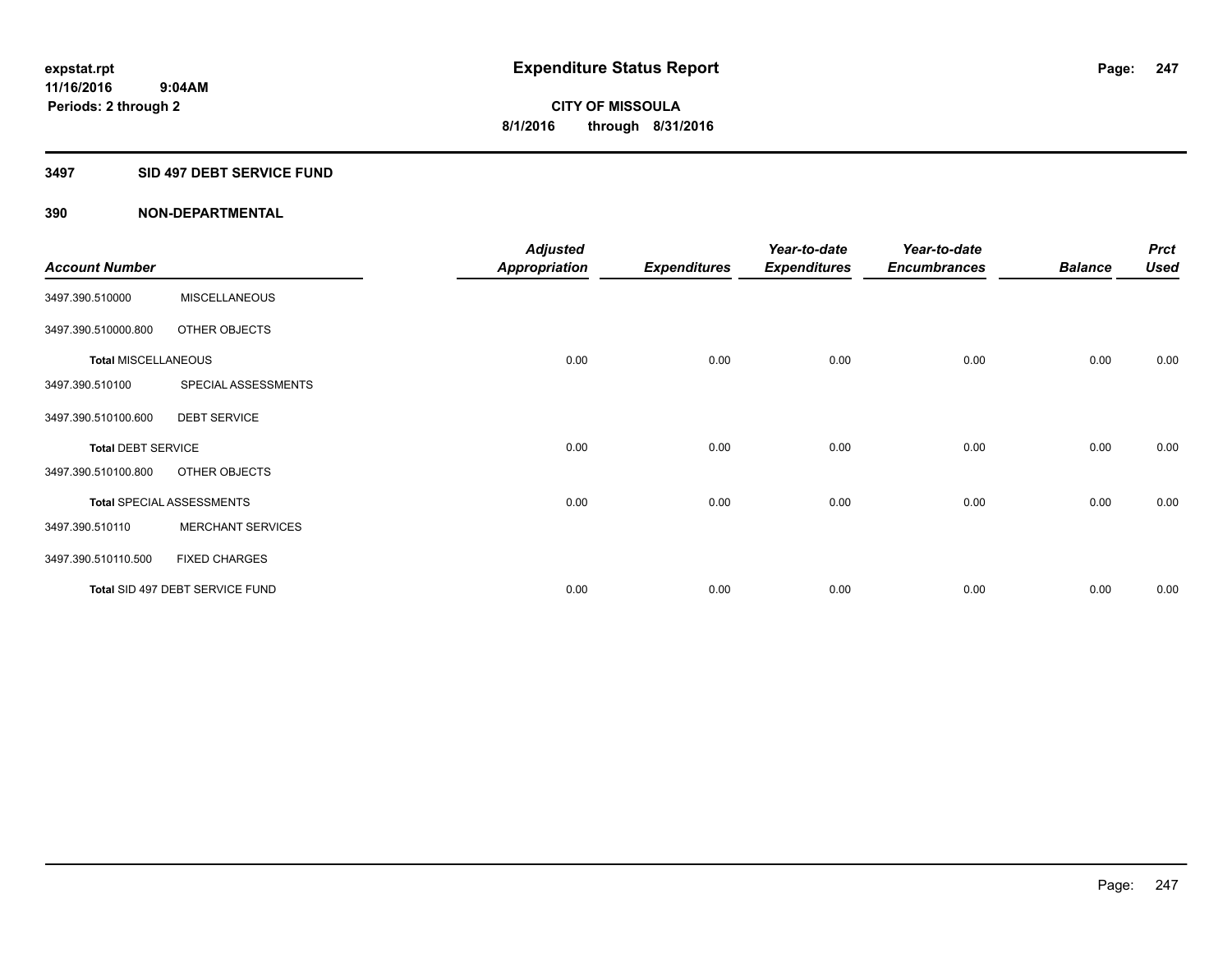#### **3498 SID 498 DEBT SERVICE FUND**

**000 \*\*\* Title Not Found \*\*\***

| <b>Account Number</b>         |                         | <b>Adjusted</b><br>Appropriation | <b>Expenditures</b> | Year-to-date<br><b>Expenditures</b> | Year-to-date<br><b>Encumbrances</b> | <b>Balance</b> | <b>Prct</b><br>Used |
|-------------------------------|-------------------------|----------------------------------|---------------------|-------------------------------------|-------------------------------------|----------------|---------------------|
| 3498.000.520100               | *** Title Not Found *** |                                  |                     |                                     |                                     |                |                     |
| 3498.000.520100.800           | OTHER OBJECTS           |                                  |                     |                                     |                                     |                |                     |
| Total *** Title Not Found *** |                         | 0.00                             | 0.00                | 0.00                                | 0.00                                | 0.00           | 0.00                |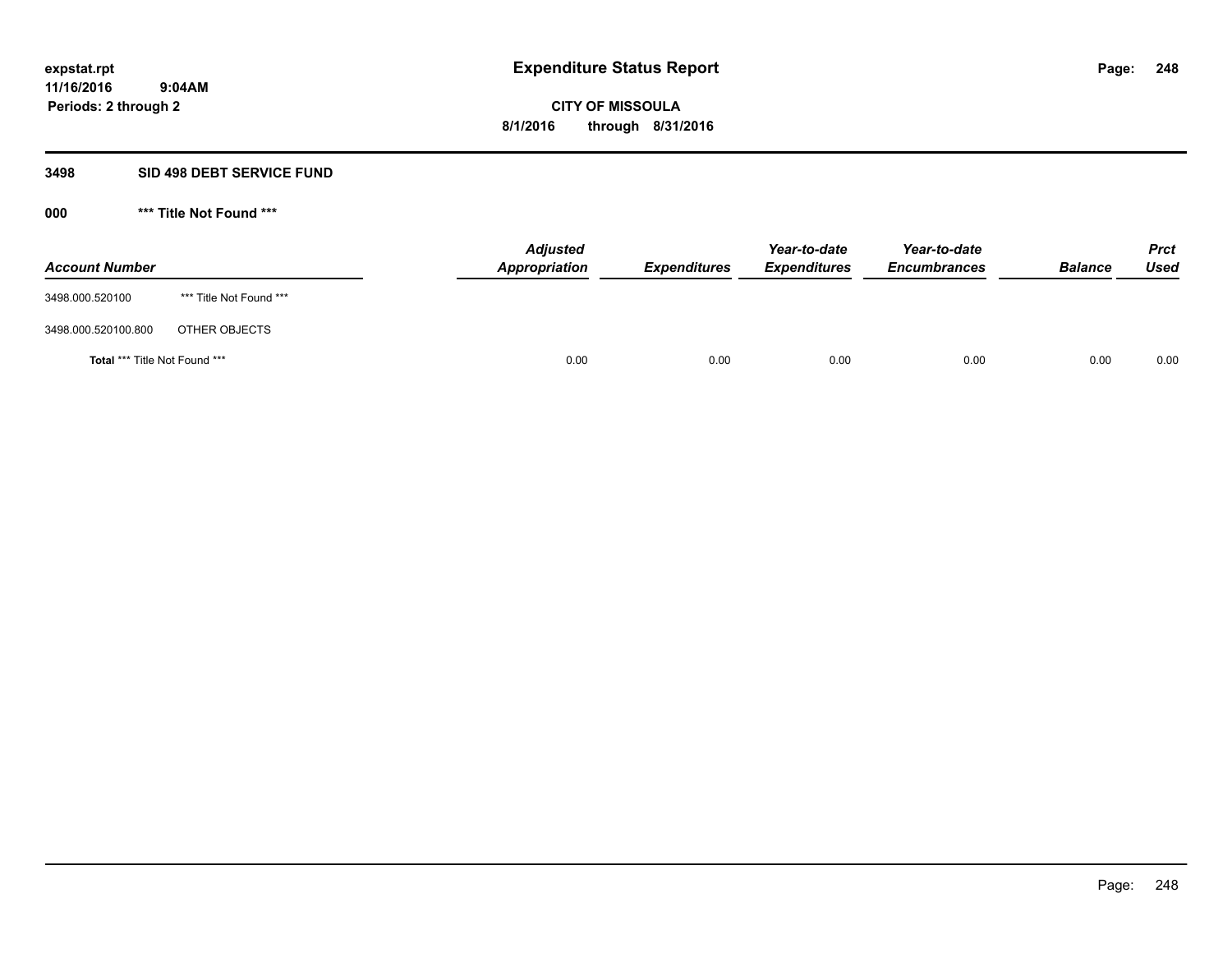#### **3498 SID 498 DEBT SERVICE FUND**

| <b>Account Number</b> |                                  | <b>Adjusted</b><br><b>Appropriation</b> | <b>Expenditures</b> | Year-to-date<br><b>Expenditures</b> | Year-to-date<br><b>Encumbrances</b> | <b>Balance</b> | <b>Prct</b><br><b>Used</b> |
|-----------------------|----------------------------------|-----------------------------------------|---------------------|-------------------------------------|-------------------------------------|----------------|----------------------------|
| 3498.390.510100       | SPECIAL ASSESSMENTS              |                                         |                     |                                     |                                     |                |                            |
| 3498.390.510100.600   | <b>DEBT SERVICE</b>              |                                         |                     |                                     |                                     |                |                            |
|                       | <b>Total SPECIAL ASSESSMENTS</b> | 0.00                                    | 0.00                | 0.00                                | 0.00                                | 0.00           | 0.00                       |
| 3498.390.510110       | <b>MERCHANT SERVICES</b>         |                                         |                     |                                     |                                     |                |                            |
| 3498.390.510110.500   | <b>FIXED CHARGES</b>             |                                         |                     |                                     |                                     |                |                            |
|                       | <b>Total MERCHANT SERVICES</b>   | 0.00                                    | 0.00                | 0.00                                | 0.00                                | 0.00           | 0.00                       |
|                       | Total SID 498 DEBT SERVICE FUND  | 0.00                                    | 0.00                | 0.00                                | 0.00                                | 0.00           | 0.00                       |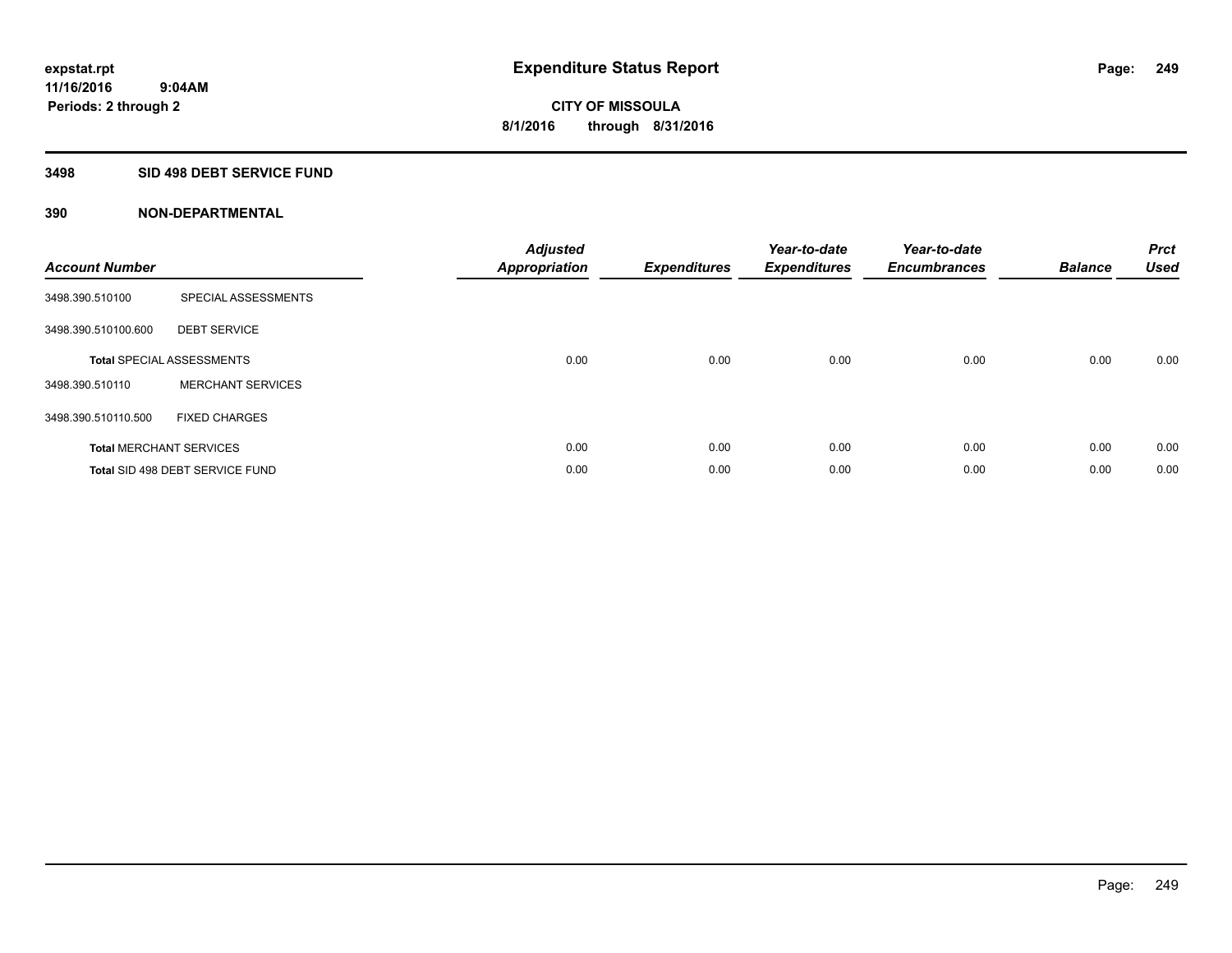## **3500 SID 500 DEBT SERVICE FUND**

| <b>Account Number</b>     |                                 | <b>Adjusted</b><br><b>Appropriation</b> | <b>Expenditures</b> | Year-to-date<br><b>Expenditures</b> | Year-to-date<br><b>Encumbrances</b> | <b>Balance</b> | <b>Prct</b><br>Used |
|---------------------------|---------------------------------|-----------------------------------------|---------------------|-------------------------------------|-------------------------------------|----------------|---------------------|
| 3500.390.510100           | SPECIAL ASSESSMENTS             |                                         |                     |                                     |                                     |                |                     |
| 3500.390.510100.600       | <b>DEBT SERVICE</b>             |                                         |                     |                                     |                                     |                |                     |
| <b>Total DEBT SERVICE</b> |                                 | 0.00                                    | 0.00                | 0.00                                | 0.00                                | 0.00           | 0.00                |
| 3500.390.510100.800       | OTHER OBJECTS                   |                                         |                     |                                     |                                     |                |                     |
|                           | Total SID 500 DEBT SERVICE FUND | 0.00                                    | 0.00                | 0.00                                | 0.00                                | 0.00           | 0.00                |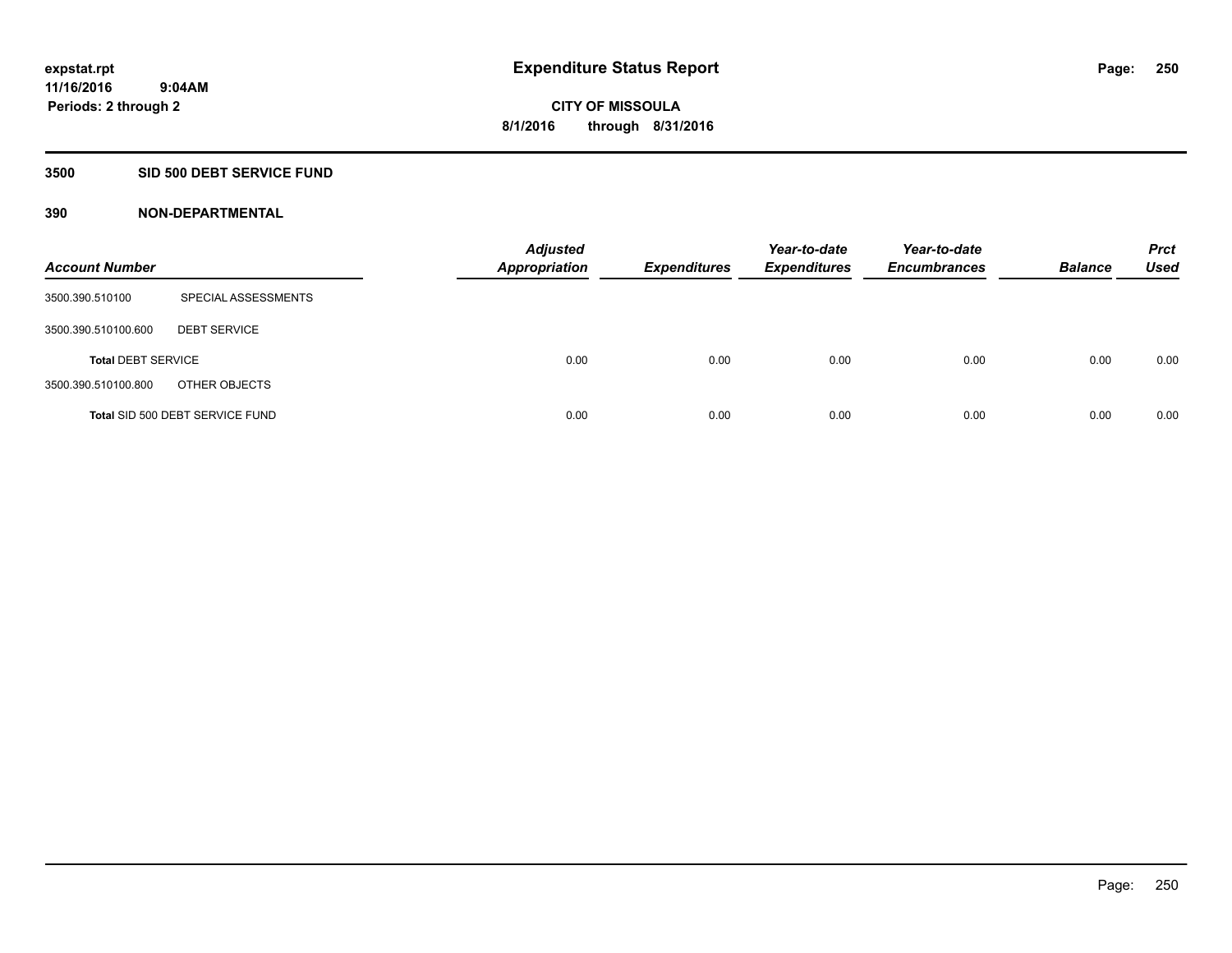#### **3501 SID 501 DEBT SERVICE FUND**

**000 \*\*\* Title Not Found \*\*\***

| <b>Account Number</b>                |                         | <b>Adjusted</b><br>Appropriation | <b>Expenditures</b> | Year-to-date<br><b>Expenditures</b> | Year-to-date<br><b>Encumbrances</b> | <b>Balance</b> | <b>Prct</b><br><b>Used</b> |
|--------------------------------------|-------------------------|----------------------------------|---------------------|-------------------------------------|-------------------------------------|----------------|----------------------------|
| 3501.000.520100                      | *** Title Not Found *** |                                  |                     |                                     |                                     |                |                            |
| 3501.000.520100.800                  | OTHER OBJECTS           |                                  |                     |                                     |                                     |                |                            |
| <b>Total *** Title Not Found ***</b> |                         | 0.00                             | 0.00                | 0.00                                | 0.00                                | 0.00           | 0.00                       |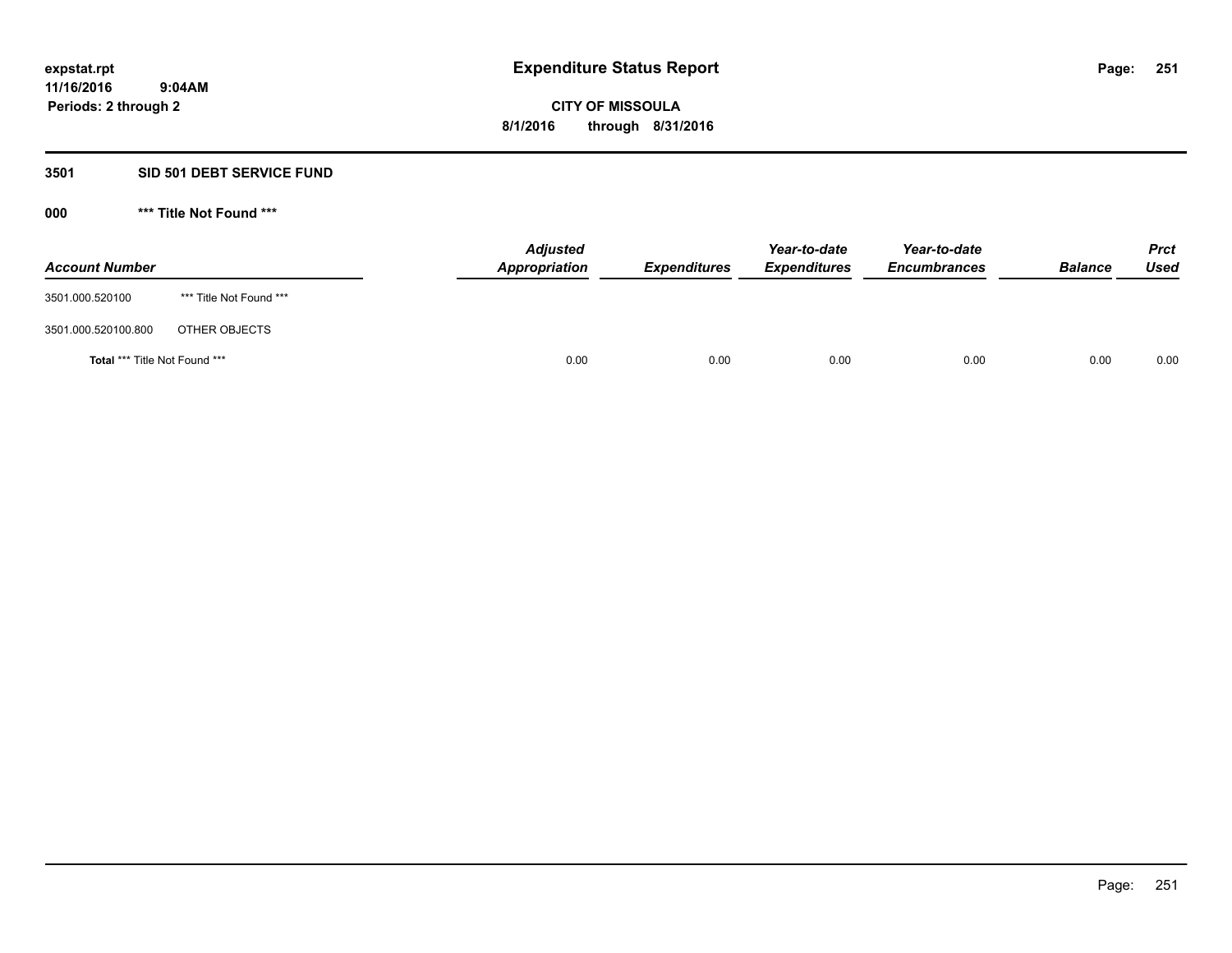#### **3501 SID 501 DEBT SERVICE FUND**

| <b>Account Number</b> |                                  | <b>Adjusted</b><br><b>Appropriation</b> | <b>Expenditures</b> | Year-to-date<br><b>Expenditures</b> | Year-to-date<br><b>Encumbrances</b> | <b>Balance</b> | <b>Prct</b><br><b>Used</b> |
|-----------------------|----------------------------------|-----------------------------------------|---------------------|-------------------------------------|-------------------------------------|----------------|----------------------------|
| 3501.390.510100       | SPECIAL ASSESSMENTS              |                                         |                     |                                     |                                     |                |                            |
| 3501.390.510100.600   | <b>DEBT SERVICE</b>              |                                         |                     |                                     |                                     |                |                            |
|                       | <b>Total SPECIAL ASSESSMENTS</b> | 0.00                                    | 0.00                | 0.00                                | 0.00                                | 0.00           | 0.00                       |
| 3501.390.510110       | <b>MERCHANT SERVICES</b>         |                                         |                     |                                     |                                     |                |                            |
| 3501.390.510110.500   | <b>FIXED CHARGES</b>             |                                         |                     |                                     |                                     |                |                            |
|                       | Total SID 501 DEBT SERVICE FUND  | 0.00                                    | 0.00                | 0.00                                | 0.00                                | 0.00           | 0.00                       |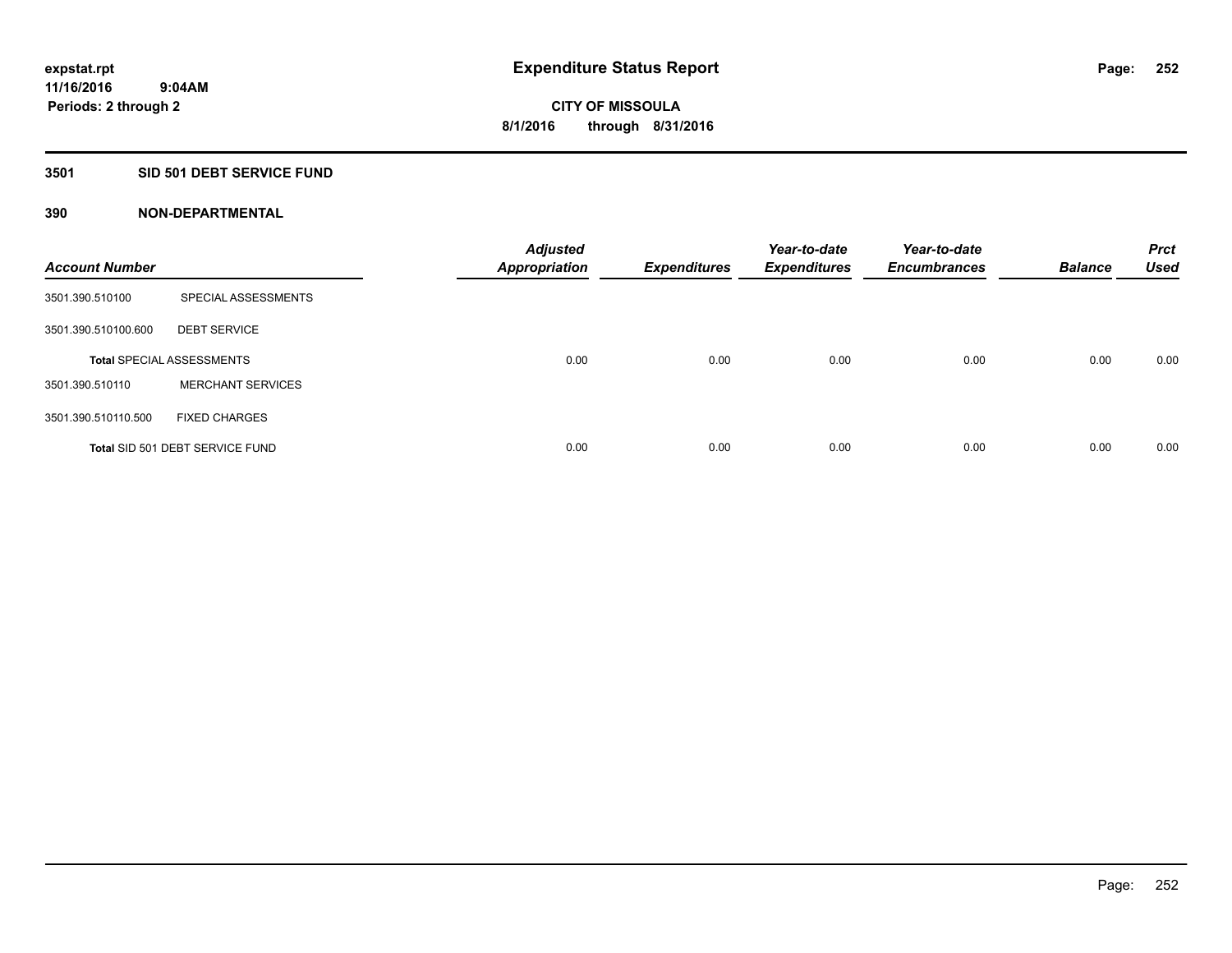#### **3503 SID 503 DEBT SERVICE FUND**

| <b>Account Number</b>                |                         | <b>Adjusted</b><br>Appropriation | <b>Expenditures</b> | Year-to-date<br><b>Expenditures</b> | Year-to-date<br><b>Encumbrances</b> | <b>Balance</b> | <b>Prct</b><br>Used |
|--------------------------------------|-------------------------|----------------------------------|---------------------|-------------------------------------|-------------------------------------|----------------|---------------------|
| 3503.000.520100                      | *** Title Not Found *** |                                  |                     |                                     |                                     |                |                     |
| 3503.000.520100.800                  | OTHER OBJECTS           |                                  |                     |                                     |                                     |                |                     |
| <b>Total *** Title Not Found ***</b> |                         |                                  | 0.00<br>0.00        | 0.00                                | 0.00                                | 0.00           | 0.00                |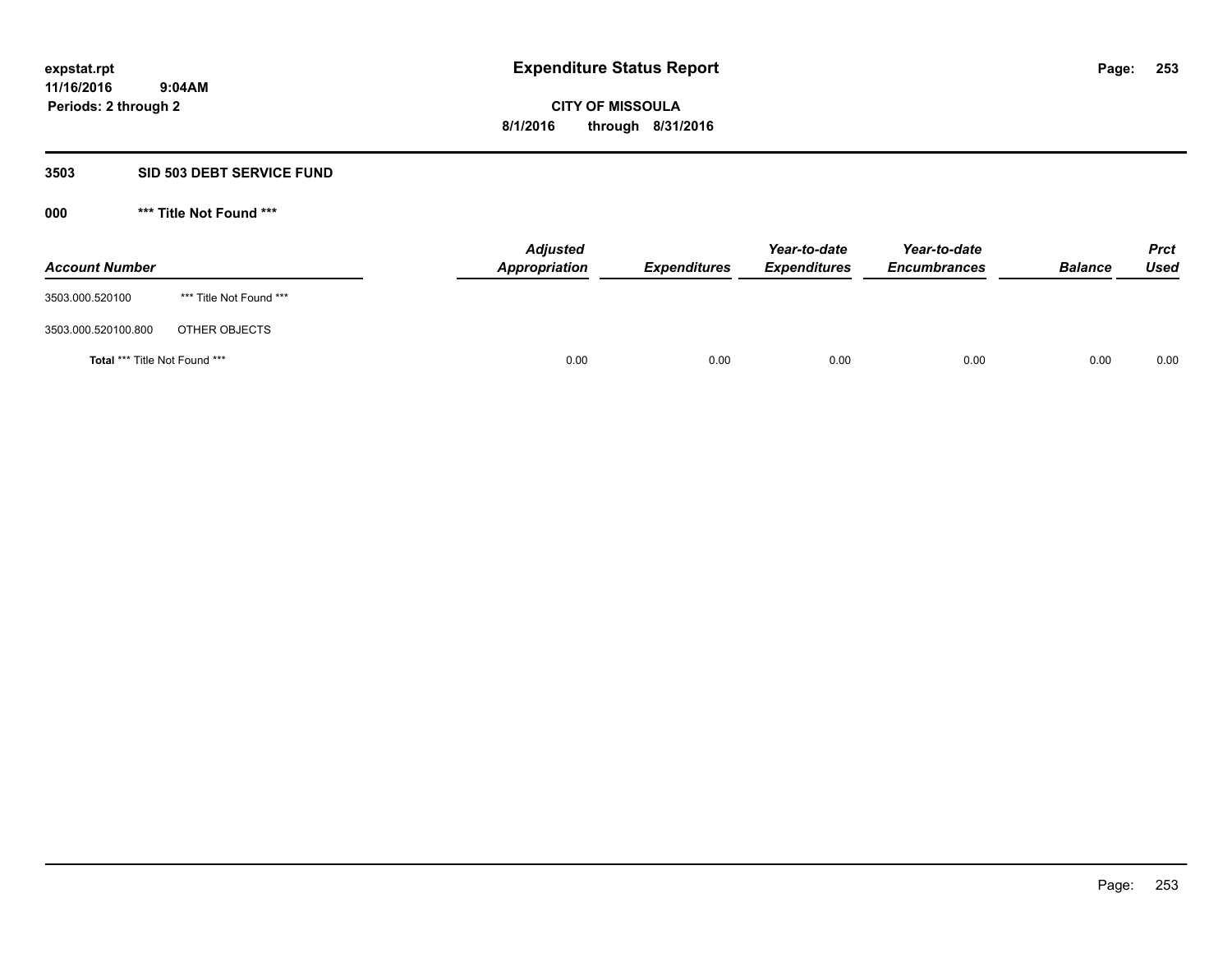## **3503 SID 503 DEBT SERVICE FUND**

| <b>Account Number</b> |                                  | <b>Adjusted</b><br><b>Appropriation</b> | <b>Expenditures</b> | Year-to-date<br><b>Expenditures</b> | Year-to-date<br><b>Encumbrances</b> | <b>Balance</b> | <b>Prct</b><br><b>Used</b> |
|-----------------------|----------------------------------|-----------------------------------------|---------------------|-------------------------------------|-------------------------------------|----------------|----------------------------|
| 3503.390.510100       | SPECIAL ASSESSMENTS              |                                         |                     |                                     |                                     |                |                            |
| 3503.390.510100.600   | <b>DEBT SERVICE</b>              |                                         |                     |                                     |                                     |                |                            |
|                       | <b>Total SPECIAL ASSESSMENTS</b> | 0.00                                    | 0.00                | 0.00                                | 0.00                                | 0.00           | 0.00                       |
| 3503.390.510110       | <b>MERCHANT SERVICES</b>         |                                         |                     |                                     |                                     |                |                            |
| 3503.390.510110.500   | <b>FIXED CHARGES</b>             |                                         |                     |                                     |                                     |                |                            |
|                       | Total SID 503 DEBT SERVICE FUND  | 0.00                                    | 0.00                | 0.00                                | 0.00                                | 0.00           | 0.00                       |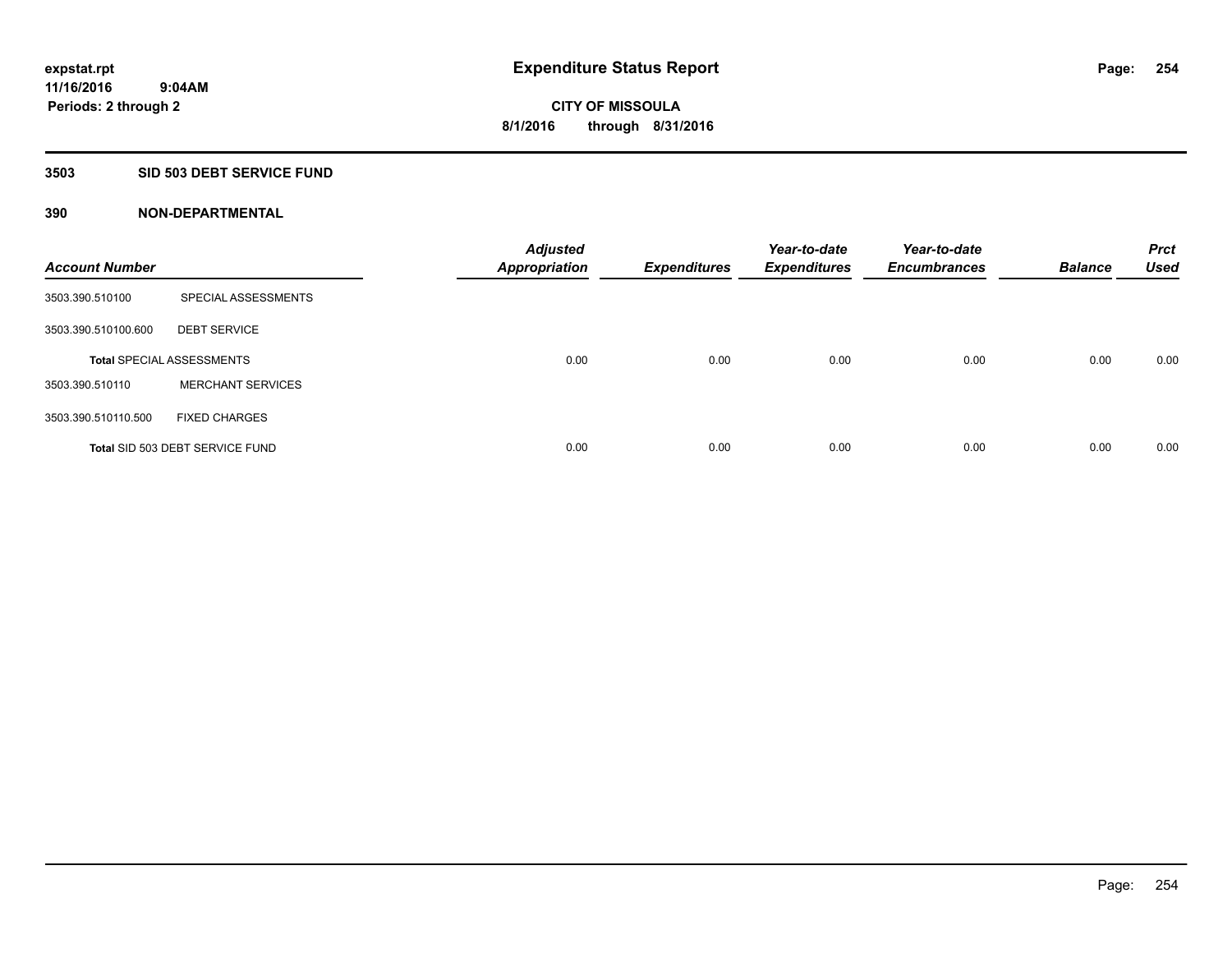#### **3505 SID 505 DEBT SERVICE FUND**

| <b>Account Number</b>         |                         | <b>Adjusted</b><br>Appropriation | <b>Expenditures</b> | Year-to-date<br><b>Expenditures</b> | Year-to-date<br><b>Encumbrances</b> | <b>Balance</b> | <b>Prct</b><br><b>Used</b> |
|-------------------------------|-------------------------|----------------------------------|---------------------|-------------------------------------|-------------------------------------|----------------|----------------------------|
| 3505.000.520100               | *** Title Not Found *** |                                  |                     |                                     |                                     |                |                            |
| 3505.000.520100.800           | OTHER OBJECTS           |                                  |                     |                                     |                                     |                |                            |
| Total *** Title Not Found *** |                         | 0.00                             | 0.00                | 0.00                                | 0.00                                | 0.00           | 0.00                       |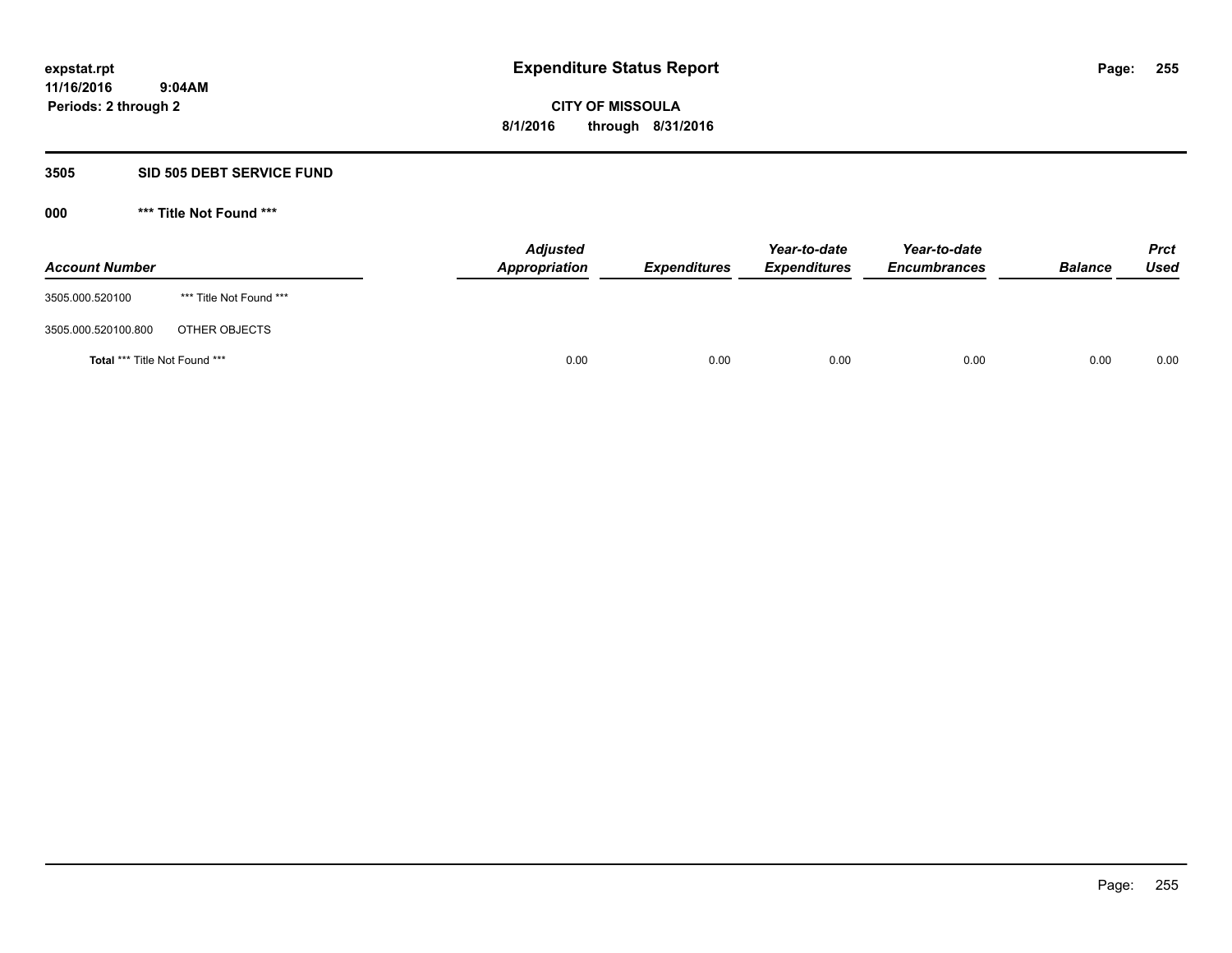#### **3505 SID 505 DEBT SERVICE FUND**

| <b>Account Number</b> |                                  | <b>Adjusted</b><br><b>Appropriation</b> | <b>Expenditures</b> | Year-to-date<br><b>Expenditures</b> | Year-to-date<br><b>Encumbrances</b> | <b>Balance</b> | <b>Prct</b><br><b>Used</b> |
|-----------------------|----------------------------------|-----------------------------------------|---------------------|-------------------------------------|-------------------------------------|----------------|----------------------------|
| 3505.390.510100       | SPECIAL ASSESSMENTS              |                                         |                     |                                     |                                     |                |                            |
| 3505.390.510100.600   | <b>DEBT SERVICE</b>              |                                         |                     |                                     |                                     |                |                            |
|                       | <b>Total SPECIAL ASSESSMENTS</b> | 0.00                                    | 0.00                | 0.00                                | 0.00                                | 0.00           | 0.00                       |
| 3505.390.510110       | <b>MERCHANT SERVICES</b>         |                                         |                     |                                     |                                     |                |                            |
| 3505.390.510110.500   | <b>FIXED CHARGES</b>             |                                         |                     |                                     |                                     |                |                            |
|                       | Total SID 505 DEBT SERVICE FUND  | 0.00                                    | 0.00                | 0.00                                | 0.00                                | 0.00           | 0.00                       |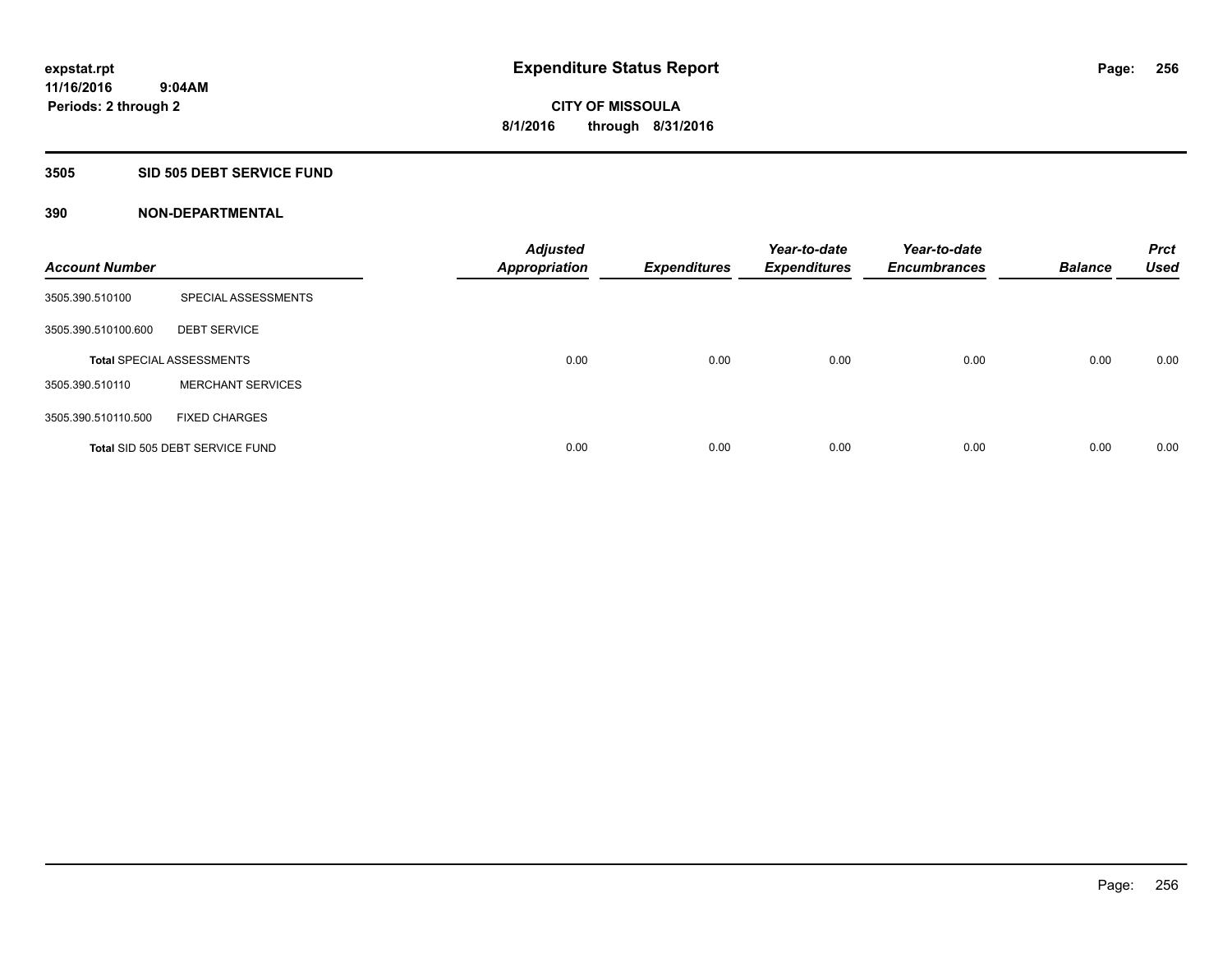#### **3506 SID 506 DEBT SERVICE FUND**

| <b>Account Number</b>         |                         | <b>Adjusted</b><br>Appropriation | <b>Expenditures</b> | Year-to-date<br><b>Expenditures</b> | Year-to-date<br><b>Encumbrances</b> | <b>Balance</b> | <b>Prct</b><br>Used |
|-------------------------------|-------------------------|----------------------------------|---------------------|-------------------------------------|-------------------------------------|----------------|---------------------|
| 3506.000.520100               | *** Title Not Found *** |                                  |                     |                                     |                                     |                |                     |
| 3506.000.520100.800           | OTHER OBJECTS           |                                  |                     |                                     |                                     |                |                     |
| Total *** Title Not Found *** |                         | 0.00                             | 0.00                | 0.00                                | 0.00                                | 0.00           | 0.00                |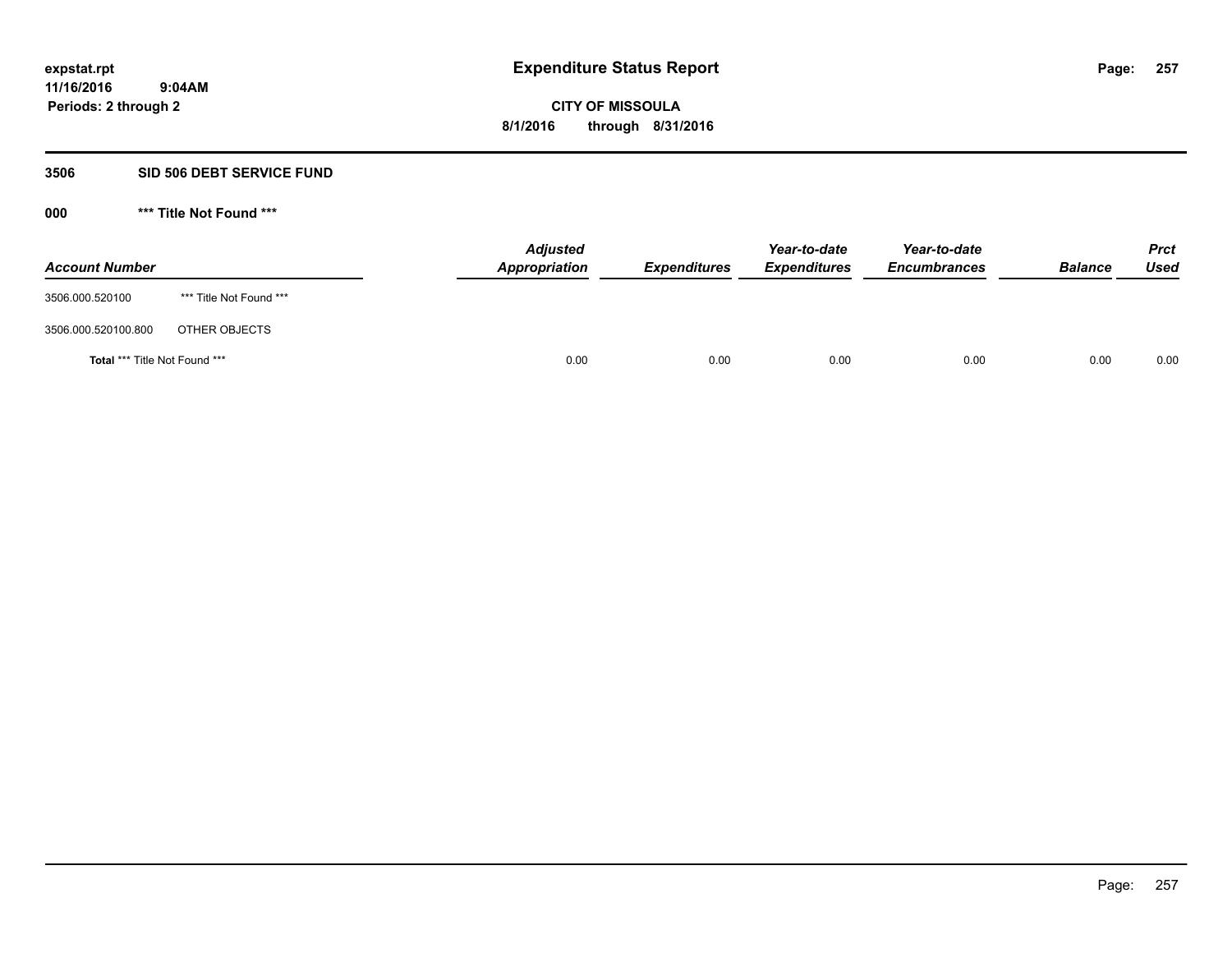### **3506 SID 506 DEBT SERVICE FUND**

| <b>Account Number</b> |                                  | <b>Adjusted</b><br><b>Appropriation</b> | <b>Expenditures</b> | Year-to-date<br><b>Expenditures</b> | Year-to-date<br><b>Encumbrances</b> | <b>Balance</b> | <b>Prct</b><br><b>Used</b> |
|-----------------------|----------------------------------|-----------------------------------------|---------------------|-------------------------------------|-------------------------------------|----------------|----------------------------|
| 3506.390.510100       | SPECIAL ASSESSMENTS              |                                         |                     |                                     |                                     |                |                            |
| 3506.390.510100.600   | <b>DEBT SERVICE</b>              |                                         |                     |                                     |                                     |                |                            |
|                       | <b>Total SPECIAL ASSESSMENTS</b> | 0.00                                    | 0.00                | 0.00                                | 0.00                                | 0.00           | 0.00                       |
| 3506.390.510110       | <b>MERCHANT SERVICES</b>         |                                         |                     |                                     |                                     |                |                            |
| 3506.390.510110.500   | <b>FIXED CHARGES</b>             |                                         |                     |                                     |                                     |                |                            |
|                       | Total SID 506 DEBT SERVICE FUND  | 0.00                                    | 0.00                | 0.00                                | 0.00                                | 0.00           | 0.00                       |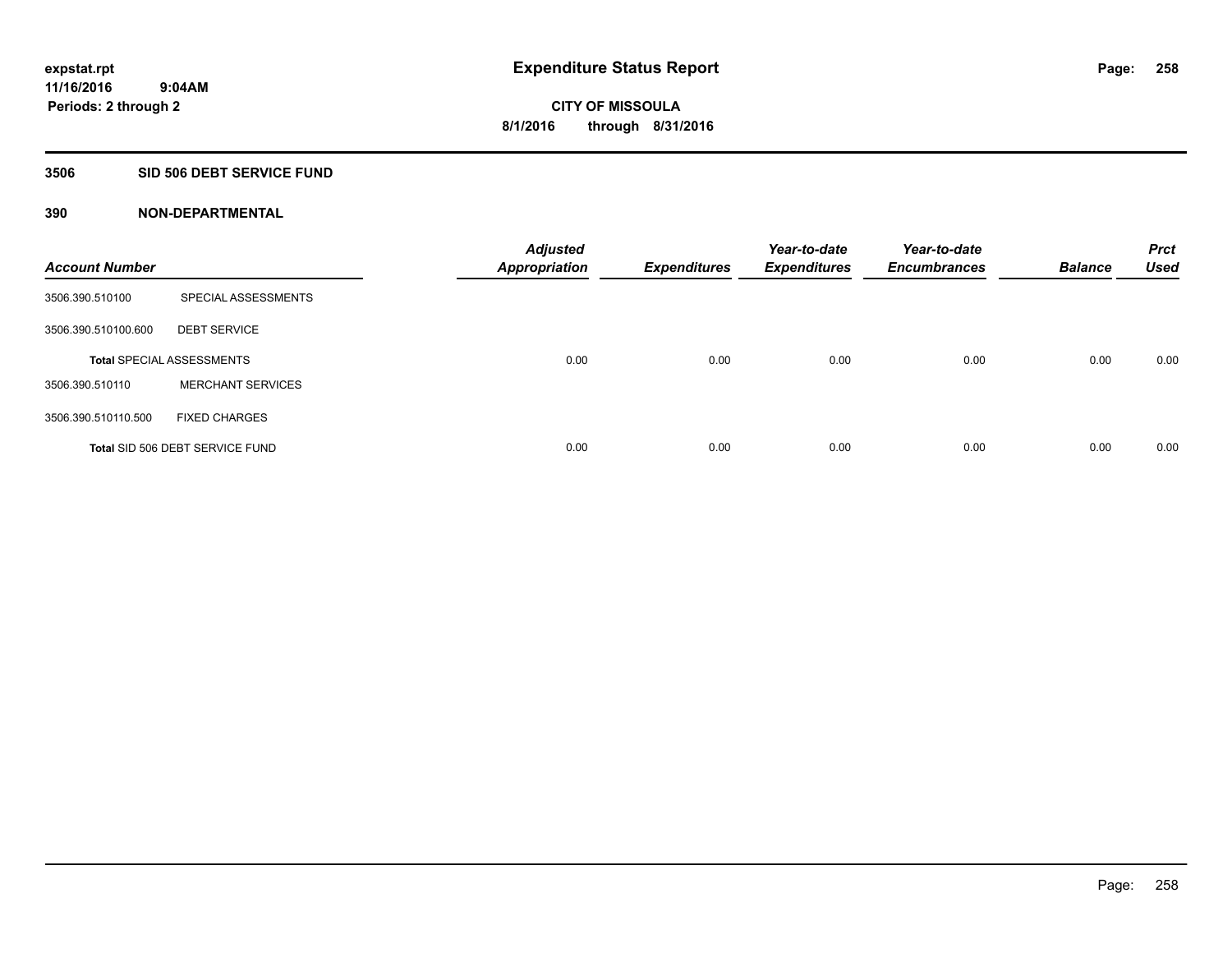#### **3507 SID 507 DEBT SERVICE FUND**

| <b>Account Number</b>                |                         | <b>Adjusted</b><br><b>Appropriation</b> | <b>Expenditures</b> | Year-to-date<br><b>Expenditures</b> | Year-to-date<br><b>Encumbrances</b> | <b>Balance</b> | <b>Prct</b><br><b>Used</b> |
|--------------------------------------|-------------------------|-----------------------------------------|---------------------|-------------------------------------|-------------------------------------|----------------|----------------------------|
| 3507.000.520100                      | *** Title Not Found *** |                                         |                     |                                     |                                     |                |                            |
| 3507.000.520100.800                  | OTHER OBJECTS           |                                         |                     |                                     |                                     |                |                            |
| <b>Total *** Title Not Found ***</b> |                         | 0.00                                    | 0.00                | 0.00                                | 0.00                                | 0.00           | 0.00                       |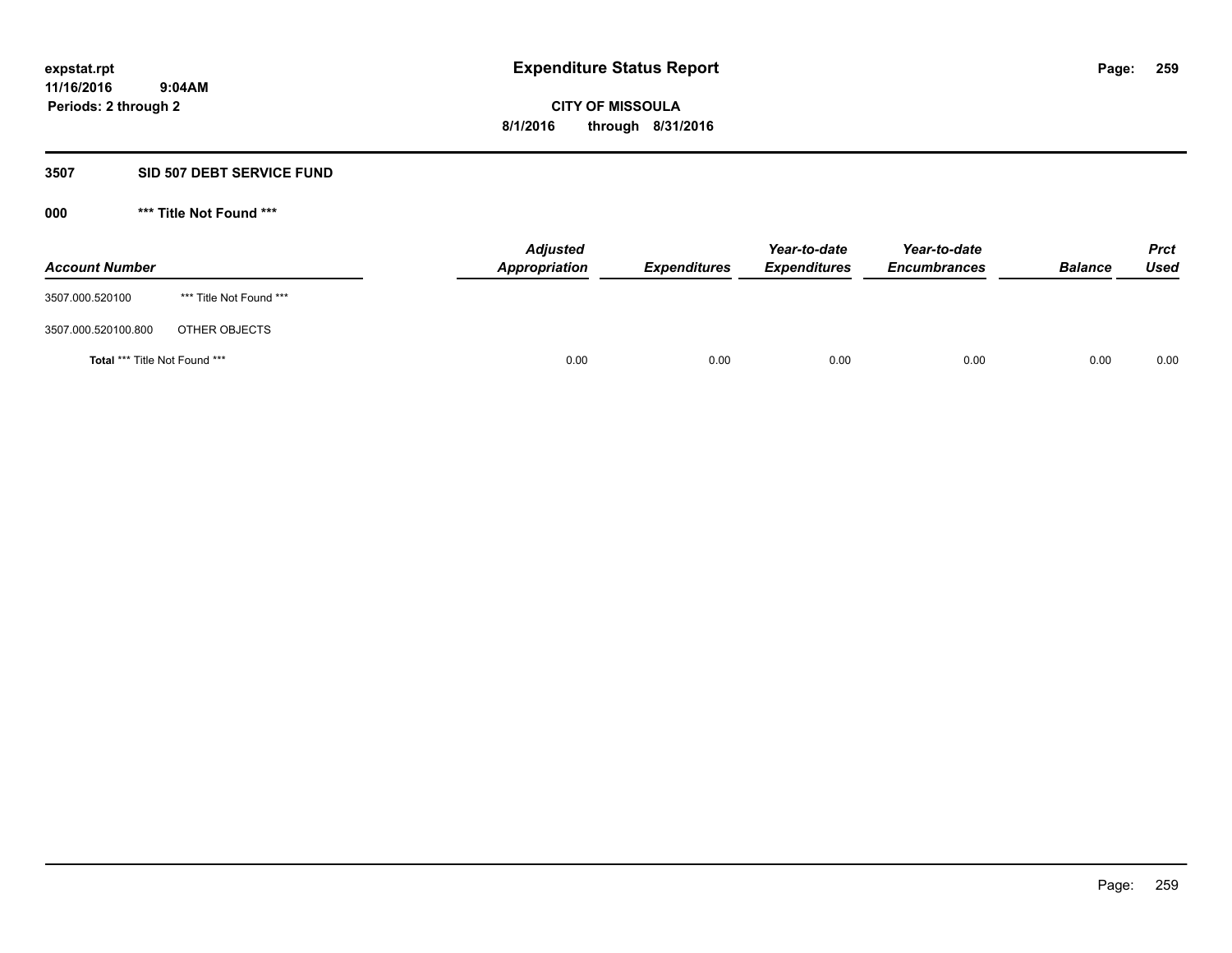## **3507 SID 507 DEBT SERVICE FUND**

| <b>Account Number</b> |                                 | <b>Adjusted</b><br>Appropriation | <b>Expenditures</b> | Year-to-date<br><b>Expenditures</b> | Year-to-date<br><b>Encumbrances</b> | <b>Balance</b> | <b>Prct</b><br><b>Used</b> |
|-----------------------|---------------------------------|----------------------------------|---------------------|-------------------------------------|-------------------------------------|----------------|----------------------------|
| 3507.390.510110       | <b>MERCHANT SERVICES</b>        |                                  |                     |                                     |                                     |                |                            |
| 3507.390.510110.500   | <b>FIXED CHARGES</b>            |                                  |                     |                                     |                                     |                |                            |
|                       | Total SID 507 DEBT SERVICE FUND | 0.00                             | 0.00                | 0.00                                | 0.00                                | 0.00           | 0.00                       |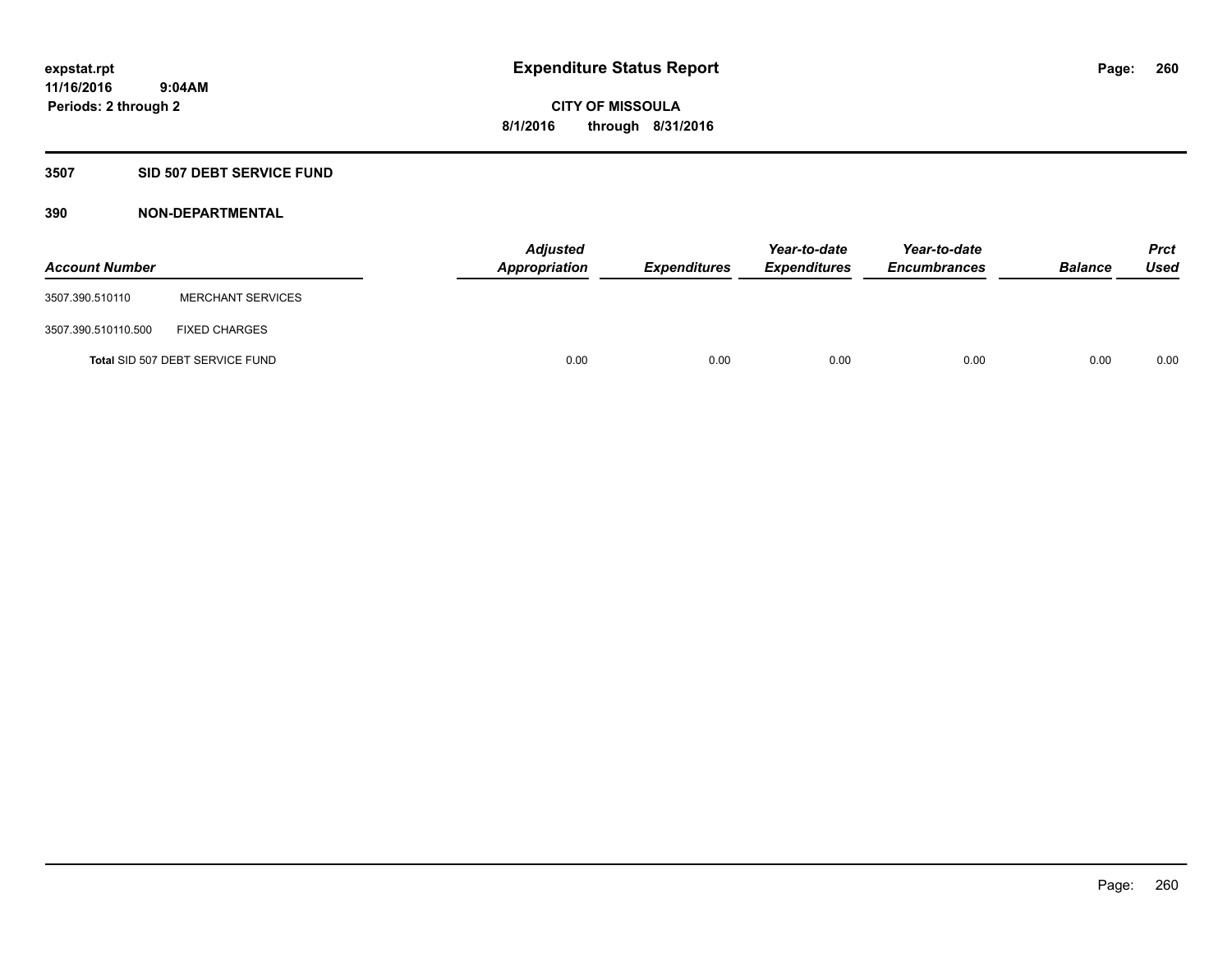#### **3508 SID 508 DEBT SERVICE FUND**

| <b>Account Number</b>                |                         | <b>Adjusted</b><br>Appropriation | <b>Expenditures</b> | Year-to-date<br><b>Expenditures</b> | Year-to-date<br><b>Encumbrances</b> | <b>Balance</b> | <b>Prct</b><br><b>Used</b> |
|--------------------------------------|-------------------------|----------------------------------|---------------------|-------------------------------------|-------------------------------------|----------------|----------------------------|
| 3508.000.520100                      | *** Title Not Found *** |                                  |                     |                                     |                                     |                |                            |
| 3508.000.520100.800                  | OTHER OBJECTS           |                                  |                     |                                     |                                     |                |                            |
| <b>Total *** Title Not Found ***</b> |                         | 0.00                             | 0.00                | 0.00                                | 0.00                                | 0.00           | 0.00                       |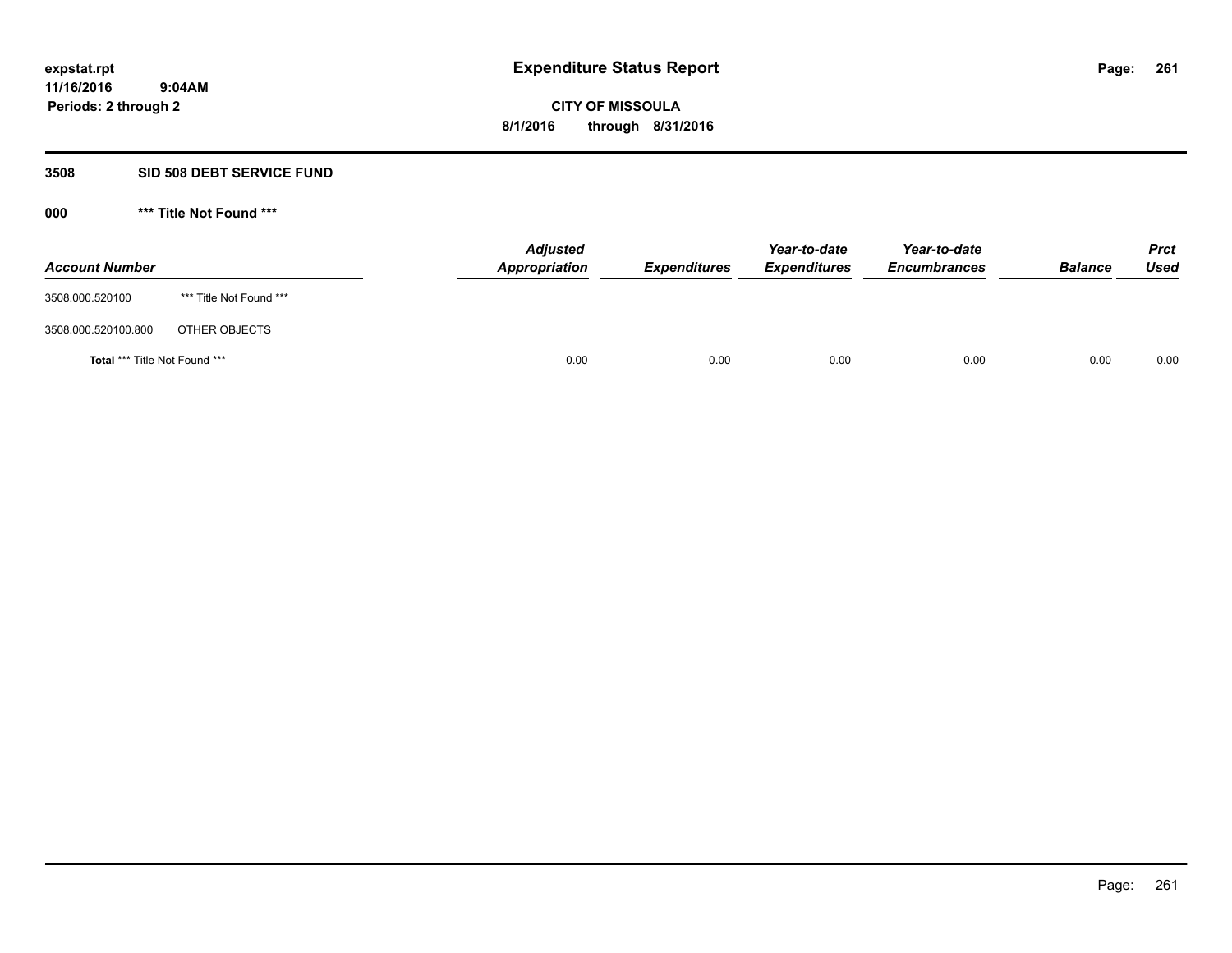### **3508 SID 508 DEBT SERVICE FUND**

| <b>Account Number</b> |                                 | <b>Adjusted</b><br>Appropriation | <b>Expenditures</b> | Year-to-date<br><b>Expenditures</b> | Year-to-date<br><b>Encumbrances</b> | <b>Balance</b> | <b>Prct</b><br><b>Used</b> |
|-----------------------|---------------------------------|----------------------------------|---------------------|-------------------------------------|-------------------------------------|----------------|----------------------------|
| 3508.390.510110       | <b>MERCHANT SERVICES</b>        |                                  |                     |                                     |                                     |                |                            |
| 3508.390.510110.500   | <b>FIXED CHARGES</b>            |                                  |                     |                                     |                                     |                |                            |
|                       | Total SID 508 DEBT SERVICE FUND | 0.00                             | 0.00                | 0.00                                | 0.00                                | 0.00           | 0.00                       |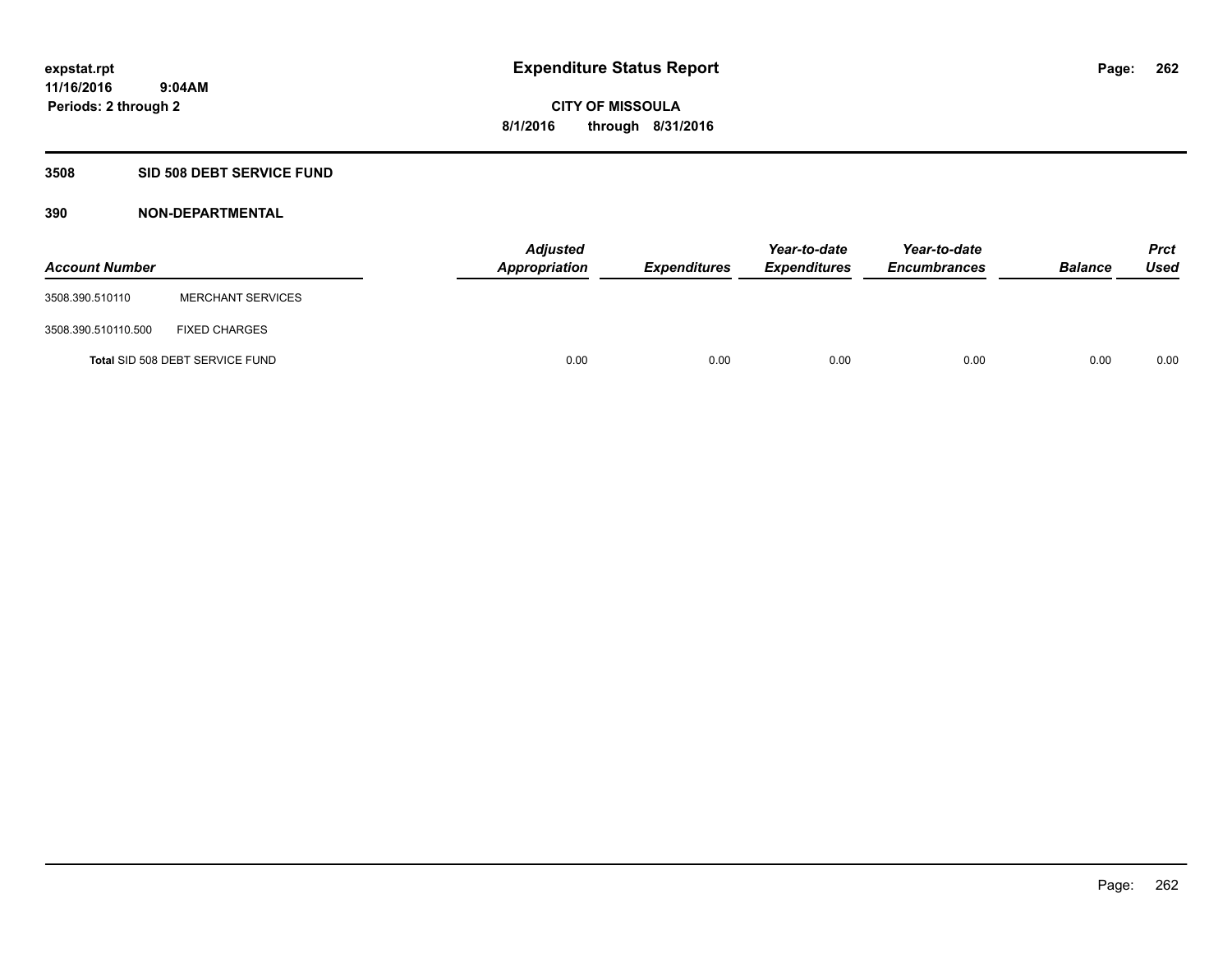### **3510 SID 510 DEBT SERVICE FUND**

| <b>Account Number</b>                |                         | <b>Adjusted</b><br>Appropriation | <b>Expenditures</b> | Year-to-date<br><b>Expenditures</b> | Year-to-date<br><b>Encumbrances</b> | <b>Balance</b> | <b>Prct</b><br>Used |
|--------------------------------------|-------------------------|----------------------------------|---------------------|-------------------------------------|-------------------------------------|----------------|---------------------|
| 3510.000.520100                      | *** Title Not Found *** |                                  |                     |                                     |                                     |                |                     |
| 3510.000.520100.800                  | OTHER OBJECTS           |                                  |                     |                                     |                                     |                |                     |
| <b>Total *** Title Not Found ***</b> |                         | 0.00                             | 0.00                | 0.00                                | 0.00                                | 0.00           | 0.00                |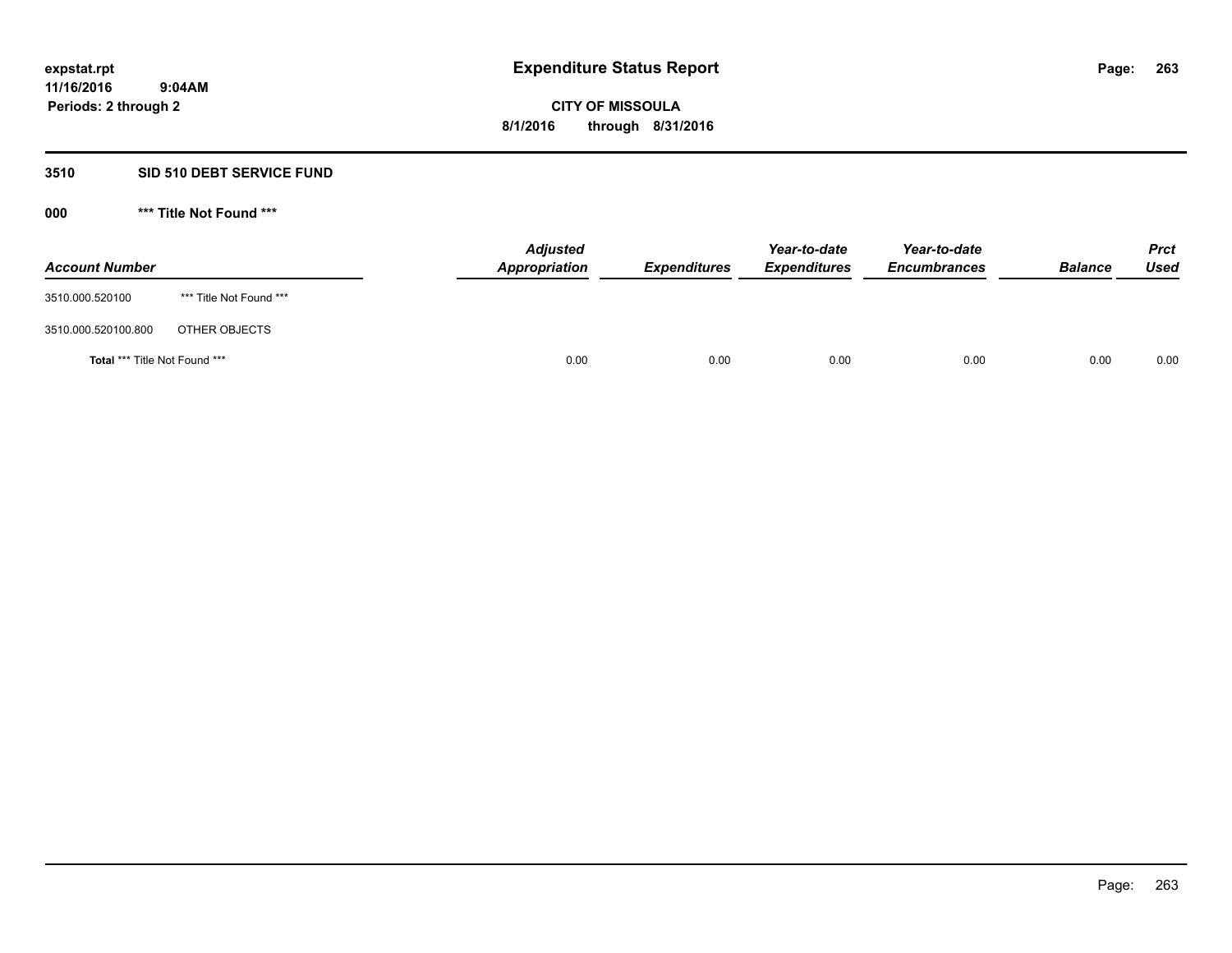## **3510 SID 510 DEBT SERVICE FUND**

| <b>Account Number</b> |                                  | <b>Adjusted</b><br><b>Appropriation</b> | <b>Expenditures</b> | Year-to-date<br><b>Expenditures</b> | Year-to-date<br><b>Encumbrances</b> | <b>Balance</b> | <b>Prct</b><br><b>Used</b> |
|-----------------------|----------------------------------|-----------------------------------------|---------------------|-------------------------------------|-------------------------------------|----------------|----------------------------|
| 3510.390.510100       | SPECIAL ASSESSMENTS              |                                         |                     |                                     |                                     |                |                            |
| 3510.390.510100.600   | <b>DEBT SERVICE</b>              |                                         |                     |                                     |                                     |                |                            |
|                       | <b>Total SPECIAL ASSESSMENTS</b> | 0.00                                    | 0.00                | 0.00                                | 0.00                                | 0.00           | 0.00                       |
| 3510.390.510110       | <b>MERCHANT SERVICES</b>         |                                         |                     |                                     |                                     |                |                            |
| 3510.390.510110.500   | <b>FIXED CHARGES</b>             |                                         |                     |                                     |                                     |                |                            |
|                       | Total SID 510 DEBT SERVICE FUND  | 0.00                                    | 0.00                | 0.00                                | 0.00                                | 0.00           | 0.00                       |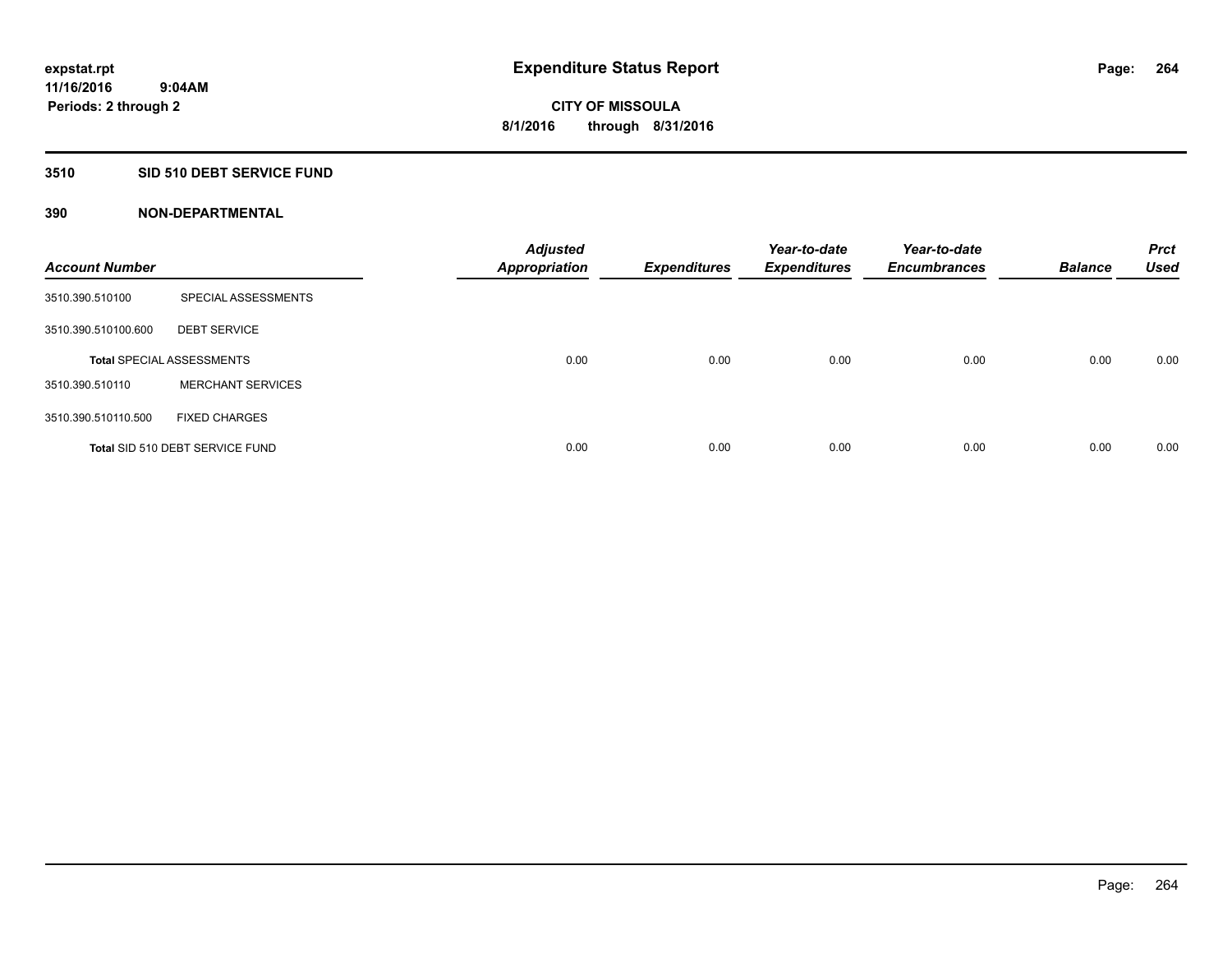## **3511 SID 511 DEBT SERVICE FUND**

| <b>Account Number</b>                |                         | <b>Adjusted</b><br><b>Appropriation</b> | <b>Expenditures</b> | Year-to-date<br><b>Expenditures</b> | Year-to-date<br><b>Encumbrances</b> | <b>Balance</b> | <b>Prct</b><br><b>Used</b> |
|--------------------------------------|-------------------------|-----------------------------------------|---------------------|-------------------------------------|-------------------------------------|----------------|----------------------------|
| 3511.000.520100                      | *** Title Not Found *** |                                         |                     |                                     |                                     |                |                            |
| 3511.000.520100.800                  | OTHER OBJECTS           |                                         |                     |                                     |                                     |                |                            |
| <b>Total *** Title Not Found ***</b> |                         | 0.00                                    | 0.00                | 0.00                                | 0.00                                | 0.00           | 0.00                       |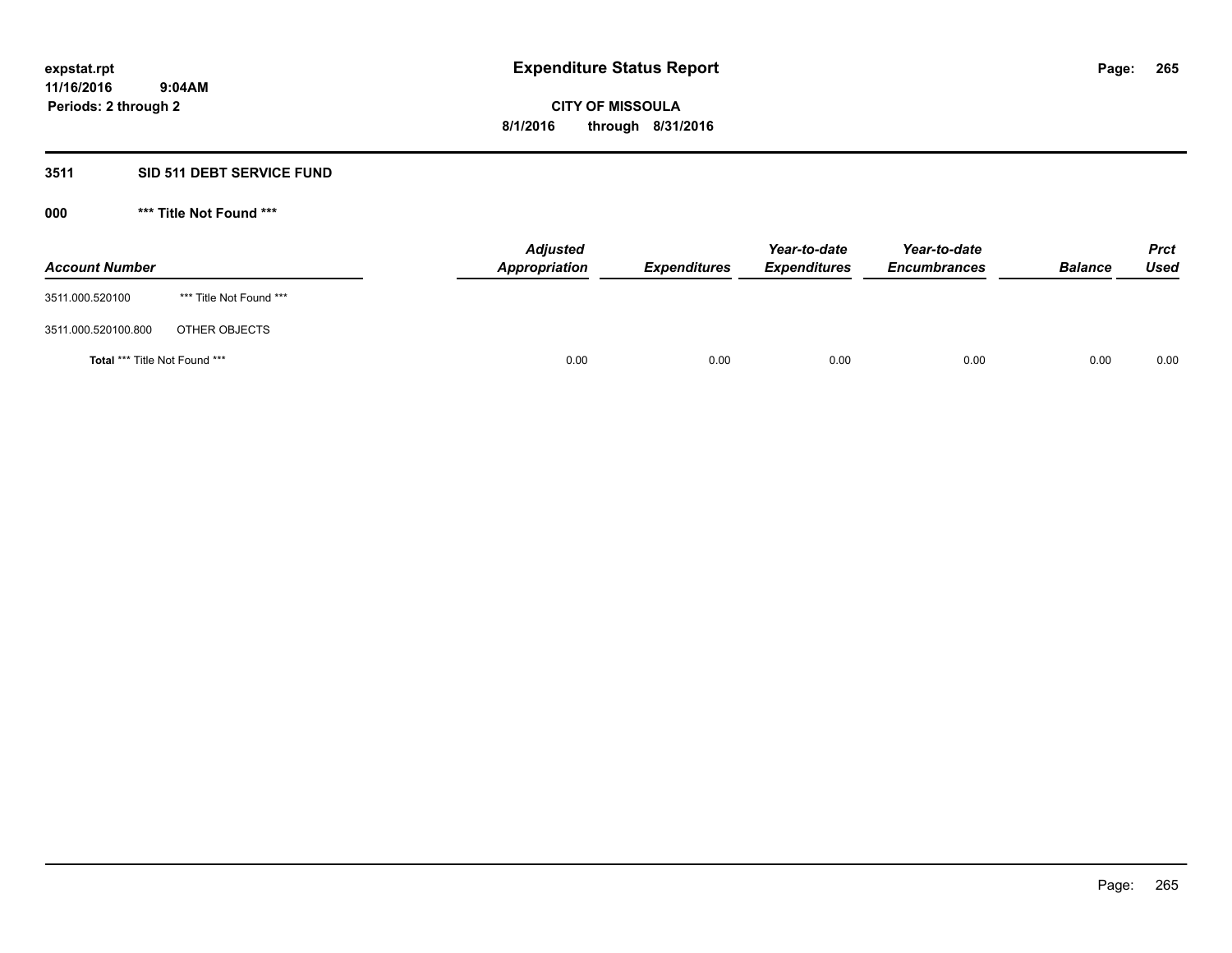### **3511 SID 511 DEBT SERVICE FUND**

| <b>Account Number</b> |                                  | <b>Adjusted</b><br>Appropriation | <b>Expenditures</b> | Year-to-date<br><b>Expenditures</b> | Year-to-date<br><b>Encumbrances</b> | <b>Balance</b> | <b>Prct</b><br><b>Used</b> |
|-----------------------|----------------------------------|----------------------------------|---------------------|-------------------------------------|-------------------------------------|----------------|----------------------------|
| 3511.390.510100       | SPECIAL ASSESSMENTS              |                                  |                     |                                     |                                     |                |                            |
| 3511.390.510100.600   | <b>DEBT SERVICE</b>              |                                  |                     |                                     |                                     |                |                            |
|                       | <b>Total SPECIAL ASSESSMENTS</b> | 0.00                             | 0.00                | 0.00                                | 0.00                                | 0.00           | 0.00                       |
| 3511.390.510110       | <b>MERCHANT SERVICES</b>         |                                  |                     |                                     |                                     |                |                            |
| 3511.390.510110.500   | <b>FIXED CHARGES</b>             |                                  |                     |                                     |                                     |                |                            |
|                       | <b>Total MERCHANT SERVICES</b>   | 0.00                             | 0.00                | 0.00                                | 0.00                                | 0.00           | 0.00                       |
|                       | Total SID 511 DEBT SERVICE FUND  | 0.00                             | 0.00                | 0.00                                | 0.00                                | 0.00           | 0.00                       |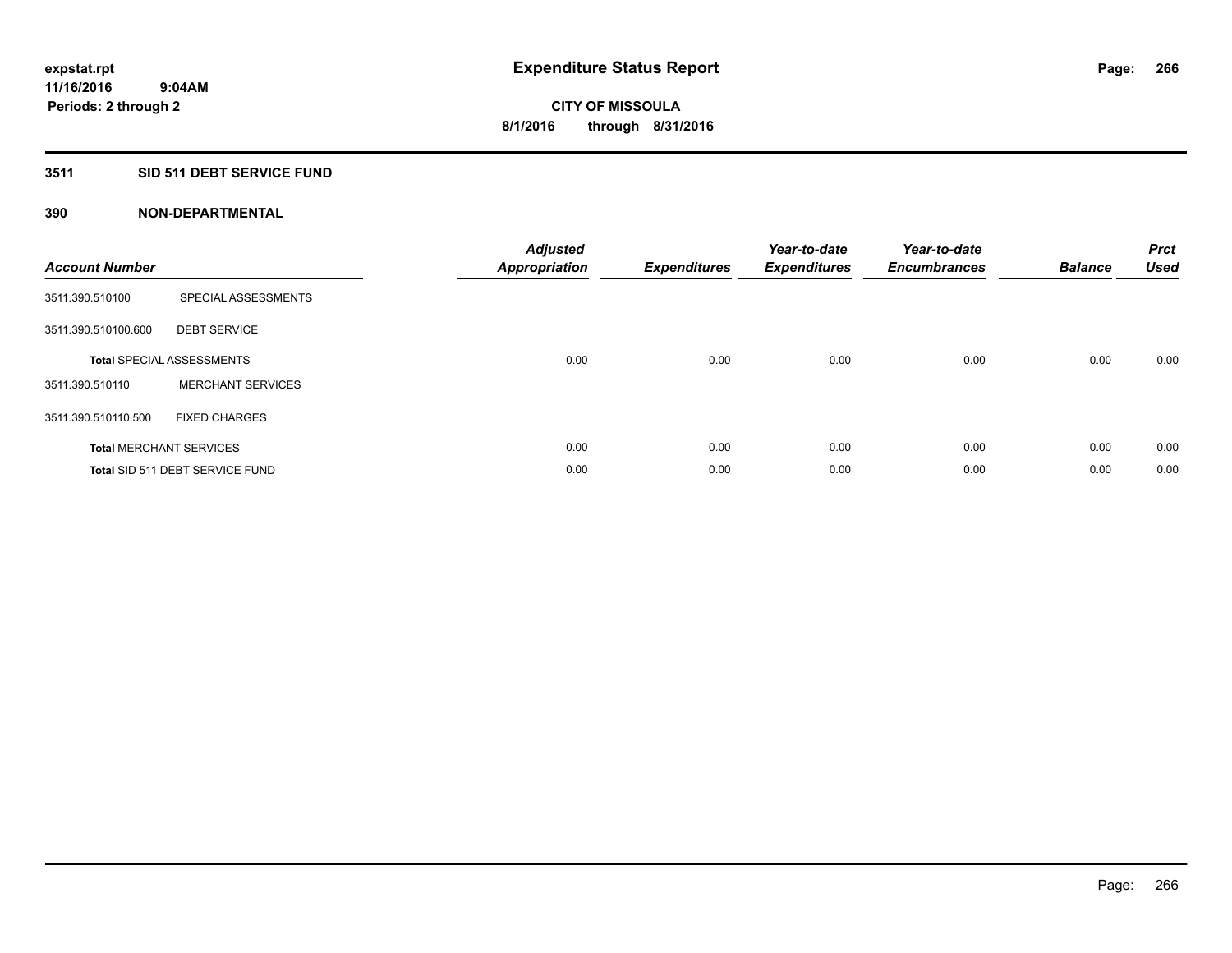## **3512 SID 512 DEBT SERVICE FUND**

| <b>Account Number</b>          |                                                                    | <b>Adjusted</b><br><b>Appropriation</b> | <b>Expenditures</b> | Year-to-date<br><b>Expenditures</b> | Year-to-date<br><b>Encumbrances</b> | <b>Balance</b>         | <b>Prct</b><br><b>Used</b> |
|--------------------------------|--------------------------------------------------------------------|-----------------------------------------|---------------------|-------------------------------------|-------------------------------------|------------------------|----------------------------|
| 3512.390.510100                | SPECIAL ASSESSMENTS                                                |                                         |                     |                                     |                                     |                        |                            |
| 3512.390.510100.600            | <b>DEBT SERVICE</b>                                                |                                         |                     |                                     |                                     |                        |                            |
| 3512.390.510100.620.000        | <b>INTEREST / SERVICE FEES</b><br><b>Total SPECIAL ASSESSMENTS</b> | 0.00<br>0.00                            | 350.00<br>350.00    | 350.00<br>350.00                    | 0.00<br>0.00                        | $-350.00$<br>$-350.00$ | 0.00<br>0.00               |
| 3512.390.510110                | <b>MERCHANT SERVICES</b>                                           |                                         |                     |                                     |                                     |                        |                            |
| 3512.390.510110.500            | <b>FIXED CHARGES</b>                                               |                                         |                     |                                     |                                     |                        |                            |
| <b>Total FIXED CHARGES</b>     |                                                                    | 0.00                                    | 0.00                | 0.00                                | 0.00                                | 0.00                   | 0.00                       |
| <b>Total MERCHANT SERVICES</b> |                                                                    | 0.00                                    | 0.00                | 0.00                                | 0.00                                | 0.00                   | 0.00                       |
|                                | Total SID 512 DEBT SERVICE FUND                                    | 0.00                                    | 350.00              | 350.00                              | 0.00                                | $-350.00$              | 0.00                       |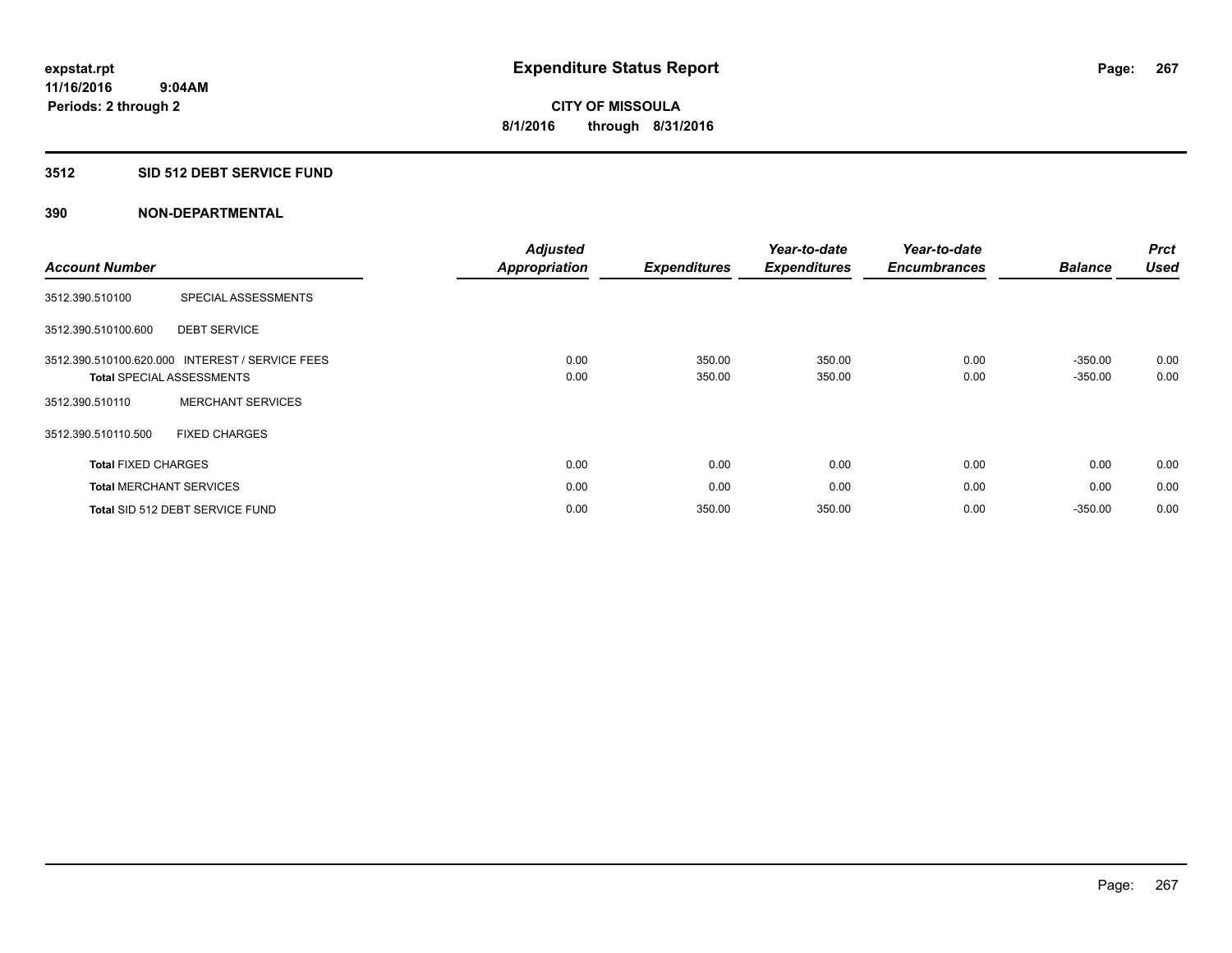### **3513 SID 513 DEBT SERVICE FUND**

## **280 PUBLIC WORKS OPERATIONS**

| <b>Account Number</b>          |                                      | <b>Adjusted</b><br><b>Appropriation</b> | <b>Expenditures</b> | Year-to-date<br><b>Expenditures</b> | Year-to-date<br><b>Encumbrances</b> | <b>Balance</b> | <b>Prct</b><br><b>Used</b> |
|--------------------------------|--------------------------------------|-----------------------------------------|---------------------|-------------------------------------|-------------------------------------|----------------|----------------------------|
| 3513.280.510110                | <b>MERCHANT SERVICES</b>             |                                         |                     |                                     |                                     |                |                            |
| 3513.280.510110.500            | <b>FIXED CHARGES</b>                 |                                         |                     |                                     |                                     |                |                            |
| <b>Total MERCHANT SERVICES</b> |                                      | 0.00                                    | 0.00                | 0.00                                | 0.00                                | 0.00           | 0.00                       |
| 3513.280.521000                | INTERFUND OPERATING TRANSFERS        |                                         |                     |                                     |                                     |                |                            |
| 3513.280.521000.800            | OTHER OBJECTS                        |                                         |                     |                                     |                                     |                |                            |
|                                | <b>Total PUBLIC WORKS OPERATIONS</b> | 0.00                                    | 0.00                | 0.00                                | 0.00                                | 0.00           | 0.00                       |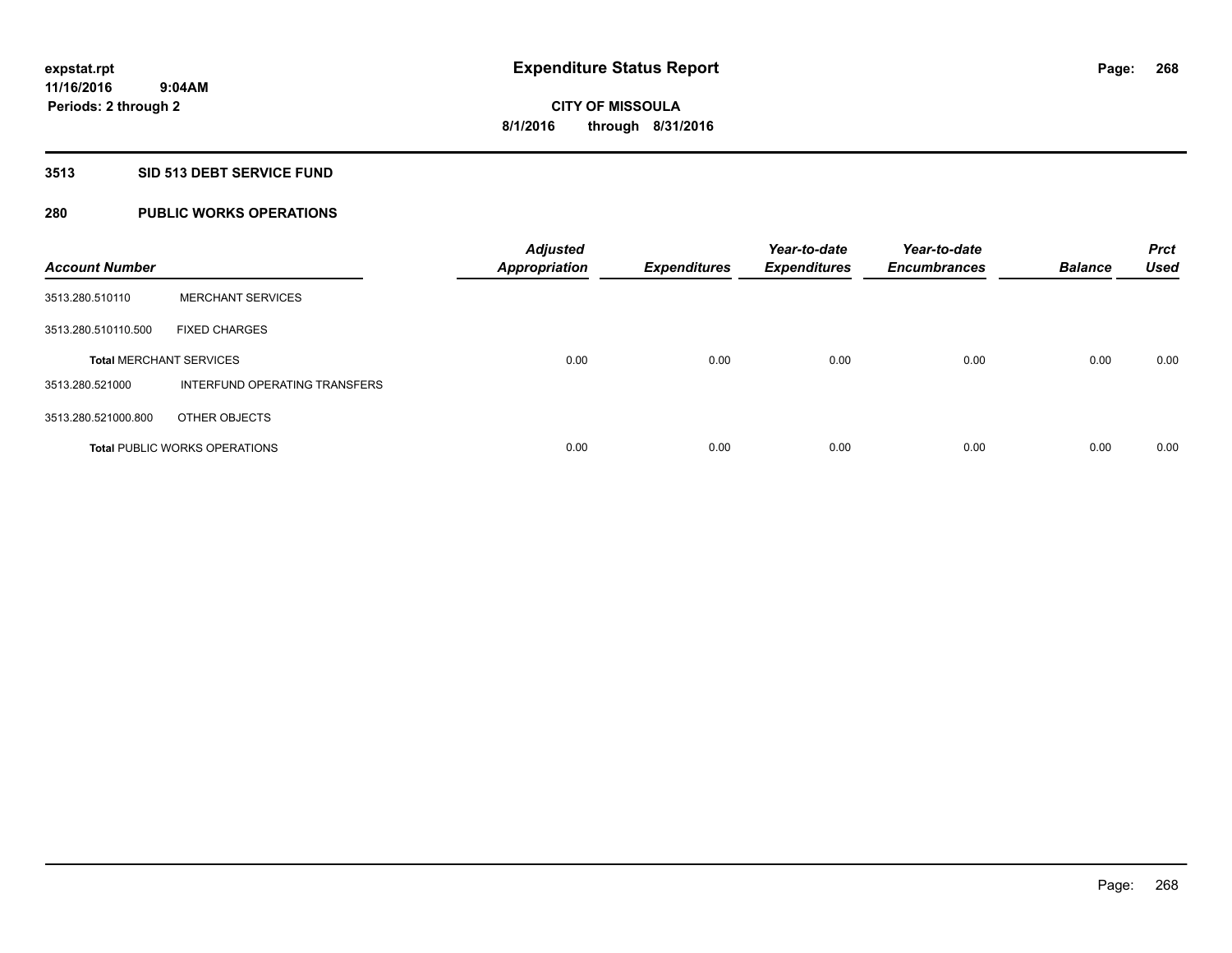### **3513 SID 513 DEBT SERVICE FUND**

|                                |                                  | <b>Adjusted</b>      |                     | Year-to-date        | Year-to-date        |                | <b>Prct</b> |
|--------------------------------|----------------------------------|----------------------|---------------------|---------------------|---------------------|----------------|-------------|
| <b>Account Number</b>          |                                  | <b>Appropriation</b> | <b>Expenditures</b> | <b>Expenditures</b> | <b>Encumbrances</b> | <b>Balance</b> | <b>Used</b> |
| 3513.390.510100                | SPECIAL ASSESSMENTS              |                      |                     |                     |                     |                |             |
| 3513.390.510100.600            | <b>DEBT SERVICE</b>              |                      |                     |                     |                     |                |             |
| <b>Total DEBT SERVICE</b>      |                                  | 0.00                 | 0.00                | 0.00                | 0.00                | 0.00           | 0.00        |
| 3513.390.510100.800            | OTHER OBJECTS                    |                      |                     |                     |                     |                |             |
|                                | <b>Total SPECIAL ASSESSMENTS</b> | 0.00                 | 0.00                | 0.00                | 0.00                | 0.00           | 0.00        |
| 3513.390.510110                | <b>MERCHANT SERVICES</b>         |                      |                     |                     |                     |                |             |
| 3513.390.510110.500            | <b>FIXED CHARGES</b>             |                      |                     |                     |                     |                |             |
| <b>Total MERCHANT SERVICES</b> |                                  | 0.00                 | 0.00                | 0.00                | 0.00                | 0.00           | 0.00        |
| 3513.390.521000                | INTERFUND OPERATING TRANSFERS    |                      |                     |                     |                     |                |             |
| 3513.390.521000.800            | OTHER OBJECTS                    |                      |                     |                     |                     |                |             |
|                                | Total SID 513 DEBT SERVICE FUND  | 0.00                 | 0.00                | 0.00                | 0.00                | 0.00           | 0.00        |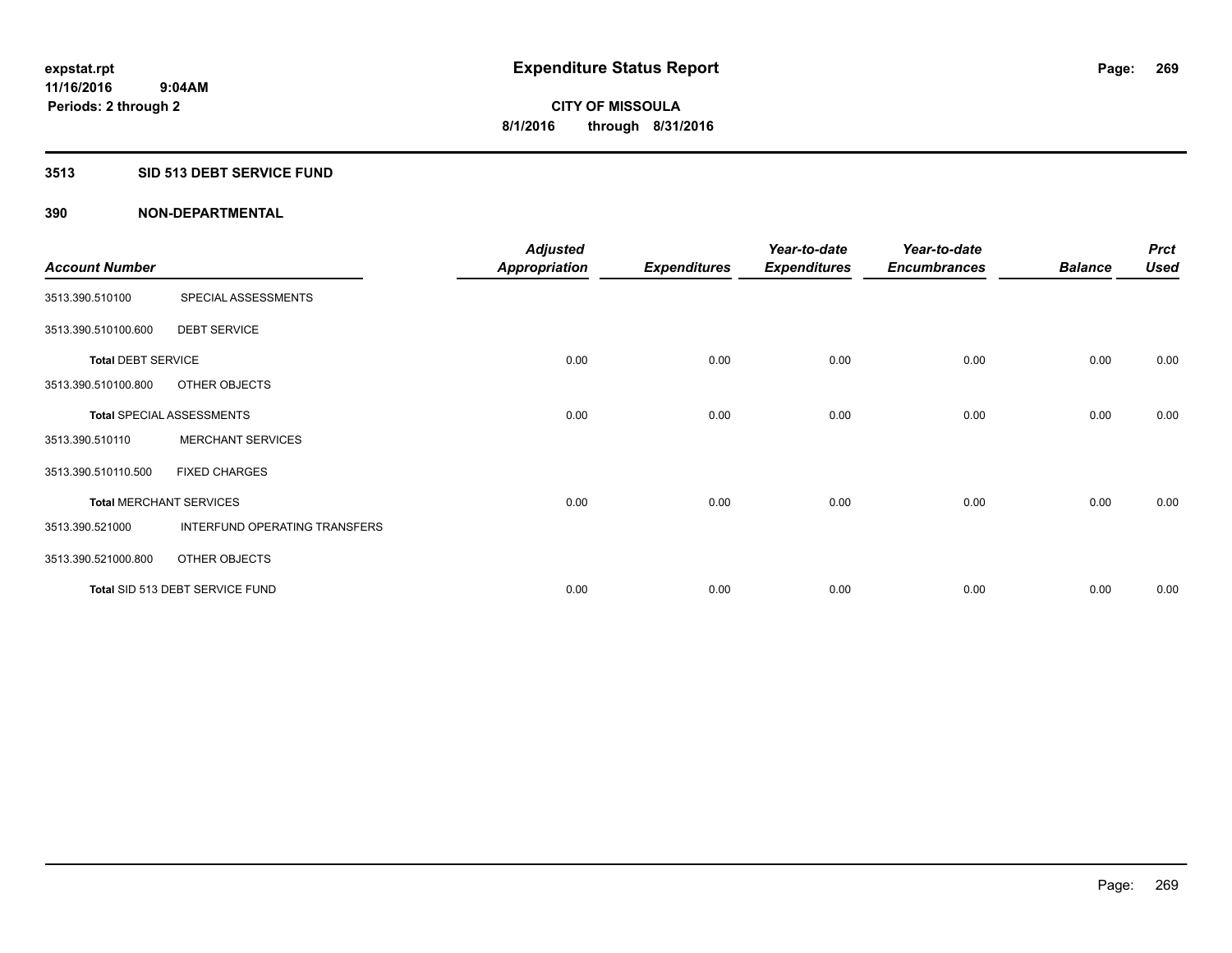### **3514 SID 514 DEBT SERVICE FUND**

| <b>Account Number</b>                |                         | <b>Adjusted</b><br><b>Appropriation</b> | <b>Expenditures</b> | Year-to-date<br><b>Expenditures</b> | Year-to-date<br><b>Encumbrances</b> | <b>Balance</b> | <b>Prct</b><br><b>Used</b> |
|--------------------------------------|-------------------------|-----------------------------------------|---------------------|-------------------------------------|-------------------------------------|----------------|----------------------------|
| 3514.000.520100                      | *** Title Not Found *** |                                         |                     |                                     |                                     |                |                            |
| 3514.000.520100.800                  | OTHER OBJECTS           |                                         |                     |                                     |                                     |                |                            |
| <b>Total *** Title Not Found ***</b> |                         | 0.00                                    | 0.00                | 0.00                                | 0.00                                | 0.00           | 0.00                       |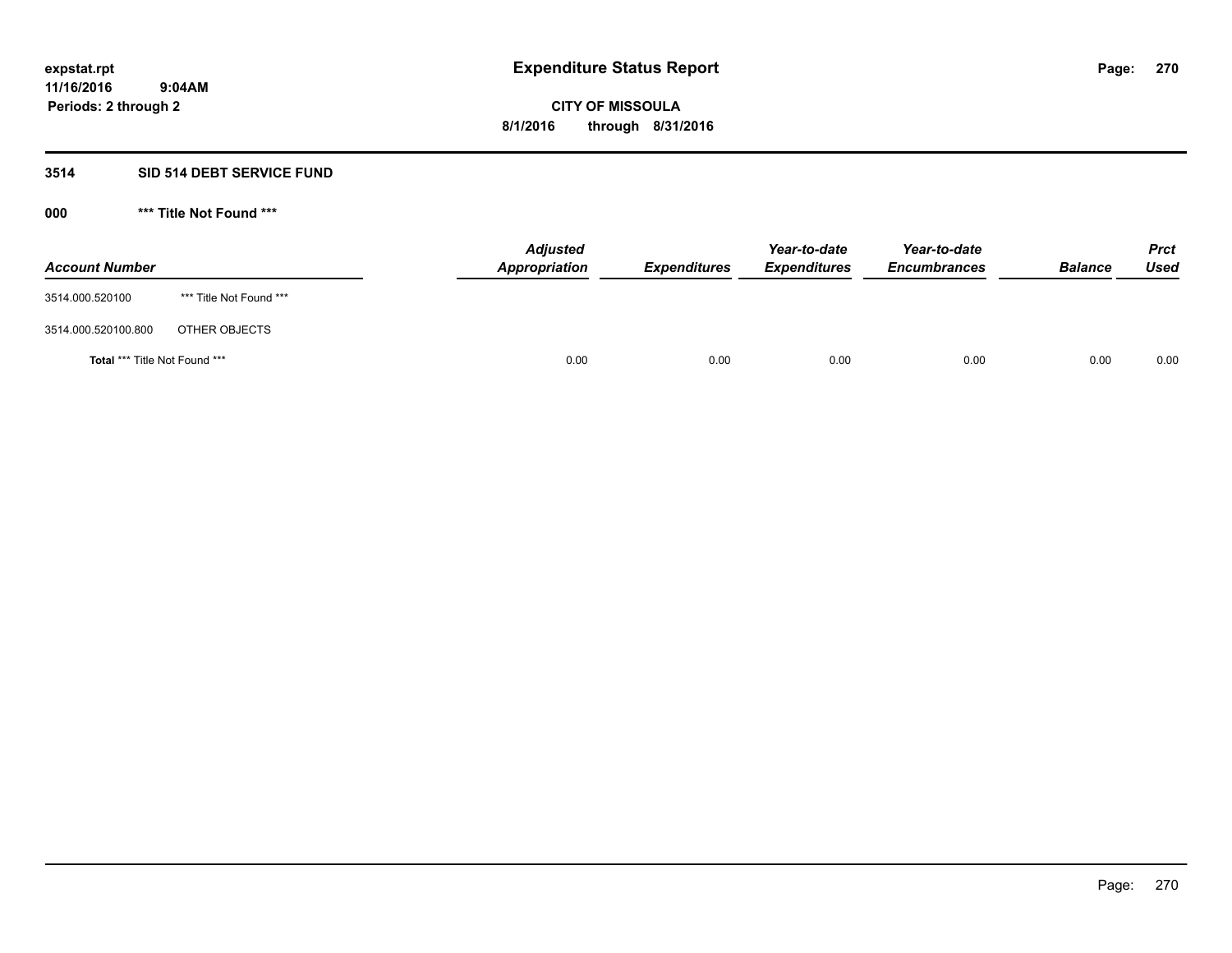## **3514 SID 514 DEBT SERVICE FUND**

| <b>Account Number</b> |                                  | <b>Adjusted</b><br>Appropriation | <b>Expenditures</b> | Year-to-date<br><b>Expenditures</b> | Year-to-date<br><b>Encumbrances</b> | <b>Balance</b> | <b>Prct</b><br><b>Used</b> |
|-----------------------|----------------------------------|----------------------------------|---------------------|-------------------------------------|-------------------------------------|----------------|----------------------------|
| 3514.390.510100       | SPECIAL ASSESSMENTS              |                                  |                     |                                     |                                     |                |                            |
| 3514.390.510100.600   | <b>DEBT SERVICE</b>              |                                  |                     |                                     |                                     |                |                            |
|                       | <b>Total SPECIAL ASSESSMENTS</b> | 0.00                             | 0.00                | 0.00                                | 0.00                                | 0.00           | 0.00                       |
| 3514.390.510110       | <b>MERCHANT SERVICES</b>         |                                  |                     |                                     |                                     |                |                            |
| 3514.390.510110.500   | <b>FIXED CHARGES</b>             |                                  |                     |                                     |                                     |                |                            |
|                       | <b>Total MERCHANT SERVICES</b>   | 0.00                             | 0.00                | 0.00                                | 0.00                                | 0.00           | 0.00                       |
|                       | Total SID 514 DEBT SERVICE FUND  | 0.00                             | 0.00                | 0.00                                | 0.00                                | 0.00           | 0.00                       |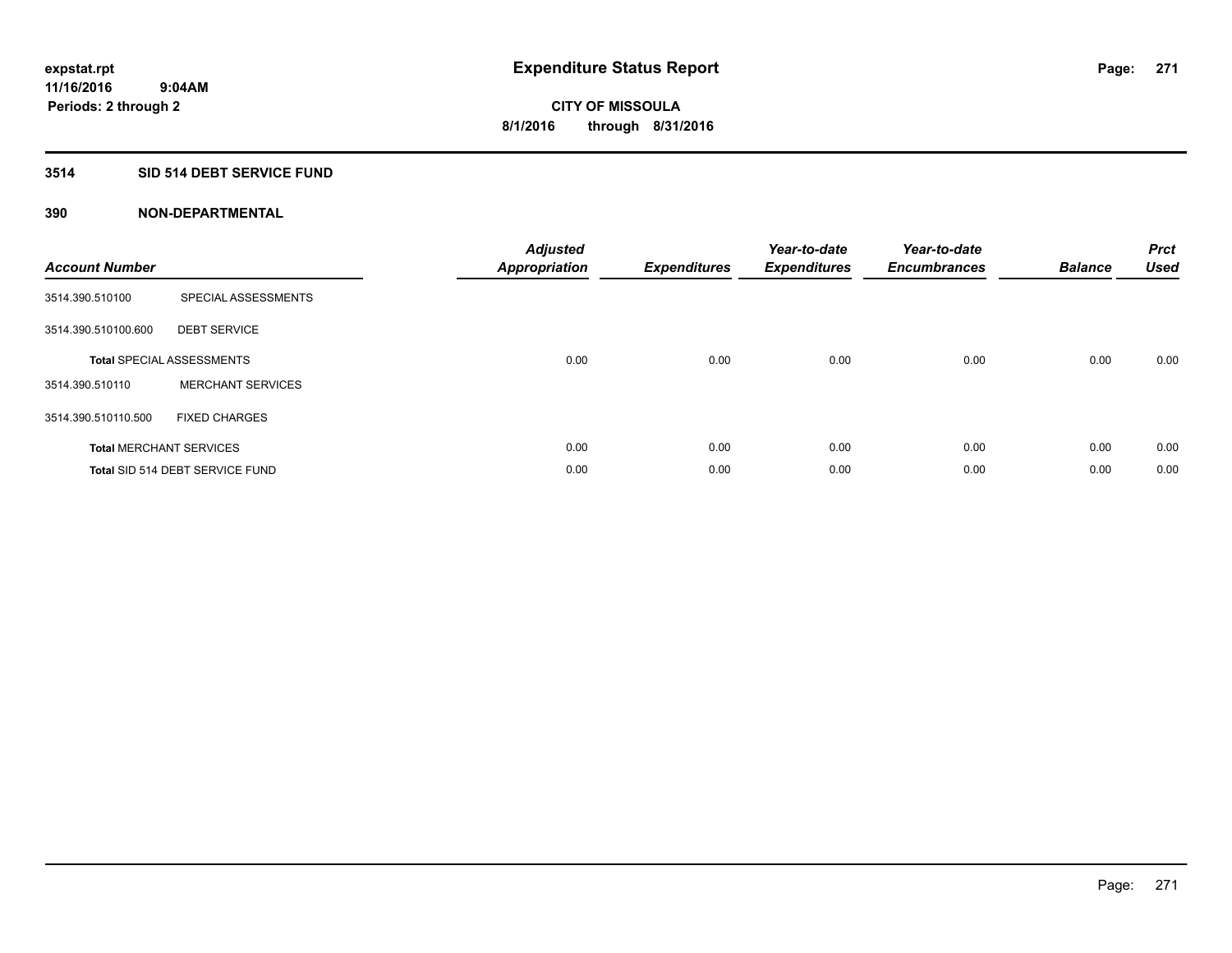#### **3515 SID 515 DEBT SERVICE FUND**

|                           |                                  | <b>Adjusted</b>      |                     | Year-to-date        | Year-to-date        |                | Prct        |
|---------------------------|----------------------------------|----------------------|---------------------|---------------------|---------------------|----------------|-------------|
| <b>Account Number</b>     |                                  | <b>Appropriation</b> | <b>Expenditures</b> | <b>Expenditures</b> | <b>Encumbrances</b> | <b>Balance</b> | <b>Used</b> |
| 3515.390.510100           | SPECIAL ASSESSMENTS              |                      |                     |                     |                     |                |             |
| 3515.390.510100.600       | <b>DEBT SERVICE</b>              |                      |                     |                     |                     |                |             |
| <b>Total DEBT SERVICE</b> |                                  | 0.00                 | 0.00                | 0.00                | 0.00                | 0.00           | 0.00        |
| 3515.390.510100.800       | OTHER OBJECTS                    |                      |                     |                     |                     |                |             |
|                           | <b>Total SPECIAL ASSESSMENTS</b> | 0.00                 | 0.00                | 0.00                | 0.00                | 0.00           | 0.00        |
| 3515.390.510110           | <b>MERCHANT SERVICES</b>         |                      |                     |                     |                     |                |             |
| 3515.390.510110.500       | <b>FIXED CHARGES</b>             |                      |                     |                     |                     |                |             |
|                           | Total SID 515 DEBT SERVICE FUND  | 0.00                 | 0.00                | 0.00                | 0.00                | 0.00           | 0.00        |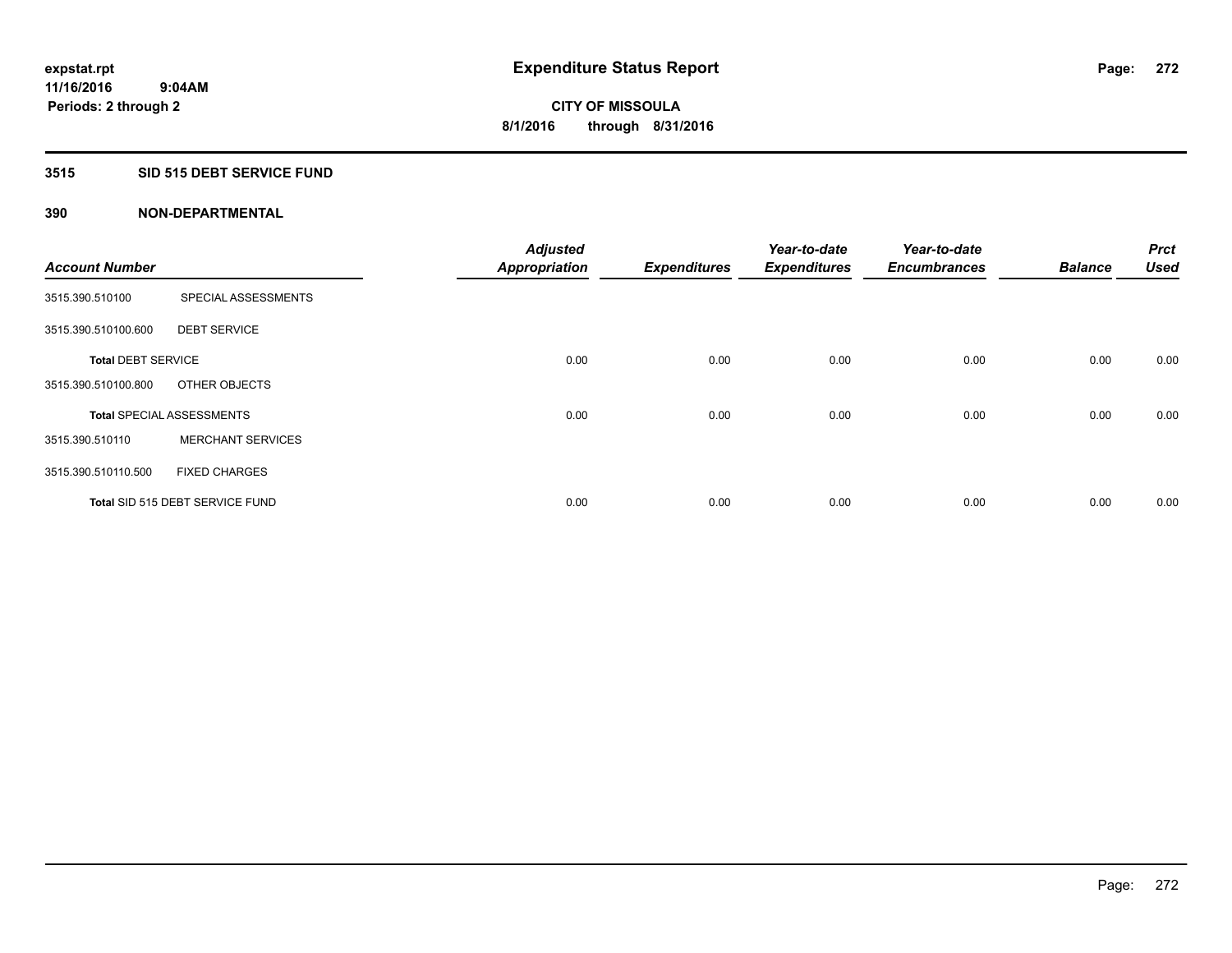## **3517 SID 517 DEBT SERVICE FUND**

| <b>Account Number</b>                |                         | <b>Adjusted</b><br><b>Appropriation</b> | <b>Expenditures</b> | Year-to-date<br><b>Expenditures</b> | Year-to-date<br><b>Encumbrances</b> | <b>Balance</b> | <b>Prct</b><br><b>Used</b> |
|--------------------------------------|-------------------------|-----------------------------------------|---------------------|-------------------------------------|-------------------------------------|----------------|----------------------------|
| 3517.000.520100                      | *** Title Not Found *** |                                         |                     |                                     |                                     |                |                            |
| 3517.000.520100.800                  | OTHER OBJECTS           |                                         |                     |                                     |                                     |                |                            |
| <b>Total *** Title Not Found ***</b> |                         | 0.00                                    | 0.00                | 0.00                                | 0.00                                | 0.00           | 0.00                       |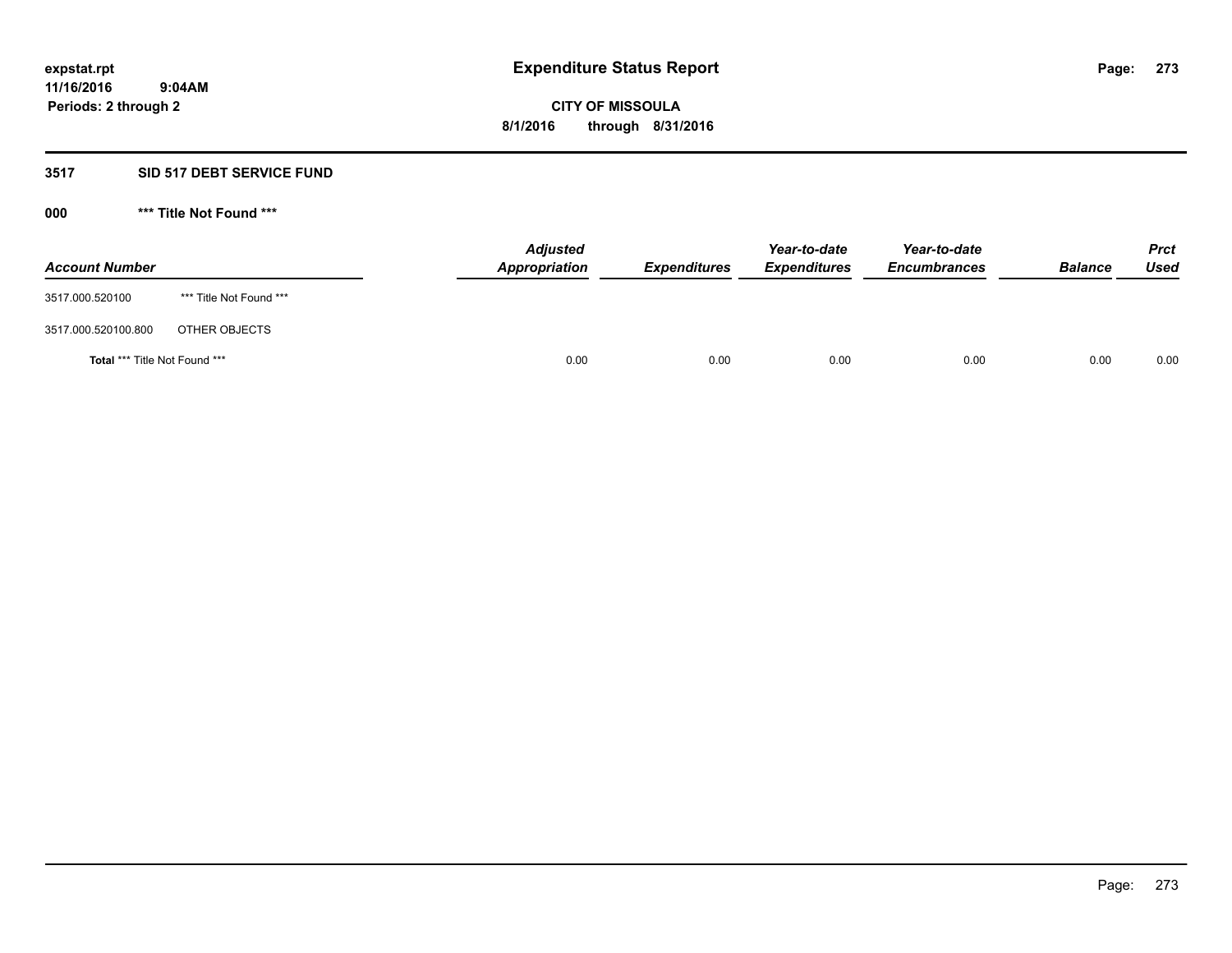#### **3517 SID 517 DEBT SERVICE FUND**

| <b>Account Number</b> |                                  | <b>Adjusted</b><br><b>Appropriation</b> | <b>Expenditures</b> | Year-to-date<br><b>Expenditures</b> | Year-to-date<br><b>Encumbrances</b> | <b>Balance</b> | <b>Prct</b><br>Used |
|-----------------------|----------------------------------|-----------------------------------------|---------------------|-------------------------------------|-------------------------------------|----------------|---------------------|
| 3517.390.510100       | SPECIAL ASSESSMENTS              |                                         |                     |                                     |                                     |                |                     |
| 3517.390.510100.600   | <b>DEBT SERVICE</b>              |                                         |                     |                                     |                                     |                |                     |
|                       | <b>Total SPECIAL ASSESSMENTS</b> | 0.00                                    | 0.00                | 0.00                                | 0.00                                | 0.00           | 0.00                |
| 3517.390.510110       | <b>MERCHANT SERVICES</b>         |                                         |                     |                                     |                                     |                |                     |
| 3517.390.510110.500   | <b>FIXED CHARGES</b>             |                                         |                     |                                     |                                     |                |                     |
|                       | Total SID 517 DEBT SERVICE FUND  | 0.00                                    | 0.00                | 0.00                                | 0.00                                | 0.00           | 0.00                |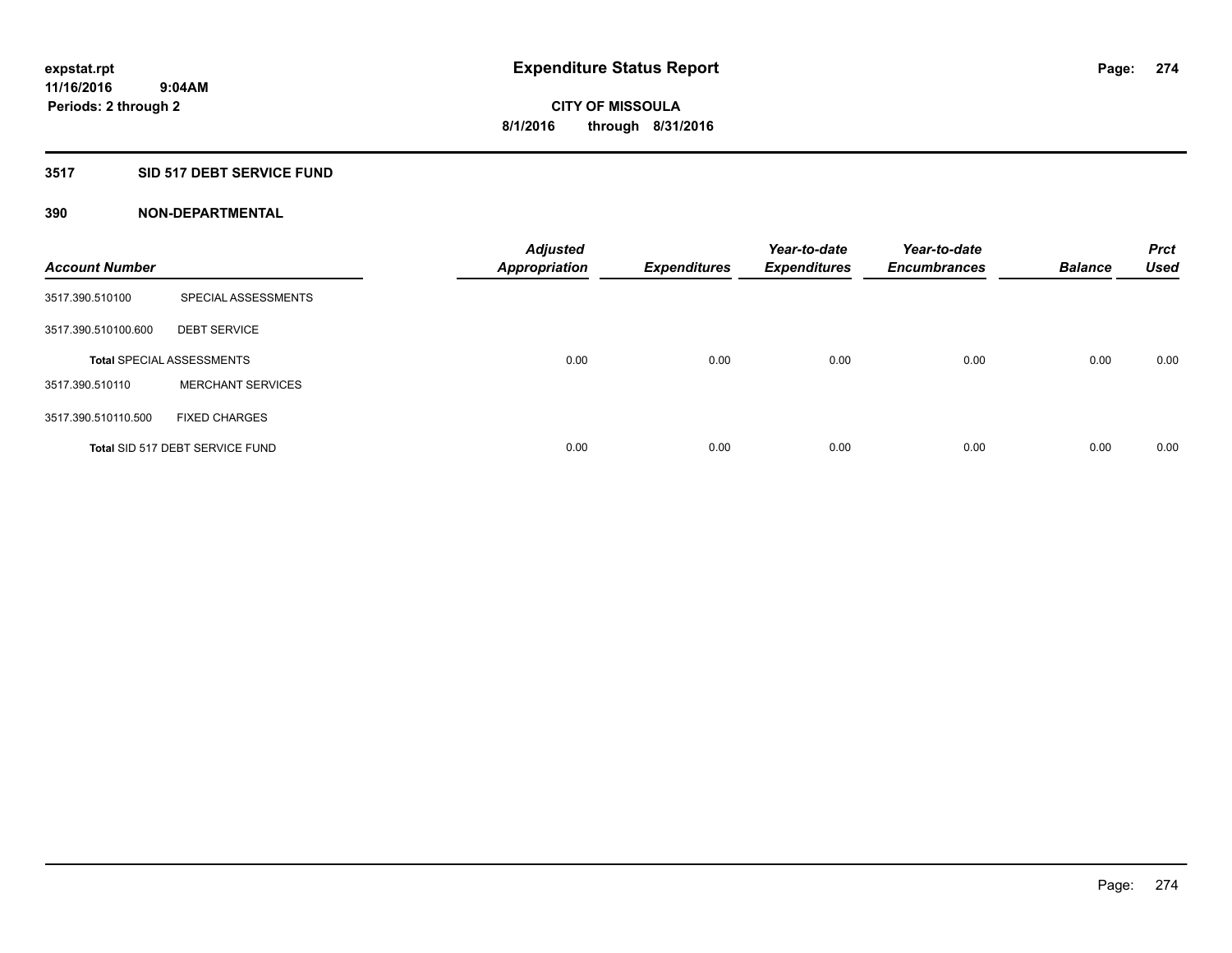### **3518 SID 518 DEBT SERVICE FUND**

| <b>Account Number</b>                |                         | <b>Adjusted</b><br><b>Appropriation</b> | <b>Expenditures</b> | Year-to-date<br><b>Expenditures</b> | Year-to-date<br><b>Encumbrances</b> | <b>Balance</b> | <b>Prct</b><br><b>Used</b> |
|--------------------------------------|-------------------------|-----------------------------------------|---------------------|-------------------------------------|-------------------------------------|----------------|----------------------------|
| 3518.000.520100                      | *** Title Not Found *** |                                         |                     |                                     |                                     |                |                            |
| 3518.000.520100.800                  | OTHER OBJECTS           |                                         |                     |                                     |                                     |                |                            |
| <b>Total *** Title Not Found ***</b> |                         | 0.00                                    | 0.00                | 0.00                                | 0.00                                | 0.00           | 0.00                       |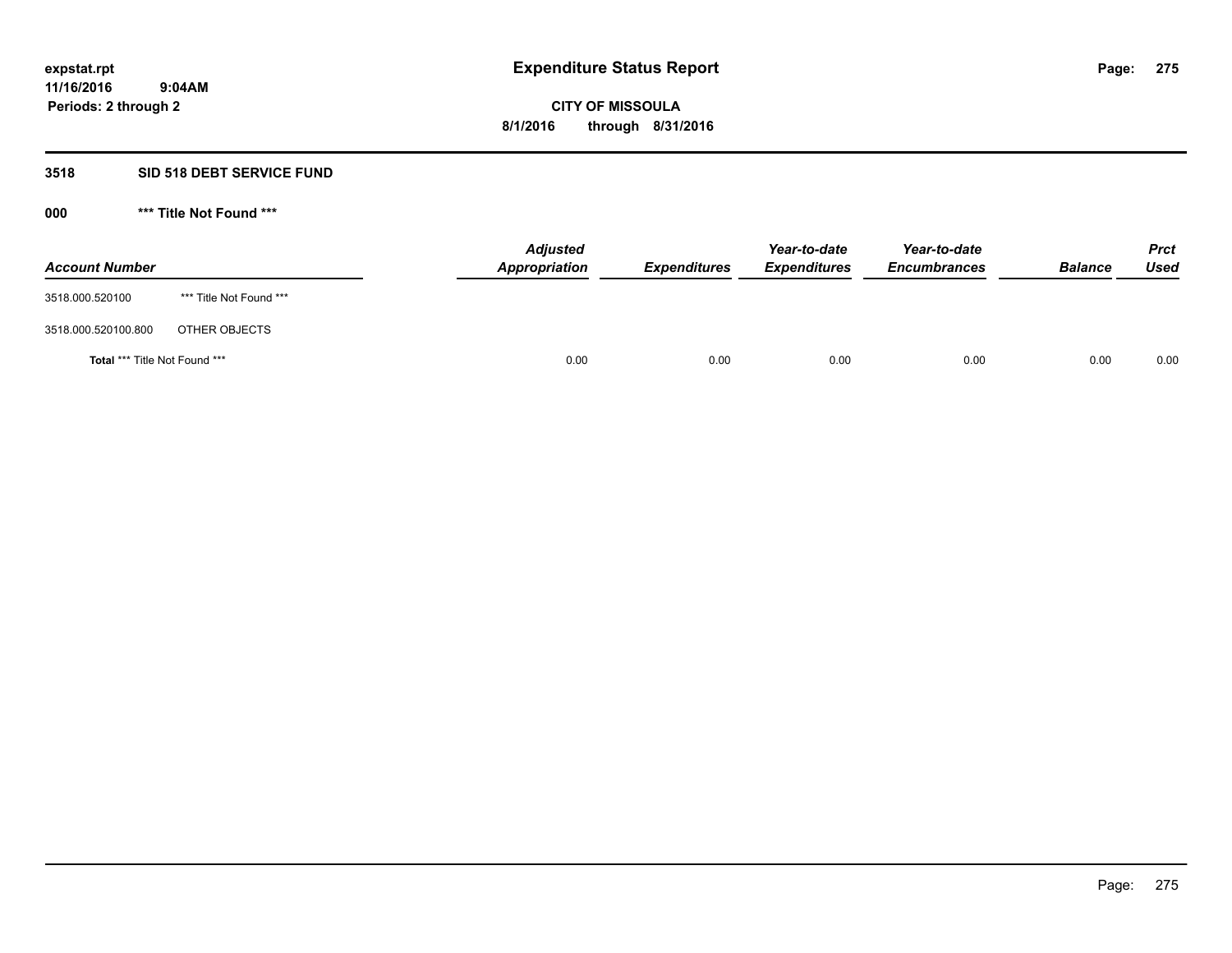#### **3518 SID 518 DEBT SERVICE FUND**

| <b>Account Number</b> |                                            | <b>Adjusted</b><br><b>Appropriation</b> | <b>Expenditures</b> | Year-to-date<br><b>Expenditures</b> | Year-to-date<br><b>Encumbrances</b> | <b>Balance</b> | <b>Prct</b><br><b>Used</b> |
|-----------------------|--------------------------------------------|-----------------------------------------|---------------------|-------------------------------------|-------------------------------------|----------------|----------------------------|
| 3518.390.510100       | SPECIAL ASSESSMENTS                        |                                         |                     |                                     |                                     |                |                            |
| 3518.390.510100.600   | <b>DEBT SERVICE</b>                        |                                         |                     |                                     |                                     |                |                            |
|                       | <b>Total SPECIAL ASSESSMENTS</b>           | 0.00                                    | 0.00                | 0.00                                | 0.00                                | 0.00           | 0.00                       |
| 3518.390.510110       | <b>MERCHANT SERVICES</b>                   |                                         |                     |                                     |                                     |                |                            |
| 3518.390.510110.500   | <b>FIXED CHARGES</b>                       |                                         |                     |                                     |                                     |                |                            |
|                       | <b>Total MERCHANT SERVICES</b>             | 0.00                                    | 0.00                | 0.00                                | 0.00                                | 0.00           | 0.00                       |
| 3518.390.521000       | INTERFUND OPERATING TRANSFERS              |                                         |                     |                                     |                                     |                |                            |
| 3518.390.521000.800   | OTHER OBJECTS                              |                                         |                     |                                     |                                     |                |                            |
|                       | <b>Total INTERFUND OPERATING TRANSFERS</b> | 0.00                                    | 0.00                | 0.00                                | 0.00                                | 0.00           | 0.00                       |
|                       | Total SID 518 DEBT SERVICE FUND            | 0.00                                    | 0.00                | 0.00                                | 0.00                                | 0.00           | 0.00                       |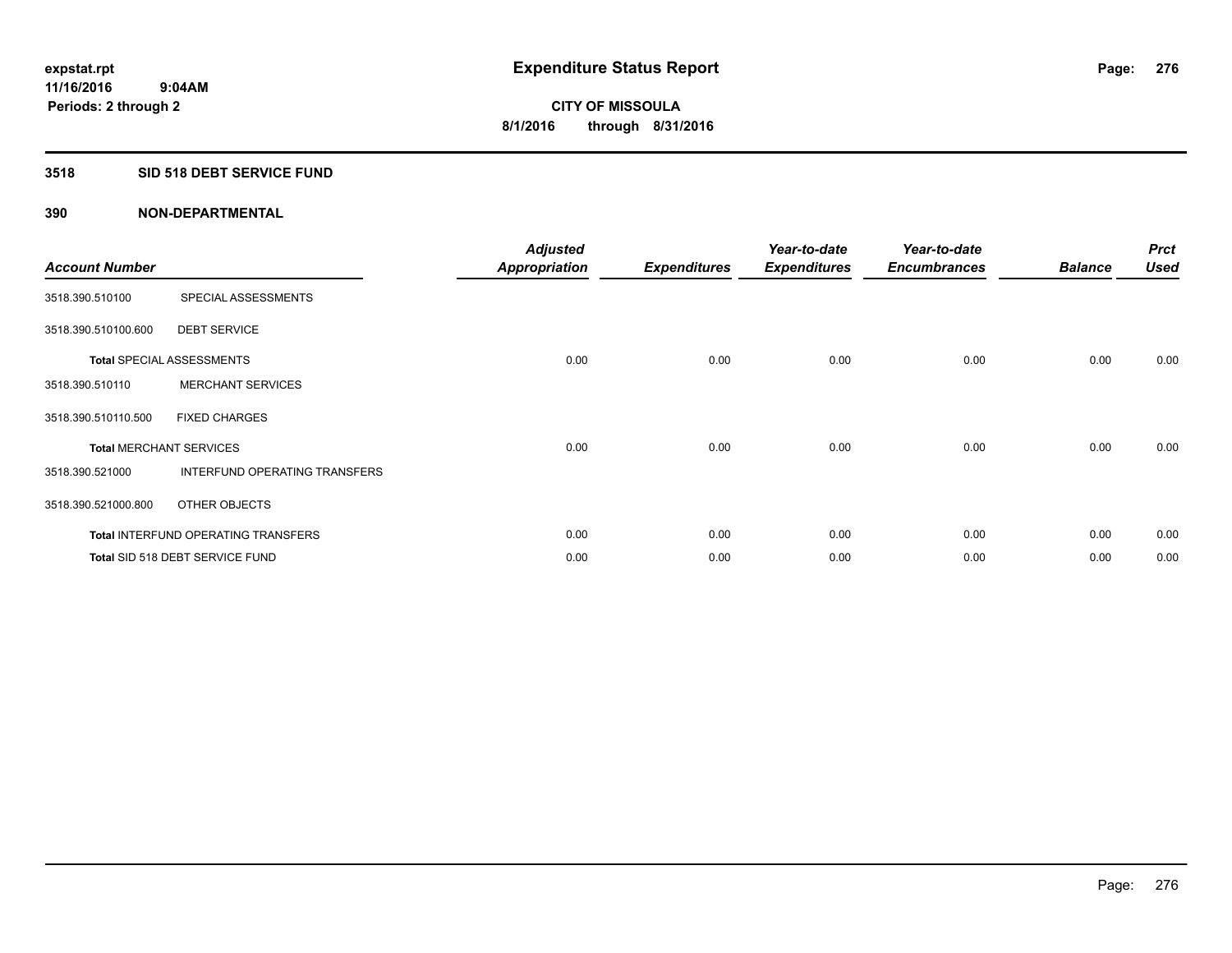#### **3519 SID 519 DEBT SERVICE FUND**

| <b>Account Number</b>          |                                            | <b>Adjusted</b><br><b>Appropriation</b> | <b>Expenditures</b> | Year-to-date<br><b>Expenditures</b> | Year-to-date<br><b>Encumbrances</b> | <b>Balance</b> | <b>Prct</b><br><b>Used</b> |
|--------------------------------|--------------------------------------------|-----------------------------------------|---------------------|-------------------------------------|-------------------------------------|----------------|----------------------------|
| 3519.390.510100                | SPECIAL ASSESSMENTS                        |                                         |                     |                                     |                                     |                |                            |
| 3519.390.510100.600            | <b>DEBT SERVICE</b>                        |                                         |                     |                                     |                                     |                |                            |
|                                | <b>Total SPECIAL ASSESSMENTS</b>           | 0.00                                    | 0.00                | 0.00                                | 0.00                                | 0.00           | 0.00                       |
| 3519.390.510110                | <b>MERCHANT SERVICES</b>                   |                                         |                     |                                     |                                     |                |                            |
| 3519.390.510110.500            | <b>FIXED CHARGES</b>                       |                                         |                     |                                     |                                     |                |                            |
| <b>Total MERCHANT SERVICES</b> |                                            | 0.00                                    | 0.00                | 0.00                                | 0.00                                | 0.00           | 0.00                       |
| 3519.390.521000                | INTERFUND OPERATING TRANSFERS              |                                         |                     |                                     |                                     |                |                            |
| 3519.390.521000.800            | OTHER OBJECTS                              |                                         |                     |                                     |                                     |                |                            |
|                                | <b>Total INTERFUND OPERATING TRANSFERS</b> | 0.00                                    | 0.00                | 0.00                                | 0.00                                | 0.00           | 0.00                       |
|                                | Total SID 519 DEBT SERVICE FUND            | 0.00                                    | 0.00                | 0.00                                | 0.00                                | 0.00           | 0.00                       |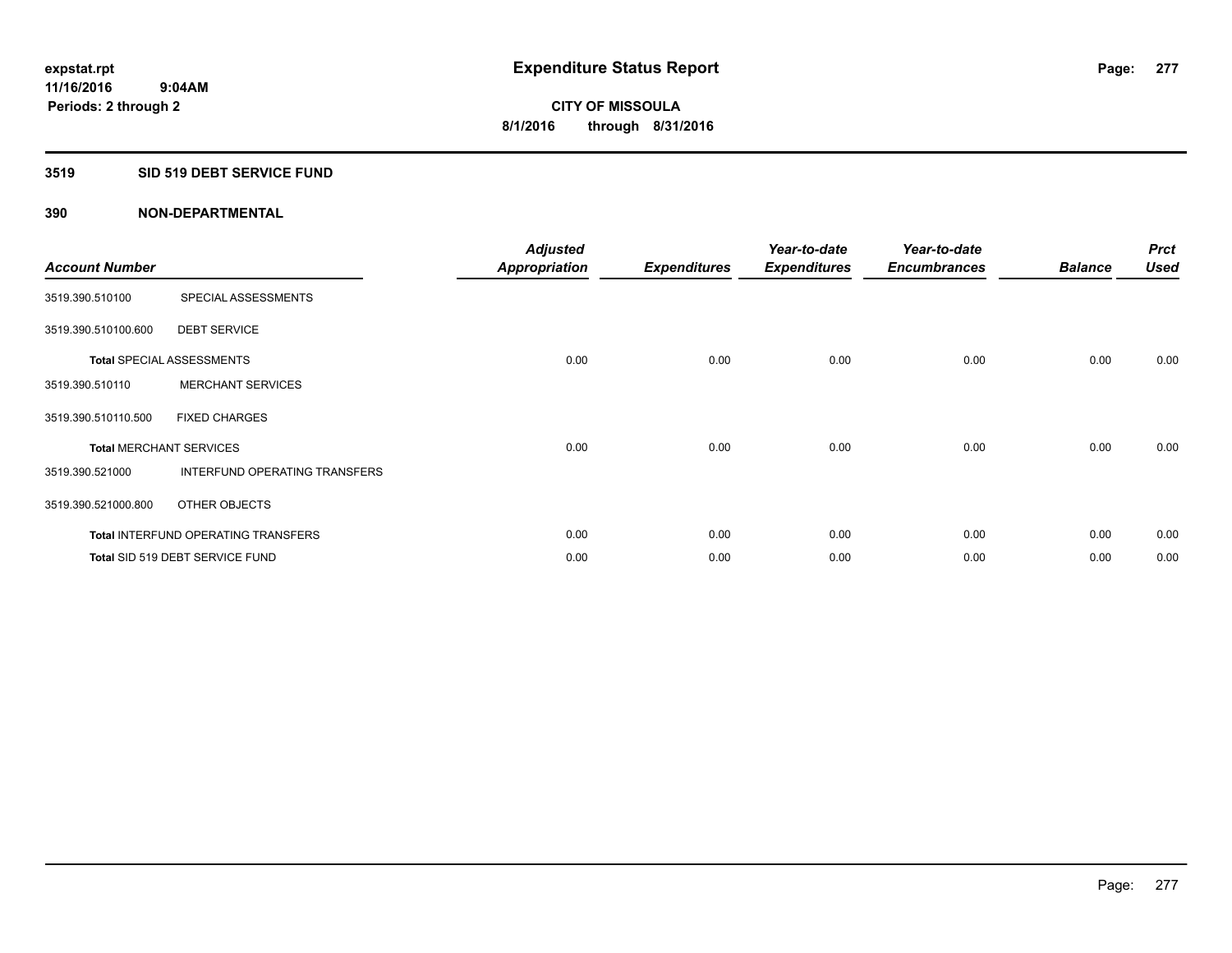### **3520 SID 520 DEBT SERVICE FUND**

| <b>Account Number</b> |                                  | <b>Adjusted</b><br>Appropriation | <b>Expenditures</b> | Year-to-date<br><b>Expenditures</b> | Year-to-date<br><b>Encumbrances</b> | <b>Balance</b> | <b>Prct</b><br><b>Used</b> |
|-----------------------|----------------------------------|----------------------------------|---------------------|-------------------------------------|-------------------------------------|----------------|----------------------------|
| 3520.390.510100       | SPECIAL ASSESSMENTS              |                                  |                     |                                     |                                     |                |                            |
| 3520.390.510100.600   | <b>DEBT SERVICE</b>              |                                  |                     |                                     |                                     |                |                            |
|                       | <b>Total SPECIAL ASSESSMENTS</b> | 0.00                             | 0.00                | 0.00                                | 0.00                                | 0.00           | 0.00                       |
| 3520.390.510110       | <b>MERCHANT SERVICES</b>         |                                  |                     |                                     |                                     |                |                            |
| 3520.390.510110.500   | <b>FIXED CHARGES</b>             |                                  |                     |                                     |                                     |                |                            |
|                       | <b>Total MERCHANT SERVICES</b>   | 0.00                             | 0.00                | 0.00                                | 0.00                                | 0.00           | 0.00                       |
|                       | Total SID 520 DEBT SERVICE FUND  | 0.00                             | 0.00                | 0.00                                | 0.00                                | 0.00           | 0.00                       |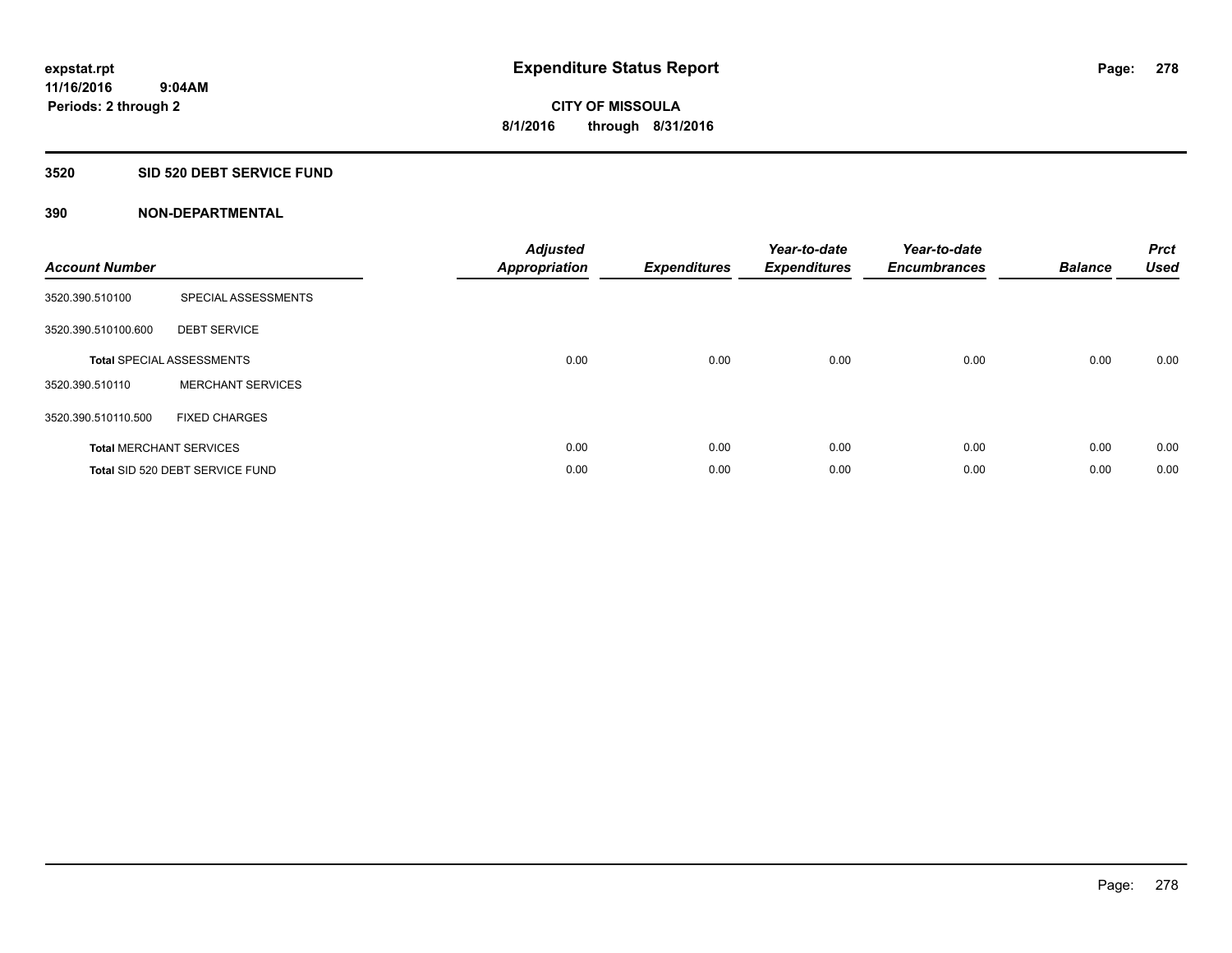#### **3521 SID 521 DEBT SERVICE FUND**

| <b>Account Number</b> |                                  | <b>Adjusted</b><br><b>Appropriation</b> | <b>Expenditures</b> | Year-to-date<br><b>Expenditures</b> | Year-to-date<br><b>Encumbrances</b> | <b>Balance</b> | <b>Prct</b><br><b>Used</b> |
|-----------------------|----------------------------------|-----------------------------------------|---------------------|-------------------------------------|-------------------------------------|----------------|----------------------------|
| 3521.390.510100       | SPECIAL ASSESSMENTS              |                                         |                     |                                     |                                     |                |                            |
| 3521.390.510100.600   | <b>DEBT SERVICE</b>              |                                         |                     |                                     |                                     |                |                            |
|                       | <b>Total SPECIAL ASSESSMENTS</b> | 0.00                                    | 0.00                | 0.00                                | 0.00                                | 0.00           | 0.00                       |
| 3521.390.510110       | <b>MERCHANT SERVICES</b>         |                                         |                     |                                     |                                     |                |                            |
| 3521.390.510110.500   | <b>FIXED CHARGES</b>             |                                         |                     |                                     |                                     |                |                            |
|                       | <b>Total MERCHANT SERVICES</b>   | 0.00                                    | 0.00                | 0.00                                | 0.00                                | 0.00           | 0.00                       |
|                       | Total SID 521 DEBT SERVICE FUND  | 0.00                                    | 0.00                | 0.00                                | 0.00                                | 0.00           | 0.00                       |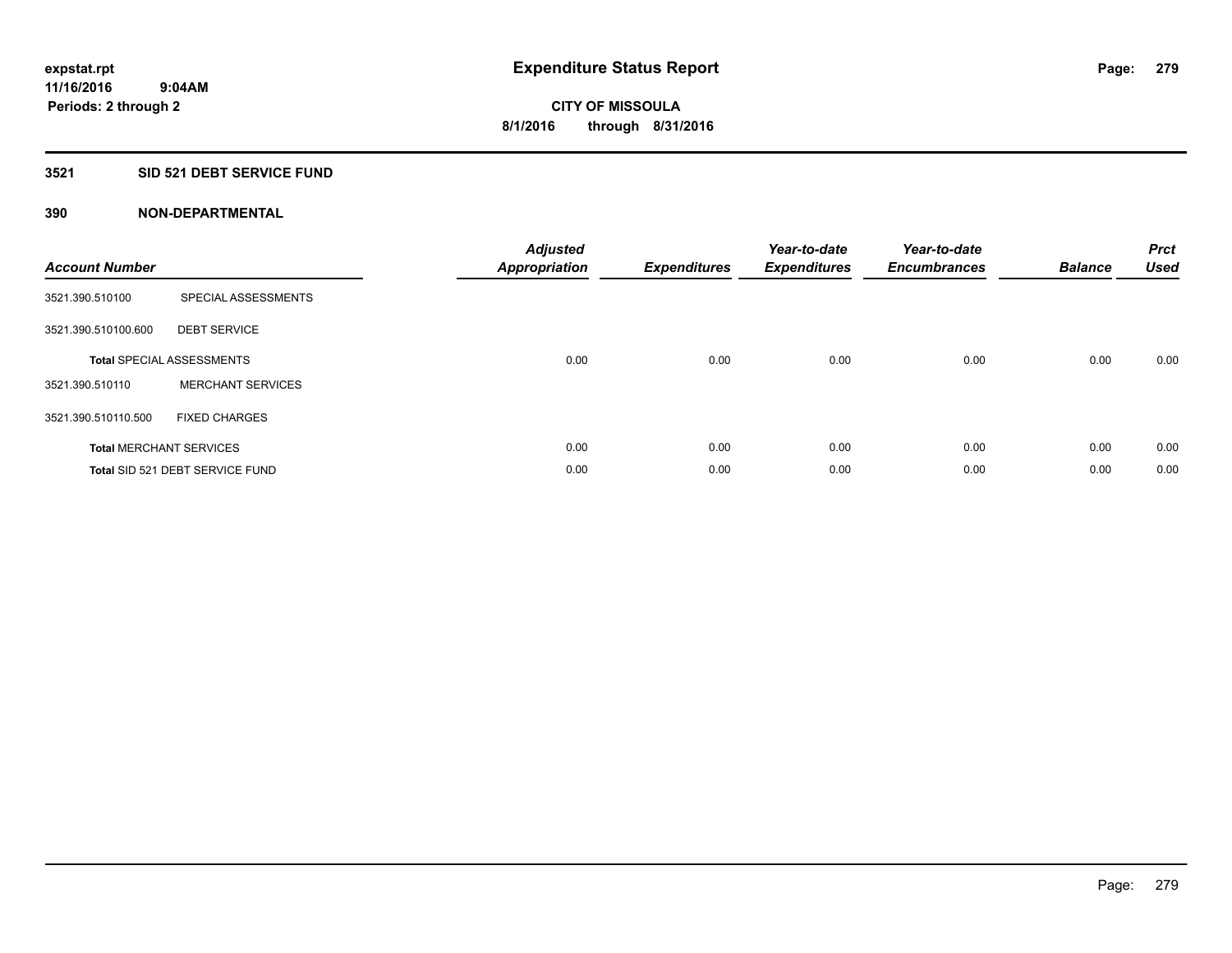### **3522 SID 522 DEBT SERVICE FUND**

| <b>Account Number</b> |                                  | <b>Adjusted</b><br><b>Appropriation</b> | <b>Expenditures</b> | Year-to-date<br><b>Expenditures</b> | Year-to-date<br><b>Encumbrances</b> | <b>Balance</b> | <b>Prct</b><br><b>Used</b> |
|-----------------------|----------------------------------|-----------------------------------------|---------------------|-------------------------------------|-------------------------------------|----------------|----------------------------|
| 3522.390.510100       | SPECIAL ASSESSMENTS              |                                         |                     |                                     |                                     |                |                            |
| 3522.390.510100.600   | <b>DEBT SERVICE</b>              |                                         |                     |                                     |                                     |                |                            |
|                       | <b>Total SPECIAL ASSESSMENTS</b> | 0.00                                    | 0.00                | 0.00                                | 0.00                                | 0.00           | 0.00                       |
| 3522.390.510110       | <b>MERCHANT SERVICES</b>         |                                         |                     |                                     |                                     |                |                            |
| 3522.390.510110.500   | <b>FIXED CHARGES</b>             |                                         |                     |                                     |                                     |                |                            |
|                       | <b>Total MERCHANT SERVICES</b>   | 0.00                                    | 0.00                | 0.00                                | 0.00                                | 0.00           | 0.00                       |
|                       | Total SID 522 DEBT SERVICE FUND  | 0.00                                    | 0.00                | 0.00                                | 0.00                                | 0.00           | 0.00                       |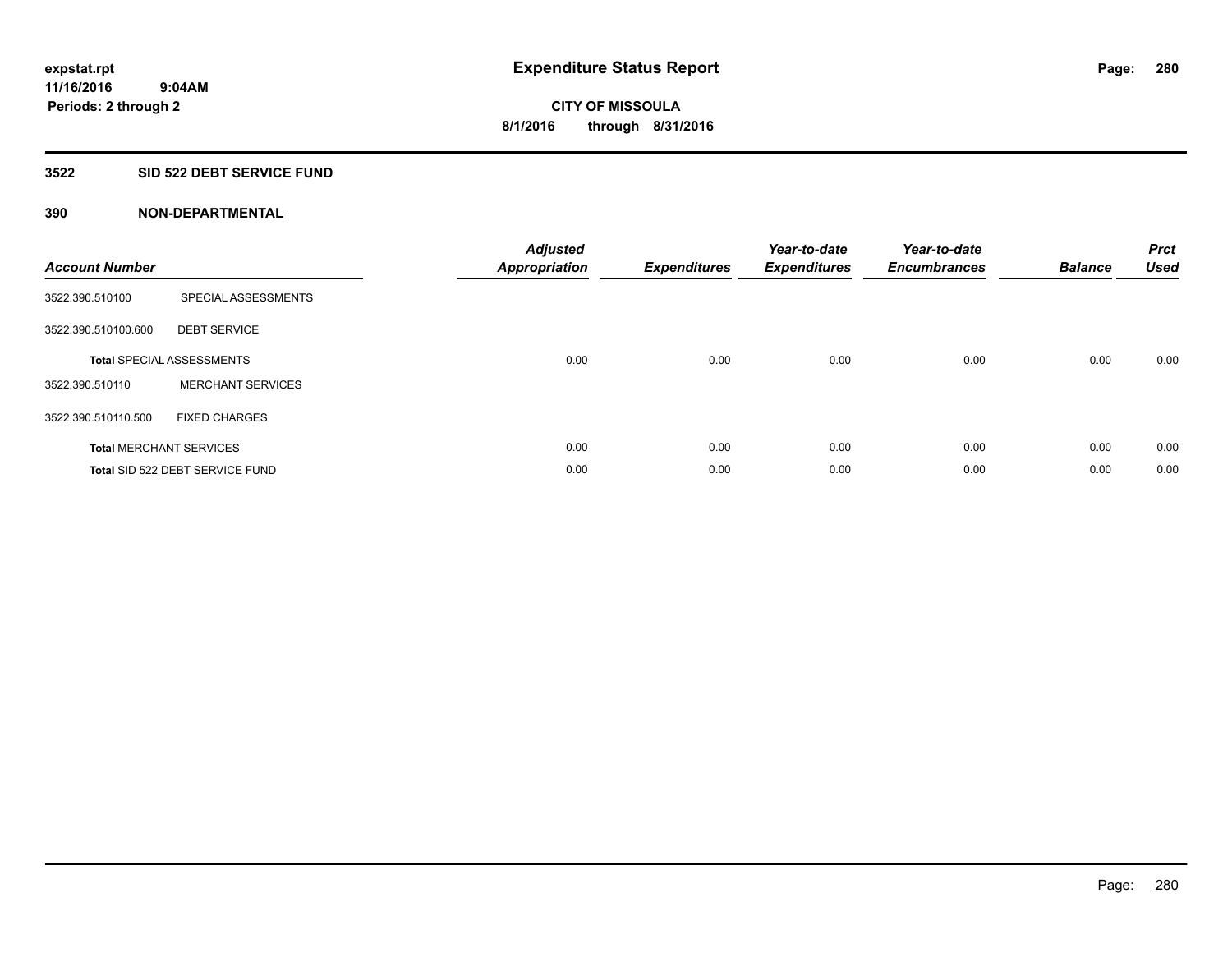### **3524 SID 524 DEBT SERVICE FUND**

| <b>Account Number</b> |                                  | <b>Adjusted</b><br><b>Appropriation</b> | <b>Expenditures</b> | Year-to-date<br><b>Expenditures</b> | Year-to-date<br><b>Encumbrances</b> | <b>Balance</b> | <b>Prct</b><br><b>Used</b> |
|-----------------------|----------------------------------|-----------------------------------------|---------------------|-------------------------------------|-------------------------------------|----------------|----------------------------|
| 3524.390.510100       | SPECIAL ASSESSMENTS              |                                         |                     |                                     |                                     |                |                            |
| 3524.390.510100.600   | <b>DEBT SERVICE</b>              |                                         |                     |                                     |                                     |                |                            |
|                       | <b>Total SPECIAL ASSESSMENTS</b> | 0.00                                    | 0.00                | 0.00                                | 0.00                                | 0.00           | 0.00                       |
| 3524.390.510110       | <b>MERCHANT SERVICES</b>         |                                         |                     |                                     |                                     |                |                            |
| 3524.390.510110.500   | <b>FIXED CHARGES</b>             |                                         |                     |                                     |                                     |                |                            |
|                       | <b>Total MERCHANT SERVICES</b>   | 0.00                                    | 0.00                | 0.00                                | 0.00                                | 0.00           | 0.00                       |
|                       | Total SID 524 DEBT SERVICE FUND  | 0.00                                    | 0.00                | 0.00                                | 0.00                                | 0.00           | 0.00                       |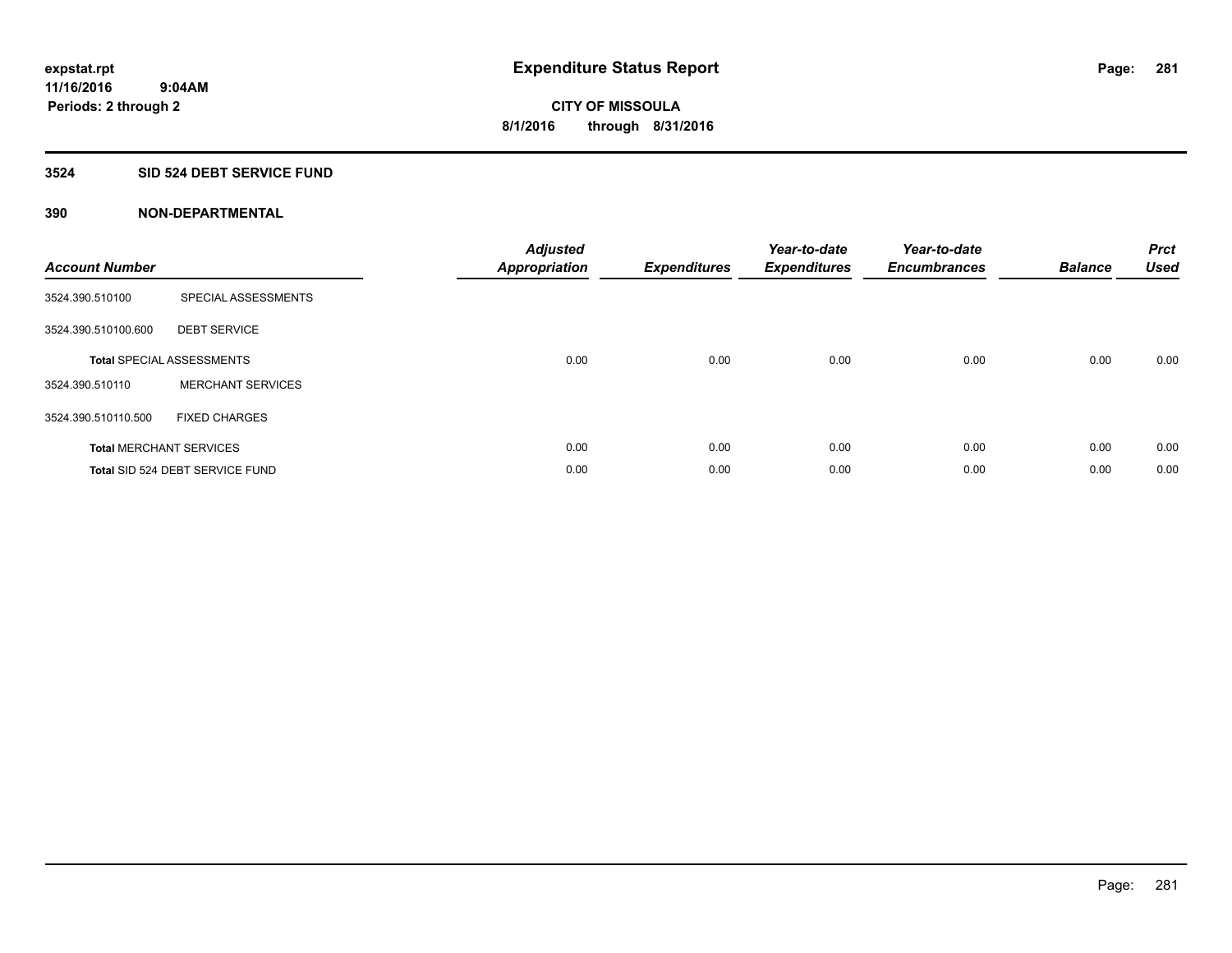### **3525 SID 525 DEBT SERVICE FUND**

| <b>Account Number</b> |                                  | <b>Adjusted</b><br><b>Appropriation</b> | <b>Expenditures</b> | Year-to-date<br><b>Expenditures</b> | Year-to-date<br><b>Encumbrances</b> | <b>Balance</b> | <b>Prct</b><br><b>Used</b> |
|-----------------------|----------------------------------|-----------------------------------------|---------------------|-------------------------------------|-------------------------------------|----------------|----------------------------|
| 3525.390.510100       | SPECIAL ASSESSMENTS              |                                         |                     |                                     |                                     |                |                            |
| 3525.390.510100.600   | <b>DEBT SERVICE</b>              |                                         |                     |                                     |                                     |                |                            |
|                       | <b>Total SPECIAL ASSESSMENTS</b> | 0.00                                    | 0.00                | 0.00                                | 0.00                                | 0.00           | 0.00                       |
| 3525.390.510110       | <b>MERCHANT SERVICES</b>         |                                         |                     |                                     |                                     |                |                            |
| 3525.390.510110.500   | <b>FIXED CHARGES</b>             |                                         |                     |                                     |                                     |                |                            |
|                       | <b>Total MERCHANT SERVICES</b>   | 0.00                                    | 0.00                | 0.00                                | 0.00                                | 0.00           | 0.00                       |
|                       | Total SID 525 DEBT SERVICE FUND  | 0.00                                    | 0.00                | 0.00                                | 0.00                                | 0.00           | 0.00                       |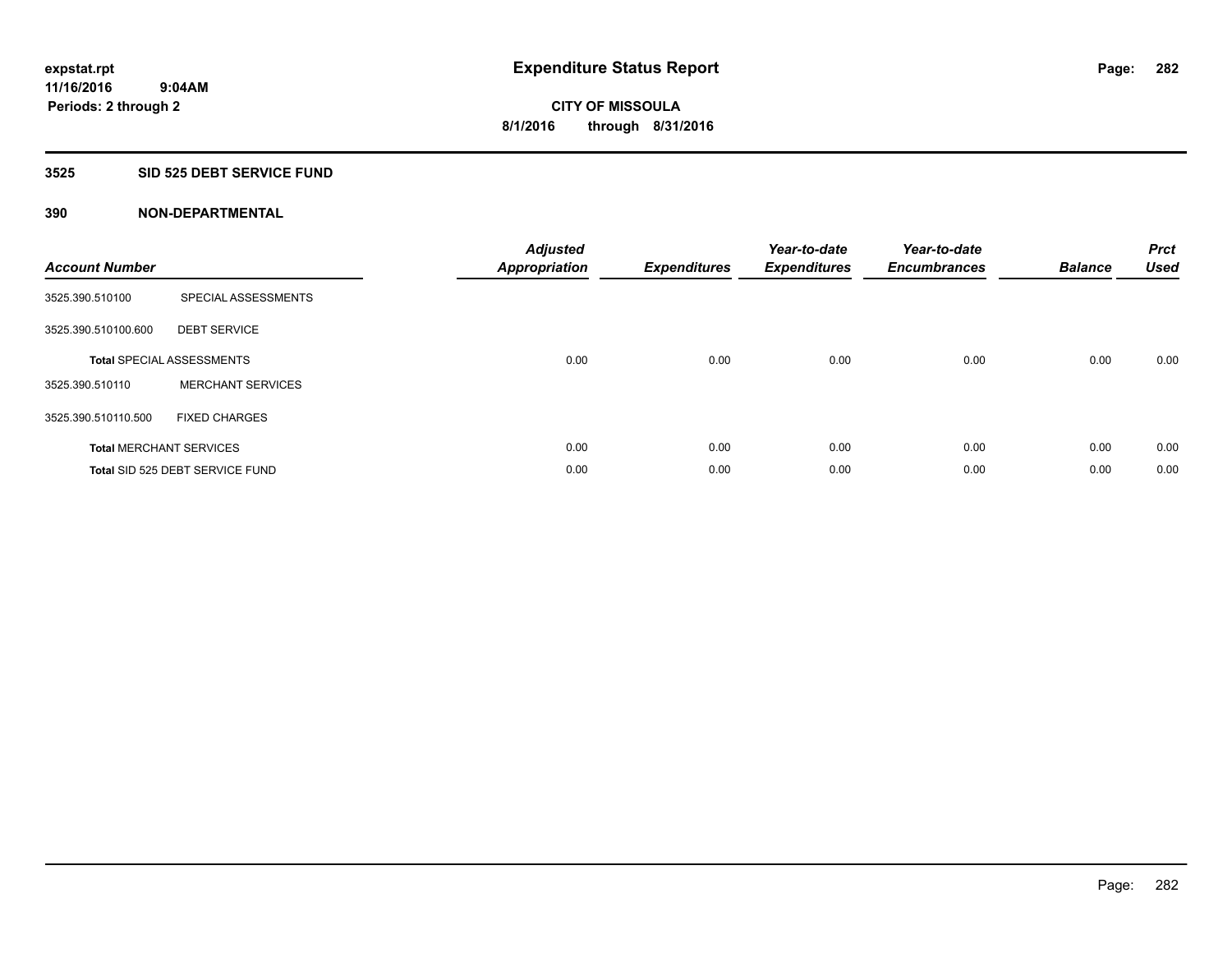### **3526 SID 526 DEBT SERVICE FUND**

| <b>Account Number</b> |                                  | <b>Adjusted</b><br><b>Appropriation</b> | <b>Expenditures</b> | Year-to-date<br><b>Expenditures</b> | Year-to-date<br><b>Encumbrances</b> | <b>Balance</b> | <b>Prct</b><br><b>Used</b> |
|-----------------------|----------------------------------|-----------------------------------------|---------------------|-------------------------------------|-------------------------------------|----------------|----------------------------|
| 3526.390.510100       | SPECIAL ASSESSMENTS              |                                         |                     |                                     |                                     |                |                            |
| 3526.390.510100.600   | <b>DEBT SERVICE</b>              |                                         |                     |                                     |                                     |                |                            |
|                       | <b>Total SPECIAL ASSESSMENTS</b> | 0.00                                    | 0.00                | 0.00                                | 0.00                                | 0.00           | 0.00                       |
| 3526.390.510110       | <b>MERCHANT SERVICES</b>         |                                         |                     |                                     |                                     |                |                            |
| 3526.390.510110.500   | <b>FIXED CHARGES</b>             |                                         |                     |                                     |                                     |                |                            |
|                       | Total SID 526 DEBT SERVICE FUND  | 0.00                                    | 0.00                | 0.00                                | 0.00                                | 0.00           | 0.00                       |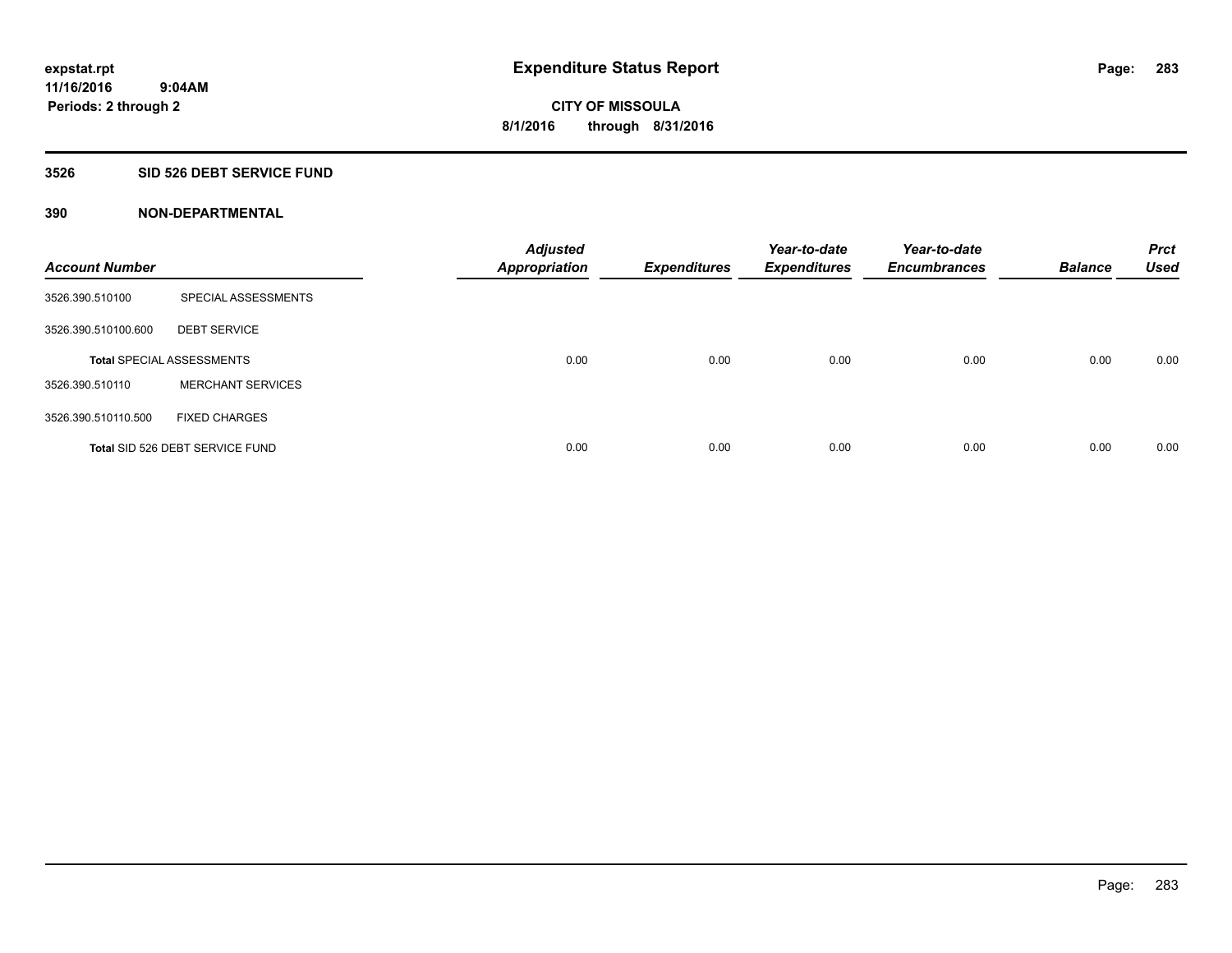#### **3527 SID 527 DEBT SERVICE FUND**

| <b>Account Number</b>                |                         | <b>Adjusted</b><br><b>Appropriation</b> | <b>Expenditures</b> | Year-to-date<br><b>Expenditures</b> | Year-to-date<br><b>Encumbrances</b> | <b>Balance</b> | <b>Prct</b><br><b>Used</b> |
|--------------------------------------|-------------------------|-----------------------------------------|---------------------|-------------------------------------|-------------------------------------|----------------|----------------------------|
| 3527.000.520100                      | *** Title Not Found *** |                                         |                     |                                     |                                     |                |                            |
| 3527.000.520100.800                  | OTHER OBJECTS           |                                         |                     |                                     |                                     |                |                            |
| <b>Total *** Title Not Found ***</b> |                         | 0.00                                    | 0.00                | 0.00                                | 0.00                                | 0.00           | 0.00                       |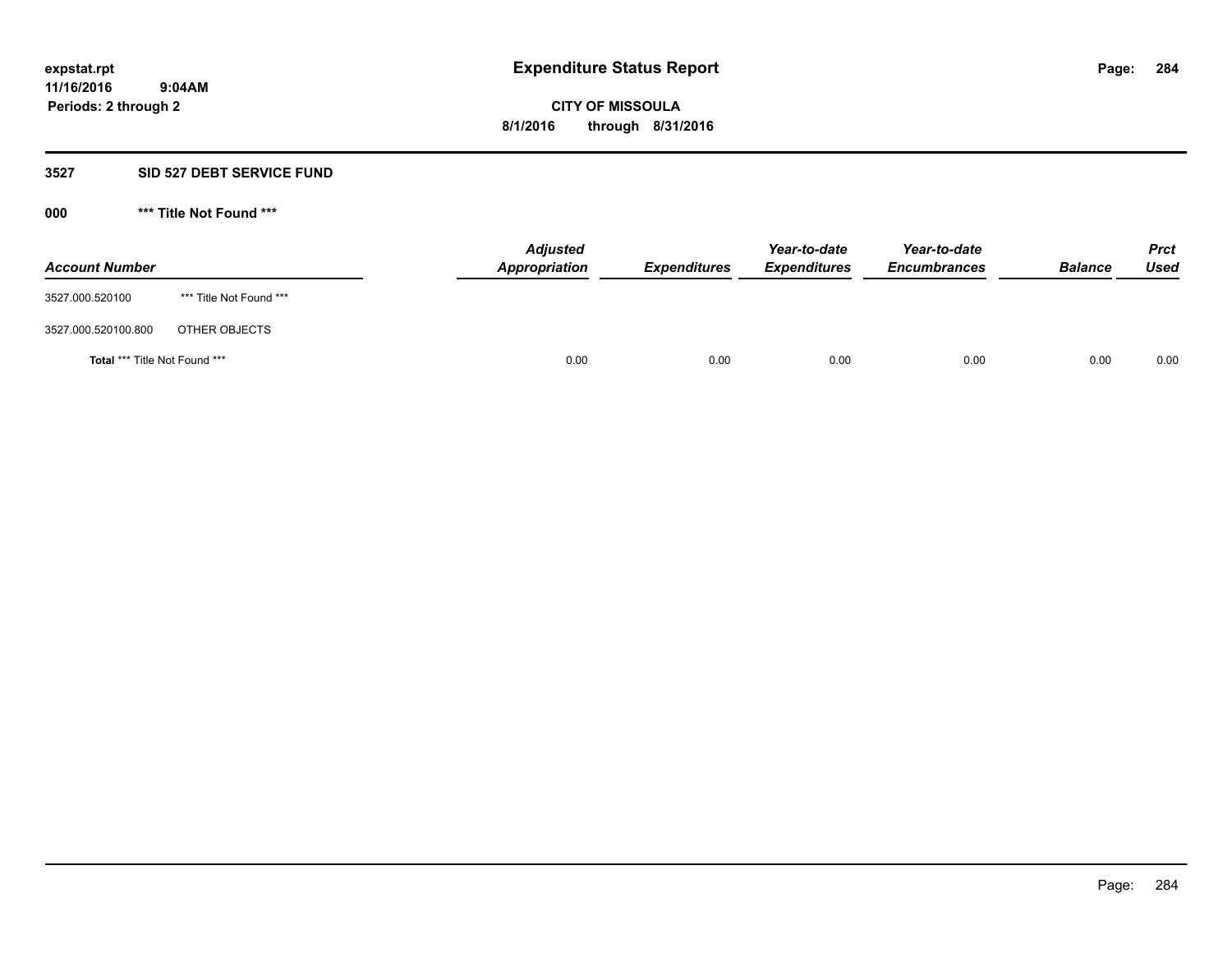### **3527 SID 527 DEBT SERVICE FUND**

| <b>Account Number</b> |                                  | <b>Adjusted</b><br>Appropriation | <b>Expenditures</b> | Year-to-date<br><b>Expenditures</b> | Year-to-date<br><b>Encumbrances</b> | <b>Balance</b> | <b>Prct</b><br><b>Used</b> |
|-----------------------|----------------------------------|----------------------------------|---------------------|-------------------------------------|-------------------------------------|----------------|----------------------------|
| 3527.390.510100       | SPECIAL ASSESSMENTS              |                                  |                     |                                     |                                     |                |                            |
| 3527.390.510100.600   | <b>DEBT SERVICE</b>              |                                  |                     |                                     |                                     |                |                            |
|                       | <b>Total SPECIAL ASSESSMENTS</b> | 0.00                             | 0.00                | 0.00                                | 0.00                                | 0.00           | 0.00                       |
| 3527.390.510110       | <b>MERCHANT SERVICES</b>         |                                  |                     |                                     |                                     |                |                            |
| 3527.390.510110.500   | <b>FIXED CHARGES</b>             |                                  |                     |                                     |                                     |                |                            |
|                       | <b>Total MERCHANT SERVICES</b>   | 0.00                             | 0.00                | 0.00                                | 0.00                                | 0.00           | 0.00                       |
|                       | Total SID 527 DEBT SERVICE FUND  | 0.00                             | 0.00                | 0.00                                | 0.00                                | 0.00           | 0.00                       |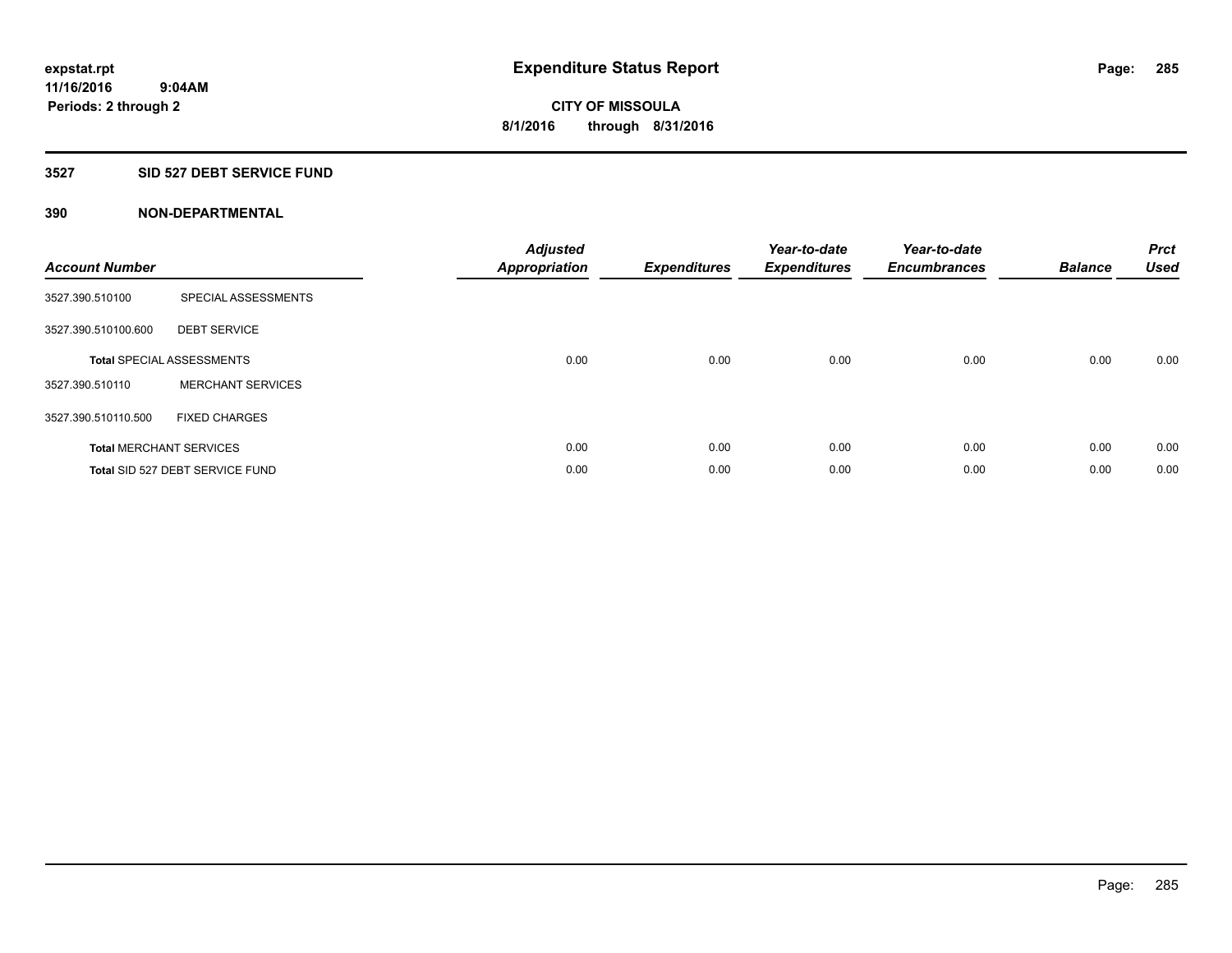### **3530 SID 530 DEBT SERVICE FUND**

| <b>Account Number</b> |                                            | <b>Adjusted</b><br><b>Appropriation</b> | <b>Expenditures</b> | Year-to-date<br><b>Expenditures</b> | Year-to-date<br><b>Encumbrances</b> | <b>Balance</b> | <b>Prct</b><br><b>Used</b> |
|-----------------------|--------------------------------------------|-----------------------------------------|---------------------|-------------------------------------|-------------------------------------|----------------|----------------------------|
| 3530.390.510100       | SPECIAL ASSESSMENTS                        |                                         |                     |                                     |                                     |                |                            |
| 3530.390.510100.600   | <b>DEBT SERVICE</b>                        |                                         |                     |                                     |                                     |                |                            |
|                       | <b>Total SPECIAL ASSESSMENTS</b>           | 0.00                                    | 0.00                | 0.00                                | 0.00                                | 0.00           | 0.00                       |
| 3530.390.510110       | <b>MERCHANT SERVICES</b>                   |                                         |                     |                                     |                                     |                |                            |
| 3530.390.510110.500   | <b>FIXED CHARGES</b>                       |                                         |                     |                                     |                                     |                |                            |
|                       | <b>Total MERCHANT SERVICES</b>             | 0.00                                    | 0.00                | 0.00                                | 0.00                                | 0.00           | 0.00                       |
| 3530.390.521000       | INTERFUND OPERATING TRANSFERS              |                                         |                     |                                     |                                     |                |                            |
| 3530.390.521000.800   | OTHER OBJECTS                              |                                         |                     |                                     |                                     |                |                            |
|                       | <b>Total INTERFUND OPERATING TRANSFERS</b> | 0.00                                    | 0.00                | 0.00                                | 0.00                                | 0.00           | 0.00                       |
|                       | Total SID 530 DEBT SERVICE FUND            | 0.00                                    | 0.00                | 0.00                                | 0.00                                | 0.00           | 0.00                       |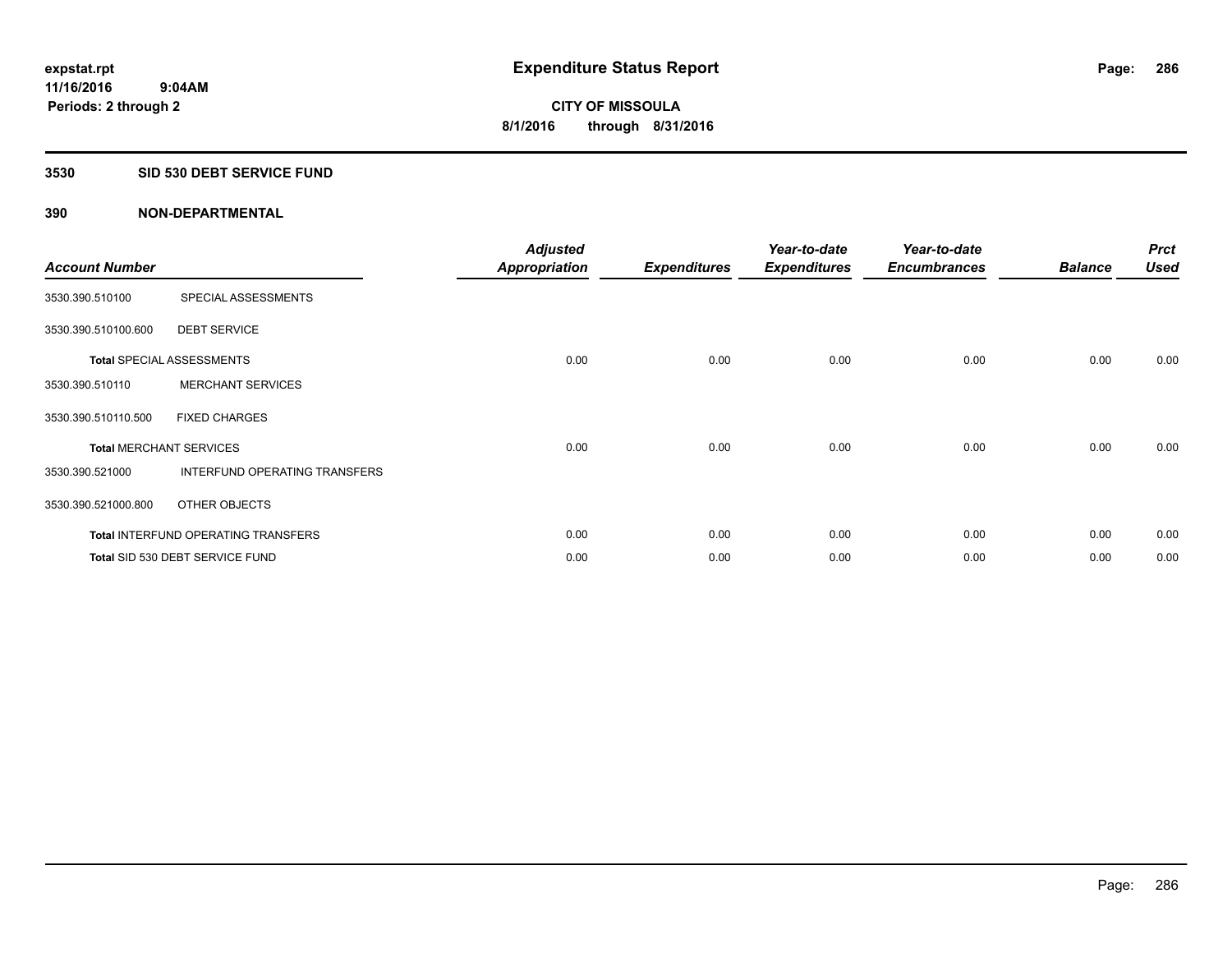## **3531 SID 531 HICKORY ST CALMING**

| <b>Account Number</b> |                                            | <b>Adjusted</b><br>Appropriation | <b>Expenditures</b> | Year-to-date<br><b>Expenditures</b> | Year-to-date<br><b>Encumbrances</b> | <b>Balance</b> | <b>Prct</b><br><b>Used</b> |
|-----------------------|--------------------------------------------|----------------------------------|---------------------|-------------------------------------|-------------------------------------|----------------|----------------------------|
| 3531.390.510110       | <b>MERCHANT SERVICES</b>                   |                                  |                     |                                     |                                     |                |                            |
| 3531.390.510110.500   | <b>FIXED CHARGES</b>                       |                                  |                     |                                     |                                     |                |                            |
|                       | <b>Total MERCHANT SERVICES</b>             | 0.00                             | 0.00                | 0.00                                | 0.00                                | 0.00           | 0.00                       |
| 3531.390.521000       | INTERFUND OPERATING TRANSFERS              |                                  |                     |                                     |                                     |                |                            |
| 3531.390.521000.800   | OTHER OBJECTS                              |                                  |                     |                                     |                                     |                |                            |
|                       | <b>Total INTERFUND OPERATING TRANSFERS</b> | 0.00                             | 0.00                | 0.00                                | 0.00                                | 0.00           | 0.00                       |
|                       | <b>Total SID 531 HICKORY ST CALMING</b>    | 0.00                             | 0.00                | 0.00                                | 0.00                                | 0.00           | 0.00                       |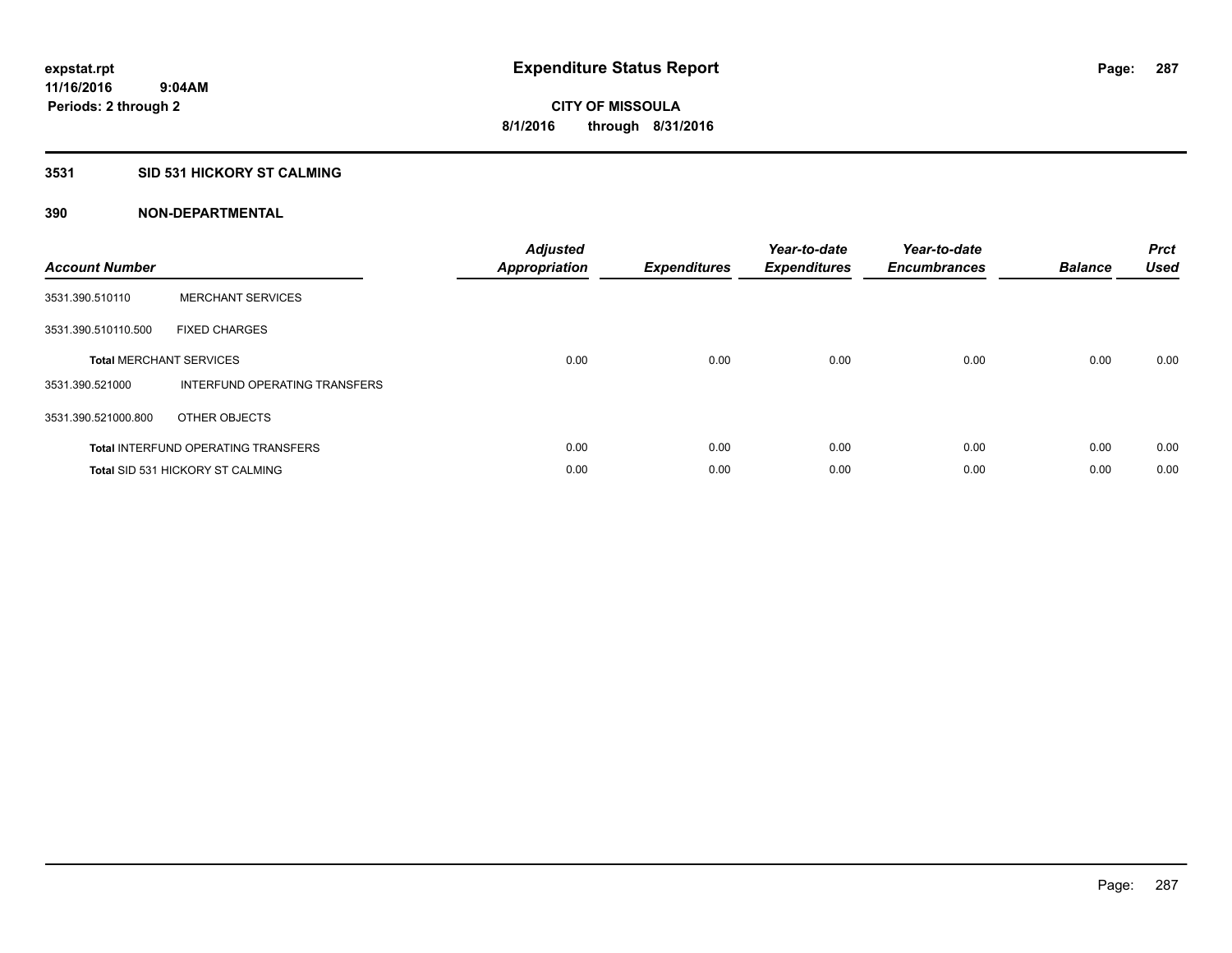### **3532 SID 532 DEBT SERVICE FUND**

| <b>Account Number</b>      |                                  | <b>Adjusted</b><br>Appropriation | <b>Expenditures</b> | Year-to-date<br><b>Expenditures</b> | Year-to-date<br><b>Encumbrances</b> | <b>Balance</b> | <b>Prct</b><br><b>Used</b> |
|----------------------------|----------------------------------|----------------------------------|---------------------|-------------------------------------|-------------------------------------|----------------|----------------------------|
| 3532.390.510100            | SPECIAL ASSESSMENTS              |                                  |                     |                                     |                                     |                |                            |
| 3532.390.510100.600        | <b>DEBT SERVICE</b>              |                                  |                     |                                     |                                     |                |                            |
|                            | <b>Total SPECIAL ASSESSMENTS</b> | 0.00                             | 0.00                | 0.00                                | 0.00                                | 0.00           | 0.00                       |
| 3532.390.510110            | <b>MERCHANT SERVICES</b>         |                                  |                     |                                     |                                     |                |                            |
| 3532.390.510110.500        | <b>FIXED CHARGES</b>             |                                  |                     |                                     |                                     |                |                            |
| <b>Total FIXED CHARGES</b> |                                  | 0.00                             | 0.00                | 0.00                                | 0.00                                | 0.00           | 0.00                       |
|                            | Total SID 532 DEBT SERVICE FUND  | 0.00                             | 0.00                | 0.00                                | 0.00                                | 0.00           | 0.00                       |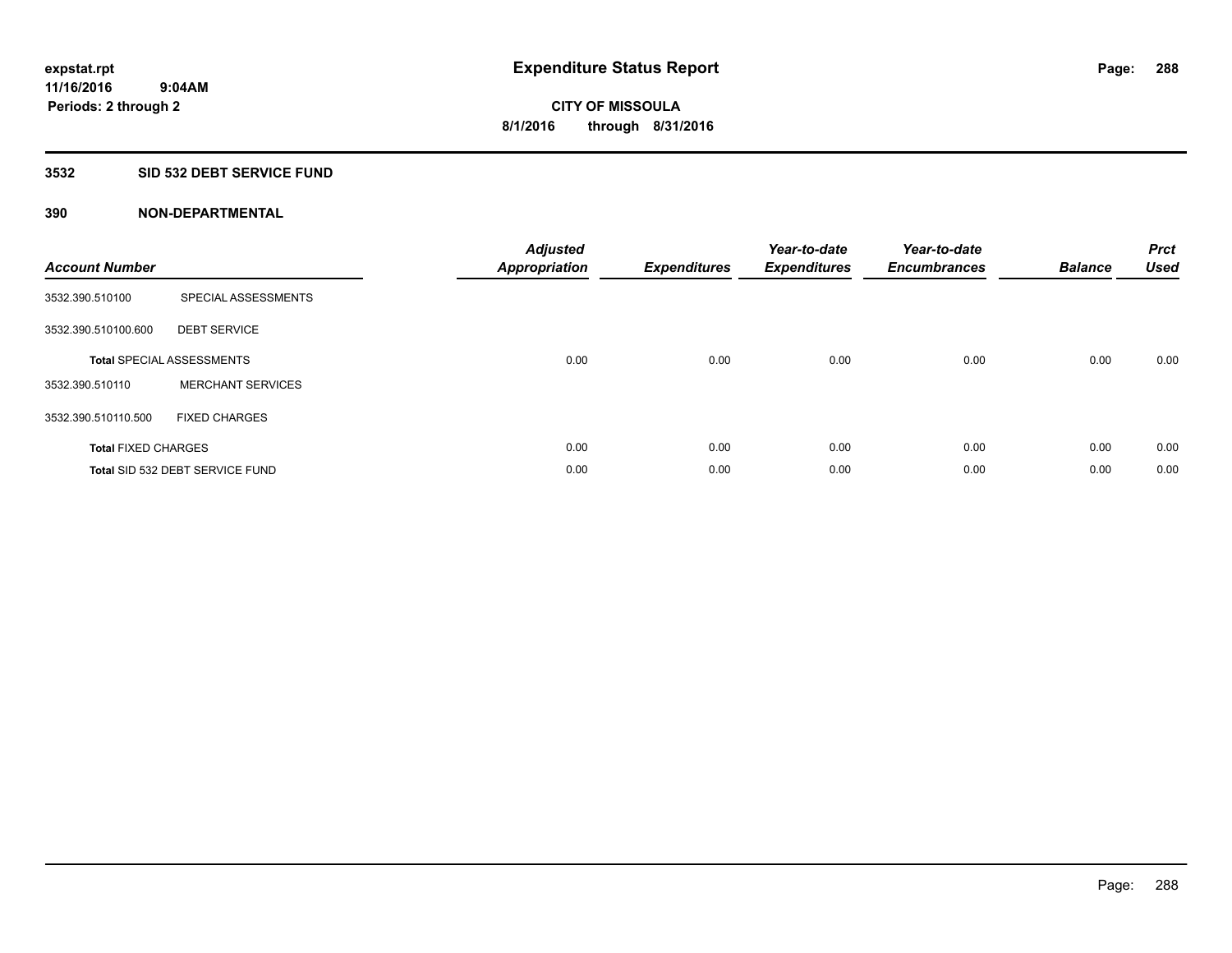**CITY OF MISSOULA 8/1/2016 through 8/31/2016**

## **3533 GILBERT ST SEWER SID DEBT FUND**

#### **330 WASTEWATER**

| <b>Account Number</b>   |                          | <b>Adjusted</b><br>Appropriation | <b>Expenditures</b> | Year-to-date<br><b>Expenditures</b> | Year-to-date<br><b>Encumbrances</b> | <b>Balance</b> | <b>Prct</b><br>Used |
|-------------------------|--------------------------|----------------------------------|---------------------|-------------------------------------|-------------------------------------|----------------|---------------------|
| 3533.330.510110         | <b>MERCHANT SERVICES</b> |                                  |                     |                                     |                                     |                |                     |
| 3533.330.510110.500     | <b>FIXED CHARGES</b>     |                                  |                     |                                     |                                     |                |                     |
| <b>Total WASTEWATER</b> |                          | 0.00                             | 0.00                | 0.00                                | 0.00                                | 0.00           | 0.00                |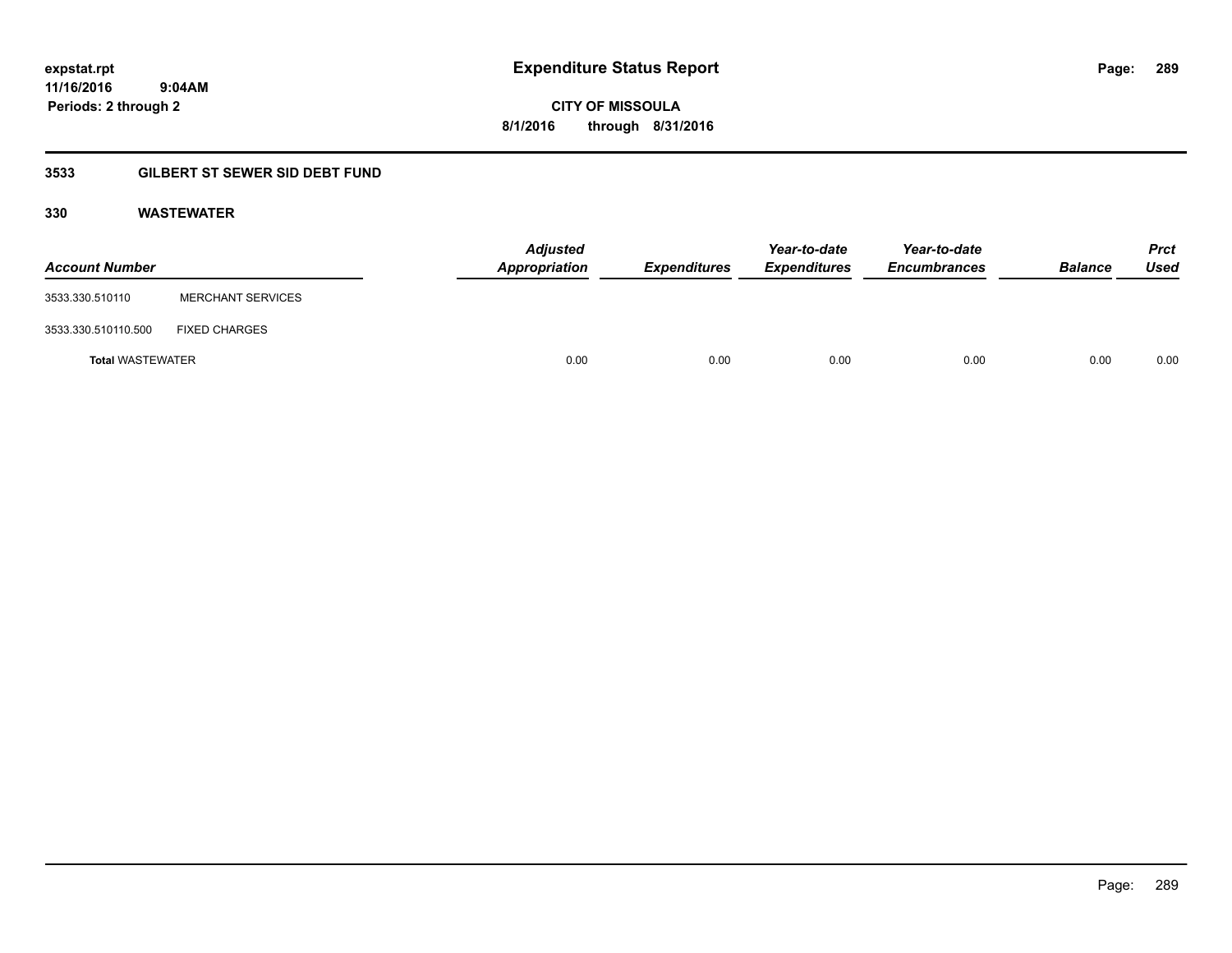### **3533 GILBERT ST SEWER SID DEBT FUND**

| <b>Account Number</b>      |                                      | <b>Adjusted</b><br>Appropriation | <b>Expenditures</b> | Year-to-date<br><b>Expenditures</b> | Year-to-date<br><b>Encumbrances</b> | <b>Balance</b> | <b>Prct</b><br><b>Used</b> |
|----------------------------|--------------------------------------|----------------------------------|---------------------|-------------------------------------|-------------------------------------|----------------|----------------------------|
| 3533.390.510100            | SPECIAL ASSESSMENTS                  |                                  |                     |                                     |                                     |                |                            |
| 3533.390.510100.500        | <b>FIXED CHARGES</b>                 |                                  |                     |                                     |                                     |                |                            |
| <b>Total FIXED CHARGES</b> |                                      | 0.00                             | 0.00                | 0.00                                | 0.00                                | 0.00           | 0.00                       |
| 3533.390.510100.600        | <b>DEBT SERVICE</b>                  |                                  |                     |                                     |                                     |                |                            |
|                            | <b>Total SPECIAL ASSESSMENTS</b>     | 0.00                             | 0.00                | 0.00                                | 0.00                                | 0.00           | 0.00                       |
| 3533.390.510110            | <b>MERCHANT SERVICES</b>             |                                  |                     |                                     |                                     |                |                            |
| 3533.390.510110.500        | <b>FIXED CHARGES</b>                 |                                  |                     |                                     |                                     |                |                            |
|                            | <b>Total MERCHANT SERVICES</b>       | 0.00                             | 0.00                | 0.00                                | 0.00                                | 0.00           | 0.00                       |
| 3533.390.521000            | INTERFUND OPERATING TRANSFERS        |                                  |                     |                                     |                                     |                |                            |
| 3533.390.521000.800        | OTHER OBJECTS                        |                                  |                     |                                     |                                     |                |                            |
|                            | Total INTERFUND OPERATING TRANSFERS  | 0.00                             | 0.00                | 0.00                                | 0.00                                | 0.00           | 0.00                       |
|                            | Total GILBERT ST SEWER SID DEBT FUND | 0.00                             | 0.00                | 0.00                                | 0.00                                | 0.00           | 0.00                       |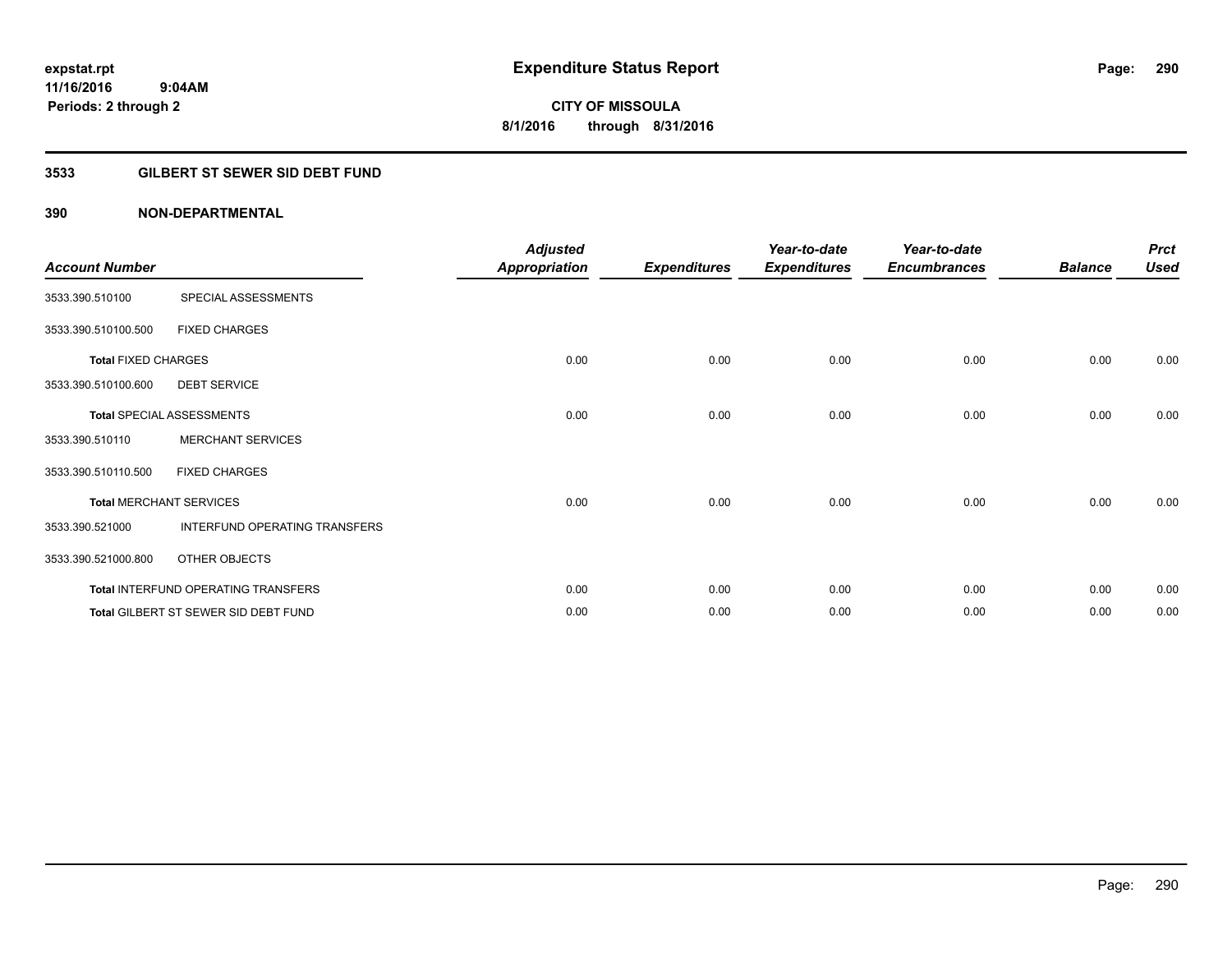### **3534 LINCOLNWOOD SEWER PHASE I**

| <b>Account Number</b>      |                                        | <b>Adjusted</b><br>Appropriation | <b>Expenditures</b> | Year-to-date<br><b>Expenditures</b> | Year-to-date<br><b>Encumbrances</b> | <b>Balance</b> | <b>Prct</b><br><b>Used</b> |
|----------------------------|----------------------------------------|----------------------------------|---------------------|-------------------------------------|-------------------------------------|----------------|----------------------------|
| 3534.390.510100            | SPECIAL ASSESSMENTS                    |                                  |                     |                                     |                                     |                |                            |
| 3534.390.510100.600        | <b>DEBT SERVICE</b>                    |                                  |                     |                                     |                                     |                |                            |
|                            | <b>Total SPECIAL ASSESSMENTS</b>       | 0.00                             | 0.00                | 0.00                                | 0.00                                | 0.00           | 0.00                       |
| 3534.390.510110            | <b>MERCHANT SERVICES</b>               |                                  |                     |                                     |                                     |                |                            |
| 3534.390.510110.500        | <b>FIXED CHARGES</b>                   |                                  |                     |                                     |                                     |                |                            |
| <b>Total FIXED CHARGES</b> |                                        | 0.00                             | 0.00                | 0.00                                | 0.00                                | 0.00           | 0.00                       |
|                            | <b>Total MERCHANT SERVICES</b>         | 0.00                             | 0.00                | 0.00                                | 0.00                                | 0.00           | 0.00                       |
|                            | <b>Total LINCOLNWOOD SEWER PHASE I</b> | 0.00                             | 0.00                | 0.00                                | 0.00                                | 0.00           | 0.00                       |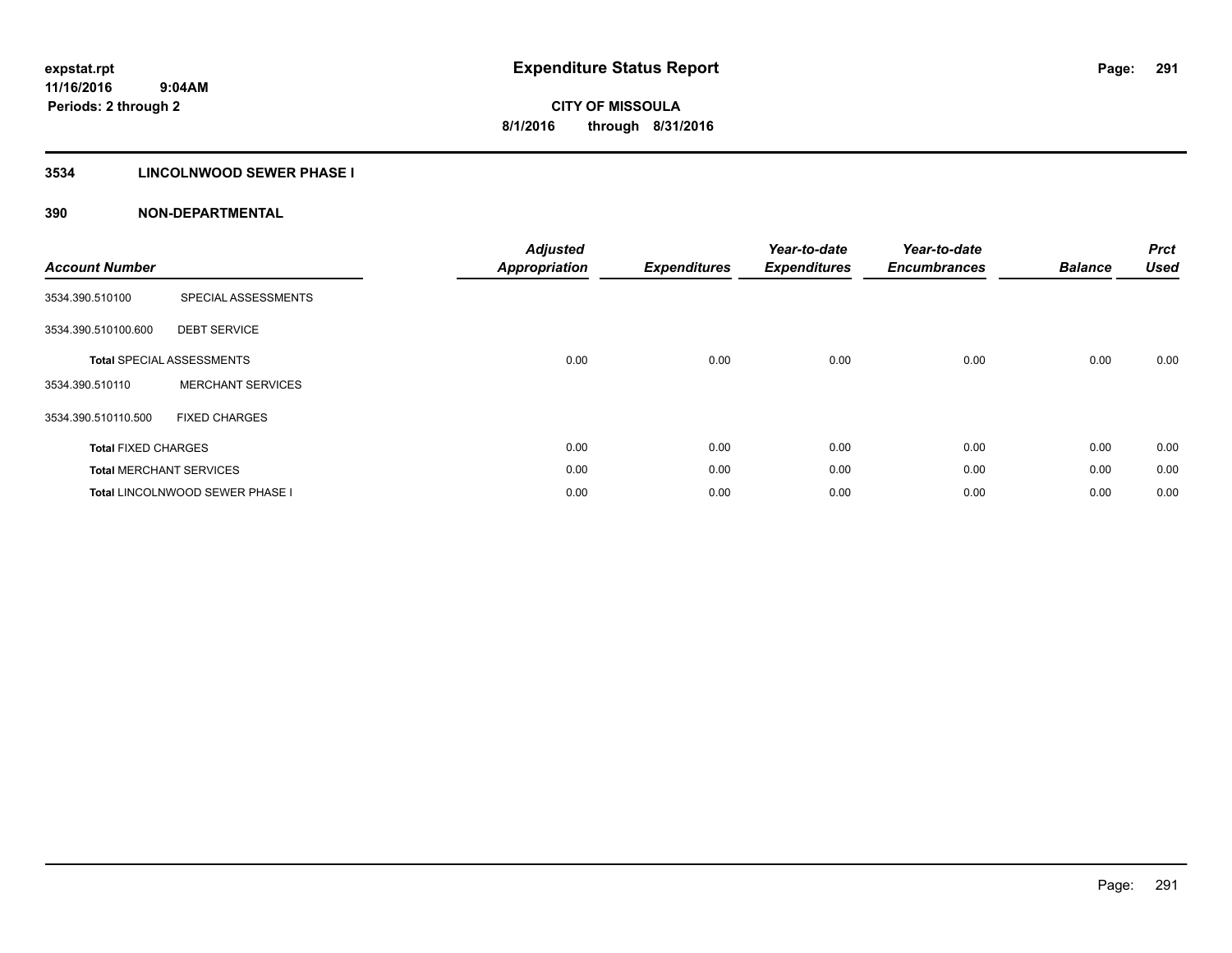### **3535 SLANT STREET TRAFFIC CALMING**

| <b>Account Number</b> |                                            | <b>Adjusted</b><br>Appropriation | <b>Expenditures</b> | Year-to-date<br><b>Expenditures</b> | Year-to-date<br><b>Encumbrances</b> | <b>Balance</b> | <b>Prct</b><br><b>Used</b> |
|-----------------------|--------------------------------------------|----------------------------------|---------------------|-------------------------------------|-------------------------------------|----------------|----------------------------|
| 3535.390.510110       | <b>MERCHANT SERVICES</b>                   |                                  |                     |                                     |                                     |                |                            |
| 3535.390.510110.500   | <b>FIXED CHARGES</b>                       |                                  |                     |                                     |                                     |                |                            |
|                       | <b>Total MERCHANT SERVICES</b>             | 0.00                             | 0.00                | 0.00                                | 0.00                                | 0.00           | 0.00                       |
| 3535.390.521000       | INTERFUND OPERATING TRANSFERS              |                                  |                     |                                     |                                     |                |                            |
| 3535.390.521000.800   | OTHER OBJECTS                              |                                  |                     |                                     |                                     |                |                            |
|                       | <b>Total INTERFUND OPERATING TRANSFERS</b> | 0.00                             | 0.00                | 0.00                                | 0.00                                | 0.00           | 0.00                       |
|                       | <b>Total SLANT STREET TRAFFIC CALMING</b>  | 0.00                             | 0.00                | 0.00                                | 0.00                                | 0.00           | 0.00                       |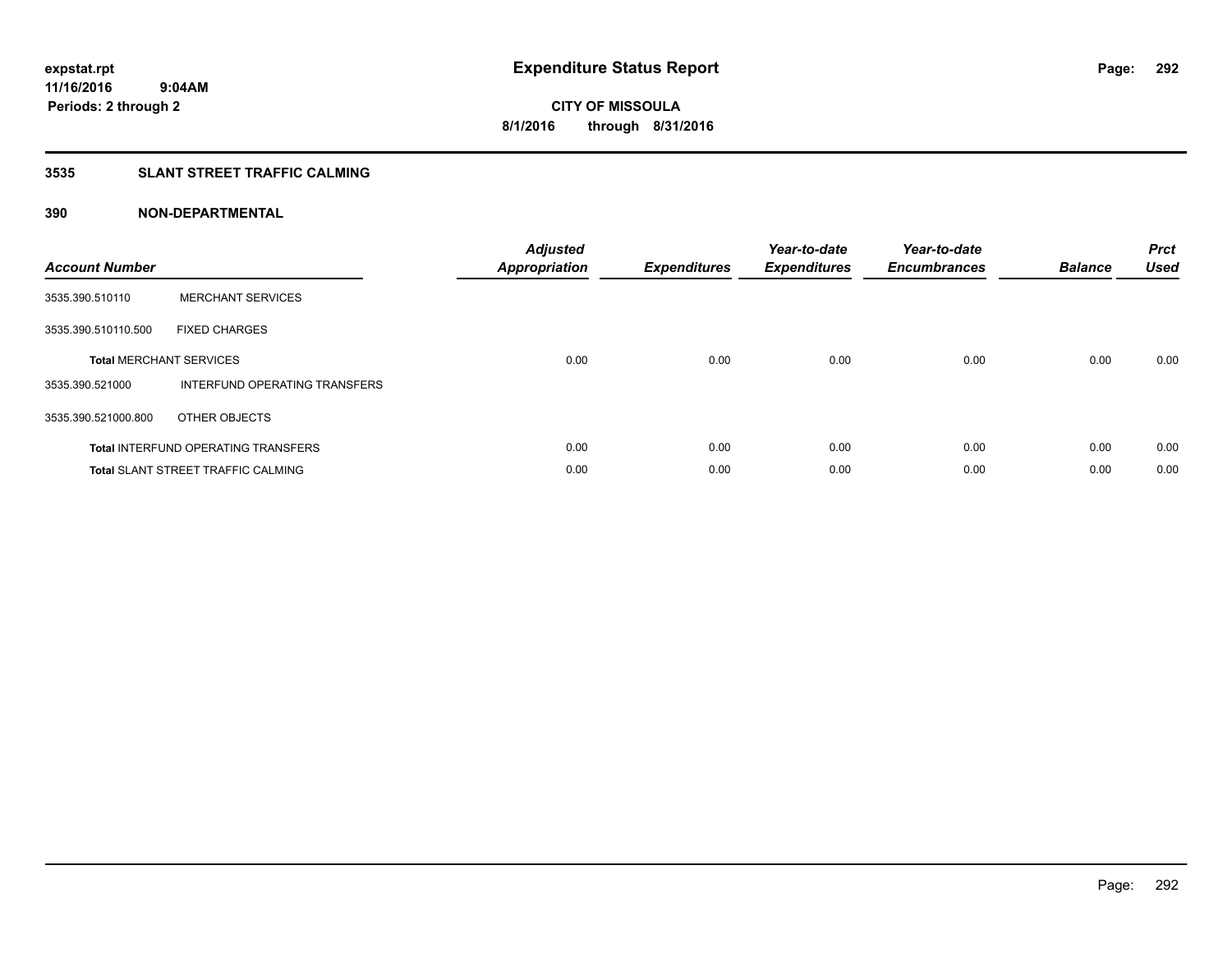### **3536 LINCOLNWOOD SEWER PHASE II**

| <b>Account Number</b>      |                                  | <b>Adjusted</b><br><b>Appropriation</b> | <b>Expenditures</b> | Year-to-date<br><b>Expenditures</b> | Year-to-date<br><b>Encumbrances</b> | <b>Balance</b> | <b>Prct</b><br><b>Used</b> |
|----------------------------|----------------------------------|-----------------------------------------|---------------------|-------------------------------------|-------------------------------------|----------------|----------------------------|
| 3536.390.510100            | SPECIAL ASSESSMENTS              |                                         |                     |                                     |                                     |                |                            |
| 3536.390.510100.600        | <b>DEBT SERVICE</b>              |                                         |                     |                                     |                                     |                |                            |
|                            | <b>Total SPECIAL ASSESSMENTS</b> | 0.00                                    | 0.00                | 0.00                                | 0.00                                | 0.00           | 0.00                       |
| 3536.390.510110            | <b>MERCHANT SERVICES</b>         |                                         |                     |                                     |                                     |                |                            |
| 3536.390.510110.500        | <b>FIXED CHARGES</b>             |                                         |                     |                                     |                                     |                |                            |
| <b>Total FIXED CHARGES</b> |                                  | 0.00                                    | 0.00                | 0.00                                | 0.00                                | 0.00           | 0.00                       |
|                            | <b>Total MERCHANT SERVICES</b>   | 0.00                                    | 0.00                | 0.00                                | 0.00                                | 0.00           | 0.00                       |
|                            | Total LINCOLNWOOD SEWER PHASE II | 0.00                                    | 0.00                | 0.00                                | 0.00                                | 0.00           | 0.00                       |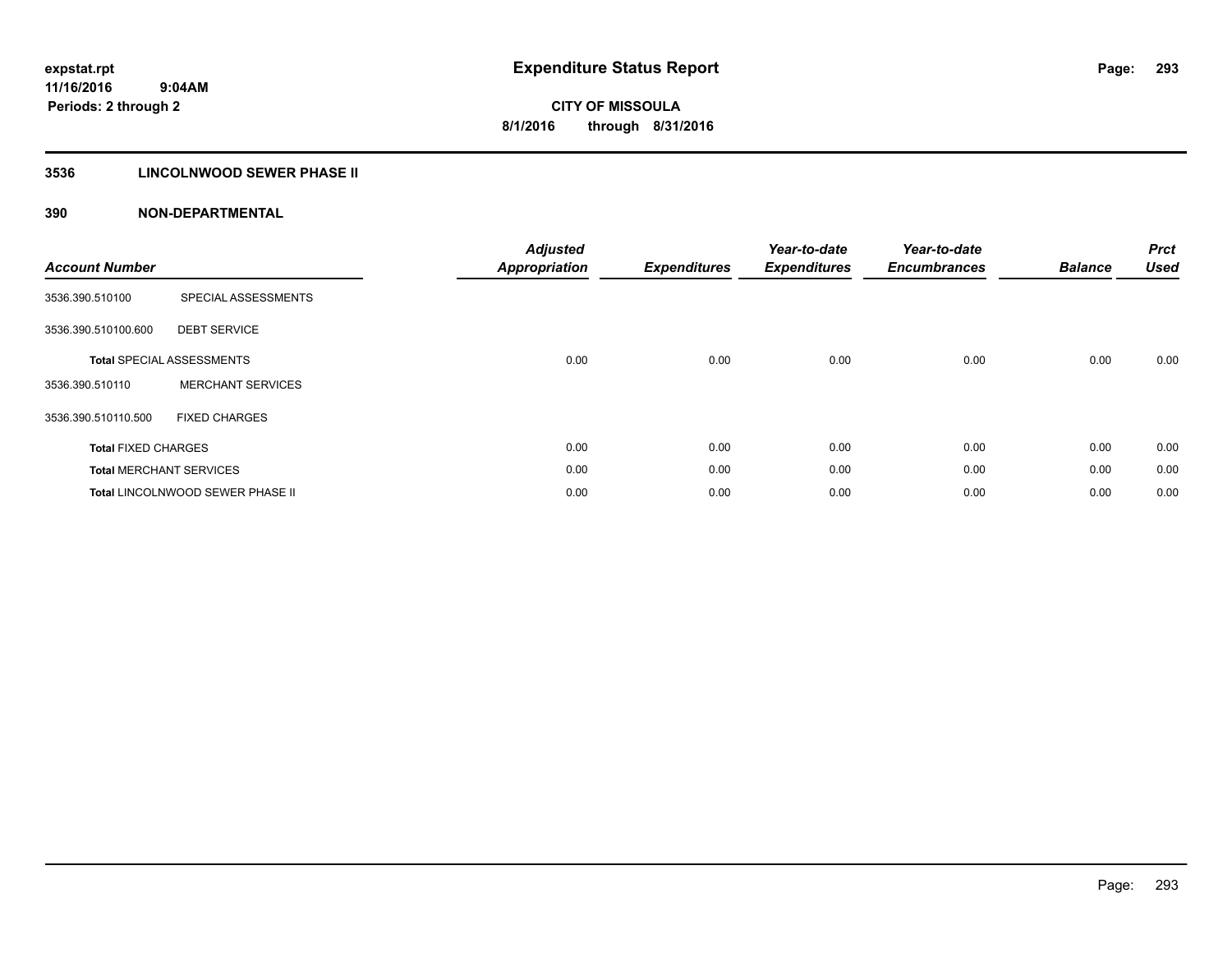#### **3539 SOUTH 4TH STREET W TRAFFIC**

| <b>Account Number</b> |                                            | <b>Adjusted</b><br><b>Appropriation</b> | <b>Expenditures</b> | Year-to-date<br><b>Expenditures</b> | Year-to-date<br><b>Encumbrances</b> | <b>Balance</b> | <b>Prct</b><br><b>Used</b> |
|-----------------------|--------------------------------------------|-----------------------------------------|---------------------|-------------------------------------|-------------------------------------|----------------|----------------------------|
| 3539.390.510110       | <b>MERCHANT SERVICES</b>                   |                                         |                     |                                     |                                     |                |                            |
| 3539.390.510110.500   | <b>FIXED CHARGES</b>                       |                                         |                     |                                     |                                     |                |                            |
|                       | <b>Total MERCHANT SERVICES</b>             | 0.00                                    | 0.00                | 0.00                                | 0.00                                | 0.00           | 0.00                       |
| 3539.390.521000       | INTERFUND OPERATING TRANSFERS              |                                         |                     |                                     |                                     |                |                            |
| 3539.390.521000.800   | OTHER OBJECTS                              |                                         |                     |                                     |                                     |                |                            |
|                       | <b>Total INTERFUND OPERATING TRANSFERS</b> | 0.00                                    | 0.00                | 0.00                                | 0.00                                | 0.00           | 0.00                       |
|                       | <b>Total SOUTH 4TH STREET W TRAFFIC</b>    | 0.00                                    | 0.00                | 0.00                                | 0.00                                | 0.00           | 0.00                       |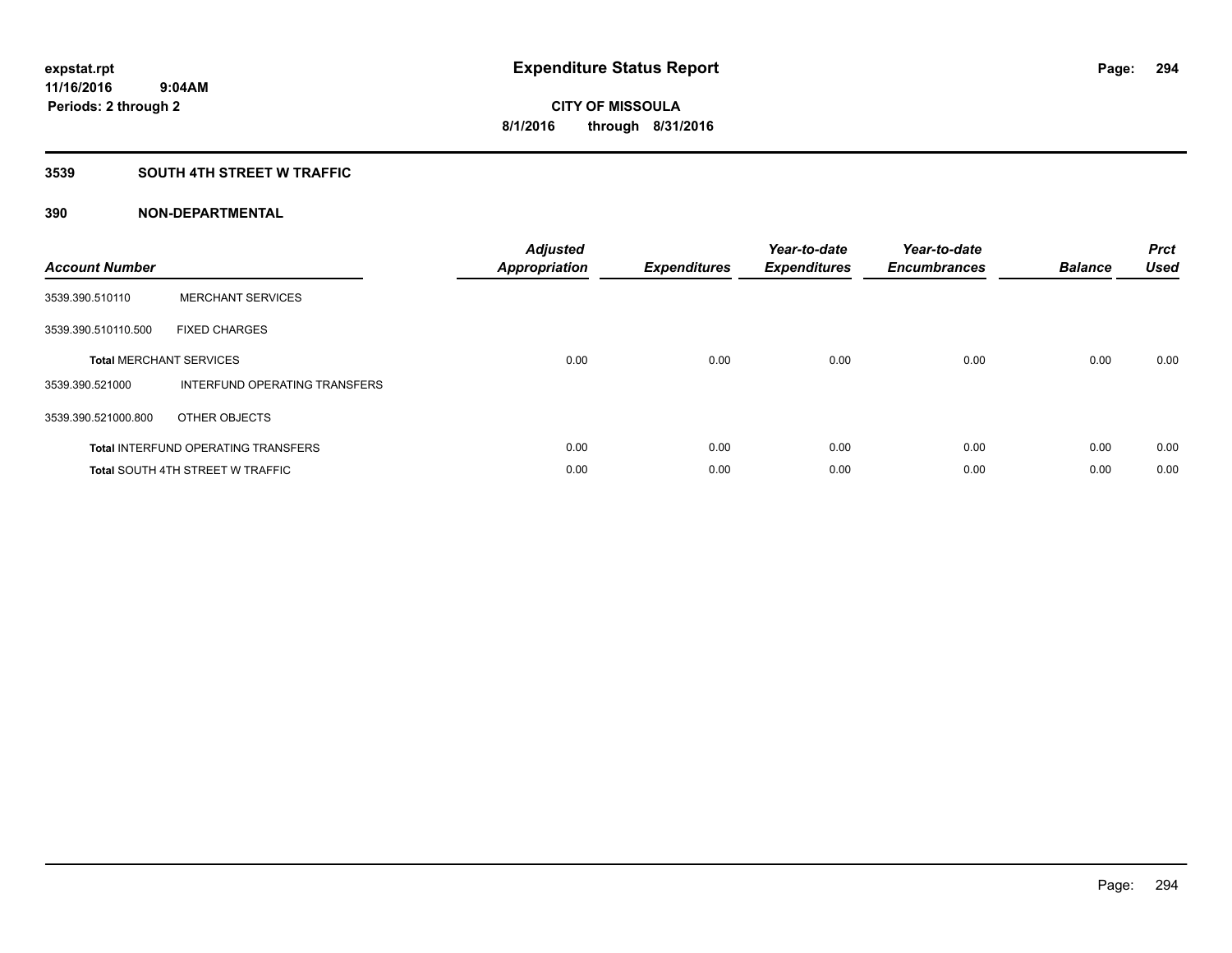#### **3540 SID 540 DEBT SERVICE FUND**

|                       |                                  | <b>Adjusted</b>      |                     | Year-to-date        | Year-to-date        |                | <b>Prct</b> |
|-----------------------|----------------------------------|----------------------|---------------------|---------------------|---------------------|----------------|-------------|
| <b>Account Number</b> |                                  | <b>Appropriation</b> | <b>Expenditures</b> | <b>Expenditures</b> | <b>Encumbrances</b> | <b>Balance</b> | Used        |
| 3540.390.510100       | SPECIAL ASSESSMENTS              |                      |                     |                     |                     |                |             |
| 3540.390.510100.300   | PURCHASED SERVICES               |                      |                     |                     |                     |                |             |
|                       | <b>Total PURCHASED SERVICES</b>  | 0.00                 | 0.00                | 0.00                | 0.00                | 0.00           | 0.00        |
| 3540.390.510100.600   | <b>DEBT SERVICE</b>              |                      |                     |                     |                     |                |             |
|                       | <b>Total SPECIAL ASSESSMENTS</b> | 0.00                 | 0.00                | 0.00                | 0.00                | 0.00           | 0.00        |
| 3540.390.510110       | <b>MERCHANT SERVICES</b>         |                      |                     |                     |                     |                |             |
| 3540.390.510110.500   | <b>FIXED CHARGES</b>             |                      |                     |                     |                     |                |             |
|                       | <b>Total MERCHANT SERVICES</b>   | 0.00                 | 0.00                | 0.00                | 0.00                | 0.00           | 0.00        |
|                       | Total SID 540 DEBT SERVICE FUND  | 0.00                 | 0.00                | 0.00                | 0.00                | 0.00           | 0.00        |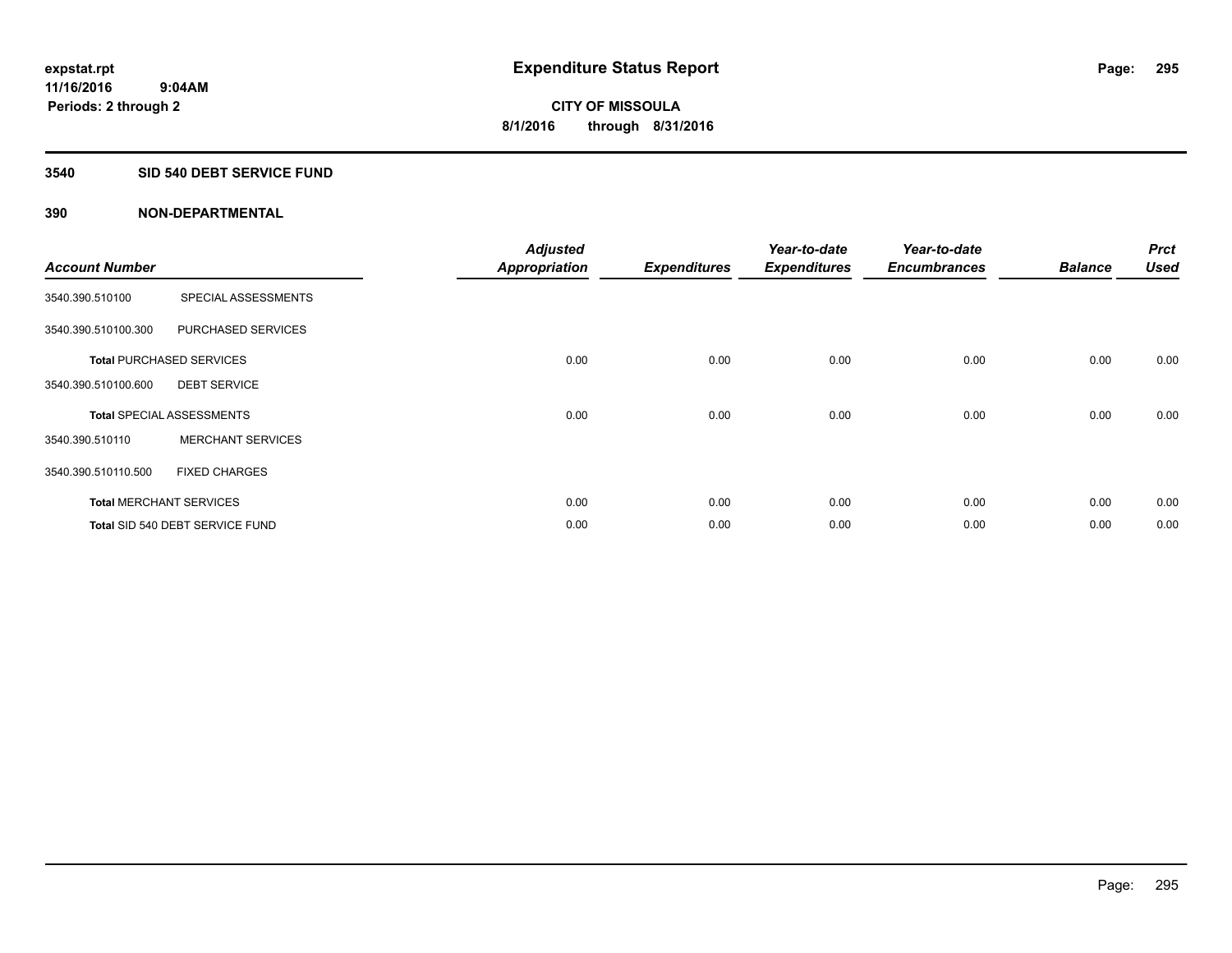### **3541 SID 541 DEBT SERVICE**

| <b>Account Number</b> |                                           | <b>Adjusted</b><br><b>Appropriation</b> | <b>Expenditures</b> | Year-to-date<br><b>Expenditures</b> | Year-to-date<br><b>Encumbrances</b> | <b>Balance</b> | <b>Prct</b><br><b>Used</b> |
|-----------------------|-------------------------------------------|-----------------------------------------|---------------------|-------------------------------------|-------------------------------------|----------------|----------------------------|
| 3541.390.510100       | SPECIAL ASSESSMENTS                       |                                         |                     |                                     |                                     |                |                            |
| 3541.390.510100.600   | <b>DEBT SERVICE</b>                       |                                         |                     |                                     |                                     |                |                            |
|                       | 3541.390.510100.620.000 PINEVIEW PARK/INT | 0.00                                    | 300.00              | 300.00                              | 0.00                                | $-300.00$      | 0.00                       |
|                       | <b>Total SPECIAL ASSESSMENTS</b>          | 0.00                                    | 300.00              | 300.00                              | 0.00                                | $-300.00$      | 0.00                       |
| 3541.390.510110       | <b>MERCHANT SERVICES</b>                  |                                         |                     |                                     |                                     |                |                            |
| 3541.390.510110.500   | <b>FIXED CHARGES</b>                      |                                         |                     |                                     |                                     |                |                            |
|                       | <b>Total MERCHANT SERVICES</b>            | 0.00                                    | 0.00                | 0.00                                | 0.00                                | 0.00           | 0.00                       |
|                       | Total SID 541 DEBT SERVICE                | 0.00                                    | 300.00              | 300.00                              | 0.00                                | $-300.00$      | 0.00                       |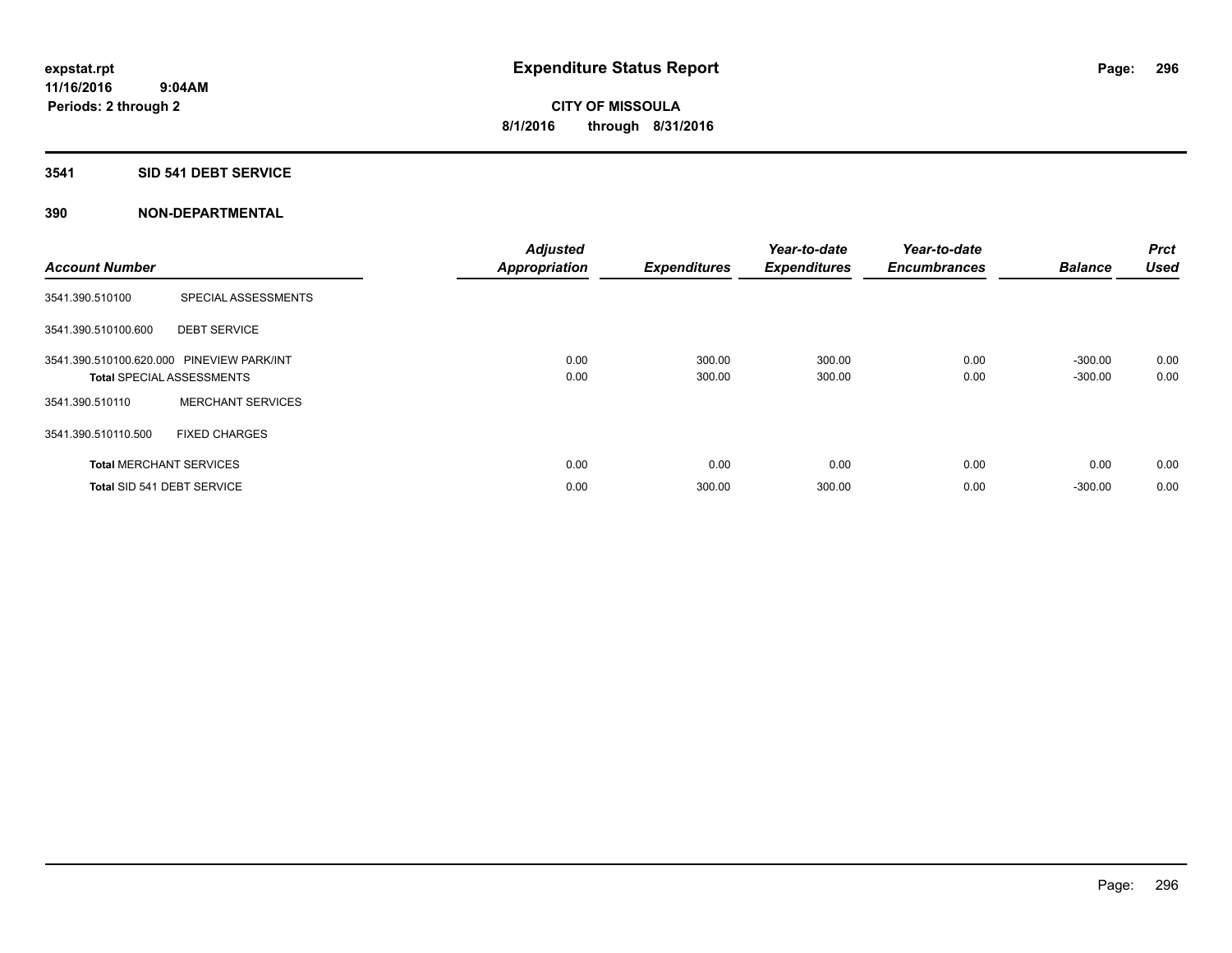#### **3543 SID 543 DEBT SERVICE**

| <b>Account Number</b>      |                                     | <b>Adjusted</b><br><b>Appropriation</b> | <b>Expenditures</b> | Year-to-date<br><b>Expenditures</b> | Year-to-date<br><b>Encumbrances</b> | <b>Balance</b> | <b>Prct</b><br><b>Used</b> |
|----------------------------|-------------------------------------|-----------------------------------------|---------------------|-------------------------------------|-------------------------------------|----------------|----------------------------|
| 3543.390.510000            | <b>MISCELLANEOUS</b>                |                                         |                     |                                     |                                     |                |                            |
| 3543.390.510000.800        | OTHER OBJECTS                       |                                         |                     |                                     |                                     |                |                            |
| <b>Total MISCELLANEOUS</b> |                                     | 0.00                                    | 0.00                | 0.00                                | 0.00                                | 0.00           | 0.00                       |
| 3543.390.510100            | SPECIAL ASSESSMENTS                 |                                         |                     |                                     |                                     |                |                            |
| 3543.390.510100.600        | <b>DEBT SERVICE</b>                 |                                         |                     |                                     |                                     |                |                            |
|                            | <b>Total SPECIAL ASSESSMENTS</b>    | 0.00                                    | 0.00                | 0.00                                | 0.00                                | 0.00           | 0.00                       |
| 3543.390.510110            | <b>MERCHANT SERVICES</b>            |                                         |                     |                                     |                                     |                |                            |
| 3543.390.510110.500        | <b>FIXED CHARGES</b>                |                                         |                     |                                     |                                     |                |                            |
|                            | <b>Total MERCHANT SERVICES</b>      | 0.00                                    | 0.00                | 0.00                                | 0.00                                | 0.00           | 0.00                       |
| 3543.390.521000            | INTERFUND OPERATING TRANSFERS       |                                         |                     |                                     |                                     |                |                            |
| 3543.390.521000.800        | OTHER OBJECTS                       |                                         |                     |                                     |                                     |                |                            |
|                            | Total INTERFUND OPERATING TRANSFERS | 0.00                                    | 0.00                | 0.00                                | 0.00                                | 0.00           | 0.00                       |
|                            | Total SID 543 DEBT SERVICE          | 0.00                                    | 0.00                | 0.00                                | 0.00                                | 0.00           | 0.00                       |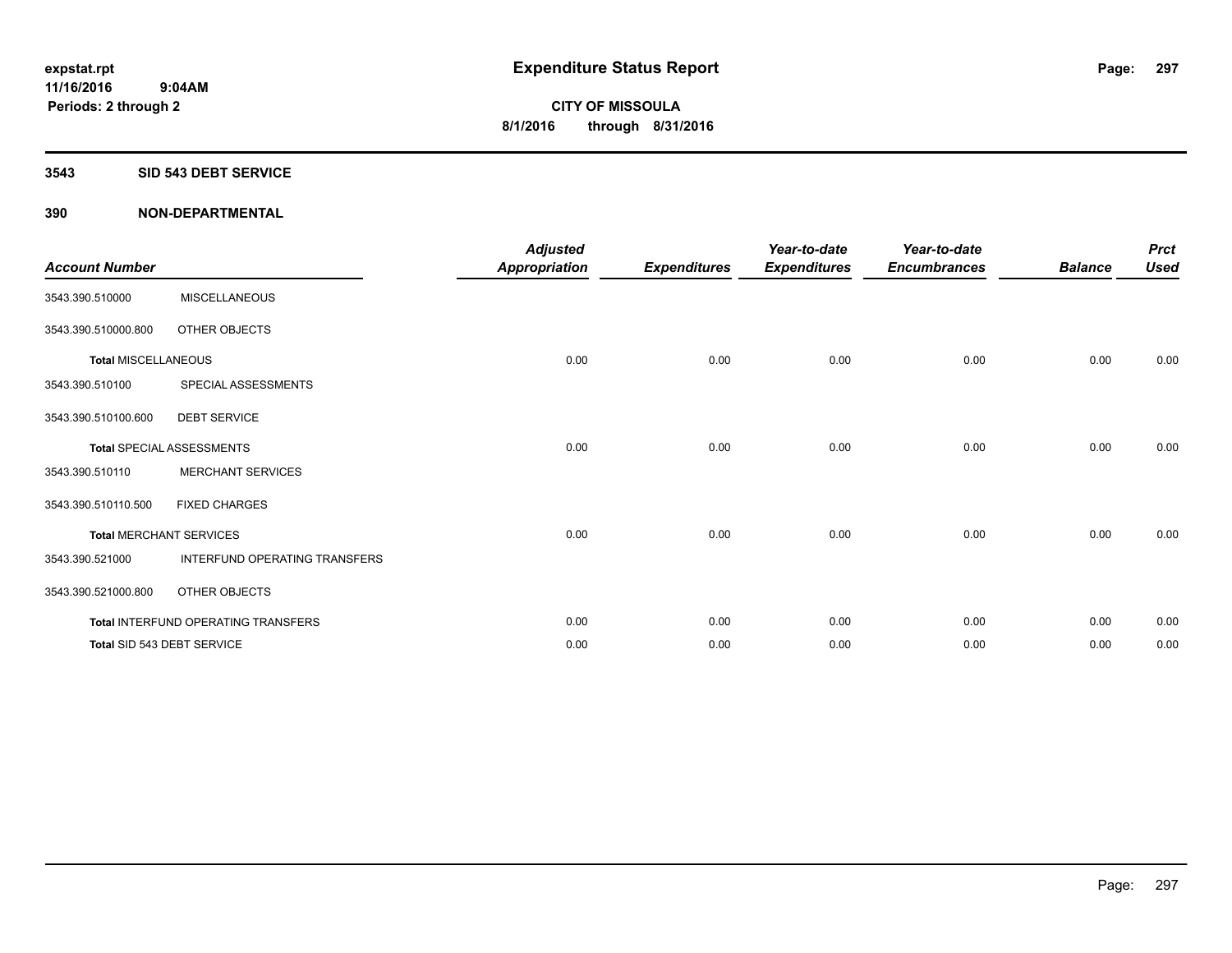**CITY OF MISSOULA 8/1/2016 through 8/31/2016**

#### **3544 SID 544 RATTLESNAKE DEBT SERVICE**

| <b>Account Number</b>         |                     | <b>Adjusted</b><br><b>Appropriation</b> | <b>Expenditures</b> | Year-to-date<br><b>Expenditures</b> | Year-to-date<br><b>Encumbrances</b> | <b>Balance</b> | <b>Prct</b><br><b>Used</b> |
|-------------------------------|---------------------|-----------------------------------------|---------------------|-------------------------------------|-------------------------------------|----------------|----------------------------|
| 3544.390.510100               | SPECIAL ASSESSMENTS |                                         |                     |                                     |                                     |                |                            |
| 3544.390.510100.600           | <b>DEBT SERVICE</b> |                                         |                     |                                     |                                     |                |                            |
| <b>Total DEBT SERVICE</b>     |                     | 0.00                                    | 0.00                | 0.00                                | 0.00                                | 0.00           | 0.00                       |
| <b>Total NON-DEPARTMENTAL</b> |                     | 0.00                                    | 0.00                | 0.00                                | 0.00                                | 0.00           | 0.00                       |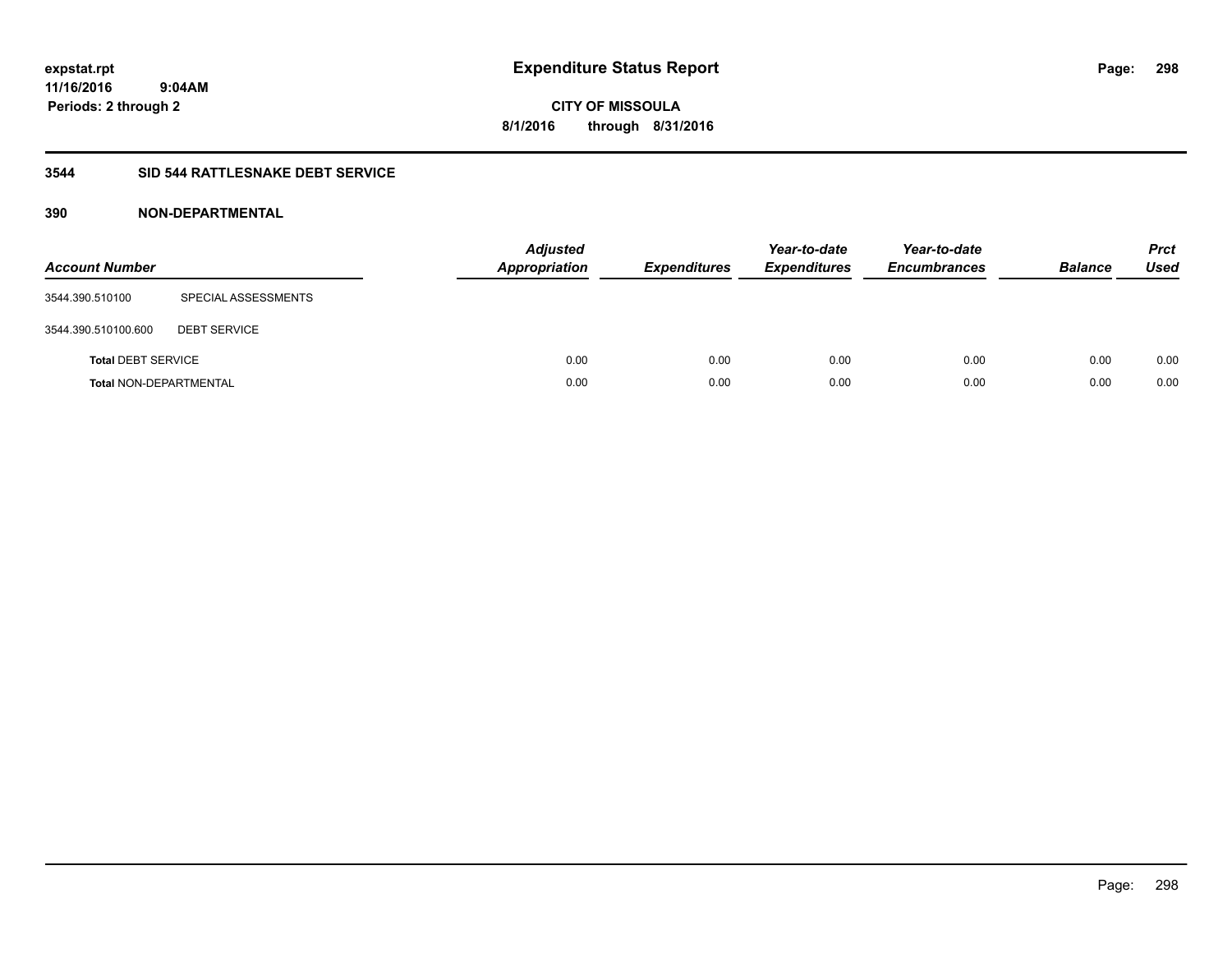**CITY OF MISSOULA 8/1/2016 through 8/31/2016**

### **3544 SID 544 RATTLESNAKE DEBT SERVICE**

### **550 SID 544 PROJECT**

| <b>Account Number</b>     |                     | <b>Adjusted</b><br><b>Appropriation</b> | <b>Expenditures</b> | Year-to-date<br><b>Expenditures</b> | Year-to-date<br><b>Encumbrances</b> | <b>Balance</b> | <b>Prct</b><br>Used |
|---------------------------|---------------------|-----------------------------------------|---------------------|-------------------------------------|-------------------------------------|----------------|---------------------|
| 3544.550.510100           | SPECIAL ASSESSMENTS |                                         |                     |                                     |                                     |                |                     |
| 3544.550.510100.600       | <b>DEBT SERVICE</b> |                                         |                     |                                     |                                     |                |                     |
| <b>Total DEBT SERVICE</b> |                     | 0.00                                    | 0.00                | 0.00                                | 0.00                                | 0.00           | 0.00                |
| Total SID 544 PROJECT     |                     | 0.00                                    | 0.00                | 0.00                                | 0.00                                | 0.00           | 0.00                |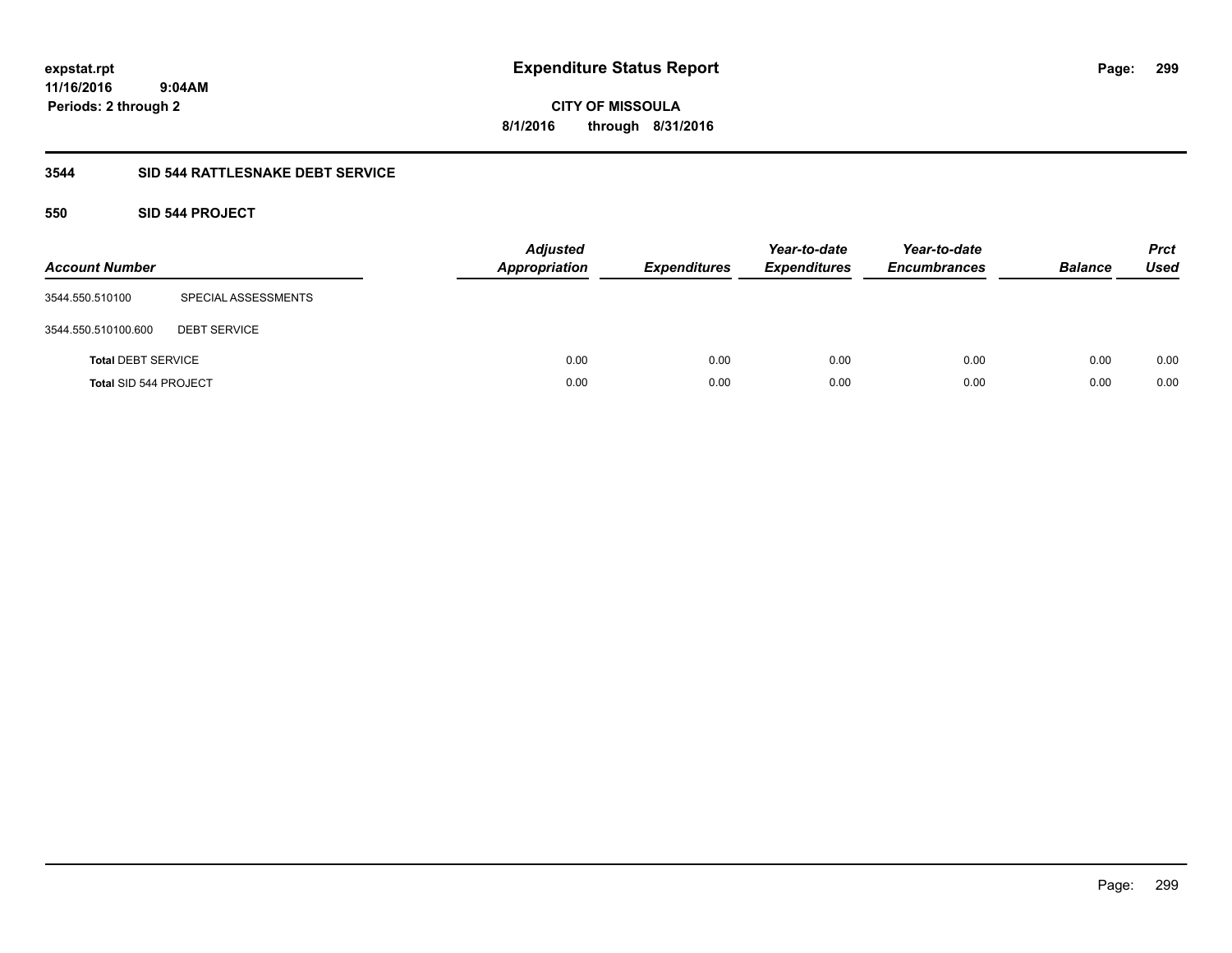#### **3544 SID 544 RATTLESNAKE DEBT SERVICE**

### **555 LOLO STREET PROJECT**

| <b>Account Number</b> |                                               | <b>Adjusted</b><br><b>Appropriation</b> | <b>Expenditures</b> | Year-to-date<br><b>Expenditures</b> | Year-to-date<br><b>Encumbrances</b> | <b>Balance</b> | <b>Prct</b><br><b>Used</b> |
|-----------------------|-----------------------------------------------|-----------------------------------------|---------------------|-------------------------------------|-------------------------------------|----------------|----------------------------|
| 3544.555.510100       | SPECIAL ASSESSMENTS                           |                                         |                     |                                     |                                     |                |                            |
| 3544.555.510100.600   | <b>DEBT SERVICE</b>                           |                                         |                     |                                     |                                     |                |                            |
|                       | <b>Total SPECIAL ASSESSMENTS</b>              | 0.00                                    | 0.00                | 0.00                                | 0.00                                | 0.00           | 0.00                       |
| 3544.555.510110       | <b>MERCHANT SERVICES</b>                      |                                         |                     |                                     |                                     |                |                            |
| 3544.555.510110.500   | <b>FIXED CHARGES</b>                          |                                         |                     |                                     |                                     |                |                            |
|                       | <b>Total SID 544 RATTLESNAKE DEBT SERVICE</b> | 0.00                                    | 0.00                | 0.00                                | 0.00                                | 0.00           | 0.00                       |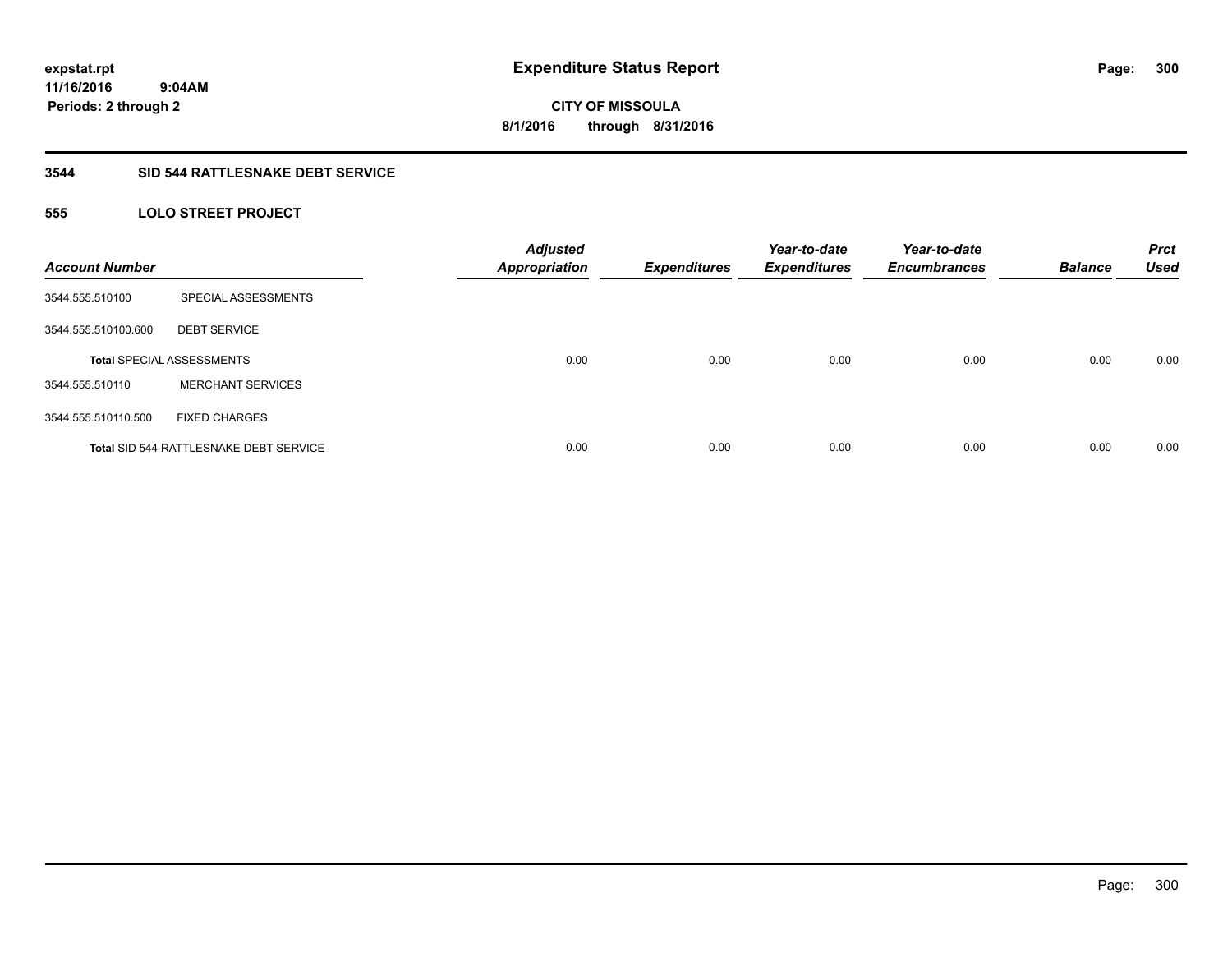#### **3545 SID 545 DEBT SERVICE**

| <b>Account Number</b> |                                     | <b>Adjusted</b><br>Appropriation | <b>Expenditures</b> | Year-to-date<br><b>Expenditures</b> | Year-to-date<br><b>Encumbrances</b> | <b>Balance</b> | <b>Prct</b><br><b>Used</b> |
|-----------------------|-------------------------------------|----------------------------------|---------------------|-------------------------------------|-------------------------------------|----------------|----------------------------|
| 3545.390.510100       | SPECIAL ASSESSMENTS                 |                                  |                     |                                     |                                     |                |                            |
| 3545.390.510100.600   | <b>DEBT SERVICE</b>                 |                                  |                     |                                     |                                     |                |                            |
|                       | <b>Total SPECIAL ASSESSMENTS</b>    | 0.00                             | 0.00                | 0.00                                | 0.00                                | 0.00           | 0.00                       |
| 3545.390.510110       | <b>MERCHANT SERVICES</b>            |                                  |                     |                                     |                                     |                |                            |
| 3545.390.510110.500   | <b>FIXED CHARGES</b>                |                                  |                     |                                     |                                     |                |                            |
|                       | <b>Total MERCHANT SERVICES</b>      | 0.00                             | 0.00                | 0.00                                | 0.00                                | 0.00           | 0.00                       |
| 3545.390.521000       | INTERFUND OPERATING TRANSFERS       |                                  |                     |                                     |                                     |                |                            |
| 3545.390.521000.800   | OTHER OBJECTS                       |                                  |                     |                                     |                                     |                |                            |
|                       | Total INTERFUND OPERATING TRANSFERS | 0.00                             | 0.00                | 0.00                                | 0.00                                | 0.00           | 0.00                       |
|                       | Total SID 545 DEBT SERVICE          | 0.00                             | 0.00                | 0.00                                | 0.00                                | 0.00           | 0.00                       |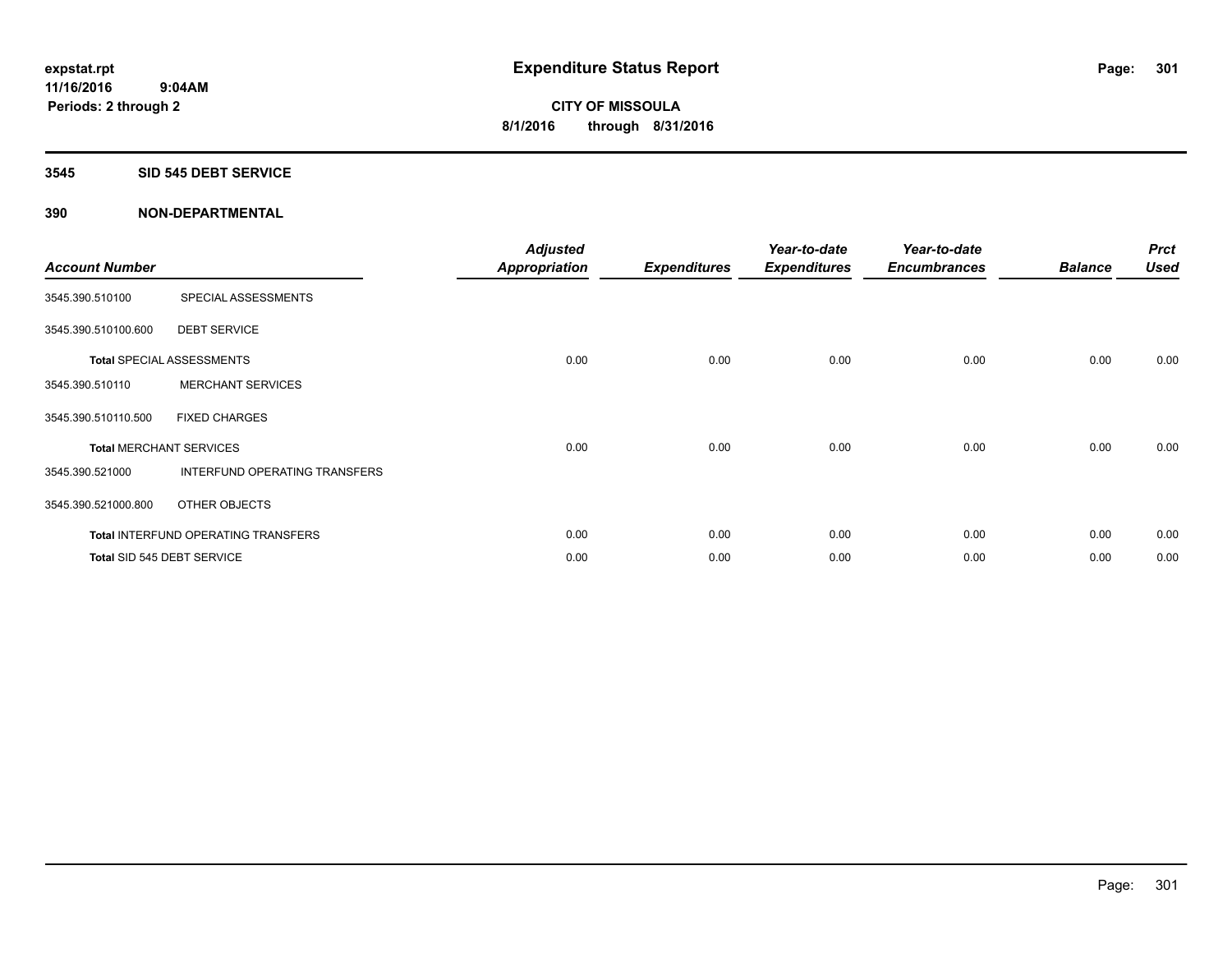#### **3546 SID 546 DEBT SERVICE**

| <b>Account Number</b> |                                     | <b>Adjusted</b><br><b>Appropriation</b> | <b>Expenditures</b> | Year-to-date<br><b>Expenditures</b> | Year-to-date<br><b>Encumbrances</b> | <b>Balance</b> | <b>Prct</b><br><b>Used</b> |
|-----------------------|-------------------------------------|-----------------------------------------|---------------------|-------------------------------------|-------------------------------------|----------------|----------------------------|
| 3546.390.510100       | SPECIAL ASSESSMENTS                 |                                         |                     |                                     |                                     |                |                            |
| 3546.390.510100.600   | <b>DEBT SERVICE</b>                 |                                         |                     |                                     |                                     |                |                            |
|                       | Total SPECIAL ASSESSMENTS           | 0.00                                    | 0.00                | 0.00                                | 0.00                                | 0.00           | 0.00                       |
| 3546.390.510110       | <b>MERCHANT SERVICES</b>            |                                         |                     |                                     |                                     |                |                            |
| 3546.390.510110.500   | <b>FIXED CHARGES</b>                |                                         |                     |                                     |                                     |                |                            |
|                       | <b>Total MERCHANT SERVICES</b>      | 0.00                                    | 0.00                | 0.00                                | 0.00                                | 0.00           | 0.00                       |
| 3546.390.521000       | INTERFUND OPERATING TRANSFERS       |                                         |                     |                                     |                                     |                |                            |
| 3546.390.521000.800   | OTHER OBJECTS                       |                                         |                     |                                     |                                     |                |                            |
|                       | Total INTERFUND OPERATING TRANSFERS | 0.00                                    | 0.00                | 0.00                                | 0.00                                | 0.00           | 0.00                       |
|                       | Total SID 546 DEBT SERVICE          | 0.00                                    | 0.00                | 0.00                                | 0.00                                | 0.00           | 0.00                       |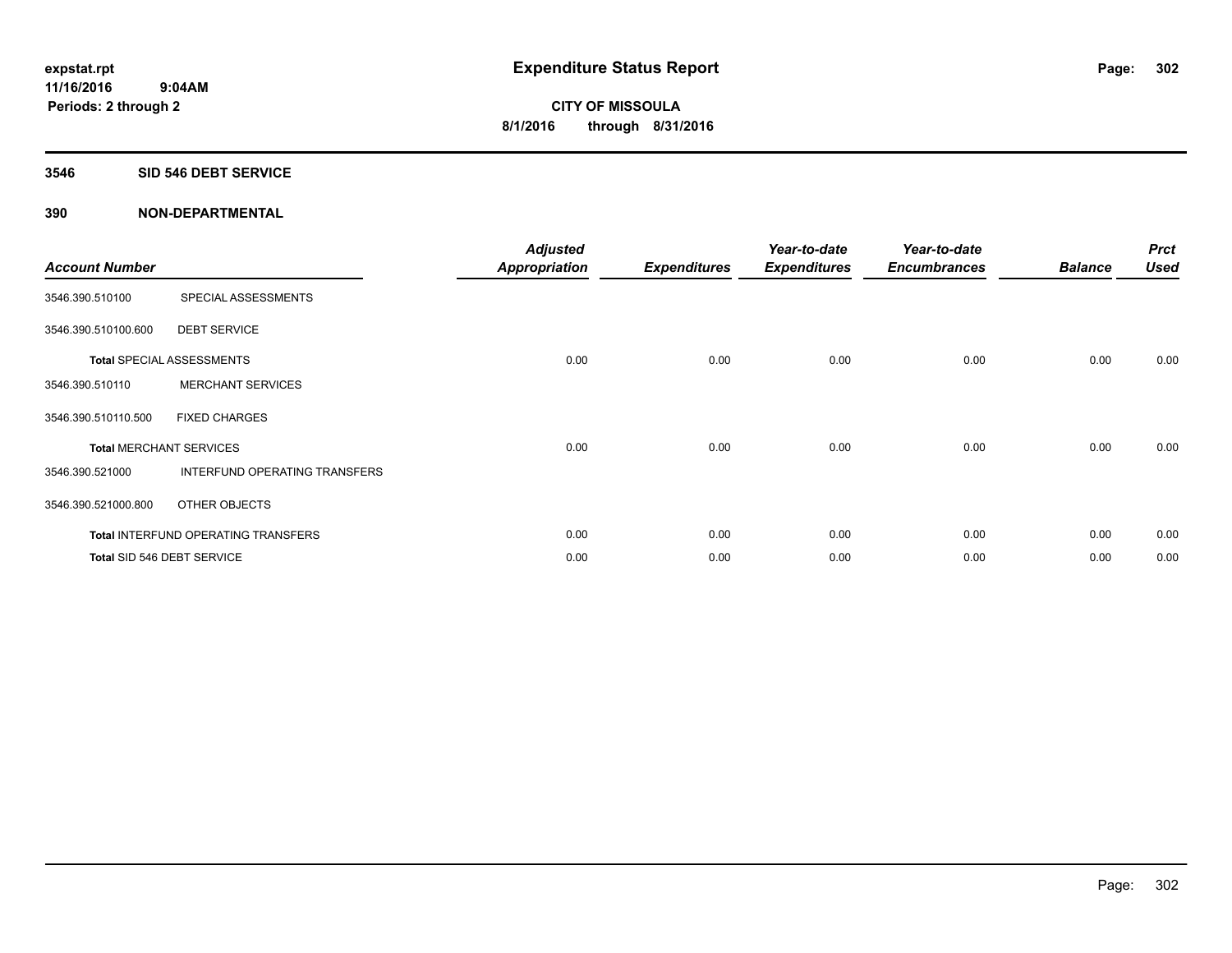## **3548 SID 548-5TH, 6TH & ARTHUR**

| <b>Account Number</b> |                                                                                     | <b>Adjusted</b><br><b>Appropriation</b> | <b>Expenditures</b> | Year-to-date<br><b>Expenditures</b> | Year-to-date<br><b>Encumbrances</b> | <b>Balance</b>         | Prct<br><b>Used</b> |
|-----------------------|-------------------------------------------------------------------------------------|-----------------------------------------|---------------------|-------------------------------------|-------------------------------------|------------------------|---------------------|
| 3548.390.510100       | SPECIAL ASSESSMENTS                                                                 |                                         |                     |                                     |                                     |                        |                     |
| 3548.390.510100.600   | <b>DEBT SERVICE</b>                                                                 |                                         |                     |                                     |                                     |                        |                     |
|                       | 3548.390.510100.620.000 INTEREST / SERVICE FEES<br><b>Total SPECIAL ASSESSMENTS</b> | 0.00<br>0.00                            | 350.00<br>350.00    | 350.00<br>350.00                    | 0.00<br>0.00                        | $-350.00$<br>$-350.00$ | 0.00<br>0.00        |
| 3548.390.510110       | <b>MERCHANT SERVICES</b>                                                            |                                         |                     |                                     |                                     |                        |                     |
| 3548.390.510110.500   | <b>FIXED CHARGES</b>                                                                |                                         |                     |                                     |                                     |                        |                     |
|                       | <b>Total MERCHANT SERVICES</b>                                                      | 0.00                                    | 0.00                | 0.00                                | 0.00                                | 0.00                   | 0.00                |
|                       | Total SID 548-5TH, 6TH & ARTHUR                                                     | 0.00                                    | 350.00              | 350.00                              | 0.00                                | $-350.00$              | 0.00                |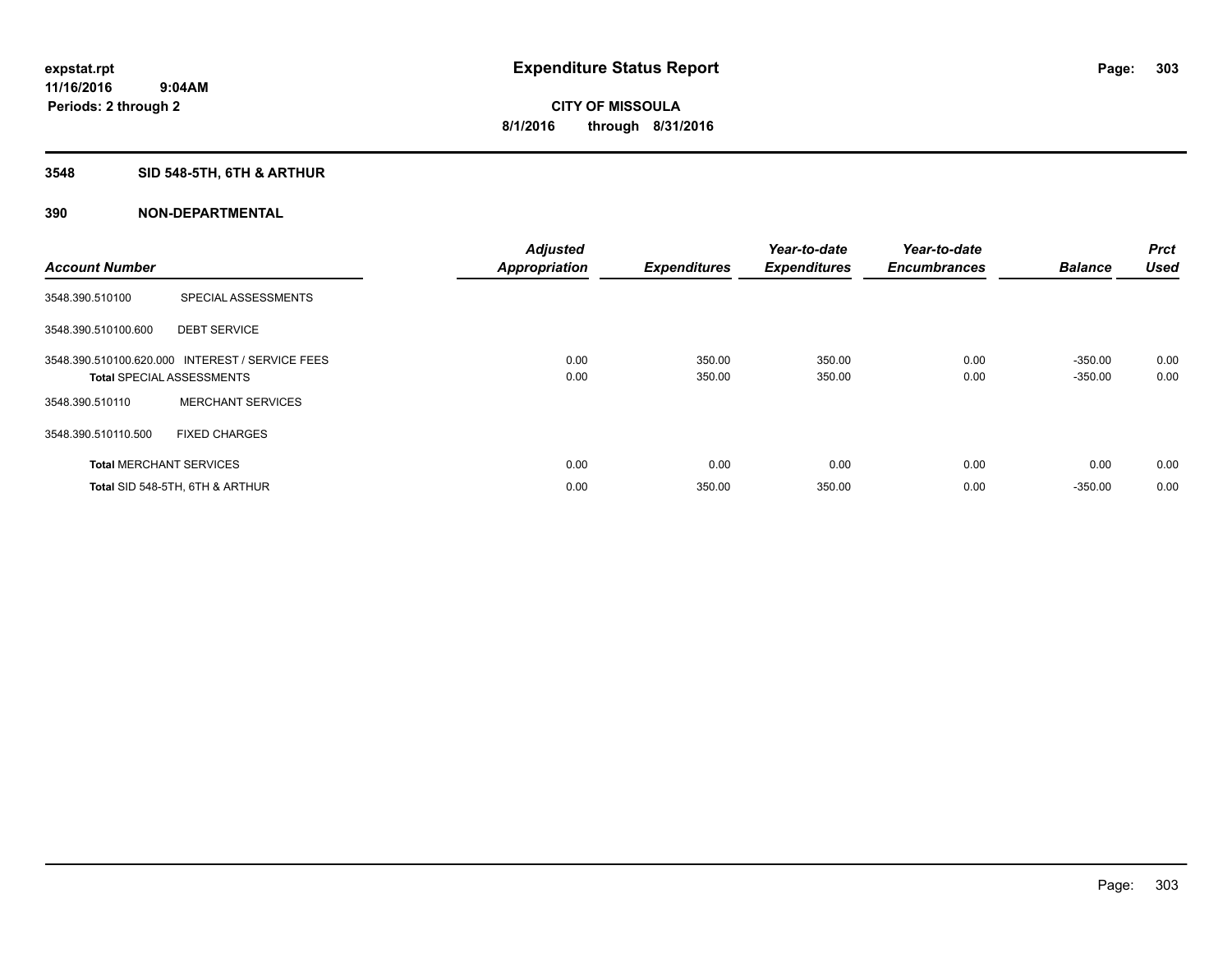### **3549 SID 549 HILLVIEW WAY**

| <b>Account Number</b>      |                                  | <b>Adjusted</b><br><b>Appropriation</b> | <b>Expenditures</b> | Year-to-date<br><b>Expenditures</b> | Year-to-date<br><b>Encumbrances</b> | <b>Balance</b> | <b>Prct</b><br><b>Used</b> |
|----------------------------|----------------------------------|-----------------------------------------|---------------------|-------------------------------------|-------------------------------------|----------------|----------------------------|
| 3549.390.510100            | SPECIAL ASSESSMENTS              |                                         |                     |                                     |                                     |                |                            |
| 3549.390.510100.600        | <b>DEBT SERVICE</b>              |                                         |                     |                                     |                                     |                |                            |
|                            | <b>Total SPECIAL ASSESSMENTS</b> | 0.00                                    | 0.00                | 0.00                                | 0.00                                | 0.00           | 0.00                       |
| Total SID 549 HILLVIEW WAY |                                  | 0.00                                    | 0.00                | 0.00                                | 0.00                                | 0.00           | 0.00                       |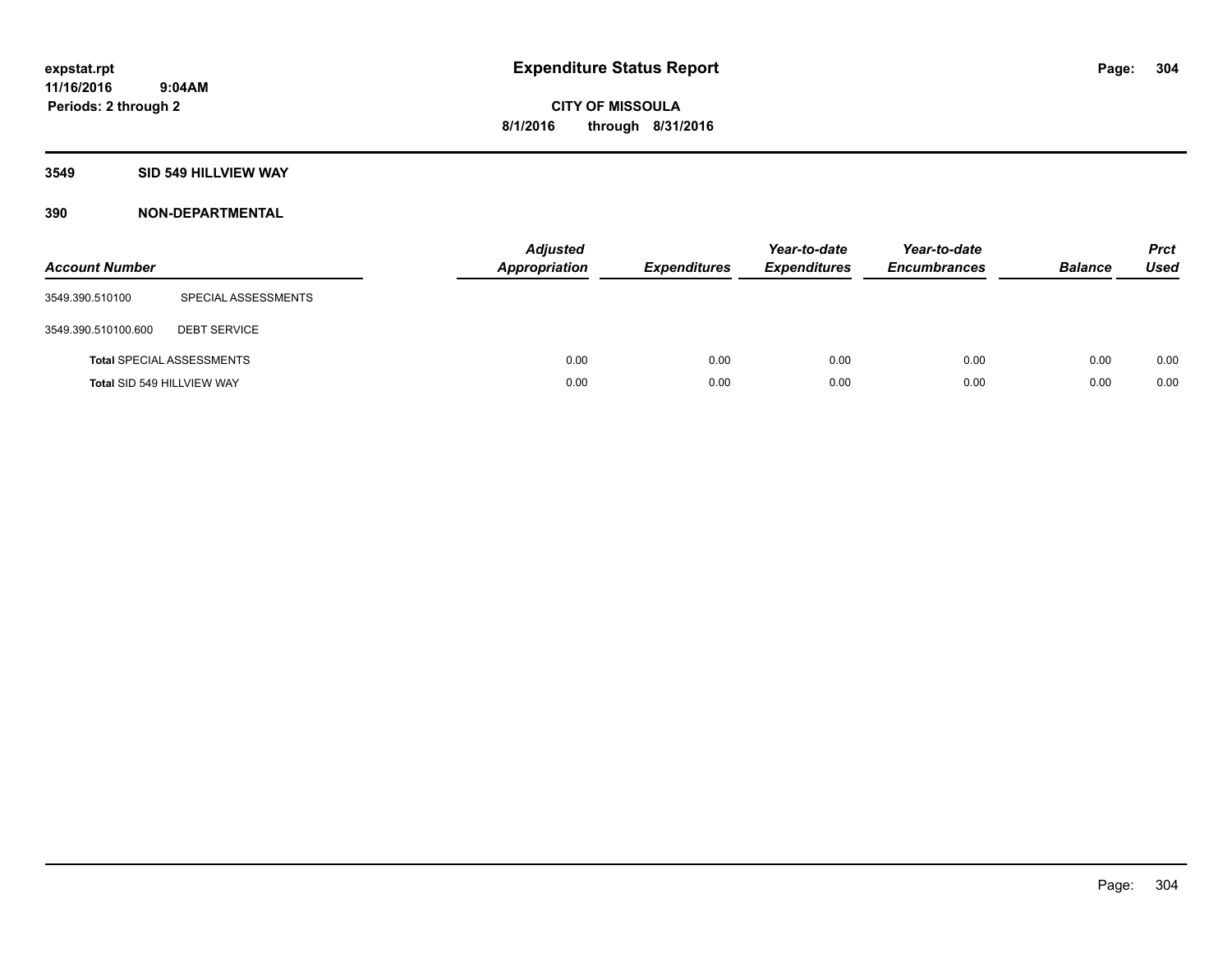**CITY OF MISSOULA 8/1/2016 through 8/31/2016**

#### **4060 CAPITAL IMPROVEMENT PROGRAM FUND**

|                                         |                                                | <b>Adjusted</b>      |                     | Year-to-date        | Year-to-date        |                | <b>Prct</b> |
|-----------------------------------------|------------------------------------------------|----------------------|---------------------|---------------------|---------------------|----------------|-------------|
| <b>Account Number</b>                   |                                                | <b>Appropriation</b> | <b>Expenditures</b> | <b>Expenditures</b> | <b>Encumbrances</b> | <b>Balance</b> | <b>Used</b> |
| 4060.390.410000                         | <b>GENERAL GOVERNMENT</b>                      |                      |                     |                     |                     |                |             |
| 4060.390.410000.600                     | <b>DEBT SERVICE</b>                            |                      |                     |                     |                     |                |             |
|                                         | <b>Total GENERAL GOVERNMENT</b>                | 0.00                 | 0.00                | 0.00                | 0.00                | 0.00           | 0.00        |
| 4060.390.410001                         | SELF HOSTING ACCELA AUTOMATION                 |                      |                     |                     |                     |                |             |
| 4060.390.410001.900                     | <b>CAPITAL OUTLAY</b>                          |                      |                     |                     |                     |                |             |
|                                         | Total SELF HOSTING ACCELA AUTOMATION           | 0.00                 | 0.00                | 0.00                | 0.00                | 0.00           | 0.00        |
| 4060.390.410211                         | MAYORS NEIGHBORHOOD OFFICE REMODEL             |                      |                     |                     |                     |                |             |
| 4060.390.410211.900                     | CAPITAL OUTLAY                                 |                      |                     |                     |                     |                |             |
|                                         | Total MAYORS NEIGHBORHOOD OFFICE REMODEL       | 0.00                 | 0.00                | 0.00                | 0.00                | 0.00           | 0.00        |
| 4060.390.410360                         | <b>CITY HALL EXPANSION</b>                     |                      |                     |                     |                     |                |             |
| 4060.390.410360.800                     | OTHER OBJECTS                                  |                      |                     |                     |                     |                |             |
| Total CITY HALL EXPANSION               |                                                | 0.00                 | 0.00                | 0.00                | 0.00                | 0.00           | 0.00        |
| 4060.390.410368                         | MUNI COURT EXPANSION DEBT SERVICE              |                      |                     |                     |                     |                |             |
| 4060.390.410368.600                     | <b>DEBT SERVICE</b>                            |                      |                     |                     |                     |                |             |
| 4060.390.410368.620.000 INTEREST & FEES |                                                | 0.00                 | 350.00              | 350.00              | 0.00                | $-350.00$      | 0.00        |
|                                         | Total MUNI COURT EXPANSION DEBT SERVICE        | 0.00                 | 350.00              | 350.00              | 0.00                | $-350.00$      | 0.00        |
| 4060.390.410560                         | COPIERS/COMPUTER EQUIP                         |                      |                     |                     |                     |                |             |
| 4060.390.410560.900                     | <b>CAPITAL OUTLAY</b>                          |                      |                     |                     |                     |                |             |
|                                         | 4060.390.410560.940.000 COPIERS/COMPUTER EQUIP | 0.00                 | 3,201.92            | 3,201.92            | 0.00                | $-3,201.92$    | 0.00        |
|                                         | Total COPIERS/COMPUTER EQUIP                   | 0.00                 | 3,201.92            | 3,201.92            | 0.00                | $-3,201.92$    | 0.00        |
|                                         |                                                |                      |                     |                     |                     |                |             |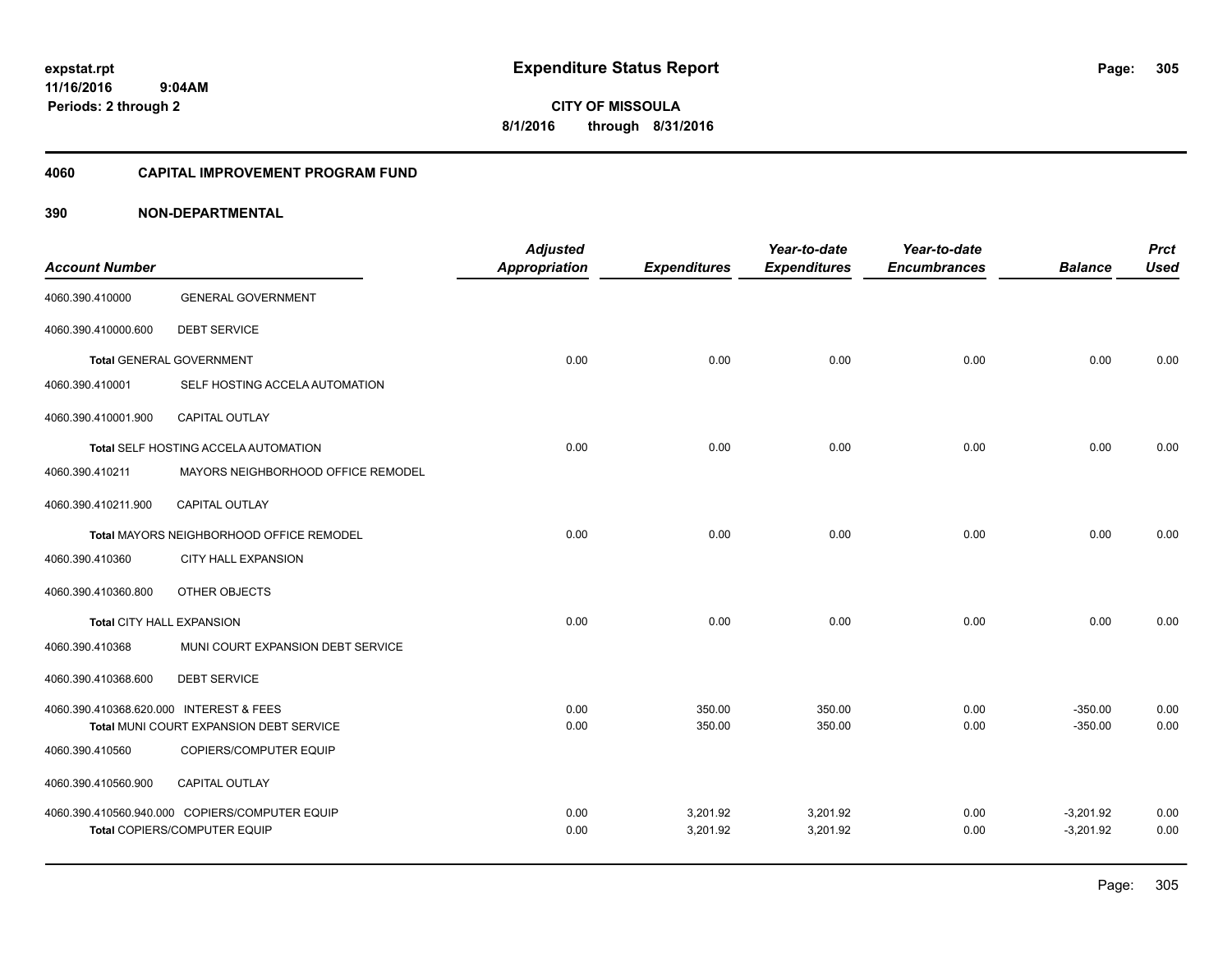**CITY OF MISSOULA 8/1/2016 through 8/31/2016**

#### **4060 CAPITAL IMPROVEMENT PROGRAM FUND**

|                           |                                          | <b>Adjusted</b>      |                     | Year-to-date        | Year-to-date        |                | <b>Prct</b> |
|---------------------------|------------------------------------------|----------------------|---------------------|---------------------|---------------------|----------------|-------------|
| <b>Account Number</b>     |                                          | <b>Appropriation</b> | <b>Expenditures</b> | <b>Expenditures</b> | <b>Encumbrances</b> | <b>Balance</b> | <b>Used</b> |
| 4060.390.410587           | <b>CUSTOMER SERVICE REQUEST MODULE</b>   |                      |                     |                     |                     |                |             |
| 4060.390.410587.900       | <b>CAPITAL OUTLAY</b>                    |                      |                     |                     |                     |                |             |
|                           | Total CUSTOMER SERVICE REQUEST MODULE    | 0.00                 | 0.00                | 0.00                | 0.00                | 0.00           | 0.00        |
| 4060.390.411011           | CAFR BUILDER                             |                      |                     |                     |                     |                |             |
| 4060.390.411011.900       | CAPITAL OUTLAY                           |                      |                     |                     |                     |                |             |
| <b>Total CAFR BUILDER</b> |                                          | 0.00                 | 0.00                | 0.00                | 0.00                | 0.00           | 0.00        |
| 4060.390.411241           | ENERGY CONSERVATION CLIMATE ACTION       |                      |                     |                     |                     |                |             |
| 4060.390.411241.900       | <b>CAPITAL OUTLAY</b>                    |                      |                     |                     |                     |                |             |
|                           | Total ENERGY CONSERVATION CLIMATE ACTION | 0.00                 | 0.00                | 0.00                | 0.00                | 0.00           | 0.00        |
| 4060.390.411242           | COUNCIL CHAMBERS HVAC                    |                      |                     |                     |                     |                |             |
| 4060.390.411242.900       | <b>CAPITAL OUTLAY</b>                    |                      |                     |                     |                     |                |             |
|                           | Total COUNCIL CHAMBERS HVAC              | 0.00                 | 0.00                | 0.00                | 0.00                | 0.00           | 0.00        |
| 4060.390.411300           | INTERNAL FINANCED EQUIPMENT              |                      |                     |                     |                     |                |             |
| 4060.390.411300.600       | <b>DEBT SERVICE</b>                      |                      |                     |                     |                     |                |             |
| <b>Total DEBT SERVICE</b> |                                          | 0.00                 | 0.00                | 0.00                | 0.00                | 0.00           | 0.00        |
| 4060.390.411300.900       | <b>CAPITAL OUTLAY</b>                    |                      |                     |                     |                     |                |             |
|                           | Total INTERNAL FINANCED EQUIPMENT        | 0.00                 | 0.00                | 0.00                | 0.00                | 0.00           | 0.00        |
| 4060.390.411302           | VOIP/DATA/GIS/STORAGE UPGRADE            |                      |                     |                     |                     |                |             |
| 4060.390.411302.900       | <b>CAPITAL OUTLAY</b>                    |                      |                     |                     |                     |                |             |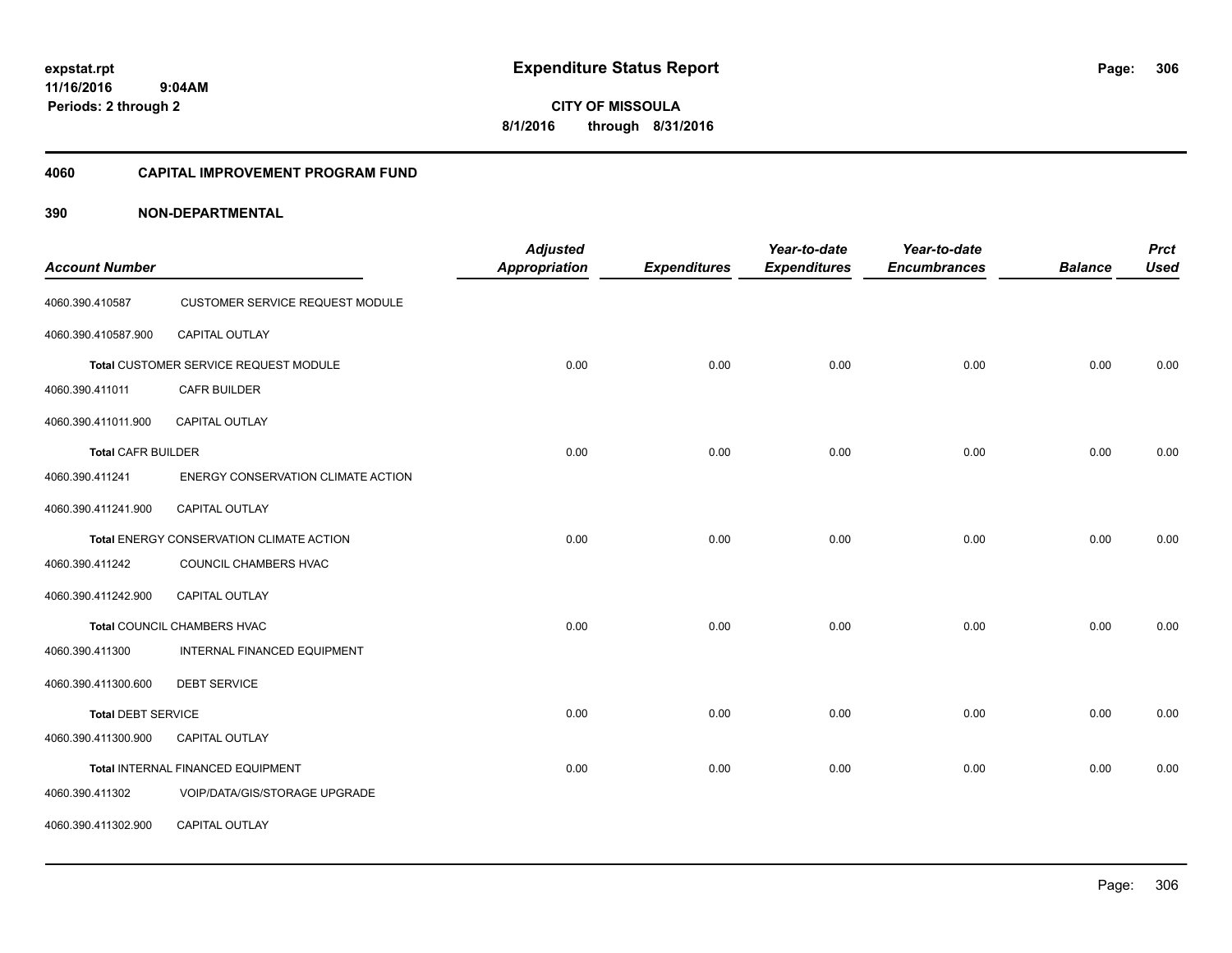**CITY OF MISSOULA 8/1/2016 through 8/31/2016**

#### **4060 CAPITAL IMPROVEMENT PROGRAM FUND**

| <b>Account Number</b>           |                                                                                                          | <b>Adjusted</b><br><b>Appropriation</b> | <b>Expenditures</b>    | Year-to-date<br><b>Expenditures</b> | Year-to-date<br><b>Encumbrances</b> | <b>Balance</b>               | <b>Prct</b><br><b>Used</b> |
|---------------------------------|----------------------------------------------------------------------------------------------------------|-----------------------------------------|------------------------|-------------------------------------|-------------------------------------|------------------------------|----------------------------|
|                                 | Total VOIP/DATA/GIS/STORAGE UPGRADE                                                                      | 0.00                                    | 0.00                   | 0.00                                | 0.00                                | 0.00                         | 0.00                       |
| 4060.390.411400                 | <b>CIP SOFTWARE</b>                                                                                      |                                         |                        |                                     |                                     |                              |                            |
| 4060.390.411400.900             | <b>CAPITAL OUTLAY</b>                                                                                    |                                         |                        |                                     |                                     |                              |                            |
| <b>Total CIP SOFTWARE</b>       |                                                                                                          | 0.00                                    | 0.00                   | 0.00                                | 0.00                                | 0.00                         | 0.00                       |
| 4060.390.420001                 | PUBLIC SAFETY OPERATING/LIGHT VEHICLES                                                                   |                                         |                        |                                     |                                     |                              |                            |
| 4060.390.420001.900             | <b>CAPITAL OUTLAY</b>                                                                                    |                                         |                        |                                     |                                     |                              |                            |
|                                 | 4060.390.420001.940.000 PS CORE OPERATING LIGHT VEHICLES<br>Total PUBLIC SAFETY OPERATING/LIGHT VEHICLES | 0.00<br>0.00                            | 26,224.54<br>26,224.54 | 26,729.75<br>26,729.75              | 0.00<br>0.00                        | $-26,729.75$<br>$-26,729.75$ | 0.00<br>0.00               |
| 4060.390.420002                 | PUBLIC SAFETY CORE HEAVY EQUIP                                                                           |                                         |                        |                                     |                                     |                              |                            |
| 4060.390.420002.900             | <b>CAPITAL OUTLAY</b>                                                                                    |                                         |                        |                                     |                                     |                              |                            |
|                                 | <b>Total PUBLIC SAFETY CORE HEAVY EQUIP</b>                                                              | 0.00                                    | 0.00                   | 0.00                                | 0.00                                | 0.00                         | 0.00                       |
| 4060.390.420120                 | <b>FACILITIES</b>                                                                                        |                                         |                        |                                     |                                     |                              |                            |
| 4060.390.420120.300             | PURCHASED SERVICES                                                                                       |                                         |                        |                                     |                                     |                              |                            |
| <b>Total PURCHASED SERVICES</b> | 4060.390.420120.350.000 POLICE EVIDENCE STORAGE BLDG/PROF SVS                                            | 0.00<br>0.00                            | 7,636.92<br>7,636.92   | 7,636.92<br>7,636.92                | 0.00<br>0.00                        | $-7,636.92$<br>$-7,636.92$   | 0.00<br>0.00               |
| 4060.390.420120.900             | <b>CAPITAL OUTLAY</b>                                                                                    |                                         |                        |                                     |                                     |                              |                            |
| Total CAPITAL OUTLAY            |                                                                                                          | 0.00                                    | 0.00                   | 0.00                                | 0.00                                | 0.00                         | 0.00                       |
| <b>Total FACILITIES</b>         |                                                                                                          | 0.00                                    | 7,636.92               | 7,636.92                            | 0.00                                | $-7,636.92$                  | 0.00                       |
| 4060.390.420421                 | FIRE STATION IMPROVEMENTS                                                                                |                                         |                        |                                     |                                     |                              |                            |
| 4060.390.420421.900             | <b>CAPITAL OUTLAY</b>                                                                                    |                                         |                        |                                     |                                     |                              |                            |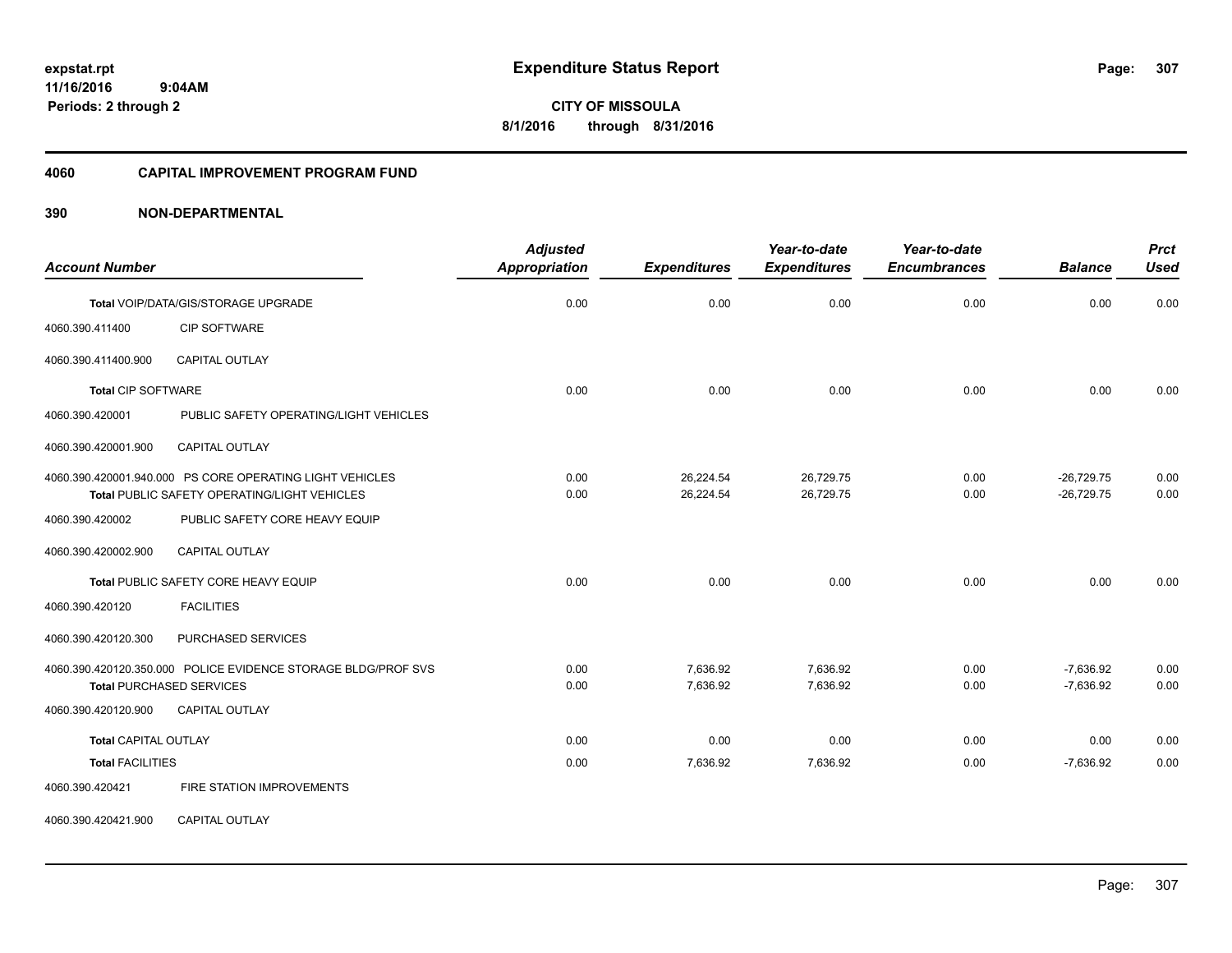**308**

**CITY OF MISSOULA 8/1/2016 through 8/31/2016**

#### **4060 CAPITAL IMPROVEMENT PROGRAM FUND**

| <b>Account Number</b>           |                                                                                                    | <b>Adjusted</b><br>Appropriation | <b>Expenditures</b>    | Year-to-date<br><b>Expenditures</b> | Year-to-date<br><b>Encumbrances</b> | <b>Balance</b>                | <b>Prct</b><br><b>Used</b> |
|---------------------------------|----------------------------------------------------------------------------------------------------|----------------------------------|------------------------|-------------------------------------|-------------------------------------|-------------------------------|----------------------------|
|                                 | <b>Total FIRE STATION IMPROVEMENTS</b>                                                             | 0.00                             | 0.00                   | 0.00                                | 0.00                                | 0.00                          | 0.00                       |
| 4060.390.420470                 | <b>SEARCH &amp; RESCUE</b>                                                                         |                                  |                        |                                     |                                     |                               |                            |
| 4060.390.420470.900             | <b>CAPITAL OUTLAY</b>                                                                              |                                  |                        |                                     |                                     |                               |                            |
| Total SEARCH & RESCUE           |                                                                                                    | 0.00                             | 0.00                   | 0.00                                | 0.00                                | 0.00                          | 0.00                       |
| 4060.390.420471                 | <b>BOAT RAMP IMPROVEMENTS</b>                                                                      |                                  |                        |                                     |                                     |                               |                            |
| 4060.390.420471.300             | PURCHASED SERVICES                                                                                 |                                  |                        |                                     |                                     |                               |                            |
| <b>Total PURCHASED SERVICES</b> |                                                                                                    | 0.00                             | 0.00                   | 0.00                                | 0.00                                | 0.00                          | 0.00                       |
| 4060.390.420471.900             | <b>CAPITAL OUTLAY</b>                                                                              |                                  |                        |                                     |                                     |                               |                            |
|                                 | <b>Total BOAT RAMP IMPROVEMENTS</b>                                                                | 0.00                             | 0.00                   | 0.00                                | 0.00                                | 0.00                          | 0.00                       |
| 4060.390.420640                 | <b>SCBA EQUPMENT</b>                                                                               |                                  |                        |                                     |                                     |                               |                            |
| 4060.390.420640.900             | <b>CAPITAL OUTLAY</b>                                                                              |                                  |                        |                                     |                                     |                               |                            |
| <b>Total SCBA EQUPMENT</b>      |                                                                                                    | 0.00                             | 0.00                   | 0.00                                | 0.00                                | 0.00                          | 0.00                       |
| 4060.390.430000                 | CITY HALL REMODELS                                                                                 |                                  |                        |                                     |                                     |                               |                            |
| 4060.390.430000.900             | CAPITAL OUTLAY                                                                                     |                                  |                        |                                     |                                     |                               |                            |
| <b>Total CITY HALL REMODELS</b> | 4060.390.430000.930.000 ADA STUDY/IMPLEMENTATION/IMPROVEMENTS                                      | 0.00<br>0.00                     | 17,095.20<br>17.095.20 | 17,095.20<br>17.095.20              | 0.00<br>0.00                        | $-17,095.20$<br>$-17.095.20$  | 0.00<br>0.00               |
| 4060.390.430001                 | PW CORE OPERATING LIGHT VEHICLES                                                                   |                                  |                        |                                     |                                     |                               |                            |
| 4060.390.430001.900             | <b>CAPITAL OUTLAY</b>                                                                              |                                  |                        |                                     |                                     |                               |                            |
|                                 | 4060.390.430001.940.000 PW CORE OPERATING LIGHT VEHICLES<br>Total PW CORE OPERATING LIGHT VEHICLES | 0.00<br>0.00                     | 26,107.91<br>26,107.91 | 26,107.91<br>26,107.91              | 0.00<br>0.00                        | $-26, 107.91$<br>$-26.107.91$ | 0.00<br>0.00               |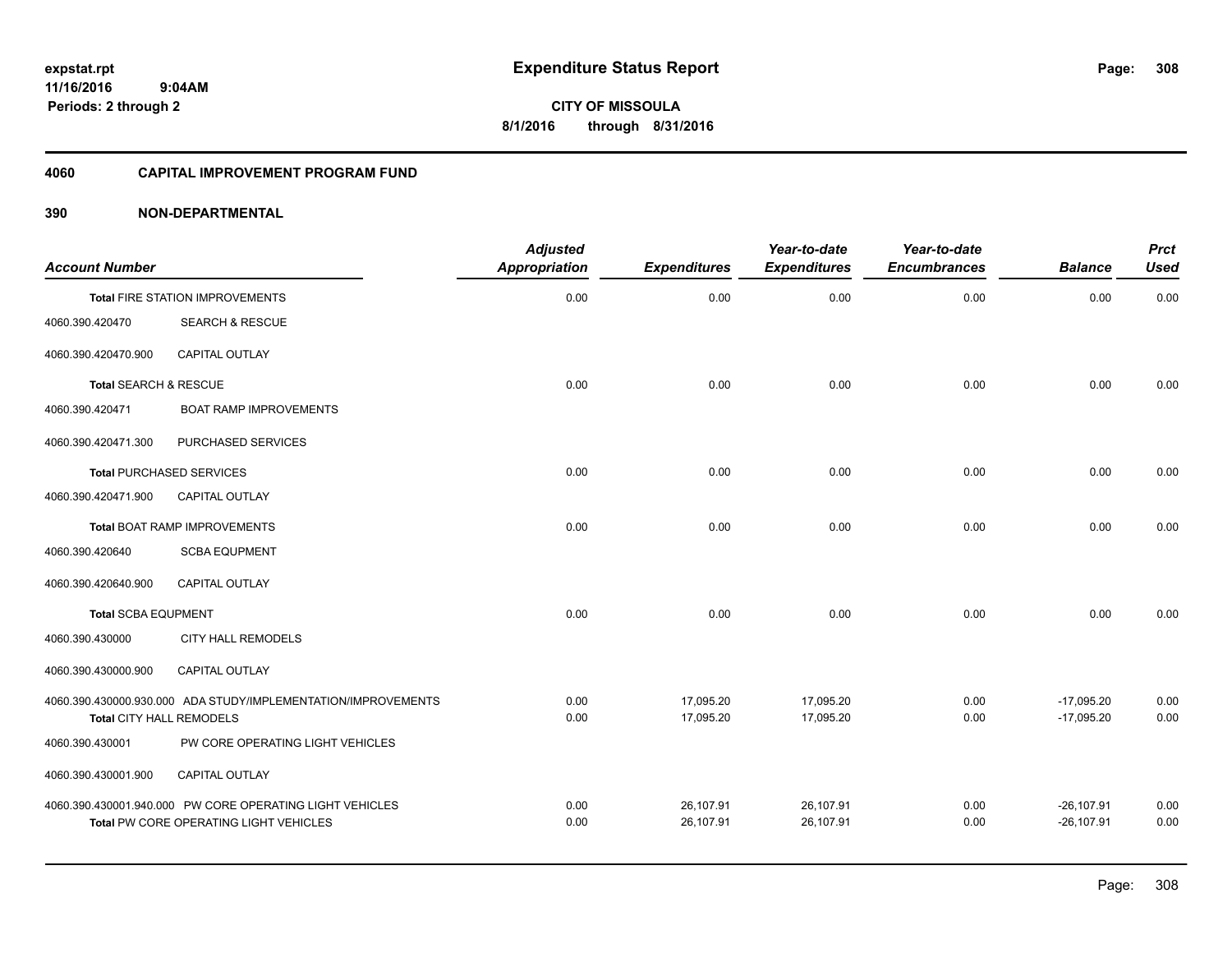**CITY OF MISSOULA 8/1/2016 through 8/31/2016**

#### **4060 CAPITAL IMPROVEMENT PROGRAM FUND**

| <b>Account Number</b>        |                                                                                  | <b>Adjusted</b><br><b>Appropriation</b> | <b>Expenditures</b> | Year-to-date<br><b>Expenditures</b> | Year-to-date<br><b>Encumbrances</b> | <b>Balance</b>               | <b>Prct</b><br><b>Used</b> |
|------------------------------|----------------------------------------------------------------------------------|-----------------------------------------|---------------------|-------------------------------------|-------------------------------------|------------------------------|----------------------------|
| 4060.390.430002              | PW CORE HEAVY EQUIPMENT                                                          |                                         |                     |                                     |                                     |                              |                            |
| 4060.390.430002.900          | CAPITAL OUTLAY                                                                   |                                         |                     |                                     |                                     |                              |                            |
|                              | 4060.390.430002.940.000 PW CORE HEAVY EQUIPMENT<br>Total PW CORE HEAVY EQUIPMENT | 0.00<br>0.00                            | 21.65<br>21.65      | 46,898.65<br>46,898.65              | 0.00<br>0.00                        | $-46,898.65$<br>$-46,898.65$ | 0.00<br>0.00               |
| 4060.390.430004              | TRAFFIC SIGNAL LED CONVERSION                                                    |                                         |                     |                                     |                                     |                              |                            |
| 4060.390.430004.900          | <b>CAPITAL OUTLAY</b>                                                            |                                         |                     |                                     |                                     |                              |                            |
|                              | Total TRAFFIC SIGNAL LED CONVERSION                                              | 0.00                                    | 0.00                | 0.00                                | 0.00                                | 0.00                         | 0.00                       |
| 4060.390.430013              | MAINTENANCE MANAGEMENT SYSTEM                                                    |                                         |                     |                                     |                                     |                              |                            |
| 4060.390.430013.900          | <b>CAPITAL OUTLAY</b>                                                            |                                         |                     |                                     |                                     |                              |                            |
|                              | <b>Total MAINTENANCE MANAGEMENT SYSTEM</b>                                       | 0.00                                    | 0.00                | 0.00                                | 0.00                                | 0.00                         | 0.00                       |
| 4060.390.430221              | CENTRALIZED MAINT, TOOLS & FENCE                                                 |                                         |                     |                                     |                                     |                              |                            |
| 4060.390.430221.900          | <b>CAPITAL OUTLAY</b>                                                            |                                         |                     |                                     |                                     |                              |                            |
|                              | Total CENTRALIZED MAINT, TOOLS & FENCE                                           | 0.00                                    | 0.00                | 0.00                                | 0.00                                | 0.00                         | 0.00                       |
| 4060.390.430266              | <b>TRAFFIC CALMING</b>                                                           |                                         |                     |                                     |                                     |                              |                            |
| 4060.390.430266.900          | CAPITAL OUTLAY                                                                   |                                         |                     |                                     |                                     |                              |                            |
| <b>Total TRAFFIC CALMING</b> |                                                                                  | 0.00                                    | 0.00                | 0.00                                | 0.00                                | 0.00                         | 0.00                       |
| 4060.390.431401              | <b>GIS-AERIAL PHOTOGRAPHY</b>                                                    |                                         |                     |                                     |                                     |                              |                            |
| 4060.390.431401.300          | PURCHASED SERVICES                                                               |                                         |                     |                                     |                                     |                              |                            |
|                              | <b>Total GIS-AERIAL PHOTOGRAPHY</b>                                              | 0.00                                    | 0.00                | 0.00                                | 0.00                                | 0.00                         | 0.00                       |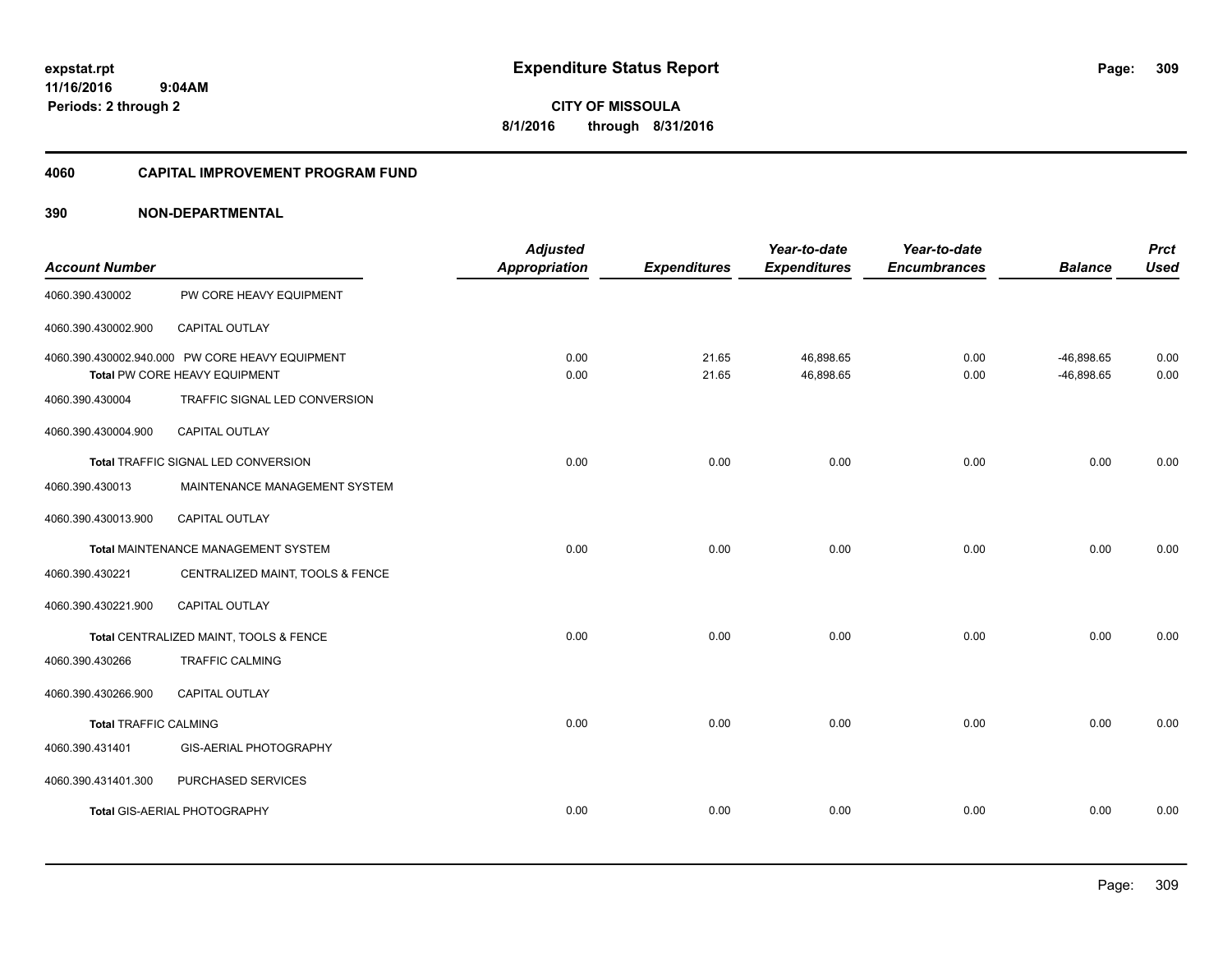**CITY OF MISSOULA 8/1/2016 through 8/31/2016**

#### **4060 CAPITAL IMPROVEMENT PROGRAM FUND**

| <b>Account Number</b>          |                                              | <b>Adjusted</b><br><b>Appropriation</b> | <b>Expenditures</b> | Year-to-date<br><b>Expenditures</b> | Year-to-date<br><b>Encumbrances</b> | <b>Balance</b> | <b>Prct</b><br><b>Used</b> |
|--------------------------------|----------------------------------------------|-----------------------------------------|---------------------|-------------------------------------|-------------------------------------|----------------|----------------------------|
| 4060.390.440620                | ANIMAL CONTROL FACILITIES                    |                                         |                     |                                     |                                     |                |                            |
| 4060.390.440620.900            | <b>CAPITAL OUTLAY</b>                        |                                         |                     |                                     |                                     |                |                            |
|                                | Total ANIMAL CONTROL FACILITIES              | 0.00                                    | 0.00                | 0.00                                | 0.00                                | 0.00           | 0.00                       |
| 4060.390.460001                | PARKS CORE EQUIPMENT                         |                                         |                     |                                     |                                     |                |                            |
| 4060.390.460001.900            | <b>CAPITAL OUTLAY</b>                        |                                         |                     |                                     |                                     |                |                            |
|                                | 4060.390.460001.940.000 PARKS CORE EQUIPMENT | 0.00                                    | 0.00                | 34,090.00                           | 0.00                                | $-34,090.00$   | 0.00                       |
|                                | <b>Total PARKS CORE EQUIPMENT</b>            | 0.00                                    | 0.00                | 34,090.00                           | 0.00                                | $-34,090.00$   | 0.00                       |
| 4060.390.460400                | PARK MAINTENANCE & IMPROVEMENTS              |                                         |                     |                                     |                                     |                |                            |
| 4060.390.460400.100            | PERSONAL SERVICES                            |                                         |                     |                                     |                                     |                |                            |
| <b>Total PERSONAL SERVICES</b> |                                              | 0.00                                    | 0.00                | 0.00                                | 0.00                                | 0.00           | 0.00                       |
| 4060.390.460400.900            | CAPITAL OUTLAY                               |                                         |                     |                                     |                                     |                |                            |
|                                | Total PARK MAINTENANCE & IMPROVEMENTS        | 0.00                                    | 0.00                | 0.00                                | 0.00                                | 0.00           | 0.00                       |
| 4060.390.460439                | <b>EXISTING PARK EXPANSION</b>               |                                         |                     |                                     |                                     |                |                            |
| 4060.390.460439.900            | <b>CAPITAL OUTLAY</b>                        |                                         |                     |                                     |                                     |                |                            |
|                                | <b>Total EXISTING PARK EXPANSION</b>         | 0.00                                    | 0.00                | 0.00                                | 0.00                                | 0.00           | 0.00                       |
| 4060.390.460452                | <b>ART MUSEUM</b>                            |                                         |                     |                                     |                                     |                |                            |
| 4060.390.460452.900            | <b>CAPITAL OUTLAY</b>                        |                                         |                     |                                     |                                     |                |                            |
| <b>Total ART MUSEUM</b>        |                                              | 0.00                                    | 0.00                | 0.00                                | 0.00                                | 0.00           | 0.00                       |
| 4060.390.490100                | AQUATICS GEN FUND DEBT SERVICE               |                                         |                     |                                     |                                     |                |                            |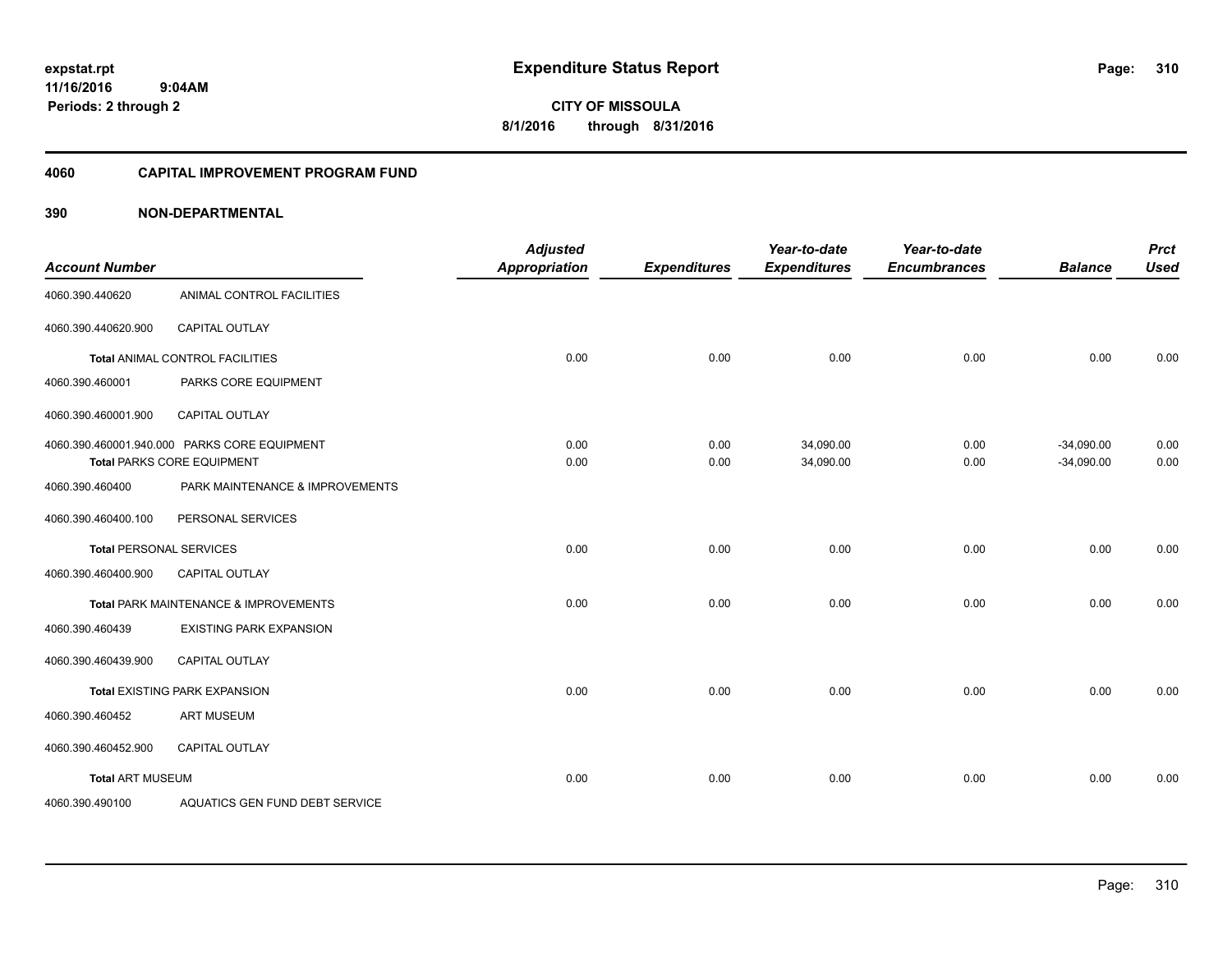**311**

**11/16/2016 9:04AM Periods: 2 through 2**

**CITY OF MISSOULA 8/1/2016 through 8/31/2016**

#### **4060 CAPITAL IMPROVEMENT PROGRAM FUND**

|                       |                                                                         | <b>Adjusted</b> |                     | Year-to-date        | Year-to-date        |                | <b>Prct</b> |
|-----------------------|-------------------------------------------------------------------------|-----------------|---------------------|---------------------|---------------------|----------------|-------------|
| <b>Account Number</b> |                                                                         | Appropriation   | <b>Expenditures</b> | <b>Expenditures</b> | <b>Encumbrances</b> | <b>Balance</b> | <b>Used</b> |
| 4060.390.490100.600   | <b>DEBT SERVICE</b>                                                     |                 |                     |                     |                     |                |             |
|                       | <b>Total AQUATICS GEN FUND DEBT SERVICE</b>                             | 0.00            | 0.00                | 0.00                | 0.00                | 0.00           | 0.00        |
| 4060.390.490101       | 50 METER POOL DEBT SERVICE                                              |                 |                     |                     |                     |                |             |
| 4060.390.490101.600   | <b>DEBT SERVICE</b>                                                     |                 |                     |                     |                     |                |             |
|                       | Total 50 METER POOL DEBT SERVICE                                        | 0.00            | 0.00                | 0.00                | 0.00                | 0.00           | 0.00        |
| 4060.390.490102       | 2010C ENERGY BONDS DEBT SERVICE                                         |                 |                     |                     |                     |                |             |
| 4060.390.490102.600   | <b>DEBT SERVICE</b>                                                     |                 |                     |                     |                     |                |             |
|                       | Total 2010C ENERGY BONDS DEBT SERVICE                                   | 0.00            | 0.00                | 0.00                | 0.00                | 0.00           | 0.00        |
| 4060.390.490103       | 2010A REFUNDING DEBT SERVICE                                            |                 |                     |                     |                     |                |             |
| 4060.390.490103.300   | PURCHASED SERVICES                                                      |                 |                     |                     |                     |                |             |
|                       | <b>Total PURCHASED SERVICES</b>                                         | 0.00            | 0.00                | 0.00                | 0.00                | 0.00           | 0.00        |
| 4060.390.490103.600   | <b>DEBT SERVICE</b>                                                     |                 |                     |                     |                     |                |             |
|                       | 4060.390.490103.620.000 INTEREST / SERVICE FEES                         | 0.00            | 0.00                | 350.00              | 0.00                | $-350.00$      | 0.00        |
|                       | Total 2010A REFUNDING DEBT SERVICE<br>FY16A REFUNDING BOND DEBT SERVICE | 0.00            | 0.00                | 350.00              | 0.00                | $-350.00$      | 0.00        |
| 4060.390.490104       |                                                                         |                 |                     |                     |                     |                |             |
| 4060.390.490104.300   | PURCHASED SERVICES                                                      |                 |                     |                     |                     |                |             |
|                       | <b>Total PURCHASED SERVICES</b>                                         | 0.00            | 0.00                | 0.00                | 0.00                | 0.00           | 0.00        |
| 4060.390.490104.600   | <b>DEBT SERVICE</b>                                                     |                 |                     |                     |                     |                |             |
|                       | Total FY16A REFUNDING BOND DEBT SERVICE                                 | 0.00            | 0.00                | 0.00                | 0.00                | 0.00           | 0.00        |
| 4060.390.490429       | 07 FIRE BOND DEBT SVS \$680,000                                         |                 |                     |                     |                     |                |             |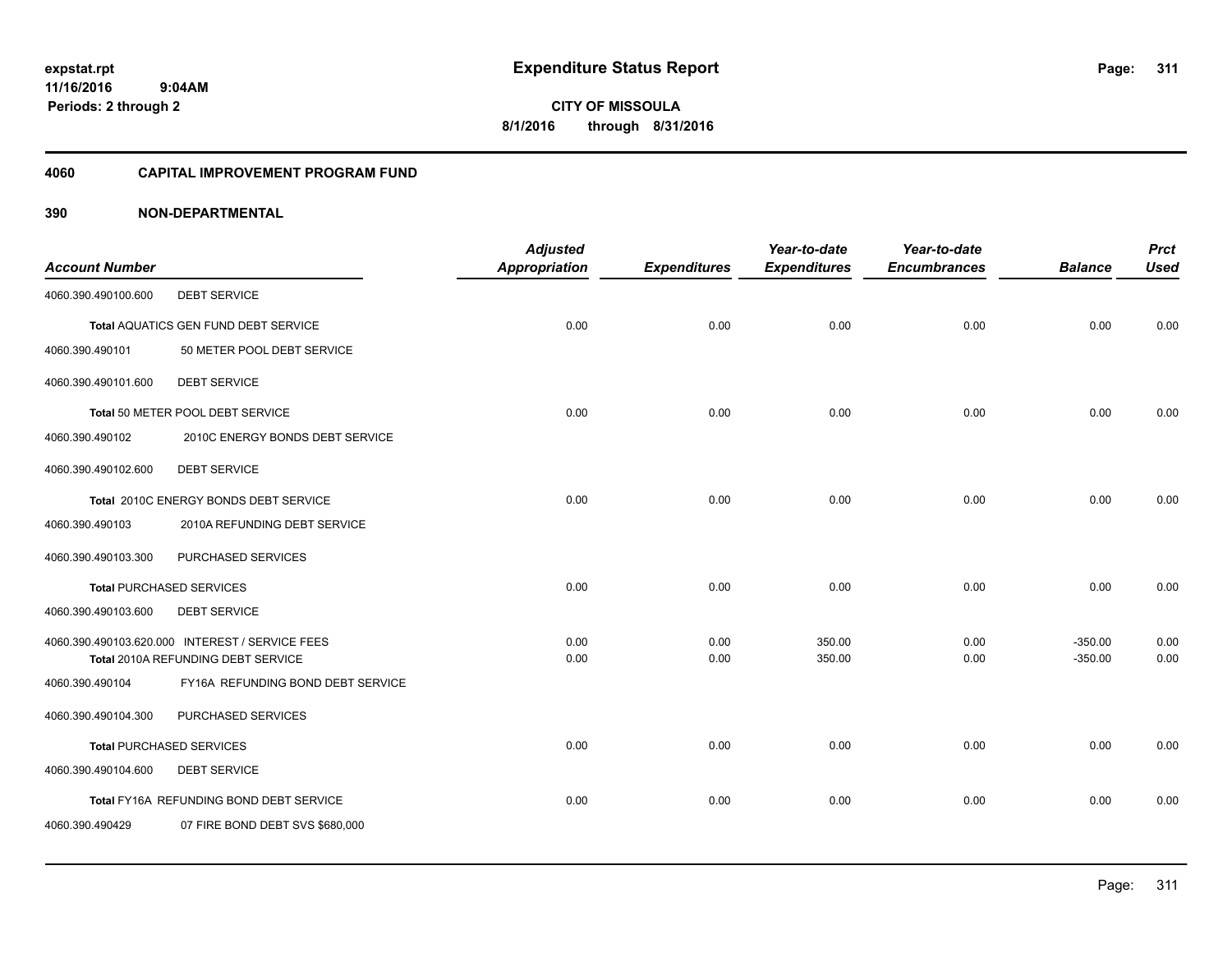**CITY OF MISSOULA 8/1/2016 through 8/31/2016**

#### **4060 CAPITAL IMPROVEMENT PROGRAM FUND**

|                                |                                                                                          | <b>Adjusted</b>      |                     | Year-to-date        | Year-to-date        |                        | <b>Prct</b>  |
|--------------------------------|------------------------------------------------------------------------------------------|----------------------|---------------------|---------------------|---------------------|------------------------|--------------|
| <b>Account Number</b>          |                                                                                          | <b>Appropriation</b> | <b>Expenditures</b> | <b>Expenditures</b> | <b>Encumbrances</b> | <b>Balance</b>         | <b>Used</b>  |
| 4060.390.490429.300            | PURCHASED SERVICES                                                                       |                      |                     |                     |                     |                        |              |
|                                | <b>Total PURCHASED SERVICES</b>                                                          | 0.00                 | 0.00                | 0.00                | 0.00                | 0.00                   | 0.00         |
| 4060.390.490429.600            | <b>DEBT SERVICE</b>                                                                      |                      |                     |                     |                     |                        |              |
|                                | 4060.390.490429.620.000 INTEREST / SERVICE FEES<br>Total 07 FIRE BOND DEBT SVS \$680,000 | 0.00<br>0.00         | 0.00<br>0.00        | 350.00<br>350.00    | 0.00<br>0.00        | $-350.00$<br>$-350.00$ | 0.00<br>0.00 |
| 4060.390.490504                | FY09 FINANCED CORE EQUIPMENT                                                             |                      |                     |                     |                     |                        |              |
| 4060.390.490504.600            | <b>DEBT SERVICE</b>                                                                      |                      |                     |                     |                     |                        |              |
|                                | 4060.390.490504.610.000 FY09 CORE FINANCED EQUIP-PRINCIPAL                               | 0.00                 | 40,275.36           | 40,275.36           | 0.00                | $-40.275.36$           | 0.00         |
|                                | 4060.390.490504.620.000 FY09 FINANCED CORE EQUIP-INTEREST                                | 0.00                 | 10,494.06           | 10,494.06           | 0.00                | $-10,494.06$           | 0.00         |
|                                | Total FY09 FINANCED CORE EQUIPMENT                                                       | 0.00                 | 50,769.42           | 50,769.42           | 0.00                | $-50,769.42$           | 0.00         |
| 4060.390.490506                | <b>CORE FINANCED EQUIPMENT</b>                                                           |                      |                     |                     |                     |                        |              |
| 4060.390.490506.600            | <b>DEBT SERVICE</b>                                                                      |                      |                     |                     |                     |                        |              |
|                                | <b>Total CORE FINANCED EQUIPMENT</b>                                                     | 0.00                 | 0.00                | 0.00                | 0.00                | 0.00                   | 0.00         |
| 4060.390.510110                | <b>MERCHANT SERVICES</b>                                                                 |                      |                     |                     |                     |                        |              |
| 4060.390.510110.500            | <b>FIXED CHARGES</b>                                                                     |                      |                     |                     |                     |                        |              |
| <b>Total MERCHANT SERVICES</b> |                                                                                          | 0.00                 | 0.00                | 0.00                | 0.00                | 0.00                   | 0.00         |
| 4060.390.521001                | <b>TRANSFER TO CIP</b>                                                                   |                      |                     |                     |                     |                        |              |
| 4060.390.521001.800            | OTHER OBJECTS                                                                            |                      |                     |                     |                     |                        |              |
| Total TRANSFER TO CIP          |                                                                                          | 0.00                 | 0.00                | 0.00                | 0.00                | 0.00                   | 0.00         |
|                                | <b>Total CAPITAL IMPROVEMENT PROGRAM FUND</b>                                            | 0.00                 | 131,407.56          | 213,579.77          | 0.00                | $-213,579.77$          | 0.00         |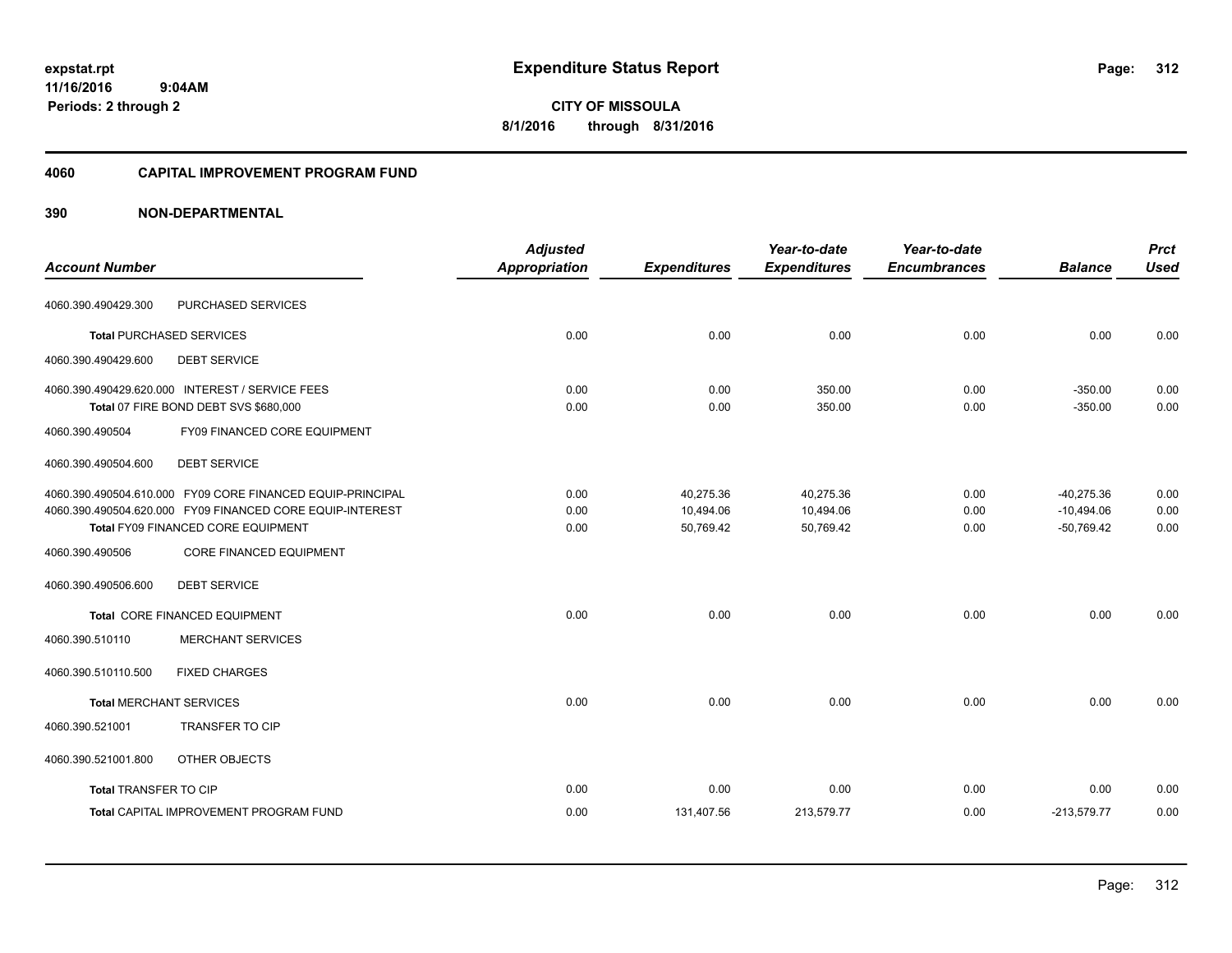**CITY OF MISSOULA 8/1/2016 through 8/31/2016**

### **4130 1997 G O BOND OPEN SPACE PURCHASE FUND**

| <b>Account Number</b>      |                                              | <b>Adjusted</b><br><b>Appropriation</b> | <b>Expenditures</b> | Year-to-date<br><b>Expenditures</b> | Year-to-date<br><b>Encumbrances</b> | <b>Balance</b> | <b>Prct</b><br><b>Used</b> |
|----------------------------|----------------------------------------------|-----------------------------------------|---------------------|-------------------------------------|-------------------------------------|----------------|----------------------------|
| 4130.390.460480            | VANDALISM                                    |                                         |                     |                                     |                                     |                |                            |
| 4130.390.460480.800        | OTHER OBJECTS                                |                                         |                     |                                     |                                     |                |                            |
| <b>Total OTHER OBJECTS</b> |                                              | 0.00                                    | 0.00                | 0.00                                | 0.00                                | 0.00           | 0.00                       |
| 4130.390.460480.900        | <b>CAPITAL OUTLAY</b>                        |                                         |                     |                                     |                                     |                |                            |
| <b>Total VANDALISM</b>     |                                              | 0.00                                    | 0.00                | 0.00                                | 0.00                                | 0.00           | 0.00                       |
| 4130.390.510110            | <b>MERCHANT SERVICES</b>                     |                                         |                     |                                     |                                     |                |                            |
| 4130.390.510110.500        | <b>FIXED CHARGES</b>                         |                                         |                     |                                     |                                     |                |                            |
|                            | Total 1997 G O BOND OPEN SPACE PURCHASE FUND | 0.00                                    | 0.00                | 0.00                                | 0.00                                | 0.00           | 0.00                       |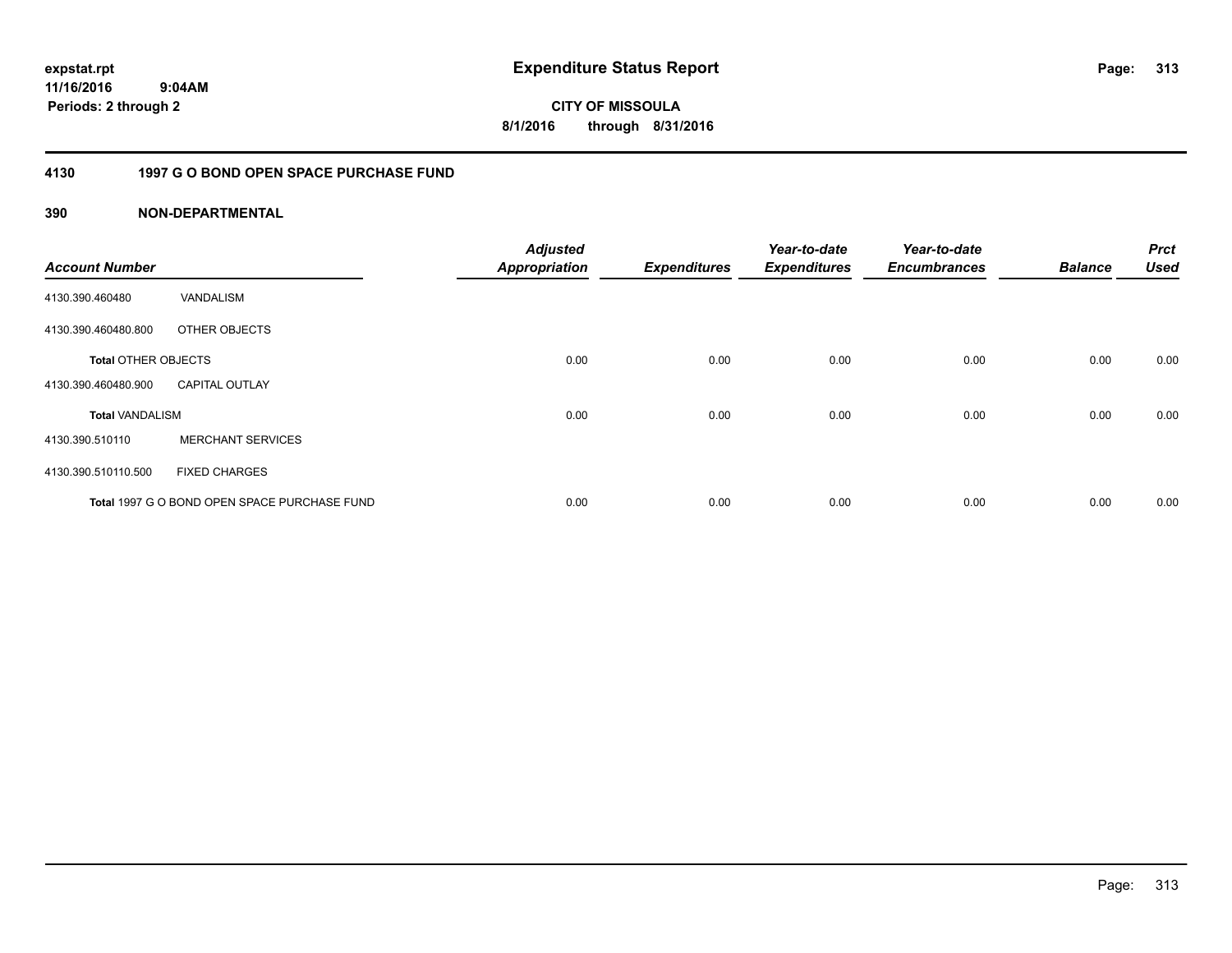### **4196 NEW FIRE STATION GO BOND**

## **300 FIRE**

| <b>Account Number</b>      |                                       | <b>Adjusted</b><br><b>Appropriation</b> | <b>Expenditures</b> | Year-to-date<br><b>Expenditures</b> | Year-to-date<br><b>Encumbrances</b> | <b>Balance</b> | <b>Prct</b><br><b>Used</b> |
|----------------------------|---------------------------------------|-----------------------------------------|---------------------|-------------------------------------|-------------------------------------|----------------|----------------------------|
| 4196.300.420420            | <b>FACILITY</b>                       |                                         |                     |                                     |                                     |                |                            |
| 4196.300.420420.800        | OTHER OBJECTS                         |                                         |                     |                                     |                                     |                |                            |
| <b>Total OTHER OBJECTS</b> |                                       | 0.00                                    | 0.00                | 0.00                                | 0.00                                | 0.00           | 0.00                       |
| 4196.300.420420.900        | <b>CAPITAL OUTLAY</b>                 |                                         |                     |                                     |                                     |                |                            |
| <b>Total FACILITY</b>      |                                       | 0.00                                    | 0.00                | 0.00                                | 0.00                                | 0.00           | 0.00                       |
| 4196.300.510110            | <b>MERCHANT SERVICES</b>              |                                         |                     |                                     |                                     |                |                            |
| 4196.300.510110.500        | <b>FIXED CHARGES</b>                  |                                         |                     |                                     |                                     |                |                            |
| <b>Total FIXED CHARGES</b> |                                       | 0.00                                    | 0.00                | 0.00                                | 0.00                                | 0.00           | 0.00                       |
|                            | <b>Total NEW FIRE STATION GO BOND</b> | 0.00                                    | 0.00                | 0.00                                | 0.00                                | 0.00           | 0.00                       |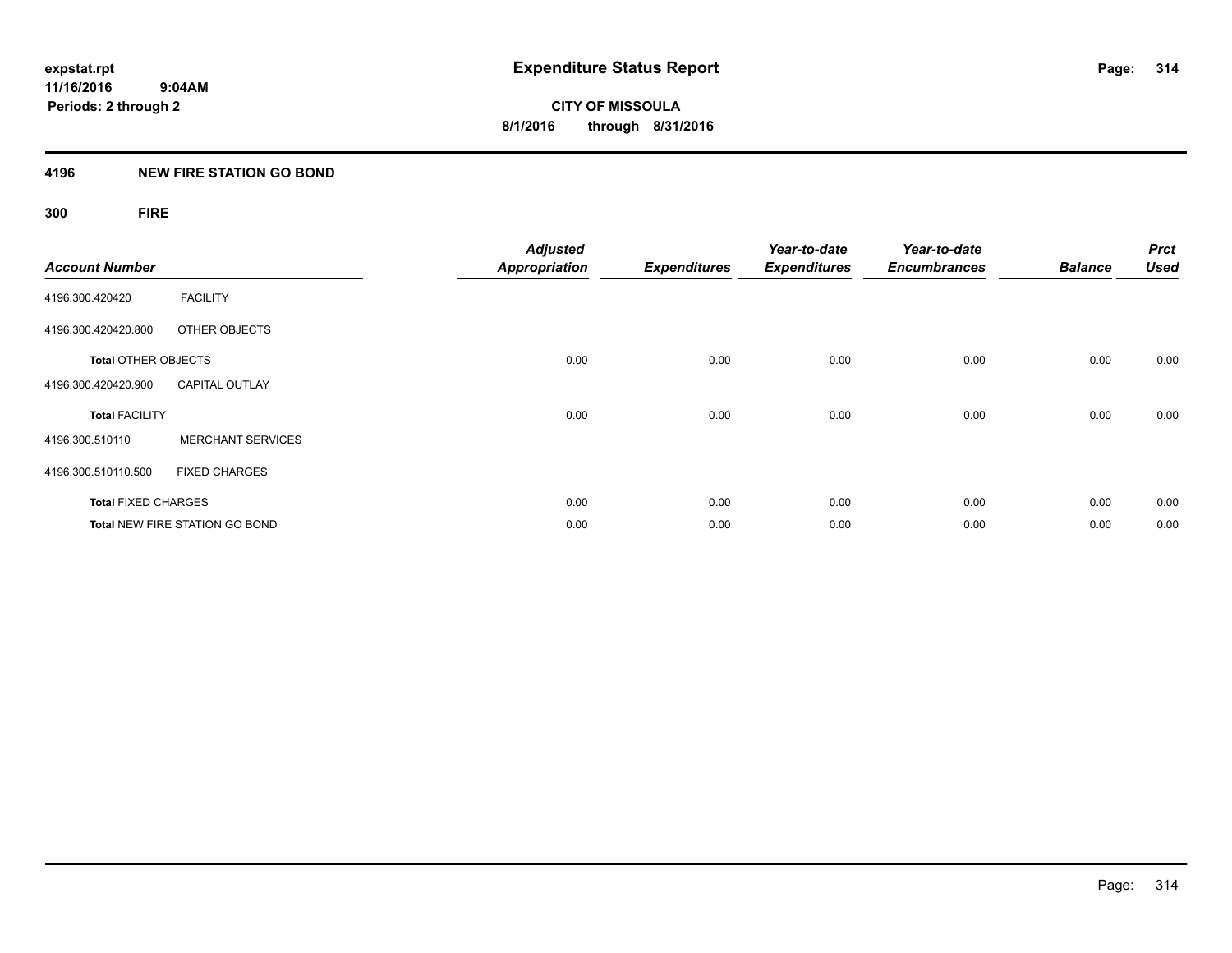**Periods: 2 through 2**

**CITY OF MISSOULA 8/1/2016 through 8/31/2016**

#### **4450 S/C CONSTRUCTION FUND FOR FY06**

### **280 PUBLIC WORKS OPERATIONS**

 **9:04AM**

| <b>Account Number</b> |                                             | <b>Adjusted</b><br><b>Appropriation</b> | <b>Expenditures</b> | Year-to-date<br><b>Expenditures</b> | Year-to-date<br><b>Encumbrances</b> | <b>Balance</b> | <b>Prct</b><br><b>Used</b> |
|-----------------------|---------------------------------------------|-----------------------------------------|---------------------|-------------------------------------|-------------------------------------|----------------|----------------------------|
| 4450.280.510110       | <b>MERCHANT SERVICES</b>                    |                                         |                     |                                     |                                     |                |                            |
| 4450.280.510110.500   | <b>FIXED CHARGES</b>                        |                                         |                     |                                     |                                     |                |                            |
|                       | <b>Total MERCHANT SERVICES</b>              | 0.00                                    | 0.00                | 0.00                                | 0.00                                | 0.00           | 0.00                       |
| 4450.280.521000       | INTERFUND OPERATING TRANSFERS               |                                         |                     |                                     |                                     |                |                            |
| 4450.280.521000.800   | OTHER OBJECTS                               |                                         |                     |                                     |                                     |                |                            |
|                       | <b>Total INTERFUND OPERATING TRANSFERS</b>  | 0.00                                    | 0.00                | 0.00                                | 0.00                                | 0.00           | 0.00                       |
|                       | <b>Total S/C CONSTRUCTION FUND FOR FY06</b> | 0.00                                    | 0.00                | 0.00                                | 0.00                                | 0.00           | 0.00                       |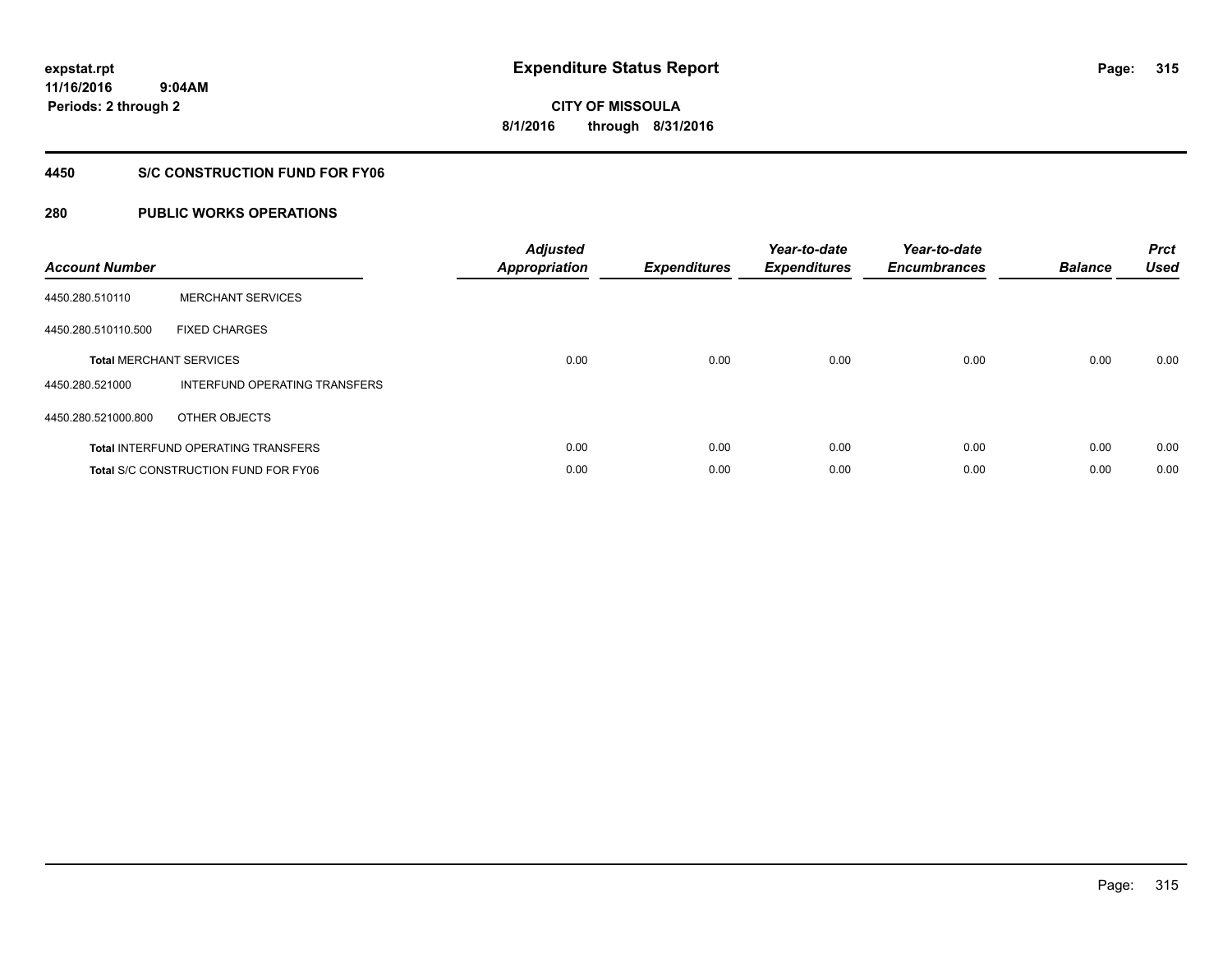#### **4451 FY07 S/C BOND FUND**

| <b>Account Number</b>    |                                            | <b>Adjusted</b><br><b>Appropriation</b> | <b>Expenditures</b> | Year-to-date<br><b>Expenditures</b> | Year-to-date<br><b>Encumbrances</b> | <b>Balance</b> | <b>Prct</b><br><b>Used</b> |
|--------------------------|--------------------------------------------|-----------------------------------------|---------------------|-------------------------------------|-------------------------------------|----------------|----------------------------|
| 4451.280.510110          | <b>MERCHANT SERVICES</b>                   |                                         |                     |                                     |                                     |                |                            |
| 4451.280.510110.500      | <b>FIXED CHARGES</b>                       |                                         |                     |                                     |                                     |                |                            |
|                          | <b>Total MERCHANT SERVICES</b>             | 0.00                                    | 0.00                | 0.00                                | 0.00                                | 0.00           | 0.00                       |
| 4451.280.521000          | INTERFUND OPERATING TRANSFERS              |                                         |                     |                                     |                                     |                |                            |
| 4451.280.521000.800      | OTHER OBJECTS                              |                                         |                     |                                     |                                     |                |                            |
|                          | <b>Total INTERFUND OPERATING TRANSFERS</b> | 0.00                                    | 0.00                | 0.00                                | 0.00                                | 0.00           | 0.00                       |
| Total FY07 S/C BOND FUND |                                            | 0.00                                    | 0.00                | 0.00                                | 0.00                                | 0.00           | 0.00                       |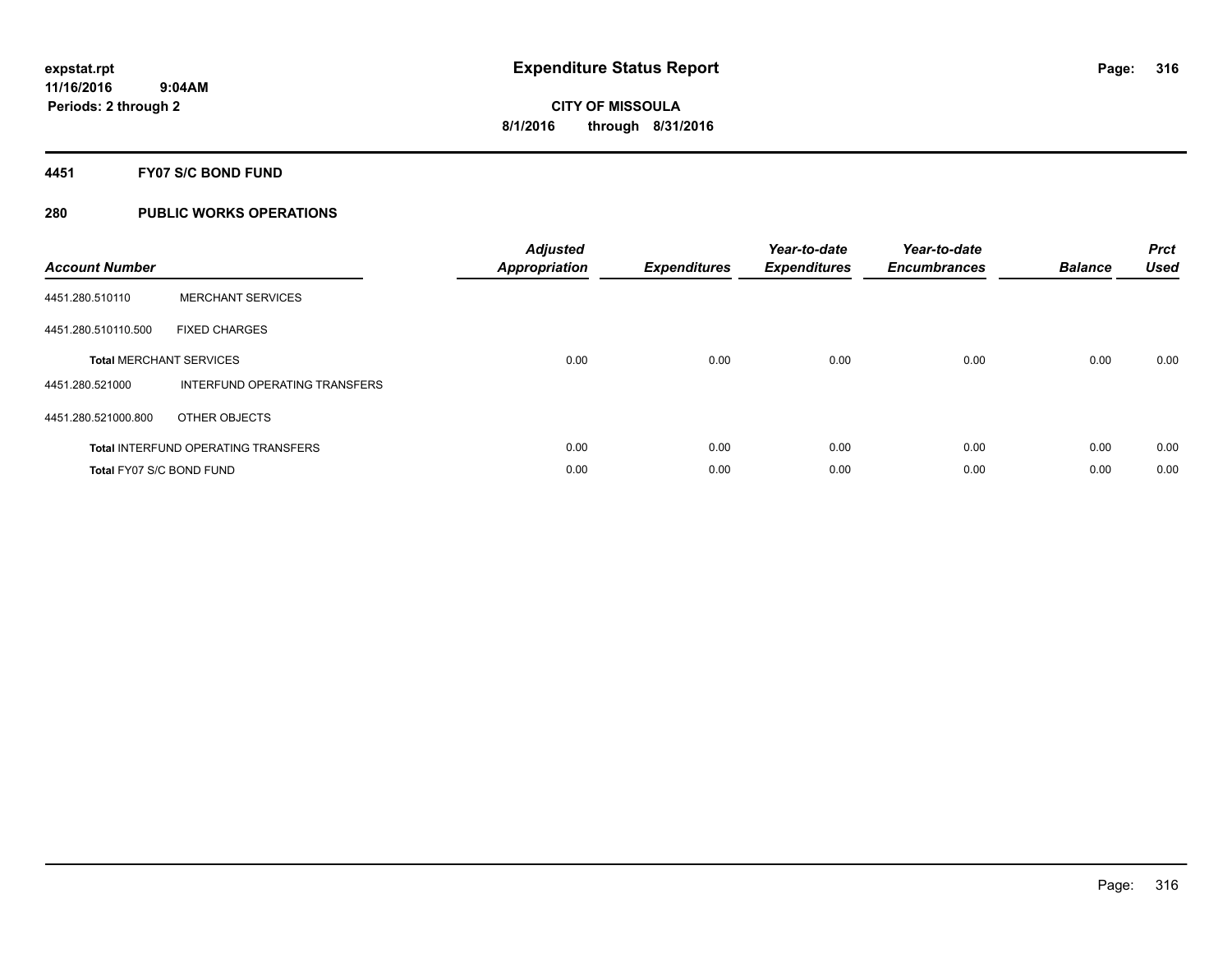**CITY OF MISSOULA 8/1/2016 through 8/31/2016**

### **4452 S/C CONSTRUCTION FUND FOR FY 08 BOND SAL**

| <b>Account Number</b>  |                                                | <b>Adjusted</b><br><b>Appropriation</b> | <b>Expenditures</b> | Year-to-date<br><b>Expenditures</b> | Year-to-date<br><b>Encumbrances</b> | <b>Balance</b> | <b>Prct</b><br><b>Used</b> |
|------------------------|------------------------------------------------|-----------------------------------------|---------------------|-------------------------------------|-------------------------------------|----------------|----------------------------|
| 4452.280.430262        | <b>SIDEWALKS</b>                               |                                         |                     |                                     |                                     |                |                            |
| 4452.280.430262.900    | <b>CAPITAL OUTLAY</b>                          |                                         |                     |                                     |                                     |                |                            |
| <b>Total SIDEWALKS</b> |                                                | 0.00                                    | 0.00                | 0.00                                | 0.00                                | 0.00           | 0.00                       |
| 4452.280.510110        | <b>MERCHANT SERVICES</b>                       |                                         |                     |                                     |                                     |                |                            |
| 4452.280.510110.500    | <b>FIXED CHARGES</b>                           |                                         |                     |                                     |                                     |                |                            |
|                        | <b>Total MERCHANT SERVICES</b>                 | 0.00                                    | 0.00                | 0.00                                | 0.00                                | 0.00           | 0.00                       |
|                        | Total S/C CONSTRUCTION FUND FOR FY 08 BOND SAL | 0.00                                    | 0.00                | 0.00                                | 0.00                                | 0.00           | 0.00                       |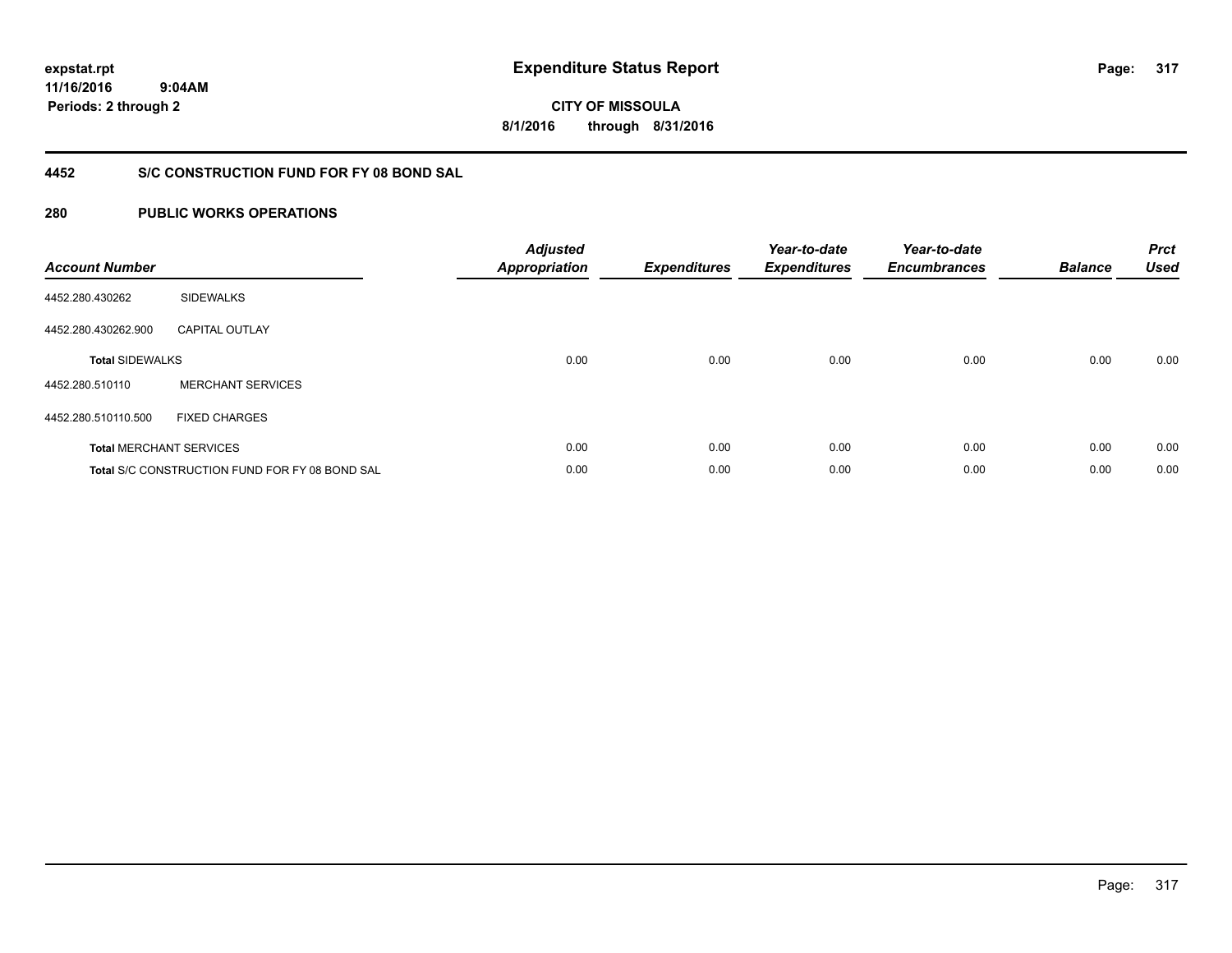**318**

**11/16/2016 9:04AM Periods: 2 through 2**

**CITY OF MISSOULA 8/1/2016 through 8/31/2016**

#### **4453 S/C CONSTRUCTION FUND FY09 BOND**

| <b>Account Number</b>  |                                      | <b>Adjusted</b><br><b>Appropriation</b> | <b>Expenditures</b> | Year-to-date<br><b>Expenditures</b> | Year-to-date<br><b>Encumbrances</b> | <b>Balance</b> | <b>Prct</b><br><b>Used</b> |
|------------------------|--------------------------------------|-----------------------------------------|---------------------|-------------------------------------|-------------------------------------|----------------|----------------------------|
| 4453.280.430262        | <b>SIDEWALKS</b>                     |                                         |                     |                                     |                                     |                |                            |
| 4453.280.430262.900    | <b>CAPITAL OUTLAY</b>                |                                         |                     |                                     |                                     |                |                            |
| <b>Total SIDEWALKS</b> |                                      | 0.00                                    | 0.00                | 0.00                                | 0.00                                | 0.00           | 0.00                       |
| 4453.280.510110        | <b>MERCHANT SERVICES</b>             |                                         |                     |                                     |                                     |                |                            |
| 4453.280.510110.500    | <b>FIXED CHARGES</b>                 |                                         |                     |                                     |                                     |                |                            |
|                        | <b>Total MERCHANT SERVICES</b>       | 0.00                                    | 0.00                | 0.00                                | 0.00                                | 0.00           | 0.00                       |
| 4453.280.521000        | INTERFUND OPERATING TRANSFERS        |                                         |                     |                                     |                                     |                |                            |
| 4453.280.521000.800    | OTHER OBJECTS                        |                                         |                     |                                     |                                     |                |                            |
|                        | <b>Total PUBLIC WORKS OPERATIONS</b> | 0.00                                    | 0.00                | 0.00                                | 0.00                                | 0.00           | 0.00                       |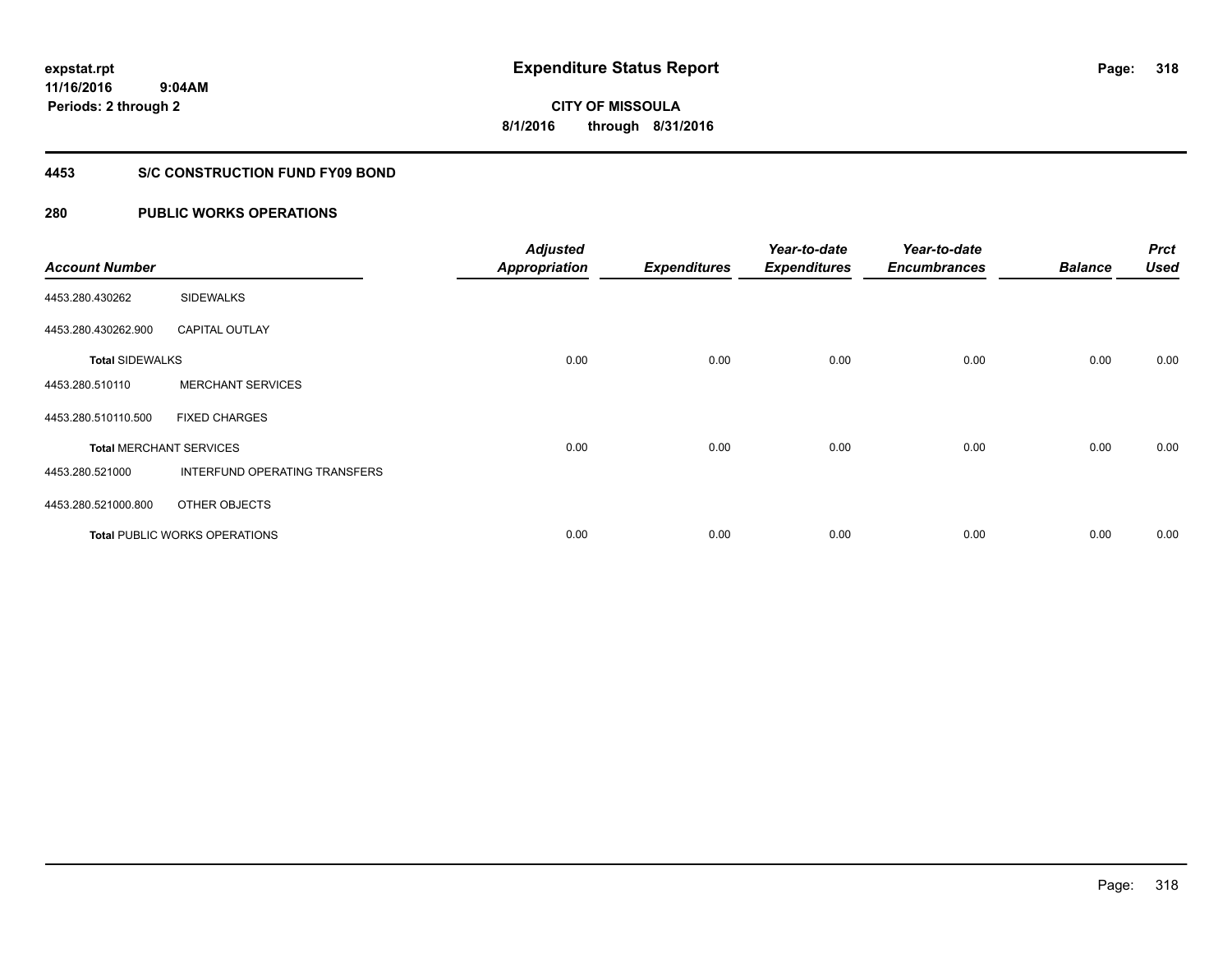**CITY OF MISSOULA 8/1/2016 through 8/31/2016**

### **4453 S/C CONSTRUCTION FUND FY09 BOND**

| <b>Account Number</b>         |                                              | <b>Adjusted</b><br>Appropriation | <b>Expenditures</b> | Year-to-date<br><b>Expenditures</b> | Year-to-date<br><b>Encumbrances</b> | <b>Balance</b> | <b>Prct</b><br><b>Used</b> |
|-------------------------------|----------------------------------------------|----------------------------------|---------------------|-------------------------------------|-------------------------------------|----------------|----------------------------|
| 4453.390.410710               | *** Title Not Found ***                      |                                  |                     |                                     |                                     |                |                            |
| 4453.390.410710.500           | <b>FIXED CHARGES</b>                         |                                  |                     |                                     |                                     |                |                            |
| Total *** Title Not Found *** |                                              | 0.00                             | 0.00                | 0.00                                | 0.00                                | 0.00           | 0.00                       |
| 4453.390.510110               | <b>MERCHANT SERVICES</b>                     |                                  |                     |                                     |                                     |                |                            |
| 4453.390.510110.500           | <b>FIXED CHARGES</b>                         |                                  |                     |                                     |                                     |                |                            |
|                               | <b>Total S/C CONSTRUCTION FUND FY09 BOND</b> | 0.00                             | 0.00                | 0.00                                | 0.00                                | 0.00           | 0.00                       |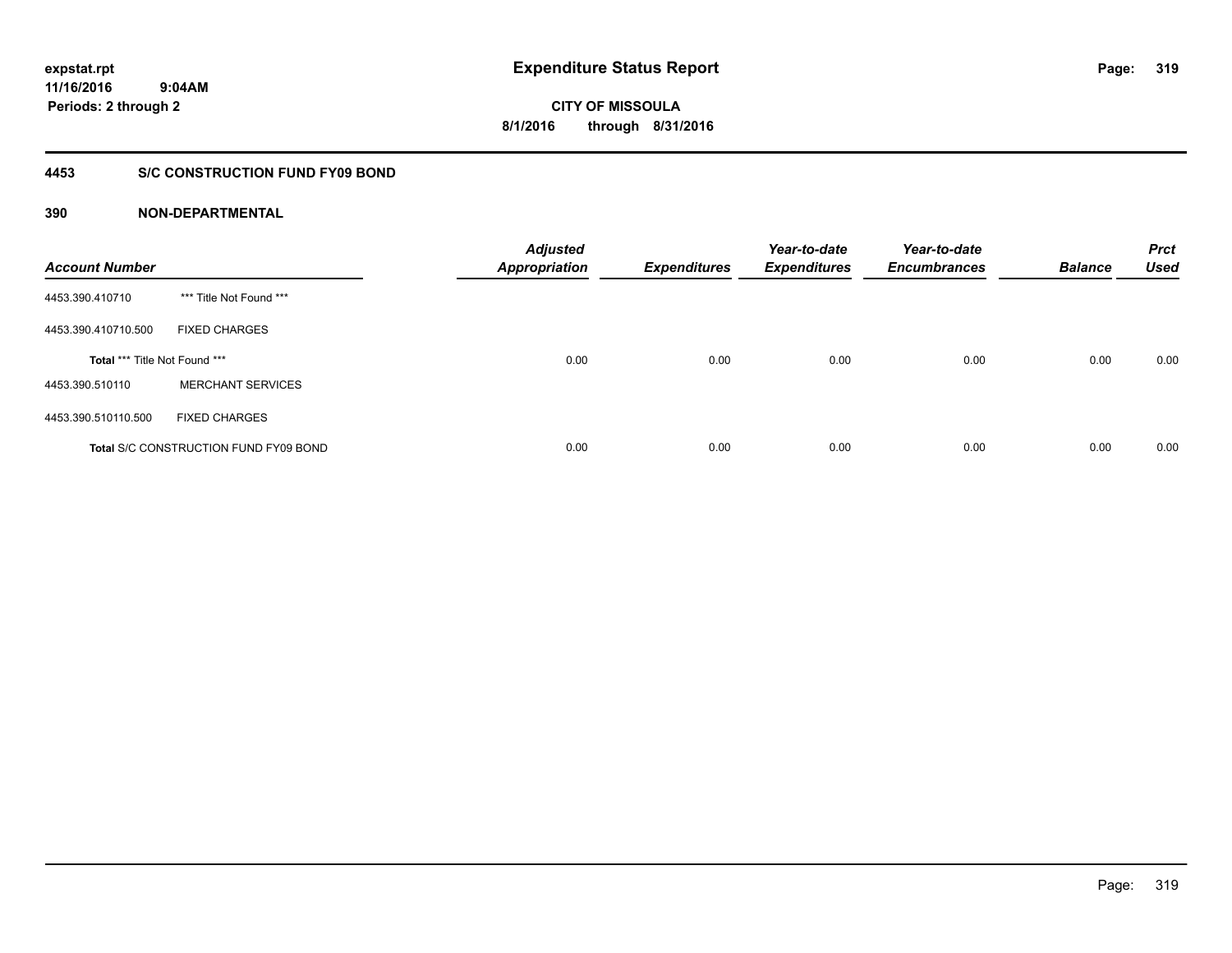**Periods: 2 through 2**

**320**

**CITY OF MISSOULA 8/1/2016 through 8/31/2016**

#### **4454 S/C CONSTRUCTION FUND FOR FY10**

### **280 PUBLIC WORKS OPERATIONS**

 **9:04AM**

| <b>Account Number</b>          |                                             | <b>Adjusted</b><br><b>Appropriation</b> | <b>Expenditures</b> | Year-to-date<br><b>Expenditures</b> | Year-to-date<br><b>Encumbrances</b> | <b>Balance</b> | <b>Prct</b><br><b>Used</b> |
|--------------------------------|---------------------------------------------|-----------------------------------------|---------------------|-------------------------------------|-------------------------------------|----------------|----------------------------|
| 4454.280.430262                | <b>SIDEWALKS</b>                            |                                         |                     |                                     |                                     |                |                            |
| 4454.280.430262.900            | <b>CAPITAL OUTLAY</b>                       |                                         |                     |                                     |                                     |                |                            |
| <b>Total SIDEWALKS</b>         |                                             | 0.00                                    | 0.00                | 0.00                                | 0.00                                | 0.00           | 0.00                       |
| 4454.280.510110                | <b>MERCHANT SERVICES</b>                    |                                         |                     |                                     |                                     |                |                            |
| 4454.280.510110.500            | <b>FIXED CHARGES</b>                        |                                         |                     |                                     |                                     |                |                            |
| <b>Total MERCHANT SERVICES</b> |                                             | 0.00                                    | 0.00                | 0.00                                | 0.00                                | 0.00           | 0.00                       |
|                                | <b>Total S/C CONSTRUCTION FUND FOR FY10</b> | 0.00                                    | 0.00                | 0.00                                | 0.00                                | 0.00           | 0.00                       |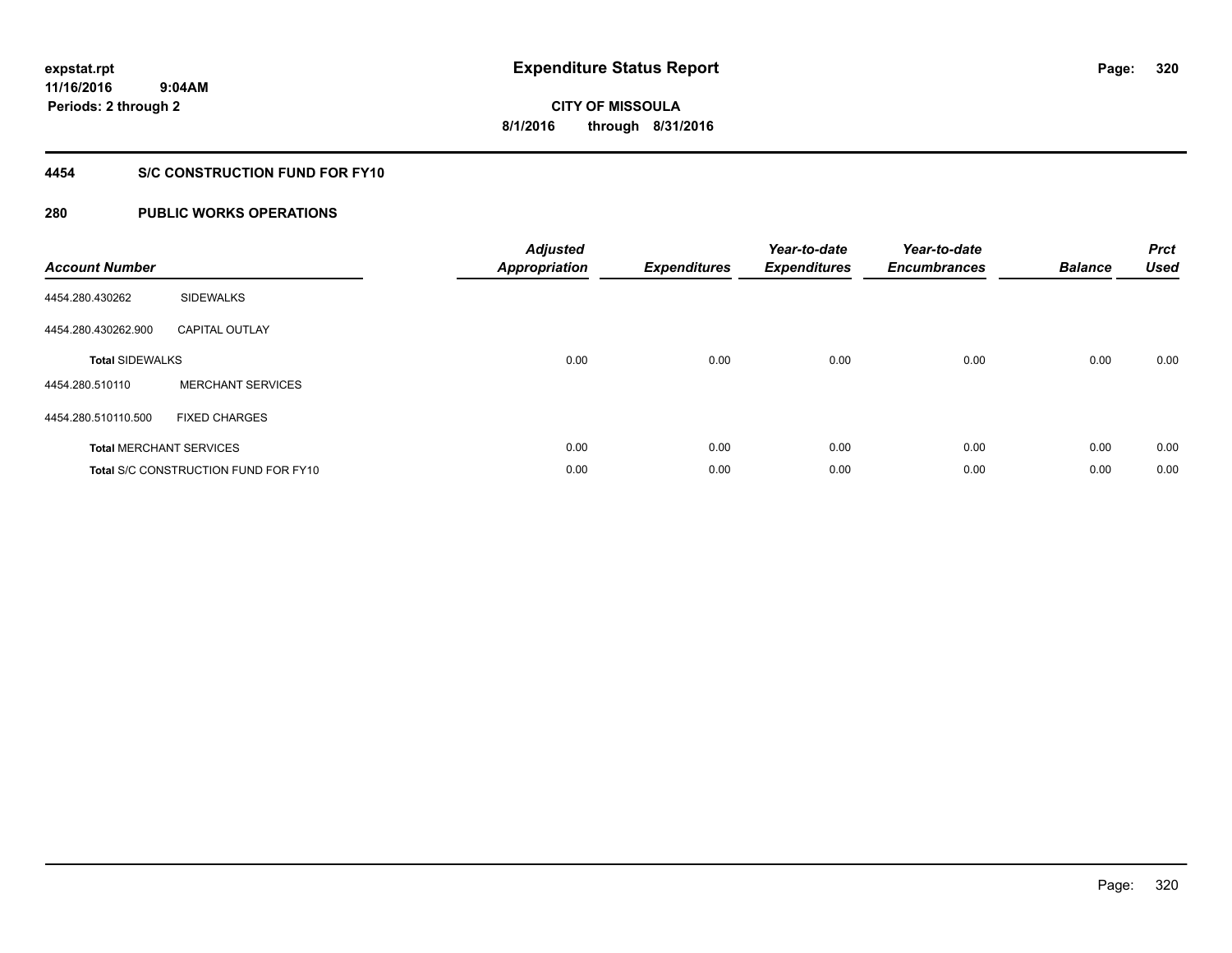### **4455 FY11 S/C CONSTRUCTION FUND**

| <b>Account Number</b>  |                                         | <b>Adjusted</b><br>Appropriation | <b>Expenditures</b> | Year-to-date<br><b>Expenditures</b> | Year-to-date<br><b>Encumbrances</b> | <b>Balance</b> | <b>Prct</b><br><b>Used</b> |
|------------------------|-----------------------------------------|----------------------------------|---------------------|-------------------------------------|-------------------------------------|----------------|----------------------------|
| 4455.280.430262        | <b>SIDEWALKS</b>                        |                                  |                     |                                     |                                     |                |                            |
| 4455.280.430262.900    | <b>CAPITAL OUTLAY</b>                   |                                  |                     |                                     |                                     |                |                            |
| <b>Total SIDEWALKS</b> |                                         | 0.00                             | 0.00                | 0.00                                | 0.00                                | 0.00           | 0.00                       |
| 4455.280.510110        | <b>MERCHANT SERVICES</b>                |                                  |                     |                                     |                                     |                |                            |
| 4455.280.510110.500    | <b>FIXED CHARGES</b>                    |                                  |                     |                                     |                                     |                |                            |
|                        | <b>Total MERCHANT SERVICES</b>          | 0.00                             | 0.00                | 0.00                                | 0.00                                | 0.00           | 0.00                       |
|                        | <b>Total FY11 S/C CONSTRUCTION FUND</b> | 0.00                             | 0.00                | 0.00                                | 0.00                                | 0.00           | 0.00                       |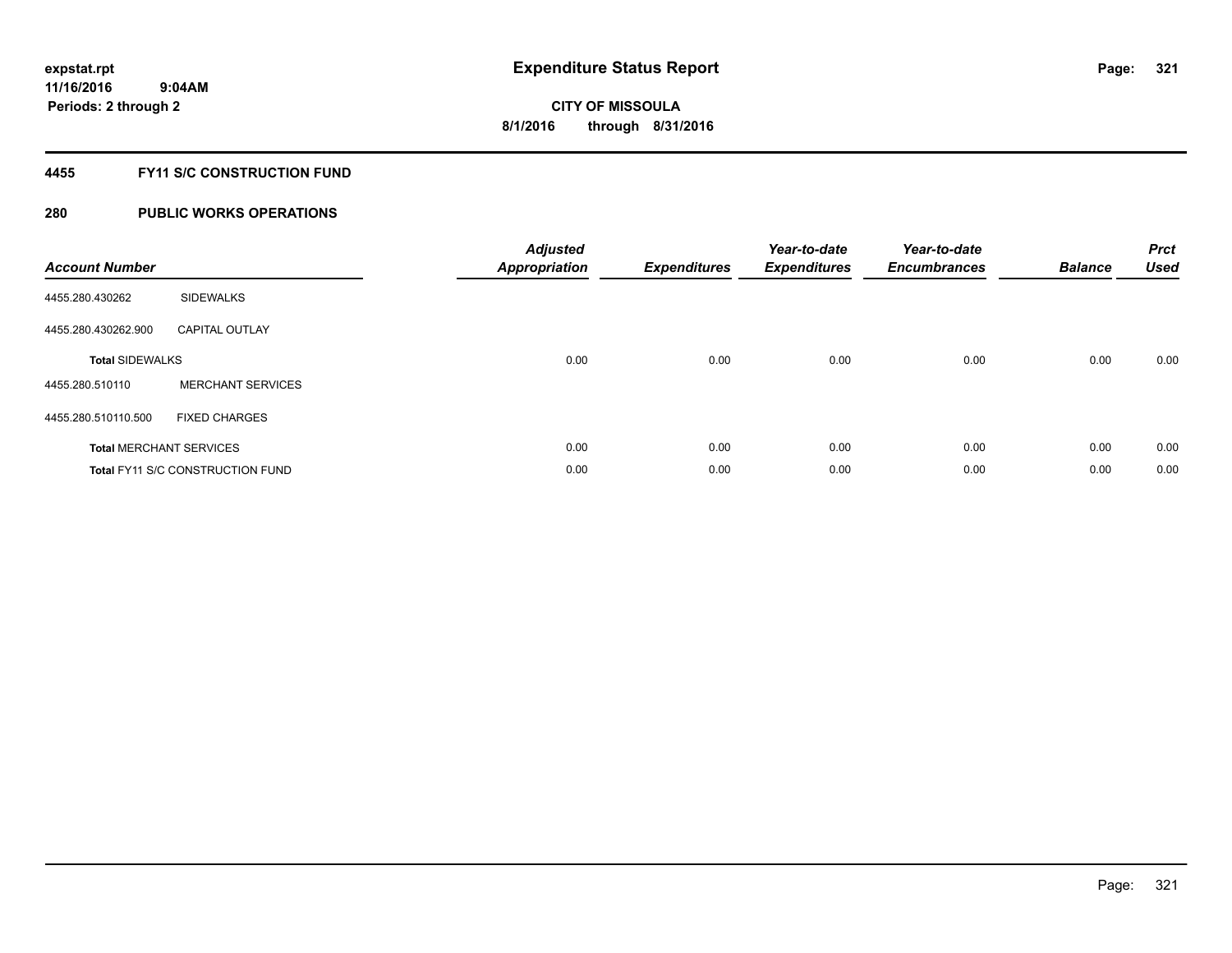### **4456 FY12 S/C CONSTRUCTION FUND**

| <b>Account Number</b>  |                                            | <b>Adjusted</b><br><b>Appropriation</b> | <b>Expenditures</b> | Year-to-date<br><b>Expenditures</b> | Year-to-date<br><b>Encumbrances</b> | <b>Balance</b> | <b>Prct</b><br><b>Used</b> |
|------------------------|--------------------------------------------|-----------------------------------------|---------------------|-------------------------------------|-------------------------------------|----------------|----------------------------|
| 4456.280.430262        | <b>SIDEWALKS</b>                           |                                         |                     |                                     |                                     |                |                            |
| 4456.280.430262.900    | <b>CAPITAL OUTLAY</b>                      |                                         |                     |                                     |                                     |                |                            |
| <b>Total SIDEWALKS</b> |                                            | 0.00                                    | 0.00                | 0.00                                | 0.00                                | 0.00           | 0.00                       |
| 4456.280.510110        | <b>MERCHANT SERVICES</b>                   |                                         |                     |                                     |                                     |                |                            |
| 4456.280.510110.500    | <b>FIXED CHARGES</b>                       |                                         |                     |                                     |                                     |                |                            |
|                        | <b>Total MERCHANT SERVICES</b>             | 0.00                                    | 0.00                | 0.00                                | 0.00                                | 0.00           | 0.00                       |
| 4456.280.521000        | INTERFUND OPERATING TRANSFERS              |                                         |                     |                                     |                                     |                |                            |
| 4456.280.521000.800    | OTHER OBJECTS                              |                                         |                     |                                     |                                     |                |                            |
|                        | <b>Total INTERFUND OPERATING TRANSFERS</b> | 0.00                                    | 0.00                | 0.00                                | 0.00                                | 0.00           | 0.00                       |
|                        | Total FY12 S/C CONSTRUCTION FUND           | 0.00                                    | 0.00                | 0.00                                | 0.00                                | 0.00           | 0.00                       |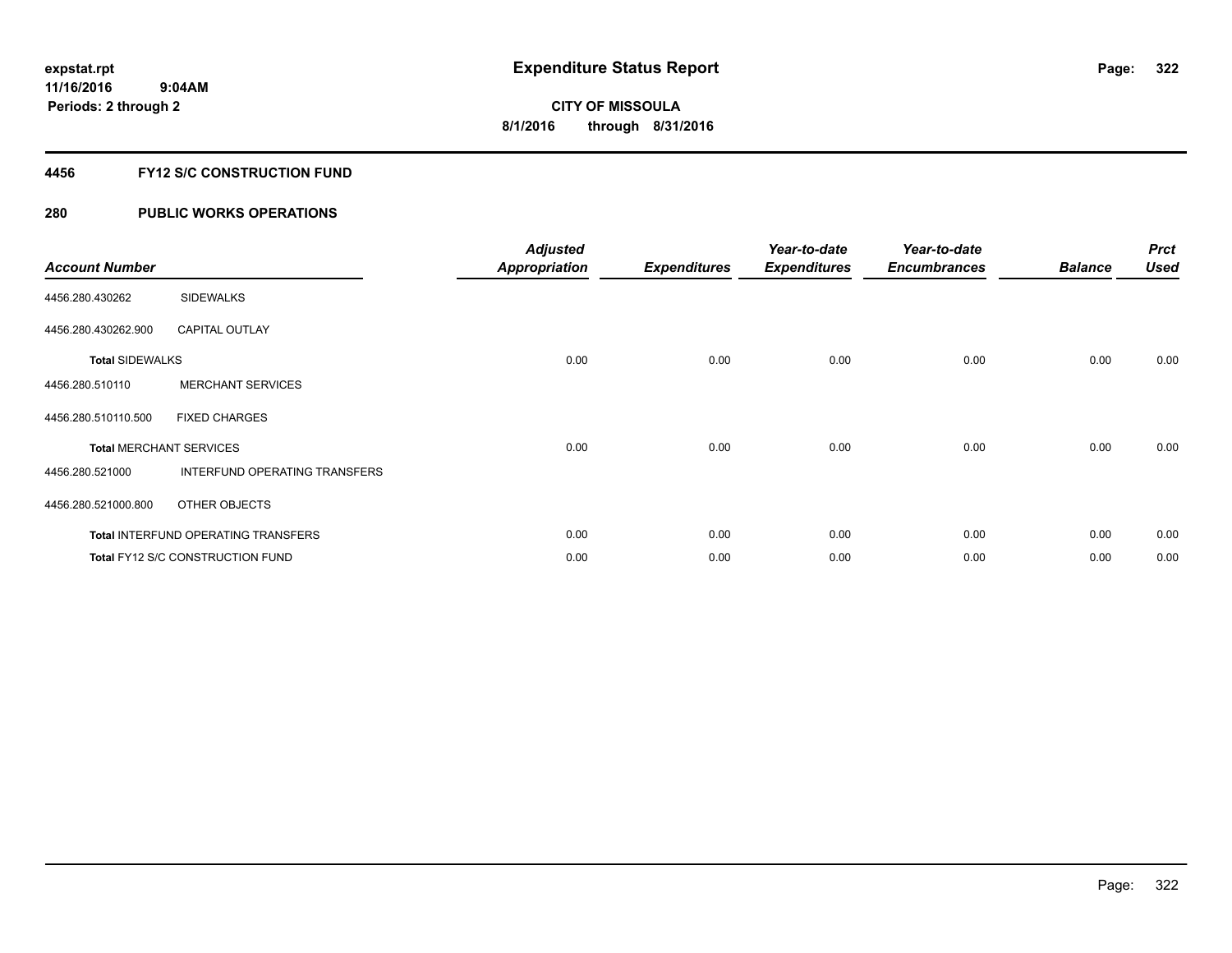**Periods: 2 through 2**

**CITY OF MISSOULA 8/1/2016 through 8/31/2016**

#### **4457 FY13 SIDEWALK/CURB CONSTRUCTION**

| <b>Account Number</b>  |                                              | <b>Adjusted</b><br><b>Appropriation</b> | <b>Expenditures</b> | Year-to-date<br><b>Expenditures</b> | Year-to-date<br><b>Encumbrances</b> | <b>Balance</b> | <b>Prct</b><br><b>Used</b> |
|------------------------|----------------------------------------------|-----------------------------------------|---------------------|-------------------------------------|-------------------------------------|----------------|----------------------------|
| 4457.280.430262        | <b>SIDEWALKS</b>                             |                                         |                     |                                     |                                     |                |                            |
| 4457.280.430262.300    | PURCHASED SERVICES                           |                                         |                     |                                     |                                     |                |                            |
|                        | <b>Total PURCHASED SERVICES</b>              | 0.00                                    | 0.00                | 0.00                                | 0.00                                | 0.00           | 0.00                       |
| 4457.280.430262.900    | <b>CAPITAL OUTLAY</b>                        |                                         |                     |                                     |                                     |                |                            |
| <b>Total SIDEWALKS</b> |                                              | 0.00                                    | 0.00                | 0.00                                | 0.00                                | 0.00           | 0.00                       |
| 4457.280.510110        | <b>MERCHANT SERVICES</b>                     |                                         |                     |                                     |                                     |                |                            |
| 4457.280.510110.500    | <b>FIXED CHARGES</b>                         |                                         |                     |                                     |                                     |                |                            |
|                        | <b>Total MERCHANT SERVICES</b>               | 0.00                                    | 0.00                | 0.00                                | 0.00                                | 0.00           | 0.00                       |
| 4457.280.521000        | INTERFUND OPERATING TRANSFERS                |                                         |                     |                                     |                                     |                |                            |
| 4457.280.521000.800    | OTHER OBJECTS                                |                                         |                     |                                     |                                     |                |                            |
|                        | Total INTERFUND OPERATING TRANSFERS          | 0.00                                    | 0.00                | 0.00                                | 0.00                                | 0.00           | 0.00                       |
|                        | <b>Total FY13 SIDEWALK/CURB CONSTRUCTION</b> | 0.00                                    | 0.00                | 0.00                                | 0.00                                | 0.00           | 0.00                       |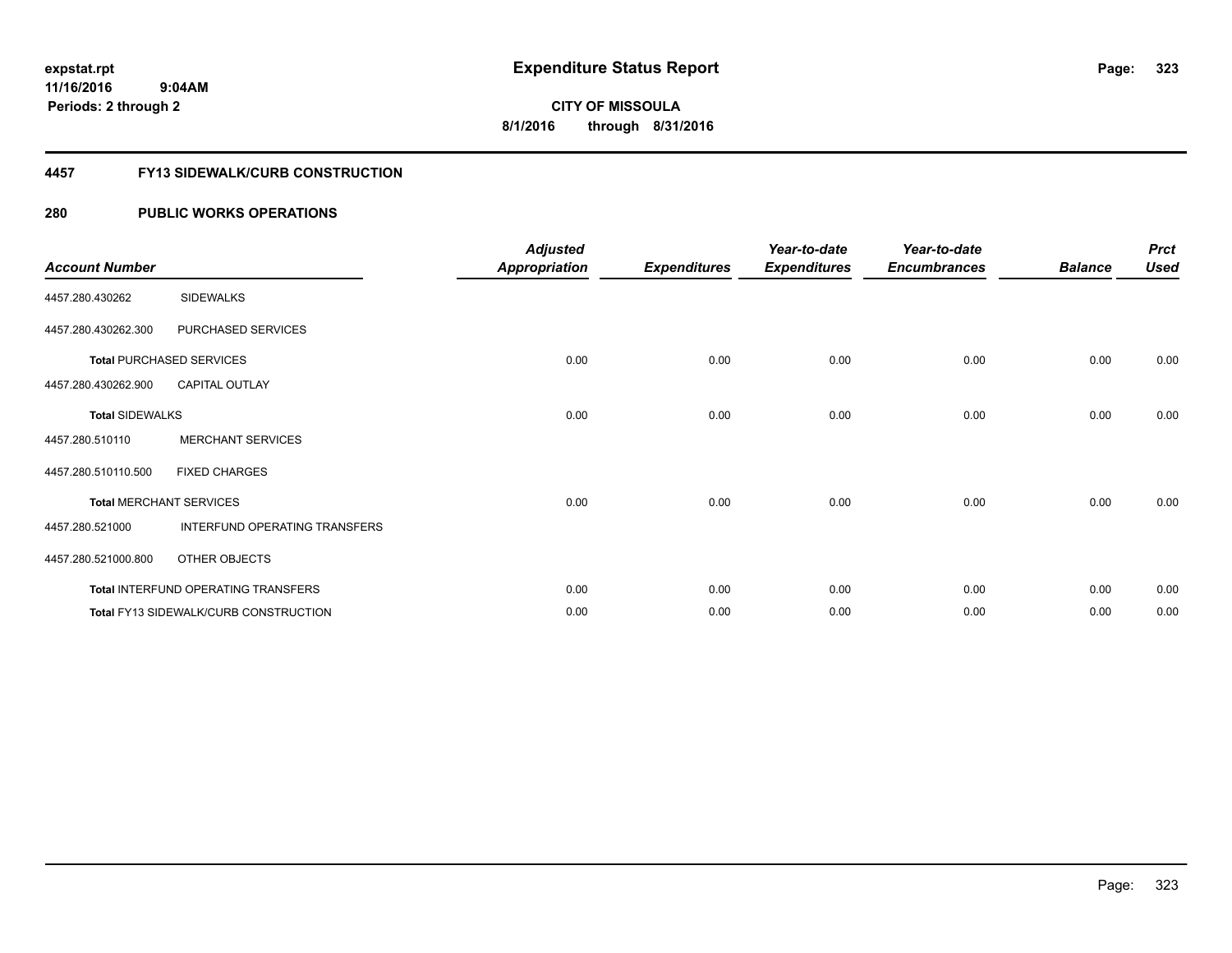**324**

**11/16/2016 9:04AM Periods: 2 through 2**

**CITY OF MISSOULA 8/1/2016 through 8/31/2016**

### **4458 FY14 SIDEWALK & CURB CONSTRUCTION**

| <b>Account Number</b>  |                                                    | <b>Adjusted</b><br><b>Appropriation</b> | <b>Expenditures</b> | Year-to-date<br><b>Expenditures</b> | Year-to-date<br><b>Encumbrances</b> | <b>Balance</b> | <b>Prct</b><br><b>Used</b> |
|------------------------|----------------------------------------------------|-----------------------------------------|---------------------|-------------------------------------|-------------------------------------|----------------|----------------------------|
| 4458.280.430262        | <b>SIDEWALKS</b>                                   |                                         |                     |                                     |                                     |                |                            |
| 4458.280.430262.900    | <b>CAPITAL OUTLAY</b>                              |                                         |                     |                                     |                                     |                |                            |
| <b>Total SIDEWALKS</b> |                                                    | 0.00                                    | 0.00                | 0.00                                | 0.00                                | 0.00           | 0.00                       |
| 4458.280.510110        | <b>MERCHANT SERVICES</b>                           |                                         |                     |                                     |                                     |                |                            |
| 4458.280.510110.500    | <b>FIXED CHARGES</b>                               |                                         |                     |                                     |                                     |                |                            |
|                        | <b>Total MERCHANT SERVICES</b>                     | 0.00                                    | 0.00                | 0.00                                | 0.00                                | 0.00           | 0.00                       |
| 4458.280.521000        | INTERFUND OPERATING TRANSFERS                      |                                         |                     |                                     |                                     |                |                            |
| 4458.280.521000.800    | OTHER OBJECTS                                      |                                         |                     |                                     |                                     |                |                            |
|                        | <b>Total INTERFUND OPERATING TRANSFERS</b>         | 0.00                                    | 0.00                | 0.00                                | 0.00                                | 0.00           | 0.00                       |
|                        | <b>Total FY14 SIDEWALK &amp; CURB CONSTRUCTION</b> | 0.00                                    | 0.00                | 0.00                                | 0.00                                | 0.00           | 0.00                       |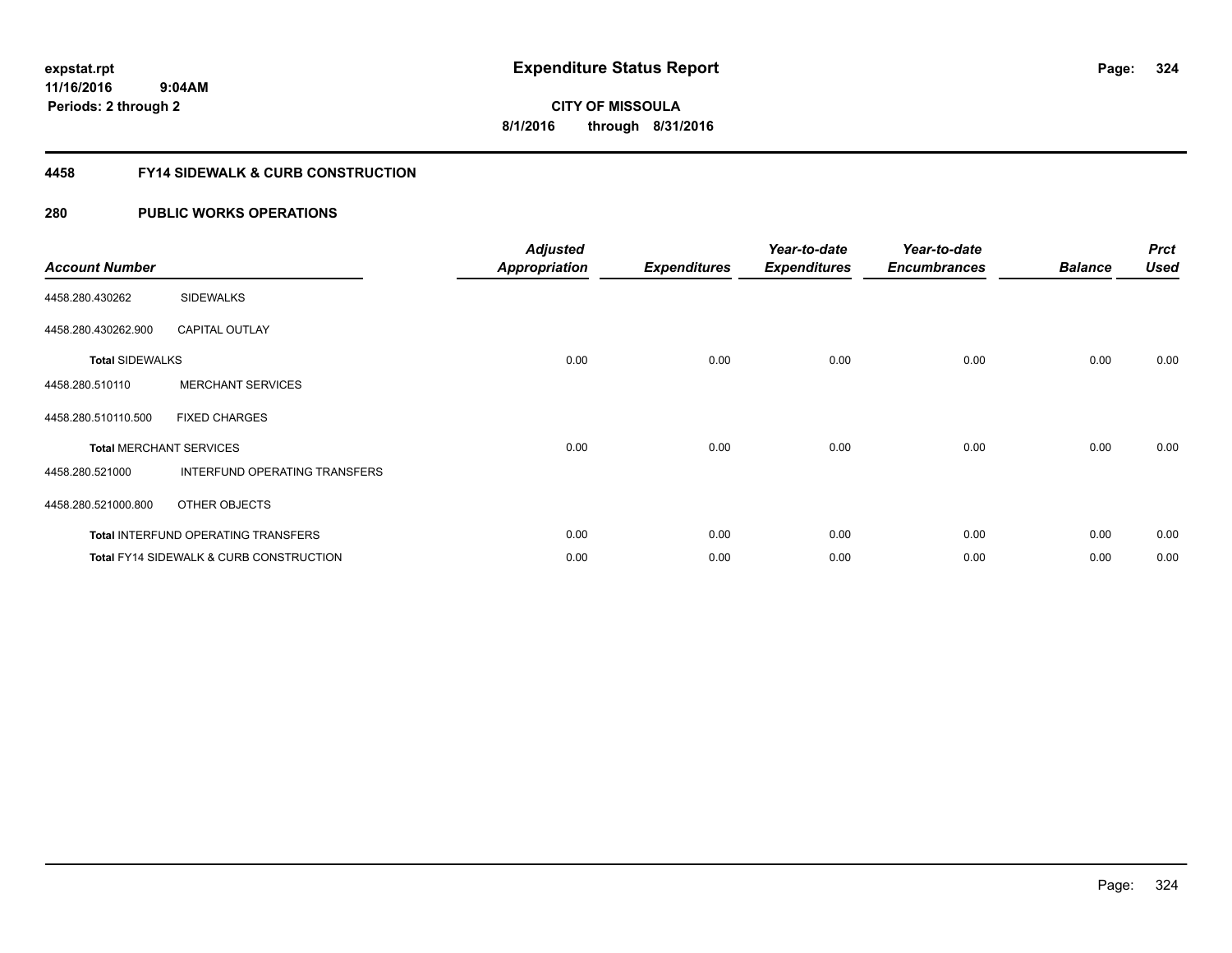**Periods: 2 through 2**

**CITY OF MISSOULA 8/1/2016 through 8/31/2016**

#### **4459 FY15 SIDEWALK/CURB CONSTRUCTION**

### **280 PUBLIC WORKS OPERATIONS**

| <b>Account Number</b>      |                                       | <b>Adjusted</b><br><b>Appropriation</b> | <b>Expenditures</b> | Year-to-date<br><b>Expenditures</b> | Year-to-date<br><b>Encumbrances</b> | <b>Balance</b> | <b>Prct</b><br><b>Used</b> |
|----------------------------|---------------------------------------|-----------------------------------------|---------------------|-------------------------------------|-------------------------------------|----------------|----------------------------|
| 4459.280.430262            | <b>SIDEWALKS</b>                      |                                         |                     |                                     |                                     |                |                            |
| 4459.280.430262.800        | OTHER OBJECTS                         |                                         |                     |                                     |                                     |                |                            |
| <b>Total OTHER OBJECTS</b> |                                       | 0.00                                    | 0.00                | 0.00                                | 0.00                                | 0.00           | 0.00                       |
| 4459.280.430262.900        | <b>CAPITAL OUTLAY</b>                 |                                         |                     |                                     |                                     |                |                            |
| <b>Total SIDEWALKS</b>     |                                       | 0.00                                    | 0.00                | 0.00                                | 0.00                                | 0.00           | 0.00                       |
| 4459.280.510110            | <b>MERCHANT SERVICES</b>              |                                         |                     |                                     |                                     |                |                            |
| 4459.280.510110.500        | <b>FIXED CHARGES</b>                  |                                         |                     |                                     |                                     |                |                            |
|                            | <b>Total MERCHANT SERVICES</b>        | 0.00                                    | 0.00                | 0.00                                | 0.00                                | 0.00           | 0.00                       |
|                            | Total FY15 SIDEWALK/CURB CONSTRUCTION | 0.00                                    | 0.00                | 0.00                                | 0.00                                | 0.00           | 0.00                       |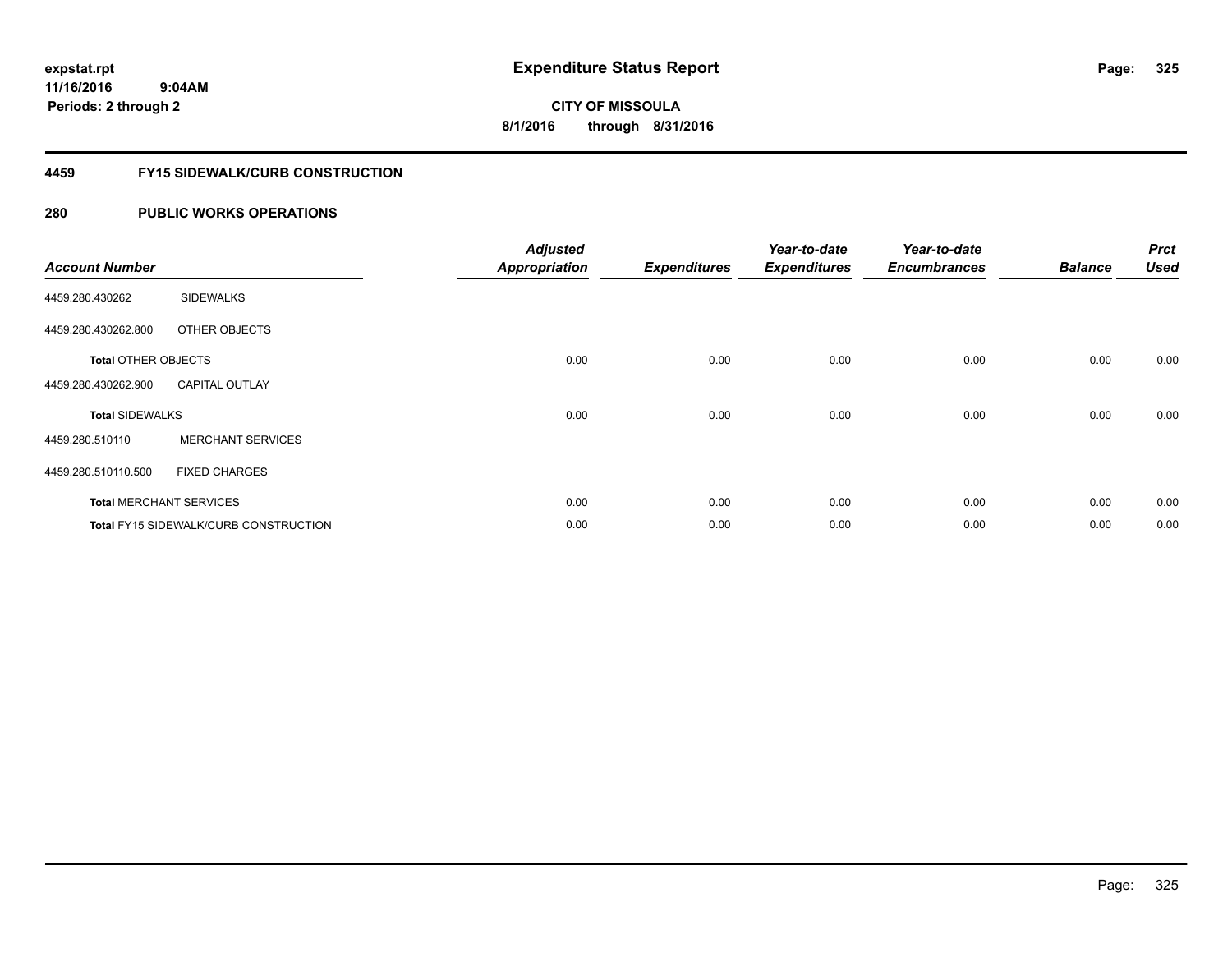**CITY OF MISSOULA 8/1/2016 through 8/31/2016**

#### **4460 FY16 SIDEWALK/CURB CONSTRUCTION**

#### **280 PUBLIC WORKS OPERATIONS**

|                                                  | Adjusted      |                     | Year-to-date        | Year-to-date        |                | <b>Prct</b> |
|--------------------------------------------------|---------------|---------------------|---------------------|---------------------|----------------|-------------|
| <b>Account Number</b>                            | Appropriation | <b>Expenditures</b> | <b>Expenditures</b> | <b>Encumbrances</b> | <b>Balance</b> | <b>Used</b> |
| <b>SIDEWALKS</b><br>4460.280.430262              |               |                     |                     |                     |                |             |
| 4460.280.430262.800<br>OTHER OBJECTS             |               |                     |                     |                     |                |             |
| 4460.280.430262.820.000 TRANSFERS TO OTHER FUNDS | 0.00          | 17,134.25           | 17,134.25           | 0.00                | $-17,134.25$   | 0.00        |
| <b>Total OTHER OBJECTS</b>                       | 0.00          | 17,134.25           | 17,134.25           | 0.00                | $-17,134.25$   | 0.00        |
| <b>CAPITAL OUTLAY</b><br>4460.280.430262.900     |               |                     |                     |                     |                |             |
| 4460.280.430262.930.000 IMPROVEMENTS             | 0.00          | 17,200.00           | 17,200.00           | 0.00                | $-17,200.00$   | 0.00        |
| <b>Total CAPITAL OUTLAY</b>                      | 0.00          | 17,200.00           | 17,200.00           | 0.00                | $-17,200.00$   | 0.00        |
| <b>Total SIDEWALKS</b>                           | 0.00          | 34,334.25           | 34,334.25           | 0.00                | $-34,334.25$   | 0.00        |
| <b>MERCHANT SERVICES</b><br>4460.280.510110      |               |                     |                     |                     |                |             |
| 4460.280.510110.500<br><b>FIXED CHARGES</b>      |               |                     |                     |                     |                |             |
| <b>Total MERCHANT SERVICES</b>                   | 0.00          | 0.00                | 0.00                | 0.00                | 0.00           | 0.00        |
| Total FY16 SIDEWALK/CURB CONSTRUCTION            | 0.00          | 34,334.25           | 34,334.25           | 0.00                | $-34,334.25$   | 0.00        |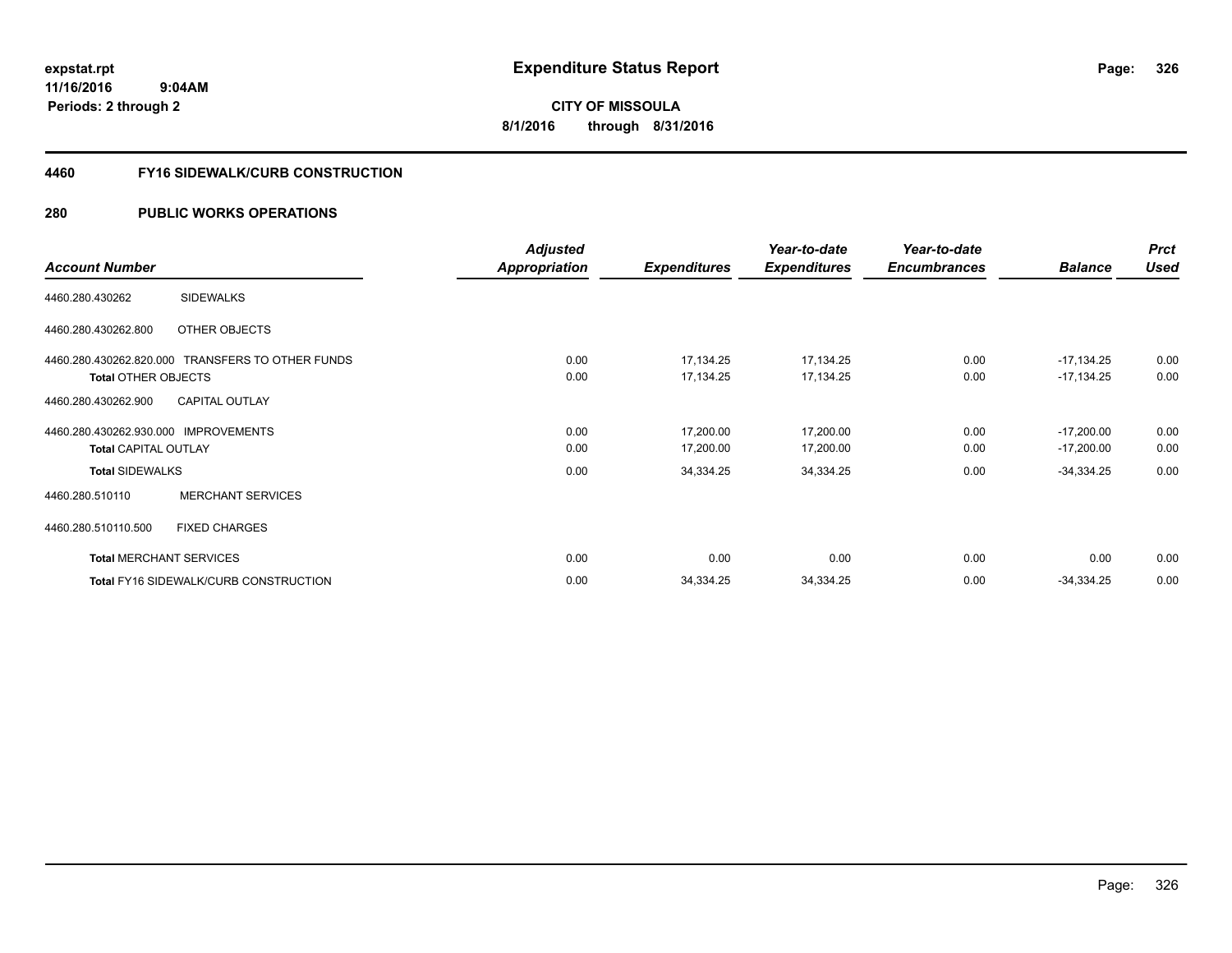**Periods: 2 through 2**

**CITY OF MISSOULA 8/1/2016 through 8/31/2016**

#### **4461 FY17 SIDEWALK/CURB CONSTRUCTION**

#### **280 PUBLIC WORKS OPERATIONS**

 **9:04AM**

| <b>Account Number</b>                                          |                                              | <b>Adjusted</b><br><b>Appropriation</b> | <b>Expenditures</b>      | Year-to-date<br><b>Expenditures</b> | Year-to-date<br><b>Encumbrances</b> | <b>Balance</b>                 | <b>Prct</b><br><b>Used</b> |
|----------------------------------------------------------------|----------------------------------------------|-----------------------------------------|--------------------------|-------------------------------------|-------------------------------------|--------------------------------|----------------------------|
| 4461.280.430262                                                | <b>SIDEWALKS</b>                             |                                         |                          |                                     |                                     |                                |                            |
| 4461.280.430262.900                                            | <b>CAPITAL OUTLAY</b>                        |                                         |                          |                                     |                                     |                                |                            |
| 4461.280.430262.930.000 IMPROVEMENTS<br><b>Total SIDEWALKS</b> |                                              | 0.00<br>0.00                            | 105.378.29<br>105,378.29 | 105,378.29<br>105,378.29            | 0.00<br>0.00                        | $-105,378.29$<br>$-105,378.29$ | 0.00<br>0.00               |
| 4461.280.510110                                                | <b>MERCHANT SERVICES</b>                     |                                         |                          |                                     |                                     |                                |                            |
| 4461.280.510110.500                                            | <b>FIXED CHARGES</b>                         |                                         |                          |                                     |                                     |                                |                            |
|                                                                | <b>Total MERCHANT SERVICES</b>               | 0.00                                    | 0.00                     | 0.00                                | 0.00                                | 0.00                           | 0.00                       |
|                                                                | <b>Total FY17 SIDEWALK/CURB CONSTRUCTION</b> | 0.00                                    | 105,378.29               | 105,378.29                          | 0.00                                | -105,378.29                    | 0.00                       |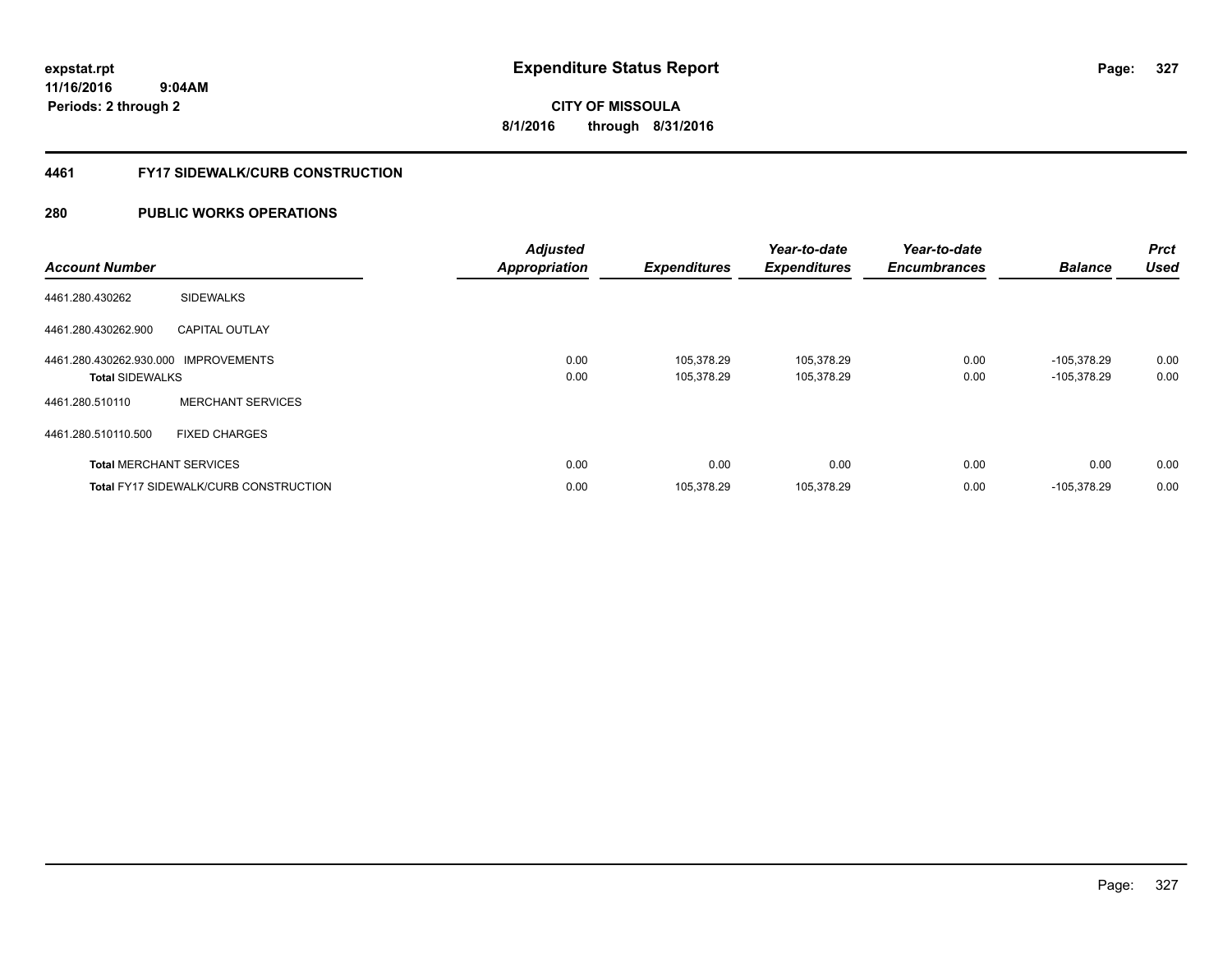# **4531 SID 531 TRAFFIC CALMING**

# **000 \*\*\* Title Not Found \*\*\***

| <b>Account Number</b>         |                                 | <b>Adjusted</b><br><b>Appropriation</b> | <b>Expenditures</b> | Year-to-date<br><b>Expenditures</b> | Year-to-date<br><b>Encumbrances</b> | <b>Balance</b> | <b>Prct</b><br><b>Used</b> |
|-------------------------------|---------------------------------|-----------------------------------------|---------------------|-------------------------------------|-------------------------------------|----------------|----------------------------|
| 4531.000.410000               | <b>GENERAL GOVERNMENT</b>       |                                         |                     |                                     |                                     |                |                            |
| 4531.000.410000.600           | <b>DEBT SERVICE</b>             |                                         |                     |                                     |                                     |                |                            |
|                               | <b>Total GENERAL GOVERNMENT</b> | 0.00                                    | 0.00                | 0.00                                | 0.00                                | 0.00           | 0.00                       |
| 4531.000.510110               | <b>MERCHANT SERVICES</b>        |                                         |                     |                                     |                                     |                |                            |
| 4531.000.510110.500           | <b>FIXED CHARGES</b>            |                                         |                     |                                     |                                     |                |                            |
| Total *** Title Not Found *** |                                 | 0.00                                    | 0.00                | 0.00                                | 0.00                                | 0.00           | 0.00                       |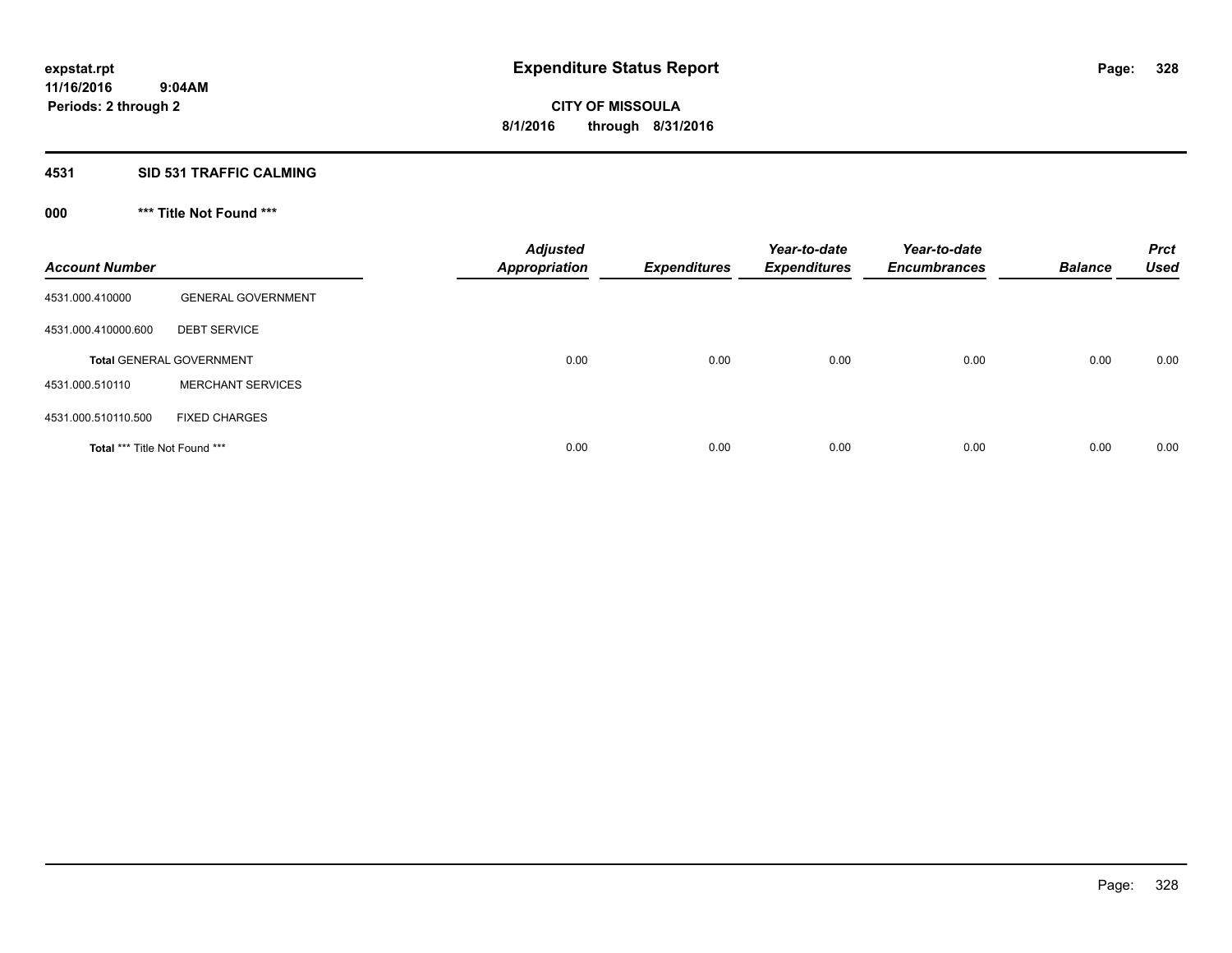#### **4531 SID 531 TRAFFIC CALMING**

| <b>Account Number</b> |                                      | <b>Adjusted</b><br><b>Appropriation</b> | <b>Expenditures</b> | Year-to-date<br><b>Expenditures</b> | Year-to-date<br><b>Encumbrances</b> | <b>Balance</b> | <b>Prct</b><br>Used |
|-----------------------|--------------------------------------|-----------------------------------------|---------------------|-------------------------------------|-------------------------------------|----------------|---------------------|
| 4531.390.510100       | SPECIAL ASSESSMENTS                  |                                         |                     |                                     |                                     |                |                     |
| 4531.390.510100.900   | <b>CAPITAL OUTLAY</b>                |                                         |                     |                                     |                                     |                |                     |
|                       | <b>Total SPECIAL ASSESSMENTS</b>     | 0.00                                    | 0.00                | 0.00                                | 0.00                                | 0.00           | 0.00                |
| 4531.390.510110       | <b>MERCHANT SERVICES</b>             |                                         |                     |                                     |                                     |                |                     |
| 4531.390.510110.500   | <b>FIXED CHARGES</b>                 |                                         |                     |                                     |                                     |                |                     |
|                       | <b>Total MERCHANT SERVICES</b>       | 0.00                                    | 0.00                | 0.00                                | 0.00                                | 0.00           | 0.00                |
|                       | <b>Total SID 531 TRAFFIC CALMING</b> | 0.00                                    | 0.00                | 0.00                                | 0.00                                | 0.00           | 0.00                |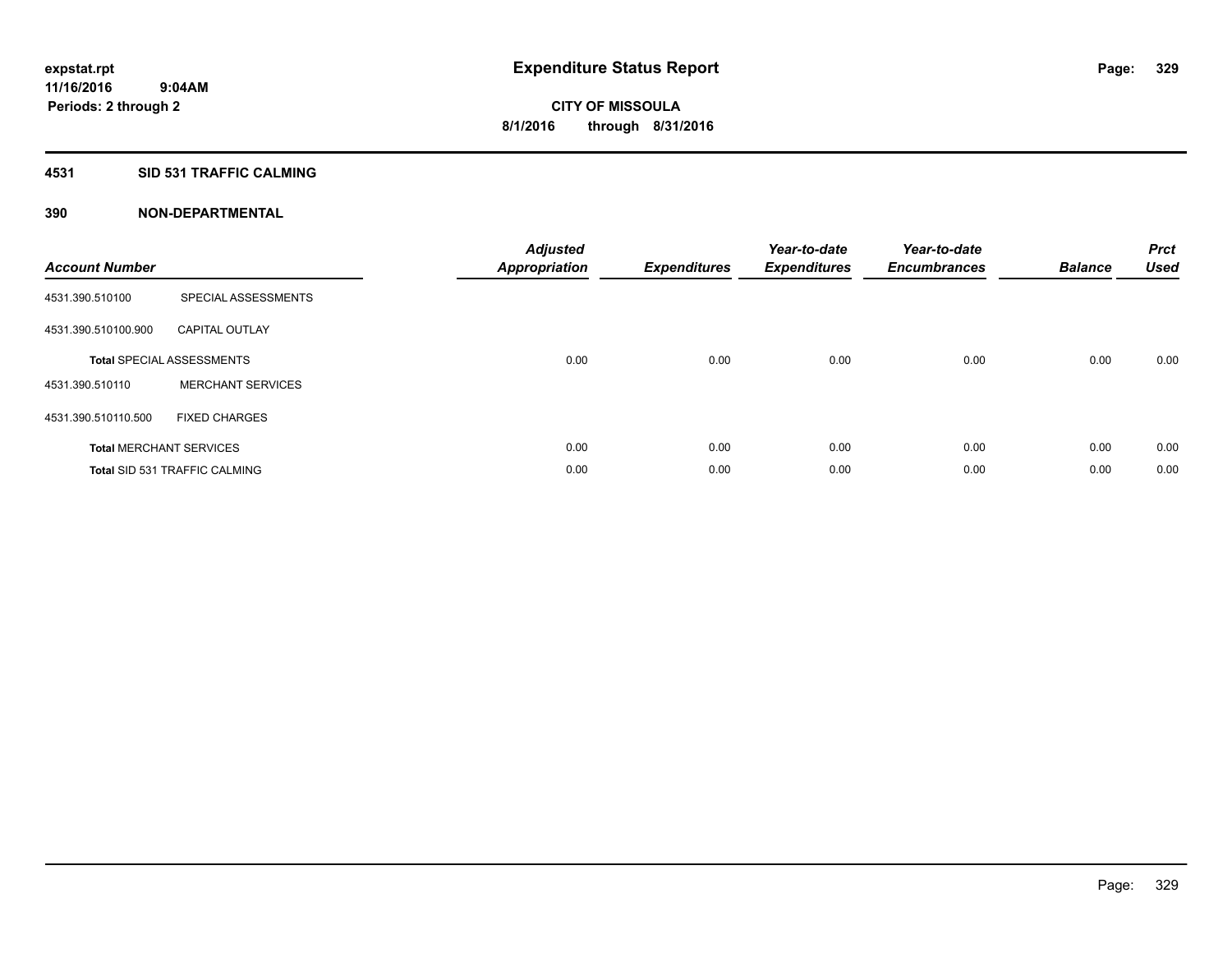### **4532 MALONEY RANCH SID**

| <b>Account Number</b>          |                                  | <b>Adjusted</b><br><b>Appropriation</b> | <b>Expenditures</b> | Year-to-date<br><b>Expenditures</b> | Year-to-date<br><b>Encumbrances</b> | <b>Balance</b> | <b>Prct</b><br><b>Used</b> |
|--------------------------------|----------------------------------|-----------------------------------------|---------------------|-------------------------------------|-------------------------------------|----------------|----------------------------|
| 4532.390.510100                | SPECIAL ASSESSMENTS              |                                         |                     |                                     |                                     |                |                            |
| 4532.390.510100.900            | <b>CAPITAL OUTLAY</b>            |                                         |                     |                                     |                                     |                |                            |
|                                | <b>Total SPECIAL ASSESSMENTS</b> | 0.00                                    | 0.00                | 0.00                                | 0.00                                | 0.00           | 0.00                       |
| 4532.390.510110                | <b>MERCHANT SERVICES</b>         |                                         |                     |                                     |                                     |                |                            |
| 4532.390.510110.500            | <b>FIXED CHARGES</b>             |                                         |                     |                                     |                                     |                |                            |
| <b>Total FIXED CHARGES</b>     |                                  | 0.00                                    | 0.00                | 0.00                                | 0.00                                | 0.00           | 0.00                       |
|                                | <b>Total MERCHANT SERVICES</b>   | 0.00                                    | 0.00                | 0.00                                | 0.00                                | 0.00           | 0.00                       |
| <b>Total MALONEY RANCH SID</b> |                                  | 0.00                                    | 0.00                | 0.00                                | 0.00                                | 0.00           | 0.00                       |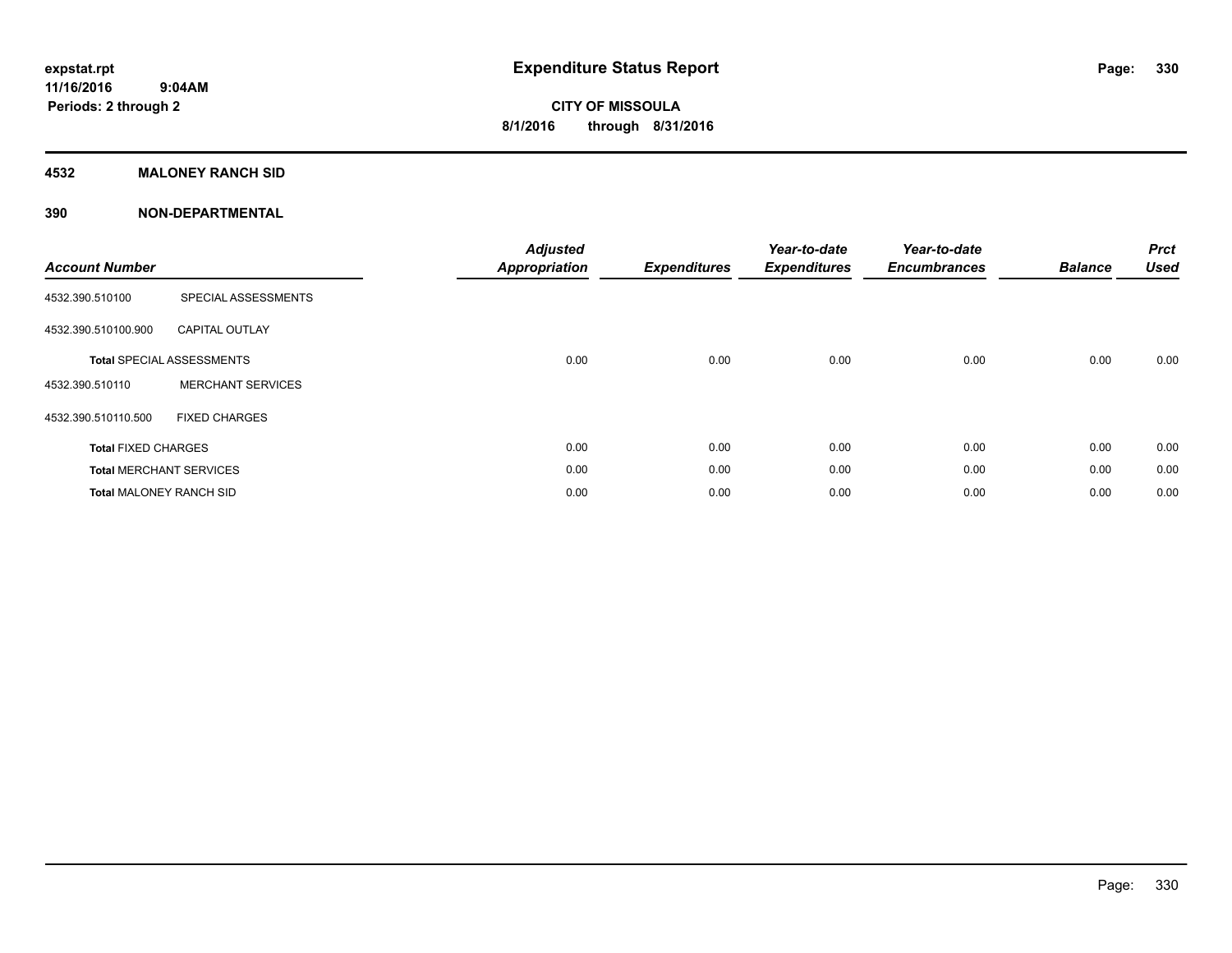### **4533 RATTLESNAKE SEWER SID**

| <b>Account Number</b>      |                                    | <b>Adjusted</b><br>Appropriation | <b>Expenditures</b> | Year-to-date<br><b>Expenditures</b> | Year-to-date<br><b>Encumbrances</b> | <b>Balance</b> | <b>Prct</b><br><b>Used</b> |
|----------------------------|------------------------------------|----------------------------------|---------------------|-------------------------------------|-------------------------------------|----------------|----------------------------|
| 4533.390.510110            | <b>MERCHANT SERVICES</b>           |                                  |                     |                                     |                                     |                |                            |
| 4533.390.510110.500        | <b>FIXED CHARGES</b>               |                                  |                     |                                     |                                     |                |                            |
| <b>Total FIXED CHARGES</b> |                                    |                                  | 0.00<br>0.00        | 0.00                                | 0.00                                | 0.00           | 0.00                       |
|                            | <b>Total MERCHANT SERVICES</b>     |                                  | 0.00<br>0.00        | 0.00                                | 0.00                                | 0.00           | 0.00                       |
|                            | <b>Total RATTLESNAKE SEWER SID</b> |                                  | 0.00<br>0.00        | 0.00                                | 0.00                                | 0.00           | 0.00                       |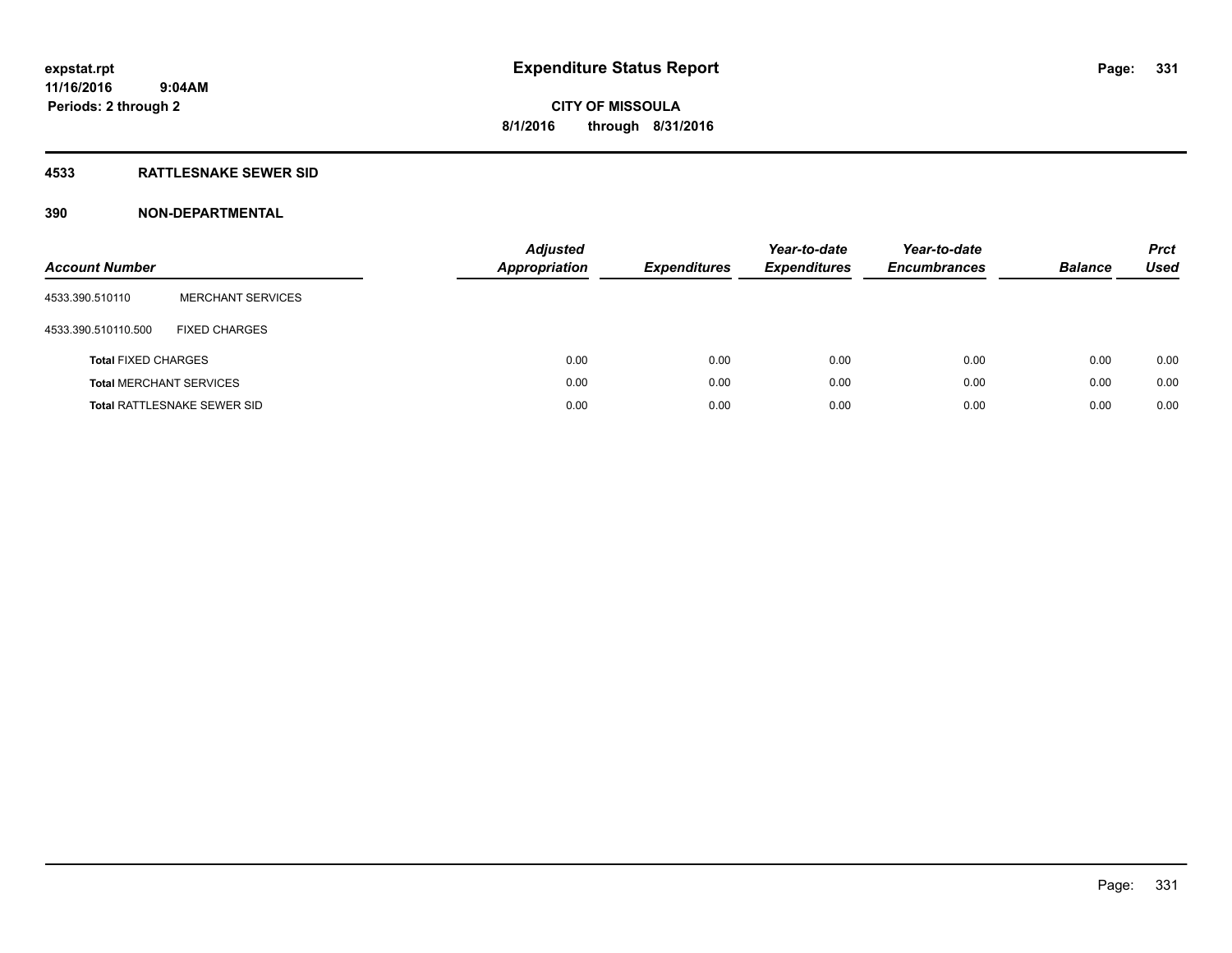#### **4534 SID 534 LINCOLNWOOD**

| <b>Account Number</b>          |                               | <b>Adjusted</b><br><b>Appropriation</b> | <b>Expenditures</b> | Year-to-date<br><b>Expenditures</b> | Year-to-date<br><b>Encumbrances</b> | <b>Balance</b> | <b>Prct</b><br><b>Used</b> |
|--------------------------------|-------------------------------|-----------------------------------------|---------------------|-------------------------------------|-------------------------------------|----------------|----------------------------|
| 4534.390.510110                | <b>MERCHANT SERVICES</b>      |                                         |                     |                                     |                                     |                |                            |
| 4534.390.510110.500            | <b>FIXED CHARGES</b>          |                                         |                     |                                     |                                     |                |                            |
| <b>Total MERCHANT SERVICES</b> |                               | 0.00                                    | 0.00                | 0.00                                | 0.00                                | 0.00           | 0.00                       |
| 4534.390.521000                | INTERFUND OPERATING TRANSFERS |                                         |                     |                                     |                                     |                |                            |
| 4534.390.521000.800            | OTHER OBJECTS                 |                                         |                     |                                     |                                     |                |                            |
| Total SID 534 LINCOLNWOOD      |                               | 0.00                                    | 0.00                | 0.00                                | 0.00                                | 0.00           | 0.00                       |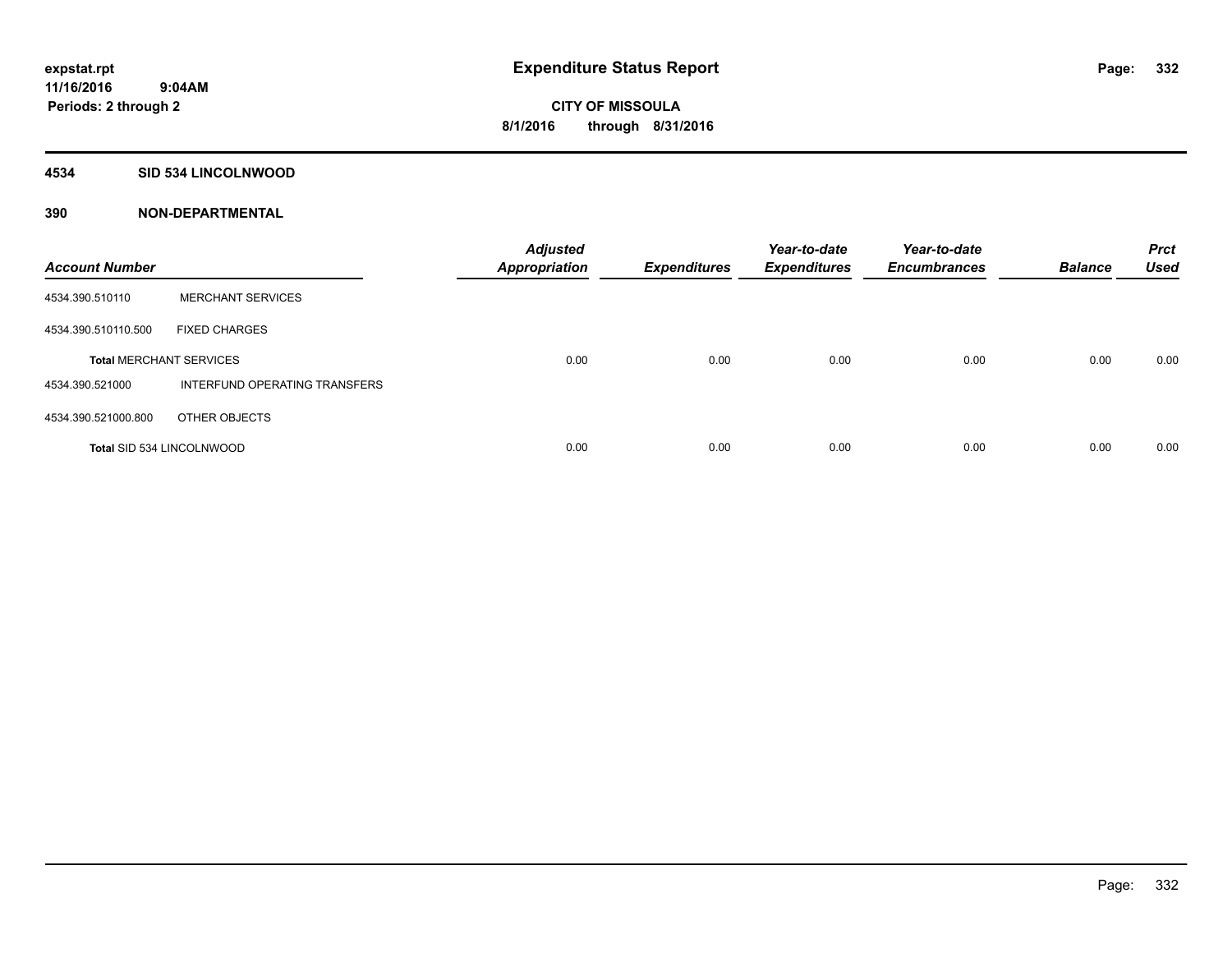# **4535 SLANT STREET TRAFFIC CALMING**

# **000 \*\*\* Title Not Found \*\*\***

| <b>Account Number</b>      |                                           | <b>Adjusted</b><br><b>Appropriation</b> | <b>Expenditures</b> | Year-to-date<br><b>Expenditures</b> | Year-to-date<br><b>Encumbrances</b> | <b>Balance</b> | <b>Prct</b><br>Used |
|----------------------------|-------------------------------------------|-----------------------------------------|---------------------|-------------------------------------|-------------------------------------|----------------|---------------------|
| 4535.000.410000            | <b>GENERAL GOVERNMENT</b>                 |                                         |                     |                                     |                                     |                |                     |
| 4535.000.410000.600        | <b>DEBT SERVICE</b>                       |                                         |                     |                                     |                                     |                |                     |
|                            | <b>Total GENERAL GOVERNMENT</b>           | 0.00                                    | 0.00                | 0.00                                | 0.00                                | 0.00           | 0.00                |
| 4535.000.510110            | <b>MERCHANT SERVICES</b>                  |                                         |                     |                                     |                                     |                |                     |
| 4535.000.510110.500        | <b>FIXED CHARGES</b>                      |                                         |                     |                                     |                                     |                |                     |
| <b>Total FIXED CHARGES</b> |                                           | 0.00                                    | 0.00                | 0.00                                | 0.00                                | 0.00           | 0.00                |
|                            | <b>Total SLANT STREET TRAFFIC CALMING</b> | 0.00                                    | 0.00                | 0.00                                | 0.00                                | 0.00           | 0.00                |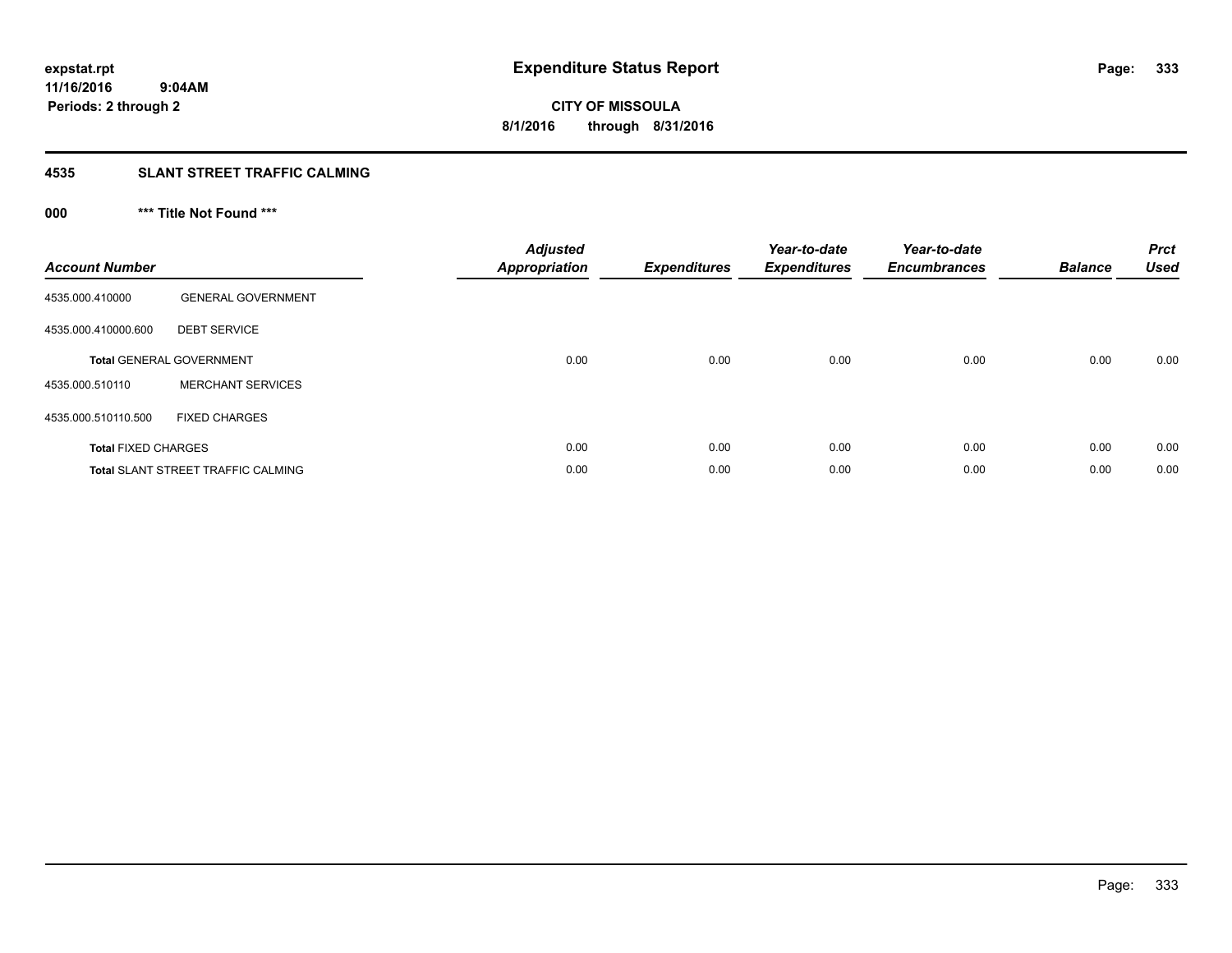### **4536 SID536 LINCOLNWOOD SWR PH2**

| <b>Account Number</b> |                                         | <b>Adjusted</b><br>Appropriation | <b>Expenditures</b> | Year-to-date<br><b>Expenditures</b> | Year-to-date<br><b>Encumbrances</b> | <b>Balance</b> | Prct<br><b>Used</b> |
|-----------------------|-----------------------------------------|----------------------------------|---------------------|-------------------------------------|-------------------------------------|----------------|---------------------|
| 4536.390.510110       | <b>MERCHANT SERVICES</b>                |                                  |                     |                                     |                                     |                |                     |
| 4536.390.510110.500   | <b>FIXED CHARGES</b>                    |                                  |                     |                                     |                                     |                |                     |
|                       | <b>Total SID536 LINCOLNWOOD SWR PH2</b> | 0.00                             | 0.00                | 0.00                                | 0.00                                | 0.00           | 0.00                |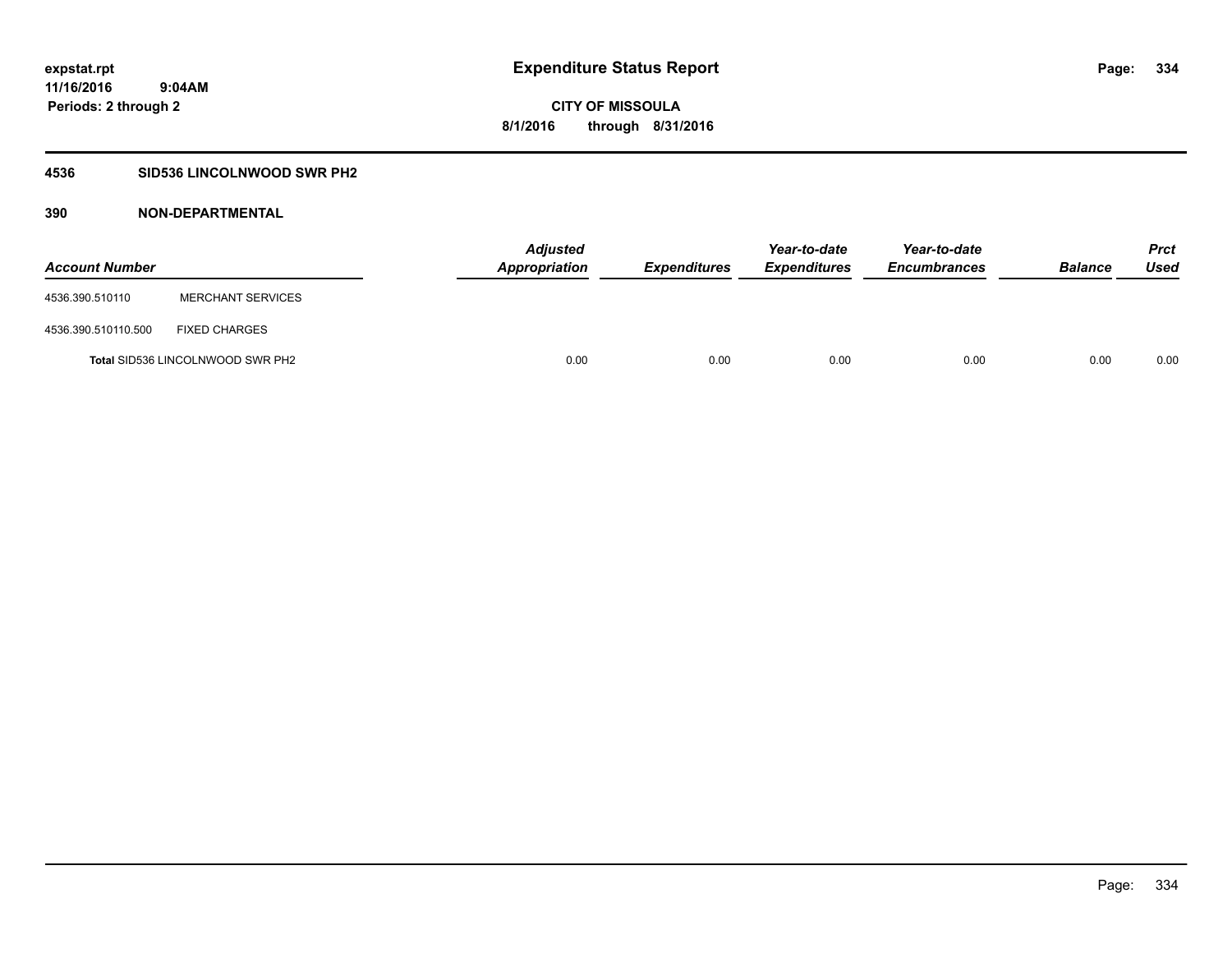**CITY OF MISSOULA 8/1/2016 through 8/31/2016**

**4539 SID 539 4th STREET**

**000 \*\*\* Title Not Found \*\*\***

| <b>Account Number</b>    |                                 | <b>Adjusted</b><br><b>Appropriation</b> | <b>Expenditures</b> | Year-to-date<br><b>Expenditures</b> | Year-to-date<br><b>Encumbrances</b> | <b>Balance</b> | <b>Prct</b><br><b>Used</b> |
|--------------------------|---------------------------------|-----------------------------------------|---------------------|-------------------------------------|-------------------------------------|----------------|----------------------------|
| 4539.000.410000          | <b>GENERAL GOVERNMENT</b>       |                                         |                     |                                     |                                     |                |                            |
| 4539.000.410000.600      | <b>DEBT SERVICE</b>             |                                         |                     |                                     |                                     |                |                            |
|                          | <b>Total GENERAL GOVERNMENT</b> | 0.00                                    | 0.00                | 0.00                                | 0.00                                | 0.00           | 0.00                       |
| 4539.000.510110          | <b>MERCHANT SERVICES</b>        |                                         |                     |                                     |                                     |                |                            |
| 4539.000.510110.500      | <b>FIXED CHARGES</b>            |                                         |                     |                                     |                                     |                |                            |
| Total SID 539 4th STREET |                                 | 0.00                                    | 0.00                | 0.00                                | 0.00                                | 0.00           | 0.00                       |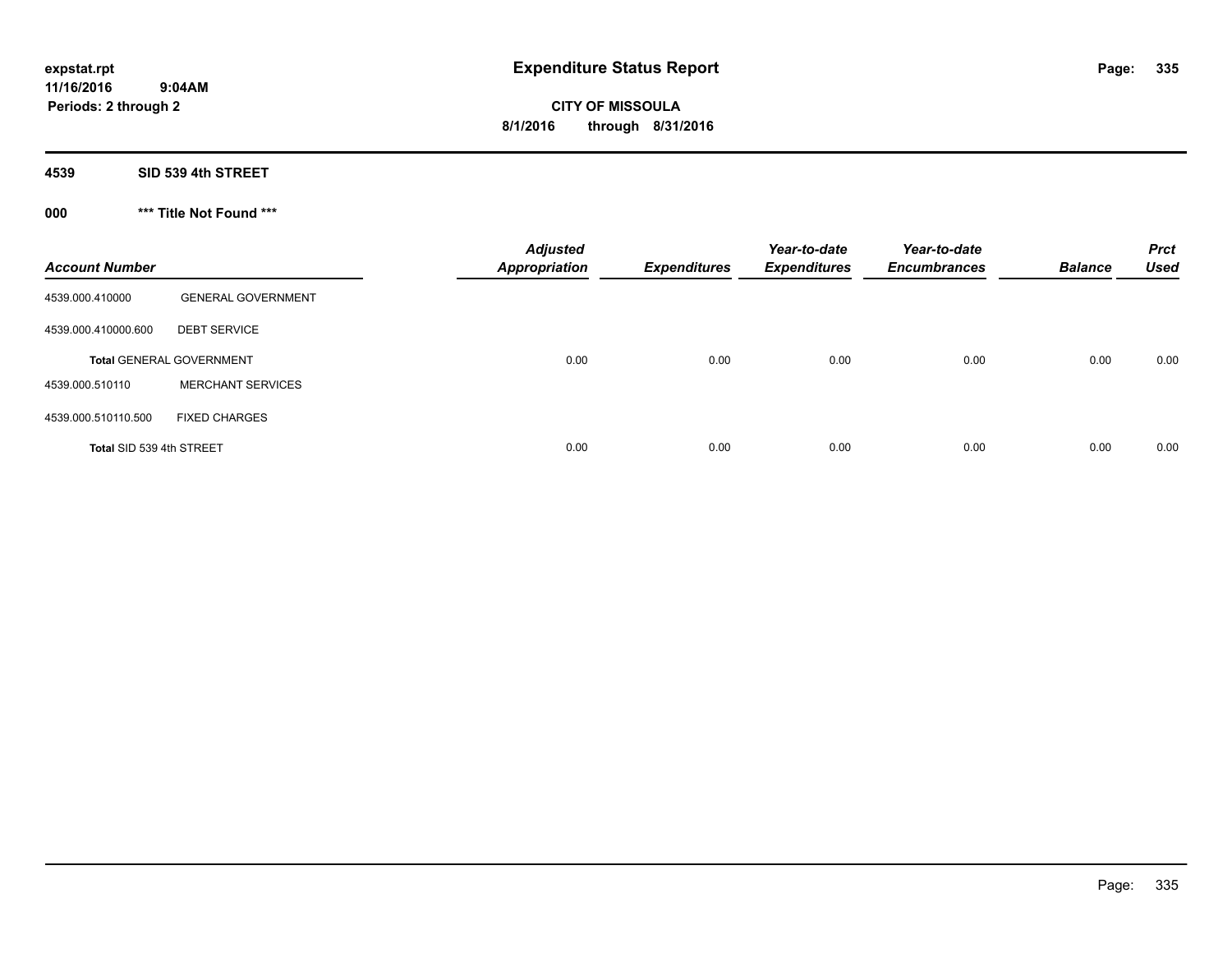#### **4540 SID 540 ENGLAND BLVD**

| <b>Account Number</b>       |                                                                                  | <b>Adjusted</b><br><b>Appropriation</b> | <b>Expenditures</b> | Year-to-date<br><b>Expenditures</b> | Year-to-date<br><b>Encumbrances</b> | <b>Balance</b>         | <b>Prct</b><br><b>Used</b> |
|-----------------------------|----------------------------------------------------------------------------------|-----------------------------------------|---------------------|-------------------------------------|-------------------------------------|------------------------|----------------------------|
| 4540.390.510100             | SPECIAL ASSESSMENTS                                                              |                                         |                     |                                     |                                     |                        |                            |
| 4540.390.510100.300         | PURCHASED SERVICES                                                               |                                         |                     |                                     |                                     |                        |                            |
|                             | 4540.390.510100.350.000 PROFESSIONAL SERVICES<br><b>Total PURCHASED SERVICES</b> | 0.00<br>0.00                            | 517.50<br>517.50    | 517.50<br>517.50                    | 0.00<br>0.00                        | $-517.50$<br>$-517.50$ | 0.00<br>0.00               |
| 4540.390.510100.900         | <b>CAPITAL OUTLAY</b>                                                            |                                         |                     |                                     |                                     |                        |                            |
| <b>Total CAPITAL OUTLAY</b> |                                                                                  | 0.00                                    | 0.00                | 0.00                                | 0.00                                | 0.00                   | 0.00                       |
|                             | <b>Total SPECIAL ASSESSMENTS</b>                                                 | 0.00                                    | 517.50              | 517.50                              | 0.00                                | $-517.50$              | 0.00                       |
| 4540.390.510110             | <b>MERCHANT SERVICES</b>                                                         |                                         |                     |                                     |                                     |                        |                            |
| 4540.390.510110.500         | <b>FIXED CHARGES</b>                                                             |                                         |                     |                                     |                                     |                        |                            |
|                             | <b>Total MERCHANT SERVICES</b>                                                   | 0.00                                    | 0.00                | 0.00                                | 0.00                                | 0.00                   | 0.00                       |
| 4540.390.521000             | <b>INTERFUND OPERATING TRANSFERS</b>                                             |                                         |                     |                                     |                                     |                        |                            |
| 4540.390.521000.800         | OTHER OBJECTS                                                                    |                                         |                     |                                     |                                     |                        |                            |
|                             | <b>Total INTERFUND OPERATING TRANSFERS</b>                                       | 0.00                                    | 0.00                | 0.00                                | 0.00                                | 0.00                   | 0.00                       |
|                             | Total SID 540 ENGLAND BLVD                                                       | 0.00                                    | 517.50              | 517.50                              | 0.00                                | $-517.50$              | 0.00                       |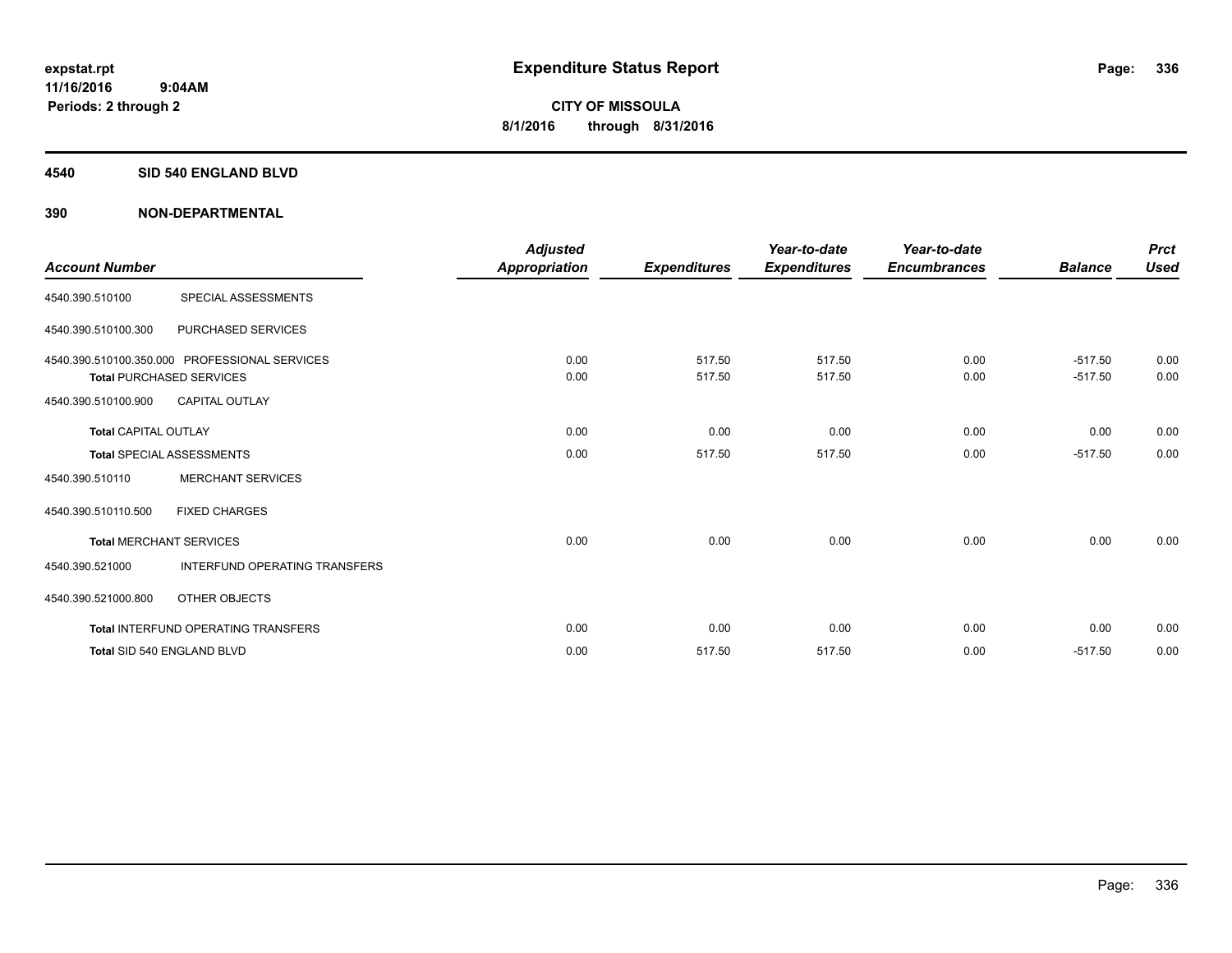#### **4541 SID 541 PINEVIEW PARK**

| <b>Account Number</b>         |                                  | <b>Adjusted</b><br><b>Appropriation</b> | <b>Expenditures</b> | Year-to-date<br><b>Expenditures</b> | Year-to-date<br><b>Encumbrances</b> | <b>Balance</b> | <b>Prct</b><br><b>Used</b> |
|-------------------------------|----------------------------------|-----------------------------------------|---------------------|-------------------------------------|-------------------------------------|----------------|----------------------------|
| 4541.390.410710               | *** Title Not Found ***          |                                         |                     |                                     |                                     |                |                            |
| 4541.390.410710.500           | <b>FIXED CHARGES</b>             |                                         |                     |                                     |                                     |                |                            |
| Total *** Title Not Found *** |                                  | 0.00                                    | 0.00                | 0.00                                | 0.00                                | 0.00           | 0.00                       |
| 4541.390.510100               | SPECIAL ASSESSMENTS              |                                         |                     |                                     |                                     |                |                            |
| 4541.390.510100.900           | <b>CAPITAL OUTLAY</b>            |                                         |                     |                                     |                                     |                |                            |
|                               | <b>Total SPECIAL ASSESSMENTS</b> | 0.00                                    | 0.00                | 0.00                                | 0.00                                | 0.00           | 0.00                       |
| 4541.390.510110               | <b>MERCHANT SERVICES</b>         |                                         |                     |                                     |                                     |                |                            |
| 4541.390.510110.500           | <b>FIXED CHARGES</b>             |                                         |                     |                                     |                                     |                |                            |
|                               | <b>Total MERCHANT SERVICES</b>   | 0.00                                    | 0.00                | 0.00                                | 0.00                                | 0.00           | 0.00                       |
|                               | Total SID 541 PINEVIEW PARK      | 0.00                                    | 0.00                | 0.00                                | 0.00                                | 0.00           | 0.00                       |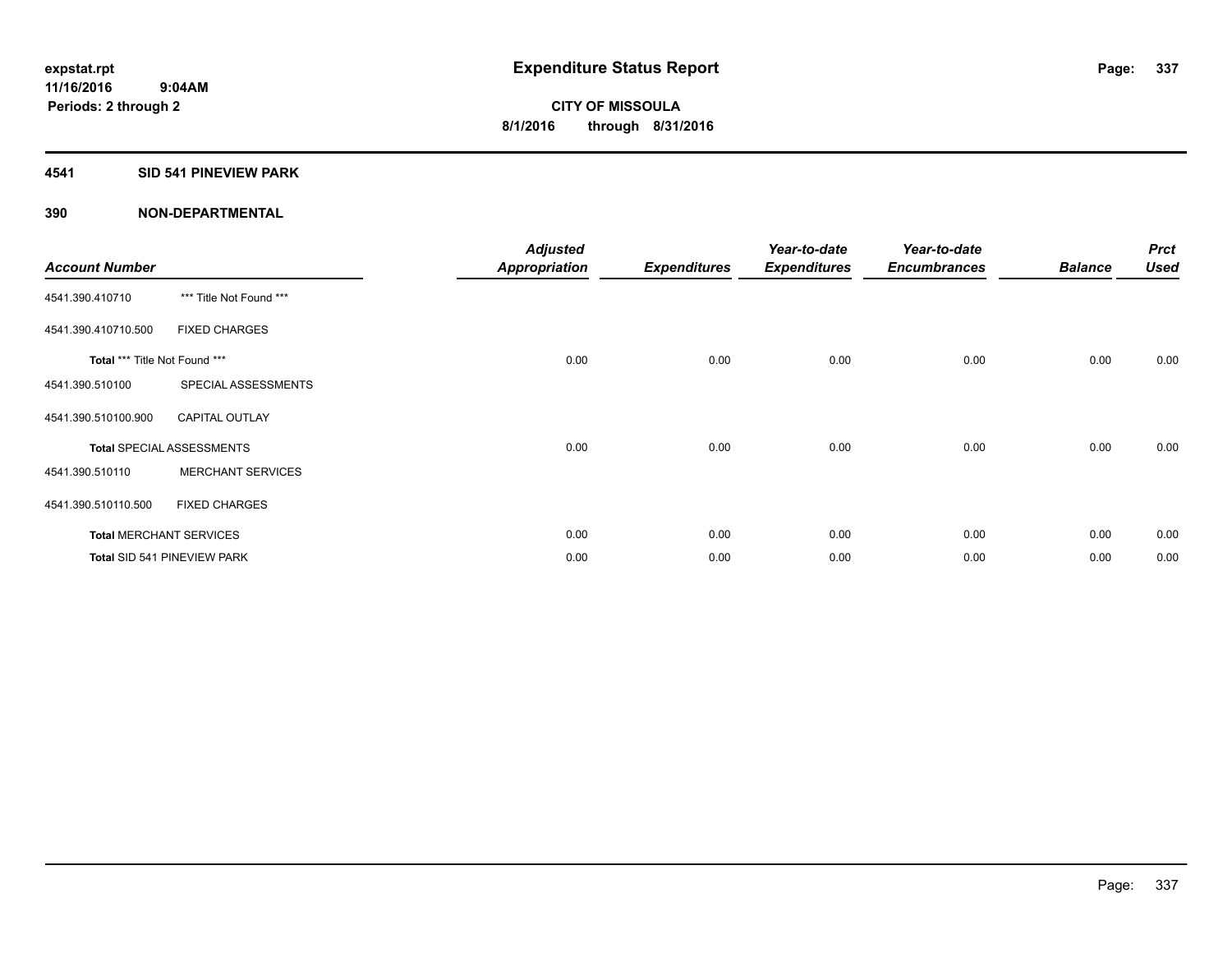### **4542 SID 542 HILLVIEW WAY**

| <b>Account Number</b>      |                                  | <b>Adjusted</b><br><b>Appropriation</b> | <b>Expenditures</b> | Year-to-date<br><b>Expenditures</b> | Year-to-date<br><b>Encumbrances</b> | <b>Balance</b> | <b>Prct</b><br><b>Used</b> |
|----------------------------|----------------------------------|-----------------------------------------|---------------------|-------------------------------------|-------------------------------------|----------------|----------------------------|
| 4542.390.510100            | SPECIAL ASSESSMENTS              |                                         |                     |                                     |                                     |                |                            |
| 4542.390.510100.300        | PURCHASED SERVICES               |                                         |                     |                                     |                                     |                |                            |
|                            | <b>Total SPECIAL ASSESSMENTS</b> | 0.00                                    | 0.00                | 0.00                                | 0.00                                | 0.00           | 0.00                       |
| 4542.390.510110            | <b>MERCHANT SERVICES</b>         |                                         |                     |                                     |                                     |                |                            |
| 4542.390.510110.500        | <b>FIXED CHARGES</b>             |                                         |                     |                                     |                                     |                |                            |
| Total SID 542 HILLVIEW WAY |                                  | 0.00                                    | 0.00                | 0.00                                | 0.00                                | 0.00           | 0.00                       |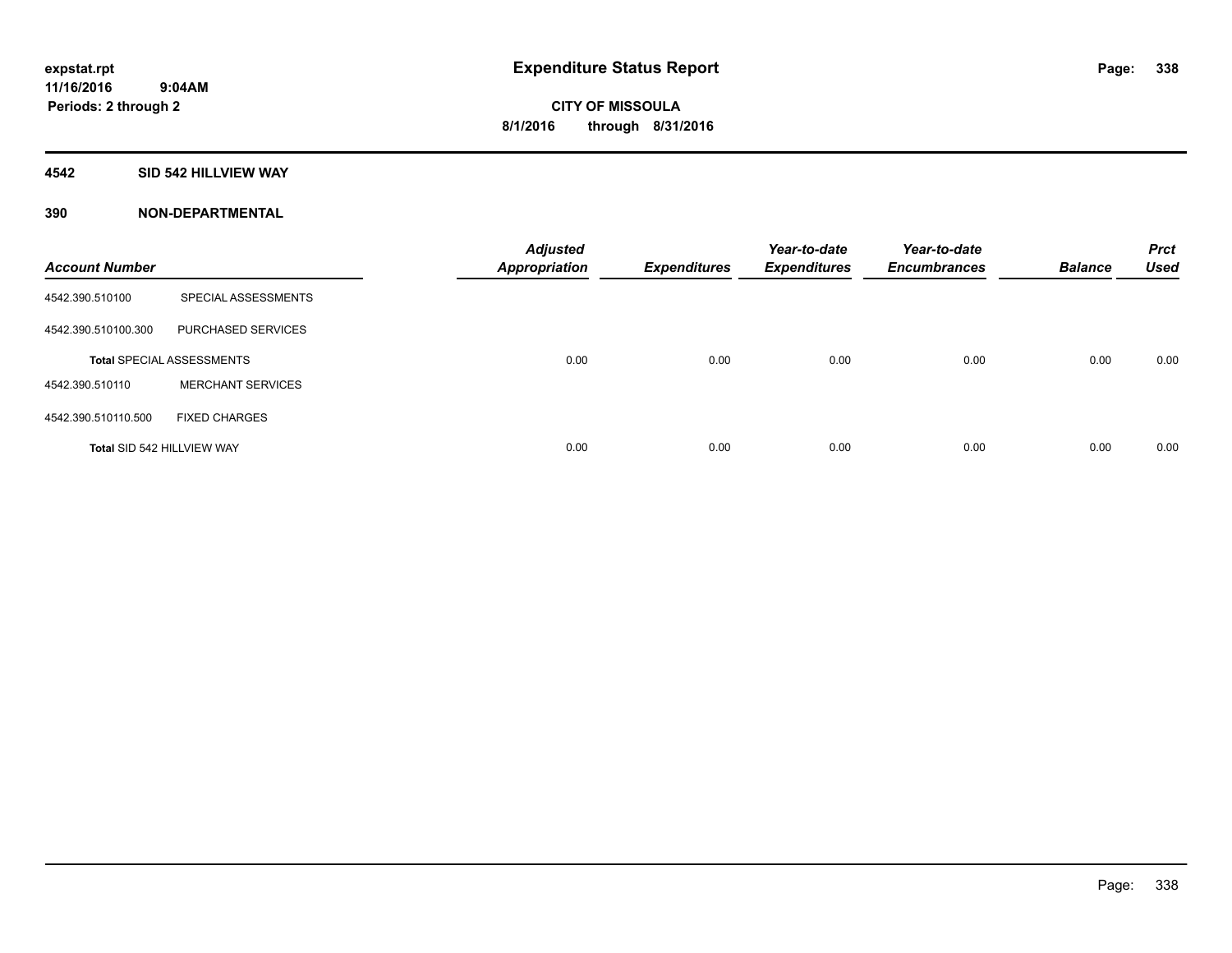#### **4543 SID 543 TRAFFIC CALMING**

# **000 \*\*\* Title Not Found \*\*\***

| <b>Account Number</b>         |                                 | <b>Adjusted</b><br><b>Appropriation</b> | <b>Expenditures</b> | Year-to-date<br><b>Expenditures</b> | Year-to-date<br><b>Encumbrances</b> | <b>Balance</b> | <b>Prct</b><br><b>Used</b> |
|-------------------------------|---------------------------------|-----------------------------------------|---------------------|-------------------------------------|-------------------------------------|----------------|----------------------------|
| 4543.000.410000               | <b>GENERAL GOVERNMENT</b>       |                                         |                     |                                     |                                     |                |                            |
| 4543.000.410000.600           | <b>DEBT SERVICE</b>             |                                         |                     |                                     |                                     |                |                            |
|                               | <b>Total GENERAL GOVERNMENT</b> | 0.00                                    | 0.00                | 0.00                                | 0.00                                | 0.00           | 0.00                       |
| 4543.000.510110               | <b>MERCHANT SERVICES</b>        |                                         |                     |                                     |                                     |                |                            |
| 4543.000.510110.500           | <b>FIXED CHARGES</b>            |                                         |                     |                                     |                                     |                |                            |
| Total *** Title Not Found *** |                                 | 0.00                                    | 0.00                | 0.00                                | 0.00                                | 0.00           | 0.00                       |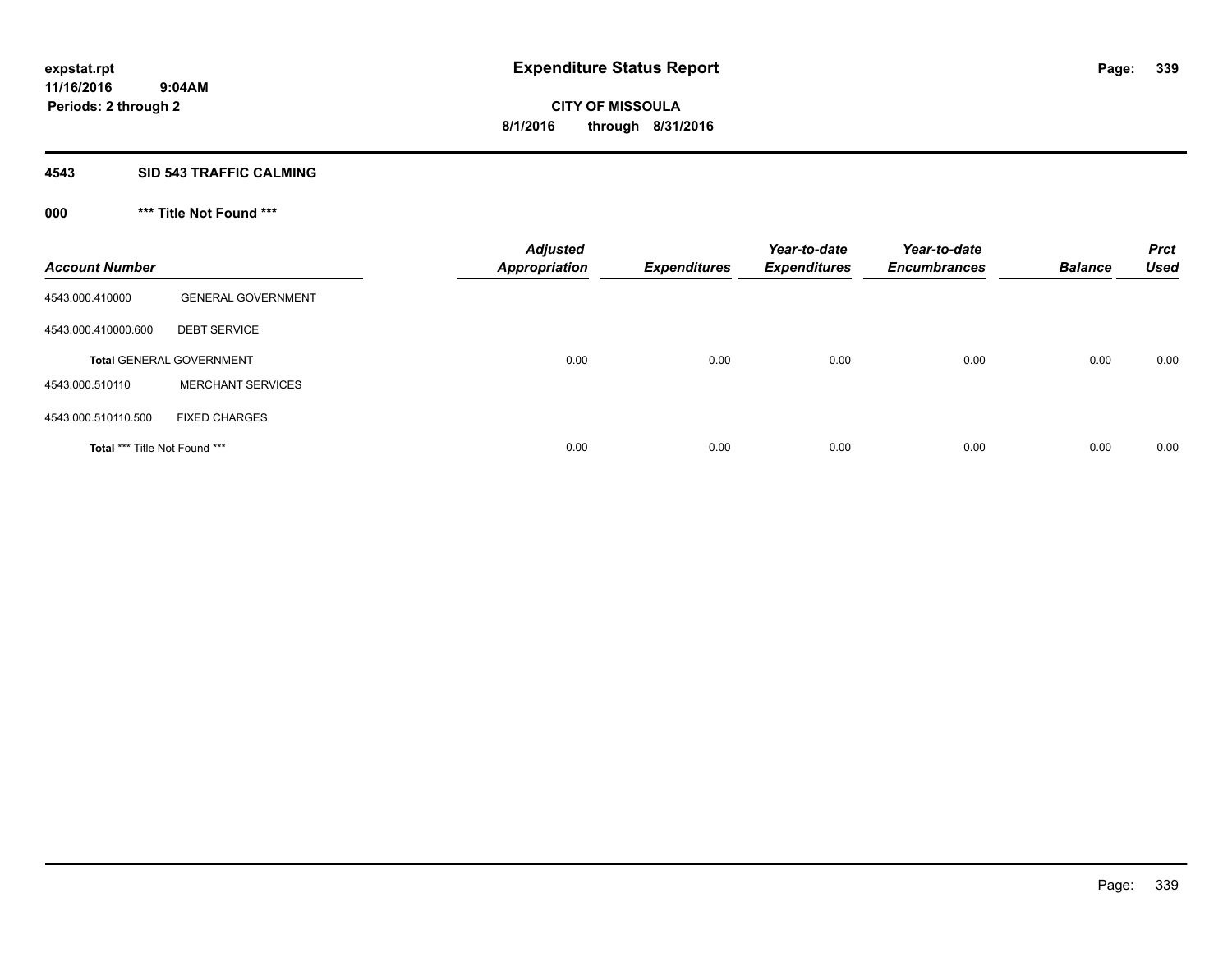#### **4543 SID 543 TRAFFIC CALMING**

| <b>Account Number</b> |                                      | <b>Adjusted</b><br><b>Appropriation</b> | <b>Expenditures</b> | Year-to-date<br><b>Expenditures</b> | Year-to-date<br><b>Encumbrances</b> | <b>Balance</b> | <b>Prct</b><br><b>Used</b> |
|-----------------------|--------------------------------------|-----------------------------------------|---------------------|-------------------------------------|-------------------------------------|----------------|----------------------------|
|                       |                                      |                                         |                     |                                     |                                     |                |                            |
| 4543.390.510100       | SPECIAL ASSESSMENTS                  |                                         |                     |                                     |                                     |                |                            |
| 4543.390.510100.300   | PURCHASED SERVICES                   |                                         |                     |                                     |                                     |                |                            |
|                       | <b>Total PURCHASED SERVICES</b>      | 0.00                                    | 0.00                | 0.00                                | 0.00                                | 0.00           | 0.00                       |
| 4543.390.510100.900   | <b>CAPITAL OUTLAY</b>                |                                         |                     |                                     |                                     |                |                            |
|                       | <b>Total SPECIAL ASSESSMENTS</b>     | 0.00                                    | 0.00                | 0.00                                | 0.00                                | 0.00           | 0.00                       |
| 4543.390.510110       | <b>MERCHANT SERVICES</b>             |                                         |                     |                                     |                                     |                |                            |
| 4543.390.510110.500   | <b>FIXED CHARGES</b>                 |                                         |                     |                                     |                                     |                |                            |
|                       | <b>Total MERCHANT SERVICES</b>       | 0.00                                    | 0.00                | 0.00                                | 0.00                                | 0.00           | 0.00                       |
|                       | <b>Total SID 543 TRAFFIC CALMING</b> | 0.00                                    | 0.00                | 0.00                                | 0.00                                | 0.00           | 0.00                       |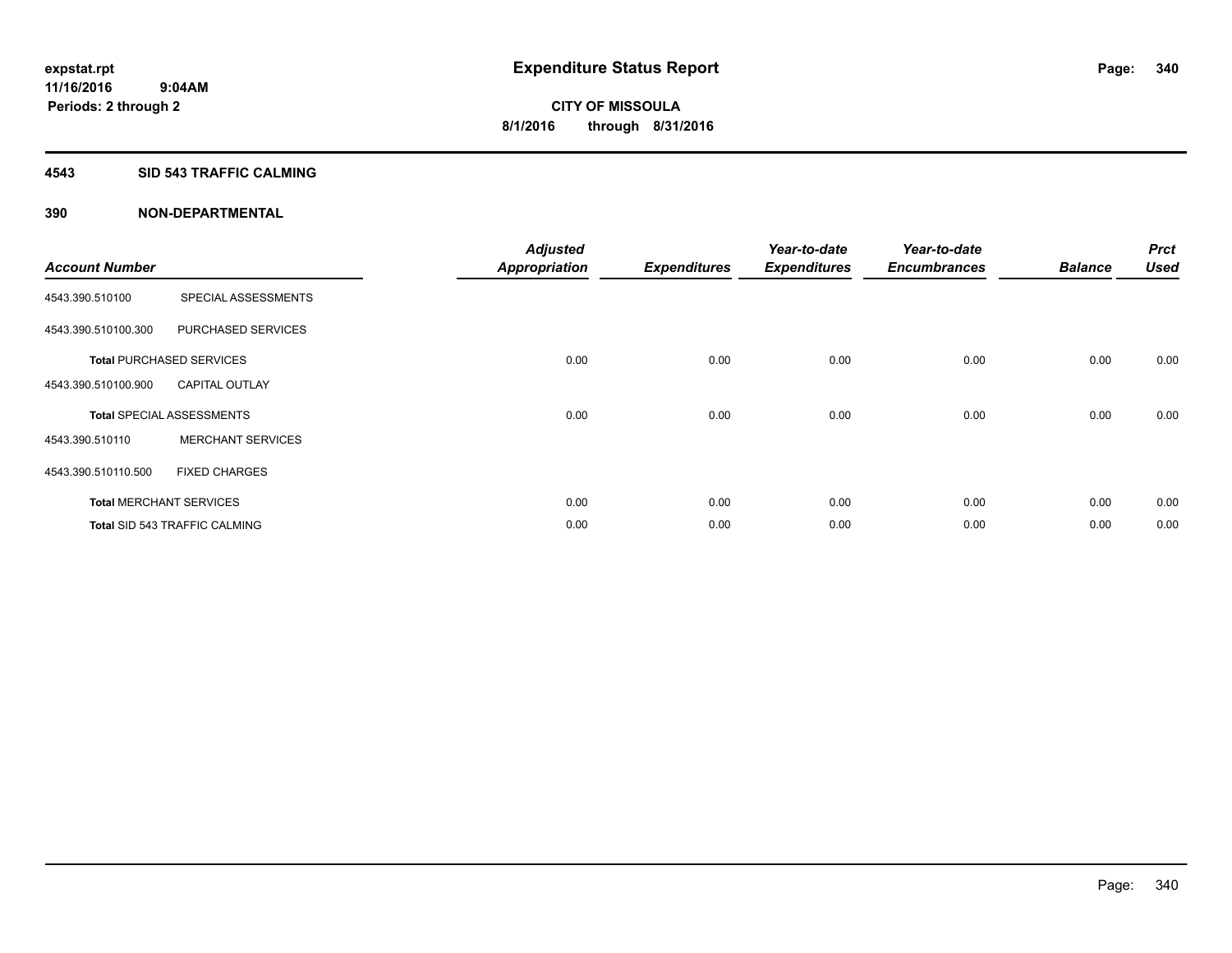### **4544 MILLER CREEK MITIGATION FUND**

| <b>Account Number</b> |                                           | <b>Adjusted</b><br><b>Appropriation</b> | <b>Expenditures</b> | Year-to-date<br><b>Expenditures</b> | Year-to-date<br><b>Encumbrances</b> | <b>Balance</b> | <b>Prct</b><br><b>Used</b> |
|-----------------------|-------------------------------------------|-----------------------------------------|---------------------|-------------------------------------|-------------------------------------|----------------|----------------------------|
| 4544.390.510100       | SPECIAL ASSESSMENTS                       |                                         |                     |                                     |                                     |                |                            |
| 4544.390.510100.900   | <b>CAPITAL OUTLAY</b>                     |                                         |                     |                                     |                                     |                |                            |
|                       | <b>Total SPECIAL ASSESSMENTS</b>          | 0.00                                    | 0.00                | 0.00                                | 0.00                                | 0.00           | 0.00                       |
| 4544.390.510110       | <b>MERCHANT SERVICES</b>                  |                                         |                     |                                     |                                     |                |                            |
| 4544.390.510110.500   | <b>FIXED CHARGES</b>                      |                                         |                     |                                     |                                     |                |                            |
|                       | <b>Total MERCHANT SERVICES</b>            | 0.00                                    | 0.00                | 0.00                                | 0.00                                | 0.00           | 0.00                       |
|                       | <b>Total MILLER CREEK MITIGATION FUND</b> | 0.00                                    | 0.00                | 0.00                                | 0.00                                | 0.00           | 0.00                       |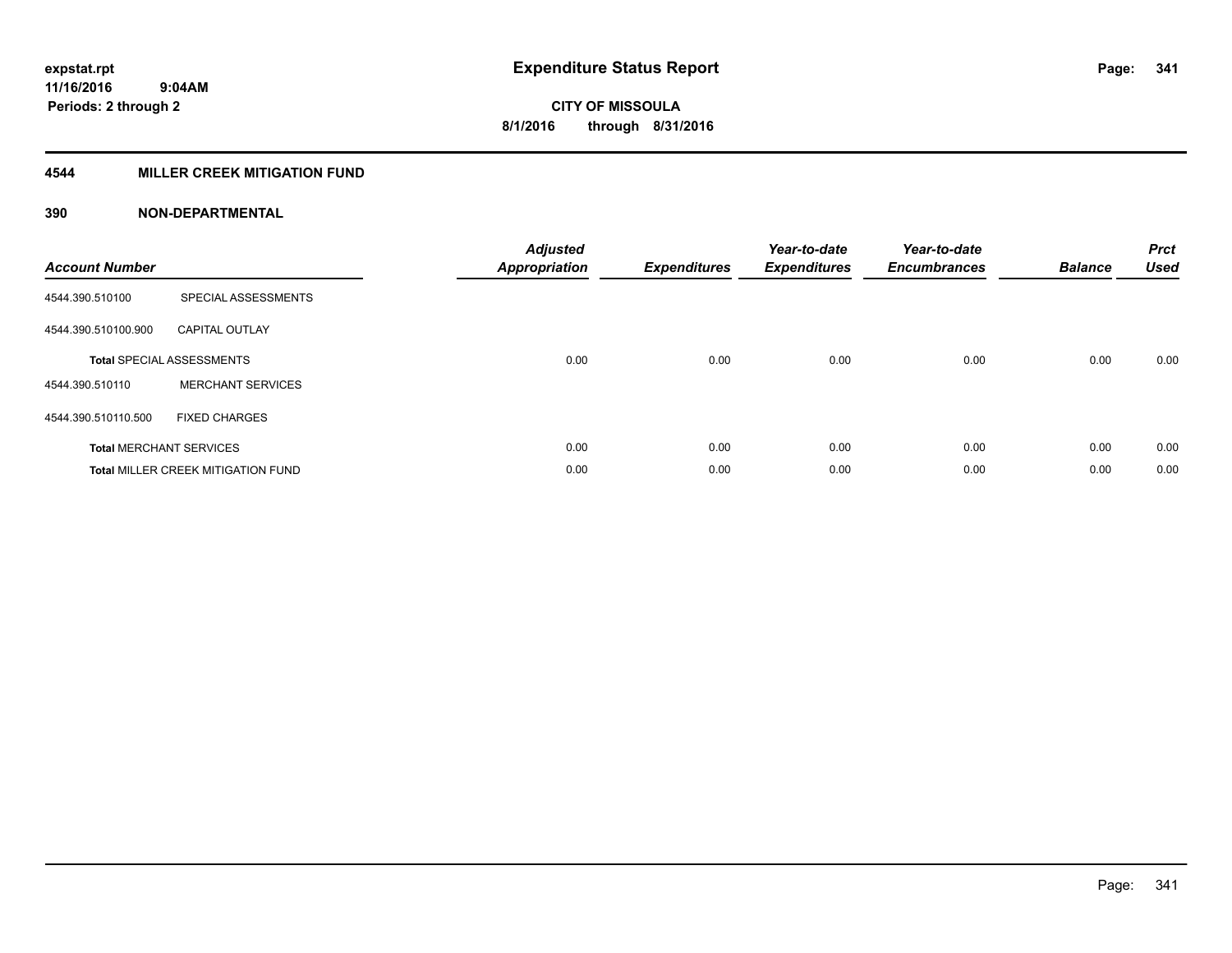#### **4545 MILLER CREEK TWITE CONSTRUCTION**

| <b>Account Number</b> |                                              | <b>Adjusted</b><br><b>Appropriation</b> | <b>Expenditures</b> | Year-to-date<br><b>Expenditures</b> | Year-to-date<br><b>Encumbrances</b> | <b>Balance</b> | <b>Prct</b><br><b>Used</b> |
|-----------------------|----------------------------------------------|-----------------------------------------|---------------------|-------------------------------------|-------------------------------------|----------------|----------------------------|
| 4545.390.510100       | SPECIAL ASSESSMENTS                          |                                         |                     |                                     |                                     |                |                            |
| 4545.390.510100.300   | PURCHASED SERVICES                           |                                         |                     |                                     |                                     |                |                            |
|                       | <b>Total PURCHASED SERVICES</b>              | 0.00                                    | 0.00                | 0.00                                | 0.00                                | 0.00           | 0.00                       |
| 4545.390.510100.900   | <b>CAPITAL OUTLAY</b>                        |                                         |                     |                                     |                                     |                |                            |
|                       | <b>Total SPECIAL ASSESSMENTS</b>             | 0.00                                    | 0.00                | 0.00                                | 0.00                                | 0.00           | 0.00                       |
| 4545.390.510110       | <b>MERCHANT SERVICES</b>                     |                                         |                     |                                     |                                     |                |                            |
| 4545.390.510110.500   | <b>FIXED CHARGES</b>                         |                                         |                     |                                     |                                     |                |                            |
|                       | <b>Total MERCHANT SERVICES</b>               | 0.00                                    | 0.00                | 0.00                                | 0.00                                | 0.00           | 0.00                       |
|                       | <b>Total MILLER CREEK TWITE CONSTRUCTION</b> | 0.00                                    | 0.00                | 0.00                                | 0.00                                | 0.00           | 0.00                       |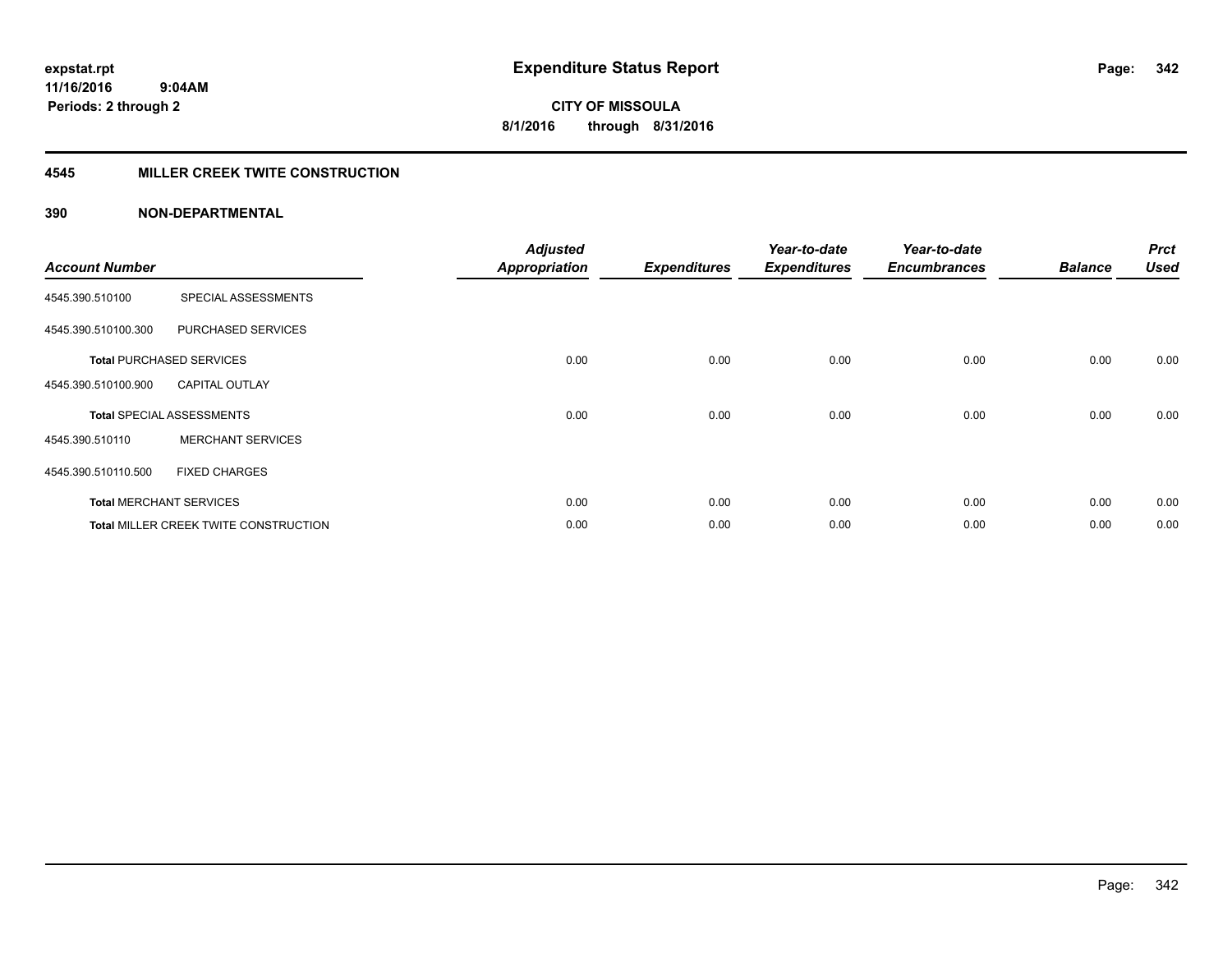**343**

**CITY OF MISSOULA 8/1/2016 through 8/31/2016**

#### **4546 MILLER CREEK MALOHNEY CONSTRUCTION**

| <b>Account Number</b> |                                                 | <b>Adjusted</b><br><b>Appropriation</b> | <b>Expenditures</b> | Year-to-date<br><b>Expenditures</b> | Year-to-date<br><b>Encumbrances</b> | <b>Balance</b> | <b>Prct</b><br><b>Used</b> |
|-----------------------|-------------------------------------------------|-----------------------------------------|---------------------|-------------------------------------|-------------------------------------|----------------|----------------------------|
| 4546.390.510100       | SPECIAL ASSESSMENTS                             |                                         |                     |                                     |                                     |                |                            |
| 4546.390.510100.300   | PURCHASED SERVICES                              |                                         |                     |                                     |                                     |                |                            |
|                       | <b>Total PURCHASED SERVICES</b>                 | 0.00                                    | 0.00                | 0.00                                | 0.00                                | 0.00           | 0.00                       |
| 4546.390.510100.900   | <b>CAPITAL OUTLAY</b>                           |                                         |                     |                                     |                                     |                |                            |
|                       | <b>Total SPECIAL ASSESSMENTS</b>                | 0.00                                    | 0.00                | 0.00                                | 0.00                                | 0.00           | 0.00                       |
| 4546.390.510110       | <b>MERCHANT SERVICES</b>                        |                                         |                     |                                     |                                     |                |                            |
| 4546.390.510110.500   | <b>FIXED CHARGES</b>                            |                                         |                     |                                     |                                     |                |                            |
|                       | <b>Total MERCHANT SERVICES</b>                  | 0.00                                    | 0.00                | 0.00                                | 0.00                                | 0.00           | 0.00                       |
|                       | <b>Total MILLER CREEK MALOHNEY CONSTRUCTION</b> | 0.00                                    | 0.00                | 0.00                                | 0.00                                | 0.00           | 0.00                       |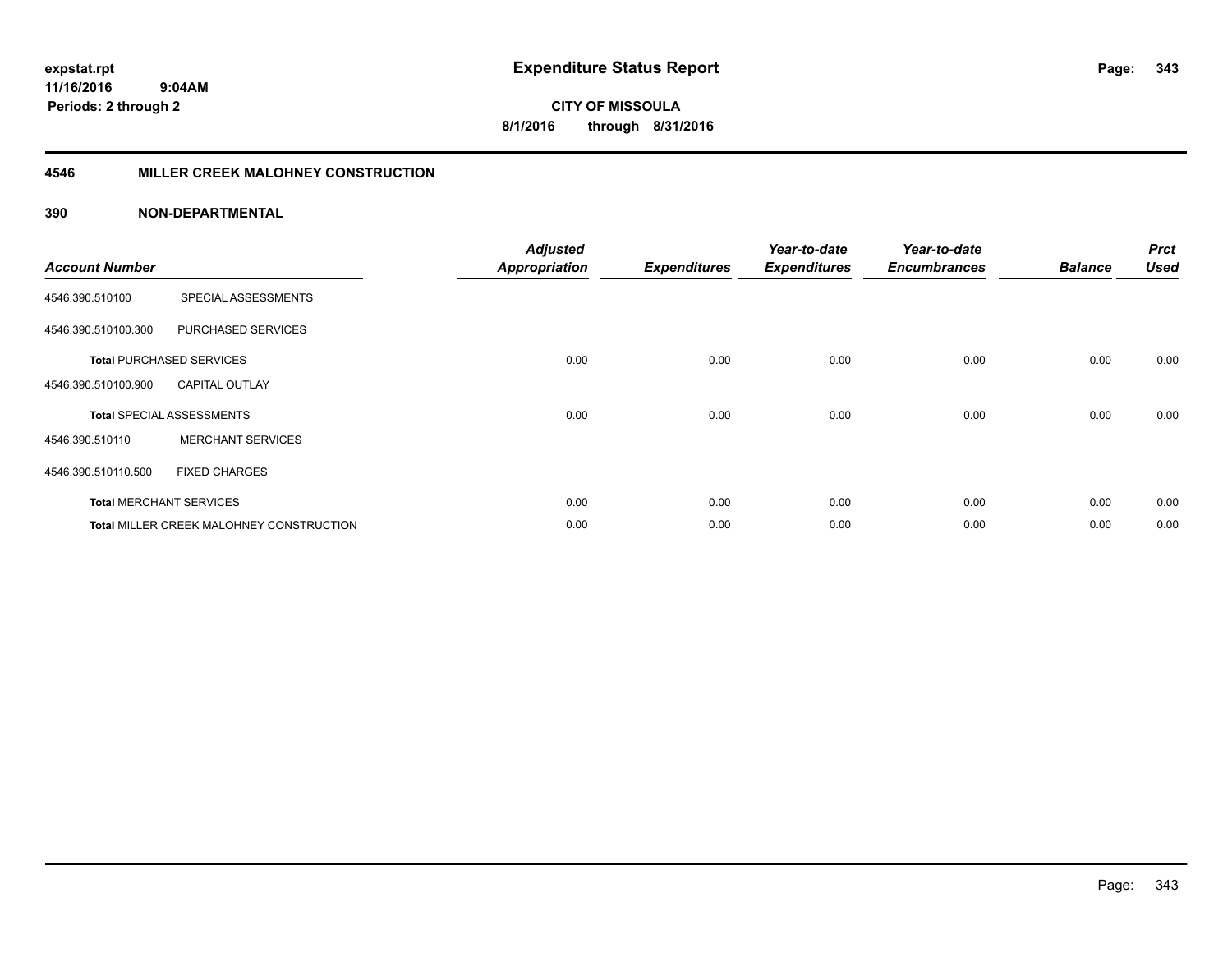#### **4547 MILLER CREEK MCCARTHY CONSTRUCTION**

| <b>Account Number</b> |                                                 | <b>Adjusted</b><br><b>Appropriation</b> | <b>Expenditures</b> | Year-to-date<br><b>Expenditures</b> | Year-to-date<br><b>Encumbrances</b> | <b>Balance</b> | <b>Prct</b><br><b>Used</b> |
|-----------------------|-------------------------------------------------|-----------------------------------------|---------------------|-------------------------------------|-------------------------------------|----------------|----------------------------|
| 4547.390.510100       | SPECIAL ASSESSMENTS                             |                                         |                     |                                     |                                     |                |                            |
| 4547.390.510100.300   | <b>PURCHASED SERVICES</b>                       |                                         |                     |                                     |                                     |                |                            |
|                       | <b>Total PURCHASED SERVICES</b>                 | 0.00                                    | 0.00                | 0.00                                | 0.00                                | 0.00           | 0.00                       |
| 4547.390.510100.900   | <b>CAPITAL OUTLAY</b>                           |                                         |                     |                                     |                                     |                |                            |
|                       | <b>Total SPECIAL ASSESSMENTS</b>                | 0.00                                    | 0.00                | 0.00                                | 0.00                                | 0.00           | 0.00                       |
| 4547.390.510110       | <b>MERCHANT SERVICES</b>                        |                                         |                     |                                     |                                     |                |                            |
| 4547.390.510110.500   | <b>FIXED CHARGES</b>                            |                                         |                     |                                     |                                     |                |                            |
|                       | <b>Total MERCHANT SERVICES</b>                  | 0.00                                    | 0.00                | 0.00                                | 0.00                                | 0.00           | 0.00                       |
|                       | <b>Total MILLER CREEK MCCARTHY CONSTRUCTION</b> | 0.00                                    | 0.00                | 0.00                                | 0.00                                | 0.00           | 0.00                       |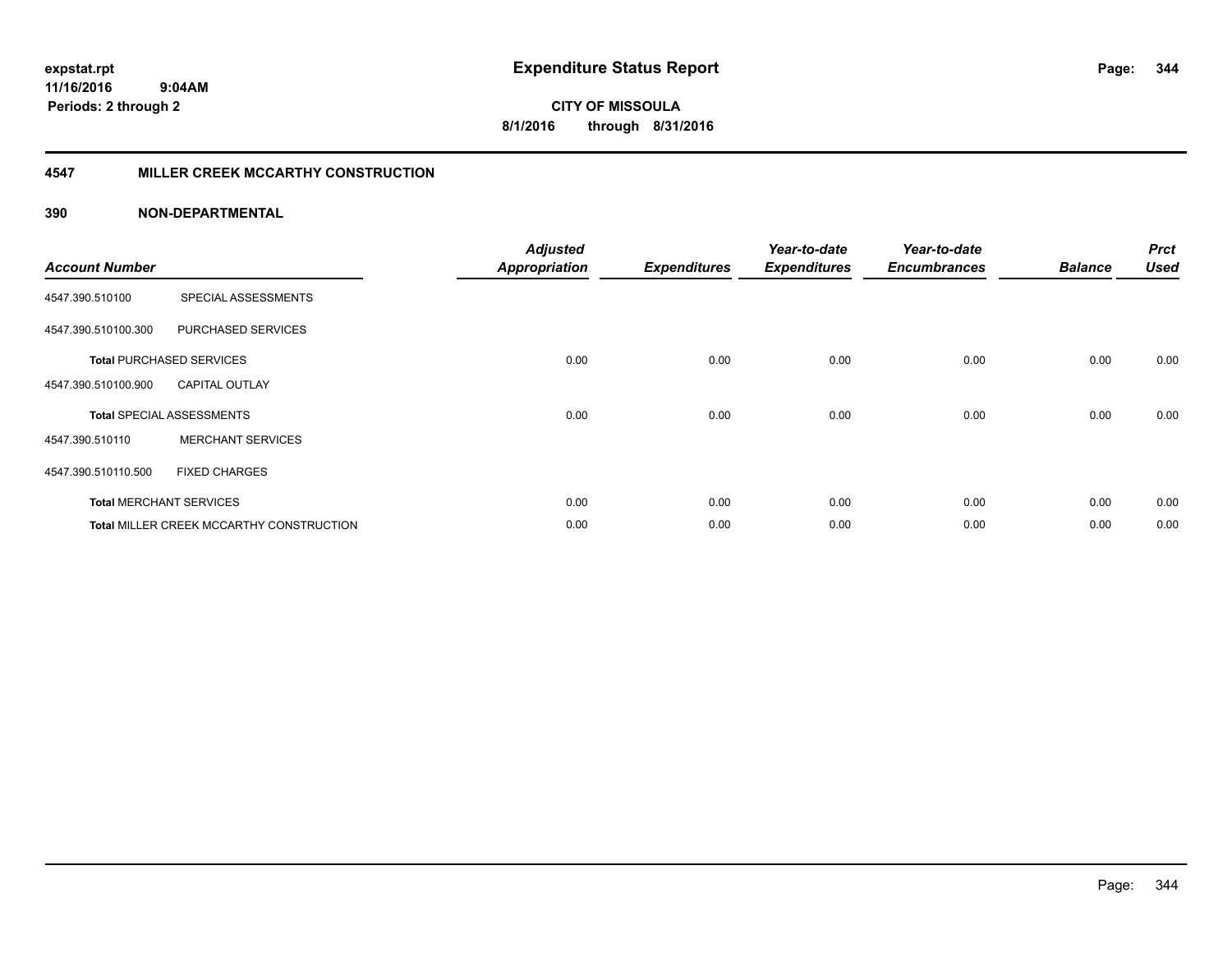# **4548 5TH,6TH & ARTHUR ROAD IMPROVEMENTS**

| <b>Account Number</b> |                                           | <b>Adjusted</b><br><b>Appropriation</b> | <b>Expenditures</b> | Year-to-date<br><b>Expenditures</b> | Year-to-date<br><b>Encumbrances</b> | <b>Balance</b> | <b>Prct</b><br><b>Used</b> |
|-----------------------|-------------------------------------------|-----------------------------------------|---------------------|-------------------------------------|-------------------------------------|----------------|----------------------------|
| 4548.390.510100       | SPECIAL ASSESSMENTS                       |                                         |                     |                                     |                                     |                |                            |
| 4548.390.510100.300   | PURCHASED SERVICES                        |                                         |                     |                                     |                                     |                |                            |
|                       | <b>Total PURCHASED SERVICES</b>           | 0.00                                    | 0.00                | 0.00                                | 0.00                                | 0.00           | 0.00                       |
| 4548.390.510100.900   | <b>CAPITAL OUTLAY</b>                     |                                         |                     |                                     |                                     |                |                            |
|                       | Total SPECIAL ASSESSMENTS                 | 0.00                                    | 0.00                | 0.00                                | 0.00                                | 0.00           | 0.00                       |
| 4548.390.510110       | <b>MERCHANT SERVICES</b>                  |                                         |                     |                                     |                                     |                |                            |
| 4548.390.510110.500   | <b>FIXED CHARGES</b>                      |                                         |                     |                                     |                                     |                |                            |
|                       | <b>Total MERCHANT SERVICES</b>            | 0.00                                    | 0.00                | 0.00                                | 0.00                                | 0.00           | 0.00                       |
| 4548.390.521000       | INTERFUND OPERATING TRANSFERS             |                                         |                     |                                     |                                     |                |                            |
| 4548.390.521000.800   | OTHER OBJECTS                             |                                         |                     |                                     |                                     |                |                            |
|                       | Total INTERFUND OPERATING TRANSFERS       | 0.00                                    | 0.00                | 0.00                                | 0.00                                | 0.00           | 0.00                       |
|                       | Total 5TH, 6TH & ARTHUR ROAD IMPROVEMENTS | 0.00                                    | 0.00                | 0.00                                | 0.00                                | 0.00           | 0.00                       |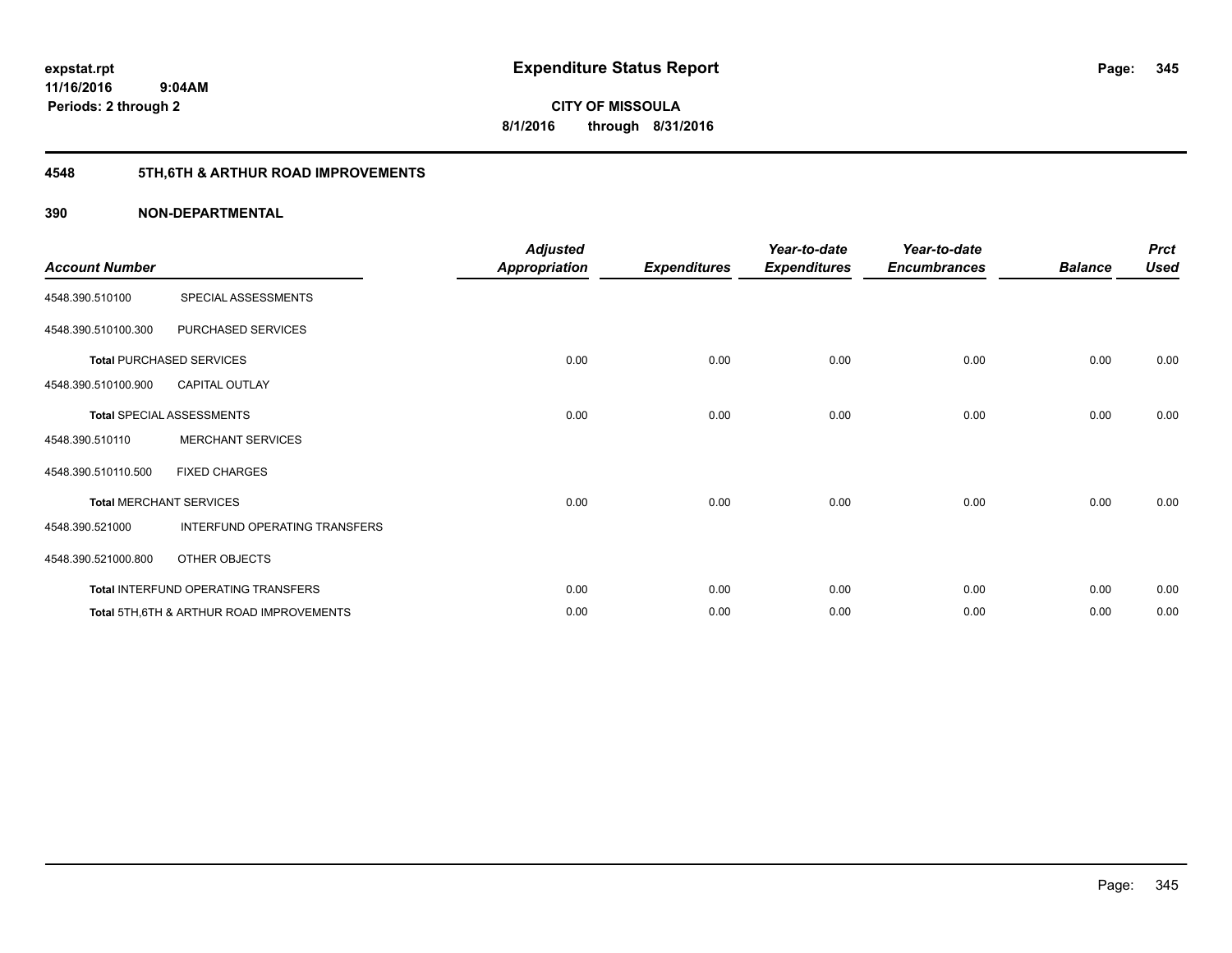#### **4549 SID 549 HILLVIEW WAY**

| <b>Account Number</b> |                                     | <b>Adjusted</b><br><b>Appropriation</b> | <b>Expenditures</b> | Year-to-date<br><b>Expenditures</b> | Year-to-date<br><b>Encumbrances</b> | <b>Balance</b> | <b>Prct</b><br><b>Used</b> |
|-----------------------|-------------------------------------|-----------------------------------------|---------------------|-------------------------------------|-------------------------------------|----------------|----------------------------|
| 4549.390.510100       | SPECIAL ASSESSMENTS                 |                                         |                     |                                     |                                     |                |                            |
| 4549.390.510100.300   | PURCHASED SERVICES                  |                                         |                     |                                     |                                     |                |                            |
|                       | <b>Total PURCHASED SERVICES</b>     | 0.00                                    | 0.00                | 0.00                                | 0.00                                | 0.00           | 0.00                       |
| 4549.390.510100.900   | <b>CAPITAL OUTLAY</b>               |                                         |                     |                                     |                                     |                |                            |
|                       | <b>Total SPECIAL ASSESSMENTS</b>    | 0.00                                    | 0.00                | 0.00                                | 0.00                                | 0.00           | 0.00                       |
| 4549.390.510110       | <b>MERCHANT SERVICES</b>            |                                         |                     |                                     |                                     |                |                            |
| 4549.390.510110.500   | <b>FIXED CHARGES</b>                |                                         |                     |                                     |                                     |                |                            |
|                       | <b>Total MERCHANT SERVICES</b>      | 0.00                                    | 0.00                | 0.00                                | 0.00                                | 0.00           | 0.00                       |
| 4549.390.521000       | INTERFUND OPERATING TRANSFERS       |                                         |                     |                                     |                                     |                |                            |
| 4549.390.521000.800   | OTHER OBJECTS                       |                                         |                     |                                     |                                     |                |                            |
|                       | Total INTERFUND OPERATING TRANSFERS | 0.00                                    | 0.00                | 0.00                                | 0.00                                | 0.00           | 0.00                       |
|                       | Total SID 549 HILLVIEW WAY          | 0.00                                    | 0.00                | 0.00                                | 0.00                                | 0.00           | 0.00                       |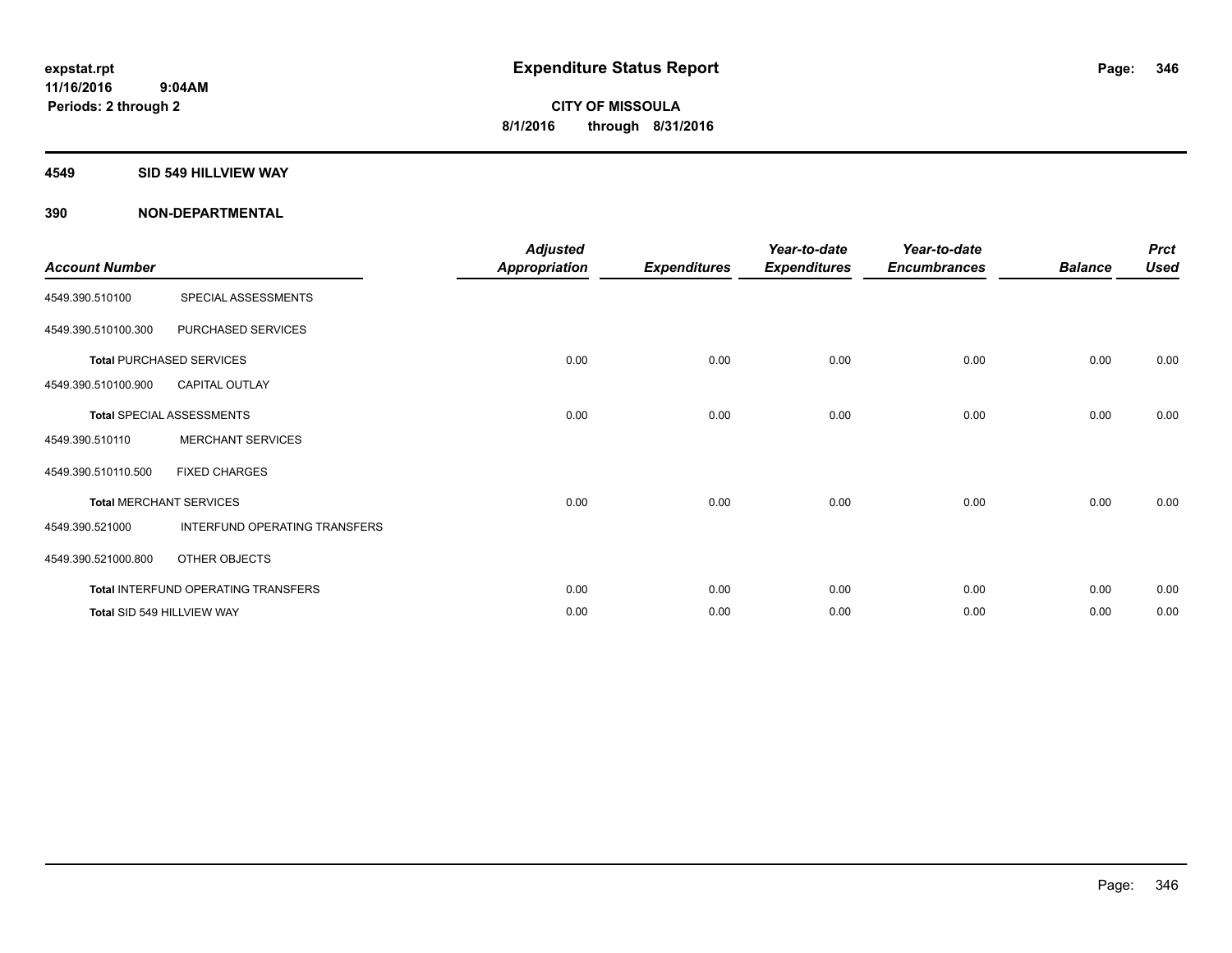**CITY OF MISSOULA 8/1/2016 through 8/31/2016**

### **4745 MALONEY/TWITE MILLER CR \$1.2M CONTRIB**

|                            |                                              | <b>Adjusted</b>      |                     | Year-to-date        | Year-to-date        |                | <b>Prct</b> |
|----------------------------|----------------------------------------------|----------------------|---------------------|---------------------|---------------------|----------------|-------------|
| <b>Account Number</b>      |                                              | <b>Appropriation</b> | <b>Expenditures</b> | <b>Expenditures</b> | <b>Encumbrances</b> | <b>Balance</b> | <b>Used</b> |
| 4745.390.510100            | SPECIAL ASSESSMENTS                          |                      |                     |                     |                     |                |             |
| 4745.390.510100.300        | PURCHASED SERVICES                           |                      |                     |                     |                     |                |             |
|                            | <b>Total PURCHASED SERVICES</b>              | 0.00                 | 0.00                | 0.00                | 0.00                | 0.00           | 0.00        |
| 4745.390.510100.800        | OTHER OBJECTS                                |                      |                     |                     |                     |                |             |
| <b>Total OTHER OBJECTS</b> |                                              | 0.00                 | 0.00                | 0.00                | 0.00                | 0.00           | 0.00        |
| 4745.390.510100.900        | <b>CAPITAL OUTLAY</b>                        |                      |                     |                     |                     |                |             |
|                            | <b>Total SPECIAL ASSESSMENTS</b>             | 0.00                 | 0.00                | 0.00                | 0.00                | 0.00           | 0.00        |
| 4745.390.510110            | <b>MERCHANT SERVICES</b>                     |                      |                     |                     |                     |                |             |
| 4745.390.510110.500        | <b>FIXED CHARGES</b>                         |                      |                     |                     |                     |                |             |
|                            | Total MALONEY/TWITE MILLER CR \$1.2M CONTRIB | 0.00                 | 0.00                | 0.00                | 0.00                | 0.00           | 0.00        |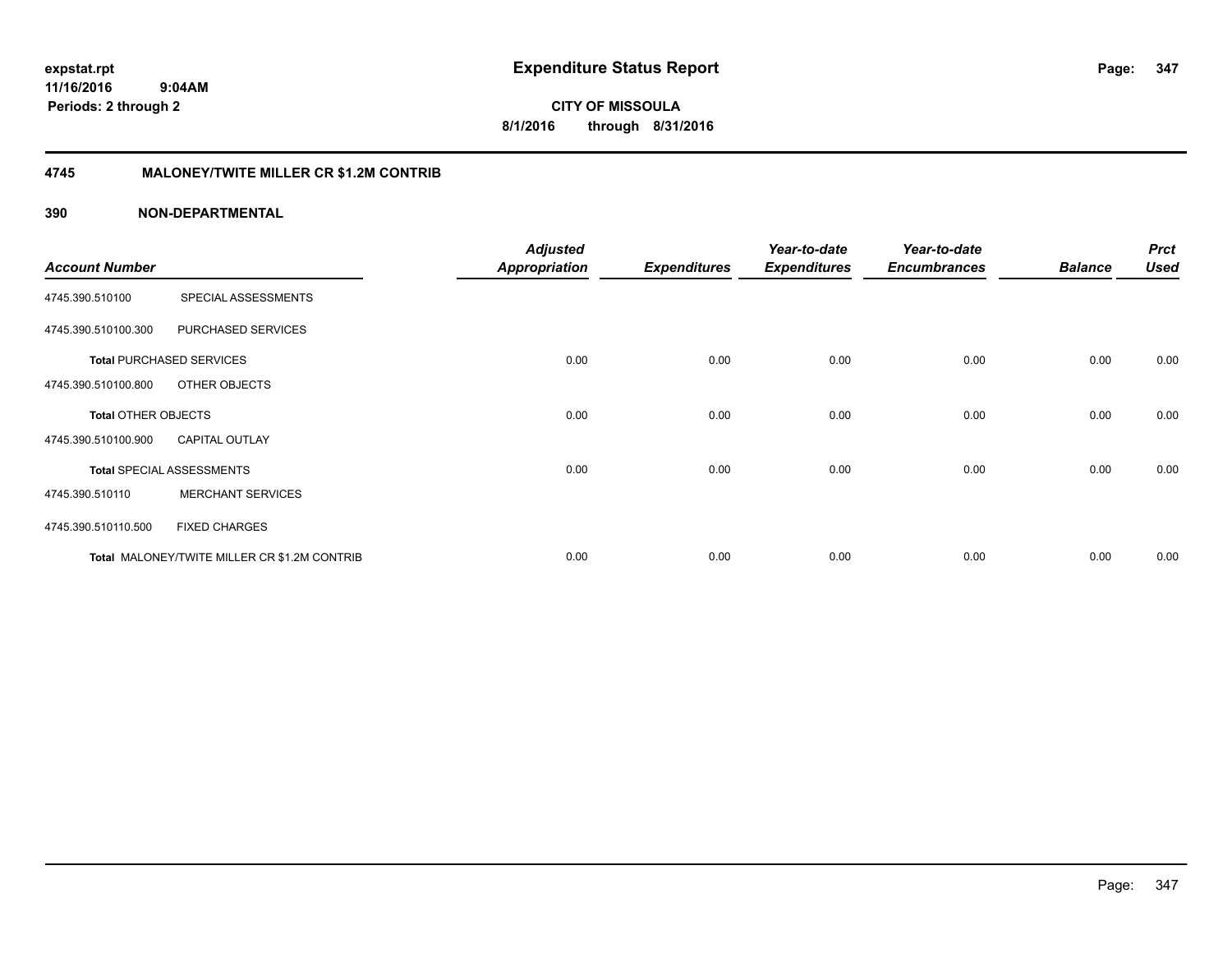#### **4941 HILLVIEW WAY CONSTRUCTION**

### **280 PUBLIC WORKS OPERATIONS**

| <b>Account Number</b>                                             |                                                  | <b>Adjusted</b><br><b>Appropriation</b> | <b>Expenditures</b>      | Year-to-date<br><b>Expenditures</b> | Year-to-date<br><b>Encumbrances</b> | <b>Balance</b>                 | <b>Prct</b><br><b>Used</b> |
|-------------------------------------------------------------------|--------------------------------------------------|-----------------------------------------|--------------------------|-------------------------------------|-------------------------------------|--------------------------------|----------------------------|
| 4941.280.430034                                                   | <b>CONSTRUCTION</b>                              |                                         |                          |                                     |                                     |                                |                            |
| 4941.280.430034.200                                               | <b>SUPPLIES</b>                                  |                                         |                          |                                     |                                     |                                |                            |
| <b>Total SUPPLIES</b>                                             |                                                  | 0.00                                    | 0.00                     | 0.00                                | 0.00                                | 0.00                           | 0.00                       |
| 4941.280.430034.300                                               | PURCHASED SERVICES                               |                                         |                          |                                     |                                     |                                |                            |
|                                                                   | <b>Total PURCHASED SERVICES</b>                  | 0.00                                    | 0.00                     | 0.00                                | 0.00                                | 0.00                           | 0.00                       |
| 4941.280.430034.900                                               | <b>CAPITAL OUTLAY</b>                            |                                         |                          |                                     |                                     |                                |                            |
| 4941.280.430034.930.000 IMPROVEMENTS<br><b>Total CONSTRUCTION</b> |                                                  | 0.00<br>0.00                            | 618,775.12<br>618,775.12 | 618,775.12<br>618,775.12            | 0.00<br>0.00                        | $-618,775.12$<br>$-618,775.12$ | 0.00<br>0.00               |
| 4941.280.430262                                                   | <b>SIDEWALKS</b>                                 |                                         |                          |                                     |                                     |                                |                            |
| 4941.280.430262.800                                               | OTHER OBJECTS                                    |                                         |                          |                                     |                                     |                                |                            |
| <b>Total SIDEWALKS</b>                                            | 4941.280.430262.820.000 TRANSFERS TO OTHER FUNDS | 0.00<br>0.00                            | 127,500.00<br>127,500.00 | 127,500.00<br>127,500.00            | 0.00<br>0.00                        | $-127,500.00$<br>$-127,500.00$ | 0.00<br>0.00               |
| 4941.280.510110                                                   | <b>MERCHANT SERVICES</b>                         |                                         |                          |                                     |                                     |                                |                            |
| 4941.280.510110.500                                               | <b>FIXED CHARGES</b>                             |                                         |                          |                                     |                                     |                                |                            |
| <b>Total FIXED CHARGES</b>                                        |                                                  | 0.00                                    | 0.00                     | 0.00                                | 0.00                                | 0.00                           | 0.00                       |
|                                                                   | <b>Total MERCHANT SERVICES</b>                   | 0.00                                    | 0.00                     | 0.00                                | 0.00                                | 0.00                           | 0.00                       |
|                                                                   | <b>Total HILLVIEW WAY CONSTRUCTION</b>           | 0.00                                    | 746,275.12               | 746,275.12                          | 0.00                                | $-746,275.12$                  | 0.00                       |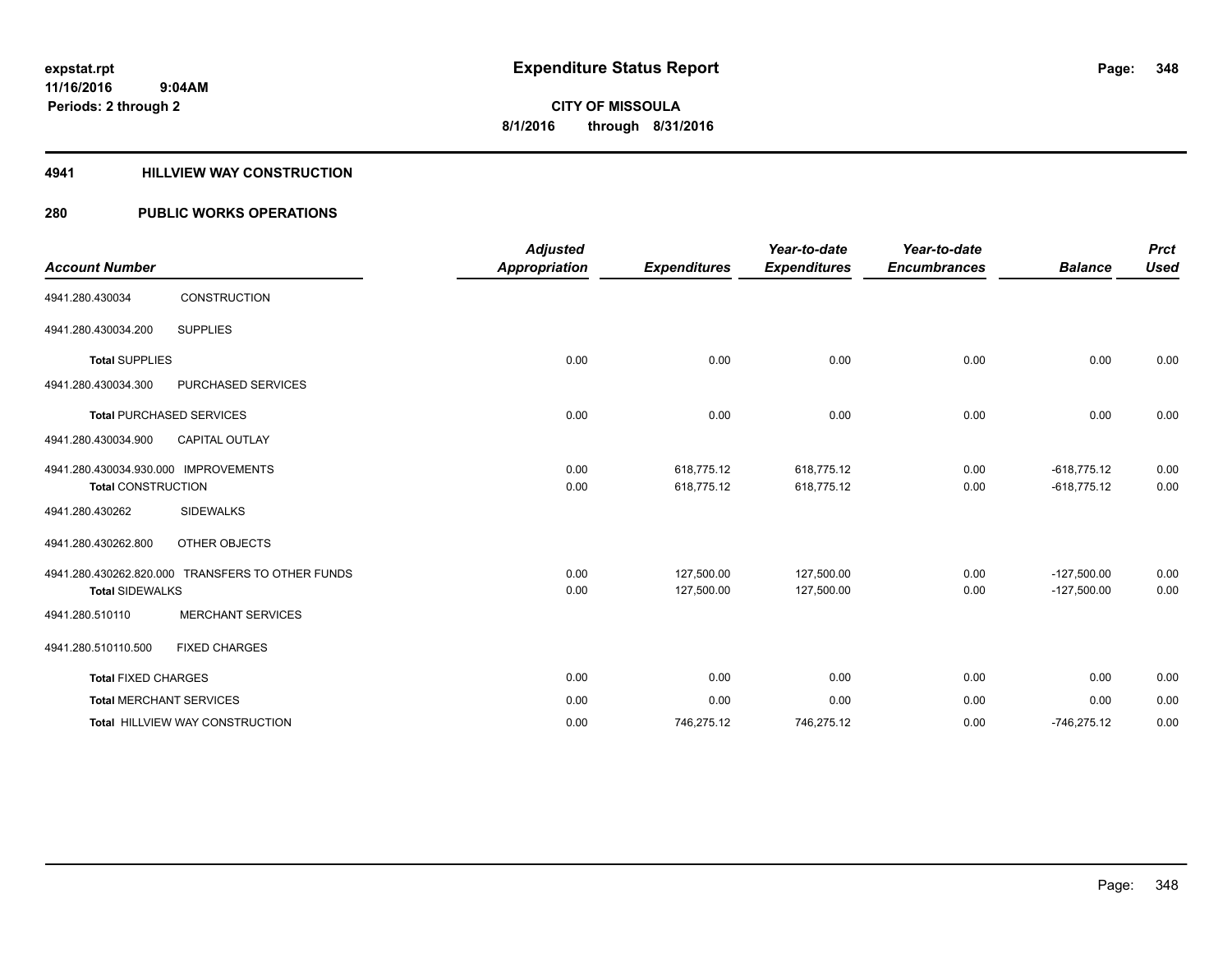**349**

**CITY OF MISSOULA 8/1/2016 through 8/31/2016**

# **4944 RATTLESNAKE SEWER COLLECTION (544)**

**000 \*\*\* Title Not Found \*\*\***

| <b>Account Number</b>                |                          | <b>Adjusted</b><br>Appropriation | <b>Expenditures</b> | Year-to-date<br><b>Expenditures</b> | Year-to-date<br><b>Encumbrances</b> | <b>Balance</b> | <b>Prct</b><br><b>Used</b> |
|--------------------------------------|--------------------------|----------------------------------|---------------------|-------------------------------------|-------------------------------------|----------------|----------------------------|
| 4944.000.510110                      | <b>MERCHANT SERVICES</b> |                                  |                     |                                     |                                     |                |                            |
| 4944.000.510110.500                  | <b>FIXED CHARGES</b>     |                                  |                     |                                     |                                     |                |                            |
| <b>Total *** Title Not Found ***</b> |                          | 0.00                             | 0.00                | 0.00                                | 0.00                                | 0.00           | 0.00                       |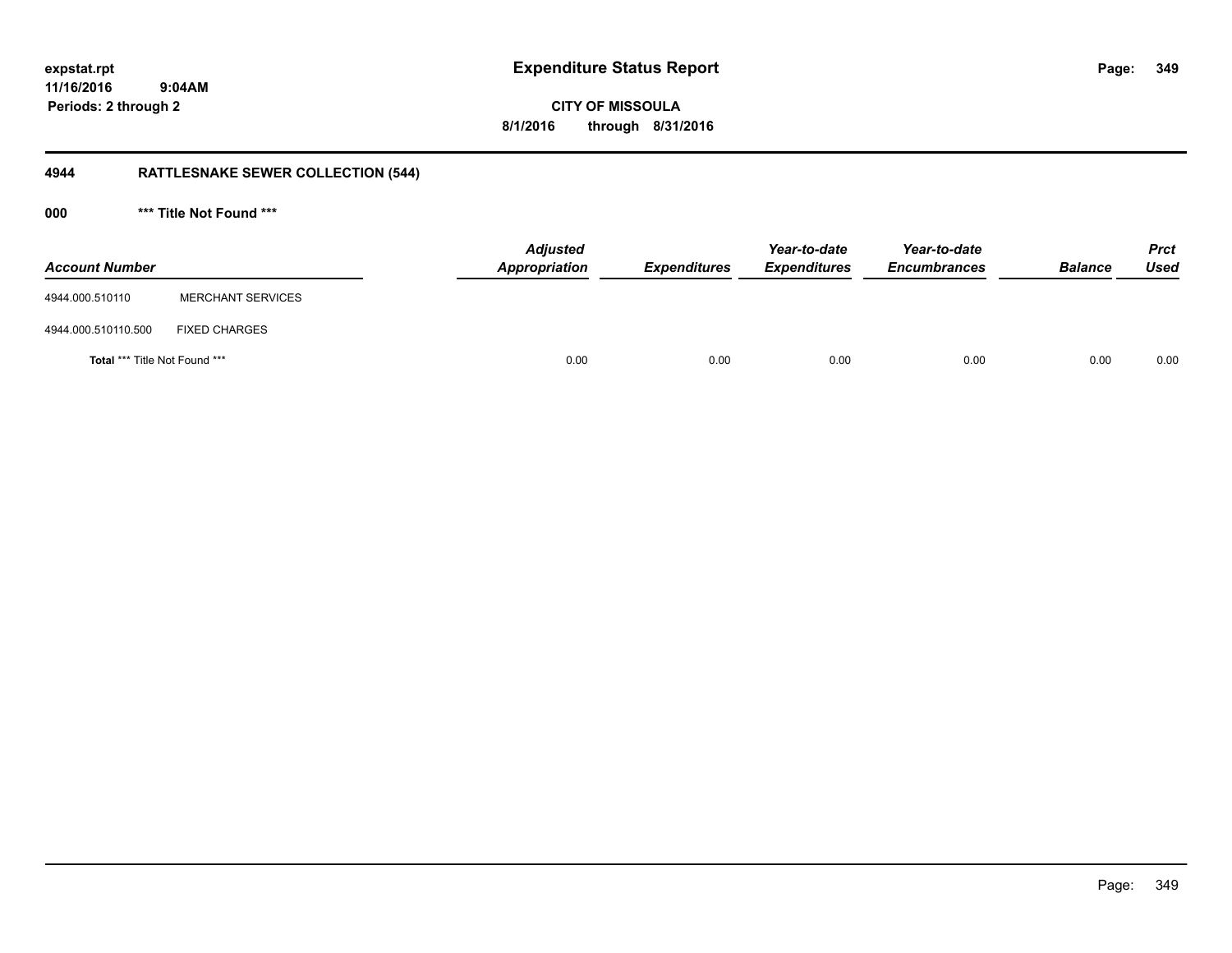**CITY OF MISSOULA 8/1/2016 through 8/31/2016**

# **4944 RATTLESNAKE SEWER COLLECTION (544)**

|                               |                                  | <b>Adjusted</b>      |                     | Year-to-date        | Year-to-date        |                | <b>Prct</b> |
|-------------------------------|----------------------------------|----------------------|---------------------|---------------------|---------------------|----------------|-------------|
| <b>Account Number</b>         |                                  | <b>Appropriation</b> | <b>Expenditures</b> | <b>Expenditures</b> | <b>Encumbrances</b> | <b>Balance</b> | <b>Used</b> |
| 4944.390.510100               | SPECIAL ASSESSMENTS              |                      |                     |                     |                     |                |             |
| 4944.390.510100.300           | PURCHASED SERVICES               |                      |                     |                     |                     |                |             |
|                               | <b>Total PURCHASED SERVICES</b>  | 0.00                 | 0.00                | 0.00                | 0.00                | 0.00           | 0.00        |
| 4944.390.510100.600           | <b>DEBT SERVICE</b>              |                      |                     |                     |                     |                |             |
| <b>Total DEBT SERVICE</b>     |                                  | 0.00                 | 0.00                | 0.00                | 0.00                | 0.00           | 0.00        |
| 4944.390.510100.900           | <b>CAPITAL OUTLAY</b>            |                      |                     |                     |                     |                |             |
|                               | <b>Total SPECIAL ASSESSMENTS</b> | 0.00                 | 0.00                | 0.00                | 0.00                | 0.00           | 0.00        |
| 4944.390.510110               | <b>MERCHANT SERVICES</b>         |                      |                     |                     |                     |                |             |
| 4944.390.510110.500           | <b>FIXED CHARGES</b>             |                      |                     |                     |                     |                |             |
| <b>Total NON-DEPARTMENTAL</b> |                                  | 0.00                 | 0.00                | 0.00                | 0.00                | 0.00           | 0.00        |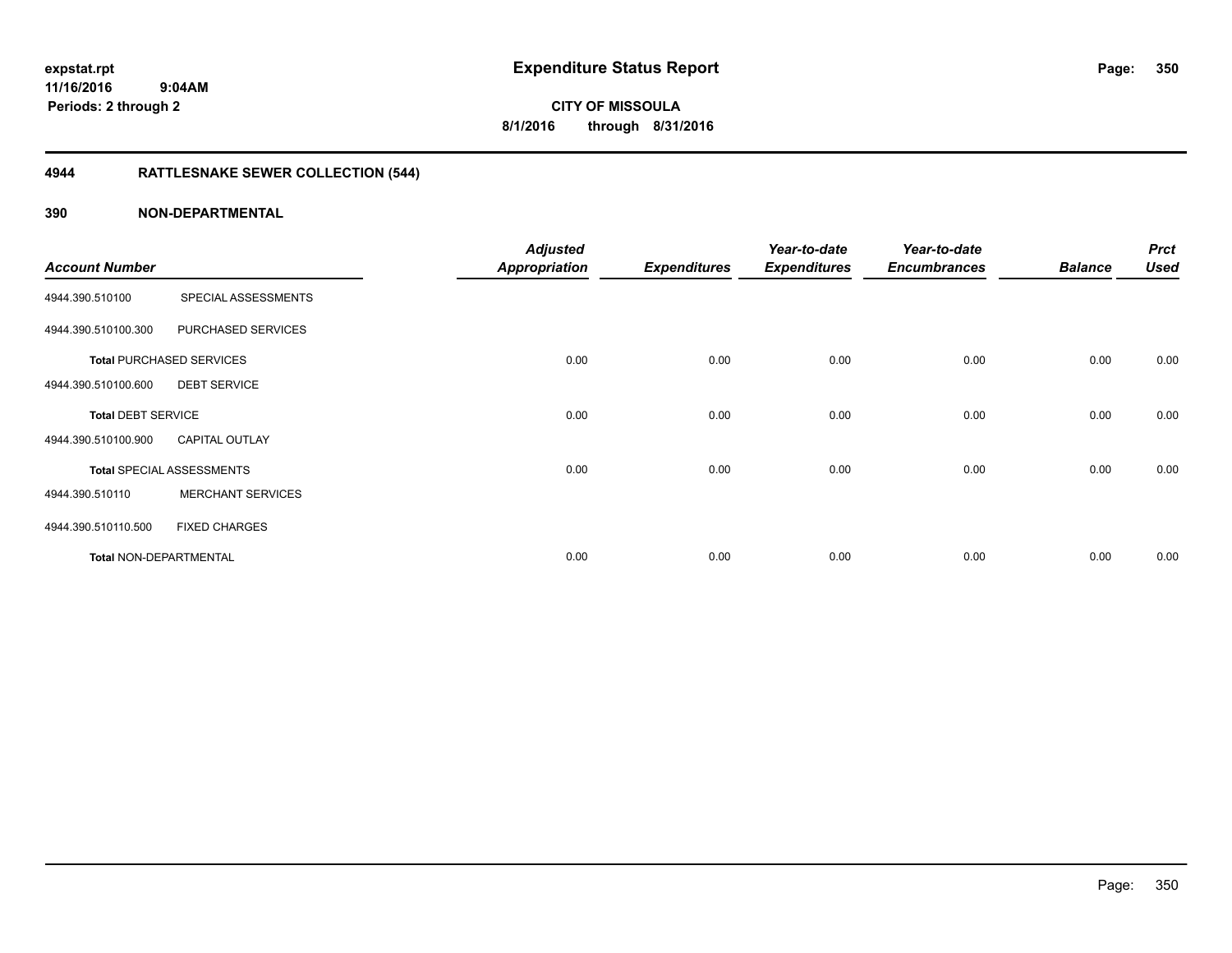**CITY OF MISSOULA 8/1/2016 through 8/31/2016**

# **4944 RATTLESNAKE SEWER COLLECTION (544)**

**550 SID 544 PROJECT**

| <b>Account Number</b>     |                                 | <b>Adjusted</b><br><b>Appropriation</b> | <b>Expenditures</b> | Year-to-date<br><b>Expenditures</b> | Year-to-date<br><b>Encumbrances</b> | <b>Balance</b> | <b>Prct</b><br><b>Used</b> |
|---------------------------|---------------------------------|-----------------------------------------|---------------------|-------------------------------------|-------------------------------------|----------------|----------------------------|
| 4944.550.430680           | ARRA GRANT                      |                                         |                     |                                     |                                     |                |                            |
| 4944.550.430680.900       | CAPITAL OUTLAY                  |                                         |                     |                                     |                                     |                |                            |
| <b>Total ARRA GRANT</b>   |                                 | 0.00                                    | 0.00                | 0.00                                | 0.00                                | 0.00           | 0.00                       |
| 4944.550.430681           | ARRA LOAN                       |                                         |                     |                                     |                                     |                |                            |
| 4944.550.430681.900       | CAPITAL OUTLAY                  |                                         |                     |                                     |                                     |                |                            |
| <b>Total ARRA LOAN</b>    |                                 | 0.00                                    | 0.00                | 0.00                                | 0.00                                | 0.00           | 0.00                       |
| 4944.550.430682           | <b>TSEP GRANT</b>               |                                         |                     |                                     |                                     |                |                            |
| 4944.550.430682.900       | CAPITAL OUTLAY                  |                                         |                     |                                     |                                     |                |                            |
| <b>Total TSEP GRANT</b>   |                                 | 0.00                                    | 0.00                | 0.00                                | 0.00                                | 0.00           | 0.00                       |
| 4944.550.430685           | SRF SID                         |                                         |                     |                                     |                                     |                |                            |
| 4944.550.430685.900       | CAPITAL OUTLAY                  |                                         |                     |                                     |                                     |                |                            |
| <b>Total SRF SID</b>      |                                 | 0.00                                    | 0.00                | 0.00                                | 0.00                                | 0.00           | 0.00                       |
| 4944.550.430686           | SRF REV BOND                    |                                         |                     |                                     |                                     |                |                            |
| 4944.550.430686.300       | PURCHASED SERVICES              |                                         |                     |                                     |                                     |                |                            |
|                           | <b>Total PURCHASED SERVICES</b> | 0.00                                    | 0.00                | 0.00                                | 0.00                                | 0.00           | 0.00                       |
| 4944.550.430686.900       | CAPITAL OUTLAY                  |                                         |                     |                                     |                                     |                |                            |
| <b>Total SRF REV BOND</b> |                                 | 0.00                                    | 0.00                | 0.00                                | 0.00                                | 0.00           | 0.00                       |
| 4944.550.430687           | ARRA LOAN SID                   |                                         |                     |                                     |                                     |                |                            |
| 4944.550.430687.900       | CAPITAL OUTLAY                  |                                         |                     |                                     |                                     |                |                            |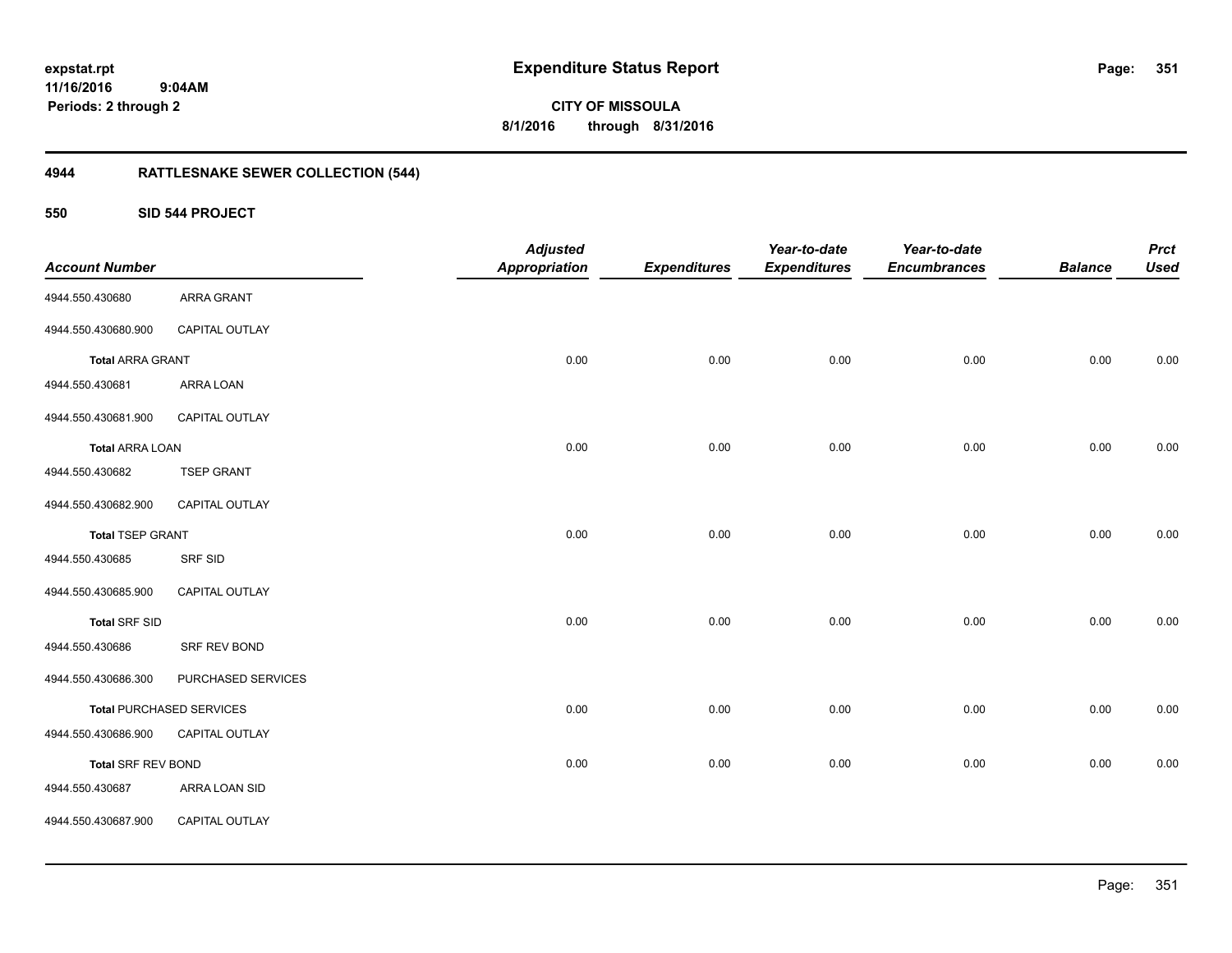**352**

**11/16/2016 9:04AM Periods: 2 through 2**

**CITY OF MISSOULA 8/1/2016 through 8/31/2016**

# **4944 RATTLESNAKE SEWER COLLECTION (544)**

**550 SID 544 PROJECT**

| <b>Account Number</b>      |                          | <b>Adjusted</b><br><b>Appropriation</b> | Expenditures | Year-to-date<br><b>Expenditures</b> | Year-to-date<br><b>Encumbrances</b> | <b>Balance</b> | <b>Prct</b><br>Used |
|----------------------------|--------------------------|-----------------------------------------|--------------|-------------------------------------|-------------------------------------|----------------|---------------------|
| <b>Total ARRA LOAN SID</b> |                          | 0.00                                    | 0.00         | 0.00                                | 0.00                                | 0.00           | 0.00                |
| 4944.550.510110            | <b>MERCHANT SERVICES</b> |                                         |              |                                     |                                     |                |                     |
| 4944.550.510110.500        | <b>FIXED CHARGES</b>     |                                         |              |                                     |                                     |                |                     |
| Total SID 544 PROJECT      |                          | 0.00                                    | 0.00         | 0.00                                | 0.00                                | 0.00           | 0.00                |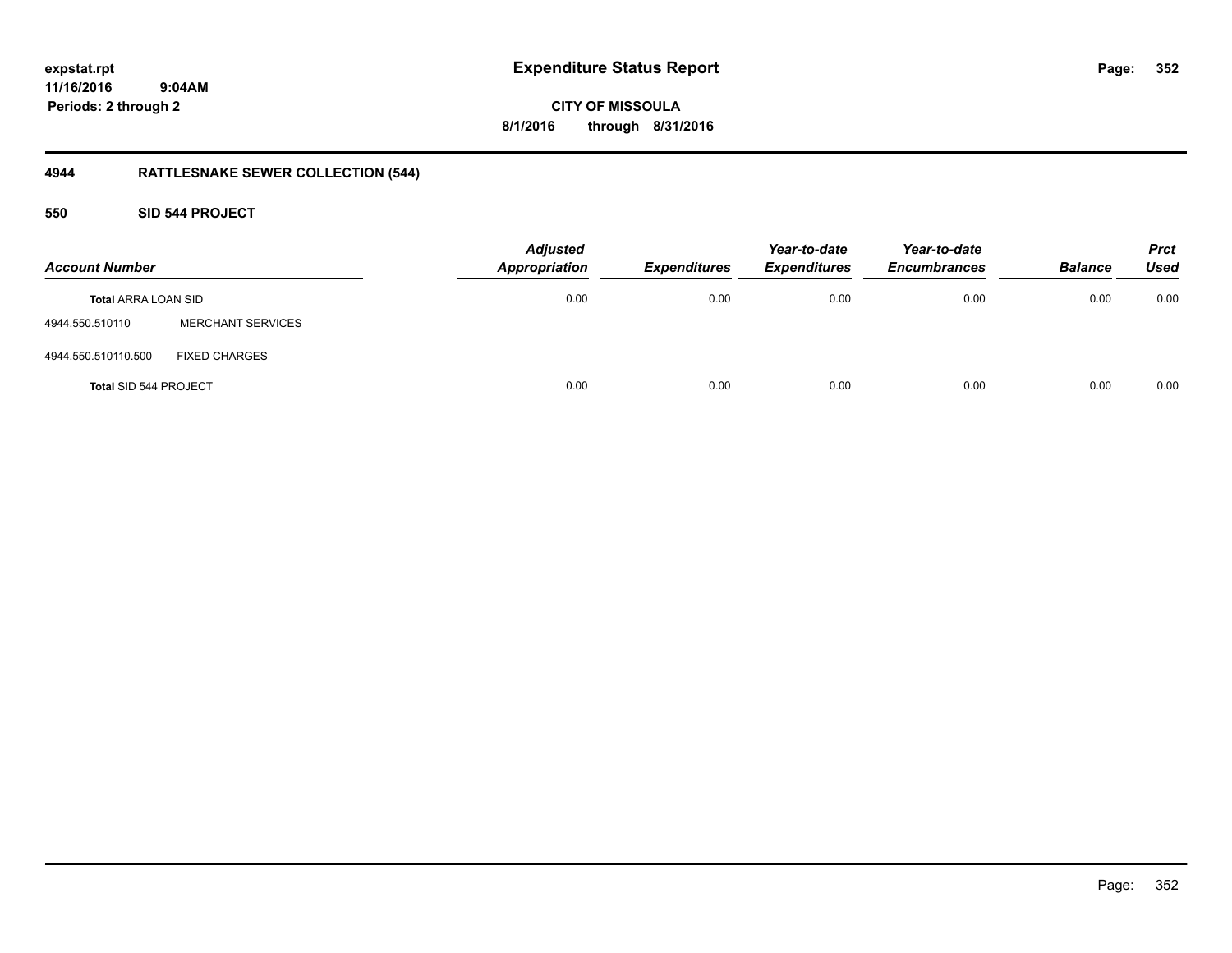**353**

**11/16/2016 9:04AM Periods: 2 through 2**

**CITY OF MISSOULA 8/1/2016 through 8/31/2016**

# **4944 RATTLESNAKE SEWER COLLECTION (544)**

#### **555 LOLO STREET PROJECT**

| <b>Account Number</b>     |                                          | <b>Adjusted</b><br><b>Appropriation</b> | <b>Expenditures</b> | Year-to-date<br><b>Expenditures</b> | Year-to-date<br><b>Encumbrances</b> | <b>Balance</b> | <b>Prct</b><br><b>Used</b> |
|---------------------------|------------------------------------------|-----------------------------------------|---------------------|-------------------------------------|-------------------------------------|----------------|----------------------------|
| 4944.555.430680           | <b>ARRA GRANT</b>                        |                                         |                     |                                     |                                     |                |                            |
| 4944.555.430680.900       | <b>CAPITAL OUTLAY</b>                    |                                         |                     |                                     |                                     |                |                            |
| <b>Total ARRA GRANT</b>   |                                          | 0.00                                    | 0.00                | 0.00                                | 0.00                                | 0.00           | 0.00                       |
| 4944.555.430685           | SRF SID                                  |                                         |                     |                                     |                                     |                |                            |
| 4944.555.430685.900       | <b>CAPITAL OUTLAY</b>                    |                                         |                     |                                     |                                     |                |                            |
| <b>Total SRF SID</b>      |                                          | 0.00                                    | 0.00                | 0.00                                | 0.00                                | 0.00           | 0.00                       |
| 4944.555.430686           | SRF REV BOND                             |                                         |                     |                                     |                                     |                |                            |
| 4944.555.430686.900       | <b>CAPITAL OUTLAY</b>                    |                                         |                     |                                     |                                     |                |                            |
| <b>Total SRF REV BOND</b> |                                          | 0.00                                    | 0.00                | 0.00                                | 0.00                                | 0.00           | 0.00                       |
| 4944.555.510110           | <b>MERCHANT SERVICES</b>                 |                                         |                     |                                     |                                     |                |                            |
| 4944.555.510110.500       | <b>FIXED CHARGES</b>                     |                                         |                     |                                     |                                     |                |                            |
|                           | Total RATTLESNAKE SEWER COLLECTION (544) | 0.00                                    | 0.00                | 0.00                                | 0.00                                | 0.00           | 0.00                       |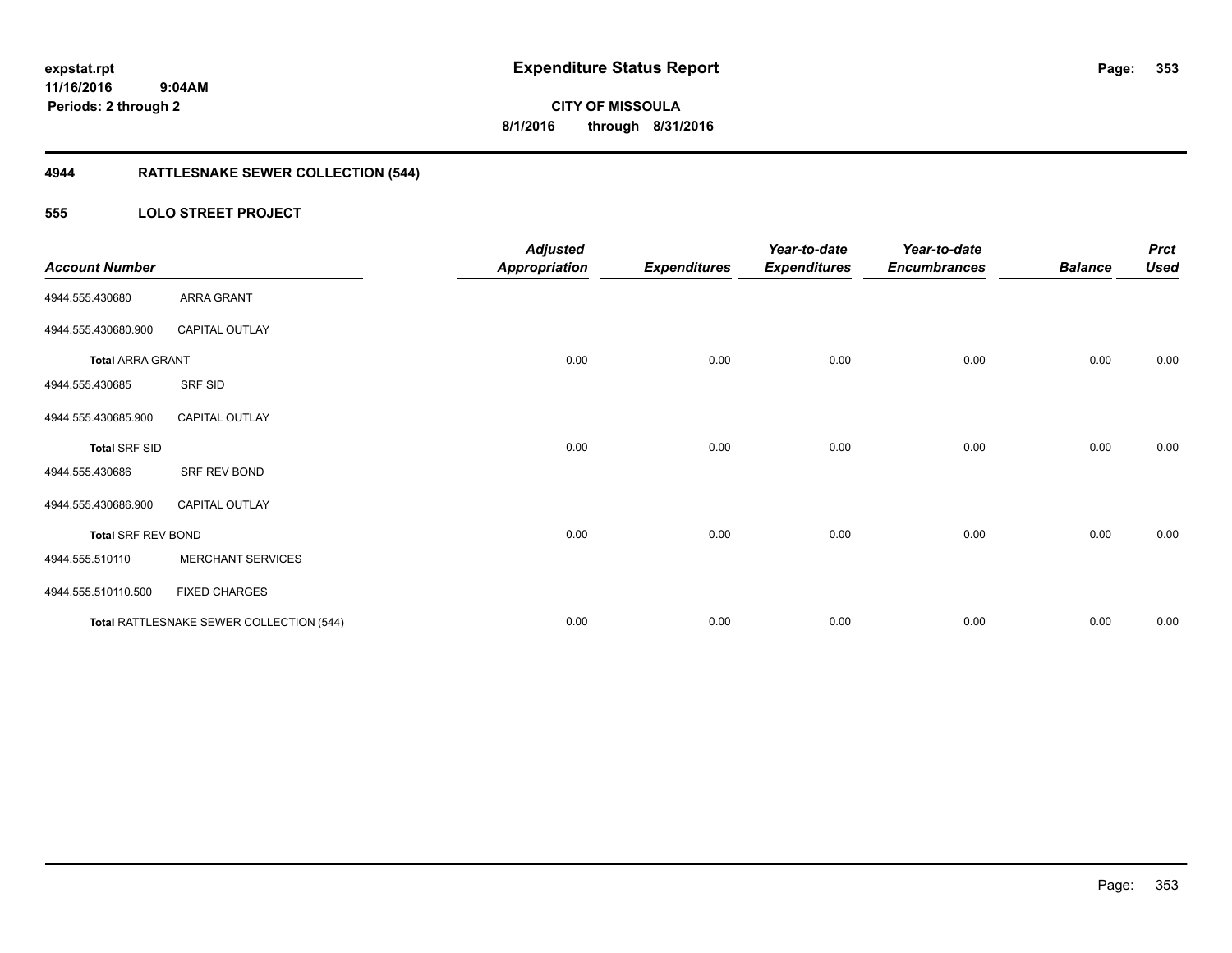#### **4945 PHILLIPS ST TRAFFIC CALMING**

# **000 \*\*\* Title Not Found \*\*\***

| <b>Account Number</b> |                                          | <b>Adjusted</b><br><b>Appropriation</b> | <b>Expenditures</b> | Year-to-date<br><b>Expenditures</b> | Year-to-date<br><b>Encumbrances</b> | <b>Balance</b> | <b>Prct</b><br><b>Used</b> |
|-----------------------|------------------------------------------|-----------------------------------------|---------------------|-------------------------------------|-------------------------------------|----------------|----------------------------|
| 4945.000.410000       | <b>GENERAL GOVERNMENT</b>                |                                         |                     |                                     |                                     |                |                            |
| 4945.000.410000.600   | <b>DEBT SERVICE</b>                      |                                         |                     |                                     |                                     |                |                            |
|                       | <b>Total GENERAL GOVERNMENT</b>          | 0.00                                    | 0.00                | 0.00                                | 0.00                                | 0.00           | 0.00                       |
| 4945.000.510110       | <b>MERCHANT SERVICES</b>                 |                                         |                     |                                     |                                     |                |                            |
| 4945.000.510110.500   | <b>FIXED CHARGES</b>                     |                                         |                     |                                     |                                     |                |                            |
|                       | <b>Total MERCHANT SERVICES</b>           | 0.00                                    | 0.00                | 0.00                                | 0.00                                | 0.00           | 0.00                       |
|                       | <b>Total PHILLIPS ST TRAFFIC CALMING</b> | 0.00                                    | 0.00                | 0.00                                | 0.00                                | 0.00           | 0.00                       |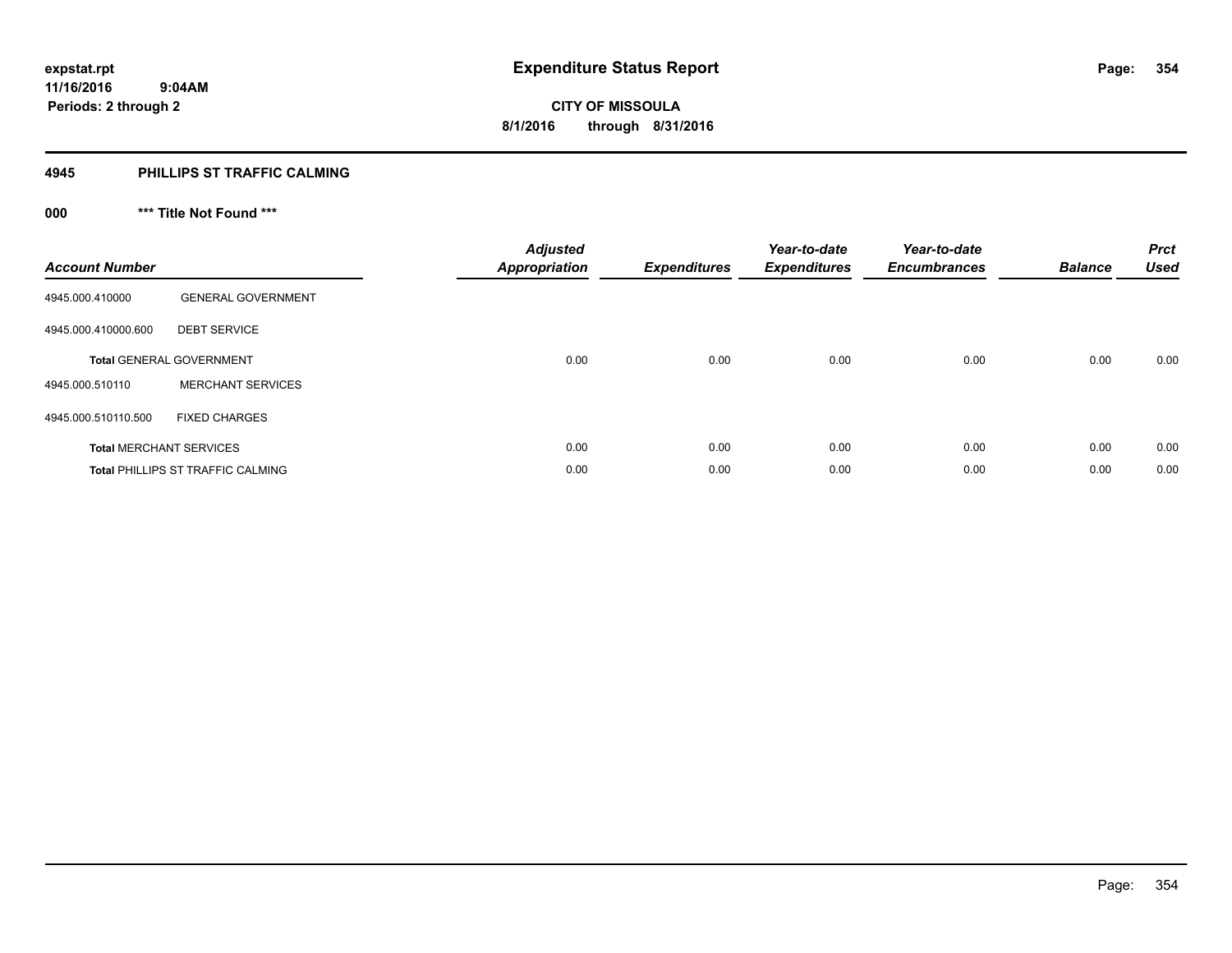**11/16/2016 9:04AM**

**Periods: 2 through 2**

**355**

**CITY OF MISSOULA 8/1/2016 through 8/31/2016**

#### **4946 PATTEE CREEK DR. TRAFFIC CALMING**

**000 \*\*\* Title Not Found \*\*\***

| <b>Account Number</b>         |                                 | <b>Adjusted</b><br><b>Appropriation</b> | <b>Expenditures</b> | Year-to-date<br><b>Expenditures</b> | Year-to-date<br><b>Encumbrances</b> | <b>Balance</b> | <b>Prct</b><br>Used |
|-------------------------------|---------------------------------|-----------------------------------------|---------------------|-------------------------------------|-------------------------------------|----------------|---------------------|
| 4946.000.410000               | <b>GENERAL GOVERNMENT</b>       |                                         |                     |                                     |                                     |                |                     |
| 4946.000.410000.600           | <b>DEBT SERVICE</b>             |                                         |                     |                                     |                                     |                |                     |
|                               | <b>Total GENERAL GOVERNMENT</b> | 0.00                                    | 0.00                | 0.00                                | 0.00                                | 0.00           | 0.00                |
| 4946.000.510110               | <b>MERCHANT SERVICES</b>        |                                         |                     |                                     |                                     |                |                     |
| 4946.000.510110.500           | <b>FIXED CHARGES</b>            |                                         |                     |                                     |                                     |                |                     |
| Total *** Title Not Found *** |                                 | 0.00                                    | 0.00                | 0.00                                | 0.00                                | 0.00           | 0.00                |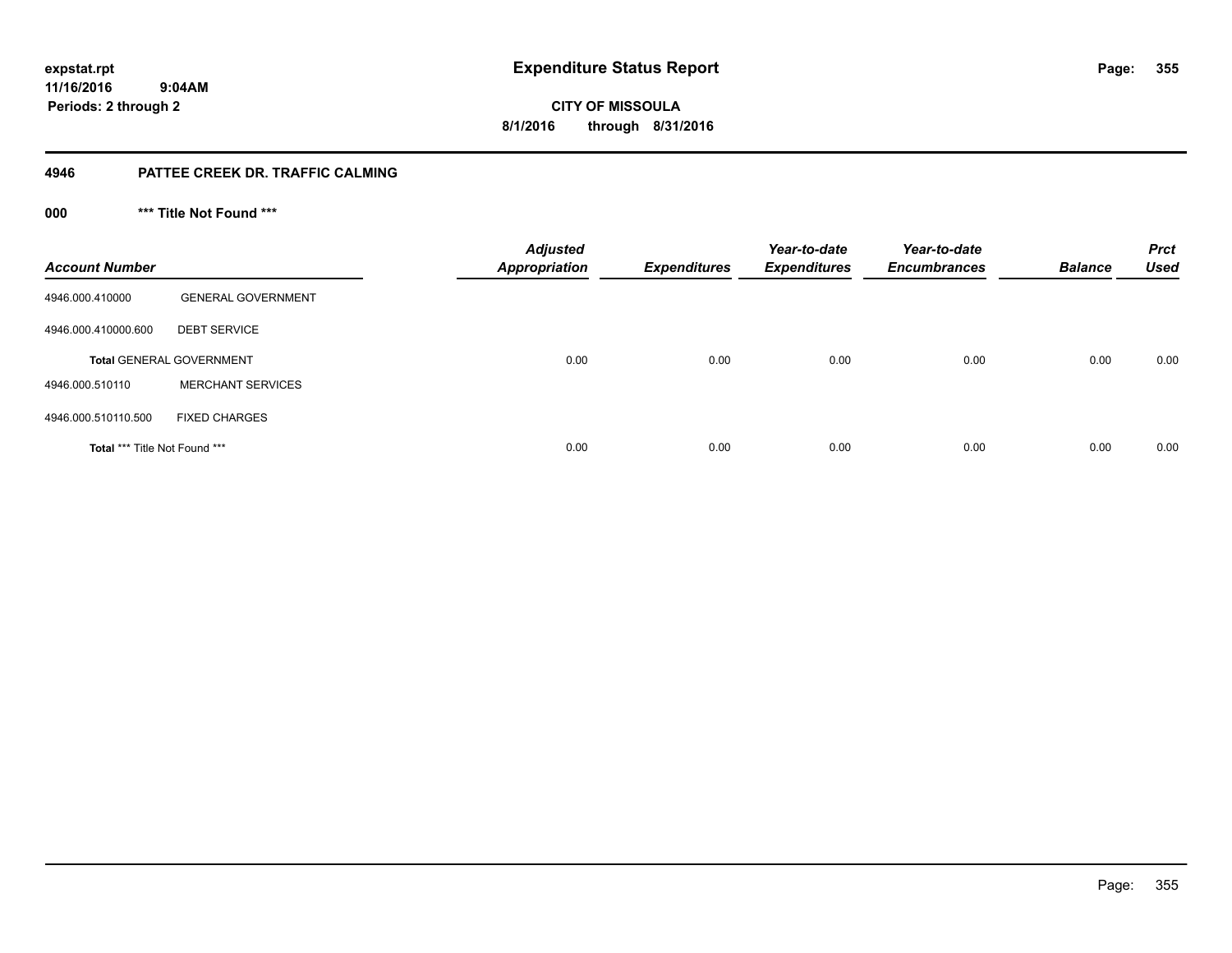# **11/16/2016**

**356**

 **9:04AM Periods: 2 through 2**

**CITY OF MISSOULA 8/1/2016 through 8/31/2016**

### **4946 PATTEE CREEK DR. TRAFFIC CALMING**

| <b>Account Number</b> |                                               | <b>Adjusted</b><br><b>Appropriation</b> | <b>Expenditures</b> | Year-to-date<br><b>Expenditures</b> | Year-to-date<br><b>Encumbrances</b> | <b>Balance</b> | <b>Prct</b><br><b>Used</b> |
|-----------------------|-----------------------------------------------|-----------------------------------------|---------------------|-------------------------------------|-------------------------------------|----------------|----------------------------|
| 4946.390.510100       | SPECIAL ASSESSMENTS                           |                                         |                     |                                     |                                     |                |                            |
| 4946.390.510100.300   | PURCHASED SERVICES                            |                                         |                     |                                     |                                     |                |                            |
|                       | <b>Total PURCHASED SERVICES</b>               | 0.00                                    | 0.00                | 0.00                                | 0.00                                | 0.00           | 0.00                       |
| 4946.390.510100.900   | <b>CAPITAL OUTLAY</b>                         |                                         |                     |                                     |                                     |                |                            |
|                       | <b>Total SPECIAL ASSESSMENTS</b>              | 0.00                                    | 0.00                | 0.00                                | 0.00                                | 0.00           | 0.00                       |
| 4946.390.510110       | <b>MERCHANT SERVICES</b>                      |                                         |                     |                                     |                                     |                |                            |
| 4946.390.510110.500   | <b>FIXED CHARGES</b>                          |                                         |                     |                                     |                                     |                |                            |
|                       | <b>Total MERCHANT SERVICES</b>                | 0.00                                    | 0.00                | 0.00                                | 0.00                                | 0.00           | 0.00                       |
|                       | <b>Total PATTEE CREEK DR. TRAFFIC CALMING</b> | 0.00                                    | 0.00                | 0.00                                | 0.00                                | 0.00           | 0.00                       |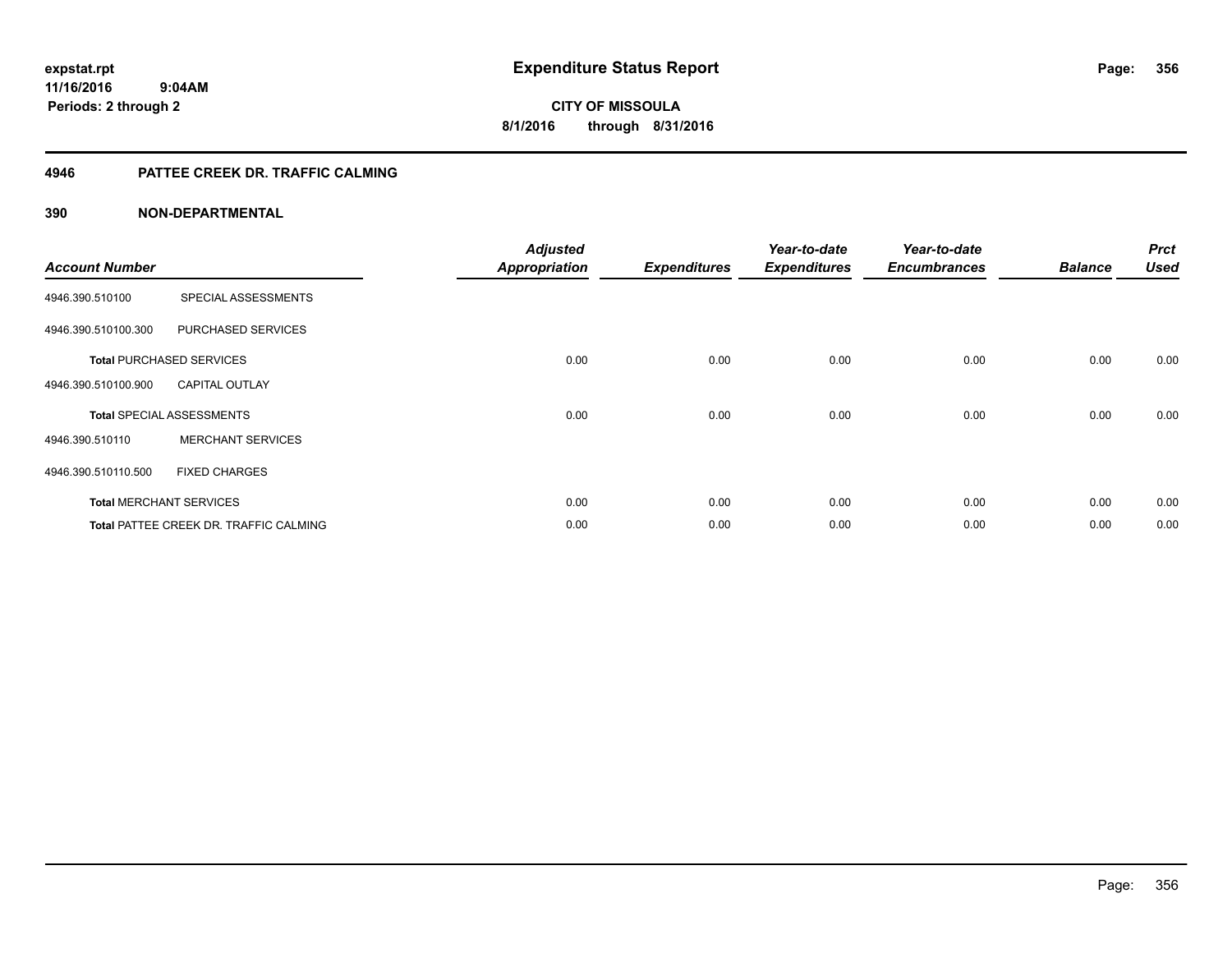#### **4948 STORMWATER OUTFALL RETROFITS**

| <b>Account Number</b> |                                                    | <b>Adjusted</b><br><b>Appropriation</b> | <b>Expenditures</b> | Year-to-date<br><b>Expenditures</b> | Year-to-date<br><b>Encumbrances</b> | <b>Balance</b> | <b>Prct</b><br><b>Used</b> |
|-----------------------|----------------------------------------------------|-----------------------------------------|---------------------|-------------------------------------|-------------------------------------|----------------|----------------------------|
| 4948.390.431210       | CARAS PARK STORM WATER RETROFITS                   |                                         |                     |                                     |                                     |                |                            |
| 4948.390.431210.300   | PURCHASED SERVICES                                 |                                         |                     |                                     |                                     |                |                            |
|                       | <b>Total CARAS PARK STORM WATER RETROFITS</b>      | 0.00                                    | 0.00                | 0.00                                | 0.00                                | 0.00           | 0.00                       |
| 4948.390.431212       | BUCKHOUSE BRIDGE STORM WATER RETROFIT              |                                         |                     |                                     |                                     |                |                            |
| 4948.390.431212.300   | PURCHASED SERVICES                                 |                                         |                     |                                     |                                     |                |                            |
|                       | <b>Total BUCKHOUSE BRIDGE STORM WATER RETROFIT</b> | 0.00                                    | 0.00                | 0.00                                | 0.00                                | 0.00           | 0.00                       |
| 4948.390.510110       | <b>MERCHANT SERVICES</b>                           |                                         |                     |                                     |                                     |                |                            |
| 4948.390.510110.500   | <b>FIXED CHARGES</b>                               |                                         |                     |                                     |                                     |                |                            |
|                       | <b>Total MERCHANT SERVICES</b>                     | 0.00                                    | 0.00                | 0.00                                | 0.00                                | 0.00           | 0.00                       |
|                       | <b>Total STORMWATER OUTFALL RETROFITS</b>          | 0.00                                    | 0.00                | 0.00                                | 0.00                                | 0.00           | 0.00                       |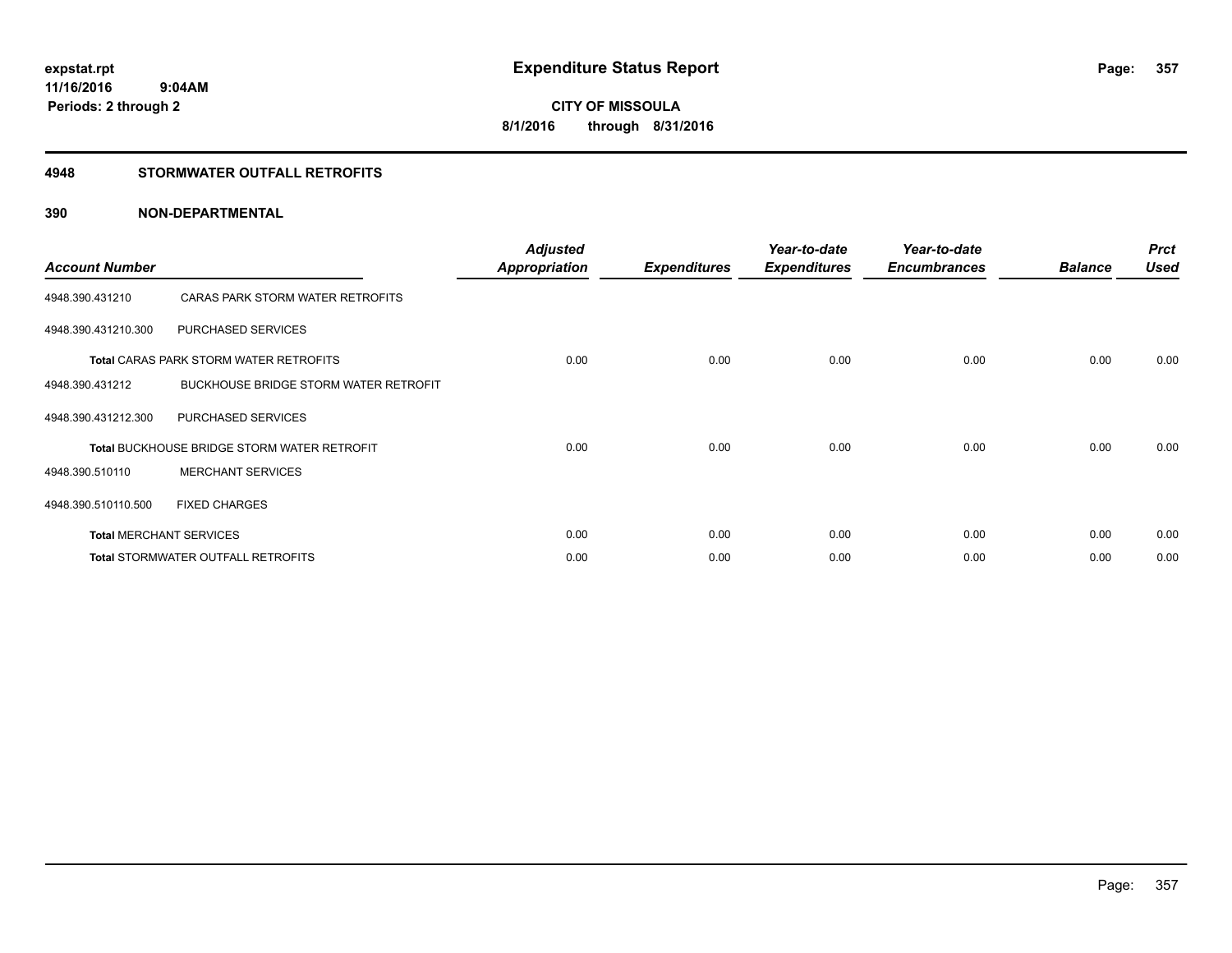#### **4949 WAYFINDING PROJECT**

|                                |                                               | <b>Adjusted</b>      |                     | Year-to-date        | Year-to-date        |                | <b>Prct</b> |
|--------------------------------|-----------------------------------------------|----------------------|---------------------|---------------------|---------------------|----------------|-------------|
| <b>Account Number</b>          |                                               | <b>Appropriation</b> | <b>Expenditures</b> | <b>Expenditures</b> | <b>Encumbrances</b> | <b>Balance</b> | <b>Used</b> |
| 4949.390.430268                | *** Title Not Found ***                       |                      |                     |                     |                     |                |             |
| 4949.390.430268.100            | PERSONAL SERVICES                             |                      |                     |                     |                     |                |             |
| <b>Total PERSONAL SERVICES</b> |                                               | 0.00                 | 0.00                | 0.00                | 0.00                | 0.00           | 0.00        |
| 4949.390.430268.200            | <b>SUPPLIES</b>                               |                      |                     |                     |                     |                |             |
| <b>Total SUPPLIES</b>          |                                               | 0.00                 | 0.00                | 0.00                | 0.00                | 0.00           | 0.00        |
| 4949.390.430268.300            | PURCHASED SERVICES                            |                      |                     |                     |                     |                |             |
|                                | 4949.390.430268.350.000 PROFESSIONAL SERVICES | 0.00                 | 0.00                | 430.00              | 0.00                | $-430.00$      | 0.00        |
|                                | <b>Total PURCHASED SERVICES</b>               | 0.00                 | 0.00                | 430.00              | 0.00                | $-430.00$      | 0.00        |
| 4949.390.430268.900            | <b>CAPITAL OUTLAY</b>                         |                      |                     |                     |                     |                |             |
| <b>Total CAPITAL OUTLAY</b>    |                                               | 0.00                 | 0.00                | 0.00                | 0.00                | 0.00           | 0.00        |
| Total *** Title Not Found ***  |                                               | 0.00                 | 0.00                | 430.00              | 0.00                | $-430.00$      | 0.00        |
| 4949.390.510110                | <b>MERCHANT SERVICES</b>                      |                      |                     |                     |                     |                |             |
| 4949.390.510110.500            | <b>FIXED CHARGES</b>                          |                      |                     |                     |                     |                |             |
| <b>Total MERCHANT SERVICES</b> |                                               | 0.00                 | 0.00                | 0.00                | 0.00                | 0.00           | 0.00        |
|                                | <b>Total WAYFINDING PROJECT</b>               | 0.00                 | 0.00                | 430.00              | 0.00                | $-430.00$      | 0.00        |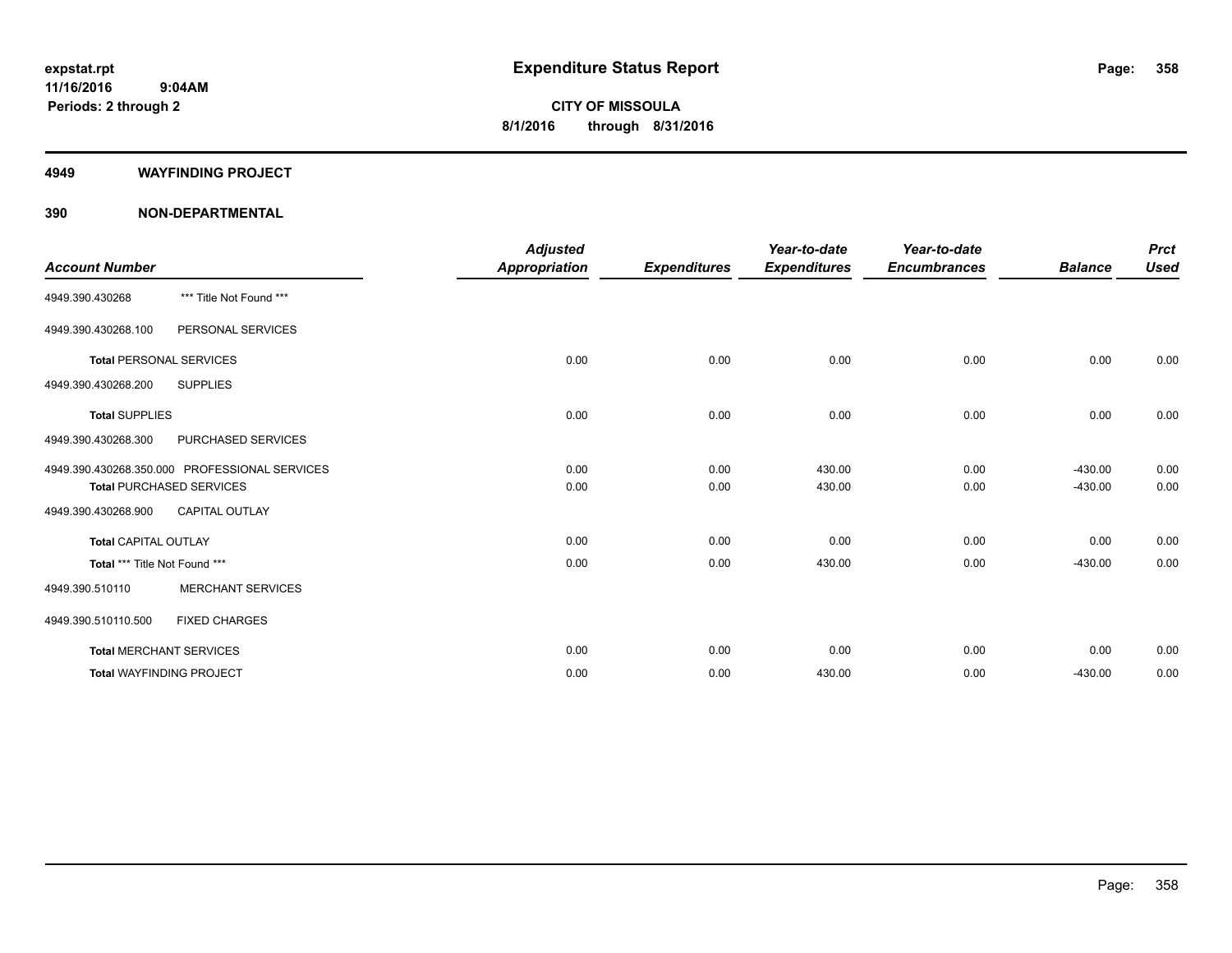#### **4990 ARRA ENHANCEMENTS**

#### **500 N HIGGINS STREETSCAPE**

| <b>Account Number</b> |                                         | <b>Adjusted</b><br><b>Appropriation</b> | <b>Expenditures</b> | Year-to-date<br><b>Expenditures</b> | Year-to-date<br><b>Encumbrances</b> | <b>Balance</b> | <b>Prct</b><br><b>Used</b> |
|-----------------------|-----------------------------------------|-----------------------------------------|---------------------|-------------------------------------|-------------------------------------|----------------|----------------------------|
| 4990.500.430030       | PRELIMINARY ENGINEERING                 |                                         |                     |                                     |                                     |                |                            |
| 4990.500.430030.900   | <b>CAPITAL OUTLAY</b>                   |                                         |                     |                                     |                                     |                |                            |
|                       | <b>Total PRELIMINARY ENGINEERING</b>    | 0.00                                    | 0.00                | 0.00                                | 0.00                                | 0.00           | 0.00                       |
| 4990.500.430031       | <b>CONTRUCTION ENGINEERING</b>          |                                         |                     |                                     |                                     |                |                            |
| 4990.500.430031.900   | <b>CAPITAL OUTLAY</b>                   |                                         |                     |                                     |                                     |                |                            |
|                       | <b>Total CONTRUCTION ENGINEERING</b>    | 0.00                                    | 0.00                | 0.00                                | 0.00                                | 0.00           | 0.00                       |
| 4990.500.430032       | CONTRACTOR PAYMENTS-CONTSTRUCTION       |                                         |                     |                                     |                                     |                |                            |
| 4990.500.430032.900   | <b>CAPITAL OUTLAY</b>                   |                                         |                     |                                     |                                     |                |                            |
|                       | Total CONTRACTOR PAYMENTS-CONTSTRUCTION | 0.00                                    | 0.00                | 0.00                                | 0.00                                | 0.00           | 0.00                       |
| 4990.500.510110       | <b>MERCHANT SERVICES</b>                |                                         |                     |                                     |                                     |                |                            |
| 4990.500.510110.500   | <b>FIXED CHARGES</b>                    |                                         |                     |                                     |                                     |                |                            |
|                       | Total N HIGGINS STREETSCAPE             | 0.00                                    | 0.00                | 0.00                                | 0.00                                | 0.00           | 0.00                       |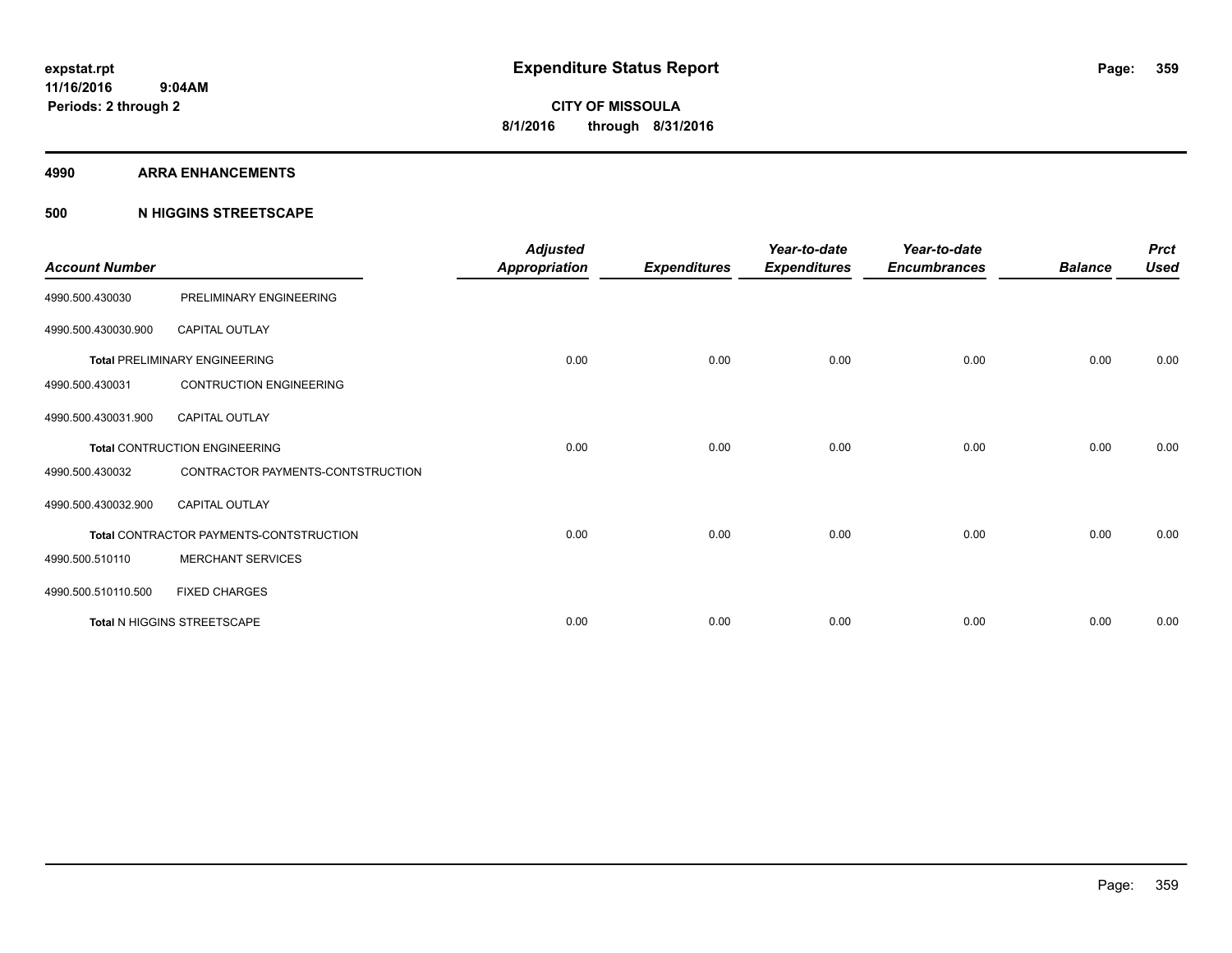**4990 ARRA ENHANCEMENTS**

**510 CURB RAMPS**

| <b>Account Number</b>   |                                                | <b>Adjusted</b><br><b>Appropriation</b> | <b>Expenditures</b> | Year-to-date<br><b>Expenditures</b> | Year-to-date<br><b>Encumbrances</b> | <b>Balance</b> | <b>Prct</b><br><b>Used</b> |
|-------------------------|------------------------------------------------|-----------------------------------------|---------------------|-------------------------------------|-------------------------------------|----------------|----------------------------|
| 4990.510.430032         | CONTRACTOR PAYMENTS-CONTSTRUCTION              |                                         |                     |                                     |                                     |                |                            |
| 4990.510.430032.900     | <b>CAPITAL OUTLAY</b>                          |                                         |                     |                                     |                                     |                |                            |
|                         | <b>Total CONTRACTOR PAYMENTS-CONTSTRUCTION</b> | 0.00                                    | 0.00                | 0.00                                | 0.00                                | 0.00           | 0.00                       |
| 4990.510.510110         | <b>MERCHANT SERVICES</b>                       |                                         |                     |                                     |                                     |                |                            |
| 4990.510.510110.500     | <b>FIXED CHARGES</b>                           |                                         |                     |                                     |                                     |                |                            |
| <b>Total CURB RAMPS</b> |                                                | 0.00                                    | 0.00                | 0.00                                | 0.00                                | 0.00           | 0.00                       |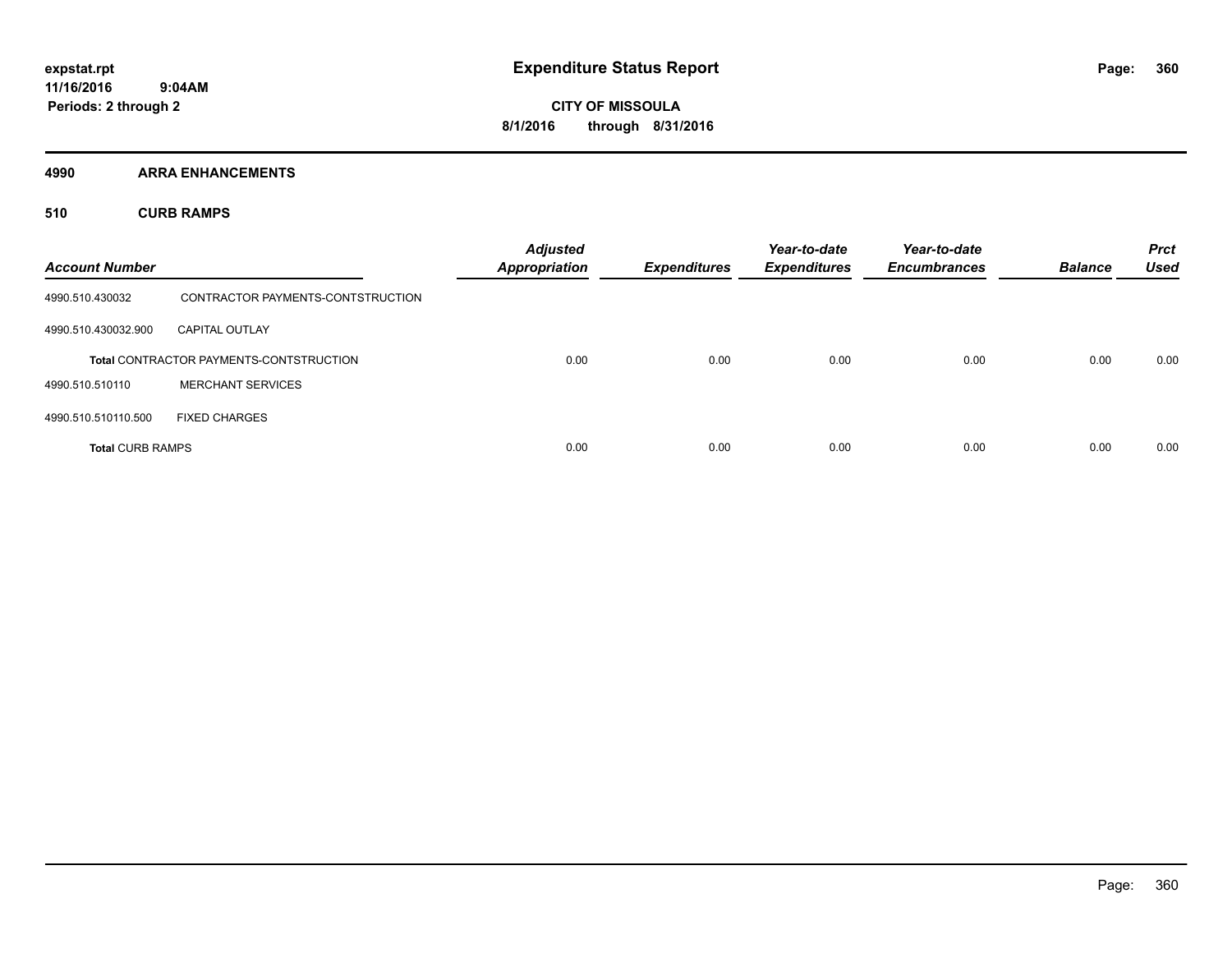**4990 ARRA ENHANCEMENTS**

### **515 RSNAKE GATEWAY GREENOUGH DRIVE**

| <b>Account Number</b> |                                         | <b>Adjusted</b><br><b>Appropriation</b> | <b>Expenditures</b> | Year-to-date<br><b>Expenditures</b> | Year-to-date<br><b>Encumbrances</b> | <b>Balance</b> | <b>Prct</b><br><b>Used</b> |
|-----------------------|-----------------------------------------|-----------------------------------------|---------------------|-------------------------------------|-------------------------------------|----------------|----------------------------|
| 4990.515.430030       | PRELIMINARY ENGINEERING                 |                                         |                     |                                     |                                     |                |                            |
| 4990.515.430030.900   | CAPITAL OUTLAY                          |                                         |                     |                                     |                                     |                |                            |
|                       | <b>Total PRELIMINARY ENGINEERING</b>    | 0.00                                    | 0.00                | 0.00                                | 0.00                                | 0.00           | 0.00                       |
| 4990.515.430031       | <b>CONTRUCTION ENGINEERING</b>          |                                         |                     |                                     |                                     |                |                            |
| 4990.515.430031.900   | <b>CAPITAL OUTLAY</b>                   |                                         |                     |                                     |                                     |                |                            |
|                       | <b>Total CONTRUCTION ENGINEERING</b>    | 0.00                                    | 0.00                | 0.00                                | 0.00                                | 0.00           | 0.00                       |
| 4990.515.430032       | CONTRACTOR PAYMENTS-CONTSTRUCTION       |                                         |                     |                                     |                                     |                |                            |
| 4990.515.430032.900   | <b>CAPITAL OUTLAY</b>                   |                                         |                     |                                     |                                     |                |                            |
|                       | Total CONTRACTOR PAYMENTS-CONTSTRUCTION | 0.00                                    | 0.00                | 0.00                                | 0.00                                | 0.00           | 0.00                       |
| 4990.515.510110       | <b>MERCHANT SERVICES</b>                |                                         |                     |                                     |                                     |                |                            |
| 4990.515.510110.500   | <b>FIXED CHARGES</b>                    |                                         |                     |                                     |                                     |                |                            |
|                       | <b>Total ARRA ENHANCEMENTS</b>          | 0.00                                    | 0.00                | 0.00                                | 0.00                                | 0.00           | 0.00                       |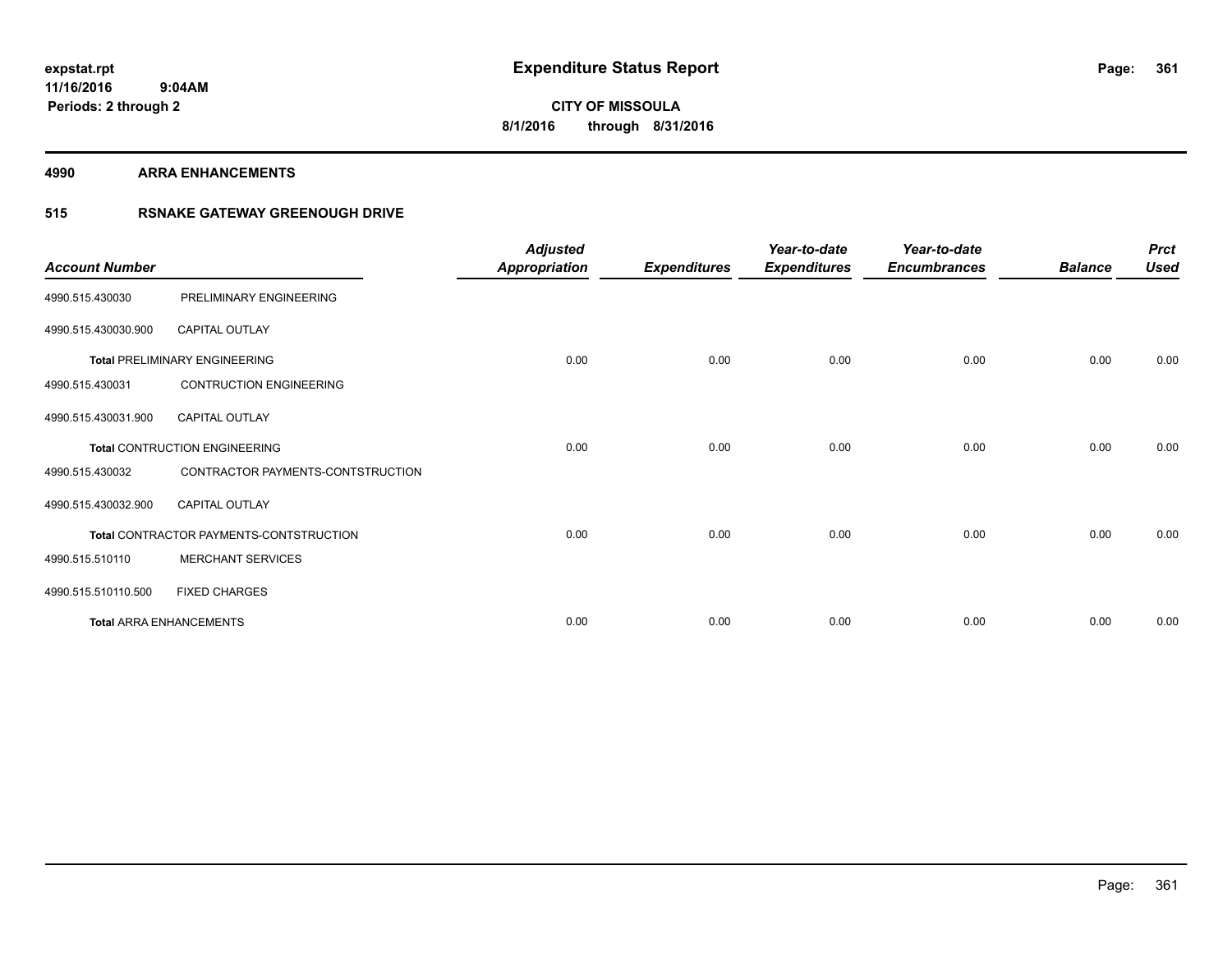**4991 ARRA HB645**

### **500 N HIGGINS STREETSCAPE**

| <b>Account Number</b> |                                    | <b>Adjusted</b><br><b>Appropriation</b> | <b>Expenditures</b> | Year-to-date<br><b>Expenditures</b> | Year-to-date<br><b>Encumbrances</b> | <b>Balance</b> | <b>Prct</b><br><b>Used</b> |
|-----------------------|------------------------------------|-----------------------------------------|---------------------|-------------------------------------|-------------------------------------|----------------|----------------------------|
| 4991.500.430033       | N.HIGGINS/MTN WATER                |                                         |                     |                                     |                                     |                |                            |
| 4991.500.430033.900   | <b>CAPITAL OUTLAY</b>              |                                         |                     |                                     |                                     |                |                            |
|                       | <b>Total N.HIGGINS/MTN WATER</b>   | 0.00                                    | 0.00                | 0.00                                | 0.00                                | 0.00           | 0.00                       |
| 4991.500.510110       | <b>MERCHANT SERVICES</b>           |                                         |                     |                                     |                                     |                |                            |
| 4991.500.510110.500   | <b>FIXED CHARGES</b>               |                                         |                     |                                     |                                     |                |                            |
|                       | <b>Total N HIGGINS STREETSCAPE</b> | 0.00                                    | 0.00                | 0.00                                | 0.00                                | 0.00           | 0.00                       |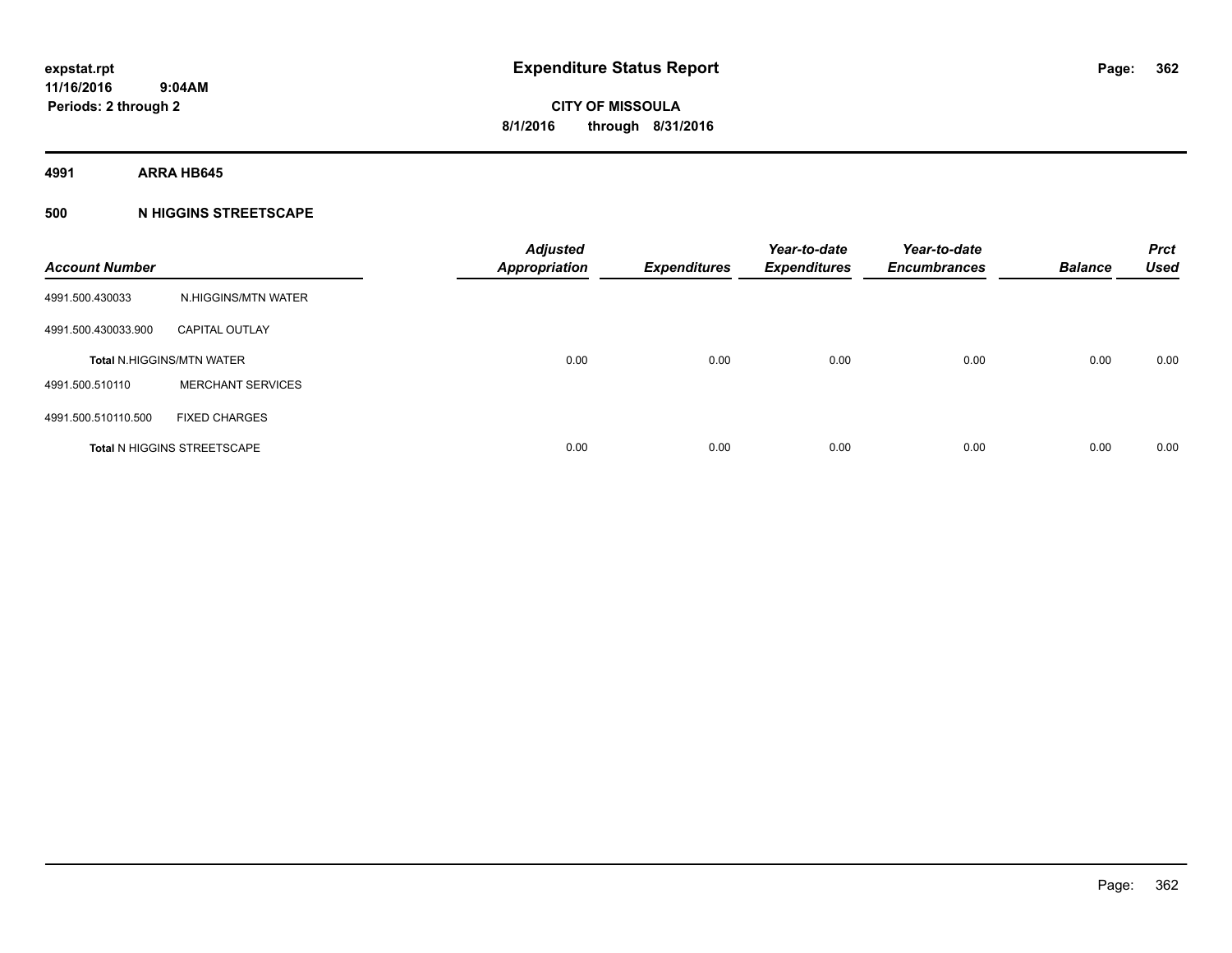# **CITY OF MISSOULA 8/1/2016 through 8/31/2016**

**4991 ARRA HB645**

### **520 N HIGGINS PAVING**

| <b>Account Number</b>  |                                                | <b>Adjusted</b><br><b>Appropriation</b> | <b>Expenditures</b> | Year-to-date<br><b>Expenditures</b> | Year-to-date<br><b>Encumbrances</b> | <b>Balance</b> | <b>Prct</b><br><b>Used</b> |
|------------------------|------------------------------------------------|-----------------------------------------|---------------------|-------------------------------------|-------------------------------------|----------------|----------------------------|
| 4991.520.430030        | PRELIMINARY ENGINEERING                        |                                         |                     |                                     |                                     |                |                            |
| 4991.520.430030.900    | <b>CAPITAL OUTLAY</b>                          |                                         |                     |                                     |                                     |                |                            |
|                        | <b>Total PRELIMINARY ENGINEERING</b>           | 0.00                                    | 0.00                | 0.00                                | 0.00                                | 0.00           | 0.00                       |
| 4991.520.430031        | <b>CONTRUCTION ENGINEERING</b>                 |                                         |                     |                                     |                                     |                |                            |
| 4991.520.430031.900    | <b>CAPITAL OUTLAY</b>                          |                                         |                     |                                     |                                     |                |                            |
|                        | <b>Total CONTRUCTION ENGINEERING</b>           | 0.00                                    | 0.00                | 0.00                                | 0.00                                | 0.00           | 0.00                       |
| 4991.520.430032        | CONTRACTOR PAYMENTS-CONTSTRUCTION              |                                         |                     |                                     |                                     |                |                            |
| 4991.520.430032.900    | <b>CAPITAL OUTLAY</b>                          |                                         |                     |                                     |                                     |                |                            |
|                        | <b>Total CONTRACTOR PAYMENTS-CONTSTRUCTION</b> | 0.00                                    | 0.00                | 0.00                                | 0.00                                | 0.00           | 0.00                       |
| 4991.520.510110        | <b>MERCHANT SERVICES</b>                       |                                         |                     |                                     |                                     |                |                            |
| 4991.520.510110.500    | <b>FIXED CHARGES</b>                           |                                         |                     |                                     |                                     |                |                            |
| Total N HIGGINS PAVING |                                                | 0.00                                    | 0.00                | 0.00                                | 0.00                                | 0.00           | 0.00                       |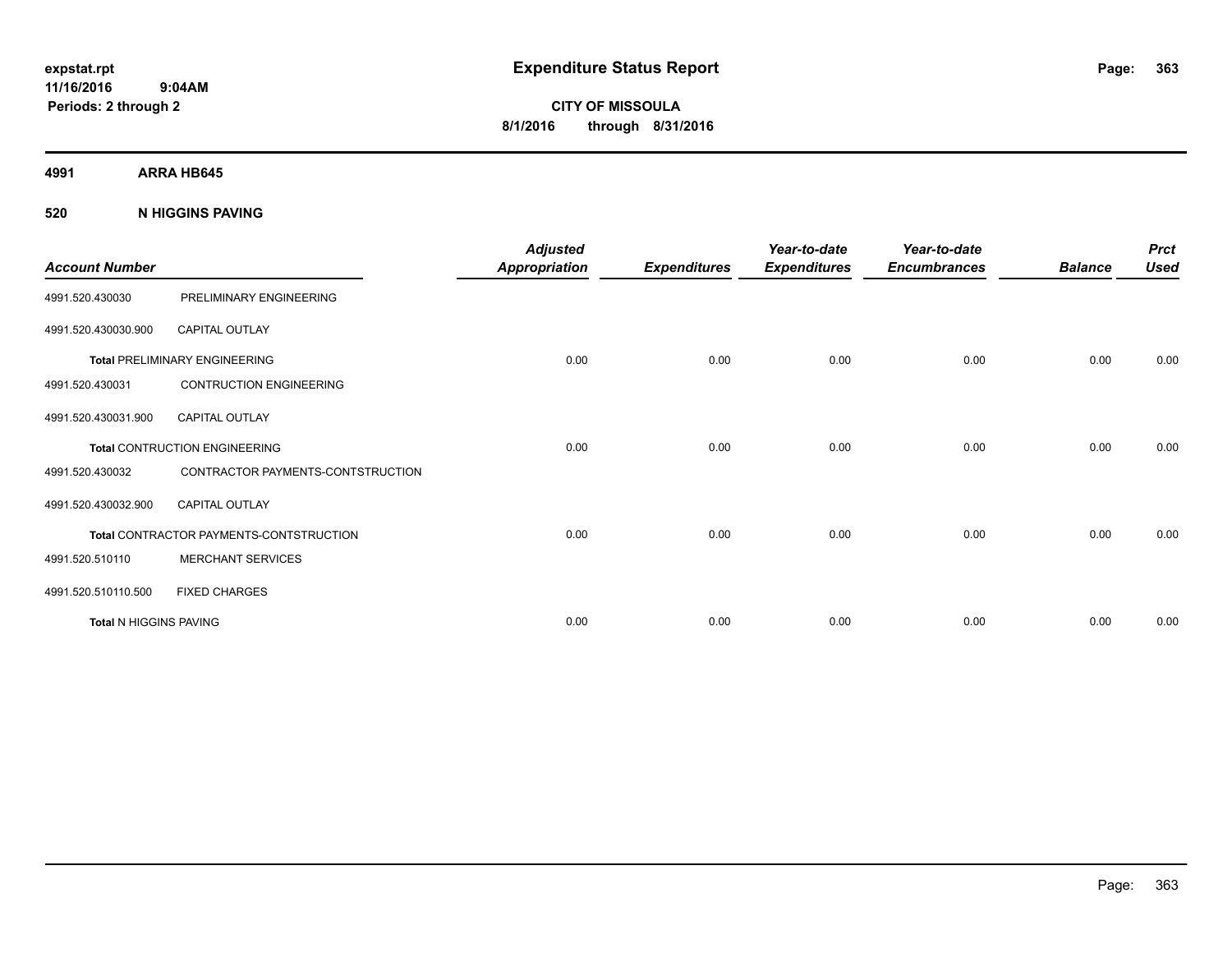**4991 ARRA HB645**

### **525 BROOKS ST CURB & SW IMPROVEMENTS**

| <b>Account Number</b> |                                         | <b>Adjusted</b><br><b>Appropriation</b> | <b>Expenditures</b> | Year-to-date<br><b>Expenditures</b> | Year-to-date<br><b>Encumbrances</b> | <b>Balance</b> | <b>Prct</b><br><b>Used</b> |
|-----------------------|-----------------------------------------|-----------------------------------------|---------------------|-------------------------------------|-------------------------------------|----------------|----------------------------|
| 4991.525.430030       | PRELIMINARY ENGINEERING                 |                                         |                     |                                     |                                     |                |                            |
| 4991.525.430030.900   | <b>CAPITAL OUTLAY</b>                   |                                         |                     |                                     |                                     |                |                            |
|                       | <b>Total PRELIMINARY ENGINEERING</b>    | 0.00                                    | 0.00                | 0.00                                | 0.00                                | 0.00           | 0.00                       |
| 4991.525.430031       | <b>CONTRUCTION ENGINEERING</b>          |                                         |                     |                                     |                                     |                |                            |
| 4991.525.430031.900   | <b>CAPITAL OUTLAY</b>                   |                                         |                     |                                     |                                     |                |                            |
|                       | Total CONTRUCTION ENGINEERING           | 0.00                                    | 0.00                | 0.00                                | 0.00                                | 0.00           | 0.00                       |
| 4991.525.430032       | CONTRACTOR PAYMENTS-CONTSTRUCTION       |                                         |                     |                                     |                                     |                |                            |
| 4991.525.430032.900   | <b>CAPITAL OUTLAY</b>                   |                                         |                     |                                     |                                     |                |                            |
|                       | Total CONTRACTOR PAYMENTS-CONTSTRUCTION | 0.00                                    | 0.00                | 0.00                                | 0.00                                | 0.00           | 0.00                       |
| 4991.525.510110       | <b>MERCHANT SERVICES</b>                |                                         |                     |                                     |                                     |                |                            |
| 4991.525.510110.500   | <b>FIXED CHARGES</b>                    |                                         |                     |                                     |                                     |                |                            |
|                       | Total BROOKS ST CURB & SW IMPROVEMENTS  | 0.00                                    | 0.00                | 0.00                                | 0.00                                | 0.00           | 0.00                       |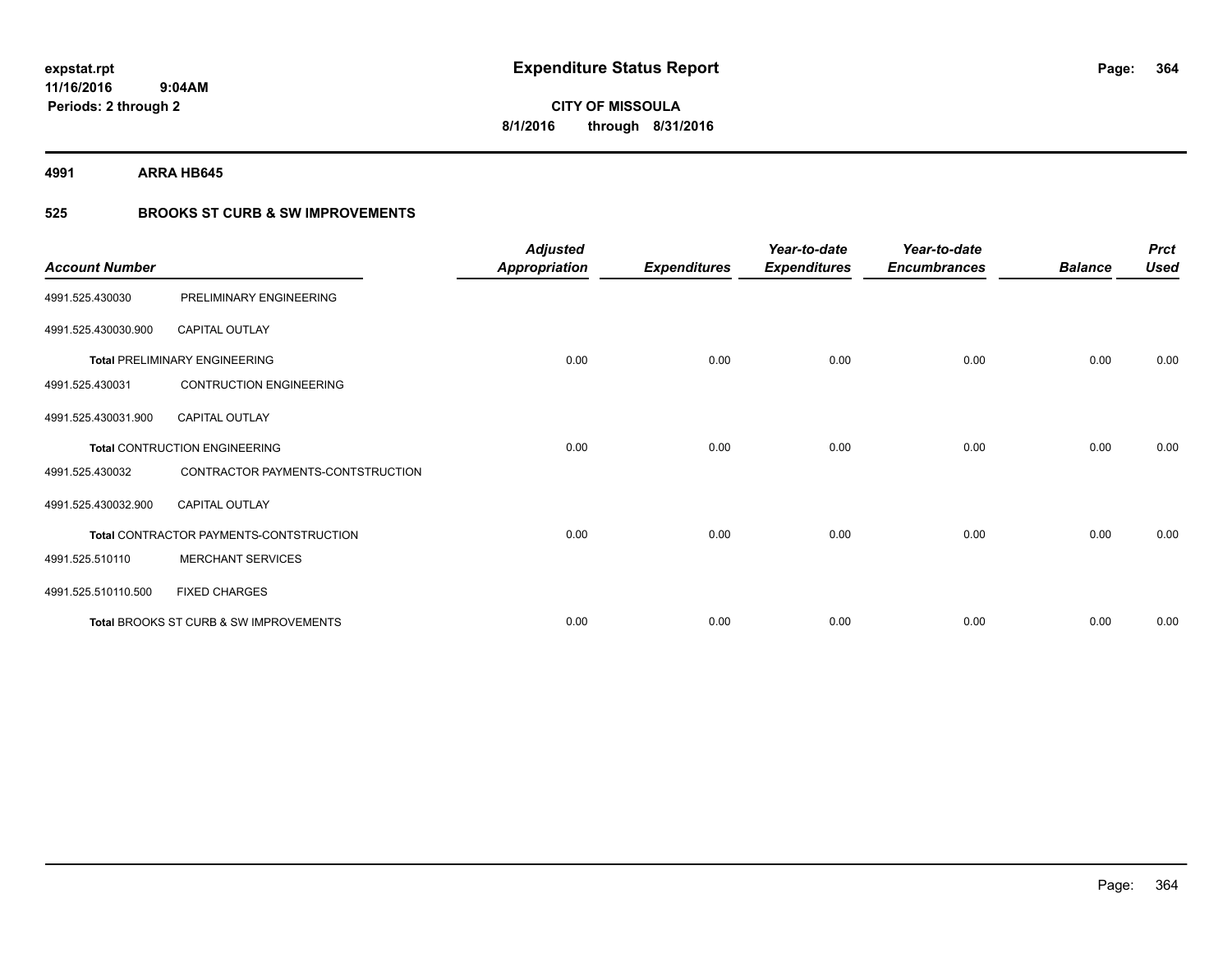**CITY OF MISSOULA 8/1/2016 through 8/31/2016**

**4991 ARRA HB645**

**530 CURB RAMPS**

|                                |                                         | <b>Adjusted</b>      |                     | Year-to-date        | Year-to-date        |                | <b>Prct</b> |
|--------------------------------|-----------------------------------------|----------------------|---------------------|---------------------|---------------------|----------------|-------------|
| <b>Account Number</b>          |                                         | <b>Appropriation</b> | <b>Expenditures</b> | <b>Expenditures</b> | <b>Encumbrances</b> | <b>Balance</b> | <b>Used</b> |
| 4991.530.430030                | PRELIMINARY ENGINEERING                 |                      |                     |                     |                     |                |             |
| 4991.530.430030.100            | PERSONAL SERVICES                       |                      |                     |                     |                     |                |             |
| <b>Total PERSONAL SERVICES</b> |                                         | 0.00                 | 0.00                | 0.00                | 0.00                | 0.00           | 0.00        |
| 4991.530.430030.900            | <b>CAPITAL OUTLAY</b>                   |                      |                     |                     |                     |                |             |
|                                | <b>Total PRELIMINARY ENGINEERING</b>    | 0.00                 | 0.00                | 0.00                | 0.00                | 0.00           | 0.00        |
| 4991.530.430031                | <b>CONTRUCTION ENGINEERING</b>          |                      |                     |                     |                     |                |             |
| 4991.530.430031.900            | CAPITAL OUTLAY                          |                      |                     |                     |                     |                |             |
|                                | <b>Total CONTRUCTION ENGINEERING</b>    | 0.00                 | 0.00                | 0.00                | 0.00                | 0.00           | 0.00        |
| 4991.530.430032                | CONTRACTOR PAYMENTS-CONTSTRUCTION       |                      |                     |                     |                     |                |             |
| 4991.530.430032.900            | <b>CAPITAL OUTLAY</b>                   |                      |                     |                     |                     |                |             |
|                                | Total CONTRACTOR PAYMENTS-CONTSTRUCTION | 0.00                 | 0.00                | 0.00                | 0.00                | 0.00           | 0.00        |
| 4991.530.510110                | <b>MERCHANT SERVICES</b>                |                      |                     |                     |                     |                |             |
| 4991.530.510110.500            | <b>FIXED CHARGES</b>                    |                      |                     |                     |                     |                |             |
| <b>Total CURB RAMPS</b>        |                                         | 0.00                 | 0.00                | 0.00                | 0.00                | 0.00           | 0.00        |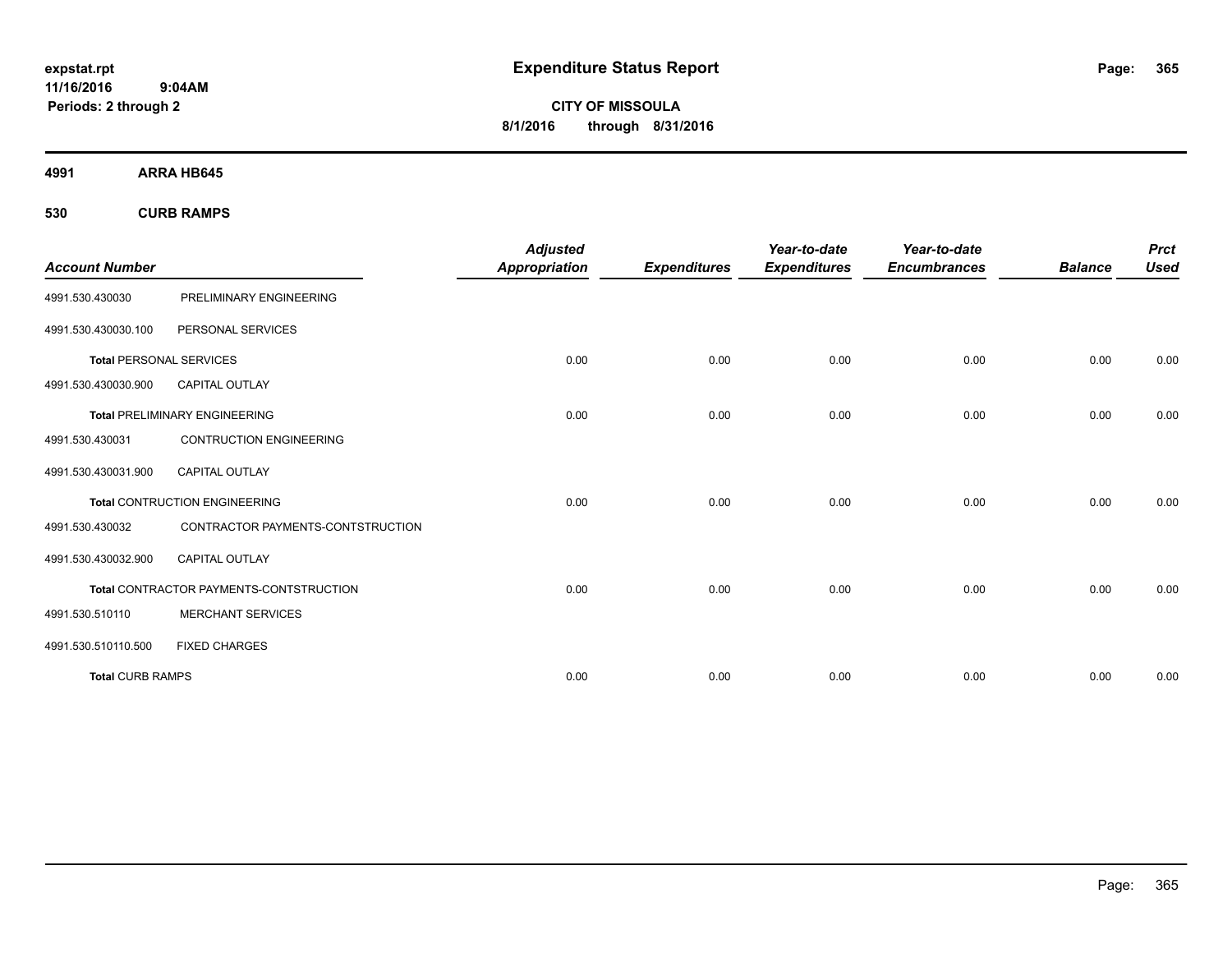**4991 ARRA HB645**

### **535 PARKS PLAYGROUND INSTALLS**

| <b>Account Number</b>          |                                         | <b>Adjusted</b><br><b>Appropriation</b> | <b>Expenditures</b> | Year-to-date<br><b>Expenditures</b> | Year-to-date<br><b>Encumbrances</b> | <b>Balance</b> | <b>Prct</b><br><b>Used</b> |
|--------------------------------|-----------------------------------------|-----------------------------------------|---------------------|-------------------------------------|-------------------------------------|----------------|----------------------------|
| 4991.535.430030                | PRELIMINARY ENGINEERING                 |                                         |                     |                                     |                                     |                |                            |
| 4991.535.430030.100            | PERSONAL SERVICES                       |                                         |                     |                                     |                                     |                |                            |
| <b>Total PERSONAL SERVICES</b> |                                         | 0.00                                    | 0.00                | 0.00                                | 0.00                                | 0.00           | 0.00                       |
| 4991.535.430030.900            | CAPITAL OUTLAY                          |                                         |                     |                                     |                                     |                |                            |
|                                | <b>Total PRELIMINARY ENGINEERING</b>    | 0.00                                    | 0.00                | 0.00                                | 0.00                                | 0.00           | 0.00                       |
| 4991.535.430031                | <b>CONTRUCTION ENGINEERING</b>          |                                         |                     |                                     |                                     |                |                            |
| 4991.535.430031.900            | <b>CAPITAL OUTLAY</b>                   |                                         |                     |                                     |                                     |                |                            |
|                                | <b>Total CONTRUCTION ENGINEERING</b>    | 0.00                                    | 0.00                | 0.00                                | 0.00                                | 0.00           | 0.00                       |
| 4991.535.430032                | CONTRACTOR PAYMENTS-CONTSTRUCTION       |                                         |                     |                                     |                                     |                |                            |
| 4991.535.430032.900            | <b>CAPITAL OUTLAY</b>                   |                                         |                     |                                     |                                     |                |                            |
|                                | Total CONTRACTOR PAYMENTS-CONTSTRUCTION | 0.00                                    | 0.00                | 0.00                                | 0.00                                | 0.00           | 0.00                       |
| 4991.535.510110                | <b>MERCHANT SERVICES</b>                |                                         |                     |                                     |                                     |                |                            |
| 4991.535.510110.500            | <b>FIXED CHARGES</b>                    |                                         |                     |                                     |                                     |                |                            |
|                                | <b>Total PARKS PLAYGROUND INSTALLS</b>  | 0.00                                    | 0.00                | 0.00                                | 0.00                                | 0.00           | 0.00                       |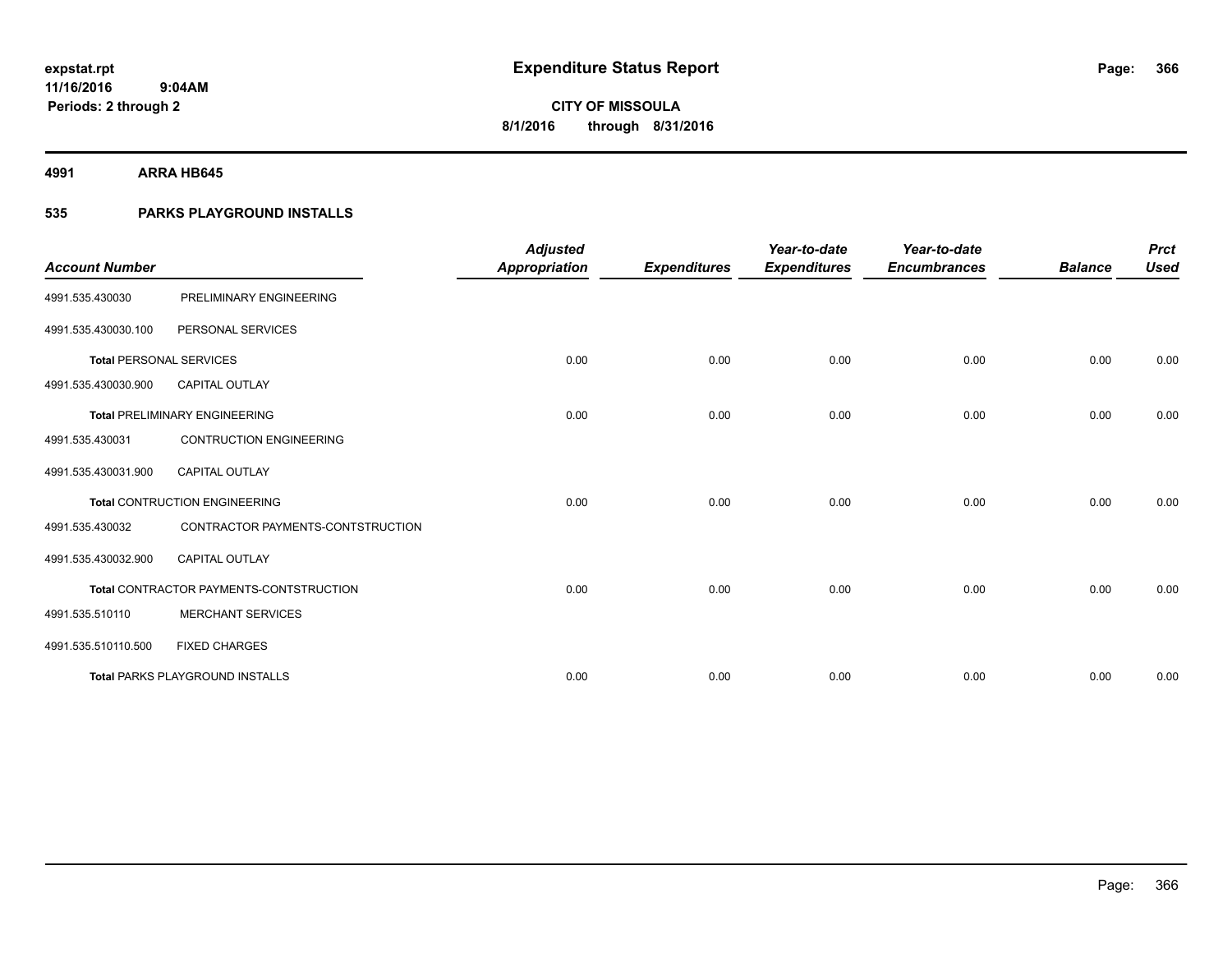**4991 ARRA HB645**

### **540 GREENOUGH PARK BRIDGE**

| <b>Account Number</b>          |                                         | <b>Adjusted</b><br><b>Appropriation</b> | <b>Expenditures</b> | Year-to-date<br><b>Expenditures</b> | Year-to-date<br><b>Encumbrances</b> | <b>Balance</b> | <b>Prct</b><br><b>Used</b> |
|--------------------------------|-----------------------------------------|-----------------------------------------|---------------------|-------------------------------------|-------------------------------------|----------------|----------------------------|
| 4991.540.430030                | PRELIMINARY ENGINEERING                 |                                         |                     |                                     |                                     |                |                            |
| 4991.540.430030.900            | <b>CAPITAL OUTLAY</b>                   |                                         |                     |                                     |                                     |                |                            |
|                                | <b>Total PRELIMINARY ENGINEERING</b>    | 0.00                                    | 0.00                | 0.00                                | 0.00                                | 0.00           | 0.00                       |
| 4991.540.430031                | <b>CONTRUCTION ENGINEERING</b>          |                                         |                     |                                     |                                     |                |                            |
| 4991.540.430031.900            | <b>CAPITAL OUTLAY</b>                   |                                         |                     |                                     |                                     |                |                            |
|                                | <b>Total CONTRUCTION ENGINEERING</b>    | 0.00                                    | 0.00                | 0.00                                | 0.00                                | 0.00           | 0.00                       |
| 4991.540.430032                | CONTRACTOR PAYMENTS-CONTSTRUCTION       |                                         |                     |                                     |                                     |                |                            |
| 4991.540.430032.100            | PERSONAL SERVICES                       |                                         |                     |                                     |                                     |                |                            |
| <b>Total PERSONAL SERVICES</b> |                                         | 0.00                                    | 0.00                | 0.00                                | 0.00                                | 0.00           | 0.00                       |
| 4991.540.430032.900            | <b>CAPITAL OUTLAY</b>                   |                                         |                     |                                     |                                     |                |                            |
|                                | Total CONTRACTOR PAYMENTS-CONTSTRUCTION | 0.00                                    | 0.00                | 0.00                                | 0.00                                | 0.00           | 0.00                       |
| 4991.540.510110                | <b>MERCHANT SERVICES</b>                |                                         |                     |                                     |                                     |                |                            |
| 4991.540.510110.500            | <b>FIXED CHARGES</b>                    |                                         |                     |                                     |                                     |                |                            |
| Total ARRA HB645               |                                         | 0.00                                    | 0.00                | 0.00                                | 0.00                                | 0.00           | 0.00                       |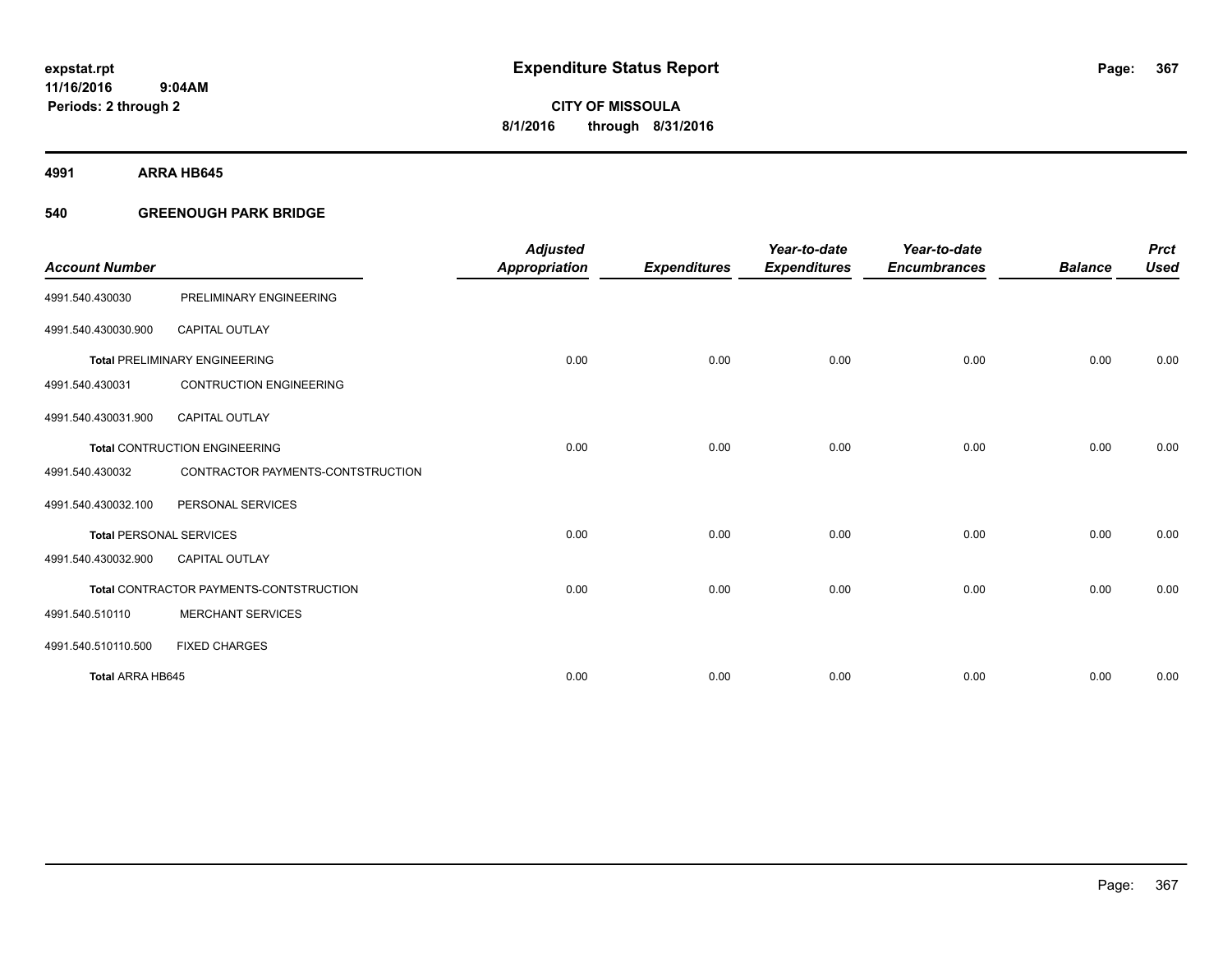### **4992 WFL MILLER CREEK ROAD**

### **390 NON-DEPARTMENTAL**

| <b>Account Number</b> |                                    | <b>Adjusted</b><br><b>Appropriation</b> | <b>Expenditures</b> | Year-to-date<br><b>Expenditures</b> | Year-to-date<br><b>Encumbrances</b> | <b>Balance</b> | <b>Prct</b><br><b>Used</b> |
|-----------------------|------------------------------------|-----------------------------------------|---------------------|-------------------------------------|-------------------------------------|----------------|----------------------------|
| 4992.390.430230       | <b>STREET RESTORATION</b>          |                                         |                     |                                     |                                     |                |                            |
| 4992.390.430230.900   | <b>CAPITAL OUTLAY</b>              |                                         |                     |                                     |                                     |                |                            |
|                       | <b>Total STREET RESTORATION</b>    | 0.00                                    | 0.00                | 0.00                                | 0.00                                | 0.00           | 0.00                       |
| 4992.390.510110       | <b>MERCHANT SERVICES</b>           |                                         |                     |                                     |                                     |                |                            |
| 4992.390.510110.500   | <b>FIXED CHARGES</b>               |                                         |                     |                                     |                                     |                |                            |
|                       | <b>Total WFL MILLER CREEK ROAD</b> | 0.00                                    | 0.00                | 0.00                                | 0.00                                | 0.00           | 0.00                       |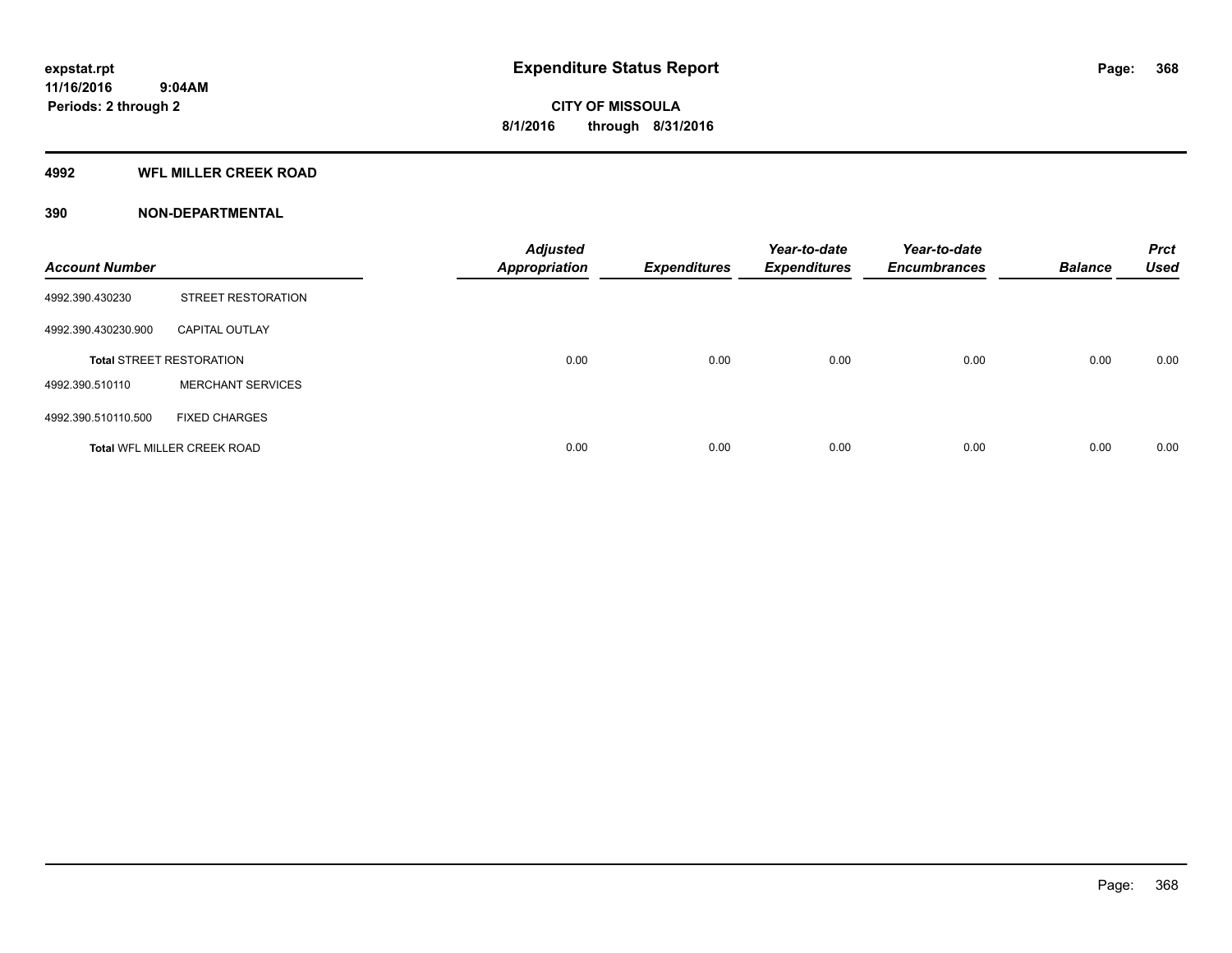#### **4993 WESTERN FEDERAL LANDS**

### **280 PUBLIC WORKS OPERATIONS**

| <b>Account Number</b> |                                          | <b>Adjusted</b><br><b>Appropriation</b> | <b>Expenditures</b> | Year-to-date<br><b>Expenditures</b> | Year-to-date<br><b>Encumbrances</b> | <b>Balance</b> | <b>Prct</b><br><b>Used</b> |
|-----------------------|------------------------------------------|-----------------------------------------|---------------------|-------------------------------------|-------------------------------------|----------------|----------------------------|
| 4993.280.430022       | RATTLESNAKE UNIVERSITY CROSSING          |                                         |                     |                                     |                                     |                |                            |
| 4993.280.430022.300   | PURCHASED SERVICES                       |                                         |                     |                                     |                                     |                |                            |
|                       | <b>Total PURCHASED SERVICES</b>          | 0.00                                    | 0.00                | 0.00                                | 0.00                                | 0.00           | 0.00                       |
| 4993.280.430022.900   | CAPITAL OUTLAY                           |                                         |                     |                                     |                                     |                |                            |
|                       | Total RATTLESNAKE UNIVERSITY CROSSING    | 0.00                                    | 0.00                | 0.00                                | 0.00                                | 0.00           | 0.00                       |
| 4993.280.430024       | RUX PH 11/PROJ 2010-022(B)               |                                         |                     |                                     |                                     |                |                            |
| 4993.280.430024.100   | PERSONAL SERVICES                        |                                         |                     |                                     |                                     |                |                            |
|                       | <b>Total PERSONAL SERVICES</b>           | 0.00                                    | 0.00                | 0.00                                | 0.00                                | 0.00           | 0.00                       |
| 4993.280.430024.900   | <b>CAPITAL OUTLAY</b>                    |                                         |                     |                                     |                                     |                |                            |
|                       | Total RUX PH 11/PROJ 2010-022(B)         | 0.00                                    | 0.00                | 0.00                                | 0.00                                | 0.00           | 0.00                       |
| 4993.280.430223       | FACILITY MAINT ENERGY CONSERVATION       |                                         |                     |                                     |                                     |                |                            |
| 4993.280.430223.900   | <b>CAPITAL OUTLAY</b>                    |                                         |                     |                                     |                                     |                |                            |
|                       | Total FACILITY MAINT ENERGY CONSERVATION | 0.00                                    | 0.00                | 0.00                                | 0.00                                | 0.00           | 0.00                       |
| 4993.280.510110       | <b>MERCHANT SERVICES</b>                 |                                         |                     |                                     |                                     |                |                            |
| 4993.280.510110.500   | <b>FIXED CHARGES</b>                     |                                         |                     |                                     |                                     |                |                            |
|                       | <b>Total WESTERN FEDERAL LANDS</b>       | 0.00                                    | 0.00                | 0.00                                | 0.00                                | 0.00           | 0.00                       |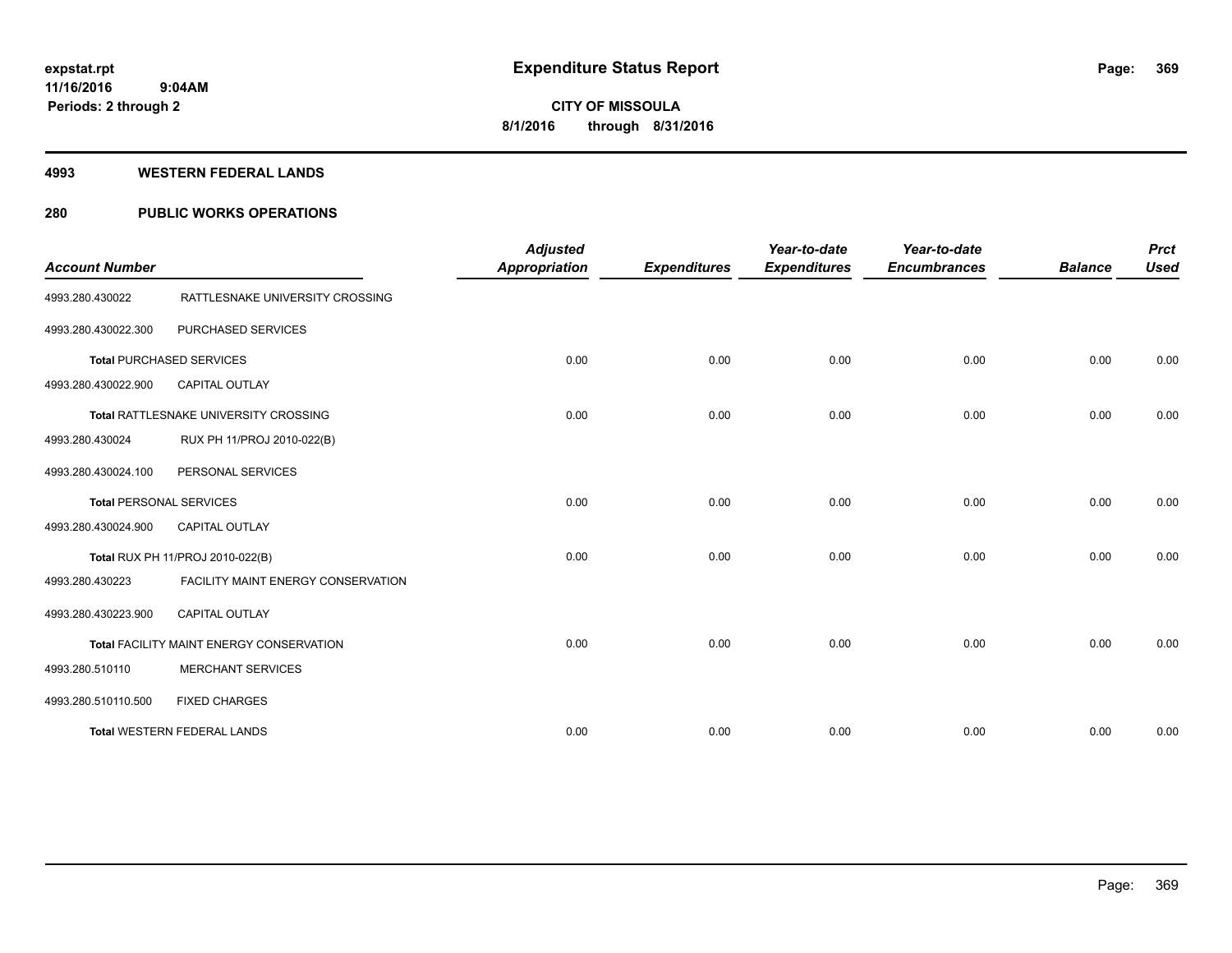**Periods: 2 through 2**

**CITY OF MISSOULA 8/1/2016 through 8/31/2016**

**5020 CIVIC STADIUM**

### **395 PARKING COMMISSION**

| <b>Account Number</b>      |                                 | <b>Adjusted</b><br><b>Appropriation</b> | <b>Expenditures</b> | Year-to-date<br><b>Expenditures</b> | Year-to-date<br><b>Encumbrances</b> | <b>Balance</b> | <b>Prct</b><br><b>Used</b> |
|----------------------------|---------------------------------|-----------------------------------------|---------------------|-------------------------------------|-------------------------------------|----------------|----------------------------|
| 5020.395.460000            | <b>CULTURE &amp; RECREATION</b> |                                         |                     |                                     |                                     |                |                            |
| 5020.395.460000.500        | <b>FIXED CHARGES</b>            |                                         |                     |                                     |                                     |                |                            |
|                            | Total CULTURE & RECREATION      | 0.00                                    | 0.00                | 0.00                                | 0.00                                | 0.00           | 0.00                       |
| 5020.395.490200            | REVENUE BOND DEBT SERVICE       |                                         |                     |                                     |                                     |                |                            |
| 5020.395.490200.600        | <b>DEBT SERVICE</b>             |                                         |                     |                                     |                                     |                |                            |
|                            | Total REVENUE BOND DEBT SERVICE | 0.00                                    | 0.00                | 0.00                                | 0.00                                | 0.00           | 0.00                       |
| 5020.395.510000            | <b>MISCELLANEOUS</b>            |                                         |                     |                                     |                                     |                |                            |
| 5020.395.510000.800        | OTHER OBJECTS                   |                                         |                     |                                     |                                     |                |                            |
| <b>Total MISCELLANEOUS</b> |                                 | 0.00                                    | 0.00                | 0.00                                | 0.00                                | 0.00           | 0.00                       |
| 5020.395.510110            | <b>MERCHANT SERVICES</b>        |                                         |                     |                                     |                                     |                |                            |
| 5020.395.510110.500        | <b>FIXED CHARGES</b>            |                                         |                     |                                     |                                     |                |                            |
| <b>Total CIVIC STADIUM</b> |                                 | 0.00                                    | 0.00                | 0.00                                | 0.00                                | 0.00           | 0.00                       |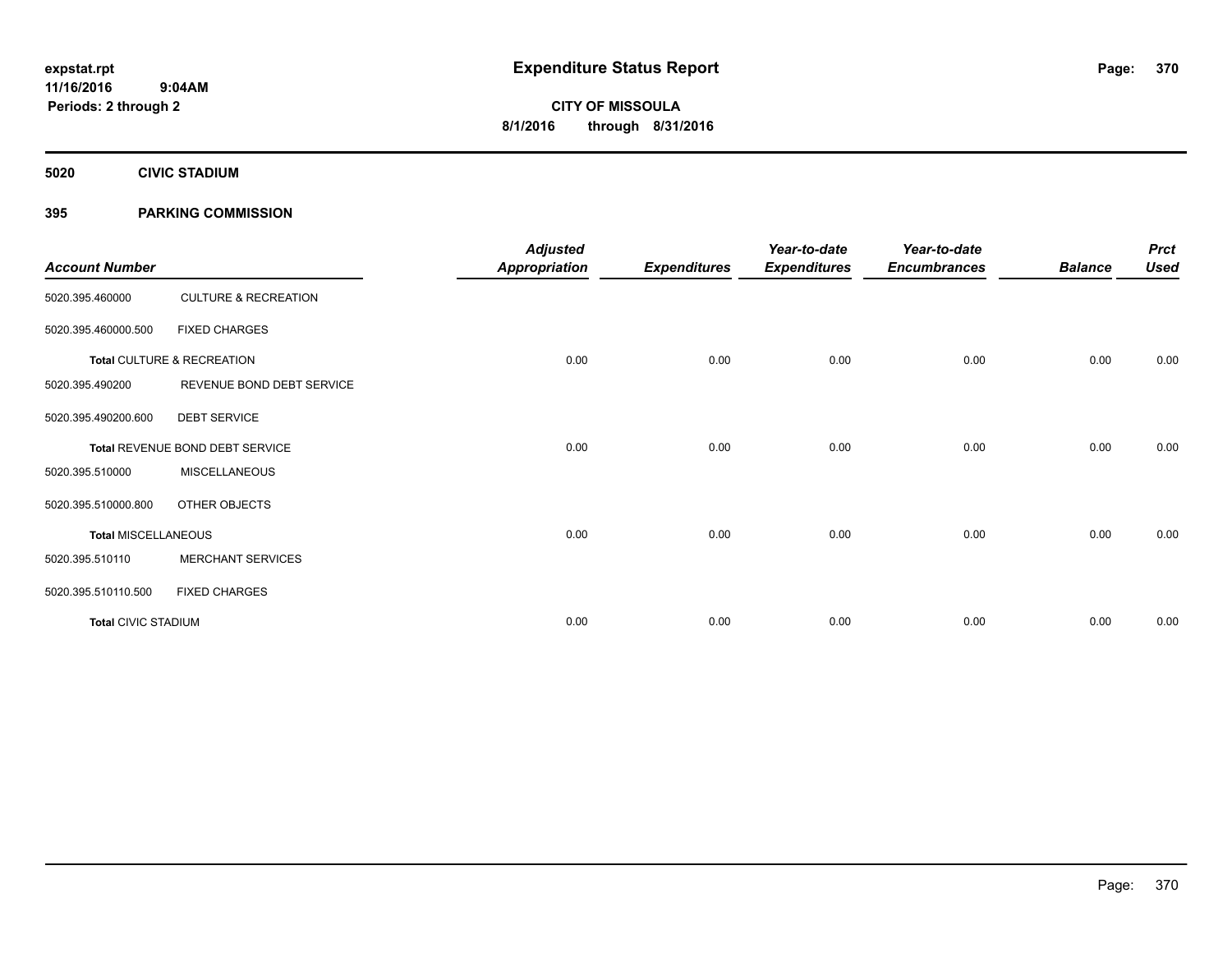# **CITY OF MISSOULA 8/1/2016 through 8/31/2016**

**5210 WATER**

| <b>Account Number</b>          |                                                           | <b>Adjusted</b><br><b>Appropriation</b> | <b>Expenditures</b> | Year-to-date<br><b>Expenditures</b> | Year-to-date<br><b>Encumbrances</b> | <b>Balance</b> | <b>Prct</b><br><b>Used</b> |
|--------------------------------|-----------------------------------------------------------|-----------------------------------------|---------------------|-------------------------------------|-------------------------------------|----------------|----------------------------|
| 5210.335.430210                | <b>ADMINISTRATION</b>                                     |                                         |                     |                                     |                                     |                |                            |
| 5210.335.430210.100            | PERSONAL SERVICES                                         |                                         |                     |                                     |                                     |                |                            |
|                                | 5210.335.430210.110.000 SALARIES AND WAGES                | 0.00                                    | 597.90              | 753.35                              | 0.00                                | $-753.35$      | 0.00                       |
|                                | 5210.335.430210.140.000 EMPLOYER CONTRIBUTIONS            | 0.00                                    | 101.84              | 128.32                              | 0.00                                | $-128.32$      | 0.00                       |
| <b>Total ADMINISTRATION</b>    |                                                           | 0.00                                    | 699.74              | 881.67                              | 0.00                                | $-881.67$      | 0.00                       |
| 5210.335.430590                | OTHER ACTIVITIES                                          |                                         |                     |                                     |                                     |                |                            |
| 5210.335.430590.300            | PURCHASED SERVICES                                        |                                         |                     |                                     |                                     |                |                            |
|                                | 5210.335.430590.350.000 ACQUISITION/PROFESSIONAL SERVICES | 0.00                                    | 799.50              | 799.50                              | 0.00                                | $-799.50$      | 0.00                       |
|                                | <b>Total PURCHASED SERVICES</b>                           | 0.00                                    | 799.50              | 799.50                              | 0.00                                | $-799.50$      | 0.00                       |
| 5210.335.430590.900            | <b>CAPITAL OUTLAY</b>                                     |                                         |                     |                                     |                                     |                |                            |
| <b>Total CAPITAL OUTLAY</b>    |                                                           | 0.00                                    | 0.00                | 0.00                                | 0.00                                | 0.00           | 0.00                       |
| <b>Total OTHER ACTIVITIES</b>  |                                                           | 0.00                                    | 799.50              | 799.50                              | 0.00                                | $-799.50$      | 0.00                       |
| 5210.335.510110                | <b>MERCHANT SERVICES</b>                                  |                                         |                     |                                     |                                     |                |                            |
| 5210.335.510110.500            | <b>FIXED CHARGES</b>                                      |                                         |                     |                                     |                                     |                |                            |
| <b>Total FIXED CHARGES</b>     |                                                           | 0.00                                    | 0.00                | 0.00                                | 0.00                                | 0.00           | 0.00                       |
| <b>Total MERCHANT SERVICES</b> |                                                           | 0.00                                    | 0.00                | 0.00                                | 0.00                                | 0.00           | 0.00                       |
| <b>Total WATER</b>             |                                                           | 0.00                                    | 1,499.24            | 1,681.17                            | 0.00                                | $-1,681.17$    | 0.00                       |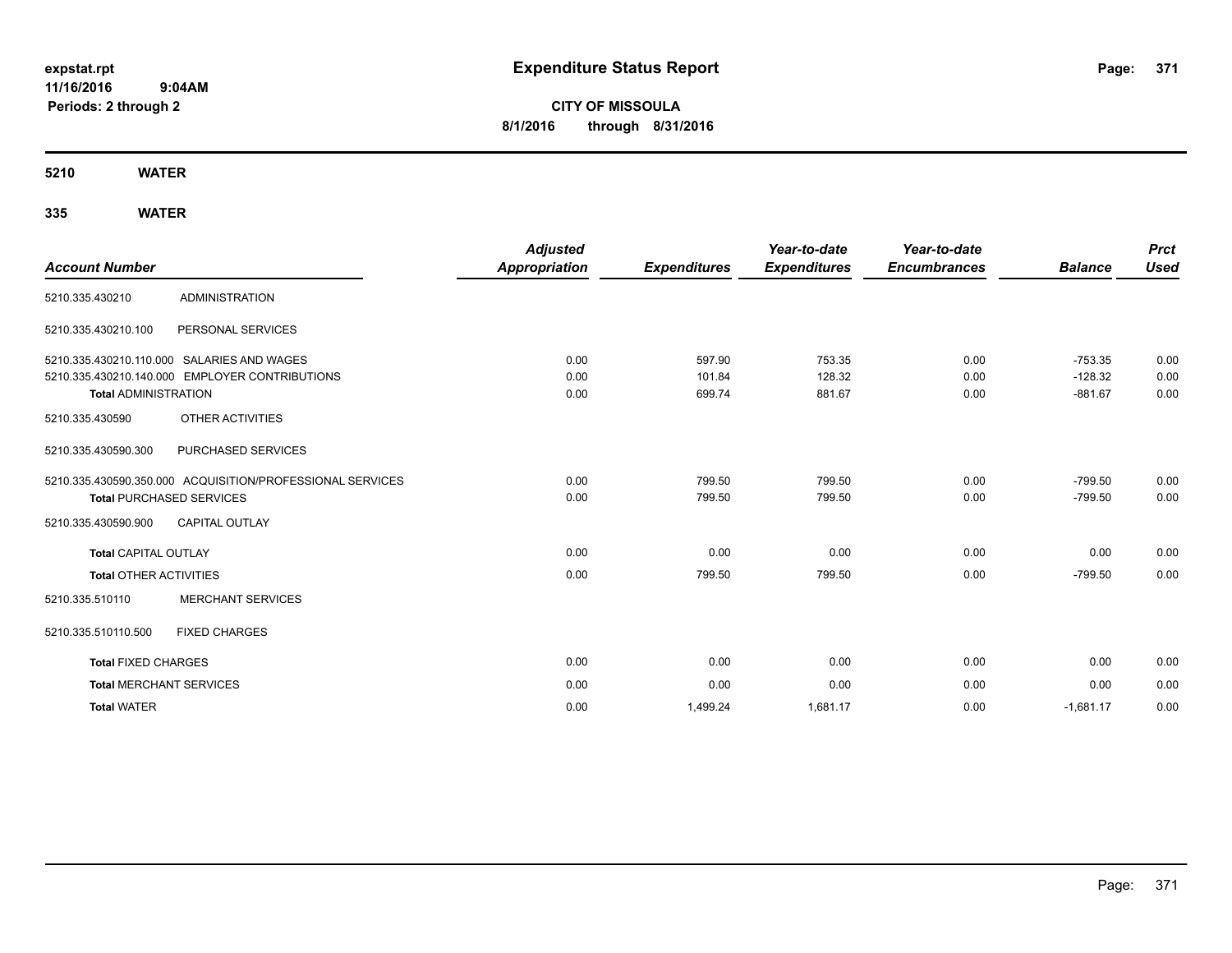**372**

**11/16/2016 9:04AM Periods: 2 through 2**

**CITY OF MISSOULA 8/1/2016 through 8/31/2016**

### **5211 WATER REVENUE COLLECTION & CLEARING**

| <b>Account Number</b>      |                                            | <b>Adjusted</b><br><b>Appropriation</b> | <b>Expenditures</b> | Year-to-date<br><b>Expenditures</b> | Year-to-date<br><b>Encumbrances</b> | <b>Balance</b> | <b>Prct</b><br><b>Used</b> |
|----------------------------|--------------------------------------------|-----------------------------------------|---------------------|-------------------------------------|-------------------------------------|----------------|----------------------------|
| 5211.335.510110            | <b>MERCHANT SERVICES</b>                   |                                         |                     |                                     |                                     |                |                            |
| 5211.335.510110.500        | <b>FIXED CHARGES</b>                       |                                         |                     |                                     |                                     |                |                            |
|                            | <b>Total MERCHANT SERVICES</b>             | 0.00                                    | 0.00                | 0.00                                | 0.00                                | 0.00           | 0.00                       |
| 5211.335.521000            | INTERFUND OPERATING TRANSFERS              |                                         |                     |                                     |                                     |                |                            |
| 5211.335.521000.500        | <b>FIXED CHARGES</b>                       |                                         |                     |                                     |                                     |                |                            |
| <b>Total FIXED CHARGES</b> |                                            | 0.00                                    | 0.00                | 0.00                                | 0.00                                | 0.00           | 0.00                       |
| 5211.335.521000.800        | OTHER OBJECTS                              |                                         |                     |                                     |                                     |                |                            |
|                            | <b>Total INTERFUND OPERATING TRANSFERS</b> | 0.00                                    | 0.00                | 0.00                                | 0.00                                | 0.00           | 0.00                       |
|                            | Total WATER REVENUE COLLECTION & CLEARING  | 0.00                                    | 0.00                | 0.00                                | 0.00                                | 0.00           | 0.00                       |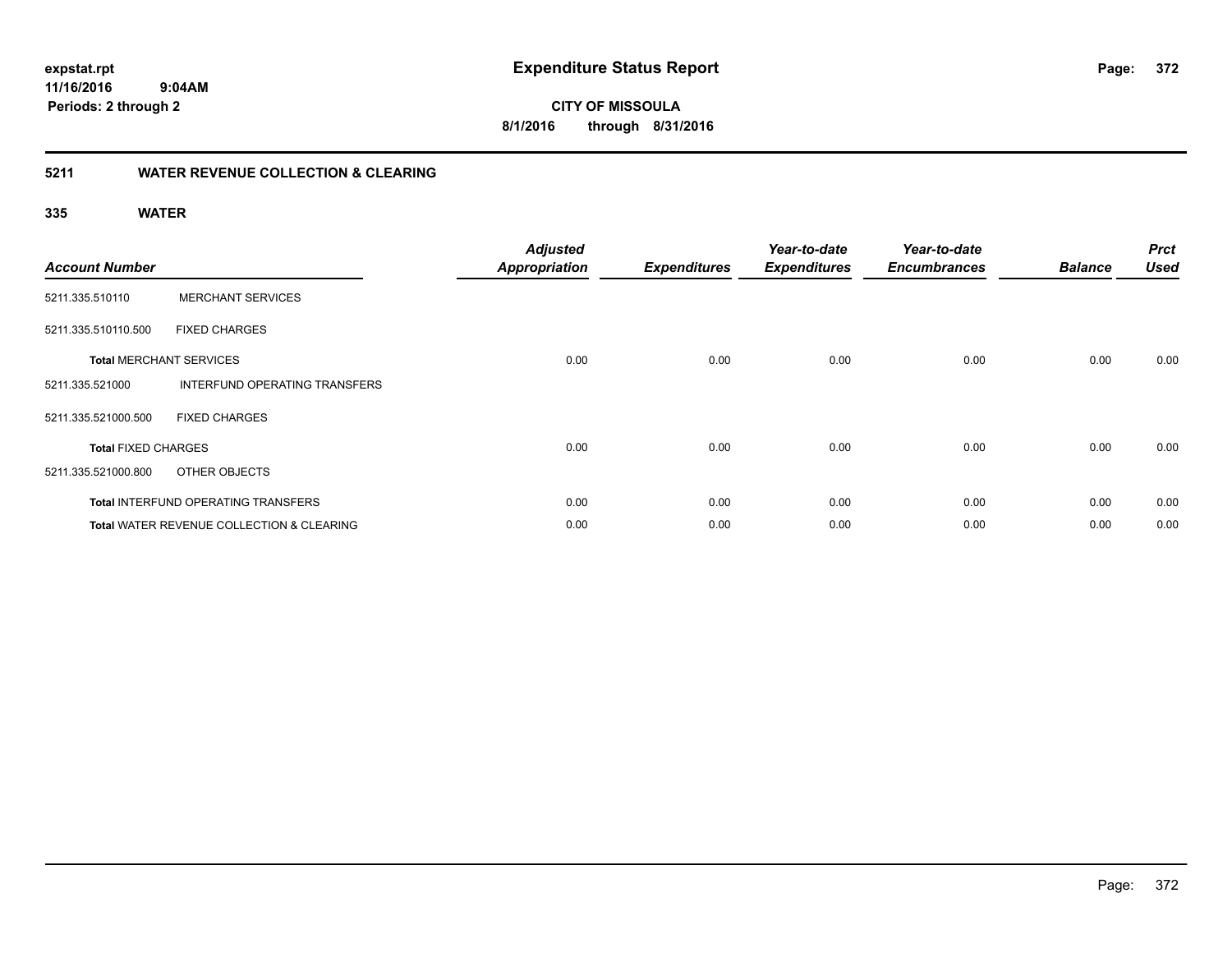### **5215 WATER LOAN FUND**

| <b>Account Number</b>          |                                            | <b>Adjusted</b><br><b>Appropriation</b> | <b>Expenditures</b> | Year-to-date<br><b>Expenditures</b> | Year-to-date<br><b>Encumbrances</b> | <b>Balance</b> | <b>Prct</b><br><b>Used</b> |
|--------------------------------|--------------------------------------------|-----------------------------------------|---------------------|-------------------------------------|-------------------------------------|----------------|----------------------------|
| 5215.335.510110                | <b>MERCHANT SERVICES</b>                   |                                         |                     |                                     |                                     |                |                            |
| 5215.335.510110.500            | <b>FIXED CHARGES</b>                       |                                         |                     |                                     |                                     |                |                            |
| <b>Total MERCHANT SERVICES</b> |                                            | 0.00                                    | 0.00                | 0.00                                | 0.00                                | 0.00           | 0.00                       |
| 5215.335.521000                | <b>INTERFUND OPERATING TRANSFERS</b>       |                                         |                     |                                     |                                     |                |                            |
| 5215.335.521000.800            | OTHER OBJECTS                              |                                         |                     |                                     |                                     |                |                            |
|                                | <b>Total INTERFUND OPERATING TRANSFERS</b> | 0.00                                    | 0.00                | 0.00                                | 0.00                                | 0.00           | 0.00                       |
| <b>Total WATER LOAN FUND</b>   |                                            | 0.00                                    | 0.00                | 0.00                                | 0.00                                | 0.00           | 0.00                       |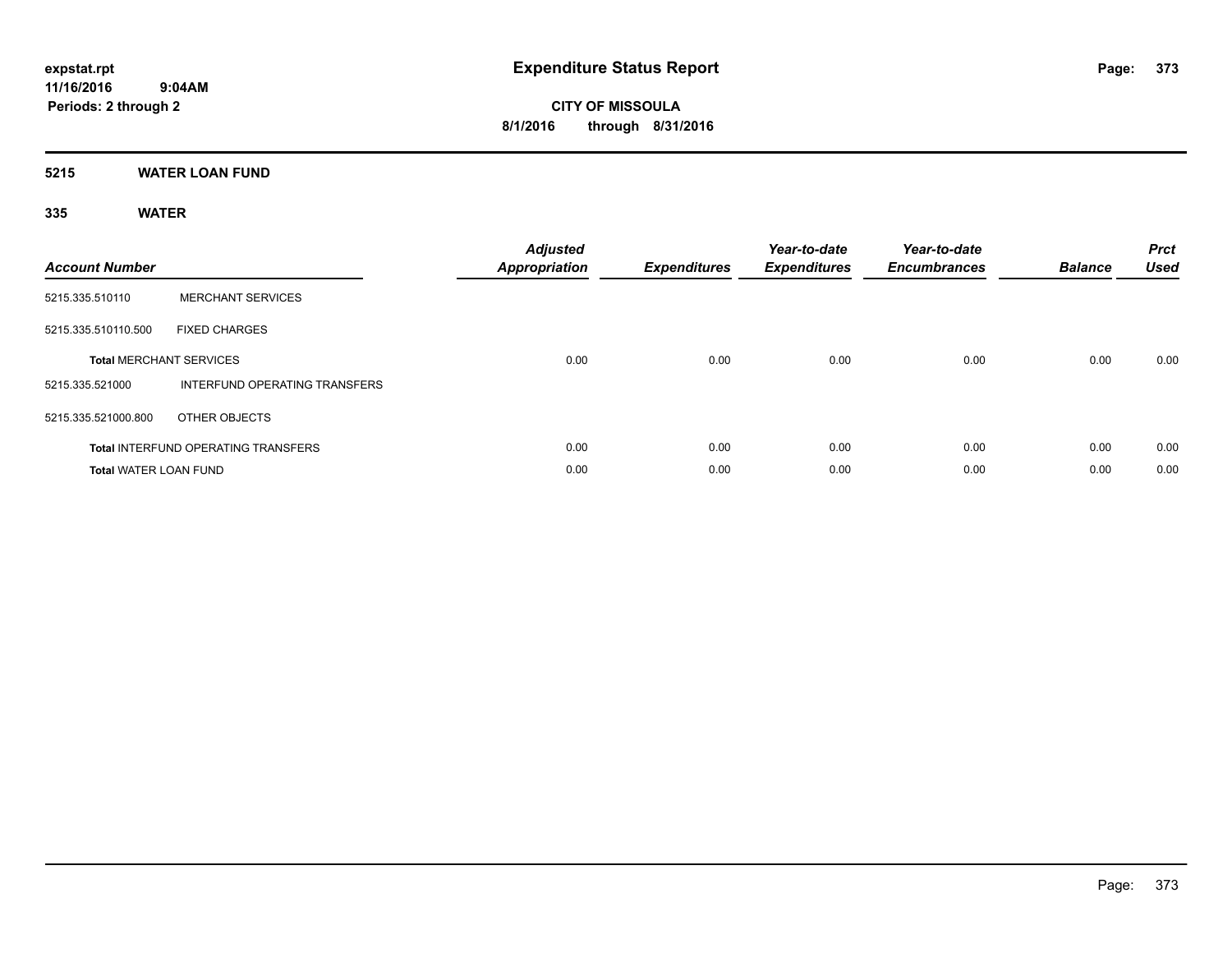**CITY OF MISSOULA 8/1/2016 through 8/31/2016**

**5220 WATER R&D FUND**

| <b>Account Number</b>         |                                     | <b>Adjusted</b><br><b>Appropriation</b> | <b>Expenditures</b> | Year-to-date<br><b>Expenditures</b> | Year-to-date<br><b>Encumbrances</b> | <b>Balance</b> | <b>Prct</b><br><b>Used</b> |
|-------------------------------|-------------------------------------|-----------------------------------------|---------------------|-------------------------------------|-------------------------------------|----------------|----------------------------|
| 5220.335.430510               | *** Title Not Found ***             |                                         |                     |                                     |                                     |                |                            |
| 5220.335.430510.200           | <b>SUPPLIES</b>                     |                                         |                     |                                     |                                     |                |                            |
| Total *** Title Not Found *** |                                     | 0.00                                    | 0.00                | 0.00                                | 0.00                                | 0.00           | 0.00                       |
| 5220.335.490220               | *** Title Not Found ***             |                                         |                     |                                     |                                     |                |                            |
| 5220.335.490220.600           | <b>DEBT SERVICE</b>                 |                                         |                     |                                     |                                     |                |                            |
| Total *** Title Not Found *** |                                     | 0.00                                    | 0.00                | 0.00                                | 0.00                                | 0.00           | 0.00                       |
| 5220.335.490506               | <b>CORE FINANCED EQUIPMENT</b>      |                                         |                     |                                     |                                     |                |                            |
| 5220.335.490506.600           | <b>DEBT SERVICE</b>                 |                                         |                     |                                     |                                     |                |                            |
|                               | Total CORE FINANCED EQUIPMENT       | 0.00                                    | 0.00                | 0.00                                | 0.00                                | 0.00           | 0.00                       |
| 5220.335.510110               | <b>MERCHANT SERVICES</b>            |                                         |                     |                                     |                                     |                |                            |
| 5220.335.510110.500           | <b>FIXED CHARGES</b>                |                                         |                     |                                     |                                     |                |                            |
|                               | <b>Total MERCHANT SERVICES</b>      | 0.00                                    | 0.00                | 0.00                                | 0.00                                | 0.00           | 0.00                       |
| 5220.335.521000               | INTERFUND OPERATING TRANSFERS       |                                         |                     |                                     |                                     |                |                            |
| 5220.335.521000.800           | OTHER OBJECTS                       |                                         |                     |                                     |                                     |                |                            |
|                               | Total INTERFUND OPERATING TRANSFERS | 0.00                                    | 0.00                | 0.00                                | 0.00                                | 0.00           | 0.00                       |
| Total WATER R&D FUND          |                                     | 0.00                                    | 0.00                | 0.00                                | 0.00                                | 0.00           | 0.00                       |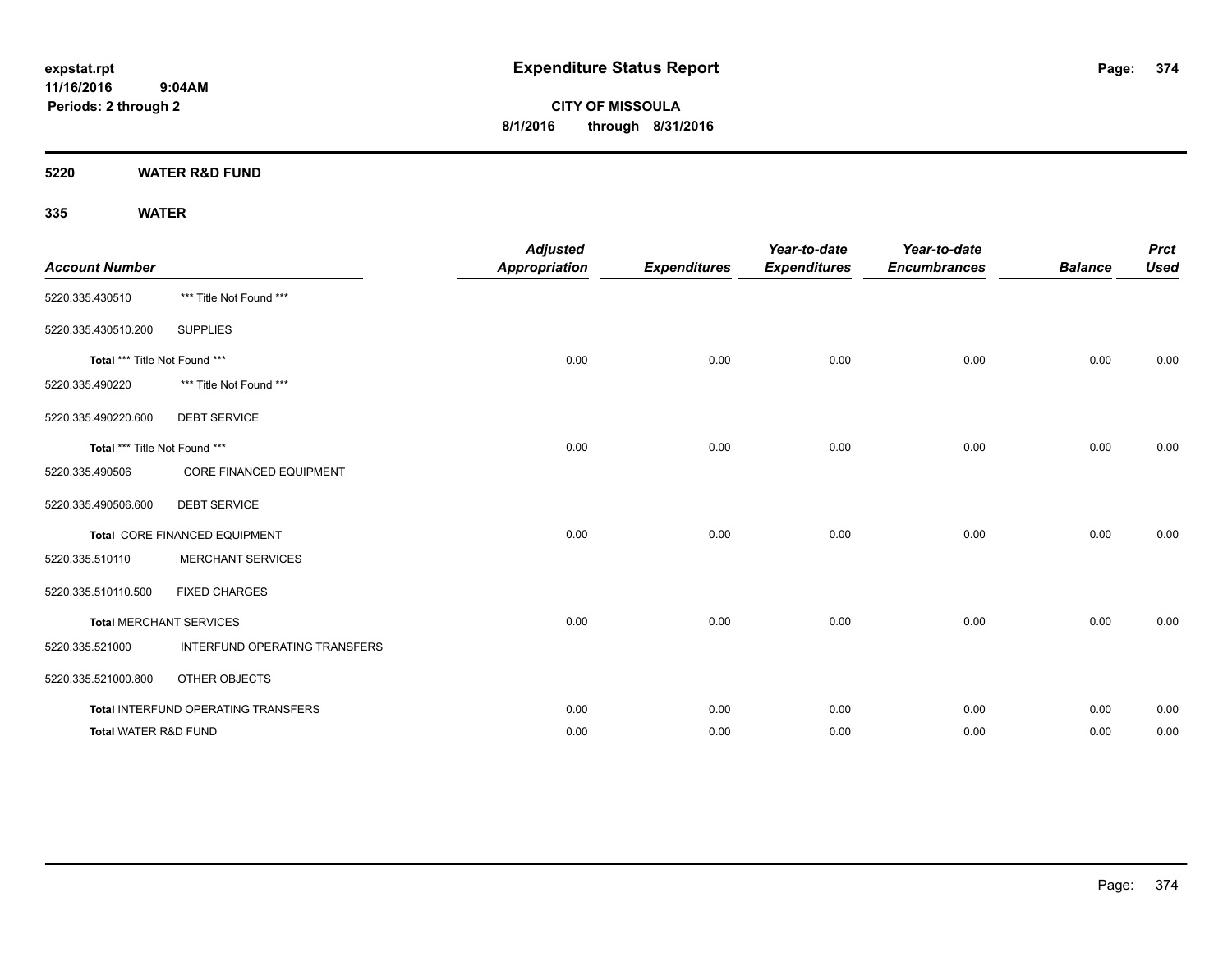### **5240 WATER CONSTRUCTION FUND**

| <b>Account Number</b> |                                      | <b>Adjusted</b><br>Appropriation | <i><b>Expenditures</b></i> | Year-to-date<br><i><b>Expenditures</b></i> | Year-to-date<br><b>Encumbrances</b> | <b>Balance</b> | <b>Prct</b><br>Used |
|-----------------------|--------------------------------------|----------------------------------|----------------------------|--------------------------------------------|-------------------------------------|----------------|---------------------|
| 5240.335.510110       | <b>MERCHANT SERVICES</b>             |                                  |                            |                                            |                                     |                |                     |
| 5240.335.510110.500   | <b>FIXED CHARGES</b>                 |                                  |                            |                                            |                                     |                |                     |
|                       | <b>Total WATER CONSTRUCTION FUND</b> | 0.00                             | 0.00                       | 0.00                                       | 0.00                                | 0.00           | 0.00                |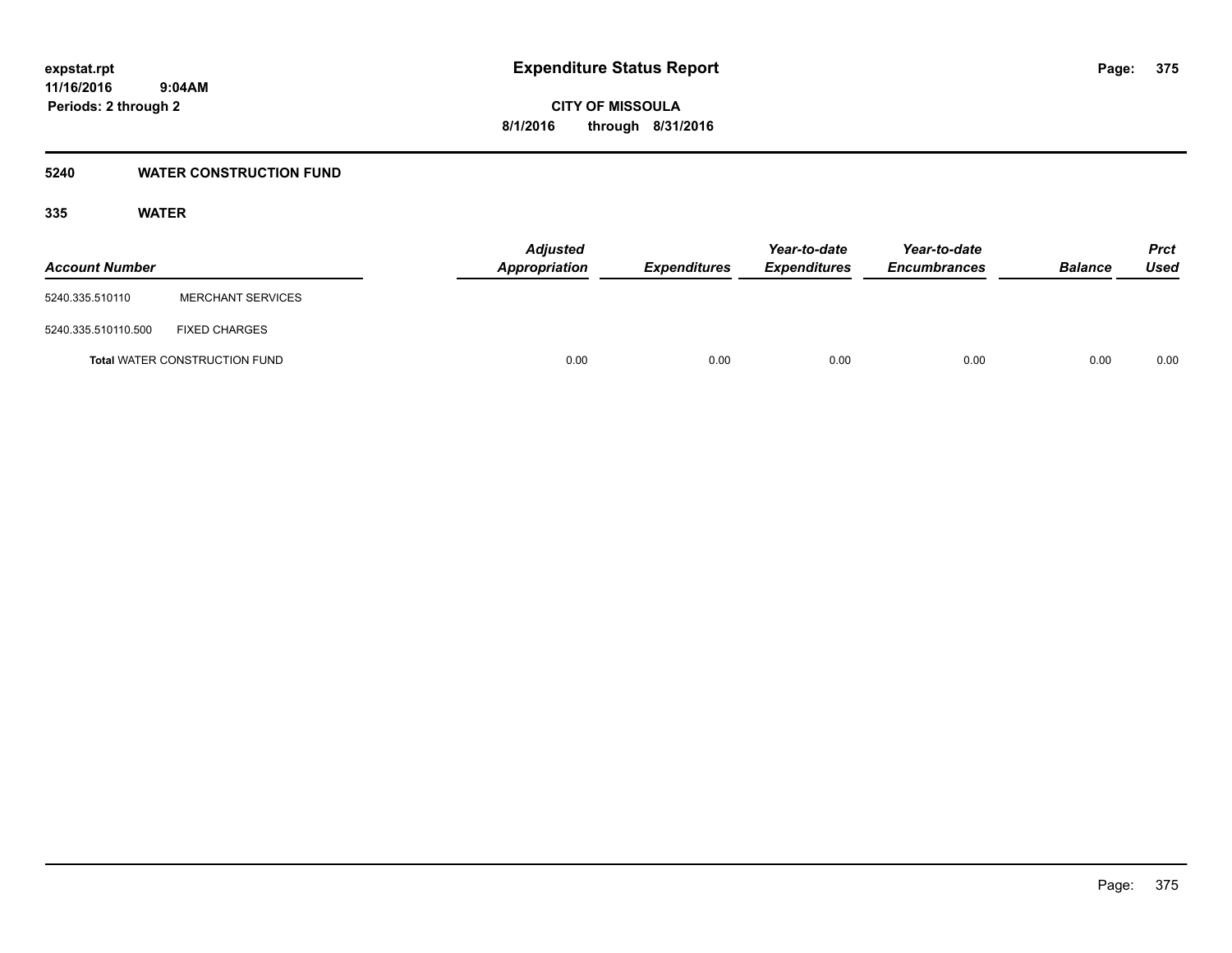### **5250 WATER PURCHASE LOAN**

| <b>Account Number</b> |                                  | <b>Adjusted</b><br>Appropriation | <b>Expenditures</b> | Year-to-date<br><b>Expenditures</b> | Year-to-date<br><b>Encumbrances</b> | <b>Balance</b> | <b>Prct</b><br><b>Used</b> |
|-----------------------|----------------------------------|----------------------------------|---------------------|-------------------------------------|-------------------------------------|----------------|----------------------------|
| 5250.330.490200       | REVENUE BOND DEBT SERVICE        |                                  |                     |                                     |                                     |                |                            |
| 5250.330.490200.600   | <b>DEBT SERVICE</b>              |                                  |                     |                                     |                                     |                |                            |
|                       | Total REVENUE BOND DEBT SERVICE  | 0.00                             | 0.00                | 0.00                                | 0.00                                | 0.00           | 0.00                       |
| 5250.330.510110       | <b>MERCHANT SERVICES</b>         |                                  |                     |                                     |                                     |                |                            |
| 5250.330.510110.500   | <b>FIXED CHARGES</b>             |                                  |                     |                                     |                                     |                |                            |
|                       | <b>Total MERCHANT SERVICES</b>   | 0.00                             | 0.00                | 0.00                                | 0.00                                | 0.00           | 0.00                       |
|                       | <b>Total WATER PURCHASE LOAN</b> | 0.00                             | 0.00                | 0.00                                | 0.00                                | 0.00           | 0.00                       |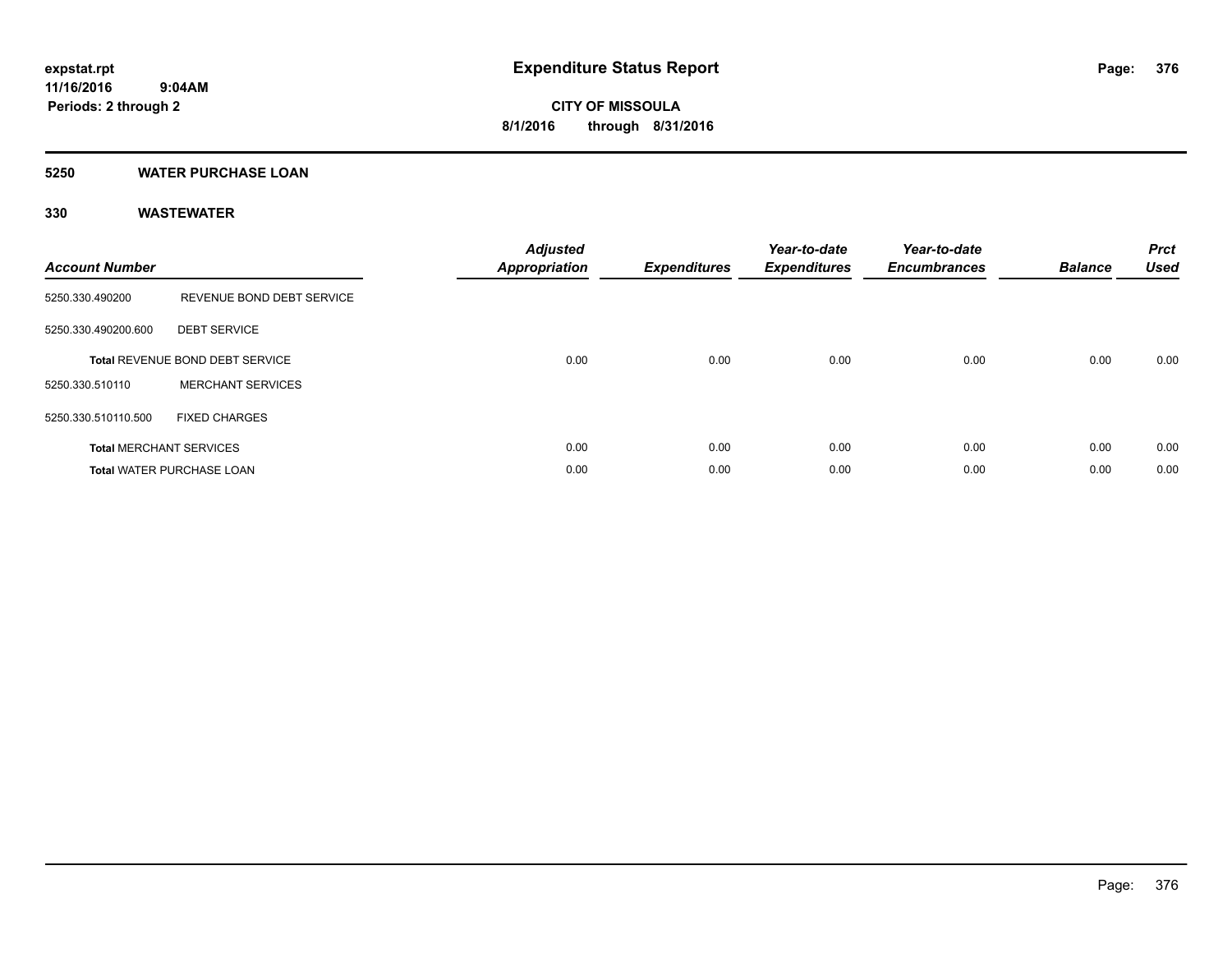### **5310 SEWER OPERATING BUDGET FUND**

| <b>Account Number</b>            |                                                         | <b>Adjusted</b><br><b>Appropriation</b> | <b>Expenditures</b> | Year-to-date<br><b>Expenditures</b> | Year-to-date<br><b>Encumbrances</b> | <b>Balance</b> | <b>Prct</b><br><b>Used</b> |
|----------------------------------|---------------------------------------------------------|-----------------------------------------|---------------------|-------------------------------------|-------------------------------------|----------------|----------------------------|
|                                  |                                                         |                                         |                     |                                     |                                     |                |                            |
| 5310.330.410400                  | <b>DEPRECIATION</b>                                     |                                         |                     |                                     |                                     |                |                            |
| 5310.330.410400.800              | OTHER OBJECTS                                           |                                         |                     |                                     |                                     |                |                            |
| <b>Total DEPRECIATION</b>        |                                                         | 0.00                                    | 0.00                | 0.00                                | 0.00                                | 0.00           | 0.00                       |
| 5310.330.430610                  | <b>ADMINISTRATION</b>                                   |                                         |                     |                                     |                                     |                |                            |
| 5310.330.430610.100              | PERSONAL SERVICES                                       |                                         |                     |                                     |                                     |                |                            |
|                                  | 5310.330.430610.110.000 SALARIES AND WAGES              | 189,560.00                              | 15,962.78           | 26,714.47                           | 0.00                                | 162,845.53     | 14.09                      |
|                                  | 5310.330.430610.120.000 OVERTIME/TERMINATION            | 0.00                                    | 2.25                | 2.25                                | 0.00                                | $-2.25$        | 0.00                       |
|                                  | 5310.330.430610.140.000 EMPLOYER CONTRIBUTIONS          | 69.941.00                               | 4,169.71            | 9,003.96                            | 0.00                                | 60,937.04      | 12.87                      |
| <b>Total PERSONAL SERVICES</b>   |                                                         | 259,501.00                              | 20,134.74           | 35,720.68                           | 0.00                                | 223,780.32     | 13.77                      |
| 5310.330.430610.200              | <b>SUPPLIES</b>                                         |                                         |                     |                                     |                                     |                |                            |
| 5310.330.430610.210.000          | <b>OFFICE SUPPLIES</b>                                  | 0.00                                    | 350.42              | 484.97                              | 0.00                                | $-484.97$      | 0.00                       |
|                                  | 5310.330.430610.220.000 OPERATING SUPPLIES              | 3,400.00                                | 354.49              | 354.49                              | 0.00                                | 3,045.51       | 10.43                      |
| 5310.330.430610.230.000          | REPAIR/MAINTENANCE                                      | 1,000.00                                | 130.55              | 130.55                              | 0.00                                | 869.45         | 13.06                      |
| 5310.330.430610.231.000 GASOLINE |                                                         | 60,000.00                               | 3,035.34            | 3,035.34                            | 0.00                                | 56,964.66      | 5.06                       |
| <b>Total SUPPLIES</b>            |                                                         | 64,400.00                               | 3,870.80            | 4,005.35                            | 0.00                                | 60,394.65      | 6.22                       |
| 5310.330.430610.300              | <b>PURCHASED SERVICES</b>                               |                                         |                     |                                     |                                     |                |                            |
| 5310.330.430610.310.000          | <b>COMMUNICATIONS</b>                                   | 86.00                                   | 3,861.28            | 3,865.66                            | 0.00                                | $-3,779.66$    | 4,494.95                   |
|                                  | 5310.330.430610.320.000 PRINTING & DUPLICATING          | 3,000.00                                | 4,134.18            | 4,134.18                            | 0.00                                | $-1,134.18$    | 137.81                     |
|                                  | 5310.330.430610.330.000 PUBLICITY, SUBSCRIPTIONS & DUES | 3,000.00                                | 115.50              | 309.50                              | 0.00                                | 2,690.50       | 10.32                      |
|                                  | 5310.330.430610.344.000 TELEPHONE SERVICE               | 16,337.00                               | 1,728.90            | 2,370.90                            | 0.00                                | 13,966.10      | 14.51                      |
| 5310.330.430610.350.000          | PROFESSIONAL SERVICES                                   | 38,000.00                               | 8,148.13            | 8,148.13                            | 0.00                                | 29,851.87      | 21.44                      |
|                                  | 5310.330.430610.360.000 REPAIR & MAINTENANCE            | 5,794.00                                | 982.93              | 1,331.48                            | 0.00                                | 4,462.52       | 22.98                      |
| 5310.330.430610.370.000 TRAVEL   |                                                         | 1,500.00                                | 0.00                | 0.00                                | 0.00                                | 1,500.00       | 0.00                       |
| 5310.330.430610.380.000 TRAINING |                                                         | 1,100.00                                | 0.00                | 0.00                                | 0.00                                | 1,100.00       | 0.00                       |
| <b>Total PURCHASED SERVICES</b>  |                                                         | 68,817.00                               | 18,970.92           | 20,159.85                           | 0.00                                | 48,657.15      | 29.29                      |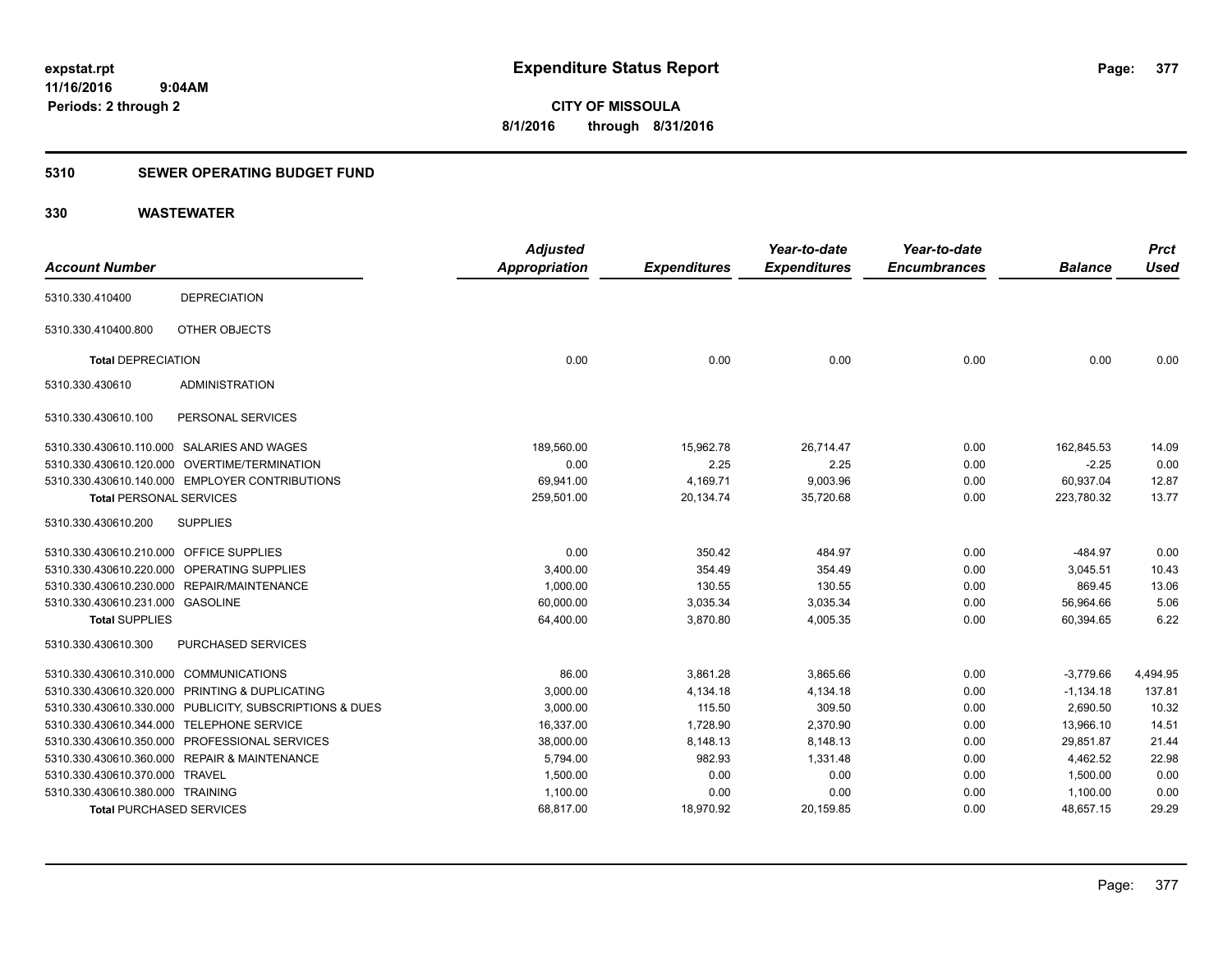### **5310 SEWER OPERATING BUDGET FUND**

|                                              |                                                | <b>Adjusted</b>      |                     | Year-to-date        | Year-to-date        |                | <b>Prct</b> |
|----------------------------------------------|------------------------------------------------|----------------------|---------------------|---------------------|---------------------|----------------|-------------|
| <b>Account Number</b>                        |                                                | <b>Appropriation</b> | <b>Expenditures</b> | <b>Expenditures</b> | <b>Encumbrances</b> | <b>Balance</b> | <b>Used</b> |
| 5310.330.430610.500                          | <b>FIXED CHARGES</b>                           |                      |                     |                     |                     |                |             |
| 5310.330.430610.500.000 FIXED CHARGES        |                                                | 1,350,838.00         | 0.00                | 200.00              | 0.00                | 1,350,638.00   | 0.01        |
| <b>Total FIXED CHARGES</b>                   |                                                | 1,350,838.00         | 0.00                | 200.00              | 0.00                | 1,350,638.00   | 0.01        |
| 5310.330.430610.700                          | <b>GRANTS &amp; CONTRIBUTIONS</b>              |                      |                     |                     |                     |                |             |
|                                              | 5310.330.430610.700.000 GRANTS & CONTRIBUTIONS | 1,500.00             | 0.00                | 0.00                | 0.00                | 1,500.00       | 0.00        |
| <b>Total GRANTS &amp; CONTRIBUTIONS</b>      |                                                | 1.500.00             | 0.00                | 0.00                | 0.00                | 1.500.00       | 0.00        |
| 5310.330.430610.800                          | OTHER OBJECTS                                  |                      |                     |                     |                     |                |             |
| <b>Total OTHER OBJECTS</b>                   |                                                | 0.00                 | 0.00                | 0.00                | 0.00                | 0.00           | 0.00        |
| 5310.330.430610.900                          | <b>CAPITAL OUTLAY</b>                          |                      |                     |                     |                     |                |             |
| Total CAPITAL OUTLAY                         |                                                | 0.00                 | 0.00                | 0.00                | 0.00                | 0.00           | 0.00        |
| <b>Total ADMINISTRATION</b>                  |                                                | 1,745,056.00         | 42,976.46           | 60,085.88           | 0.00                | 1,684,970.12   | 3.44        |
| 5310.330.430630                              | <b>COLLECTIONS &amp; TRANSMISSIONS</b>         |                      |                     |                     |                     |                |             |
| 5310.330.430630.100                          | PERSONAL SERVICES                              |                      |                     |                     |                     |                |             |
| 5310.330.430630.110.000 SALARIES AND WAGES   |                                                | 459,648.00           | 35,900.55           | 64,656.30           | 0.00                | 394,991.70     | 14.07       |
| 5310.330.430630.120.000 OVERTIME/TERMINATION |                                                | 12,000.00            | 1,294.37            | 1.814.14            | 0.00                | 10.185.86      | 15.12       |
| 5310.330.430630.130.000 OTHER                |                                                | 19,224.00            | 0.00                | 0.00                | 0.00                | 19,224.00      | 0.00        |
|                                              | 5310.330.430630.140.000 EMPLOYER CONTRIBUTIONS | 224,432.00           | 18,029.71           | 40,556.11           | 0.00                | 183,875.89     | 18.07       |
| <b>Total PERSONAL SERVICES</b>               |                                                | 715,304.00           | 55,224.63           | 107,026.55          | 0.00                | 608,277.45     | 14.96       |
| 5310.330.430630.200                          | <b>SUPPLIES</b>                                |                      |                     |                     |                     |                |             |
| 5310.330.430630.220.000 OPERATING SUPPLIES   |                                                | 20,000.00            | 5,292.68            | 5,312.67            | 0.00                | 14,687.33      | 26.56       |
| 5310.330.430630.230.000 REPAIR/MAINTENANCE   |                                                | 77,050.00            | 10,718.66           | 12,803.81           | 0.00                | 64,246.19      | 16.62       |
| 5310.330.430630.240.000 OTHER SUPPLIES       |                                                | 2,000.00             | 761.25              | 815.62              | 0.00                | 1,184.38       | 40.78       |
| <b>Total SUPPLIES</b>                        |                                                | 99,050.00            | 16,772.59           | 18,932.10           | 0.00                | 80,117.90      | 19.11       |
| 5310.330.430630.300                          | PURCHASED SERVICES                             |                      |                     |                     |                     |                |             |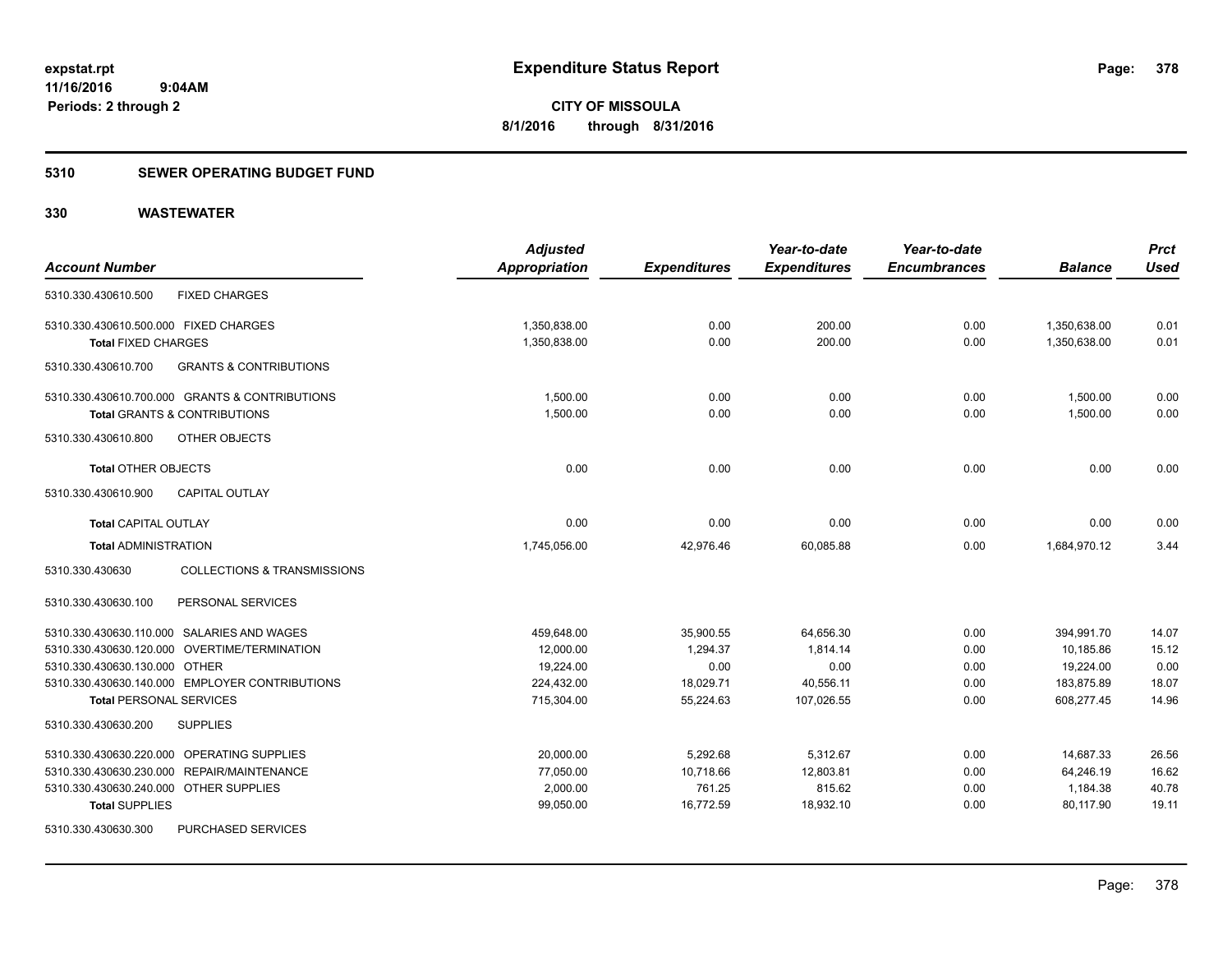**CITY OF MISSOULA 8/1/2016 through 8/31/2016**

### **5310 SEWER OPERATING BUDGET FUND**

|                                                   | <b>Adjusted</b>      |                     | Year-to-date        | Year-to-date        |                | <b>Prct</b> |
|---------------------------------------------------|----------------------|---------------------|---------------------|---------------------|----------------|-------------|
| <b>Account Number</b>                             | <b>Appropriation</b> | <b>Expenditures</b> | <b>Expenditures</b> | <b>Encumbrances</b> | <b>Balance</b> | <b>Used</b> |
| 5310.330.430630.310.000 COMMUNICATIONS            | 984.00               | 256.48              | 256.48              | 0.00                | 727.52         | 26.07       |
| 5310.330.430630.341.000 ELECTRICITY & NATURAL GAS | 78,216.00            | 6,043.51            | 6,043.51            | 0.00                | 72,172.49      | 7.73        |
| 5310.330.430630.343.000 WATER CHARGES             | 6,468.00             | 465.57              | 465.57              | 0.00                | 6,002.43       | 7.20        |
| 5310.330.430630.350.000 PROFESSIONAL SERVICES     | 2,000.00             | 180.00              | 180.00              | 0.00                | 1,820.00       | 9.00        |
| 5310.330.430630.360.000 REPAIR & MAINTENANCE      | 104,360.00           | 1,976.61            | 2,395.28            | 0.00                | 101,964.72     | 2.30        |
| 5310.330.430630.370.000 TRAVEL                    | 3,000.00             | 0.00                | 0.00                | 0.00                | 3,000.00       | 0.00        |
| 5310.330.430630.380.000 TRAINING                  | 2,500.00             | 0.00                | 0.00                | 0.00                | 2,500.00       | 0.00        |
| <b>Total PURCHASED SERVICES</b>                   | 197,528.00           | 8,922.17            | 9,340.84            | 0.00                | 188.187.16     | 4.73        |
| 5310.330.430630.500<br><b>FIXED CHARGES</b>       |                      |                     |                     |                     |                |             |
| 5310.330.430630.500.000 FIXED CHARGES             | 60,000.00            | 0.00                | 0.00                | 0.00                | 60,000.00      | 0.00        |
| <b>Total FIXED CHARGES</b>                        | 60.000.00            | 0.00                | 0.00                | 0.00                | 60.000.00      | 0.00        |
| CAPITAL OUTLAY<br>5310.330.430630.900             |                      |                     |                     |                     |                |             |
| <b>Total CAPITAL OUTLAY</b>                       | 0.00                 | 0.00                | 0.00                | 0.00                | 0.00           | 0.00        |
| Total COLLECTIONS & TRANSMISSIONS                 | 1,071,882.00         | 80,919.39           | 135,299.49          | 0.00                | 936,582.51     | 12.62       |
| TREATMENT AND DISPOSAL<br>5310.330.430640         |                      |                     |                     |                     |                |             |
| PERSONAL SERVICES<br>5310.330.430640.100          |                      |                     |                     |                     |                |             |
| 5310.330.430640.110.000 SALARIES AND WAGES        | 429,292.00           | 34,726.22           | 62,430.83           | 0.00                | 366,861.17     | 14.54       |
| 5310.330.430640.120.000 OVERTIME/TERMINATION      | 7,000.00             | 504.33              | 1,279.49            | 0.00                | 5,720.51       | 18.28       |
| 5310.330.430640.130.000 OTHER                     | 32.733.00            | 0.00                | 0.00                | 0.00                | 32,733.00      | 0.00        |
| 5310.330.430640.140.000 EMPLOYER CONTRIBUTIONS    | 195,899.00           | 13,883.89           | 32,472.46           | 0.00                | 163,426.54     | 16.58       |
| <b>Total PERSONAL SERVICES</b>                    | 664,924.00           | 49,114.44           | 96,182.78           | 0.00                | 568,741.22     | 14.47       |
| 5310.330.430640.200<br><b>SUPPLIES</b>            |                      |                     |                     |                     |                |             |
| 5310.330.430640.210.000 OFFICE SUPPLIES           | 170,170.00           | 0.00                | 0.00                | 0.00                | 170,170.00     | 0.00        |
| 5310.330.430640.220.000 OPERATING SUPPLIES        | 100,000.00           | 12,321.63           | 12,703.19           | 0.00                | 87,296.81      | 12.70       |
| 5310.330.430640.230.000 REPAIR/MAINTENANCE        | 0.00                 | 6,089.36            | 6,653.14            | 0.00                | $-6,653.14$    | 0.00        |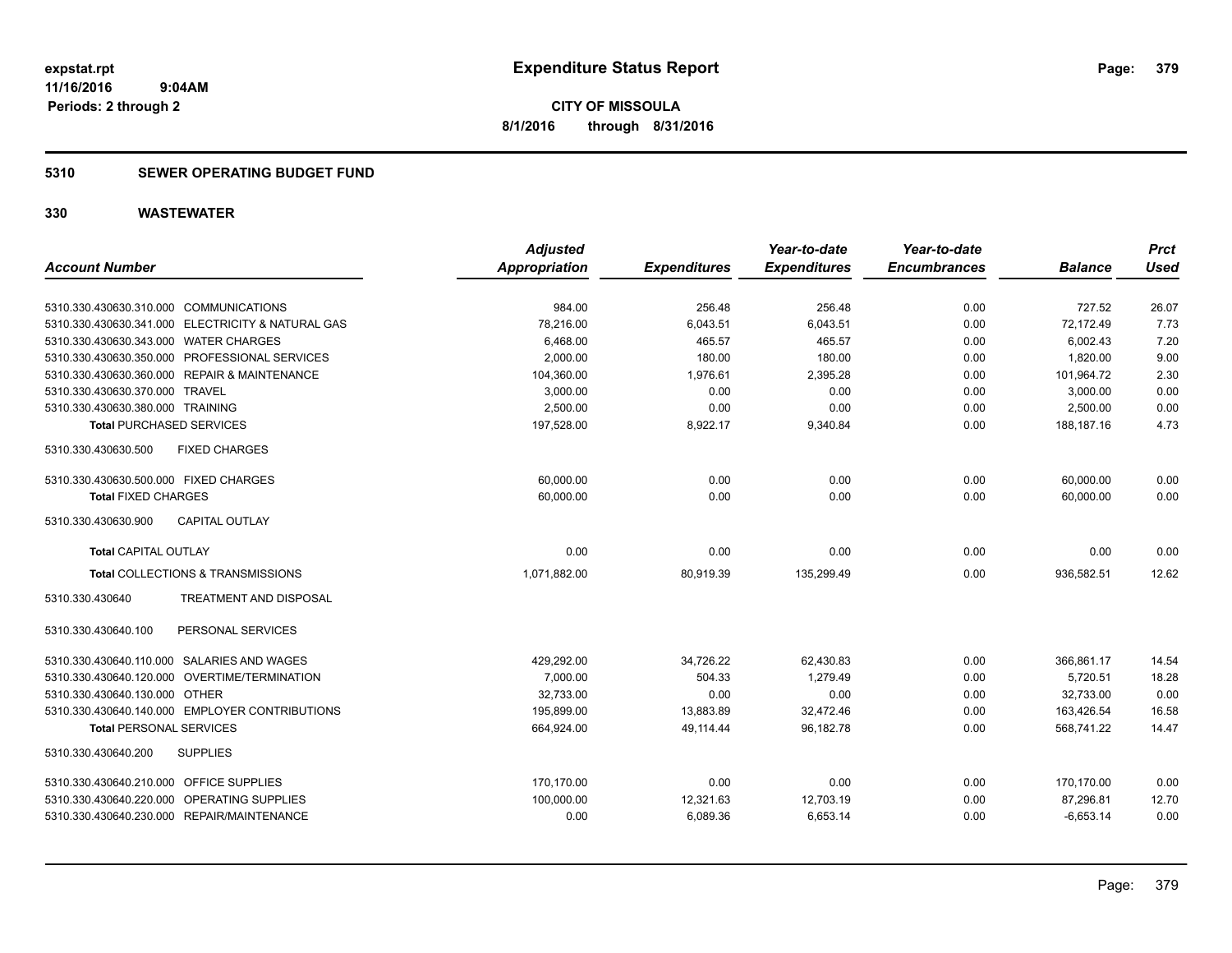### **5310 SEWER OPERATING BUDGET FUND**

| <b>Account Number</b>                             | <b>Adjusted</b><br>Appropriation | <b>Expenditures</b> | Year-to-date<br><b>Expenditures</b> | Year-to-date<br><b>Encumbrances</b> | <b>Balance</b> | <b>Prct</b><br>Used |
|---------------------------------------------------|----------------------------------|---------------------|-------------------------------------|-------------------------------------|----------------|---------------------|
| 5310.330.430640.240.000 OTHER SUPPLIES            | 2,000.00                         | 253.86              | 253.86                              | 0.00                                | 1,746.14       | 12.69               |
| <b>Total SUPPLIES</b>                             | 272,170.00                       | 18,664.85           | 19,610.19                           | 0.00                                | 252,559.81     | 7.21                |
| PURCHASED SERVICES<br>5310.330.430640.300         |                                  |                     |                                     |                                     |                |                     |
| 5310.330.430640.310.000 COMMUNICATIONS            | 1,500.00                         | 0.00                | 0.00                                | 0.00                                | 1,500.00       | 0.00                |
| 5310.330.430640.341.000 ELECTRICITY & NATURAL GAS | 539,563.00                       | 47,914.71           | 47,914.71                           | 0.00                                | 491,648.29     | 8.88                |
| 5310.330.430640.343.000 WATER CHARGES             | 3,780.00                         | 280.31              | 280.31                              | 0.00                                | 3,499.69       | 7.42                |
| 5310.330.430640.345.000 GARBAGE                   | 21,636.00                        | 1,837.35            | 4,017.55                            | 0.00                                | 17,618.45      | 18.57               |
| 5310.330.430640.350.000 PROFESSIONAL SERVICES     | 1,000.00                         | 422.08              | 422.08                              | 0.00                                | 577.92         | 42.21               |
| 5310.330.430640.360.000 REPAIR & MAINTENANCE      | 225,000.00                       | 37,026.44           | 38,086.44                           | 0.00                                | 186,913.56     | 16.93               |
| 5310.330.430640.370.000 TRAVEL                    | 6,000.00                         | 274.00              | 274.00                              | 0.00                                | 5,726.00       | 4.57                |
| 5310.330.430640.380.000 TRAINING                  | 3,000.00                         | 1,000.00            | 1,000.00                            | 0.00                                | 2,000.00       | 33.33               |
| 5310.330.430640.390.000 OTHER PURCHASED SERVICES  | 432,900.00                       | 36,290.00           | 36,290.00                           | 0.00                                | 396,610.00     | 8.38                |
| <b>Total PURCHASED SERVICES</b>                   | 1,234,379.00                     | 125,044.89          | 128,285.09                          | 0.00                                | 1,106,093.91   | 10.39               |
| 5310.330.430640.900<br><b>CAPITAL OUTLAY</b>      |                                  |                     |                                     |                                     |                |                     |
| <b>Total CAPITAL OUTLAY</b>                       | 0.00                             | 0.00                | 0.00                                | 0.00                                | 0.00           | 0.00                |
| <b>Total TREATMENT AND DISPOSAL</b>               | 2,171,473.00                     | 192,824.18          | 244,078.06                          | 0.00                                | 1,927,394.94   | 11.24               |
| 5310.330.430650<br>LAB & TESTING                  |                                  |                     |                                     |                                     |                |                     |
| 5310.330.430650.100<br>PERSONAL SERVICES          |                                  |                     |                                     |                                     |                |                     |
| 5310.330.430650.110.000 SALARIES AND WAGES        | 175,949.00                       | 18,547.44           | 33,760.86                           | 0.00                                | 142,188.14     | 19.19               |
| 5310.330.430650.140.000 EMPLOYER CONTRIBUTIONS    | 73.034.00                        | 6,414.81            | 14,418.25                           | 0.00                                | 58,615.75      | 19.74               |
| <b>Total PERSONAL SERVICES</b>                    | 248.983.00                       | 24.962.25           | 48.179.11                           | 0.00                                | 200.803.89     | 19.35               |
| 5310.330.430650.200<br><b>SUPPLIES</b>            |                                  |                     |                                     |                                     |                |                     |
| OPERATING SUPPLIES<br>5310.330.430650.220.000     | 23,000.00                        | 1,241.71            | 1,556.84                            | 0.00                                | 21,443.16      | 6.77                |
| 5310.330.430650.230.000 REPAIR/MAINTENANCE        | 3,000.00                         | 114.41              | 133.59                              | 0.00                                | 2,866.41       | 4.45                |
| <b>Total SUPPLIES</b>                             | 26,000.00                        | 1,356.12            | 1,690.43                            | 0.00                                | 24,309.57      | 6.50                |
| 5310.330.430650.300<br><b>PURCHASED SERVICES</b>  |                                  |                     |                                     |                                     |                |                     |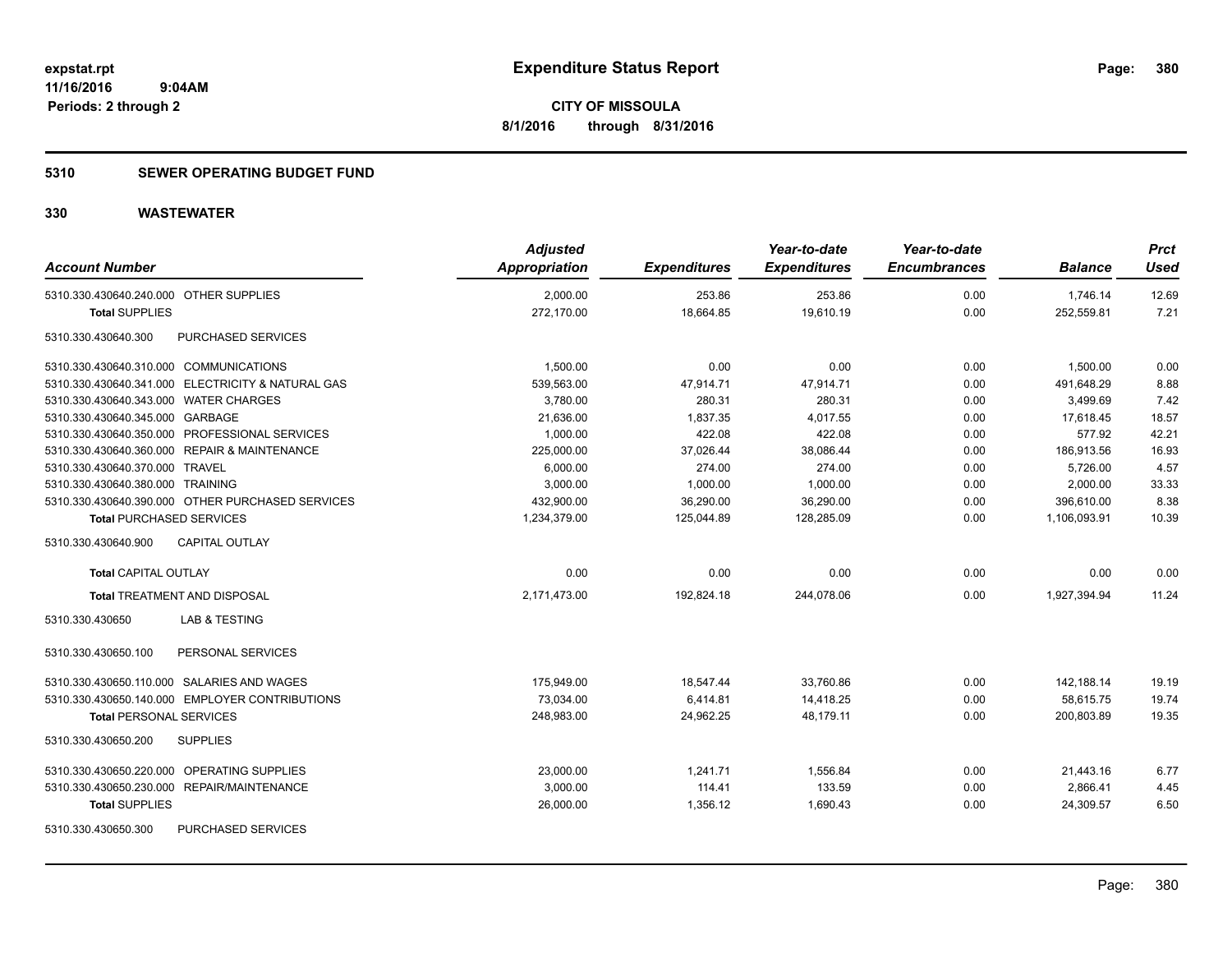**Periods: 2 through 2**

**CITY OF MISSOULA 8/1/2016 through 8/31/2016**

### **5310 SEWER OPERATING BUDGET FUND**

|                                  |                                               | <b>Adjusted</b>      |                     | Year-to-date        | Year-to-date        |                | <b>Prct</b> |
|----------------------------------|-----------------------------------------------|----------------------|---------------------|---------------------|---------------------|----------------|-------------|
| <b>Account Number</b>            |                                               | <b>Appropriation</b> | <b>Expenditures</b> | <b>Expenditures</b> | <b>Encumbrances</b> | <b>Balance</b> | <b>Used</b> |
|                                  | 5310.330.430650.310.000 COMMUNICATIONS        | 1,000.00             | 45.97               | 45.97               | 0.00                | 954.03         | 4.60        |
|                                  | 5310.330.430650.350.000 PROFESSIONAL SERVICES | 29,000.00            | 672.00              | 5,695.00            | 0.00                | 23,305.00      | 19.64       |
|                                  | 5310.330.430650.360.000 REPAIR & MAINTENANCE  | 4,000.00             | 380.00              | 380.00              | 0.00                | 3,620.00       | 9.50        |
| 5310.330.430650.370.000 TRAVEL   |                                               | 2,000.00             | 0.00                | 0.00                | 0.00                | 2,000.00       | 0.00        |
| 5310.330.430650.380.000 TRAINING |                                               | 1,000.00             | 0.00                | 0.00                | 0.00                | 1,000.00       | 0.00        |
|                                  | <b>Total PURCHASED SERVICES</b>               | 37,000.00            | 1,097.97            | 6,120.97            | 0.00                | 30,879.03      | 16.54       |
| 5310.330.430650.900              | <b>CAPITAL OUTLAY</b>                         |                      |                     |                     |                     |                |             |
| <b>Total CAPITAL OUTLAY</b>      |                                               | 0.00                 | 0.00                | 0.00                | 0.00                | 0.00           | 0.00        |
| <b>Total LAB &amp; TESTING</b>   |                                               | 311,983.00           | 27,416.34           | 55,990.51           | 0.00                | 255,992.49     | 17.95       |
| 5310.330.430660                  | <b>ENGINEEERING</b>                           |                      |                     |                     |                     |                |             |
| 5310.330.430660.100              | PERSONAL SERVICES                             |                      |                     |                     |                     |                |             |
| <b>Total ENGINEEERING</b>        |                                               | 0.00                 | 0.00                | 0.00                | 0.00                | 0.00           | 0.00        |
| 5310.330.490504                  | <b>DEBT SERVICE</b>                           |                      |                     |                     |                     |                |             |
| 5310.330.490504.600              | <b>DEBT SERVICE</b>                           |                      |                     |                     |                     |                |             |
| <b>Total DEBT SERVICE</b>        |                                               | 0.00                 | 0.00                | 0.00                | 0.00                | 0.00           | 0.00        |
| 5310.330.499999                  | <b>NEW REQUESTS</b>                           |                      |                     |                     |                     |                |             |
| 5310.330.499999.100              | PERSONAL SERVICES                             |                      |                     |                     |                     |                |             |
| <b>Total PERSONAL SERVICES</b>   |                                               | 0.00                 | 0.00                | 0.00                | 0.00                | 0.00           | 0.00        |
| 5310.330.499999.900              | CAPITAL OUTLAY                                |                      |                     |                     |                     |                |             |
| <b>Total NEW REQUESTS</b>        |                                               | 0.00                 | 0.00                | 0.00                | 0.00                | 0.00           | 0.00        |
| 5310.330.510110                  | <b>MERCHANT SERVICES</b>                      |                      |                     |                     |                     |                |             |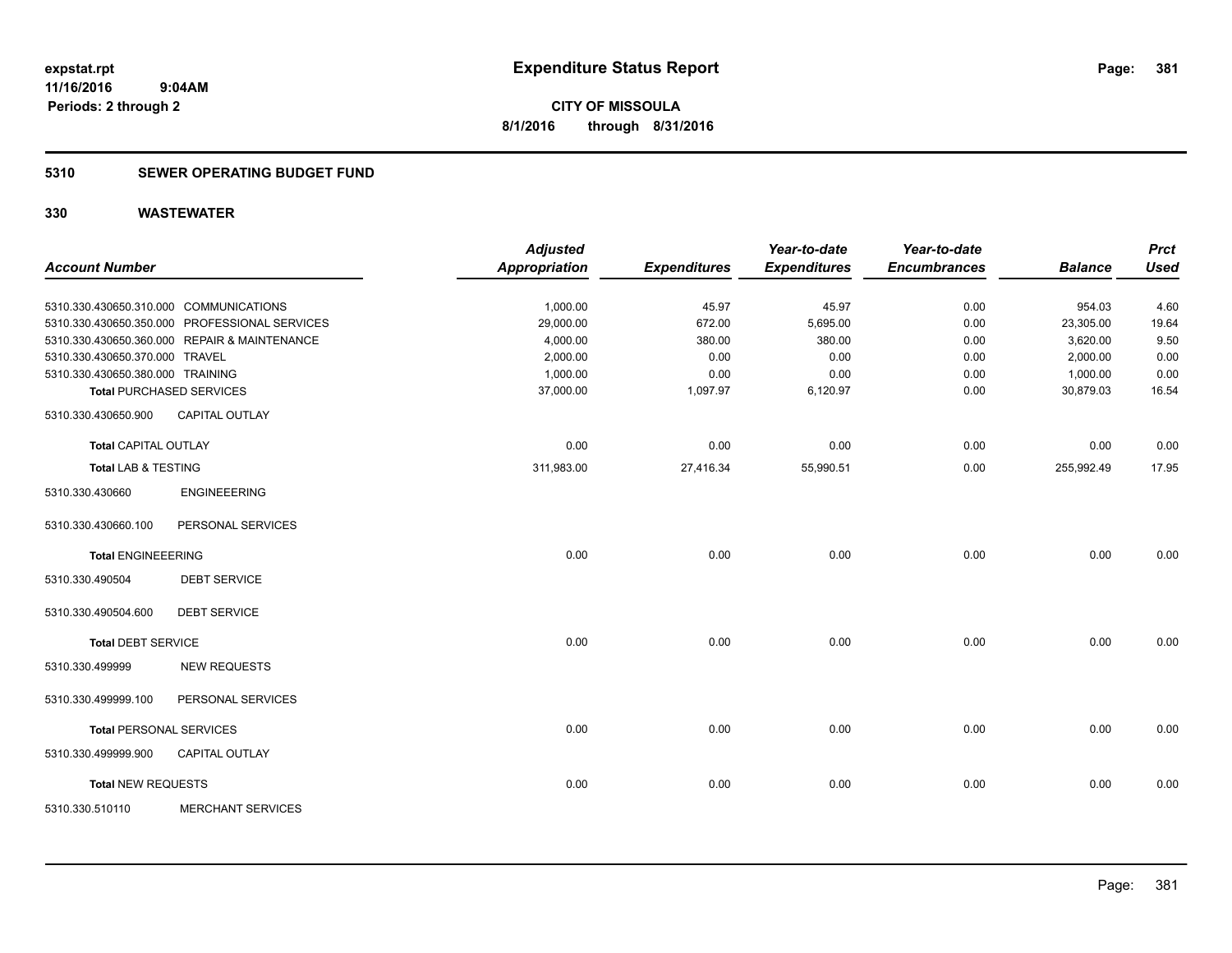### **5310 SEWER OPERATING BUDGET FUND**

| <b>Account Number</b>                                                                          | <b>Adjusted</b><br><b>Appropriation</b> | <b>Expenditures</b> | Year-to-date<br><b>Expenditures</b> | Year-to-date<br><b>Encumbrances</b> | <b>Balance</b>         | <b>Prct</b><br>Used |
|------------------------------------------------------------------------------------------------|-----------------------------------------|---------------------|-------------------------------------|-------------------------------------|------------------------|---------------------|
| <b>FIXED CHARGES</b><br>5310.330.510110.500                                                    |                                         |                     |                                     |                                     |                        |                     |
| 5310.330.510110.500.000 MERCHANT SERVICE FEES/FIIXED CHARGES<br><b>Total MERCHANT SERVICES</b> | 45.000.00<br>45,000.00                  | 0.00<br>0.00        | 0.00<br>0.00                        | 0.00<br>0.00                        | 45.000.00<br>45.000.00 | 0.00<br>0.00        |
| 5310.330.521000<br>INTERFUND OPERATING TRANSFERS                                               |                                         |                     |                                     |                                     |                        |                     |
| 5310.330.521000.800<br>OTHER OBJECTS                                                           |                                         |                     |                                     |                                     |                        |                     |
| <b>Total INTERFUND OPERATING TRANSFERS</b>                                                     | 0.00                                    | 0.00                | 0.00                                | 0.00                                | 0.00                   | 0.00                |
| <b>Total SEWER OPERATING BUDGET FUND</b>                                                       | 5.345.394.00                            | 344.136.37          | 495.453.94                          | 0.00                                | 4.849.940.06           | 9.27                |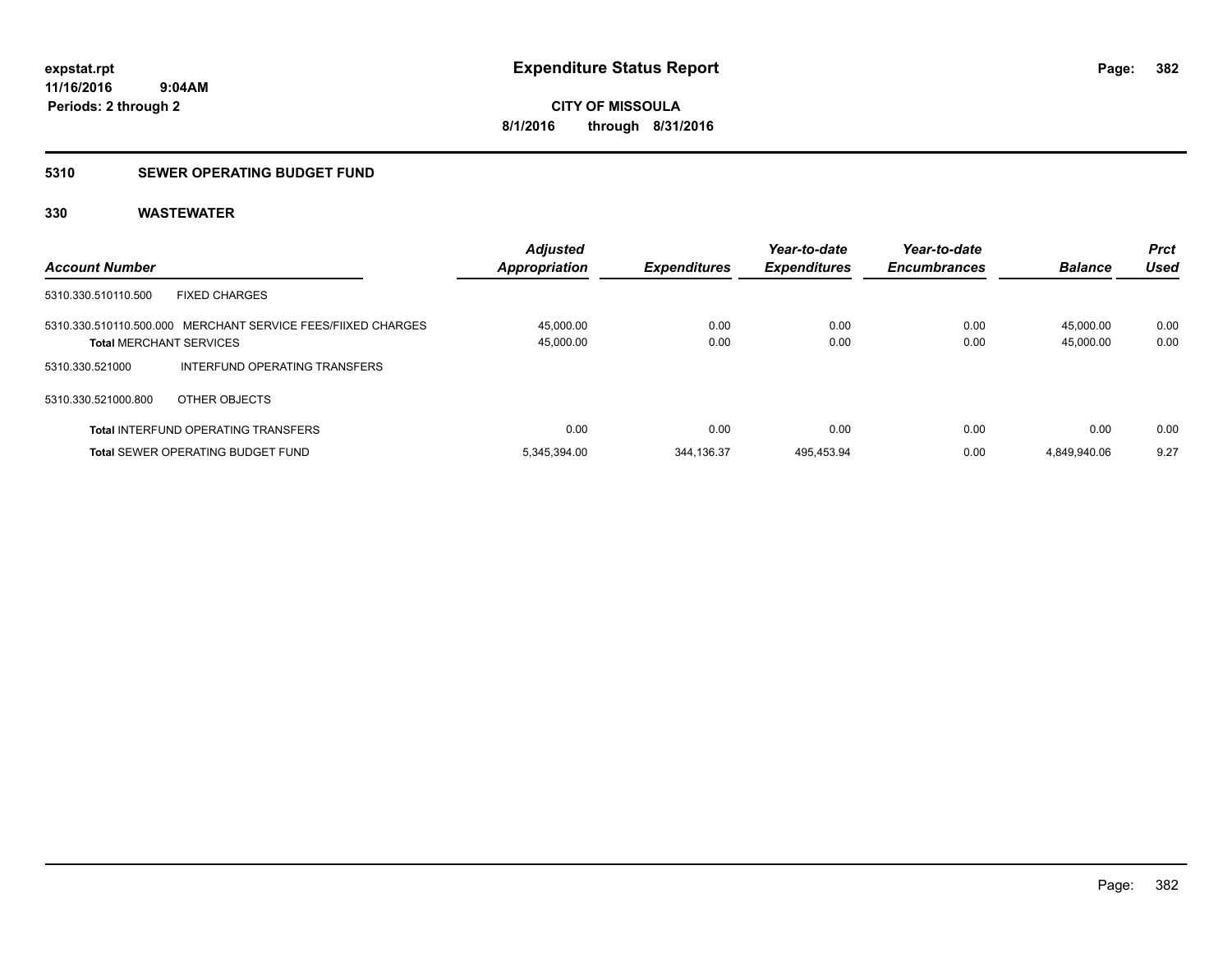**CITY OF MISSOULA 8/1/2016 through 8/31/2016**

### **5311 SEWER REVENUE COLLECTION & CLEARING FUND**

| <b>Account Number</b>      |                                                | <b>Adjusted</b><br><b>Appropriation</b> | <b>Expenditures</b> | Year-to-date<br><b>Expenditures</b> | Year-to-date<br><b>Encumbrances</b> | <b>Balance</b> | <b>Prct</b><br><b>Used</b> |
|----------------------------|------------------------------------------------|-----------------------------------------|---------------------|-------------------------------------|-------------------------------------|----------------|----------------------------|
| 5311.330.430670            | <b>CUSTOMER ACCOUNTING &amp; COLLECTION</b>    |                                         |                     |                                     |                                     |                |                            |
| 5311.330.430670.800        | OTHER OBJECTS                                  |                                         |                     |                                     |                                     |                |                            |
|                            | Total CUSTOMER ACCOUNTING & COLLECTION         | 0.00                                    | 0.00                | 0.00                                | 0.00                                | 0.00           | 0.00                       |
| 5311.330.510000            | <b>MISCELLANEOUS</b>                           |                                         |                     |                                     |                                     |                |                            |
| 5311.330.510000.800        | OTHER OBJECTS                                  |                                         |                     |                                     |                                     |                |                            |
| <b>Total MISCELLANEOUS</b> |                                                | 0.00                                    | 0.00                | 0.00                                | 0.00                                | 0.00           | 0.00                       |
| 5311.330.510110            | <b>MERCHANT SERVICES</b>                       |                                         |                     |                                     |                                     |                |                            |
| 5311.330.510110.500        | <b>FIXED CHARGES</b>                           |                                         |                     |                                     |                                     |                |                            |
|                            | <b>Total MERCHANT SERVICES</b>                 | 0.00                                    | 0.00                | 0.00                                | 0.00                                | 0.00           | 0.00                       |
| 5311.330.521000            | SEWER REVENUE CLEARING                         |                                         |                     |                                     |                                     |                |                            |
| 5311.330.521000.500        | <b>FIXED CHARGES</b>                           |                                         |                     |                                     |                                     |                |                            |
| <b>Total FIXED CHARGES</b> |                                                | 0.00                                    | 0.00                | 0.00                                | 0.00                                | 0.00           | 0.00                       |
| 5311.330.521000.800        | OTHER OBJECTS                                  |                                         |                     |                                     |                                     |                |                            |
|                            | Total SEWER REVENUE CLEARING                   | 0.00                                    | 0.00                | 0.00                                | 0.00                                | 0.00           | 0.00                       |
|                            | Total SEWER REVENUE COLLECTION & CLEARING FUND | 0.00                                    | 0.00                | 0.00                                | 0.00                                | 0.00           | 0.00                       |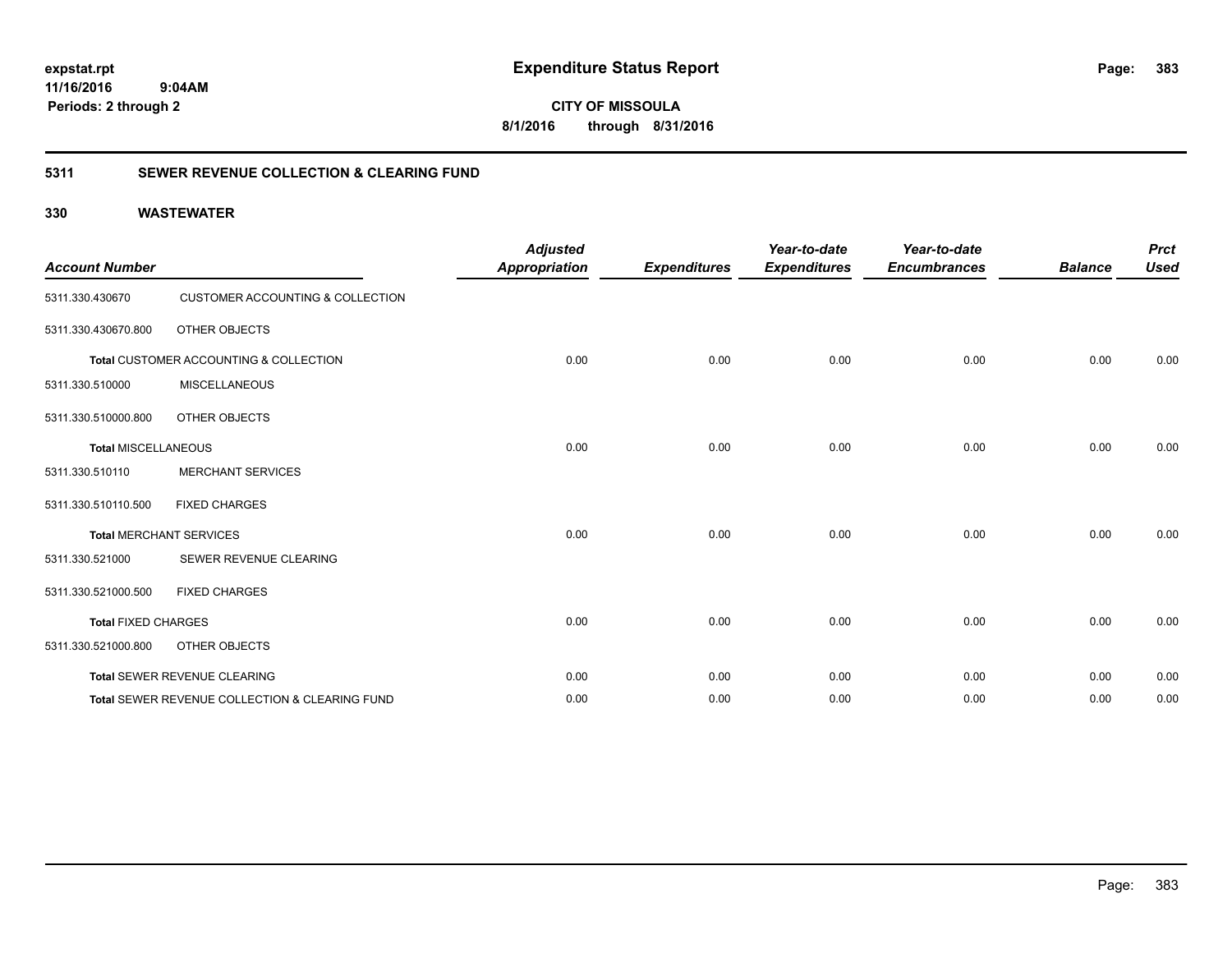# **5315 SEWER LOAN FUND**

| <b>Account Number</b>                |                                                   | <b>Adjusted</b><br><b>Appropriation</b> | <b>Expenditures</b> | Year-to-date<br><b>Expenditures</b> | Year-to-date<br><b>Encumbrances</b> | <b>Balance</b> | <b>Prct</b><br><b>Used</b> |
|--------------------------------------|---------------------------------------------------|-----------------------------------------|---------------------|-------------------------------------|-------------------------------------|----------------|----------------------------|
| 5315.330.430607                      | *** Title Not Found ***                           |                                         |                     |                                     |                                     |                |                            |
| 5315.330.430607.300                  | PURCHASED SERVICES                                |                                         |                     |                                     |                                     |                |                            |
| <b>Total *** Title Not Found ***</b> |                                                   | 0.00                                    | 0.00                | 0.00                                | 0.00                                | 0.00           | 0.00                       |
| 5315.330.430670                      | <b>CUSTOMER ACCOUNTING &amp; COLLECTION</b>       |                                         |                     |                                     |                                     |                |                            |
| 5315.330.430670.300                  | <b>PURCHASED SERVICES</b>                         |                                         |                     |                                     |                                     |                |                            |
|                                      | <b>Total PURCHASED SERVICES</b>                   | 0.00                                    | 0.00                | 0.00                                | 0.00                                | 0.00           | 0.00                       |
| 5315.330.430670.800                  | OTHER OBJECTS                                     |                                         |                     |                                     |                                     |                |                            |
|                                      | <b>Total CUSTOMER ACCOUNTING &amp; COLLECTION</b> | 0.00                                    | 0.00                | 0.00                                | 0.00                                | 0.00           | 0.00                       |
| <b>Total SEWER LOAN FUND</b>         |                                                   | 0.00                                    | 0.00                | 0.00                                | 0.00                                | 0.00           | 0.00                       |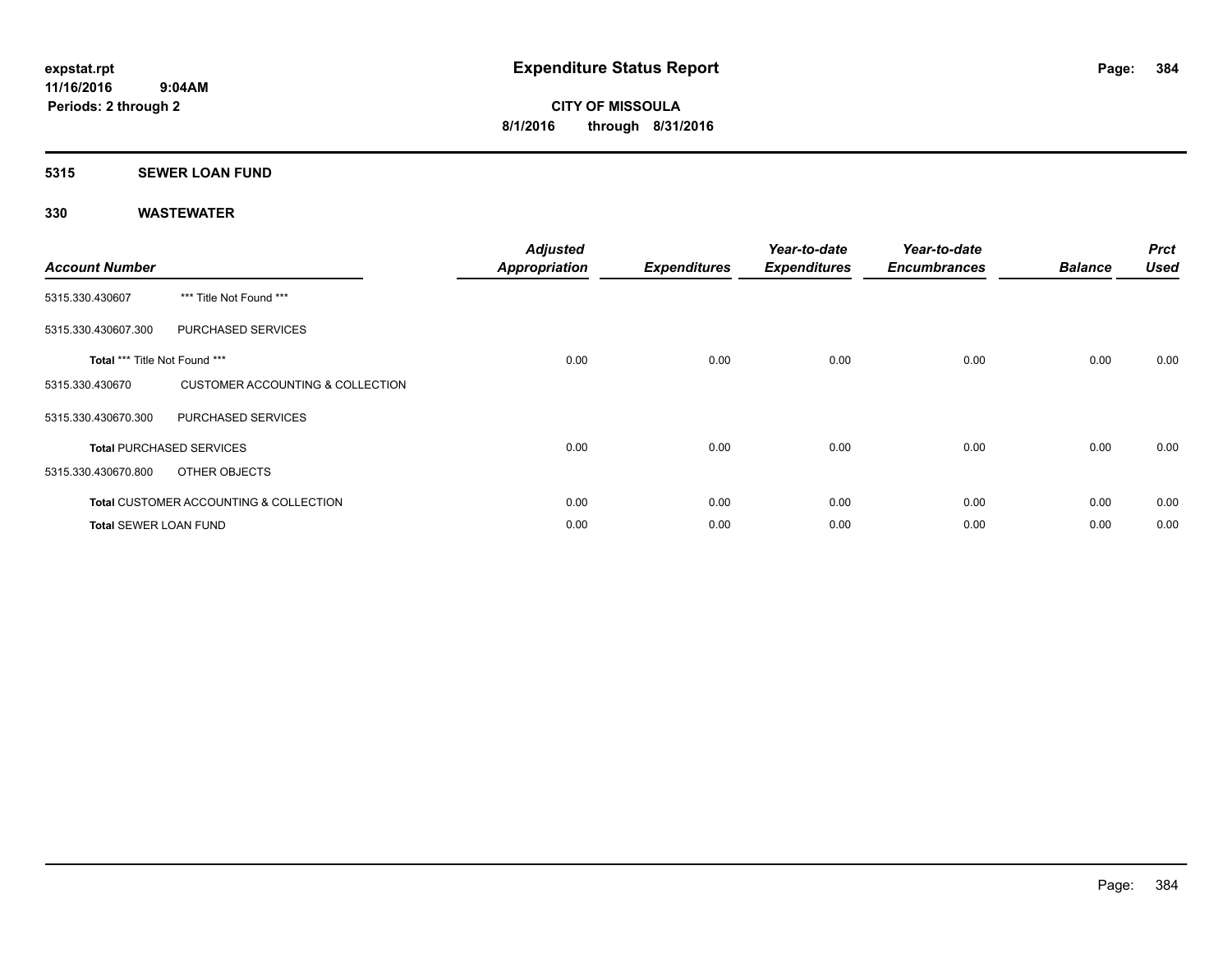**385**

**CITY OF MISSOULA 8/1/2016 through 8/31/2016**

### **5320 SEWER REPLACEMENT & DEPRECIATION FUND**

| <b>Account Number</b>           |                                        | <b>Adjusted</b><br><b>Appropriation</b> | <b>Expenditures</b> | Year-to-date<br><b>Expenditures</b> | Year-to-date<br><b>Encumbrances</b> | <b>Balance</b> | <b>Prct</b><br><b>Used</b> |
|---------------------------------|----------------------------------------|-----------------------------------------|---------------------|-------------------------------------|-------------------------------------|----------------|----------------------------|
| 5320.330.410400                 | <b>DEPRECIATION</b>                    |                                         |                     |                                     |                                     |                |                            |
| 5320.330.410400.800             | OTHER OBJECTS                          |                                         |                     |                                     |                                     |                |                            |
| <b>Total DEPRECIATION</b>       |                                        | 0.00                                    | 0.00                | 0.00                                | 0.00                                | 0.00           | 0.00                       |
| 5320.330.410551                 | <b>FINANCIAL SOFTWARE</b>              |                                         |                     |                                     |                                     |                |                            |
| 5320.330.410551.800             | OTHER OBJECTS                          |                                         |                     |                                     |                                     |                |                            |
| <b>Total FINANCIAL SOFTWARE</b> |                                        | 0.00                                    | 0.00                | 0.00                                | 0.00                                | 0.00           | 0.00                       |
| 5320.330.430613                 | <b>EQUIPMENT-TRUCKS</b>                |                                         |                     |                                     |                                     |                |                            |
| 5320.330.430613.900             | <b>CAPITAL OUTLAY</b>                  |                                         |                     |                                     |                                     |                |                            |
| <b>Total EQUIPMENT-TRUCKS</b>   |                                        | 0.00                                    | 0.00                | 0.00                                | 0.00                                | 0.00           | 0.00                       |
| 5320.330.430614                 | WW DEVELOPMENT FEE RECALCULATION       |                                         |                     |                                     |                                     |                |                            |
| 5320.330.430614.300             | PURCHASED SERVICES                     |                                         |                     |                                     |                                     |                |                            |
|                                 | Total WW DEVELOPMENT FEE RECALCULATION | 0.00                                    | 0.00                | 0.00                                | 0.00                                | 0.00           | 0.00                       |
| 5320.330.430615                 | WWTP OPTIMIZATION STUDY                |                                         |                     |                                     |                                     |                |                            |
| 5320.330.430615.300             | PURCHASED SERVICES                     |                                         |                     |                                     |                                     |                |                            |
|                                 | Total WWTP OPTIMIZATION STUDY          | 0.00                                    | 0.00                | 0.00                                | 0.00                                | 0.00           | 0.00                       |
| 5320.330.430622                 | TREATMENT PLANT SOFTWARE UPGRADE       |                                         |                     |                                     |                                     |                |                            |
| 5320.330.430622.900             | <b>CAPITAL OUTLAY</b>                  |                                         |                     |                                     |                                     |                |                            |
|                                 | Total TREATMENT PLANT SOFTWARE UPGRADE | 0.00                                    | 0.00                | 0.00                                | 0.00                                | 0.00           | 0.00                       |
| 5320.330.430623                 | <b>LATERAL SWR MAIN EXT</b>            |                                         |                     |                                     |                                     |                |                            |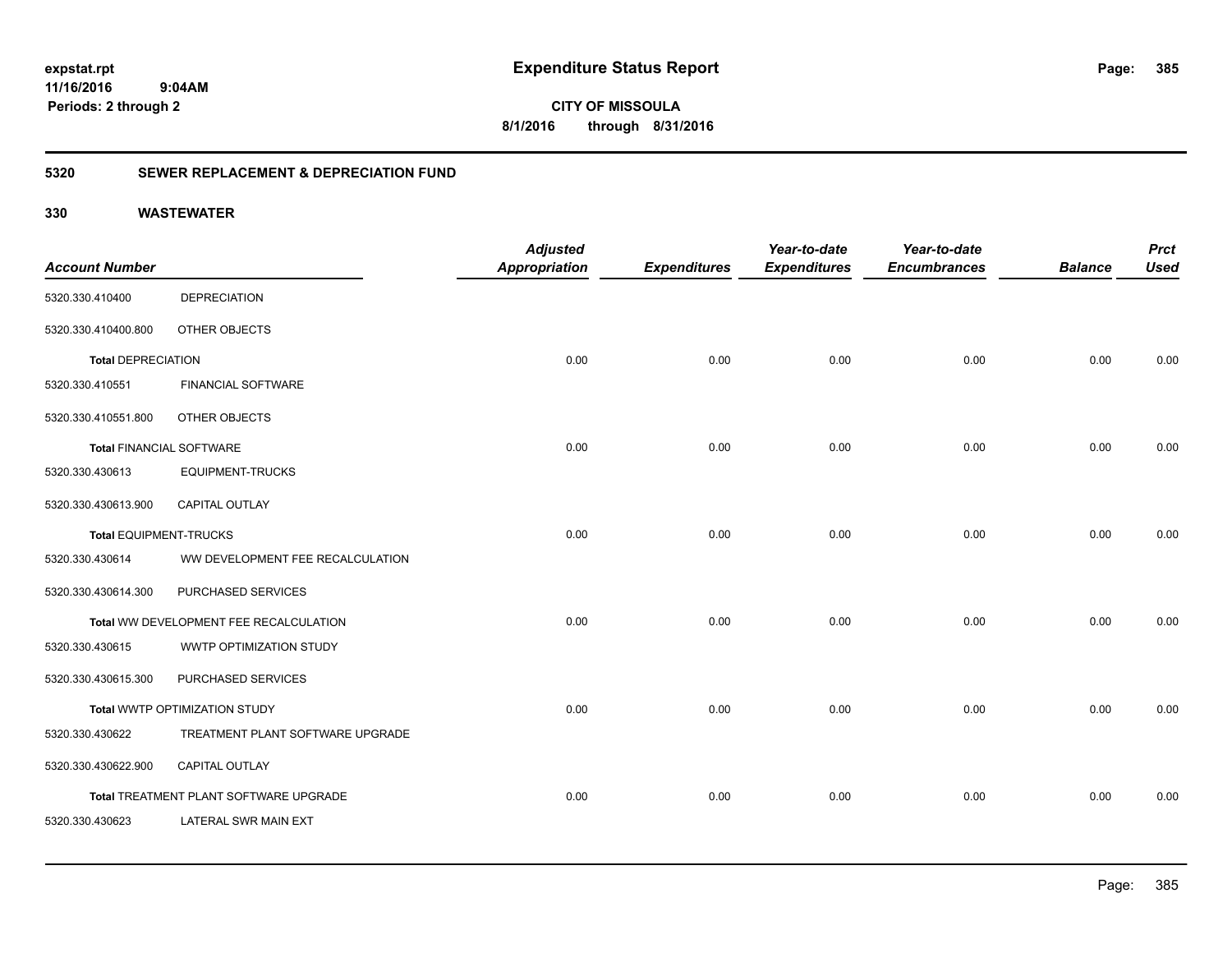**CITY OF MISSOULA 8/1/2016 through 8/31/2016**

### **5320 SEWER REPLACEMENT & DEPRECIATION FUND**

|                                 |                                                | <b>Adjusted</b>      |                     | Year-to-date        | Year-to-date        |                | <b>Prct</b> |
|---------------------------------|------------------------------------------------|----------------------|---------------------|---------------------|---------------------|----------------|-------------|
| <b>Account Number</b>           |                                                | <b>Appropriation</b> | <b>Expenditures</b> | <b>Expenditures</b> | <b>Encumbrances</b> | <b>Balance</b> | <b>Used</b> |
| 5320.330.430623.300             | PURCHASED SERVICES                             |                      |                     |                     |                     |                |             |
|                                 | <b>Total PURCHASED SERVICES</b>                | 0.00                 | 0.00                | 0.00                | 0.00                | 0.00           | 0.00        |
| 5320.330.430623.900             | <b>CAPITAL OUTLAY</b>                          |                      |                     |                     |                     |                |             |
|                                 | <b>Total LATERAL SWR MAIN EXT</b>              | 0.00                 | 0.00                | 0.00                | 0.00                | 0.00           | 0.00        |
| 5320.330.430624                 | <b>SEWER LINE REHAB</b>                        |                      |                     |                     |                     |                |             |
| 5320.330.430624.300             | PURCHASED SERVICES                             |                      |                     |                     |                     |                |             |
| <b>Total SEWER LINE REHAB</b>   |                                                | 0.00                 | 0.00                | 0.00                | 0.00                | 0.00           | 0.00        |
| 5320.330.430625                 | SWR MAIN MASTER PLANS                          |                      |                     |                     |                     |                |             |
| 5320.330.430625.300             | PURCHASED SERVICES                             |                      |                     |                     |                     |                |             |
|                                 | <b>Total SWR MAIN MASTER PLANS</b>             | 0.00                 | 0.00                | 0.00                | 0.00                | 0.00           | 0.00        |
| 5320.330.430630                 | <b>MISC PLANT REPAIRS</b>                      |                      |                     |                     |                     |                |             |
| 5320.330.430630.300             | PURCHASED SERVICES                             |                      |                     |                     |                     |                |             |
|                                 | 5320.330.430630.360.000 REPAIR & MAINTENANCE   | 0.00                 | 10,344.83           | 10,657.33           | 0.00                | $-10,657.33$   | 0.00        |
|                                 | <b>Total PURCHASED SERVICES</b>                | 0.00                 | 10,344.83           | 10,657.33           | 0.00                | $-10,657.33$   | 0.00        |
| 5320.330.430630.900             | <b>CAPITAL OUTLAY</b>                          |                      |                     |                     |                     |                |             |
| <b>Total CAPITAL OUTLAY</b>     |                                                | 0.00                 | 0.00                | 0.00                | 0.00                | 0.00           | 0.00        |
| <b>Total MISC PLANT REPAIRS</b> |                                                | 0.00                 | 10,344.83           | 10,657.33           | 0.00                | $-10,657.33$   | 0.00        |
| 5320.330.430631                 | <b>MISC SWR MAIN REPAIRS</b>                   |                      |                     |                     |                     |                |             |
| 5320.330.430631.300             | PURCHASED SERVICES                             |                      |                     |                     |                     |                |             |
|                                 | 5320.330.430631.360.000 MISC SEWER LINE REPAIR | 0.00                 | 13,933.26           | 13,933.26           | 0.00                | $-13,933.26$   | 0.00        |
|                                 |                                                |                      |                     |                     |                     |                |             |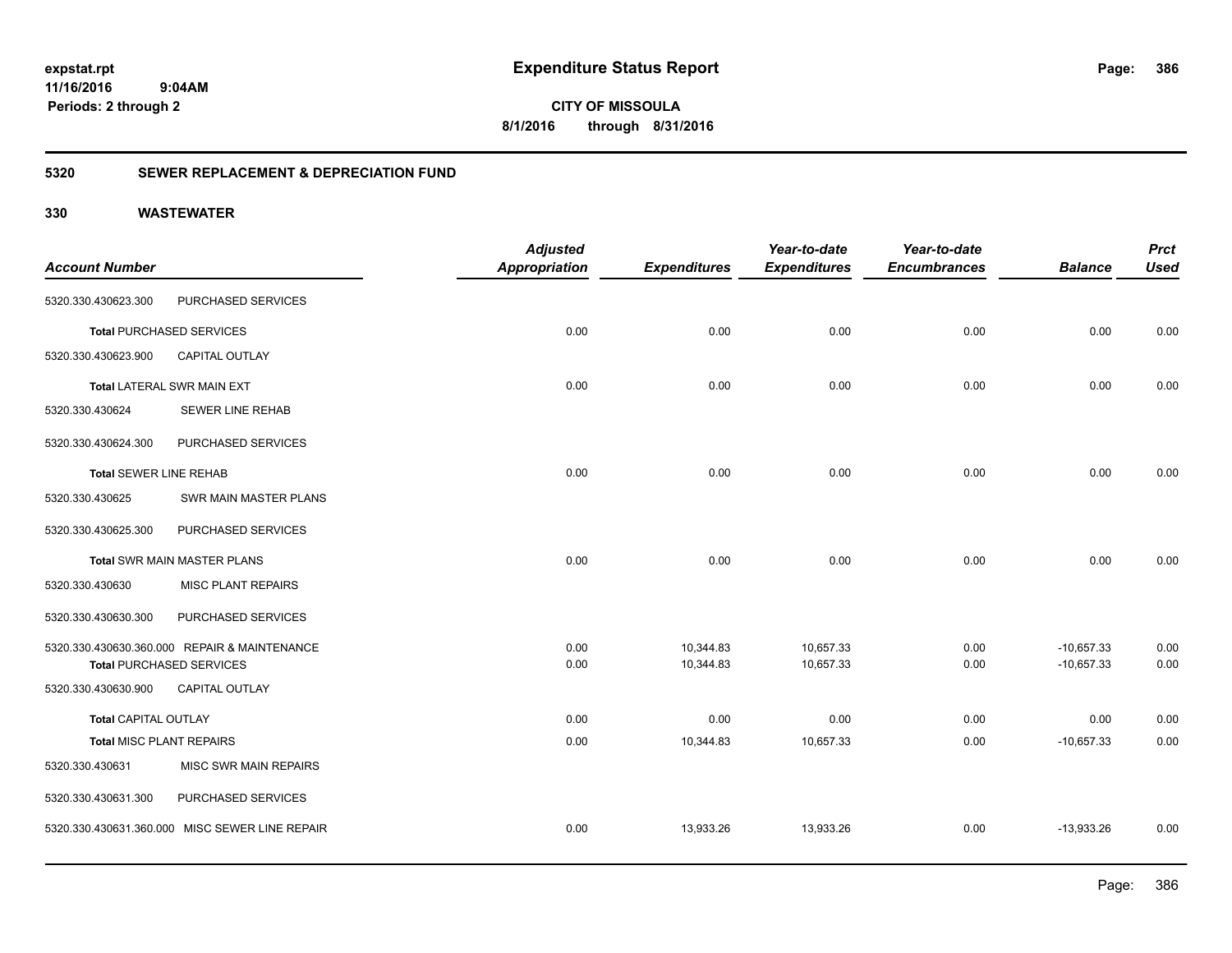**CITY OF MISSOULA 8/1/2016 through 8/31/2016**

### **5320 SEWER REPLACEMENT & DEPRECIATION FUND**

| <b>Account Number</b>      |                                                | <b>Adjusted</b><br><b>Appropriation</b> | <b>Expenditures</b> | Year-to-date<br><b>Expenditures</b> | Year-to-date<br><b>Encumbrances</b> | <b>Balance</b> | <b>Prct</b><br><b>Used</b> |
|----------------------------|------------------------------------------------|-----------------------------------------|---------------------|-------------------------------------|-------------------------------------|----------------|----------------------------|
|                            | <b>Total MISC SWR MAIN REPAIRS</b>             | 0.00                                    | 13,933.26           | 13,933.26                           | 0.00                                | $-13,933.26$   | 0.00                       |
| 5320.330.430632            | <b>DEWATERING SCREW PRESS</b>                  |                                         |                     |                                     |                                     |                |                            |
| 5320.330.430632.800        | OTHER OBJECTS                                  |                                         |                     |                                     |                                     |                |                            |
| <b>Total OTHER OBJECTS</b> |                                                | 0.00                                    | 0.00                | 0.00                                | 0.00                                | 0.00           | 0.00                       |
| 5320.330.430632.900        | CAPITAL OUTLAY                                 |                                         |                     |                                     |                                     |                |                            |
|                            | <b>Total DEWATERING SCREW PRESS</b>            | 0.00                                    | 0.00                | 0.00                                | 0.00                                | 0.00           | 0.00                       |
| 5320.330.430635            | CARAS PARK FORCE MAIN RELOCATION               |                                         |                     |                                     |                                     |                |                            |
| 5320.330.430635.300        | PURCHASED SERVICES                             |                                         |                     |                                     |                                     |                |                            |
|                            | <b>Total PURCHASED SERVICES</b>                | 0.00                                    | 0.00                | 0.00                                | 0.00                                | 0.00           | 0.00                       |
| 5320.330.430635.900        | <b>CAPITAL OUTLAY</b>                          |                                         |                     |                                     |                                     |                |                            |
|                            | Total CARAS PARK FORCE MAIN RELOCATION         | 0.00                                    | 0.00                | 0.00                                | 0.00                                | 0.00           | 0.00                       |
| 5320.330.430637            | SEWAGE LIFT STATION UPGRADE/REHAB              |                                         |                     |                                     |                                     |                |                            |
| 5320.330.430637.300        | PURCHASED SERVICES                             |                                         |                     |                                     |                                     |                |                            |
|                            | <b>Total SEWAGE LIFT STATION UPGRADE/REHAB</b> | 0.00                                    | 0.00                | 0.00                                | 0.00                                | 0.00           | 0.00                       |
| 5320.330.430643            | WWTP TELEMETRY UPGRADE PROJECT                 |                                         |                     |                                     |                                     |                |                            |
| 5320.330.430643.300        | PURCHASED SERVICES                             |                                         |                     |                                     |                                     |                |                            |
|                            | <b>Total PURCHASED SERVICES</b>                | 0.00                                    | 0.00                | 0.00                                | 0.00                                | 0.00           | 0.00                       |
| 5320.330.430643.900        | CAPITAL OUTLAY                                 |                                         |                     |                                     |                                     |                |                            |
|                            | Total WWTP TELEMETRY UPGRADE PROJECT           | 0.00                                    | 0.00                | 0.00                                | 0.00                                | 0.00           | 0.00                       |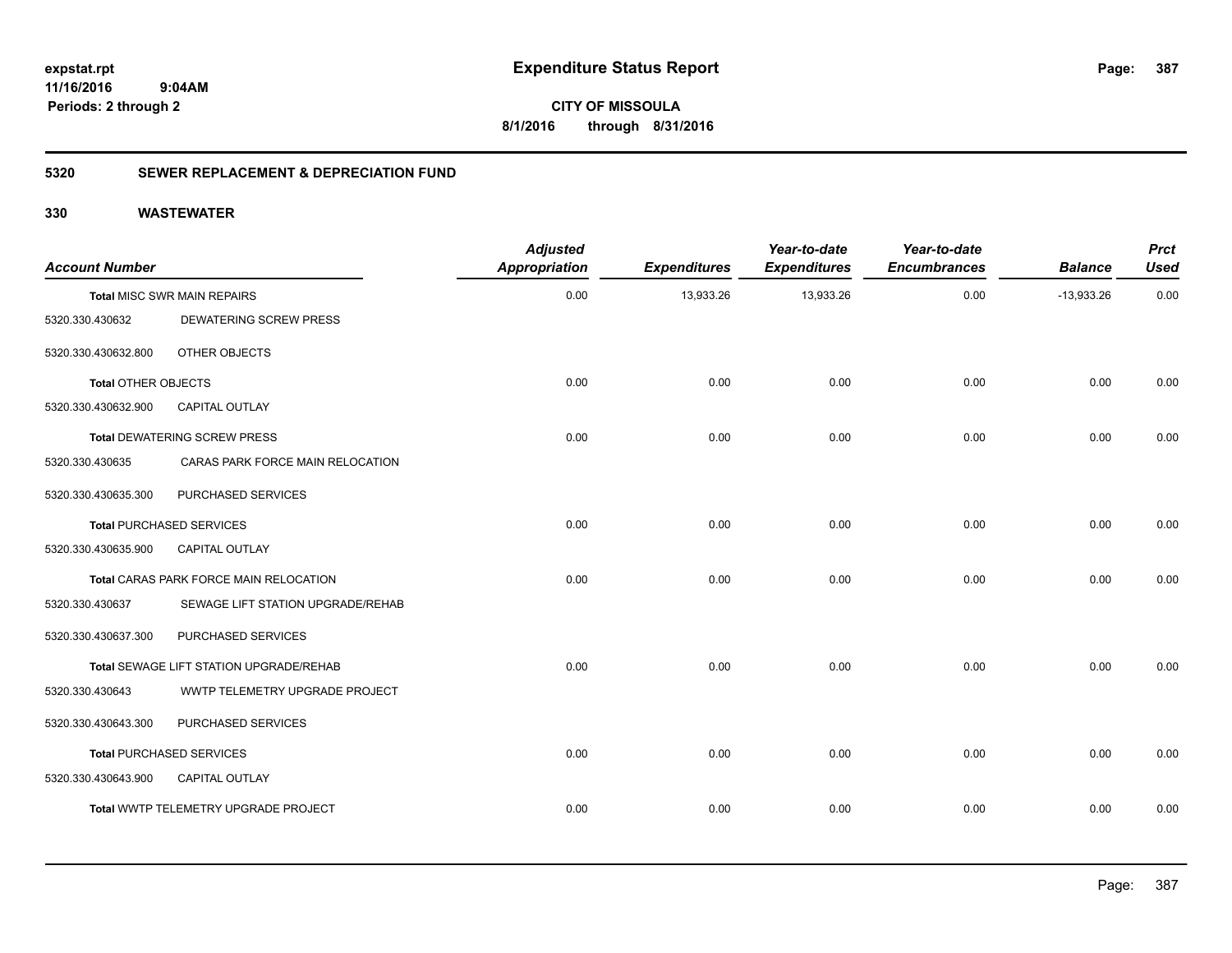**CITY OF MISSOULA 8/1/2016 through 8/31/2016**

### **5320 SEWER REPLACEMENT & DEPRECIATION FUND**

| <b>Account Number</b>          |                                            | <b>Adjusted</b><br><b>Appropriation</b> | <b>Expenditures</b> | Year-to-date<br><b>Expenditures</b> | Year-to-date<br><b>Encumbrances</b> | <b>Balance</b> | <b>Prct</b><br><b>Used</b> |
|--------------------------------|--------------------------------------------|-----------------------------------------|---------------------|-------------------------------------|-------------------------------------|----------------|----------------------------|
| 5320.330.430650                | <b>LAB &amp; TESTING</b>                   |                                         |                     |                                     |                                     |                |                            |
| 5320.330.430650.300            | PURCHASED SERVICES                         |                                         |                     |                                     |                                     |                |                            |
|                                | <b>Total PURCHASED SERVICES</b>            | 0.00                                    | 0.00                | 0.00                                | 0.00                                | 0.00           | 0.00                       |
| 5320.330.430650.900            | CAPITAL OUTLAY                             |                                         |                     |                                     |                                     |                |                            |
| <b>Total LAB &amp; TESTING</b> |                                            | 0.00                                    | 0.00                | 0.00                                | 0.00                                | 0.00           | 0.00                       |
| 5320.330.430651                | TRANSFER TO SEWER LOAN                     |                                         |                     |                                     |                                     |                |                            |
| 5320.330.430651.800            | OTHER OBJECTS                              |                                         |                     |                                     |                                     |                |                            |
|                                | Total TRANSFER TO SEWER LOAN               | 0.00                                    | 0.00                | 0.00                                | 0.00                                | 0.00           | 0.00                       |
| 5320.330.430660                | <b>ENGINEEERING</b>                        |                                         |                     |                                     |                                     |                |                            |
| 5320.330.430660.900            | <b>CAPITAL OUTLAY</b>                      |                                         |                     |                                     |                                     |                |                            |
| <b>Total ENGINEEERING</b>      |                                            | 0.00                                    | 0.00                | 0.00                                | 0.00                                | 0.00           | 0.00                       |
| 5320.330.430684                | MILLER CREEK SEWER INTERCEPTOR             |                                         |                     |                                     |                                     |                |                            |
| 5320.330.430684.300            | PURCHASED SERVICES                         |                                         |                     |                                     |                                     |                |                            |
|                                | <b>Total PURCHASED SERVICES</b>            | 0.00                                    | 0.00                | 0.00                                | 0.00                                | 0.00           | 0.00                       |
| 5320.330.430684.800            | OTHER OBJECTS                              |                                         |                     |                                     |                                     |                |                            |
|                                | Total MILLER CREEK SEWER INTERCEPTOR       | 0.00                                    | 0.00                | 0.00                                | 0.00                                | 0.00           | 0.00                       |
| 5320.330.430689                | FY11 \$1.29M Sewer Bond Construction       |                                         |                     |                                     |                                     |                |                            |
| 5320.330.430689.800            | OTHER OBJECTS                              |                                         |                     |                                     |                                     |                |                            |
|                                | Total FY11 \$1.29M Sewer Bond Construction | 0.00                                    | 0.00                | 0.00                                | 0.00                                | 0.00           | 0.00                       |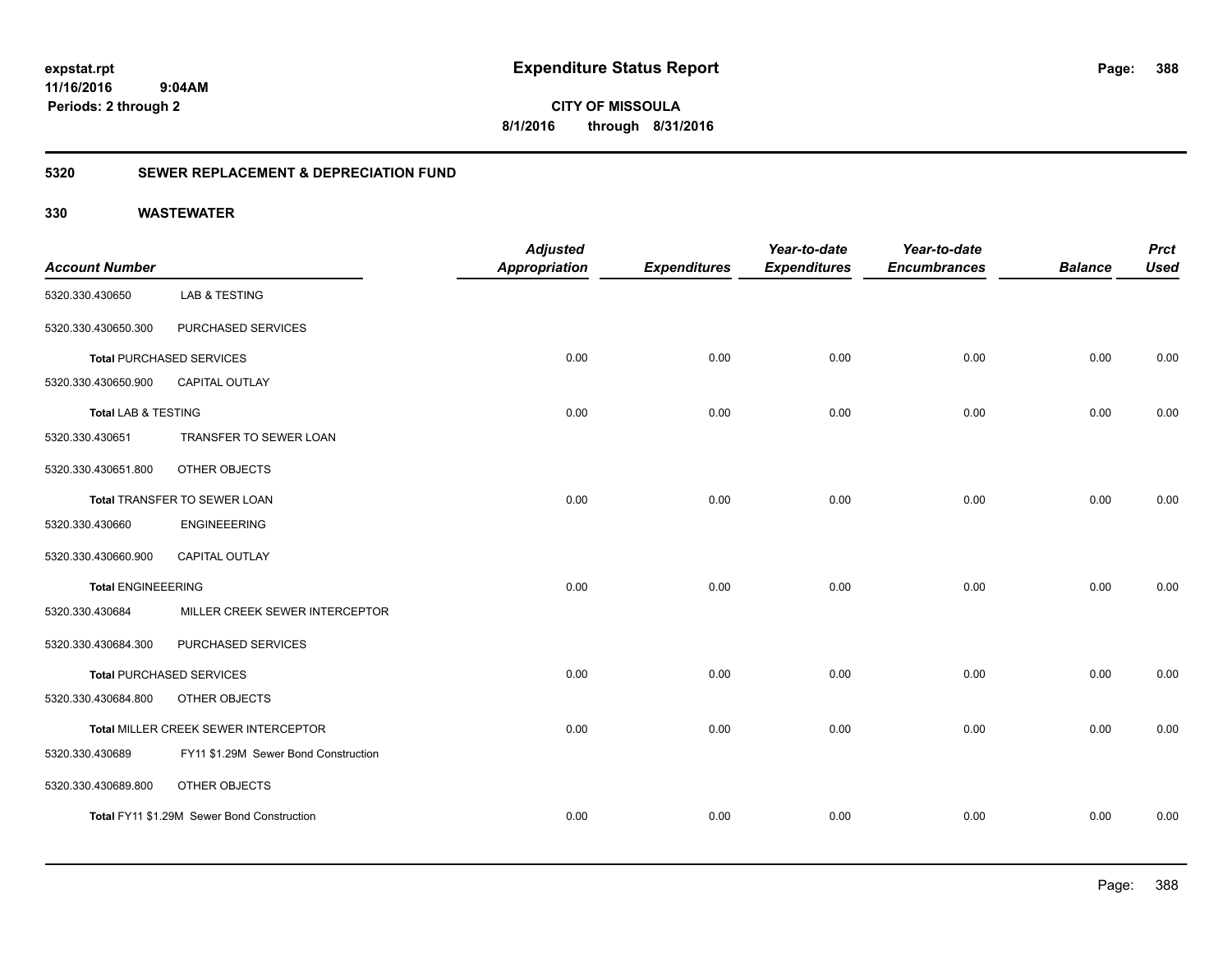**CITY OF MISSOULA 8/1/2016 through 8/31/2016**

### **5320 SEWER REPLACEMENT & DEPRECIATION FUND**

| <b>Account Number</b> |                                               | <b>Adjusted</b><br><b>Appropriation</b> | <b>Expenditures</b> | Year-to-date<br><b>Expenditures</b> | Year-to-date<br><b>Encumbrances</b> | <b>Balance</b> | <b>Prct</b><br><b>Used</b> |
|-----------------------|-----------------------------------------------|-----------------------------------------|---------------------|-------------------------------------|-------------------------------------|----------------|----------------------------|
| 5320.330.430691       | HYBRID POPLAR SEWER PROJECT                   |                                         |                     |                                     |                                     |                |                            |
| 5320.330.430691.900   | CAPITAL OUTLAY                                |                                         |                     |                                     |                                     |                |                            |
|                       | Total HYBRID POPLAR SEWER PROJECT             | 0.00                                    | 0.00                | 0.00                                | 0.00                                | 0.00           | 0.00                       |
| 5320.330.430702       | COUNTY RSID WYE SEWER PROJECT                 |                                         |                     |                                     |                                     |                |                            |
| 5320.330.430702.300   | PURCHASED SERVICES                            |                                         |                     |                                     |                                     |                |                            |
|                       | Total COUNTY RSID WYE SEWER PROJECT           | 0.00                                    | 0.00                | 0.00                                | 0.00                                | 0.00           | 0.00                       |
| 5320.330.430706       | RUSSELL ST INTERCEPTOR                        |                                         |                     |                                     |                                     |                |                            |
| 5320.330.430706.300   | PURCHASED SERVICES                            |                                         |                     |                                     |                                     |                |                            |
|                       | 5320.330.430706.350.000 PROFESSIONAL SERVICES | 0.00                                    | 3,798.00            | 3,798.00                            | 0.00                                | $-3,798.00$    | 0.00                       |
|                       | Total RUSSELL ST INTERCEPTOR                  | 0.00                                    | 3,798.00            | 3,798.00                            | 0.00                                | $-3,798.00$    | 0.00                       |
| 5320.330.490505       | ACCELA LOAN DEBT SERVICE                      |                                         |                     |                                     |                                     |                |                            |
| 5320.330.490505.800   | OTHER OBJECTS                                 |                                         |                     |                                     |                                     |                |                            |
|                       | Total ACCELA LOAN DEBT SERVICE                | 0.00                                    | 0.00                | 0.00                                | 0.00                                | 0.00           | 0.00                       |
| 5320.330.490506       | CORE FINANCED EQUIPMENT                       |                                         |                     |                                     |                                     |                |                            |
| 5320.330.490506.600   | <b>DEBT SERVICE</b>                           |                                         |                     |                                     |                                     |                |                            |
|                       | Total CORE FINANCED EQUIPMENT                 | 0.00                                    | 0.00                | 0.00                                | 0.00                                | 0.00           | 0.00                       |
| 5320.330.490508       | EKO COMPOST PURCHASE                          |                                         |                     |                                     |                                     |                |                            |
| 5320.330.490508.600   | <b>DEBT SERVICE</b>                           |                                         |                     |                                     |                                     |                |                            |
|                       | <b>Total EKO COMPOST PURCHASE</b>             | 0.00                                    | 0.00                | 0.00                                | 0.00                                | 0.00           | 0.00                       |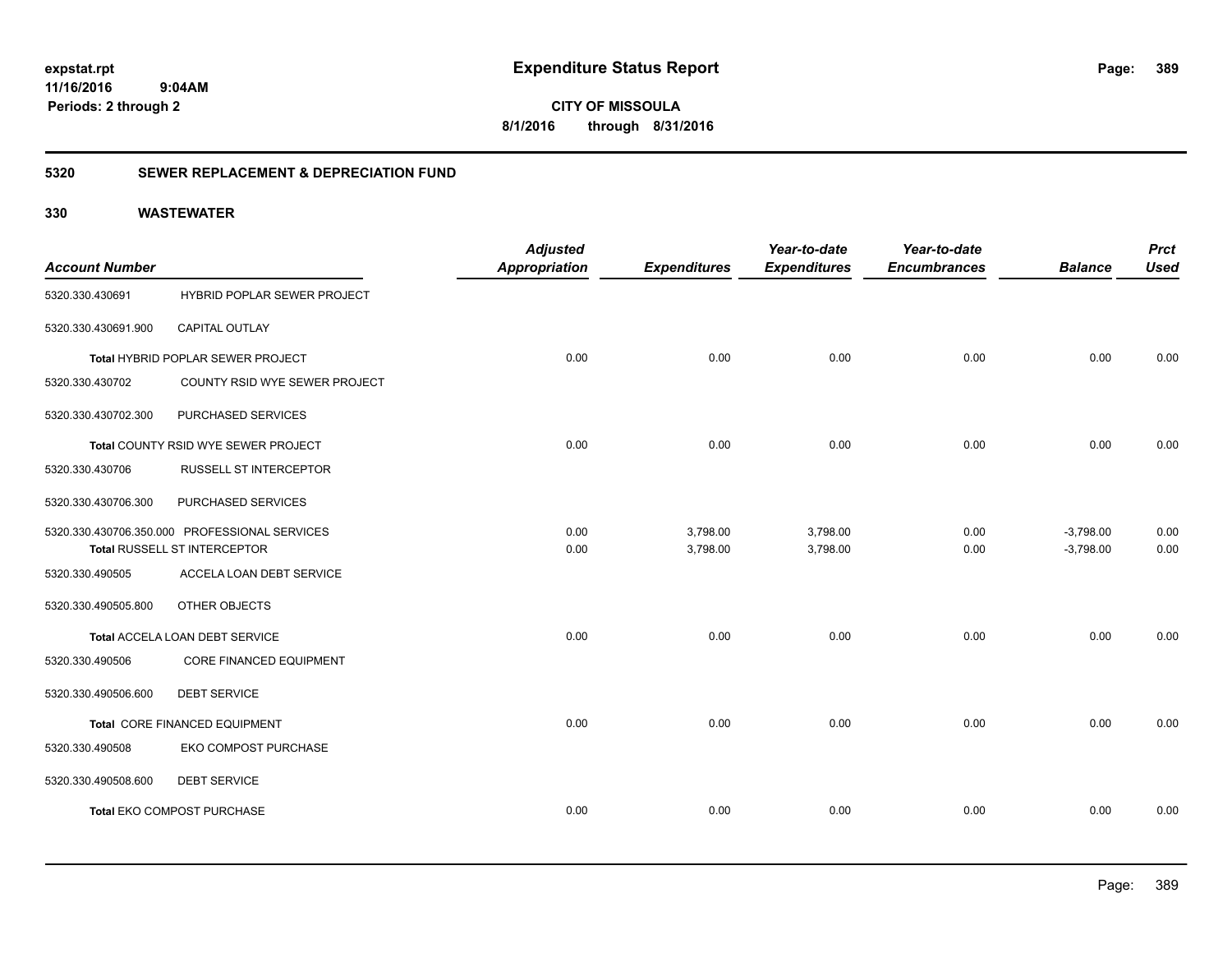**CITY OF MISSOULA 8/1/2016 through 8/31/2016**

### **5320 SEWER REPLACEMENT & DEPRECIATION FUND**

| <b>Account Number</b> |                                                        | <b>Adjusted</b><br><b>Appropriation</b> | <b>Expenditures</b> | Year-to-date<br><b>Expenditures</b> | Year-to-date<br><b>Encumbrances</b> | <b>Balance</b> | <b>Prct</b><br>Used |
|-----------------------|--------------------------------------------------------|-----------------------------------------|---------------------|-------------------------------------|-------------------------------------|----------------|---------------------|
| 5320.330.521000       | INTERFUND OPERATING TRANSFERS                          |                                         |                     |                                     |                                     |                |                     |
| 5320.330.521000.800   | OTHER OBJECTS                                          |                                         |                     |                                     |                                     |                |                     |
|                       | <b>Total INTERFUND OPERATING TRANSFERS</b>             | 0.00                                    | 0.00                | 0.00                                | 0.00                                | 0.00           | 0.00                |
|                       | <b>Total SEWER REPLACEMENT &amp; DEPRECIATION FUND</b> | 0.00                                    | 28,076.09           | 28,388.59                           | 0.00                                | $-28.388.59$   | 0.00                |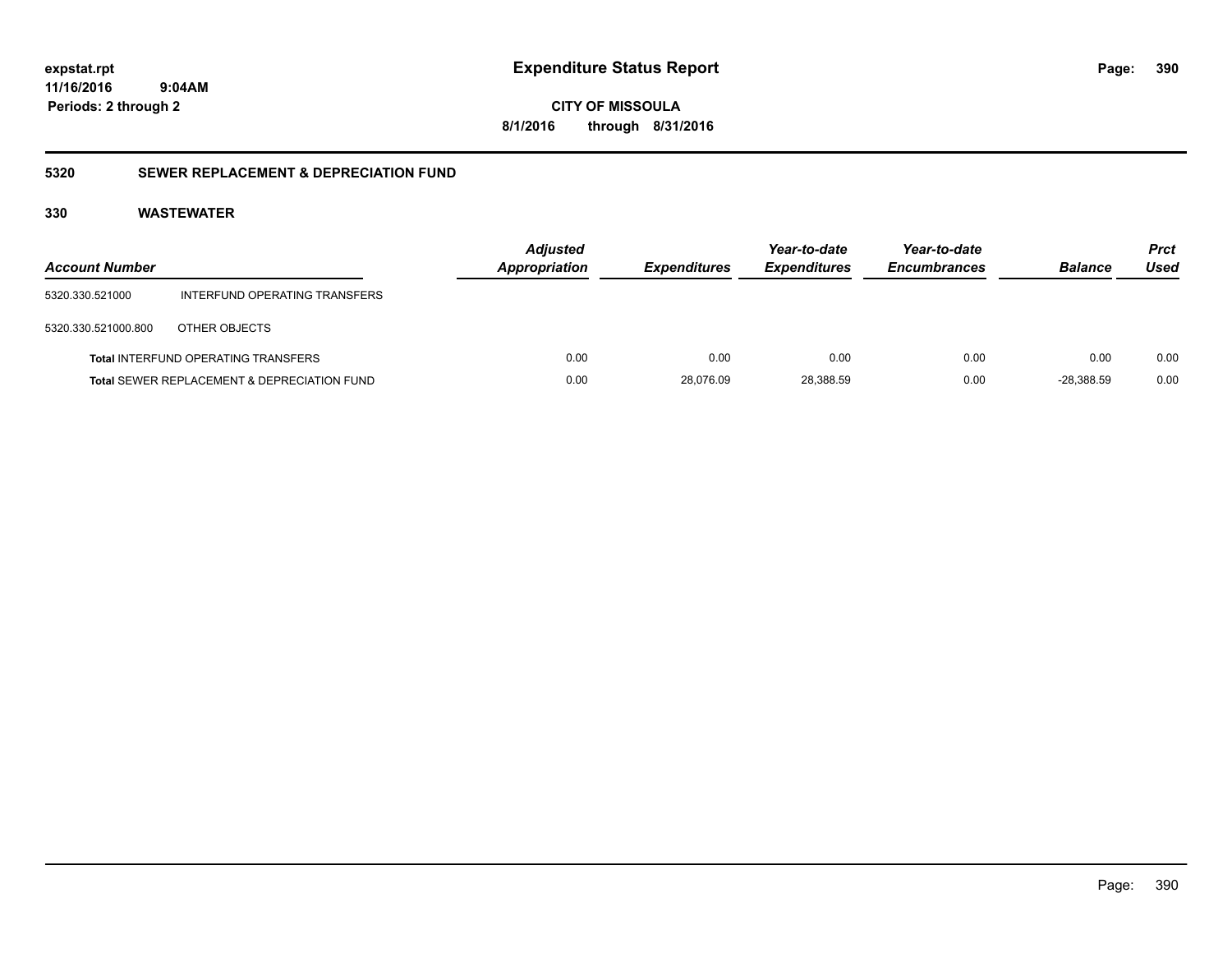### **5325 SEWER DEVELOPMENT FEE FUND**

| <b>Account Number</b>     |                                                                                           | <b>Adjusted</b><br><b>Appropriation</b> | <b>Expenditures</b>    | Year-to-date<br><b>Expenditures</b> | Year-to-date<br><b>Encumbrances</b> | <b>Balance</b>               | <b>Prct</b><br><b>Used</b> |
|---------------------------|-------------------------------------------------------------------------------------------|-----------------------------------------|------------------------|-------------------------------------|-------------------------------------|------------------------------|----------------------------|
| 5325.330.430630           | <b>COLLECTIONS &amp; TRANSMISSIONS</b>                                                    |                                         |                        |                                     |                                     |                              |                            |
| 5325.330.430630.900       | <b>CAPITAL OUTLAY</b>                                                                     |                                         |                        |                                     |                                     |                              |                            |
|                           | 5325.330.430630.930.000 OLD HYW 93 SEWER INTERCEPTOR<br>Total COLLECTIONS & TRANSMISSIONS | 0.00<br>0.00                            | 10,650.45<br>10,650.45 | 10,650.45<br>10,650.45              | 0.00<br>0.00                        | $-10,650.45$<br>$-10,650.45$ | 0.00<br>0.00               |
| 5325.330.430632           | <b>DEWATERING SCREW PRESS</b>                                                             |                                         |                        |                                     |                                     |                              |                            |
| 5325.330.430632.300       | PURCHASED SERVICES                                                                        |                                         |                        |                                     |                                     |                              |                            |
|                           | <b>Total PURCHASED SERVICES</b>                                                           | 0.00                                    | 0.00                   | 0.00                                | 0.00                                | 0.00                         | 0.00                       |
| 5325.330.430632.900       | <b>CAPITAL OUTLAY</b>                                                                     |                                         |                        |                                     |                                     |                              |                            |
|                           | <b>Total DEWATERING SCREW PRESS</b>                                                       | 0.00                                    | 0.00                   | 0.00                                | 0.00                                | 0.00                         | 0.00                       |
| 5325.330.430636           | OVERSIZING ASSISTANCE                                                                     |                                         |                        |                                     |                                     |                              |                            |
| 5325.330.430636.900       | <b>CAPITAL OUTLAY</b>                                                                     |                                         |                        |                                     |                                     |                              |                            |
|                           | Total OVERSIZING ASSISTANCE                                                               | 0.00                                    | 0.00                   | 0.00                                | 0.00                                | 0.00                         | 0.00                       |
| 5325.330.430637           | SEWAGE LIFT STATION UPGRADE/REHAB                                                         |                                         |                        |                                     |                                     |                              |                            |
| 5325.330.430637.300       | PURCHASED SERVICES                                                                        |                                         |                        |                                     |                                     |                              |                            |
|                           | <b>Total SEWAGE LIFT STATION UPGRADE/REHAB</b>                                            | 0.00                                    | 0.00                   | 0.00                                | 0.00                                | 0.00                         | 0.00                       |
| 5325.330.430660           | <b>ENGINEEERING</b>                                                                       |                                         |                        |                                     |                                     |                              |                            |
| 5325.330.430660.300       | PURCHASED SERVICES                                                                        |                                         |                        |                                     |                                     |                              |                            |
| <b>Total ENGINEEERING</b> |                                                                                           | 0.00                                    | 0.00                   | 0.00                                | 0.00                                | 0.00                         | 0.00                       |
| 5325.330.430663           | AIRPORT INTECEPTOR                                                                        |                                         |                        |                                     |                                     |                              |                            |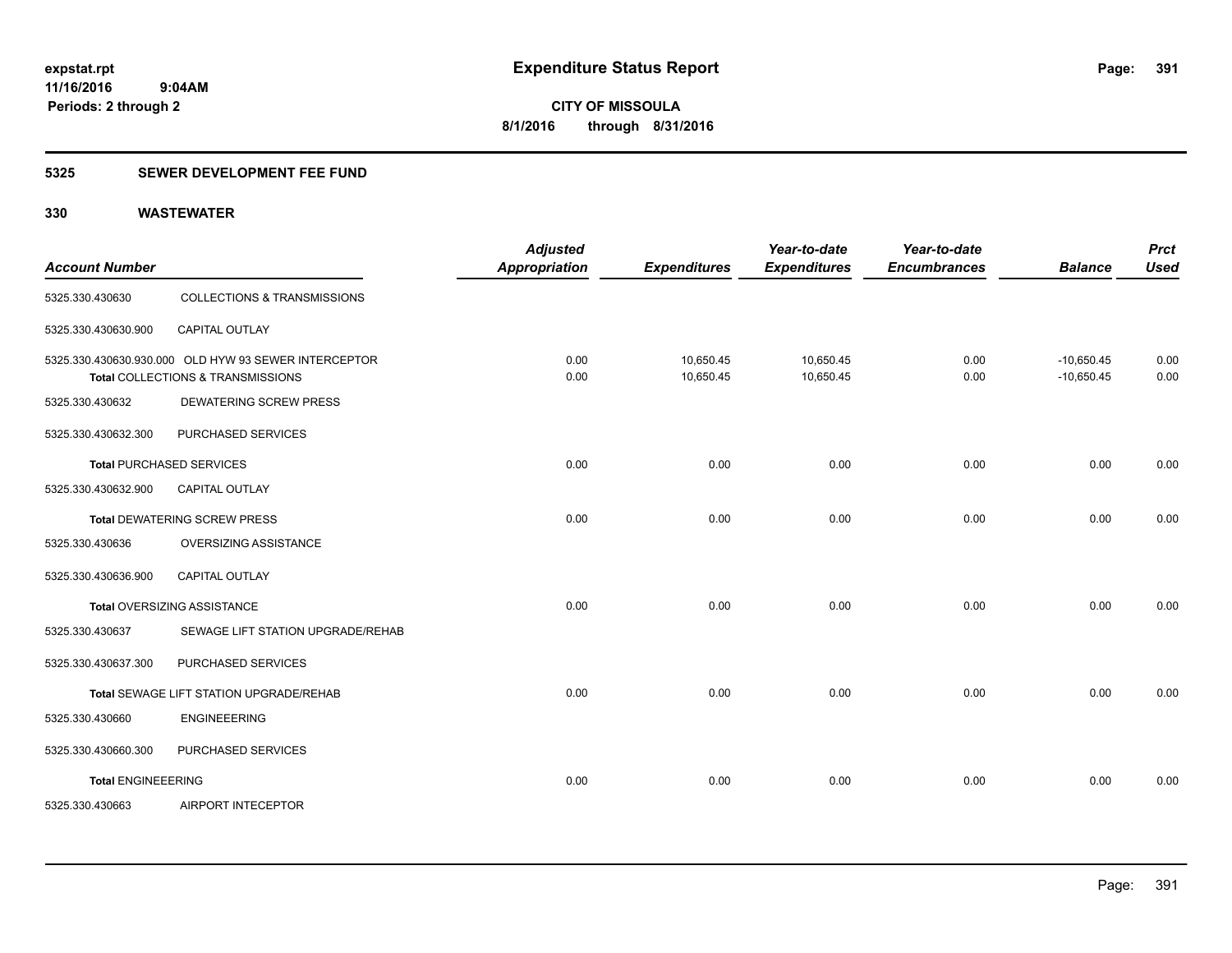### **5325 SEWER DEVELOPMENT FEE FUND**

|                                 |                                 | <b>Adjusted</b>      |                     | Year-to-date        | Year-to-date        |                | <b>Prct</b> |
|---------------------------------|---------------------------------|----------------------|---------------------|---------------------|---------------------|----------------|-------------|
| <b>Account Number</b>           |                                 | <b>Appropriation</b> | <b>Expenditures</b> | <b>Expenditures</b> | <b>Encumbrances</b> | <b>Balance</b> | <b>Used</b> |
| 5325.330.430663.300             | PURCHASED SERVICES              |                      |                     |                     |                     |                |             |
|                                 | <b>Total PURCHASED SERVICES</b> | 0.00                 | 0.00                | 0.00                | 0.00                | 0.00           | 0.00        |
| 5325.330.430663.900             | CAPITAL OUTLAY                  |                      |                     |                     |                     |                |             |
|                                 | <b>Total AIRPORT INTECEPTOR</b> | 0.00                 | 0.00                | 0.00                | 0.00                | 0.00           | 0.00        |
| 5325.330.430683                 | <b>TWITE PUMP STATION</b>       |                      |                     |                     |                     |                |             |
| 5325.330.430683.300             | PURCHASED SERVICES              |                      |                     |                     |                     |                |             |
|                                 | <b>Total PURCHASED SERVICES</b> | 0.00                 | 0.00                | 0.00                | 0.00                | 0.00           | 0.00        |
| 5325.330.430683.900             | CAPITAL OUTLAY                  |                      |                     |                     |                     |                |             |
| <b>Total TWITE PUMP STATION</b> |                                 | 0.00                 | 0.00                | 0.00                | 0.00                | 0.00           | 0.00        |
| 5325.330.430684                 | MILLER CREEK INTERCEPTOR        |                      |                     |                     |                     |                |             |
| 5325.330.430684.900             | CAPITAL OUTLAY                  |                      |                     |                     |                     |                |             |
|                                 | Total MILLER CREEK INTERCEPTOR  | 0.00                 | 0.00                | 0.00                | 0.00                | 0.00           | 0.00        |
| 5325.330.430690                 | <b>EKO COMPOST</b>              |                      |                     |                     |                     |                |             |
| 5325.330.430690.300             | PURCHASED SERVICES              |                      |                     |                     |                     |                |             |
|                                 | <b>Total PURCHASED SERVICES</b> | 0.00                 | 0.00                | 0.00                | 0.00                | 0.00           | 0.00        |
| 5325.330.430690.800             | OTHER OBJECTS                   |                      |                     |                     |                     |                |             |
| <b>Total OTHER OBJECTS</b>      |                                 | 0.00                 | 0.00                | 0.00                | 0.00                | 0.00           | 0.00        |
| 5325.330.430690.900             | CAPITAL OUTLAY                  |                      |                     |                     |                     |                |             |
| <b>Total EKO COMPOST</b>        |                                 | 0.00                 | 0.00                | 0.00                | 0.00                | 0.00           | 0.00        |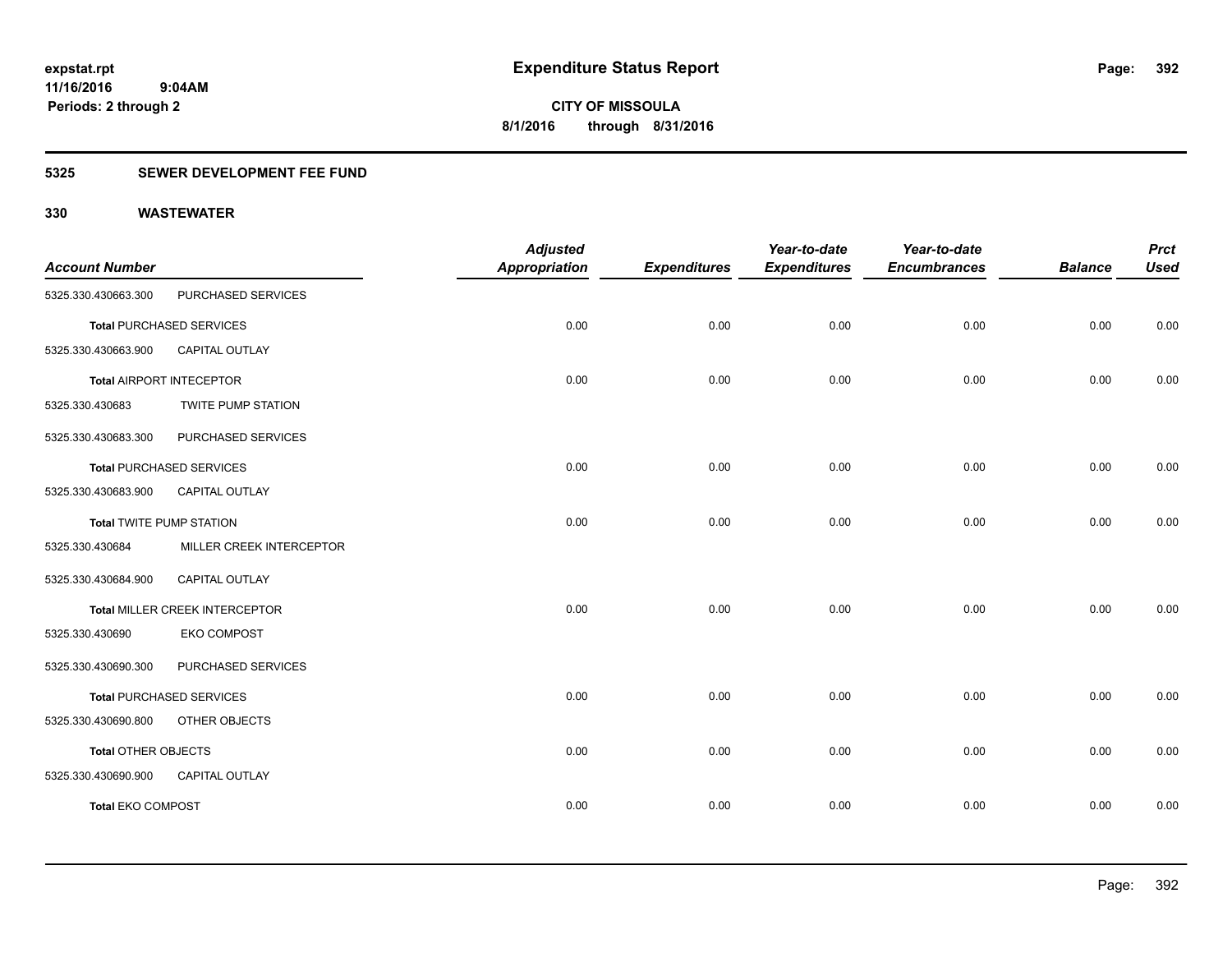### **5325 SEWER DEVELOPMENT FEE FUND**

|                               |                                                                                   | <b>Adjusted</b>      |                     | Year-to-date        | Year-to-date        |                        | <b>Prct</b>  |
|-------------------------------|-----------------------------------------------------------------------------------|----------------------|---------------------|---------------------|---------------------|------------------------|--------------|
| <b>Account Number</b>         |                                                                                   | <b>Appropriation</b> | <b>Expenditures</b> | <b>Expenditures</b> | <b>Encumbrances</b> | <b>Balance</b>         | <b>Used</b>  |
| 5325.330.430697               | <b>BROADWAY INTERCEPTOR</b>                                                       |                      |                     |                     |                     |                        |              |
| 5325.330.430697.900           | CAPITAL OUTLAY                                                                    |                      |                     |                     |                     |                        |              |
|                               | 5325.330.430697.930.000 BROADWAY INTERCEPTOR<br><b>Total BROADWAY INTERCEPTOR</b> | 0.00<br>0.00         | 877.50<br>877.50    | 877.50<br>877.50    | 0.00<br>0.00        | $-877.50$<br>$-877.50$ | 0.00<br>0.00 |
| 5325.330.430706               | RUSSELL ST INTERCEPTOR                                                            |                      |                     |                     |                     |                        |              |
| 5325.330.430706.300           | PURCHASED SERVICES                                                                |                      |                     |                     |                     |                        |              |
|                               | Total RUSSELL ST INTERCEPTOR                                                      | 0.00                 | 0.00                | 0.00                | 0.00                | 0.00                   | 0.00         |
| 5325.330.430711               | *** Title Not Found ***                                                           |                      |                     |                     |                     |                        |              |
| 5325.330.430711.900           | <b>CAPITAL OUTLAY</b>                                                             |                      |                     |                     |                     |                        |              |
| Total *** Title Not Found *** |                                                                                   | 0.00                 | 0.00                | 0.00                | 0.00                | 0.00                   | 0.00         |
| 5325.330.490508               | EKO COMPOST PURCHASE                                                              |                      |                     |                     |                     |                        |              |
| 5325.330.490508.300           | PURCHASED SERVICES                                                                |                      |                     |                     |                     |                        |              |
|                               | <b>Total PURCHASED SERVICES</b>                                                   | 0.00                 | 0.00                | 0.00                | 0.00                | 0.00                   | 0.00         |
| 5325.330.490508.600           | <b>DEBT SERVICE</b>                                                               |                      |                     |                     |                     |                        |              |
| <b>Total DEBT SERVICE</b>     |                                                                                   | 0.00                 | 0.00                | 0.00                | 0.00                | 0.00                   | 0.00         |
| 5325.330.490508.900           | <b>CAPITAL OUTLAY</b>                                                             |                      |                     |                     |                     |                        |              |
|                               | Total EKO COMPOST PURCHASE                                                        | 0.00                 | 0.00                | 0.00                | 0.00                | 0.00                   | 0.00         |
| 5325.330.499999               | <b>NEW REQUESTS</b>                                                               |                      |                     |                     |                     |                        |              |
| 5325.330.499999.900           | CAPITAL OUTLAY                                                                    |                      |                     |                     |                     |                        |              |
| <b>Total NEW REQUESTS</b>     |                                                                                   | 0.00                 | 0.00                | 0.00                | 0.00                | 0.00                   | 0.00         |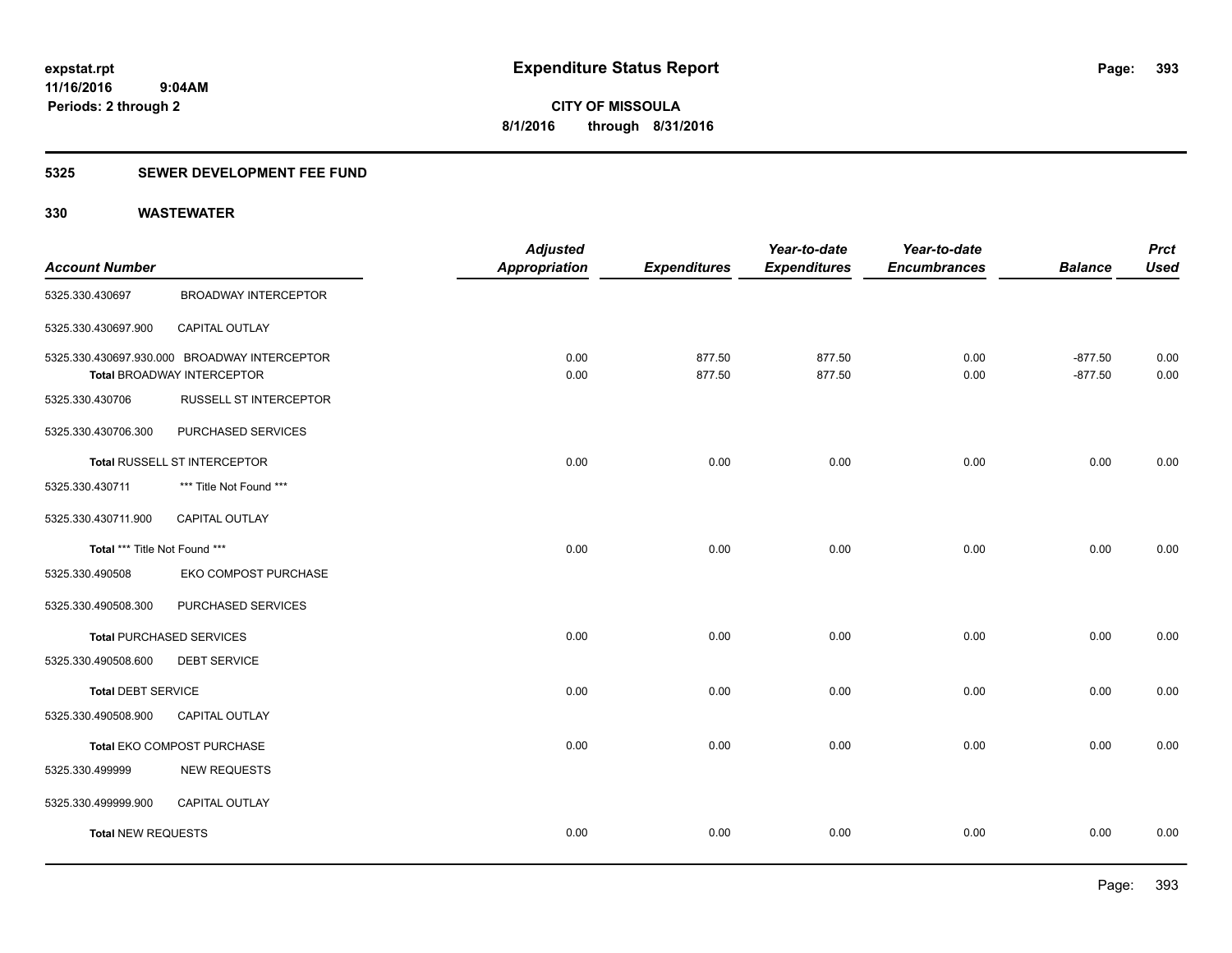**CITY OF MISSOULA 8/1/2016 through 8/31/2016**

### **5325 SEWER DEVELOPMENT FEE FUND**

| <b>Account Number</b>          |                                  | <b>Adjusted</b><br>Appropriation | <b>Expenditures</b> | Year-to-date<br><b>Expenditures</b> | Year-to-date<br><b>Encumbrances</b> | <b>Balance</b> | <b>Prct</b><br>Used |
|--------------------------------|----------------------------------|----------------------------------|---------------------|-------------------------------------|-------------------------------------|----------------|---------------------|
| 5325.330.510110                | <b>MERCHANT SERVICES</b>         |                                  |                     |                                     |                                     |                |                     |
| 5325.330.510110.500            | <b>FIXED CHARGES</b>             |                                  |                     |                                     |                                     |                |                     |
| <b>Total MERCHANT SERVICES</b> |                                  | 0.00                             | 0.00                | 0.00                                | 0.00                                | 0.00           | 0.00                |
|                                | Total SEWER DEVELOPMENT FEE FUND | 0.00                             | 11,527.95           | 11,527.95                           | 0.00                                | $-11.527.95$   | 0.00                |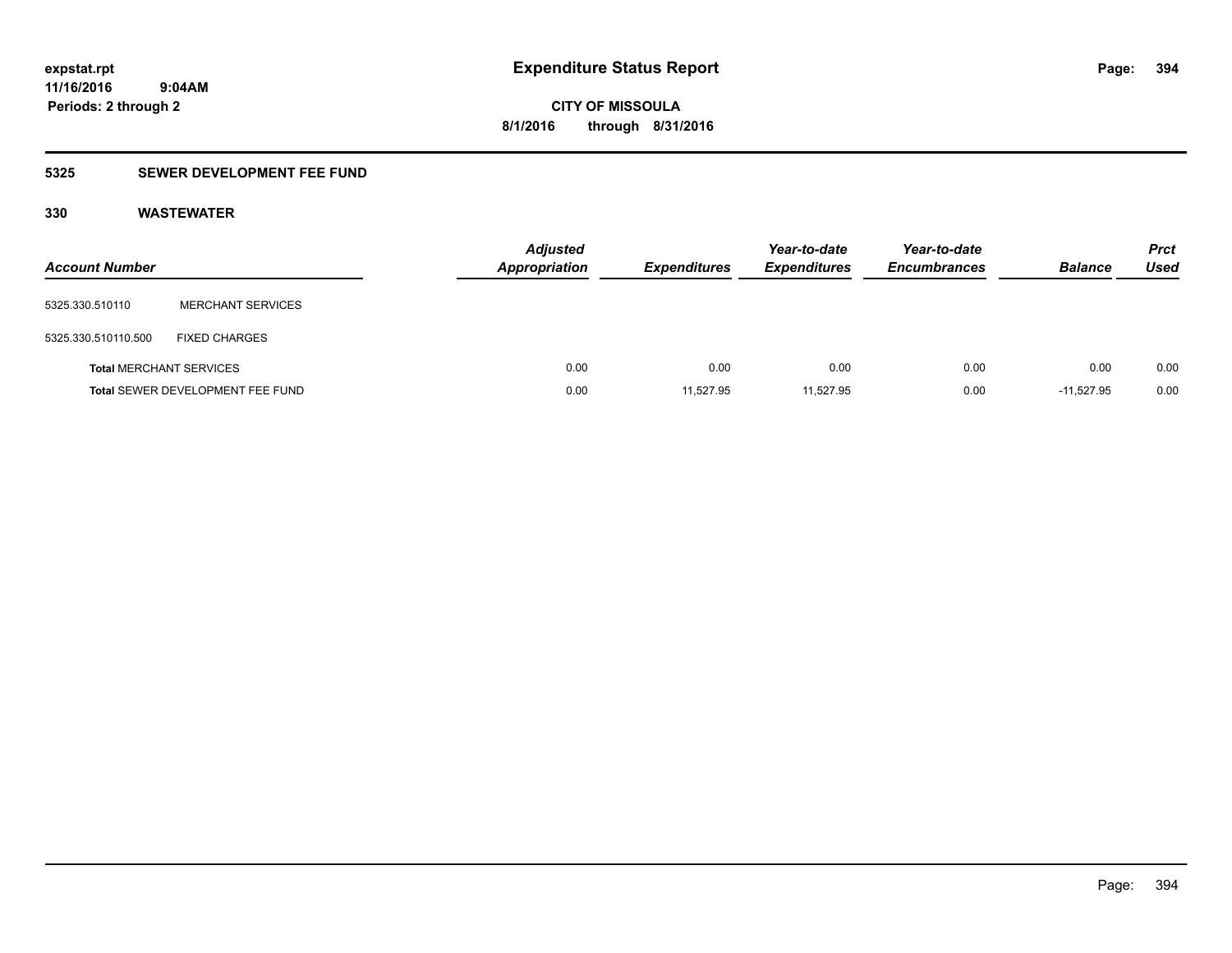#### **5340 SEWER CONSTRUCTION FUND**

| <b>Account Number</b>      |                                                                                  | <b>Adjusted</b><br><b>Appropriation</b> | <b>Expenditures</b>    | Year-to-date<br><b>Expenditures</b> | Year-to-date<br><b>Encumbrances</b> | <b>Balance</b>               | <b>Prct</b><br><b>Used</b> |
|----------------------------|----------------------------------------------------------------------------------|-----------------------------------------|------------------------|-------------------------------------|-------------------------------------|------------------------------|----------------------------|
| 5340.330.430620            | <b>FACILITIES</b>                                                                |                                         |                        |                                     |                                     |                              |                            |
| 5340.330.430620.900        | <b>CAPITAL OUTLAY</b>                                                            |                                         |                        |                                     |                                     |                              |                            |
| <b>Total FACILITIES</b>    |                                                                                  | 0.00                                    | 0.00                   | 0.00                                | 0.00                                | 0.00                         | 0.00                       |
| 5340.330.430631            | UV DISINFECTION                                                                  |                                         |                        |                                     |                                     |                              |                            |
| 5340.330.430631.300        | PURCHASED SERVICES                                                               |                                         |                        |                                     |                                     |                              |                            |
| Total UV DISINFECTION      |                                                                                  | 0.00                                    | 0.00                   | 0.00                                | 0.00                                | 0.00                         | 0.00                       |
| 5340.330.430632            | <b>DEWATERING SCREW PRESS</b>                                                    |                                         |                        |                                     |                                     |                              |                            |
| 5340.330.430632.800        | OTHER OBJECTS                                                                    |                                         |                        |                                     |                                     |                              |                            |
| <b>Total OTHER OBJECTS</b> |                                                                                  | 0.00                                    | 0.00                   | 0.00                                | 0.00                                | 0.00                         | 0.00                       |
| 5340.330.430632.900        | CAPITAL OUTLAY                                                                   |                                         |                        |                                     |                                     |                              |                            |
|                            | <b>Total DEWATERING SCREW PRESS</b>                                              | 0.00                                    | 0.00                   | 0.00                                | 0.00                                | 0.00                         | 0.00                       |
| 5340.330.430682            | RESERVE ST LIFT STATION                                                          |                                         |                        |                                     |                                     |                              |                            |
| 5340.330.430682.900        | CAPITAL OUTLAY                                                                   |                                         |                        |                                     |                                     |                              |                            |
|                            | 5340.330.430682.930.000 RESERVE ST LIFT STATION<br>Total RESERVE ST LIFT STATION | 0.00<br>0.00                            | 13,929.09<br>13,929.09 | 13,929.09<br>13,929.09              | 0.00<br>0.00                        | $-13,929.09$<br>$-13,929.09$ | 0.00<br>0.00               |
| 5340.330.430697            | <b>BROADWAY INTERCEPTOR</b>                                                      |                                         |                        |                                     |                                     |                              |                            |
| 5340.330.430697.300        | PURCHASED SERVICES                                                               |                                         |                        |                                     |                                     |                              |                            |
|                            | <b>Total BROADWAY INTERCEPTOR</b>                                                | 0.00                                    | 0.00                   | 0.00                                | 0.00                                | 0.00                         | 0.00                       |
| 5340.330.430700            | <b>LINDA VISTA BLVD</b>                                                          |                                         |                        |                                     |                                     |                              |                            |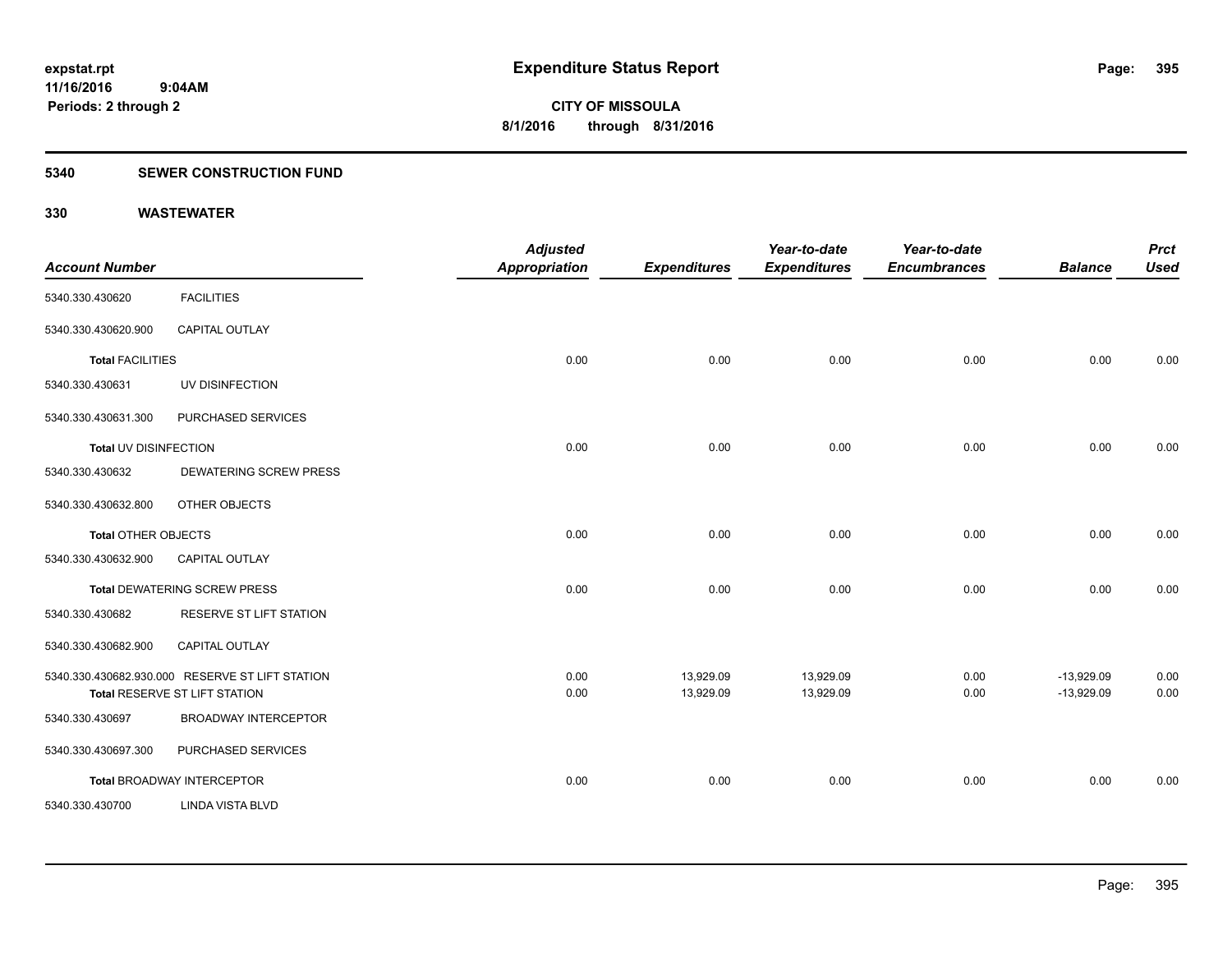#### **5340 SEWER CONSTRUCTION FUND**

|                               |                                          | <b>Adjusted</b>      |                     | Year-to-date        | Year-to-date        |                | <b>Prct</b> |
|-------------------------------|------------------------------------------|----------------------|---------------------|---------------------|---------------------|----------------|-------------|
| <b>Account Number</b>         |                                          | <b>Appropriation</b> | <b>Expenditures</b> | <b>Expenditures</b> | <b>Encumbrances</b> | <b>Balance</b> | <b>Used</b> |
| 5340.330.430700.900           | <b>CAPITAL OUTLAY</b>                    |                      |                     |                     |                     |                |             |
|                               | 5340.330.430700.930.000 LINDA VISTA BLVD | 0.00                 | 173,610.46          | 173,610.46          | 0.00                | $-173,610.46$  | 0.00        |
| <b>Total LINDA VISTA BLVD</b> |                                          | 0.00                 | 173,610.46          | 173,610.46          | 0.00                | $-173,610.46$  | 0.00        |
| 5340.330.430701               | E RESERVE ST COLLECTOR                   |                      |                     |                     |                     |                |             |
| 5340.330.430701.800           | OTHER OBJECTS                            |                      |                     |                     |                     |                |             |
| <b>Total OTHER OBJECTS</b>    |                                          | 0.00                 | 0.00                | 0.00                | 0.00                | 0.00           | 0.00        |
| 5340.330.430701.900           | <b>CAPITAL OUTLAY</b>                    |                      |                     |                     |                     |                |             |
|                               | Total E RESERVE ST COLLECTOR             | 0.00                 | 0.00                | 0.00                | 0.00                | 0.00           | 0.00        |
| 5340.330.510110               | <b>MERCHANT SERVICES</b>                 |                      |                     |                     |                     |                |             |
| 5340.330.510110.500           | <b>FIXED CHARGES</b>                     |                      |                     |                     |                     |                |             |
|                               | <b>Total MERCHANT SERVICES</b>           | 0.00                 | 0.00                | 0.00                | 0.00                | 0.00           | 0.00        |
| <b>Total WASTEWATER</b>       |                                          | 0.00                 | 187,539.55          | 187,539.55          | 0.00                | -187,539.55    | 0.00        |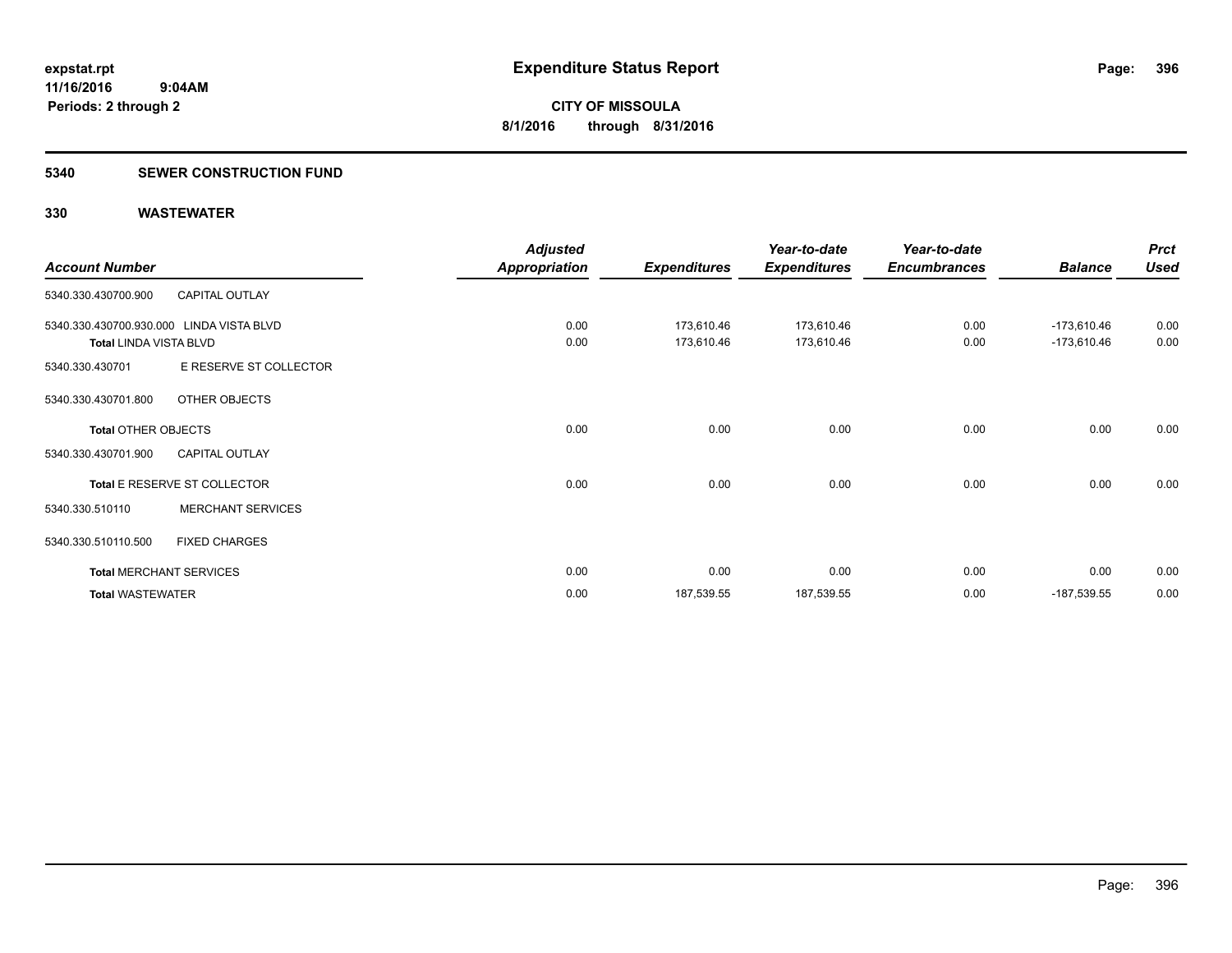### **5340 SEWER CONSTRUCTION FUND**

### **334 STORM WATER**

| <b>Account Number</b>          |                       | <b>Adjusted</b><br><b>Appropriation</b> | <b>Expenditures</b> | Year-to-date<br><b>Expenditures</b> | Year-to-date<br><b>Encumbrances</b> | <b>Balance</b> | <b>Prct</b><br><b>Used</b> |
|--------------------------------|-----------------------|-----------------------------------------|---------------------|-------------------------------------|-------------------------------------|----------------|----------------------------|
| 5340.334.430210                | <b>ADMINISTRATION</b> |                                         |                     |                                     |                                     |                |                            |
| 5340.334.430210.100            | PERSONAL SERVICES     |                                         |                     |                                     |                                     |                |                            |
| <b>Total PERSONAL SERVICES</b> |                       | 0.00                                    | 0.00                | 0.00                                | 0.00                                | 0.00           | 0.00                       |
| 5340.334.430210.200            | <b>SUPPLIES</b>       |                                         |                     |                                     |                                     |                |                            |
| <b>Total SUPPLIES</b>          |                       | 0.00                                    | 0.00                | 0.00                                | 0.00                                | 0.00           | 0.00                       |
| 5340.334.430210.300            | PURCHASED SERVICES    |                                         |                     |                                     |                                     |                |                            |
| <b>Total STORM WATER</b>       |                       | 0.00                                    | 0.00                | 0.00                                | 0.00                                | 0.00           | 0.00                       |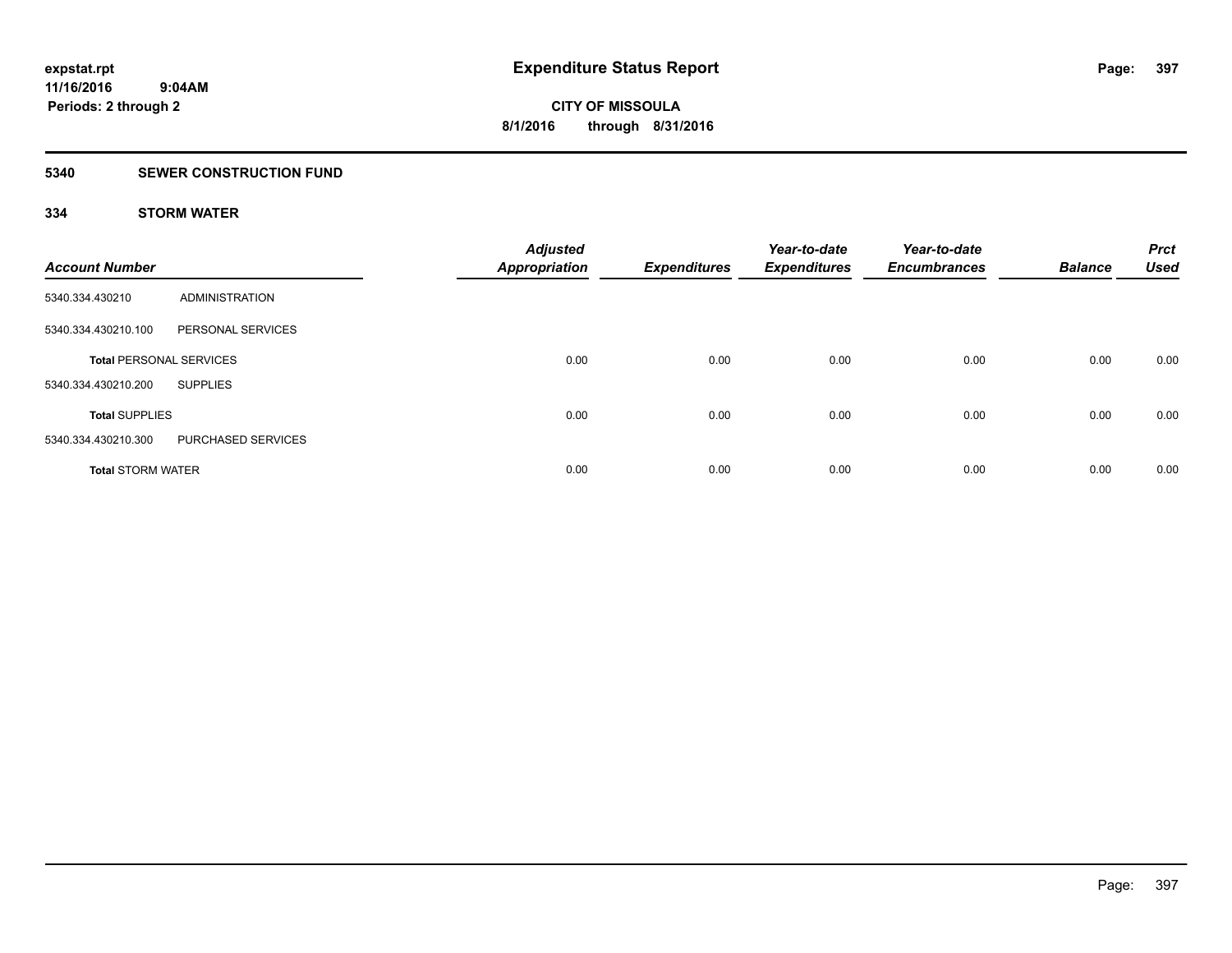### **5340 SEWER CONSTRUCTION FUND**

### **390 NON-DEPARTMENTAL**

| <b>Account Number</b>                |                                      | <b>Adjusted</b><br><b>Appropriation</b> | <b>Expenditures</b> | Year-to-date<br><b>Expenditures</b> | Year-to-date<br><b>Encumbrances</b> | <b>Balance</b> | <b>Prct</b><br>Used |
|--------------------------------------|--------------------------------------|-----------------------------------------|---------------------|-------------------------------------|-------------------------------------|----------------|---------------------|
| 5340.390.430963                      | <b>BIOGAS ELECTRICAL GENERATION</b>  |                                         |                     |                                     |                                     |                |                     |
| 5340.390.430963.900                  | CAPITAL OUTLAY                       |                                         |                     |                                     |                                     |                |                     |
| 5340.390.430963.930.000 IMPROVEMENTS |                                      | 0.00                                    | 1.552.67            | 1.552.67                            | 0.00                                | $-1.552.67$    | 0.00                |
| <b>Total NON-DEPARTMENTAL</b>        |                                      | 0.00                                    | 1.552.67            | 1,552.67                            | 0.00                                | $-1.552.67$    | 0.00                |
|                                      | <b>Total SEWER CONSTRUCTION FUND</b> | 0.00                                    | 189.092.22          | 189.092.22                          | 0.00                                | $-189.092.22$  | 0.00                |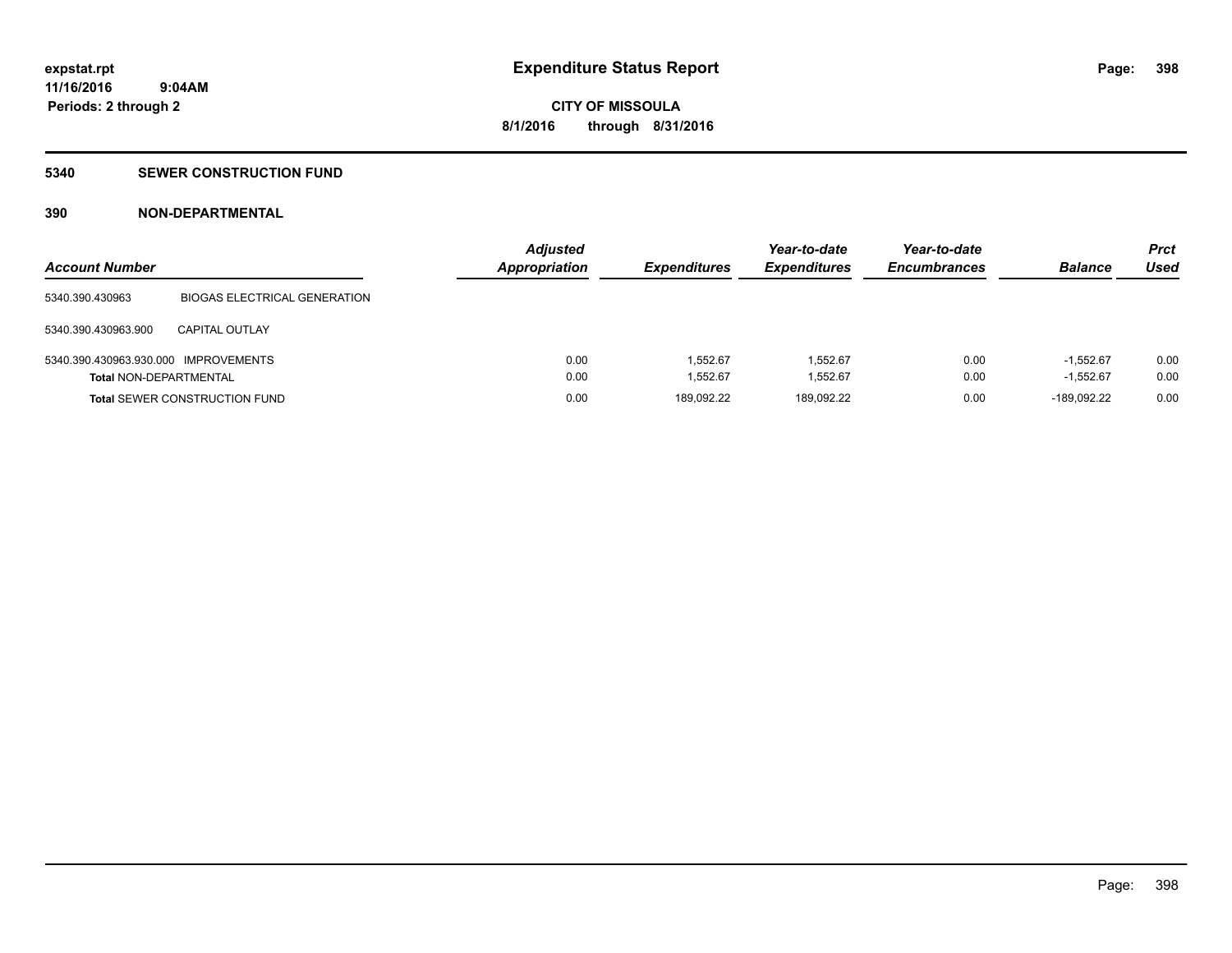**CITY OF MISSOULA 8/1/2016 through 8/31/2016**

#### **5361 2001 SEWER REVENUE BONDS-DEBT SERVICE**

| <b>Account Number</b> |                                                    | <b>Adjusted</b><br>Appropriation | <b>Expenditures</b> | Year-to-date<br><b>Expenditures</b> | Year-to-date<br><b>Encumbrances</b> | <b>Balance</b> | <b>Prct</b><br><b>Used</b> |
|-----------------------|----------------------------------------------------|----------------------------------|---------------------|-------------------------------------|-------------------------------------|----------------|----------------------------|
| 5361.330.490200       | REVENUE BOND DEBT SERVICE                          |                                  |                     |                                     |                                     |                |                            |
| 5361.330.490200.600   | <b>DEBT SERVICE</b>                                |                                  |                     |                                     |                                     |                |                            |
|                       | <b>Total REVENUE BOND DEBT SERVICE</b>             | 0.00                             | 0.00                | 0.00                                | 0.00                                | 0.00           | 0.00                       |
| 5361.330.510110       | <b>MERCHANT SERVICES</b>                           |                                  |                     |                                     |                                     |                |                            |
| 5361.330.510110.500   | <b>FIXED CHARGES</b>                               |                                  |                     |                                     |                                     |                |                            |
|                       | <b>Total MERCHANT SERVICES</b>                     | 0.00                             | 0.00                | 0.00                                | 0.00                                | 0.00           | 0.00                       |
|                       | <b>Total 2001 SEWER REVENUE BONDS-DEBT SERVICE</b> | 0.00                             | 0.00                | 0.00                                | 0.00                                | 0.00           | 0.00                       |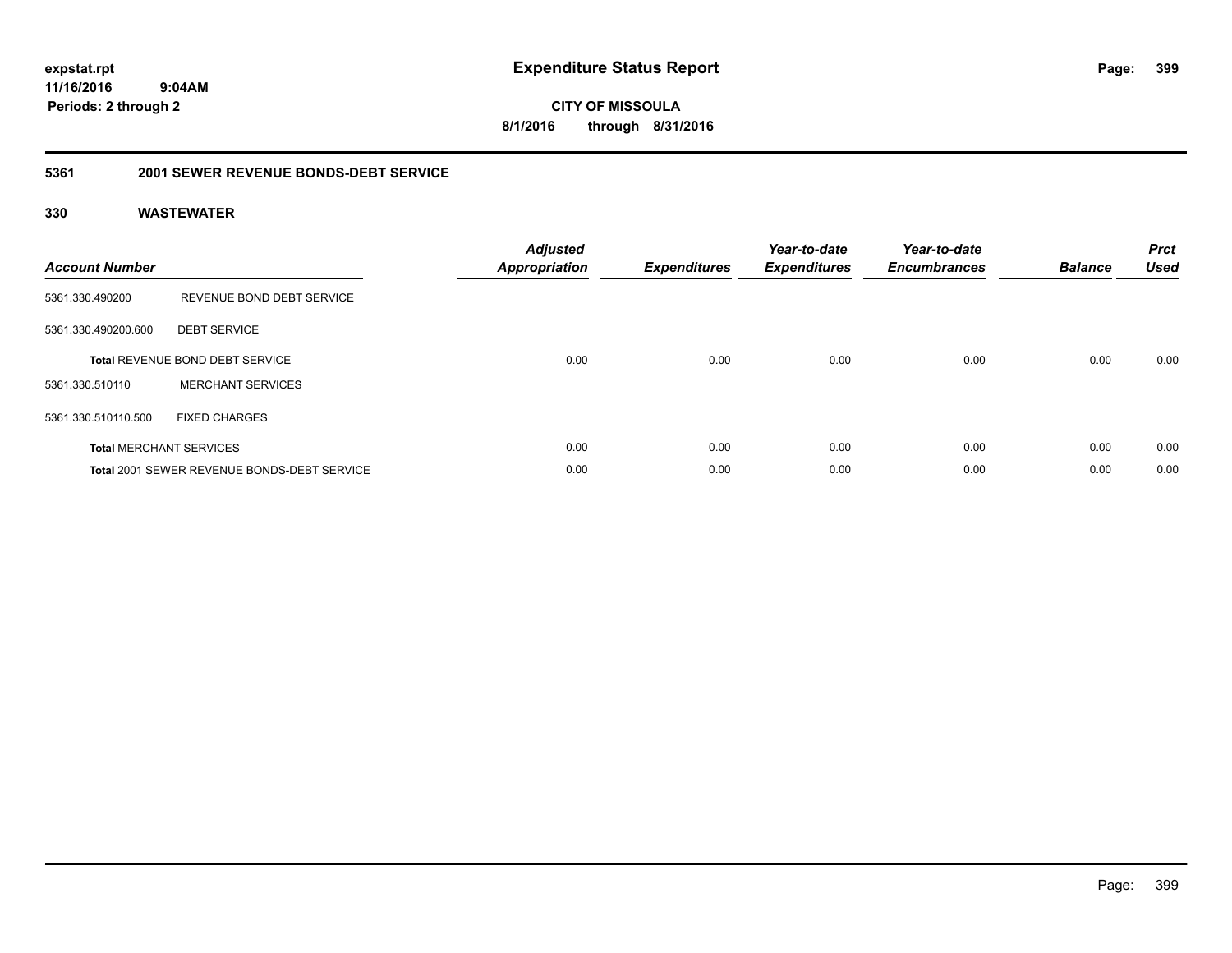**expstat.rpt Expenditure Status Report** 

**11/16/2016 9:04AM Periods: 2 through 2**

**CITY OF MISSOULA 8/1/2016 through 8/31/2016**

### **5362 00 SEWER REVENUE BOND - SERIES B DEBT SE**

| <b>Account Number</b>     |                                                | <b>Adjusted</b><br><b>Appropriation</b> | <b>Expenditures</b> | Year-to-date<br><b>Expenditures</b> | Year-to-date<br><b>Encumbrances</b> | <b>Balance</b> | <b>Prct</b><br><b>Used</b> |
|---------------------------|------------------------------------------------|-----------------------------------------|---------------------|-------------------------------------|-------------------------------------|----------------|----------------------------|
| 5362.330.490200           | REVENUE BOND DEBT SERVICE                      |                                         |                     |                                     |                                     |                |                            |
| 5362.330.490200.600       | <b>DEBT SERVICE</b>                            |                                         |                     |                                     |                                     |                |                            |
| <b>Total DEBT SERVICE</b> |                                                | 0.00                                    | 0.00                | 0.00                                | 0.00                                | 0.00           | 0.00                       |
| 5362.330.490200.800       | OTHER OBJECTS                                  |                                         |                     |                                     |                                     |                |                            |
|                           | <b>Total REVENUE BOND DEBT SERVICE</b>         | 0.00                                    | 0.00                | 0.00                                | 0.00                                | 0.00           | 0.00                       |
| 5362.330.510110           | <b>MERCHANT SERVICES</b>                       |                                         |                     |                                     |                                     |                |                            |
| 5362.330.510110.500       | <b>FIXED CHARGES</b>                           |                                         |                     |                                     |                                     |                |                            |
|                           | <b>Total MERCHANT SERVICES</b>                 | 0.00                                    | 0.00                | 0.00                                | 0.00                                | 0.00           | 0.00                       |
|                           | Total 00 SEWER REVENUE BOND - SERIES B DEBT SE | 0.00                                    | 0.00                | 0.00                                | 0.00                                | 0.00           | 0.00                       |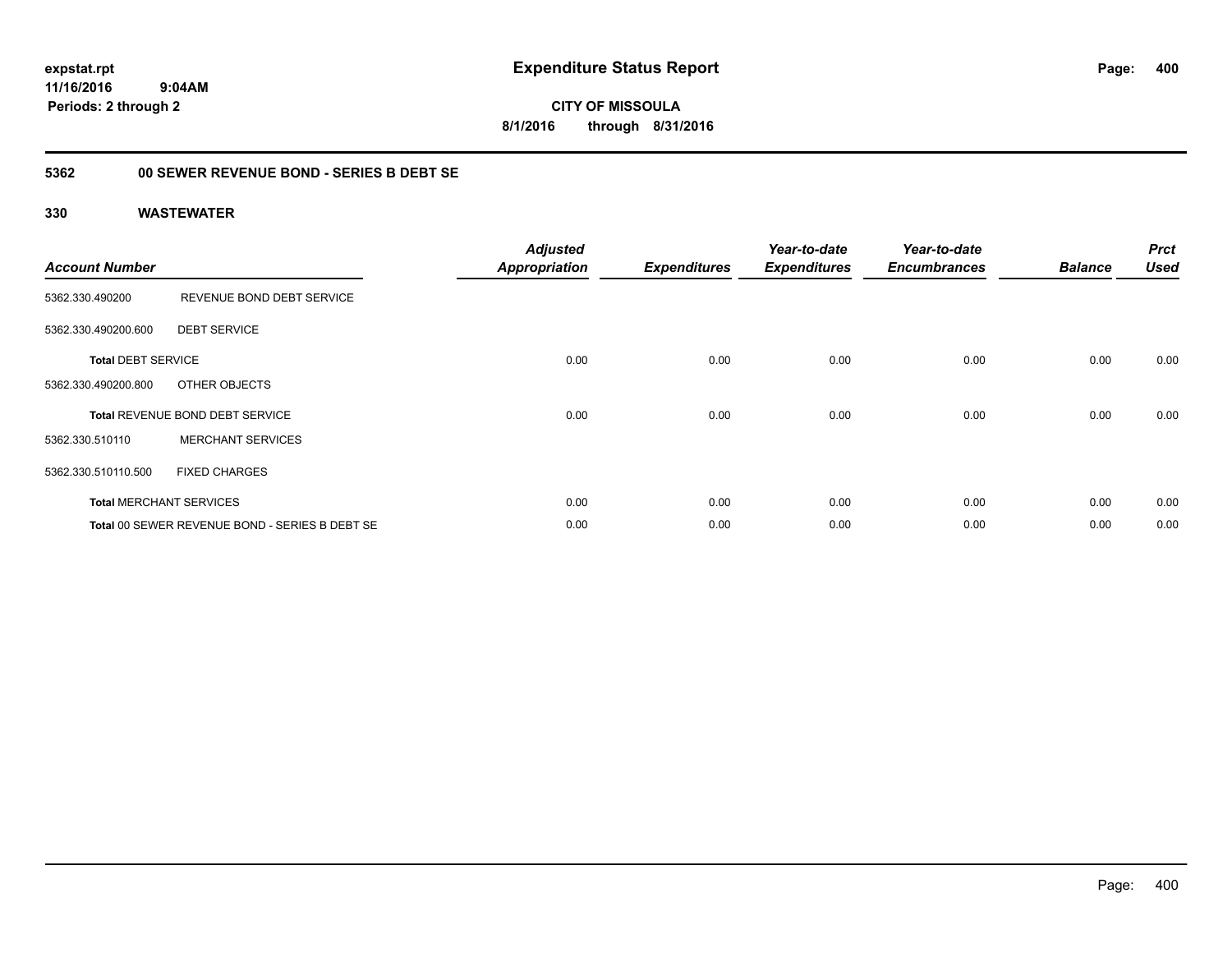**expstat.rpt Expenditure Status Report** 

**11/16/2016 9:04AM Periods: 2 through 2**

**CITY OF MISSOULA 8/1/2016 through 8/31/2016**

### **5363 92 SEWER REVENUE BOND SERIES A DEBT SERV**

| <b>Account Number</b> |                                                       | <b>Adjusted</b><br>Appropriation | <b>Expenditures</b> | Year-to-date<br><b>Expenditures</b> | Year-to-date<br><b>Encumbrances</b> | <b>Balance</b> | <b>Prct</b><br><b>Used</b> |
|-----------------------|-------------------------------------------------------|----------------------------------|---------------------|-------------------------------------|-------------------------------------|----------------|----------------------------|
| 5363.330.490200       | REVENUE BOND DEBT SERVICE                             |                                  |                     |                                     |                                     |                |                            |
| 5363.330.490200.600   | <b>DEBT SERVICE</b>                                   |                                  |                     |                                     |                                     |                |                            |
|                       | <b>Total REVENUE BOND DEBT SERVICE</b>                | 0.00                             | 0.00                | 0.00                                | 0.00                                | 0.00           | 0.00                       |
| 5363.330.510110       | <b>MERCHANT SERVICES</b>                              |                                  |                     |                                     |                                     |                |                            |
| 5363.330.510110.500   | <b>FIXED CHARGES</b>                                  |                                  |                     |                                     |                                     |                |                            |
|                       | <b>Total MERCHANT SERVICES</b>                        | 0.00                             | 0.00                | 0.00                                | 0.00                                | 0.00           | 0.00                       |
|                       | <b>Total 92 SEWER REVENUE BOND SERIES A DEBT SERV</b> | 0.00                             | 0.00                | 0.00                                | 0.00                                | 0.00           | 0.00                       |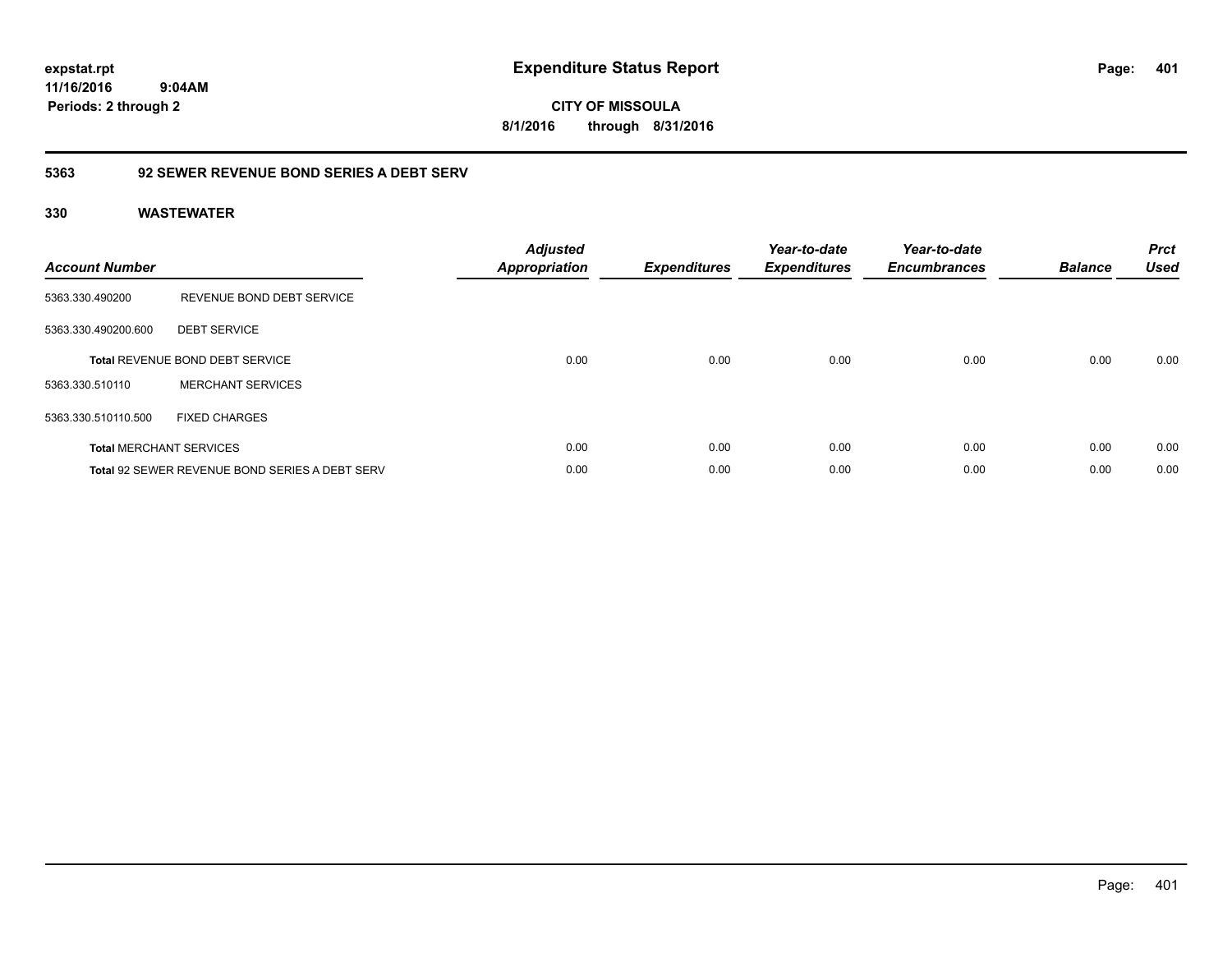**CITY OF MISSOULA 8/1/2016 through 8/31/2016**

### **5364 92 SEWER REVENUE BOND - SERIES B DEBT S**

| <b>Account Number</b> |                                               | <b>Adjusted</b><br>Appropriation | <b>Expenditures</b> | Year-to-date<br><b>Expenditures</b> | Year-to-date<br><b>Encumbrances</b> | <b>Balance</b> | <b>Prct</b><br><b>Used</b> |
|-----------------------|-----------------------------------------------|----------------------------------|---------------------|-------------------------------------|-------------------------------------|----------------|----------------------------|
| 5364.330.490200       | REVENUE BOND DEBT SERVICE                     |                                  |                     |                                     |                                     |                |                            |
| 5364.330.490200.600   | <b>DEBT SERVICE</b>                           |                                  |                     |                                     |                                     |                |                            |
|                       | Total REVENUE BOND DEBT SERVICE               | 0.00                             | 0.00                | 0.00                                | 0.00                                | 0.00           | 0.00                       |
| 5364.330.510110       | <b>MERCHANT SERVICES</b>                      |                                  |                     |                                     |                                     |                |                            |
| 5364.330.510110.500   | <b>FIXED CHARGES</b>                          |                                  |                     |                                     |                                     |                |                            |
|                       | <b>Total MERCHANT SERVICES</b>                | 0.00                             | 0.00                | 0.00                                | 0.00                                | 0.00           | 0.00                       |
|                       | Total 92 SEWER REVENUE BOND - SERIES B DEBT S | 0.00                             | 0.00                | 0.00                                | 0.00                                | 0.00           | 0.00                       |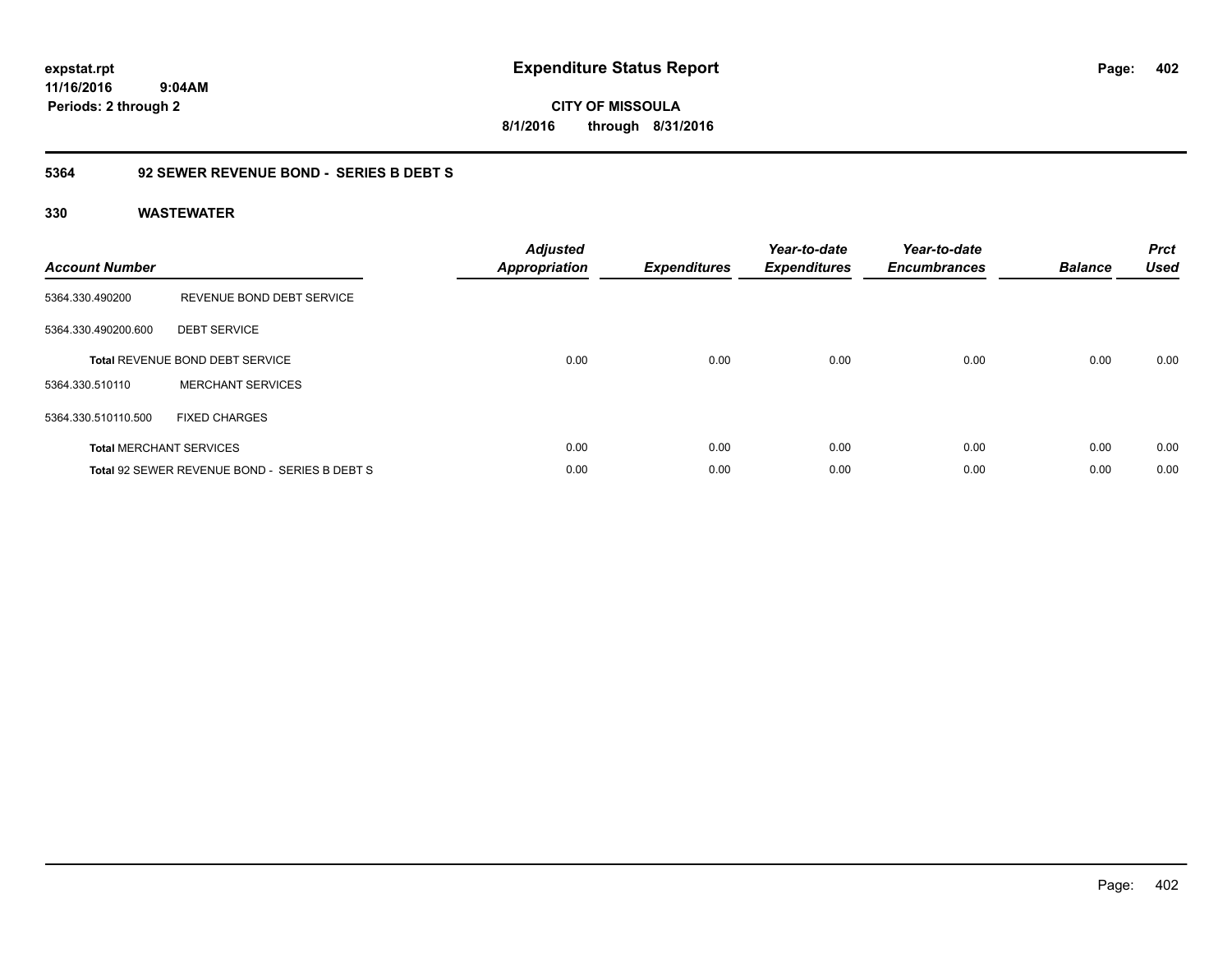**expstat.rpt Expenditure Status Report** 

**11/16/2016 9:04AM Periods: 2 through 2**

**CITY OF MISSOULA 8/1/2016 through 8/31/2016**

### **5365 99 SEWER REVENUE BONDS DEBT SERVICE FUND**

| <b>Account Number</b> |                                                | <b>Adjusted</b><br><b>Appropriation</b> | <b>Expenditures</b> | Year-to-date<br><b>Expenditures</b> | Year-to-date<br><b>Encumbrances</b> | <b>Balance</b> | <b>Prct</b><br><b>Used</b> |
|-----------------------|------------------------------------------------|-----------------------------------------|---------------------|-------------------------------------|-------------------------------------|----------------|----------------------------|
| 5365.330.490200       | REVENUE BOND DEBT SERVICE                      |                                         |                     |                                     |                                     |                |                            |
| 5365.330.490200.600   | <b>DEBT SERVICE</b>                            |                                         |                     |                                     |                                     |                |                            |
|                       | <b>Total REVENUE BOND DEBT SERVICE</b>         | 0.00                                    | 0.00                | 0.00                                | 0.00                                | 0.00           | 0.00                       |
| 5365.330.510110       | <b>MERCHANT SERVICES</b>                       |                                         |                     |                                     |                                     |                |                            |
| 5365.330.510110.500   | <b>FIXED CHARGES</b>                           |                                         |                     |                                     |                                     |                |                            |
|                       | <b>Total MERCHANT SERVICES</b>                 | 0.00                                    | 0.00                | 0.00                                | 0.00                                | 0.00           | 0.00                       |
|                       | Total 99 SEWER REVENUE BONDS DEBT SERVICE FUND | 0.00                                    | 0.00                | 0.00                                | 0.00                                | 0.00           | 0.00                       |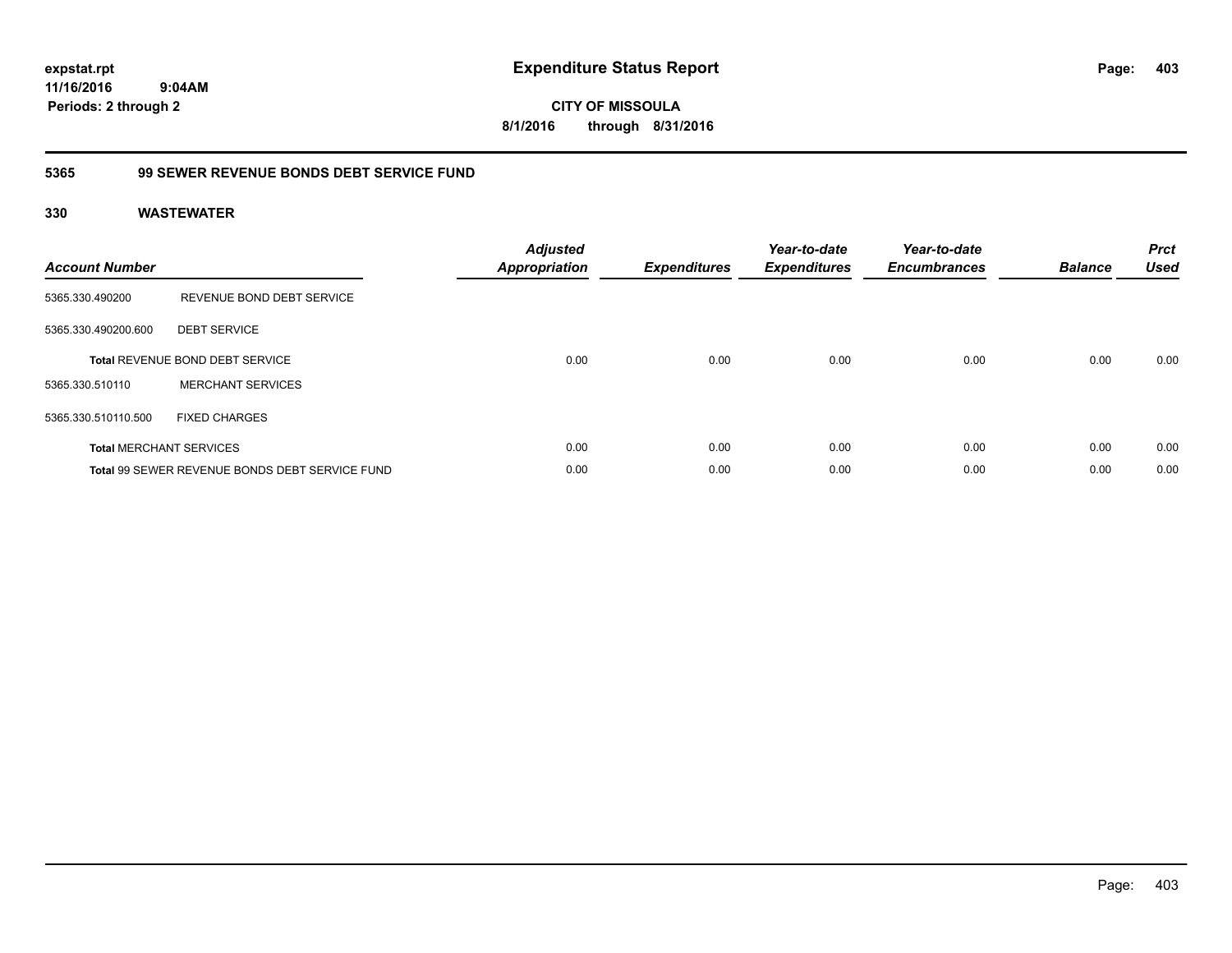**expstat.rpt Expenditure Status Report** 

**11/16/2016 9:04AM Periods: 2 through 2**

**CITY OF MISSOULA 8/1/2016 through 8/31/2016**

### **5366 92 SEWER REVENUE BOND - SERIES A BOND RE**

| <b>Account Number</b>       |                                                | <b>Adjusted</b><br>Appropriation | <b>Expenditures</b> | Year-to-date<br><b>Expenditures</b> | Year-to-date<br><b>Encumbrances</b> | <b>Balance</b> | <b>Prct</b><br><b>Used</b> |
|-----------------------------|------------------------------------------------|----------------------------------|---------------------|-------------------------------------|-------------------------------------|----------------|----------------------------|
| 5366.330.430610             | ADMINISTRATION                                 |                                  |                     |                                     |                                     |                |                            |
| 5366.330.430610.800         | OTHER OBJECTS                                  |                                  |                     |                                     |                                     |                |                            |
| <b>Total ADMINISTRATION</b> |                                                | 0.00                             | 0.00                | 0.00                                | 0.00                                | 0.00           | 0.00                       |
| 5366.330.510110             | <b>MERCHANT SERVICES</b>                       |                                  |                     |                                     |                                     |                |                            |
| 5366.330.510110.500         | <b>FIXED CHARGES</b>                           |                                  |                     |                                     |                                     |                |                            |
|                             | <b>Total MERCHANT SERVICES</b>                 | 0.00                             | 0.00                | 0.00                                | 0.00                                | 0.00           | 0.00                       |
|                             | Total 92 SEWER REVENUE BOND - SERIES A BOND RE | 0.00                             | 0.00                | 0.00                                | 0.00                                | 0.00           | 0.00                       |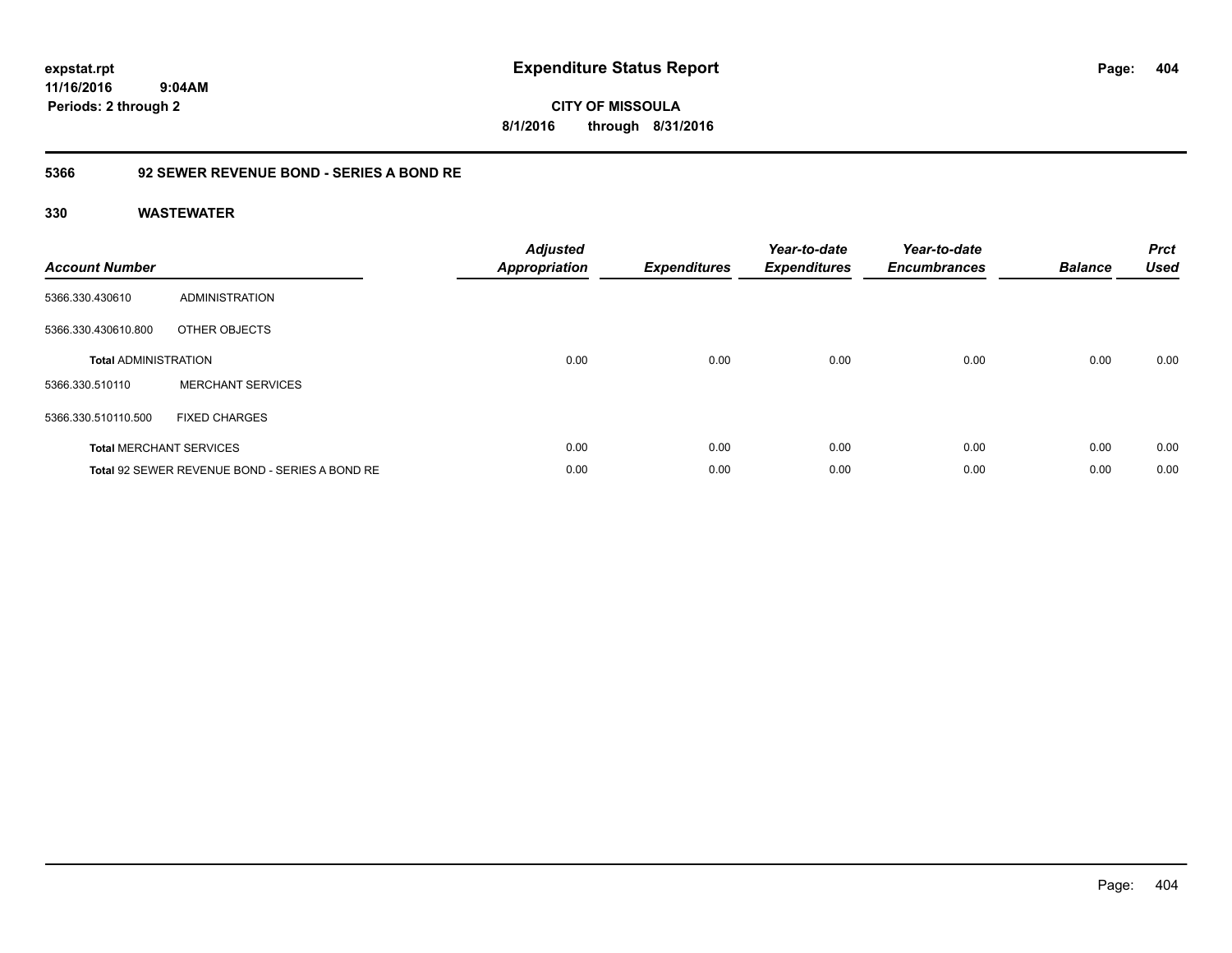**CITY OF MISSOULA 8/1/2016 through 8/31/2016**

### **5367 92 SEWER REVENUE BOND - SERIES B BOND RE**

| <b>Account Number</b>       |                                                | <b>Adjusted</b><br>Appropriation | <b>Expenditures</b> | Year-to-date<br><b>Expenditures</b> | Year-to-date<br><b>Encumbrances</b> | <b>Balance</b> | <b>Prct</b><br><b>Used</b> |
|-----------------------------|------------------------------------------------|----------------------------------|---------------------|-------------------------------------|-------------------------------------|----------------|----------------------------|
| 5367.330.430610             | <b>ADMINISTRATION</b>                          |                                  |                     |                                     |                                     |                |                            |
| 5367.330.430610.800         | OTHER OBJECTS                                  |                                  |                     |                                     |                                     |                |                            |
| <b>Total ADMINISTRATION</b> |                                                | 0.00                             | 0.00                | 0.00                                | 0.00                                | 0.00           | 0.00                       |
| 5367.330.510110             | <b>MERCHANT SERVICES</b>                       |                                  |                     |                                     |                                     |                |                            |
| 5367.330.510110.500         | <b>FIXED CHARGES</b>                           |                                  |                     |                                     |                                     |                |                            |
|                             | <b>Total MERCHANT SERVICES</b>                 | 0.00                             | 0.00                | 0.00                                | 0.00                                | 0.00           | 0.00                       |
|                             | Total 92 SEWER REVENUE BOND - SERIES B BOND RE | 0.00                             | 0.00                | 0.00                                | 0.00                                | 0.00           | 0.00                       |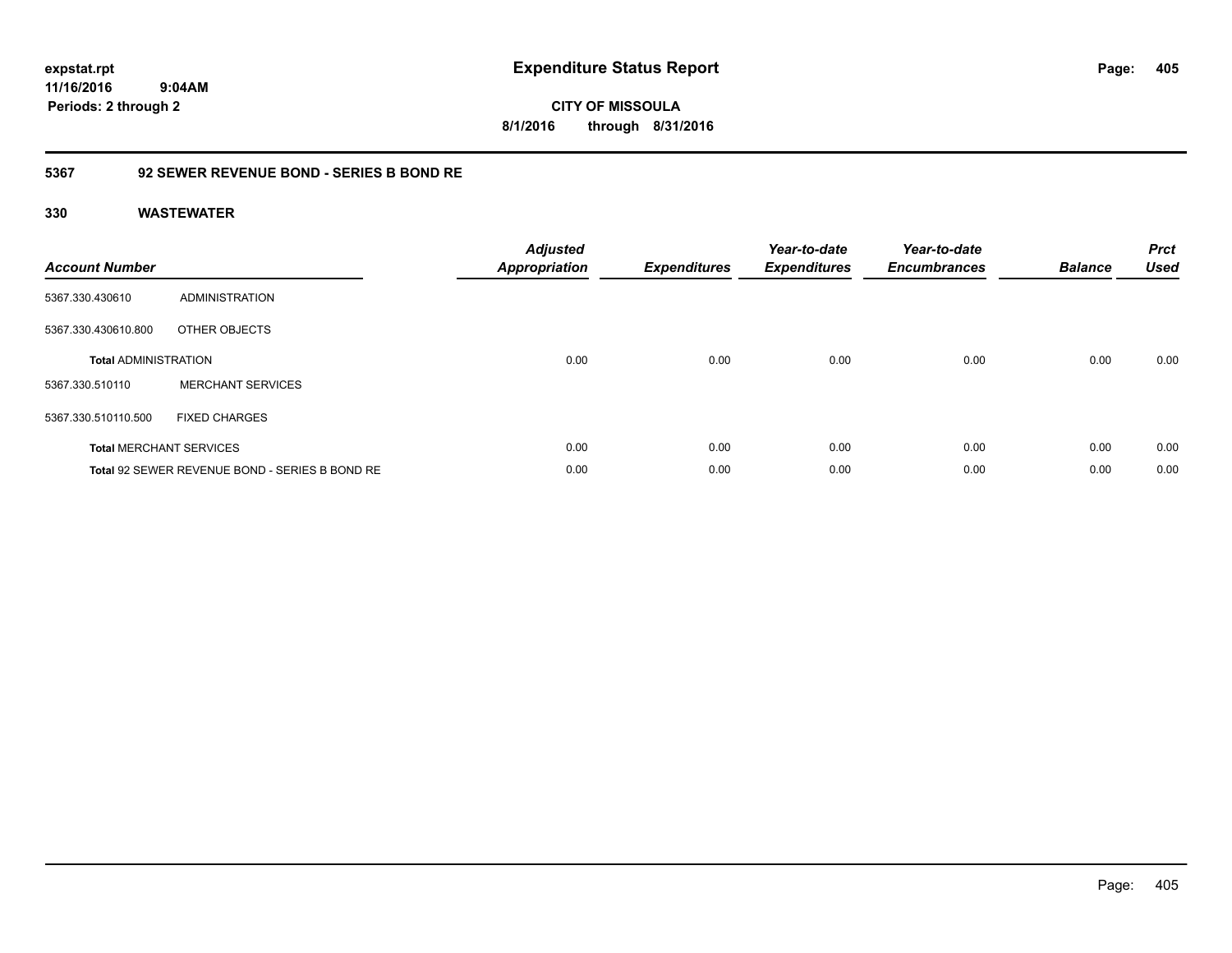**CITY OF MISSOULA 8/1/2016 through 8/31/2016**

# **5368 00 SEWER REVENUE BOND RESERVE FUND**

| <b>Account Number</b>       |                                          | <b>Adjusted</b><br>Appropriation | <b>Expenditures</b> | Year-to-date<br><b>Expenditures</b> | Year-to-date<br><b>Encumbrances</b> | <b>Balance</b> | <b>Prct</b><br><b>Used</b> |
|-----------------------------|------------------------------------------|----------------------------------|---------------------|-------------------------------------|-------------------------------------|----------------|----------------------------|
| 5368.330.430610             | ADMINISTRATION                           |                                  |                     |                                     |                                     |                |                            |
| 5368.330.430610.800         | OTHER OBJECTS                            |                                  |                     |                                     |                                     |                |                            |
| <b>Total ADMINISTRATION</b> |                                          | 0.00                             | 0.00                | 0.00                                | 0.00                                | 0.00           | 0.00                       |
| 5368.330.510110             | <b>MERCHANT SERVICES</b>                 |                                  |                     |                                     |                                     |                |                            |
| 5368.330.510110.500         | <b>FIXED CHARGES</b>                     |                                  |                     |                                     |                                     |                |                            |
|                             | <b>Total MERCHANT SERVICES</b>           | 0.00                             | 0.00                | 0.00                                | 0.00                                | 0.00           | 0.00                       |
|                             | Total 00 SEWER REVENUE BOND RESERVE FUND | 0.00                             | 0.00                | 0.00                                | 0.00                                | 0.00           | 0.00                       |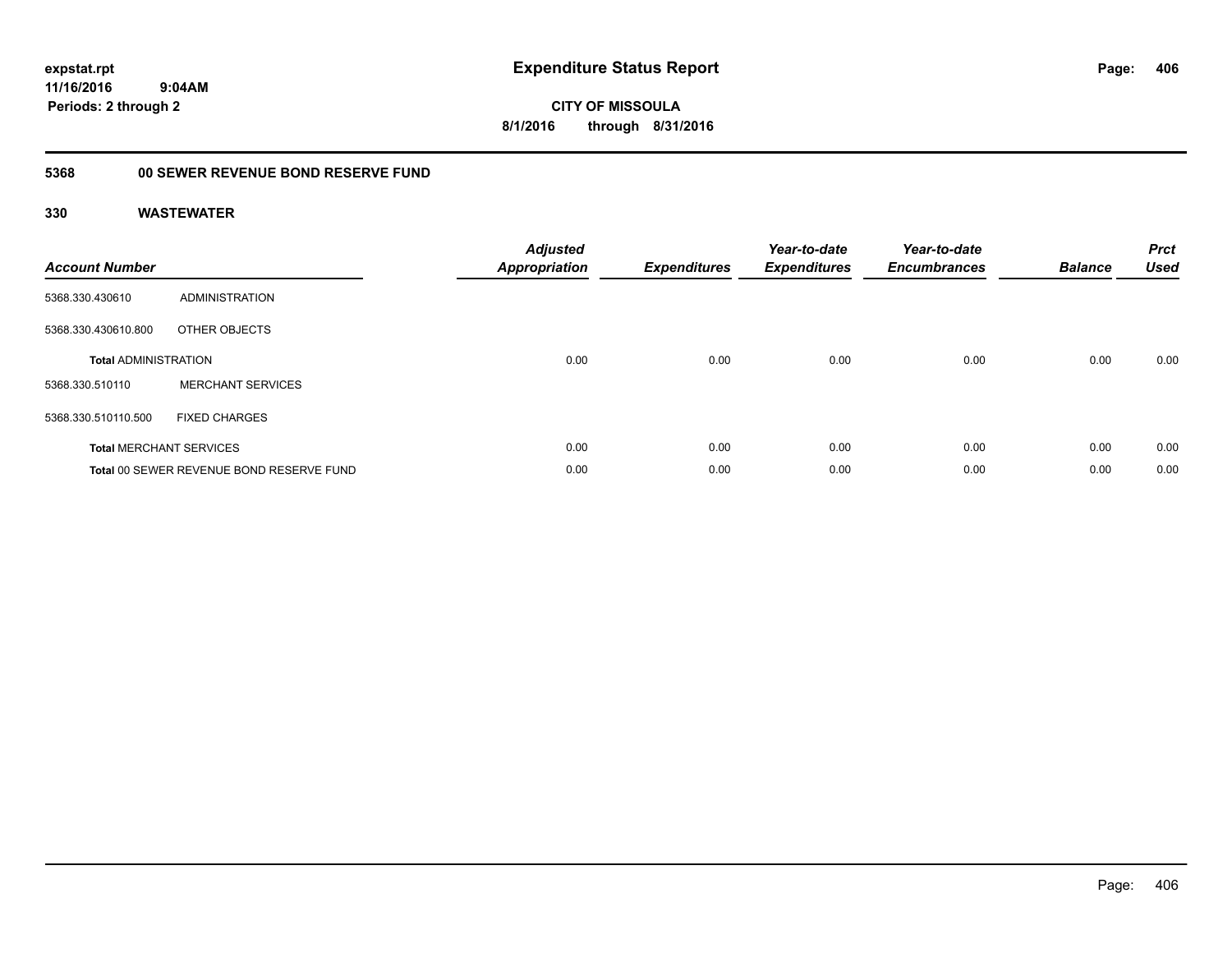### **5369 2001 SEWER REVENUE BOND**

| <b>Account Number</b>       |                                | <b>Adjusted</b><br>Appropriation | <b>Expenditures</b> | Year-to-date<br><b>Expenditures</b> | Year-to-date<br><b>Encumbrances</b> | <b>Balance</b> | <b>Prct</b><br><b>Used</b> |
|-----------------------------|--------------------------------|----------------------------------|---------------------|-------------------------------------|-------------------------------------|----------------|----------------------------|
| 5369.330.430610             | <b>ADMINISTRATION</b>          |                                  |                     |                                     |                                     |                |                            |
| 5369.330.430610.800         | OTHER OBJECTS                  |                                  |                     |                                     |                                     |                |                            |
| <b>Total ADMINISTRATION</b> |                                | 0.00                             | 0.00                | 0.00                                | 0.00                                | 0.00           | 0.00                       |
| 5369.330.510110             | <b>MERCHANT SERVICES</b>       |                                  |                     |                                     |                                     |                |                            |
| 5369.330.510110.500         | <b>FIXED CHARGES</b>           |                                  |                     |                                     |                                     |                |                            |
|                             | <b>Total MERCHANT SERVICES</b> | 0.00                             | 0.00                | 0.00                                | 0.00                                | 0.00           | 0.00                       |
|                             | Total 2001 SEWER REVENUE BOND  | 0.00                             | 0.00                | 0.00                                | 0.00                                | 0.00           | 0.00                       |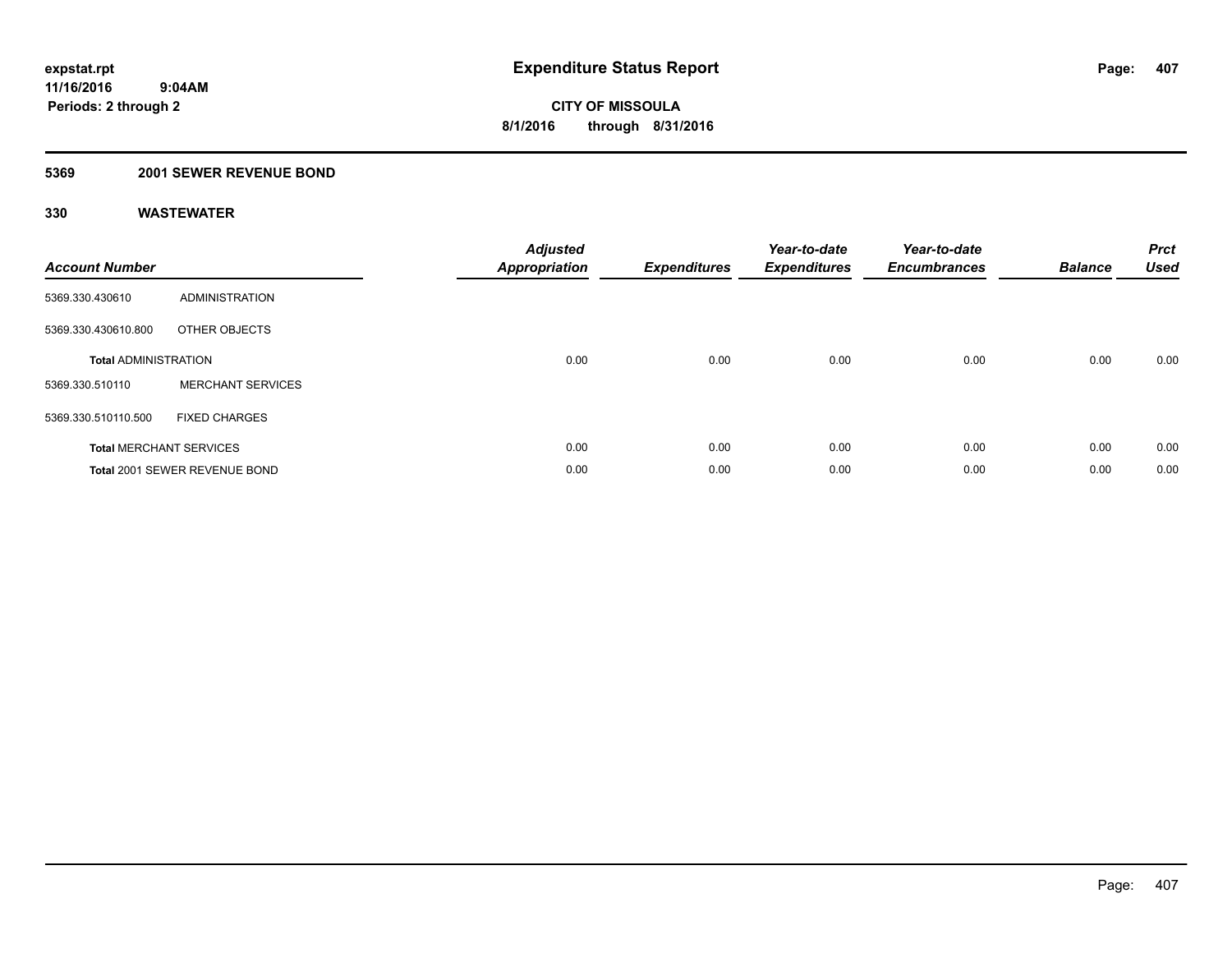**CITY OF MISSOULA 8/1/2016 through 8/31/2016**

### **5370 99 SEWER REVENUE BOND RESERVE FUND**

| <b>Account Number</b>       |                                          | <b>Adjusted</b><br><b>Appropriation</b> | <b>Expenditures</b> | Year-to-date<br><b>Expenditures</b> | Year-to-date<br><b>Encumbrances</b> | <b>Balance</b> | <b>Prct</b><br><b>Used</b> |
|-----------------------------|------------------------------------------|-----------------------------------------|---------------------|-------------------------------------|-------------------------------------|----------------|----------------------------|
| 5370.330.430610             | ADMINISTRATION                           |                                         |                     |                                     |                                     |                |                            |
| 5370.330.430610.800         | OTHER OBJECTS                            |                                         |                     |                                     |                                     |                |                            |
| <b>Total ADMINISTRATION</b> |                                          | 0.00                                    | 0.00                | 0.00                                | 0.00                                | 0.00           | 0.00                       |
| 5370.330.510110             | <b>MERCHANT SERVICES</b>                 |                                         |                     |                                     |                                     |                |                            |
| 5370.330.510110.500         | <b>FIXED CHARGES</b>                     |                                         |                     |                                     |                                     |                |                            |
|                             | <b>Total MERCHANT SERVICES</b>           | 0.00                                    | 0.00                | 0.00                                | 0.00                                | 0.00           | 0.00                       |
|                             | Total 99 SEWER REVENUE BOND RESERVE FUND | 0.00                                    | 0.00                | 0.00                                | 0.00                                | 0.00           | 0.00                       |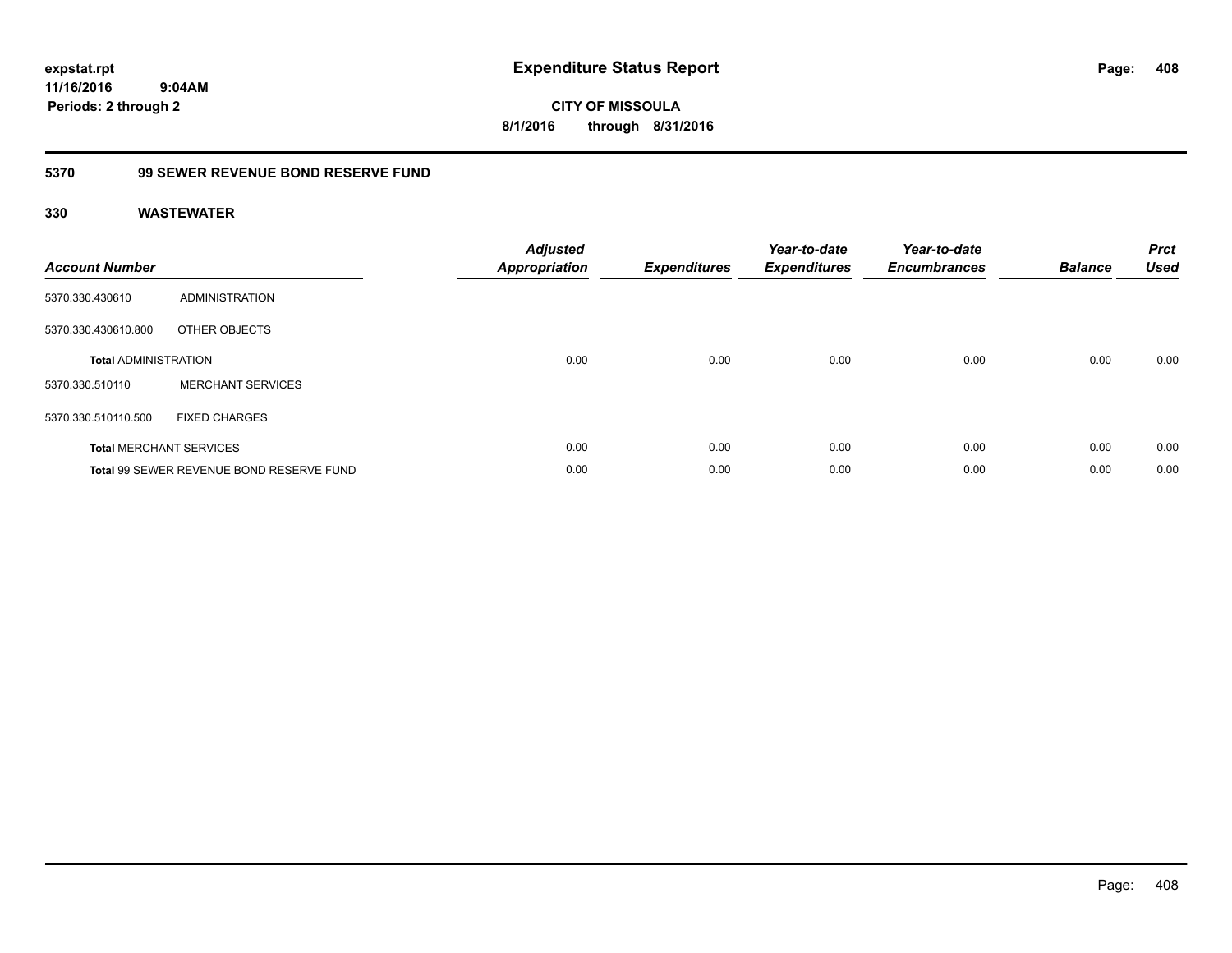#### **5371 2002 SEWER BONDS**

| <b>Account Number</b>  |                                        | <b>Adjusted</b><br>Appropriation | <b>Expenditures</b> | Year-to-date<br><b>Expenditures</b> | Year-to-date<br><b>Encumbrances</b> | <b>Balance</b> | <b>Prct</b><br><b>Used</b> |
|------------------------|----------------------------------------|----------------------------------|---------------------|-------------------------------------|-------------------------------------|----------------|----------------------------|
| 5371.330.490200        | REVENUE BOND DEBT SERVICE              |                                  |                     |                                     |                                     |                |                            |
| 5371.330.490200.600    | <b>DEBT SERVICE</b>                    |                                  |                     |                                     |                                     |                |                            |
|                        | <b>Total REVENUE BOND DEBT SERVICE</b> | 0.00                             | 0.00                | 0.00                                | 0.00                                | 0.00           | 0.00                       |
| 5371.330.510110        | <b>MERCHANT SERVICES</b>               |                                  |                     |                                     |                                     |                |                            |
| 5371.330.510110.500    | <b>FIXED CHARGES</b>                   |                                  |                     |                                     |                                     |                |                            |
|                        | <b>Total MERCHANT SERVICES</b>         | 0.00                             | 0.00                | 0.00                                | 0.00                                | 0.00           | 0.00                       |
| Total 2002 SEWER BONDS |                                        | 0.00                             | 0.00                | 0.00                                | 0.00                                | 0.00           | 0.00                       |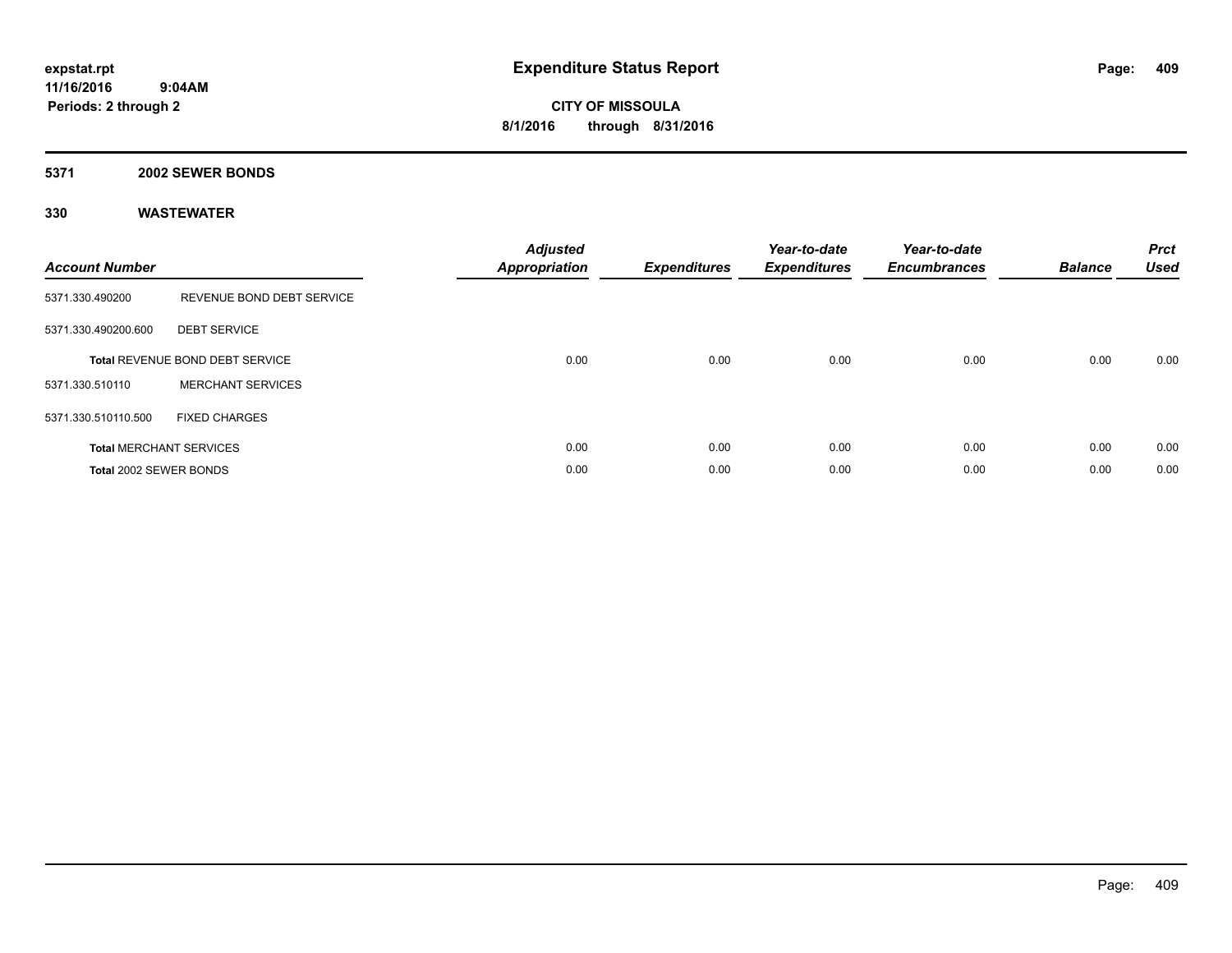### **5372 2002 SEWER REVENUE BOND**

| <b>Account Number</b>       |                                | <b>Adjusted</b><br>Appropriation | <b>Expenditures</b> | Year-to-date<br><b>Expenditures</b> | Year-to-date<br><b>Encumbrances</b> | <b>Balance</b> | <b>Prct</b><br><b>Used</b> |
|-----------------------------|--------------------------------|----------------------------------|---------------------|-------------------------------------|-------------------------------------|----------------|----------------------------|
| 5372.330.430610             | <b>ADMINISTRATION</b>          |                                  |                     |                                     |                                     |                |                            |
| 5372.330.430610.800         | OTHER OBJECTS                  |                                  |                     |                                     |                                     |                |                            |
| <b>Total ADMINISTRATION</b> |                                | 0.00                             | 0.00                | 0.00                                | 0.00                                | 0.00           | 0.00                       |
| 5372.330.510110             | <b>MERCHANT SERVICES</b>       |                                  |                     |                                     |                                     |                |                            |
| 5372.330.510110.500         | <b>FIXED CHARGES</b>           |                                  |                     |                                     |                                     |                |                            |
|                             | <b>Total MERCHANT SERVICES</b> | 0.00                             | 0.00                | 0.00                                | 0.00                                | 0.00           | 0.00                       |
|                             | Total 2002 SEWER REVENUE BOND  | 0.00                             | 0.00                | 0.00                                | 0.00                                | 0.00           | 0.00                       |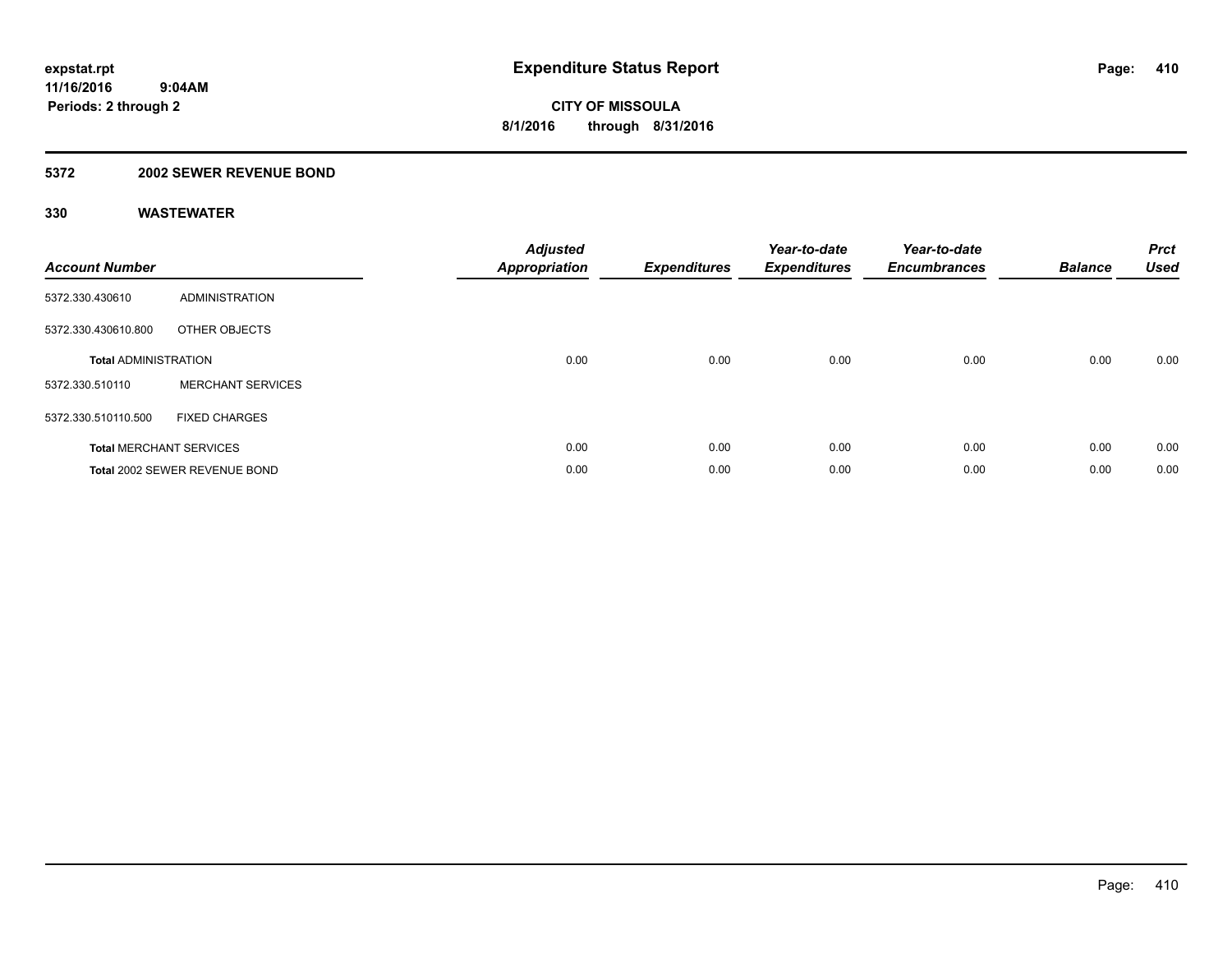**CITY OF MISSOULA 8/1/2016 through 8/31/2016**

### **5373 2002 WWTP UPGRADE REVENUE BOND**

| <b>Account Number</b> |                                        | <b>Adjusted</b><br>Appropriation | <b>Expenditures</b> | Year-to-date<br><b>Expenditures</b> | Year-to-date<br><b>Encumbrances</b> | <b>Balance</b> | <b>Prct</b><br><b>Used</b> |
|-----------------------|----------------------------------------|----------------------------------|---------------------|-------------------------------------|-------------------------------------|----------------|----------------------------|
| 5373.330.490200       | REVENUE BOND DEBT SERVICE              |                                  |                     |                                     |                                     |                |                            |
| 5373.330.490200.600   | <b>DEBT SERVICE</b>                    |                                  |                     |                                     |                                     |                |                            |
|                       | <b>Total REVENUE BOND DEBT SERVICE</b> | 0.00                             | 0.00                | 0.00                                | 0.00                                | 0.00           | 0.00                       |
| 5373.330.510110       | <b>MERCHANT SERVICES</b>               |                                  |                     |                                     |                                     |                |                            |
| 5373.330.510110.500   | <b>FIXED CHARGES</b>                   |                                  |                     |                                     |                                     |                |                            |
|                       | <b>Total MERCHANT SERVICES</b>         | 0.00                             | 0.00                | 0.00                                | 0.00                                | 0.00           | 0.00                       |
|                       | Total 2002 WWTP UPGRADE REVENUE BOND   | 0.00                             | 0.00                | 0.00                                | 0.00                                | 0.00           | 0.00                       |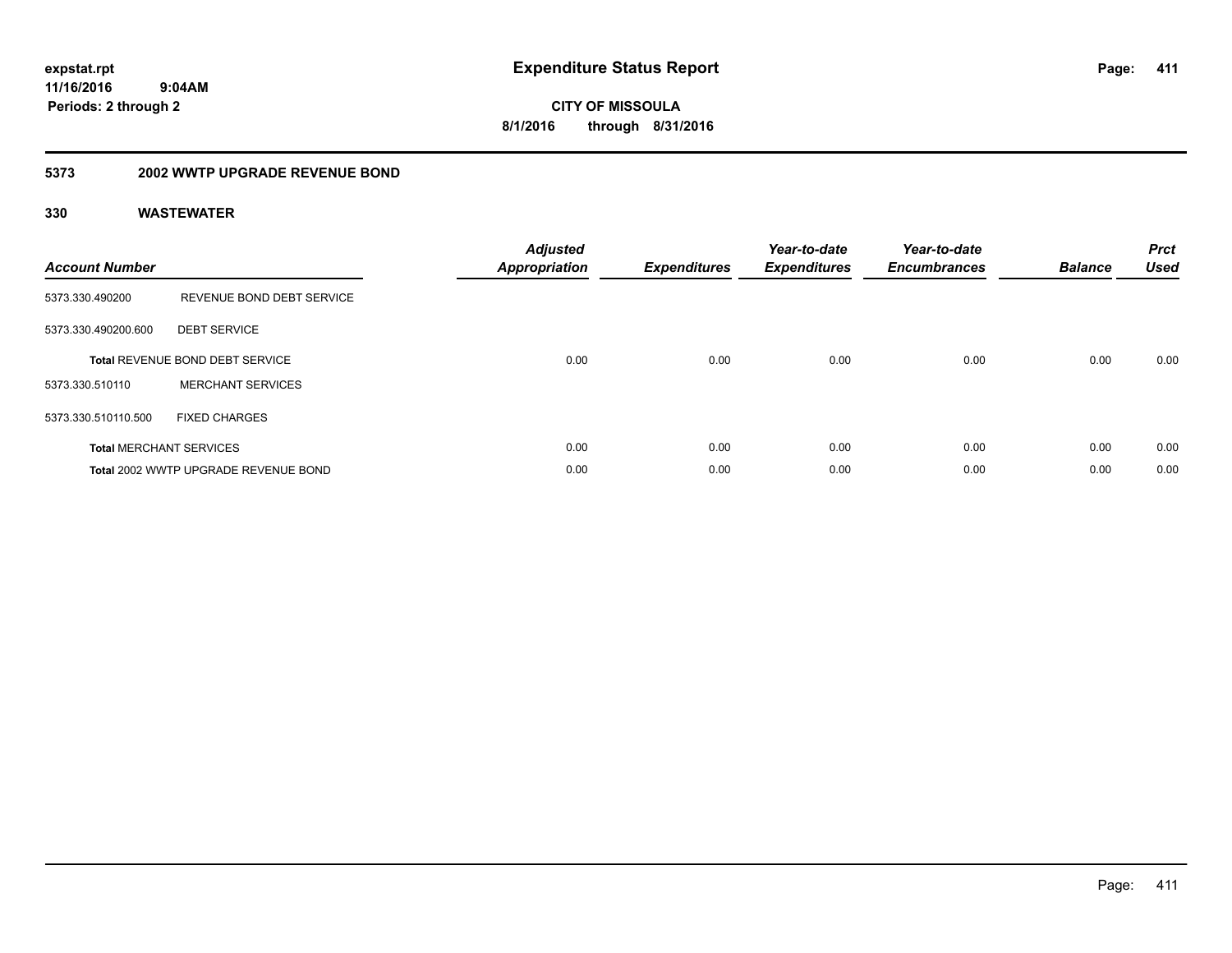### **5374 2002 WWTP UPGRADE RESERVE**

| <b>Account Number</b>       |                                 | <b>Adjusted</b><br><b>Appropriation</b> | <b>Expenditures</b> | Year-to-date<br><b>Expenditures</b> | Year-to-date<br><b>Encumbrances</b> | <b>Balance</b> | <b>Prct</b><br><b>Used</b> |
|-----------------------------|---------------------------------|-----------------------------------------|---------------------|-------------------------------------|-------------------------------------|----------------|----------------------------|
| 5374.330.430610             | <b>ADMINISTRATION</b>           |                                         |                     |                                     |                                     |                |                            |
| 5374.330.430610.800         | OTHER OBJECTS                   |                                         |                     |                                     |                                     |                |                            |
| <b>Total ADMINISTRATION</b> |                                 | 0.00                                    | 0.00                | 0.00                                | 0.00                                | 0.00           | 0.00                       |
| 5374.330.490200             | REVENUE BOND DEBT SERVICE       |                                         |                     |                                     |                                     |                |                            |
| 5374.330.490200.600         | <b>DEBT SERVICE</b>             |                                         |                     |                                     |                                     |                |                            |
|                             | Total REVENUE BOND DEBT SERVICE | 0.00                                    | 0.00                | 0.00                                | 0.00                                | 0.00           | 0.00                       |
| 5374.330.510110             | <b>MERCHANT SERVICES</b>        |                                         |                     |                                     |                                     |                |                            |
| 5374.330.510110.500         | <b>FIXED CHARGES</b>            |                                         |                     |                                     |                                     |                |                            |
|                             | <b>Total MERCHANT SERVICES</b>  | 0.00                                    | 0.00                | 0.00                                | 0.00                                | 0.00           | 0.00                       |
|                             | Total 2002 WWTP UPGRADE RESERVE | 0.00                                    | 0.00                | 0.00                                | 0.00                                | 0.00           | 0.00                       |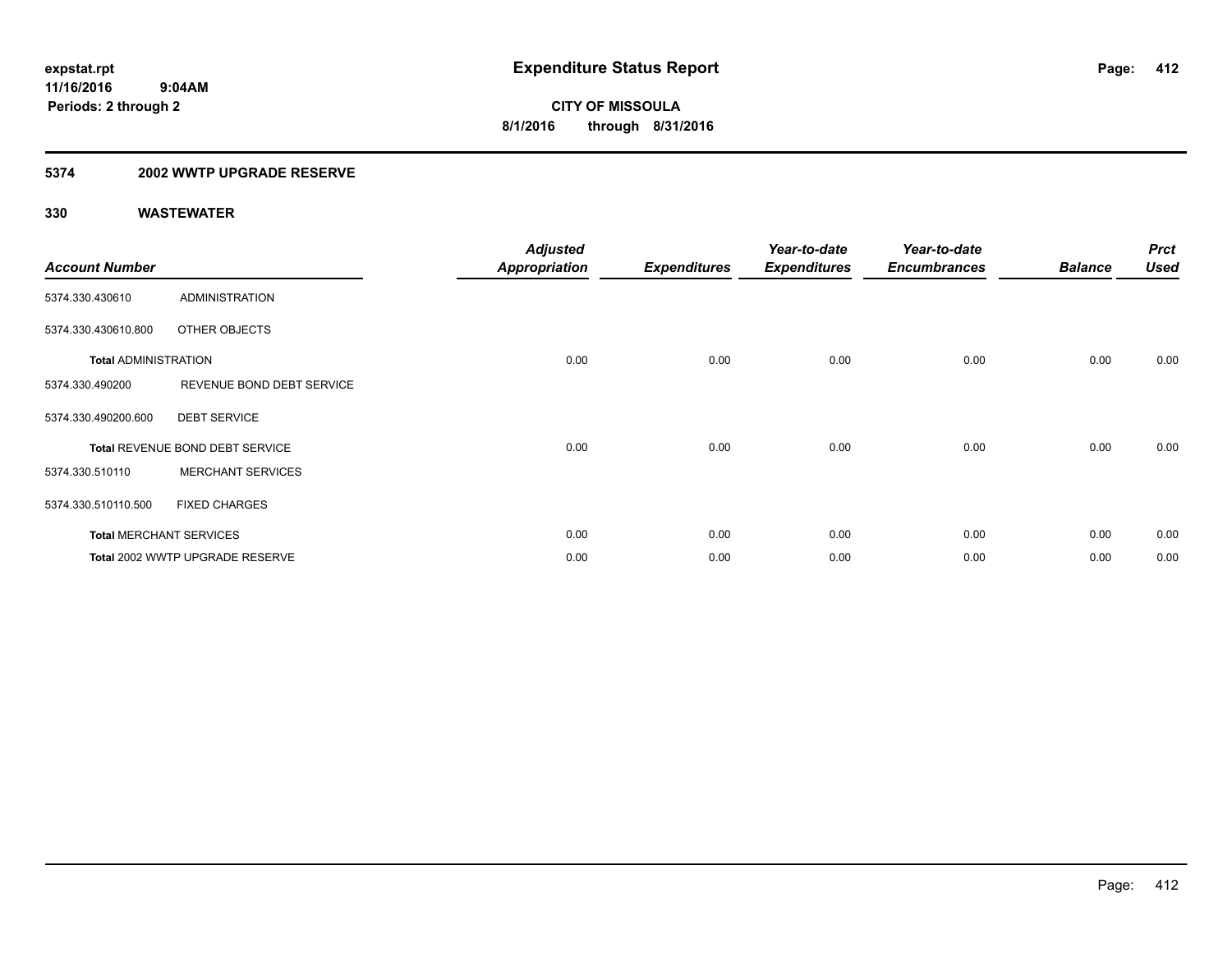### **5375 2003 WWTP SRF \$3.8M EPA DEBT**

| <b>Account Number</b> |                                        | <b>Adjusted</b><br>Appropriation | <b>Expenditures</b> | Year-to-date<br><b>Expenditures</b> | Year-to-date<br><b>Encumbrances</b> | <b>Balance</b> | <b>Prct</b><br><b>Used</b> |
|-----------------------|----------------------------------------|----------------------------------|---------------------|-------------------------------------|-------------------------------------|----------------|----------------------------|
| 5375.330.490200       | REVENUE BOND DEBT SERVICE              |                                  |                     |                                     |                                     |                |                            |
| 5375.330.490200.600   | <b>DEBT SERVICE</b>                    |                                  |                     |                                     |                                     |                |                            |
|                       | <b>Total REVENUE BOND DEBT SERVICE</b> | 0.00                             | 0.00                | 0.00                                | 0.00                                | 0.00           | 0.00                       |
| 5375.330.510110       | <b>MERCHANT SERVICES</b>               |                                  |                     |                                     |                                     |                |                            |
| 5375.330.510110.500   | <b>FIXED CHARGES</b>                   |                                  |                     |                                     |                                     |                |                            |
|                       | <b>Total MERCHANT SERVICES</b>         | 0.00                             | 0.00                | 0.00                                | 0.00                                | 0.00           | 0.00                       |
|                       | Total 2003 WWTP SRF \$3.8M EPA DEBT    | 0.00                             | 0.00                | 0.00                                | 0.00                                | 0.00           | 0.00                       |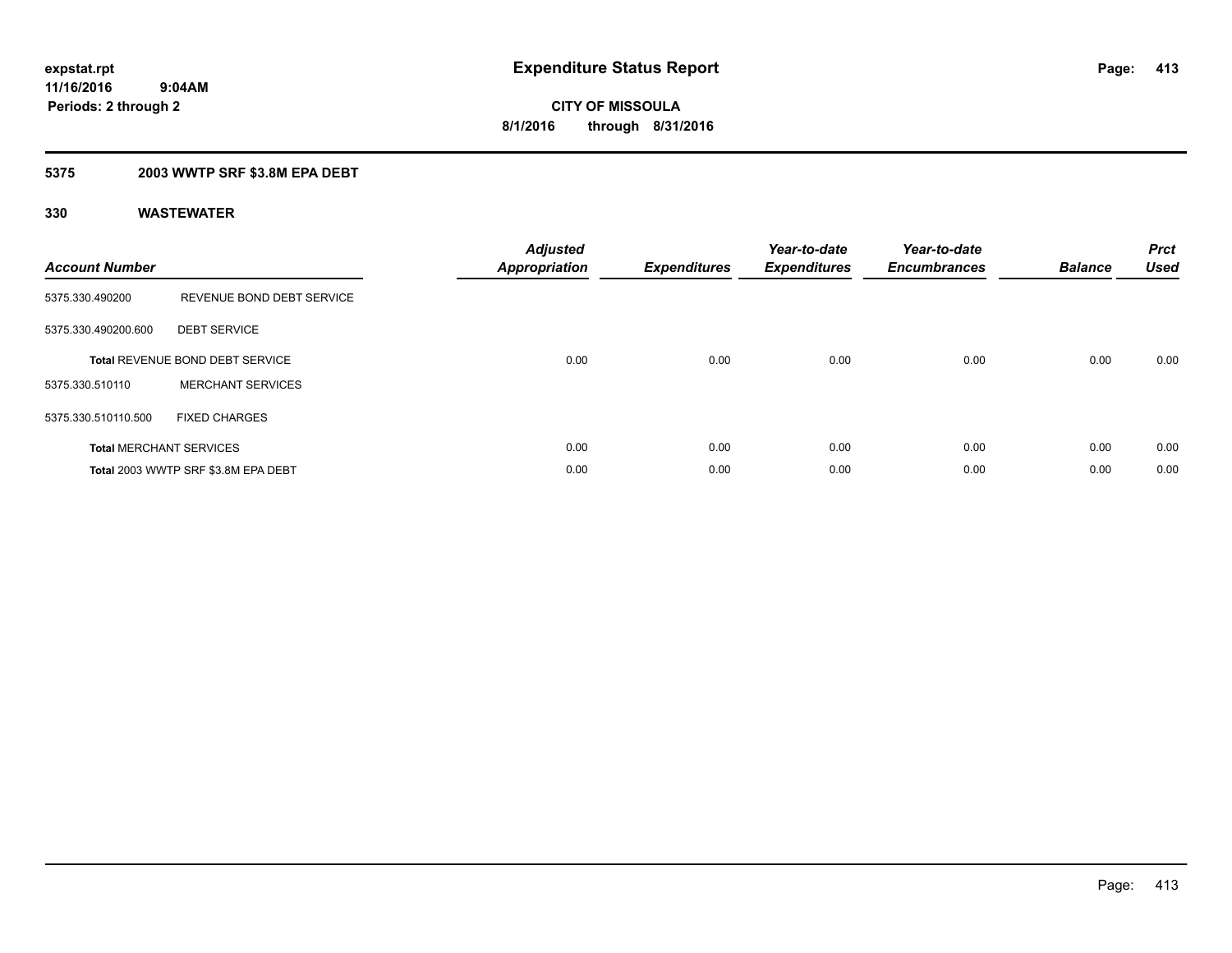**CITY OF MISSOULA 8/1/2016 through 8/31/2016**

## **5376 2003 WWTP SRF \$3.8M EPA RESERVE**

| <b>Account Number</b>          |                                        | <b>Adjusted</b><br><b>Appropriation</b> | <b>Expenditures</b> | Year-to-date<br><b>Expenditures</b> | Year-to-date<br><b>Encumbrances</b> | <b>Balance</b> | <b>Prct</b><br><b>Used</b> |
|--------------------------------|----------------------------------------|-----------------------------------------|---------------------|-------------------------------------|-------------------------------------|----------------|----------------------------|
| 5376.330.430610                | <b>ADMINISTRATION</b>                  |                                         |                     |                                     |                                     |                |                            |
| 5376.330.430610.800            | OTHER OBJECTS                          |                                         |                     |                                     |                                     |                |                            |
| <b>Total ADMINISTRATION</b>    |                                        | 0.00                                    | 0.00                | 0.00                                | 0.00                                | 0.00           | 0.00                       |
| 5376.330.510110                | <b>MERCHANT SERVICES</b>               |                                         |                     |                                     |                                     |                |                            |
| 5376.330.510110.500            | <b>FIXED CHARGES</b>                   |                                         |                     |                                     |                                     |                |                            |
| <b>Total MERCHANT SERVICES</b> |                                        | 0.00                                    | 0.00                | 0.00                                | 0.00                                | 0.00           | 0.00                       |
|                                | Total 2003 WWTP SRF \$3.8M EPA RESERVE | 0.00                                    | 0.00                | 0.00                                | 0.00                                | 0.00           | 0.00                       |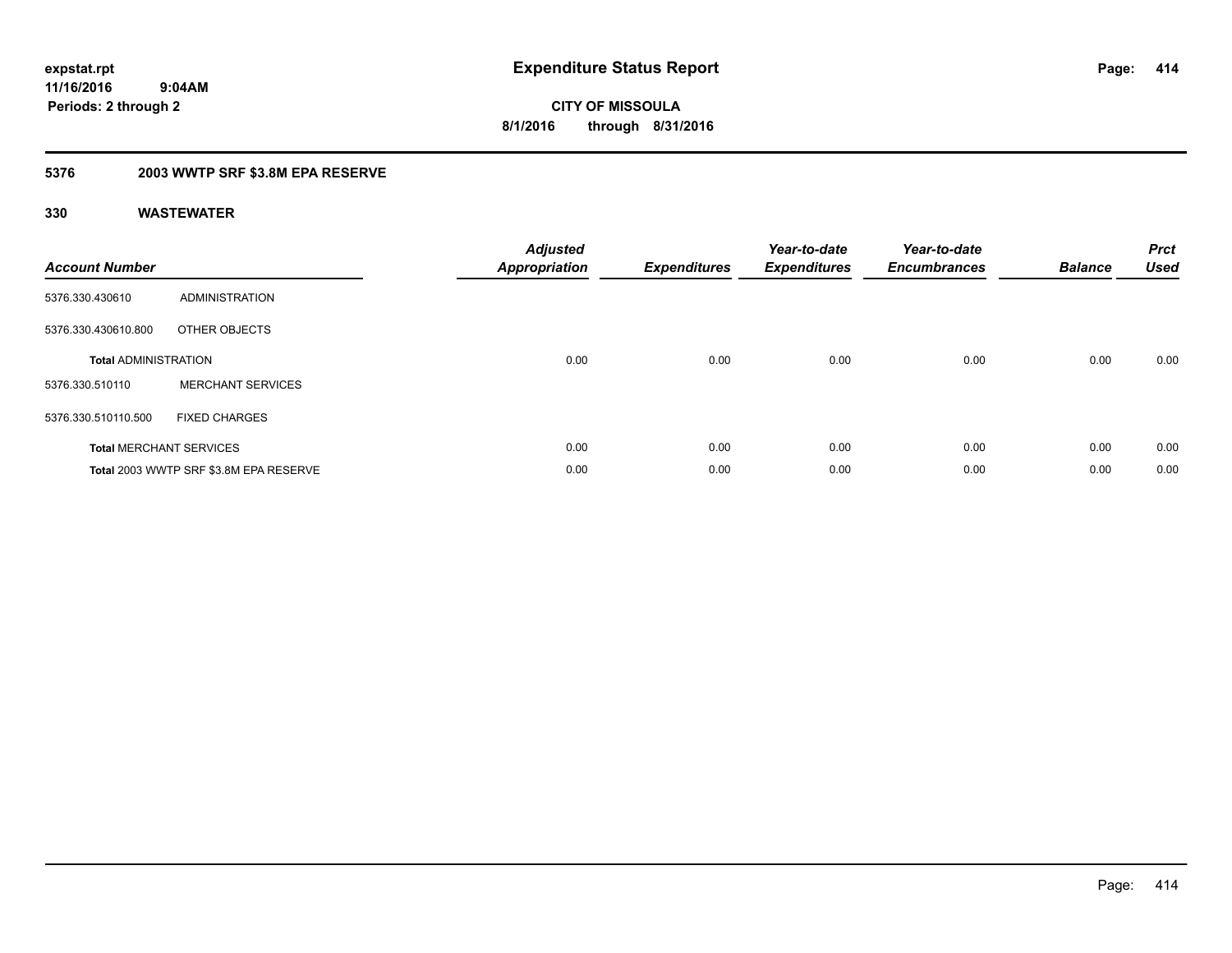**CITY OF MISSOULA 8/1/2016 through 8/31/2016**

# **5377 2004 WWTP \$3.023 LOAN DEBT SERVICE**

| <b>Account Number</b> |                                           | <b>Adjusted</b><br>Appropriation | <b>Expenditures</b> | Year-to-date<br><b>Expenditures</b> | Year-to-date<br><b>Encumbrances</b> | <b>Balance</b> | <b>Prct</b><br><b>Used</b> |
|-----------------------|-------------------------------------------|----------------------------------|---------------------|-------------------------------------|-------------------------------------|----------------|----------------------------|
| 5377.330.490200       | REVENUE BOND DEBT SERVICE                 |                                  |                     |                                     |                                     |                |                            |
| 5377.330.490200.600   | <b>DEBT SERVICE</b>                       |                                  |                     |                                     |                                     |                |                            |
|                       | <b>Total REVENUE BOND DEBT SERVICE</b>    | 0.00                             | 0.00                | 0.00                                | 0.00                                | 0.00           | 0.00                       |
| 5377.330.510110       | <b>MERCHANT SERVICES</b>                  |                                  |                     |                                     |                                     |                |                            |
| 5377.330.510110.500   | <b>FIXED CHARGES</b>                      |                                  |                     |                                     |                                     |                |                            |
|                       | <b>Total MERCHANT SERVICES</b>            | 0.00                             | 0.00                | 0.00                                | 0.00                                | 0.00           | 0.00                       |
|                       | Total 2004 WWTP \$3.023 LOAN DEBT SERVICE | 0.00                             | 0.00                | 0.00                                | 0.00                                | 0.00           | 0.00                       |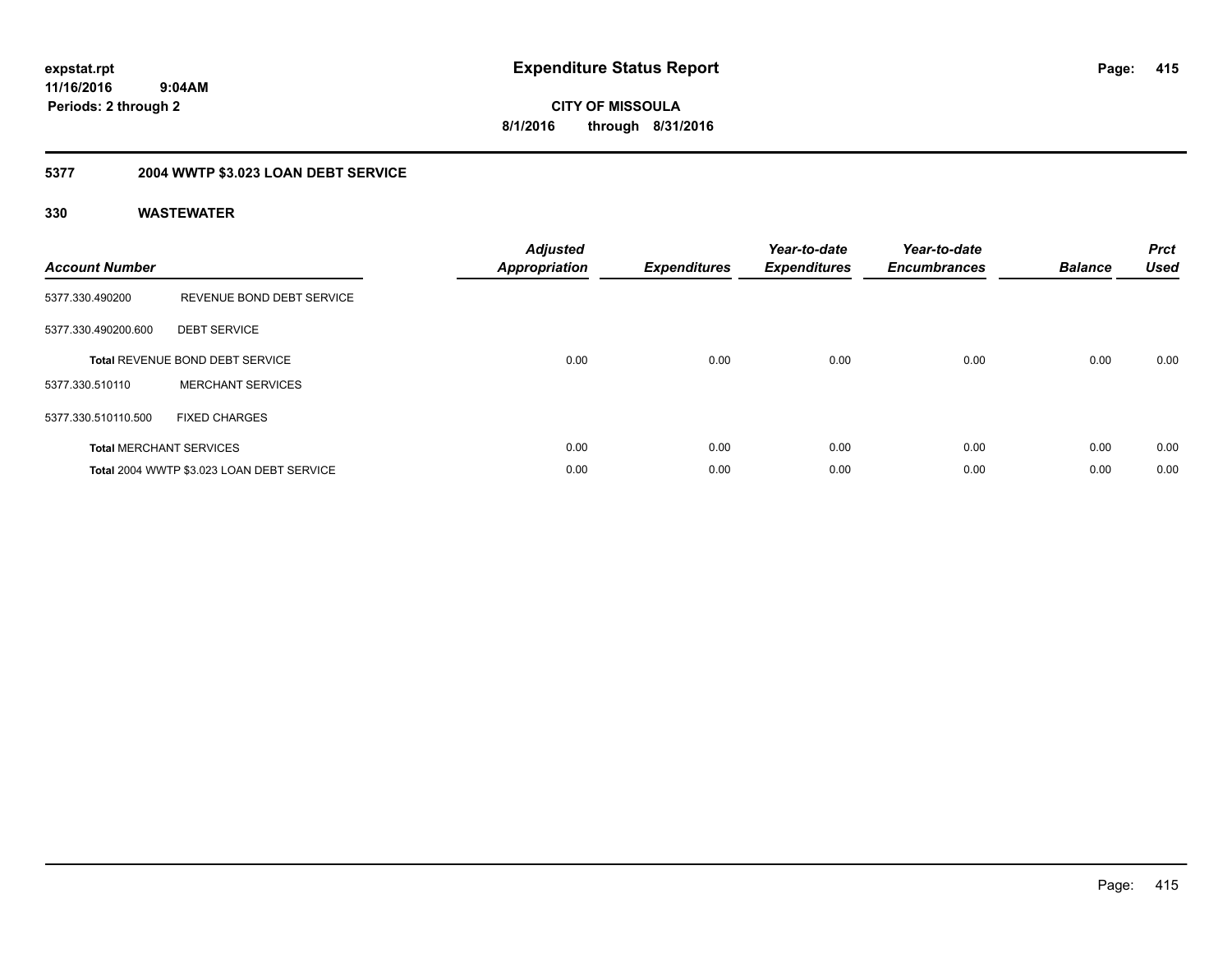# **5378 2004 WWTP \$3.023 LOAN RESERVE**

| <b>Account Number</b>       |                                      | <b>Adjusted</b><br><b>Appropriation</b> | <b>Expenditures</b> | Year-to-date<br><b>Expenditures</b> | Year-to-date<br><b>Encumbrances</b> | <b>Balance</b> | <b>Prct</b><br><b>Used</b> |
|-----------------------------|--------------------------------------|-----------------------------------------|---------------------|-------------------------------------|-------------------------------------|----------------|----------------------------|
| 5378.330.430610             | ADMINISTRATION                       |                                         |                     |                                     |                                     |                |                            |
| 5378.330.430610.800         | OTHER OBJECTS                        |                                         |                     |                                     |                                     |                |                            |
| <b>Total ADMINISTRATION</b> |                                      | 0.00                                    | 0.00                | 0.00                                | 0.00                                | 0.00           | 0.00                       |
| 5378.330.510110             | <b>MERCHANT SERVICES</b>             |                                         |                     |                                     |                                     |                |                            |
| 5378.330.510110.500         | <b>FIXED CHARGES</b>                 |                                         |                     |                                     |                                     |                |                            |
|                             | <b>Total MERCHANT SERVICES</b>       | 0.00                                    | 0.00                | 0.00                                | 0.00                                | 0.00           | 0.00                       |
|                             | Total 2004 WWTP \$3.023 LOAN RESERVE | 0.00                                    | 0.00                | 0.00                                | 0.00                                | 0.00           | 0.00                       |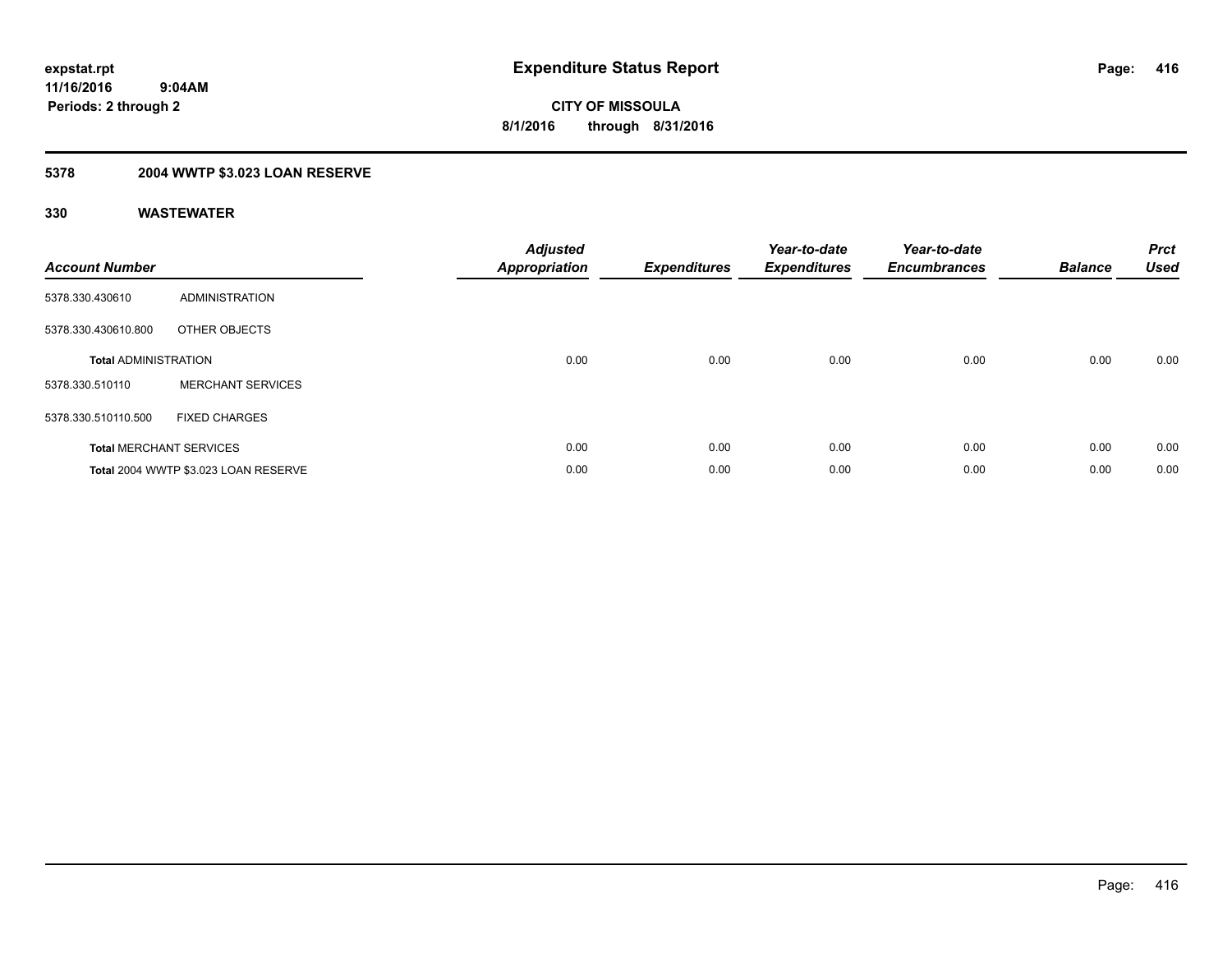**CITY OF MISSOULA 8/1/2016 through 8/31/2016**

## **5379 2005 BRICH/BRDY/LIN/GIL SRF DEBT**

| <b>Account Number</b>       |                                        | <b>Adjusted</b><br><b>Appropriation</b> | <b>Expenditures</b> | Year-to-date<br><b>Expenditures</b> | Year-to-date<br><b>Encumbrances</b> | <b>Balance</b> | <b>Prct</b><br><b>Used</b> |
|-----------------------------|----------------------------------------|-----------------------------------------|---------------------|-------------------------------------|-------------------------------------|----------------|----------------------------|
| 5379.330.430610             | <b>ADMINISTRATION</b>                  |                                         |                     |                                     |                                     |                |                            |
| 5379.330.430610.800         | OTHER OBJECTS                          |                                         |                     |                                     |                                     |                |                            |
| <b>Total ADMINISTRATION</b> |                                        | 0.00                                    | 0.00                | 0.00                                | 0.00                                | 0.00           | 0.00                       |
| 5379.330.490200             | REVENUE BOND DEBT SERVICE              |                                         |                     |                                     |                                     |                |                            |
| 5379.330.490200.600         | <b>DEBT SERVICE</b>                    |                                         |                     |                                     |                                     |                |                            |
|                             | Total REVENUE BOND DEBT SERVICE        | 0.00                                    | 0.00                | 0.00                                | 0.00                                | 0.00           | 0.00                       |
| 5379.330.510110             | <b>MERCHANT SERVICES</b>               |                                         |                     |                                     |                                     |                |                            |
| 5379.330.510110.500         | <b>FIXED CHARGES</b>                   |                                         |                     |                                     |                                     |                |                            |
|                             | <b>Total MERCHANT SERVICES</b>         | 0.00                                    | 0.00                | 0.00                                | 0.00                                | 0.00           | 0.00                       |
|                             | Total 2005 BRICH/BRDY/LIN/GIL SRF DEBT | 0.00                                    | 0.00                | 0.00                                | 0.00                                | 0.00           | 0.00                       |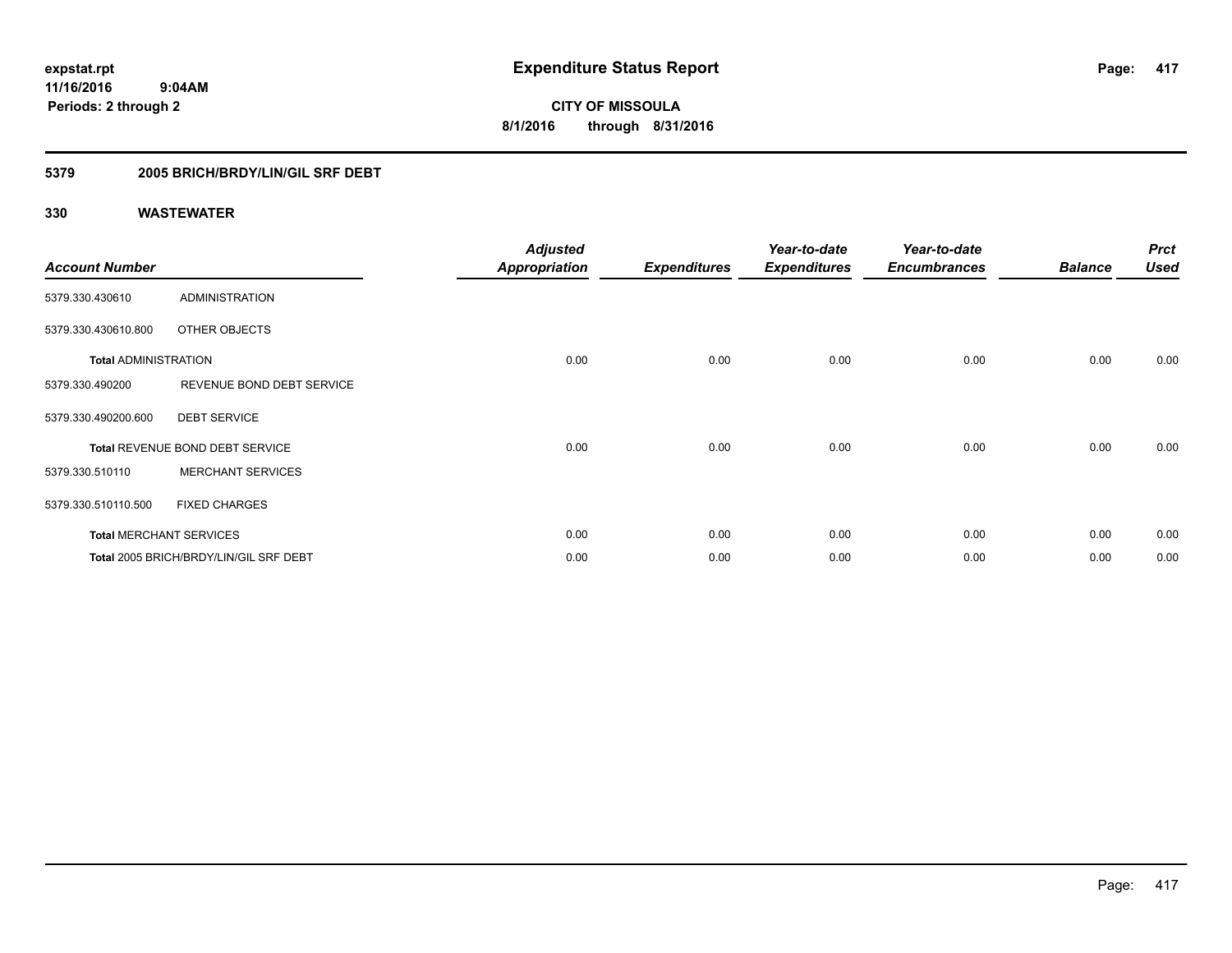**CITY OF MISSOULA 8/1/2016 through 8/31/2016**

### **5380 BRDWY/BIRCH/GILBERT/LINCOLNWOOD**

| <b>Account Number</b>       |                                       | <b>Adjusted</b><br><b>Appropriation</b> | <b>Expenditures</b> | Year-to-date<br><b>Expenditures</b> | Year-to-date<br><b>Encumbrances</b> | <b>Balance</b> | <b>Prct</b><br><b>Used</b> |
|-----------------------------|---------------------------------------|-----------------------------------------|---------------------|-------------------------------------|-------------------------------------|----------------|----------------------------|
| 5380.330.430610             | <b>ADMINISTRATION</b>                 |                                         |                     |                                     |                                     |                |                            |
| 5380.330.430610.800         | OTHER OBJECTS                         |                                         |                     |                                     |                                     |                |                            |
| <b>Total ADMINISTRATION</b> |                                       | 0.00                                    | 0.00                | 0.00                                | 0.00                                | 0.00           | 0.00                       |
| 5380.330.490200             | REVENUE BOND DEBT SERVICE             |                                         |                     |                                     |                                     |                |                            |
| 5380.330.490200.600         | <b>DEBT SERVICE</b>                   |                                         |                     |                                     |                                     |                |                            |
|                             | Total REVENUE BOND DEBT SERVICE       | 0.00                                    | 0.00                | 0.00                                | 0.00                                | 0.00           | 0.00                       |
| 5380.330.510110             | <b>MERCHANT SERVICES</b>              |                                         |                     |                                     |                                     |                |                            |
| 5380.330.510110.500         | <b>FIXED CHARGES</b>                  |                                         |                     |                                     |                                     |                |                            |
|                             | <b>Total MERCHANT SERVICES</b>        | 0.00                                    | 0.00                | 0.00                                | 0.00                                | 0.00           | 0.00                       |
|                             | Total BRDWY/BIRCH/GILBERT/LINCOLNWOOD | 0.00                                    | 0.00                | 0.00                                | 0.00                                | 0.00           | 0.00                       |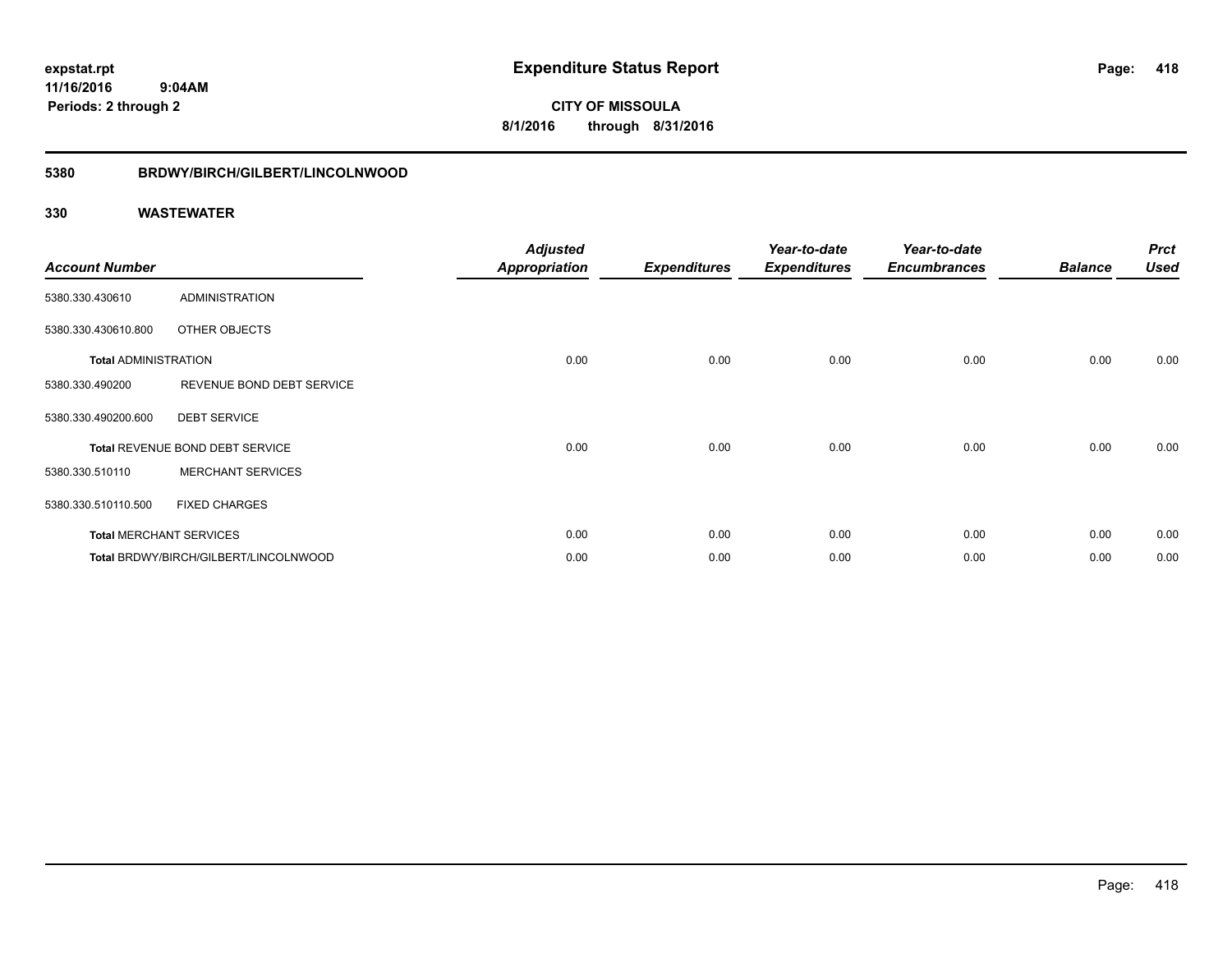### **5381 LINCOLNWOOD PH2 DEBT SERVICE**

| <b>Account Number</b>       |                                    | <b>Adjusted</b><br><b>Appropriation</b> | <b>Expenditures</b> | Year-to-date<br><b>Expenditures</b> | Year-to-date<br><b>Encumbrances</b> | <b>Balance</b> | <b>Prct</b><br><b>Used</b> |
|-----------------------------|------------------------------------|-----------------------------------------|---------------------|-------------------------------------|-------------------------------------|----------------|----------------------------|
| 5381.330.430610             | <b>ADMINISTRATION</b>              |                                         |                     |                                     |                                     |                |                            |
| 5381.330.430610.800         | OTHER OBJECTS                      |                                         |                     |                                     |                                     |                |                            |
| <b>Total ADMINISTRATION</b> |                                    | 0.00                                    | 0.00                | 0.00                                | 0.00                                | 0.00           | 0.00                       |
| 5381.330.490200             | REVENUE BOND DEBT SERVICE          |                                         |                     |                                     |                                     |                |                            |
| 5381.330.490200.600         | <b>DEBT SERVICE</b>                |                                         |                     |                                     |                                     |                |                            |
|                             | Total REVENUE BOND DEBT SERVICE    | 0.00                                    | 0.00                | 0.00                                | 0.00                                | 0.00           | 0.00                       |
| 5381.330.510110             | <b>MERCHANT SERVICES</b>           |                                         |                     |                                     |                                     |                |                            |
| 5381.330.510110.500         | <b>FIXED CHARGES</b>               |                                         |                     |                                     |                                     |                |                            |
|                             | <b>Total MERCHANT SERVICES</b>     | 0.00                                    | 0.00                | 0.00                                | 0.00                                | 0.00           | 0.00                       |
|                             | Total LINCOLNWOOD PH2 DEBT SERVICE | 0.00                                    | 0.00                | 0.00                                | 0.00                                | 0.00           | 0.00                       |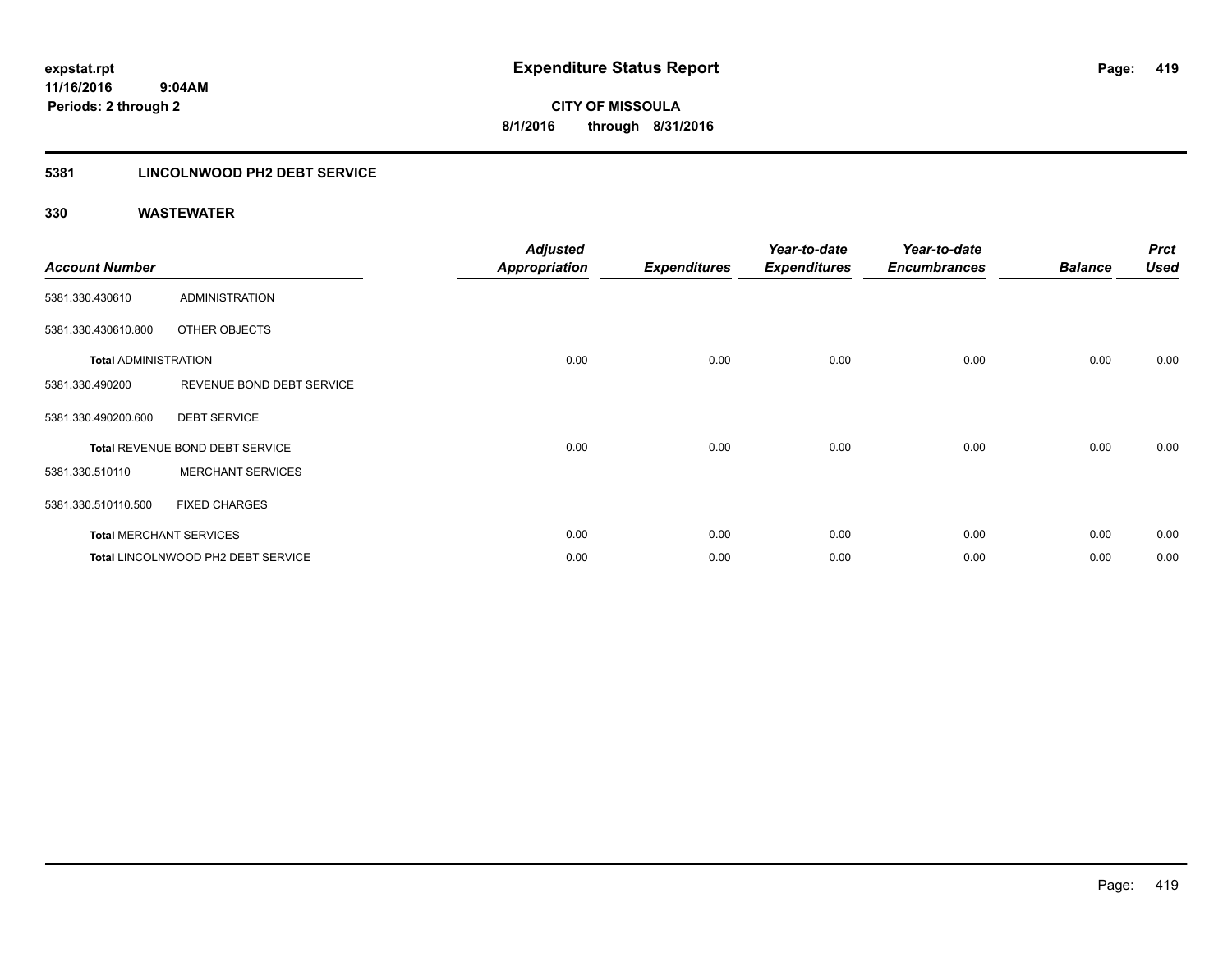## **5382 LINCOLNWOOD PH2 RESERVE FUND**

| <b>Account Number</b>       |                                    | <b>Adjusted</b><br><b>Appropriation</b> | <b>Expenditures</b> | Year-to-date<br><b>Expenditures</b> | Year-to-date<br><b>Encumbrances</b> | <b>Balance</b> | <b>Prct</b><br><b>Used</b> |
|-----------------------------|------------------------------------|-----------------------------------------|---------------------|-------------------------------------|-------------------------------------|----------------|----------------------------|
| 5382.330.430610             | <b>ADMINISTRATION</b>              |                                         |                     |                                     |                                     |                |                            |
| 5382.330.430610.800         | OTHER OBJECTS                      |                                         |                     |                                     |                                     |                |                            |
| <b>Total ADMINISTRATION</b> |                                    | 0.00                                    | 0.00                | 0.00                                | 0.00                                | 0.00           | 0.00                       |
| 5382.330.490200             | REVENUE BOND DEBT SERVICE          |                                         |                     |                                     |                                     |                |                            |
| 5382.330.490200.600         | <b>DEBT SERVICE</b>                |                                         |                     |                                     |                                     |                |                            |
|                             | Total REVENUE BOND DEBT SERVICE    | 0.00                                    | 0.00                | 0.00                                | 0.00                                | 0.00           | 0.00                       |
| 5382.330.510110             | <b>MERCHANT SERVICES</b>           |                                         |                     |                                     |                                     |                |                            |
| 5382.330.510110.500         | <b>FIXED CHARGES</b>               |                                         |                     |                                     |                                     |                |                            |
|                             | <b>Total MERCHANT SERVICES</b>     | 0.00                                    | 0.00                | 0.00                                | 0.00                                | 0.00           | 0.00                       |
|                             | Total LINCOLNWOOD PH2 RESERVE FUND | 0.00                                    | 0.00                | 0.00                                | 0.00                                | 0.00           | 0.00                       |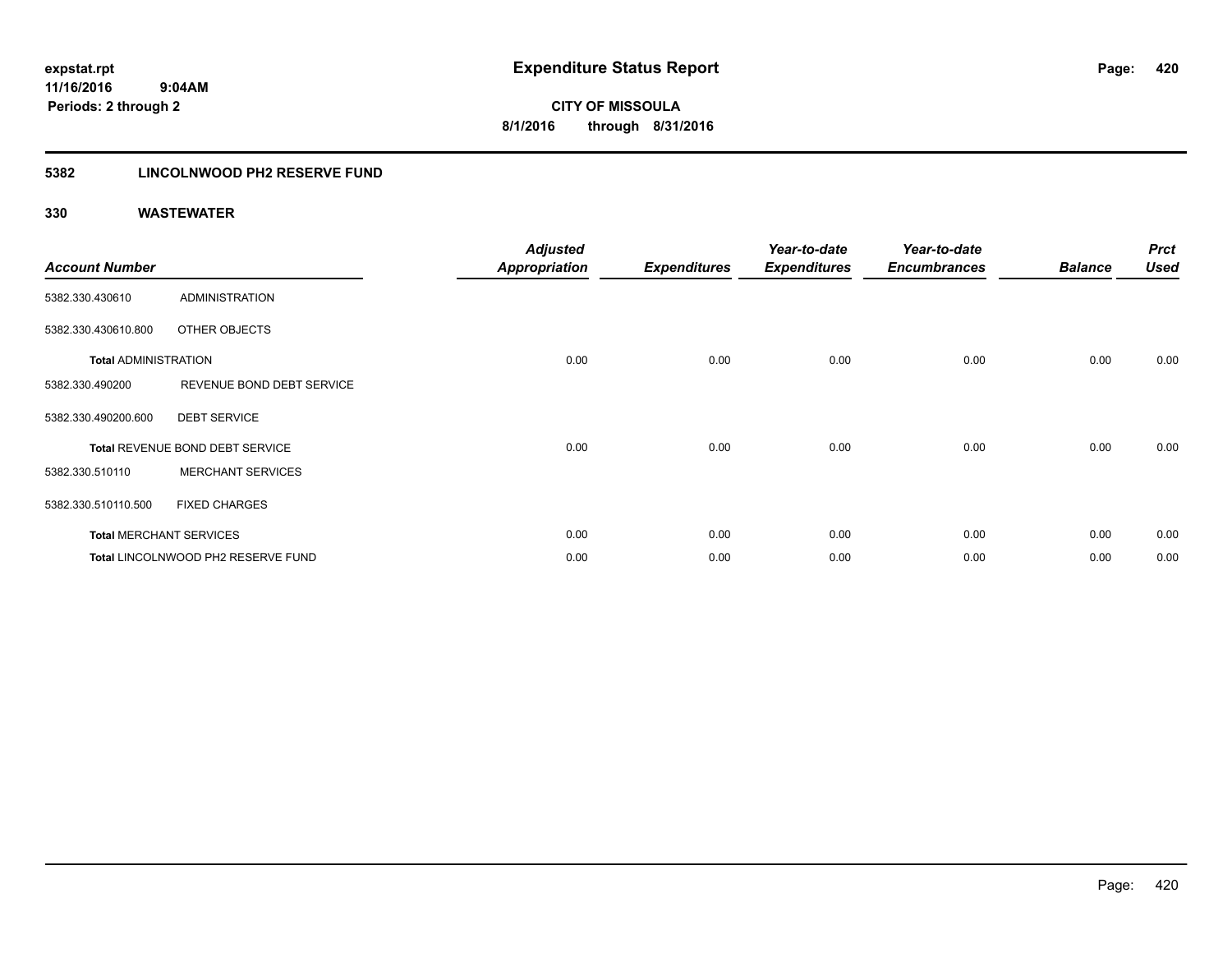**CITY OF MISSOULA 8/1/2016 through 8/31/2016**

### **5383 FY09 RATTLESNAKE SEWER DEBT SVS**

| <b>Account Number</b>       |                                 | <b>Adjusted</b><br><b>Appropriation</b> | <b>Expenditures</b> | Year-to-date<br><b>Expenditures</b> | Year-to-date<br><b>Encumbrances</b> | <b>Balance</b> | <b>Prct</b><br><b>Used</b> |
|-----------------------------|---------------------------------|-----------------------------------------|---------------------|-------------------------------------|-------------------------------------|----------------|----------------------------|
| 5383.330.430610             | <b>ADMINISTRATION</b>           |                                         |                     |                                     |                                     |                |                            |
| 5383.330.430610.800         | OTHER OBJECTS                   |                                         |                     |                                     |                                     |                |                            |
| <b>Total ADMINISTRATION</b> |                                 | 0.00                                    | 0.00                | 0.00                                | 0.00                                | 0.00           | 0.00                       |
| 5383.330.490200             | REVENUE BOND DEBT SERVICE       |                                         |                     |                                     |                                     |                |                            |
| 5383.330.490200.600         | <b>DEBT SERVICE</b>             |                                         |                     |                                     |                                     |                |                            |
|                             | Total REVENUE BOND DEBT SERVICE | 0.00                                    | 0.00                | 0.00                                | 0.00                                | 0.00           | 0.00                       |
| 5383.330.510110             | <b>MERCHANT SERVICES</b>        |                                         |                     |                                     |                                     |                |                            |
| 5383.330.510110.500         | <b>FIXED CHARGES</b>            |                                         |                     |                                     |                                     |                |                            |
| <b>Total WASTEWATER</b>     |                                 | 0.00                                    | 0.00                | 0.00                                | 0.00                                | 0.00           | 0.00                       |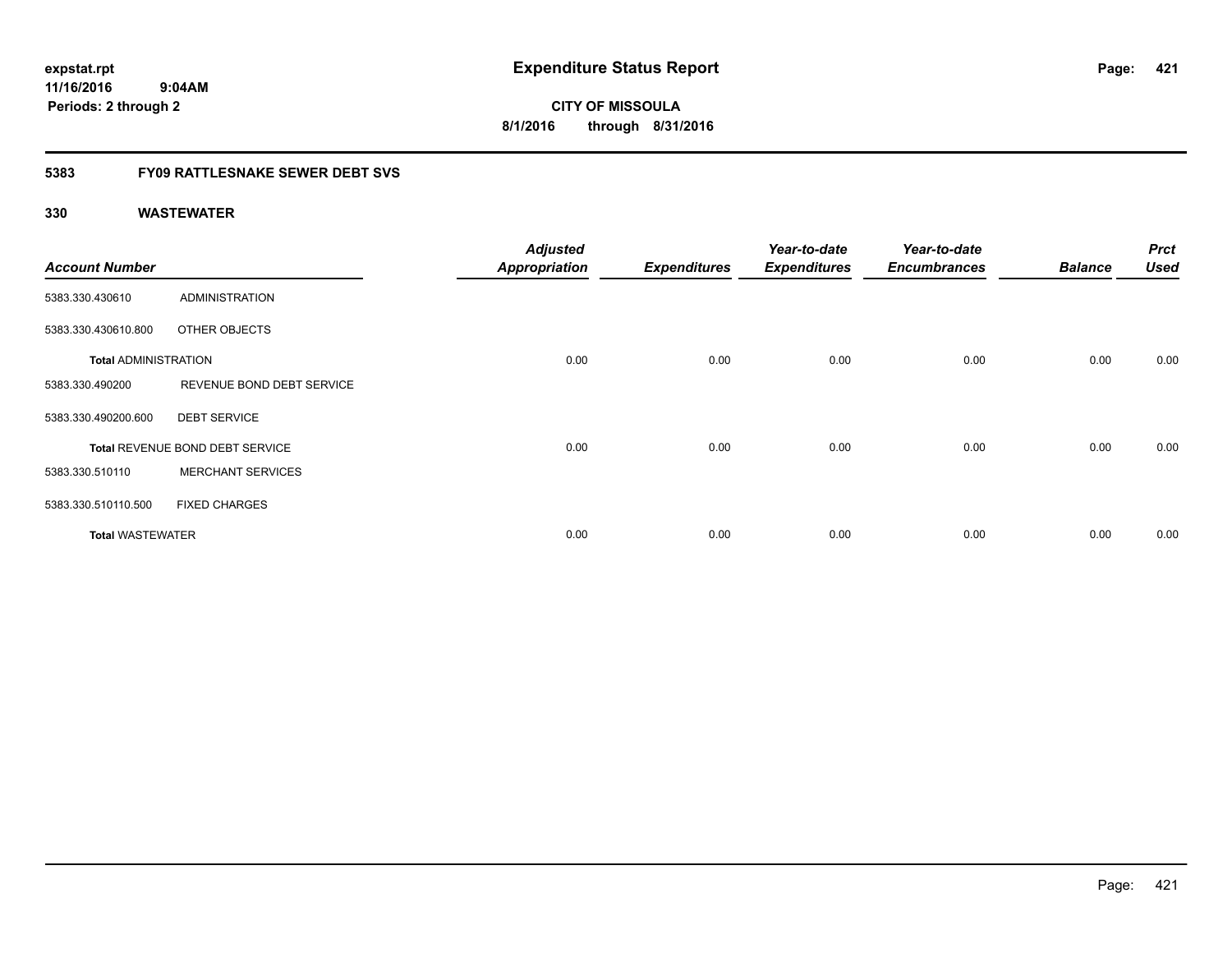**CITY OF MISSOULA 8/1/2016 through 8/31/2016**

### **5383 FY09 RATTLESNAKE SEWER DEBT SVS**

### **550 SID 544 PROJECT**

| <b>Account Number</b> |                                              | <b>Adjusted</b><br><b>Appropriation</b> | <b>Expenditures</b> | Year-to-date<br><b>Expenditures</b> | Year-to-date<br><b>Encumbrances</b> | <b>Balance</b> | <b>Prct</b><br><b>Used</b> |
|-----------------------|----------------------------------------------|-----------------------------------------|---------------------|-------------------------------------|-------------------------------------|----------------|----------------------------|
| 5383.550.490200       | REVENUE BOND DEBT SERVICE                    |                                         |                     |                                     |                                     |                |                            |
| 5383.550.490200.600   | <b>DEBT SERVICE</b>                          |                                         |                     |                                     |                                     |                |                            |
|                       | <b>Total REVENUE BOND DEBT SERVICE</b>       | 0.00                                    | 0.00                | 0.00                                | 0.00                                | 0.00           | 0.00                       |
| 5383.550.510110       | <b>MERCHANT SERVICES</b>                     |                                         |                     |                                     |                                     |                |                            |
| 5383.550.510110.500   | <b>FIXED CHARGES</b>                         |                                         |                     |                                     |                                     |                |                            |
|                       | <b>Total FY09 RATTLESNAKE SEWER DEBT SVS</b> | 0.00                                    | 0.00                | 0.00                                | 0.00                                | 0.00           | 0.00                       |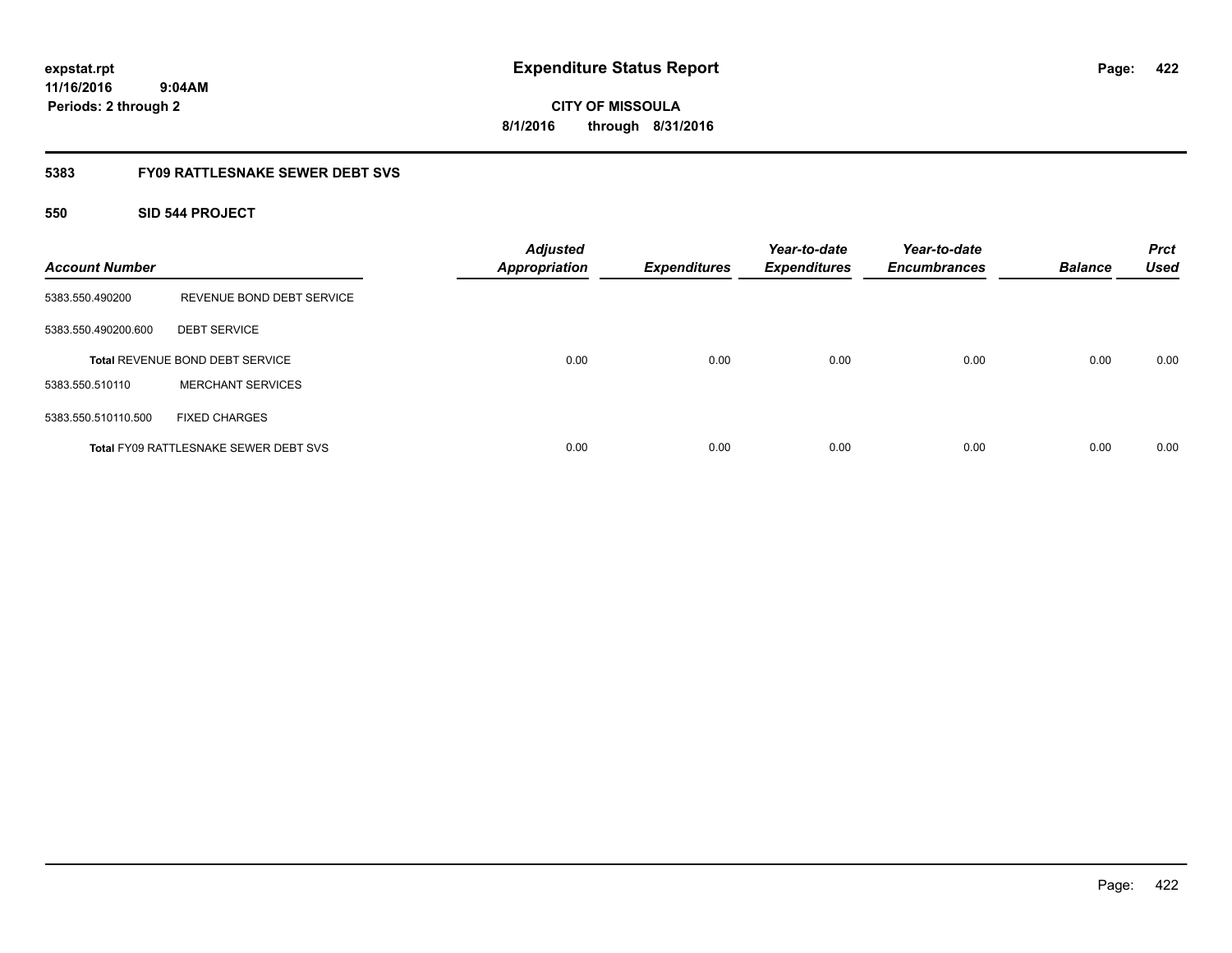### **5384 09 LOLO BOND RESERVE**

| <b>Account Number</b> |                                 | <b>Adjusted</b><br>Appropriation | <b>Expenditures</b> | Year-to-date<br><b>Expenditures</b> | Year-to-date<br><b>Encumbrances</b> | <b>Balance</b> | <b>Prct</b><br><b>Used</b> |
|-----------------------|---------------------------------|----------------------------------|---------------------|-------------------------------------|-------------------------------------|----------------|----------------------------|
| 5384.330.490200       | REVENUE BOND DEBT SERVICE       |                                  |                     |                                     |                                     |                |                            |
| 5384.330.490200.800   | OTHER OBJECTS                   |                                  |                     |                                     |                                     |                |                            |
|                       | Total REVENUE BOND DEBT SERVICE | 0.00                             | 0.00                | 0.00                                | 0.00                                | 0.00           | 0.00                       |
| 5384.330.510110       | <b>MERCHANT SERVICES</b>        |                                  |                     |                                     |                                     |                |                            |
| 5384.330.510110.500   | <b>FIXED CHARGES</b>            |                                  |                     |                                     |                                     |                |                            |
|                       | <b>Total MERCHANT SERVICES</b>  | 0.00                             | 0.00                | 0.00                                | 0.00                                | 0.00           | 0.00                       |
|                       | Total 09 LOLO BOND RESERVE      | 0.00                             | 0.00                | 0.00                                | 0.00                                | 0.00           | 0.00                       |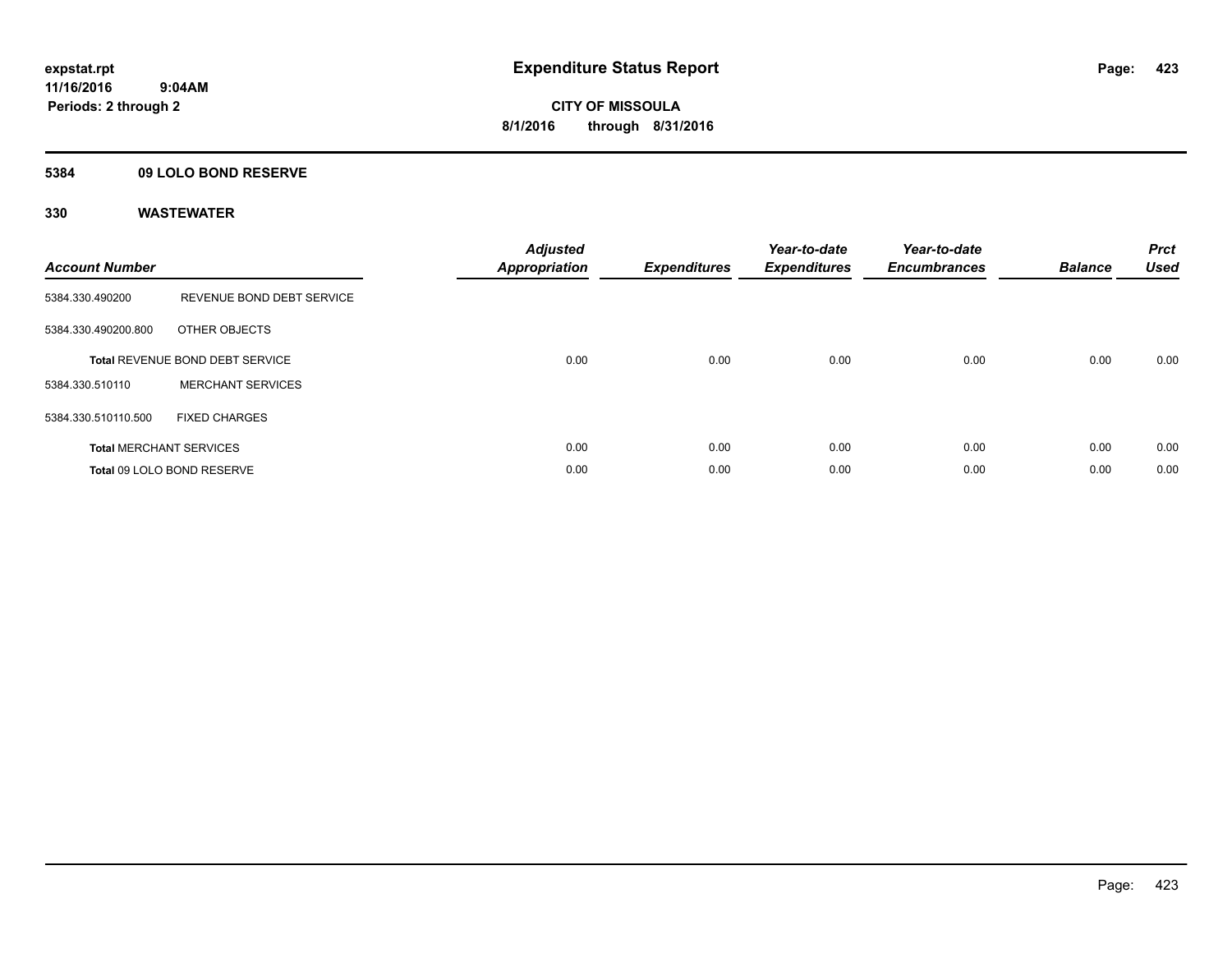**424**

**11/16/2016 9:04AM Periods: 2 through 2**

# **CITY OF MISSOULA 8/1/2016 through 8/31/2016**

## **5385 HEADWORKS 2010 BOND RESERVE**

| <b>Account Number</b>       |                                   | <b>Adjusted</b><br><b>Appropriation</b> | <b>Expenditures</b> | Year-to-date<br><b>Expenditures</b> | Year-to-date<br><b>Encumbrances</b> | <b>Balance</b> | <b>Prct</b><br>Used |
|-----------------------------|-----------------------------------|-----------------------------------------|---------------------|-------------------------------------|-------------------------------------|----------------|---------------------|
| 5385.330.430610             | ADMINISTRATION                    |                                         |                     |                                     |                                     |                |                     |
| 5385.330.430610.800         | OTHER OBJECTS                     |                                         |                     |                                     |                                     |                |                     |
| <b>Total ADMINISTRATION</b> |                                   | 0.00                                    | 0.00                | 0.00                                | 0.00                                | 0.00           | 0.00                |
|                             | Total HEADWORKS 2010 BOND RESERVE | 0.00                                    | 0.00                | 0.00                                | 0.00                                | 0.00           | 0.00                |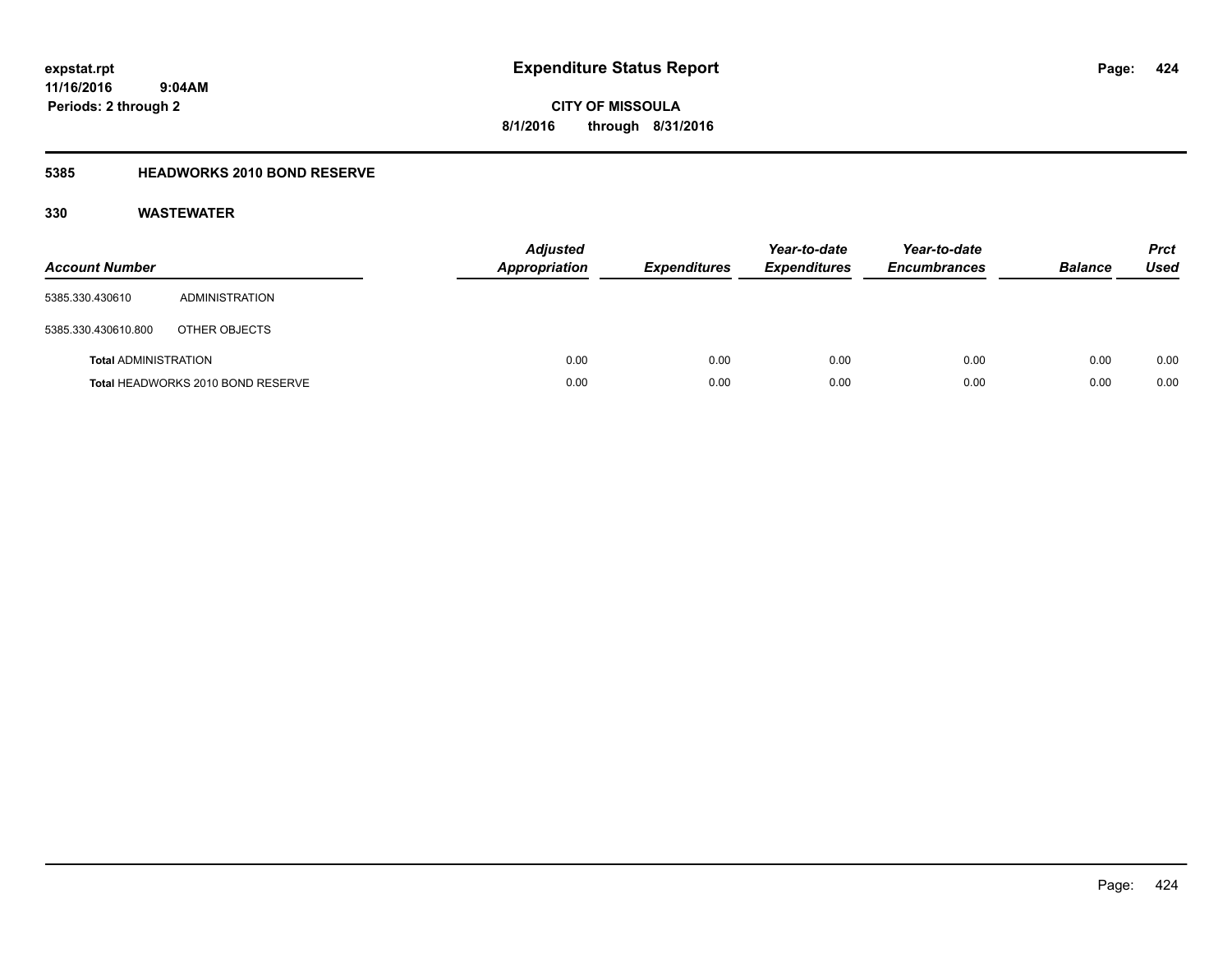**CITY OF MISSOULA 8/1/2016 through 8/31/2016**

### **5386 FY10 HEADWORKS DEBT SERVICE**

| <b>Account Number</b> |                                          | <b>Adjusted</b><br>Appropriation | <b>Expenditures</b> | Year-to-date<br><b>Expenditures</b> | Year-to-date<br><b>Encumbrances</b> | <b>Balance</b> | <b>Prct</b><br><b>Used</b> |
|-----------------------|------------------------------------------|----------------------------------|---------------------|-------------------------------------|-------------------------------------|----------------|----------------------------|
| 5386.330.490200       | REVENUE BOND DEBT SERVICE                |                                  |                     |                                     |                                     |                |                            |
| 5386.330.490200.600   | <b>DEBT SERVICE</b>                      |                                  |                     |                                     |                                     |                |                            |
|                       | Total REVENUE BOND DEBT SERVICE          | 0.00                             | 0.00                | 0.00                                | 0.00                                | 0.00           | 0.00                       |
| 5386.330.510110       | <b>MERCHANT SERVICES</b>                 |                                  |                     |                                     |                                     |                |                            |
| 5386.330.510110.500   | <b>FIXED CHARGES</b>                     |                                  |                     |                                     |                                     |                |                            |
|                       | <b>Total MERCHANT SERVICES</b>           | 0.00                             | 0.00                | 0.00                                | 0.00                                | 0.00           | 0.00                       |
|                       | <b>Total FY10 HEADWORKS DEBT SERVICE</b> | 0.00                             | 0.00                | 0.00                                | 0.00                                | 0.00           | 0.00                       |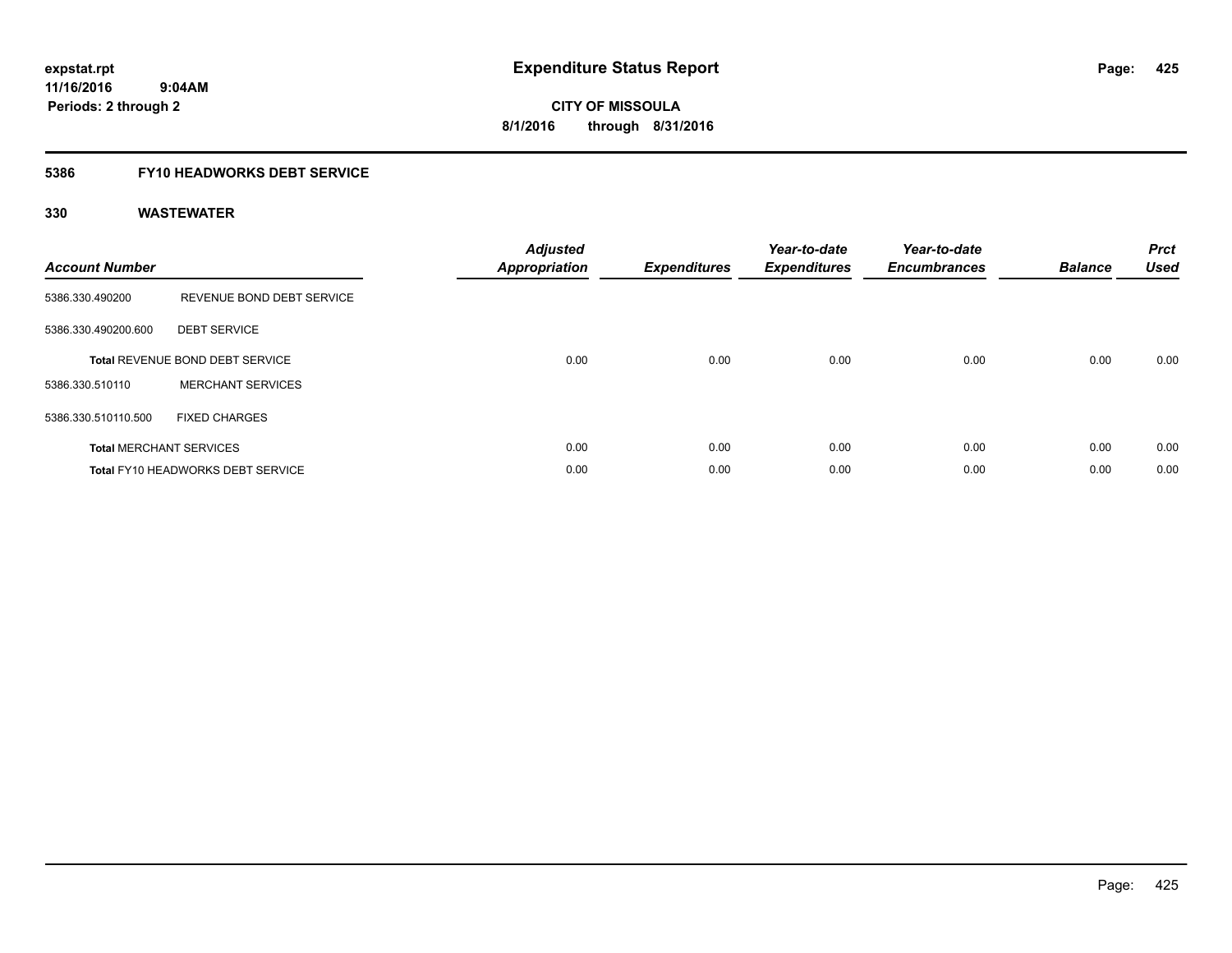**CITY OF MISSOULA 8/1/2016 through 8/31/2016**

### **5387 FY11 SEWER \$1.29M BOND DEBT SERVICE**

| <b>Account Number</b> |                                            | <b>Adjusted</b><br>Appropriation | <b>Expenditures</b> | Year-to-date<br><b>Expenditures</b> | Year-to-date<br><b>Encumbrances</b> | <b>Balance</b> | <b>Prct</b><br><b>Used</b> |
|-----------------------|--------------------------------------------|----------------------------------|---------------------|-------------------------------------|-------------------------------------|----------------|----------------------------|
| 5387.330.490200       | REVENUE BOND DEBT SERVICE                  |                                  |                     |                                     |                                     |                |                            |
| 5387.330.490200.600   | <b>DEBT SERVICE</b>                        |                                  |                     |                                     |                                     |                |                            |
|                       | <b>Total REVENUE BOND DEBT SERVICE</b>     | 0.00                             | 0.00                | 0.00                                | 0.00                                | 0.00           | 0.00                       |
| 5387.330.510110       | <b>MERCHANT SERVICES</b>                   |                                  |                     |                                     |                                     |                |                            |
| 5387.330.510110.500   | <b>FIXED CHARGES</b>                       |                                  |                     |                                     |                                     |                |                            |
|                       | <b>Total MERCHANT SERVICES</b>             | 0.00                             | 0.00                | 0.00                                | 0.00                                | 0.00           | 0.00                       |
|                       | Total FY11 SEWER \$1.29M BOND DEBT SERVICE | 0.00                             | 0.00                | 0.00                                | 0.00                                | 0.00           | 0.00                       |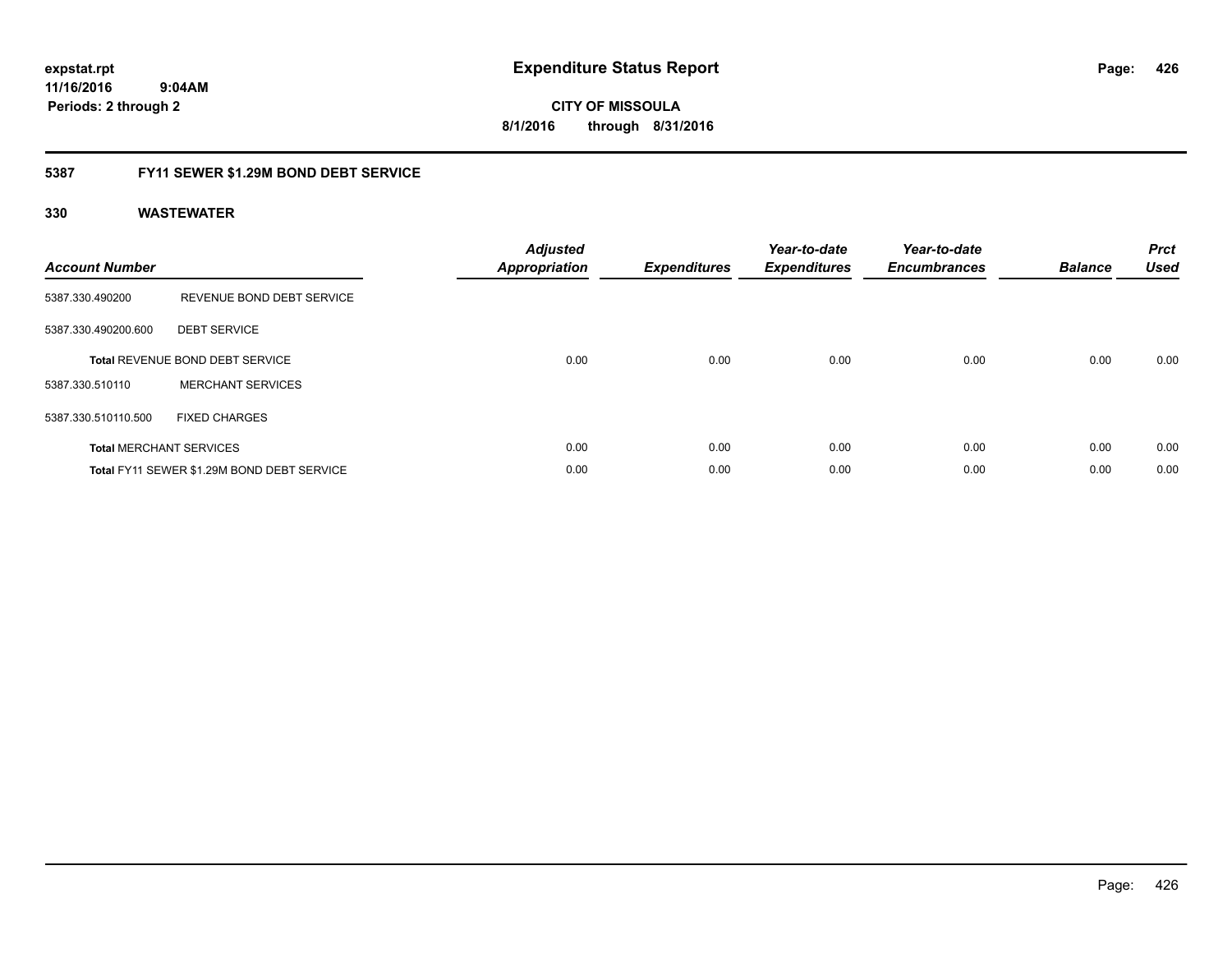**Periods: 2 through 2**

**CITY OF MISSOULA 8/1/2016 through 8/31/2016**

### **5388 FY11 \$1.29M SEWER BOND RESERVE**

 **9:04AM**

| <b>Account Number</b>       |                                       | <b>Adjusted</b><br>Appropriation | <b>Expenditures</b> | Year-to-date<br><b>Expenditures</b> | Year-to-date<br><b>Encumbrances</b> | <b>Balance</b> | <b>Prct</b><br><b>Used</b> |
|-----------------------------|---------------------------------------|----------------------------------|---------------------|-------------------------------------|-------------------------------------|----------------|----------------------------|
| 5388.330.430610             | ADMINISTRATION                        |                                  |                     |                                     |                                     |                |                            |
| 5388.330.430610.800         | OTHER OBJECTS                         |                                  |                     |                                     |                                     |                |                            |
| <b>Total ADMINISTRATION</b> |                                       | 0.00                             | 0.00                | 0.00                                | 0.00                                | 0.00           | 0.00                       |
| 5388.330.510110             | <b>MERCHANT SERVICES</b>              |                                  |                     |                                     |                                     |                |                            |
| 5388.330.510110.500         | <b>FIXED CHARGES</b>                  |                                  |                     |                                     |                                     |                |                            |
|                             | <b>Total MERCHANT SERVICES</b>        | 0.00                             | 0.00                | 0.00                                | 0.00                                | 0.00           | 0.00                       |
|                             | Total FY11 \$1.29M SEWER BOND RESERVE | 0.00                             | 0.00                | 0.00                                | 0.00                                | 0.00           | 0.00                       |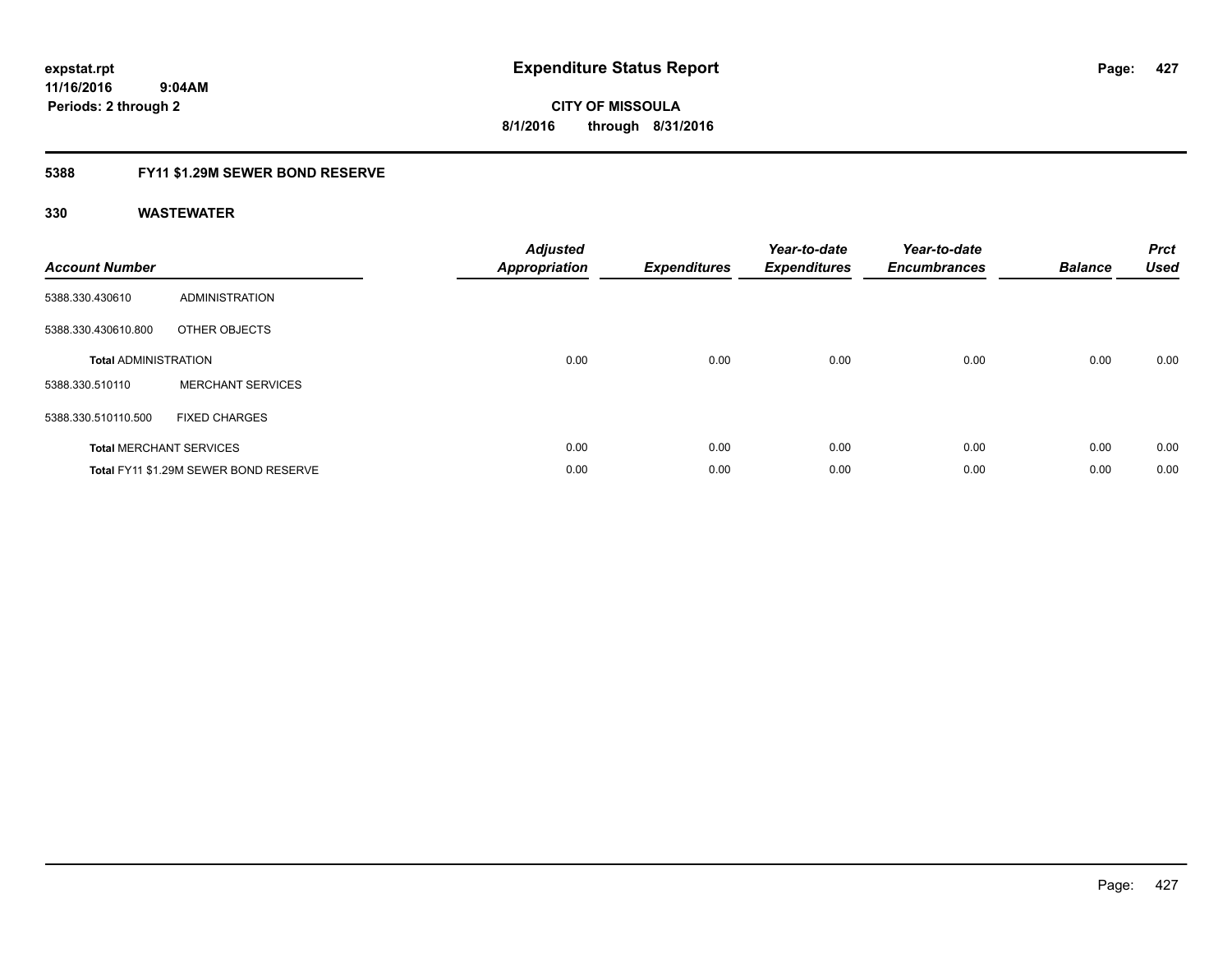**CITY OF MISSOULA 8/1/2016 through 8/31/2016**

### **5389 FY15 SEWER REVENUE BOND DEBT SERVICE**

| <b>Account Number</b> |                                            | <b>Adjusted</b><br>Appropriation | <b>Expenditures</b> | Year-to-date<br><b>Expenditures</b> | Year-to-date<br><b>Encumbrances</b> | <b>Balance</b> | <b>Prct</b><br><b>Used</b> |
|-----------------------|--------------------------------------------|----------------------------------|---------------------|-------------------------------------|-------------------------------------|----------------|----------------------------|
| 5389.330.490200       | REVENUE BOND DEBT SERVICE                  |                                  |                     |                                     |                                     |                |                            |
| 5389.330.490200.600   | <b>DEBT SERVICE</b>                        |                                  |                     |                                     |                                     |                |                            |
|                       | <b>Total REVENUE BOND DEBT SERVICE</b>     | 0.00                             | 0.00                | 0.00                                | 0.00                                | 0.00           | 0.00                       |
| 5389.330.510110       | <b>MERCHANT SERVICES</b>                   |                                  |                     |                                     |                                     |                |                            |
| 5389.330.510110.500   | <b>FIXED CHARGES</b>                       |                                  |                     |                                     |                                     |                |                            |
|                       | <b>Total MERCHANT SERVICES</b>             | 0.00                             | 0.00                | 0.00                                | 0.00                                | 0.00           | 0.00                       |
|                       | Total FY15 SEWER REVENUE BOND DEBT SERVICE | 0.00                             | 0.00                | 0.00                                | 0.00                                | 0.00           | 0.00                       |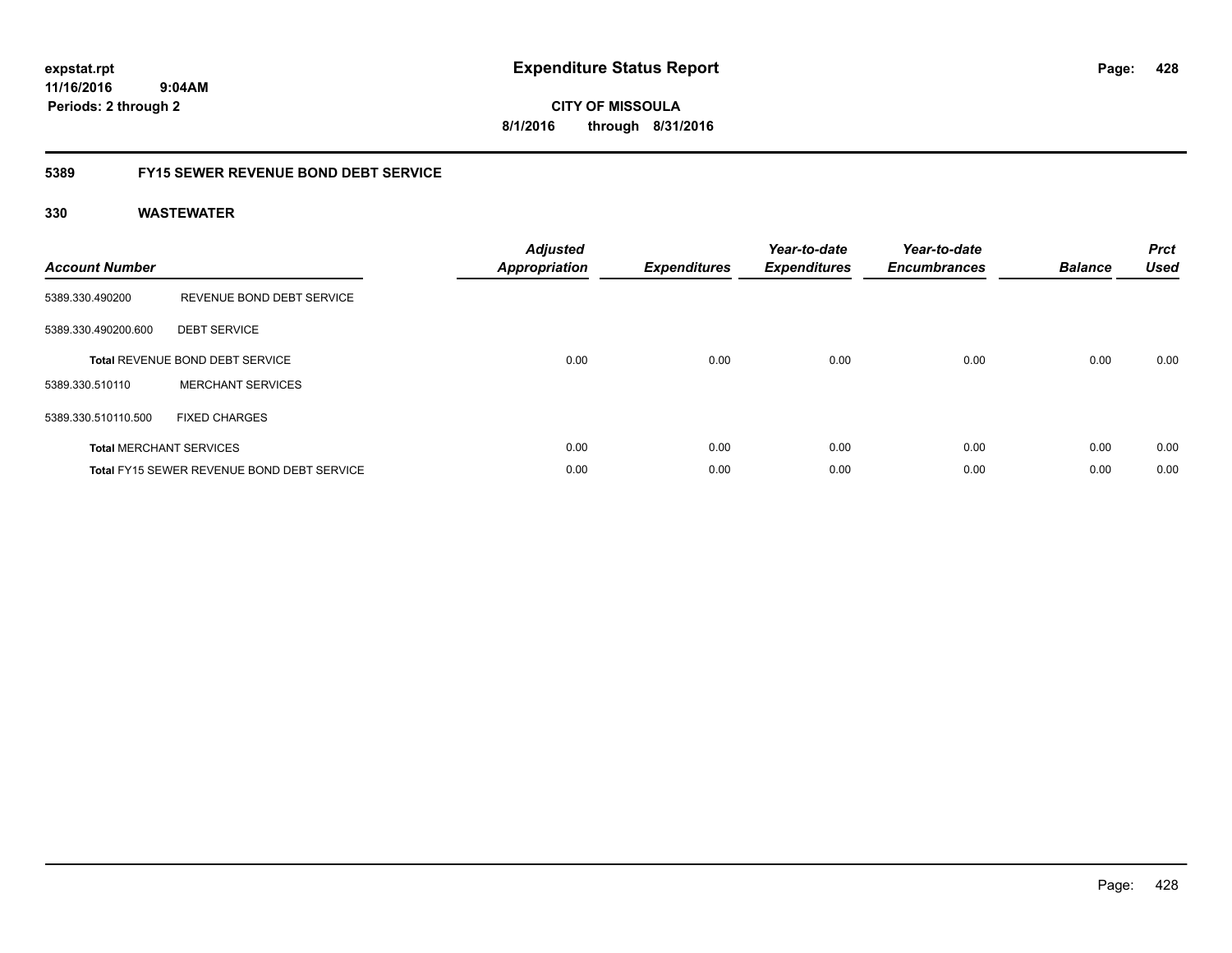**CITY OF MISSOULA 8/1/2016 through 8/31/2016**

### **5390 FY15 SEWER BOND DEBT RESERVE**

| <b>Account Number</b>       |                                           | <b>Adjusted</b><br><b>Appropriation</b> | <b>Expenditures</b> | Year-to-date<br><b>Expenditures</b> | Year-to-date<br><b>Encumbrances</b> | <b>Balance</b> | <b>Prct</b><br><b>Used</b> |
|-----------------------------|-------------------------------------------|-----------------------------------------|---------------------|-------------------------------------|-------------------------------------|----------------|----------------------------|
| 5390.330.430610             | ADMINISTRATION                            |                                         |                     |                                     |                                     |                |                            |
| 5390.330.430610.800         | OTHER OBJECTS                             |                                         |                     |                                     |                                     |                |                            |
| <b>Total ADMINISTRATION</b> |                                           | 0.00                                    | 0.00                | 0.00                                | 0.00                                | 0.00           | 0.00                       |
| 5390.330.510110             | <b>MERCHANT SERVICES</b>                  |                                         |                     |                                     |                                     |                |                            |
| 5390.330.510110.500         | <b>FIXED CHARGES</b>                      |                                         |                     |                                     |                                     |                |                            |
|                             | <b>Total FY15 SEWER BOND DEBT RESERVE</b> | 0.00                                    | 0.00                | 0.00                                | 0.00                                | 0.00           | 0.00                       |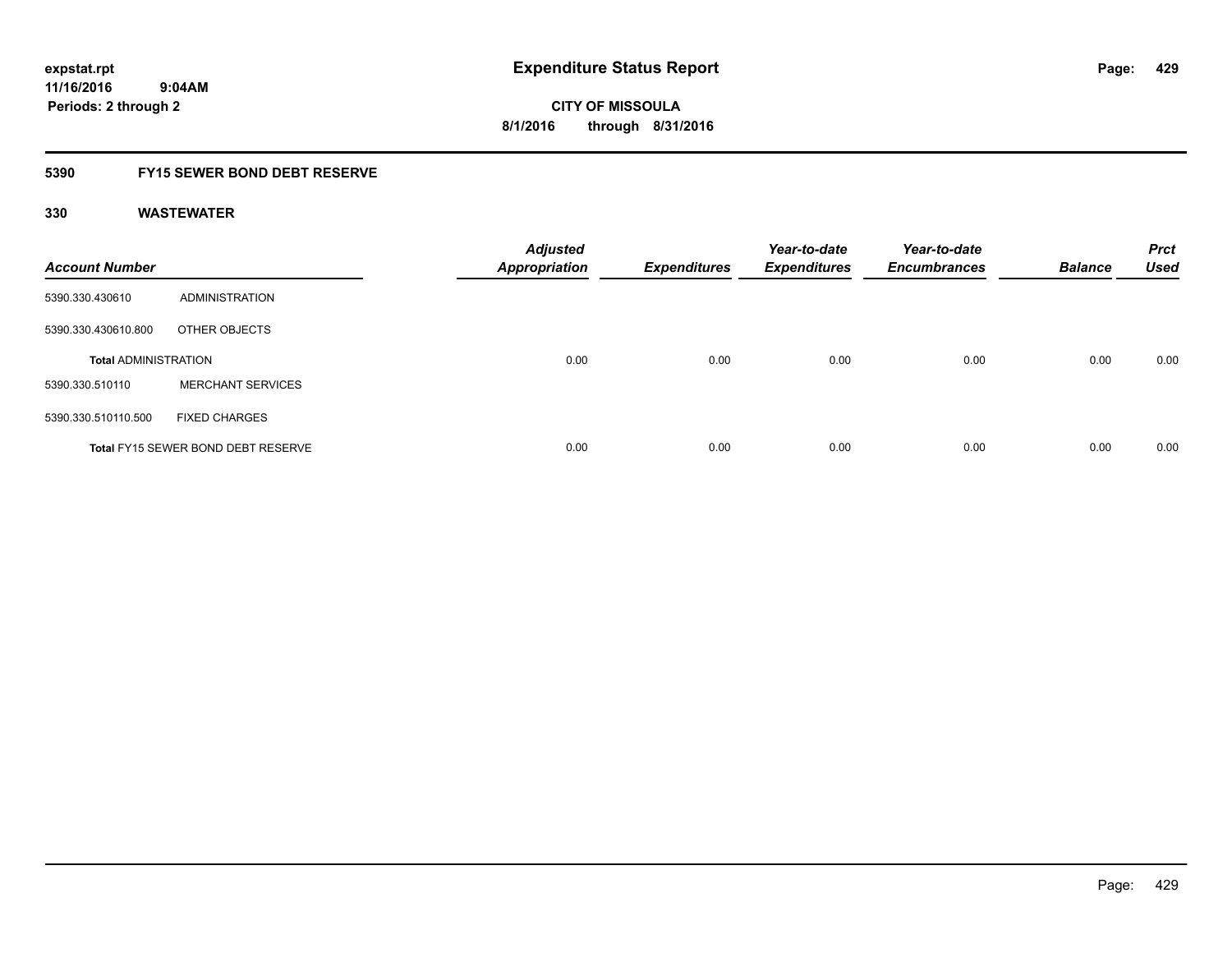### **5450 STORMWATER UTILITIY**

### **334 STORM WATER**

|                             |                                                         | <b>Adjusted</b>      |                     | Year-to-date        | Year-to-date        |                | <b>Prct</b> |
|-----------------------------|---------------------------------------------------------|----------------------|---------------------|---------------------|---------------------|----------------|-------------|
| <b>Account Number</b>       |                                                         | <b>Appropriation</b> | <b>Expenditures</b> | <b>Expenditures</b> | <b>Encumbrances</b> | <b>Balance</b> | <b>Used</b> |
| 5450.334.430210             | <b>ADMINISTRATION</b>                                   |                      |                     |                     |                     |                |             |
| 5450.334.430210.100         | PERSONAL SERVICES                                       |                      |                     |                     |                     |                |             |
|                             | <b>Total PERSONAL SERVICES</b>                          | 0.00                 | 0.00                | 0.00                | 0.00                | 0.00           | 0.00        |
| 5450.334.430210.200         | <b>SUPPLIES</b>                                         |                      |                     |                     |                     |                |             |
| <b>Total SUPPLIES</b>       |                                                         | 0.00                 | 0.00                | 0.00                | 0.00                | 0.00           | 0.00        |
| 5450.334.430210.600         | <b>DEBT SERVICE</b>                                     |                      |                     |                     |                     |                |             |
| <b>Total ADMINISTRATION</b> |                                                         | 0.00                 | 0.00                | 0.00                | 0.00                | 0.00           | 0.00        |
| 5450.334.430610             | <b>ADMINISTRATION</b>                                   |                      |                     |                     |                     |                |             |
| 5450.334.430610.300         | PURCHASED SERVICES                                      |                      |                     |                     |                     |                |             |
|                             | 5450.334.430610.330.000 PUBLICITY, SUBSCRIPTIONS & DUES | 0.00                 | 4,200.00            | 4,200.00            | 0.00                | $-4,200.00$    | 0.00        |
|                             | <b>Total STORMWATER UTILITIY</b>                        | 0.00                 | 4,200.00            | 4,200.00            | 0.00                | $-4,200.00$    | 0.00        |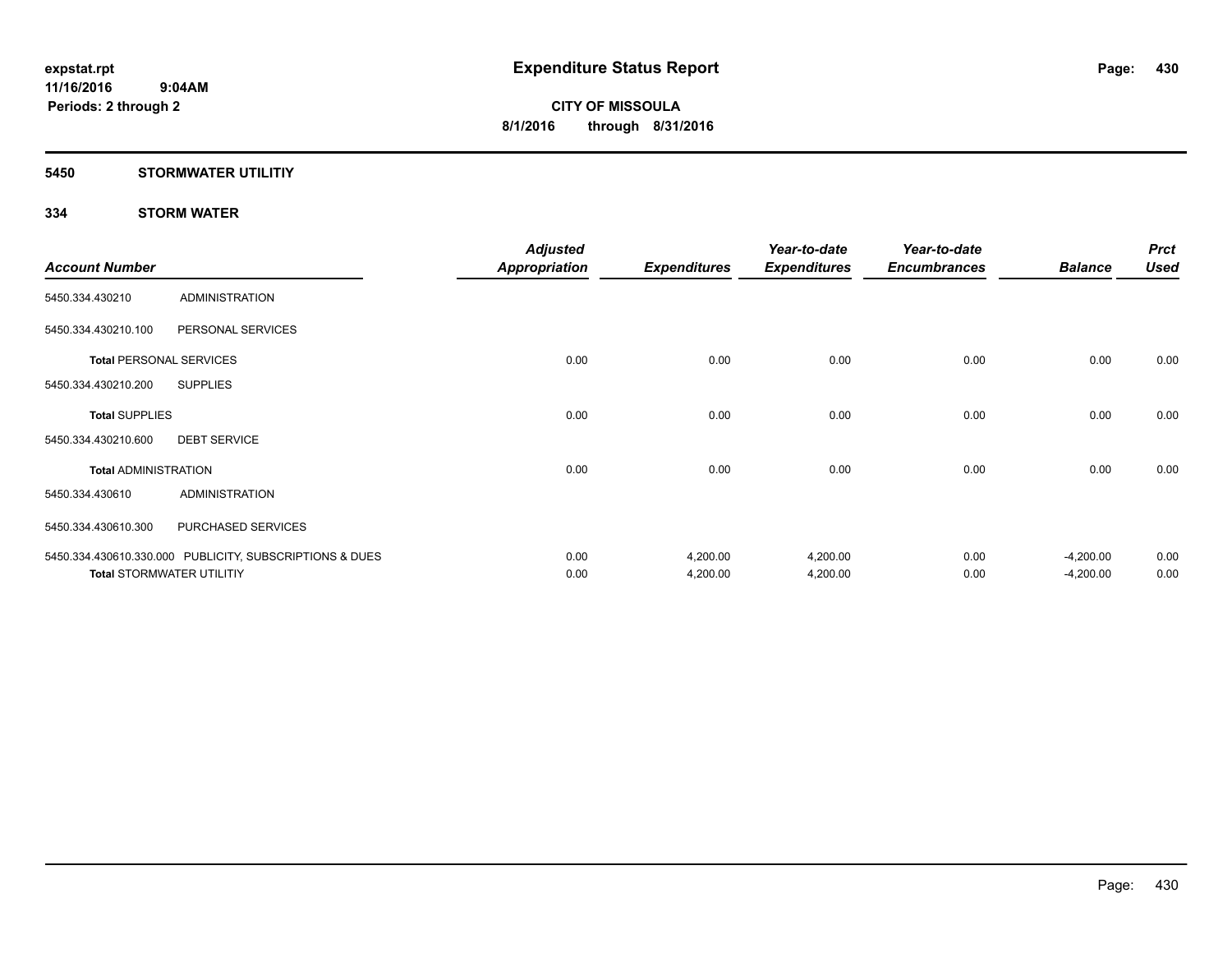**5711 AQUATICS**

**Periods: 2 through 2**

### **370 PARKS & RECREATION**

 **9:04AM**

| <b>Account Number</b>          |                                                      | <b>Adjusted</b><br><b>Appropriation</b> | <b>Expenditures</b> | Year-to-date<br><b>Expenditures</b> | Year-to-date<br><b>Encumbrances</b> | <b>Balance</b>           | <b>Prct</b><br><b>Used</b> |
|--------------------------------|------------------------------------------------------|-----------------------------------------|---------------------|-------------------------------------|-------------------------------------|--------------------------|----------------------------|
| 5711.370.460000                | <b>CULTURE &amp; RECREATION</b>                      |                                         |                     |                                     |                                     |                          |                            |
| 5711.370.460000.100            | PERSONAL SERVICES                                    |                                         |                     |                                     |                                     |                          |                            |
|                                | Total CULTURE & RECREATION                           | 0.00                                    | 0.00                | 0.00                                | 0.00                                | 0.00                     | 0.00                       |
| 5711.370.460449                | <b>GRILL VAN</b>                                     |                                         |                     |                                     |                                     |                          |                            |
| 5711.370.460449.100            | PERSONAL SERVICES                                    |                                         |                     |                                     |                                     |                          |                            |
| <b>Total PERSONAL SERVICES</b> |                                                      | 0.00                                    | 0.00                | 0.00                                | 0.00                                | 0.00                     | 0.00                       |
| 5711.370.460449.200            | <b>SUPPLIES</b>                                      |                                         |                     |                                     |                                     |                          |                            |
| <b>Total SUPPLIES</b>          |                                                      | 0.00                                    | 0.00                | 0.00                                | 0.00                                | 0.00                     | 0.00                       |
| 5711.370.460449.300            | PURCHASED SERVICES                                   |                                         |                     |                                     |                                     |                          |                            |
| <b>Total GRILL VAN</b>         |                                                      | 0.00                                    | 0.00                | 0.00                                | 0.00                                | 0.00                     | 0.00                       |
| 5711.370.460477                | <b>GRILL VAN</b>                                     |                                         |                     |                                     |                                     |                          |                            |
| 5711.370.460477.100            | PERSONAL SERVICES                                    |                                         |                     |                                     |                                     |                          |                            |
|                                | 5711.370.460477.110.000 GRILL VAN/SALARIES AND WAGES | 0.00                                    | 1,246.57            | 2,388.11                            | 0.00                                | $-2,388.11$              | 0.00                       |
| <b>Total PERSONAL SERVICES</b> | 5711.370.460477.140.000 EMPLOYER CONTRIBUTIONS       | 0.00<br>0.00                            | 175.67<br>1,422.24  | 336.55<br>2,724.66                  | 0.00<br>0.00                        | $-336.55$<br>$-2,724.66$ | 0.00<br>0.00               |
| 5711.370.460477.200            | <b>SUPPLIES</b>                                      |                                         |                     |                                     |                                     |                          |                            |
|                                | 5711.370.460477.240.000 GRILL VAN/OTHER SUPPLIES     | 0.00                                    | 8,043.39            | 9,486.98                            | 0.00                                | $-9,486.98$              | 0.00                       |
| <b>Total SUPPLIES</b>          |                                                      | 0.00                                    | 8,043.39            | 9,486.98                            | 0.00                                | $-9,486.98$              | 0.00                       |
| 5711.370.460477.300            | PURCHASED SERVICES                                   |                                         |                     |                                     |                                     |                          |                            |
|                                | <b>Total PURCHASED SERVICES</b>                      | 0.00                                    | 0.00                | 0.00                                | 0.00                                | 0.00                     | 0.00                       |
| 5711.370.460477.900            | CAPITAL OUTLAY                                       |                                         |                     |                                     |                                     |                          |                            |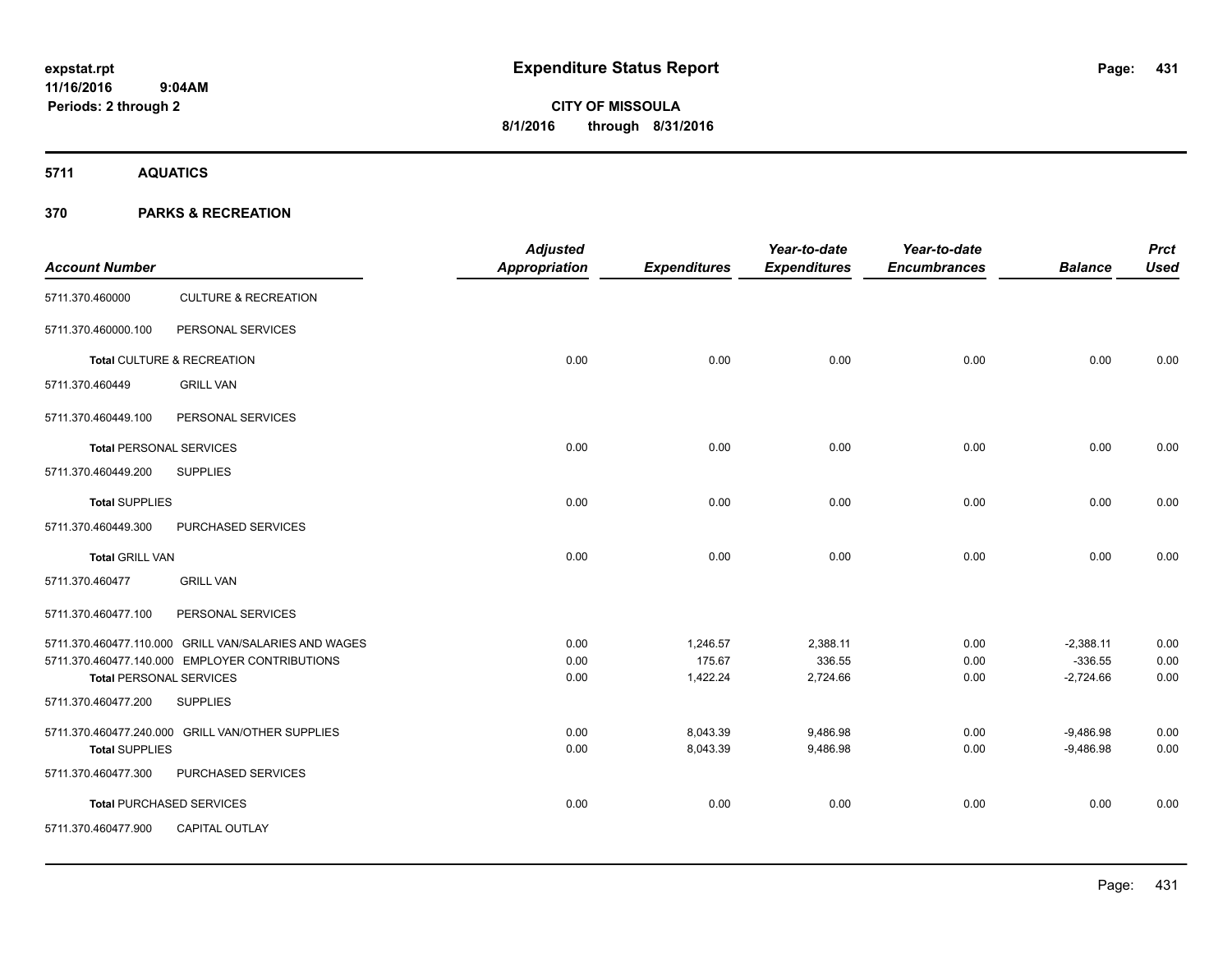**CITY OF MISSOULA 8/1/2016 through 8/31/2016**

**5711 AQUATICS**

### **370 PARKS & RECREATION**

|                                                         | <b>Adjusted</b>      |                     | Year-to-date        | Year-to-date        |                | <b>Prct</b> |
|---------------------------------------------------------|----------------------|---------------------|---------------------|---------------------|----------------|-------------|
| <b>Account Number</b>                                   | <b>Appropriation</b> | <b>Expenditures</b> | <b>Expenditures</b> | <b>Encumbrances</b> | <b>Balance</b> | <b>Used</b> |
| Total CAPITAL OUTLAY                                    | 0.00                 | 0.00                | 0.00                | 0.00                | 0.00           | 0.00        |
| <b>Total GRILL VAN</b>                                  | 0.00                 | 9,465.63            | 12,211.64           | 0.00                | $-12,211.64$   | 0.00        |
| <b>CURRENTS POOL EXPENSES</b><br>5711.370.460490        |                      |                     |                     |                     |                |             |
| 5711.370.460490.100<br>PERSONAL SERVICES                |                      |                     |                     |                     |                |             |
| 5711.370.460490.110.000 SALARIES AND WAGES              | 0.00                 | 46,268.66           | 84,087.08           | 0.00                | $-84,087.08$   | 0.00        |
| 5711.370.460490.120.000 OVERTIME/TERMINATION            | 0.00                 | 77.79               | 138.83              | 0.00                | $-138.83$      | 0.00        |
| 5711.370.460490.140.000 EMPLOYER CONTRIBUTIONS          | 0.00                 | 10,817.31           | 23,066.35           | 0.00                | $-23,066.35$   | 0.00        |
| <b>Total PERSONAL SERVICES</b>                          | 0.00                 | 57,163.76           | 107,292.26          | 0.00                | $-107,292.26$  | 0.00        |
| <b>SUPPLIES</b><br>5711.370.460490.200                  |                      |                     |                     |                     |                |             |
| 5711.370.460490.220.000 OPERATING SUPPLIES              | 0.00                 | 260.38              | 265.36              | 0.00                | $-265.36$      | 0.00        |
| 5711.370.460490.230.171 REPAIR/MAINTENANCE              | 0.00                 | 2,138.11            | 3,258.11            | 0.00                | $-3,258.11$    | 0.00        |
| 5711.370.460490.230.178 REPAIR/MAINTENANCE              | 0.00                 | 203.81              | 2,513.63            | 0.00                | $-2,513.63$    | 0.00        |
| 5711.370.460490.230.194 REPAIR/MAINTENANCE              | 0.00                 | 50.76               | 50.76               | 0.00                | $-50.76$       | 0.00        |
| 5711.370.460490.240.000 OTHER SUPPLIES                  | 0.00                 | 221.06              | 221.06              | 0.00                | $-221.06$      | 0.00        |
| 5711.370.460490.240.174 OTHER SUPPLIES                  | 0.00                 | 1,312.90            | 1,312.90            | 0.00                | $-1,312.90$    | 0.00        |
| 5711.370.460490.240.175 OTHER SUPPLIES                  | 0.00                 | 0.00                | 3.78                | 0.00                | $-3.78$        | 0.00        |
| 5711.370.460490.240.180 OTHER SUPPLIES                  | 0.00                 | 1,876.44            | 1,876.44            | 0.00                | $-1,876.44$    | 0.00        |
| <b>Total SUPPLIES</b>                                   | 0.00                 | 6,063.46            | 9,502.04            | 0.00                | $-9.502.04$    | 0.00        |
| PURCHASED SERVICES<br>5711.370.460490.300               |                      |                     |                     |                     |                |             |
| 5711.370.460490.330.000 PUBLICITY, SUBSCRIPTIONS & DUES | 0.00                 | 671.00              | 770.00              | 0.00                | $-770.00$      | 0.00        |
| 5711.370.460490.340.000 SEWER                           | 0.00                 | 0.00                | 2,984.16            | 0.00                | $-2,984.16$    | 0.00        |
| 5711.370.460490.341.000 ELECTRICITY & NATURAL GAS       | 0.00                 | 7,561.22            | 7.561.22            | 0.00                | $-7,561.22$    | 0.00        |
| 5711.370.460490.343.000 WATER CHARGES                   | 0.00                 | 748.79              | 748.79              | 0.00                | $-748.79$      | 0.00        |
| 5711.370.460490.344.000 TELEPHONE SERVICE               | 0.00                 | 468.30              | 582.40              | 0.00                | $-582.40$      | 0.00        |
| 5711.370.460490.345.000 GARBAGE                         | 0.00                 | 0.00                | 311.57              | 0.00                | $-311.57$      | 0.00        |
| 5711.370.460490.350.000 PROFESSIONAL SERVICES           | 0.00                 | 453.50              | 4,939.50            | 0.00                | $-4,939.50$    | 0.00        |
| <b>Total PURCHASED SERVICES</b>                         | 0.00                 | 9,902.81            | 17,897.64           | 0.00                | $-17,897.64$   | 0.00        |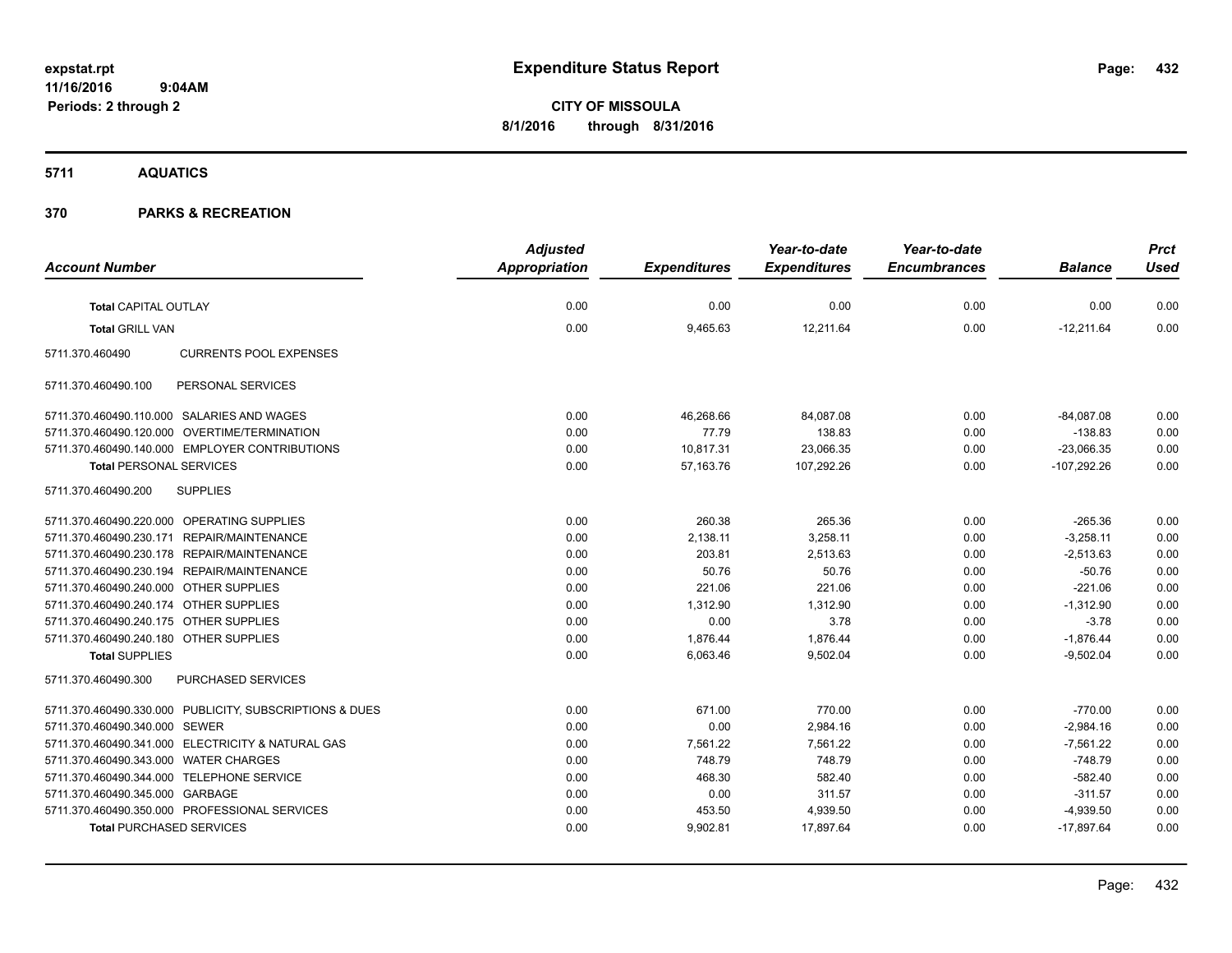**Periods: 2 through 2**

**CITY OF MISSOULA 8/1/2016 through 8/31/2016**

**5711 AQUATICS**

#### **370 PARKS & RECREATION**

 **9:04AM**

| <b>Account Number</b>                                            | <b>Adjusted</b><br><b>Appropriation</b> | <b>Expenditures</b> | Year-to-date<br><b>Expenditures</b> | Year-to-date<br><b>Encumbrances</b> | <b>Balance</b> | <b>Prct</b><br><b>Used</b> |
|------------------------------------------------------------------|-----------------------------------------|---------------------|-------------------------------------|-------------------------------------|----------------|----------------------------|
|                                                                  |                                         |                     |                                     |                                     |                |                            |
| 5711.370.460490.500<br><b>FIXED CHARGES</b>                      |                                         |                     |                                     |                                     |                |                            |
| <b>Total FIXED CHARGES</b>                                       | 0.00                                    | 0.00                | 0.00                                | 0.00                                | 0.00           | 0.00                       |
| OTHER OBJECTS<br>5711.370.460490.800                             |                                         |                     |                                     |                                     |                |                            |
| <b>Total OTHER OBJECTS</b>                                       | 0.00                                    | 0.00                | 0.00                                | 0.00                                | 0.00           | 0.00                       |
| 5711.370.460490.900<br><b>CAPITAL OUTLAY</b>                     |                                         |                     |                                     |                                     |                |                            |
| <b>Total CAPITAL OUTLAY</b>                                      | 0.00                                    | 0.00                | 0.00                                | 0.00                                | 0.00           | 0.00                       |
| Total CURRENTS POOL EXPENSES                                     | 0.00                                    | 73,130.03           | 134,691.94                          | 0.00                                | $-134,691.94$  | 0.00                       |
| 5711.370.460491<br><b>SPLASH POOLS EXPENSES</b>                  |                                         |                     |                                     |                                     |                |                            |
| PERSONAL SERVICES<br>5711.370.460491.100                         |                                         |                     |                                     |                                     |                |                            |
| 5711.370.460491.110.000 SALARIES AND WAGES                       | 0.00                                    | 44,899.03           | 80,478.16                           | 0.00                                | $-80,478.16$   | 0.00                       |
| 5711.370.460491.120.000 OVERTIME/TERMINATION                     | 0.00                                    | 63.35               | 108.97                              | 0.00                                | $-108.97$      | 0.00                       |
| 5711.370.460491.140.000 EMPLOYER CONTRIBUTIONS                   | 0.00                                    | 7,023.75            | 12,981.64                           | 0.00                                | $-12,981.64$   | 0.00                       |
| <b>Total PERSONAL SERVICES</b>                                   | 0.00                                    | 51,986.13           | 93.568.77                           | 0.00                                | $-93,568.77$   | 0.00                       |
| <b>SUPPLIES</b><br>5711.370.460491.200                           |                                         |                     |                                     |                                     |                |                            |
| 5711.370.460491.220.000 OPERATING SUPPLIES                       | 0.00                                    | 375.47              | 409.40                              | 0.00                                | $-409.40$      | 0.00                       |
| 5711.370.460491.220.174 OPERATING SUPPLIES                       | 0.00                                    | 0.00                | 53.15                               | 0.00                                | $-53.15$       | 0.00                       |
| 5711.370.460491.230.000 REPAIR/MAINTENANCE                       | 0.00                                    | 13.93               | 43.90                               | 0.00                                | $-43.90$       | 0.00                       |
| 5711.370.460491.230.171 REPAIR/MAINTENANCE                       | 0.00                                    | 13,840.17           | 17,199.32                           | 0.00                                | $-17,199.32$   | 0.00                       |
| 5711.370.460491.230.178 REPAIR/MAINTENANCE                       | 0.00                                    | 739.15              | 3,000.74                            | 0.00                                | $-3,000.74$    | 0.00                       |
| 5711.370.460491.230.194 REPAIR/MAINTENANCE                       | 0.00                                    | 312.93              | 312.93                              | 0.00                                | $-312.93$      | 0.00                       |
| 5711.370.460491.240.174 OTHER SUPPLIES                           | 0.00                                    | 21,672.50           | 26,976.63                           | 0.00                                | $-26,976.63$   | 0.00                       |
| 5711.370.460491.240.175 OTHER SUPPLIES                           | 0.00                                    | 5,160.65            | 5,199.37                            | 0.00                                | $-5,199.37$    | 0.00                       |
| 5711.370.460491.240.180 OTHER SUPPLIES-MERCHANDISE SALES FRNTDSK | 0.00                                    | 241.61              | 825.53                              | 0.00                                | $-825.53$      | 0.00                       |
| <b>Total SUPPLIES</b>                                            | 0.00                                    | 42,356.41           | 54,020.97                           | 0.00                                | $-54,020.97$   | 0.00                       |
| PURCHASED SERVICES<br>5711.370.460491.300                        |                                         |                     |                                     |                                     |                |                            |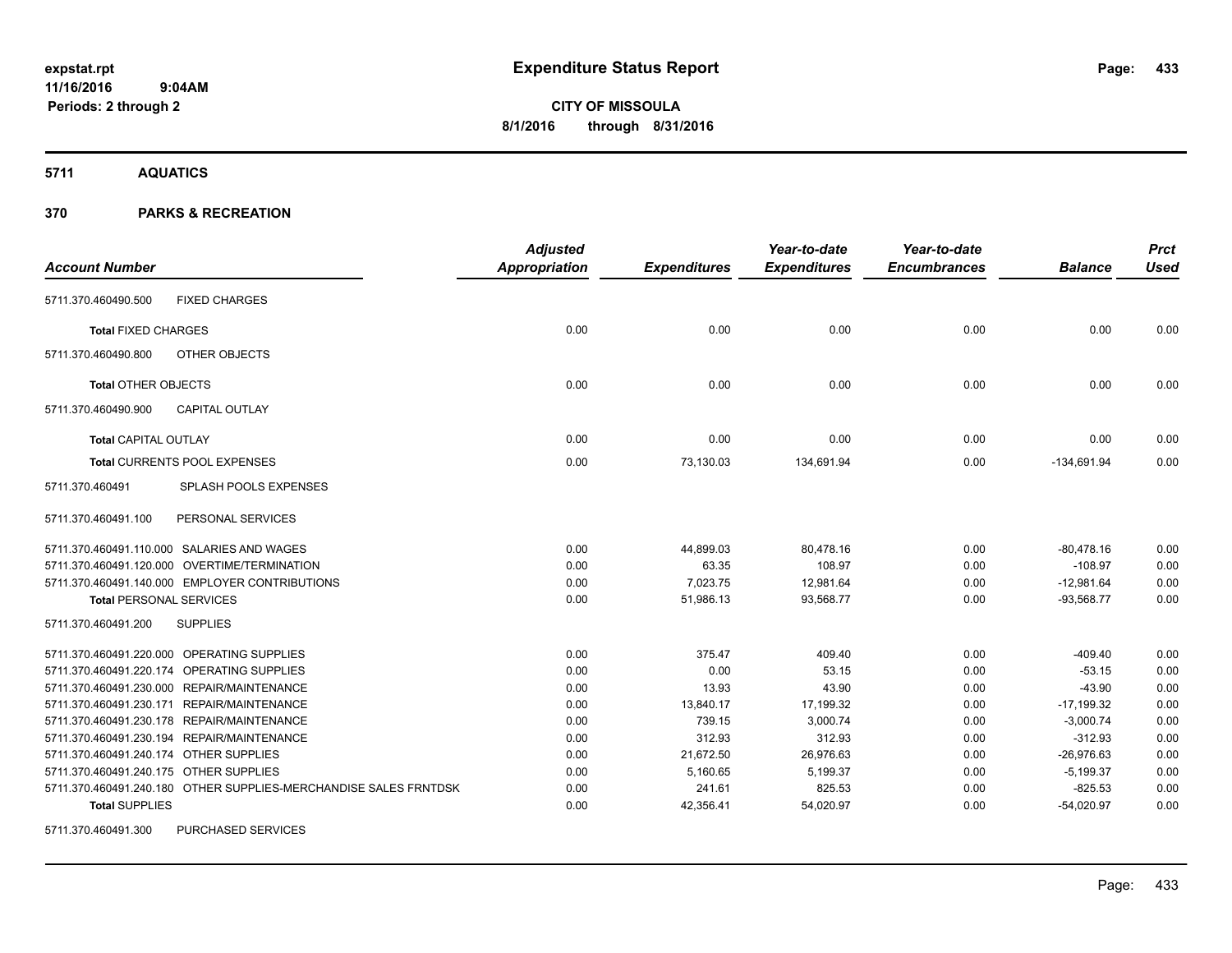**5711 AQUATICS**

#### **370 PARKS & RECREATION**

|                                       |                                                         | <b>Adjusted</b> |                     | Year-to-date        | Year-to-date        |                | <b>Prct</b> |
|---------------------------------------|---------------------------------------------------------|-----------------|---------------------|---------------------|---------------------|----------------|-------------|
| <b>Account Number</b>                 |                                                         | Appropriation   | <b>Expenditures</b> | <b>Expenditures</b> | <b>Encumbrances</b> | <b>Balance</b> | <b>Used</b> |
|                                       | 5711.370.460491.320.174 PRINTING & DUPLICATING          | 0.00            | 0.00                | 32.00               | 0.00                | $-32.00$       | 0.00        |
|                                       | 5711.370.460491.330.000 PUBLICITY, SUBSCRIPTIONS & DUES | 0.00            | 427.25              | 427.25              | 0.00                | $-427.25$      | 0.00        |
| 5711.370.460491.340.000 SEWER         |                                                         | 0.00            | 0.00                | 72.03               | 0.00                | $-72.03$       | 0.00        |
|                                       | 5711.370.460491.341.000 ELECTRICITY & NATURAL GAS       | 0.00            | 16,169.46           | 16,169.46           | 0.00                | $-16,169.46$   | 0.00        |
| 5711.370.460491.343.000 WATER CHARGES |                                                         | 0.00            | 3,201.54            | 3,201.54            | 0.00                | $-3,201.54$    | 0.00        |
|                                       | 5711.370.460491.344.000 TELEPHONE SERVICE               | 0.00            | 233.68              | 528.92              | 0.00                | $-528.92$      | 0.00        |
| 5711.370.460491.345.000 GARBAGE       |                                                         | 0.00            | 200.97              | 200.97              | 0.00                | $-200.97$      | 0.00        |
|                                       | 5711.370.460491.350.000 PROFESSIONAL SERVICES           | 0.00            | 621.00              | 1,021.00            | 0.00                | $-1,021.00$    | 0.00        |
|                                       | 5711.370.460491.360.194 REPAIR & MAINTENANCE            | 0.00            | 787.20              | 787.20              | 0.00                | $-787.20$      | 0.00        |
|                                       | 5711.370.460491.390.000 OTHER PURCHASED SERVICES        | 0.00            | $-326.90$           | $-326.90$           | 0.00                | 326.90         | 0.00        |
|                                       | <b>Total PURCHASED SERVICES</b>                         | 0.00            | 21,314.20           | 22,113.47           | 0.00                | $-22,113.47$   | 0.00        |
| 5711.370.460491.800                   | OTHER OBJECTS                                           |                 |                     |                     |                     |                |             |
| <b>Total OTHER OBJECTS</b>            |                                                         | 0.00            | 0.00                | 0.00                | 0.00                | 0.00           | 0.00        |
| 5711.370.460491.900                   | <b>CAPITAL OUTLAY</b>                                   |                 |                     |                     |                     |                |             |
| <b>Total CAPITAL OUTLAY</b>           |                                                         | 0.00            | 0.00                | 0.00                | 0.00                | 0.00           | 0.00        |
|                                       | Total SPLASH POOLS EXPENSES                             | 0.00            | 115,656.74          | 169,703.21          | 0.00                | $-169,703.21$  | 0.00        |
| 5711.370.460493                       | <b>AQUATICS MAINTENANCE</b>                             |                 |                     |                     |                     |                |             |
| 5711.370.460493.300                   | PURCHASED SERVICES                                      |                 |                     |                     |                     |                |             |
|                                       | <b>Total PURCHASED SERVICES</b>                         | 0.00            | 0.00                | 0.00                | 0.00                | 0.00           | 0.00        |
| 5711.370.460493.500                   | <b>FIXED CHARGES</b>                                    |                 |                     |                     |                     |                |             |
| <b>Total FIXED CHARGES</b>            |                                                         | 0.00            | 0.00                | 0.00                | 0.00                | 0.00           | 0.00        |
| 5711.370.460493.900                   | <b>CAPITAL OUTLAY</b>                                   |                 |                     |                     |                     |                |             |
|                                       | <b>Total AQUATICS MAINTENANCE</b>                       | 0.00            | 0.00                | 0.00                | 0.00                | 0.00           | 0.00        |
| 5711.370.460512                       | <b>PARK MEMORIALS</b>                                   |                 |                     |                     |                     |                |             |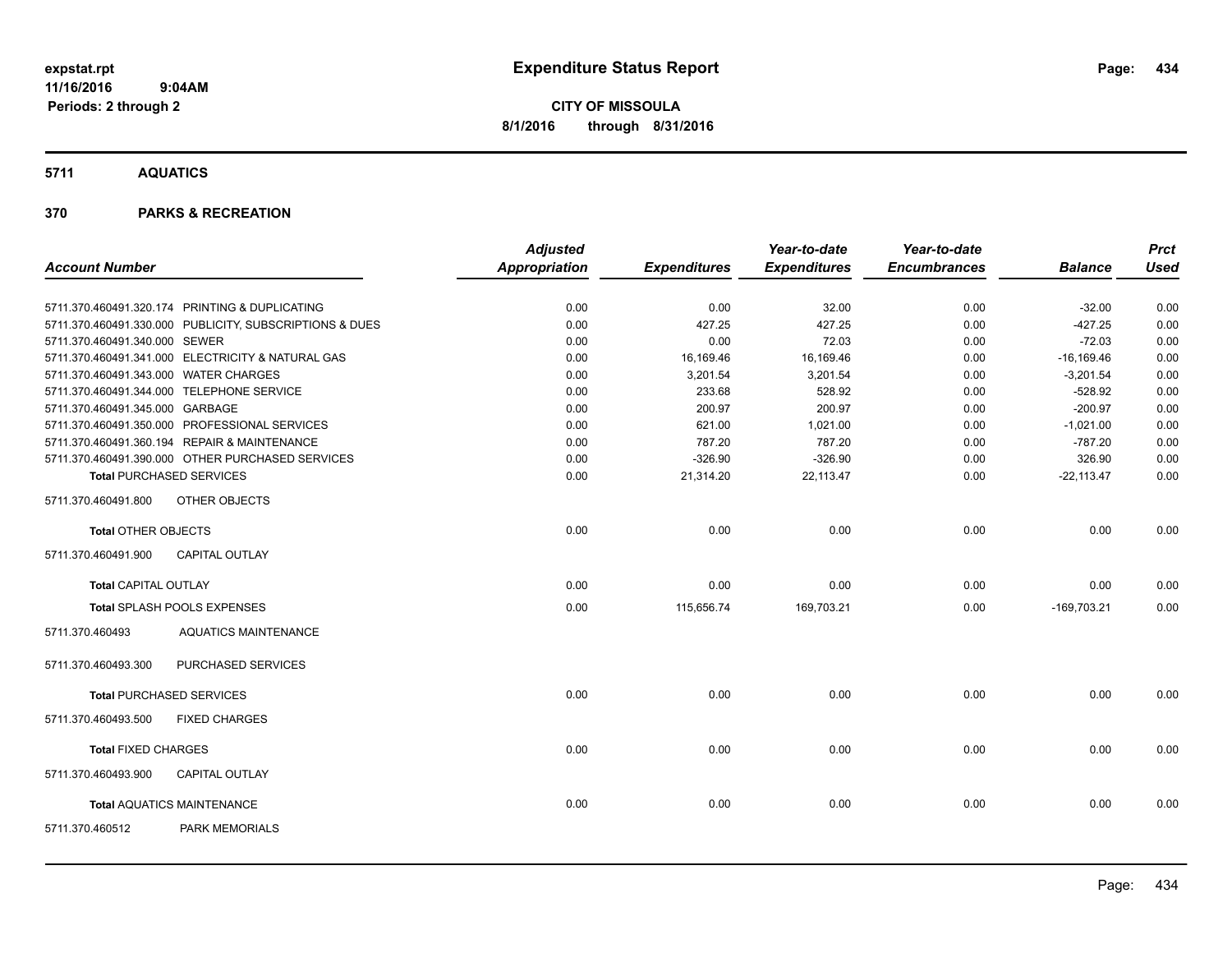**CITY OF MISSOULA 8/1/2016 through 8/31/2016**

**5711 AQUATICS**

#### **370 PARKS & RECREATION**

| <b>Account Number</b>         |                                 | <b>Adjusted</b><br><b>Appropriation</b> | <b>Expenditures</b> | Year-to-date<br><b>Expenditures</b> | Year-to-date<br><b>Encumbrances</b> | <b>Balance</b> | <b>Prct</b><br><b>Used</b> |
|-------------------------------|---------------------------------|-----------------------------------------|---------------------|-------------------------------------|-------------------------------------|----------------|----------------------------|
| 5711.370.460512.200           | <b>SUPPLIES</b>                 |                                         |                     |                                     |                                     |                |                            |
| <b>Total SUPPLIES</b>         |                                 | 0.00                                    | 0.00                | 0.00                                | 0.00                                | 0.00           | 0.00                       |
| 5711.370.460512.300           | PURCHASED SERVICES              |                                         |                     |                                     |                                     |                |                            |
|                               | <b>Total PURCHASED SERVICES</b> | 0.00                                    | 0.00                | 0.00                                | 0.00                                | 0.00           | 0.00                       |
| 5711.370.460512.900           | <b>CAPITAL OUTLAY</b>           |                                         |                     |                                     |                                     |                |                            |
| <b>Total PARK MEMORIALS</b>   |                                 | 0.00                                    | 0.00                | 0.00                                | 0.00                                | 0.00           | 0.00                       |
| 5711.370.460519               | <b>AQUATICS CAPITAL</b>         |                                         |                     |                                     |                                     |                |                            |
| 5711.370.460519.900           | <b>CAPITAL OUTLAY</b>           |                                         |                     |                                     |                                     |                |                            |
| <b>Total AQUATICS CAPITAL</b> |                                 | 0.00                                    | 0.00                | 0.00                                | 0.00                                | 0.00           | 0.00                       |
| 5711.370.490506               | <b>CORE FINANCED EQUIPMENT</b>  |                                         |                     |                                     |                                     |                |                            |
| 5711.370.490506.600           | <b>DEBT SERVICE</b>             |                                         |                     |                                     |                                     |                |                            |
|                               | Total CORE FINANCED EQUIPMENT   | 0.00                                    | 0.00                | 0.00                                | 0.00                                | 0.00           | 0.00                       |
| 5711.370.510110               | <b>MERCHANT SERVICES</b>        |                                         |                     |                                     |                                     |                |                            |
| 5711.370.510110.500           | <b>FIXED CHARGES</b>            |                                         |                     |                                     |                                     |                |                            |
|                               | <b>Total MERCHANT SERVICES</b>  | 0.00                                    | 0.00                | 0.00                                | 0.00                                | 0.00           | 0.00                       |
|                               | Total PARKS & RECREATION        | 0.00                                    | 198,252.40          | 316,606.79                          | 0.00                                | $-316,606.79$  | 0.00                       |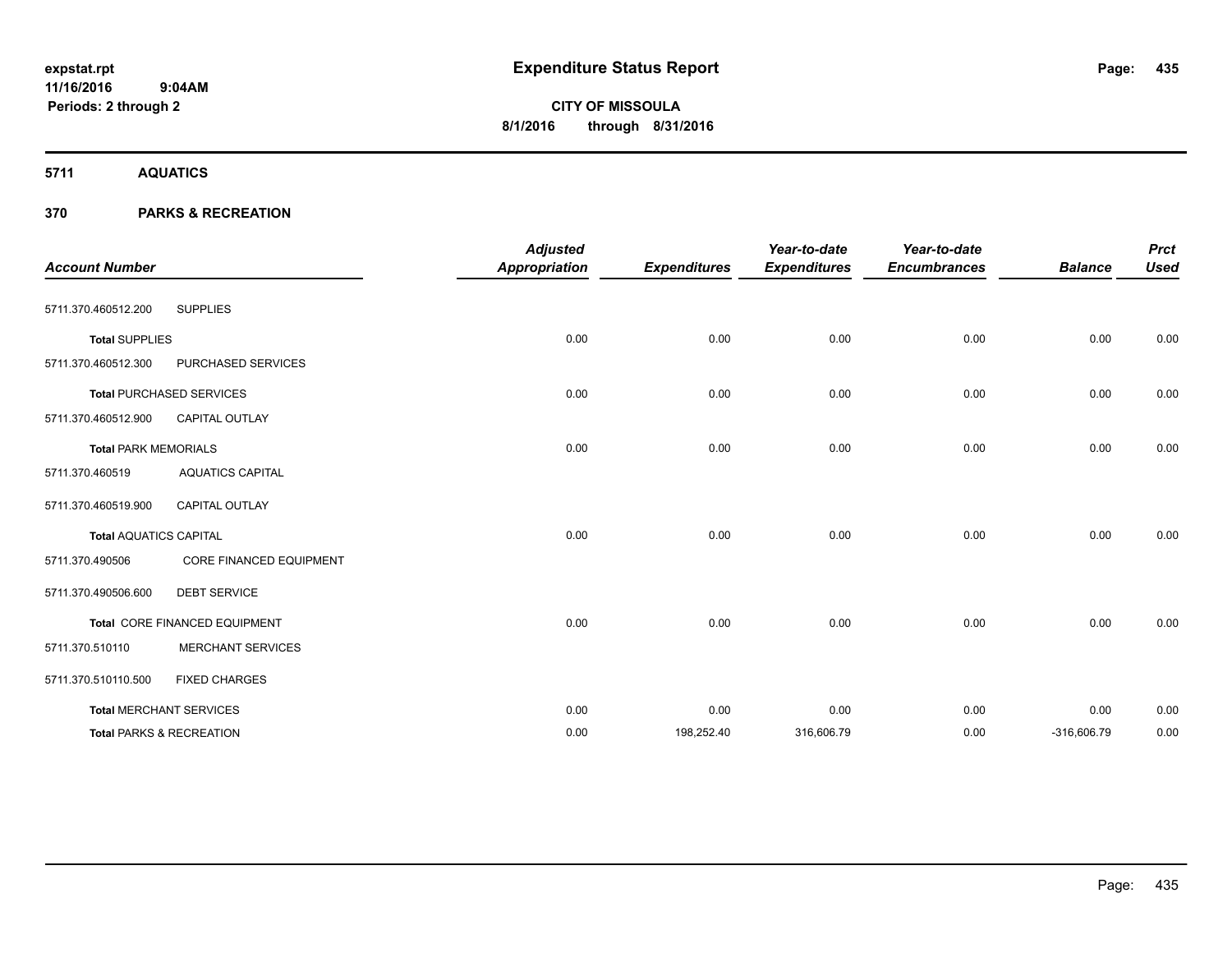# **CITY OF MISSOULA 8/1/2016 through 8/31/2016**

**5711 AQUATICS**

#### **371 AQUATICS SALARIES**

| <b>Account Number</b>          |                                 | <b>Adjusted</b><br>Appropriation | <b>Expenditures</b> | Year-to-date<br><b>Expenditures</b> | Year-to-date<br><b>Encumbrances</b> | <b>Balance</b> | <b>Prct</b><br><b>Used</b> |
|--------------------------------|---------------------------------|----------------------------------|---------------------|-------------------------------------|-------------------------------------|----------------|----------------------------|
| 5711.371.460000                | <b>CULTURE &amp; RECREATION</b> |                                  |                     |                                     |                                     |                |                            |
| 5711.371.460000.100            | PERSONAL SERVICES               |                                  |                     |                                     |                                     |                |                            |
|                                | Total CULTURE & RECREATION      | 0.00                             | 0.00                | 0.00                                | 0.00                                | 0.00           | 0.00                       |
| 5711.371.460477                | <b>GRILL VAN</b>                |                                  |                     |                                     |                                     |                |                            |
| 5711.371.460477.100            | PERSONAL SERVICES               |                                  |                     |                                     |                                     |                |                            |
| <b>Total GRILL VAN</b>         |                                 | 0.00                             | 0.00                | 0.00                                | 0.00                                | 0.00           | 0.00                       |
| 5711.371.460490                | <b>CURRENTS POOL EXPENSES</b>   |                                  |                     |                                     |                                     |                |                            |
| 5711.371.460490.100            | PERSONAL SERVICES               |                                  |                     |                                     |                                     |                |                            |
|                                | Total CURRENTS POOL EXPENSES    | 0.00                             | 0.00                | 0.00                                | 0.00                                | 0.00           | 0.00                       |
| 5711.371.460491                | SPLASH POOLS EXPENSES           |                                  |                     |                                     |                                     |                |                            |
| 5711.371.460491.100            | PERSONAL SERVICES               |                                  |                     |                                     |                                     |                |                            |
| <b>Total AQUATICS SALARIES</b> |                                 | 0.00                             | 0.00                | 0.00                                | 0.00                                | 0.00           | 0.00                       |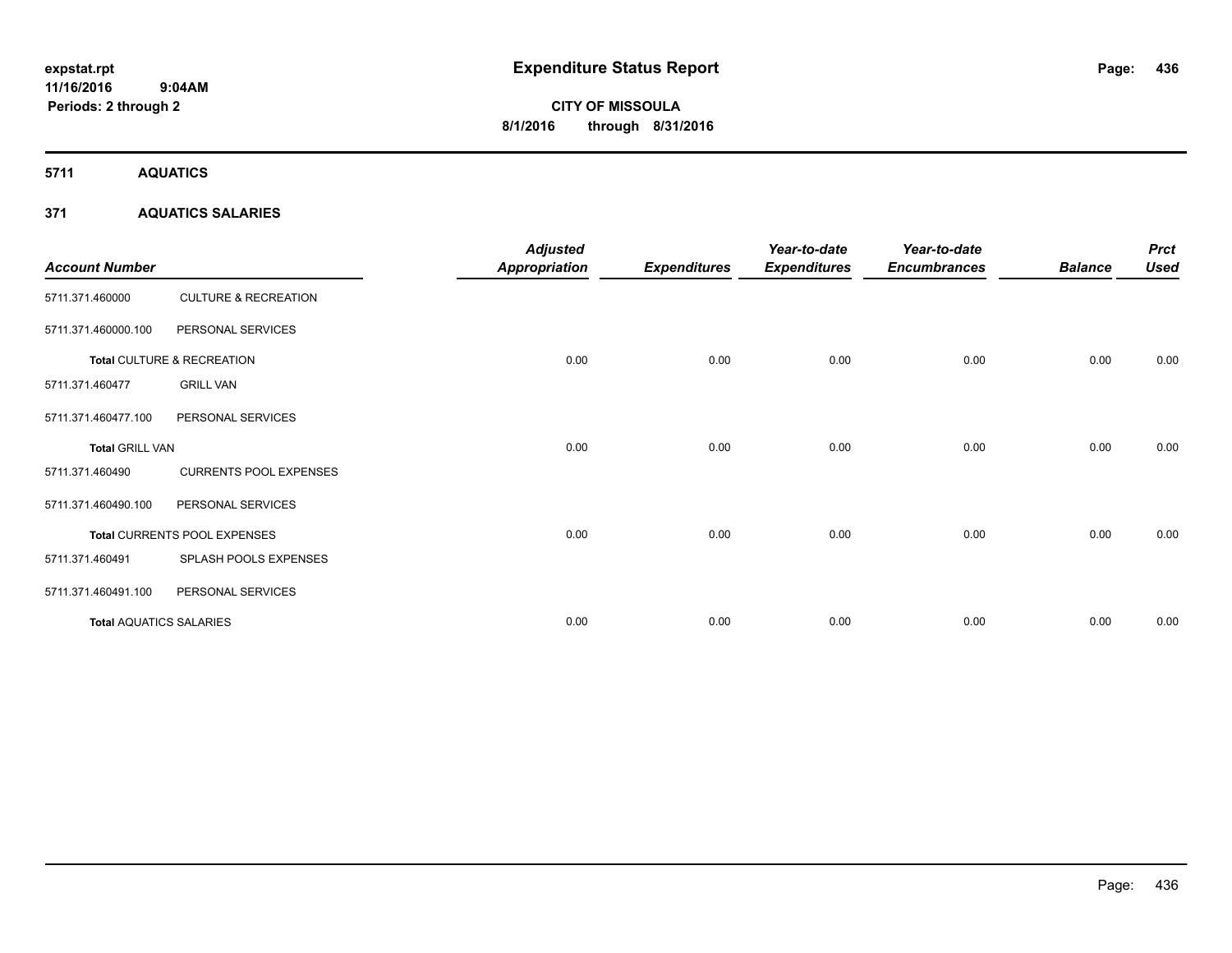**5711 AQUATICS**

| <b>Account Number</b>         |                       | <b>Adjusted</b><br><b>Appropriation</b> | <b>Expenditures</b> | Year-to-date<br><b>Expenditures</b> | Year-to-date<br><b>Encumbrances</b> | <b>Balance</b> | <b>Prct</b><br><b>Used</b> |
|-------------------------------|-----------------------|-----------------------------------------|---------------------|-------------------------------------|-------------------------------------|----------------|----------------------------|
| 5711.390.510000               | <b>MISCELLANEOUS</b>  |                                         |                     |                                     |                                     |                |                            |
| 5711.390.510000.800           | OTHER OBJECTS         |                                         |                     |                                     |                                     |                |                            |
| <b>Total OTHER OBJECTS</b>    |                       | 0.00                                    | 0.00                | 0.00                                | 0.00                                | 0.00           | 0.00                       |
| 5711.390.510000.900           | <b>CAPITAL OUTLAY</b> |                                         |                     |                                     |                                     |                |                            |
| <b>Total MISCELLANEOUS</b>    |                       | 0.00                                    | 0.00                | 0.00                                | 0.00                                | 0.00           | 0.00                       |
| <b>Total NON-DEPARTMENTAL</b> |                       | 0.00                                    | 0.00                | 0.00                                | 0.00                                | 0.00           | 0.00                       |
| <b>Total AQUATICS</b>         |                       | 0.00                                    | 198,252.40          | 316,606.79                          | 0.00                                | $-316,606.79$  | 0.00                       |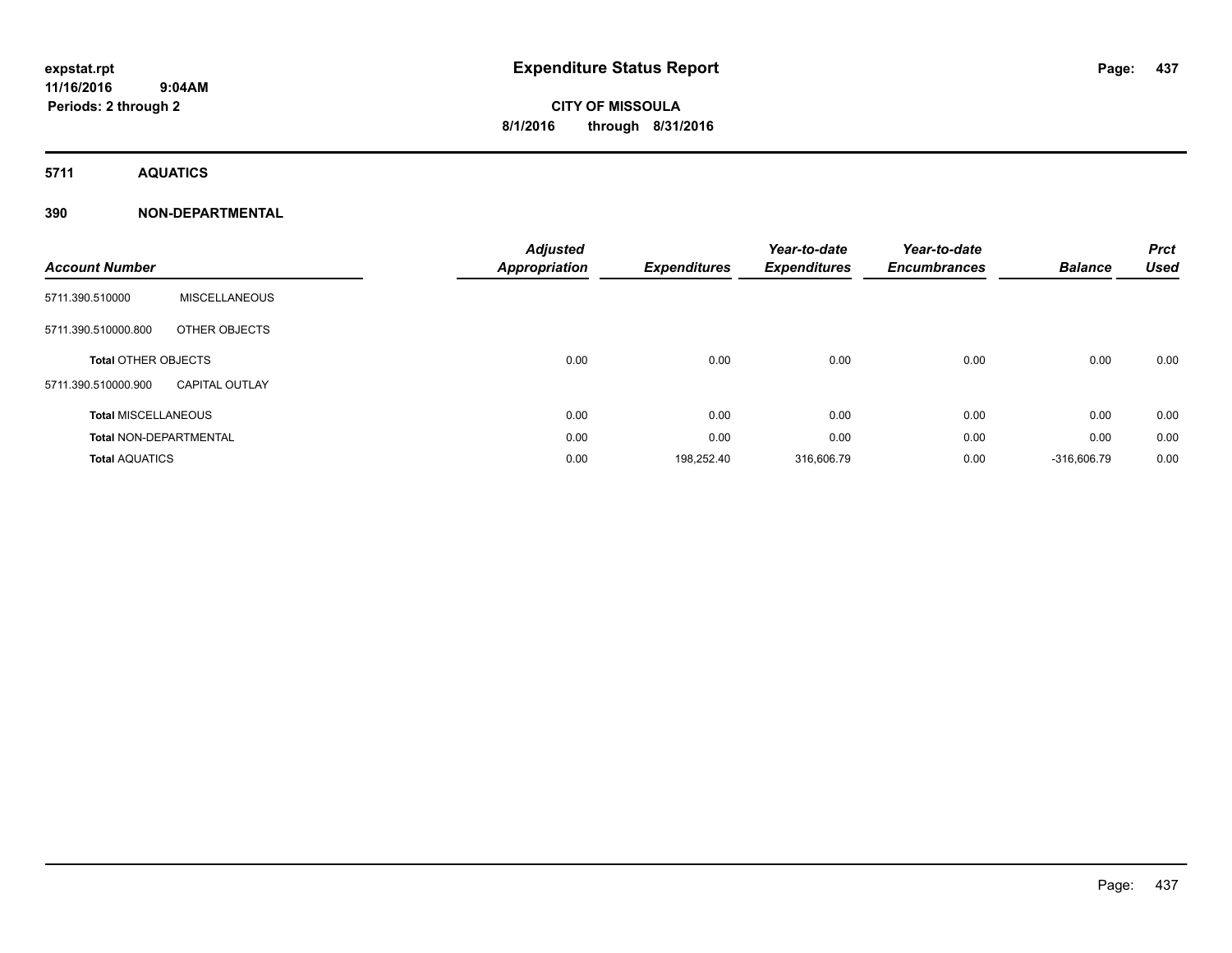#### **6050 EMPLOYEE BENEFIT PLAN FUND**

| <b>Account Number</b>      |                                                     | <b>Adjusted</b><br><b>Appropriation</b> | <b>Expenditures</b> | Year-to-date<br><b>Expenditures</b> | Year-to-date<br><b>Encumbrances</b> | <b>Balance</b> | <b>Prct</b><br><b>Used</b> |
|----------------------------|-----------------------------------------------------|-----------------------------------------|---------------------|-------------------------------------|-------------------------------------|----------------|----------------------------|
| 6050.390.510110            | <b>MERCHANT SERVICES</b>                            |                                         |                     |                                     |                                     |                |                            |
| 6050.390.510110.500        | <b>FIXED CHARGES</b>                                |                                         |                     |                                     |                                     |                |                            |
|                            | <b>Total MERCHANT SERVICES</b>                      | 0.00                                    | 0.00                | 0.00                                | 0.00                                | 0.00           | 0.00                       |
| 6050.390.520800            | <b>EMPLOYEE BENEFITS</b>                            |                                         |                     |                                     |                                     |                |                            |
| 6050.390.520800.300        | PURCHASED SERVICES                                  |                                         |                     |                                     |                                     |                |                            |
|                            | 6050.390.520800.351.000 INSURANCE CLAIMS            | 0.00                                    | 271,256.62          | 572,240.83                          | 0.00                                | $-572.240.83$  | 0.00                       |
|                            | 6050.390.520800.352.000 HEALTH PROGRAMS             | 0.00                                    | 3.077.31            | 3.077.31                            | 0.00                                | $-3.077.31$    | 0.00                       |
|                            | 6050.390.520800.353.000 ADMINISTRATION EXPENDITURES | 0.00                                    | 114,340.58          | 171,885.68                          | 0.00                                | $-171,885.68$  | 0.00                       |
|                            | <b>Total PURCHASED SERVICES</b>                     | 0.00                                    | 388,674.51          | 747,203.82                          | 0.00                                | -747,203.82    | 0.00                       |
| 6050.390.520800.700        | <b>GRANTS &amp; CONTRIBUTIONS</b>                   |                                         |                     |                                     |                                     |                |                            |
|                            | <b>Total GRANTS &amp; CONTRIBUTIONS</b>             | 0.00                                    | 0.00                | 0.00                                | 0.00                                | 0.00           | 0.00                       |
| 6050.390.520800.800        | OTHER OBJECTS                                       |                                         |                     |                                     |                                     |                |                            |
| <b>Total OTHER OBJECTS</b> |                                                     | 0.00                                    | 0.00                | 0.00                                | 0.00                                | 0.00           | 0.00                       |
|                            | <b>Total EMPLOYEE BENEFIT PLAN FUND</b>             | 0.00                                    | 388,674.51          | 747,203.82                          | 0.00                                | -747,203.82    | 0.00                       |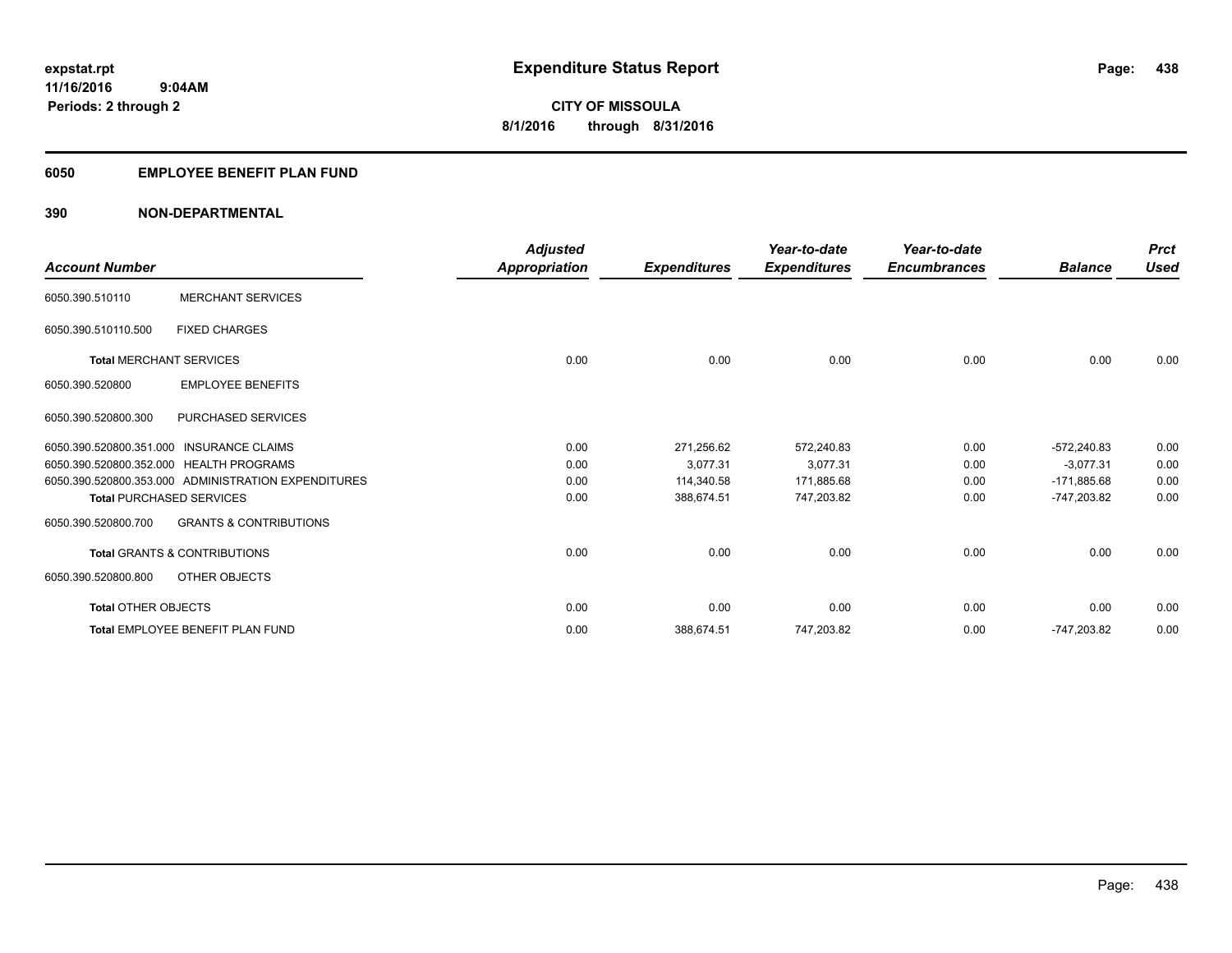**Periods: 2 through 2**

**CITY OF MISSOULA 8/1/2016 through 8/31/2016**

#### **7370 PARKING COMMISSION FUND**

|                                                         | <b>Adjusted</b>      |                     | Year-to-date        | Year-to-date        |                | <b>Prct</b> |
|---------------------------------------------------------|----------------------|---------------------|---------------------|---------------------|----------------|-------------|
| <b>Account Number</b>                                   | <b>Appropriation</b> | <b>Expenditures</b> | <b>Expenditures</b> | <b>Encumbrances</b> | <b>Balance</b> | <b>Used</b> |
| PARKING DIVISION<br>7370.395.430266                     |                      |                     |                     |                     |                |             |
| 7370.395.430266.100<br>PERSONAL SERVICES                |                      |                     |                     |                     |                |             |
| 7370.395.430266.110.000 SALARIES AND WAGES              | 455.965.00           | 33,424.54           | 59,409.10           | 0.00                | 396,555.90     | 13.03       |
| 7370.395.430266.120.000 OVERTIME/TERMINATION            | 7,234.00             | 2.26                | 29.66               | 0.00                | 7,204.34       | 0.41        |
| 7370.395.430266.140.000 EMPLOYER CONTRIBUTIONS          | 202.678.00           | 14,355.40           | 34,450.85           | 0.00                | 168,227.15     | 17.00       |
| <b>Total PERSONAL SERVICES</b>                          | 665,877.00           | 47,782.20           | 93,889.61           | 0.00                | 571,987.39     | 14.10       |
| <b>SUPPLIES</b><br>7370.395.430266.200                  |                      |                     |                     |                     |                |             |
| 7370.395.430266.210.000 OFFICE SUPPLIES                 | 5,700.00             | 1,000.85            | 1,155.95            | 0.00                | 4,544.05       | 20.28       |
| 7370.395.430266.220.000 OPERATING SUPPLIES              | 14,700.00            | 258.09              | 362.97              | 0.00                | 14,337.03      | 2.47        |
| 7370.395.430266.220.311 CLOTHING SUPPLIES               | 0.00                 | 29.00               | 73.99               | 0.00                | $-73.99$       | 0.00        |
| 7370.395.430266.230.000 REPAIR/MAINTENANCE              | 18,000.00            | 200.90              | 319.45              | 0.00                | 17,680.55      | 1.77        |
| 7370.395.430266.231.000 GASOLINE                        | 7,200.00             | 387.08              | 387.08              | 0.00                | 6,812.92       | 5.38        |
| <b>Total SUPPLIES</b>                                   | 45,600.00            | 1.875.92            | 2,299.44            | 0.00                | 43,300.56      | 5.04        |
| 7370.395.430266.300<br>PURCHASED SERVICES               |                      |                     |                     |                     |                |             |
| 7370.395.430266.310.000 COMMUNICATIONS                  | 17,338.00            | 172.02              | 6,118.63            | 0.00                | 11,219.37      | 35.29       |
| 7370.395.430266.320.000 PRINTING & DUPLICATING          | 10,000.00            | 1,469.64            | 1,469.64            | 0.00                | 8,530.36       | 14.70       |
| 7370.395.430266.330.000 PUBLICITY, SUBSCRIPTIONS & DUES | 5,000.00             | 0.00                | 290.00              | 0.00                | 4.710.00       | 5.80        |
| 7370.395.430266.340.000 SEWER                           | 141.00               | 0.00                | 72.03               | 0.00                | 68.97          | 51.09       |
| 7370.395.430266.341.000 ELECTRICITY & NATURAL GAS       | 37,898.00            | 3,032.14            | 3,032.14            | 0.00                | 34,865.86      | 8.00        |
| 7370.395.430266.343.000 WATER CHARGES                   | 4,000.00             | 306.33              | 306.33              | 0.00                | 3,693.67       | 7.66        |
| 7370.395.430266.343.717 MARKET ON FRONT WATER CHARGES   | 0.00                 | 201.92              | 201.92              | 0.00                | $-201.92$      | 0.00        |
| 7370.395.430266.344.000 TELEPHONE SERVICE               | 6,300.00             | 520.41              | 520.41              | 0.00                | 5,779.59       | 8.26        |
| 7370.395.430266.345.000 GARBAGE                         | 3,744.00             | 287.27              | 572.45              | 0.00                | 3,171.55       | 15.29       |
| 7370.395.430266.345.717 GARBAGE                         | 0.00                 | 136.30              | 272.60              | 0.00                | $-272.60$      | 0.00        |
| 7370.395.430266.350.000 PROFESSIONAL SERVICES           | 61,250.00            | 0.00                | 0.00                | 0.00                | 61,250.00      | 0.00        |
| 7370.395.430266.350.303 PROFESSIONAL SERVICES           | 0.00                 | 7,120.00            | 7,120.00            | 0.00                | $-7,120.00$    | 0.00        |
| 7370.395.430266.350.700 ACCOUNTING                      | 0.00                 | 444.00              | 444.00              | 0.00                | $-444.00$      | 0.00        |
| 7370.395.430266.350.702 SECURITY FOR GARAGES            | 0.00                 | 1,881.00            | 1,881.00            | 0.00                | $-1,881.00$    | 0.00        |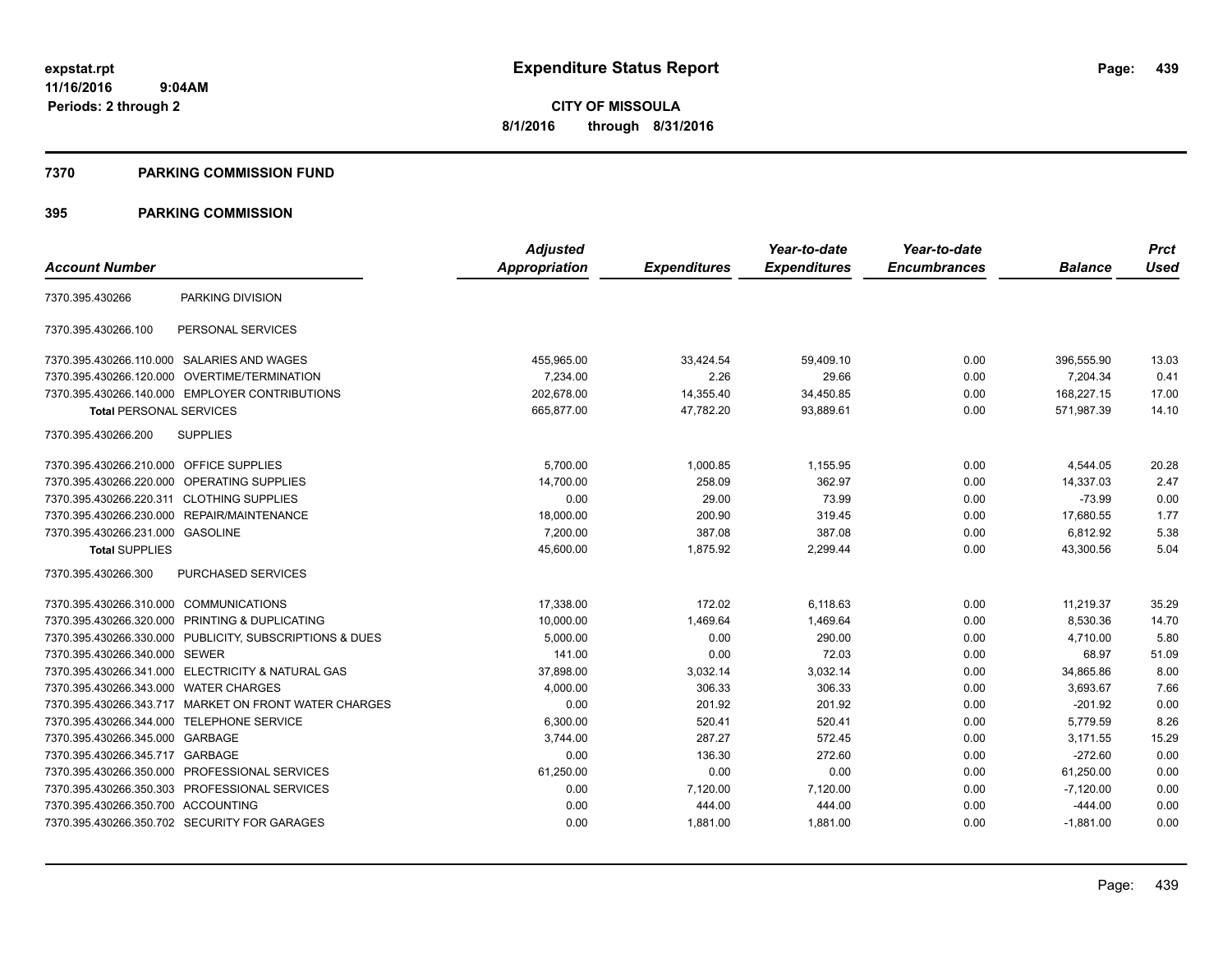#### **7370 PARKING COMMISSION FUND**

| <b>Account Number</b>                                    | Adjusted<br><b>Appropriation</b> | <b>Expenditures</b> | Year-to-date<br><b>Expenditures</b> | Year-to-date<br><b>Encumbrances</b> | <b>Balance</b> | <b>Prct</b><br><b>Used</b> |
|----------------------------------------------------------|----------------------------------|---------------------|-------------------------------------|-------------------------------------|----------------|----------------------------|
|                                                          |                                  |                     |                                     |                                     |                |                            |
| 7370.395.430266.350.704 COLLECTION BUREAU EXPENSE        | 0.00                             | 14.67               | 14.67                               | 0.00                                | $-14.67$       | 0.00                       |
| 7370.395.430266.360.000 REPAIR & MAINTENANCE             | 64,800.00                        | 0.00                | 0.00                                | 0.00                                | 64,800.00      | 0.00                       |
| 7370.395.430266.360.710 REPAIR & MAINTENANCE             | 0.00                             | 678.74              | 678.74                              | 0.00                                | $-678.74$      | 0.00                       |
| 7370.395.430266.360.711 REPAIR & MAINTENANCE             | 0.00                             | 1,912.97            | 1,912.97                            | 0.00                                | $-1,912.97$    | 0.00                       |
| 7370.395.430266.360.712 REPAIR & MAINTENANCE             | 0.00                             | 623.36              | 692.25                              | 0.00                                | $-692.25$      | 0.00                       |
| 7370.395.430266.360.713 REPAIR & MAINTENANCE             | 0.00                             | 2,434.46            | 2,616.43                            | 0.00                                | $-2,616.43$    | 0.00                       |
| 7370.395.430266.360.714 BANK ST/REPAIR & MAINTENANCE     | 0.00                             | 1,428.75            | 1.507.50                            | 0.00                                | $-1,507.50$    | 0.00                       |
| 7370.395.430266.360.716 REPAIR & MAINTENANCE             | 0.00                             | 387.89              | 387.89                              | 0.00                                | $-387.89$      | 0.00                       |
| 7370.395.430266.370.000 TRAVEL                           | 6,000.00                         | 801.53              | 1,054.28                            | 0.00                                | 4,945.72       | 17.57                      |
| 7370.395.430266.380.000 TRAINING                         | 3,500.00                         | 35.00               | 385.00                              | 0.00                                | 3,115.00       | 11.00                      |
| 7370.395.430266.390.000 OTHER PURCHASED SERVICES         | 198,357.00                       | 0.00                | 0.00                                | 0.00                                | 198,357.00     | 0.00                       |
| 7370.395.430266.390.044 JANITORIAL                       | 0.00                             | 711.91              | 1,362.76                            | 0.00                                | $-1,362.76$    | 0.00                       |
| 7370.395.430266.390.720 OTHER PURCHASED SERVICES         | 0.00                             | 5,088.89            | 5,088.89                            | 0.00                                | $-5,088.89$    | 0.00                       |
| <b>Total PURCHASED SERVICES</b>                          | 418,328.00                       | 29,689.20           | 38,002.53                           | 0.00                                | 380,325.47     | 9.08                       |
| 7370.395.430266.400<br><b>BUILDING MATERIALS</b>         |                                  |                     |                                     |                                     |                |                            |
| <b>Total BUILDING MATERIALS</b>                          | 0.00                             | 0.00                | 0.00                                | 0.00                                | 0.00           | 0.00                       |
| <b>FIXED CHARGES</b><br>7370.395.430266.500              |                                  |                     |                                     |                                     |                |                            |
| 7370.395.430266.500.000 FIXED CHARGES                    | 168,621.00                       | 0.00                | 0.00                                | 0.00                                | 168,621.00     | 0.00                       |
| 7370.395.430266.500.733 FIXED CHARGES                    | 0.00                             | 0.00                | 1,650.00                            | 0.00                                | $-1,650.00$    | 0.00                       |
| <b>Total FIXED CHARGES</b>                               | 168.621.00                       | 0.00                | 1.650.00                            | 0.00                                | 166,971.00     | 0.98                       |
| 7370.395.430266.600<br><b>DEBT SERVICE</b>               |                                  |                     |                                     |                                     |                |                            |
| 7370.395.430266.610.000 LEASE/PRINCIPAL                  | 181,400.00                       | 0.00                | 90,200.00                           | 0.00                                | 91,200.00      | 49.72                      |
| 7370.395.430266.620.000 LEASE INTEREST                   | 29,583.00                        | 0.00                | 15,298.88                           | 0.00                                | 14,284.12      | 51.72                      |
| <b>Total DEBT SERVICE</b>                                | 210,983.00                       | 0.00                | 105,498.88                          | 0.00                                | 105,484.12     | 50.00                      |
| <b>GRANTS &amp; CONTRIBUTIONS</b><br>7370.395.430266.700 |                                  |                     |                                     |                                     |                |                            |
| 7370.395.430266.700.000 GRANTS & CONTRIBUTIONS           | 74,000.00                        | 27,500.00           | 30,000.00                           | 0.00                                | 44,000.00      | 40.54                      |
| <b>Total GRANTS &amp; CONTRIBUTIONS</b>                  | 74,000.00                        | 27,500.00           | 30,000.00                           | 0.00                                | 44,000.00      | 40.54                      |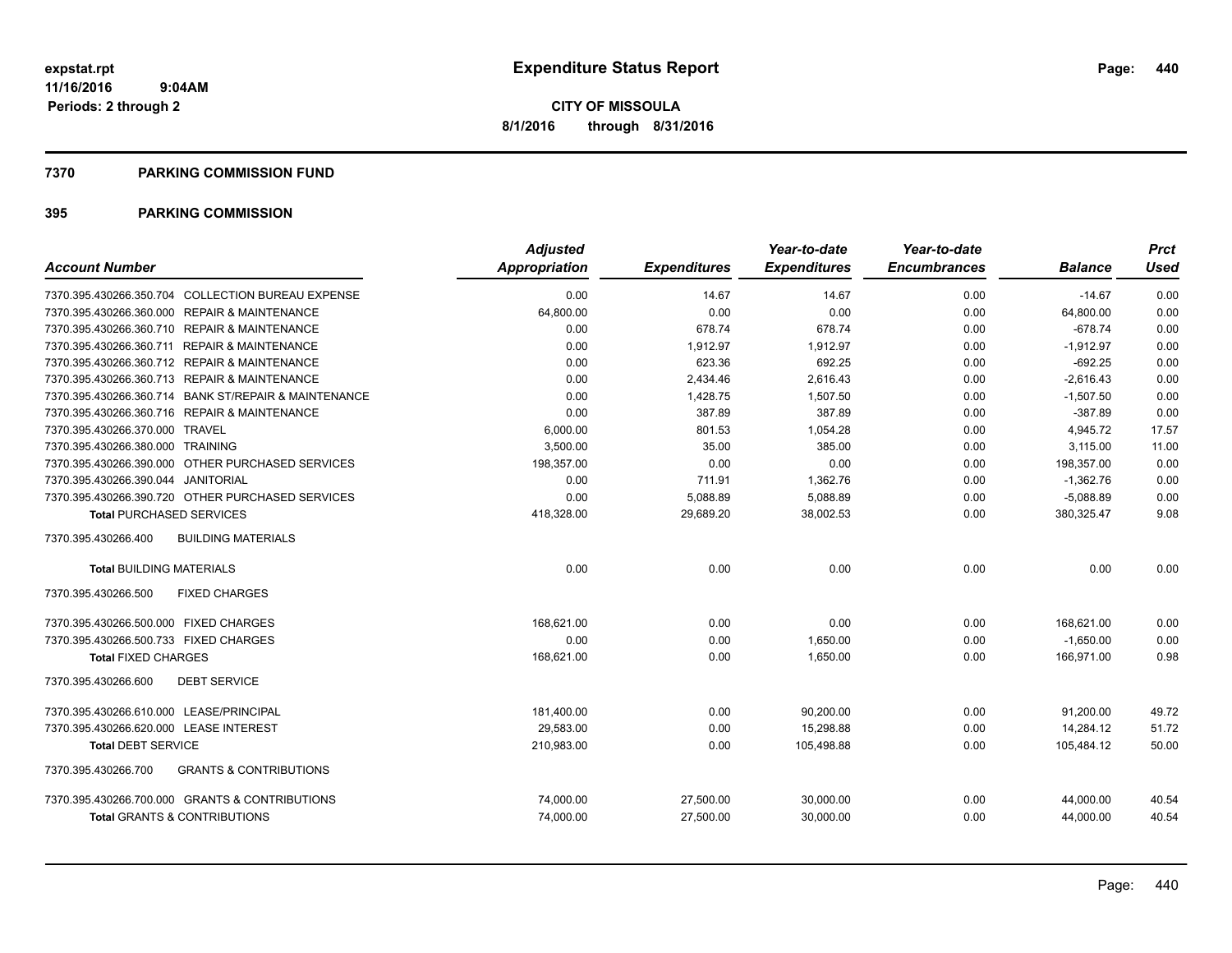#### **7370 PARKING COMMISSION FUND**

|                                     |                                                    | <b>Adjusted</b>      |                     | Year-to-date        | Year-to-date        |                | <b>Prct</b> |
|-------------------------------------|----------------------------------------------------|----------------------|---------------------|---------------------|---------------------|----------------|-------------|
| <b>Account Number</b>               |                                                    | <b>Appropriation</b> | <b>Expenditures</b> | <b>Expenditures</b> | <b>Encumbrances</b> | <b>Balance</b> | <b>Used</b> |
| 7370.395.430266.800                 | OTHER OBJECTS                                      |                      |                     |                     |                     |                |             |
|                                     | 7370.395.430266.820.000 TRANSFERS TO OTHER FUNDS   | 309,510.00           | 26,036.25           | 52,072.50           | 0.00                | 257,437.50     | 16.82       |
| 7370.395.430266.845.000 CONTINGENCY |                                                    | 48,965.00            | 0.00                | 0.00                | 0.00                | 48,965.00      | 0.00        |
| Total OTHER OBJECTS                 |                                                    | 358,475.00           | 26,036.25           | 52,072.50           | 0.00                | 306,402.50     | 14.53       |
| 7370.395.430266.900                 | <b>CAPITAL OUTLAY</b>                              |                      |                     |                     |                     |                |             |
| Total CAPITAL OUTLAY                |                                                    | 0.00                 | 0.00                | 0.00                | 0.00                | 0.00           | 0.00        |
| <b>Total PARKING DIVISION</b>       |                                                    | 1,941,884.00         | 132,883.57          | 323,412.96          | 0.00                | 1,618,471.04   | 16.65       |
| 7370.395.430267                     | FY16 METER INSTALL PROJECT                         |                      |                     |                     |                     |                |             |
| 7370.395.430267.900                 | <b>CAPITAL OUTLAY</b>                              |                      |                     |                     |                     |                |             |
|                                     | 7370.395.430267.940.000 FY16 METER INSTALL PROJECT | 0.00                 | 48,450.00           | 55,570.00           | 0.00                | $-55,570.00$   | 0.00        |
|                                     | Total FY16 METER INSTALL PROJECT                   | 0.00                 | 48,450.00           | 55,570.00           | 0.00                | $-55,570.00$   | 0.00        |
| 7370.395.430271                     | <b>TICKET DIVISION</b>                             |                      |                     |                     |                     |                |             |
| 7370.395.430271.100                 | PERSONAL SERVICES                                  |                      |                     |                     |                     |                |             |
| <b>Total TICKET DIVISION</b>        |                                                    | 0.00                 | 0.00                | 0.00                | 0.00                | 0.00           | 0.00        |
| 7370.395.430622                     | <b>REVISED STEP SEWER DESIGN</b>                   |                      |                     |                     |                     |                |             |
| 7370.395.430622.200                 | <b>SUPPLIES</b>                                    |                      |                     |                     |                     |                |             |
|                                     | <b>Total REVISED STEP SEWER DESIGN</b>             | 0.00                 | 0.00                | 0.00                | 0.00                | 0.00           | 0.00        |
| 7370.395.499999                     | <b>NEW REQUESTS</b>                                |                      |                     |                     |                     |                |             |
| 7370.395.499999.100                 | PERSONAL SERVICES                                  |                      |                     |                     |                     |                |             |
| <b>Total NEW REQUESTS</b>           |                                                    | 0.00                 | 0.00                | 0.00                | 0.00                | 0.00           | 0.00        |
| 7370.395.510110                     | <b>MERCHANT SERVICES</b>                           |                      |                     |                     |                     |                |             |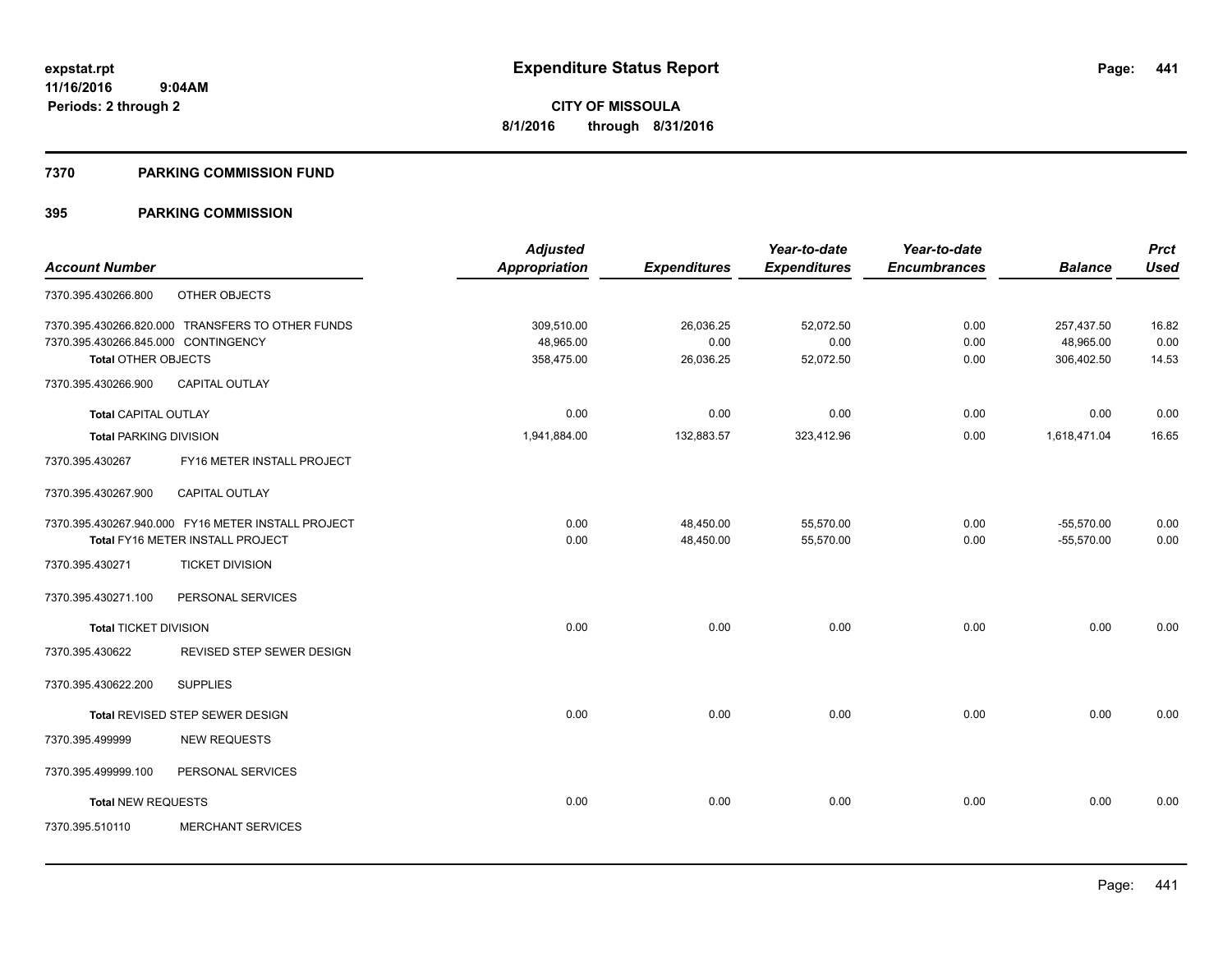### **7370 PARKING COMMISSION FUND**

|                                               | <b>Adjusted</b> |                     | Year-to-date        | Year-to-date        |                | <b>Prct</b> |
|-----------------------------------------------|-----------------|---------------------|---------------------|---------------------|----------------|-------------|
| <b>Account Number</b>                         | Appropriation   | <b>Expenditures</b> | <b>Expenditures</b> | <b>Encumbrances</b> | <b>Balance</b> | Used        |
| <b>FIXED CHARGES</b><br>7370.395.510110.500   |                 |                     |                     |                     |                |             |
| 7370.395.510110.550.000 MERCHANT SERVICE FEES | 21,500.00       | 0.00                | 0.00                | 0.00                | 21,500.00      | 0.00        |
| <b>Total MERCHANT SERVICES</b>                | 21,500.00       | 0.00                | 0.00                | 0.00                | 21,500.00      | 0.00        |
| <b>Total PARKING COMMISSION</b>               | 1,963,384.00    | 181,333.57          | 378,982.96          | 0.00                | 1,584,401.04   | 19.30       |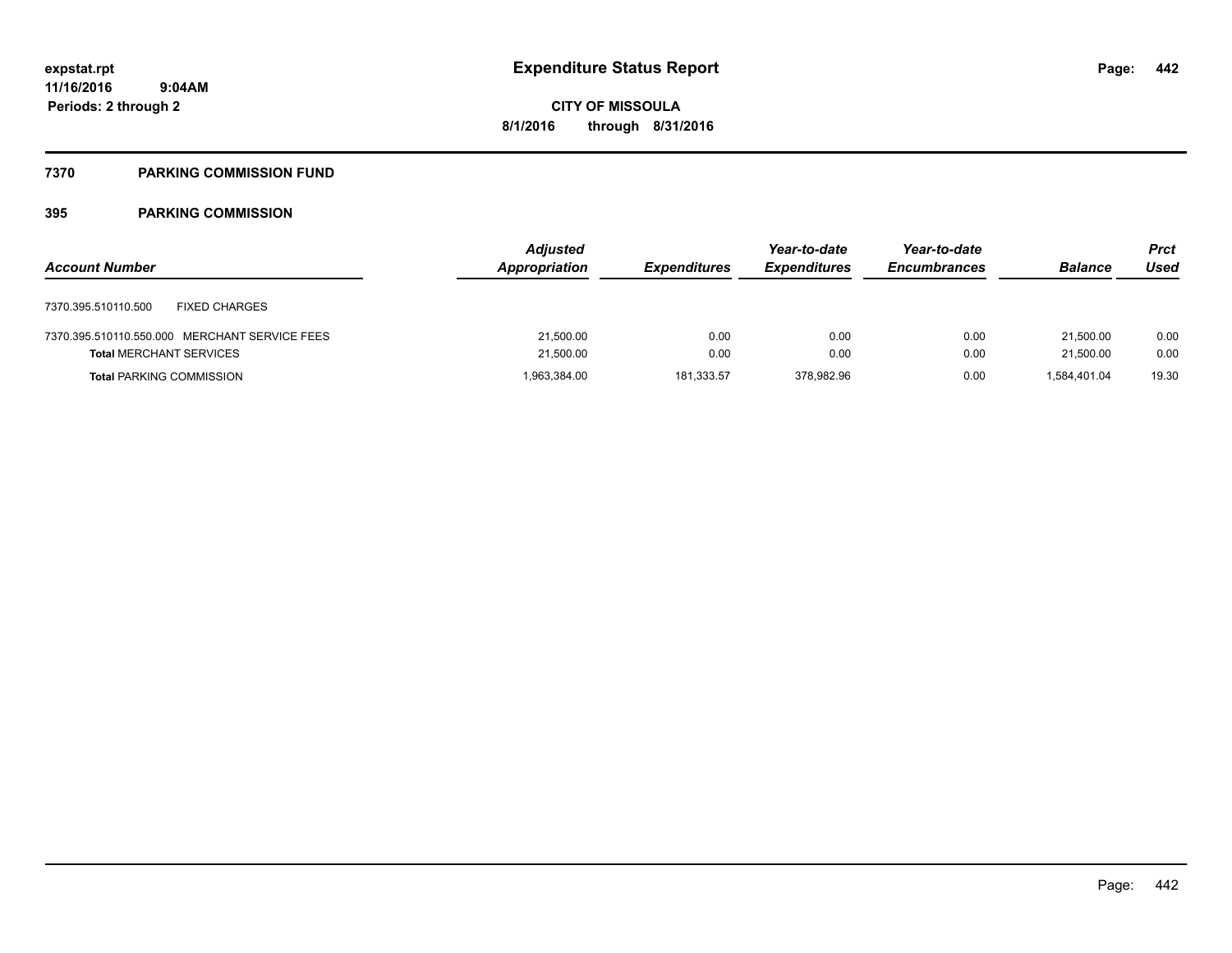#### **7370 PARKING COMMISSION FUND**

#### **900 DEPRECIATION**

|                            |                                      | <b>Adjusted</b>      |                     | Year-to-date        | Year-to-date        |                | <b>Prct</b> |
|----------------------------|--------------------------------------|----------------------|---------------------|---------------------|---------------------|----------------|-------------|
| <b>Account Number</b>      |                                      | <b>Appropriation</b> | <b>Expenditures</b> | <b>Expenditures</b> | <b>Encumbrances</b> | <b>Balance</b> | <b>Used</b> |
| 7370.900.510000            | <b>MISCELLANEOUS</b>                 |                      |                     |                     |                     |                |             |
| 7370.900.510000.800        | OTHER OBJECTS                        |                      |                     |                     |                     |                |             |
| <b>Total OTHER OBJECTS</b> |                                      | 0.00                 | 0.00                | 0.00                | 0.00                | 0.00           | 0.00        |
| 7370.900.510000.900        | <b>CAPITAL OUTLAY</b>                |                      |                     |                     |                     |                |             |
| <b>Total DEPRECIATION</b>  |                                      | 0.00                 | 0.00                | 0.00                | 0.00                | 0.00           | 0.00        |
|                            | <b>Total PARKING COMMISSION FUND</b> | 1,963,384.00         | 181,333.57          | 378,982.96          | 0.00                | 1,584,401.04   | 19.30       |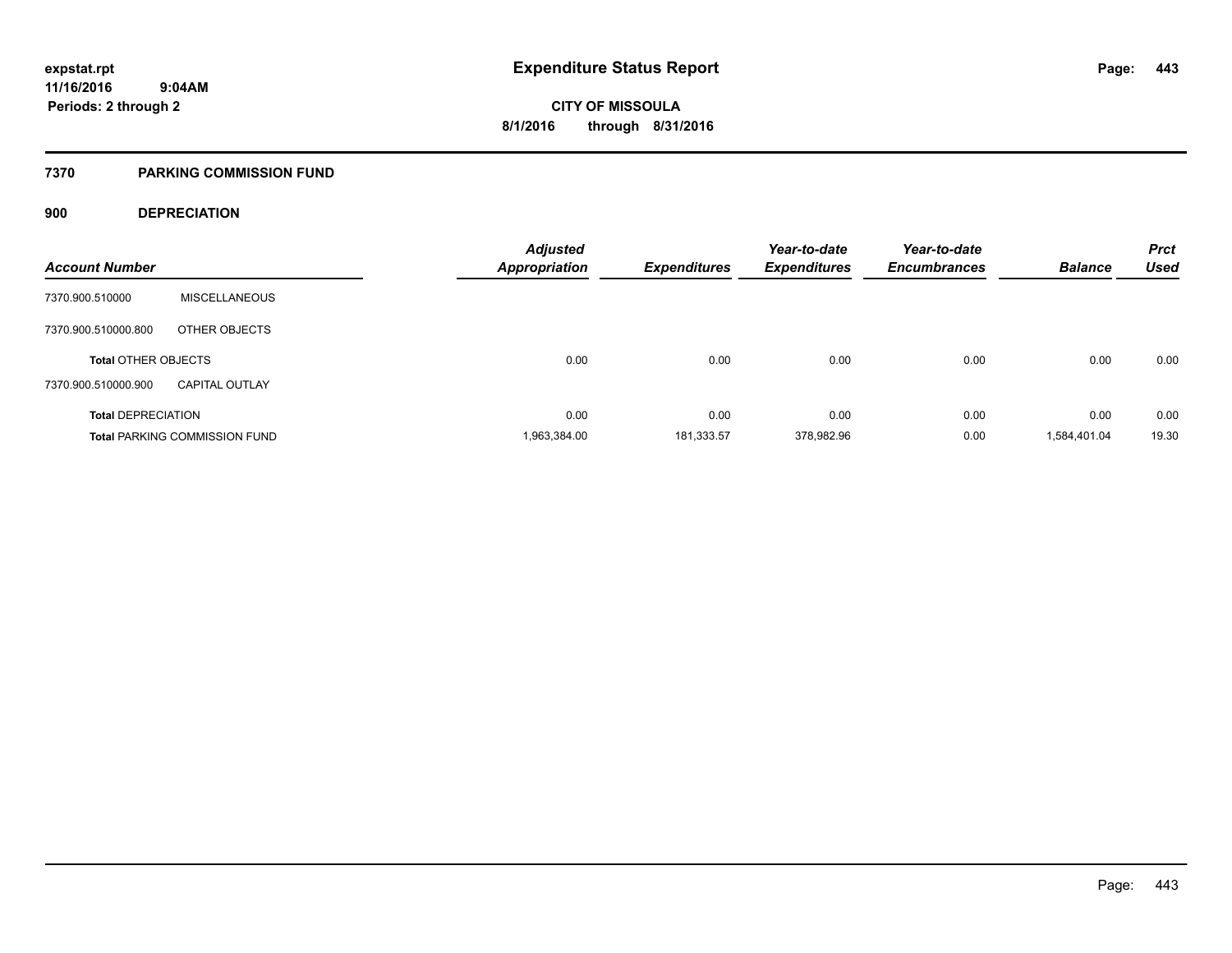### **7371 FRONT STREET PARKING BONDS**

| <b>Account Number</b>         |                                         | <b>Adjusted</b><br><b>Appropriation</b> | <b>Expenditures</b> | Year-to-date<br><b>Expenditures</b> | Year-to-date<br><b>Encumbrances</b> | <b>Balance</b> | <b>Prct</b><br><b>Used</b> |
|-------------------------------|-----------------------------------------|-----------------------------------------|---------------------|-------------------------------------|-------------------------------------|----------------|----------------------------|
| 7371.395.430266               | PARKING DIVISION                        |                                         |                     |                                     |                                     |                |                            |
| 7371.395.430266.800           | OTHER OBJECTS                           |                                         |                     |                                     |                                     |                |                            |
| <b>Total PARKING DIVISION</b> |                                         | 0.00                                    | 0.00                | 0.00                                | 0.00                                | 0.00           | 0.00                       |
| 7371.395.490200               | REVENUE BOND DEBT SERVICE               |                                         |                     |                                     |                                     |                |                            |
| 7371.395.490200.600           | <b>DEBT SERVICE</b>                     |                                         |                     |                                     |                                     |                |                            |
|                               | Total REVENUE BOND DEBT SERVICE         | 0.00                                    | 0.00                | 0.00                                | 0.00                                | 0.00           | 0.00                       |
| 7371.395.490201               | SERIES 2014 MPC DEBT                    |                                         |                     |                                     |                                     |                |                            |
| 7371.395.490201.600           | <b>DEBT SERVICE</b>                     |                                         |                     |                                     |                                     |                |                            |
|                               | Total SERIES 2014 MPC DEBT              | 0.00                                    | 0.00                | 0.00                                | 0.00                                | 0.00           | 0.00                       |
| 7371.395.510110               | <b>MERCHANT SERVICES</b>                |                                         |                     |                                     |                                     |                |                            |
| 7371.395.510110.500           | <b>FIXED CHARGES</b>                    |                                         |                     |                                     |                                     |                |                            |
|                               | <b>Total MERCHANT SERVICES</b>          | 0.00                                    | 0.00                | 0.00                                | 0.00                                | 0.00           | 0.00                       |
|                               | <b>Total FRONT STREET PARKING BONDS</b> | 0.00                                    | 0.00                | 0.00                                | 0.00                                | 0.00           | 0.00                       |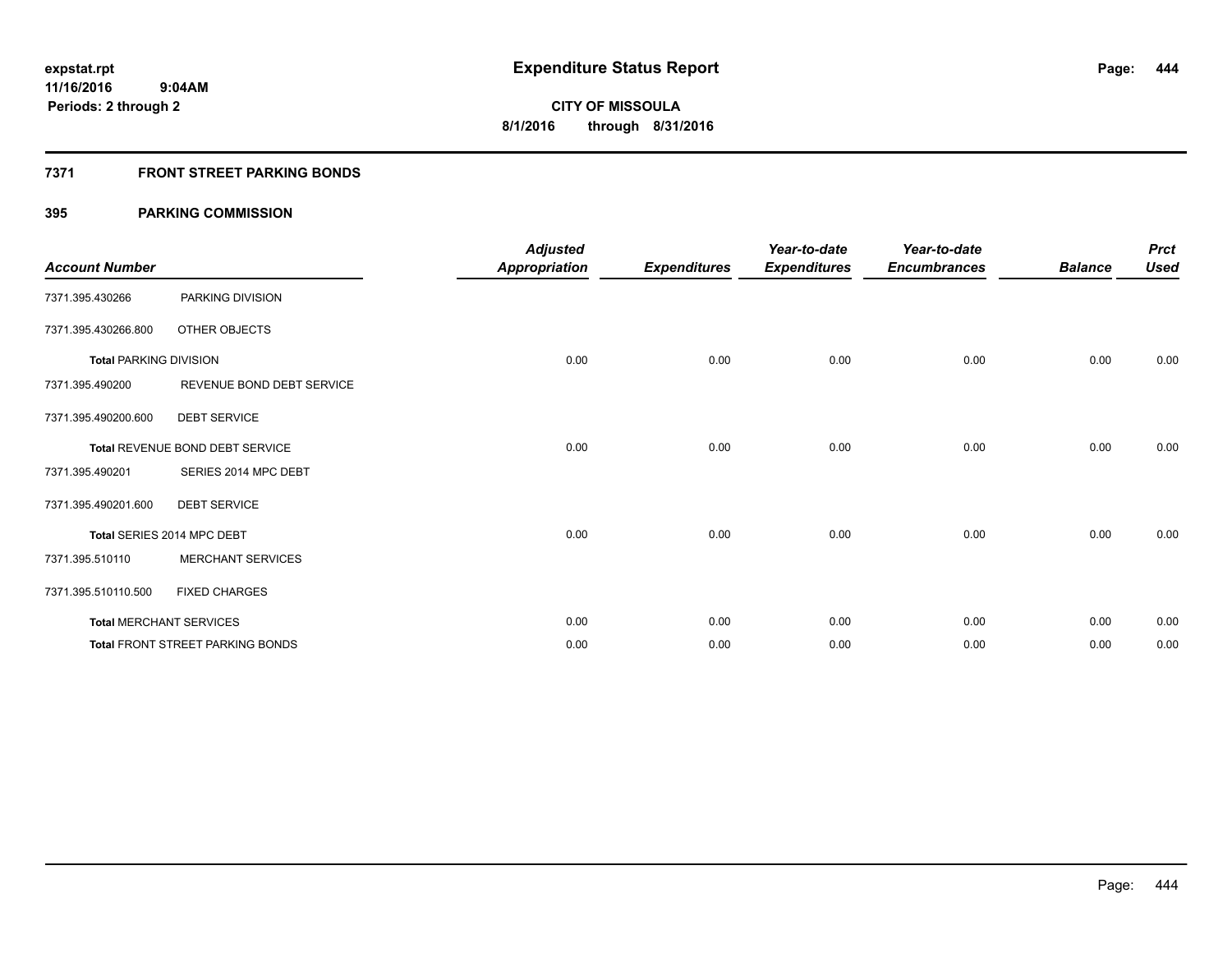**CITY OF MISSOULA 8/1/2016 through 8/31/2016**

#### **7372 SINKING FUND/FRONT ST PARKING BONDS**

| <b>Account Number</b>         |                                                  | <b>Adjusted</b><br><b>Appropriation</b> | <b>Expenditures</b> | Year-to-date<br><b>Expenditures</b> | Year-to-date<br><b>Encumbrances</b> | <b>Balance</b> | <b>Prct</b><br><b>Used</b> |
|-------------------------------|--------------------------------------------------|-----------------------------------------|---------------------|-------------------------------------|-------------------------------------|----------------|----------------------------|
| 7372.395.430266               | PARKING DIVISION                                 |                                         |                     |                                     |                                     |                |                            |
| 7372.395.430266.800           | OTHER OBJECTS                                    |                                         |                     |                                     |                                     |                |                            |
| <b>Total PARKING DIVISION</b> |                                                  | 0.00                                    | 0.00                | 0.00                                | 0.00                                | 0.00           | 0.00                       |
| 7372.395.490200               | REVENUE BOND DEBT SERVICE                        |                                         |                     |                                     |                                     |                |                            |
| 7372.395.490200.600           | <b>DEBT SERVICE</b>                              |                                         |                     |                                     |                                     |                |                            |
|                               | Total REVENUE BOND DEBT SERVICE                  | 0.00                                    | 0.00                | 0.00                                | 0.00                                | 0.00           | 0.00                       |
| 7372.395.490201               | SERIES 2014 MPC DEBT                             |                                         |                     |                                     |                                     |                |                            |
| 7372.395.490201.600           | <b>DEBT SERVICE</b>                              |                                         |                     |                                     |                                     |                |                            |
|                               | Total SERIES 2014 MPC DEBT                       | 0.00                                    | 0.00                | 0.00                                | 0.00                                | 0.00           | 0.00                       |
| 7372.395.510110               | <b>MERCHANT SERVICES</b>                         |                                         |                     |                                     |                                     |                |                            |
| 7372.395.510110.500           | <b>FIXED CHARGES</b>                             |                                         |                     |                                     |                                     |                |                            |
|                               | <b>Total MERCHANT SERVICES</b>                   | 0.00                                    | 0.00                | 0.00                                | 0.00                                | 0.00           | 0.00                       |
|                               | <b>Total SINKING FUND/FRONT ST PARKING BONDS</b> | 0.00                                    | 0.00                | 0.00                                | 0.00                                | 0.00           | 0.00                       |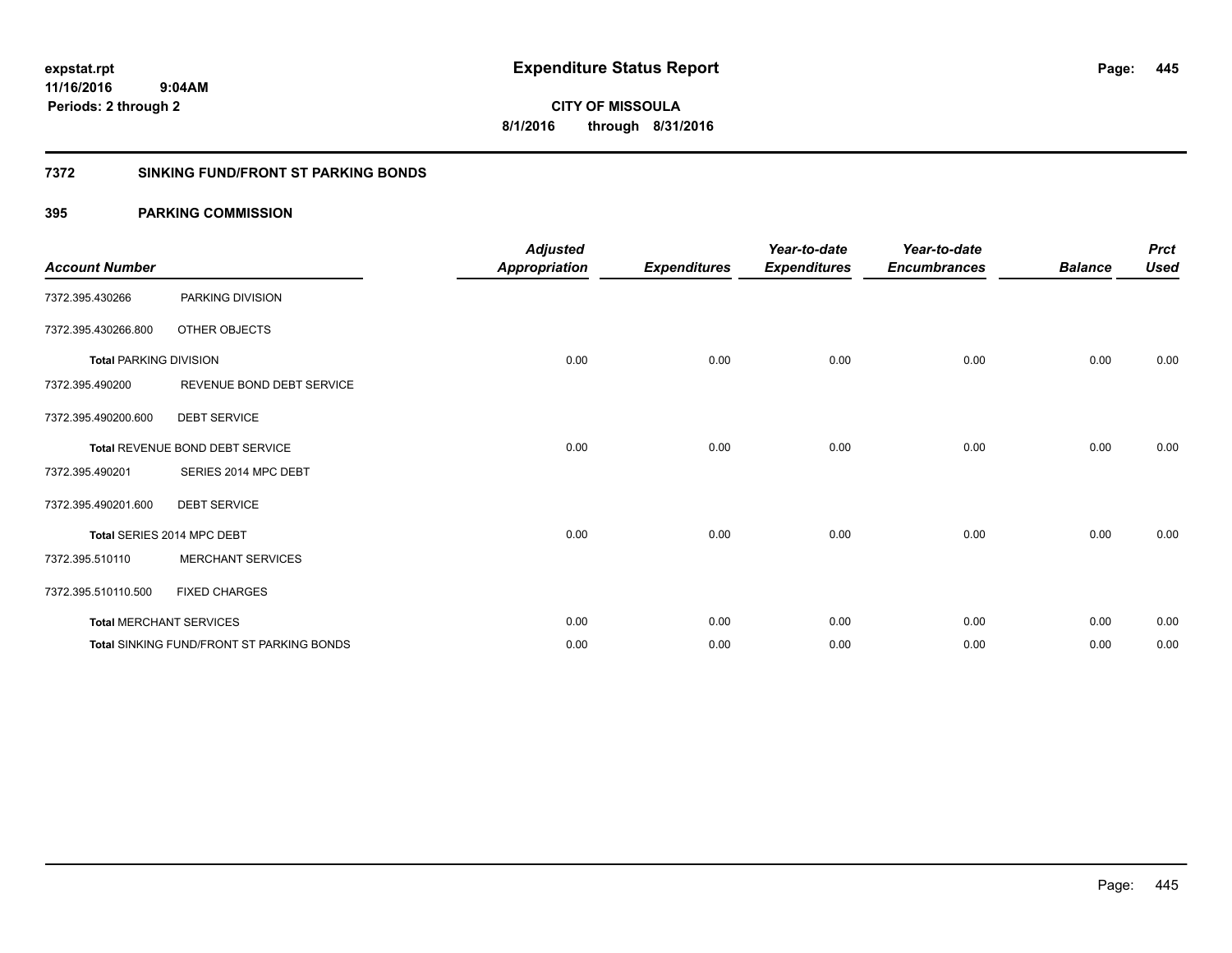#### **7373 MPC SERIES 2010B CONSTRUCTION**

| <b>Account Number</b>         |                                 | <b>Adjusted</b><br><b>Appropriation</b> | <b>Expenditures</b> | Year-to-date<br><b>Expenditures</b> | Year-to-date<br><b>Encumbrances</b> | <b>Balance</b> | <b>Prct</b><br><b>Used</b> |
|-------------------------------|---------------------------------|-----------------------------------------|---------------------|-------------------------------------|-------------------------------------|----------------|----------------------------|
| 7373.395.430266               | PARKING DIVISION                |                                         |                     |                                     |                                     |                |                            |
| 7373.395.430266.600           | <b>DEBT SERVICE</b>             |                                         |                     |                                     |                                     |                |                            |
| <b>Total DEBT SERVICE</b>     |                                 | 0.00                                    | 0.00                | 0.00                                | 0.00                                | 0.00           | 0.00                       |
| 7373.395.430266.800           | OTHER OBJECTS                   |                                         |                     |                                     |                                     |                |                            |
| <b>Total PARKING DIVISION</b> |                                 | 0.00                                    | 0.00                | 0.00                                | 0.00                                | 0.00           | 0.00                       |
| 7373.395.430273               | PARKING STRUCTURES              |                                         |                     |                                     |                                     |                |                            |
| 7373.395.430273.300           | PURCHASED SERVICES              |                                         |                     |                                     |                                     |                |                            |
|                               | <b>Total PURCHASED SERVICES</b> | 0.00                                    | 0.00                | 0.00                                | 0.00                                | 0.00           | 0.00                       |
| 7373.395.430273.900           | CAPITAL OUTLAY                  |                                         |                     |                                     |                                     |                |                            |
|                               | <b>Total PARKING STRUCTURES</b> | 0.00                                    | 0.00                | 0.00                                | 0.00                                | 0.00           | 0.00                       |
| 7373.395.490200               | REVENUE BOND DEBT SERVICE       |                                         |                     |                                     |                                     |                |                            |
| 7373.395.490200.300           | PURCHASED SERVICES              |                                         |                     |                                     |                                     |                |                            |
|                               | <b>Total PURCHASED SERVICES</b> | 0.00                                    | 0.00                | 0.00                                | 0.00                                | 0.00           | 0.00                       |
| 7373.395.490200.600           | <b>DEBT SERVICE</b>             |                                         |                     |                                     |                                     |                |                            |
|                               | Total REVENUE BOND DEBT SERVICE | 0.00                                    | 0.00                | 0.00                                | 0.00                                | 0.00           | 0.00                       |
| 7373.395.499999               | <b>NEW REQUESTS</b>             |                                         |                     |                                     |                                     |                |                            |
| 7373.395.499999.900           | CAPITAL OUTLAY                  |                                         |                     |                                     |                                     |                |                            |
| <b>Total NEW REQUESTS</b>     |                                 | 0.00                                    | 0.00                | 0.00                                | 0.00                                | 0.00           | 0.00                       |
| 7373.395.510110               | <b>MERCHANT SERVICES</b>        |                                         |                     |                                     |                                     |                |                            |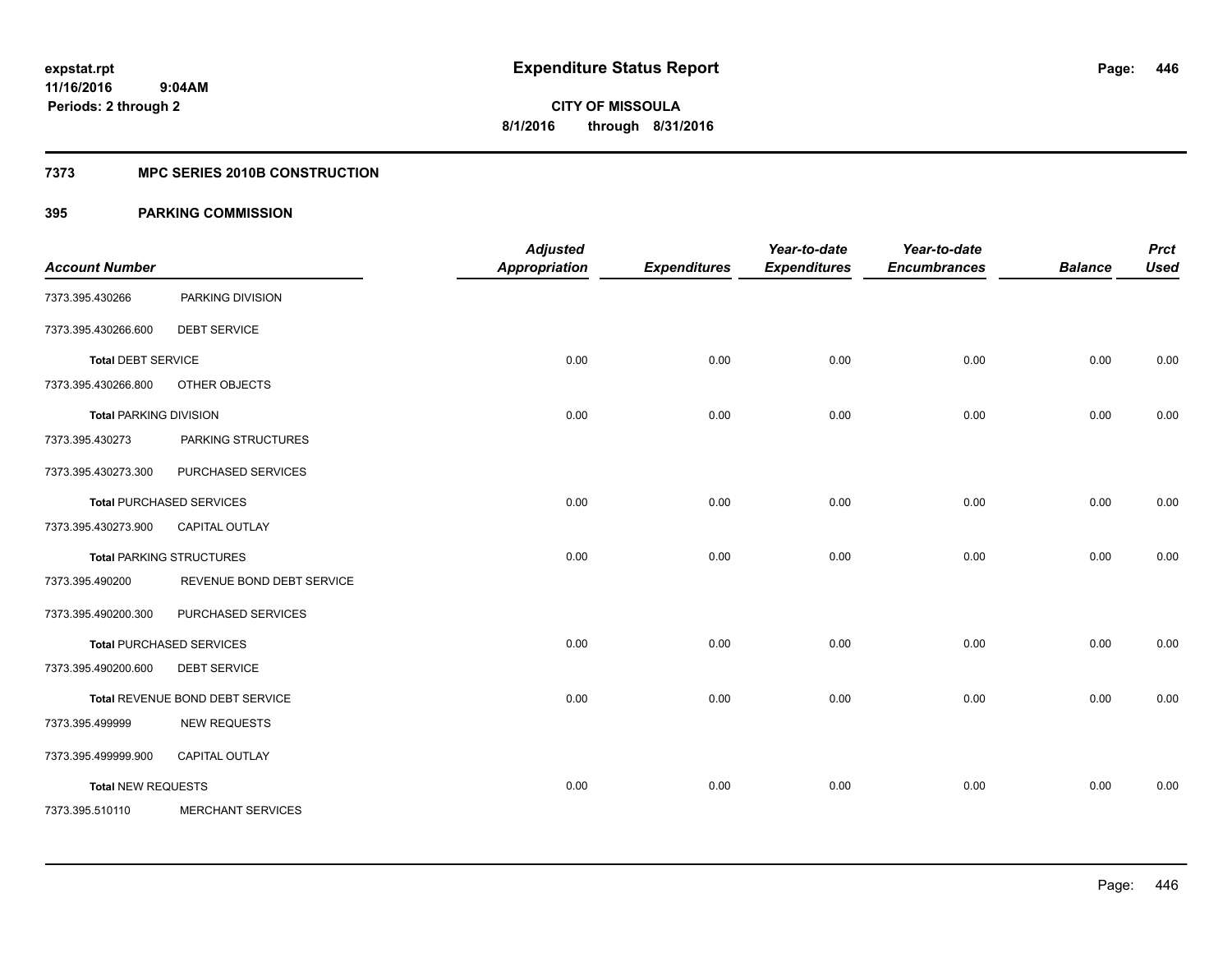#### **7373 MPC SERIES 2010B CONSTRUCTION**

| <b>Account Number</b>           |                      | <b>Adjusted</b><br><b>Appropriation</b> | <b>Expenditures</b> | Year-to-date<br><b>Expenditures</b> | Year-to-date<br><b>Encumbrances</b> | <b>Balance</b> | <b>Prct</b><br><b>Used</b> |
|---------------------------------|----------------------|-----------------------------------------|---------------------|-------------------------------------|-------------------------------------|----------------|----------------------------|
| 7373.395.510110.500             | <b>FIXED CHARGES</b> |                                         |                     |                                     |                                     |                |                            |
| <b>Total MERCHANT SERVICES</b>  |                      | 0.00                                    | 0.00                | 0.00                                | 0.00                                | 0.00           | 0.00                       |
| 7373.395.520000                 | OTHER FINANCING USES |                                         |                     |                                     |                                     |                |                            |
| 7373.395.520000.600             | <b>DEBT SERVICE</b>  |                                         |                     |                                     |                                     |                |                            |
| <b>Total PARKING COMMISSION</b> |                      | 0.00                                    | 0.00                | 0.00                                | 0.00                                | 0.00           | 0.00                       |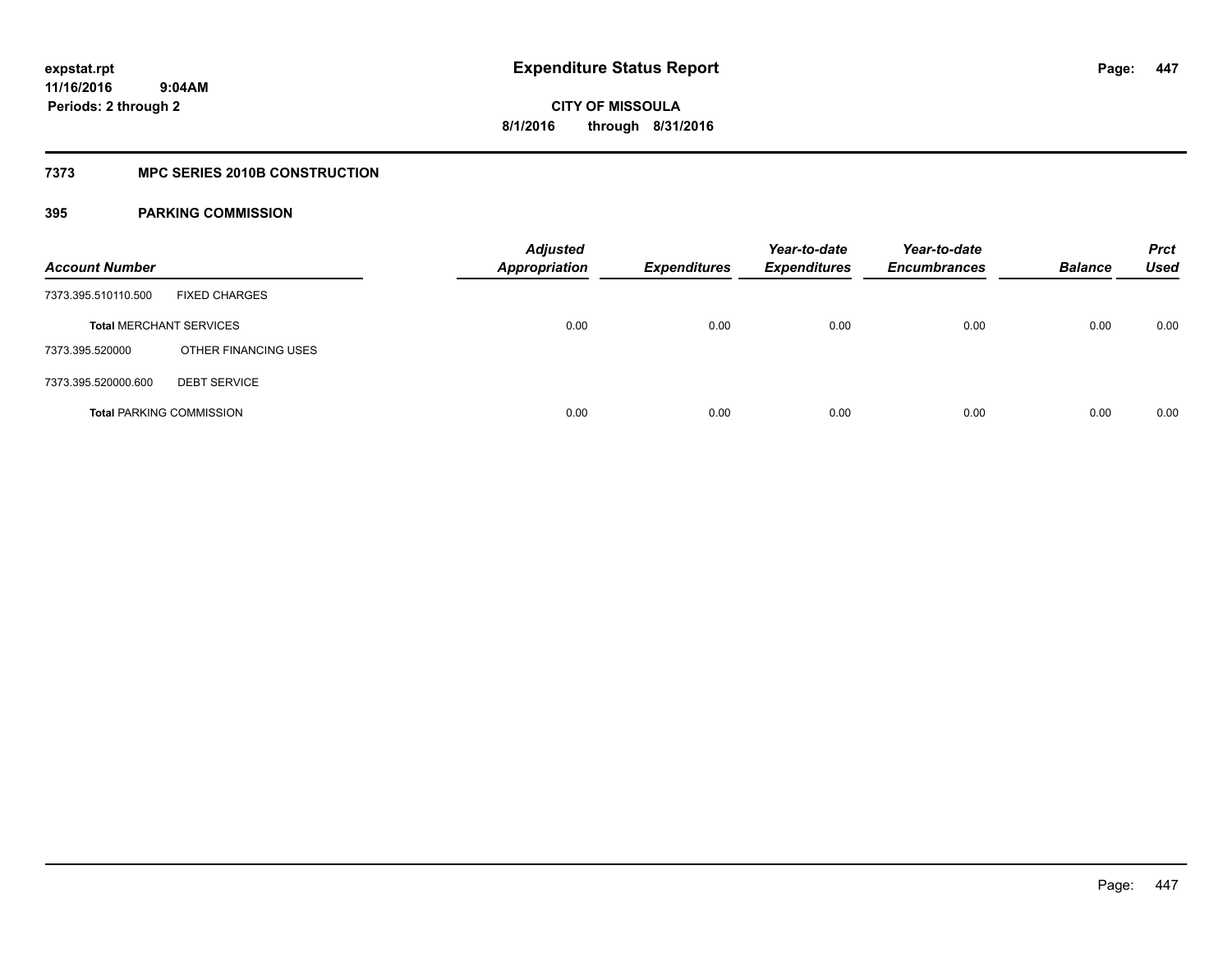# **11/16/2016**

**448**

 **9:04AM Periods: 2 through 2**

**CITY OF MISSOULA 8/1/2016 through 8/31/2016**

### **7373 MPC SERIES 2010B CONSTRUCTION**

**900 DEPRECIATION**

| <b>Account Number</b>      |                                     | <b>Adjusted</b><br><b>Appropriation</b> | <b>Expenditures</b> | Year-to-date<br><b>Expenditures</b> | Year-to-date<br><b>Encumbrances</b> | <b>Balance</b> | <b>Prct</b><br><b>Used</b> |
|----------------------------|-------------------------------------|-----------------------------------------|---------------------|-------------------------------------|-------------------------------------|----------------|----------------------------|
| 7373.900.510000            | <b>MISCELLANEOUS</b>                |                                         |                     |                                     |                                     |                |                            |
| 7373.900.510000.800        | OTHER OBJECTS                       |                                         |                     |                                     |                                     |                |                            |
| <b>Total MISCELLANEOUS</b> |                                     | 0.00                                    | 0.00                | 0.00                                | 0.00                                | 0.00           | 0.00                       |
| 7373.900.510110            | <b>MERCHANT SERVICES</b>            |                                         |                     |                                     |                                     |                |                            |
| 7373.900.510110.500        | <b>FIXED CHARGES</b>                |                                         |                     |                                     |                                     |                |                            |
|                            | Total MPC SERIES 2010B CONSTRUCTION | 0.00                                    | 0.00                | 0.00                                | 0.00                                | 0.00           | 0.00                       |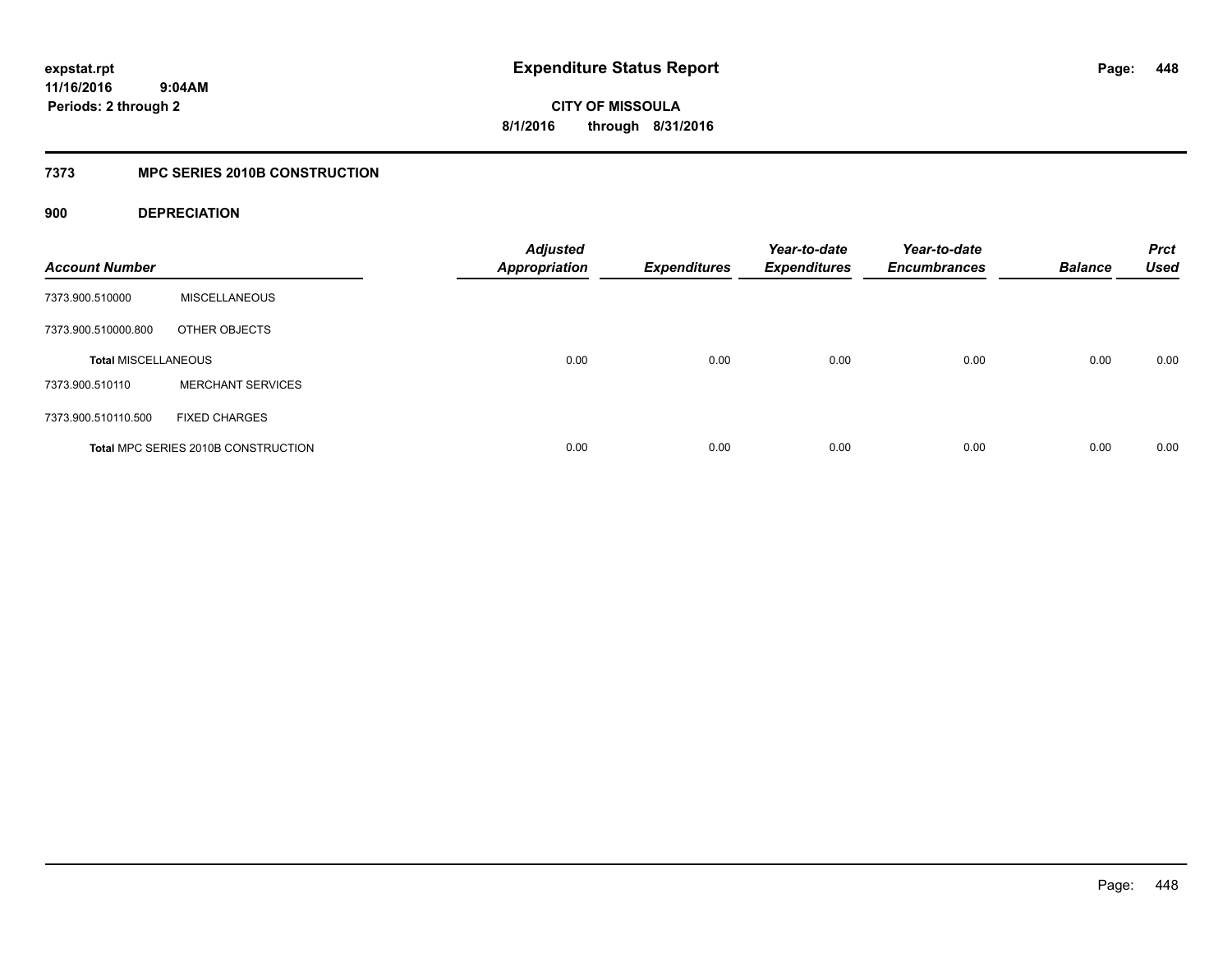#### **7374 RESERVE FUND-PARKING BONDS**

| <b>Account Number</b> |                                         | <b>Adjusted</b><br>Appropriation | <b>Expenditures</b> | Year-to-date<br><b>Expenditures</b> | Year-to-date<br><b>Encumbrances</b> | <b>Balance</b> | <b>Prct</b><br><b>Used</b> |
|-----------------------|-----------------------------------------|----------------------------------|---------------------|-------------------------------------|-------------------------------------|----------------|----------------------------|
| 7374.395.430273       | PARKING STRUCTURES                      |                                  |                     |                                     |                                     |                |                            |
| 7374.395.430273.900   | <b>CAPITAL OUTLAY</b>                   |                                  |                     |                                     |                                     |                |                            |
|                       | <b>Total PARKING STRUCTURES</b>         | 0.00                             | 0.00                | 0.00                                | 0.00                                | 0.00           | 0.00                       |
| 7374.395.510110       | <b>MERCHANT SERVICES</b>                |                                  |                     |                                     |                                     |                |                            |
| 7374.395.510110.500   | <b>FIXED CHARGES</b>                    |                                  |                     |                                     |                                     |                |                            |
|                       | <b>Total MERCHANT SERVICES</b>          | 0.00                             | 0.00                | 0.00                                | 0.00                                | 0.00           | 0.00                       |
|                       | <b>Total RESERVE FUND-PARKING BONDS</b> | 0.00                             | 0.00                | 0.00                                | 0.00                                | 0.00           | 0.00                       |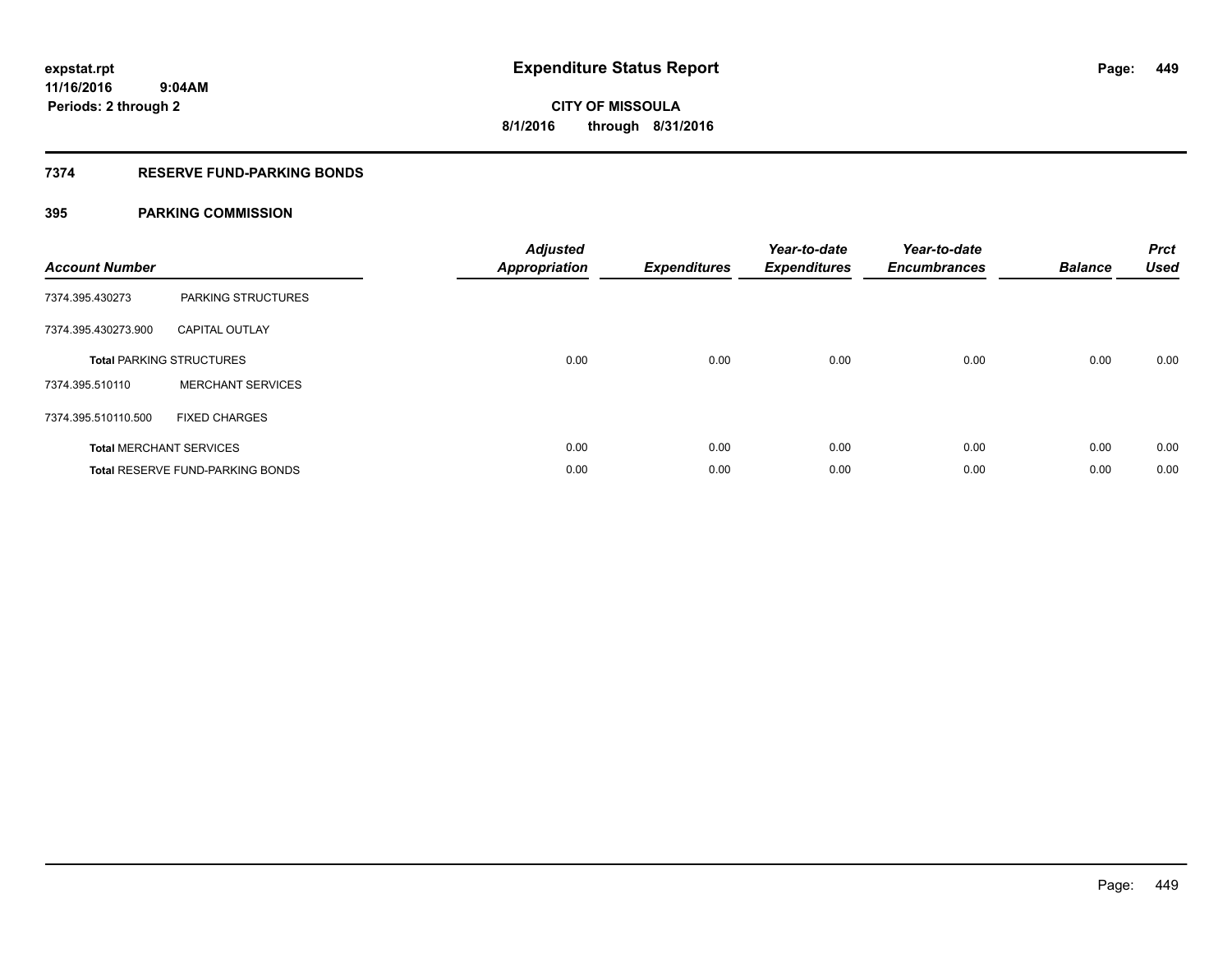**450**

**11/16/2016 9:04AM Periods: 2 through 2**

**CITY OF MISSOULA 8/1/2016 through 8/31/2016**

#### **7375 PLEDGED TAX INCREMENT-2010B BOND**

| <b>Account Number</b>         |                                        | <b>Adjusted</b><br><b>Appropriation</b> | <b>Expenditures</b> | Year-to-date<br><b>Expenditures</b> | Year-to-date<br><b>Encumbrances</b> | <b>Balance</b> | <b>Prct</b><br><b>Used</b> |
|-------------------------------|----------------------------------------|-----------------------------------------|---------------------|-------------------------------------|-------------------------------------|----------------|----------------------------|
| 7375.395.430266               | PARKING DIVISION                       |                                         |                     |                                     |                                     |                |                            |
| 7375.395.430266.800           | OTHER OBJECTS                          |                                         |                     |                                     |                                     |                |                            |
| <b>Total PARKING DIVISION</b> |                                        | 0.00                                    | 0.00                | 0.00                                | 0.00                                | 0.00           | 0.00                       |
| 7375.395.490200               | REVENUE BOND DEBT SERVICE              |                                         |                     |                                     |                                     |                |                            |
| 7375.395.490200.300           | PURCHASED SERVICES                     |                                         |                     |                                     |                                     |                |                            |
|                               | Total REVENUE BOND DEBT SERVICE        | 0.00                                    | 0.00                | 0.00                                | 0.00                                | 0.00           | 0.00                       |
| 7375.395.510110               | <b>MERCHANT SERVICES</b>               |                                         |                     |                                     |                                     |                |                            |
| 7375.395.510110.500           | <b>FIXED CHARGES</b>                   |                                         |                     |                                     |                                     |                |                            |
|                               | <b>Total MERCHANT SERVICES</b>         | 0.00                                    | 0.00                | 0.00                                | 0.00                                | 0.00           | 0.00                       |
|                               | Total PLEDGED TAX INCREMENT-2010B BOND | 0.00                                    | 0.00                | 0.00                                | 0.00                                | 0.00           | 0.00                       |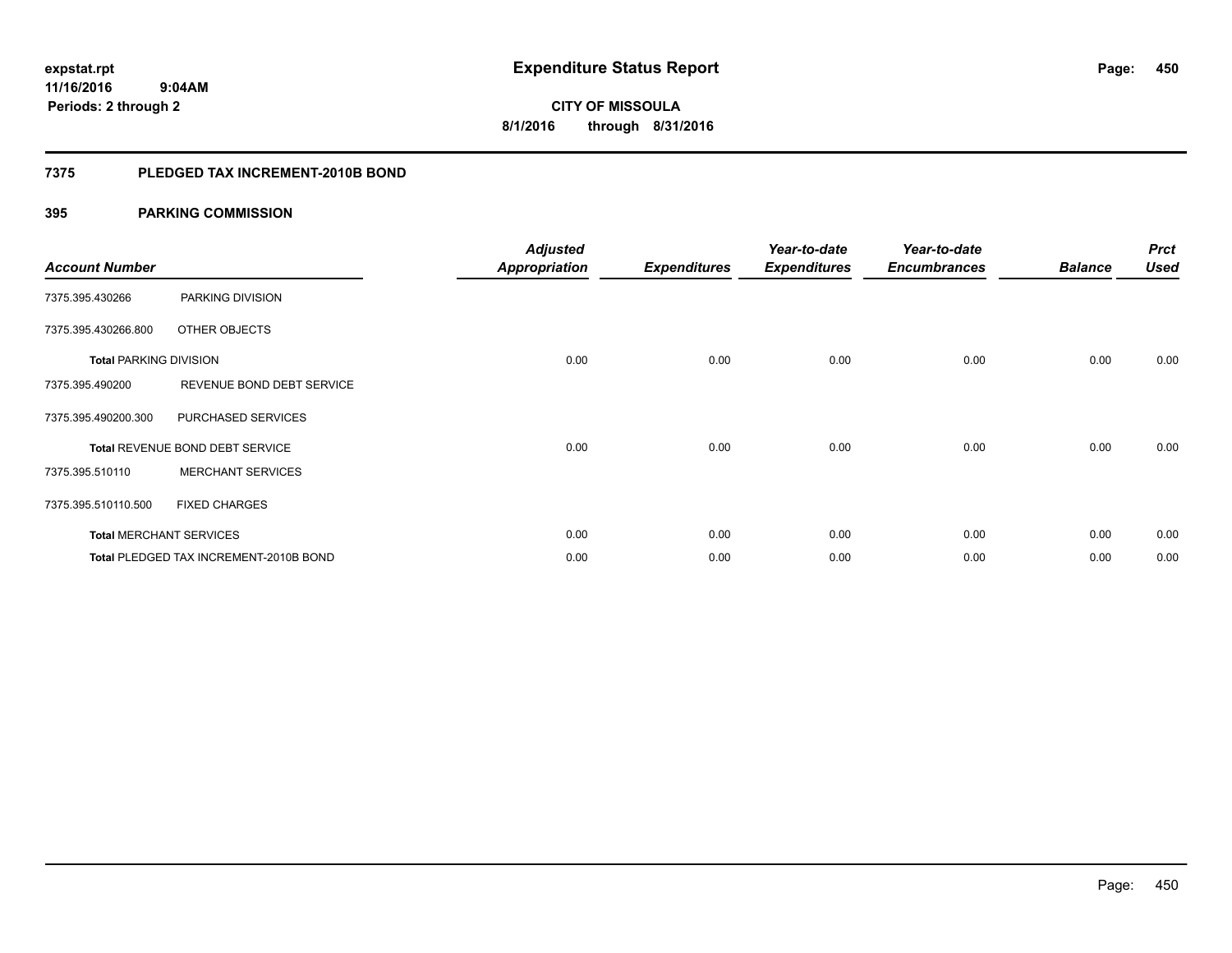#### **7376 MPC 2010A BONDS DEBT INTEREST**

| <b>Account Number</b>         |                                        | <b>Adjusted</b><br><b>Appropriation</b> | <b>Expenditures</b> | Year-to-date<br><b>Expenditures</b> | Year-to-date<br><b>Encumbrances</b> | <b>Balance</b> | <b>Prct</b><br><b>Used</b> |
|-------------------------------|----------------------------------------|-----------------------------------------|---------------------|-------------------------------------|-------------------------------------|----------------|----------------------------|
|                               |                                        |                                         |                     |                                     |                                     |                |                            |
| 7376.395.430266               | PARKING DIVISION                       |                                         |                     |                                     |                                     |                |                            |
| 7376.395.430266.800           | OTHER OBJECTS                          |                                         |                     |                                     |                                     |                |                            |
| <b>Total PARKING DIVISION</b> |                                        | 0.00                                    | 0.00                | 0.00                                | 0.00                                | 0.00           | 0.00                       |
| 7376.395.490200               | REVENUE BOND DEBT SERVICE              |                                         |                     |                                     |                                     |                |                            |
| 7376.395.490200.600           | <b>DEBT SERVICE</b>                    |                                         |                     |                                     |                                     |                |                            |
|                               | <b>Total REVENUE BOND DEBT SERVICE</b> | 0.00                                    | 0.00                | 0.00                                | 0.00                                | 0.00           | 0.00                       |
| 7376.395.510110               | <b>MERCHANT SERVICES</b>               |                                         |                     |                                     |                                     |                |                            |
| 7376.395.510110.500           | <b>FIXED CHARGES</b>                   |                                         |                     |                                     |                                     |                |                            |
|                               | <b>Total MERCHANT SERVICES</b>         | 0.00                                    | 0.00                | 0.00                                | 0.00                                | 0.00           | 0.00                       |
|                               | Total MPC 2010A BONDS DEBT INTEREST    | 0.00                                    | 0.00                | 0.00                                | 0.00                                | 0.00           | 0.00                       |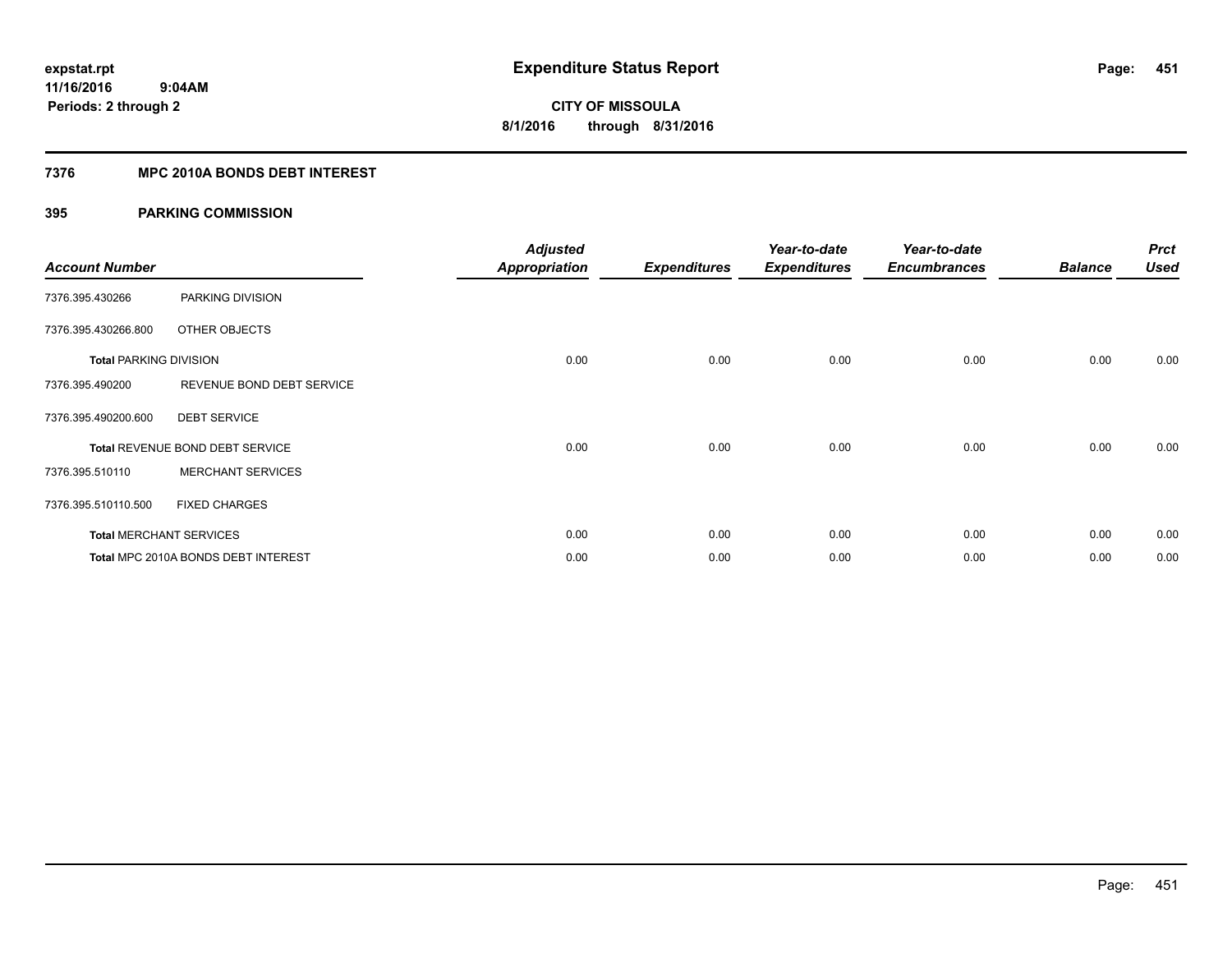#### **7377 MPC 2010A BONDS SINKING FUND**

| <b>Account Number</b>         |                                    | <b>Adjusted</b><br><b>Appropriation</b> | <b>Expenditures</b> | Year-to-date<br><b>Expenditures</b> | Year-to-date<br><b>Encumbrances</b> | <b>Balance</b> | <b>Prct</b><br><b>Used</b> |
|-------------------------------|------------------------------------|-----------------------------------------|---------------------|-------------------------------------|-------------------------------------|----------------|----------------------------|
| 7377.395.430266               | PARKING DIVISION                   |                                         |                     |                                     |                                     |                |                            |
| 7377.395.430266.800           | OTHER OBJECTS                      |                                         |                     |                                     |                                     |                |                            |
| <b>Total PARKING DIVISION</b> |                                    | 0.00                                    | 0.00                | 0.00                                | 0.00                                | 0.00           | 0.00                       |
| 7377.395.490200               | REVENUE BOND DEBT SERVICE          |                                         |                     |                                     |                                     |                |                            |
| 7377.395.490200.600           | <b>DEBT SERVICE</b>                |                                         |                     |                                     |                                     |                |                            |
|                               | Total REVENUE BOND DEBT SERVICE    | 0.00                                    | 0.00                | 0.00                                | 0.00                                | 0.00           | 0.00                       |
| 7377.395.510110               | <b>MERCHANT SERVICES</b>           |                                         |                     |                                     |                                     |                |                            |
| 7377.395.510110.500           | <b>FIXED CHARGES</b>               |                                         |                     |                                     |                                     |                |                            |
|                               | <b>Total MERCHANT SERVICES</b>     | 0.00                                    | 0.00                | 0.00                                | 0.00                                | 0.00           | 0.00                       |
|                               | Total MPC 2010A BONDS SINKING FUND | 0.00                                    | 0.00                | 0.00                                | 0.00                                | 0.00           | 0.00                       |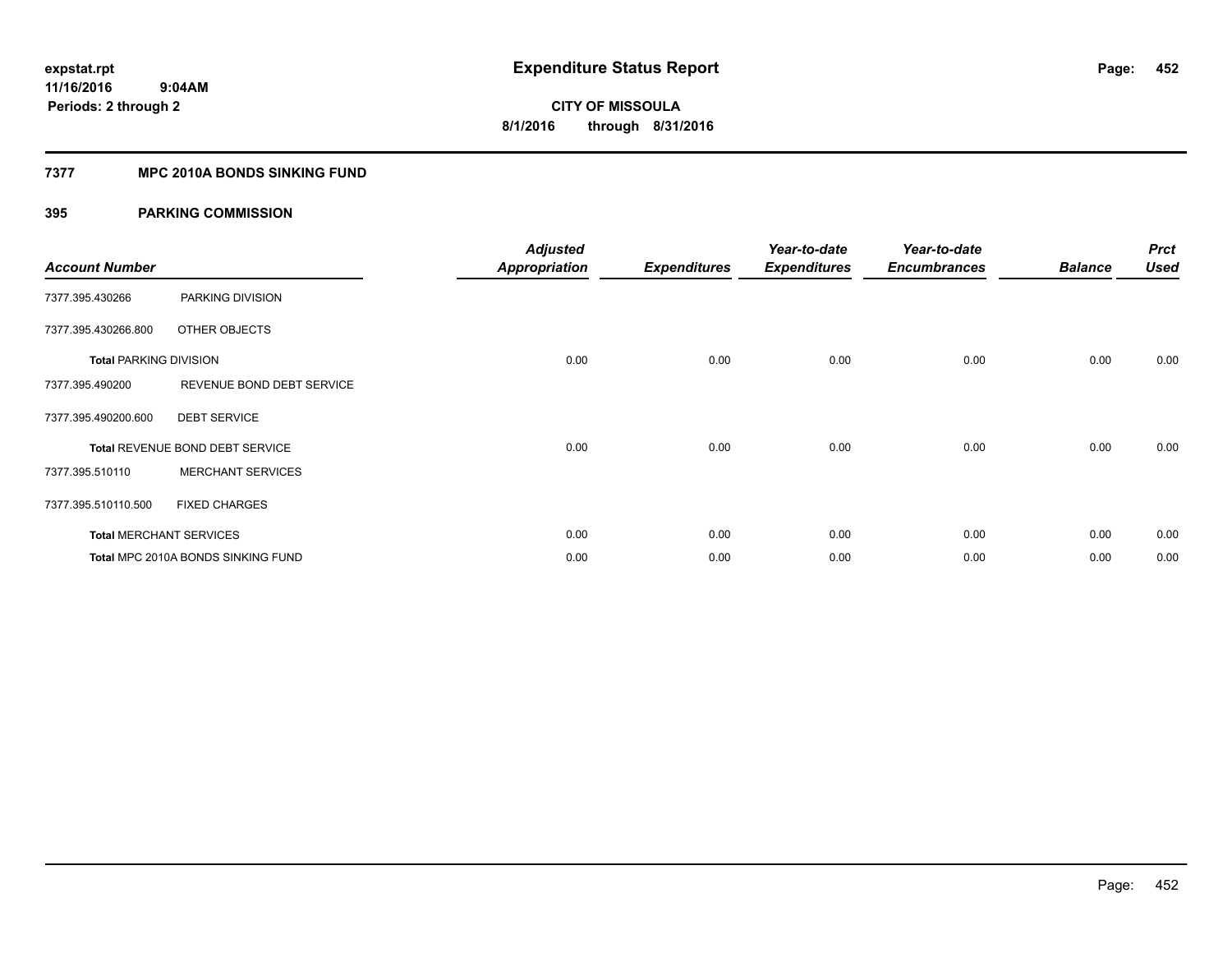#### **7378 MPC 2010A BOND RESERVE**

| <b>Account Number</b>         |                                 | <b>Adjusted</b><br><b>Appropriation</b> | <b>Expenditures</b> | Year-to-date<br><b>Expenditures</b> | Year-to-date<br><b>Encumbrances</b> | <b>Balance</b> | <b>Prct</b><br><b>Used</b> |
|-------------------------------|---------------------------------|-----------------------------------------|---------------------|-------------------------------------|-------------------------------------|----------------|----------------------------|
| 7378.395.430266               | PARKING DIVISION                |                                         |                     |                                     |                                     |                |                            |
| 7378.395.430266.800           | OTHER OBJECTS                   |                                         |                     |                                     |                                     |                |                            |
| <b>Total PARKING DIVISION</b> |                                 | 0.00                                    | 0.00                | 0.00                                | 0.00                                | 0.00           | 0.00                       |
| 7378.395.430273               | PARKING STRUCTURES              |                                         |                     |                                     |                                     |                |                            |
| 7378.395.430273.900           | <b>CAPITAL OUTLAY</b>           |                                         |                     |                                     |                                     |                |                            |
|                               | <b>Total PARKING STRUCTURES</b> | 0.00                                    | 0.00                | 0.00                                | 0.00                                | 0.00           | 0.00                       |
| 7378.395.510110               | <b>MERCHANT SERVICES</b>        |                                         |                     |                                     |                                     |                |                            |
| 7378.395.510110.500           | <b>FIXED CHARGES</b>            |                                         |                     |                                     |                                     |                |                            |
|                               | Total MPC 2010A BOND RESERVE    | 0.00                                    | 0.00                | 0.00                                | 0.00                                | 0.00           | 0.00                       |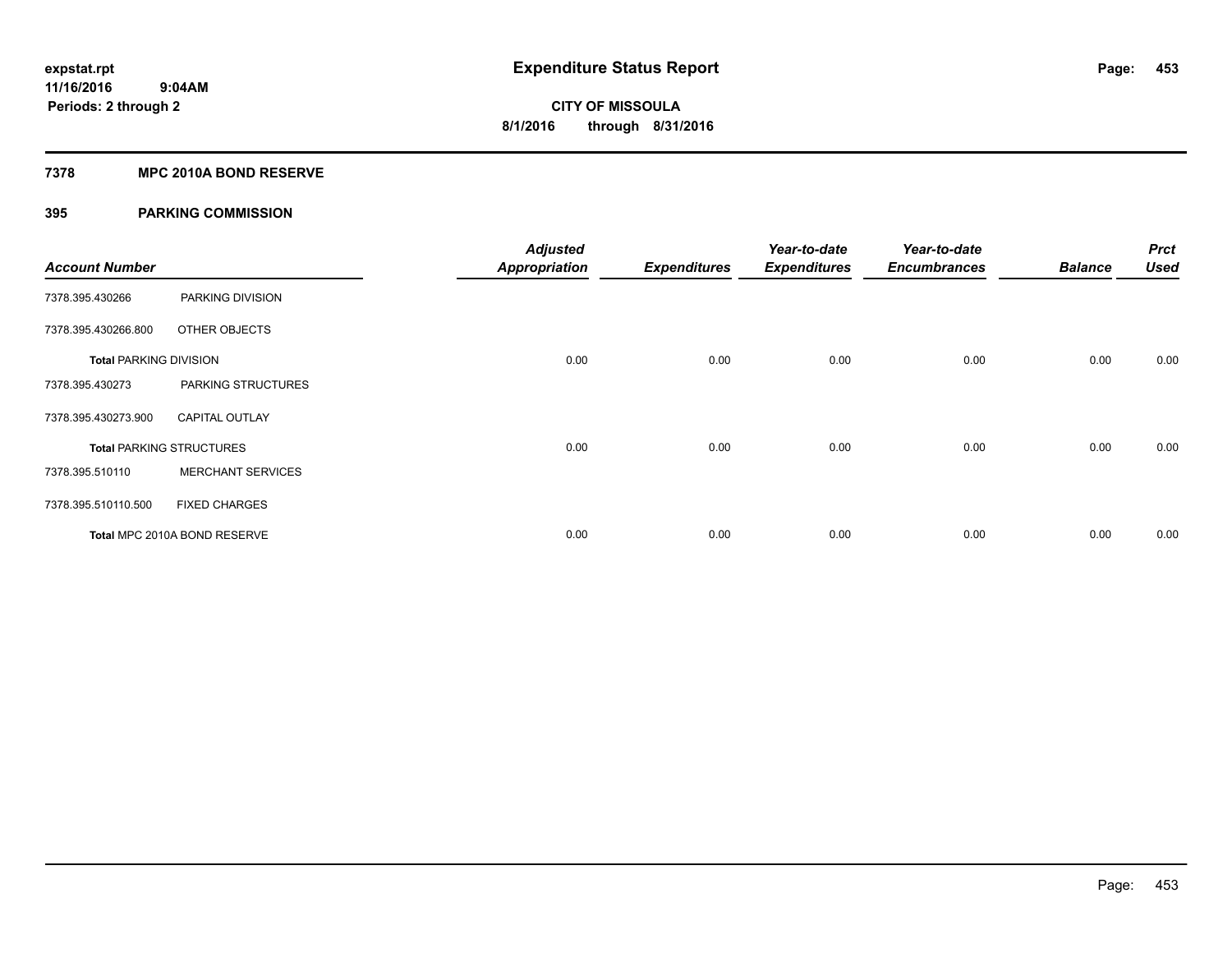**Periods: 2 through 2**

**CITY OF MISSOULA 8/1/2016 through 8/31/2016**

#### **7380 BUSINESS IMPROVEMENT DISTRICT**

 **9:04AM**

### **375 BUSINESS IMPROVEMENT DISTRICT**

| <b>Account Number</b>          |                                                            | <b>Adjusted</b><br><b>Appropriation</b> | <b>Expenditures</b>    | Year-to-date<br><b>Expenditures</b> | Year-to-date<br><b>Encumbrances</b> | <b>Balance</b>                 | <b>Prct</b><br><b>Used</b> |
|--------------------------------|------------------------------------------------------------|-----------------------------------------|------------------------|-------------------------------------|-------------------------------------|--------------------------------|----------------------------|
| 7380.375.471210                | <b>BUSINESS IMPROVEMENT DISTRICT</b>                       |                                         |                        |                                     |                                     |                                |                            |
| 7380.375.471210.300            | PURCHASED SERVICES                                         |                                         |                        |                                     |                                     |                                |                            |
|                                | <b>Total PURCHASED SERVICES</b>                            | 0.00                                    | 0.00                   | 0.00                                | 0.00                                | 0.00                           | 0.00                       |
| 7380.375.471210.800            | OTHER OBJECTS                                              |                                         |                        |                                     |                                     |                                |                            |
|                                | Total BUSINESS IMPROVEMENT DISTRICT                        | 0.00                                    | 0.00                   | 0.00                                | 0.00                                | 0.00                           | 0.00                       |
| 7380.375.471220                | <b>BID MARKETING</b>                                       |                                         |                        |                                     |                                     |                                |                            |
| 7380.375.471220.300            | PURCHASED SERVICES                                         |                                         |                        |                                     |                                     |                                |                            |
| <b>Total BID MARKETING</b>     |                                                            | 0.00                                    | 0.00                   | 0.00                                | 0.00                                | 0.00                           | 0.00                       |
| 7380.375.471230                | STREETSCAPE MAINTENANCE-BID                                |                                         |                        |                                     |                                     |                                |                            |
| 7380.375.471230.300            | PURCHASED SERVICES                                         |                                         |                        |                                     |                                     |                                |                            |
|                                | Total STREETSCAPE MAINTENANCE-BID                          | 0.00                                    | 0.00                   | 0.00                                | 0.00                                | 0.00                           | 0.00                       |
| 7380.375.471240                | SAFETY-BID                                                 |                                         |                        |                                     |                                     |                                |                            |
| 7380.375.471240.300            | PURCHASED SERVICES                                         |                                         |                        |                                     |                                     |                                |                            |
| <b>Total SAFETY-BID</b>        | 7380.375.471240.350.000 PROFESSIONAL SERVICES - BID SAFETY | 0.00<br>0.00                            | 60,000.00<br>60,000.00 | 110,000.00<br>110,000.00            | 0.00<br>0.00                        | $-110,000.00$<br>$-110,000.00$ | 0.00<br>0.00               |
| 7380.375.510110                | <b>MERCHANT SERVICES</b>                                   |                                         |                        |                                     |                                     |                                |                            |
| 7380.375.510110.500            | <b>FIXED CHARGES</b>                                       |                                         |                        |                                     |                                     |                                |                            |
| <b>Total MERCHANT SERVICES</b> |                                                            | 0.00                                    | 0.00                   | 0.00                                | 0.00                                | 0.00                           | 0.00                       |
|                                | Total BUSINESS IMPROVEMENT DISTRICT                        | 0.00                                    | 60,000.00              | 110,000.00                          | 0.00                                | $-110,000.00$                  | 0.00                       |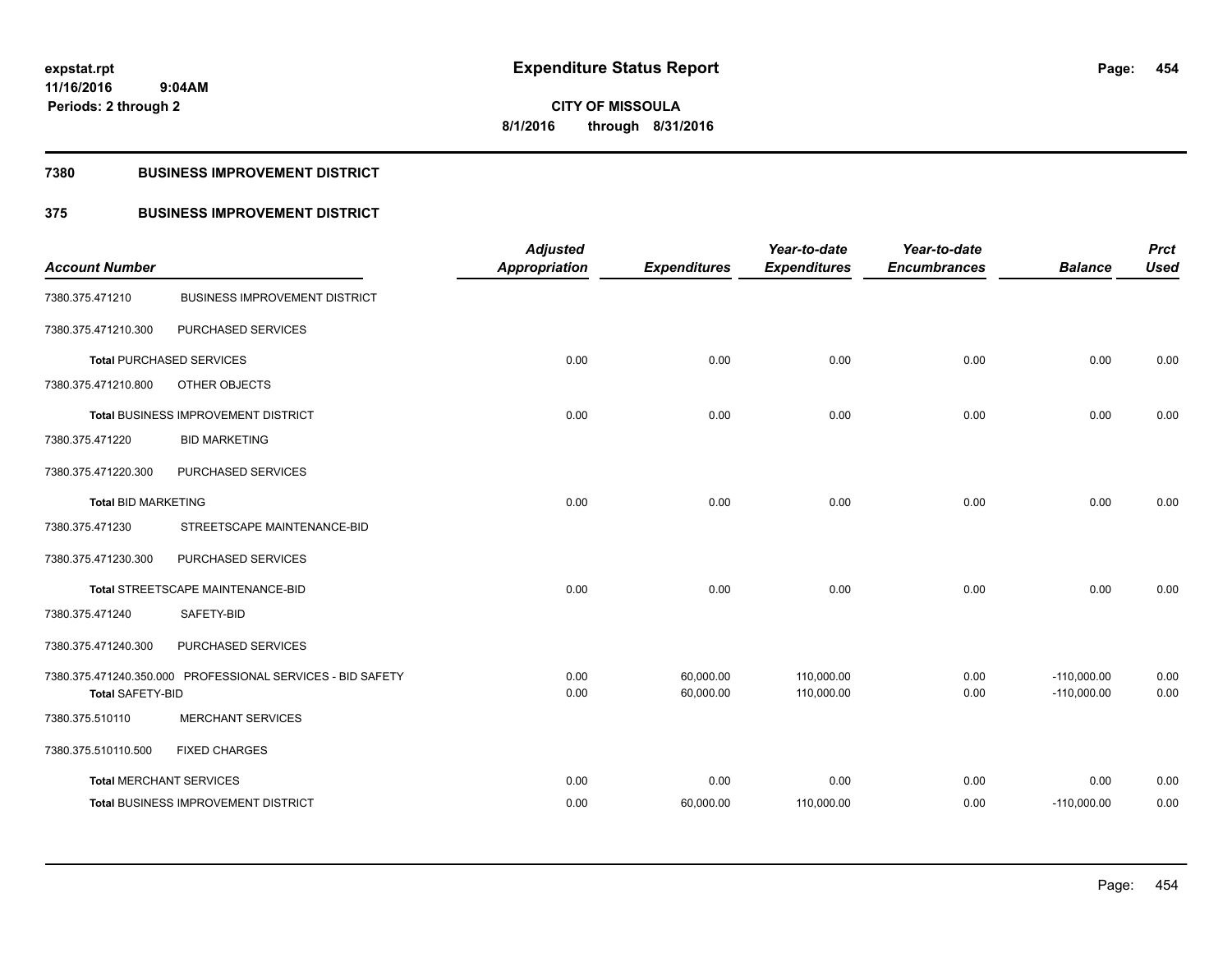**CITY OF MISSOULA 8/1/2016 through 8/31/2016**

#### **7381 TOURISM BUSINESS IMPROVEMENT DISTRICT**

### **375 BUSINESS IMPROVEMENT DISTRICT**

| <b>Account Number</b> |                                                    | <b>Adjusted</b><br><b>Appropriation</b> | <b>Expenditures</b> | Year-to-date<br><b>Expenditures</b> | Year-to-date<br><b>Encumbrances</b> | <b>Balance</b> | <b>Prct</b><br><b>Used</b> |
|-----------------------|----------------------------------------------------|-----------------------------------------|---------------------|-------------------------------------|-------------------------------------|----------------|----------------------------|
| 7381.375.471210       | <b>BUSINESS IMPROVEMENT DISTRICT</b>               |                                         |                     |                                     |                                     |                |                            |
| 7381.375.471210.300   | PURCHASED SERVICES                                 |                                         |                     |                                     |                                     |                |                            |
|                       | <b>Total BUSINESS IMPROVEMENT DISTRICT</b>         | 0.00                                    | 0.00                | 0.00                                | 0.00                                | 0.00           | 0.00                       |
| 7381.375.510110       | <b>MERCHANT SERVICES</b>                           |                                         |                     |                                     |                                     |                |                            |
| 7381.375.510110.500   | <b>FIXED CHARGES</b>                               |                                         |                     |                                     |                                     |                |                            |
|                       | <b>Total TOURISM BUSINESS IMPROVEMENT DISTRICT</b> | 0.00                                    | 0.00                | 0.00                                | 0.00                                | 0.00           | 0.00                       |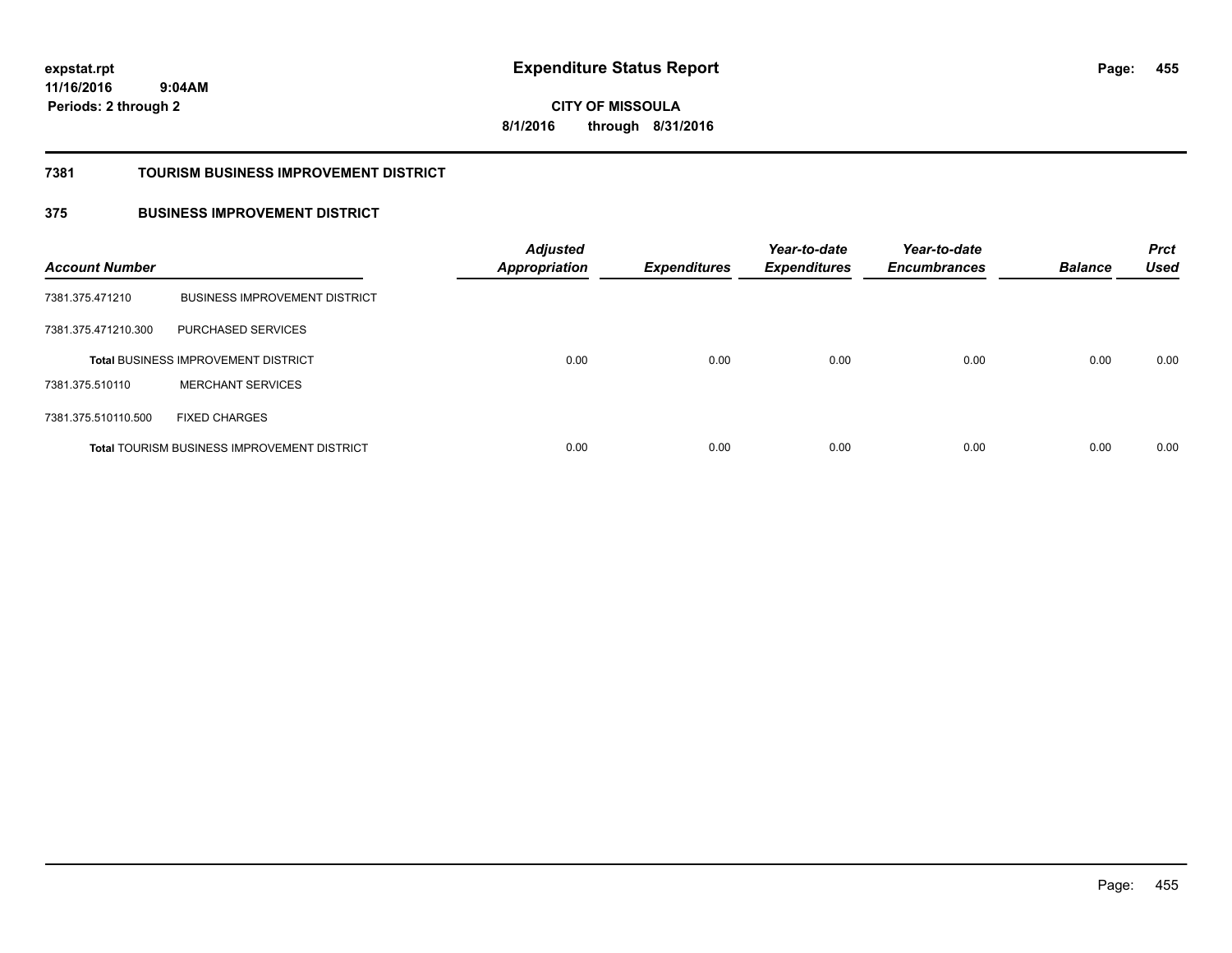#### **7382 5.75M TIF RESERVE**

| <b>Account Number</b>   |                                | <b>Adjusted</b><br>Appropriation | <b>Expenditures</b> | Year-to-date<br><b>Expenditures</b> | Year-to-date<br><b>Encumbrances</b> | <b>Balance</b> | Prct<br><b>Used</b> |
|-------------------------|--------------------------------|----------------------------------|---------------------|-------------------------------------|-------------------------------------|----------------|---------------------|
| 7382.390.490607         | <b>TRANSFERS TO BROWNFIELD</b> |                                  |                     |                                     |                                     |                |                     |
| 7382.390.490607.800     | OTHER OBJECTS                  |                                  |                     |                                     |                                     |                |                     |
| Total 5.75M TIF RESERVE |                                | 0.00                             | 0.00                | 0.00                                | 0.00                                | 0.00           | 0.00                |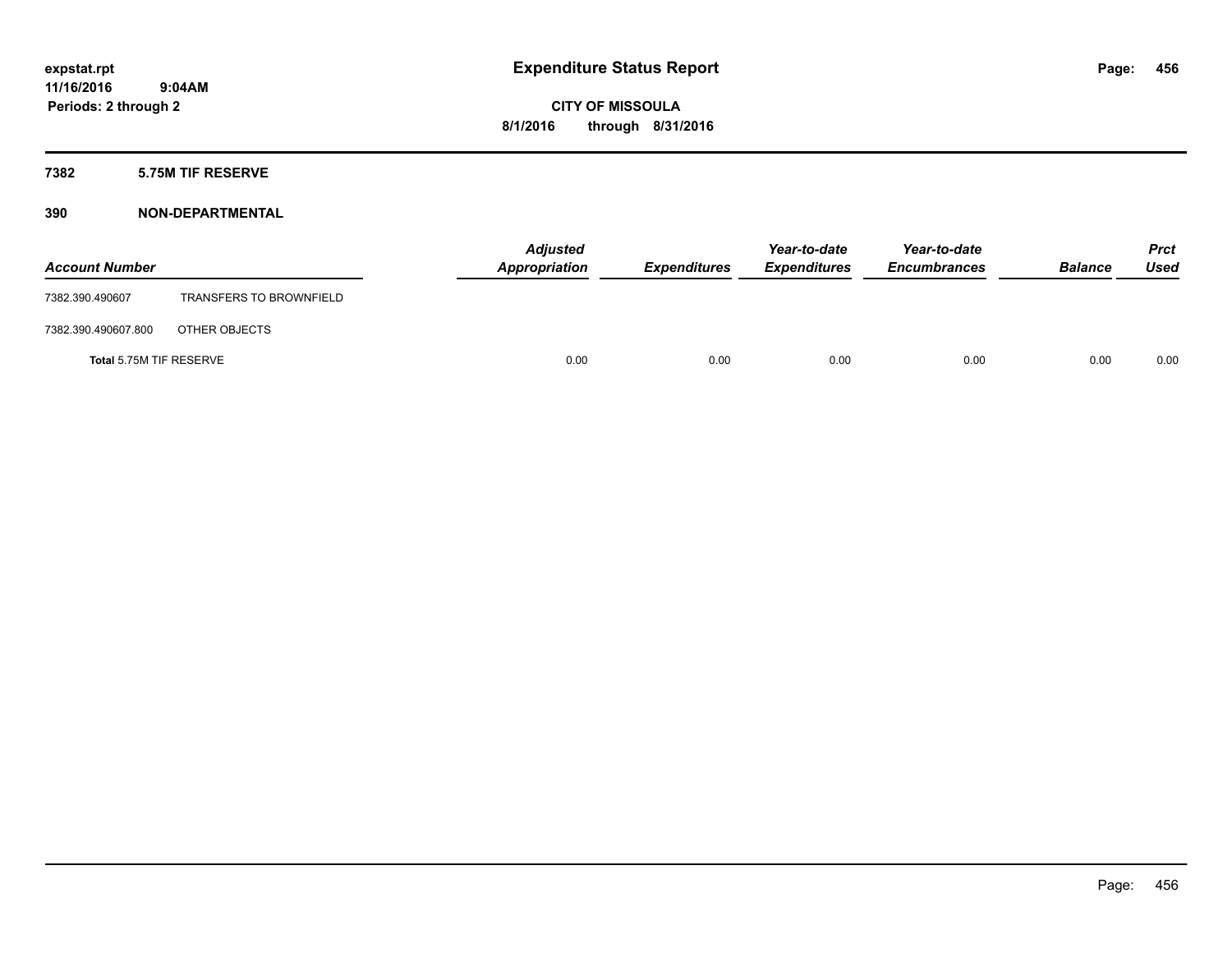#### **7383 RIVERFRONT TRIANGLE URD**

| <b>Account Number</b>                                           |                                   | <b>Adjusted</b><br><b>Appropriation</b> | <b>Expenditures</b> | Year-to-date<br><b>Expenditures</b> | Year-to-date<br><b>Encumbrances</b> | <b>Balance</b>         | <b>Prct</b><br><b>Used</b> |
|-----------------------------------------------------------------|-----------------------------------|-----------------------------------------|---------------------|-------------------------------------|-------------------------------------|------------------------|----------------------------|
| 7383.385.470210                                                 | <b>ADMINISTRATION</b>             |                                         |                     |                                     |                                     |                        |                            |
| 7383.385.470210.800                                             | OTHER OBJECTS                     |                                         |                     |                                     |                                     |                        |                            |
| <b>Total ADMINISTRATION</b>                                     |                                   | 0.00                                    | 0.00                | 0.00                                | 0.00                                | 0.00                   | 0.00                       |
| 7383.385.470230                                                 | PW FACILITY                       |                                         |                     |                                     |                                     |                        |                            |
| 7383.385.470230.700                                             | <b>GRANTS &amp; CONTRIBUTIONS</b> |                                         |                     |                                     |                                     |                        |                            |
|                                                                 | Total GRANTS & CONTRIBUTIONS      | 0.00                                    | 0.00                | 0.00                                | 0.00                                | 0.00                   | 0.00                       |
| 7383.385.470230.800                                             | OTHER OBJECTS                     |                                         |                     |                                     |                                     |                        |                            |
| 7383.385.470230.845.000 CONTINGENCY<br><b>Total PW FACILITY</b> |                                   | 26,962.00<br>26,962.00                  | 0.00<br>0.00        | 0.00<br>0.00                        | 0.00<br>0.00                        | 26,962.00<br>26,962.00 | 0.00<br>0.00               |
| 7383.385.470260                                                 | <b>PLANNING &amp; MGMT</b>        |                                         |                     |                                     |                                     |                        |                            |
| 7383.385.470260.300                                             | PURCHASED SERVICES                |                                         |                     |                                     |                                     |                        |                            |
|                                                                 | <b>Total PURCHASED SERVICES</b>   | 0.00                                    | 0.00                | 0.00                                | 0.00                                | 0.00                   | 0.00                       |
| 7383.385.470260.700                                             | <b>GRANTS &amp; CONTRIBUTIONS</b> |                                         |                     |                                     |                                     |                        |                            |
|                                                                 | Total GRANTS & CONTRIBUTIONS      | 0.00                                    | 0.00                | 0.00                                | 0.00                                | 0.00                   | 0.00                       |
| 7383.385.470260.800                                             | OTHER OBJECTS                     |                                         |                     |                                     |                                     |                        |                            |
| 7383.385.470260.845.000 CONTINGENCY<br>Total PLANNING & MGMT    |                                   | 10,000.00<br>10,000.00                  | 0.00<br>0.00        | 0.00<br>0.00                        | 0.00<br>0.00                        | 10,000.00<br>10,000.00 | 0.00<br>0.00               |
| 7383.385.510110                                                 | <b>MERCHANT SERVICES</b>          |                                         |                     |                                     |                                     |                        |                            |
| 7383.385.510110.500                                             | <b>FIXED CHARGES</b>              |                                         |                     |                                     |                                     |                        |                            |
| <b>Total MERCHANT SERVICES</b>                                  |                                   | 0.00                                    | 0.00                | 0.00                                | 0.00                                | 0.00                   | 0.00                       |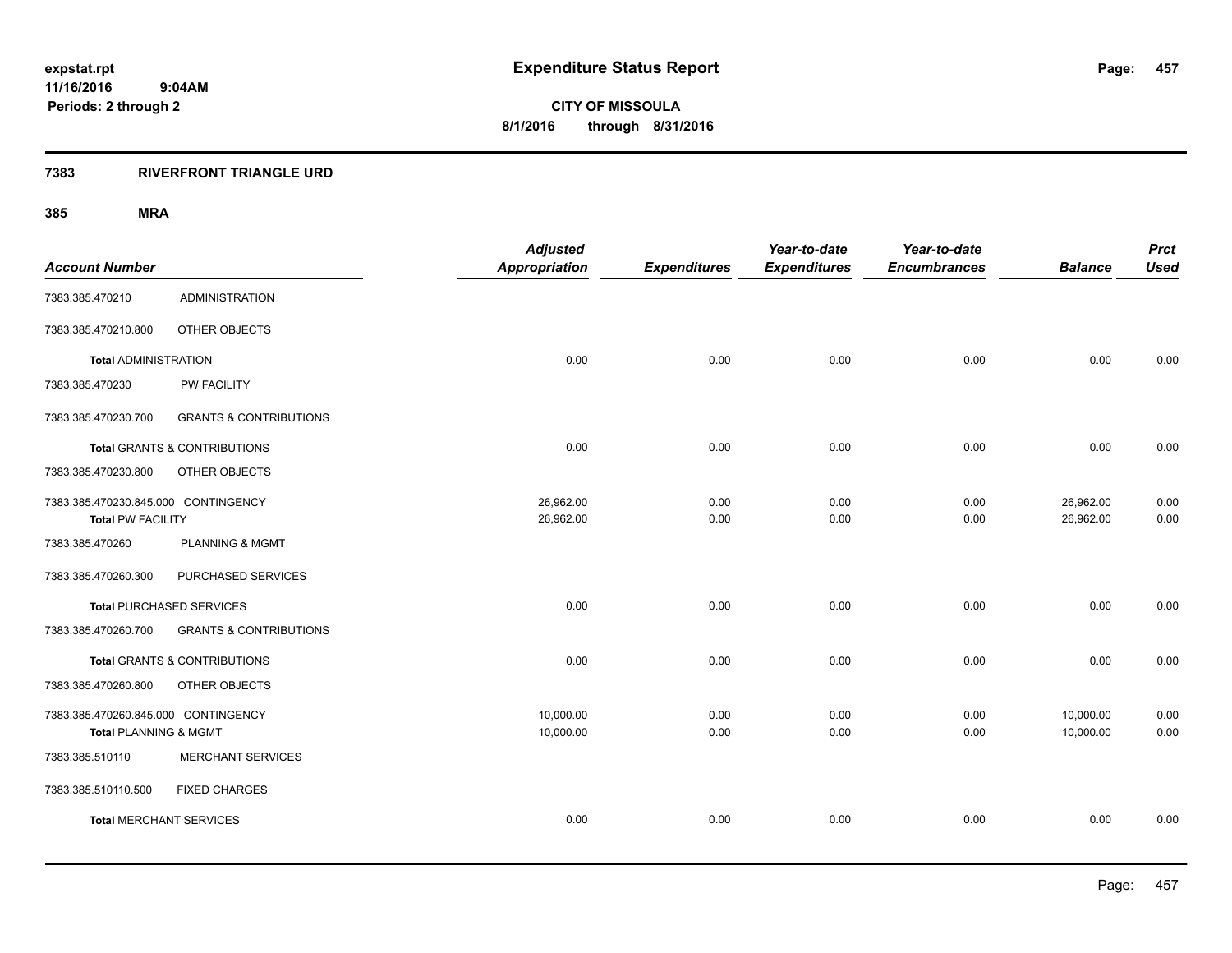| expstat.rpt<br>11/16/2016<br>Periods: 2 through 2 | 9:04AM                               | <b>Expenditure Status Report</b><br><b>CITY OF MISSOULA</b><br>through 8/31/2016<br>8/1/2016 |      |      |      | Page:     | 458  |
|---------------------------------------------------|--------------------------------------|----------------------------------------------------------------------------------------------|------|------|------|-----------|------|
|                                                   | <b>Total RIVERFRONT TRIANGLE URD</b> | 36,962.00                                                                                    | 0.00 | 0.00 | 0.00 | 36,962.00 | 0.00 |
| 7384                                              | <b>NRSS DEBT SERVICE CLEARING</b>    |                                                                                              |      |      |      |           |      |

| <b>Account Number</b>         |                                                                           | <b>Adjusted</b><br>Appropriation | <b>Expenditures</b> | Year-to-date<br><b>Expenditures</b> | Year-to-date<br><b>Encumbrances</b> | <b>Balance</b>         | <b>Prct</b><br><b>Used</b> |
|-------------------------------|---------------------------------------------------------------------------|----------------------------------|---------------------|-------------------------------------|-------------------------------------|------------------------|----------------------------|
| 7384.385.521000               | INTERFUND OPERATING TRANSFERS                                             |                                  |                     |                                     |                                     |                        |                            |
| 7384.385.521000.800           | OTHER OBJECTS                                                             |                                  |                     |                                     |                                     |                        |                            |
|                               | Total INTERFUND OPERATING TRANSFERS                                       | 0.00                             | 0.00                | 0.00                                | 0.00                                | 0.00                   | 0.00                       |
| 7384.385.521009               | TRANFERS TO DEBT SERVICE                                                  |                                  |                     |                                     |                                     |                        |                            |
| 7384.385.521009.800           | OTHER OBJECTS                                                             |                                  |                     |                                     |                                     |                        |                            |
| 7384.385.521009.820.000       | <b>TRANSFERS TO DEBT SERVICE</b><br><b>Total TRANFERS TO DEBT SERVICE</b> | 31,690.00<br>31,690.00           | 0.00<br>0.00        | 0.00<br>0.00                        | 0.00<br>0.00                        | 31,690.00<br>31,690.00 | 0.00<br>0.00               |
| 7384.385.521010               | <b>TRANSFERS TO MRA</b>                                                   |                                  |                     |                                     |                                     |                        |                            |
| 7384.385.521010.800           | OTHER OBJECTS                                                             |                                  |                     |                                     |                                     |                        |                            |
| <b>Total TRANSFERS TO MRA</b> | 7384.385.521010.820.000 TRANSFERS TO MRA (NRSS)                           | 27,762.00<br>27,762.00           | 0.00<br>0.00        | 0.00<br>0.00                        | 0.00<br>0.00                        | 27,762.00<br>27,762.00 | 0.00<br>0.00               |
|                               | Total NRSS DEBT SERVICE CLEARING                                          | 59,452.00                        | 0.00                | 0.00                                | 0.00                                | 59,452.00              | 0.00                       |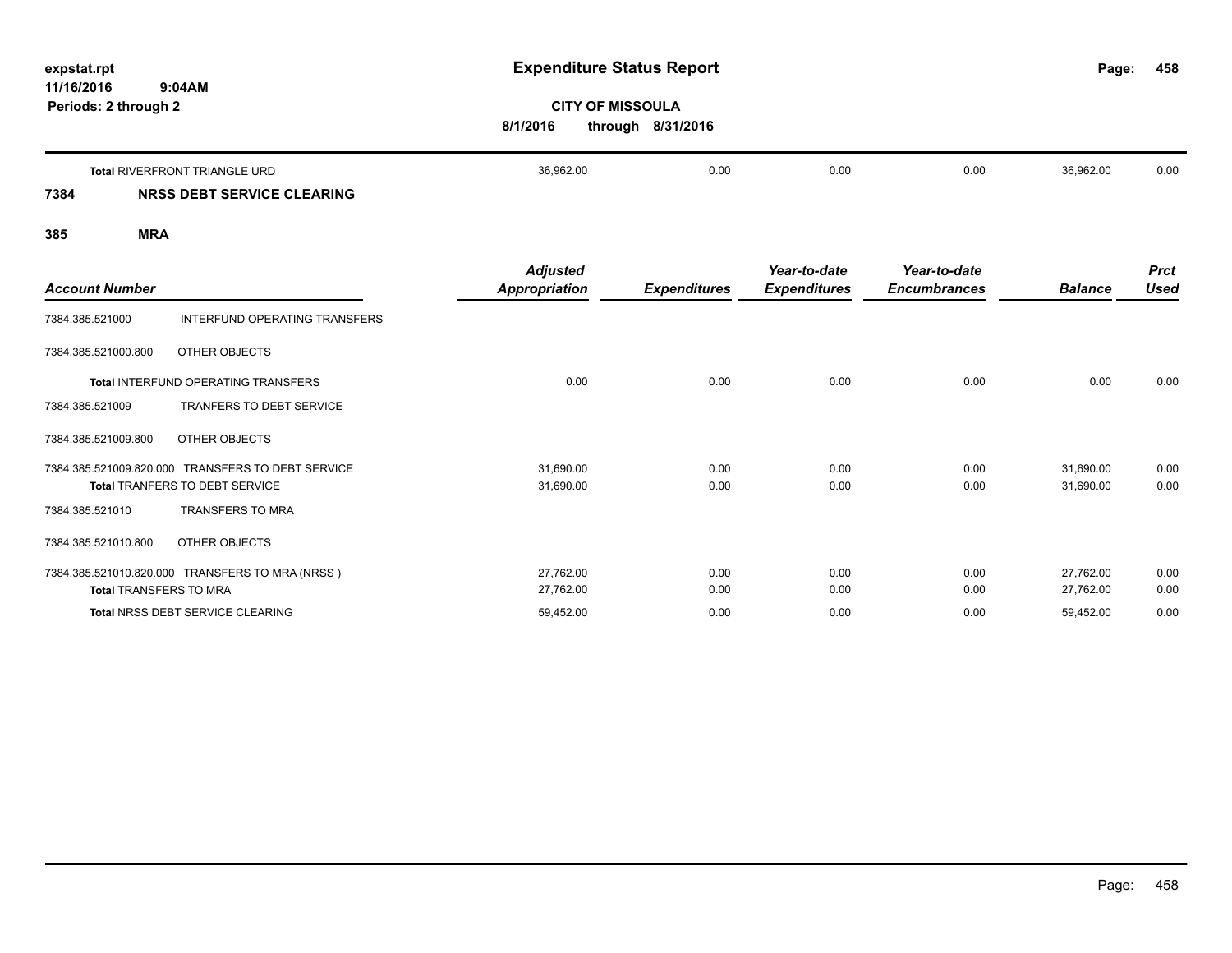**CITY OF MISSOULA 8/1/2016 through 8/31/2016**

**7385 FRONT STREET URD**

| <b>Account Number</b>                |                                                                                                 | <b>Adjusted</b><br><b>Appropriation</b> | <b>Expenditures</b> | Year-to-date<br><b>Expenditures</b> | Year-to-date<br><b>Encumbrances</b> | <b>Balance</b> | <b>Prct</b><br><b>Used</b> |
|--------------------------------------|-------------------------------------------------------------------------------------------------|-----------------------------------------|---------------------|-------------------------------------|-------------------------------------|----------------|----------------------------|
| 7385.385.460436                      | TENNIS COURT REBUILD                                                                            |                                         |                     |                                     |                                     |                |                            |
| 7385.385.460436.300                  | PURCHASED SERVICES                                                                              |                                         |                     |                                     |                                     |                |                            |
|                                      | <b>Total TENNIS COURT REBUILD</b>                                                               | 0.00                                    | 0.00                | 0.00                                | 0.00                                | 0.00           | 0.00                       |
| 7385.385.470230                      | <b>PW FACILITY</b>                                                                              |                                         |                     |                                     |                                     |                |                            |
| 7385.385.470230.300                  | PURCHASED SERVICES                                                                              |                                         |                     |                                     |                                     |                |                            |
|                                      | <b>Total PURCHASED SERVICES</b>                                                                 | 0.00                                    | 0.00                | 0.00                                | 0.00                                | 0.00           | 0.00                       |
| 7385.385.470230.700                  | <b>GRANTS &amp; CONTRIBUTIONS</b>                                                               |                                         |                     |                                     |                                     |                |                            |
|                                      | 7385.385.470230.700.000 PROJECT EXPENSE-PUBLIC WORKS<br><b>Total GRANTS &amp; CONTRIBUTIONS</b> | 25,000.00<br>25,000.00                  | 0.00<br>0.00        | 25,000.00<br>25,000.00              | 0.00<br>0.00                        | 0.00<br>0.00   | 100.00<br>100.00           |
| 7385.385.470230.800                  | OTHER OBJECTS                                                                                   |                                         |                     |                                     |                                     |                |                            |
| 7385.385.470230.845.000 CONTINGENCY  |                                                                                                 | 419,034.00                              | 0.00                | 0.00                                | 0.00                                | 419,034.00     | 0.00                       |
| <b>Total OTHER OBJECTS</b>           |                                                                                                 | 419,034.00                              | 0.00                | 0.00                                | 0.00                                | 419,034.00     | 0.00                       |
| 7385.385.470230.900                  | <b>CAPITAL OUTLAY</b>                                                                           |                                         |                     |                                     |                                     |                |                            |
| 7385.385.470230.930.000 IMPROVEMENTS |                                                                                                 | 25,000.00                               | 0.00                | 0.00                                | 0.00                                | 25,000.00      | 0.00                       |
| Total CAPITAL OUTLAY                 |                                                                                                 | 25,000.00                               | 0.00                | 0.00                                | 0.00                                | 25,000.00      | 0.00                       |
| <b>Total PW FACILITY</b>             |                                                                                                 | 469,034.00                              | 0.00                | 25,000.00                           | 0.00                                | 444,034.00     | 5.33                       |
| 7385.385.470260                      | <b>PLANNING &amp; MGMT</b>                                                                      |                                         |                     |                                     |                                     |                |                            |
| 7385.385.470260.300                  | PURCHASED SERVICES                                                                              |                                         |                     |                                     |                                     |                |                            |
|                                      | <b>Total PURCHASED SERVICES</b>                                                                 | 0.00                                    | 0.00                | 0.00                                | 0.00                                | 0.00           | 0.00                       |
| 7385.385.470260.700                  | <b>GRANTS &amp; CONTRIBUTIONS</b>                                                               |                                         |                     |                                     |                                     |                |                            |
|                                      | 7385.385.470260.700.000 PLANNING & MGMT/GRANTS & CONTRIBUTIONS                                  | 10,000.00                               | 0.00                | 0.00                                | 0.00                                | 10,000.00      | 0.00                       |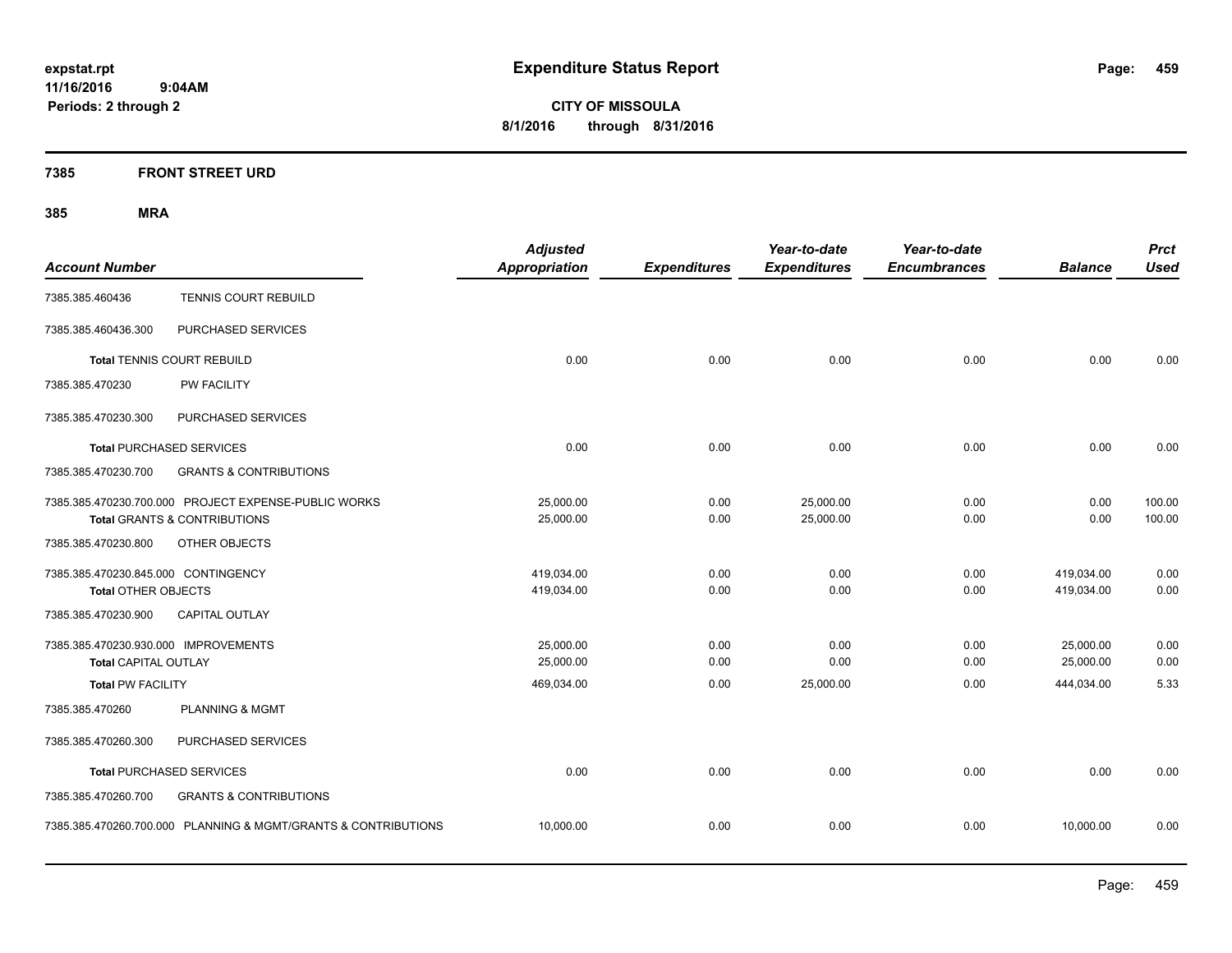**7385 FRONT STREET URD**

| <b>Account Number</b>               |                                             | <b>Adjusted</b><br>Appropriation | <b>Expenditures</b> | Year-to-date<br><b>Expenditures</b> | Year-to-date<br><b>Encumbrances</b> | <b>Balance</b> | <b>Prct</b><br><b>Used</b> |
|-------------------------------------|---------------------------------------------|----------------------------------|---------------------|-------------------------------------|-------------------------------------|----------------|----------------------------|
|                                     | <b>Total GRANTS &amp; CONTRIBUTIONS</b>     | 10,000.00                        | 0.00                | 0.00                                | 0.00                                | 10,000.00      | 0.00                       |
| 7385.385.470260.800                 | OTHER OBJECTS                               |                                  |                     |                                     |                                     |                |                            |
| 7385.385.470260.845.000 CONTINGENCY |                                             | 50,000.00                        | 0.00                | 0.00                                | 0.00                                | 50,000.00      | 0.00                       |
| <b>Total OTHER OBJECTS</b>          |                                             | 50,000.00                        | 0.00                | 0.00                                | 0.00                                | 50,000.00      | 0.00                       |
| <b>Total PLANNING &amp; MGMT</b>    |                                             | 60,000.00                        | 0.00                | 0.00                                | 0.00                                | 60,000.00      | 0.00                       |
| 7385.385.470270                     | <b>CLEARING &amp; DEMO</b>                  |                                  |                     |                                     |                                     |                |                            |
| 7385.385.470270.700                 | <b>GRANTS &amp; CONTRIBUTIONS</b>           |                                  |                     |                                     |                                     |                |                            |
|                                     | <b>Total GRANTS &amp; CONTRIBUTIONS</b>     | 0.00                             | 0.00                | 0.00                                | 0.00                                | 0.00           | 0.00                       |
| 7385.385.470270.800                 | OTHER OBJECTS                               |                                  |                     |                                     |                                     |                |                            |
| 7385.385.470270.845.000 CONTINGENCY |                                             | 100,000.00                       | 0.00                | 0.00                                | 0.00                                | 100,000.00     | 0.00                       |
| Total CLEARING & DEMO               |                                             | 100,000.00                       | 0.00                | 0.00                                | 0.00                                | 100.000.00     | 0.00                       |
| 7385.385.470281                     | FRONT STREET PARKING STRUCTURE              |                                  |                     |                                     |                                     |                |                            |
| 7385.385.470281.900                 | <b>CAPITAL OUTLAY</b>                       |                                  |                     |                                     |                                     |                |                            |
|                                     | <b>Total FRONT STREET PARKING STRUCTURE</b> | 0.00                             | 0.00                | 0.00                                | 0.00                                | 0.00           | 0.00                       |
| 7385.385.510110                     | <b>MERCHANT SERVICES</b>                    |                                  |                     |                                     |                                     |                |                            |
| 7385.385.510110.500                 | <b>FIXED CHARGES</b>                        |                                  |                     |                                     |                                     |                |                            |
| <b>Total MERCHANT SERVICES</b>      |                                             | 0.00                             | 0.00                | 0.00                                | 0.00                                | 0.00           | 0.00                       |
| <b>Total FRONT STREET URD</b>       |                                             | 629,034.00                       | 0.00                | 25,000.00                           | 0.00                                | 604,034.00     | 3.97                       |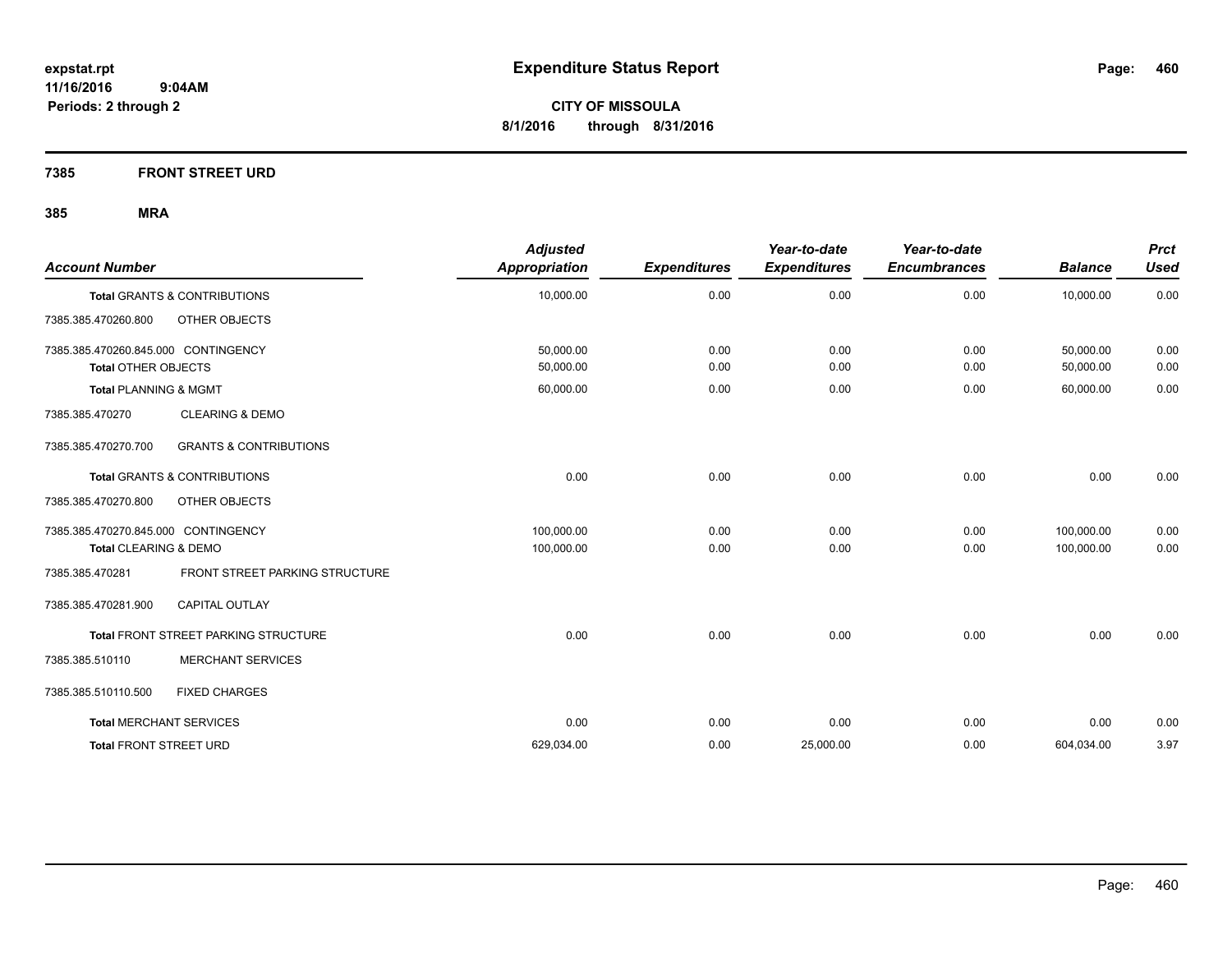**CITY OF MISSOULA 8/1/2016 through 8/31/2016**

#### **7386 DEBT SERVICE-SAFEWAY/ST PAT 1.5M**

| <b>Account Number</b> |                                   | <b>Adjusted</b><br><b>Appropriation</b> | <b>Expenditures</b> | Year-to-date<br><b>Expenditures</b> | Year-to-date<br><b>Encumbrances</b> | <b>Balance</b> | <b>Prct</b><br><b>Used</b> |
|-----------------------|-----------------------------------|-----------------------------------------|---------------------|-------------------------------------|-------------------------------------|----------------|----------------------------|
| 7386.385.470220       | PROPERTY ACQUISITION              |                                         |                     |                                     |                                     |                |                            |
| 7386.385.470220.900   | <b>CAPITAL OUTLAY</b>             |                                         |                     |                                     |                                     |                |                            |
|                       | <b>Total PROPERTY ACQUISITION</b> | 0.00                                    | 0.00                | 0.00                                | 0.00                                | 0.00           | 0.00                       |
| 7386.385.510110       | <b>MERCHANT SERVICES</b>          |                                         |                     |                                     |                                     |                |                            |
| 7386.385.510110.500   | <b>FIXED CHARGES</b>              |                                         |                     |                                     |                                     |                |                            |
| <b>Total MRA</b>      |                                   | 0.00                                    | 0.00                | 0.00                                | 0.00                                | 0.00           | 0.00                       |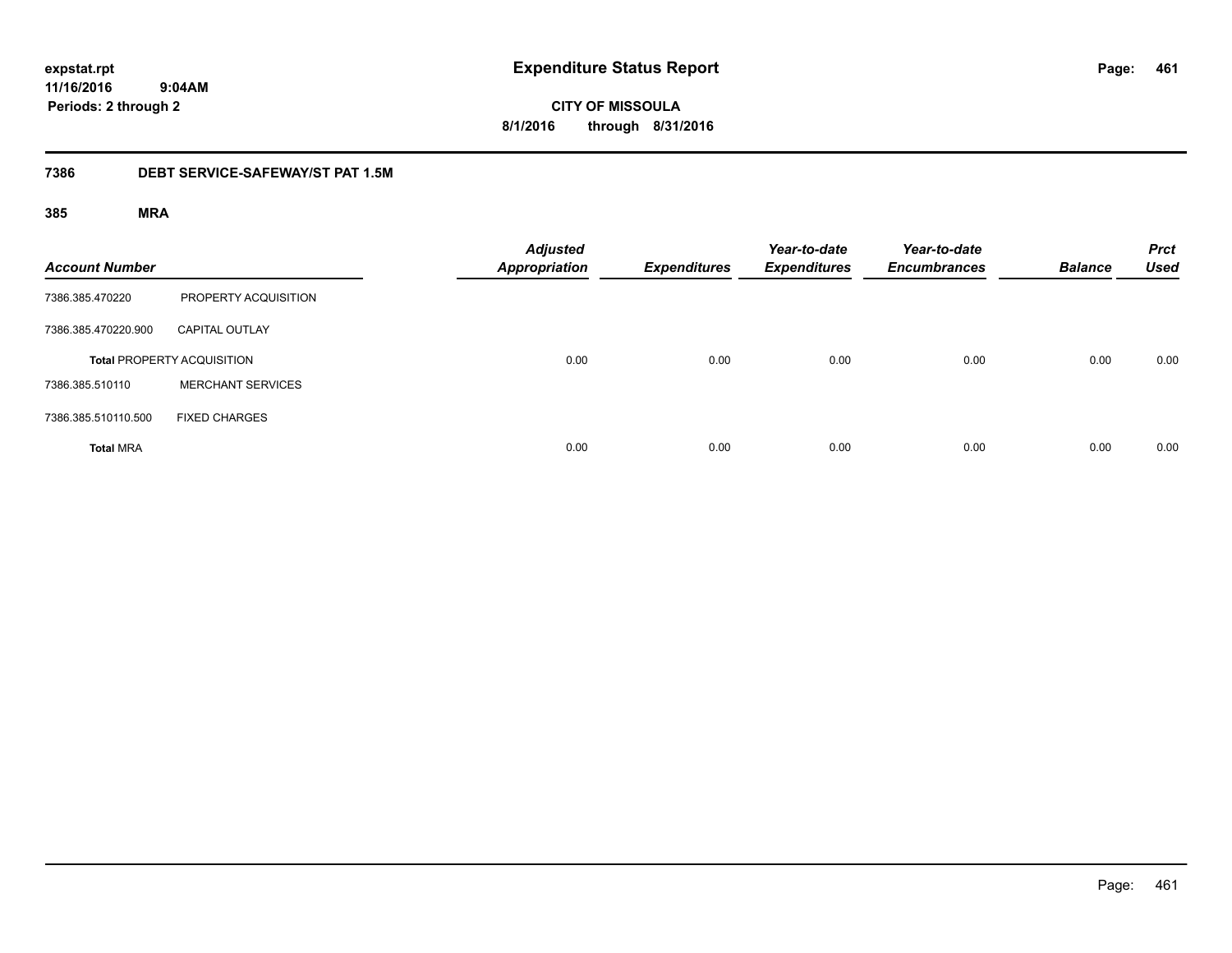**CITY OF MISSOULA 8/1/2016 through 8/31/2016**

#### **7386 DEBT SERVICE-SAFEWAY/ST PAT 1.5M**

|                                |                                        | <b>Adjusted</b>      |                     | Year-to-date        | Year-to-date        |                | <b>Prct</b> |
|--------------------------------|----------------------------------------|----------------------|---------------------|---------------------|---------------------|----------------|-------------|
| <b>Account Number</b>          |                                        | <b>Appropriation</b> | <b>Expenditures</b> | <b>Expenditures</b> | <b>Encumbrances</b> | <b>Balance</b> | <b>Used</b> |
| 7386.390.490200                | DEBT SERVICE-SAFEWAY/ST PAT 1.5M       |                      |                     |                     |                     |                |             |
| 7386.390.490200.600            | <b>DEBT SERVICE</b>                    |                      |                     |                     |                     |                |             |
| 7386.390.490200.610.000        | <b>PRINCIPAL</b>                       | 38,539.00            | 0.00                | 18,297.25           | 0.00                | 20,241.75      | 47.48       |
| 7386.390.490200.620.000        | INTEREST / SERVICE FEES                | 88,473.00            | 0.00                | 45,208.75           | 0.00                | 43,264.25      | 51.10       |
|                                | Total DEBT SERVICE-SAFEWAY/ST PAT 1.5M | 127,012.00           | 0.00                | 63,506.00           | 0.00                | 63,506.00      | 50.00       |
| 7386.390.490510                | DS PAYMENTS TO GUARANTOR               |                      |                     |                     |                     |                |             |
| 7386.390.490510.600            | <b>DEBT SERVICE</b>                    |                      |                     |                     |                     |                |             |
|                                | Total DS PAYMENTS TO GUARANTOR         | 0.00                 | 0.00                | 0.00                | 0.00                | 0.00           | 0.00        |
| 7386.390.510110                | <b>MERCHANT SERVICES</b>               |                      |                     |                     |                     |                |             |
| 7386.390.510110.500            | <b>FIXED CHARGES</b>                   |                      |                     |                     |                     |                |             |
| <b>Total MERCHANT SERVICES</b> |                                        | 0.00                 | 0.00                | 0.00                | 0.00                | 0.00           | 0.00        |
|                                | Total DEBT SERVICE-SAFEWAY/ST PAT 1.5M | 127,012.00           | 0.00                | 63,506.00           | 0.00                | 63,506.00      | 50.00       |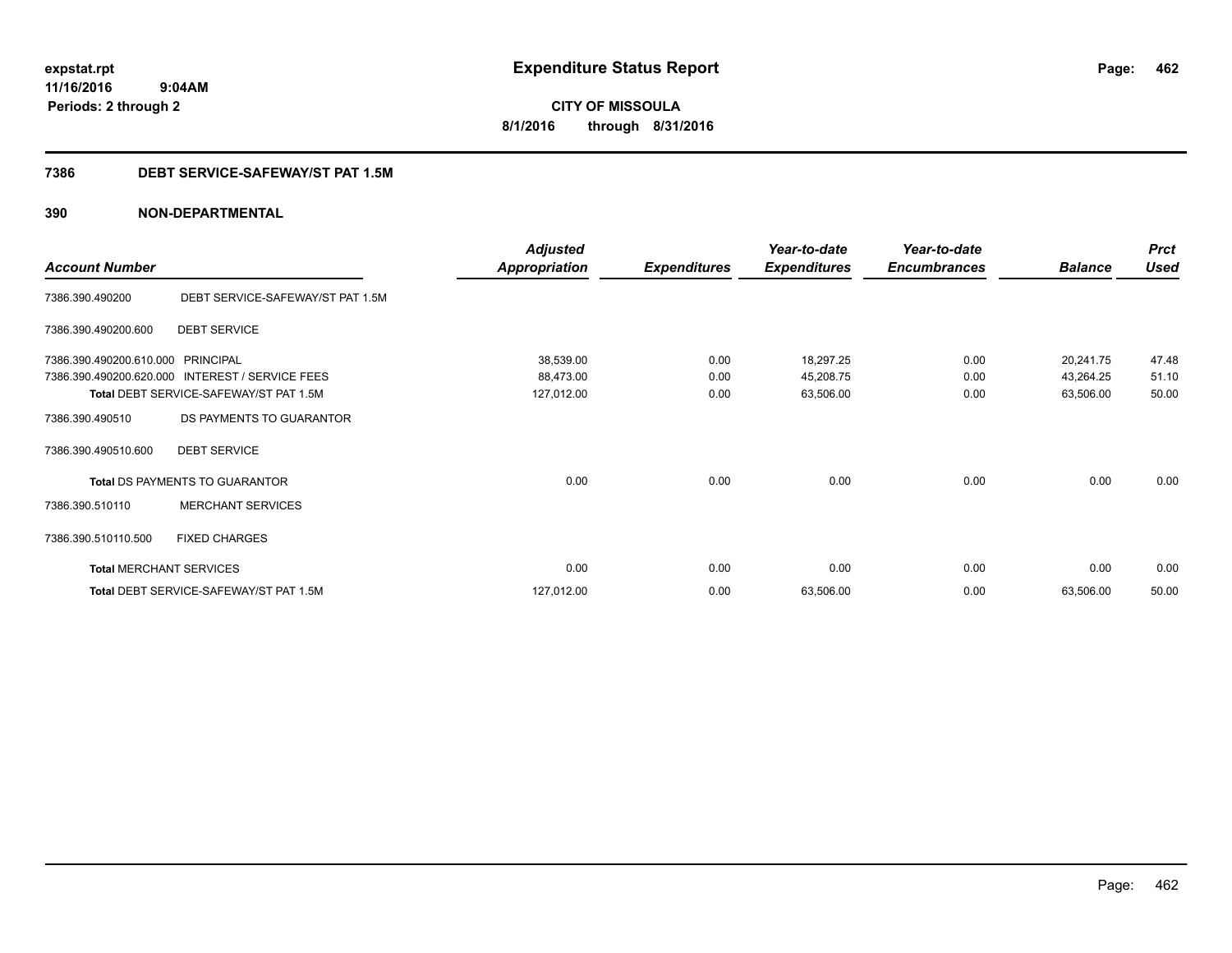**CITY OF MISSOULA 8/1/2016 through 8/31/2016**

#### **7387 DEBT SERVICE-BROWNFIELD RLF 1.125M**

|                                   |                                                 | <b>Adjusted</b>      |                     | Year-to-date        | Year-to-date        |                | <b>Prct</b> |
|-----------------------------------|-------------------------------------------------|----------------------|---------------------|---------------------|---------------------|----------------|-------------|
| <b>Account Number</b>             |                                                 | <b>Appropriation</b> | <b>Expenditures</b> | <b>Expenditures</b> | <b>Encumbrances</b> | <b>Balance</b> | <b>Used</b> |
| 7387.390.490200                   | DEBT SERVICE-BROWNFIELD RLF 1.125M              |                      |                     |                     |                     |                |             |
| 7387.390.490200.600               | <b>DEBT SERVICE</b>                             |                      |                     |                     |                     |                |             |
| 7387.390.490200.610.000 PRINCIPAL |                                                 | 29,830.00            | 0.00                | 0.00                | 0.00                | 29,830.00      | 0.00        |
|                                   | 7387.390.490200.620.000 INTEREST / SERVICE FEES | 24,886.00            | 0.00                | 0.00                | 0.00                | 24,886.00      | 0.00        |
|                                   | Total DEBT SERVICE-BROWNFIELD RLF 1.125M        | 54,716.00            | 0.00                | 0.00                | 0.00                | 54,716.00      | 0.00        |
| 7387.390.510110                   | <b>MERCHANT SERVICES</b>                        |                      |                     |                     |                     |                |             |
| 7387.390.510110.500               | <b>FIXED CHARGES</b>                            |                      |                     |                     |                     |                |             |
| <b>Total MERCHANT SERVICES</b>    |                                                 | 0.00                 | 0.00                | 0.00                | 0.00                | 0.00           | 0.00        |
|                                   | <b>Total DEBT SERVICE-BROWNFIELD RLF 1.125M</b> | 54,716.00            | 0.00                | 0.00                | 0.00                | 54,716.00      | 0.00        |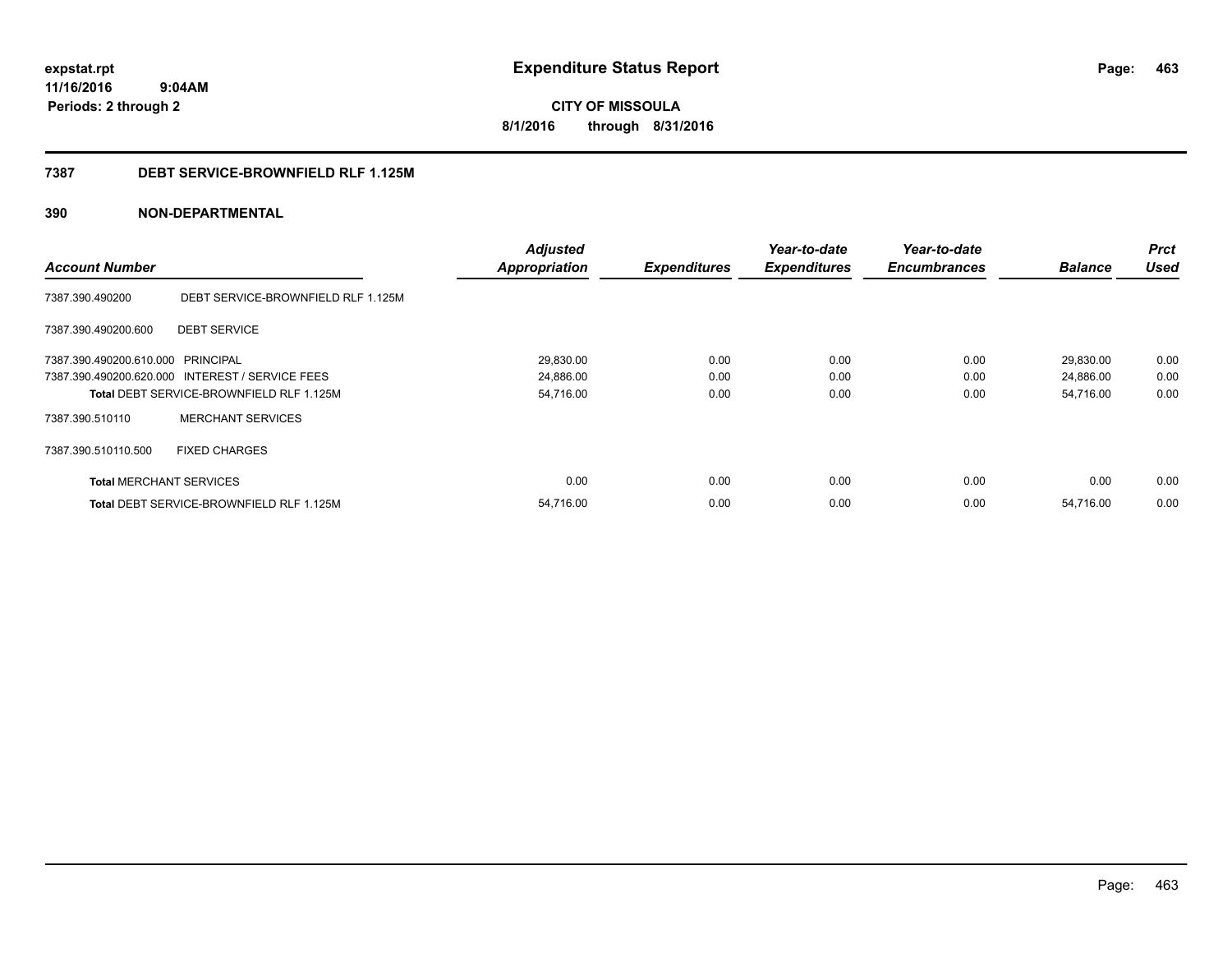**7388 RESERVE-3.6m TIF**

| <b>Account Number</b>  |                                      | <b>Adjusted</b><br><b>Appropriation</b> | <b>Expenditures</b> | Year-to-date<br><b>Expenditures</b> | Year-to-date<br><b>Encumbrances</b> | <b>Balance</b> | <b>Prct</b><br><b>Used</b> |
|------------------------|--------------------------------------|-----------------------------------------|---------------------|-------------------------------------|-------------------------------------|----------------|----------------------------|
| 7388.390.490607        | <b>TRANSFERS TO BROWNFIELD</b>       |                                         |                     |                                     |                                     |                |                            |
| 7388.390.490607.800    | OTHER OBJECTS                        |                                         |                     |                                     |                                     |                |                            |
|                        | <b>Total TRANSFERS TO BROWNFIELD</b> | 0.00                                    | 0.00                | 0.00                                | 0.00                                | 0.00           | 0.00                       |
| 7388.390.510110        | <b>MERCHANT SERVICES</b>             |                                         |                     |                                     |                                     |                |                            |
| 7388.390.510110.500    | <b>FIXED CHARGES</b>                 |                                         |                     |                                     |                                     |                |                            |
| Total RESERVE-3.6m TIF |                                      | 0.00                                    | 0.00                | 0.00                                | 0.00                                | 0.00           | 0.00                       |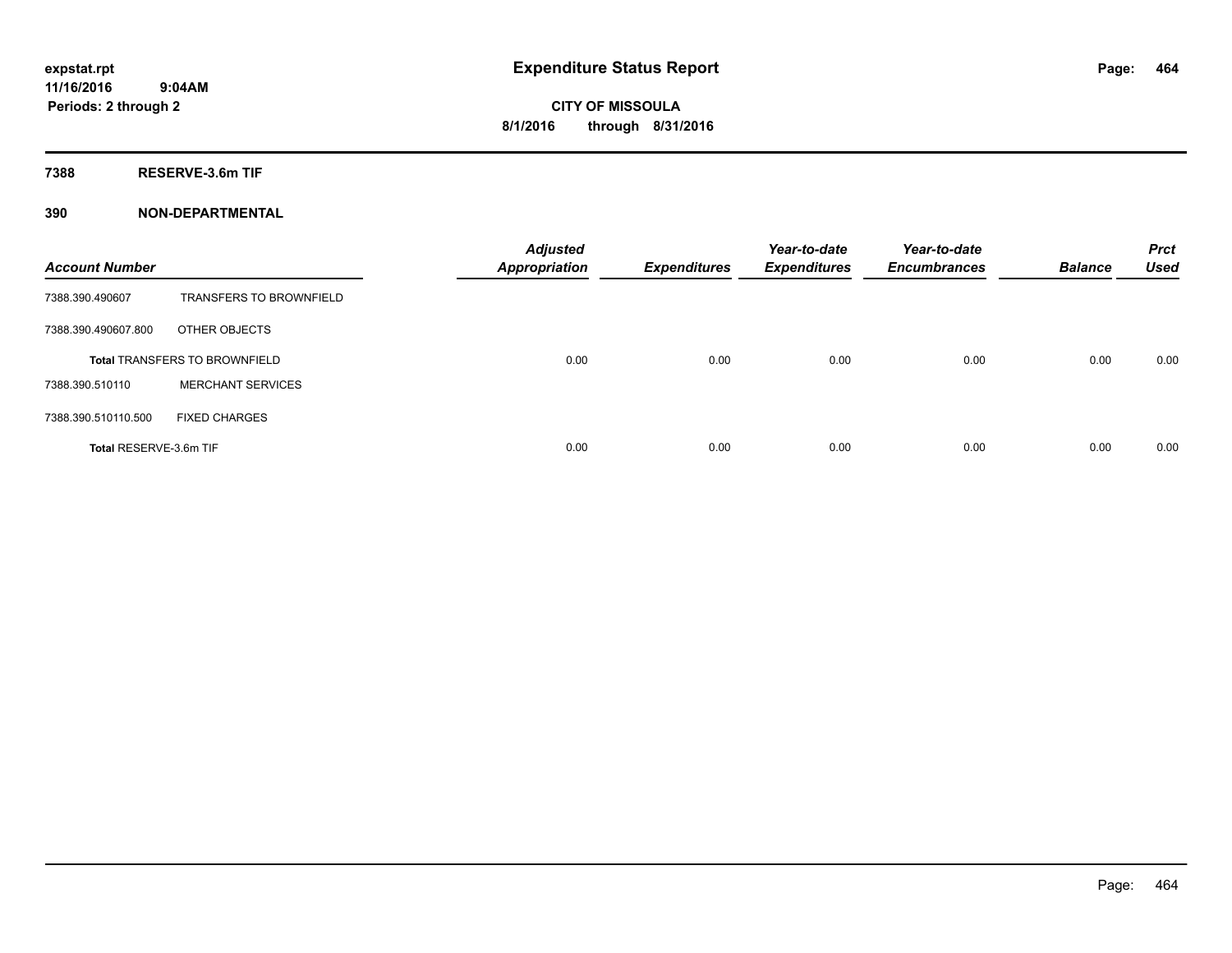**CITY OF MISSOULA 8/1/2016 through 8/31/2016**

#### **7389 DEBT SERVICE - 3.6M/5.75M**

| <b>Account Number</b> |                                   | <b>Adjusted</b><br><b>Appropriation</b> | <b>Expenditures</b> | Year-to-date<br><b>Expenditures</b> | Year-to-date<br><b>Encumbrances</b> | <b>Balance</b> | <b>Prct</b><br><b>Used</b> |
|-----------------------|-----------------------------------|-----------------------------------------|---------------------|-------------------------------------|-------------------------------------|----------------|----------------------------|
| 7389.385.470220       | PROPERTY ACQUISITION              |                                         |                     |                                     |                                     |                |                            |
| 7389.385.470220.600   | <b>DEBT SERVICE</b>               |                                         |                     |                                     |                                     |                |                            |
|                       | <b>Total PROPERTY ACQUISITION</b> | 0.00                                    | 0.00                | 0.00                                | 0.00                                | 0.00           | 0.00                       |
| 7389.385.470250       | <b>RELOCATION PAYMENTS</b>        |                                         |                     |                                     |                                     |                |                            |
| 7389.385.470250.700   | <b>GRANTS &amp; CONTRIBUTIONS</b> |                                         |                     |                                     |                                     |                |                            |
|                       | <b>Total RELOCATION PAYMENTS</b>  | 0.00                                    | 0.00                | 0.00                                | 0.00                                | 0.00           | 0.00                       |
| 7389.385.510110       | <b>MERCHANT SERVICES</b>          |                                         |                     |                                     |                                     |                |                            |
| 7389.385.510110.500   | <b>FIXED CHARGES</b>              |                                         |                     |                                     |                                     |                |                            |
| <b>Total MRA</b>      |                                   | 0.00                                    | 0.00                | 0.00                                | 0.00                                | 0.00           | 0.00                       |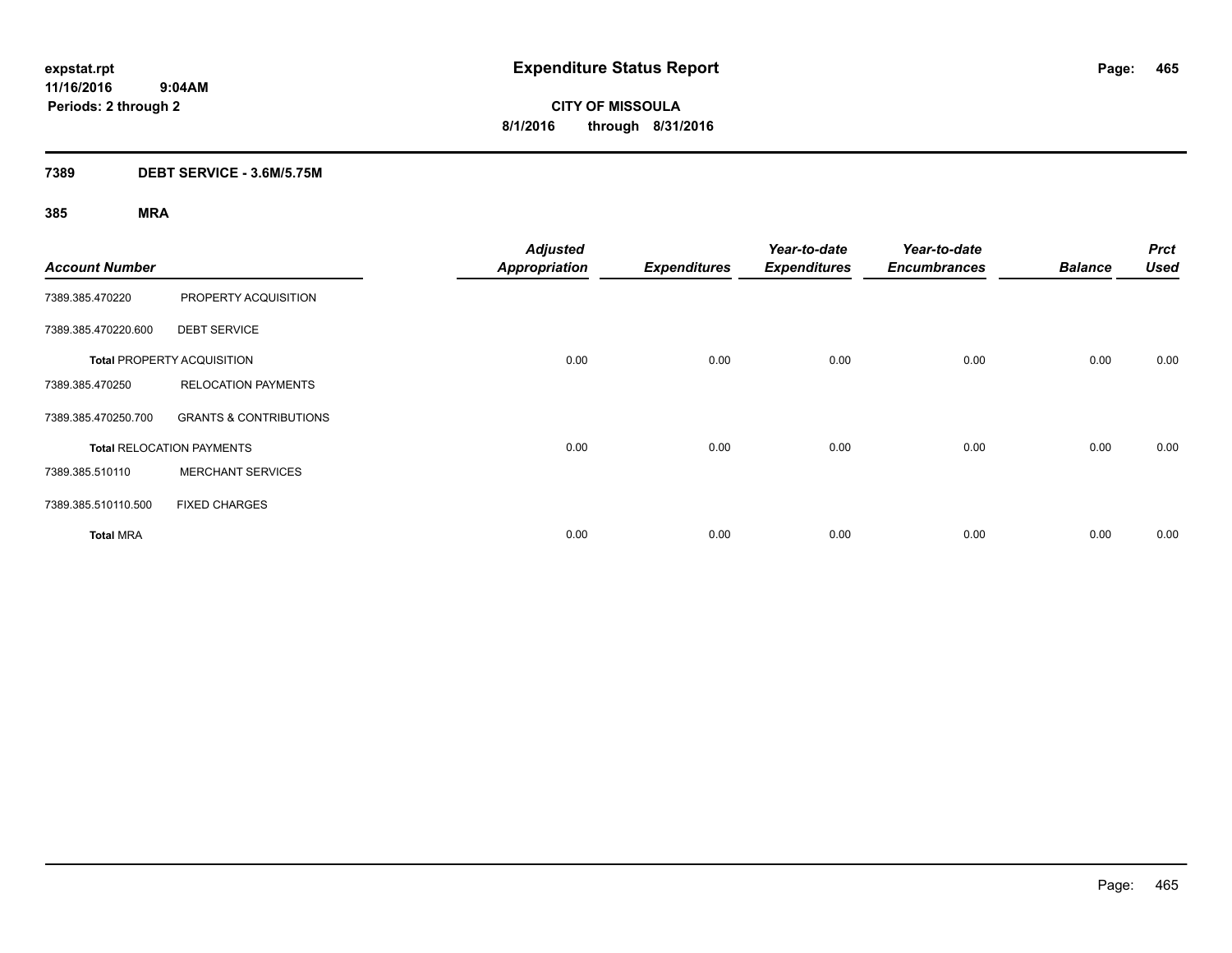#### **7389 DEBT SERVICE - 3.6M/5.75M**

| <b>Account Number</b>          |                                                       | Adjusted<br>Appropriation | <b>Expenditures</b> | Year-to-date<br><b>Expenditures</b> | Year-to-date<br><b>Encumbrances</b> | <b>Balance</b> | <b>Prct</b><br><b>Used</b> |
|--------------------------------|-------------------------------------------------------|---------------------------|---------------------|-------------------------------------|-------------------------------------|----------------|----------------------------|
| 7389.390.490200                | REVENUE BOND DEBT SERVICE                             |                           |                     |                                     |                                     |                |                            |
| 7389.390.490200.600            | <b>DEBT SERVICE</b>                                   |                           |                     |                                     |                                     |                |                            |
| 7389.390.490200.610.000        | PRINCIPAL                                             | 125,000.00                | 0.00                | 0.00                                | 0.00                                | 125,000.00     | 0.00                       |
| 7389.390.490200.620.000        | <b>INTEREST / SERVICE FEES</b>                        | 125,500.00                | 0.00                | 0.00                                | 0.00                                | 125,500.00     | 0.00                       |
|                                | Total REVENUE BOND DEBT SERVICE                       | 250,500.00                | 0.00                | 0.00                                | 0.00                                | 250,500.00     | 0.00                       |
| 7389.390.490210                | FY13 \$5.75M DEBT SERVICE                             |                           |                     |                                     |                                     |                |                            |
| 7389.390.490210.600            | <b>DEBT SERVICE</b>                                   |                           |                     |                                     |                                     |                |                            |
|                                | 7389.390.490210.610.000 FY13 5.75M DEBT SVS/PRINCIPAL | 268,000.00                | 0.00                | 0.00                                | 0.00                                | 268,000.00     | 0.00                       |
|                                | 7389.390.490210.620.000 INTEREST / SERVICE FEES       | 157,812.00                | 0.00                | 0.00                                | 0.00                                | 157,812.00     | 0.00                       |
|                                | Total FY13 \$5.75M DEBT SERVICE                       | 425,812.00                | 0.00                | 0.00                                | 0.00                                | 425,812.00     | 0.00                       |
| 7389.390.510110                | <b>MERCHANT SERVICES</b>                              |                           |                     |                                     |                                     |                |                            |
| 7389.390.510110.500            | <b>FIXED CHARGES</b>                                  |                           |                     |                                     |                                     |                |                            |
| <b>Total MERCHANT SERVICES</b> |                                                       | 0.00                      | 0.00                | 0.00                                | 0.00                                | 0.00           | 0.00                       |
|                                | Total DEBT SERVICE - 3.6M/5.75M                       | 676,312.00                | 0.00                | 0.00                                | 0.00                                | 676,312.00     | 0.00                       |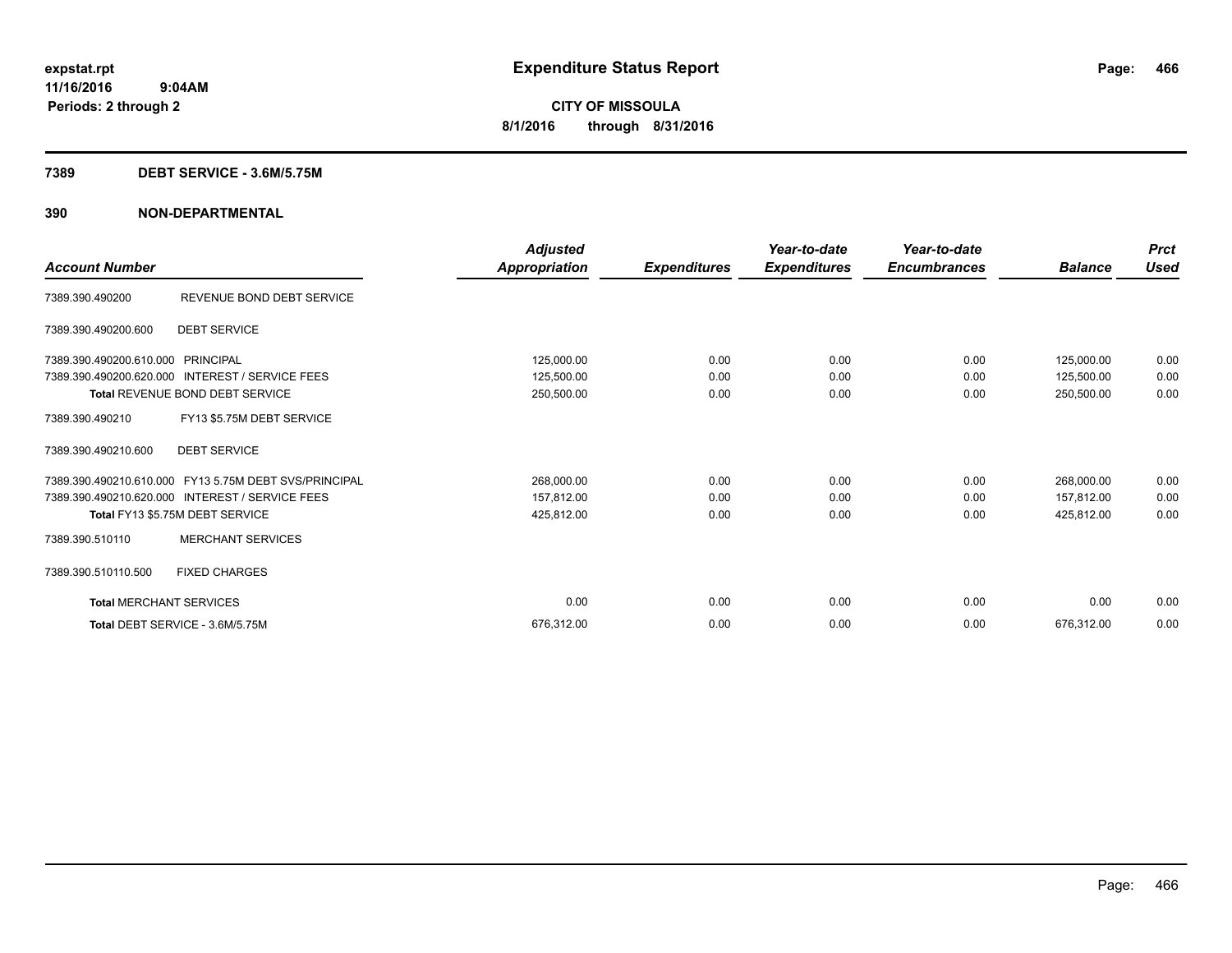**CITY OF MISSOULA 8/1/2016 through 8/31/2016**

#### **7390 URDII CLEARING - 3.6M TIF**

| <b>Account Number</b> |                                      | <b>Adjusted</b><br><b>Appropriation</b> | Expenditures | Year-to-date<br><b>Expenditures</b> | Year-to-date<br><b>Encumbrances</b> | <b>Balance</b> | <b>Prct</b><br><b>Used</b> |
|-----------------------|--------------------------------------|-----------------------------------------|--------------|-------------------------------------|-------------------------------------|----------------|----------------------------|
| 7390.385.490607       | <b>TRANSFERS TO BROWNFIELD</b>       |                                         |              |                                     |                                     |                |                            |
| 7390.385.490607.800   | OTHER OBJECTS                        |                                         |              |                                     |                                     |                |                            |
|                       | <b>Total TRANSFERS TO BROWNFIELD</b> | 0.00                                    | 0.00         | 0.00                                | 0.00                                | 0.00           | 0.00                       |
| 7390.385.510110       | <b>MERCHANT SERVICES</b>             |                                         |              |                                     |                                     |                |                            |
| 7390.385.510110.500   | <b>FIXED CHARGES</b>                 |                                         |              |                                     |                                     |                |                            |
| <b>Total MRA</b>      |                                      | 0.00                                    | 0.00         | 0.00                                | 0.00                                | 0.00           | 0.00                       |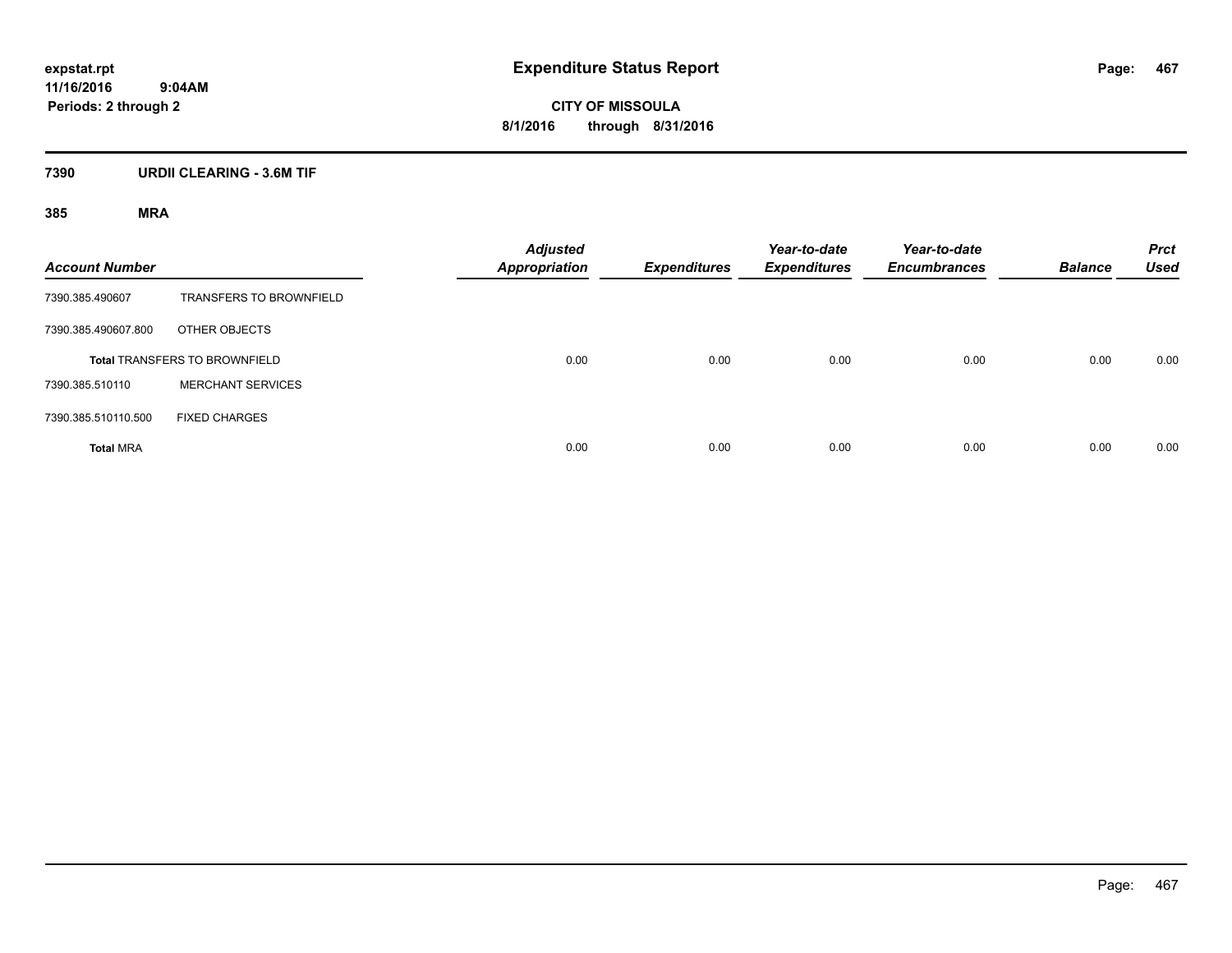#### **7390 URDII CLEARING - 3.6M TIF**

| <b>Account Number</b>                             |                                                                | <b>Adjusted</b><br><b>Appropriation</b> | <b>Expenditures</b> | Year-to-date<br><b>Expenditures</b> | Year-to-date<br><b>Encumbrances</b> | <b>Balance</b> | <b>Prct</b><br><b>Used</b> |
|---------------------------------------------------|----------------------------------------------------------------|-----------------------------------------|---------------------|-------------------------------------|-------------------------------------|----------------|----------------------------|
| 7390.390.490601                                   | TI BOND CLEARING                                               |                                         |                     |                                     |                                     |                |                            |
| 7390.390.490601.800                               | OTHER OBJECTS                                                  |                                         |                     |                                     |                                     |                |                            |
| Total TI BOND CLEARING                            |                                                                | 0.00                                    | 0.00                | 0.00                                | 0.00                                | 0.00           | 0.00                       |
| 7390.390.490604                                   | TI BOND RESERVE                                                |                                         |                     |                                     |                                     |                |                            |
| 7390.390.490604.800                               | OTHER OBJECTS                                                  |                                         |                     |                                     |                                     |                |                            |
|                                                   | 7390.390.490604.820.000 TRANSFER TO INTERMOUNTAIN BOND DS 7399 | 145,937.00                              | 0.00                | 0.00                                | 0.00                                | 145,937.00     | 0.00                       |
| Total TI BOND RESERVE                             |                                                                | 145,937.00                              | 0.00                | 0.00                                | 0.00                                | 145,937.00     | 0.00                       |
| 7390.390.490605                                   | TRANSFER TO DEBT SERVICE 7389                                  |                                         |                     |                                     |                                     |                |                            |
| 7390.390.490605.800                               | OTHER OBJECTS                                                  |                                         |                     |                                     |                                     |                |                            |
| 7390.390.490605.820.000 TRANSFERS TO DEBT SERVICE |                                                                | 676,312.00                              | 0.00                | 0.00                                | 0.00                                | 676,312.00     | 0.00                       |
| Total TRANSFER TO DEBT SERVICE 7389               |                                                                | 676,312.00                              | 0.00                | 0.00                                | 0.00                                | 676,312.00     | 0.00                       |
| 7390.390.490606                                   | DEVELOPMENT TRANSFERS                                          |                                         |                     |                                     |                                     |                |                            |
| 7390.390.490606.800                               | OTHER OBJECTS                                                  |                                         |                     |                                     |                                     |                |                            |
|                                                   | 7390.390.490606.820.000 TRANSFERS TO URD II DEVELOPMENT        | 1.121.177.00                            | 0.00                | 0.00                                | 0.00                                | 1.121.177.00   | 0.00                       |
| <b>Total DEVELOPMENT TRANSFERS</b>                |                                                                | 1,121,177.00                            | 0.00                | 0.00                                | 0.00                                | 1,121,177.00   | 0.00                       |
| 7390.390.490607                                   | <b>TRANSFERS TO BROWNFIELD</b>                                 |                                         |                     |                                     |                                     |                |                            |
| 7390.390.490607.800                               | OTHER OBJECTS                                                  |                                         |                     |                                     |                                     |                |                            |
| 7390.390.490607.820.000 TRANSFERS TO OTHER FUNDS  |                                                                | 54,716.00                               | 0.00                | 0.00                                | 0.00                                | 54,716.00      | 0.00                       |
| <b>Total TRANSFERS TO BROWNFIELD</b>              |                                                                | 54,716.00                               | 0.00                | 0.00                                | 0.00                                | 54,716.00      | 0.00                       |
| 7390.390.490608                                   | TRANSFERS TO SAFEWA/ST PAT                                     |                                         |                     |                                     |                                     |                |                            |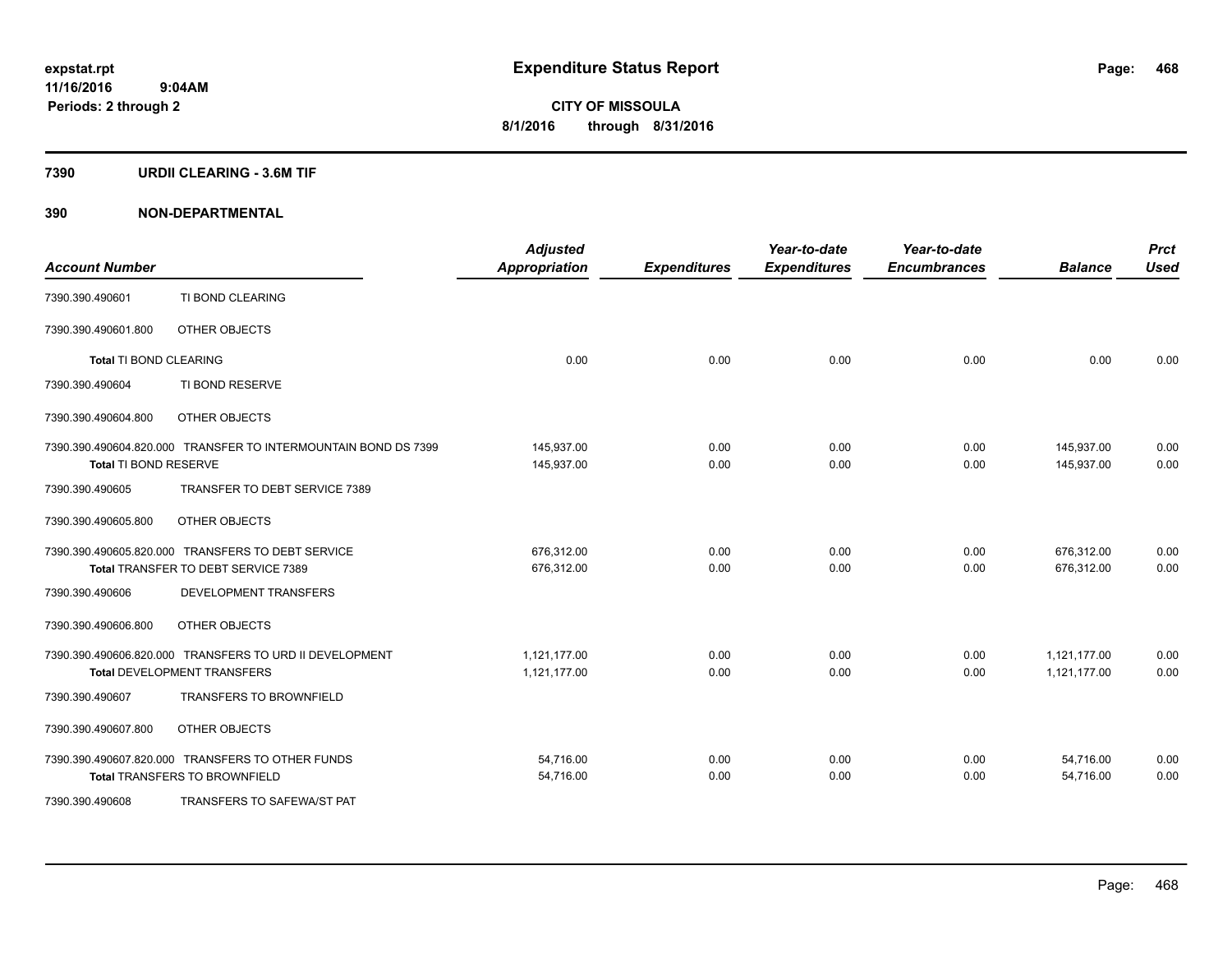#### **7390 URDII CLEARING - 3.6M TIF**

### **390 NON-DEPARTMENTAL**

|                                                                  | <b>Adjusted</b>      |                     | Year-to-date        | Year-to-date        |                | <b>Prct</b> |
|------------------------------------------------------------------|----------------------|---------------------|---------------------|---------------------|----------------|-------------|
| <b>Account Number</b>                                            | <b>Appropriation</b> | <b>Expenditures</b> | <b>Expenditures</b> | <b>Encumbrances</b> | <b>Balance</b> | <b>Used</b> |
| OTHER OBJECTS<br>7390.390.490608.800                             |                      |                     |                     |                     |                |             |
| 7390.390.490608.820.000 TRANSFERS TO OTHER FUNDS-SAFEWAY/ST PATS | 127.012.00           | 0.00                | 0.00                | 0.00                | 127.012.00     | 0.00        |
| <b>Total TRANSFERS TO SAFEWA/ST PAT</b>                          | 127,012.00           | 0.00                | 0.00                | 0.00                | 127,012.00     | 0.00        |
| <b>MERCHANT SERVICES</b><br>7390.390.510110                      |                      |                     |                     |                     |                |             |
| 7390.390.510110.500<br><b>FIXED CHARGES</b>                      |                      |                     |                     |                     |                |             |
| <b>Total FIXED CHARGES</b>                                       | 0.00                 | 0.00                | 0.00                | 0.00                | 0.00           | 0.00        |
| <b>Total MERCHANT SERVICES</b>                                   | 0.00                 | 0.00                | 0.00                | 0.00                | 0.00           | 0.00        |
| <b>Total URDII CLEARING - 3.6M TIF</b>                           | 2.125.154.00         | 0.00                | 0.00                | 0.00                | 2.125.154.00   | 0.00        |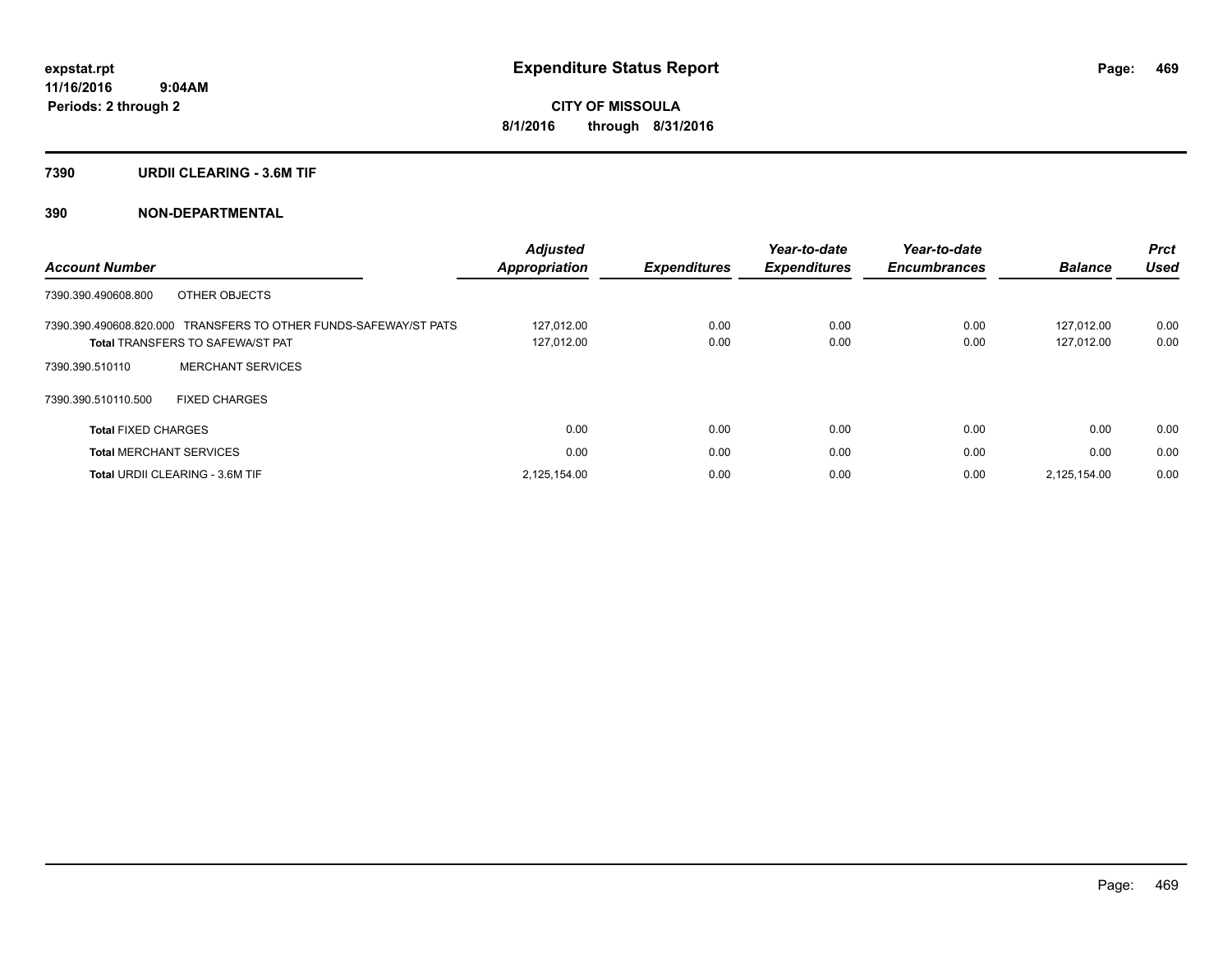**CITY OF MISSOULA 8/1/2016 through 8/31/2016**

**7391 MRA - URD I FUND**

| <b>Account Number</b>      |                          | <b>Adjusted</b><br><b>Appropriation</b> | <b>Expenditures</b> | Year-to-date<br><b>Expenditures</b> | Year-to-date<br><b>Encumbrances</b> | <b>Balance</b> | <b>Prct</b><br>Used |
|----------------------------|--------------------------|-----------------------------------------|---------------------|-------------------------------------|-------------------------------------|----------------|---------------------|
| 7391.385.510110            | <b>MERCHANT SERVICES</b> |                                         |                     |                                     |                                     |                |                     |
| 7391.385.510110.500        | <b>FIXED CHARGES</b>     |                                         |                     |                                     |                                     |                |                     |
| <b>Total FIXED CHARGES</b> |                          | 0.00                                    | 0.00                | 0.00                                | 0.00                                | 0.00           | 0.00                |
| <b>Total MRA</b>           |                          | 0.00                                    | 0.00                | 0.00                                | 0.00                                | 0.00           | 0.00                |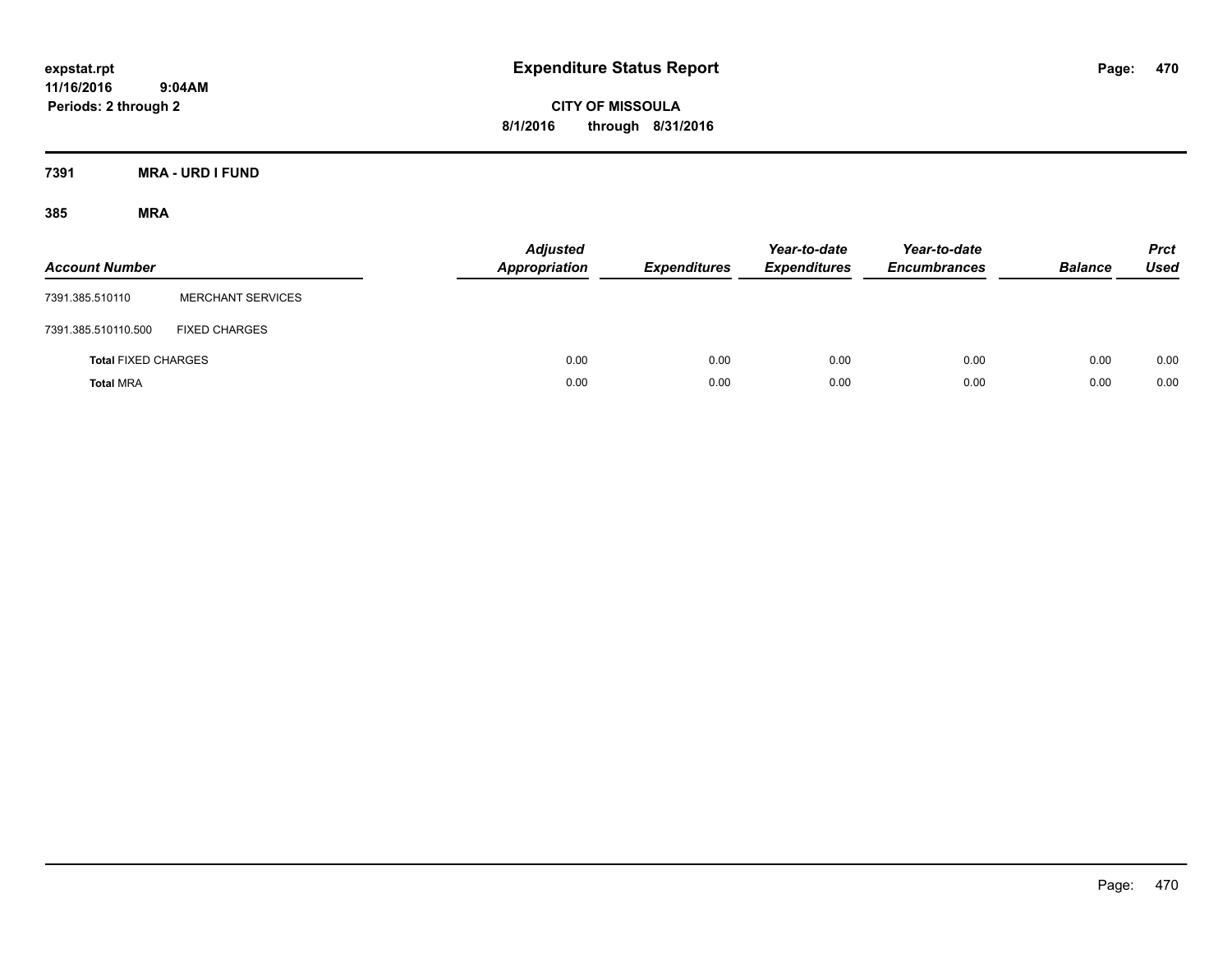**CITY OF MISSOULA 8/1/2016 through 8/31/2016**

**7391 MRA - URD I FUND**

**900 DEPRECIATION**

| <b>Account Number</b>  |                          | <b>Adjusted</b><br>Appropriation | <b>Expenditures</b> | Year-to-date<br><b>Expenditures</b> | Year-to-date<br><b>Encumbrances</b> | <b>Balance</b> | <b>Prct</b><br><b>Used</b> |
|------------------------|--------------------------|----------------------------------|---------------------|-------------------------------------|-------------------------------------|----------------|----------------------------|
| 7391.900.510110        | <b>MERCHANT SERVICES</b> |                                  |                     |                                     |                                     |                |                            |
| 7391.900.510110.500    | <b>FIXED CHARGES</b>     |                                  |                     |                                     |                                     |                |                            |
| Total MRA - URD I FUND |                          | 0.00                             | 0.00                | 0.00                                | 0.00                                | 0.00           | 0.00                       |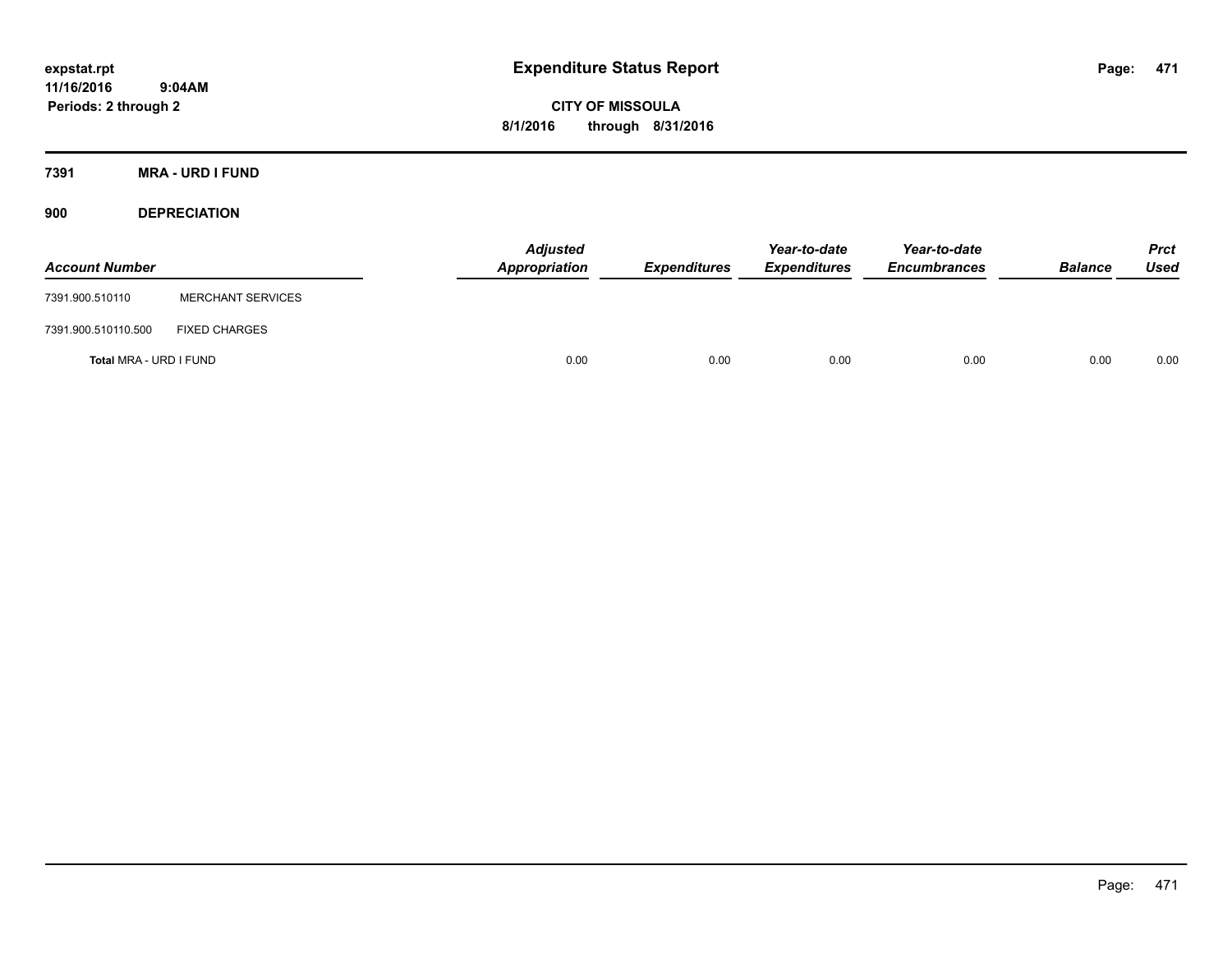**CITY OF MISSOULA 8/1/2016 through 8/31/2016**

**7392 MRA - URD II FUND**

| <b>Account Number</b>                                             |                                                  | <b>Adjusted</b><br>Appropriation | <b>Expenditures</b> | Year-to-date<br><b>Expenditures</b> | Year-to-date<br><b>Encumbrances</b> | <b>Balance</b>           | <b>Prct</b><br><b>Used</b> |
|-------------------------------------------------------------------|--------------------------------------------------|----------------------------------|---------------------|-------------------------------------|-------------------------------------|--------------------------|----------------------------|
| 7392.385.460436                                                   | <b>MRA CTEP/CMAQ</b>                             |                                  |                     |                                     |                                     |                          |                            |
| 7392.385.460436.300                                               | PURCHASED SERVICES                               |                                  |                     |                                     |                                     |                          |                            |
|                                                                   | <b>Total PURCHASED SERVICES</b>                  | 0.00                             | 0.00                | 0.00                                | 0.00                                | 0.00                     | 0.00                       |
| 7392.385.460436.900                                               | <b>CAPITAL OUTLAY</b>                            |                                  |                     |                                     |                                     |                          |                            |
| <b>Total MRA CTEP/CMAQ</b>                                        |                                                  | 0.00                             | 0.00                | 0.00                                | 0.00                                | 0.00                     | 0.00                       |
| 7392.385.470210                                                   | <b>ADMINISTRATION</b>                            |                                  |                     |                                     |                                     |                          |                            |
| 7392.385.470210.300                                               | PURCHASED SERVICES                               |                                  |                     |                                     |                                     |                          |                            |
|                                                                   | <b>Total PURCHASED SERVICES</b>                  | 0.00                             | 0.00                | 0.00                                | 0.00                                | 0.00                     | 0.00                       |
| 7392.385.470210.800                                               | OTHER OBJECTS                                    |                                  |                     |                                     |                                     |                          |                            |
| <b>Total ADMINISTRATION</b>                                       | 7392.385.470210.820.000 TRANSFERS TO OTHER FUNDS | 250,000.00<br>250,000.00         | 0.00<br>0.00        | 0.00<br>0.00                        | 0.00<br>0.00                        | 250,000.00<br>250,000.00 | 0.00<br>0.00               |
| 7392.385.470220                                                   | PROPERTY ACQUISITION                             |                                  |                     |                                     |                                     |                          |                            |
| 7392.385.470220.800                                               | OTHER OBJECTS                                    |                                  |                     |                                     |                                     |                          |                            |
| 7392.385.470220.845.000 CONTINGENCY<br><b>Total OTHER OBJECTS</b> |                                                  | 50,000.00<br>50,000.00           | 0.00<br>0.00        | 0.00<br>0.00                        | 0.00<br>0.00                        | 50,000.00<br>50,000.00   | 0.00<br>0.00               |
| 7392.385.470220.900                                               | <b>CAPITAL OUTLAY</b>                            |                                  |                     |                                     |                                     |                          |                            |
| <b>Total CAPITAL OUTLAY</b>                                       |                                                  | 0.00                             | 0.00                | 0.00                                | 0.00                                | 0.00                     | 0.00                       |
|                                                                   | <b>Total PROPERTY ACQUISITION</b>                | 50,000.00                        | 0.00                | 0.00                                | 0.00                                | 50,000.00                | 0.00                       |
| 7392.385.470230                                                   | PW FACILITY                                      |                                  |                     |                                     |                                     |                          |                            |
| 7392.385.470230.300                                               | PURCHASED SERVICES                               |                                  |                     |                                     |                                     |                          |                            |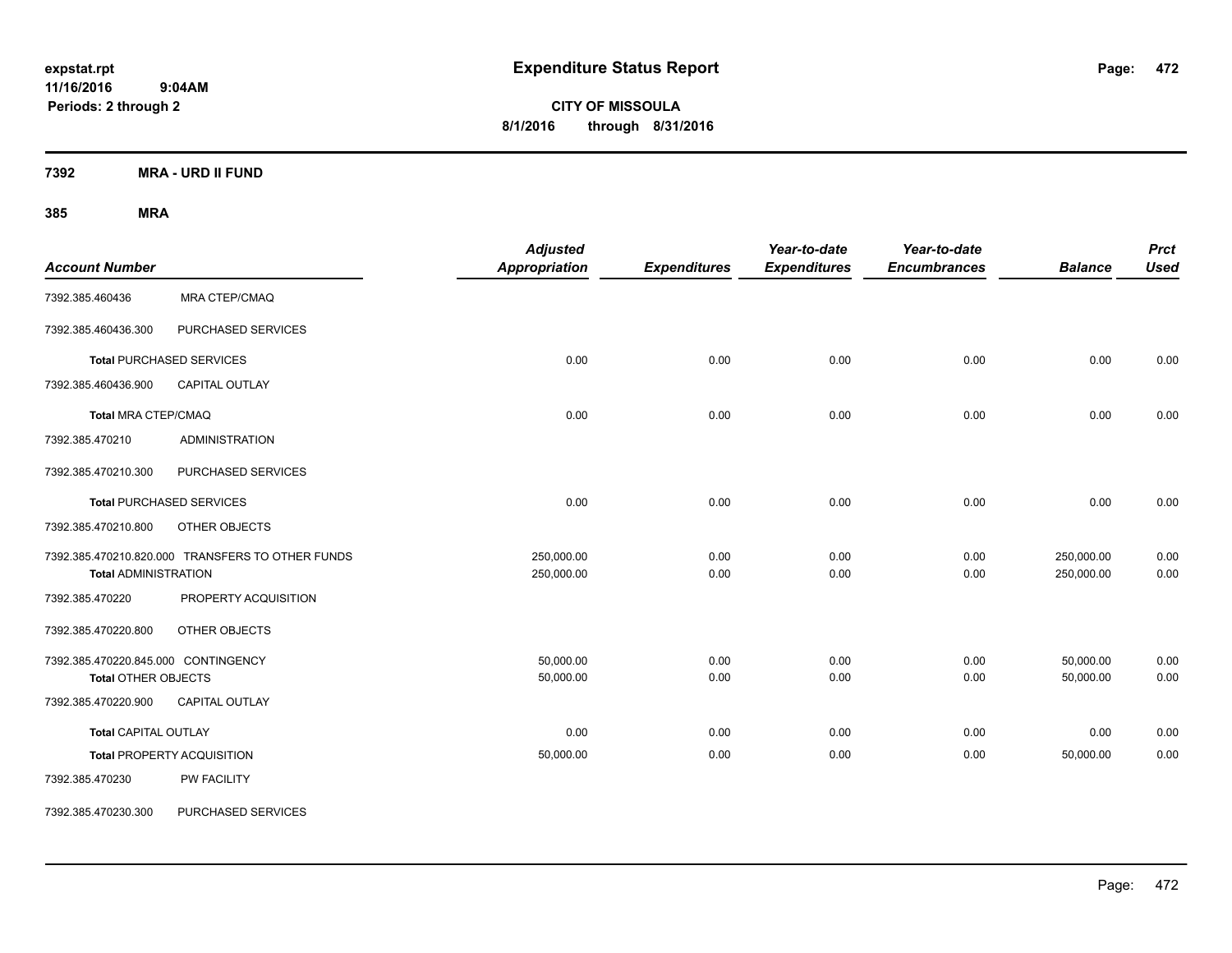**CITY OF MISSOULA 8/1/2016 through 8/31/2016**

**7392 MRA - URD II FUND**

| <b>Account Number</b>                                    | <b>Adjusted</b><br><b>Appropriation</b> | <b>Expenditures</b> | Year-to-date<br><b>Expenditures</b> | Year-to-date<br><b>Encumbrances</b> | <b>Balance</b> | <b>Prct</b><br><b>Used</b> |
|----------------------------------------------------------|-----------------------------------------|---------------------|-------------------------------------|-------------------------------------|----------------|----------------------------|
| 7392.385.470230.350.000 PROFESSIONAL SERVICES            | 22,551.00                               | 0.00                | 0.00                                | 0.00                                | 22,551.00      | 0.00                       |
| <b>Total PURCHASED SERVICES</b>                          | 22,551.00                               | 0.00                | 0.00                                | 0.00                                | 22,551.00      | 0.00                       |
| <b>GRANTS &amp; CONTRIBUTIONS</b><br>7392.385.470230.700 |                                         |                     |                                     |                                     |                |                            |
| 7392.385.470230.700.000 GRANTS & CONTRIBUTIONS           | 102,885.00                              | 0.00                | 0.00                                | 0.00                                | 102,885.00     | 0.00                       |
| <b>Total GRANTS &amp; CONTRIBUTIONS</b>                  | 102,885.00                              | 0.00                | 0.00                                | 0.00                                | 102,885.00     | 0.00                       |
| 7392.385.470230.800<br>OTHER OBJECTS                     |                                         |                     |                                     |                                     |                |                            |
| 7392.385.470230.845.000 CONTINGENCY                      | 1,286,500.00                            | 0.00                | 0.00                                | 0.00                                | 1,286,500.00   | 0.00                       |
| <b>Total OTHER OBJECTS</b>                               | 1,286,500.00                            | 0.00                | 0.00                                | 0.00                                | 1,286,500.00   | 0.00                       |
| 7392.385.470230.900<br><b>CAPITAL OUTLAY</b>             |                                         |                     |                                     |                                     |                |                            |
| 7392.385.470230.930.000 IMPROVEMENTS                     | 110,000.00                              | 0.00                | 0.00                                | 0.00                                | 110,000.00     | 0.00                       |
| Total CAPITAL OUTLAY                                     | 110,000.00                              | 0.00                | 0.00                                | 0.00                                | 110,000.00     | 0.00                       |
| <b>Total PW FACILITY</b>                                 | 1,521,936.00                            | 0.00                | 0.00                                | 0.00                                | 1,521,936.00   | 0.00                       |
| <b>REHAB LOANS</b><br>7392.385.470240                    |                                         |                     |                                     |                                     |                |                            |
| 7392.385.470240.700<br><b>GRANTS &amp; CONTRIBUTIONS</b> |                                         |                     |                                     |                                     |                |                            |
| 7392.385.470240.700.000 GRANTS & CONTRIBUTIONS           | 444,830.00                              | 0.00                | 0.00                                | 0.00                                | 444,830.00     | 0.00                       |
| <b>Total REHAB LOANS</b>                                 | 444,830.00                              | 0.00                | 0.00                                | 0.00                                | 444,830.00     | 0.00                       |
| *** Title Not Found ***<br>7392.385.470241               |                                         |                     |                                     |                                     |                |                            |
| 7392.385.470241.300<br>PURCHASED SERVICES                |                                         |                     |                                     |                                     |                |                            |
| <b>Total PURCHASED SERVICES</b>                          | 0.00                                    | 0.00                | 0.00                                | 0.00                                | 0.00           | 0.00                       |
| 7392.385.470241.700<br><b>GRANTS &amp; CONTRIBUTIONS</b> |                                         |                     |                                     |                                     |                |                            |
| <b>Total GRANTS &amp; CONTRIBUTIONS</b>                  | 0.00                                    | 0.00                | 0.00                                | 0.00                                | 0.00           | 0.00                       |
| 7392.385.470241.800<br>OTHER OBJECTS                     |                                         |                     |                                     |                                     |                |                            |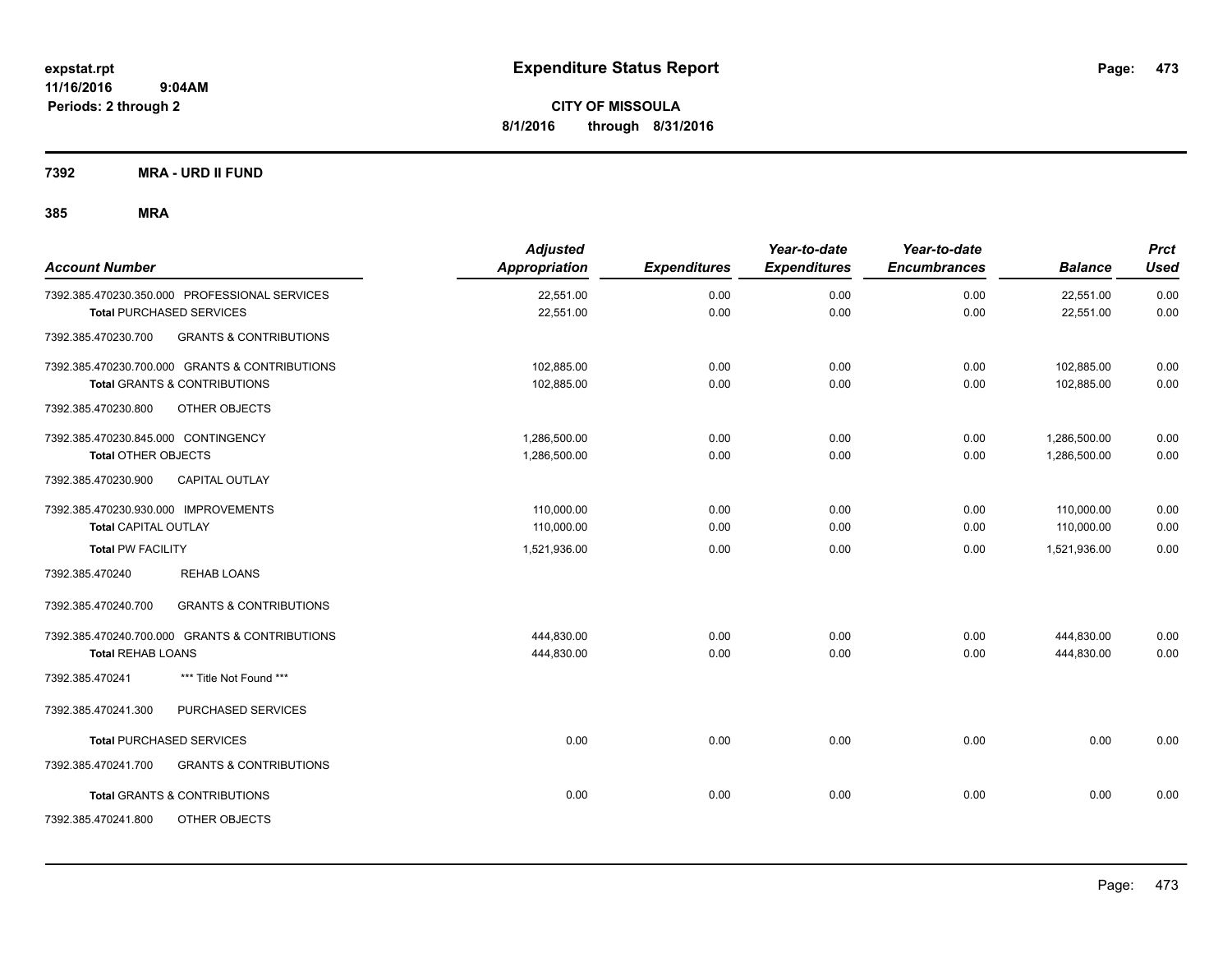**CITY OF MISSOULA 8/1/2016 through 8/31/2016**

**7392 MRA - URD II FUND**

### **385 MRA**

| <b>Account Number</b>               |                                               | <b>Adjusted</b><br>Appropriation | <b>Expenditures</b> | Year-to-date<br><b>Expenditures</b> | Year-to-date<br><b>Encumbrances</b> | <b>Balance</b> | <b>Prct</b><br><b>Used</b> |
|-------------------------------------|-----------------------------------------------|----------------------------------|---------------------|-------------------------------------|-------------------------------------|----------------|----------------------------|
| <b>Total OTHER OBJECTS</b>          |                                               | 0.00                             | 0.00                | 0.00                                | 0.00                                | 0.00           | 0.00                       |
| 7392.385.470241.900                 | CAPITAL OUTLAY                                |                                  |                     |                                     |                                     |                |                            |
| Total *** Title Not Found ***       |                                               | 0.00                             | 0.00                | 0.00                                | 0.00                                | 0.00           | 0.00                       |
| 7392.385.470250                     | <b>RELOCATION PAYMENTS</b>                    |                                  |                     |                                     |                                     |                |                            |
| 7392.385.470250.700                 | <b>GRANTS &amp; CONTRIBUTIONS</b>             |                                  |                     |                                     |                                     |                |                            |
|                                     | <b>Total GRANTS &amp; CONTRIBUTIONS</b>       | 0.00                             | 0.00                | 0.00                                | 0.00                                | 0.00           | 0.00                       |
| 7392.385.470250.800                 | OTHER OBJECTS                                 |                                  |                     |                                     |                                     |                |                            |
|                                     | <b>Total RELOCATION PAYMENTS</b>              | 0.00                             | 0.00                | 0.00                                | 0.00                                | 0.00           | 0.00                       |
| 7392.385.470260                     | <b>PLANNING &amp; MGMT</b>                    |                                  |                     |                                     |                                     |                |                            |
| 7392.385.470260.300                 | PURCHASED SERVICES                            |                                  |                     |                                     |                                     |                |                            |
|                                     | 7392.385.470260.350.000 PROFESSIONAL SERVICES | 10,000.00                        | 0.00                | 0.00                                | 0.00                                | 10,000.00      | 0.00                       |
|                                     | <b>Total PURCHASED SERVICES</b>               | 10,000.00                        | 0.00                | 0.00                                | 0.00                                | 10,000.00      | 0.00                       |
| 7392.385.470260.700                 | <b>GRANTS &amp; CONTRIBUTIONS</b>             |                                  |                     |                                     |                                     |                |                            |
|                                     | Total GRANTS & CONTRIBUTIONS                  | 0.00                             | 0.00                | 0.00                                | 0.00                                | 0.00           | 0.00                       |
| 7392.385.470260.800                 | OTHER OBJECTS                                 |                                  |                     |                                     |                                     |                |                            |
| 7392.385.470260.845.000 CONTINGENCY |                                               | 50.000.00                        | 0.00                | 0.00                                | 0.00                                | 50,000.00      | 0.00                       |
| <b>Total OTHER OBJECTS</b>          |                                               | 50,000.00                        | 0.00                | 0.00                                | 0.00                                | 50,000.00      | 0.00                       |
| <b>Total PLANNING &amp; MGMT</b>    |                                               | 60,000.00                        | 0.00                | 0.00                                | 0.00                                | 60,000.00      | 0.00                       |
| 7392.385.470270                     | <b>CLEARING &amp; DEMO</b>                    |                                  |                     |                                     |                                     |                |                            |

7392.385.470270.700 GRANTS & CONTRIBUTIONS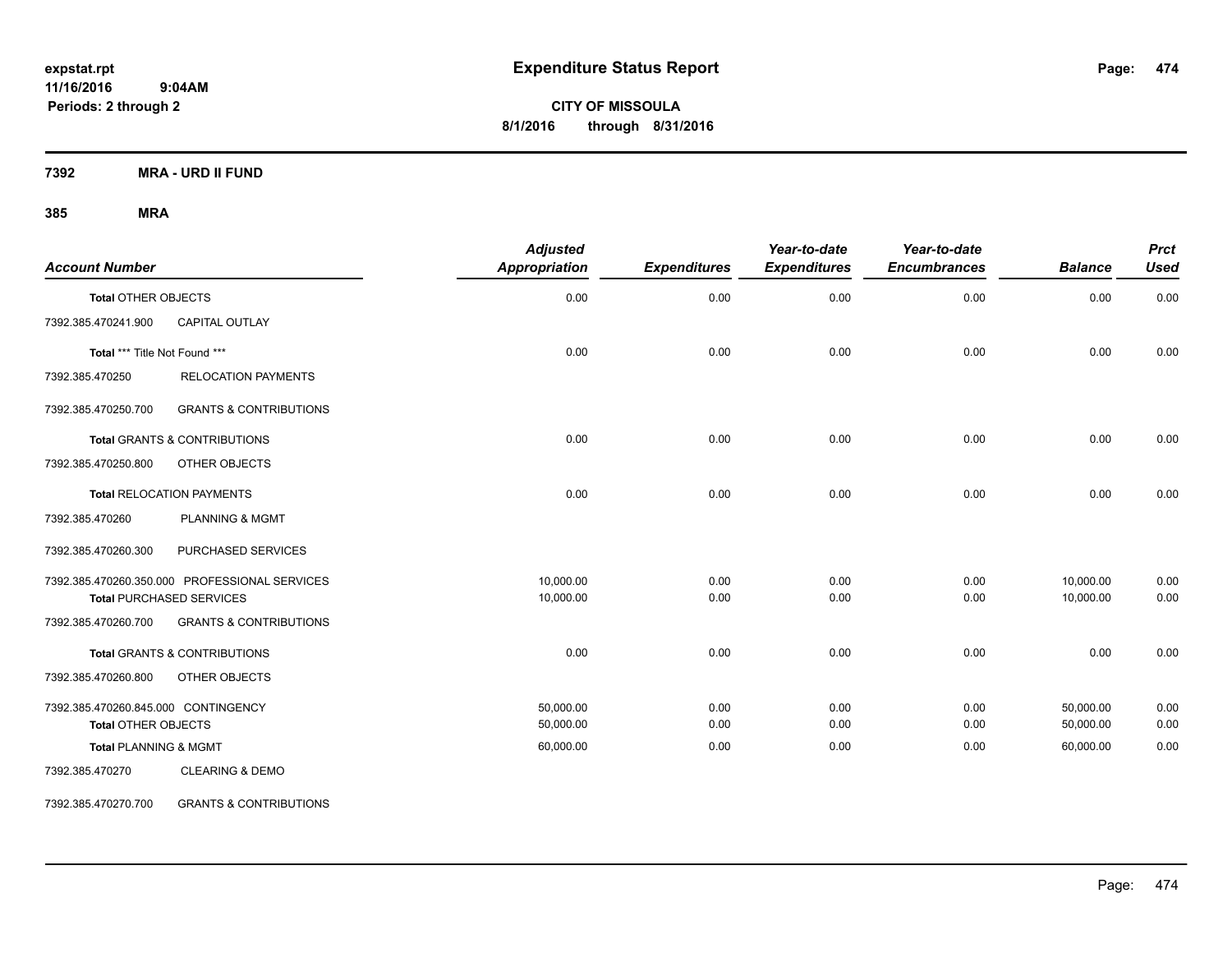**Periods: 2 through 2**

**CITY OF MISSOULA 8/1/2016 through 8/31/2016**

**7392 MRA - URD II FUND**

| <b>Account Number</b>               |                                                | <b>Adjusted</b><br>Appropriation | <b>Expenditures</b> | Year-to-date<br><b>Expenditures</b> | Year-to-date<br><b>Encumbrances</b> | <b>Balance</b> | <b>Prct</b><br><b>Used</b> |
|-------------------------------------|------------------------------------------------|----------------------------------|---------------------|-------------------------------------|-------------------------------------|----------------|----------------------------|
|                                     | 7392.385.470270.700.000 GRANTS & CONTRIBUTIONS | 35,000.00                        | 0.00                | 0.00                                | 0.00                                | 35,000.00      | 0.00                       |
|                                     | Total GRANTS & CONTRIBUTIONS                   | 35,000.00                        | 0.00                | 0.00                                | 0.00                                | 35,000.00      | 0.00                       |
| 7392.385.470270.800                 | OTHER OBJECTS                                  |                                  |                     |                                     |                                     |                |                            |
| 7392.385.470270.845.000 CONTINGENCY |                                                | 100,000.00                       | 0.00                | 0.00                                | 0.00                                | 100,000.00     | 0.00                       |
| <b>Total OTHER OBJECTS</b>          |                                                | 100,000.00                       | 0.00                | 0.00                                | 0.00                                | 100,000.00     | 0.00                       |
| 7392.385.470270.900                 | <b>CAPITAL OUTLAY</b>                          |                                  |                     |                                     |                                     |                |                            |
| <b>Total CAPITAL OUTLAY</b>         |                                                | 0.00                             | 0.00                | 0.00                                | 0.00                                | 0.00           | 0.00                       |
| Total CLEARING & DEMO               |                                                | 135,000.00                       | 0.00                | 0.00                                | 0.00                                | 135,000.00     | 0.00                       |
| 7392.385.470280                     | 5M SOUTH RESERVE CROSSING                      |                                  |                     |                                     |                                     |                |                            |
| 7392.385.470280.900                 | CAPITAL OUTLAY                                 |                                  |                     |                                     |                                     |                |                            |
|                                     | Total 5M SOUTH RESERVE CROSSING                | 0.00                             | 0.00                | 0.00                                | 0.00                                | 0.00           | 0.00                       |
| 7392.385.470290                     | BROWNFIELD RLF 1.125M                          |                                  |                     |                                     |                                     |                |                            |
| 7392.385.470290.700                 | <b>GRANTS &amp; CONTRIBUTIONS</b>              |                                  |                     |                                     |                                     |                |                            |
|                                     | <b>Total GRANTS &amp; CONTRIBUTIONS</b>        | 0.00                             | 0.00                | 0.00                                | 0.00                                | 0.00           | 0.00                       |
| 7392.385.470290.900                 | <b>CAPITAL OUTLAY</b>                          |                                  |                     |                                     |                                     |                |                            |
|                                     | Total BROWNFIELD RLF 1.125M                    | 0.00                             | 0.00                | 0.00                                | 0.00                                | 0.00           | 0.00                       |
| 7392.385.470300                     | SAFEWAY/ST PAT 1.5M                            |                                  |                     |                                     |                                     |                |                            |
| 7392.385.470300.900                 | <b>CAPITAL OUTLAY</b>                          |                                  |                     |                                     |                                     |                |                            |
| Total SAFEWAY/ST PAT 1.5M           |                                                | 0.00                             | 0.00                | 0.00                                | 0.00                                | 0.00           | 0.00                       |
| 7392.385.470301                     | 5.75M SILVER PARK/WYOMIN/MRL                   |                                  |                     |                                     |                                     |                |                            |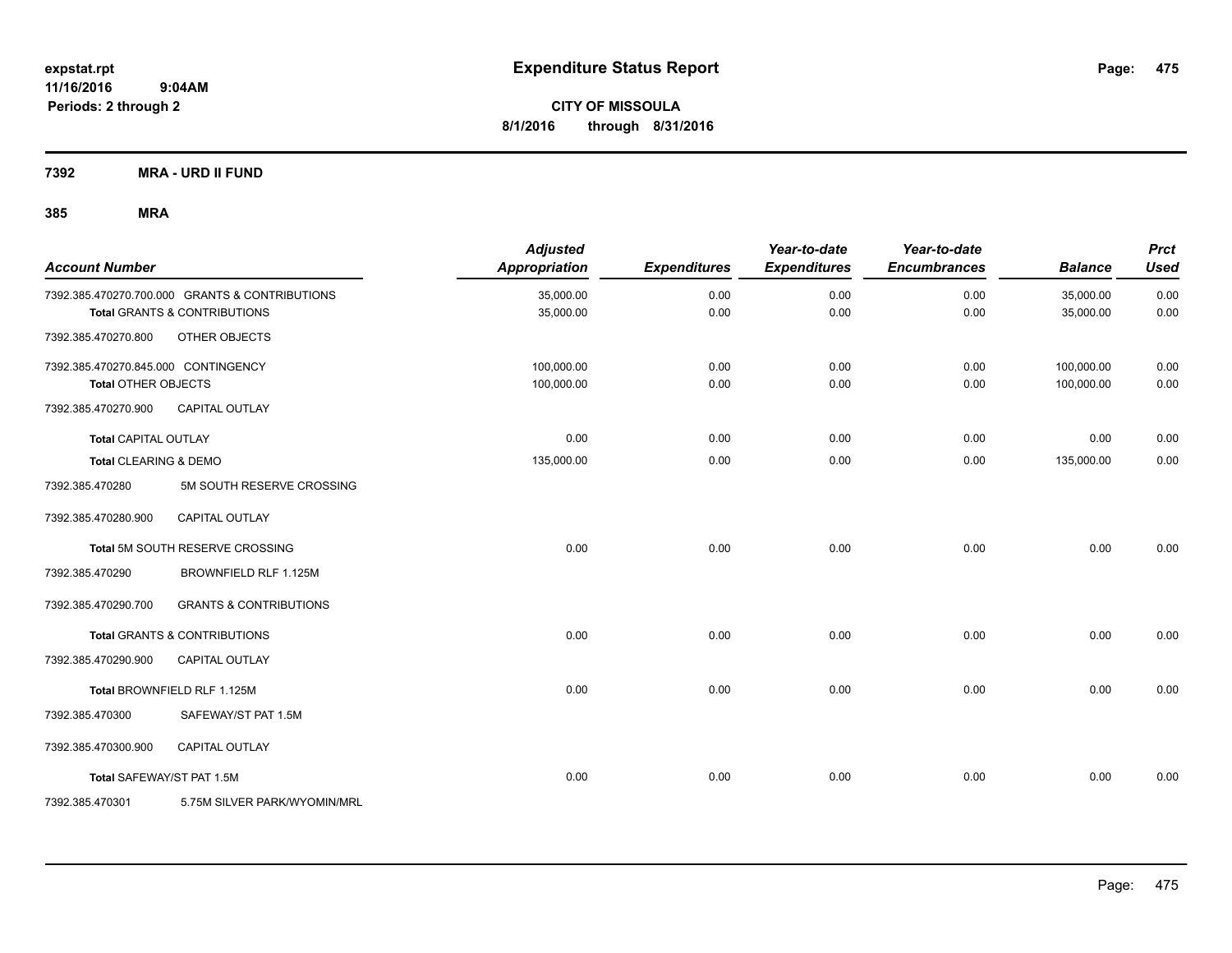**CITY OF MISSOULA 8/1/2016 through 8/31/2016**

**7392 MRA - URD II FUND**

|                            |                                    | <b>Adjusted</b>      |                     | Year-to-date        | Year-to-date        |                | <b>Prct</b> |
|----------------------------|------------------------------------|----------------------|---------------------|---------------------|---------------------|----------------|-------------|
| <b>Account Number</b>      |                                    | <b>Appropriation</b> | <b>Expenditures</b> | <b>Expenditures</b> | <b>Encumbrances</b> | <b>Balance</b> | <b>Used</b> |
| 7392.385.470301.300        | PURCHASED SERVICES                 |                      |                     |                     |                     |                |             |
|                            | <b>Total PURCHASED SERVICES</b>    | 0.00                 | 0.00                | 0.00                | 0.00                | 0.00           | 0.00        |
| 7392.385.470301.700        | <b>GRANTS &amp; CONTRIBUTIONS</b>  |                      |                     |                     |                     |                |             |
|                            | Total GRANTS & CONTRIBUTIONS       | 0.00                 | 0.00                | 0.00                | 0.00                | 0.00           | 0.00        |
| 7392.385.470301.800        | OTHER OBJECTS                      |                      |                     |                     |                     |                |             |
| <b>Total OTHER OBJECTS</b> |                                    | 0.00                 | 0.00                | 0.00                | 0.00                | 0.00           | 0.00        |
| 7392.385.470301.900        | <b>CAPITAL OUTLAY</b>              |                      |                     |                     |                     |                |             |
|                            | Total 5.75M SILVER PARK/WYOMIN/MRL | 0.00                 | 0.00                | 0.00                | 0.00                | 0.00           | 0.00        |
| 7392.385.510110            | <b>MERCHANT SERVICES</b>           |                      |                     |                     |                     |                |             |
| 7392.385.510110.500        | <b>FIXED CHARGES</b>               |                      |                     |                     |                     |                |             |
|                            | <b>Total MERCHANT SERVICES</b>     | 0.00                 | 0.00                | 0.00                | 0.00                | 0.00           | 0.00        |
| Total MRA - URD II FUND    |                                    | 2,461,766.00         | 0.00                | 0.00                | 0.00                | 2,461,766.00   | 0.00        |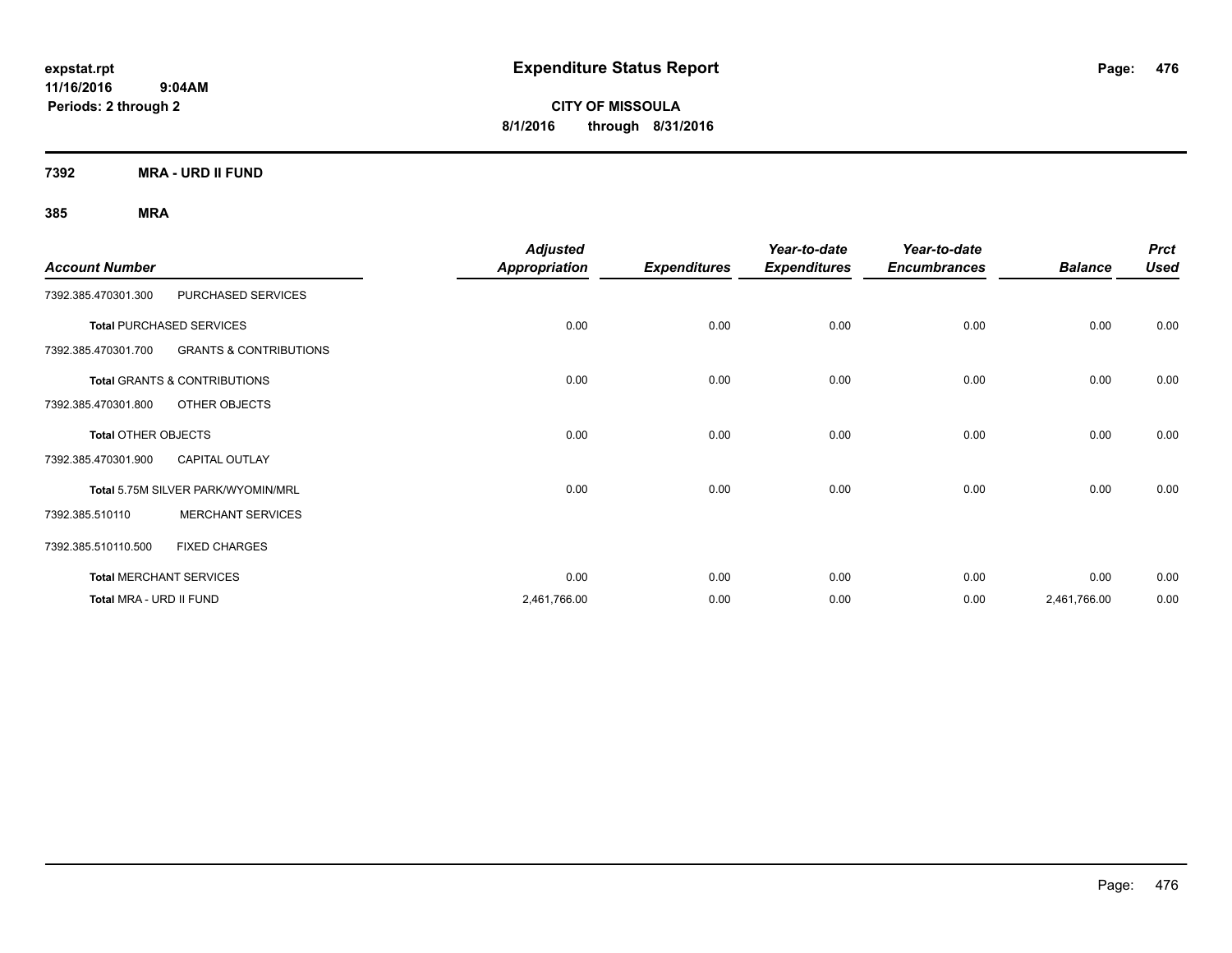**CITY OF MISSOULA 8/1/2016 through 8/31/2016**

### **7393 MRA - URD III FUND**

|                                                          | <b>Adjusted</b>      |                     | Year-to-date        | Year-to-date        |                | <b>Prct</b> |
|----------------------------------------------------------|----------------------|---------------------|---------------------|---------------------|----------------|-------------|
| <b>Account Number</b>                                    | <b>Appropriation</b> | <b>Expenditures</b> | <b>Expenditures</b> | <b>Encumbrances</b> | <b>Balance</b> | <b>Used</b> |
| <b>ADMINISTRATION</b><br>7393.385.470210                 |                      |                     |                     |                     |                |             |
| 7393.385.470210.100<br>PERSONAL SERVICES                 |                      |                     |                     |                     |                |             |
| 7393.385.470210.110.000 SALARIES AND WAGES               | 405,647.00           | 33,533.45           | 57,837.98           | 0.00                | 347,809.02     | 14.26       |
| 7393.385.470210.120.000<br>OVERTIME/TERMINATION          | 5,000.00             | 0.00                | 0.00                | 0.00                | 5,000.00       | 0.00        |
| 7393.385.470210.140.000 EMPLOYER CONTRIBUTIONS           | 129,626.00           | 10,483.99           | 23,964.42           | 0.00                | 105,661.58     | 18.49       |
| <b>Total PERSONAL SERVICES</b>                           | 540,273.00           | 44,017.44           | 81,802.40           | 0.00                | 458,470.60     | 15.14       |
| 7393.385.470210.200<br><b>SUPPLIES</b>                   |                      |                     |                     |                     |                |             |
| 7393.385.470210.210.000 OFFICE SUPPLIES                  | 4,000.00             | 76.09               | 76.09               | 0.00                | 3,923.91       | 1.90        |
| 7393.385.470210.220.000 OPERATING SUPPLIES               | 500.00               | 0.00                | 0.00                | 0.00                | 500.00         | 0.00        |
| 7393.385.470210.230.000 REPAIR/MAINTENANCE               | 828.00               | 0.00                | 0.00                | 0.00                | 828.00         | 0.00        |
| 7393.385.470210.231.000 GASOLINE                         | 400.00               | 0.00                | 0.00                | 0.00                | 400.00         | 0.00        |
| 7393.385.470210.240.000 OTHER SUPPLIES                   | 3,398.00             | 0.00                | 0.00                | 0.00                | 3,398.00       | 0.00        |
| <b>Total SUPPLIES</b>                                    | 9,126.00             | 76.09               | 76.09               | 0.00                | 9,049.91       | 0.83        |
| 7393.385.470210.300<br>PURCHASED SERVICES                |                      |                     |                     |                     |                |             |
| 7393.385.470210.310.000 COMMUNICATIONS                   | 800.00               | 11.17               | 17.00               | 0.00                | 783.00         | 2.13        |
| 7393.385.470210.320.000 PRINTING & DUPLICATING           | 3,000.00             | 0.00                | 0.00                | 0.00                | 3,000.00       | 0.00        |
| 7393.385.470210.330.000 PUBLICITY, SUBSCRIPTIONS & DUES  | 3,000.00             | 100.00              | 250.00              | 0.00                | 2,750.00       | 8.33        |
| 7393.385.470210.344.000 TELEPHONE SERVICE                | 1,300.00             | 21.36               | 21.36               | 0.00                | 1,278.64       | 1.64        |
| 7393.385.470210.345.000 GARBAGE                          | 565.00               | 0.00                | 0.00                | 0.00                | 565.00         | 0.00        |
| 7393.385.470210.350.000 PROFESSIONAL SERVICES            | 148,635.00           | 0.00                | 0.00                | 0.00                | 148,635.00     | 0.00        |
| 7393.385.470210.360.000 REPAIR & MAINTENANCE             | 6,990.00             | 337.14              | 337.14              | 0.00                | 6,652.86       | 4.82        |
| 7393.385.470210.370.000 TRAVEL                           | 3,500.00             | 378.14              | 378.14              | 0.00                | 3,121.86       | 10.80       |
| 7393.385.470210.380.000 TRAINING                         | 4,500.00             | 85.00               | 85.00               | 0.00                | 4,415.00       | 1.89        |
| 7393.385.470210.390.000 OTHER PURCHASED SERVICES         | 500.00               | 0.00                | 0.00                | 0.00                | 500.00         | 0.00        |
| <b>Total PURCHASED SERVICES</b>                          | 172,790.00           | 932.81              | 1,088.64            | 0.00                | 171,701.36     | 0.63        |
| 7393.385.470210.700<br><b>GRANTS &amp; CONTRIBUTIONS</b> |                      |                     |                     |                     |                |             |
| Total GRANTS & CONTRIBUTIONS                             | 0.00                 | 0.00                | 0.00                | 0.00                | 0.00           | 0.00        |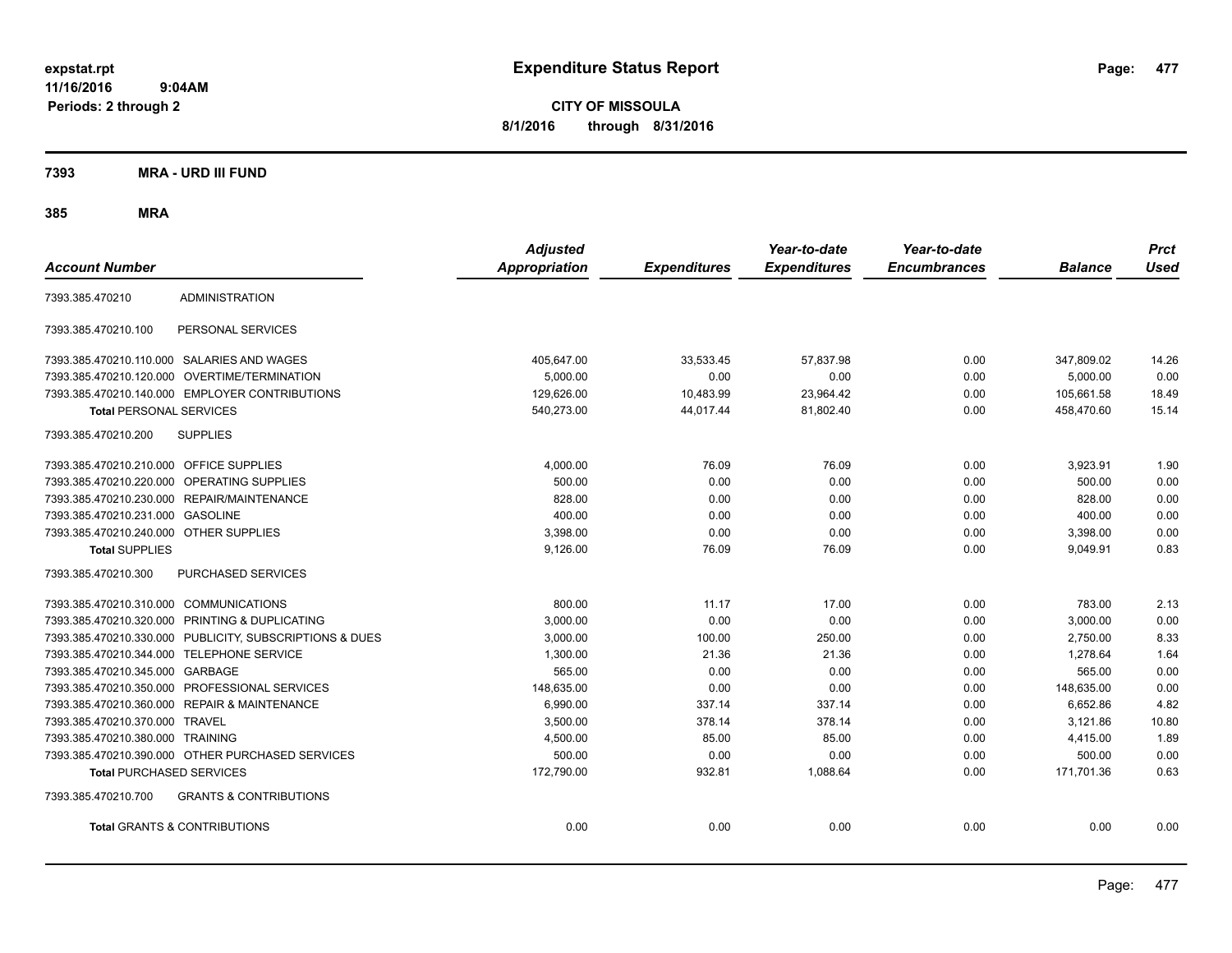**CITY OF MISSOULA 8/1/2016 through 8/31/2016**

**7393 MRA - URD III FUND**

| <b>Account Number</b>                |                                                | <b>Adjusted</b><br>Appropriation | <b>Expenditures</b> | Year-to-date<br><b>Expenditures</b> | Year-to-date<br><b>Encumbrances</b> | <b>Balance</b>       | <b>Prct</b><br><b>Used</b> |
|--------------------------------------|------------------------------------------------|----------------------------------|---------------------|-------------------------------------|-------------------------------------|----------------------|----------------------------|
| 7393.385.470210.800                  | OTHER OBJECTS                                  |                                  |                     |                                     |                                     |                      |                            |
| <b>Total OTHER OBJECTS</b>           |                                                | 0.00                             | 0.00                | 0.00                                | 0.00                                | 0.00                 | 0.00                       |
| 7393.385.470210.900                  | <b>CAPITAL OUTLAY</b>                          |                                  |                     |                                     |                                     |                      |                            |
| Total CAPITAL OUTLAY                 | 7393.385.470210.940.000 MACHINERY & EQUIPMENT  | 5,000.00<br>5,000.00             | 0.00<br>0.00        | 0.00<br>0.00                        | 0.00<br>0.00                        | 5,000.00<br>5,000.00 | 0.00<br>0.00               |
| <b>Total ADMINISTRATION</b>          |                                                | 727,189.00                       | 45,026.34           | 82,967.13                           | 0.00                                | 644,221.87           | 11.41                      |
| 7393.385.470220                      | PROPERTY ACQUISITION                           |                                  |                     |                                     |                                     |                      |                            |
| 7393.385.470220.800                  | OTHER OBJECTS                                  |                                  |                     |                                     |                                     |                      |                            |
|                                      | Total PROPERTY ACQUISITION                     | 0.00                             | 0.00                | 0.00                                | 0.00                                | 0.00                 | 0.00                       |
| 7393.385.470230                      | PW FACILITY                                    |                                  |                     |                                     |                                     |                      |                            |
| 7393.385.470230.300                  | PURCHASED SERVICES                             |                                  |                     |                                     |                                     |                      |                            |
|                                      | 7393.385.470230.350.000 PROFESSIONAL SERVICES  | 197,617.00                       | 51,698.77           | 51,698.77                           | 0.00                                | 145,918.23           | 26.16                      |
|                                      | <b>Total PURCHASED SERVICES</b>                | 197,617.00                       | 51,698.77           | 51,698.77                           | 0.00                                | 145,918.23           | 26.16                      |
| 7393.385.470230.700                  | <b>GRANTS &amp; CONTRIBUTIONS</b>              |                                  |                     |                                     |                                     |                      |                            |
|                                      | 7393.385.470230.700.000 GRANTS & CONTRIBUTIONS | 235,215.00                       | 0.00                | 0.00                                | 0.00                                | 235,215.00           | 0.00                       |
|                                      | Total GRANTS & CONTRIBUTIONS                   | 235,215.00                       | 0.00                | 0.00                                | 0.00                                | 235,215.00           | 0.00                       |
| 7393.385.470230.800                  | OTHER OBJECTS                                  |                                  |                     |                                     |                                     |                      |                            |
| 7393.385.470230.845.000 CONTINGENCY  |                                                | 867,682.00                       | 0.00                | 0.00                                | 0.00                                | 867,682.00           | 0.00                       |
| <b>Total OTHER OBJECTS</b>           |                                                | 867,682.00                       | 0.00                | 0.00                                | 0.00                                | 867,682.00           | 0.00                       |
| 7393.385.470230.900                  | <b>CAPITAL OUTLAY</b>                          |                                  |                     |                                     |                                     |                      |                            |
| 7393.385.470230.930.000 IMPROVEMENTS |                                                | 825,759.00                       | 150.01              | 150.01                              | 0.00                                | 825,608.99           | 0.02                       |
| <b>Total CAPITAL OUTLAY</b>          |                                                | 825,759.00                       | 150.01              | 150.01                              | 0.00                                | 825,608.99           | 0.02                       |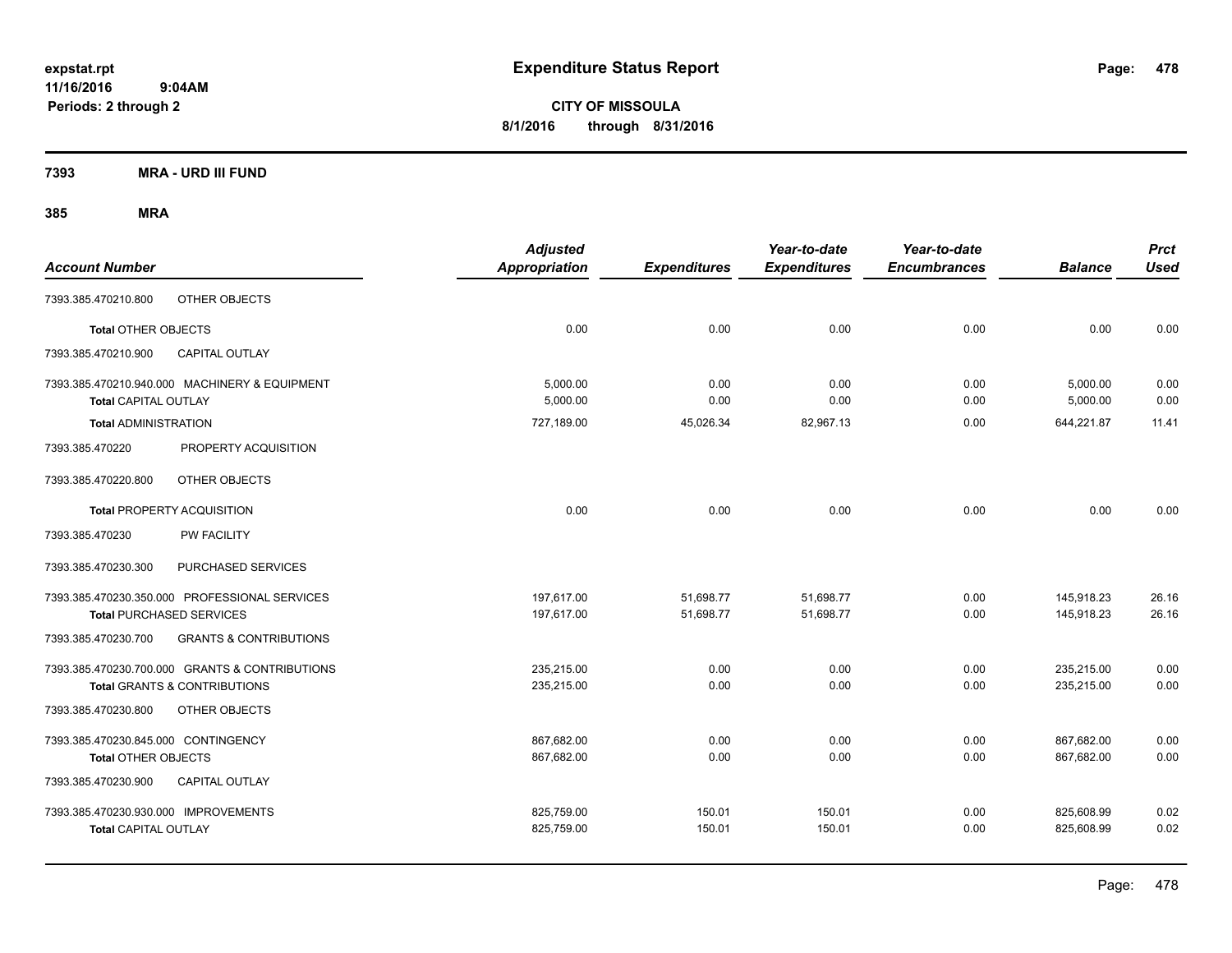**CITY OF MISSOULA 8/1/2016 through 8/31/2016**

**7393 MRA - URD III FUND**

| <b>Account Number</b>                                             |                                                                                  | <b>Adjusted</b><br>Appropriation | <b>Expenditures</b>    | Year-to-date<br><b>Expenditures</b> | Year-to-date<br><b>Encumbrances</b> | <b>Balance</b>           | <b>Prct</b><br><b>Used</b> |
|-------------------------------------------------------------------|----------------------------------------------------------------------------------|----------------------------------|------------------------|-------------------------------------|-------------------------------------|--------------------------|----------------------------|
| <b>Total PW FACILITY</b>                                          |                                                                                  | 2,126,273.00                     | 51,848.78              | 51,848.78                           | 0.00                                | 2,074,424.22             | 2.44                       |
| 7393.385.470240                                                   | <b>REHAB LOANS</b>                                                               |                                  |                        |                                     |                                     |                          |                            |
| 7393.385.470240.700                                               | <b>GRANTS &amp; CONTRIBUTIONS</b>                                                |                                  |                        |                                     |                                     |                          |                            |
| <b>Total REHAB LOANS</b>                                          | 7393.385.470240.700.000 GRANTS & CONTRIBUTIONS                                   | 350,000.00<br>350,000.00         | 0.00<br>0.00           | 0.00<br>0.00                        | 0.00<br>0.00                        | 350,000.00<br>350,000.00 | 0.00<br>0.00               |
| 7393.385.470250                                                   | <b>RELOCATION PAYMENTS</b>                                                       |                                  |                        |                                     |                                     |                          |                            |
| 7393.385.470250.800                                               | OTHER OBJECTS                                                                    |                                  |                        |                                     |                                     |                          |                            |
|                                                                   | <b>Total RELOCATION PAYMENTS</b>                                                 | 0.00                             | 0.00                   | 0.00                                | 0.00                                | 0.00                     | 0.00                       |
| 7393.385.470260                                                   | <b>PLANNING &amp; MGMT</b>                                                       |                                  |                        |                                     |                                     |                          |                            |
| 7393.385.470260.300                                               | PURCHASED SERVICES                                                               |                                  |                        |                                     |                                     |                          |                            |
|                                                                   | 7393.385.470260.350.000 PROFESSIONAL SERVICES<br><b>Total PURCHASED SERVICES</b> | 256,159.00<br>256,159.00         | 23,233.90<br>23,233.90 | 23,233.90<br>23,233.90              | 0.00<br>0.00                        | 232,925.10<br>232,925.10 | 9.07<br>9.07               |
| 7393.385.470260.700                                               | <b>GRANTS &amp; CONTRIBUTIONS</b>                                                |                                  |                        |                                     |                                     |                          |                            |
|                                                                   | <b>Total GRANTS &amp; CONTRIBUTIONS</b>                                          | 0.00                             | 0.00                   | 0.00                                | 0.00                                | 0.00                     | 0.00                       |
| 7393.385.470260.800                                               | OTHER OBJECTS                                                                    |                                  |                        |                                     |                                     |                          |                            |
| 7393.385.470260.845.000 CONTINGENCY<br><b>Total OTHER OBJECTS</b> |                                                                                  | 100,000.00<br>100,000.00         | 0.00<br>0.00           | 0.00<br>0.00                        | 0.00<br>0.00                        | 100,000.00<br>100,000.00 | 0.00<br>0.00               |
| Total PLANNING & MGMT                                             |                                                                                  | 356,159.00                       | 23,233.90              | 23,233.90                           | 0.00                                | 332,925.10               | 6.52                       |
| 7393.385.470270                                                   | <b>CLEARING &amp; DEMO</b>                                                       |                                  |                        |                                     |                                     |                          |                            |
| 7393.385.470270.300                                               | PURCHASED SERVICES                                                               |                                  |                        |                                     |                                     |                          |                            |
|                                                                   | <b>Total PURCHASED SERVICES</b>                                                  | 0.00                             | 0.00                   | 0.00                                | 0.00                                | 0.00                     | 0.00                       |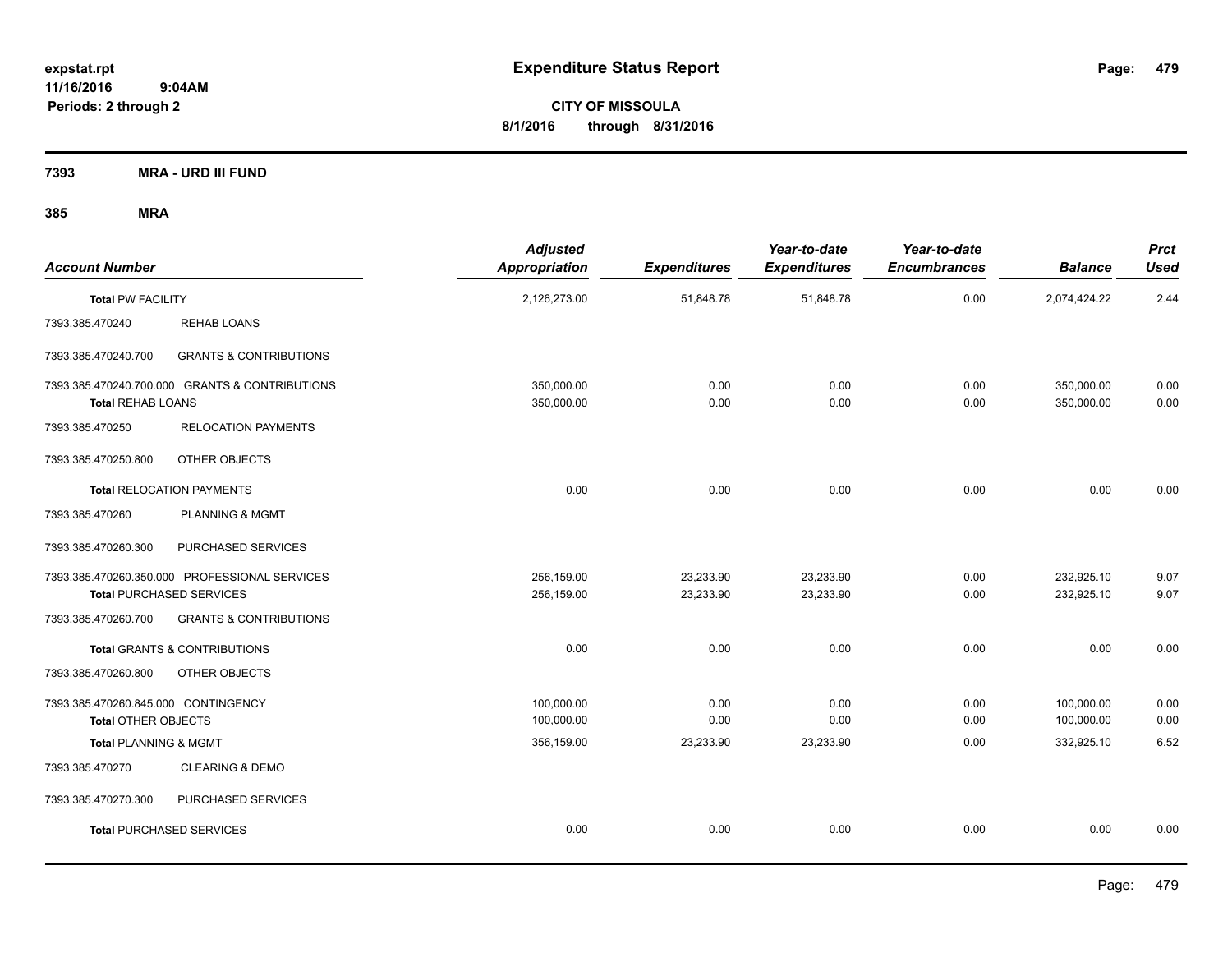**CITY OF MISSOULA 8/1/2016 through 8/31/2016**

**7393 MRA - URD III FUND**

|                                                          | <b>Adjusted</b>      |                     | Year-to-date        | Year-to-date        |                | <b>Prct</b> |
|----------------------------------------------------------|----------------------|---------------------|---------------------|---------------------|----------------|-------------|
| <b>Account Number</b>                                    | <b>Appropriation</b> | <b>Expenditures</b> | <b>Expenditures</b> | <b>Encumbrances</b> | <b>Balance</b> | <b>Used</b> |
| <b>GRANTS &amp; CONTRIBUTIONS</b><br>7393.385.470270.700 |                      |                     |                     |                     |                |             |
| 7393.385.470270.700.000 GRANTS & CONTRIBUTIONS           | 259,722.00           | 0.00                | 0.00                | 0.00                | 259,722.00     | 0.00        |
| <b>Total GRANTS &amp; CONTRIBUTIONS</b>                  | 259,722.00           | 0.00                | 0.00                | 0.00                | 259,722.00     | 0.00        |
| 7393.385.470270.800<br>OTHER OBJECTS                     |                      |                     |                     |                     |                |             |
| 7393.385.470270.845.000 CONTINGENCY                      | 100,000.00           | 0.00                | 0.00                | 0.00                | 100,000.00     | 0.00        |
| <b>Total OTHER OBJECTS</b>                               | 100,000.00           | 0.00                | 0.00                | 0.00                | 100,000.00     | 0.00        |
| Total CLEARING & DEMO                                    | 359,722.00           | 0.00                | 0.00                | 0.00                | 359,722.00     | 0.00        |
| <b>MARY AVE PROJECT</b><br>7393.385.470275               |                      |                     |                     |                     |                |             |
| 7393.385.470275.300<br>PURCHASED SERVICES                |                      |                     |                     |                     |                |             |
| <b>Total PURCHASED SERVICES</b>                          | 0.00                 | 0.00                | 0.00                | 0.00                | 0.00           | 0.00        |
| <b>GRANTS &amp; CONTRIBUTIONS</b><br>7393.385.470275.700 |                      |                     |                     |                     |                |             |
| 7393.385.470275.700.000 GRANTS & CONTRIBUTIONS           | 7,100,000.00         | 0.00                | 0.00                | 0.00                | 7,100,000.00   | 0.00        |
| <b>Total GRANTS &amp; CONTRIBUTIONS</b>                  | 7,100,000.00         | 0.00                | 0.00                | 0.00                | 7,100,000.00   | 0.00        |
| OTHER OBJECTS<br>7393.385.470275.800                     |                      |                     |                     |                     |                |             |
| <b>Total OTHER OBJECTS</b>                               | 0.00                 | 0.00                | 0.00                | 0.00                | 0.00           | 0.00        |
| 7393.385.470275.900<br><b>CAPITAL OUTLAY</b>             |                      |                     |                     |                     |                |             |
| <b>Total CAPITAL OUTLAY</b>                              | 0.00                 | 0.00                | 0.00                | 0.00                | 0.00           | 0.00        |
| Total MARY AVE PROJECT                                   | 7,100,000.00         | 0.00                | 0.00                | 0.00                | 7,100,000.00   | 0.00        |
| 5M SOUTH RESERVE CROSSING<br>7393.385.470280             |                      |                     |                     |                     |                |             |
| 7393.385.470280.300<br>PURCHASED SERVICES                |                      |                     |                     |                     |                |             |
| 7393.385.470280.350.000 5M SOUTH RESERVE TRAIL CROSSING  | 328,777.00           | 0.00                | 0.00                | 0.00                | 328,777.00     | 0.00        |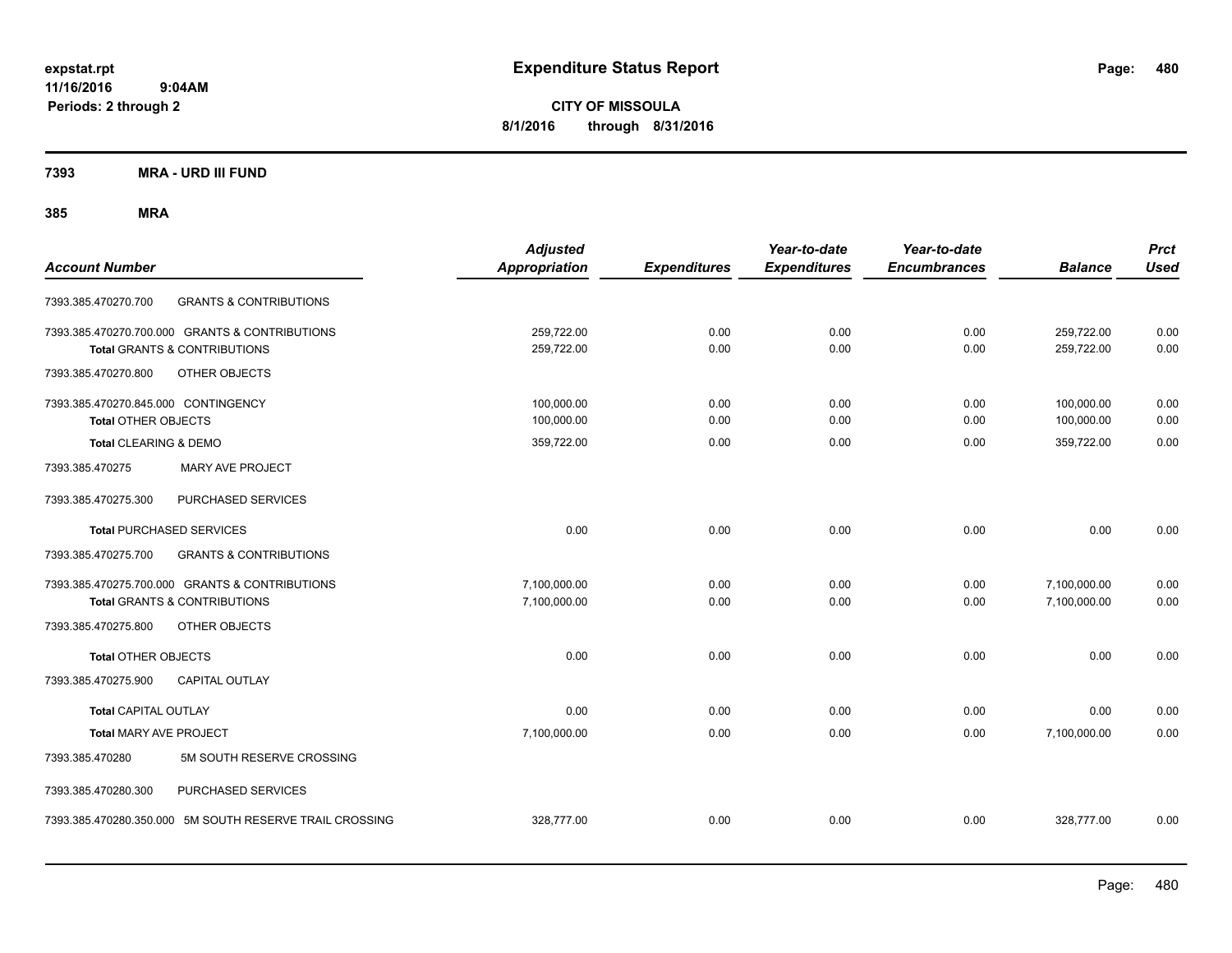**CITY OF MISSOULA 8/1/2016 through 8/31/2016**

**7393 MRA - URD III FUND**

| <b>Account Number</b>                        | <b>Adjusted</b><br><b>Appropriation</b> | <b>Expenditures</b> | Year-to-date<br><b>Expenditures</b> | Year-to-date<br><b>Encumbrances</b> | <b>Balance</b> | <b>Prct</b><br><b>Used</b> |
|----------------------------------------------|-----------------------------------------|---------------------|-------------------------------------|-------------------------------------|----------------|----------------------------|
| <b>Total PURCHASED SERVICES</b>              | 328,777.00                              | 0.00                | 0.00                                | 0.00                                | 328,777.00     | 0.00                       |
| 7393.385.470280.800<br>OTHER OBJECTS         |                                         |                     |                                     |                                     |                |                            |
| <b>Total OTHER OBJECTS</b>                   | 0.00                                    | 0.00                | 0.00                                | 0.00                                | 0.00           | 0.00                       |
| 7393.385.470280.900<br><b>CAPITAL OUTLAY</b> |                                         |                     |                                     |                                     |                |                            |
| 7393.385.470280.930.000 IMPROVEMENTS         | 4,442,335.00                            | 740,405.38          | 740,405.38                          | 0.00                                | 3,701,929.62   | 16.67                      |
| <b>Total CAPITAL OUTLAY</b>                  | 4,442,335.00                            | 740,405.38          | 740,405.38                          | 0.00                                | 3,701,929.62   | 16.67                      |
| <b>Total 5M SOUTH RESERVE CROSSING</b>       | 4,771,112.00                            | 740,405.38          | 740,405.38                          | 0.00                                | 4,030,706.62   | 15.52                      |
| <b>MERCHANT SERVICES</b><br>7393.385.510110  |                                         |                     |                                     |                                     |                |                            |
| <b>FIXED CHARGES</b><br>7393.385.510110.500  |                                         |                     |                                     |                                     |                |                            |
| <b>Total MERCHANT SERVICES</b>               | 0.00                                    | 0.00                | 0.00                                | 0.00                                | 0.00           | 0.00                       |
| <b>Total MRA</b>                             | 15,790,455.00                           | 860,514.40          | 898,455.19                          | 0.00                                | 14,891,999.81  | 5.69                       |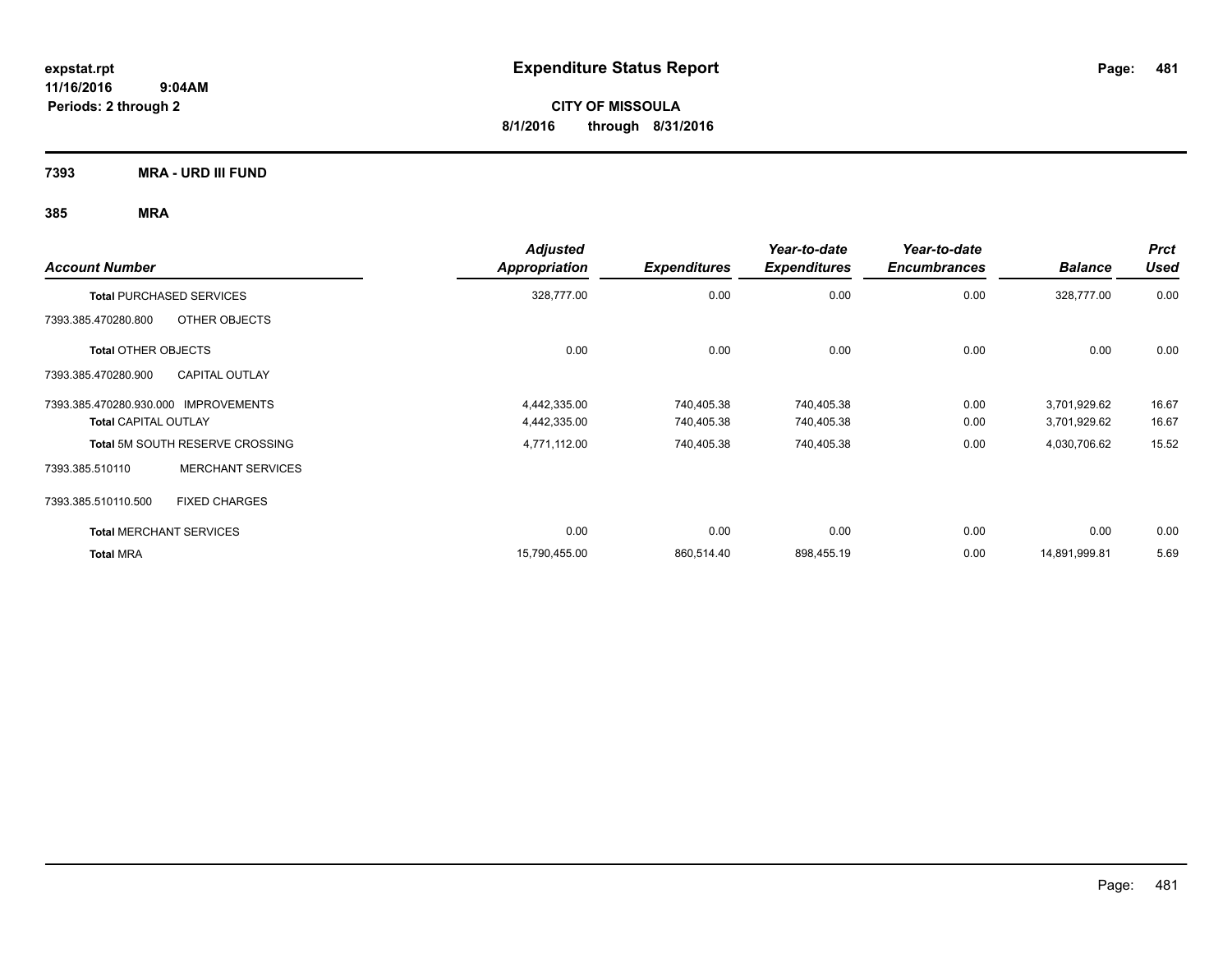**CITY OF MISSOULA 8/1/2016 through 8/31/2016**

**7393 MRA - URD III FUND**

**900 DEPRECIATION**

| <b>Account Number</b>      |                          | <b>Adjusted</b><br><b>Appropriation</b> | <b>Expenditures</b> | Year-to-date<br><b>Expenditures</b> | Year-to-date<br><b>Encumbrances</b> | <b>Balance</b> | <b>Prct</b><br><b>Used</b> |
|----------------------------|--------------------------|-----------------------------------------|---------------------|-------------------------------------|-------------------------------------|----------------|----------------------------|
| 7393.900.510000            | <b>MISCELLANEOUS</b>     |                                         |                     |                                     |                                     |                |                            |
| 7393.900.510000.800        | OTHER OBJECTS            |                                         |                     |                                     |                                     |                |                            |
| <b>Total MISCELLANEOUS</b> |                          | 0.00                                    | 0.00                | 0.00                                | 0.00                                | 0.00           | 0.00                       |
| 7393.900.510110            | <b>MERCHANT SERVICES</b> |                                         |                     |                                     |                                     |                |                            |
| 7393.900.510110.500        | <b>FIXED CHARGES</b>     |                                         |                     |                                     |                                     |                |                            |
| <b>Total DEPRECIATION</b>  |                          | 0.00                                    | 0.00                | 0.00                                | 0.00                                | 0.00           | 0.00                       |
| Total MRA - URD III FUND   |                          | 15,790,455.00                           | 860,514.40          | 898,455.19                          | 0.00                                | 14,891,999.81  | 5.69                       |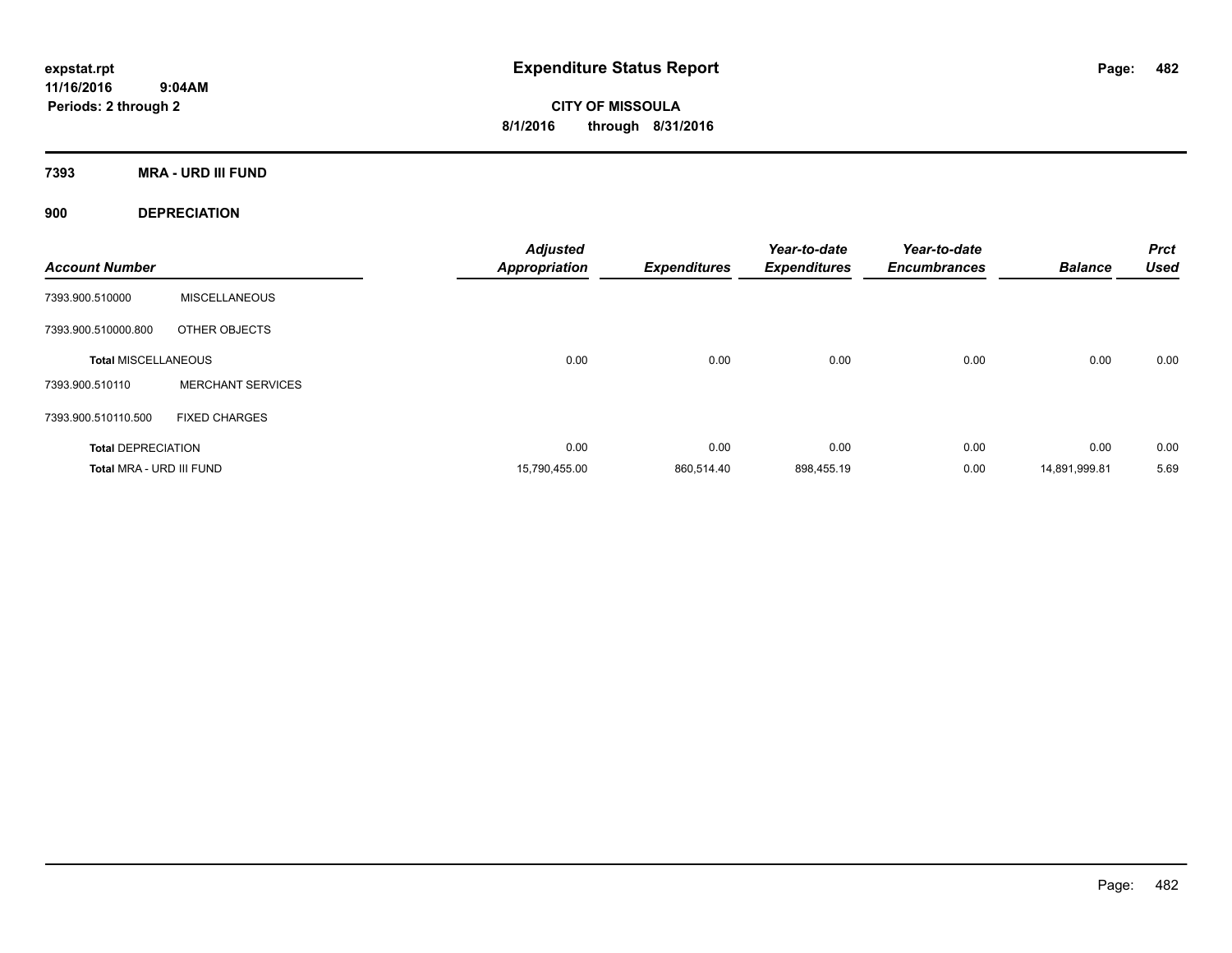**CITY OF MISSOULA 8/1/2016 through 8/31/2016**

### **7394 MRA URD III TI DEBT CLEARING FUND**

|                                          |                                                  | <b>Adjusted</b>      |                     | Year-to-date        | Year-to-date        |                | <b>Prct</b> |
|------------------------------------------|--------------------------------------------------|----------------------|---------------------|---------------------|---------------------|----------------|-------------|
| <b>Account Number</b>                    |                                                  | <b>Appropriation</b> | <b>Expenditures</b> | <b>Expenditures</b> | <b>Encumbrances</b> | <b>Balance</b> | <b>Used</b> |
| 7394.385.470280                          | 5M SOUTH RESERVE CROSSING                        |                      |                     |                     |                     |                |             |
| 7394.385.470280.800                      | OTHER OBJECTS                                    |                      |                     |                     |                     |                |             |
|                                          | Total 5M SOUTH RESERVE CROSSING                  | 0.00                 | 0.00                | 0.00                | 0.00                | 0.00           | 0.00        |
| 7394.385.521000                          | <b>INTERFUND OPERATING TRANSFERS</b>             |                      |                     |                     |                     |                |             |
| 7394.385.521000.800                      | OTHER OBJECTS                                    |                      |                     |                     |                     |                |             |
|                                          | <b>Total INTERFUND OPERATING TRANSFERS</b>       | 0.00                 | 0.00                | 0.00                | 0.00                | 0.00           | 0.00        |
| 7394.385.521009                          | <b>TRANFERS TO DEBT SERVICE</b>                  |                      |                     |                     |                     |                |             |
| 7394.385.521009.800                      | OTHER OBJECTS                                    |                      |                     |                     |                     |                |             |
|                                          | 7394.385.521009.820.000 TRANSFERS TO OTHER FUNDS | 343,200.00           | 0.00                | 0.00                | 0.00                | 343,200.00     | 0.00        |
|                                          | Total TRANFERS TO DEBT SERVICE                   | 343,200.00           | 0.00                | 0.00                | 0.00                | 343,200.00     | 0.00        |
| 7394.385.521010                          | <b>TRANSFERS TO MRA</b>                          |                      |                     |                     |                     |                |             |
| 7394.385.521010.800                      | OTHER OBJECTS                                    |                      |                     |                     |                     |                |             |
| 7394.385.521010.820.000 TRANSFERS TO MRA |                                                  | 1,401,738.00         | 0.00                | 0.00                | 0.00                | 1,401,738.00   | 0.00        |
| <b>Total TRANSFERS TO MRA</b>            |                                                  | 1,401,738.00         | 0.00                | 0.00                | 0.00                | 1,401,738.00   | 0.00        |
|                                          | Total MRA URD III TI DEBT CLEARING FUND          | 1,744,938.00         | 0.00                | 0.00                | 0.00                | 1,744,938.00   | 0.00        |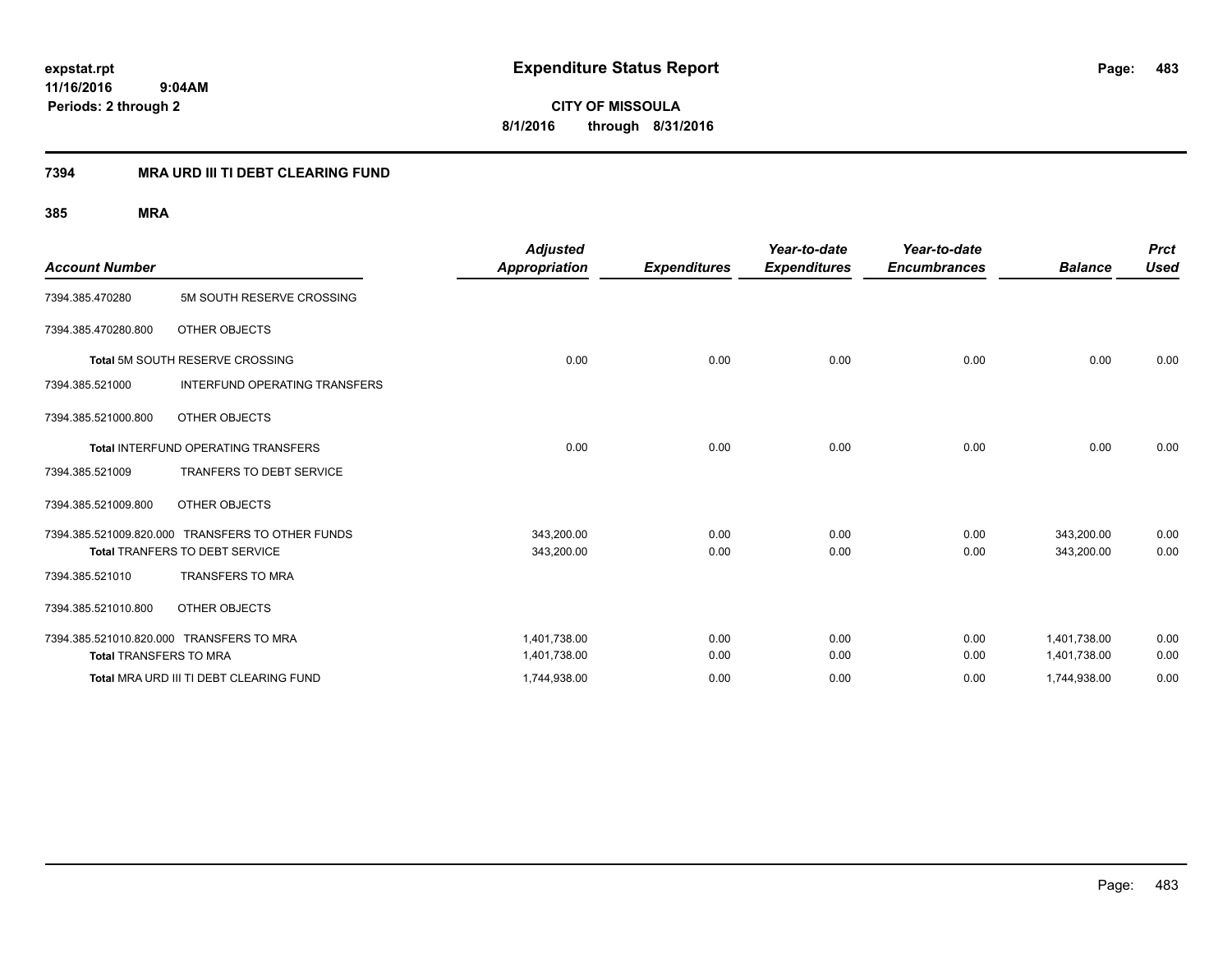**CITY OF MISSOULA 8/1/2016 through 8/31/2016**

### **7395 MRA TAX INCREMENT DEBT SERVICE**

| <b>Account Number</b>         |                                                                | <b>Adjusted</b><br><b>Appropriation</b> | <b>Expenditures</b> | Year-to-date<br><b>Expenditures</b> | Year-to-date<br><b>Encumbrances</b> | <b>Balance</b> | <b>Prct</b><br><b>Used</b> |
|-------------------------------|----------------------------------------------------------------|-----------------------------------------|---------------------|-------------------------------------|-------------------------------------|----------------|----------------------------|
| 7395.385.490200               | REVENUE BOND DEBT SERVICE                                      |                                         |                     |                                     |                                     |                |                            |
| 7395.385.490200.600           | <b>DEBT SERVICE</b>                                            |                                         |                     |                                     |                                     |                |                            |
|                               | 7395.385.490200.610.000 5M SO RESERVE TRAIL CROSSING-PRINCIPAL | 125,000.00                              | 0.00                | 0.00                                | 0.00                                | 125,000.00     | 0.00                       |
|                               | 7395.385.490200.620.000 5M SO RESERVE TRAIL CROSSING-INT/FEES  | 218,200.00                              | 0.00                | 0.00                                | 0.00                                | 218,200.00     | 0.00                       |
|                               | Total REVENUE BOND DEBT SERVICE                                | 343,200.00                              | 0.00                | 0.00                                | 0.00                                | 343,200.00     | 0.00                       |
| 7395.385.490202               | MARY AVENUE DEBT SERVICE                                       |                                         |                     |                                     |                                     |                |                            |
| 7395.385.490202.600           | <b>DEBT SERVICE</b>                                            |                                         |                     |                                     |                                     |                |                            |
|                               | <b>Total MARY AVENUE DEBT SERVICE</b>                          | 0.00                                    | 0.00                | 0.00                                | 0.00                                | 0.00           | 0.00                       |
| 7395.385.490206               | *** Title Not Found ***                                        |                                         |                     |                                     |                                     |                |                            |
| 7395.385.490206.600           | <b>DEBT SERVICE</b>                                            |                                         |                     |                                     |                                     |                |                            |
| Total *** Title Not Found *** |                                                                | 0.00                                    | 0.00                | 0.00                                | 0.00                                | 0.00           | 0.00                       |
|                               | <b>Total MRA TAX INCREMENT DEBT SERVICE</b>                    | 343,200.00                              | 0.00                | 0.00                                | 0.00                                | 343,200.00     | 0.00                       |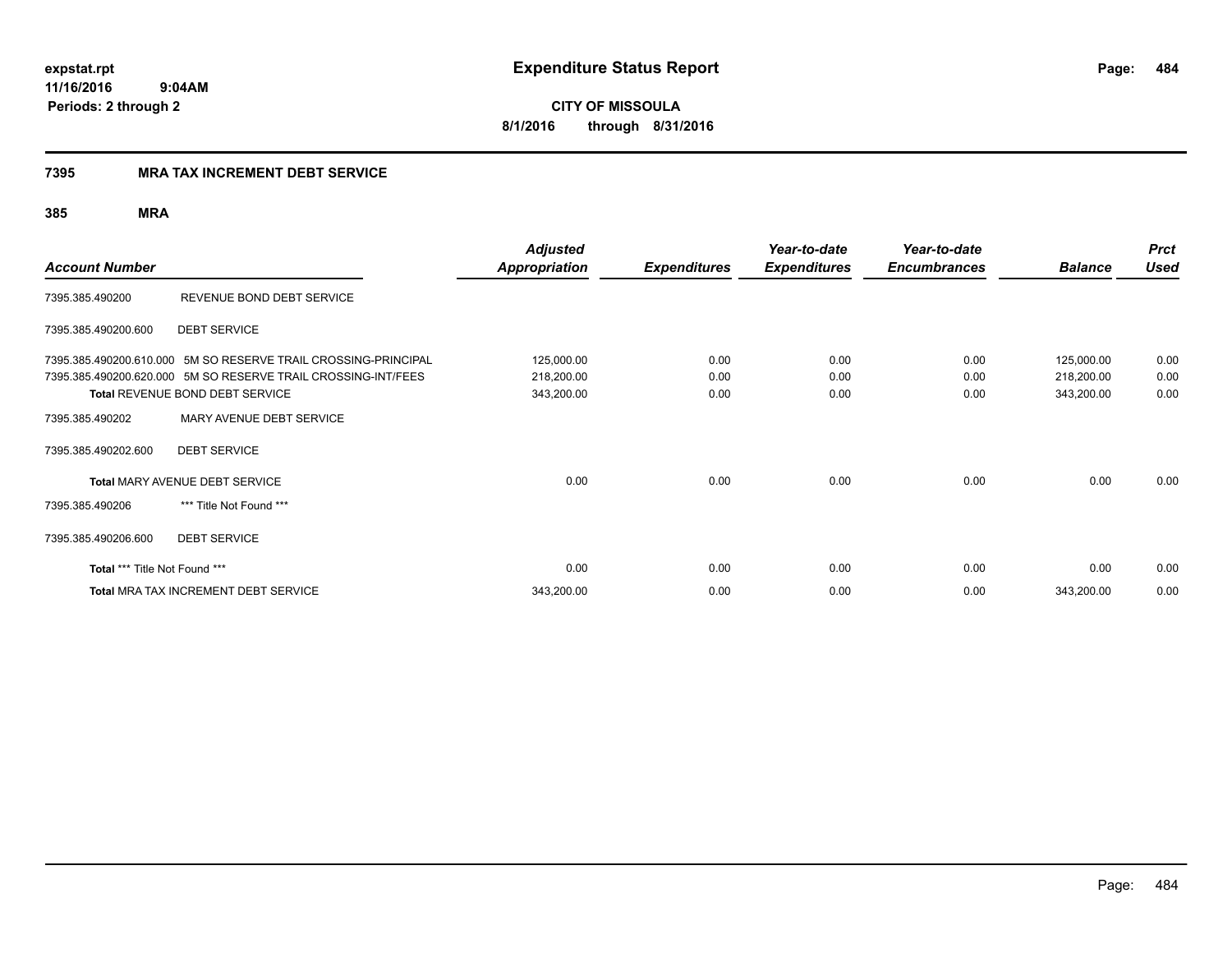**expstat.rpt Expenditure Status Report** 

**11/16/2016 9:04AM Periods: 2 through 2**

**CITY OF MISSOULA 8/1/2016 through 8/31/2016**

### **7396 NRSS DEBT SERVICE SINKING FUND**

| <b>Account Number</b>                                                        | <b>Adjusted</b><br><b>Appropriation</b> | <b>Expenditures</b> | Year-to-date<br><b>Expenditures</b> | Year-to-date<br><b>Encumbrances</b> | <b>Balance</b>         | <b>Prct</b><br><b>Used</b> |
|------------------------------------------------------------------------------|-----------------------------------------|---------------------|-------------------------------------|-------------------------------------|------------------------|----------------------------|
| TI BOND SINKING<br>7396.385.490603                                           |                                         |                     |                                     |                                     |                        |                            |
| 7396.385.490603.600<br><b>DEBT SERVICE</b>                                   |                                         |                     |                                     |                                     |                        |                            |
| 7396.385.490603.620.000 INTEREST / SERVICE FEES<br><b>Total DEBT SERVICE</b> | 31,690.00<br>31,690.00                  | 0.00<br>0.00        | 0.00<br>0.00                        | 0.00<br>0.00                        | 31.690.00<br>31,690.00 | 0.00<br>0.00               |
| 7396.385.490603.800<br>OTHER OBJECTS                                         |                                         |                     |                                     |                                     |                        |                            |
| <b>Total OTHER OBJECTS</b>                                                   | 0.00                                    | 0.00                | 0.00                                | 0.00                                | 0.00                   | 0.00                       |
| <b>Total MRA</b>                                                             | 31,690.00                               | 0.00                | 0.00                                | 0.00                                | 31.690.00              | 0.00                       |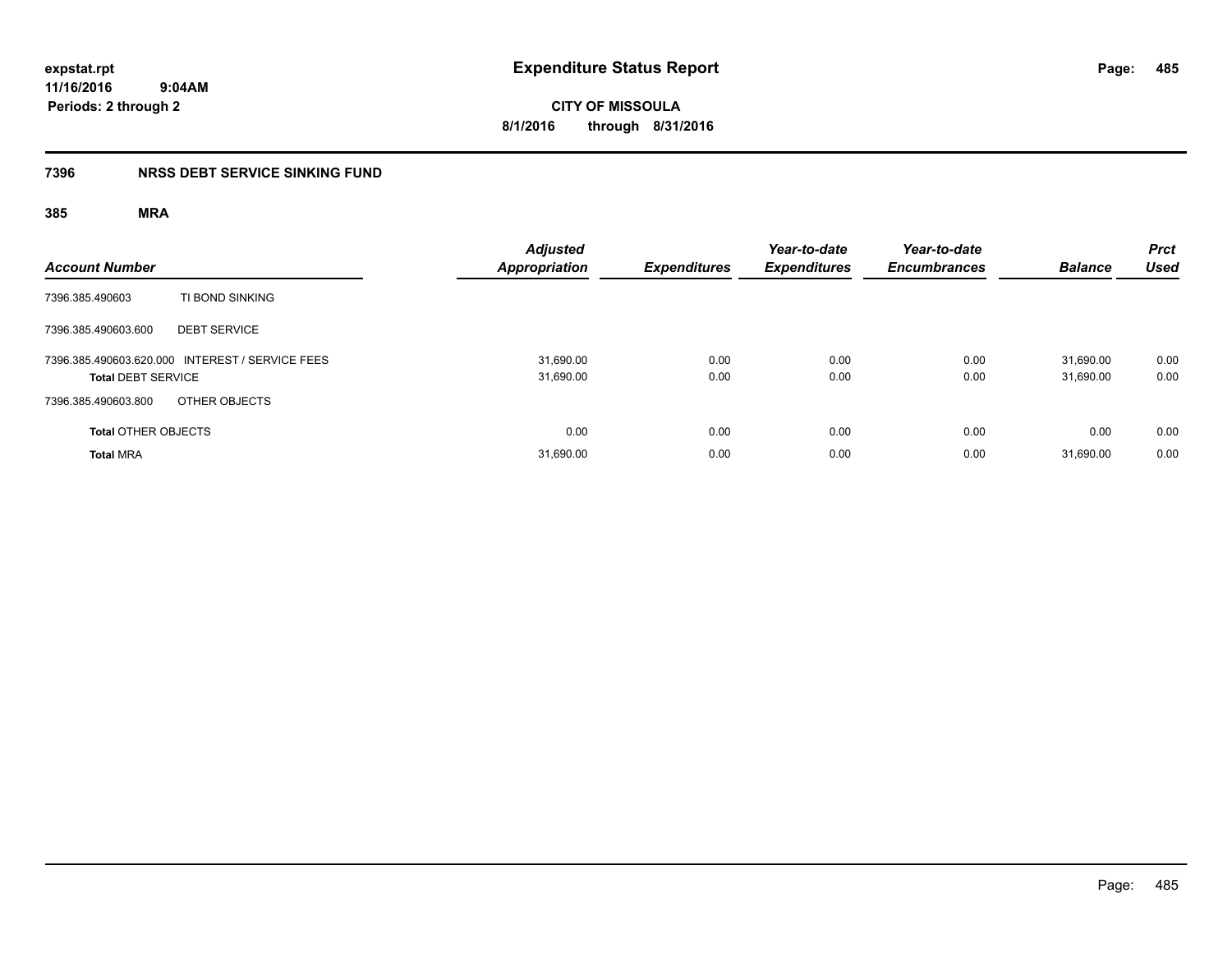**CITY OF MISSOULA 8/1/2016 through 8/31/2016**

### **7396 NRSS DEBT SERVICE SINKING FUND**

### **390 NON-DEPARTMENTAL**

| <b>Account Number</b>         |                                             | <b>Adjusted</b><br><b>Appropriation</b> | <b>Expenditures</b> | Year-to-date<br><b>Expenditures</b> | Year-to-date<br><b>Encumbrances</b> | <b>Balance</b> | <b>Prct</b><br>Used |
|-------------------------------|---------------------------------------------|-----------------------------------------|---------------------|-------------------------------------|-------------------------------------|----------------|---------------------|
| 7396.390.490200               | REVENUE BOND DEBT SERVICE                   |                                         |                     |                                     |                                     |                |                     |
| 7396.390.490200.600           | <b>DEBT SERVICE</b>                         |                                         |                     |                                     |                                     |                |                     |
| <b>Total NON-DEPARTMENTAL</b> |                                             | 0.00                                    | 0.00                | 0.00                                | 0.00                                | 0.00           | 0.00                |
|                               | <b>Total NRSS DEBT SERVICE SINKING FUND</b> | 31,690.00                               | 0.00                | 0.00                                | 0.00                                | 31,690.00      | 0.00                |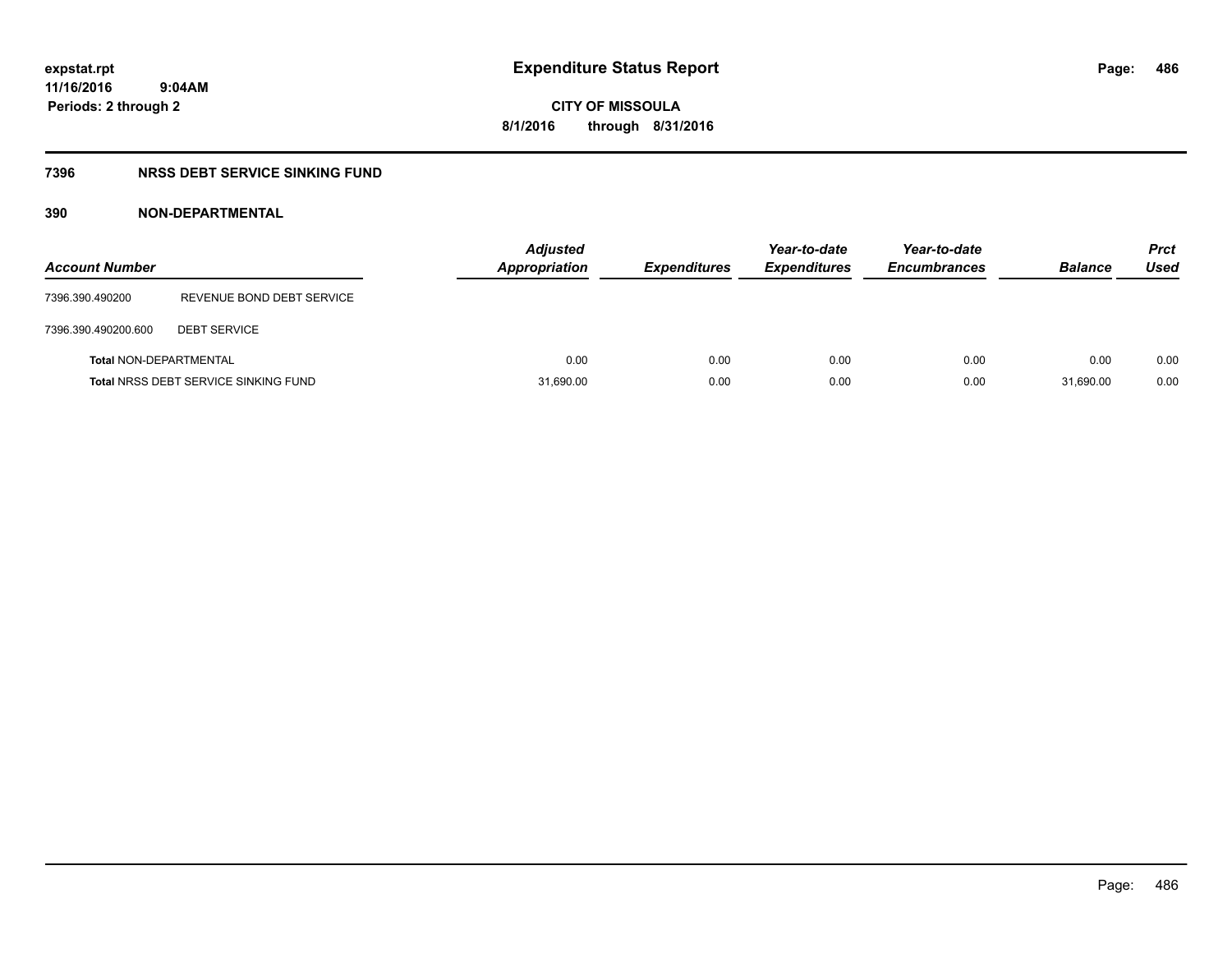### **7397 NORTH RESERVE/SCOTT ST URD**

|                                     |                                   | <b>Adjusted</b>      |                     | Year-to-date        | Year-to-date        |                | <b>Prct</b> |
|-------------------------------------|-----------------------------------|----------------------|---------------------|---------------------|---------------------|----------------|-------------|
| <b>Account Number</b>               |                                   | <b>Appropriation</b> | <b>Expenditures</b> | <b>Expenditures</b> | <b>Encumbrances</b> | <b>Balance</b> | <b>Used</b> |
| 7397.385.470210                     | <b>ADMINISTRATION</b>             |                      |                     |                     |                     |                |             |
| 7397.385.470210.100                 | PERSONAL SERVICES                 |                      |                     |                     |                     |                |             |
| <b>Total PERSONAL SERVICES</b>      |                                   | 0.00                 | 0.00                | 0.00                | 0.00                | 0.00           | 0.00        |
| 7397.385.470210.200                 | <b>SUPPLIES</b>                   |                      |                     |                     |                     |                |             |
| <b>Total SUPPLIES</b>               |                                   | 0.00                 | 0.00                | 0.00                | 0.00                | 0.00           | 0.00        |
| 7397.385.470210.300                 | PURCHASED SERVICES                |                      |                     |                     |                     |                |             |
|                                     | <b>Total PURCHASED SERVICES</b>   | 0.00                 | 0.00                | 0.00                | 0.00                | 0.00           | 0.00        |
| 7397.385.470210.700                 | <b>GRANTS &amp; CONTRIBUTIONS</b> |                      |                     |                     |                     |                |             |
| <b>Total ADMINISTRATION</b>         |                                   | 0.00                 | 0.00                | 0.00                | 0.00                | 0.00           | 0.00        |
| 7397.385.470230                     | <b>PW FACILITY</b>                |                      |                     |                     |                     |                |             |
| 7397.385.470230.300                 | PURCHASED SERVICES                |                      |                     |                     |                     |                |             |
|                                     | <b>Total PURCHASED SERVICES</b>   | 0.00                 | 0.00                | 0.00                | 0.00                | 0.00           | 0.00        |
| 7397.385.470230.700                 | <b>GRANTS &amp; CONTRIBUTIONS</b> |                      |                     |                     |                     |                |             |
|                                     | Total GRANTS & CONTRIBUTIONS      | 0.00                 | 0.00                | 0.00                | 0.00                | 0.00           | 0.00        |
| 7397.385.470230.800                 | OTHER OBJECTS                     |                      |                     |                     |                     |                |             |
| 7397.385.470230.845.000 CONTINGENCY |                                   | 20,212.00            | 0.00                | 0.00                | 0.00                | 20,212.00      | 0.00        |
| <b>Total PW FACILITY</b>            |                                   | 20,212.00            | 0.00                | 0.00                | 0.00                | 20,212.00      | 0.00        |
| 7397.385.470231                     | BRETZ RV & MARINE IMPROVEMENTS    |                      |                     |                     |                     |                |             |
| 7397.385.470231.300                 | PURCHASED SERVICES                |                      |                     |                     |                     |                |             |
|                                     | <b>Total PURCHASED SERVICES</b>   | 0.00                 | 0.00                | 0.00                | 0.00                | 0.00           | 0.00        |
|                                     |                                   |                      |                     |                     |                     |                |             |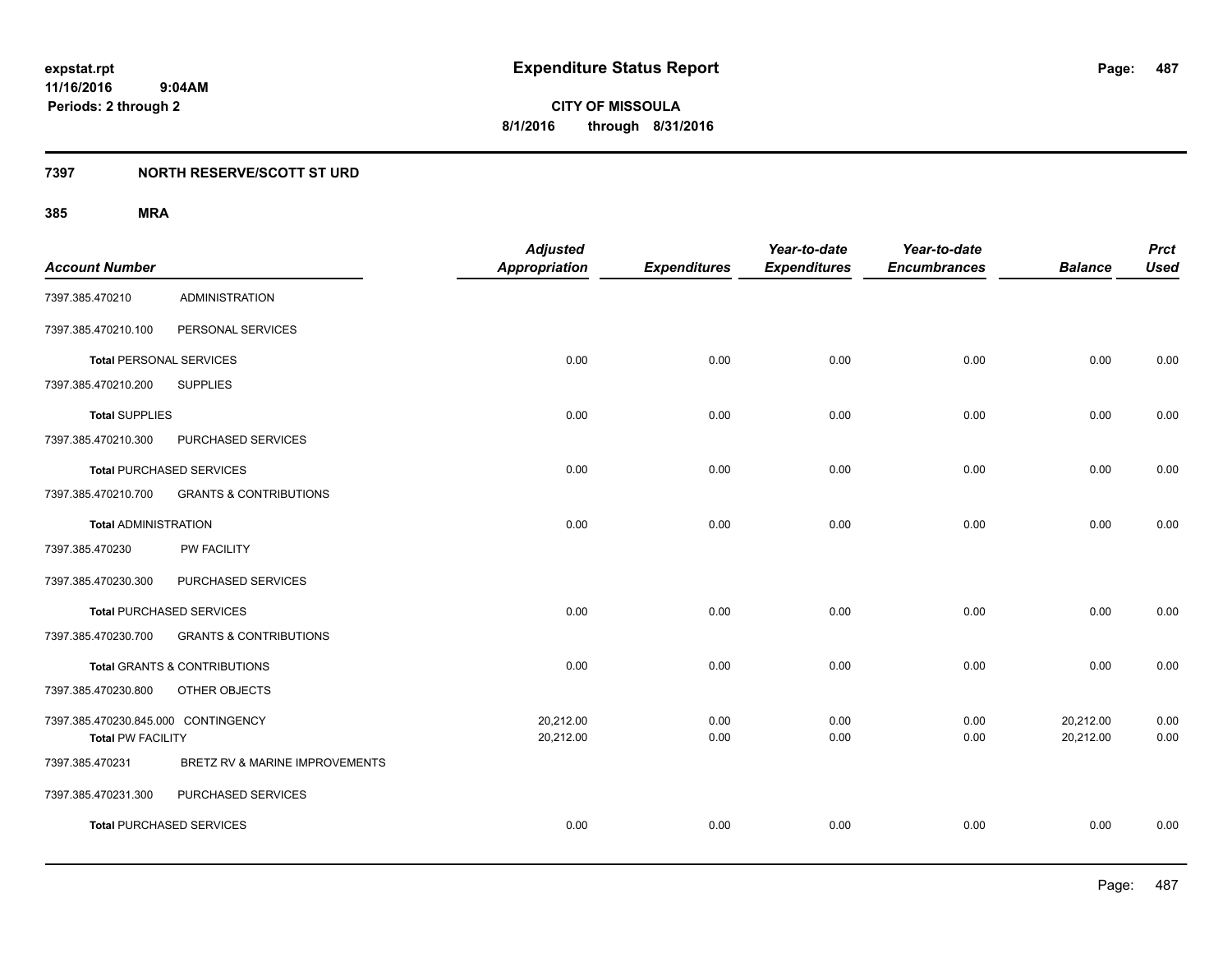### **7397 NORTH RESERVE/SCOTT ST URD**

| <b>Account Number</b>    |                                         | <b>Adjusted</b><br><b>Appropriation</b> | <b>Expenditures</b> | Year-to-date<br><b>Expenditures</b> | Year-to-date<br><b>Encumbrances</b> | <b>Balance</b> | <b>Prct</b><br><b>Used</b> |
|--------------------------|-----------------------------------------|-----------------------------------------|---------------------|-------------------------------------|-------------------------------------|----------------|----------------------------|
| 7397.385.470231.700      | <b>GRANTS &amp; CONTRIBUTIONS</b>       |                                         |                     |                                     |                                     |                |                            |
|                          | <b>Total GRANTS &amp; CONTRIBUTIONS</b> | 0.00                                    | 0.00                | 0.00                                | 0.00                                | 0.00           | 0.00                       |
| 7397.385.470231.800      | OTHER OBJECTS                           |                                         |                     |                                     |                                     |                |                            |
|                          | Total BRETZ RV & MARINE IMPROVEMENTS    | 0.00                                    | 0.00                | 0.00                                | 0.00                                | 0.00           | 0.00                       |
| 7397.385.470232          | CONSUMER DIRECT IMPROVEMENTS            |                                         |                     |                                     |                                     |                |                            |
| 7397.385.470232.300      | PURCHASED SERVICES                      |                                         |                     |                                     |                                     |                |                            |
|                          | <b>Total PURCHASED SERVICES</b>         | 0.00                                    | 0.00                | 0.00                                | 0.00                                | 0.00           | 0.00                       |
| 7397.385.470232.800      | OTHER OBJECTS                           |                                         |                     |                                     |                                     |                |                            |
|                          | Total CONSUMER DIRECT IMPROVEMENTS      | 0.00                                    | 0.00                | 0.00                                | 0.00                                | 0.00           | 0.00                       |
| 7397.385.470233          | SCOTT ST VILLAGE IMPROVEMENTS           |                                         |                     |                                     |                                     |                |                            |
| 7397.385.470233.300      | PURCHASED SERVICES                      |                                         |                     |                                     |                                     |                |                            |
|                          | <b>Total PURCHASED SERVICES</b>         | 0.00                                    | 0.00                | 0.00                                | 0.00                                | 0.00           | 0.00                       |
| 7397.385.470233.800      | OTHER OBJECTS                           |                                         |                     |                                     |                                     |                |                            |
|                          | Total SCOTT ST VILLAGE IMPROVEMENTS     | 0.00                                    | 0.00                | 0.00                                | 0.00                                | 0.00           | 0.00                       |
| 7397.385.470240          | REHAB LOANS                             |                                         |                     |                                     |                                     |                |                            |
| 7397.385.470240.700      | <b>GRANTS &amp; CONTRIBUTIONS</b>       |                                         |                     |                                     |                                     |                |                            |
| <b>Total REHAB LOANS</b> |                                         | 0.00                                    | 0.00                | 0.00                                | 0.00                                | 0.00           | 0.00                       |
| 7397.385.470250          | <b>RELOCATION PAYMENTS</b>              |                                         |                     |                                     |                                     |                |                            |
| 7397.385.470250.800      | OTHER OBJECTS                           |                                         |                     |                                     |                                     |                |                            |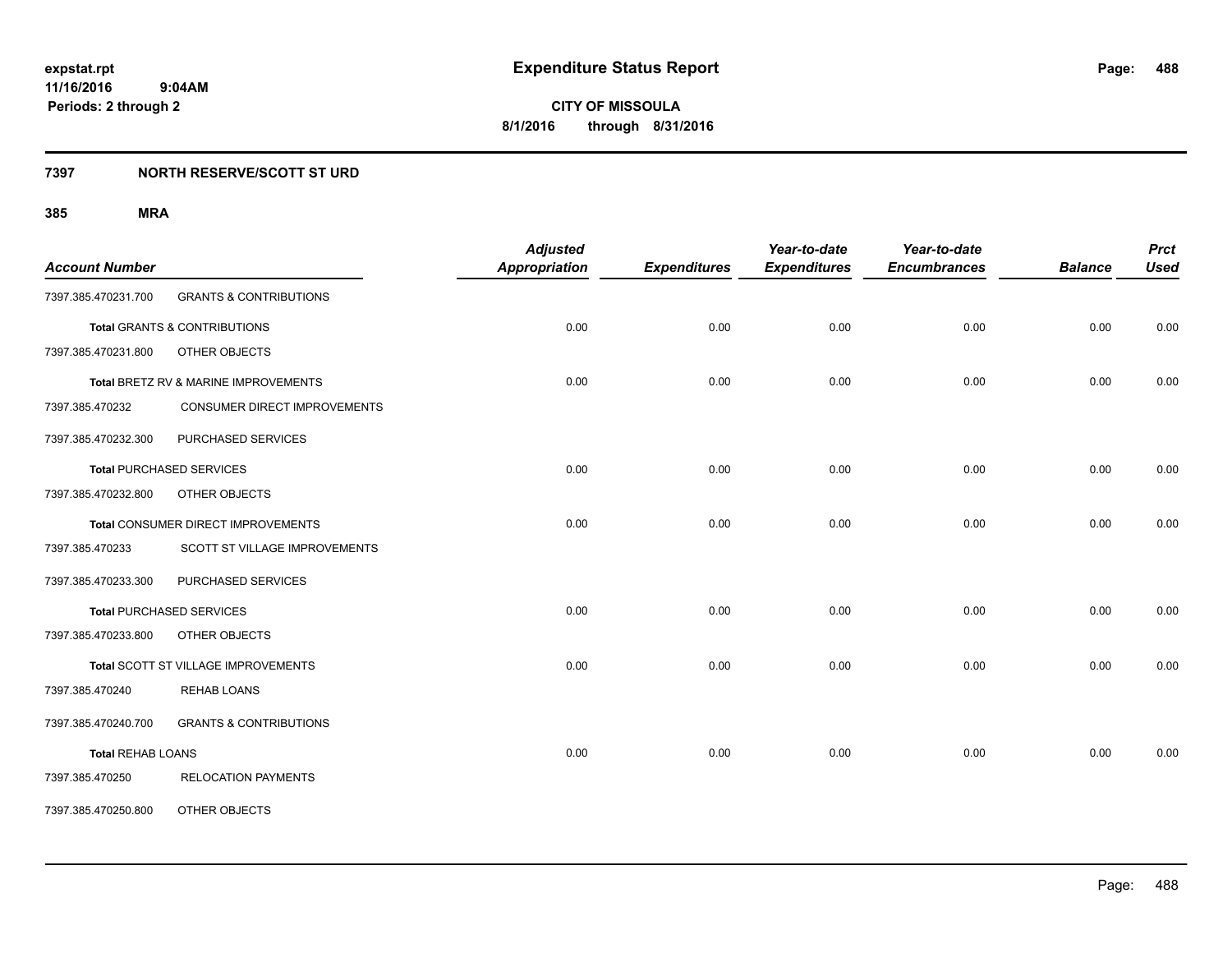### **7397 NORTH RESERVE/SCOTT ST URD**

| <b>Account Number</b>            |                                               | <b>Adjusted</b><br><b>Appropriation</b> | <b>Expenditures</b> | Year-to-date<br><b>Expenditures</b> | Year-to-date<br><b>Encumbrances</b> | <b>Balance</b> | <b>Prct</b><br><b>Used</b> |
|----------------------------------|-----------------------------------------------|-----------------------------------------|---------------------|-------------------------------------|-------------------------------------|----------------|----------------------------|
|                                  | <b>Total RELOCATION PAYMENTS</b>              | 0.00                                    | 0.00                | 0.00                                | 0.00                                | 0.00           | 0.00                       |
| 7397.385.470260                  | <b>PLANNING &amp; MGMT</b>                    |                                         |                     |                                     |                                     |                |                            |
| 7397.385.470260.300              | PURCHASED SERVICES                            |                                         |                     |                                     |                                     |                |                            |
|                                  | 7397.385.470260.350.000 PROFESSIONAL SERVICES | 7,550.00                                | 0.00                | 0.00                                | 0.00                                | 7,550.00       | 0.00                       |
|                                  | <b>Total PURCHASED SERVICES</b>               | 7,550.00                                | 0.00                | 0.00                                | 0.00                                | 7,550.00       | 0.00                       |
| 7397.385.470260.800              | OTHER OBJECTS                                 |                                         |                     |                                     |                                     |                |                            |
| <b>Total OTHER OBJECTS</b>       |                                               | 0.00                                    | 0.00                | 0.00                                | 0.00                                | 0.00           | 0.00                       |
| <b>Total PLANNING &amp; MGMT</b> |                                               | 7,550.00                                | 0.00                | 0.00                                | 0.00                                | 7,550.00       | 0.00                       |
| 7397.385.470270                  | <b>CLEARING &amp; DEMO</b>                    |                                         |                     |                                     |                                     |                |                            |
| 7397.385.470270.700              | <b>GRANTS &amp; CONTRIBUTIONS</b>             |                                         |                     |                                     |                                     |                |                            |
|                                  | <b>Total GRANTS &amp; CONTRIBUTIONS</b>       | 0.00                                    | 0.00                | 0.00                                | 0.00                                | 0.00           | 0.00                       |
| 7397.385.470270.800              | OTHER OBJECTS                                 |                                         |                     |                                     |                                     |                |                            |
| Total CLEARING & DEMO            |                                               | 0.00                                    | 0.00                | 0.00                                | 0.00                                | 0.00           | 0.00                       |
| 7397.385.510110                  | <b>MERCHANT SERVICES</b>                      |                                         |                     |                                     |                                     |                |                            |
| 7397.385.510110.500              | <b>FIXED CHARGES</b>                          |                                         |                     |                                     |                                     |                |                            |
|                                  | <b>Total MERCHANT SERVICES</b>                | 0.00                                    | 0.00                | 0.00                                | 0.00                                | 0.00           | 0.00                       |
|                                  | Total NORTH RESERVE/SCOTT ST URD              | 27,762.00                               | 0.00                | 0.00                                | 0.00                                | 27,762.00      | 0.00                       |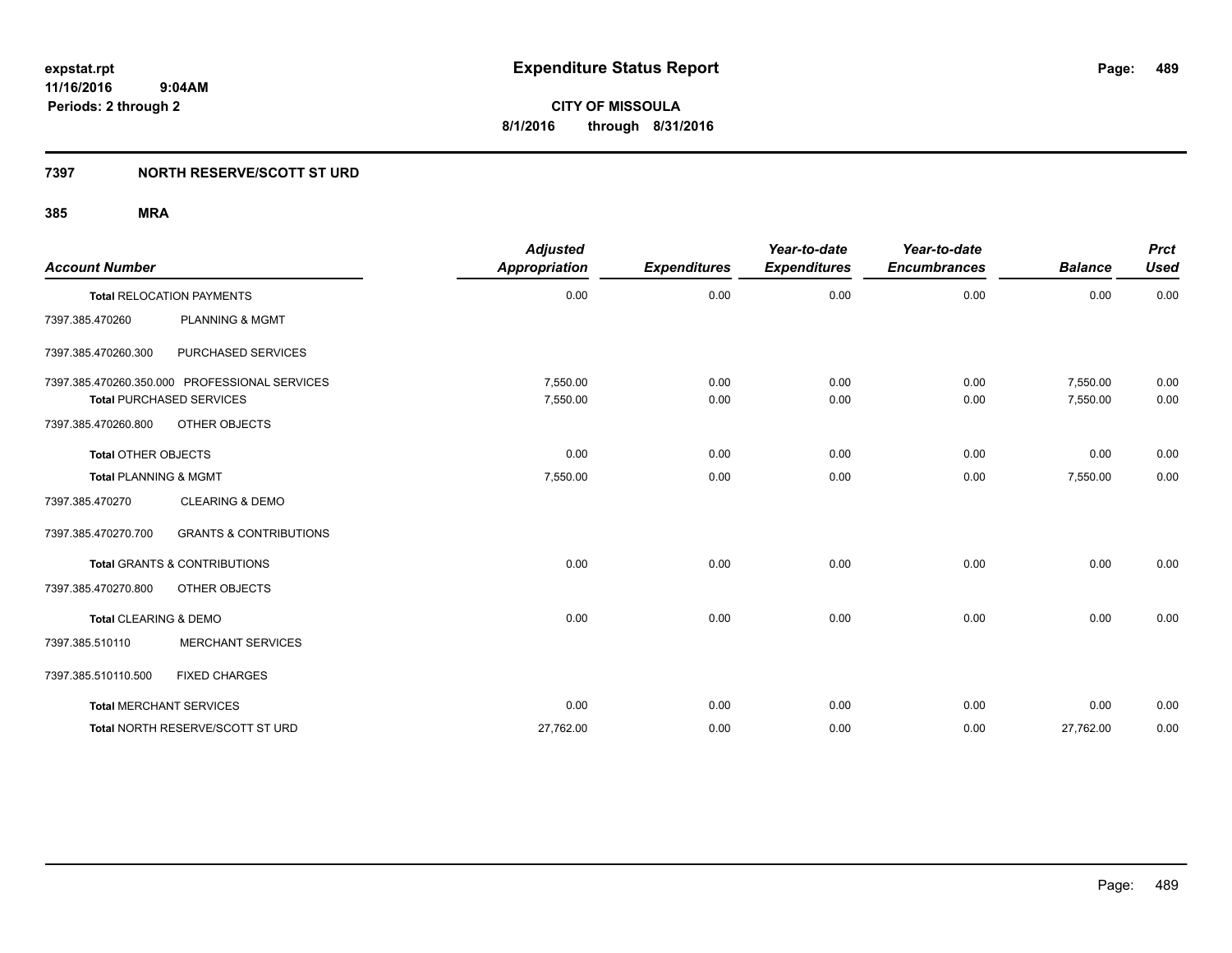**CITY OF MISSOULA 8/1/2016 through 8/31/2016**

**7398 HELLGATE URD**

| <b>Account Number</b>      |                                         | <b>Adjusted</b><br>Appropriation | <b>Expenditures</b> | Year-to-date<br><b>Expenditures</b> | Year-to-date<br><b>Encumbrances</b> | <b>Balance</b> | <b>Prct</b><br><b>Used</b> |
|----------------------------|-----------------------------------------|----------------------------------|---------------------|-------------------------------------|-------------------------------------|----------------|----------------------------|
| 7398.385.470220            | PROPERTY ACQUISITION                    |                                  |                     |                                     |                                     |                |                            |
| 7398.385.470220.900        | CAPITAL OUTLAY                          |                                  |                     |                                     |                                     |                |                            |
|                            | Total PROPERTY ACQUISITION              | 0.00                             | 0.00                | 0.00                                | 0.00                                | 0.00           | 0.00                       |
| 7398.385.470230            | PW FACILITY                             |                                  |                     |                                     |                                     |                |                            |
| 7398.385.470230.300        | PURCHASED SERVICES                      |                                  |                     |                                     |                                     |                |                            |
|                            | <b>Total PURCHASED SERVICES</b>         | 0.00                             | 0.00                | 0.00                                | 0.00                                | 0.00           | 0.00                       |
| 7398.385.470230.700        | <b>GRANTS &amp; CONTRIBUTIONS</b>       |                                  |                     |                                     |                                     |                |                            |
|                            | <b>Total GRANTS &amp; CONTRIBUTIONS</b> | 0.00                             | 0.00                | 0.00                                | 0.00                                | 0.00           | 0.00                       |
| 7398.385.470230.800        | OTHER OBJECTS                           |                                  |                     |                                     |                                     |                |                            |
| <b>Total OTHER OBJECTS</b> |                                         | 0.00                             | 0.00                | 0.00                                | 0.00                                | 0.00           | 0.00                       |
| 7398.385.470230.900        | CAPITAL OUTLAY                          |                                  |                     |                                     |                                     |                |                            |
| <b>Total PW FACILITY</b>   |                                         | 0.00                             | 0.00                | 0.00                                | 0.00                                | 0.00           | 0.00                       |
| 7398.385.470240            | <b>REHAB LOANS</b>                      |                                  |                     |                                     |                                     |                |                            |
| 7398.385.470240.700        | <b>GRANTS &amp; CONTRIBUTIONS</b>       |                                  |                     |                                     |                                     |                |                            |
|                            | <b>Total GRANTS &amp; CONTRIBUTIONS</b> | 0.00                             | 0.00                | 0.00                                | 0.00                                | 0.00           | 0.00                       |
| 7398.385.470240.800        | OTHER OBJECTS                           |                                  |                     |                                     |                                     |                |                            |
| <b>Total REHAB LOANS</b>   |                                         | 0.00                             | 0.00                | 0.00                                | 0.00                                | 0.00           | 0.00                       |
| 7398.385.470250            | <b>RELOCATION PAYMENTS</b>              |                                  |                     |                                     |                                     |                |                            |
| 7398.385.470250.700        | <b>GRANTS &amp; CONTRIBUTIONS</b>       |                                  |                     |                                     |                                     |                |                            |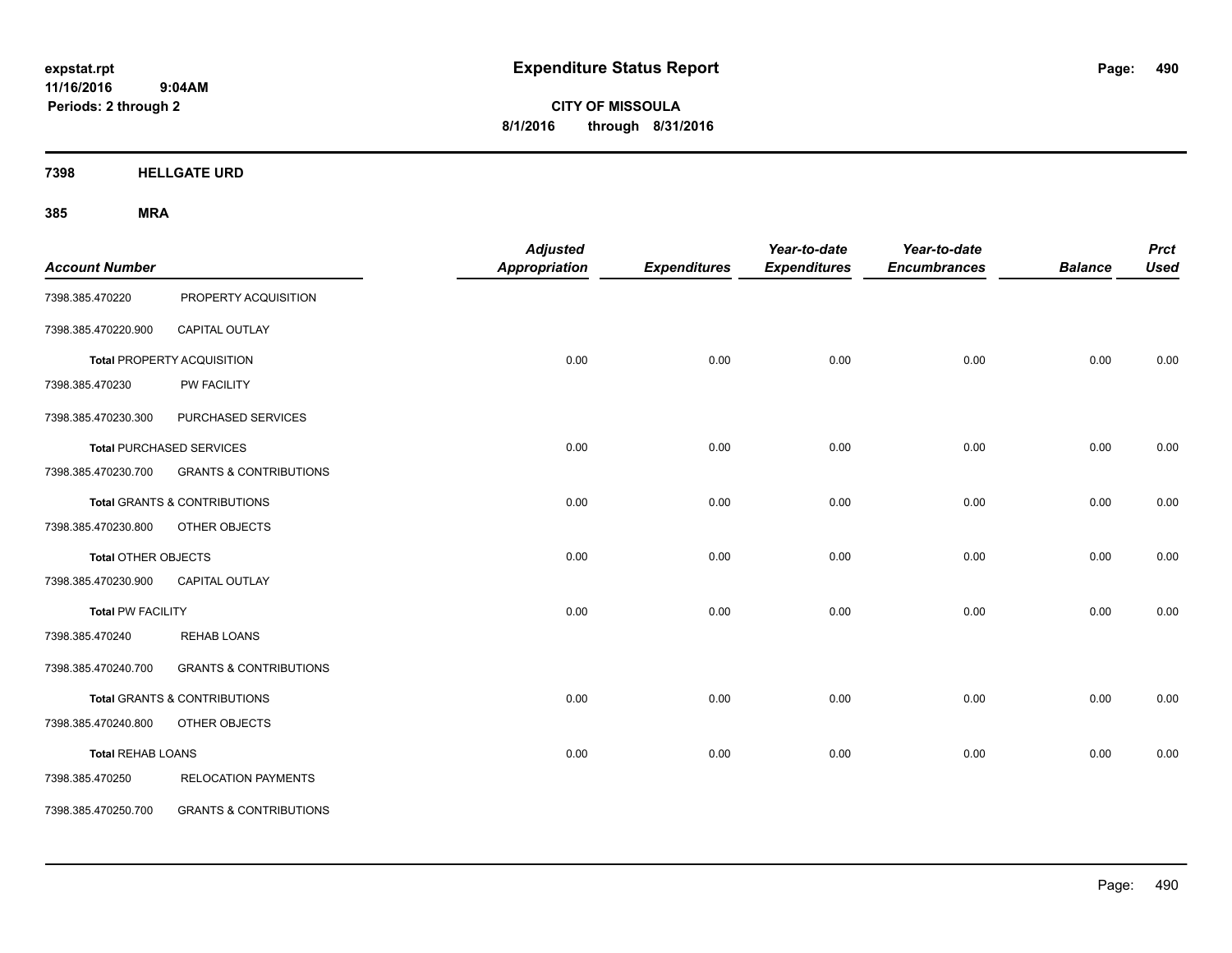**CITY OF MISSOULA 8/1/2016 through 8/31/2016**

**7398 HELLGATE URD**

| <b>Account Number</b>            |                                   | <b>Adjusted</b><br><b>Appropriation</b> | <b>Expenditures</b> | Year-to-date<br><b>Expenditures</b> | Year-to-date<br><b>Encumbrances</b> | <b>Balance</b> | <b>Prct</b><br><b>Used</b> |
|----------------------------------|-----------------------------------|-----------------------------------------|---------------------|-------------------------------------|-------------------------------------|----------------|----------------------------|
|                                  | Total GRANTS & CONTRIBUTIONS      | 0.00                                    | 0.00                | 0.00                                | 0.00                                | 0.00           | 0.00                       |
| 7398.385.470250.800              | OTHER OBJECTS                     |                                         |                     |                                     |                                     |                |                            |
|                                  | <b>Total RELOCATION PAYMENTS</b>  | 0.00                                    | 0.00                | 0.00                                | 0.00                                | 0.00           | 0.00                       |
| 7398.385.470260                  | <b>PLANNING &amp; MGMT</b>        |                                         |                     |                                     |                                     |                |                            |
| 7398.385.470260.300              | PURCHASED SERVICES                |                                         |                     |                                     |                                     |                |                            |
|                                  | <b>Total PURCHASED SERVICES</b>   | 0.00                                    | 0.00                | 0.00                                | 0.00                                | 0.00           | 0.00                       |
| 7398.385.470260.700              | <b>GRANTS &amp; CONTRIBUTIONS</b> |                                         |                     |                                     |                                     |                |                            |
|                                  | Total GRANTS & CONTRIBUTIONS      | 0.00                                    | 0.00                | 0.00                                | 0.00                                | 0.00           | 0.00                       |
| 7398.385.470260.800              | OTHER OBJECTS                     |                                         |                     |                                     |                                     |                |                            |
| <b>Total PLANNING &amp; MGMT</b> |                                   | 0.00                                    | 0.00                | 0.00                                | 0.00                                | 0.00           | 0.00                       |
| 7398.385.470270                  | <b>CLEARING &amp; DEMO</b>        |                                         |                     |                                     |                                     |                |                            |
| 7398.385.470270.300              | PURCHASED SERVICES                |                                         |                     |                                     |                                     |                |                            |
|                                  | <b>Total PURCHASED SERVICES</b>   | 0.00                                    | 0.00                | 0.00                                | 0.00                                | 0.00           | 0.00                       |
| 7398.385.470270.700              | <b>GRANTS &amp; CONTRIBUTIONS</b> |                                         |                     |                                     |                                     |                |                            |
|                                  | Total GRANTS & CONTRIBUTIONS      | 0.00                                    | 0.00                | 0.00                                | 0.00                                | 0.00           | 0.00                       |
| 7398.385.470270.800              | OTHER OBJECTS                     |                                         |                     |                                     |                                     |                |                            |
| Total OTHER OBJECTS              |                                   | 0.00                                    | 0.00                | 0.00                                | 0.00                                | 0.00           | 0.00                       |
| 7398.385.470270.900              | <b>CAPITAL OUTLAY</b>             |                                         |                     |                                     |                                     |                |                            |
| Total CLEARING & DEMO            |                                   | 0.00                                    | 0.00                | 0.00                                | 0.00                                | 0.00           | 0.00                       |
| <b>Total HELLGATE URD</b>        |                                   | 0.00                                    | 0.00                | 0.00                                | 0.00                                | 0.00           | 0.00                       |
|                                  |                                   |                                         |                     |                                     |                                     |                |                            |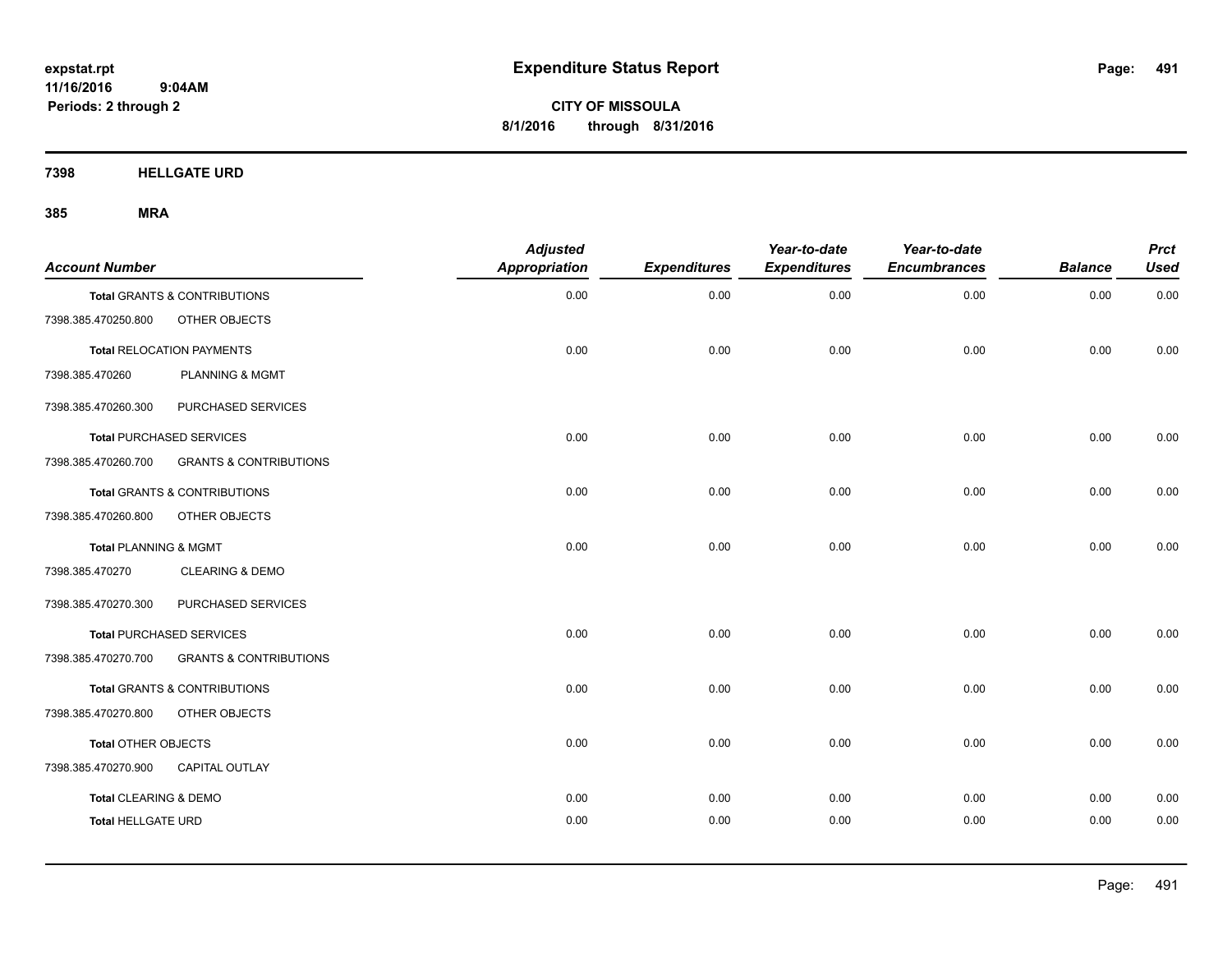**CITY OF MISSOULA 8/1/2016 through 8/31/2016**

### **7399 INTERMOUNTAIN BOND DEBT SERVICE**

| <b>Account Number</b>             |                                        | <b>Adjusted</b><br><b>Appropriation</b> | <b>Expenditures</b> | Year-to-date<br><b>Expenditures</b> | Year-to-date<br><b>Encumbrances</b> | <b>Balance</b> | <b>Prct</b><br><b>Used</b> |
|-----------------------------------|----------------------------------------|-----------------------------------------|---------------------|-------------------------------------|-------------------------------------|----------------|----------------------------|
| 7399.385.490200                   | REVENUE BOND DEBT SERVICE              |                                         |                     |                                     |                                     |                |                            |
| 7399.385.490200.600               | <b>DEBT SERVICE</b>                    |                                         |                     |                                     |                                     |                |                            |
| 7399.385.490200.610.000 PRINCIPAL |                                        | 78,500.00                               | 0.00                | 0.00                                | 0.00                                | 78,500.00      | 0.00                       |
| 7399.385.490200.620.000 INTEREST  |                                        | 67,437.00                               | 0.00                | 600.00                              | 0.00                                | 66,837.00      | 0.89                       |
|                                   | <b>Total REVENUE BOND DEBT SERVICE</b> | 145,937.00                              | 0.00                | 600.00                              | 0.00                                | 145,337.00     | 0.41                       |
| 7399.385.510110                   | <b>MERCHANT SERVICES</b>               |                                         |                     |                                     |                                     |                |                            |
| 7399.385.510110.500               | <b>FIXED CHARGES</b>                   |                                         |                     |                                     |                                     |                |                            |
| <b>Total MERCHANT SERVICES</b>    |                                        | 0.00                                    | 0.00                | 0.00                                | 0.00                                | 0.00           | 0.00                       |
| <b>Total MRA</b>                  |                                        | 145,937.00                              | 0.00                | 600.00                              | 0.00                                | 145.337.00     | 0.41                       |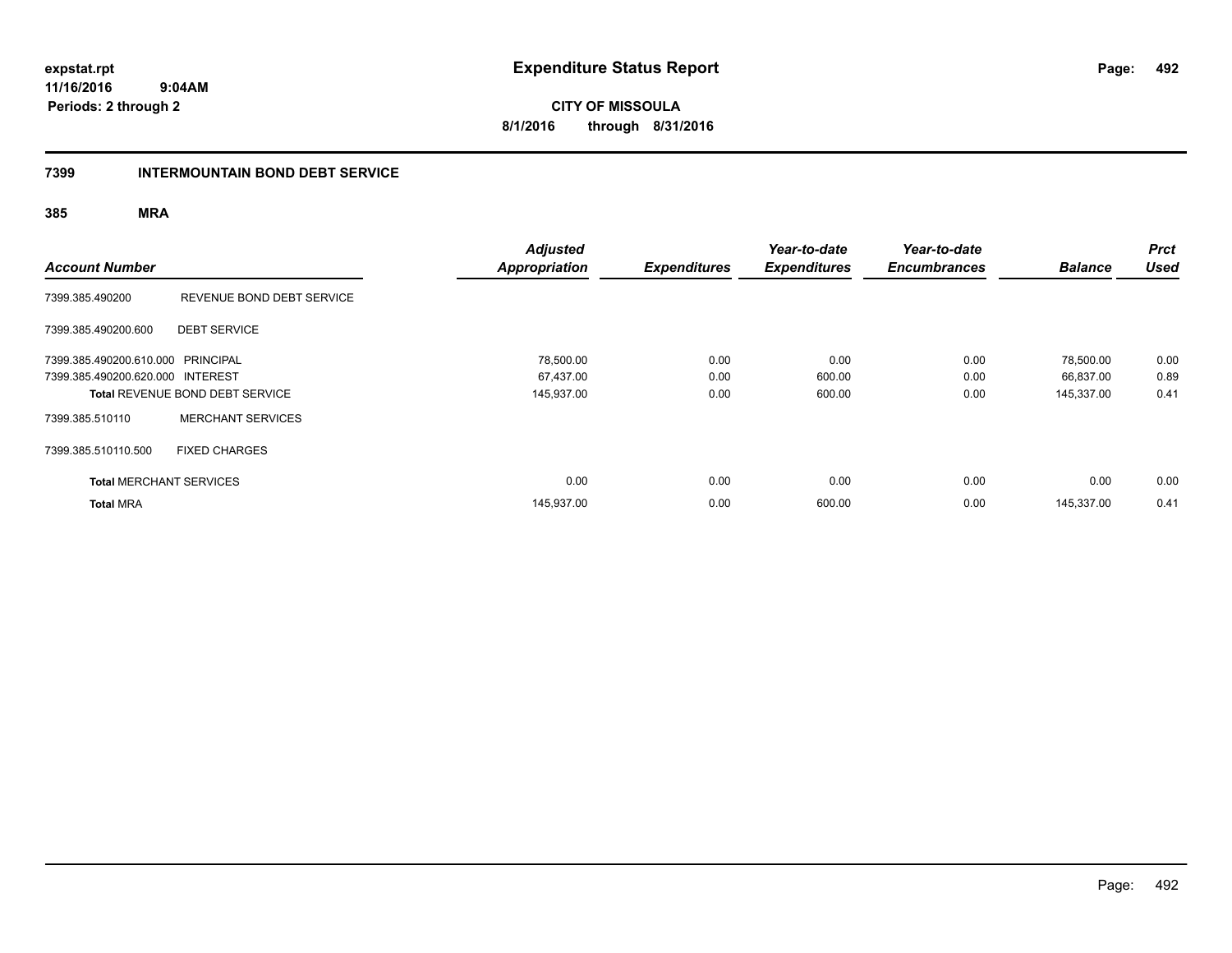**CITY OF MISSOULA 8/1/2016 through 8/31/2016**

### **7399 INTERMOUNTAIN BOND DEBT SERVICE**

### **390 NON-DEPARTMENTAL**

| <b>Account Number</b>         |                                              | <b>Adjusted</b><br><b>Appropriation</b> | <b>Expenditures</b> | Year-to-date<br><b>Expenditures</b> | Year-to-date<br><b>Encumbrances</b> | <b>Balance</b> | <b>Prct</b><br>Used |
|-------------------------------|----------------------------------------------|-----------------------------------------|---------------------|-------------------------------------|-------------------------------------|----------------|---------------------|
| 7399.390.490604               | TI BOND RESERVE                              |                                         |                     |                                     |                                     |                |                     |
| 7399.390.490604.800           | OTHER OBJECTS                                |                                         |                     |                                     |                                     |                |                     |
| <b>Total NON-DEPARTMENTAL</b> |                                              | 0.00                                    | 0.00                | 0.00                                | 0.00                                | 0.00           | 0.00                |
|                               | <b>Total INTERMOUNTAIN BOND DEBT SERVICE</b> | 145,937.00                              | 0.00                | 600.00                              | 0.00                                | 145.337.00     | 0.41                |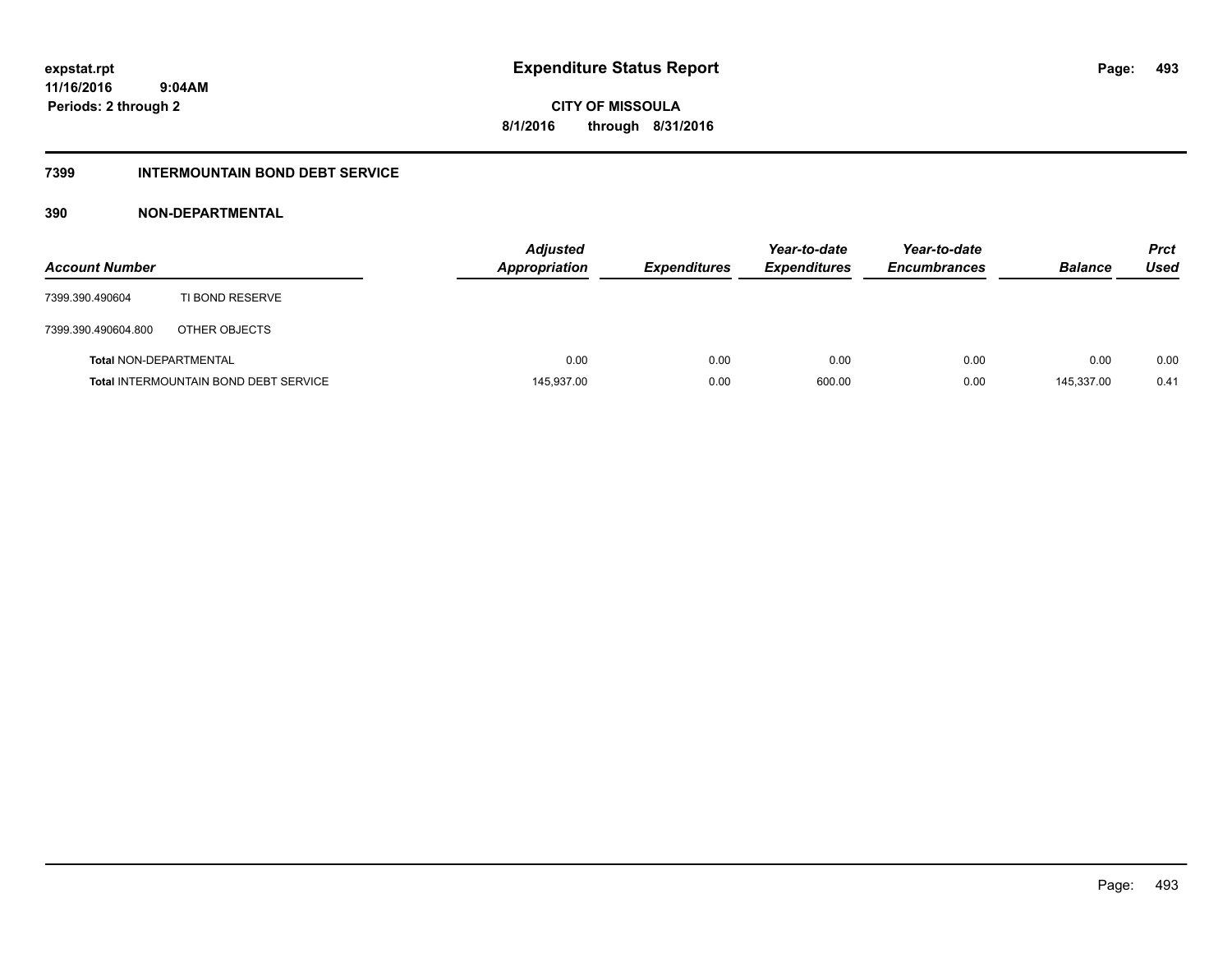**CITY OF MISSOULA 8/1/2016 through 8/31/2016**

### **7400 FRONT ST BOND CLEARING**

| <b>Account Number</b>            |                                     | <b>Adjusted</b><br><b>Appropriation</b> | <b>Expenditures</b> | Year-to-date<br><b>Expenditures</b> | Year-to-date<br><b>Encumbrances</b> | <b>Balance</b> | <b>Prct</b><br><b>Used</b> |
|----------------------------------|-------------------------------------|-----------------------------------------|---------------------|-------------------------------------|-------------------------------------|----------------|----------------------------|
| 7400.385.470210                  | <b>ADMINISTRATION</b>               |                                         |                     |                                     |                                     |                |                            |
| 7400.385.470210.800              | OTHER OBJECTS                       |                                         |                     |                                     |                                     |                |                            |
| 7400.385.470210.820.600          | <b>TRANSFERS TO OTHER FUNDS</b>     | 208,660.00                              | 0.00                | 0.00                                | 0.00                                | 208,660.00     | 0.00                       |
| 7400.385.470210.820.603          | <b>TRANSFERS TO OTHER FUNDS</b>     | 208,290.00                              | 0.00                | 0.00                                | 0.00                                | 208,290.00     | 0.00                       |
| 7400.385.470210.820.604          | <b>TRANSFERS TO OTHER FUNDS</b>     | 131,207.00                              | 0.00                | 0.00                                | 0.00                                | 131,207.00     | 0.00                       |
| 7400.385.470210.820.605          | TRANSFERS TO OTHER FUNDS            | 68,286.00                               | 0.00                | 0.00                                | 0.00                                | 68,286.00      | 0.00                       |
| <b>Total ADMINISTRATION</b>      |                                     | 616,443.00                              | 0.00                | 0.00                                | 0.00                                | 616,443.00     | 0.00                       |
| 7400.385.470260                  | <b>PLANNING &amp; MGMT</b>          |                                         |                     |                                     |                                     |                |                            |
| 7400.385.470260.700              | <b>GRANTS &amp; CONTRIBUTIONS</b>   |                                         |                     |                                     |                                     |                |                            |
| <b>Total PLANNING &amp; MGMT</b> |                                     | 0.00                                    | 0.00                | 0.00                                | 0.00                                | 0.00           | 0.00                       |
| 7400.385.510110                  | <b>MERCHANT SERVICES</b>            |                                         |                     |                                     |                                     |                |                            |
| 7400.385.510110.500              | <b>FIXED CHARGES</b>                |                                         |                     |                                     |                                     |                |                            |
| <b>Total MERCHANT SERVICES</b>   |                                     | 0.00                                    | 0.00                | 0.00                                | 0.00                                | 0.00           | 0.00                       |
|                                  | <b>Total FRONT ST BOND CLEARING</b> | 616.443.00                              | 0.00                | 0.00                                | 0.00                                | 616,443.00     | 0.00                       |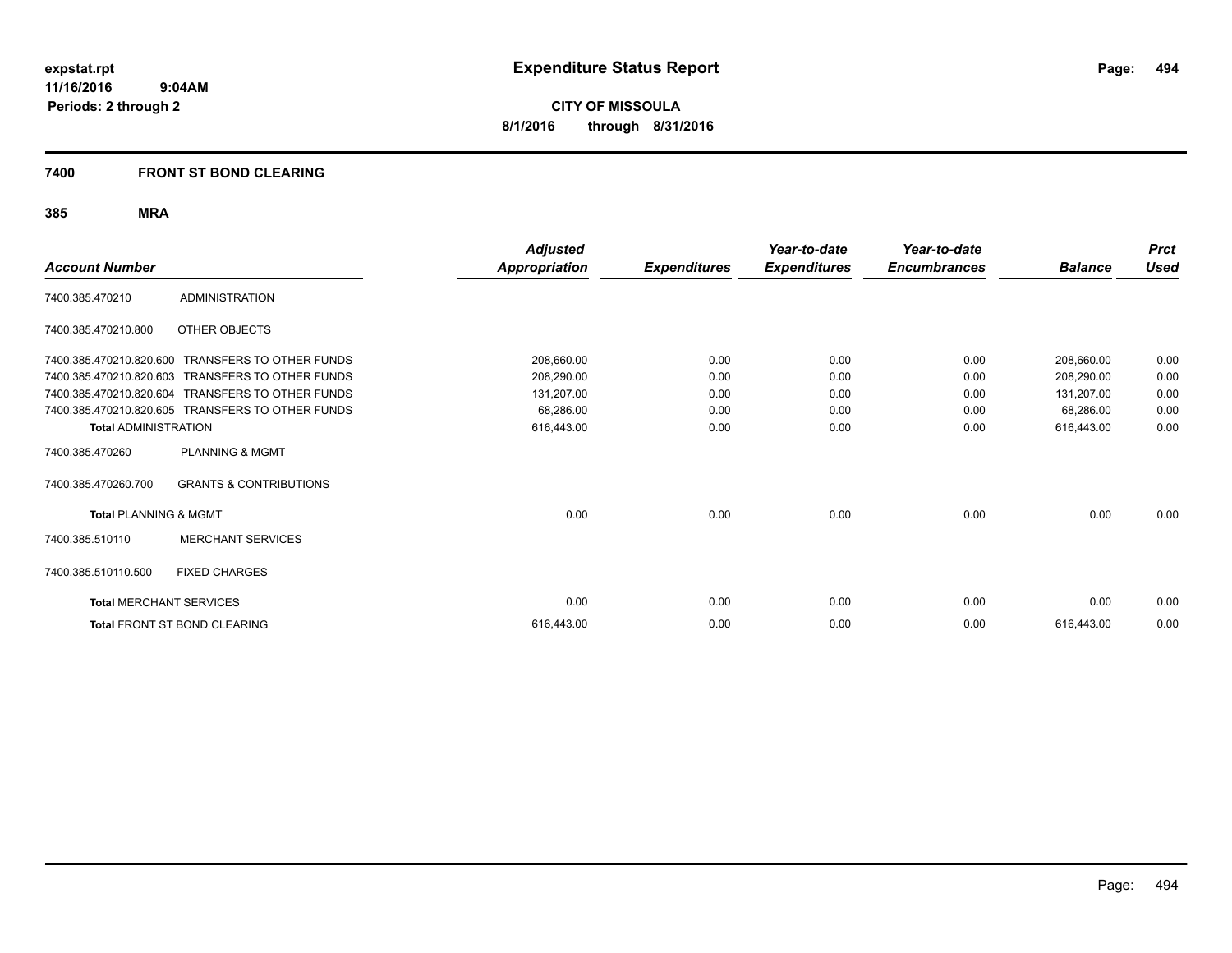### **7401 FRONT ST PARKING STRUCTURE**

| <b>Account Number</b>             |                                                 | <b>Adjusted</b><br><b>Appropriation</b> | <b>Expenditures</b> | Year-to-date<br><b>Expenditures</b> | Year-to-date<br><b>Encumbrances</b> | <b>Balance</b> | <b>Prct</b><br><b>Used</b> |
|-----------------------------------|-------------------------------------------------|-----------------------------------------|---------------------|-------------------------------------|-------------------------------------|----------------|----------------------------|
| 7401.385.470210                   | <b>ADMINISTRATION</b>                           |                                         |                     |                                     |                                     |                |                            |
| 7401.385.470210.800               | OTHER OBJECTS                                   |                                         |                     |                                     |                                     |                |                            |
| <b>Total ADMINISTRATION</b>       |                                                 | 0.00                                    | 0.00                | 0.00                                | 0.00                                | 0.00           | 0.00                       |
| 7401.385.490000                   | <b>DEBT SERVICE</b>                             |                                         |                     |                                     |                                     |                |                            |
| 7401.385.490000.600               | <b>DEBT SERVICE</b>                             |                                         |                     |                                     |                                     |                |                            |
| 7401.385.490000.610.000 PRINCIPAL |                                                 | 74,000.00                               | 0.00                | 0.00                                | 0.00                                | 74,000.00      | 0.00                       |
|                                   | 7401.385.490000.620.000 INTEREST / SERVICE FEES | 132,340.00                              | 0.00                | 0.00                                | 0.00                                | 132,340.00     | 0.00                       |
| <b>Total DEBT SERVICE</b>         |                                                 | 206,340.00                              | 0.00                | 0.00                                | 0.00                                | 206,340.00     | 0.00                       |
| 7401.385.510110                   | <b>MERCHANT SERVICES</b>                        |                                         |                     |                                     |                                     |                |                            |
| 7401.385.510110.500               | <b>FIXED CHARGES</b>                            |                                         |                     |                                     |                                     |                |                            |
| <b>Total MERCHANT SERVICES</b>    |                                                 | 0.00                                    | 0.00                | 0.00                                | 0.00                                | 0.00           | 0.00                       |
| 7401.385.522000                   | PTI PAYMENT TO MPC                              |                                         |                     |                                     |                                     |                |                            |
| 7401.385.522000.300               | PURCHASED SERVICES                              |                                         |                     |                                     |                                     |                |                            |
| Total PTI PAYMENT TO MPC          |                                                 | 0.00                                    | 0.00                | 0.00                                | 0.00                                | 0.00           | 0.00                       |
|                                   | <b>Total FRONT ST PARKING STRUCTURE</b>         | 206,340.00                              | 0.00                | 0.00                                | 0.00                                | 206,340.00     | 0.00                       |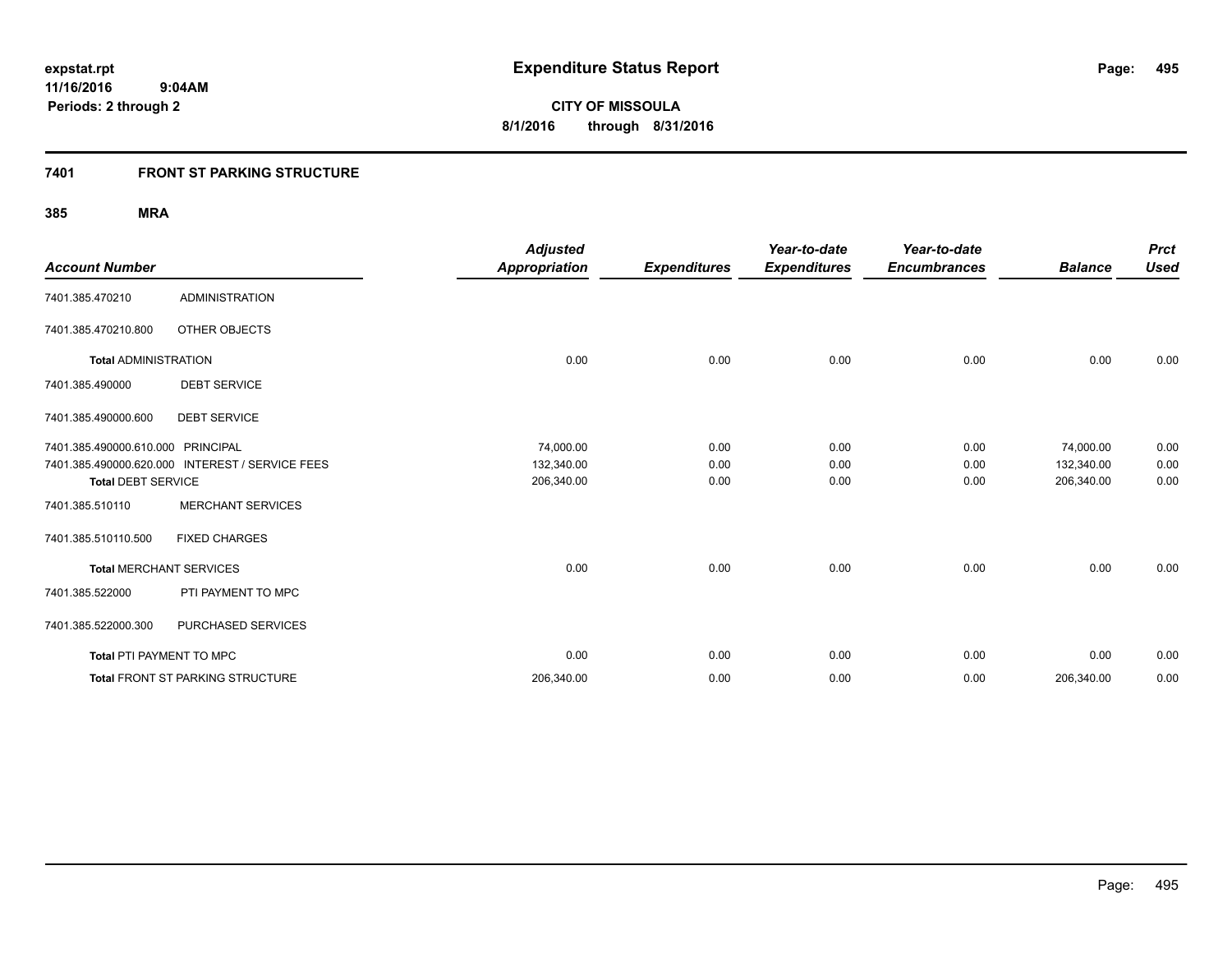**CITY OF MISSOULA 8/1/2016 through 8/31/2016**

# **7402 FRONT ST SUBORDINATE LIEN NOTE**

| <b>Account Number</b>       |                                                                                                                                                                       | <b>Adjusted</b><br><b>Appropriation</b> | <b>Expenditures</b>  | Year-to-date<br><b>Expenditures</b> | Year-to-date<br><b>Encumbrances</b> | <b>Balance</b>                       | <b>Prct</b><br><b>Used</b> |
|-----------------------------|-----------------------------------------------------------------------------------------------------------------------------------------------------------------------|-----------------------------------------|----------------------|-------------------------------------|-------------------------------------|--------------------------------------|----------------------------|
| 7402.385.470210             | <b>ADMINISTRATION</b>                                                                                                                                                 |                                         |                      |                                     |                                     |                                      |                            |
| 7402.385.470210.800         | OTHER OBJECTS                                                                                                                                                         |                                         |                      |                                     |                                     |                                      |                            |
| <b>Total ADMINISTRATION</b> |                                                                                                                                                                       | 0.00                                    | 0.00                 | 0.00                                | 0.00                                | 0.00                                 | 0.00                       |
| 7402.385.470333             | THE WILMA NOTE                                                                                                                                                        |                                         |                      |                                     |                                     |                                      |                            |
| 7402.385.470333.600         | <b>DEBT SERVICE</b>                                                                                                                                                   |                                         |                      |                                     |                                     |                                      |                            |
| <b>Total DEBT SERVICE</b>   |                                                                                                                                                                       | 0.00                                    | 0.00                 | 0.00                                | 0.00                                | 0.00                                 | 0.00                       |
| 7402.385.470333.700         | <b>GRANTS &amp; CONTRIBUTIONS</b>                                                                                                                                     |                                         |                      |                                     |                                     |                                      |                            |
| <b>Total THE WILMA NOTE</b> |                                                                                                                                                                       | 0.00                                    | 0.00                 | 0.00                                | 0.00                                | 0.00                                 | 0.00                       |
| 7402.385.470334             | <b>CARAS PARK OBLIGATION</b>                                                                                                                                          |                                         |                      |                                     |                                     |                                      |                            |
| 7402.385.470334.700         | <b>GRANTS &amp; CONTRIBUTIONS</b>                                                                                                                                     |                                         |                      |                                     |                                     |                                      |                            |
|                             | <b>Total CARAS PARK OBLIGATION</b>                                                                                                                                    | 0.00                                    | 0.00                 | 0.00                                | 0.00                                | 0.00                                 | 0.00                       |
| 7402.385.490507             | FIB SUBORDINATE LIEN NOTE PARKING STRUCT                                                                                                                              |                                         |                      |                                     |                                     |                                      |                            |
| 7402.385.490507.600         | <b>DEBT SERVICE</b>                                                                                                                                                   |                                         |                      |                                     |                                     |                                      |                            |
|                             | 7402.385.490507.610.000 FIB SUB LIEN NOTE-PRINCIPAL<br>7402.385.490507.620.000 FIB SUB LIEN NOTE-INTEREST/ SVS FEES<br>Total FIB SUBORDINATE LIEN NOTE PARKING STRUCT | 34,930.00<br>96,231.00<br>131,161.00    | 0.00<br>0.00<br>0.00 | 0.00<br>0.00<br>0.00                | 0.00<br>0.00<br>0.00                | 34,930.00<br>96,231.00<br>131,161.00 | 0.00<br>0.00<br>0.00       |
| 7402.385.490509             | WILMA NOTE DEBT SERVICE                                                                                                                                               |                                         |                      |                                     |                                     |                                      |                            |
| 7402.385.490509.600         | <b>DEBT SERVICE</b>                                                                                                                                                   |                                         |                      |                                     |                                     |                                      |                            |
|                             | Total WILMA NOTE DEBT SERVICE                                                                                                                                         | 0.00                                    | 0.00                 | 0.00                                | 0.00                                | 0.00                                 | 0.00                       |
| 7402.385.510110             | <b>MERCHANT SERVICES</b>                                                                                                                                              |                                         |                      |                                     |                                     |                                      |                            |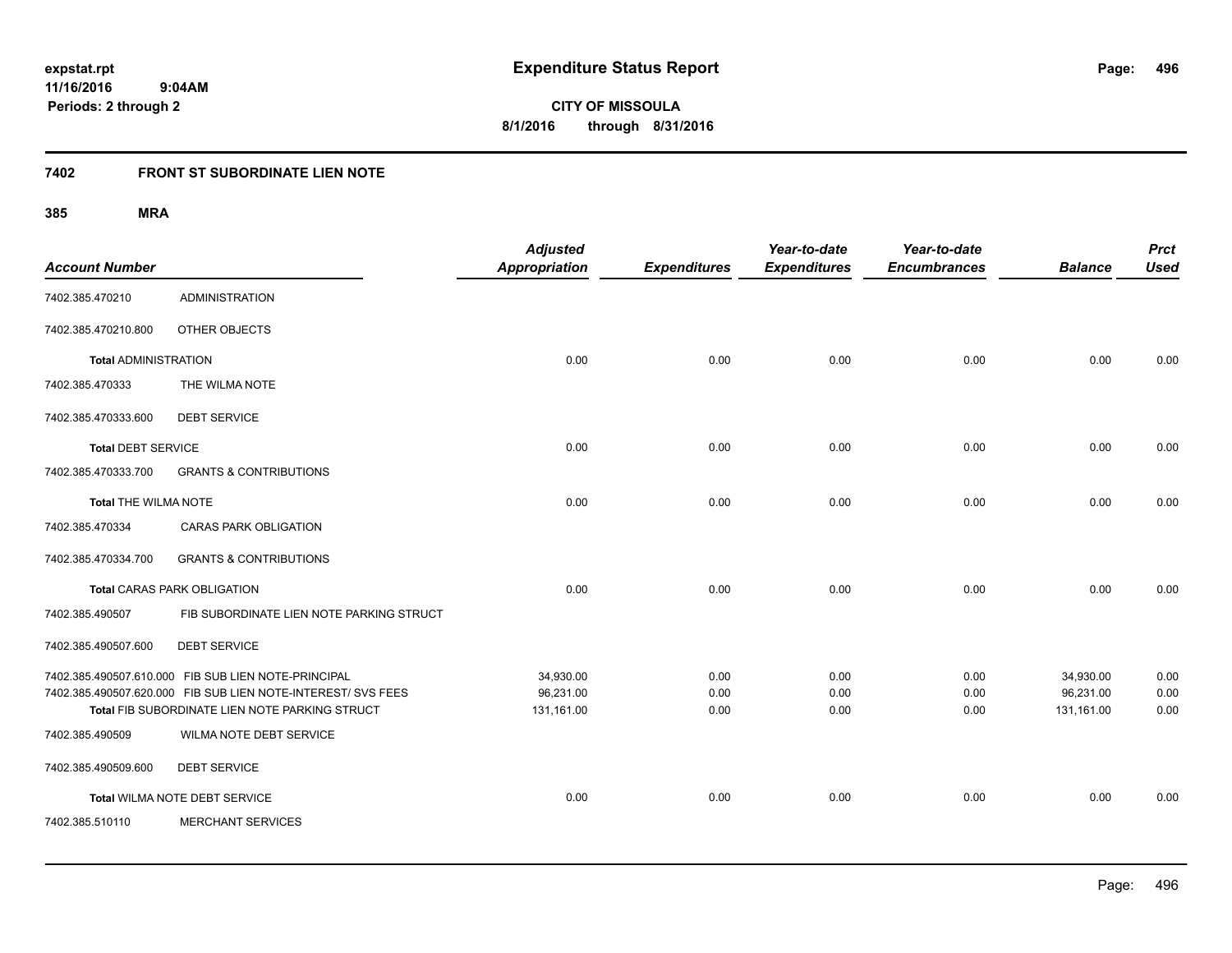**CITY OF MISSOULA 8/1/2016 through 8/31/2016**

# **7402 FRONT ST SUBORDINATE LIEN NOTE**

| <b>Account Number</b>          |                                             | <b>Adjusted</b><br>Appropriation | <b>Expenditures</b> | Year-to-date<br><b>Expenditures</b> | Year-to-date<br><b>Encumbrances</b> | <b>Balance</b> | Prct<br>Used |
|--------------------------------|---------------------------------------------|----------------------------------|---------------------|-------------------------------------|-------------------------------------|----------------|--------------|
| 7402.385.510110.500            | <b>FIXED CHARGES</b>                        |                                  |                     |                                     |                                     |                |              |
| <b>Total MERCHANT SERVICES</b> |                                             | 0.00                             | 0.00                | 0.00                                | 0.00                                | 0.00           | 0.00         |
|                                | <b>Total FRONT ST SUBORDINATE LIEN NOTE</b> | 131,161.00                       | 0.00                | 0.00                                | 0.00                                | 131.161.00     | 0.00         |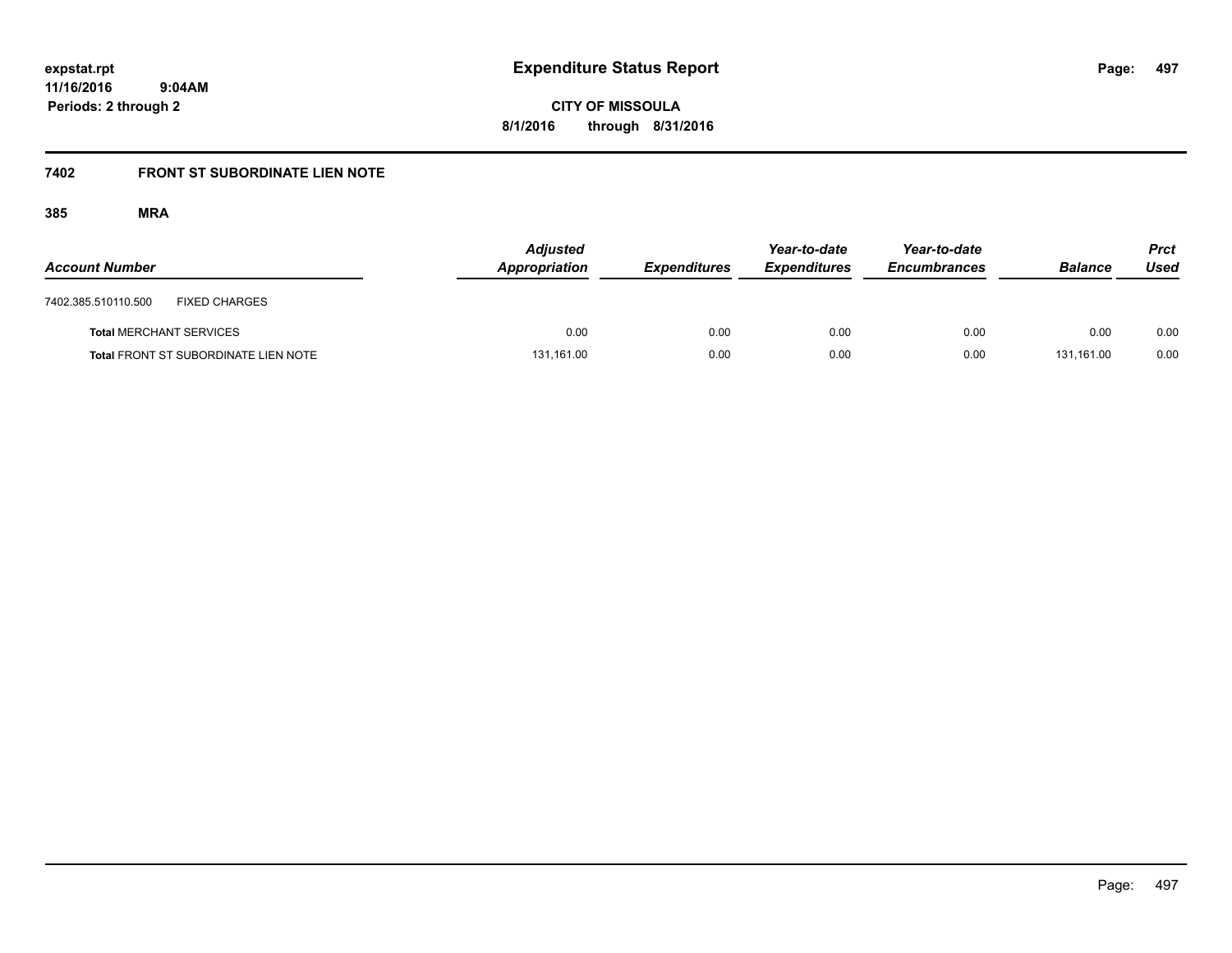**498**

**11/16/2016 9:04AM Periods: 2 through 2**

**CITY OF MISSOULA 8/1/2016 through 8/31/2016**

### **7447 COURT COLLECTED PARKING FINES**

### **230 MUNICIPAL COURT**

| <b>Account Number</b> |                                            | <b>Adjusted</b><br>Appropriation | <b>Expenditures</b> | Year-to-date<br><b>Expenditures</b> | Year-to-date<br><b>Encumbrances</b> | <b>Balance</b> | <b>Prct</b><br><b>Used</b> |
|-----------------------|--------------------------------------------|----------------------------------|---------------------|-------------------------------------|-------------------------------------|----------------|----------------------------|
| 7447.230.410360       | CITY/MUNICIPAL COURT                       |                                  |                     |                                     |                                     |                |                            |
| 7447.230.410360.500   | <b>FIXED CHARGES</b>                       |                                  |                     |                                     |                                     |                |                            |
|                       | <b>Total CITY/MUNICIPAL COURT</b>          | 0.00                             | 0.00                | 0.00                                | 0.00                                | 0.00           | 0.00                       |
| 7447.230.510110       | <b>MERCHANT SERVICES</b>                   |                                  |                     |                                     |                                     |                |                            |
| 7447.230.510110.500   | <b>FIXED CHARGES</b>                       |                                  |                     |                                     |                                     |                |                            |
|                       | <b>Total MERCHANT SERVICES</b>             | 0.00                             | 0.00                | 0.00                                | 0.00                                | 0.00           | 0.00                       |
|                       | <b>Total COURT COLLECTED PARKING FINES</b> | 0.00                             | 0.00                | 0.00                                | 0.00                                | 0.00           | 0.00                       |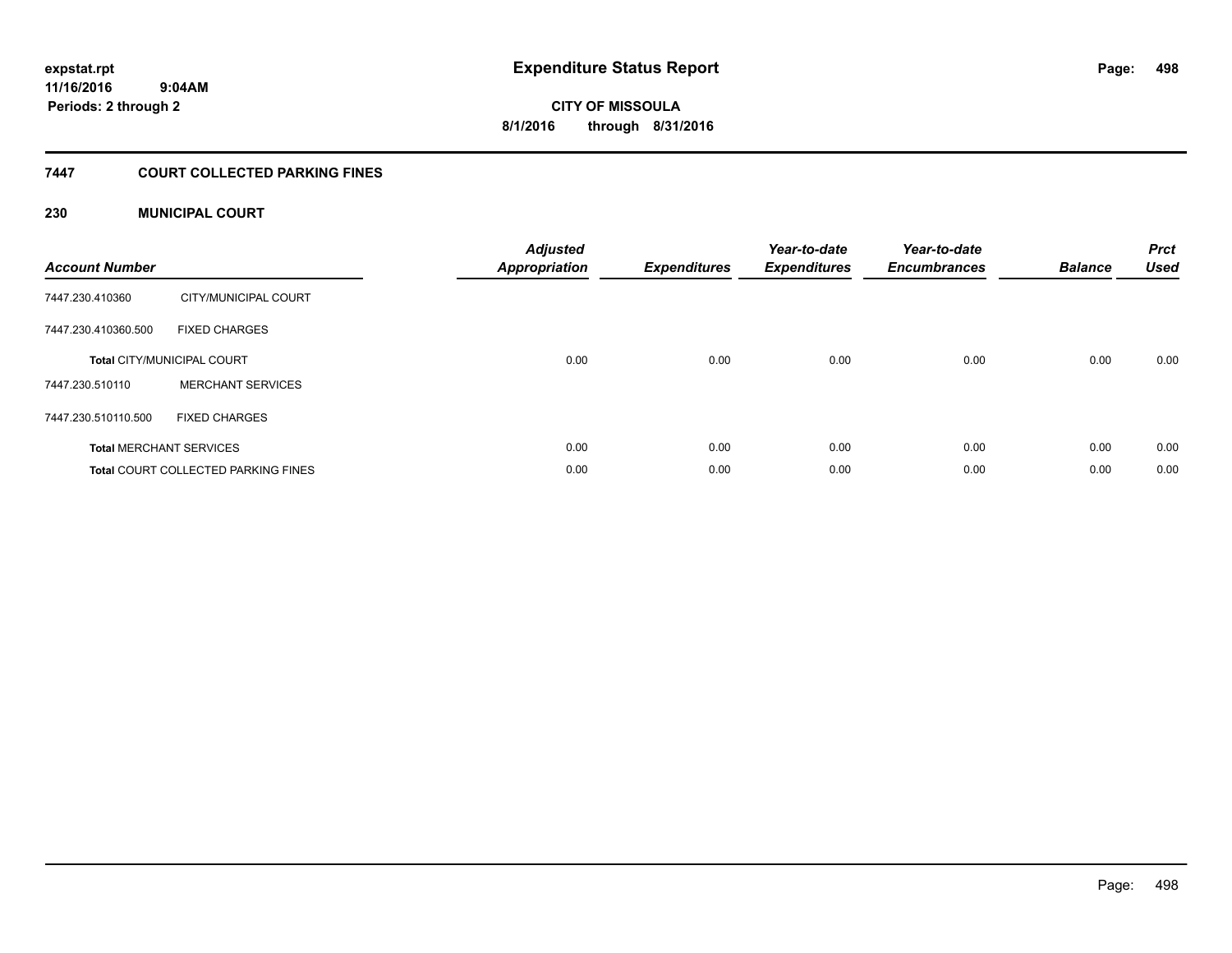### **7458 COURT SURCHARGE**

### **230 MUNICIPAL COURT**

| <b>Account Number</b>        |                                   | <b>Adjusted</b><br>Appropriation | <b>Expenditures</b> | Year-to-date<br><b>Expenditures</b> | Year-to-date<br><b>Encumbrances</b> | <b>Balance</b> | <b>Prct</b><br><b>Used</b> |
|------------------------------|-----------------------------------|----------------------------------|---------------------|-------------------------------------|-------------------------------------|----------------|----------------------------|
| 7458.230.410360              | CITY/MUNICIPAL COURT              |                                  |                     |                                     |                                     |                |                            |
| 7458.230.410360.500          | <b>FIXED CHARGES</b>              |                                  |                     |                                     |                                     |                |                            |
|                              | <b>Total CITY/MUNICIPAL COURT</b> | 0.00                             | 0.00                | 0.00                                | 0.00                                | 0.00           | 0.00                       |
| 7458.230.510110              | <b>MERCHANT SERVICES</b>          |                                  |                     |                                     |                                     |                |                            |
| 7458.230.510110.500          | <b>FIXED CHARGES</b>              |                                  |                     |                                     |                                     |                |                            |
|                              | <b>Total MERCHANT SERVICES</b>    | 0.00                             | 0.00                | 0.00                                | 0.00                                | 0.00           | 0.00                       |
| <b>Total COURT SURCHARGE</b> |                                   | 0.00                             | 0.00                | 0.00                                | 0.00                                | 0.00           | 0.00                       |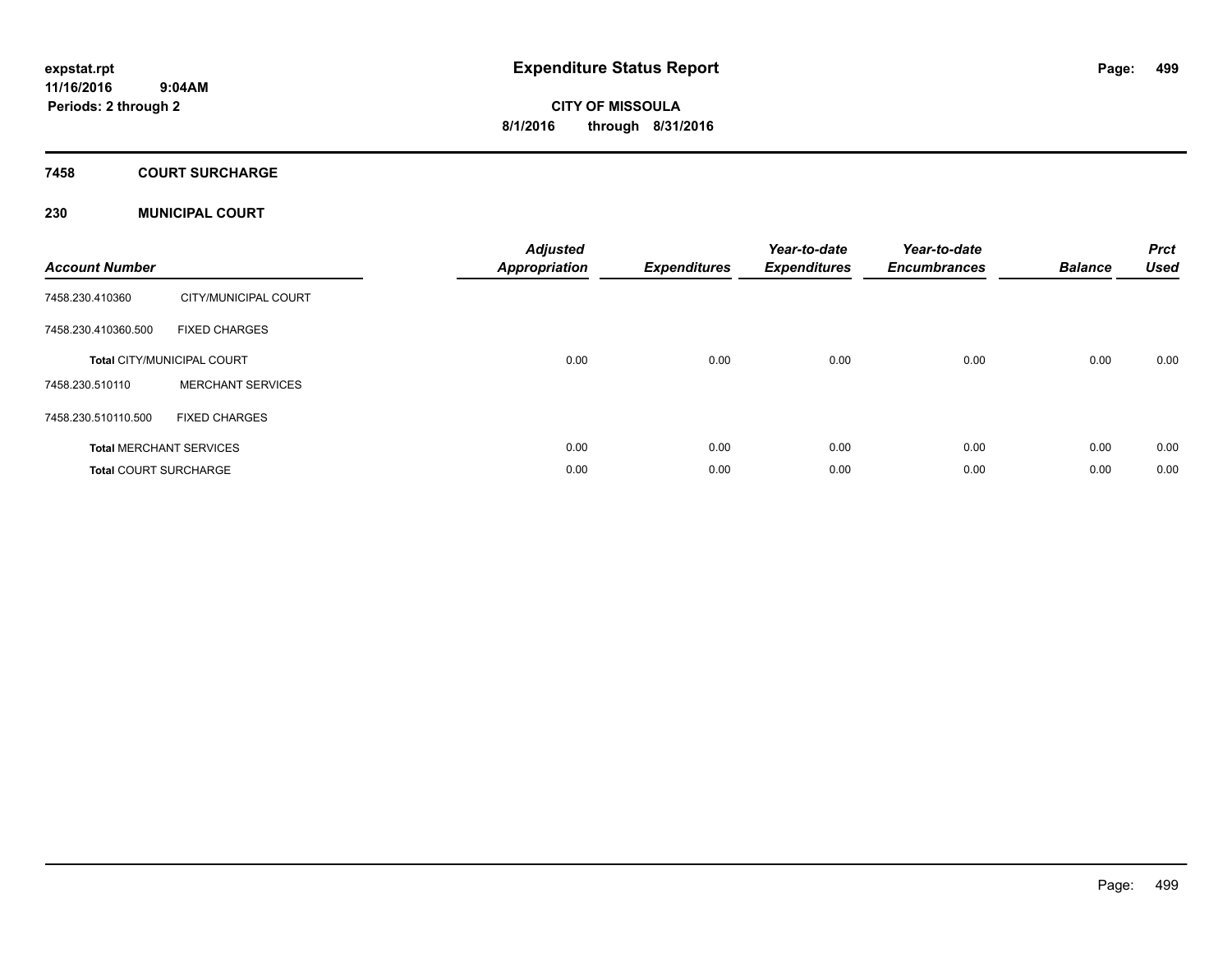#### **7469 PUBLIC DEFENDER FEES**

### **230 MUNICIPAL COURT**

| <b>Account Number</b> |                                   | <b>Adjusted</b><br><b>Appropriation</b> | <b>Expenditures</b> | Year-to-date<br><b>Expenditures</b> | Year-to-date<br><b>Encumbrances</b> | <b>Balance</b> | <b>Prct</b><br><b>Used</b> |
|-----------------------|-----------------------------------|-----------------------------------------|---------------------|-------------------------------------|-------------------------------------|----------------|----------------------------|
| 7469.230.410360       | CITY/MUNICIPAL COURT              |                                         |                     |                                     |                                     |                |                            |
| 7469.230.410360.500   | <b>FIXED CHARGES</b>              |                                         |                     |                                     |                                     |                |                            |
|                       | <b>Total CITY/MUNICIPAL COURT</b> | 0.00                                    | 0.00                | 0.00                                | 0.00                                | 0.00           | 0.00                       |
| 7469.230.510110       | <b>MERCHANT SERVICES</b>          |                                         |                     |                                     |                                     |                |                            |
| 7469.230.510110.500   | <b>FIXED CHARGES</b>              |                                         |                     |                                     |                                     |                |                            |
|                       | <b>Total PUBLIC DEFENDER FEES</b> | 0.00                                    | 0.00                | 0.00                                | 0.00                                | 0.00           | 0.00                       |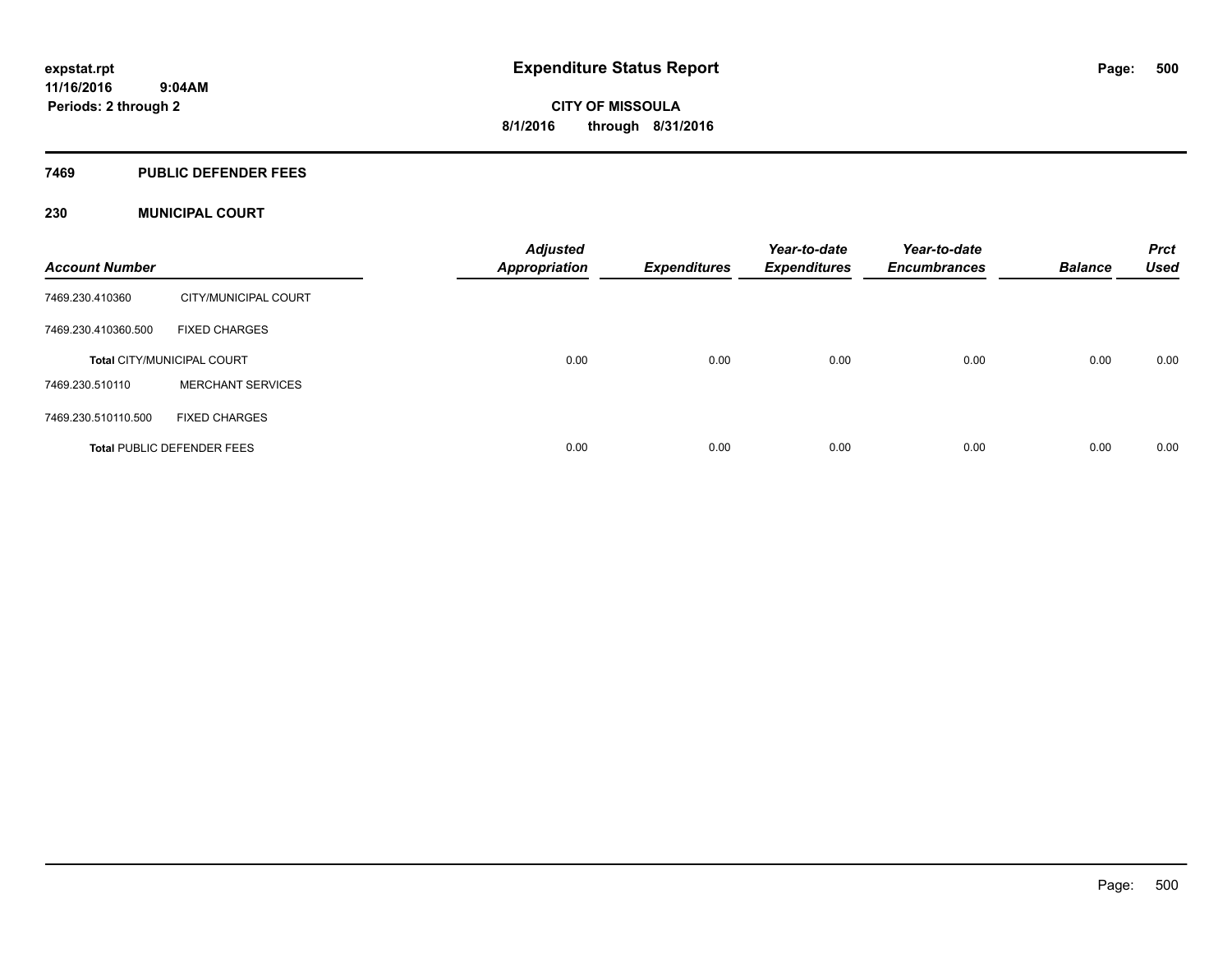### **7903 COUNTY CLEARING**

### **390 NON-DEPARTMENTAL**

| <b>Account Number</b>        |                                      | <b>Adjusted</b><br><b>Appropriation</b> | <b>Expenditures</b> | Year-to-date<br><b>Expenditures</b> | Year-to-date<br><b>Encumbrances</b> | <b>Balance</b> | <b>Prct</b><br><b>Used</b> |
|------------------------------|--------------------------------------|-----------------------------------------|---------------------|-------------------------------------|-------------------------------------|----------------|----------------------------|
| 7903.390.440600              | ANIMAL CONTROL SERVICES              |                                         |                     |                                     |                                     |                |                            |
| 7903.390.440600.800          | OTHER OBJECTS                        |                                         |                     |                                     |                                     |                |                            |
|                              | <b>Total ANIMAL CONTROL SERVICES</b> | 0.00                                    | 0.00                | 0.00                                | 0.00                                | 0.00           | 0.00                       |
| 7903.390.510110              | <b>MERCHANT SERVICES</b>             |                                         |                     |                                     |                                     |                |                            |
| 7903.390.510110.500          | <b>FIXED CHARGES</b>                 |                                         |                     |                                     |                                     |                |                            |
| <b>Total COUNTY CLEARING</b> |                                      | 0.00                                    | 0.00                | 0.00                                | 0.00                                | 0.00           | 0.00                       |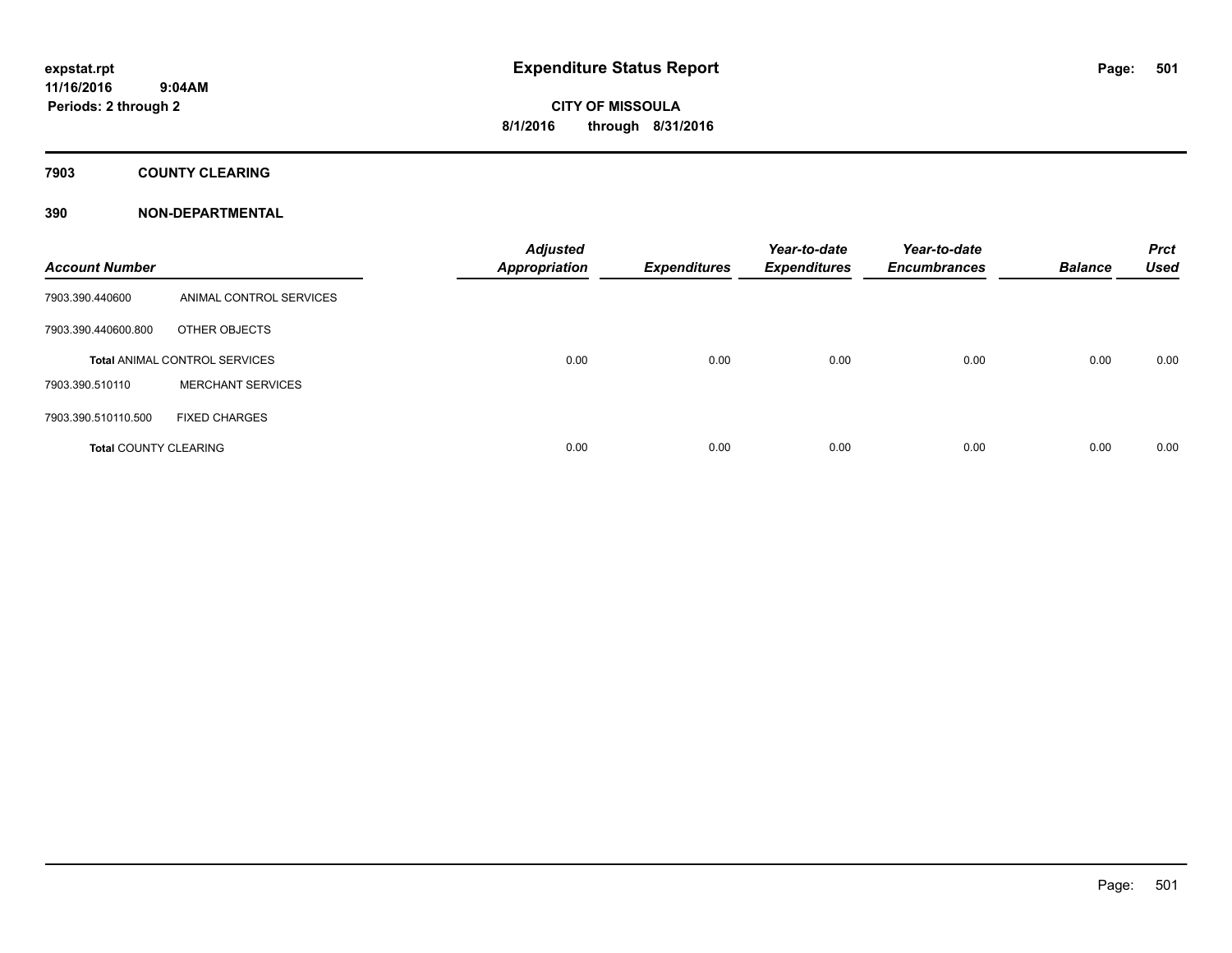### **7904 SEWER REBATE**

### **280 PUBLIC WORKS OPERATIONS**

| <b>Account Number</b>        |                                | <b>Adjusted</b><br><b>Appropriation</b> | <b>Expenditures</b> | Year-to-date<br><b>Expenditures</b> | Year-to-date<br><b>Encumbrances</b> | <b>Balance</b> | <b>Prct</b><br><b>Used</b> |
|------------------------------|--------------------------------|-----------------------------------------|---------------------|-------------------------------------|-------------------------------------|----------------|----------------------------|
| 7904.280.430600              | <b>SEWER UTILITIES</b>         |                                         |                     |                                     |                                     |                |                            |
| 7904.280.430600.500          | <b>FIXED CHARGES</b>           |                                         |                     |                                     |                                     |                |                            |
| <b>Total FIXED CHARGES</b>   |                                | 0.00                                    | 0.00                | 0.00                                | 0.00                                | 0.00           | 0.00                       |
| 7904.280.430600.800          | OTHER OBJECTS                  |                                         |                     |                                     |                                     |                |                            |
| <b>Total SEWER UTILITIES</b> |                                | 0.00                                    | 0.00                | 0.00                                | 0.00                                | 0.00           | 0.00                       |
| 7904.280.510110              | <b>MERCHANT SERVICES</b>       |                                         |                     |                                     |                                     |                |                            |
| 7904.280.510110.500          | <b>FIXED CHARGES</b>           |                                         |                     |                                     |                                     |                |                            |
|                              | <b>Total MERCHANT SERVICES</b> | 0.00                                    | 0.00                | 0.00                                | 0.00                                | 0.00           | 0.00                       |
| <b>Total SEWER REBATE</b>    |                                | 0.00                                    | 0.00                | 0.00                                | 0.00                                | 0.00           | 0.00                       |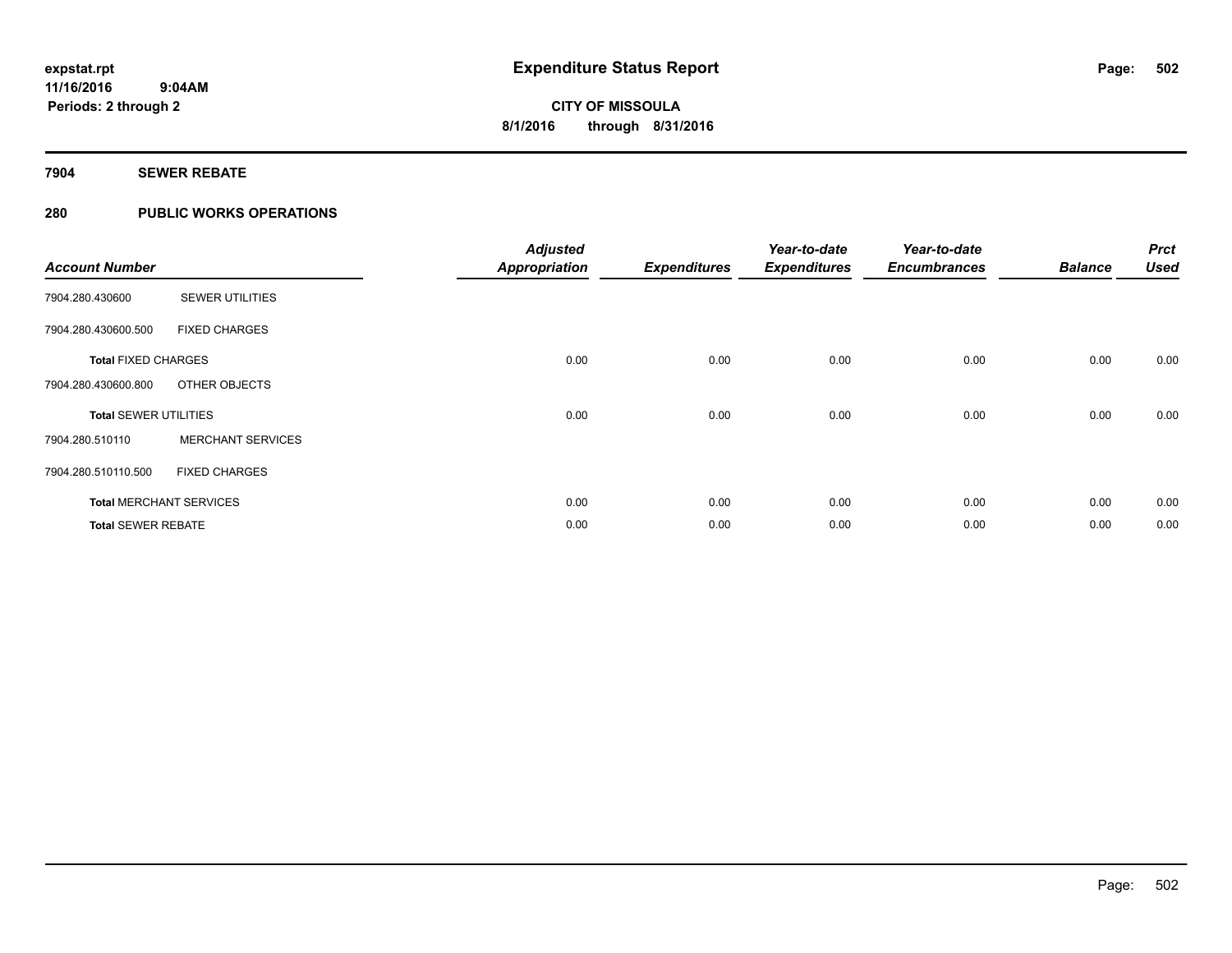#### **7905 WYE SEWER RSID 8489**

### **280 PUBLIC WORKS OPERATIONS**

| <b>Account Number</b>        |                           | <b>Adjusted</b><br><b>Appropriation</b> | <b>Expenditures</b> | Year-to-date<br><b>Expenditures</b> | Year-to-date<br><b>Encumbrances</b> | <b>Balance</b> | <b>Prct</b><br><b>Used</b> |
|------------------------------|---------------------------|-----------------------------------------|---------------------|-------------------------------------|-------------------------------------|----------------|----------------------------|
| 7905.280.430600              | <b>SEWER UTILITIES</b>    |                                         |                     |                                     |                                     |                |                            |
| 7905.280.430600.500          | <b>FIXED CHARGES</b>      |                                         |                     |                                     |                                     |                |                            |
| <b>Total SEWER UTILITIES</b> |                           | 0.00                                    | 0.00                | 0.00                                | 0.00                                | 0.00           | 0.00                       |
| 7905.280.510110              | <b>MERCHANT SERVICES</b>  |                                         |                     |                                     |                                     |                |                            |
| 7905.280.510110.500          | <b>FIXED CHARGES</b>      |                                         |                     |                                     |                                     |                |                            |
|                              | Total WYE SEWER RSID 8489 | 0.00                                    | 0.00                | 0.00                                | 0.00                                | 0.00           | 0.00                       |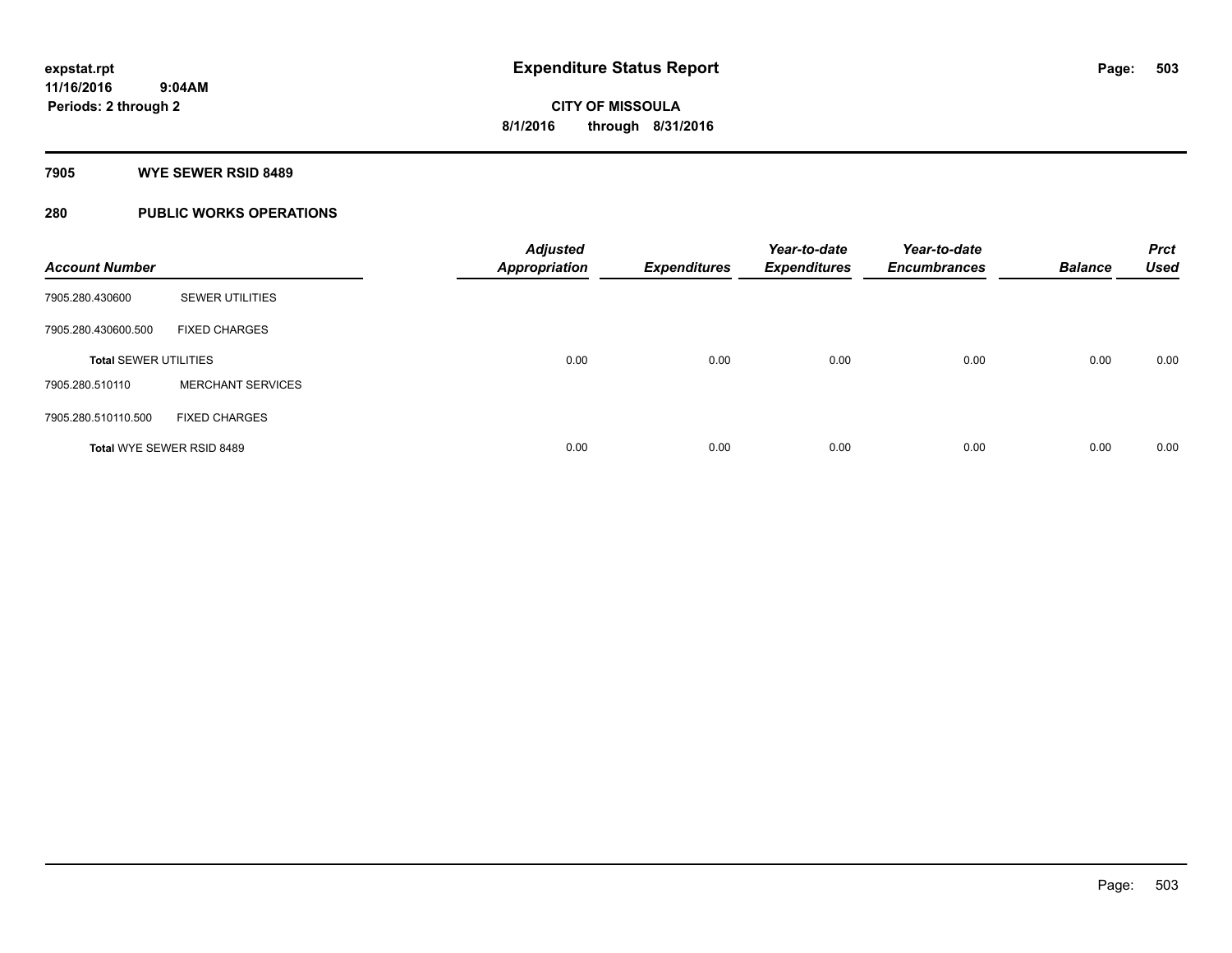### **7911 RESIDENTIAL INSPECTION FUND**

### **310 BUILDING INSPECTION**

| <b>Account Number</b>         |                                              | <b>Adjusted</b><br><b>Appropriation</b> | <b>Expenditures</b> | Year-to-date<br><b>Expenditures</b> | Year-to-date<br><b>Encumbrances</b> | <b>Balance</b> | <b>Prct</b><br><b>Used</b> |
|-------------------------------|----------------------------------------------|-----------------------------------------|---------------------|-------------------------------------|-------------------------------------|----------------|----------------------------|
| 7911.310.420501               | CONTRACTUAL SERVICE AGRMNTS - BUILDING       |                                         |                     |                                     |                                     |                |                            |
| 7911.310.420501.200           | <b>SUPPLIES</b>                              |                                         |                     |                                     |                                     |                |                            |
| <b>Total SUPPLIES</b>         |                                              | 0.00                                    | 0.00                | 0.00                                | 0.00                                | 0.00           | 0.00                       |
| 7911.310.420501.300           | PURCHASED SERVICES                           |                                         |                     |                                     |                                     |                |                            |
|                               | Total CONTRACTUAL SERVICE AGRMNTS - BUILDING | 0.00                                    | 0.00                | 0.00                                | 0.00                                | 0.00           | 0.00                       |
| 7911.310.420502               | *** Title Not Found ***                      |                                         |                     |                                     |                                     |                |                            |
| 7911.310.420502.200           | <b>SUPPLIES</b>                              |                                         |                     |                                     |                                     |                |                            |
| Total *** Title Not Found *** |                                              | 0.00                                    | 0.00                | 0.00                                | 0.00                                | 0.00           | 0.00                       |
| 7911.310.510110               | <b>MERCHANT SERVICES</b>                     |                                         |                     |                                     |                                     |                |                            |
| 7911.310.510110.500           | <b>FIXED CHARGES</b>                         |                                         |                     |                                     |                                     |                |                            |
|                               | Total RESIDENTIAL INSPECTION FUND            | 0.00                                    | 0.00                | 0.00                                | 0.00                                | 0.00           | 0.00                       |